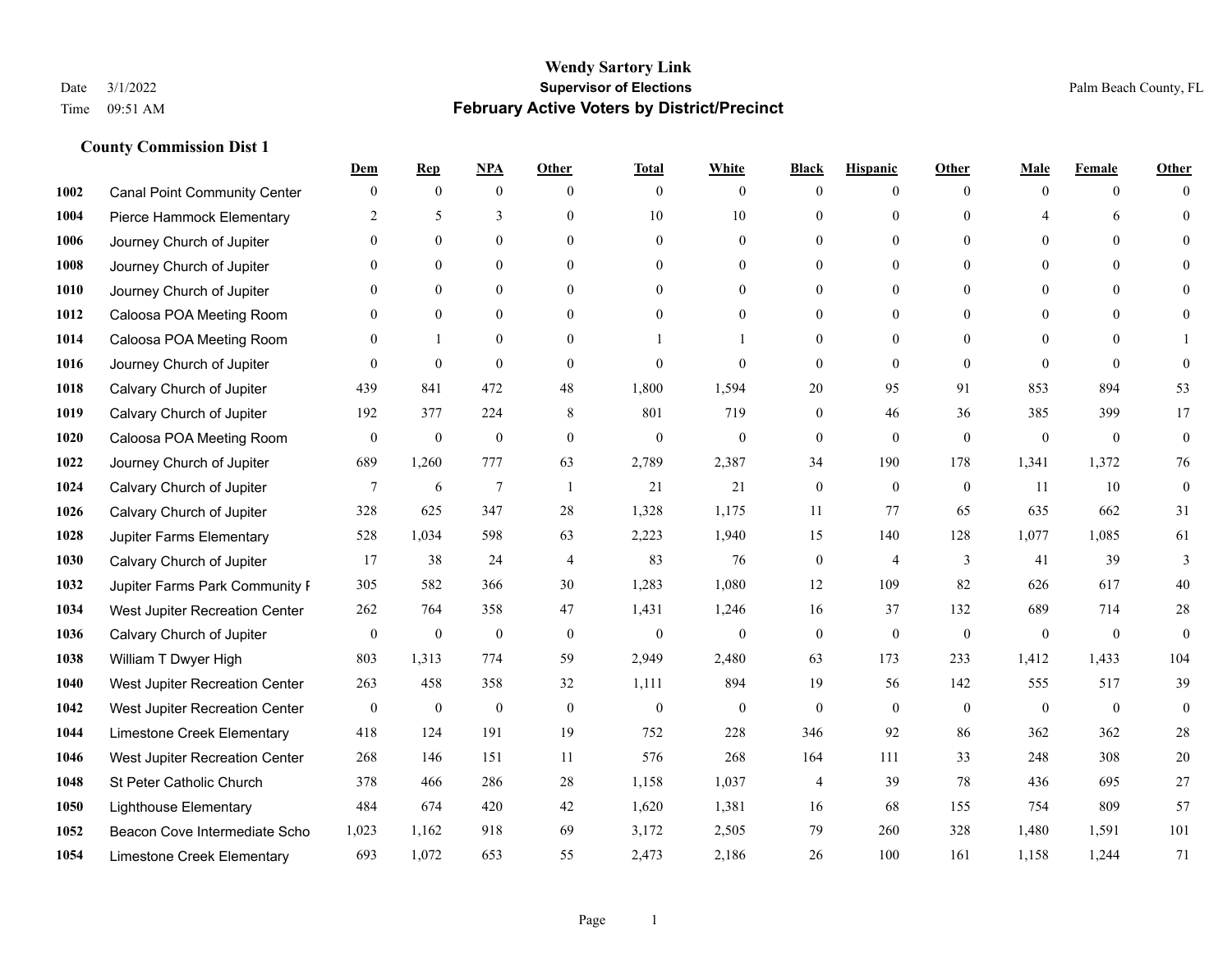**County Commission Dist 1**

#### **Wendy Sartory Link** Date 3/1/2022 **Supervisor of Elections** Palm Beach County, FL Time 09:51 AM **February Active Voters by District/Precinct**

# **Dem Rep NPA Other Total White Black Hispanic Other Male Female Other** West Jupiter Recreation Center 532 590 545 43 1,710 1,374 73 133 130 753 903 54 St Peter Catholic Church 759 899 769 69 2,496 2,068 39 204 185 1,093 1,334 69 West Jupiter Recreation Center 70 106 72 3 251 206 0 25 20 101 134 16 Harvest Community Church 606 1,149 565 50 2,370 2,167 12 53 138 1,154 1,139 77 Jupiter Community Center 75 127 64 3 269 245 0 6 18 132 130 7 Jupiter Community Center 0 0 0 0 0 0 0 0 0 0 0 0 Jupiter Community Center 572 758 613 48 1,991 1,648 26 195 122 932 999 60 Jupiter Community Center 56 67 90 5 218 171 1 41 5 114 96 8 Jerry Thomas Elementary 726 1,095 698 69 2,588 2,239 32 171 146 1,235 1,282 71 Independence Middle 778 1,140 873 93 2,884 2,418 21 193 252 1,281 1,512 91 Martinique Clubhouse 239 375 240 20 874 750 11 55 58 395 449 30 The Island Clubhouse 608 786 594 74 2,062 1,701 51 146 164 1,015 983 64 First Baptist Church Teq 345 887 387 22 1,641 1,536 3 42 60 792 812 37 First Baptist Church Teq 93 147 81 4 325 298 0 9 18 164 151 10 First Baptist Church Teq 72 140 86 8 306 282 1 12 11 141 156 9 First Baptist Church Teq 12 53 10 0 75 72 1 0 2 37 37 1 First Baptist Church Teq **10** 45 20 0 75 66 0 3 6 38 36 1 First Baptist Church Teq 577 880 548 42 2,047 1,839 9 81 118 924 1,076 47 First Baptist Church Teq 46 72 38 0 156 128 7 13 8 79 74 3 Riverside Improvement 247 460 267 21 995 895 6 42 52 459 505 31 Jupiter Elementary 403 446 367 33 1,249 951 17 200 81 608 595 46 Jupiter High 694 917 674 65 2,350 1,884 59 198 209 1,047 1,232 71 Jupiter Branch Library 458 576 459 29 1,522 1,234 37 143 108 660 819 43 Jupiter Middle 320 498 397 39 1,254 1,062 17 76 99 591 622 41 Newhaven Clubhouse 563 723 546 60 1,892 1,626 26 103 137 842 988 62 Tequesta Council Chambers 105 121 96 4 326 286 4 19 17 148 169 9 Tequesta Council Chambers 21 82 46 7 156 134 6 10 6 74 79 3 Tequesta Council Chambers 113 310 137 12 572 548 0 5 19 257 305 10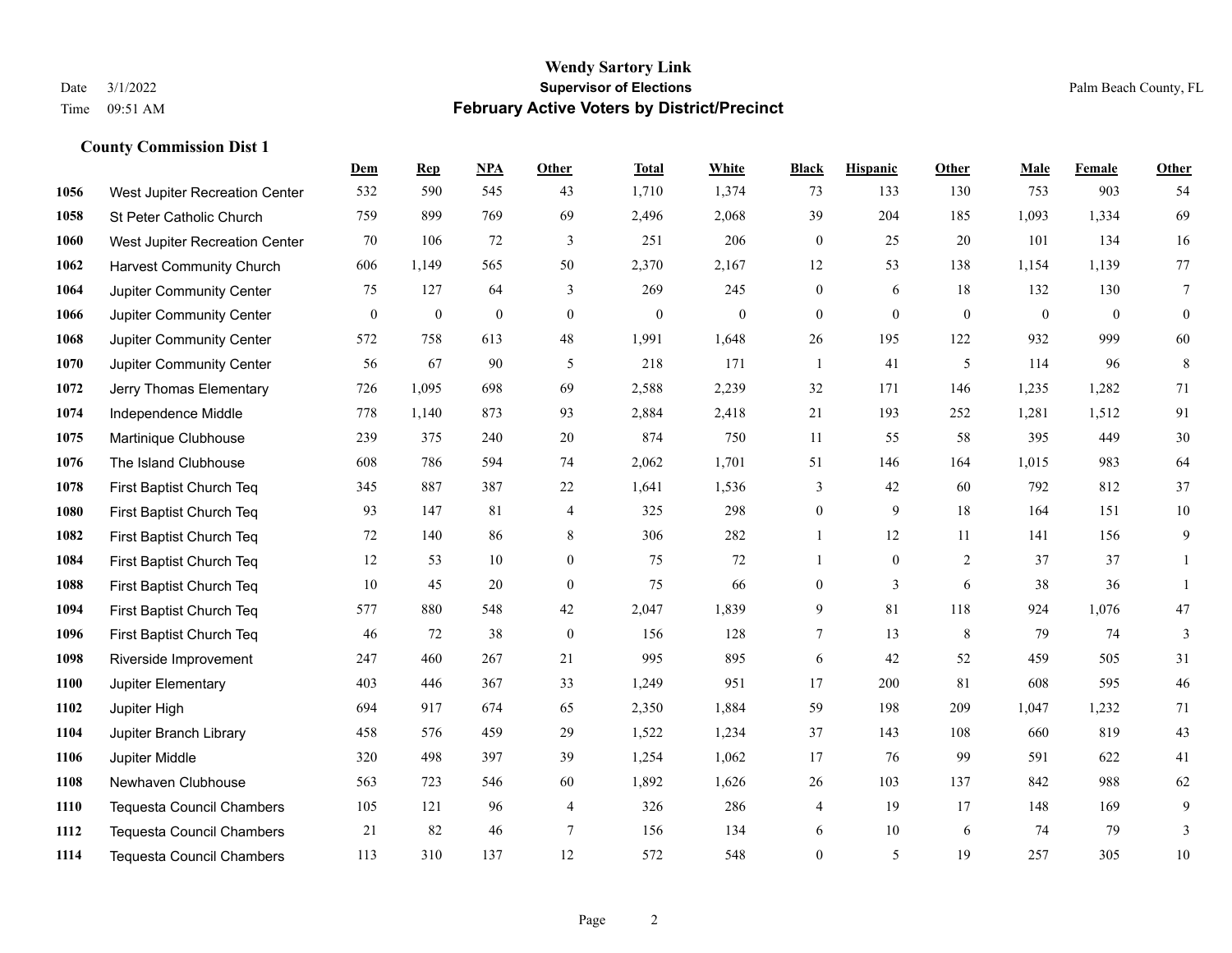**County Commission Dist 1**

### **Wendy Sartory Link** Date 3/1/2022 **Supervisor of Elections** Palm Beach County, FL Time 09:51 AM **February Active Voters by District/Precinct**

|      |                                  | Dem              | <b>Rep</b>     | NPA              | Other          | <b>Total</b>   | White          | <b>Black</b>   | <b>Hispanic</b> | Other          | Male           | Female         | Other    |
|------|----------------------------------|------------------|----------------|------------------|----------------|----------------|----------------|----------------|-----------------|----------------|----------------|----------------|----------|
| 1116 | Tequesta Council Chambers        | $\theta$         | $\overline{0}$ | $\mathbf{0}$     | $\Omega$       | $\mathbf{0}$   | $\theta$       | $\mathbf{0}$   | $\Omega$        | $\theta$       | $\theta$       | $\theta$       | $\theta$ |
| 1118 | <b>Tequesta Council Chambers</b> | 162              | 250            | 180              | 22             | 614            | 520            | 12             | 43              | 39             | 237            | 362            | 15       |
| 1120 | <b>Tequesta Council Chambers</b> | 72               | 242            | 110              | 16             | 440            | 408            | $\overline{0}$ | 10              | 22             | 210            | 221            | 9        |
| 1122 | Tequesta Council Chambers        | 35               | 83             | 38               | 3              | 159            | 150            | $\theta$       | $\mathbf{1}$    | 8              | 77             | 79             | 3        |
| 1124 | Riverside Improvement            | $\boldsymbol{0}$ | 2              | $\overline{1}$   | $\mathbf{0}$   | 3              | 3              | $\overline{0}$ | $\overline{0}$  | $\mathbf{0}$   | 2              | -1             | $\Omega$ |
| 1126 | PBC Fire Rescue #18              | 411              | 926            | 485              | 48             | 1,870          | 1,756          | 9              | 37              | 68             | 853            | 990            | 27       |
| 1128 | Jupiter Inlet Colony Admin Bldg  | 69               | 219            | 88               | 15             | 391            | 360            | 0              | 5               | 26             | 176            | 207            | $\,8\,$  |
| 1130 | PBC Fire Rescue #18              |                  | 2              | 1                | $\mathbf{0}$   | $\overline{4}$ | 4              | 0              | $\overline{0}$  | $\theta$       | 2              | -1             |          |
| 1132 | PBC Fire Rescue #18              | $\Omega$         | 3              | $\mathbf{1}$     | $\Omega$       | 4              | $\overline{4}$ | $\Omega$       | $\Omega$        | $\Omega$       | $\overline{2}$ | 2              | $\Omega$ |
| 1134 | PBC Fire Rescue #18              | $\overline{0}$   | $\overline{0}$ | $\mathbf{0}$     | $\mathbf{0}$   | $\mathbf{0}$   | $\mathbf{0}$   | $\overline{0}$ | $\overline{0}$  | $\theta$       | $\theta$       | $\mathbf{0}$   | $\Omega$ |
| 1136 | 1st UM Church of Jup-Teq         | 572              | 1,006          | 639              | 62             | 2,279          | 2,113          | 11             | 54              | 101            | 988            | 1,231          | 60       |
| 1138 | Grace Immanuel Bible Church      | 222              | 830            | 374              | 33             | 1,459          | 1,392          | 0              | 13              | 54             | 622            | 806            | 31       |
| 1140 | Club at Admirals Cove            | 288              | 551            | 313              | 27             | 1,179          | 1,082          | 6              | 22              | 69             | 559            | 601            | 19       |
| 1142 | 1st UM Church of Jup-Teq         | 282              | 606            | 362              | 37             | 1,287          | 1,195          | 5              | 23              | 64             | 603            | 649            | 35       |
| 1144 | 1st UM Church of Jup-Teq         | 523              | 814            | 516              | 37             | 1,890          | 1,749          | 5              | 28              | 108            | 867            | 969            | 54       |
| 1146 | Newhaven Clubhouse               | 15               | 34             | $\tau$           | $\overline{1}$ | 57             | 51             | $\overline{0}$ | $\mathbf{1}$    | 5              | 29             | 27             |          |
| 1148 | Oceanview Methodist              | 378              | 566            | 395              | 44             | 1,383          | 1,267          | 5              | 31              | 80             | 601            | 742            | 40       |
| 1150 | Oceanview Methodist              | $\theta$         | $\mathbf{0}$   | $\mathbf{0}$     | $\mathbf{0}$   | $\mathbf{0}$   | $\overline{0}$ | $\Omega$       | $\mathbf{0}$    | $\theta$       | $\theta$       | $\theta$       | $\Omega$ |
| 1152 | Juno Beach Town Center           | 43               | 72             | 53               | 7              | 175            | 166            | 0              | $\overline{2}$  | $\overline{7}$ | 82             | 89             |          |
| 1154 | Holy Spirit Lutheran             | 134              | 302            | 132              | 18             | 586            | 524            | 4              | 28              | 30             | 275            | 291            | 20       |
| 1156 | Holy Spirit Lutheran             | $\mathbf{0}$     | 0              | $\boldsymbol{0}$ | $\mathbf{0}$   | $\mathbf{0}$   | $\overline{0}$ | $\overline{0}$ | $\overline{0}$  | $\Omega$       | $\mathbf{0}$   | $\overline{0}$ | $\Omega$ |
| 1158 | Holy Spirit Lutheran             | $\Omega$         | $\mathbf{1}$   | 1                | $\mathbf{0}$   | 2              |                | 0              | $\mathbf{1}$    | $\theta$       | $\mathbf{1}$   | 1              | $\Omega$ |
| 1160 | Holy Spirit Lutheran             |                  | $\Omega$       | $\mathbf{1}$     | $\mathbf{0}$   | 2              | 2              | $\theta$       | $\Omega$        | $\theta$       | $\mathbf{1}$   | 1              |          |
| 1162 | Holy Spirit Lutheran             | 2                | $\overline{4}$ | 5                | $\overline{2}$ | 13             | 13             | $\theta$       | $\overline{0}$  | $\mathbf{0}$   | 6              | 7              |          |
| 1164 | Club at Admirals Cove            | 28               | 159            | 71               | 5              | 263            | 236            |                | 4               | 19             | 131            | 124            |          |
| 1166 | Holy Spirit Lutheran             | 6                | 23             | 12               | $\mathbf{0}$   | 41             | 34             | 0              | $\overline{2}$  | 5              | 18             | 23             | $\Omega$ |
| 1168 | Holy Spirit Lutheran             |                  | 0              | $\theta$         | $\theta$       | $\theta$       | $\theta$       | 0              | $\theta$        | $\Omega$       | $\theta$       | $\theta$       |          |
| 1170 | Caloosa POA Meeting Room         | 0                | $\overline{0}$ | $\Omega$         | $\Omega$       | $\Omega$       | $\Omega$       | $\Omega$       | $\Omega$        | $\Omega$       | $\Omega$       | $\theta$       | $\theta$ |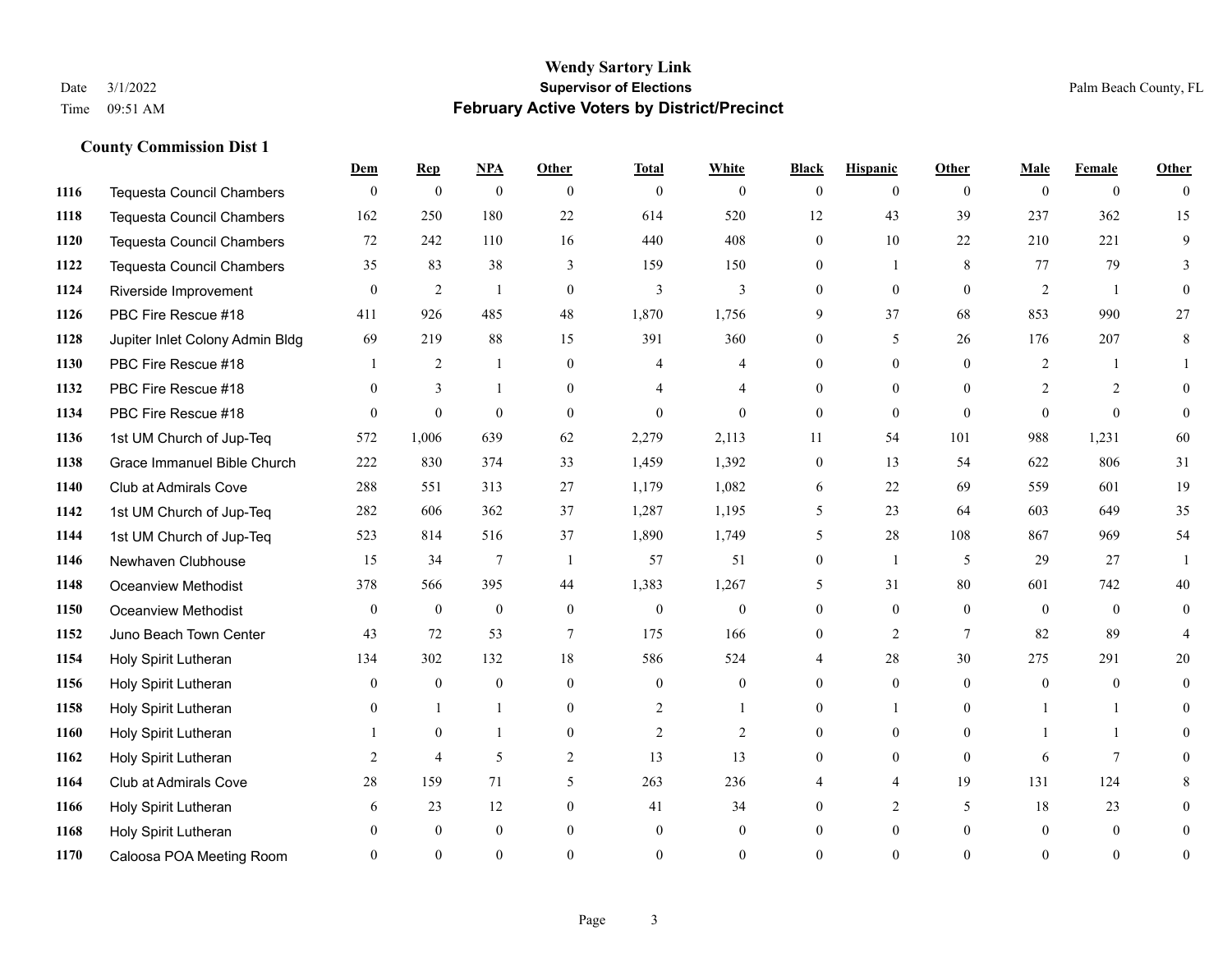|      |                                | Dem              | <b>Rep</b>     | NPA          | <b>Other</b>   | <b>Total</b> | <b>White</b>     | <b>Black</b>     | <b>Hispanic</b> | <b>Other</b>   | <b>Male</b>    | Female       | <b>Other</b>     |
|------|--------------------------------|------------------|----------------|--------------|----------------|--------------|------------------|------------------|-----------------|----------------|----------------|--------------|------------------|
| 1172 | Caloosa POA Meeting Room       | 128              | 282            | 124          | 9              | 543          | 461              | 15               | 23              | 44             | 248            | 277          | 18               |
| 1173 | Caloosa POA Meeting Room       | 66               | 123            | 61           | 3              | 253          | 215              | 5                | 14              | 19             | 119            | 124          | 10               |
| 1174 | Mirasol Sales and Info Center  | $\theta$         | $\overline{0}$ | $\mathbf{0}$ | $\theta$       | $\mathbf{0}$ | $\overline{0}$   | $\mathbf{0}$     | $\mathbf{0}$    | $\theta$       | $\overline{0}$ | $\theta$     | $\mathbf{0}$     |
| 1176 | Mirasol Sales and Info Center  | $\mathbf{0}$     | $\mathbf{0}$   | $\mathbf{0}$ | $\overline{0}$ | $\theta$     | $\overline{0}$   | $\mathbf{0}$     | $\mathbf{0}$    | $\theta$       | $\theta$       | $\theta$     | $\theta$         |
| 1178 | Mirasol Sales and Info Center  | $\theta$         | $\theta$       | $\theta$     | $\Omega$       | $\Omega$     | $\Omega$         | $\theta$         | $\theta$        | $\Omega$       | $\theta$       | $\Omega$     | $\theta$         |
| 1180 | Mirasol Sales and Info Center  | $\overline{0}$   | $\mathbf{0}$   | $\mathbf{0}$ | $\theta$       | $\mathbf{0}$ | $\overline{0}$   | $\overline{0}$   | $\mathbf{0}$    | $\theta$       | $\Omega$       | $\theta$     | $\mathbf{0}$     |
| 1182 | William T Dwyer High           | 158              | 263            | 139          | $\tau$         | 567          | 482              | 16               | 29              | 40             | 270            | 283          | 14               |
| 1184 | <b>Eastpointe Country Club</b> | 526              | 683            | 416          | 38             | 1,663        | 1,553            | 12               | 28              | 70             | 748            | 883          | 32               |
| 1186 | Mirasol Sales and Info Center  | 547              | 516            | 464          | 44             | 1,571        | 1,215            | 54               | 145             | 157            | 746            | 780          | 45               |
| 1188 | Westwood Gardens HOA           | 347              | 384            | 340          | 34             | 1,105        | 854              | 38               | 120             | 93             | 451            | 636          | 18               |
| 1189 | <b>Westwood Gardens HOA</b>    | 26               | 62             | 24           | 2              | 114          | 100              | $\tau$           | $\overline{2}$  | 5              | 54             | 57           | $\overline{3}$   |
| 1190 | Gardens Presbyterian           | 1,355            | 2,176          | 1,464        | 148            | 5,143        | 4,213            | 139              | 350             | 441            | 2,281          | 2,724        | 138              |
| 1192 | Evergrene Clubhouse            | 384              | 682            | 468          | 44             | 1,578        | 1,335            | 27               | 81              | 135            | 762            | 761          | 55               |
| 1194 | Frenchmans Creek Real Estate   | 646              | 948            | 644          | 47             | 2,285        | 2,089            | 15               | 42              | 139            | 1,043          | 1,187        | 55               |
| 1196 | Gardens Presbyterian           | $\overline{0}$   | $\mathbf{0}$   | $\mathbf{0}$ | $\mathbf{0}$   | $\mathbf{0}$ | $\overline{0}$   | $\mathbf{0}$     | $\mathbf{0}$    | $\mathbf{0}$   | $\overline{0}$ | $\theta$     | $\boldsymbol{0}$ |
| 1198 | 1st Baptist Church PBG         | 552              | 484            | 429          | 34             | 1,499        | 1,048            | 131              | 167             | 153            | 722            | 729          | 48               |
| 1200 | Dwight D Eisenhower Elementar  | $\boldsymbol{0}$ | $\mathbf{0}$   | $\mathbf{0}$ | $\mathbf{0}$   | $\mathbf{0}$ | $\boldsymbol{0}$ | $\boldsymbol{0}$ | $\mathbf{0}$    | $\mathbf{0}$   | $\mathbf{0}$   | $\mathbf{0}$ | $\mathbf{0}$     |
| 1202 | <b>Cross Community Church</b>  | 495              | 1.068          | 569          | 41             | 2,173        | 1,941            | 14               | 92              | 126            | 1,039          | 1,064        | 70               |
| 1204 | Holy Spirit Lutheran           | $\,$ 8 $\,$      | 24             | 14           | 3              | 49           | 43               | $\mathbf{0}$     | $\overline{2}$  | $\overline{4}$ | 23             | 22           | 4                |
| 1206 | Holy Spirit Lutheran           | 11               | 84             | 26           | 3              | 124          | 120              | $\boldsymbol{0}$ | $\overline{3}$  | $\overline{1}$ | 59             | 64           |                  |
| 1208 | Juno Beach Town Center         | 452              | 877            | 489          | 46             | 1,864        | 1,697            | $\tau$           | 56              | 104            | 865            | 953          | 46               |
| 1210 | Holy Spirit Lutheran           | 208              | 274            | 159          | $\tau$         | 648          | 577              | 2                | 26              | 43             | 314            | 312          | $22\,$           |
| 1212 | Juno Beach Town Center         | 44               | 65             | 53           | $\tau$         | 169          | 140              | 5                | 9               | 15             | 84             | 80           | 5                |
| 1214 | Juno Beach Town Center         | 265              | 452            | 208          | 28             | 953          | 889              | 5                | 13              | 46             | 384            | 546          | 23               |
| 1216 | <b>Oceanview Methodist</b>     | 138              | 319            | 160          | 19             | 636          | 547              | 10               | 34              | 45             | 310            | 313          | 13               |
| 1218 | Osceola Creek Middle           |                  | $\mathbf{0}$   | $\mathbf{0}$ | $\mathbf{0}$   | -1           | 1                | $\mathbf{0}$     | $\mathbf{0}$    | $\theta$       | -1             | $\theta$     | $\mathbf{0}$     |
| 1220 | Pierce Hammock Elementary      | $\theta$         | $\theta$       | $\mathbf{0}$ | $\mathbf{0}$   | $\theta$     | $\mathbf{0}$     | $\mathbf{0}$     | $\theta$        | $\theta$       | $\theta$       | $\theta$     | $\mathbf{0}$     |
| 1222 | Sandhill Crane Golf Club       | 34               | 58             | 33           | 3              | 128          | 91               | 12               | 11              | 14             | 64             | 63           |                  |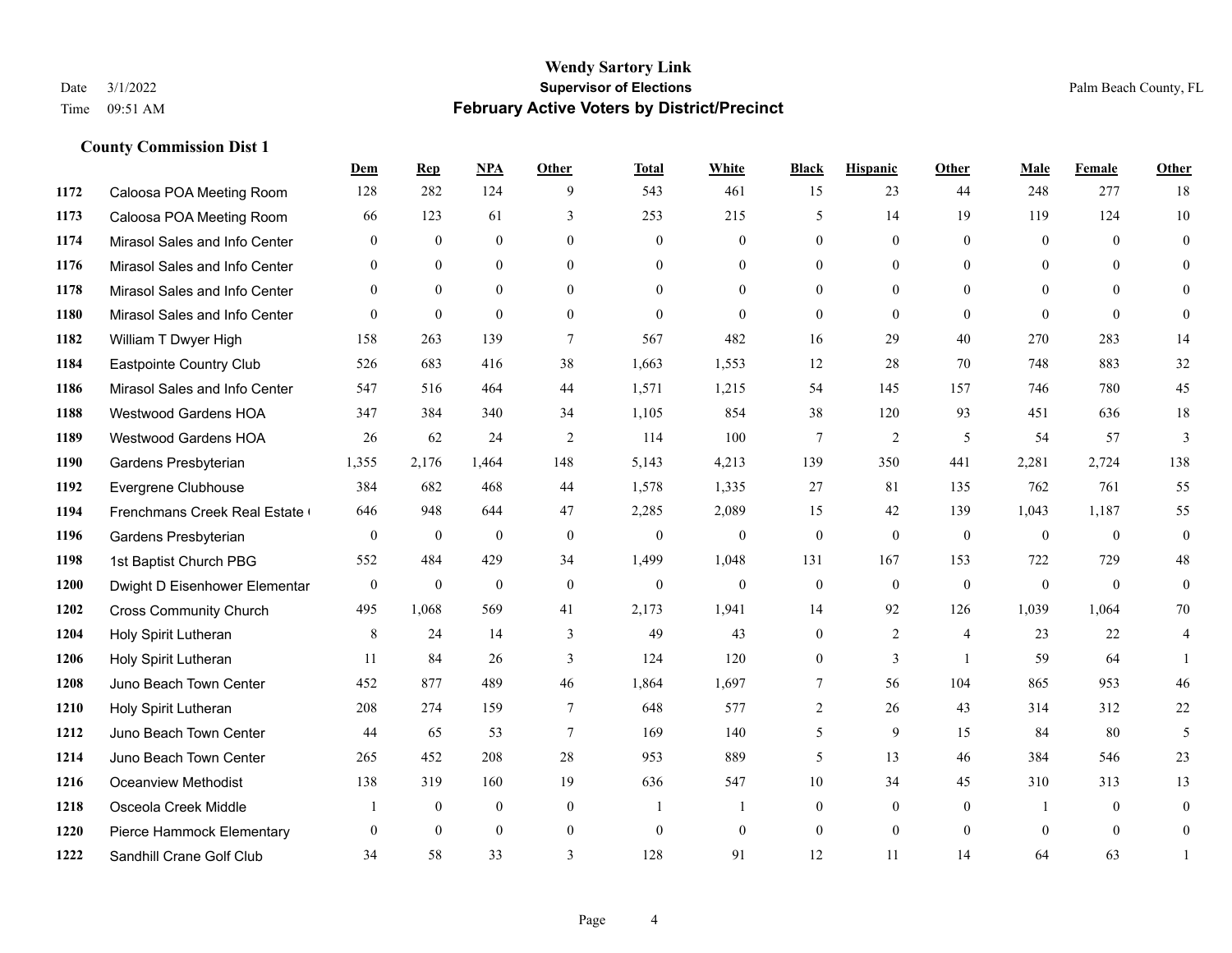|      |                                  | Dem            | <b>Rep</b>     | NPA              | <b>Other</b>   | <b>Total</b>   | <b>White</b>   | <b>Black</b>     | <b>Hispanic</b> | <b>Other</b>   | <b>Male</b>  | <b>Female</b>  | <b>Other</b>            |
|------|----------------------------------|----------------|----------------|------------------|----------------|----------------|----------------|------------------|-----------------|----------------|--------------|----------------|-------------------------|
| 1224 | Pierce Hammock Elementary        | $\mathbf{0}$   | $\theta$       | $\boldsymbol{0}$ | $\theta$       | $\mathbf{0}$   | $\overline{0}$ | $\mathbf{0}$     | $\mathbf{0}$    | $\theta$       | $\theta$     | $\overline{0}$ | $\Omega$                |
| 1228 | Carleton Oaks Clubhouse          | 146            | 201            | 126              | 5              | 478            | 347            | 25               | 49              | 57             | 232          | 233            | 13                      |
| 1230 | Christ Fellowship Church PBG     | $\theta$       | $\mathbf{0}$   | $\theta$         | $\Omega$       | $\theta$       | $\Omega$       | $\theta$         | $\theta$        | $\Omega$       | $\Omega$     | $\Omega$       | $\theta$                |
| 1232 | Mirasol Sales and Info Center    | $\overline{0}$ | $\mathbf{0}$   | $\mathbf{0}$     | $\overline{0}$ | $\mathbf{0}$   | $\overline{0}$ | $\boldsymbol{0}$ | $\mathbf{0}$    | $\overline{0}$ | $\mathbf{0}$ | $\mathbf{0}$   | $\Omega$                |
| 1234 | Christ Fellowship Church PBG     | $\theta$       | $\mathbf{0}$   | $\Omega$         | $\theta$       | $\Omega$       | $\overline{0}$ | $\mathbf{0}$     | $\mathbf{0}$    | $\theta$       | $\theta$     | $\theta$       | $\theta$                |
| 1236 | Mirasol Sales and Info Center    | $\theta$       | $\mathbf{0}$   | $\mathbf{0}$     | $\theta$       | $\theta$       | $\Omega$       | $\mathbf{0}$     | $\theta$        | $\Omega$       | $\Omega$     | $\theta$       | $\theta$                |
| 1238 | Mirasol Sales and Info Center    | 607            | 778            | 523              | 61             | 1,969          | 1,785          | 19               | 22              | 143            | 933          | 978            | 58                      |
| 1240 | <b>Timber Trace Elementary</b>   | 777            | 1,084          | 636              | 57             | 2,554          | 2,204          | 54               | 153             | 143            | 1,156        | 1,326          | 72                      |
| 1242 | Christ Fellowship Church PBG     | 866            | 1,069          | 631              | 64             | 2,630          | 2,385          | 36               | 63              | 146            | 1,094        | 1,474          | 62                      |
| 1244 | Christ Fellowship Church PBG     | 460            | 661            | 457              | 54             | 1,632          | 1,416          | 31               | 79              | 106            | 695          | 885            | 52                      |
| 1246 | Watson B Duncan Middle           | 818            | 916            | 714              | 67             | 2,515          | 1,999          | 73               | 200             | 243            | 1,107        | 1,337          | 71                      |
| 1247 | Watson B Duncan Middle           | 35             | 195            | 66               | 9              | 305            | 280            | $\overline{c}$   | 1               | 22             | 144          | 147            | 14                      |
| 1248 | <b>PBG Community Center</b>      | 499            | 591            | 399              | 35             | 1,524          | 1,280          | 27               | 120             | 97             | 648          | 845            | 31                      |
| 1250 | Palm Beach Gardens High          | 13             | 37             | 15               | -1             | 66             | 58             | $\boldsymbol{0}$ | 4               | $\overline{4}$ | 33           | 29             | $\overline{\mathbf{4}}$ |
| 1252 | <b>Ballen Isles Country Club</b> | 878            | 786            | 676              | 51             | 2,391          | 2,196          | 21               | 23              | 151            | 1,068        | 1,263          | 60                      |
| 1254 | Northlake Nazarene Church        | 151            | 181            | 129              | 8              | 469            | 392            | 10               | 29              | 38             | 233          | 219            | 17                      |
| 1256 | North County Senior Center       |                | $\overline{2}$ | $\overline{3}$   | 3              | 9              | 8              | 1                | $\mathbf{0}$    | $\theta$       | 5            | $\overline{4}$ | $\mathbf{0}$            |
| 1258 | North County Senior Center       | 309            | 229            | 254              | 28             | 820            | 453            | 93               | 122             | 152            | 370          | 424            | 26                      |
| 1260 | PBG City Hall Council Room       | 438            | 550            | 311              | 27             | 1,326          | 1,097          | 27               | 115             | 87             | 595          | 690            | 41                      |
| 1262 | PBG Moose Lodge 2010             |                | $\mathbf{0}$   | 1                | $\mathbf{0}$   | $\overline{2}$ | $\overline{2}$ | $\mathbf{0}$     | $\mathbf{0}$    | $\theta$       |              | $\overline{1}$ | $\theta$                |
| 1264 | PBG City Hall Council Room       | $\Omega$       | $\mathbf{0}$   | $\theta$         | $\Omega$       | $\theta$       | $\overline{0}$ | $\mathbf{0}$     | $\theta$        | $\theta$       | $\Omega$     | $\theta$       | $\theta$                |
| 1266 | PBG City Hall Council Room       | 164            | 114            | 145              | 14             | 437            | 262            | 73               | 69              | 33             | 182          | 245            | 10                      |
| 1268 | <b>PBG Community Center</b>      | 103            | 73             | 107              | 10             | 293            | 181            | 47               | 33              | 32             | 113          | 167            | 13                      |
| 1270 | <b>PBG Community Center</b>      | $\overline{4}$ | $\mathbf{0}$   | 2                | $\theta$       | 6              | $\overline{2}$ | 3                | $\mathbf{1}$    | $\theta$       | 2            | 3              | $\mathbf{1}$            |
| 1272 | Palm Beach Gardens Elementar     | 702            | 669            | 548              | 54             | 1,973          | 1,575          | 104              | 123             | 171            | 921          | 989            | 63                      |
| 1274 | Palm Beach Gardens High          | 581            | 550            | 437              | 38             | 1,606          | 1,212          | 94               | 141             | 159            | 761          | 783            | 62                      |
| 1276 | Palm Beach Gardens High          | 122            | 91             | 80               | 5              | 298            | 191            | 48               | 39              | 20             | 136          | 153            | 9                       |
| 1278 | Garden Lodge 366 F&AM            | 364            | 185            | 273              | 19             | 841            | 407            | 193              | 139             | 102            | 368          | 440            | 33                      |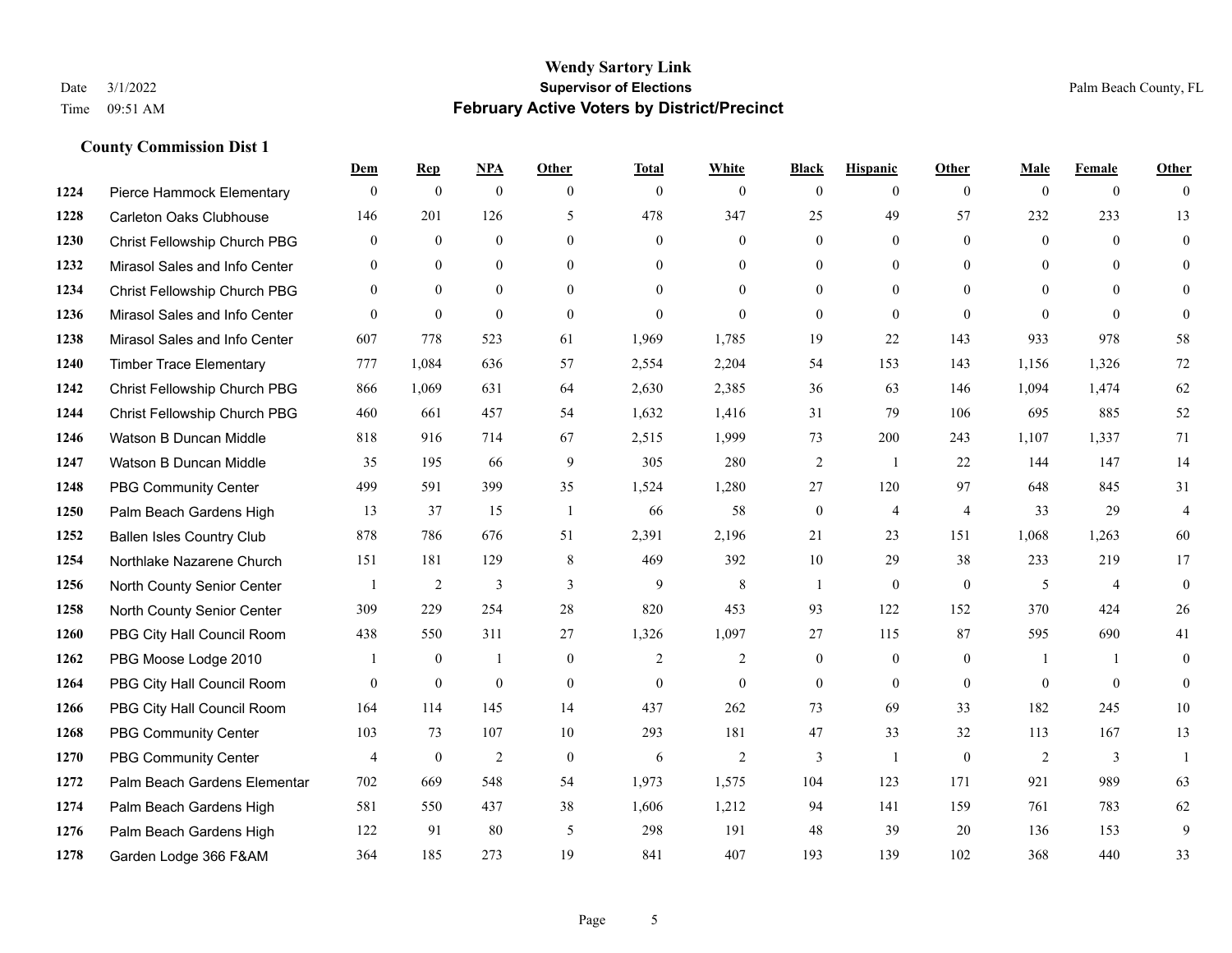|      |                                    | Dem            | <b>Rep</b>       | NPA          | <b>Other</b>   | <b>Total</b>   | <b>White</b>   | <b>Black</b>   | <b>Hispanic</b> | <b>Other</b>   | <b>Male</b>  | Female       | <b>Other</b>   |
|------|------------------------------------|----------------|------------------|--------------|----------------|----------------|----------------|----------------|-----------------|----------------|--------------|--------------|----------------|
| 1280 | Pew Leadership Center              | 141            | 151              | 110          | 13             | 415            | 350            | 12             | 24              | 29             | 171          | 241          | 3              |
| 1282 | Pew Leadership Center              | 78             | 49               | 58           | 6              | 191            | 138            | 13             | 18              | 22             | 96           | 82           | 13             |
| 1284 | <b>Eissey Campus Theater</b>       | 777            | 811              | 773          | 65             | 2,426          | 1,917          | 89             | 209             | 211            | 1,050        | 1,303        | 73             |
| 1286 | PBG Moose Lodge 2010               | 49             | 49               | 39           | 3              | 140            | 113            | 5              | 12              | 10             | 70           | 62           | 8              |
| 1288 | PBG Moose Lodge 2010               | 12             | 24               | 6            | $\overline{1}$ | 43             | 39             | $\mathbf{1}$   | $\overline{0}$  | 3              | 22           | 19           | 2              |
| 1290 | PBG Moose Lodge 2010               | 689            | 835              | 558          | 67             | 2,149          | 1,788          | 52             | 144             | 165            | 869          | 1,219        | 61             |
| 1291 | PBG Moose Lodge 2010               | 21             | 24               | 19           | -1             | 65             | 60             | 3              | $\mathbf{1}$    | $\overline{1}$ | 22           | 43           | $\overline{0}$ |
| 1292 | PBG Moose Lodge 2010               | 15             | 48               | 16           | 2              | 81             | 75             | $\mathbf{1}$   | $\mathbf{1}$    | $\overline{4}$ | 38           | 40           | 3              |
| 1294 | Dwight D Eisenhower Elementar      | 27             | 82               | 22           | $\tau$         | 138            | 118            | 5              | 4               | 11             | 69           | 68           |                |
| 1296 | Dwight D Eisenhower Elementar      | 221            | 267              | 199          | 22             | 709            | 555            | 14             | 92              | 48             | 278          | 406          | 25             |
| 1298 | PBG Moose Lodge 2010               | 37             | 34               | 22           | 2              | 95             | 85             | $\mathbf{1}$   | 4               | 5              | 39           | 55           | $\mathbf{1}$   |
| 1300 | <b>Cross Community Church</b>      |                | 3                | $\mathbf{1}$ | $\mathbf{0}$   | 5              | $\overline{4}$ | $\overline{0}$ | $\overline{0}$  | $\mathbf{1}$   | 2            | 3            | $\Omega$       |
| 1302 | Dwight D Eisenhower Elementar      | 38             | 54               | 36           | 3              | 131            | 111            | $\mathbf{1}$   | 7               | 12             | 63           | 63           | 5              |
| 1304 | <b>NPB Community Center</b>        | 207            | 265              | 186          | 27             | 685            | 588            | 12             | 43              | 42             | 350          | 307          | $28\,$         |
| 1305 | <b>NPB Community Center</b>        | $\overline{0}$ | $\mathbf{0}$     | $\mathbf{0}$ | $\overline{1}$ | -1             | 1              | $\overline{0}$ | $\overline{0}$  | $\theta$       | $\mathbf{1}$ | $\theta$     | $\overline{0}$ |
| 1306 | <b>Eissey Campus Theater</b>       | 10             | 22               | 29           | 3              | 64             | 54             | 2              | $\overline{0}$  | 8              | 33           | 31           | $\overline{0}$ |
| 1308 | <b>Gardens Mall Community Room</b> | 37             | 66               | 37           | $\overline{4}$ | 144            | 128            | 3              | 3               | $10\,$         | 73           | 67           | 4              |
| 1310 | <b>Eissey Campus Theater</b>       |                | $\overline{2}$   |              | $\theta$       | $\overline{4}$ | $\overline{4}$ | $\overline{0}$ | $\overline{0}$  | $\theta$       | 3            | $\mathbf{1}$ | $\overline{0}$ |
| 1312 | <b>Gardens Mall Community Room</b> | 6              | 21               | 10           | $\theta$       | 37             | 34             | $\Omega$       | $\overline{2}$  | $\overline{1}$ | 19           | 18           | $\overline{0}$ |
| 1314 | NPB Community Center               | 47             | 116              | 62           | 10             | 235            | 209            | $\overline{3}$ | 8               | 15             | 96           | 128          | 11             |
| 1316 | <b>NPB Community Center</b>        | 191            | 197              | 143          | 28             | 559            | 406            | 45             | 70              | 38             | 234          | 307          | $18\,$         |
| 1318 | PBG Moose Lodge 2010               | $\overline{0}$ | $\boldsymbol{0}$ | $\mathbf{0}$ | $\mathbf{0}$   | $\mathbf{0}$   | $\mathbf{0}$   | $\overline{0}$ | $\mathbf{0}$    | $\theta$       | $\mathbf{0}$ | $\theta$     | $\overline{0}$ |
| 1320 | <b>NPB Community Center</b>        | 35             | 122              | 39           | 2              | 198            | 173            | 3              | 9               | 13             | 106          | 88           | 4              |
| 1322 | <b>NPB Community Center</b>        | 3              | 6                | $\,$ 8 $\,$  | $\mathbf{0}$   | 17             | 17             | $\overline{0}$ | $\overline{0}$  | $\theta$       | 7            | 9            |                |
| 1324 | Allamanda Elementary               | 451            | 446              | 383          | 43             | 1,323          | 1,047          | 40             | 139             | 97             | 559          | 722          | 42             |
| 1326 | Allamanda Elementary               | 187            | 221              | 162          | 17             | 587            | 498            | 7              | 31              | 51             | 254          | 319          | 14             |
| 1328 | Osborne Park Activities Bldg       | 600            | 839              | 558          | 49             | 2,046          | 1,746          | 31             | 128             | 141            | 995          | 994          | 57             |
| 1330 | 1st Unitarian Church NPB           | 36             | 39               | 42           | 3              | 120            | 97             | 9              | 6               | 8              | 65           | 52           | 3              |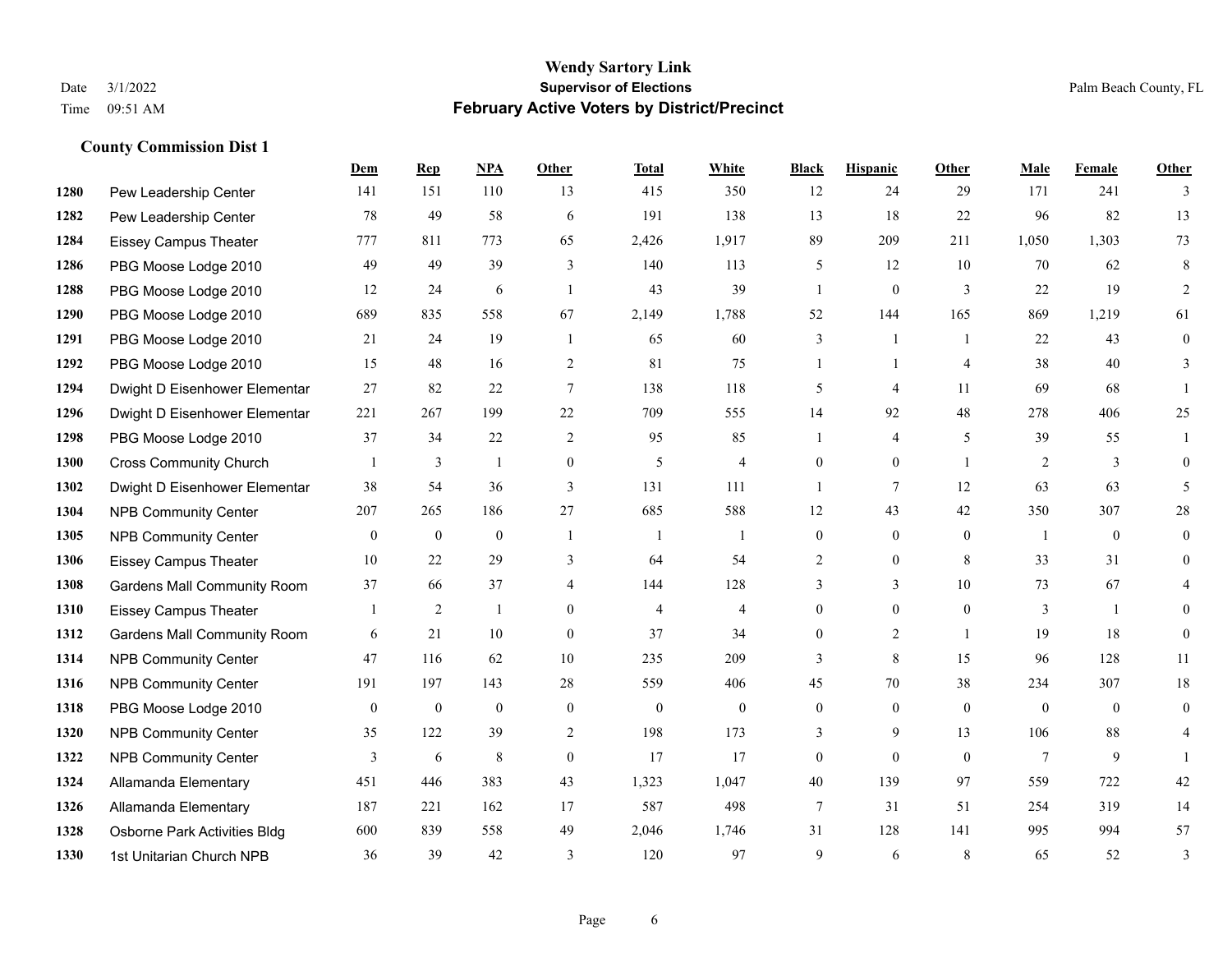|      |                                    | Dem          | <b>Rep</b>       | NPA              | <b>Other</b>     | <b>Total</b>     | <b>White</b>     | <b>Black</b>     | <b>Hispanic</b> | <b>Other</b>             | <b>Male</b>    | Female       | <b>Other</b>     |
|------|------------------------------------|--------------|------------------|------------------|------------------|------------------|------------------|------------------|-----------------|--------------------------|----------------|--------------|------------------|
| 1332 | 1st Unitarian Church NPB           | 337          | 407              | 275              | 34               | 1,053            | 859              | 59               | 63              | 72                       | 508            | 519          | 26               |
| 1334 | 1st Unitarian Church NPB           | 2            | 3                | 5                |                  | 11               | 11               | $\mathbf{0}$     | $\mathbf{0}$    | $\theta$                 | $\overline{4}$ | $\tau$       | $\boldsymbol{0}$ |
| 1336 | <b>Gardens Mall Community Room</b> | 35           | 91               | 43               | $\overline{4}$   | 173              | 155              | $\theta$         | $\overline{4}$  | 14                       | 89             | 77           | $\tau$           |
| 1338 | <b>Eissey Campus Theater</b>       | 95           | 398              | 110              | 19               | 622              | 598              |                  | 1               | 22                       | 276            | 335          | 11               |
| 1340 | <b>Eissey Campus Theater</b>       | 6            | 6                | 3                | $\mathbf{0}$     | 15               | 13               | $\boldsymbol{0}$ | $\mathbf{1}$    | $\overline{\phantom{a}}$ | $\tau$         | 8            | $\boldsymbol{0}$ |
| 1342 | <b>NPB Country Club</b>            | 300          | 443              | 286              | 29               | 1,058            | 957              | 18               | 33              | 50                       | 458            | 576          | 24               |
| 1344 | Old Port Cove                      | 295          | 544              | 334              | 32               | 1,205            | 1,103            | 5                | 29              | 68                       | 544            | 641          | 20               |
| 1346 | Anchorage Activities Bldg          | 542          | 932              | 443              | 42               | 1,959            | 1,797            | 12               | 62              | 88                       | 913            | 997          | 49               |
| 1348 | <b>NPB Council Chambers</b>        | 34           | 124              | 33               | 9                | 200              | 188              | $\boldsymbol{0}$ | 7               | 5                        | 101            | 93           | 6                |
| 1350 | Faith Lutheran Church              | 369          | 626              | 375              | 26               | 1,396            | 1,229            | 10               | 82              | 75                       | 661            | 694          | 41               |
| 1352 | Northlake Nazarene Church          | 669          | 867              | 618              | 52               | 2,206            | 1,574            | 156              | 190             | 286                      | 992            | 1,138        | 76               |
| 1354 | <b>Grove Park Elementary</b>       | 92           | 167              | 77               | 3                | 339              | 284              | 11               | 21              | 23                       | 158            | 171          | $10\,$           |
| 1356 | Casa Rio Clubhouse                 | 820          | 425              | 523              | 37               | 1,805            | 906              | 404              | 242             | 253                      | 783            | 961          | 61               |
| 1358 | RB Prep Achievement Academy        | 15           | 5                | 3                | $\boldsymbol{0}$ | 23               | 10               | $\,$ 8 $\,$      | 1               | $\overline{4}$           | 14             | 6            | $\mathfrak{Z}$   |
| 1360 | Garden Lodge 366 F&AM              | 348          | 340              | 235              | 22               | 945              | 737              | 61               | 72              | 75                       | 414            | 503          | 28               |
| 1362 | <b>Grove Park Elementary</b>       | 216          | 120              | 191              | $\tau$           | 534              | 265              | 49               | 164             | 56                       | 238            | 278          | 18               |
| 1364 | RB Prep Achievement Academy        | 427          | 116              | 262              | 20               | 825              | 230              | 335              | 154             | 106                      | 352            | 450          | 23               |
| 1366 | Palm Lake Estates - The Pines      | 62           | 78               | 49               | $\overline{4}$   | 193              | 157              | 15               | 7               | 14                       | 91             | 97           | 5                |
| 1368 | RB Prep Achievement Academy        | $\mathbf{0}$ | $\boldsymbol{0}$ | $\overline{0}$   | $\mathbf{0}$     | $\boldsymbol{0}$ | $\boldsymbol{0}$ | $\boldsymbol{0}$ | $\mathbf{0}$    | $\overline{0}$           | $\overline{0}$ | $\mathbf{0}$ | $\boldsymbol{0}$ |
| 1370 | Palm Lake Estates - The Pines      | 120          | 116              | 86               | 5                | 327              | 268              | 15               | 27              | 17                       | 137            | 180          | $10\,$           |
| 1372 | Garden Lodge 366 F&AM              | 97           | 35               | 45               | 8                | 185              | 84               | 60               | 20              | 21                       | 81             | 98           | 6                |
| 1374 | Pew Leadership Center              | 189          | 82               | 141              | 10               | 422              | 214              | 117              | 49              | 42                       | 173            | 235          | 14               |
| 1376 | Lake Park Town Hall                | $\mathbf{0}$ | $\boldsymbol{0}$ | $\boldsymbol{0}$ | $\mathbf{0}$     | $\theta$         | $\mathbf{0}$     | $\boldsymbol{0}$ | $\mathbf{0}$    | $\theta$                 | $\mathbf{0}$   | $\mathbf{0}$ | $\boldsymbol{0}$ |
| 1378 | PBC Fire Rescue #68                | 1,023        | 420              | 534              | 37               | 2,014            | 829              | 844              | 111             | 230                      | 940            | 990          | 84               |
| 1380 | <b>NPB Council Chambers</b>        | 176          | 273              | 156              | 15               | 620              | 547              | 10               | 27              | 36                       | 276            | 327          | 17               |
| 1382 | Lake Park Town Hall                | 273          | 357              | 265              | 29               | 924              | 763              | 35               | 58              | 68                       | 423            | 479          | 22               |
| 1384 | Phil Foster Park Marine Center     | 294          | 574              | 294              | 31               | 1,193            | 1,064            | 20               | 40              | 69                       | 591            | 576          | 26               |
| 1386 | Phil Foster Park Marine Center     | 595          | 1,148            | 721              | 87               | 2,551            | 2,199            | 59               | 89              | 204                      | 1,180          | 1,306        | 65               |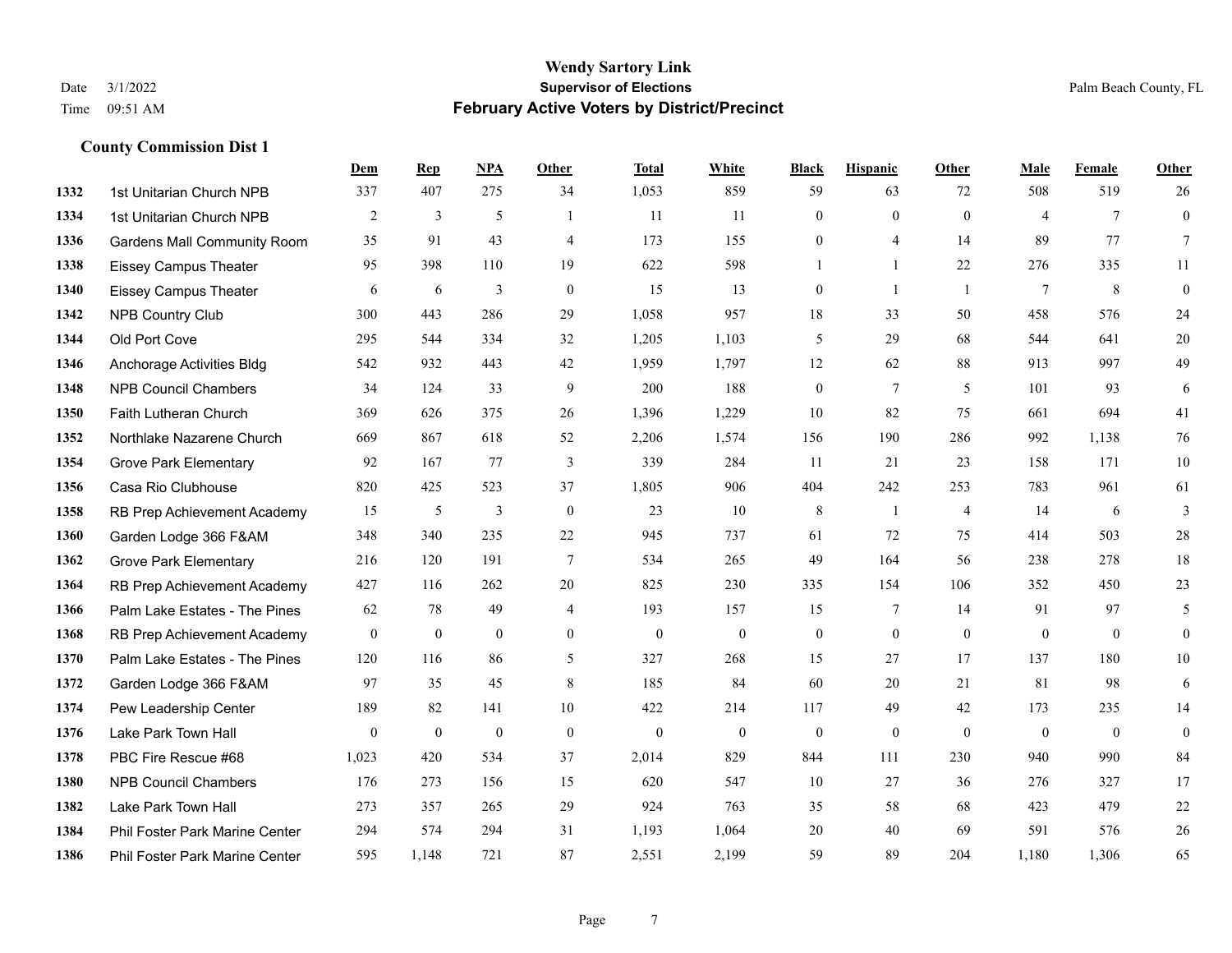|      |                                 | <u>Dem</u> | <u>Rep</u> | NPA    | Other | Total   | White    | Black | <b>Hispanic</b> | Other    | Male   | Female | <b>Other</b>   |
|------|---------------------------------|------------|------------|--------|-------|---------|----------|-------|-----------------|----------|--------|--------|----------------|
| 1388 | Palm Beach Shores Town Hall     | 273        | 456        | 317    | 25    | 1,071   | 977      |       | 20              | 63       | 495    | 549    | 27             |
| 1389 | Palm Beach Shores Town Hall     |            |            |        |       |         | $\theta$ |       |                 | $\theta$ |        |        | $\overline{0}$ |
| 1390 | St Edwards Church               | 452        | 1,192      | 538    | 63    | 2,245   | 2,065    |       | 53              | 123      | 1,047  | 1,128  | 70             |
| 1392 | St Edwards Church               | 347        | 612        | 431    | 48    | .438    | .299     |       | 29              | 103      | 632    | 773    | 33             |
| 1394 | Morton & Barbara Mandel Cente   | 247        | 619        | 302    | 37    | .205    | 1,099    |       | 24              | 76       | 544    | 629    | 32             |
|      | <b>County Commission Dist 1</b> | 46,540     | 66,247     | 44,025 | 4,099 | 160.911 | 134.265  | 5,524 | 9,487           | 11,635   | 73,565 | 82,759 | 4,587          |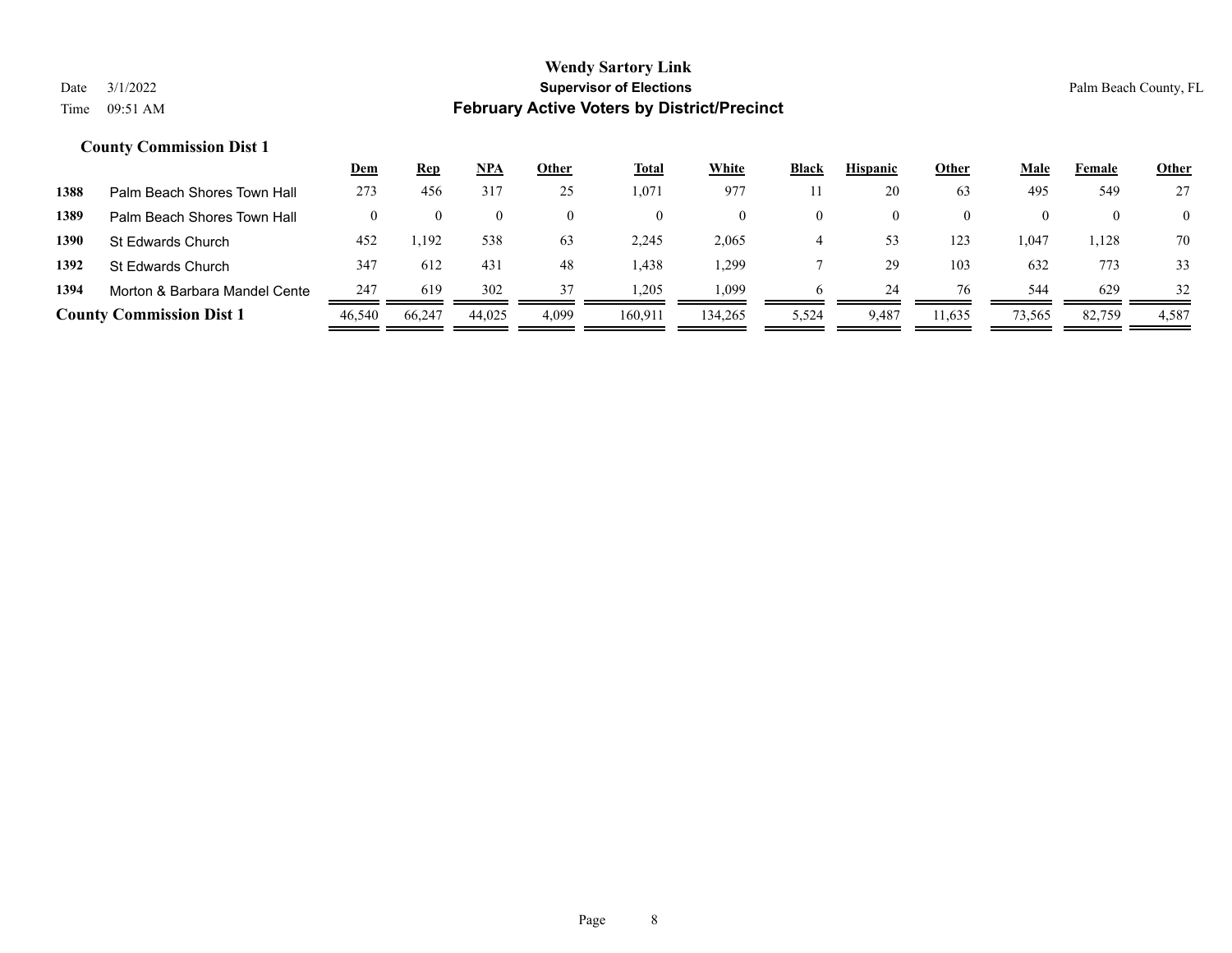|      |                                 | Dem            | <b>Rep</b>       | NPA              | <b>Other</b>     | <b>Total</b> | <b>White</b>     | <b>Black</b>     | <b>Hispanic</b>  | <b>Other</b> | <b>Male</b>  | <b>Female</b> | <b>Other</b>     |
|------|---------------------------------|----------------|------------------|------------------|------------------|--------------|------------------|------------------|------------------|--------------|--------------|---------------|------------------|
| 2002 | Jeaga Middle                    | 178            | 93               | 112              | 8                | 391          | 153              | 128              | 38               | 72           | 174          | 205           | 12               |
| 2004 | <b>Grassy Waters Elementary</b> | 1,037          | 319              | 611              | 46               | 2,013        | 589              | 736              | 398              | 290          | 853          | 1,089         | 71               |
| 2006 | Jeaga Middle                    | 170            | 78               | 102              | 10               | 360          | 150              | 112              | 71               | 27           | 143          | 205           | 12               |
| 2008 | Jeaga Middle                    | $\mathbf{0}$   | $\boldsymbol{0}$ | $\boldsymbol{0}$ | $\mathbf{0}$     | $\mathbf{0}$ | $\boldsymbol{0}$ | $\boldsymbol{0}$ | $\mathbf{0}$     | $\mathbf{0}$ | $\mathbf{0}$ | $\mathbf{0}$  | $\boldsymbol{0}$ |
| 2010 | Cypress Lakes HOA               | 599            | 339              | 287              | 30               | 1,255        | 848              | 211              | 99               | 97           | 478          | 741           | 36               |
| 2012 | Century Village Clubhouse       | 64             | 30               | 24               | 2                | 120          | 72               | 14               | 19               | 15           | 56           | 60            | $\overline{4}$   |
| 2014 | Club Baywinds                   | 828            | 549              | 370              | 35               | 1,782        | 1,346            | 154              | 171              | 111          | 724          | 1,015         | 43               |
| 2016 | Andros Isle POA Clubhouse       | 846            | 558              | 555              | 38               | 1,997        | 1,078            | 401              | 296              | 222          | 845          | 1,086         | 66               |
| 2018 | <b>Riverwalk Clubhouse</b>      | 750            | 715              | 589              | 50               | 2,104        | 1,648            | 99               | 175              | 182          | 908          | 1,134         | 62               |
| 2020 | Jeaga Middle                    | 211            | 99               | 138              | $10\,$           | 458          | 223              | 130              | 77               | 28           | 202          | 248           | $\,8\,$          |
| 2021 | Jeaga Middle                    | 167            | 60               | 119              | 13               | 359          | 112              | 123              | 74               | 50           | 143          | 204           | 12               |
| 2022 | Century Village Clubhouse       | 795            | 407              | 341              | 37               | 1,580        | 1,014            | 226              | 209              | 131          | 627          | 902           | 51               |
| 2024 | Century Village Clubhouse       | 792            | 439              | 323              | 42               | 1,596        | 1,113            | 164              | 175              | 144          | 625          | 921           | $50\,$           |
| 2026 | Century Village Clubhouse       | 631            | 333              | 303              | 28               | 1,295        | 800              | 199              | 199              | 97           | 510          | 732           | 53               |
| 2028 | Century Village Clubhouse       | 335            | 194              | 156              | 10               | 695          | 481              | 68               | 88               | 58           | 252          | 421           | $22\,$           |
| 2030 | <b>Benoist Farms Elementary</b> | 568            | 153              | 325              | 26               | 1,072        | 262              | 464              | 241              | 105          | 416          | 607           | 49               |
| 2032 | <b>Riverwalk Clubhouse</b>      | 54             | 28               | 32               | 4                | 118          | 55               | 35               | 19               | 9            | 48           | 67            | 3                |
| 2034 | <b>Riverwalk Clubhouse</b>      | 96             | 48               | 75               | 9                | 228          | 87               | 62               | 53               | 26           | 102          | 124           | $\sqrt{2}$       |
| 2036 | <b>Turning Points Academy</b>   | 757            | 430              | 378              | 37               | 1,602        | 937              | 295              | 261              | 109          | 597          | 961           | $44\,$           |
| 2038 | <b>Turning Points Academy</b>   | 826            | 184              | 366              | 21               | 1,397        | 497              | 634              | 155              | 111          | 486          | 870           | 41               |
| 2040 | Wynnebrook Elementary           | 808            | 274              | 430              | 20               | 1,532        | 420              | 596              | 356              | 160          | 666          | 795           | 71               |
| 2041 | Wynnebrook Elementary           | 541            | 254              | 403              | 18               | 1,216        | 489              | 139              | 492              | 96           | 510          | 654           | 52               |
| 2042 | <b>Riverwalk Clubhouse</b>      | $\mathbf{0}$   | $\boldsymbol{0}$ | $\mathbf{0}$     | $\mathbf{0}$     | $\mathbf{0}$ | $\mathbf{0}$     | $\boldsymbol{0}$ | $\mathbf{0}$     | $\theta$     | $\mathbf{0}$ | $\theta$      | $\boldsymbol{0}$ |
| 2044 | St Christophers Episcopal Chr   | 1,107          | 286              | 578              | 34               | 2,005        | 571              | 825              | 398              | 211          | 893          | 1,019         | 93               |
| 2046 | Haverhill Town Hall             | 397            | 221              | 240              | 10               | 868          | 332              | 237              | 205              | 94           | 386          | 442           | 40               |
| 2048 | Elks Lodge #1352                | $\overline{c}$ | 3                | $\boldsymbol{0}$ | $\boldsymbol{0}$ | 5            | 3                | 1                | $\boldsymbol{0}$ | $\mathbf{1}$ | 3            | -1            | 1                |
| 2050 | Elks Lodge #1352                | 26             | 30               | 41               | 3                | 100          | 59               | 11               | 19               | 11           | 54           | 42            | $\overline{4}$   |
| 2052 | Elks Lodge #1352                | 559            | 146              | 280              | 20               | 1,005        | 177              | 481              | 154              | 193          | 463          | 502           | 40               |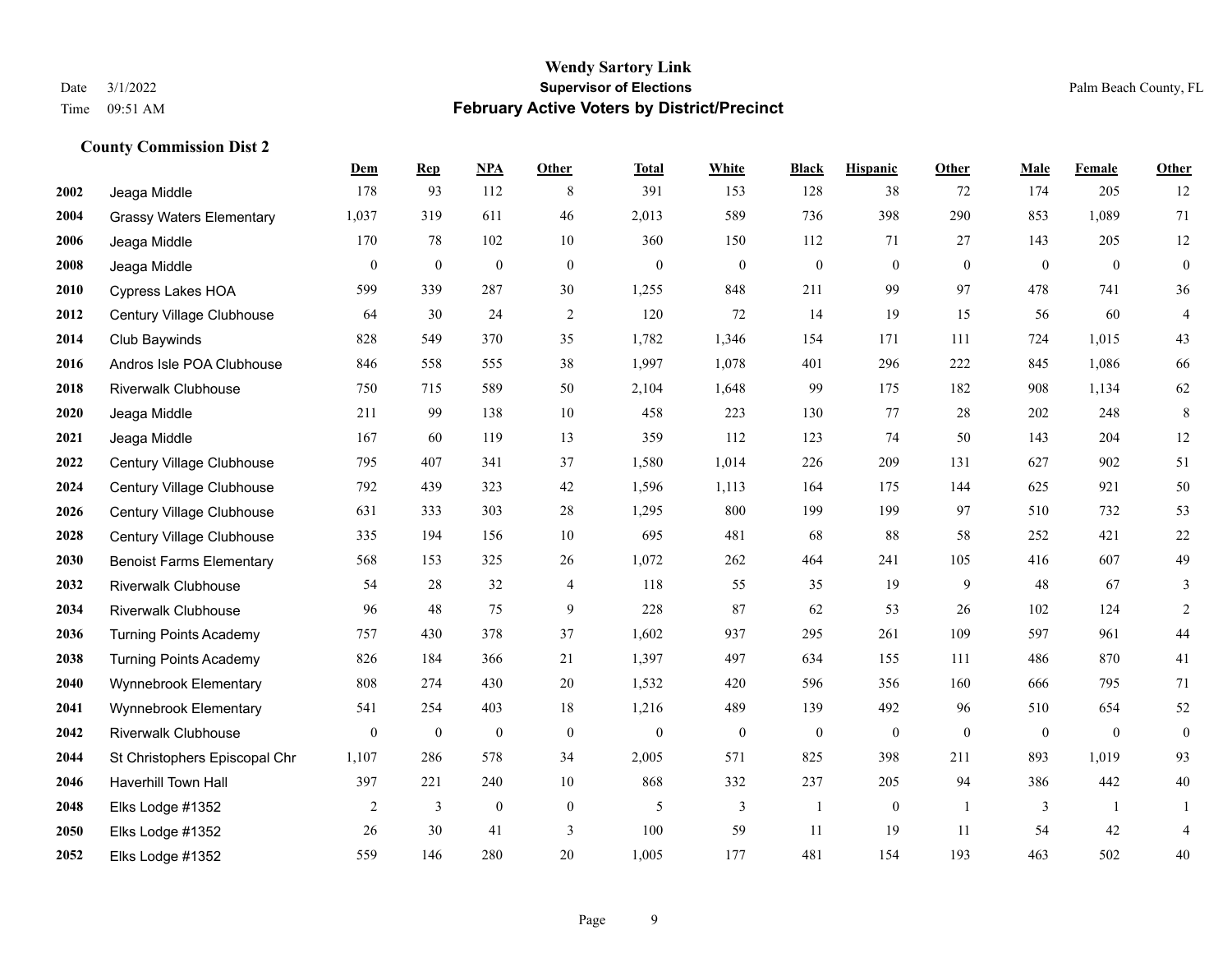|      |                                     | Dem              | <b>Rep</b>       | NPA              | <b>Other</b>   | <b>Total</b>   | <b>White</b>     | <b>Black</b>     | <b>Hispanic</b> | <b>Other</b> | <b>Male</b>    | <b>Female</b>  | <b>Other</b>     |
|------|-------------------------------------|------------------|------------------|------------------|----------------|----------------|------------------|------------------|-----------------|--------------|----------------|----------------|------------------|
| 2054 | Elks Lodge #1352                    | 1,283            | 332              | 730              | 27             | 2,372          | 462              | 1,005            | 608             | 297          | 1,051          | 1,215          | 106              |
| 2056 | Clayton Hutcheson Hall B            | 714              | 321              | 570              | 18             | 1,623          | 502              | 288              | 669             | 164          | 714            | 822            | 87               |
| 2058 | Clayton Hutcheson Hall B            | 2                | $\mathbf{1}$     | $\mathbf{1}$     | $\theta$       | $\overline{4}$ | $\overline{4}$   | $\mathbf{0}$     | $\mathbf{0}$    | $\theta$     | 2              | 2              | $\theta$         |
| 2060 | <b>West Gate Elementary</b>         | 384              | 225              | 344              | 14             | 967            | 313              | 71               | 496             | 87           | 467            | 452            | $48\,$           |
| 2062 | <b>Belvedere Elementary</b>         | 23               | 21               | 28               | $\overline{1}$ | 73             | 53               | 4                | 8               | 8            | 43             | 30             | $\boldsymbol{0}$ |
| 2064 | <b>Belvedere Elementary</b>         | $\mathbf{1}$     | $\mathbf{0}$     | $\overline{0}$   | $\Omega$       | $\overline{1}$ | $\mathbf{1}$     | $\boldsymbol{0}$ | $\mathbf{0}$    | $\theta$     | $\overline{1}$ | $\mathbf{0}$   | $\mathbf{0}$     |
| 2066 | <b>Howard Park Community Center</b> | 142              | 89               | 99               | 6              | 336            | 175              | 53               | 72              | 36           | 156            | 172            | 8                |
| 2068 | <b>Conniston Middle</b>             | 428              | 259              | 327              | 17             | 1,031          | 396              | 101              | 460             | 74           | 469            | 522            | 40               |
| 2070 | <b>Belvedere Elementary</b>         | 559              | 384              | 397              | 25             | 1,365          | 1,073            | 31               | 154             | 107          | 650            | 669            | 46               |
| 2072 | <b>Belvedere Elementary</b>         | 607              | 360              | 500              | 28             | 1,495          | 561              | 160              | 619             | 155          | 643            | 763            | 89               |
| 2074 | <b>Belvedere Elementary</b>         | $\mathbf{0}$     | $\bf{0}$         | $\boldsymbol{0}$ | $\overline{0}$ | $\mathbf{0}$   | $\boldsymbol{0}$ | $\boldsymbol{0}$ | $\mathbf{0}$    | $\theta$     | $\mathbf{0}$   | $\overline{0}$ | $\boldsymbol{0}$ |
| 2076 | <b>Belvedere Elementary</b>         | 143              | 122              | 126              | 8              | 399            | 326              | 17               | 28              | 28           | 193            | 196            | 10               |
| 2078 | St Catherine Church                 | 442              | 547              | 365              | 30             | 1,384          | 1,151            | 39               | 88              | 106          | 626            | 707            | 51               |
| 2080 | <b>Everglades Elementary</b>        | 160              | 174              | 129              | 9              | 472            | 267              | 68               | 78              | 59           | 217            | 233            | $22\,$           |
| 2081 | <b>Everglades Elementary</b>        | 70               | 89               | 47               | $\overline{0}$ | 206            | 149              | 7                | 27              | 23           | 103            | 97             | 6                |
| 2082 | Pine Jog Environmental Center       | 173              | 293              | 168              | 12             | 646            | 442              | 25               | 122             | 57           | 304            | 327            | 15               |
| 2083 | Pine Jog Environmental Center       | $\tau$           | 21               | 17               | $\theta$       | 45             | 30               | $\mathbf{0}$     | 13              | 2            | 21             | 23             | $\mathbf{1}$     |
| 2084 | <b>Cholee Lake Elementary</b>       | 291              | 118              | 165              | 16             | 590            | 169              | 217              | 136             | 68           | 265            | 309            | 16               |
| 2085 | Pine Jog Environmental Center       | 2                | 1                | $\boldsymbol{0}$ | $\mathbf{0}$   | 3              | 3                | $\boldsymbol{0}$ | $\mathbf{0}$    | $\theta$     | $\overline{1}$ | 2              | $\mathbf{0}$     |
| 2086 | <b>Cholee Lake Elementary</b>       | 1,237            | 558              | 947              | 52             | 2,794          | 869              | 617              | 925             | 383          | 1,218          | 1,468          | 108              |
| 2087 | Pine Jog Environmental Center       | 1                | $\boldsymbol{0}$ | $\mathbf{0}$     | $\theta$       | $\mathbf{1}$   | $\mathbf{1}$     | $\mathbf{0}$     | $\mathbf{0}$    | $\theta$     |                | $\theta$       | $\boldsymbol{0}$ |
| 2088 | Melaleuca Elementary                | 855              | 539              | 680              | 41             | 2,115          | 1,055            | 356              | 510             | 194          | 967            | 1,070          | 78               |
| 2090 | Pine Jog Environmental Center       | $\boldsymbol{0}$ | 2                | $\mathbf{0}$     | $\mathbf{0}$   | 2              | $\mathbf{1}$     | $\mathbf{0}$     | $\mathbf{0}$    |              | $\overline{0}$ | $\mathbf{1}$   | 1                |
| 2092 | Pine Jog Environmental Center       |                  | $\mathbf{1}$     | $\mathbf{1}$     | $\overline{1}$ | $\overline{4}$ | $\overline{4}$   | $\mathbf{0}$     | $\theta$        | $\theta$     | 2              | 2              | $\theta$         |
| 2094 | Pine Jog Environmental Center       | 364              | 78               | 205              | $10\,$         | 657            | 110              | 258              | 170             | 119          | 273            | 356            | $28\,$           |
| 2096 | 1st Church of the Nazarene          | 255              | 70               | 193              | 5              | 523            | 113              | 21               | 344             | 45           | 244            | 251            | $28\,$           |
| 2097 | 1st Church of the Nazarene          | 228              | 145              | 171              | 9              | 553            | 211              | 41               | 222             | 79           | 246            | 276            | 31               |
| 2098 | Iglesia Cristo Mi Redentor          | 433              | 224              | 348              | 26             | 1,031          | 329              | 159              | 448             | 95           | 435            | 532            | 64               |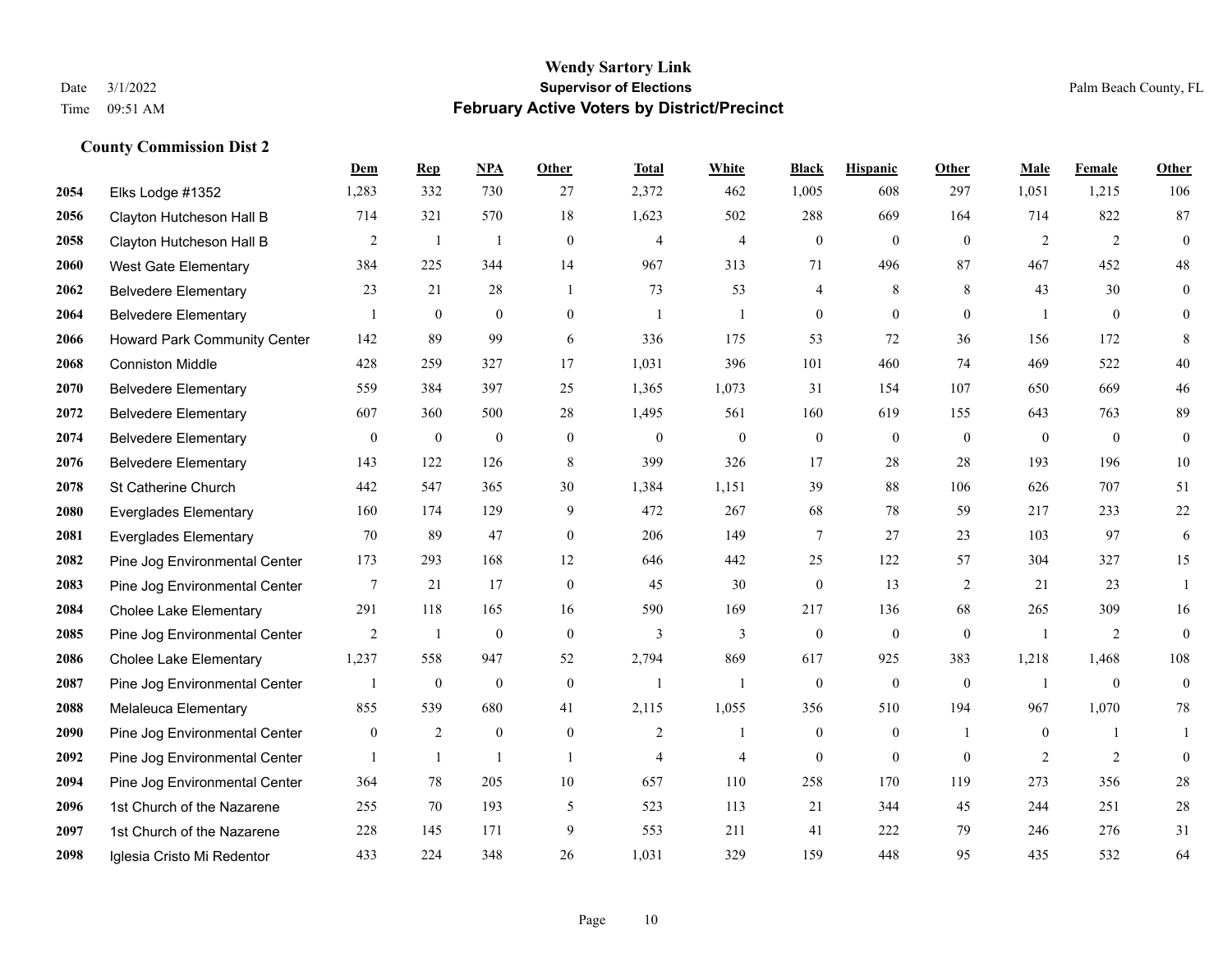|      |                               | Dem            | <b>Rep</b>     | NPA            | <b>Other</b>     | <b>Total</b>     | <b>White</b>   | <b>Black</b>     | <b>Hispanic</b>  | <b>Other</b>   | <b>Male</b>    | Female       | Other            |
|------|-------------------------------|----------------|----------------|----------------|------------------|------------------|----------------|------------------|------------------|----------------|----------------|--------------|------------------|
| 2100 | Iglesia Cristo Mi Redentor    | 775            | 357            | 577            | 35               | 1,744            | 434            | 375              | 761              | 174            | 720            | 937          | 87               |
| 2102 | Union Congregational Church   | 1,179          | 347            | 660            | 40               | 2,226            | 486            | 650              | 860              | 230            | 897            | 1,219        | 110              |
| 2104 | Lake Lytal Park               | 500            | 233            | 344            | 24               | 1,101            | 302            | 229              | 461              | 109            | 459            | 587          | 55               |
| 2106 | Main Library                  | 610            | 280            | 427            | 35               | 1,352            | 517            | 243              | 461              | 131            | 582            | 715          | 55               |
| 2108 | <b>Berkshire Elementary</b>   | 731            | 342            | 668            | 37               | 1,778            | 469            | 202              | 917              | 190            | 779            | 907          | 92               |
| 2110 | <b>Berkshire Elementary</b>   | 174            | 86             | 141            | 6                | 407              | 132            | 48               | 177              | 50             | 168            | 217          | $22\,$           |
| 2112 | Palm Springs Middle           | 7              | 6              | $\overline{7}$ | $\boldsymbol{0}$ | 20               | 15             | 3                | $\boldsymbol{0}$ | $\overline{2}$ | 9              | 11           | $\boldsymbol{0}$ |
| 2114 | Main Library                  | 368            | 281            | 324            | 14               | 987              | 358            | 61               | 483              | 85             | 447            | 492          | $48\,$           |
| 2115 | The Ark Church                | 76             | 50             | 61             | 5                | 192              | 88             | 12               | 72               | 20             | 87             | 94           | 11               |
| 2116 | The Ark Church                | 799            | 561            | 724            | 37               | 2,121            | 912            | 151              | 888              | 170            | 902            | 1,141        | $78\,$           |
| 2117 | The Ark Church                |                | $\mathbf{0}$   | $\mathbf{1}$   | $\boldsymbol{0}$ | $\overline{2}$   | $\mathbf{1}$   | $\mathbf{1}$     | $\boldsymbol{0}$ | $\mathbf{0}$   |                | 1            | $\boldsymbol{0}$ |
| 2118 | Palm Springs Middle           | $\overline{0}$ | $\mathbf{0}$   | $\mathbf{0}$   | $\boldsymbol{0}$ | $\overline{0}$   | $\overline{0}$ | $\boldsymbol{0}$ | $\mathbf{0}$     | $\overline{0}$ | $\mathbf{0}$   | $\mathbf{0}$ | $\boldsymbol{0}$ |
| 2120 | Palm Springs Middle           | 58             | 23             | 51             | $\mathbf{1}$     | 133              | 33             | 12               | 59               | 29             | 51             | 71           | 11               |
| 2122 | Palm Springs Middle           |                | $\mathbf{0}$   | $\mathbf{0}$   | $\boldsymbol{0}$ | $\overline{1}$   | $\overline{0}$ | $\mathbf{1}$     | $\mathbf{0}$     | $\mathbf{0}$   |                | $\mathbf{0}$ | $\boldsymbol{0}$ |
| 2124 | Palm Springs Middle           | 5              | $\overline{4}$ | 8              | $\overline{0}$   | 17               | 8              | 3                | 5                | $\overline{1}$ | 8              | 9            | $\mathbf{0}$     |
| 2125 | St Marys Orthodox Church      | 340            | 348            | 255            | 8                | 951              | 508            | 43               | 337              | 63             | 433            | 482          | 36               |
| 2126 | St Marys Orthodox Church      | 270            | 253            | 237            | 10               | 770              | 429            | 33               | 244              | 64             | 363            | 386          | 21               |
| 2127 | Lake Clarke Shores Town Hall  |                | $\mathbf{0}$   | $\mathbf{1}$   | $\overline{0}$   | $\overline{2}$   | $\overline{0}$ | $\boldsymbol{0}$ | $\overline{c}$   | $\theta$       | $\overline{2}$ | $\theta$     | $\boldsymbol{0}$ |
| 2128 | Palm Springs Middle           | $\overline{0}$ | $\mathbf{0}$   | $\mathbf{0}$   | $\mathbf{0}$     | $\boldsymbol{0}$ | $\overline{0}$ | $\boldsymbol{0}$ | $\mathbf{0}$     | $\mathbf{0}$   | $\mathbf{0}$   | $\theta$     | $\overline{0}$   |
| 2130 | Cloud Lake Town Hall          | 42             | 63             | 60             | 8                | 173              | 125            | 2                | 33               | 13             | 87             | 80           | 6                |
| 2132 | Cloud Lake Town Hall          | 26             | 27             | 31             | $\mathbf{1}$     | 85               | 56             | $\overline{c}$   | 22               | 5              | 37             | 45           | 3                |
| 2134 | STEM Bldg at Cox Science Cent | 520            | 324            | 429            | 31               | 1,304            | 486            | 62               | 640              | 116            | 592            | 657          | 55               |
| 2136 | Palmwood Lodge #303           | 659            | 457            | 575            | 41               | 1,732            | 751            | 81               | 735              | 165            | 783            | 870          | 79               |
| 2138 | Palmwood Lodge #303           | 333            | 161            | 270            | 21               | 785              | 314            | 78               | 306              | 87             | 369            | 385          | $31\,$           |
| 2140 | South Olive Community Center  | 567            | 425            | 396            | 34               | 1,422            | 1,082          | 30               | 204              | 106            | 665            | 710          | 47               |
| 2142 | Lakeside Presbyterian Church  | 281            | 363            | 201            | 20               | 865              | 753            | 3                | 52               | 57             | 402            | 437          | $26\,$           |
| 2144 | Lakeside Presbyterian Church  | 354            | 410            | 280            | 35               | 1,079            | 895            | 20               | 84               | 80             | 495            | 552          | $32\,$           |
| 2146 | Village Walk HOA Clubhouse    | 553            | 539            | 439            | 44               | 1,575            | 1,223          | 60               | 146              | 146            | 657            | 868          | 50               |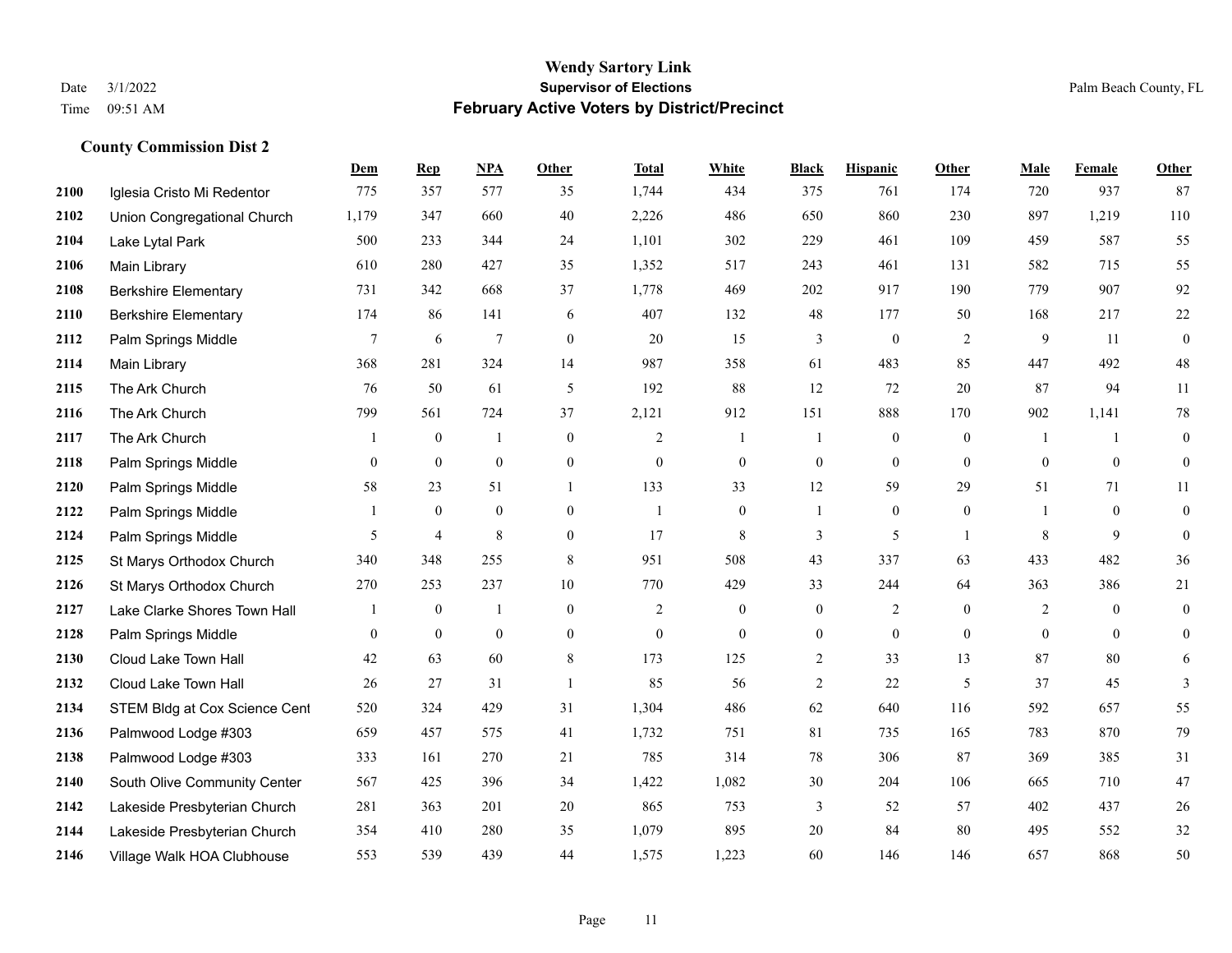|      |                                    | Dem          | <b>Rep</b>       | NPA              | <b>Other</b>     | <b>Total</b> | <b>White</b>     | <b>Black</b>     | <b>Hispanic</b> | Other          | <b>Male</b>      | <b>Female</b>  | <b>Other</b>     |
|------|------------------------------------|--------------|------------------|------------------|------------------|--------------|------------------|------------------|-----------------|----------------|------------------|----------------|------------------|
| 2148 | <b>Liberty Park Elementary</b>     | $\mathbf{0}$ | $\boldsymbol{0}$ | $\boldsymbol{0}$ | $\mathbf{0}$     | $\Omega$     | $\overline{0}$   | $\theta$         | $\mathbf{0}$    | $\theta$       | $\theta$         | $\overline{0}$ | $\theta$         |
| 2150 | River Bridge Activities Center     | 1,095        | 532              | 707              | 58               | 2,392        | 1,152            | 500              | 497             | 243            | 993              | 1,314          | 85               |
| 2152 | Pine Ridge North II                | 1,110        | 523              | 833              | 52               | 2,518        | 1,022            | 393              | 840             | 263            | 1,011            | 1,404          | 103              |
| 2154 | <b>Forest Hill Elementary</b>      | 1,132        | 444              | 808              | 36               | 2,420        | 731              | 397              | 1,048           | 244            | 1,043            | 1,252          | 125              |
| 2156 | Cresthaven Emory Aud               | 625          | 404              | 306              | 15               | 1,350        | 742              | 101              | 415             | 92             | 497              | 805            | 48               |
| 2158 | Community Of Hope                  | 1,089        | 424              | 869              | 28               | 2,410        | 600              | 436              | 1,059           | 315            | 1,057            | 1,239          | 114              |
| 2160 | Cresthaven Barkley Aud             | 507          | 350              | 294              | 19               | 1,170        | 591              | 85               | 395             | 99             | 494              | 625            | 51               |
| 2162 | Cresthaven Ashley Aud              | 331          | 212              | 231              | 15               | 789          | 392              | 41               | 296             | 60             | 309              | 447            | 33               |
| 2164 | <b>Covered Bridge Clubhouse</b>    | 1,109        | 741              | 679              | 41               | 2,570        | 1,767            | 142              | 491             | 170            | 998              | 1,492          | 80               |
| 2166 | Poinciana Clubhouse                | 912          | 538              | 509              | 36               | 1,995        | 1,314            | 104              | 419             | 158            | 783              | 1,146          | 66               |
| 2168 | First Baptist Church GA            | $\mathbf{0}$ | $\boldsymbol{0}$ | $\boldsymbol{0}$ | $\boldsymbol{0}$ | $\theta$     | $\boldsymbol{0}$ | $\boldsymbol{0}$ | $\mathbf{0}$    | $\overline{0}$ | $\boldsymbol{0}$ | $\mathbf{0}$   | $\boldsymbol{0}$ |
| 2170 | <b>Liberty Park Elementary</b>     | 1,144        | 544              | 670              | 58               | 2,416        | 1,046            | 463              | 650             | 257            | 967              | 1,340          | 109              |
| 2172 | First Baptist Church GA            | 17           | 3                | 9                | $\mathbf{0}$     | 29           | 13               | 3                | 9               | $\overline{4}$ | 11               | 17             | -1               |
| 2174 | First Baptist Church GA            | 457          | 187              | 282              | 14               | 940          | 408              | 195              | 211             | 126            | 423              | 476            | 41               |
| 2182 | <b>Greenacres Community Center</b> | 640          | 286              | 545              | 31               | 1,502        | 526              | 143              | 687             | 146            | 597              | 818            | 87               |
| 2184 | American Polish Club               | 1,085        | 389              | 813              | 42               | 2,329        | 699              | 348              | 1,025           | 257            | 974              | 1,217          | 138              |
| 2186 | American Polish Club               | 318          | 139              | 241              | $7\phantom{.0}$  | 705          | 210              | 113              | 315             | 67             | 312              | 363            | 30               |
| 2188 | St Lukes United Methodist Chr      | 460          | 512              | 436              | 35               | 1,443        | 1,140            | 34               | 191             | 78             | 684              | 720            | 39               |
| 2190 | Lucerne Pointe Clubhouse           | 1,010        | 540              | 652              | 47               | 2,249        | 1,419            | 219              | 434             | 177            | 922              | 1,254          | 73               |
| 2192 | Fountains Of Palm Beach            | 931          | 468              | 598              | 58               | 2,055        | 1,374            | 155              | 356             | 170            | 878              | 1,115          | 62               |
| 2194 | <b>LC Swain Middle</b>             | 1,092        | 371              | 745              | 42               | 2,250        | 765              | 477              | 780             | 228            | 947              | 1,198          | 105              |
| 2196 | Pine Ridge South IV Clubhouse      | 886          | 497              | 514              | 43               | 1,940        | 1,159            | 262              | 407             | 112            | 758              | 1,107          | 75               |
| 2198 | American Finnish Club              | 14           | 9                | 8                | $\boldsymbol{0}$ | 31           | 17               | 3                | -1              | 10             | 12               | 16             | 3                |
| 2202 | <b>LC Swain Middle</b>             | $\mathbf{0}$ | 8                | $\mathbf{1}$     | $\mathbf{0}$     | 9            | 6                | $\boldsymbol{0}$ | 3               | $\theta$       | $\overline{4}$   | 5              | $\mathbf{0}$     |
| 2204 | Heritage Elementary                | 553          | 218              | 486              | 29               | 1,286        | 407              | 146              | 619             | 114            | 561              | 654            | 71               |
| 2206 | Heritage Elementary                | 462          | 192              | 338              | 16               | 1,008        | 318              | 222              | 339             | 129            | 437              | 521            | 50               |
| 2208 | American Finnish Club              | 6            | 7                | $\overline{1}$   | $\overline{1}$   | 15           | 14               | $\boldsymbol{0}$ | $\theta$        | - 1            | 6                | 8              |                  |
| 2210 | American Polish Club               | 226          | 96               | 143              | $\overline{4}$   | 469          | 175              | 110              | 135             | 49             | 191              | 259            | 19               |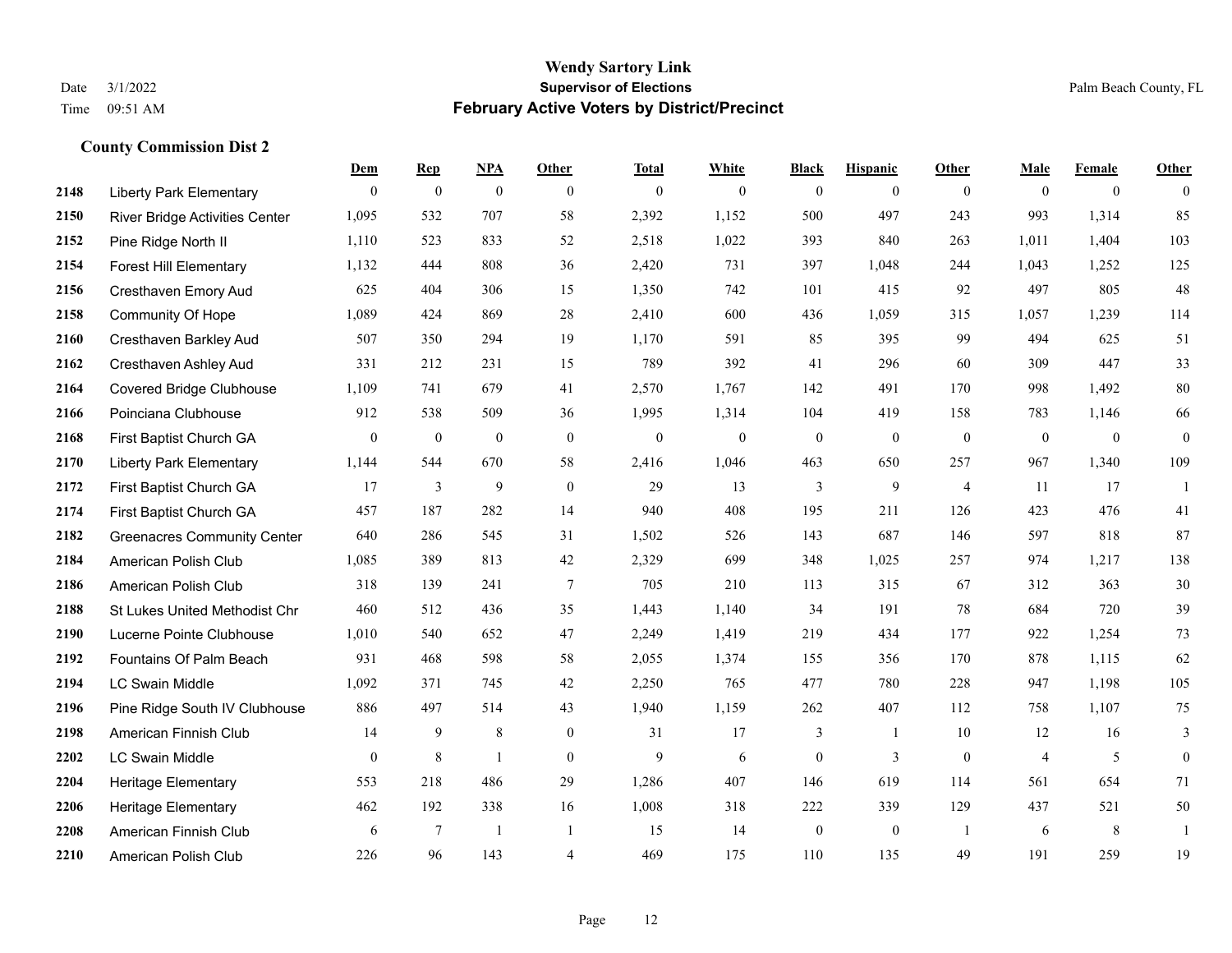|      |                                 | <u>Dem</u> | <b>Rep</b> | NPA     | Other | <b>Total</b> | White  | Black          | <b>Hispanic</b> | Other    | <u>Male</u> | Female | <b>Other</b>   |
|------|---------------------------------|------------|------------|---------|-------|--------------|--------|----------------|-----------------|----------|-------------|--------|----------------|
| 2212 | American Polish Club            |            |            | 0       |       | $\mathbf{0}$ |        | $\mathbf{0}$   | $\mathbf{0}$    | $\Omega$ |             |        | $\overline{0}$ |
| 2214 | Indian Pines Elementary         | 1,190      | 260        | 597     | 40    | 2,087        | 467    | 933            | 449             | 238      | 941         | 1,045  | 101            |
| 2216 | Indian Pines Elementary         | .789       | 290        | 838     | 44    | 2,961        | 513    | 1,501          | 579             | 368      | .343        | 1,472  | 146            |
| 2218 | Tradewinds Middle               | .265       | 313        | 661     | 40    | 2,279        | 564    | 909            | 358             | 448      | .001        | 1,153  | 125            |
| 8001 | Federal Only                    |            | $_{0}$     | $^{()}$ |       | $\theta$     |        | $\overline{0}$ | $\overline{0}$  | $\Omega$ |             |        | $\overline{0}$ |
| 8002 | State Only                      | 129        | 100        | 110     |       | 341          | 262    | 13             | 13              | 53       | 150         | 178    | 13             |
|      | <b>County Commission Dist 2</b> | 52,763     | 26,781     | 34,827  | 2,256 | 116,627      | 52,476 | 20,936         | 31,609          | 11,606   | 49,776      | 62,077 | 4,774          |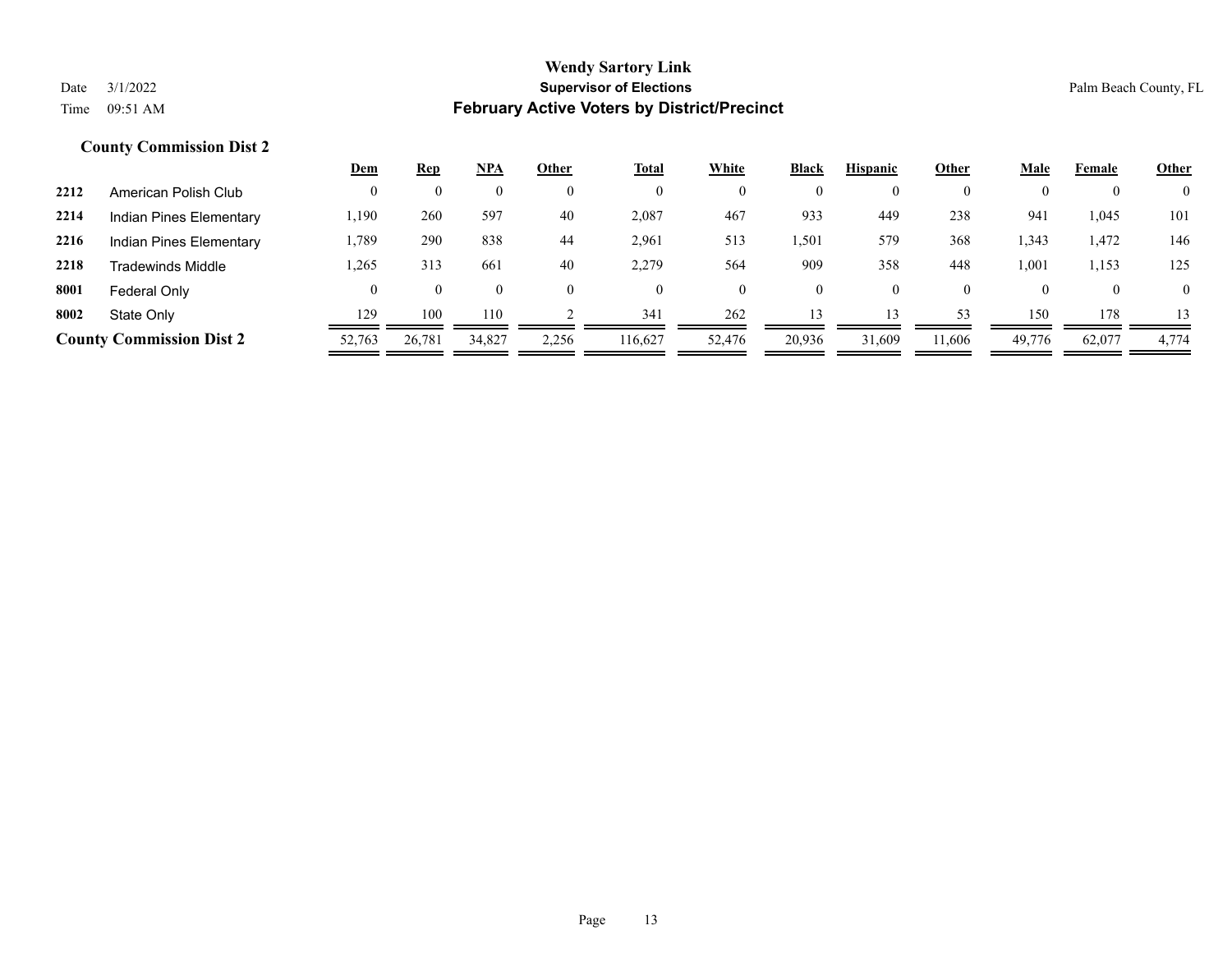|      |                                  | <b>Dem</b>     | <b>Rep</b>       | NPA              | <b>Other</b>     | <b>Total</b>     | <b>White</b>     | <b>Black</b>     | <b>Hispanic</b>  | <b>Other</b> | <b>Male</b>    | <b>Female</b>    | Other            |
|------|----------------------------------|----------------|------------------|------------------|------------------|------------------|------------------|------------------|------------------|--------------|----------------|------------------|------------------|
| 3002 | Palm Springs Middle              | 821            | 335              | 573              | 52               | 1,781            | 524              | 329              | 764              | 164          | 728            | 979              | 74               |
| 3004 | Community Of Hope                | 65             | 43               | 65               | 3                | 176              | 69               | 10               | 72               | 25           | 88             | 77               | 11               |
| 3006 | Faith Presbyterian               | 990            | 604              | 709              | 35               | 2,338            | 948              | 278              | 907              | 205          | 963            | 1,275            | 100              |
| 3008 | Palm Springs Middle              | $\mathbf{0}$   | $\boldsymbol{0}$ | $\boldsymbol{0}$ | $\boldsymbol{0}$ | $\boldsymbol{0}$ | $\boldsymbol{0}$ | $\boldsymbol{0}$ | $\boldsymbol{0}$ | $\mathbf{0}$ | $\overline{0}$ | $\boldsymbol{0}$ | $\boldsymbol{0}$ |
| 3010 | Faith Presbyterian               | 368            | 215              | 306              | 24               | 913              | 352              | 121              | 360              | 80           | 423            | 456              | 34               |
| 3012 | <b>Emmanuel Baptist Church</b>   | 633            | 571              | 432              | 22               | 1,658            | 1,000            | 45               | 518              | 95           | 697            | 899              | 62               |
| 3014 | Lake Clarke Shores Town Hall     | 986            | 1,077            | 660              | 48               | 2,771            | 2,031            | 83               | 486              | 171          | 1,268          | 1,418            | 85               |
| 3016 | <b>Community Of Hope</b>         | 44             | 39               | 56               | 2                | 141              | 37               | 9                | 79               | 16           | 54             | 77               | 10               |
| 3018 | Palm Springs Middle              | 11             | 10               | 9                | 3                | 33               | 12               | $\boldsymbol{0}$ | 17               | 4            | 13             | 19               | $\overline{1}$   |
| 3020 | Palm Springs Village Hall        | 966            | 625              | 814              | 37               | 2,442            | 978              | 172              | 1,087            | 205          | 1,077          | 1,252            | 113              |
| 3022 | Oasis De Amor Baptist Church     | 498            | 227              | 409              | 18               | 1,152            | 367              | 138              | 503              | 144          | 542            | 543              | 67               |
| 3024 | Palm Springs Library             | 714            | 405              | 579              | 22               | 1,720            | 643              | 197              | 692              | 188          | 758            | 860              | 102              |
| 3026 | Palm Springs Village Hall        | $\overline{0}$ | $\boldsymbol{0}$ | $\boldsymbol{0}$ | $\mathbf{0}$     | $\theta$         | $\boldsymbol{0}$ | $\mathbf{0}$     | $\mathbf{0}$     | $\mathbf{0}$ | $\mathbf{0}$   | $\mathbf{0}$     | $\boldsymbol{0}$ |
| 3028 | Palm Springs Village Hall        | 2              | 1                | $\boldsymbol{0}$ | $\boldsymbol{0}$ | 3                | $\boldsymbol{0}$ | $\boldsymbol{0}$ | 3                | $\mathbf{0}$ |                | $\overline{c}$   | $\boldsymbol{0}$ |
| 3030 | Palm Springs Village Hall        | $\overline{0}$ | $\boldsymbol{0}$ | $\mathbf{0}$     | $\mathbf{0}$     | $\theta$         | $\mathbf{0}$     | $\mathbf{0}$     | $\mathbf{0}$     | $\theta$     | $\overline{0}$ | $\mathbf{0}$     | $\mathbf{0}$     |
| 3032 | Special Olympics of PBC          | 683            | 324              | 534              | 34               | 1,575            | 561              | 270              | 609              | 135          | 732            | 762              | 81               |
| 3034 | <b>Sunlight Community Church</b> | 157            | 102              | 81               | 6                | 346              | 187              | 40               | 99               | 20           | 156            | 180              | 10               |
| 3036 | <b>Sunlight Community Church</b> | 384            | 215              | 289              | 15               | 903              | 376              | 179              | 259              | 89           | 406            | 469              | $28\,$           |
| 3038 | <b>Sunlight Community Church</b> | 721            | 305              | 556              | 31               | 1,613            | 658              | 250              | 533              | 172          | 757            | 778              | 78               |
| 3040 | 1st Congregational Church        | 696            | 305              | 417              | 44               | 1,462            | 1,075            | 72               | 194              | 121          | 721            | 688              | 53               |
| 3042 | 1st Congregational Church        | 704            | 453              | 401              | 49               | 1,607            | 1,343            | 24               | 137              | 103          | 737            | 815              | 55               |
| 3044 | Holy Redeemer Church             | 218            | 68               | 193              | 8                | 487              | 136              | 103              | 209              | 39           | 213            | 259              | 15               |
| 3048 | Holy Redeemer Church             | 592            | 220              | 478              | 24               | 1,314            | 396              | 260              | 531              | 127          | 588            | 667              | 59               |
| 3050 | Holy Redeemer Church             | 7              | $\tau$           | 2                | $\boldsymbol{0}$ | 16               | 9                | 6                | -1               | $\mathbf{0}$ | 9              | $7\phantom{.0}$  | $\mathbf{0}$     |
| 3052 | Our Savior Lutheran Church       | 404            | 110              | 252              | 13               | 779              | 216              | 217              | 276              | 70           | 367            | 375              | 37               |
| 3058 | Our Savior Lutheran Church       | $\mathbf{0}$   | $\boldsymbol{0}$ | $\overline{2}$   | $\mathbf{0}$     | $\overline{2}$   | $\mathbf{1}$     | $\overline{1}$   | $\mathbf{0}$     | $\mathbf{0}$ | $\overline{1}$ | -1               | $\boldsymbol{0}$ |
| 3060 | Our Savior Lutheran Church       | 267            | 58               | 154              | 6                | 485              | 121              | 173              | 154              | 37           | 193            | 273              | 19               |
| 3062 | Our Savior Lutheran Church       | 1,032          | 320              | 603              | 51               | 2,006            | 802              | 434              | 585              | 185          | 938            | 975              | 93               |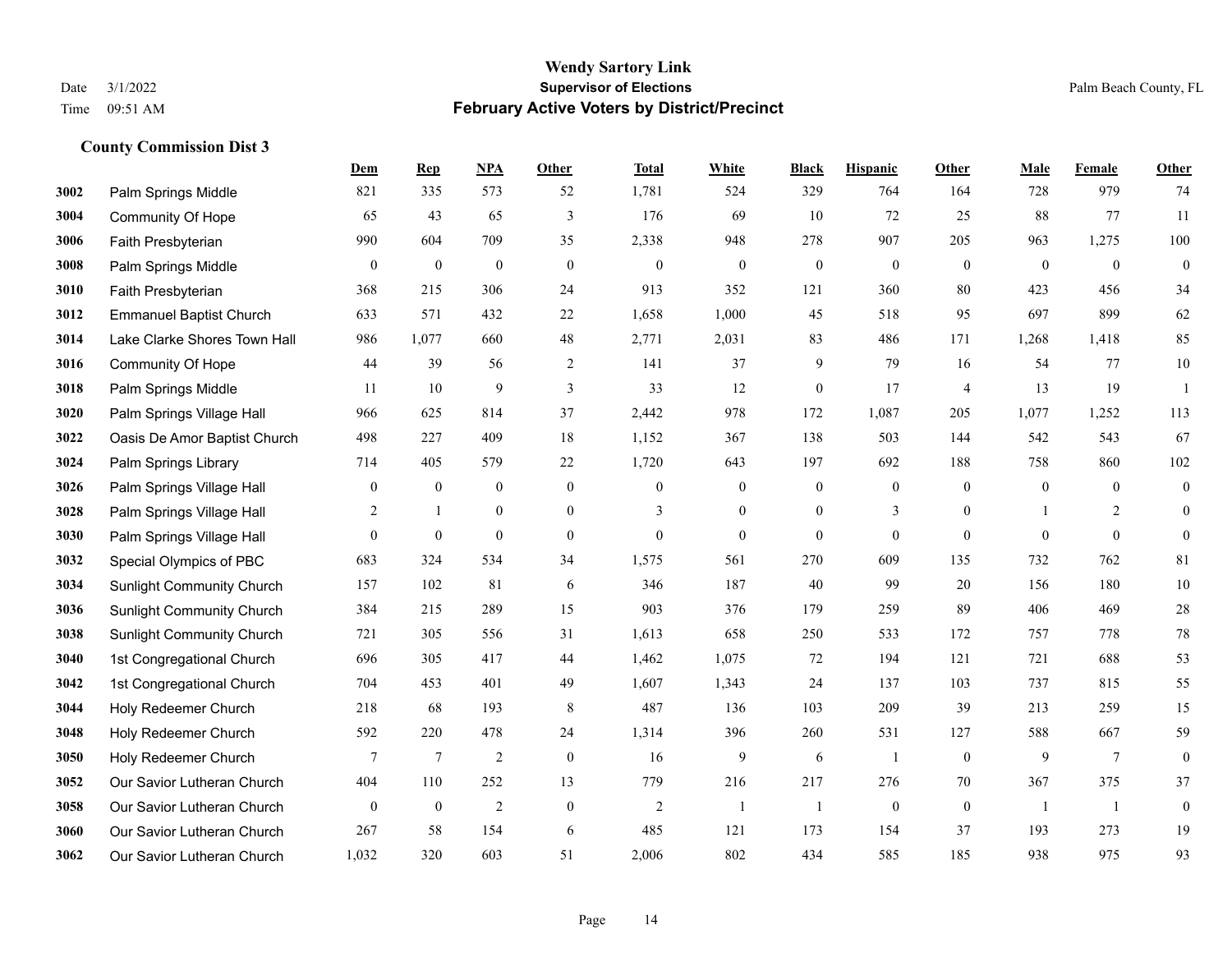|      |                                  | Dem          | <b>Rep</b>       | NPA            | <b>Other</b>   | <b>Total</b> | <b>White</b>     | <b>Black</b>     | <b>Hispanic</b> | <b>Other</b>   | <b>Male</b>  | Female       | <b>Other</b>     |
|------|----------------------------------|--------------|------------------|----------------|----------------|--------------|------------------|------------------|-----------------|----------------|--------------|--------------|------------------|
| 3064 | 1st Congregational Church        | 473          | 229              | 376            | 29             | 1,107        | 779              | 92               | 155             | 81             | 523          | 544          | 40               |
| 3066 | Our Savior Lutheran Church       | 370          | 145              | 280            | 22             | 817          | 566              | 80               | 93              | 78             | 401          | 384          | 32               |
| 3068 | St Andrews Episcopal             | 539          | 291              | 396            | 47             | 1,273        | 1,022            | 55               | 111             | 85             | 621          | 610          | $42\,$           |
| 3070 | Mid County Senior Center         | 718          | 272              | 581            | 35             | 1,606        | 519              | 381              | 509             | 197            | 738          | 793          | 75               |
| 3071 | Holy Redeemer Church             | $\mathbf{0}$ | $\boldsymbol{0}$ | $\overline{0}$ | $\mathbf{0}$   | $\mathbf{0}$ | $\boldsymbol{0}$ | $\boldsymbol{0}$ | $\mathbf{0}$    | $\overline{0}$ | $\mathbf{0}$ | $\mathbf{0}$ | $\boldsymbol{0}$ |
| 3072 | Holy Redeemer Church             | 135          | 24               | 95             | 8              | 262          | 70               | 103              | 53              | 36             | 101          | 149          | 12               |
| 3074 | <b>Coastal Chapel</b>            | 477          | 359              | 343            | 31             | 1,210        | 750              | 105              | 262             | 93             | 572          | 597          | 41               |
| 3075 | Lantana Recreation Center        | 14           | 9                | $\tau$         | 2              | 32           | 32               | $\boldsymbol{0}$ | $\mathbf{0}$    | $\theta$       | 10           | 22           | $\boldsymbol{0}$ |
| 3076 | Our Savior Lutheran Church       | 47           | 31               | 48             | $\overline{0}$ | 126          | 82               | 17               | 17              | 10             | 67           | 53           | 6                |
| 3078 | Lakeside UM Church               | 659          | 382              | 438            | 40             | 1,519        | 941              | 175              | 271             | 132            | 674          | 802          | 43               |
| 3080 | American Finnish Club            | 859          | 226              | 577            | 41             | 1,703        | 396              | 531              | 587             | 189            | 738          | 863          | 102              |
| 3082 | <b>Atlantis City Hall</b>        | 493          | 885              | 447            | 48             | 1,873        | 1,617            | 39               | 92              | 125            | 858          | 969          | 46               |
| 3084 | Lakes of Sherbrooke              | 694          | 643              | 594            | 54             | 1,985        | 1,342            | 191              | 287             | 165            | 858          | 1,051        | $76\,$           |
| 3086 | <b>Woodlands Middle</b>          | 792          | 608              | 698            | 50             | 2,148        | 1,460            | 145              | 361             | 182            | 1,008        | 1,067        | $73\,$           |
| 3088 | <b>Tradewinds Middle</b>         | 183          | 51               | 125            | 8              | 367          | 96               | 128              | 82              | 61             | 170          | 187          | $10\,$           |
| 3090 | <b>Woodlands Middle</b>          | 1,460        | 839              | 671            | 53             | 3,023        | 2,435            | 185              | 116             | 287            | 1,369        | 1,567        | 87               |
| 3092 | Lacuna HOA Clubhouse             | 1,213        | 775              | 781            | 75             | 2,844        | 1,975            | 278              | 326             | 265            | 1,304        | 1,454        | 86               |
| 3094 | <b>Coral Reef Elementary</b>     | 327          | 245              | 282            | 29             | 883          | 513              | 80               | 200             | 90             | 408          | 448          | 27               |
| 3096 | <b>Coral Reef Elementary</b>     | 821          | 586              | 645            | 61             | 2,113        | 1,352            | 259              | 270             | 232            | 980          | 1,056        | $77\,$           |
| 3098 | Manatee Elementary               | 671          | 596              | 534            | 48             | 1,849        | 1,255            | 180              | 221             | 193            | 848          | 941          | 60               |
| 3100 | Journeys End                     | 429          | 339              | 375            | 20             | 1,163        | 778              | 94               | 139             | 152            | 550          | 582          | 31               |
| 3102 | <b>Diamond View Elementary</b>   | 1,208        | 461              | 807            | 51             | 2,527        | 1,041            | 644              | 540             | 302            | 1,118        | 1,300        | 109              |
| 3104 | American German Club             | 400          | 351              | 384            | 33             | 1,168        | 813              | 90               | 137             | 128            | 542          | 583          | 43               |
| 3106 | American German Club             | 306          | 104              | 210            | 18             | 638          | 222              | 185              | 100             | 131            | 280          | 331          | $27\,$           |
| 3108 | Santaluces High                  | 1,280        | 550              | 915            | 67             | 2,812        | 1,143            | 722              | 549             | 398            | 1,248        | 1,475        | 89               |
| 3110 | Lantana Road Branch Library      | 820          | 338              | 500            | 43             | 1,701        | 798              | 459              | 285             | 159            | 736          | 888          | $77\,$           |
| 3112 | <b>Starlight Cove Elementary</b> | 847          | 300              | 626            | 36             | 1,809        | 703              | 319              | 639             | 148            | 777          | 940          | 92               |
| 3114 | Santaluces High                  | 375          | 256              | 299            | 11             | 941          | 548              | 119              | 188             | 86             | 457          | 455          | 29               |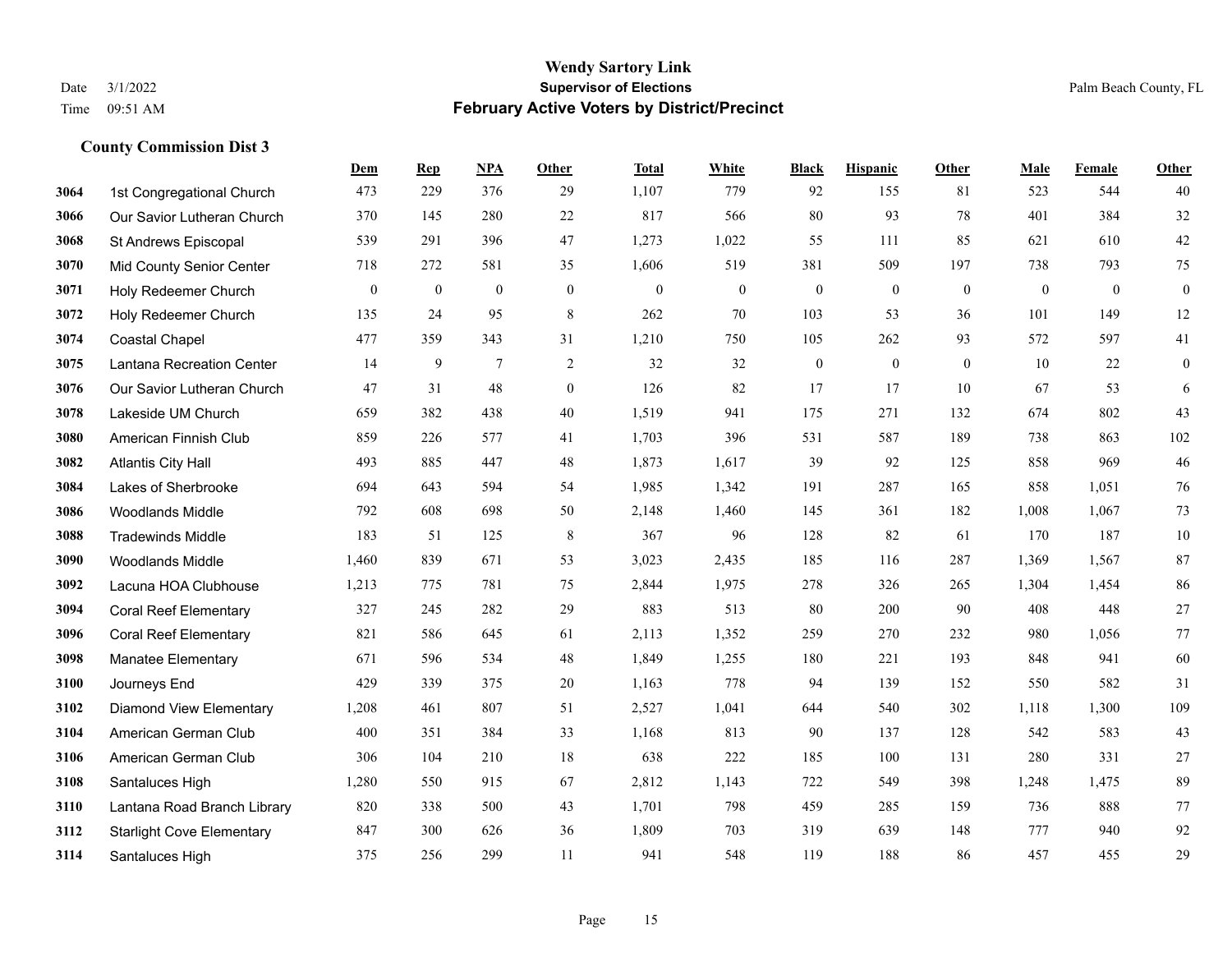|      |                                  | Dem   | $\mathbf{Rep}$ | NPA | <b>Other</b> | <b>Total</b> | <b>White</b> | <b>Black</b> | <b>Hispanic</b> | <b>Other</b> | <b>Male</b> | Female | <b>Other</b>   |
|------|----------------------------------|-------|----------------|-----|--------------|--------------|--------------|--------------|-----------------|--------------|-------------|--------|----------------|
| 3116 | Advent Lantana                   | 1,051 | 526            | 751 | 53           | 2,381        | 1,466        | 358          | 372             | 185          | 987         | 1,314  | 80             |
| 3118 | Advent Lantana                   | 201   | 223            | 177 | 16           | 617          | 502          | 23           | 48              | 44           | 302         | 303    | 12             |
| 3120 | Valencia Shores Social Club      | 1,223 | 600            | 582 | 51           | 2,456        | 2,172        | 68           | 81              | 135          | 1,129       | 1,271  | 56             |
| 3122 | Boynton Beach Community Chur     | 901   | 413            | 350 | 33           | 1,697        | 1,517        | 37           | 52              | 91           | 703         | 957    | 37             |
| 3124 | West Boynton Park and Rec        | 797   | 581            | 664 | 43           | 2,085        | 1,314        | 227          | 296             | 248          | 948         | 1.064  | 73             |
| 3126 | Temple Shaarei Shalom            | 628   | 506            | 472 | 27           | 1,633        | 1,125        | 153          | 197             | 158          | 753         | 831    | 49             |
| 3128 | West Boynton Park and Rec        | 942   | 610            | 733 | 45           | 2,330        | 1,446        | 292          | 333             | 259          | 1,058       | 1,191  | 81             |
| 3130 | Winston Trails Swim Center       | 1,103 | 908            | 870 | 63           | 2,944        | 2,087        | 206          | 375             | 276          | 1,380       | 1,455  | 109            |
| 3132 | Park Vista High                  | 866   | 660            | 718 | 50           | 2,294        | 1,446        | 235          | 369             | 244          | 1,040       | 1,177  | 77             |
| 3133 | Christa McAuliffe Middle         | 174   | 123            | 138 | 9            | 444          | 271          | 47           | 60              | 66           | 213         | 219    | $12\,$         |
| 3134 | <b>Hidden Oaks Elementary</b>    | 1,066 | 316            | 610 | 36           | 2,028        | 581          | 803          | 372             | 272          | 864         | 1.079  | 85             |
| 3136 | Freedom Shores Elementary        | 879   | 407            | 595 | 31           | 1,912        | 832          | 553          | 271             | 256          | 852         | 986    | 74             |
| 3138 | <b>Citrus Cove Elementary</b>    | 869   | 486            | 574 | 33           | 1,962        | 1,130        | 329          | 289             | 214          | 864         | 1,015  | 83             |
| 3140 | Boynton Lakes North Clubhouse    | 416   | 188            | 280 | 16           | 900          | 424          | 222          | 123             | 131          | 402         | 467    | 31             |
| 3142 | Boynton Lakes North Clubhouse    | 364   | 164            | 228 | 19           | 775          | 430          | 136          | 137             | 72           | 315         | 431    | 29             |
| 3144 | <b>Freedom Shores Elementary</b> | 9     | 8              | 9   | $\mathbf{0}$ | 26           | 21           | $\mathbf{0}$ | 3               | 2            | 11          | 13     | $\mathfrak{2}$ |
| 3146 | <b>Freedom Shores Elementary</b> | 335   | 132            | 172 | 21           | 660          | 446          | 79           | 73              | 62           | 260         | 379    | $21\,$         |
| 3148 | Imagine Schools - Chancellor     | 63    | 51             | 54  | 5            | 173          | 116          | 12           | 28              | 17           | 87          | 81     | 5              |
| 3150 | Christa McAuliffe Middle         | 553   | 255            | 230 | 23           | 1,061        | 964          | $18\,$       | 29              | 50           | 429         | 600    | 32             |
| 3152 | Park Vista High                  | 650   | 409            | 395 | 32           | 1,486        | 1,274        | 55           | 65              | 92           | 652         | 786    | $48\,$         |
| 3154 | Ponte Vecchio Clubhouse          | 787   | 324            | 291 | 24           | 1,426        | 1,277        | 20           | 39              | 90           | 640         | 748    | 38             |
| 3156 | Aberdeen East Clubhouse          | 1,003 | 493            | 558 | 41           | 2,095        | 1,572        | 150          | 190             | 183          | 866         | 1,166  | 63             |
| 3158 | <b>Crystal Lakes Elementary</b>  | 997   | 771            | 812 | 59           | 2,639        | 1,848        | 201          | 295             | 295          | 1,200       | 1,332  | 107            |
| 3160 | Christa McAuliffe Middle         | 433   | 327            | 341 | 19           | 1,120        | 760          | 134          | 121             | 105          | 503         | 576    | 41             |
| 3162 | <b>Hidden Oaks Elementary</b>    | 538   | 262            | 306 | 20           | 1,126        | 675          | 206          | 128             | 117          | 504         | 590    | 32             |
| 3164 | <b>Citrus Cove Elementary</b>    | 879   | 549            | 655 | 48           | 2,131        | 1,331        | 320          | 246             | 234          | 955         | 1,106  | $70\,$         |
| 3166 | Jamaica Bay Clubhouse            | 349   | 382            | 266 | 23           | 1,020        | 902          | 20           | 36              | 62           | 445         | 540    | 35             |
| 3168 | Boynton Beach Fire Station #3    | 901   | 475            | 676 | 36           | 2,088        | 1,193        | 377          | 296             | 222          | 889         | 1,131  | 68             |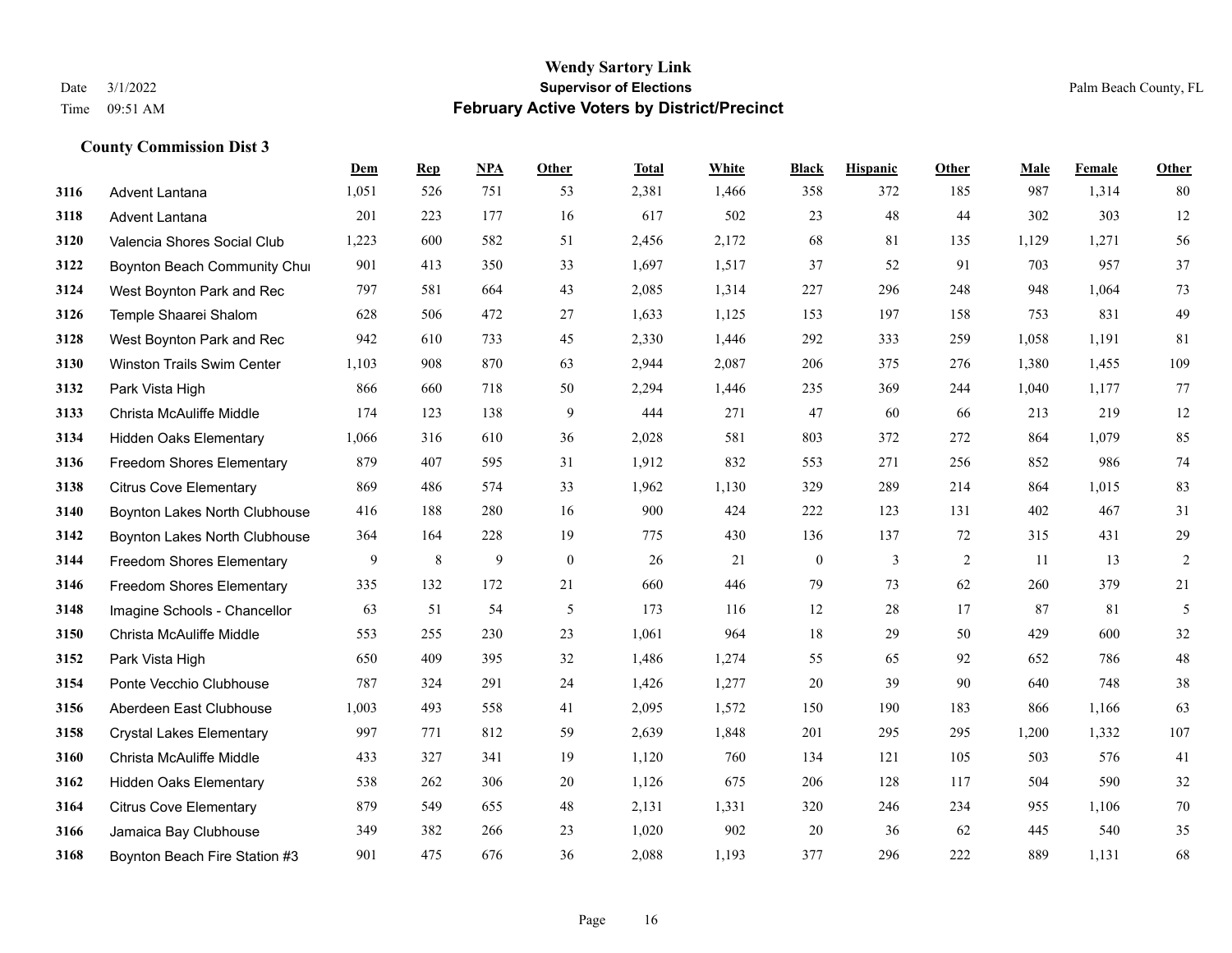|      |                                  | Dem      | <b>Rep</b>   | NPA      | Other          | <b>Total</b> | White    | <b>Black</b> | <b>Hispanic</b> | Other    | <b>Male</b> | Female   | Other        |
|------|----------------------------------|----------|--------------|----------|----------------|--------------|----------|--------------|-----------------|----------|-------------|----------|--------------|
| 3170 | Boynton Beach High               | 1,119    | 618          | 902      | 74             | 2,713        | 1,592    | 322          | 545             | 254      | 1,180       | 1,431    | 102          |
| 3172 | Boynton Beach High               | 484      | 143          | 315      | 32             | 974          | 456      | 265          | 145             | 108      | 398         | 528      | 48           |
| 3174 | Boynton Beach Fire Station #3    | 247      | 180          | 176      | 14             | 617          | 425      | 52           | 84              | 56       | 279         | 322      | 16           |
| 3176 | Boynton Beach High               | 207      | 123          | 152      | 8              | 490          | 262      | 85           | 82              | 61       | 212         | 258      | 20           |
| 3180 | Imagine Schools - Chancellor     | $\theta$ | $\mathbf{0}$ | $\theta$ | $\theta$       | $\theta$     | $\theta$ | $\mathbf{0}$ | $\theta$        | $\theta$ | $\theta$    | $\theta$ | $\mathbf{0}$ |
| 3182 | Imagine Schools - Chancellor     | 104      | 51           | 78       | $\overline{4}$ | 237          | 116      | 52           | 38              | 31       | 111         | 115      | 11           |
| 3185 | Christ Fellowship Church BB      | 312      | 220          | 226      | 33             | 791          | 508      | 89           | 115             | 79       | 367         | 406      | 18           |
| 3186 | Christ Fellowship Church BB      | 191      | 120          | 143      | 13             | 467          | 327      | 45           | 63              | 32       | 211         | 237      | 19           |
| 3187 | Christ Fellowship Church BB      | 682      | 422          | 618      | 61             | 1,783        | 1,013    | 284          | 292             | 194      | 834         | 895      | 54           |
| 3188 | Christ Fellowship Church BB      | 419      | 303          | 358      | 22             | 1,102        | 677      | 226          | 123             | 76       | 542         | 525      | 35           |
| 3190 | Imagine Schools - Chancellor     | 309      | 166          | 234      | 24             | 733          | 409      | 153          | 102             | 69       | 373         | 345      | 15           |
| 3192 | Leisureville #1 Clubhouse        | 547      | 414          | 389      | 46             | 1,396        | 1,051    | 118          | 134             | 93       | 565         | 787      | 44           |
| 3194 | Boynton Beach Fire Station #2    | 749      | 179          | 382      | 20             | 1,330        | 463      | 556          | 168             | 143      | 587         | 690      | 53           |
| 3196 | Leisureville #3 Clubhouse        | 622      | 550          | 437      | 53             | 1,662        | 1,376    | 86           | 108             | 92       | 710         | 897      | 55           |
| 3198 | <b>BB Leisureville Clubhouse</b> | 504      | 526          | 314      | 35             | 1,379        | 1,131    | 70           | 115             | 63       | 561         | 778      | 40           |
| 3200 | Golfview Harbour Clubhouse       | 601      | 404          | 407      | 29             | 1,441        | 970      | 205          | 116             | 150      | 649         | 747      | 45           |
| 3202 | Golfview Harbour Clubhouse       | 65       | 70           | 53       |                | 195          | 142      | 31           | 11              | 11       | 97          | 92       | 6            |
|      | <b>County Commission Dist 3</b>  | 54,712   | 32,172       | 38,299   | 2,858          | 128,041      | 76,130   | 16,987       | 22,830          | 12,094   | 57,313      | 66,078   | 4,650        |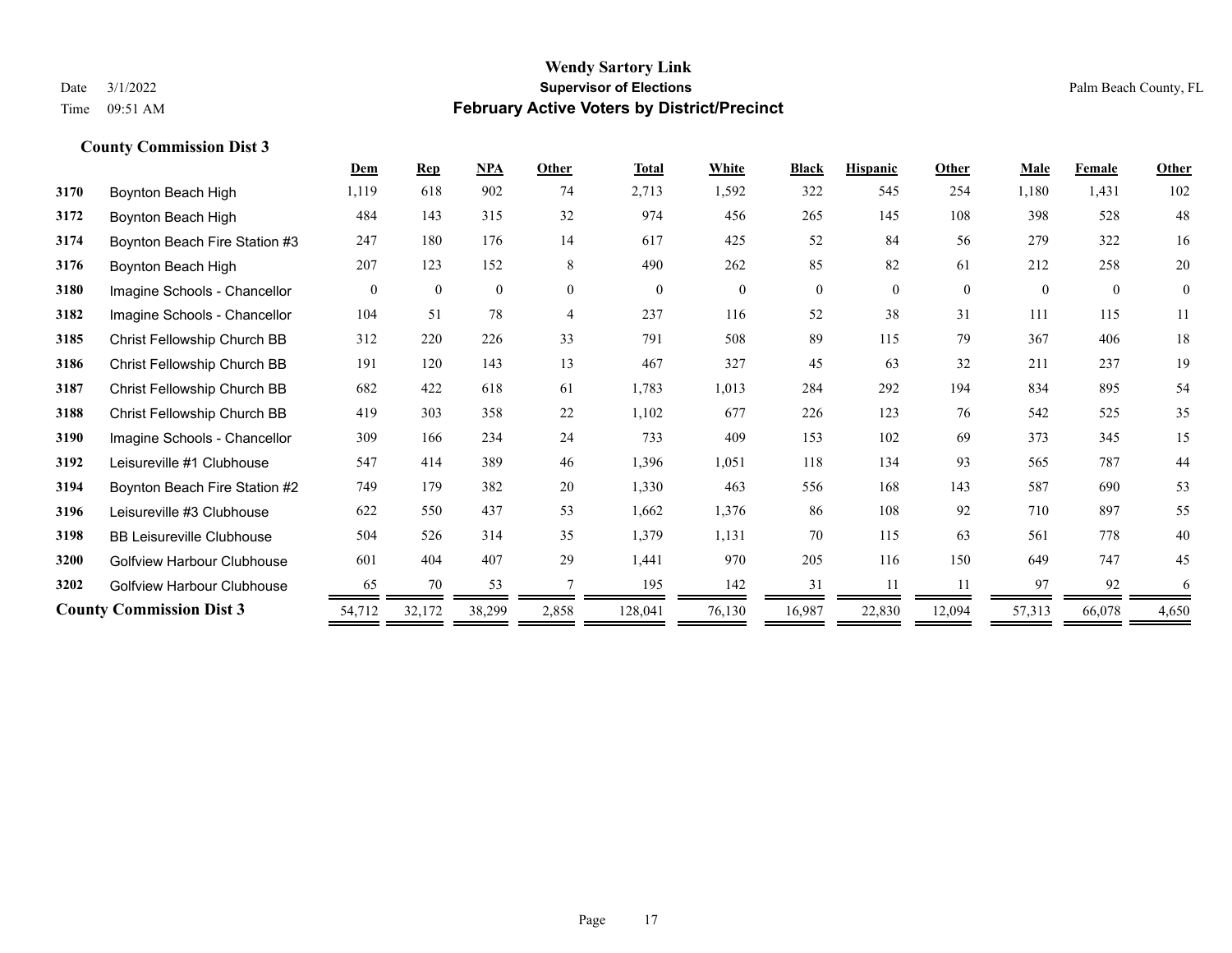|      |                                      | Dem              | <b>Rep</b>       | NPA              | <b>Other</b>   | <b>Total</b>     | White            | <b>Black</b>     | <b>Hispanic</b>  | <b>Other</b>   | <b>Male</b>    | Female       | <b>Other</b>     |
|------|--------------------------------------|------------------|------------------|------------------|----------------|------------------|------------------|------------------|------------------|----------------|----------------|--------------|------------------|
| 4002 | Lantana Recreation Center            | 461              | 519              | 374              | 48             | 1,402            | 1,172            | 31               | 106              | 93             | 680            | 684          | 38               |
| 4004 | South Palm Beach Town Hall           | 403              | 516              | 394              | 34             | 1,347            | 1,148            | 21               | 84               | 94             | 586            | 713          | $48\,$           |
| 4006 | Manalapan Town Hall                  | 77               | 209              | 94               | 11             | 391              | 355              | 6                | 6                | 24             | 195            | 185          | 11               |
| 4008 | <b>Hypoluxo Town Hall</b>            | 526              | 604              | 529              | 65             | 1,724            | 1,439            | 40               | 119              | 126            | 795            | 881          | $48\,$           |
| 4010 | <b>Bent Tree Villas East</b>         | 788              | 735              | 607              | 54             | 2,184            | 1,580            | 216              | 220              | 168            | 961            | 1,177        | $46\,$           |
| 4012 | <b>Greentree Villas</b>              | 648              | 574              | 469              | 37             | 1,728            | 1,414            | 73               | 127              | 114            | 694            | 988          | $46\,$           |
| 4014 | New Church                           | 404              | 495              | 321              | 27             | 1,247            | 1,009            | 62               | 92               | 84             | 534            | 685          | $28\,$           |
| 4016 | Christ Fellowship Church BB          | 534              | 289              | 306              | 24             | 1,153            | 693              | 194              | 163              | 103            | 529            | 593          | 31               |
| 4018 | Quail Ridge Business Center          | 120              | 369              | 130              | 12             | 631              | 610              | $\mathbf{1}$     | 1                | 19             | 287            | 331          | 13               |
| 4020 | Christ Fellowship Church BB          | 35               | 27               | 36               | 4              | 102              | 79               | 4                | 11               | 8              | 37             | 63           | $\sqrt{2}$       |
| 4022 | <b>Congress Middle</b>               | 839              | 231              | 410              | 45             | 1,525            | 536              | 670              | 166              | 153            | 632            | 832          | 61               |
| 4024 | Harvey E Oyer Jr Park                | 487              | 634              | 501              | 55             | 1,677            | 1,327            | 90               | 136              | 124            | 796            | 834          | 47               |
| 4026 | <b>Sterling Village Aud</b>          | 499              | 550              | 483              | 55             | 1,587            | 1,389            | 39               | 59               | 100            | 732            | 803          | $52\,$           |
| 4028 | Ocean Ridge Town Hall                | 403              | 740              | 442              | 44             | 1,629            | 1,482            | 5                | 50               | 92             | 773            | 814          | 42               |
| 4030 | Village of Golf Admin Bldg           | 37               | 181              | 52               | 4              | 274              | 268              | $\boldsymbol{0}$ | $\mathbf{1}$     | 5              | 130            | 142          | $\sqrt{2}$       |
| 4034 | <b>Crosspointe Elementary</b>        | 367              | 255              | 292              | 24             | 938              | 666              | 114              | 70               | 88             | 398            | 519          | 21               |
| 4036 | <b>Forest Park Elementary</b>        | 288              | 448              | 277              | 26             | 1,039            | 934              | 8                | 50               | 47             | 433            | 574          | $32\,$           |
| 4038 | <b>Briny Breezes Community Cente</b> | 87               | 142              | 92               | $\overline{4}$ | 325              | 299              | $\boldsymbol{0}$ | 10               | 16             | 133            | 182          | $10\,$           |
| 4040 | <b>Briny Breezes Community Cente</b> | $\boldsymbol{0}$ | $\boldsymbol{0}$ | $\boldsymbol{0}$ | $\overline{0}$ | $\boldsymbol{0}$ | $\boldsymbol{0}$ | $\boldsymbol{0}$ | $\boldsymbol{0}$ | $\mathbf{0}$   | $\mathbf{0}$   | $\mathbf{0}$ | $\boldsymbol{0}$ |
| 4042 | <b>Briny Breezes Community Cente</b> | $\mathbf{0}$     | $\mathbf{0}$     | $\overline{0}$   | $\overline{0}$ | $\mathbf{0}$     | $\mathbf{0}$     | $\boldsymbol{0}$ | $\mathbf{0}$     | $\overline{0}$ | $\overline{0}$ | $\theta$     | $\boldsymbol{0}$ |
| 4044 | <b>Briny Breezes Community Cente</b> | 48               | 39               | 39               | $\Omega$       | 126              | 110              | 1                | 10               | 5              | 65             | 58           | $\overline{3}$   |
| 4046 | <b>Delray Dunes</b>                  | 86               | 346              | 106              | $\tau$         | 545              | 508              | 1                | $\overline{4}$   | 32             | 244            | 290          | 11               |
| 4048 | <b>Banyan Creek Elementary</b>       | 122              | 157              | 86               | $\tau$         | 372              | 298              | 16               | 29               | 29             | 190            | 173          | 9                |
| 4050 | Hunter's Run Courtside Cafe          | 1,091            | 373              | 557              | 42             | 2,063            | 1,898            | 42               | 49               | 74             | 859            | 1,166        | 38               |
| 4052 | <b>Crosspointe Elementary</b>        | 113              | 84               | 90               | 3              | 290              | 178              | 57               | 21               | 34             | 143            | 141          | 6                |
| 4053 | <b>Crosspointe Elementary</b>        | 208              | 87               | 157              | 18             | 470              | 182              | 111              | 99               | 78             | 205            | 245          | $20\,$           |
| 4054 | Lakeview Baptist Church              | 532              | 644              | 445              | 41             | 1,662            | 1,379            | 76               | 101              | 106            | 767            | 843          | 52               |
| 4056 | Lakeview Baptist Church              | $\mathbf{0}$     | $\mathbf{0}$     | $\theta$         | $\theta$       | $\Omega$         | $\mathbf{0}$     | $\mathbf{0}$     | $\mathbf{0}$     | $\theta$       | $\theta$       | $\mathbf{0}$ | $\boldsymbol{0}$ |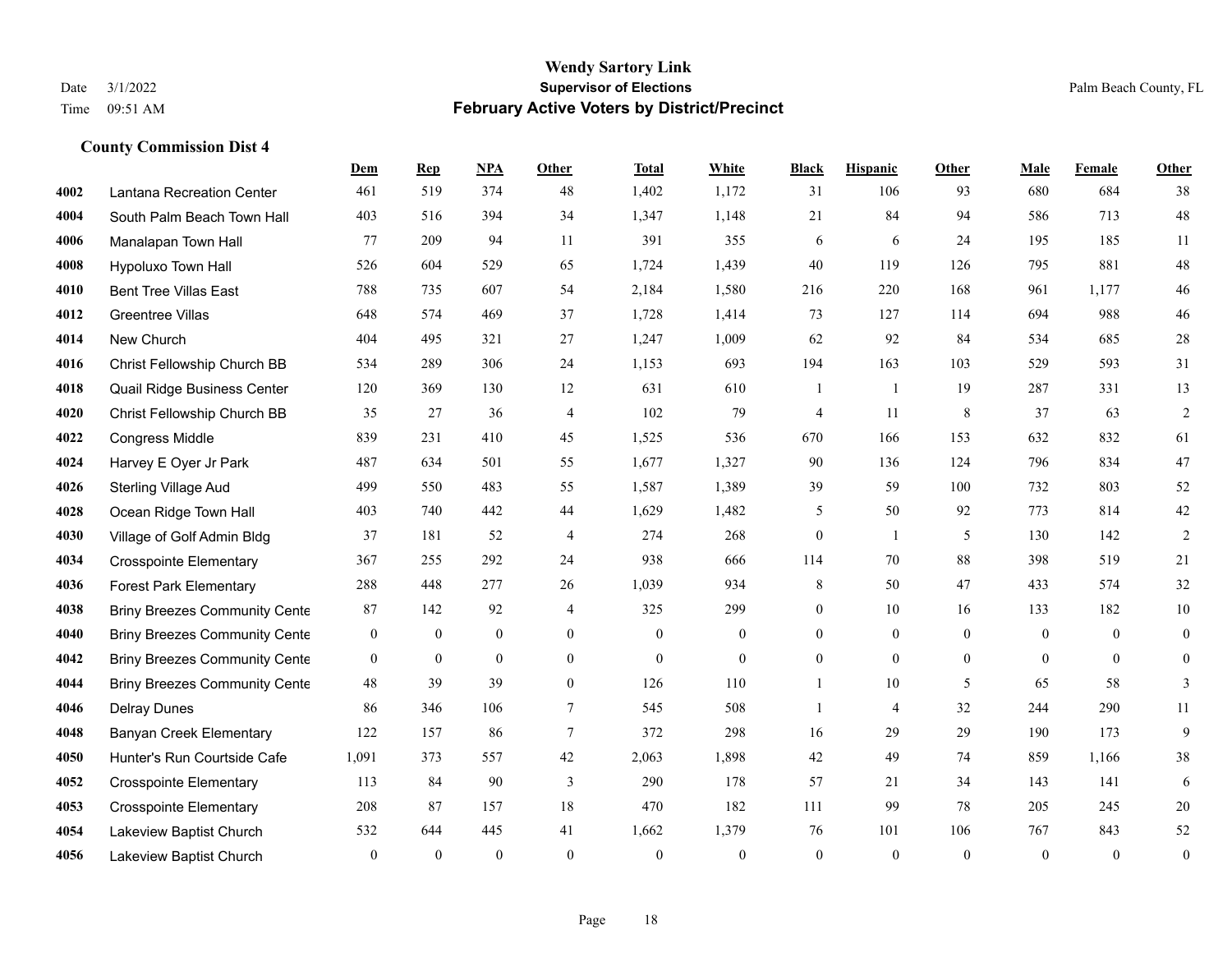|      |                                   | Dem              | <b>Rep</b>       | NPA              | <b>Other</b>   | <b>Total</b> | <b>White</b>   | <b>Black</b>     | <b>Hispanic</b>  | <b>Other</b>   | <b>Male</b>    | <b>Female</b>   | <b>Other</b>     |
|------|-----------------------------------|------------------|------------------|------------------|----------------|--------------|----------------|------------------|------------------|----------------|----------------|-----------------|------------------|
| 4058 | Plumosa SOA Elementary            | 52               | 62               | 41               | 7              | 162          | 144            | $\overline{4}$   | 8                | 6              | 81             | 79              | $\overline{2}$   |
| 4060 | Lakeview Baptist Church           | 2                | 6                | $\overline{4}$   | $\overline{0}$ | 12           | 5              | $\mathbf{0}$     | $\mathbf{1}$     | 6              | 5              | $7\phantom{.0}$ | $\mathbf{0}$     |
| 4062 | Lakeview Baptist Church           | 42               | 77               | 38               | 5              | 162          | 133            | $7\phantom{.0}$  | 9                | 13             | 76             | 84              | $\overline{2}$   |
| 4064 | Seacrest Presbyterian             | 48               | 43               | 48               | 3              | 142          | 127            |                  | 9                | 5              | 75             | 66              |                  |
| 4066 | Seacrest Presbyterian             | $\theta$         | $\overline{0}$   | $\theta$         | $\Omega$       | $\theta$     | $\overline{0}$ | $\mathbf{0}$     | $\overline{0}$   | $\theta$       | $\theta$       | $\theta$        | $\mathbf{0}$     |
| 4068 | Seacrest Presbyterian             | $\boldsymbol{0}$ | $\boldsymbol{0}$ | $\boldsymbol{0}$ | $\overline{0}$ | $\theta$     | $\mathbf{0}$   | $\boldsymbol{0}$ | $\boldsymbol{0}$ | $\theta$       | $\overline{0}$ | $\mathbf{0}$    | $\mathbf{0}$     |
| 4070 | Seacrest Presbyterian             | $\mathbf{0}$     | $\mathbf{0}$     | $\mathbf{0}$     | $\overline{0}$ | $\mathbf{0}$ | $\overline{0}$ | $\boldsymbol{0}$ | $\mathbf{0}$     | $\theta$       | $\theta$       | $\theta$        | $\boldsymbol{0}$ |
| 4072 | <b>Gulf Stream Town Hall</b>      | 185              | 459              | 215              | 23             | 882          | 817            | 4                | 23               | 38             | 429            | 433             | $20\,$           |
| 4074 | Plumosa SOA Elementary            | 431              | 439              | 364              | 24             | 1,258        | 1,084          | 20               | 73               | 81             | 590            | 635             | 33               |
| 4076 | <b>Country Manors Clubhouse</b>   | 449              | 388              | 408              | 23             | 1,268        | 898            | 96               | 140              | 134            | 563            | 671             | 34               |
| 4078 | <b>Banyan Creek Elementary</b>    | 4                | 6                | -1               | $\mathbf{0}$   | 11           | 10             | $\boldsymbol{0}$ | $\mathbf{0}$     | $\overline{1}$ | 7              | 3               | 1                |
| 4080 | <b>Banyan Creek Elementary</b>    | $\theta$         | $\mathbf{0}$     | $\mathbf{0}$     | $\Omega$       | $\theta$     | $\mathbf{0}$   | $\mathbf{0}$     | $\theta$         | $\theta$       | $\theta$       | $\theta$        | $\theta$         |
| 4082 | <b>Banyan Creek Elementary</b>    | $\mathbf{0}$     | 3                | $\mathbf{0}$     | $\overline{0}$ | 3            | 3              | $\overline{0}$   | $\mathbf{0}$     | $\theta$       | 2              | -1              | $\Omega$         |
| 4084 | <b>Banyan Creek Elementary</b>    | 42               | 24               | 26               | $\mathfrak{2}$ | 94           | 70             | 6                | 10               | 8              | 44             | 46              | $\overline{4}$   |
| 4086 | <b>Banyan Creek Elementary</b>    | 538              | 390              | 395              | 31             | 1,354        | 925            | 189              | 106              | 134            | 630            | 677             | 47               |
| 4088 | West Park Baptist Church          | 850              | 468              | 488              | 45             | 1,851        | 1,575          | 63               | 95               | 118            | 752            | 1,053           | 46               |
| 4090 | Pines of Delray North             | 268              | 174              | 159              | 16             | 617          | 496            | 40               | 44               | 37             | 240            | 351             | $26\,$           |
| 4092 | <b>Atlantic High</b>              | $\theta$         | $\boldsymbol{0}$ | $\mathbf{0}$     | $\theta$       | $\mathbf{0}$ | $\overline{0}$ | $\mathbf{0}$     | $\overline{0}$   | $\theta$       | $\theta$       | $\theta$        | $\mathbf{0}$     |
| 4094 | S D Spady Elementary              | 669              | 705              | 552              | 57             | 1,983        | 1,725          | 28               | 95               | 135            | 946            | 969             | 68               |
| 4096 | Carver Middle                     | 567              | 48               | 163              | 10             | 788          | 103            | 588              | 31               | 66             | 365            | 373             | 50               |
| 4098 | <b>Bethel Evangelical Baptist</b> | 989              | 755              | 659              | 69             | 2,472        | 1,890          | 186              | 218              | 178            | 1,051          | 1,352           | 69               |
| 4100 | <b>Carver Middle</b>              | 115              | 148              | 105              | $\overline{7}$ | 375          | 296            | 31               | 21               | 27             | 185            | 176             | 14               |
| 4102 | Veterans Park Recreation Ctr      | 426              | 509              | 415              | 34             | 1,384        | 1,263          | 14               | 24               | 83             | 642            | 705             | 37               |
| 4104 | <b>Emmanuel Catholic Church</b>   | 733              | 666              | 644              | 67             | 2,110        | 1,703          | 85               | 157              | 165            | 925            | 1,116           | 69               |
| 4106 | Delray Beach Golf Club            | 400              | 412              | 359              | 35             | 1,206        | 928            | 56               | 111              | 111            | 555            | 612             | 39               |
| 4108 | Pines of Delray East              | 585              | 345              | 383              | 30             | 1,343        | 989            | 89               | 145              | 120            | 541            | 750             | 52               |
| 4110 | 505 Club                          | 376              | 436              | 313              | 30             | 1,155        | 1,050          | 11               | 30               | 64             | 508            | 618             | 29               |
| 4112 | Veterans Park Recreation Ctr      | 573              | 792              | 567              | 45             | 1,977        | 1,820          | 9                | 40               | 108            | 928            | 986             | 63               |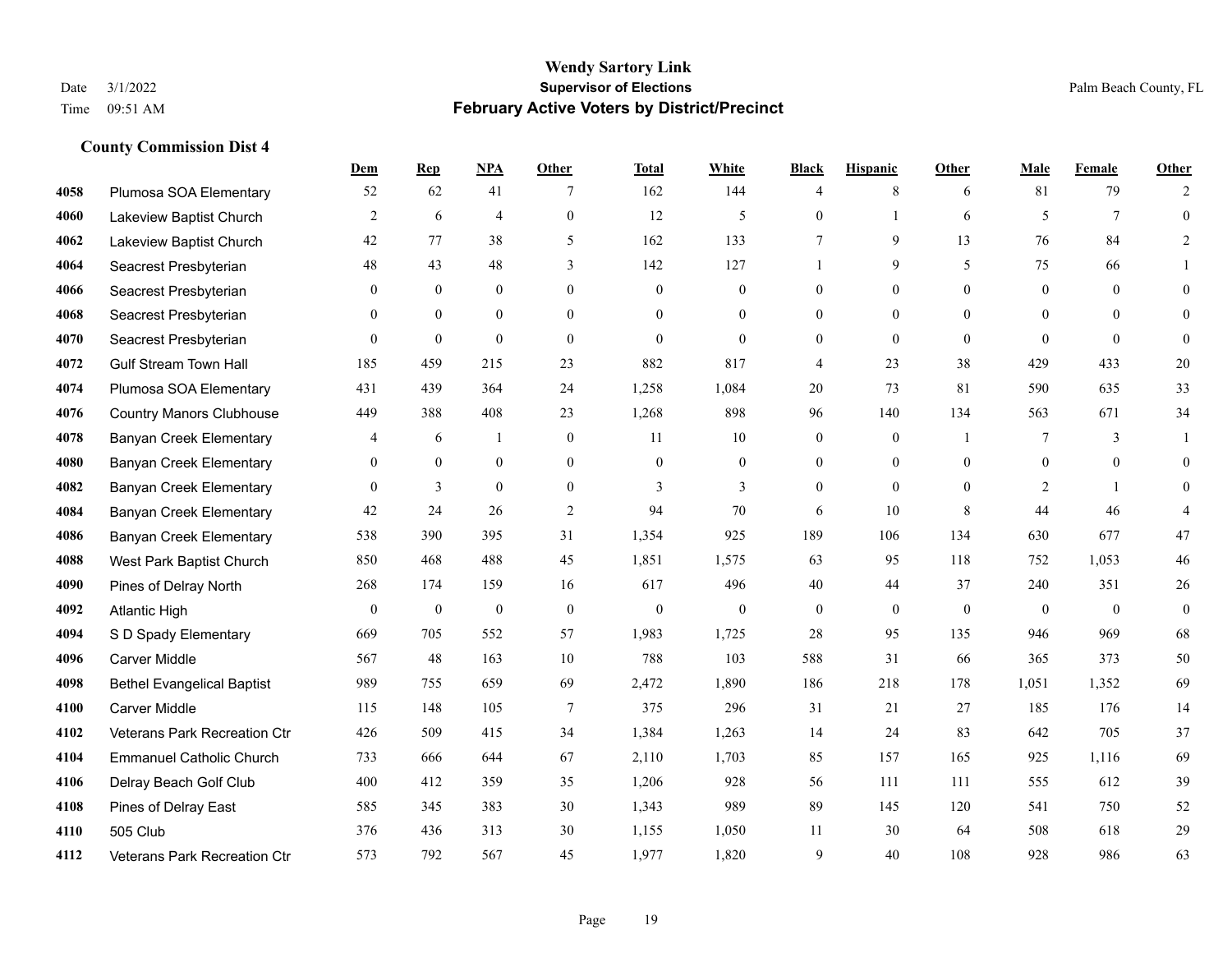|      |                                  | Dem | <b>Rep</b> | NPA | <b>Other</b> | <b>Total</b> | White | <b>Black</b>     | <b>Hispanic</b> | <b>Other</b> | <b>Male</b> | Female | <b>Other</b>   |
|------|----------------------------------|-----|------------|-----|--------------|--------------|-------|------------------|-----------------|--------------|-------------|--------|----------------|
| 4114 | Delray Beach First Baptist       | 814 | 772        | 627 | 61           | 2,274        | 1,921 | 81               | 127             | 145          | 1,057       | 1,170  | 47             |
| 4116 | <b>Orchard View Elementary</b>   | 27  | 35         | 29  | $\mathbf{0}$ | 91           | 74    | $\overline{2}$   | 6               | 9            | 47          | 41     | 3              |
| 4118 | <b>Orchard View Elementary</b>   | 669 | 420        | 491 | 34           | 1,614        | 1,121 | 151              | 200             | 142          | 662         | 897    | 55             |
| 4120 | <b>Orchard View Elementary</b>   | 446 | 296        | 340 | 42           | 1,124        | 803   | 64               | 154             | 103          | 472         | 611    | 41             |
| 4122 | Delray Beach Swim and Tennis     | 715 | 431        | 494 | 36           | 1,676        | 1,171 | 195              | 153             | 157          | 724         | 891    | 61             |
| 4124 | Delray Beach Swim and Tennis     | 777 | 589        | 673 | 61           | 2,100        | 1,581 | 134              | 191             | 194          | 961         | 1,065  | 74             |
| 4126 | <b>Pine Grove Elementary</b>     | 509 | 841        | 551 | 64           | 1,965        | 1,703 | 25               | 93              | 144          | 905         | 992    | 68             |
| 4128 | St Lucy Catholic Church          | 619 | 935        | 642 | 41           | 2,237        | 2,000 | 14               | 77              | 146          | 1,021       | 1,148  | 68             |
| 4129 | St Lucy Catholic Church          | 30  | 60         | 32  | 2            | 124          | 109   | $\boldsymbol{0}$ | $\overline{4}$  | 11           | 57          | 65     | $\overline{2}$ |
| 4130 | Omni Middle                      | 627 | 617        | 558 | 37           | 1,839        | 1,508 | 34               | 135             | 162          | 861         | 926    | 52             |
| 4132 | Calusa Elementary                | 389 | 399        | 330 | 26           | 1,144        | 944   | 16               | 97              | 87           | 477         | 629    | 38             |
| 4134 | Above and Beyond Community (     | 414 | 552        | 440 | 37           | 1,443        | 1,162 | 41               | 135             | 105          | 684         | 713    | $46\,$         |
| 4136 | Above and Beyond Community (     | 642 | 627        | 593 | 48           | 1,910        | 1,429 | 48               | 220             | 213          | 820         | 1,020  | 70             |
| 4138 | <b>Ascension Catholic Church</b> | 813 | 1,195      | 914 | 71           | 2,993        | 2,334 | 164              | 242             | 253          | 1,425       | 1,476  | 92             |
| 4140 | <b>Broken Sound Club</b>         | 263 | 210        | 192 | 15           | 680          | 504   | 28               | 82              | 66           | 278         | 383    | 19             |
| 4142 | Woodfield Country Club HOA       | 846 | 772        | 751 | 55           | 2,424        | 2,175 | 12               | 67              | 170          | 1,118       | 1,214  | 92             |
| 4144 | Seasons HOA Clubhouse            | 229 | 208        | 174 | $11\,$       | 622          | 511   | 9                | 38              | 64           | 297         | 295    | 30             |
| 4146 | <b>Broken Sound Club</b>         | 534 | 378        | 351 | 17           | 1,280        | 1,175 | 11               | 31              | 63           | 575         | 675    | 30             |
| 4148 | <b>Broken Sound Club</b>         | 552 | 427        | 446 | 40           | 1,465        | 1,155 | 66               | 137             | 107          | 675         | 753    | 37             |
| 4150 | Patch Reef Park Community Cer    | 573 | 569        | 643 | 65           | 1,850        | 1,420 | 66               | 167             | 197          | 873         | 931    | 46             |
| 4152 | Boca Delray Lodge #171           | 619 | 651        | 662 | 50           | 1,982        | 1,451 | 78               | 228             | 225          | 900         | 1,002  | 80             |
| 4154 | <b>Ascension Catholic Church</b> | 414 | 423        | 347 | 33           | 1,217        | 878   | 85               | 112             | 142          | 592         | 579    | 46             |
| 4156 | St Lucy Catholic Church          | 534 | 570        | 416 | 36           | 1,556        | 1,369 | 8                | 65              | 114          | 722         | 794    | 40             |
| 4158 | Spanish River High               | 935 | 755        | 757 | 45           | 2,492        | 1,975 | 49               | 223             | 245          | 1,186       | 1,202  | 104            |
| 4160 | Greater BR Swim & Racquet Ctr    | 421 | 411        | 356 | 22           | 1,210        | 983   | 18               | 89              | 120          | 560         | 607    | 43             |
| 4162 | Patch Reef Park Community Cer    | 544 | 487        | 448 | $22\,$       | 1,501        | 1,144 | 30               | 116             | 211          | 687         | 736    | 78             |
| 4164 | Safe Schools Institute           | 591 | 638        | 584 | 35           | 1,848        | 1,487 | 29               | 173             | 159          | 855         | 903    | 90             |
| 4166 | FAU Arena Lobby                  | 779 | 456        | 604 | 31           | 1,870        | 1,039 | 310              | 272             | 249          | 828         | 935    | 107            |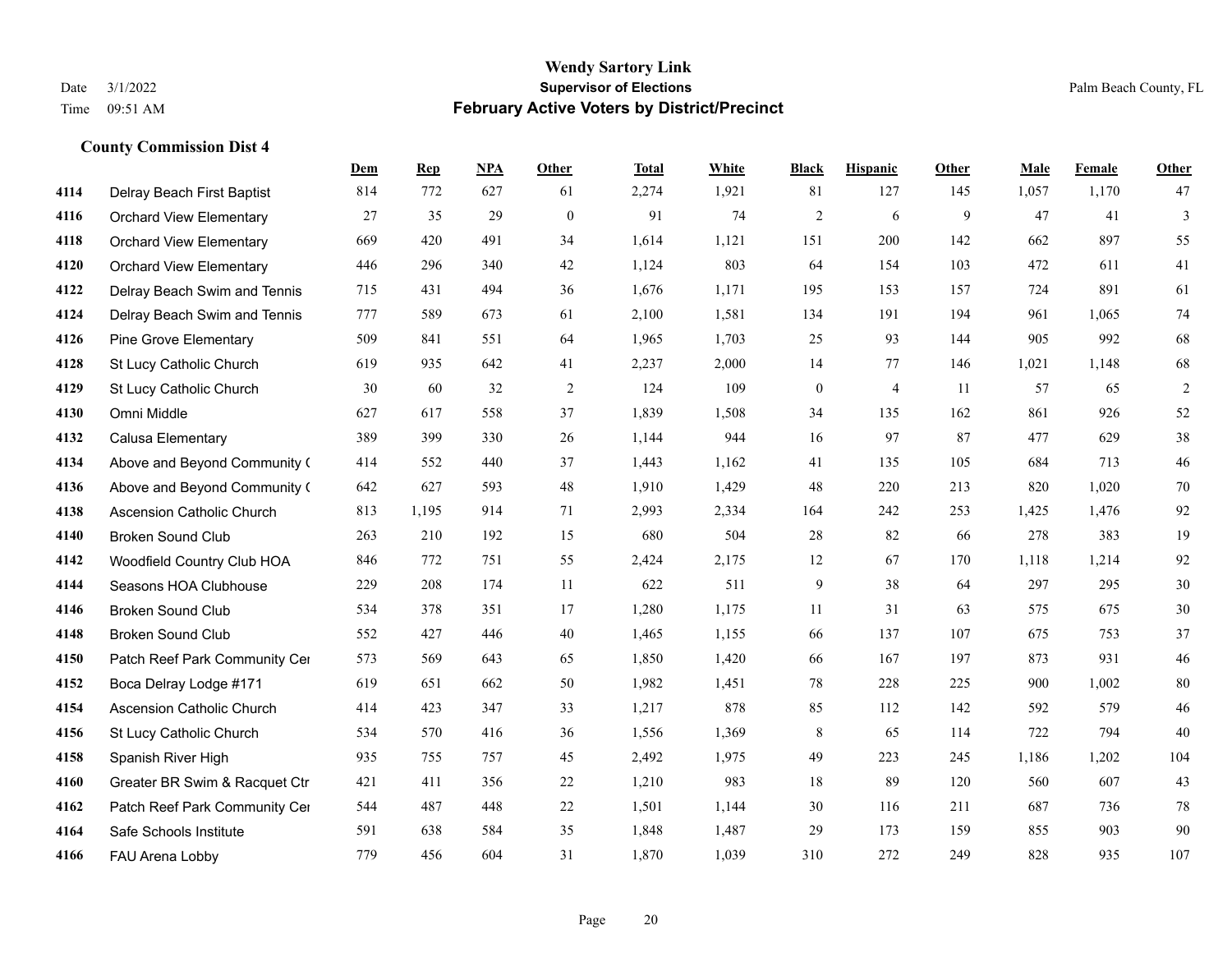|      |                                 | Dem | <b>Rep</b> | NPA | <b>Other</b> | <b>Total</b> | <b>White</b> | <b>Black</b> | <b>Hispanic</b> | <b>Other</b> | <b>Male</b> | <b>Female</b> | <b>Other</b> |
|------|---------------------------------|-----|------------|-----|--------------|--------------|--------------|--------------|-----------------|--------------|-------------|---------------|--------------|
| 4168 | JC Mitchell Elementary          | 708 | 574        | 632 | 51           | 1,965        | 1,356        | 89           | 249             | 271          | 859         | 994           | 112          |
| 4170 | Spanish River Library           | 900 | 1,048      | 872 | 54           | 2,874        | 2,237        | 99           | 262             | 276          | 1,370       | 1,411         | 93           |
| 4172 | Marine Safety Headquarters      | 666 | 691        | 615 | 62           | 2,034        | 1,777        | 15           | 106             | 136          | 911         | 1,071         | 52           |
| 4174 | Sugar Sand Park Comm Center     | 300 | 269        | 271 | 15           | 855          | 737          | 5            | 53              | 60           | 401         | 418           | 36           |
| 4176 | Sugar Sand Park Comm Center     | 912 | 716        | 741 | 68           | 2,437        | 1,781        | 72           | 322             | 262          | 1,061       | 1,277         | 99           |
| 4178 | Sugar Sand Park Comm Center     | 756 | 646        | 514 | 48           | 1,964        | 1,568        | 43           | 198             | 155          | 807         | 1,097         | 60           |
| 4180 | Del Prado Elementary            | 555 | 587        | 563 | 36           | 1,741        | 1,239        | 52           | 243             | 207          | 798         | 849           | 94           |
| 4182 | Greater BR Swim & Racquet Ctr   | 860 | 597        | 748 | 55           | 2,260        | 1,533        | 81           | 402             | 244          | 949         | 1,219         | 92           |
| 4184 | <b>Boca Raton Middle</b>        | 559 | 613        | 570 | 36           | 1,778        | 1,334        | 63           | 215             | 166          | 845         | 888           | 45           |
| 4186 | The Volen Center                | 544 | 510        | 459 | 29           | 1,542        | 1,069        | 127          | 167             | 179          | 704         | 778           | 60           |
| 4188 | Elks Lodge of Boca Raton        | 898 | 531        | 615 | 58           | 2,102        | 1,222        | 330          | 313             | 237          | 948         | 1,061         | 93           |
| 4190 | St Gregory Episcopal Church     | 737 | 1,086      | 826 | 78           | 2,727        | 2,294        | 26           | 179             | 228          | 1,340       | 1,304         | 83           |
| 4192 | Verde K-8 School                | 558 | 977        | 733 | 45           | 2,313        | 1,861        | 47           | 130             | 275          | 1,076       | 1,116         | 121          |
| 4194 | Del Prado Elementary            | 544 | 337        | 303 | 30           | 1,214        | 1,030        | 25           | 61              | 98           | 521         | 663           | 30           |
| 4196 | Good Shepherd Lutheran          | 695 | 441        | 445 | 26           | 1,607        | 1,375        | 30           | 84              | 118          | 672         | 893           | $42\,$       |
| 4198 | Verde K-8 School                | 639 | 472        | 545 | 35           | 1,691        | 1,061        | 120          | 323             | 187          | 700         | 921           | $70\,$       |
| 4200 | Verde K-8 School                | 395 | 337        | 294 | 22           | 1,048        | 786          | 8            | 163             | 91           | 421         | 601           | $26\,$       |
| 4202 | Greater BR Swim & Racquet Ctr   | 787 | 601        | 647 | 36           | 2,071        | 1,596        | 32           | 255             | 188          | 841         | 1.153         | $77\,$       |
| 4204 | Sugar Sand Park Comm Center     | 741 | 462        | 598 | 39           | 1,840        | 1,163        | 143          | 315             | 219          | 827         | 945           | 68           |
| 4206 | Good Shepherd Lutheran          | 677 | 495        | 526 | 35           | 1,733        | 1,369        | 37           | 183             | 144          | 706         | 971           | 56           |
| 4208 | Hammock Pointe Elementary       | 832 | 589        | 485 | 36           | 1,942        | 1,658        | 11           | 117             | 156          | 757         | 1,129         | 56           |
| 4210 | Sugar Sand Park Comm Center     | 649 | 833        | 695 | 44           | 2,221        | 1,740        | 29           | 273             | 179          | 1,024       | 1,127         | $70\,$       |
| 4212 | Center for Spiritual Living     | 631 | 799        | 613 | 42           | 2,085        | 1,734        | 35           | 173             | 143          | 985         | 1,039         | 61           |
| 4214 | Calvary Chapel Boca Raton - 4th | 618 | 871        | 646 | 63           | 2,198        | 1,754        | 44           | 230             | 170          | 1,023       | 1,098         | 77           |
| 4216 | Calvary Chapel Boca Raton - Kir | 667 | 1,064      | 697 | 60           | 2,488        | 2,094        | 20           | 181             | 193          | 1,184       | 1,216         | $88\,$       |
| 4218 | <b>Grace Community Church</b>   | 447 | 862        | 540 | 54           | 1,903        | 1,574        | 34           | 143             | 152          | 887         | 936           | $80\,$       |
| 4220 | Boca Raton Community Center     | 453 | 401        | 474 | 45           | 1,373        | 882          | 104          | 237             | 150          | 613         | 715           | 45           |
| 4222 | Boca Raton Downtown Library     | 948 | 1,169      | 962 | 89           | 3,168        | 2,660        | 78           | 187             | 243          | 1,434       | 1,622         | 112          |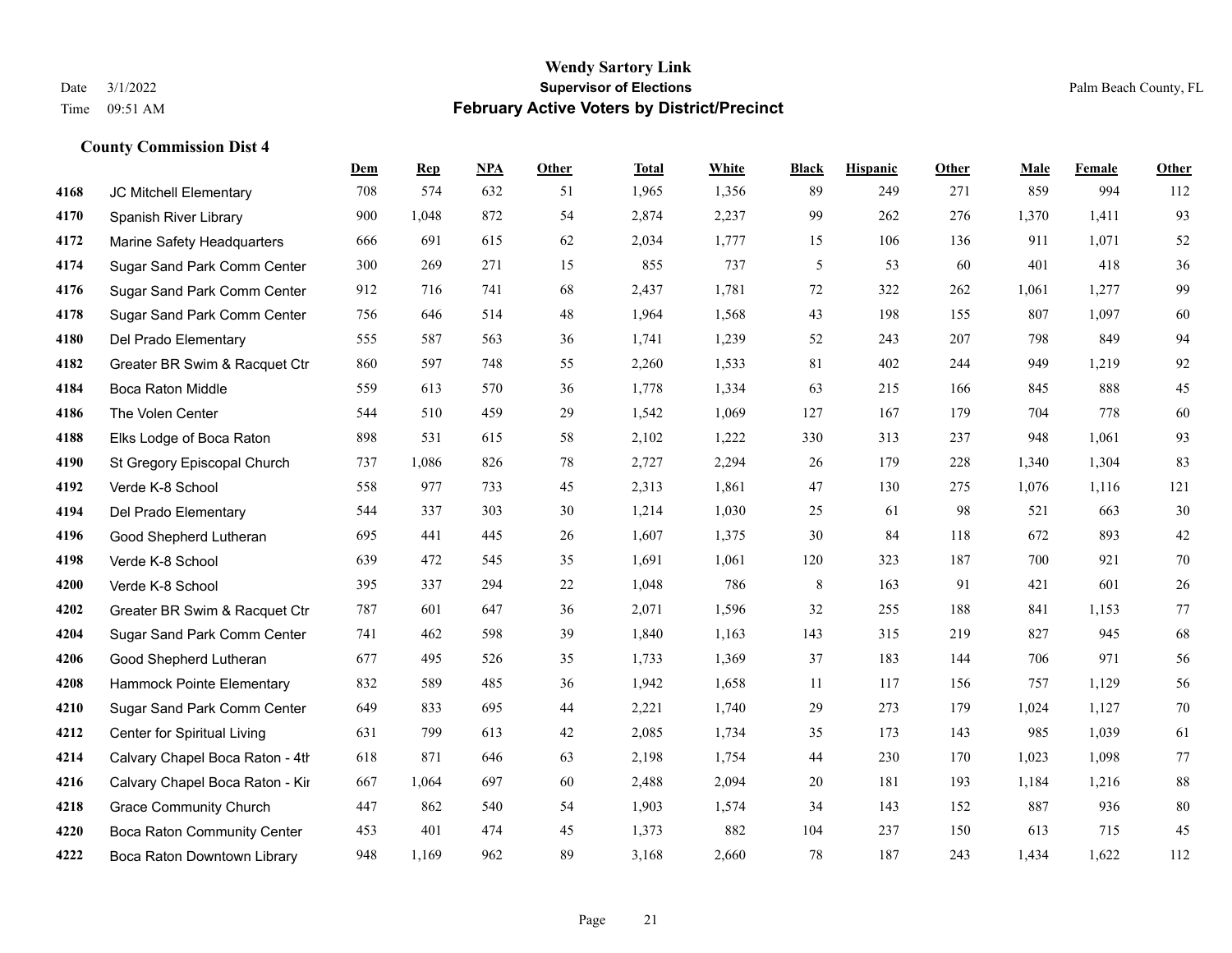|      |                                 | <u>Dem</u> | <b>Rep</b> | NPA    | <u>Other</u> | <u>Total</u> | White   | <b>Black</b> | <b>Hispanic</b> | <b>Other</b> | <u>Male</u> | Female | <b>Other</b> |
|------|---------------------------------|------------|------------|--------|--------------|--------------|---------|--------------|-----------------|--------------|-------------|--------|--------------|
| 4224 | Grace Community Church          | 506        | .,136      | 757    | 58           | 2.457        | 2.024   | 54           | 179             | 200          | .,150       | 1,225  | 82           |
| 4226 | St Gregory Episcopal Church     | 216        | 385        | 288    | 26           | 915          | 820     | 8            |                 | 56           | 428         | 465    | 22           |
| 4228 | Boca Raton Community Center     | 527        | 687        | 535    | 49           | .798         | . . 547 |              |                 | 135          | 812         | 941    | 45           |
| 4230 | Boca Raton Downtown Library     | 308        | 451        | 338    | 24           | 121          | 980     | a            | 56              | 76           | 528         | 570    | 23           |
|      | <b>County Commission Dist 4</b> | 53.105     | 52,564     | 45.628 | 3,739        | 155,036      | 121.988 | 7,060        | 12,937          | 13,051       | 69.839      | 80,045 | 5,152        |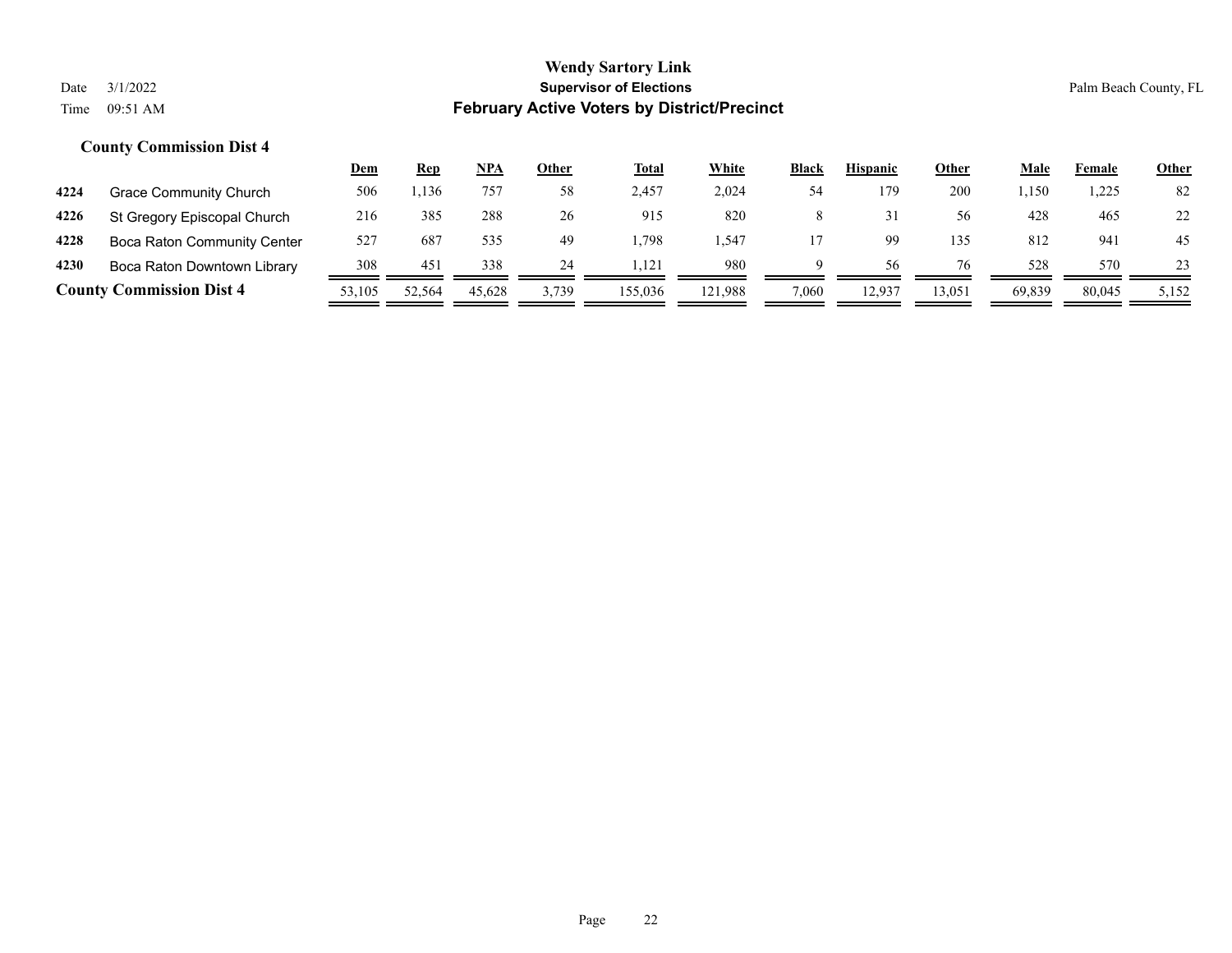|      |                                      | Dem            | <b>Rep</b>     | NPA            | <b>Other</b> | <b>Total</b>    | White | <b>Black</b>     | <b>Hispanic</b> | <b>Other</b>   | <b>Male</b> | Female | Other          |
|------|--------------------------------------|----------------|----------------|----------------|--------------|-----------------|-------|------------------|-----------------|----------------|-------------|--------|----------------|
| 5002 | Faith Farm Tabernacle                | 568            | 660            | 514            | 45           | 1,787           | 1,180 | 177              | 195             | 235            | 826         | 910    | 51             |
| 5003 | Faith Farm Tabernacle                | 500            | 348            | 443            | 29           | 1,320           | 791   | 139              | 212             | 178            | 592         | 684    | 44             |
| 5004 | Faith Farm Tabernacle                | $\overline{4}$ | $\overline{2}$ | $\overline{2}$ | $\theta$     | 8               | 5     | $\mathbf{0}$     | $\overline{3}$  | $\theta$       | 6           | 2      | $\mathbf{0}$   |
| 5005 | <b>Sunset Palms Elementary</b>       | 1,251          | 574            | 496            | 78           | 2,399           | 2,244 | 15               | 33              | 107            | 1,104       | 1,237  | 58             |
| 5006 | Faith Farm Tabernacle                | 1,162          | 522            | 579            | 40           | 2,303           | 2,182 | 13               | 24              | 84             | 1,075       | 1,192  | $36\,$         |
| 5007 | <b>Faith Farm Tabernacle</b>         | 5              | $\bf{0}$       | 2              | $\mathbf{0}$ | $7\phantom{.0}$ | 6     | $\boldsymbol{0}$ | $\mathbf{0}$    | $\overline{1}$ | 5           | 2      | $\overline{0}$ |
| 5008 | <b>Sunset Palms Elementary</b>       | 432            | 339            | 382            | 25           | 1,178           | 772   | 98               | 142             | 166            | 551         | 594    | 33             |
| 5009 | Boynton Beach Community Chur         | 1,218          | 987            | 1,019          | 74           | 3,298           | 2,190 | 297              | 363             | 448            | 1,576       | 1,604  | 118            |
| 5010 | Temple Shaarei Shalom                | 968            | 238            | 320            | 41           | 1,567           | 1,449 | 18               | 30              | 70             | 604         | 930    | 33             |
| 5012 | The Grove Clubhouse                  | 405            | 146            | 160            | 13           | 724             | 650   | 19               | 20              | 35             | 301         | 413    | 10             |
| 5014 | West Boynton Branch Library          | 692            | 454            | 504            | 45           | 1,695           | 972   | 254              | 243             | 226            | 745         | 888    | 62             |
| 5016 | <b>Faith United Methodist Church</b> | 927            | 626            | 625            | 32           | 2,210           | 1,584 | 163              | 243             | 220            | 971         | 1,151  | 88             |
| 5018 | Platina Clubhouse                    | 680            | 271            | 300            | 20           | 1,271           | 1,072 | 40               | 76              | 83             | 490         | 750    | 31             |
| 5020 | <b>Hagen Road Elementary</b>         | 608            | 333            | 421            | 36           | 1,398           | 723   | 302              | 187             | 186            | 600         | 748    | 50             |
| 5022 | <b>Hagen Road Elementary</b>         | 857            | 438            | 462            | 28           | 1,785           | 1,390 | 167              | 115             | 113            | 784         | 958    | 43             |
| 5024 | Valencia Lakes HOA                   | 618            | 207            | 243            | 16           | 1,084           | 1,002 | 11               | 18              | 53             | 475         | 582    | 27             |
| 5026 | <b>Faith United Methodist Church</b> | 938            | 427            | 535            | 52           | 1,952           | 1,140 | 450              | 205             | 157            | 839         | 1.042  | 71             |
| 5028 | South Tech Academy                   | 670            | 531            | 443            | 25           | 1,669           | 1,300 | 99               | 115             | 155            | 734         | 869    | 66             |
| 5030 | West Boynton Branch Library          | 671            | 202            | 344            | 32           | 1,249           | 792   | 246              | 125             | 86             | 486         | 708    | 55             |
| 5032 | New Church                           | 294            | 132            | 139            | 14           | 579             | 499   | 19               | 26              | 35             | 249         | 315    | 15             |
| 5034 | Valencia Lakes HOA                   | 788            | 304            | 317            | 17           | 1,426           | 1,312 | 22               | 22              | 70             | 612         | 786    | $28\,$         |
| 5036 | Valencia Isles Social Hall           | 803            | 239            | 268            | 17           | 1,327           | 1,251 | $\overline{c}$   | $\sqrt{6}$      | 68             | 535         | 762    | $30\,$         |
| 5038 | The Cascades Clubhouse               | 764            | 266            | 278            | 20           | 1,328           | 1,242 | 18               | 18              | 50             | 558         | 744    | 26             |
| 5040 | New Church                           | 383            | 210            | 244            | 15           | 852             | 768   | 18               | 32              | 34             | 391         | 443    | 18             |
| 5042 | South Tech Academy                   | 910            | 390            | 491            | 41           | 1,832           | 1,398 | 166              | 148             | 120            | 744         | 1,034  | 54             |
| 5044 | Cascade Lakes Clubhouse              | 563            | 204            | 194            | 15           | 976             | 883   | $\tau$           | 12              | 74             | 431         | 516    | 29             |
| 5046 | Green Cay Nature Center              | 1,338          | 586            | 671            | 45           | 2,640           | 1,990 | 280              | 185             | 185            | 1,125       | 1,448  | 67             |
| 5048 | <b>Coral Lakes Clubhouse</b>         | 581            | 386            | 317            | 21           | 1,305           | 901   | 140              | 146             | 118            | 568         | 695    | 42             |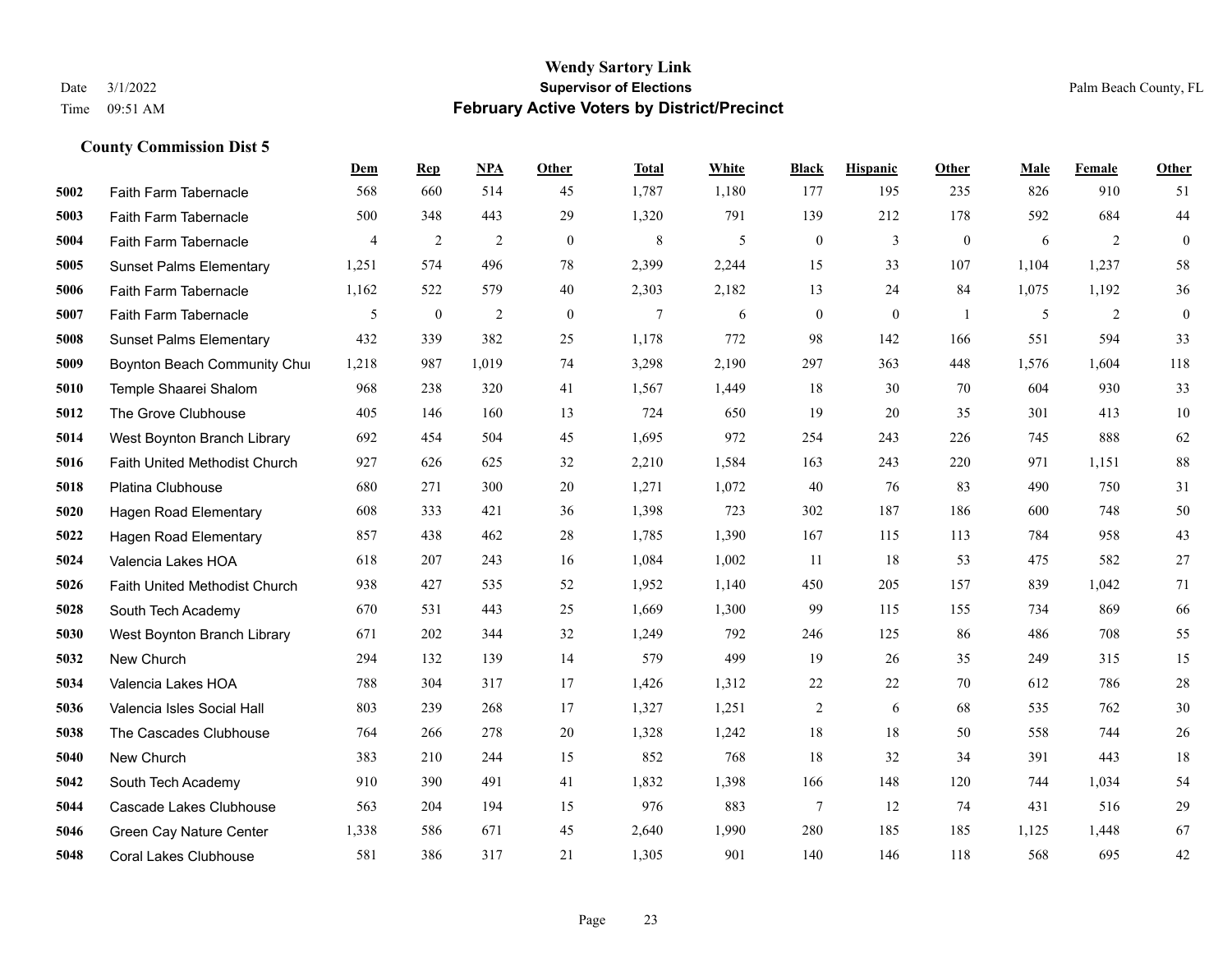|      |                                   | Dem   | <b>Rep</b> | NPA   | <b>Other</b>             | <b>Total</b> | <b>White</b> | <b>Black</b> | <b>Hispanic</b> | <b>Other</b>   | <b>Male</b> | Female | <b>Other</b>   |
|------|-----------------------------------|-------|------------|-------|--------------------------|--------------|--------------|--------------|-----------------|----------------|-------------|--------|----------------|
| 5050 | <b>Coral Lakes Clubhouse</b>      | 1,107 | 326        | 375   | 26                       | 1,834        | 1,716        | 12           | 10              | 96             | 717         | 1,072  | 45             |
| 5052 | Lake Worth Drainage District      | 656   | 443        | 470   | 33                       | 1,602        | 1,227        | 92           | 128             | 155            | 689         | 852    | 61             |
| 5054 | Our Lady Queen of Peace           | 1,155 | 1,237      | 1,052 | 88                       | 3,532        | 2,831        | 101          | 217             | 383            | 1,637       | 1,758  | 137            |
| 5055 | Our Lady Queen of Peace           | 305   | 143        | 155   | 12                       | 615          | 543          | 6            | 38              | 28             | 273         | 325    | 17             |
| 5056 | Hagen Ranch Road Library          | 1,892 | 1,160      | 1,217 | 100                      | 4,369        | 3,523        | 179          | 329             | 338            | 1,854       | 2,386  | 129            |
| 5058 | Valencia Falls Clubhouse          | 682   | 185        | 229   | 11                       | 1,107        | 1,044        | 4            | 5               | 54             | 487         | 585    | 35             |
| 5060 | Hagen Ranch Road Library          | 511   | 209        | 227   | 17                       | 964          | 894          | 4            | 15              | 51             | 438         | 514    | 12             |
| 5062 | Villa Borghese Clubhouse          | 451   | 233        | 161   | 15                       | 860          | 786          | 11           | 26              | 37             | 377         | 463    | $20\,$         |
| 5064 | Huntington Lakes Clubhouse        | 962   | 348        | 369   | 35                       | 1,714        | 1,571        | 14           | 44              | 85             | 633         | 1,049  | $32\,$         |
| 5066 | Abbey Village Clubhouse           | 778   | 436        | 378   | 35                       | 1,627        | 1,325        | 72           | 129             | 101            | 652         | 915    | 60             |
| 5068 | Camelot Village Clubhouse         | 227   | 116        | 103   | 13                       | 459          | 279          | 50           | 88              | 42             | 182         | 262    | 15             |
| 5070 | Delray Villas                     | 456   | 255        | 208   | 19                       | 938          | 761          | 42           | 68              | 67             | 395         | 509    | 34             |
| 5072 | Huntington Pointe Clubhouse       | 751   | 182        | 241   | 19                       | 1,193        | 1,130        | 7            | 10              | 46             | 448         | 713    | $32\,$         |
| 5074 | Coco Wood Clubhouse               | 388   | 174        | 176   | 11                       | 749          | 521          | 99           | 79              | 50             | 334         | 385    | $30\,$         |
| 5076 | Palm Greens Clubhouse             | 661   | 306        | 326   | 30                       | 1,323        | 1,098        | 36           | 99              | 90             | 516         | 762    | 45             |
| 5078 | <b>Bethel Evangelical Baptist</b> | 703   | 396        | 410   | 39                       | 1,548        | 1,154        | 121          | 167             | 106            | 620         | 891    | 37             |
| 5080 | <b>Bethel Evangelical Baptist</b> | 80    | 54         | 40    | 3                        | 177          | 125          | 10           | 22              | 20             | 57          | 118    | $\mathfrak{2}$ |
| 5082 | <b>Bethel Evangelical Baptist</b> | 638   | 372        | 410   | 25                       | 1,445        | 988          | 173          | 159             | 125            | 664         | 741    | $40\,$         |
| 5084 | <b>High Point Section II</b>      | 446   | 310        | 265   | 27                       | 1,048        | 832          | 37           | 108             | 71             | 414         | 606    | $28\,$         |
| 5086 | <b>Carver Middle</b>              | 45    | 20         | 15    | $\overline{\mathcal{L}}$ | 84           | 67           | 6            | $\overline{4}$  | $\overline{7}$ | 34          | 48     | $\overline{c}$ |
| 5088 | <b>Carver Middle</b>              | 170   | 126        | 142   | 16                       | 454          | 293          | 50           | 58              | 53             | 200         | 239    | 15             |
| 5090 | Gleneagles CC-Strathearn Sat      | 976   | 486        | 475   | 37                       | 1,974        | 1,692        | 39           | 113             | 130            | 827         | 1,099  | $48\,$         |
| 5092 | Gleneagles CC-Clunie Satellite    | 803   | 336        | 359   | 26                       | 1,524        | 1,313        | 71           | 67              | 73             | 661         | 830    | 33             |
| 5094 | Kings Point Clubhouse             | 383   | 204        | 174   | 18                       | 779          | 629          | 29           | 72              | 49             | 299         | 452    | 28             |
| 5096 | Monaco Clubhouse                  | 902   | 533        | 490   | 42                       | 1,967        | 1,526        | 95           | 197             | 149            | 796         | 1.095  | 76             |
| 5098 | Lakes of Delray Clubhouse         | 387   | 234        | 160   | 17                       | 798          | 700          | 13           | 44              | 41             | 308         | 476    | 14             |
| 5100 | <b>Kings Point Flanders</b>       | 899   | 428        | 404   | 33                       | 1,764        | 1,406        | 77           | 168             | 113            | 712         | 995    | 57             |
| 5102 | Lakes of Delray Clubhouse         | 898   | 333        | 377   | 42                       | 1,650        | 1,350        | 68           | 121             | 111            | 639         | 964    | 47             |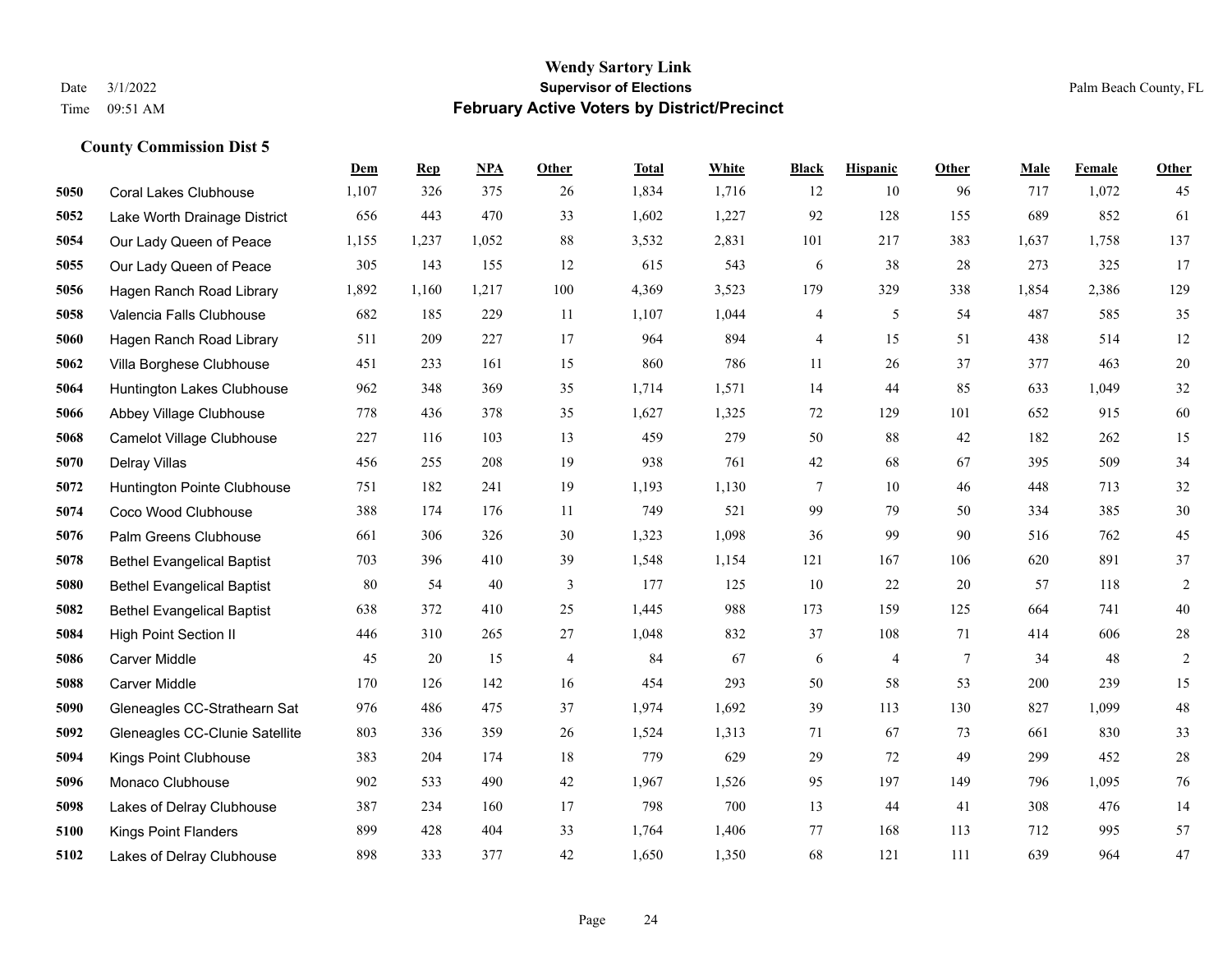|      |                                    | Dem   | <b>Rep</b>   | NPA              | <b>Other</b>   | <b>Total</b> | <b>White</b> | <b>Black</b>     | <b>Hispanic</b>  | <b>Other</b>     | <b>Male</b> | Female         | <b>Other</b>     |
|------|------------------------------------|-------|--------------|------------------|----------------|--------------|--------------|------------------|------------------|------------------|-------------|----------------|------------------|
| 5104 | <b>Kings Point Flanders</b>        | 886   | 403          | 370              | 41             | 1,700        | 1,344        | 69               | 165              | 122              | 656         | 977            | 67               |
| 5106 | Las Verdes Clubhouse               | 980   | 632          | 729              | 56             | 2,397        | 1,679        | 214              | 302              | 202              | 1,087       | 1,233          | 77               |
| 5108 | West Boca Branch Library           | 1,474 | 1,570        | 1,500            | 115            | 4,659        | 3,827        | 112              | 280              | 440              | 2,195       | 2,325          | 139              |
| 5110 | South County Civic Center          | 522   | 514          | 427              | 29             | 1,492        | 1,361        | 5                | 25               | 101              | 703         | 748            | 41               |
| 5111 | Morikami Park Elementary           | 43    | 56           | 49               | 3              | 151          | 143          | $\boldsymbol{0}$ | $\overline{2}$   | 6                | 70          | 81             | $\overline{0}$   |
| 5112 | Morikami Park Elementary           | 544   | 607          | 521              | 40             | 1,712        | 1,490        | 20               | 50               | 152              | 787         | 884            | 41               |
| 5113 | Morikami Park Elementary           | 18    | 38           | 23               | 3              | 82           | 66           | $\boldsymbol{0}$ | 6                | 10               | 34          | 41             | $\overline{7}$   |
| 5114 | South County Civic Center          | 249   | 196          | 201              | 11             | 657          | 540          | 9                | 29               | 79               | 295         | 334            | 28               |
| 5115 | Spanish River High                 | 90    | 118          | 98               | 16             | 322          | 258          | $\overline{4}$   | 28               | 32               | 161         | 158            | 3                |
| 5116 | The Polo Club of Boca Raton        | 641   | 504          | 451              | 26             | 1,622        | 1,478        | 18               | 26               | 100              | 698         | 876            | $48\,$           |
| 5117 | The Polo Club of Boca Raton        | 314   | 185          | 194              | 18             | 711          | 650          | 1                | 8                | 52               | 284         | 402            | 25               |
| 5118 | South County Civic Center          | 169   | 118          | 105              | 6              | 398          | 333          | 8                | 33               | 24               | 171         | 216            | 11               |
| 5119 | The Polo Club of Boca Raton        | 38    | 30           | 30               | $\overline{2}$ | 100          | 93           | 2                | 2                | 3                | 45          | 54             | 1                |
| 5120 | Delray Beach First Baptist         | 4     | $\mathbf{1}$ | $\boldsymbol{0}$ | $\mathbf{1}$   | 6            | 6            | $\boldsymbol{0}$ | $\boldsymbol{0}$ | $\boldsymbol{0}$ | 2           | $\overline{4}$ | $\boldsymbol{0}$ |
| 5122 | Delray Beach First Baptist         | 270   | 183          | 204              | 11             | 668          | 432          | 33               | 127              | 76               | 288         | 350            | $30\,$           |
| 5124 | Delray Beach First Baptist         | 164   | 109          | 117              | $\overline{1}$ | 391          | 329          | 9                | 30               | 23               | 155         | 223            | 13               |
| 5126 | Boca Delray Clubhouse              | 252   | 119          | 119              | 11             | 501          | 453          | 8                | 15               | 25               | 206         | 285            | 10               |
| 5128 | <b>Sunrise Park Elementary</b>     | 756   | 519          | 576              | 38             | 1,889        | 1,254        | 102              | 280              | 253              | 854         | 974            | 61               |
| 5130 | Coconut Cove Waterpark - Meet      | 658   | 557          | 549              | 30             | 1,794        | 1,318        | 32               | 171              | 273              | 814         | 899            | 81               |
| 5132 | Eagles Landing Middle              | 923   | 592          | 662              | 49             | 2,226        | 1,514        | 147              | 337              | 228              | 997         | 1,161          | 68               |
| 5134 | Coconut Cove Waterpark - Meet      | 537   | 473          | 460              | 31             | 1,501        | 1,069        | 72               | 232              | 128              | 714         | 736            | 51               |
| 5136 | West Boca Branch Library           | 852   | 509          | 701              | 51             | 2,113        | 1,362        | 129              | 405              | 217              | 889         | 1,160          | 64               |
| 5138 | <b>Whispering Pines Elementary</b> | 896   | 574          | 629              | 44             | 2,143        | 1,424        | 129              | 311              | 279              | 934         | 1,134          | 75               |
| 5140 | Olympic Heights High               | 1,028 | 783          | 922              | 54             | 2,787        | 1,800        | 148              | 537              | 302              | 1,271       | 1,403          | 113              |
| 5142 | <b>Whispering Pines Elementary</b> | 301   | 246          | 258              | 23             | 828          | 595          | 28               | 110              | 95               | 332         | 459            | 37               |
| 5144 | Whisper Walk Section B             | 903   | 462          | 426              | 32             | 1,823        | 1,436        | 52               | 218              | 117              | 685         | 1,091          | 47               |
| 5146 | Century Village West               | 897   | 524          | 407              | 45             | 1,873        | 1,444        | 77               | 187              | 165              | 693         | 1,109          | 71               |
| 5148 | <b>Century Village West</b>        | 738   | 378          | 358              | 28             | 1,502        | 1,198        | 50               | 131              | 123              | 569         | 860            | 73               |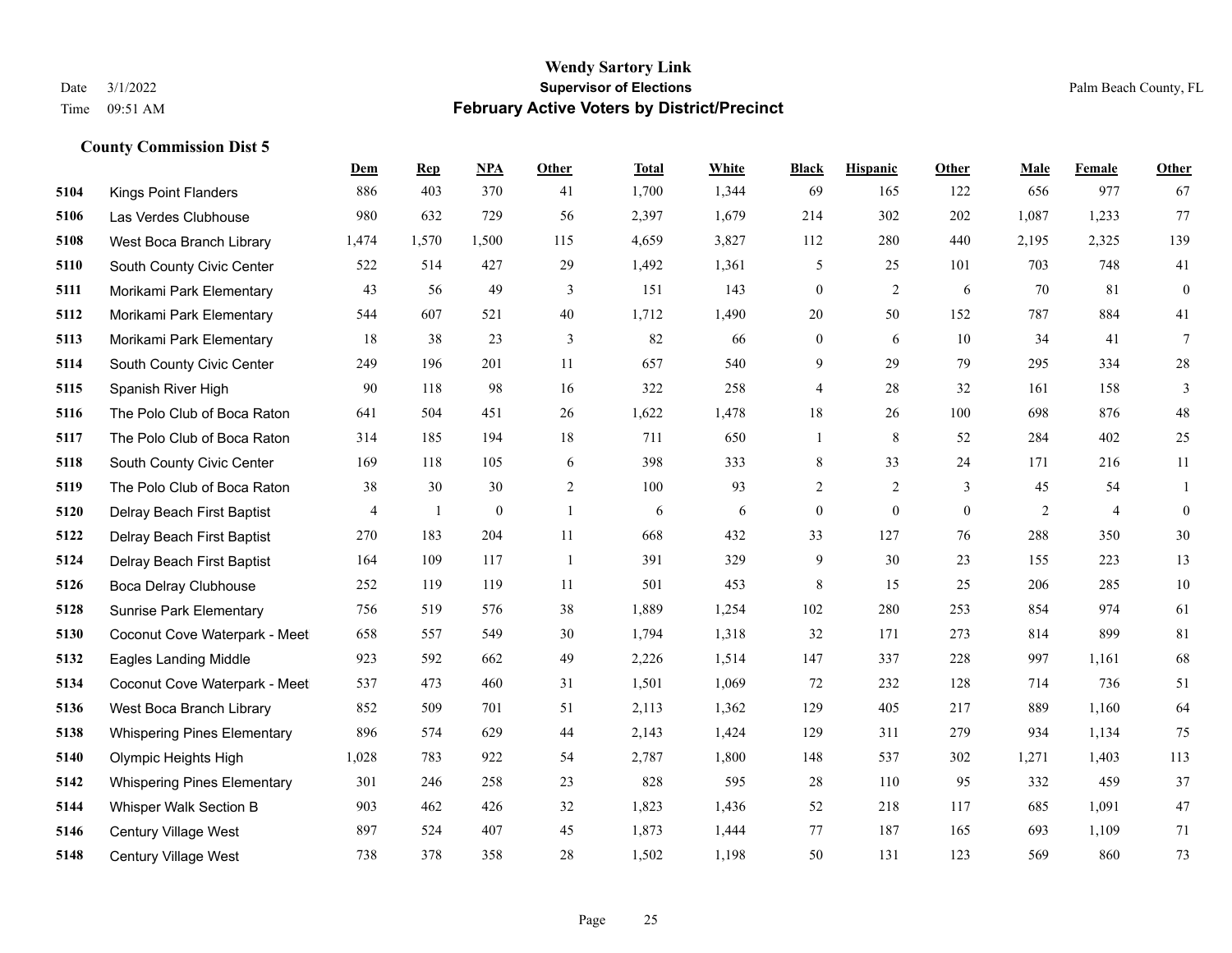|      |                                   | Dem    | <b>Rep</b> | NPA    | Other | <b>Total</b> | White   | <b>Black</b> | <b>Hispanic</b> | Other  | Male   | Female | <b>Other</b> |
|------|-----------------------------------|--------|------------|--------|-------|--------------|---------|--------------|-----------------|--------|--------|--------|--------------|
| 5150 | Century Village West              | 677    | 292        | 291    | 19    | 1,279        | 994     | 48           | 148             | 89     | 450    | 788    | 41           |
| 5152 | West Boca Raton High              | 948    | 801        | 869    | 46    | 2,664        | 1,990   | 83           | 248             | 343    | 1,261  | 1,295  | 108          |
| 5154 | Daggerwing Nature Center          | 897    | 788        | 739    | 51    | 2,475        | 1,703   | 80           | 341             | 351    | 1,112  | 1,247  | 116          |
| 5156 | Southwinds Golf Course            | 717    | 499        | 605    | 32    | 1,853        | 1,255   | 85           | 268             | 245    | 793    | 976    | 84           |
| 5158 | <b>Boca West Country Club</b>     | 766    | 466        | 534    | 47    | 1,813        | 1,630   | 9            | 73              | 101    | 751    | 1,014  | $48\,$       |
| 5160 | Boca West Country Club            | 833    | 475        | 439    | 34    | 1,781        | 1,675   | 3            | 29              | 74     | 687    | 1,048  | $46\,$       |
| 5162 | Glades Presbyterian Church        | 770    | 745        | 657    | 41    | 2,213        | 1,619   | 70           | 314             | 210    | 1,049  | 1,084  | $80\,$       |
| 5164 | Sandpiper Shores Elementary       | 1,012  | 665        | 690    | 45    | 2,412        | 1,847   | 75           | 258             | 232    | 1,092  | 1,241  | 79           |
| 5166 | <b>Glades Road Branch Library</b> | 847    | 765        | 818    | 49    | 2,479        | 1,731   | 130          | 370             | 248    | 1,082  | 1,301  | 96           |
| 5168 | <b>Glades Road Branch Library</b> | 959    | 609        | 622    | 39    | 2,229        | 1,667   | 65           | 278             | 219    | 858    | 1,314  | 57           |
| 5170 | Olympic Heights High              | 1,147  | 648        | 759    | 48    | 2,602        | 1,919   | 81           | 357             | 245    | 1,016  | 1,492  | 94           |
| 5172 | Del Prado Elementary              | 233    | 316        | 207    | 18    | 774          | 696     | 10           | 11              | 57     | 366    | 387    | 21           |
| 5174 | <b>Waters Edge Elementary</b>     | 858    | 758        | 820    | 48    | 2,484        | 1,686   | 126          | 351             | 321    | 1,146  | 1,220  | 118          |
| 5176 | Loggers Run Middle                | 468    | 351        | 380    | 17    | 1,216        | 845     | 48           | 201             | 122    | 516    | 639    | 61           |
| 5178 | Loggers Run Middle                | 700    | 546        | 645    | 44    | 1,935        | 1,067   | 187          | 412             | 269    | 861    | 977    | 97           |
| 5180 | Boca Glades Baptist Church        | 676    | 376        | 646    | 43    | 1,741        | 975     | 131          | 404             | 231    | 802    | 862    | 77           |
| 5182 | Boca Glades Baptist Church        | 572    | 300        | 540    | 36    | 1,448        | 752     | 128          | 362             | 206    | 653    | 730    | 65           |
| 5184 | <b>Coral Sunset Elementary</b>    | 901    | 566        | 736    | 42    | 2,245        | 1,232   | 243          | 446             | 324    | 1,033  | 1,105  | 107          |
| 5186 | <b>Coral Sunset Elementary</b>    | 1,011  | 431        | 893    | 40    | 2,375        | 999     | 358          | 680             | 338    | 1,012  | 1,237  | 126          |
| 5188 | Pines Of Boca Barwood             | 971    | 637        | 813    | 54    | 2,475        | 1,460   | 144          | 547             | 324    | 1,050  | 1,328  | 97           |
| 5190 | Lakes at Boca Rio Clubhouse       | 409    | 284        | 344    | 19    | 1,056        | 689     | 65           | 181             | 121    | 480    | 534    | 42           |
| 5192 | Hammock Pointe Elementary         | 1,068  | 680        | 938    | 46    | 2,732        | 1,551   | 210          | 594             | 377    | 1,176  | 1,436  | 120          |
| 5194 | Lakes Of Boca Barwood             | 393    | 255        | 387    | 21    | 1,056        | 630     | 50           | 238             | 138    | 453    | 549    | 54           |
|      | <b>County Commission Dist 5</b>   | 70,890 | 42,860     | 45,579 | 3,323 | 162,652      | 122,520 | 8,605        | 16,687          | 14,840 | 70,128 | 87,092 | 5,432        |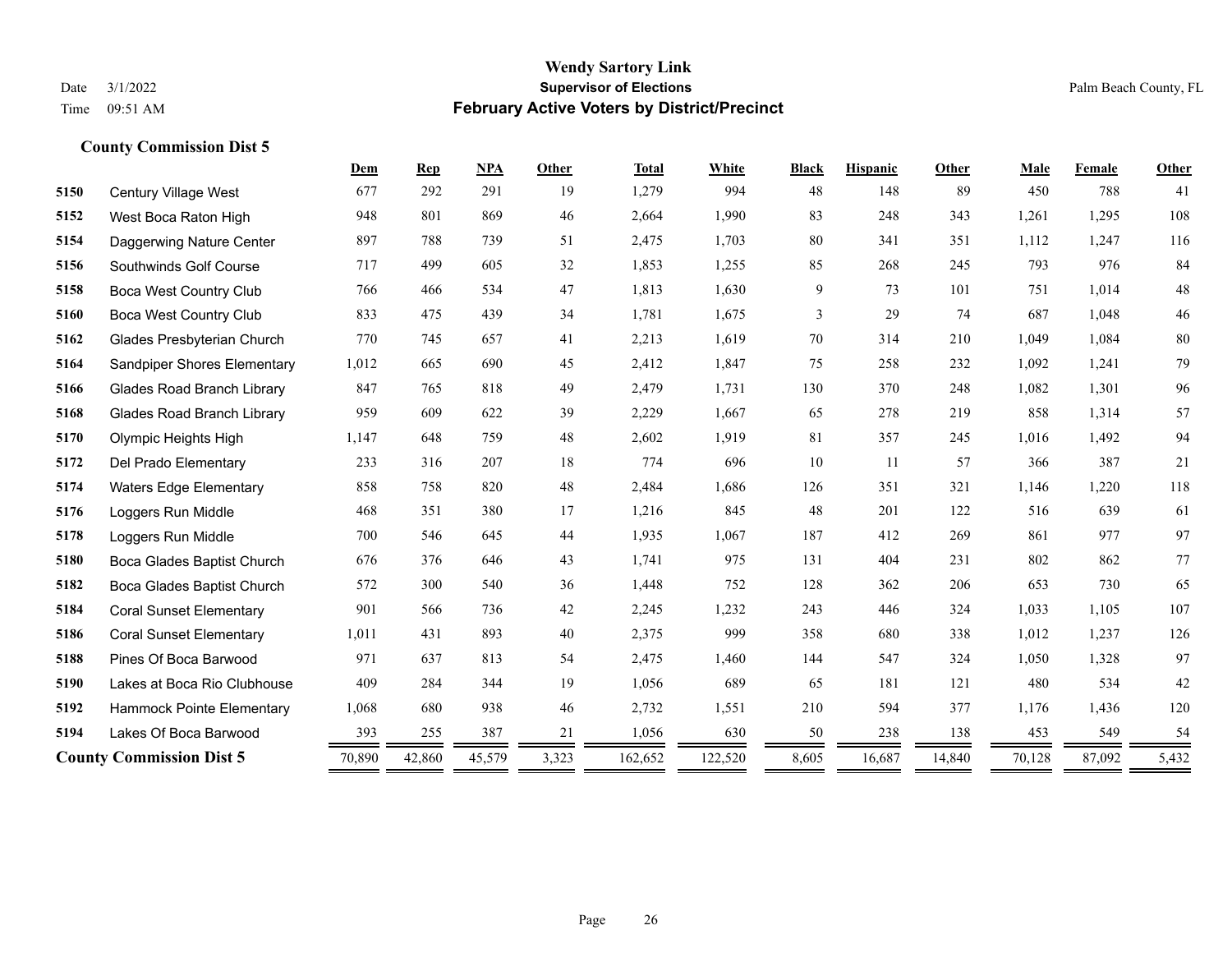|      |                                     | Dem              | <b>Rep</b>       | NPA              | <b>Other</b>   | <b>Total</b>   | <b>White</b>     | <b>Black</b>     | <b>Hispanic</b>  | <b>Other</b> | <b>Male</b>    | Female         | <b>Other</b>     |
|------|-------------------------------------|------------------|------------------|------------------|----------------|----------------|------------------|------------------|------------------|--------------|----------------|----------------|------------------|
| 6002 | <b>Canal Point Community Center</b> | 81               | 101              | 60               | 2              | 244            | 102              | 41               | 86               | 15           | 110            | 124            | 10               |
| 6004 | Pahokee Recreation Center           | 973              | 176              | 235              | 5              | 1,389          | 175              | 910              | 222              | 82           | 577            | 759            | 53               |
| 6006 | Pahokee Recreation Center           | 998              | 171              | 276              | 14             | 1,459          | 124              | 855              | 383              | 97           | 646            | 733            | $80\,$           |
| 6008 | Pahokee High                        | 527              | 23               | 108              | $\overline{4}$ | 662            | 9                | 609              | 3                | 41           | 199            | 429            | 34               |
| 6010 | <b>Canal Point Community Center</b> | 23               | $\tau$           | $\overline{7}$   | $\Omega$       | 37             | 13               | 18               | 3                | 3            | 19             | 18             | $\mathbf{0}$     |
| 6012 | Belle Glade Library/Civic Ctr       | 177              | 32               | 63               | $\overline{1}$ | 273            | 31               | 147              | 81               | 14           | 107            | 154            | 12               |
| 6014 | Belle Glade Library/Civic Ctr       | $\mathbf{1}$     | 2                | $\overline{1}$   | $\overline{0}$ | $\overline{4}$ | $\overline{0}$   | $\boldsymbol{0}$ | $\overline{4}$   | $\mathbf{0}$ | $\overline{1}$ | 3              | $\boldsymbol{0}$ |
| 6016 | South Bay Commission Chambe         | 36               | 55               | 31               | 3              | 125            | 82               | 8                | 24               | 11           | 66             | 54             | 5                |
| 6018 | South Bay Commission Chambe         | 1,185            | 88               | 228              | 12             | 1,513          | 63               | 1,166            | 208              | 76           | 635            | 839            | 39               |
| 6020 | <b>Glades Central High</b>          | 438              | 78               | 140              | 8              | 664            | 83               | 386              | 158              | 37           | 304            | 328            | 32               |
| 6022 | Belle Glade Library/Civic Ctr       | 1,353            | 109              | 266              | 18             | 1,746          | 91               | 1,394            | 144              | 117          | 720            | 957            | 69               |
| 6024 | Lewis Evans Resource Center         | 1,687            | 66               | 276              | 13             | 2,042          | 30               | 1,771            | 127              | 114          | 815            | 1,159          | 68               |
| 6026 | Lewis Evans Resource Center         |                  | $\bf{0}$         | $\overline{2}$   | $\mathbf{0}$   | 3              | $\overline{0}$   | $\mathbf{0}$     | 3                | $\theta$     | $\overline{1}$ | 2              | $\mathbf{0}$     |
| 6028 | Belle Glade Library/Civic Ctr       | 748              | 443              | 329              | 14             | 1,534          | 402              | 394              | 651              | 87           | 720            | 771            | 43               |
| 6029 | Belle Glade Library/Civic Ctr       |                  | $\mathbf{0}$     | $\mathbf{0}$     | $\overline{0}$ |                | $\overline{0}$   | 1                | $\mathbf{0}$     | $\theta$     | -1             | $\theta$       | $\mathbf{0}$     |
| 6030 | Belle Glade Library/Civic Ctr       | 8                | $\overline{3}$   | 13               | $\overline{2}$ | 26             | 9                | $\mathbf{0}$     | 17               | $\theta$     | 8              | 16             | 2                |
| 6032 | Gove Elementary                     | 666              | 294              | 273              | 6              | 1,239          | 306              | 430              | 405              | 98           | 534            | 662            | 43               |
| 6034 | Gove Elementary                     | $\overline{0}$   | $\overline{4}$   | $\boldsymbol{0}$ | $\Omega$       | $\overline{4}$ | $\overline{4}$   | $\boldsymbol{0}$ | $\mathbf{0}$     | $\theta$     | 3              | $\overline{1}$ | $\mathbf{0}$     |
| 6036 | Gove Elementary                     | 393              | 159              | 208              | 10             | 770            | 130              | 153              | 441              | 46           | 338            | 400            | 32               |
| 6038 | South Bay Commission Chambe         | $\mathbf{0}$     | $\boldsymbol{0}$ | $\overline{0}$   | $\overline{0}$ | $\mathbf{0}$   | $\mathbf{0}$     | $\boldsymbol{0}$ | $\boldsymbol{0}$ | $\mathbf{0}$ | $\mathbf{0}$   | $\mathbf{0}$   | $\boldsymbol{0}$ |
| 6040 | Osceola Creek Middle                | 96               | 128              | 100              | 2              | 326            | 245              | 14               | 34               | 33           | 152            | 159            | 15               |
| 6042 | Osceola Creek Middle                | 983              | 1,240            | 1,048            | 66             | 3,337          | 2,135            | 435              | 497              | 270          | 1,593          | 1,638          | 106              |
| 6044 | <b>Frontier Elementary</b>          | 907              | 997              | 791              | 56             | 2,751          | 1,743            | 421              | 355              | 232          | 1,289          | 1,383          | 79               |
| 6045 | Acreage Branch Library              | 196              | 270              | 182              | 13             | 661            | 423              | 81               | 89               | 68           | 318            | 314            | 29               |
| 6046 | Pierce Hammock Elementary           | 795              | 974              | 775              | 50             | 2,594          | 1,654            | 368              | 328              | 244          | 1,261          | 1,233          | 100              |
| 6048 | Pierce Hammock Elementary           | $\boldsymbol{0}$ | $\boldsymbol{0}$ | $\boldsymbol{0}$ | $\mathbf{0}$   | $\mathbf{0}$   | $\boldsymbol{0}$ | $\boldsymbol{0}$ | $\mathbf{0}$     | $\theta$     | $\overline{0}$ | $\mathbf{0}$   | $\boldsymbol{0}$ |
| 6050 | Acreage Branch Library              | 856              | 881              | 735              | 64             | 2,536          | 1,544            | 374              | 353              | 265          | 1,188          | 1,258          | 90               |
| 6051 | <b>Cornerstone Fellowship</b>       | 605              | 750              | 562              | 53             | 1,970          | 1,257            | 210              | 292              | 211          | 916            | 983            | 71               |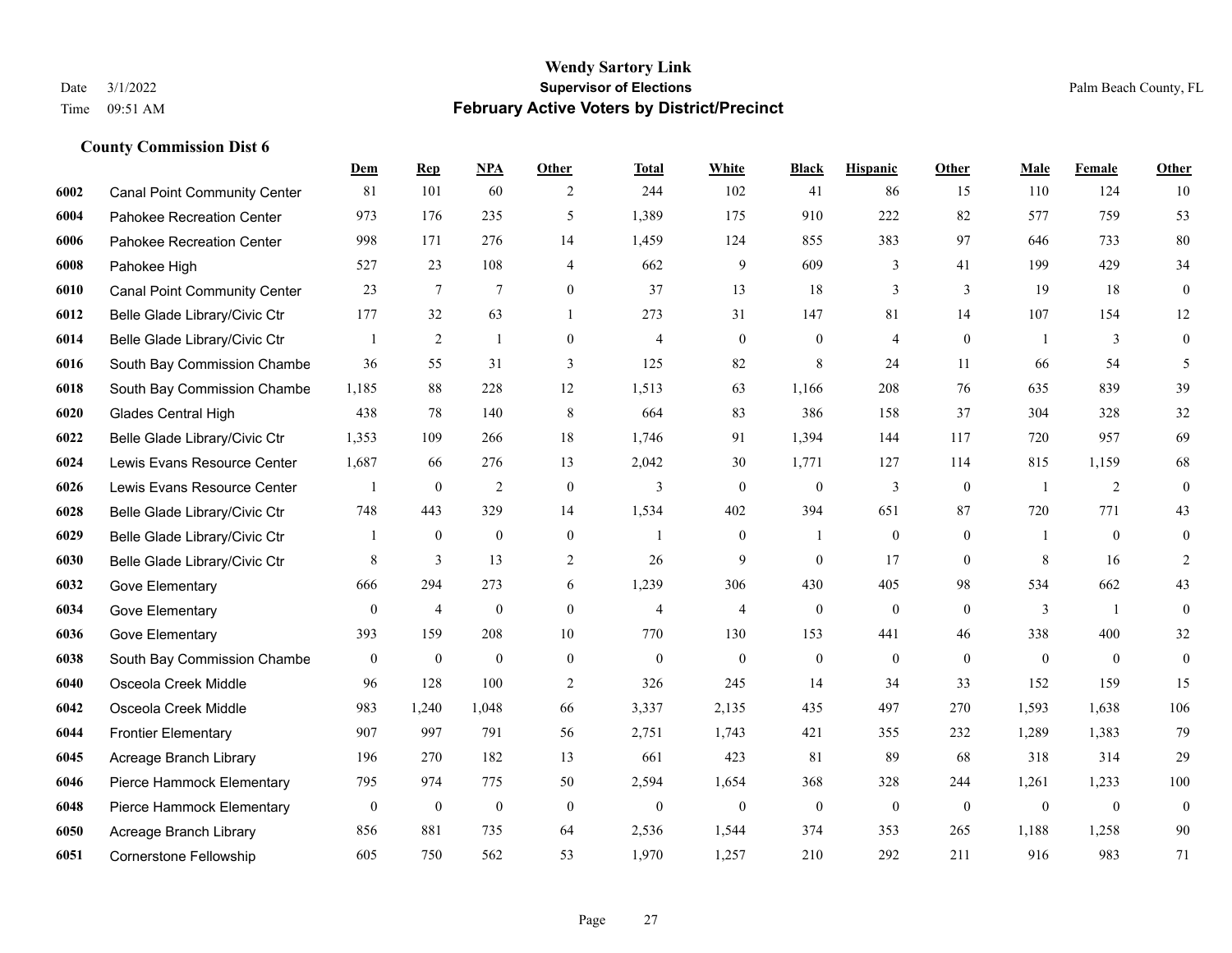|      |                                 | Dem              | <b>Rep</b>       | NPA              | <b>Other</b>     | <b>Total</b>     | White            | <b>Black</b>     | <b>Hispanic</b>  | <b>Other</b> | <b>Male</b>  | Female       | <b>Other</b>     |
|------|---------------------------------|------------------|------------------|------------------|------------------|------------------|------------------|------------------|------------------|--------------|--------------|--------------|------------------|
| 6052 | Seminole Ridge High             | 611              | 658              | 573              | 34               | 1,876            | 1,149            | 228              | 322              | 177          | 888          | 916          | 72               |
| 6054 | Acreage Pines Elementary        | $\mathbf{0}$     | $\mathbf{0}$     | $\overline{0}$   | $\Omega$         | $\theta$         | $\overline{0}$   | $\mathbf{0}$     | $\mathbf{0}$     | $\theta$     | $\Omega$     | $\theta$     | $\mathbf{0}$     |
| 6056 | Pierce Hammock Elementary       | $\mathbf{0}$     | $\mathbf{0}$     | $\mathbf{0}$     | $\theta$         | $\theta$         | $\Omega$         | $\theta$         | $\mathbf{0}$     | $\theta$     | $\theta$     | $\Omega$     | $\theta$         |
| 6058 | <b>Acreage Pines Elementary</b> | 734              | 618              | 575              | 43               | 1,970            | 1,065            | 356              | 253              | 296          | 959          | 948          | 63               |
| 6060 | Indian Trail Improvement Dist   | 890              | 969              | 810              | 57               | 2,726            | 1,689            | 345              | 412              | 280          | 1,268        | 1,360        | 98               |
| 6062 | Sandhill Crane Golf Club        | 228              | 427              | 265              | 23               | 943              | 667              | 75               | 71               | 130          | 459          | 453          | 31               |
| 6064 | Sandhill Crane Golf Club        | 32               | 61               | 34               | $\overline{4}$   | 131              | 107              | 6                | 12               | 6            | 65           | 62           | $\overline{4}$   |
| 6066 | Ibis POA Admin Building         | 1,041            | 1,119            | 754              | 85               | 2,999            | 2,632            | 94               | 73               | 200          | 1,412        | 1,520        | 67               |
| 6068 | Ibis POA Admin Building         | $\boldsymbol{0}$ | $\boldsymbol{0}$ | $\boldsymbol{0}$ | $\mathbf{0}$     | $\boldsymbol{0}$ | $\boldsymbol{0}$ | $\boldsymbol{0}$ | $\boldsymbol{0}$ | $\mathbf{0}$ | $\mathbf{0}$ | $\mathbf{0}$ | $\boldsymbol{0}$ |
| 6070 | Ironhorse Country Club          | 158              | 261              | 125              | 10               | 554              | 446              | 35               | 20               | 53           | 248          | 296          | $10\,$           |
| 6072 | Seminole Ridge High             | 595              | 583              | 567              | 55               | 1,800            | 820              | 350              | 477              | 153          | 844          | 934          | $22\,$           |
| 6073 | Seminole Ridge High             | $\overline{0}$   | $\boldsymbol{0}$ | $\boldsymbol{0}$ | $\boldsymbol{0}$ | $\boldsymbol{0}$ | $\boldsymbol{0}$ | $\boldsymbol{0}$ | $\boldsymbol{0}$ | $\mathbf{0}$ | $\mathbf{0}$ | $\mathbf{0}$ | $\boldsymbol{0}$ |
| 6076 | <b>Western Pines Middle</b>     | 639              | 719              | 569              | 40               | 1,967            | 1,429            | 157              | 206              | 175          | 940          | 949          | $78\,$           |
| 6078 | <b>Western Pines Middle</b>     | 665              | 739              | 646              | 43               | 2,093            | 1,391            | 166              | 363              | 173          | 993          | 1,043        | 57               |
| 6080 | <b>Golden Grove Elementary</b>  | 605              | 783              | 631              | 47               | 2,066            | 1,365            | 137              | 360              | 204          | 964          | 1,019        | 83               |
| 6082 | PBSC Loxahatchee Groves Can     | 10               | $\tau$           | 13               | $\sqrt{2}$       | 32               | 27               | $\boldsymbol{0}$ | 3                | 2            | 12           | 20           | $\boldsymbol{0}$ |
| 6084 | PBSC Loxahatchee Groves Can     | 308              | 480              | 395              | 49               | 1,232            | 784              | 71               | 266              | 111          | 599          | 615          | $18\,$           |
| 6086 | PBSC Loxahatchee Groves Can     | 255              | 415              | 238              | 20               | 928              | 687              | 90               | 83               | 68           | 420          | 482          | $26\,$           |
| 6088 | Seminole Ridge High             | 521              | 690              | 560              | 45               | 1,816            | 1,160            | 215              | 295              | 146          | 858          | 906          | 52               |
| 6090 | Loxahatchee Groves Elementary   | 768              | 896              | 766              | 55               | 2,485            | 1,531            | 283              | 456              | 215          | 1,201        | 1,189        | 95               |
| 6092 | PBSC Loxahatchee Groves Can     | 172              | 221              | 145              | 17               | 555              | 361              | 41               | 110              | 43           | 265          | 270          | $20\,$           |
| 6094 | Palms West Presbyterian         | 654              | 937              | 671              | 40               | 2,302            | 1,831            | 79               | 210              | 182          | 1,094        | 1,135        | 73               |
| 6096 | Palms West Presbyterian         | $\overline{0}$   | $\boldsymbol{0}$ | $\overline{0}$   | $\mathbf{0}$     | $\mathbf{0}$     | $\overline{0}$   | $\boldsymbol{0}$ | $\mathbf{0}$     | $\theta$     | $\theta$     | $\mathbf{0}$ | $\boldsymbol{0}$ |
| 6098 | <b>HL Johnson Elementary</b>    | 650              | 530              | 494              | 43               | 1,717            | 954              | 310              | 273              | 180          | 777          | 901          | 39               |
| 6100 | Madison Green Country Club      | 1,229            | 724              | 775              | 55               | 2,783            | 1,194            | 791              | 410              | 388          | 1,281        | 1,400        | 102              |
| 6102 | <b>RPB Recreation Center</b>    | 661              | 474              | 455              | 29               | 1,619            | 949              | 263              | 265              | 142          | 671          | 896          | 52               |
| 6104 | <b>Crestwood Middle</b>         | 184              | 153              | 123              | 9                | 469              | 219              | 77               | 88               | 85           | 217          | 231          | 21               |
| 6106 | <b>RPB Recreation Center</b>    | 220              | 126              | 213              | 10               | 569              | 231              | 102              | 159              | 77           | 225          | 322          | 22               |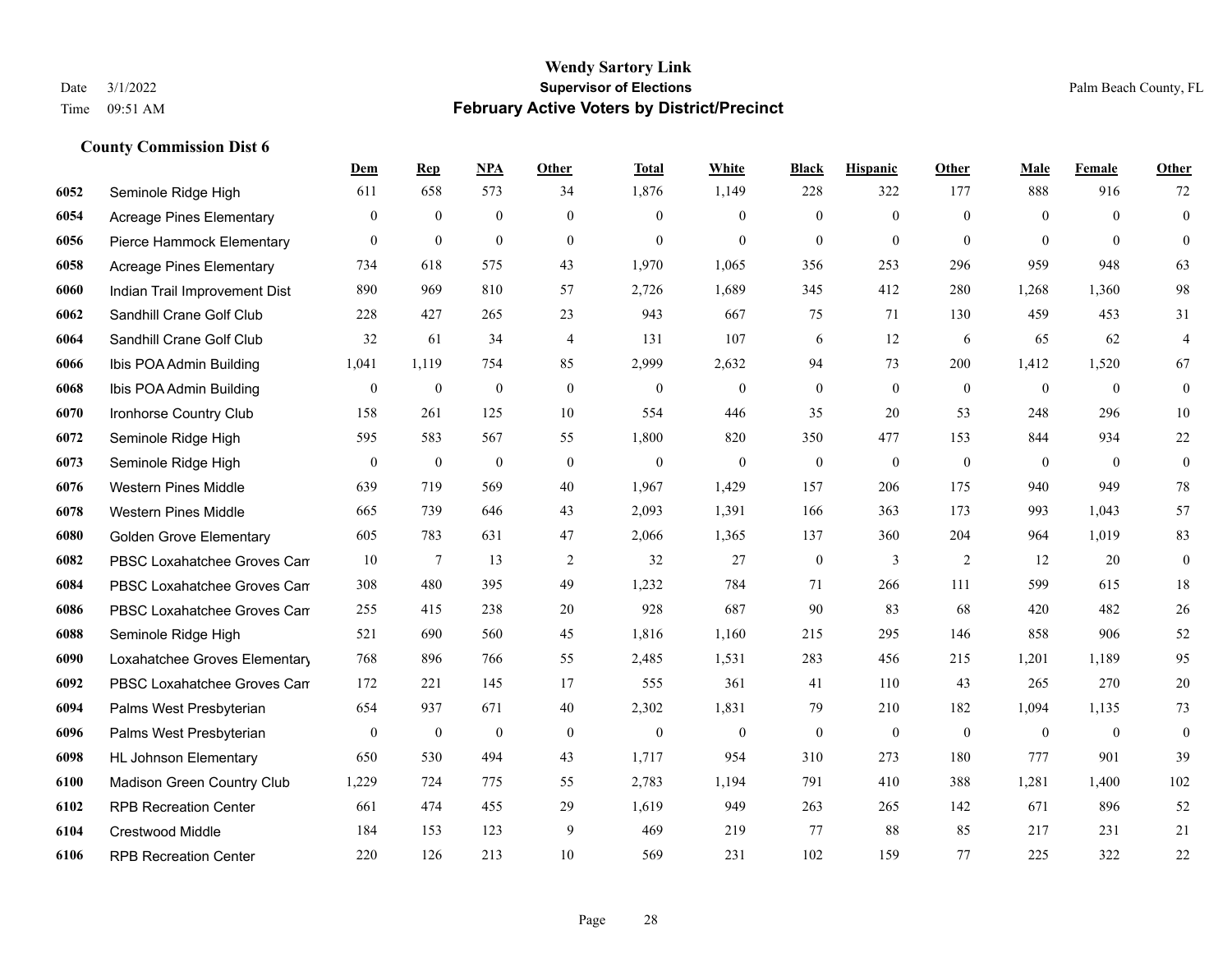|      |                                | Dem            | <b>Rep</b>       | NPA              | <b>Other</b>   | <b>Total</b> | <b>White</b>     | <b>Black</b>     | <b>Hispanic</b>  | <b>Other</b>     | <b>Male</b>      | <b>Female</b>  | <b>Other</b>     |
|------|--------------------------------|----------------|------------------|------------------|----------------|--------------|------------------|------------------|------------------|------------------|------------------|----------------|------------------|
| 6108 | Calypso Bay Waterpark          | $\overline{0}$ | $\boldsymbol{0}$ | $\boldsymbol{0}$ | $\theta$       | $\mathbf{0}$ | $\overline{0}$   | $\overline{0}$   | $\overline{0}$   | $\theta$         | $\theta$         | $\overline{0}$ | $\Omega$         |
| 6112 | <b>Crestwood Middle</b>        | 462            | 426              | 359              | 32             | 1,279        | 691              | 233              | 212              | 143              | 592              | 645            | 42               |
| 6114 | Royal Palm Beach High          | 1,046          | 702              | 714              | 44             | 2,506        | 1,367            | 471              | 440              | 228              | 1,178            | 1,238          | 90               |
| 6116 | <b>HL Johnson Elementary</b>   | 705            | 421              | 497              | 57             | 1,680        | 858              | 327              | 281              | 214              | 743              | 894            | $43$             |
| 6118 | <b>RPB Branch Library</b>      | 1,074          | 569              | 709              | 59             | 2,411        | 1,136            | 576              | 442              | 257              | 1,051            | 1,272          | 88               |
| 6120 | Royal Palm Beach High          | 416            | 320              | 277              | 19             | 1,032        | 493              | 203              | 159              | 177              | 488              | 519            | 25               |
| 6122 | <b>RPB Cultural Center</b>     | 1,163          | 673              | 771              | 53             | 2,660        | 1,402            | 509              | 503              | 246              | 1,146            | 1,429          | 85               |
| 6124 | <b>RPB Cultural Center</b>     | 581            | 329              | 399              | 24             | 1,333        | 642              | 280              | 291              | 120              | 558              | 734            | 41               |
| 6126 | Calypso Bay Waterpark          | 686            | 308              | 504              | 31             | 1,529        | 554              | 414              | 370              | 191              | 666              | 806            | 57               |
| 6128 | Royal Palm Beach High          | 33             | 27               | 27               | 3              | 90           | 48               | 26               | 11               | 5                | 41               | 49             | $\overline{0}$   |
| 6130 | Royal Palm Beach High          | 78             | 46               | 92               | 6              | 222          | 104              | 34               | 64               | 20               | 98               | 119            | 5                |
| 6132 | Royal Palm Beach High          | 390            | 198              | 267              | 19             | 874          | 419              | 168              | 195              | 92               | 397              | 448            | 29               |
| 6134 | Christ Fellowship Church RPB   | 951            | 472              | 697              | 30             | 2,150        | 841              | 511              | 501              | 297              | 960              | 1,103          | 87               |
| 6136 | Calypso Bay Waterpark          |                | $\boldsymbol{0}$ | $\boldsymbol{0}$ | $\mathbf{0}$   | 1            | $\boldsymbol{0}$ |                  | $\boldsymbol{0}$ | $\boldsymbol{0}$ | $\boldsymbol{0}$ |                | $\overline{0}$   |
| 6138 | Royal Palm Beach High          | $\overline{0}$ | $\mathbf{0}$     | $\mathbf{0}$     | $\mathbf{0}$   | $\mathbf{0}$ | $\boldsymbol{0}$ | $\boldsymbol{0}$ | $\overline{0}$   | $\mathbf{0}$     | $\mathbf{0}$     | $\mathbf{0}$   | $\mathbf{0}$     |
| 6140 | Royal Palm Beach High          | 337            | 493              | 314              | 36             | 1,180        | 854              | 111              | 114              | 101              | 565              | 591            | 24               |
| 6142 | Christ Fellowship Church RPB   | $\mathbf{0}$   | $\mathbf{0}$     | $\mathbf{0}$     | $\mathbf{0}$   | $\mathbf{0}$ | $\mathbf{0}$     | $\overline{0}$   | $\mathbf{0}$     | $\mathbf{0}$     | $\mathbf{0}$     | $\theta$       | $\overline{0}$   |
| 6144 | Christ Fellowship Church RPB   | $\overline{0}$ | $\overline{0}$   | $\mathbf{0}$     | $\mathbf{0}$   | $\Omega$     | $\mathbf{0}$     | $\boldsymbol{0}$ | $\boldsymbol{0}$ | $\theta$         | $\overline{0}$   | $\theta$       | $\boldsymbol{0}$ |
| 6146 | Christ Fellowship Church RPB   |                | 2                | -1               | $\overline{0}$ | 4            | 3                | $\overline{0}$   | $\overline{0}$   |                  | 3                |                | $\overline{0}$   |
| 6148 | Christ Fellowship Church RPB   | $\theta$       | $\theta$         | $\mathbf{1}$     | $\theta$       | $\mathbf{1}$ | $\mathbf{1}$     | $\overline{0}$   | $\Omega$         | $\theta$         | $\theta$         | $\overline{1}$ | $\Omega$         |
| 6150 | <b>Binks Forest Elementary</b> | 25             | 40               | 39               | $\overline{4}$ | 108          | 82               | 4                | 9                | 13               | 45               | 60             | 3                |
| 6152 | <b>Binks Forest Elementary</b> | 412            | 569              | 387              | 37             | 1,405        | 1,065            | 48               | 137              | 155              | 663              | 698            | 44               |
| 6154 | Wellington Landings Middle     | 463            | 512              | 409              | 29             | 1,413        | 1,015            | 87               | 192              | 119              | 636              | 737            | 40               |
| 6156 | <b>Binks Forest Elementary</b> | 627            | 720              | 586              | 44             | 1,977        | 1,376            | 128              | 298              | 175              | 901              | 1,017          | 59               |
| 6158 | <b>Wellington Elementary</b>   | 782            | 942              | 556              | 40             | 2,320        | 1,703            | 135              | 315              | 167              | 1,065            | 1,182          | 73               |
| 6160 | Wellington Landings Middle     | 661            | 588              | 571              | 43             | 1,863        | 1,210            | 166              | 338              | 149              | 873              | 937            | 53               |
| 6162 | First Baptist Church Wel       | 753            | 677              | 580              | 44             | 2,054        | 1,290            | 214              | 362              | 188              | 923              | 1,065          | 66               |
| 6164 | First Baptist Church Wel       | 833            | 808              | 611              | 59             | 2,311        | 1,551            | 185              | 381              | 194              | 1,033            | 1,207          | 71               |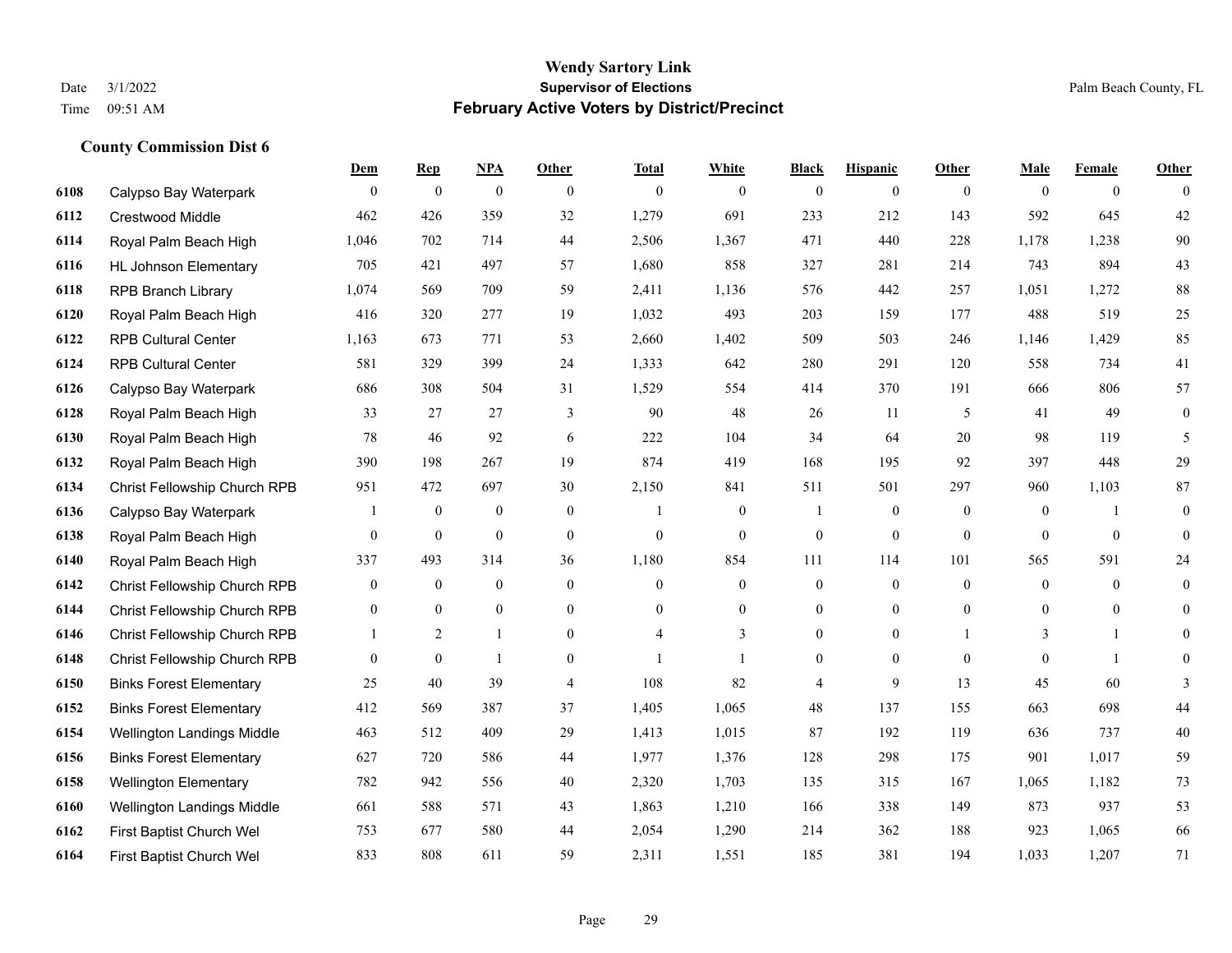|      |                                     | Dem            | <b>Rep</b>       | NPA            | <b>Other</b>   | <b>Total</b>   | White        | <b>Black</b>     | <b>Hispanic</b> | <b>Other</b>    | <b>Male</b>    | Female       | <b>Other</b>     |
|------|-------------------------------------|----------------|------------------|----------------|----------------|----------------|--------------|------------------|-----------------|-----------------|----------------|--------------|------------------|
| 6166 | <b>Wellington Community Center</b>  | 850            | 866              | 751            | 47             | 2,514          | 1,741        | 156              | 408             | 209             | 1,155          | 1,280        | 79               |
| 6168 | First Baptist Church Wel            | 125            | 175              | 145            | 9              | 454            | 348          | 27               | 41              | 38              | 208            | 234          | $12\,$           |
| 6170 | Christ Fellowship Church RPB        | $\overline{0}$ | 5                | $\overline{2}$ | $\overline{0}$ | $\overline{7}$ | $\tau$       | $\boldsymbol{0}$ | $\mathbf{0}$    | $\overline{0}$  | 2              | 5            | $\overline{0}$   |
| 6172 | Christ Fellowship Church RPB        | 1,299          | 604              | 862            | 72             | 2,837          | 998          | 871              | 650             | 318             | 1,219          | 1,508        | 110              |
| 6174 | <b>Christ Fellowship Church RPB</b> | 27             | 49               | 33             | 2              | 111            | 85           | 7                | 8               | 11              | 53             | 55           | 3                |
| 6176 | Christ Fellowship Church RPB        | 26             | 17               | 22             | 3              | 68             | $28\,$       | 12               | 22              | 6               | 31             | 35           | 2                |
| 6178 | <b>Everglades Elementary</b>        | 564            | 393              | 449            | 29             | 1,435          | 666          | 297              | 248             | 224             | 666            | 701          | 68               |
| 6180 | <b>Everglades Elementary</b>        | 18             | 48               | 17             | 2              | 85             | 64           | 4                | 14              | 3               | 40             | 43           | $\overline{2}$   |
| 6182 | New Horizons Elementary             | 293            | 455              | 325            | 14             | 1,087          | 797          | 44               | 119             | 127             | 466            | 591          | $30\,$           |
| 6184 | Wellington High                     | 660            | 592              | 535            | 37             | 1,824          | 1,129        | 249              | 286             | 160             | 803            | 965          | 56               |
| 6186 | <b>Elbridge Gale Elementary</b>     | 803            | 579              | 649            | 44             | 2,075          | 1,135        | 299              | 432             | 209             | 913            | 1.088        | 74               |
| 6188 | <b>Wellington Village Park</b>      | 222            | 428              | 318            | 27             | 995            | 847          | 18               | 47              | 83              | 400            | 546          | 49               |
| 6190 | Wellington Village Hall             | 820            | 452              | 660            | 47             | 1,979          | 891          | 364              | 511             | 213             | 820            | 1,085        | 74               |
| 6192 | St Peters Methodist Church          | 969            | 792              | 792            | 66             | 2,619          | 1,549        | 288              | 549             | 233             | 1,195          | 1,339        | 85               |
| 6194 | <b>Equestrian Trails Elementary</b> | 500            | 293              | 356            | 17             | 1,166          | 522          | 299              | 153             | 192             | 515            | 595          | 56               |
| 6196 | Palm Beach Central High             | $\mathbf{0}$   | $\boldsymbol{0}$ | $\mathbf{0}$   | $\mathbf{0}$   | $\mathbf{0}$   | $\mathbf{0}$ | $\boldsymbol{0}$ | $\mathbf{0}$    | $\overline{0}$  | $\overline{0}$ | $\mathbf{0}$ | $\overline{0}$   |
| 6198 | Wellington Branch Library           | 522            | 362              | 366            | 38             | 1,288          | 708          | 198              | 274             | 108             | 554            | 700          | 34               |
| 6200 | <b>Emerald Cove Middle</b>          | 534            | 573              | 521            | 54             | 1,682          | 1,046        | 180              | 270             | 186             | 741            | 888          | 53               |
| 6202 | <b>Emerald Cove Middle</b>          | 108            | 88               | 96             | 7              | 299            | 174          | 58               | 52              | 15              | 135            | 158          | 6                |
| 6204 | <b>Emerald Cove Middle</b>          | 32             | 19               | 40             | $\overline{1}$ | 92             | 47           | 27               | 10              | $8\phantom{.0}$ | 24             | 64           | $\overline{4}$   |
| 6206 | Palm Beach Central High             | 265            | 242              | 187            | 11             | 705            | 381          | 140              | 63              | 121             | 316            | 362          | 27               |
| 6207 | Palm Beach Central High             | 280            | 378              | 249            | 16             | 923            | 604          | 92               | 105             | 122             | 427            | 471          | 25               |
| 6208 | Buena Vida Clubhouse                | 316            | 196              | 183            | 13             | 708            | 615          | 24               | 23              | 46              | 318            | 373          | 17               |
| 6210 | Villa Olympia Clubhouse             | 1,556          | 1,081            | 1,325          | 99             | 4,061          | 1,832        | 704              | 691             | 834             | 1,915          | 1,959        | 187              |
| 6212 | <b>Wellington Village Park</b>      | 146            | 228              | 180            | 16             | 570            | 390          | 16               | 93              | 71              | 259            | 284          | 27               |
| 6214 | <b>Wellington Village Park</b>      | 812            | 778              | 722            | 49             | 2,361          | 1,488        | 261              | 290             | 322             | 1,082          | 1,197        | 82               |
| 6216 | Panther Run Elementary              | 230            | 194              | 175            | 11             | 610            | 344          | 97               | 99              | 70              | 281            | 309          | $20\,$           |
| 6218 | Wellington Village Park             | $\mathbf{0}$   | $\theta$         | $\mathbf{0}$   | $\Omega$       | $\theta$       | $\theta$     | $\mathbf{0}$     | $\theta$        | $\Omega$        | $\theta$       | $\theta$     | $\boldsymbol{0}$ |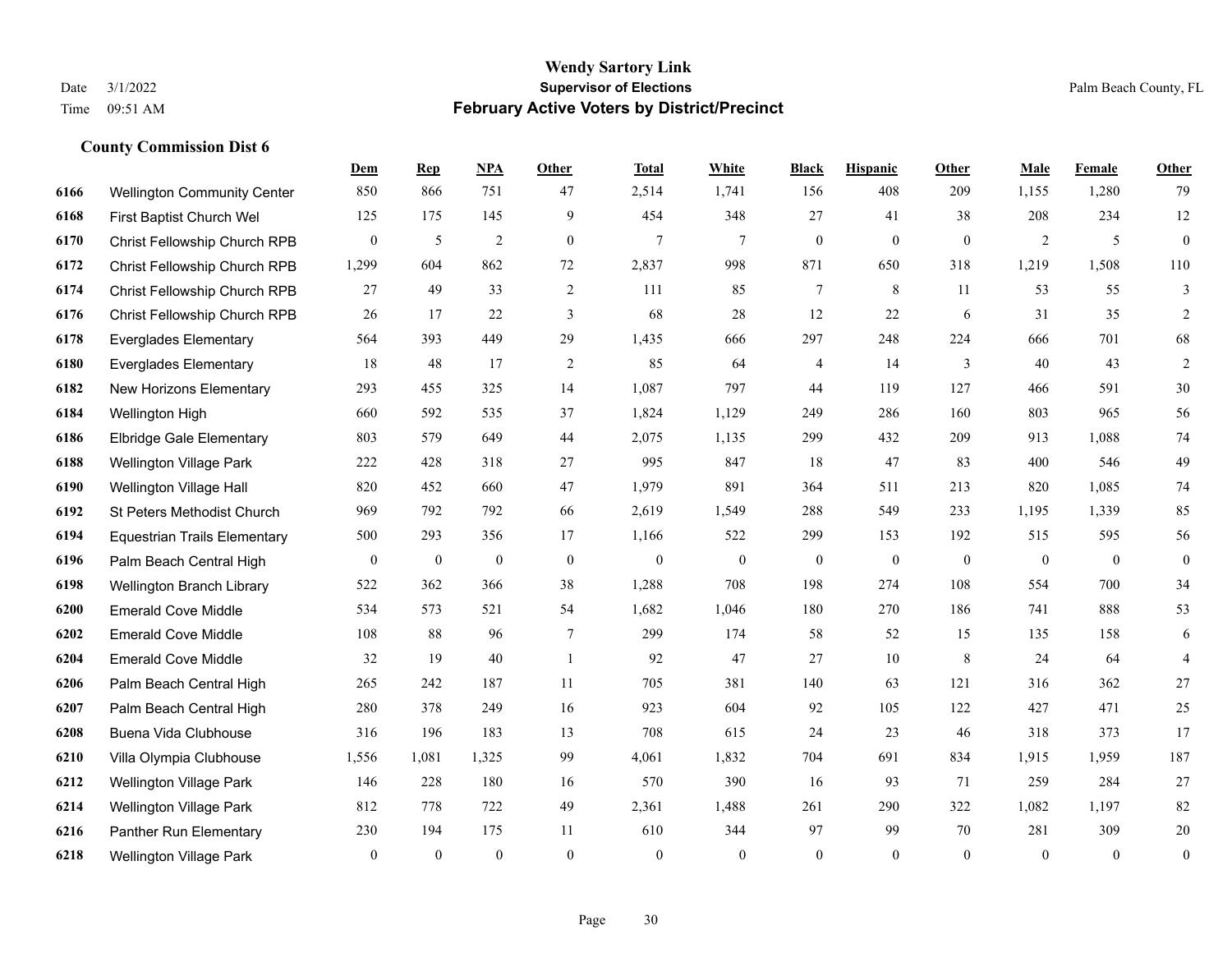|      |                                 | <u>Dem</u> | <u>Rep</u> | $NPA$          | Other          | <b>Total</b> | White  | <b>Black</b> | <b>Hispanic</b> | Other    | <u>Male</u> | Female   | <b>Other</b>   |
|------|---------------------------------|------------|------------|----------------|----------------|--------------|--------|--------------|-----------------|----------|-------------|----------|----------------|
| 6220 | Wellington Village Park         | 58         | 33         | 45             | 6              | 142          | 72     | 16           | 36              | 18       | 61          | 77       | 4              |
| 6222 | Panther Run Elementary          | 0          |            | $\overline{0}$ | $\overline{0}$ |              |        | $\mathbf{0}$ | $\Omega$        | $\theta$ |             | $\theta$ | $\overline{0}$ |
| 6224 | Discovery Key Elementary        | 955        | 1,120      | 687            | 58             | 2,820        | 2,094  | 181          | 331             | 214      | 1,318       | 1,420    | 82             |
| 6226 | The Isles at Wellington         | 745        | 761        | 636            | 47             | 2,189        | 1,411  | 224          | 240             | 314      | 1,032       | 1,064    | 93             |
| 6228 | Wycliffe Comm Association Bldg  | 779        | 330        | 410            | 24             | 1,543        | 1,446  | 19           | 18              | 60       | 669         | 845      | 29             |
| 6230 | Epiphany Lutheran Church        | 1,195      | .268       | 1,213          | 91             | 3,767        | 2,316  | 432          | 615             | 404      | 1,726       | 1,935    | 106            |
| 6232 | Panther Run Elementary          | 662        | 752        | 654            | 50             | 2,118        | 1,347  | 249          | 250             | 272      | 1,012       | 1,042    | -64            |
|      | <b>County Commission Dist 6</b> | 54,415     | 43,635     | 40,079         | 2,951          | 141.080      | 79.171 | 25,141       | 22,658          | 14,110   | 64,163      | 72,215   | 4,702          |
|      |                                 |            |            |                |                |              |        |              |                 |          |             |          |                |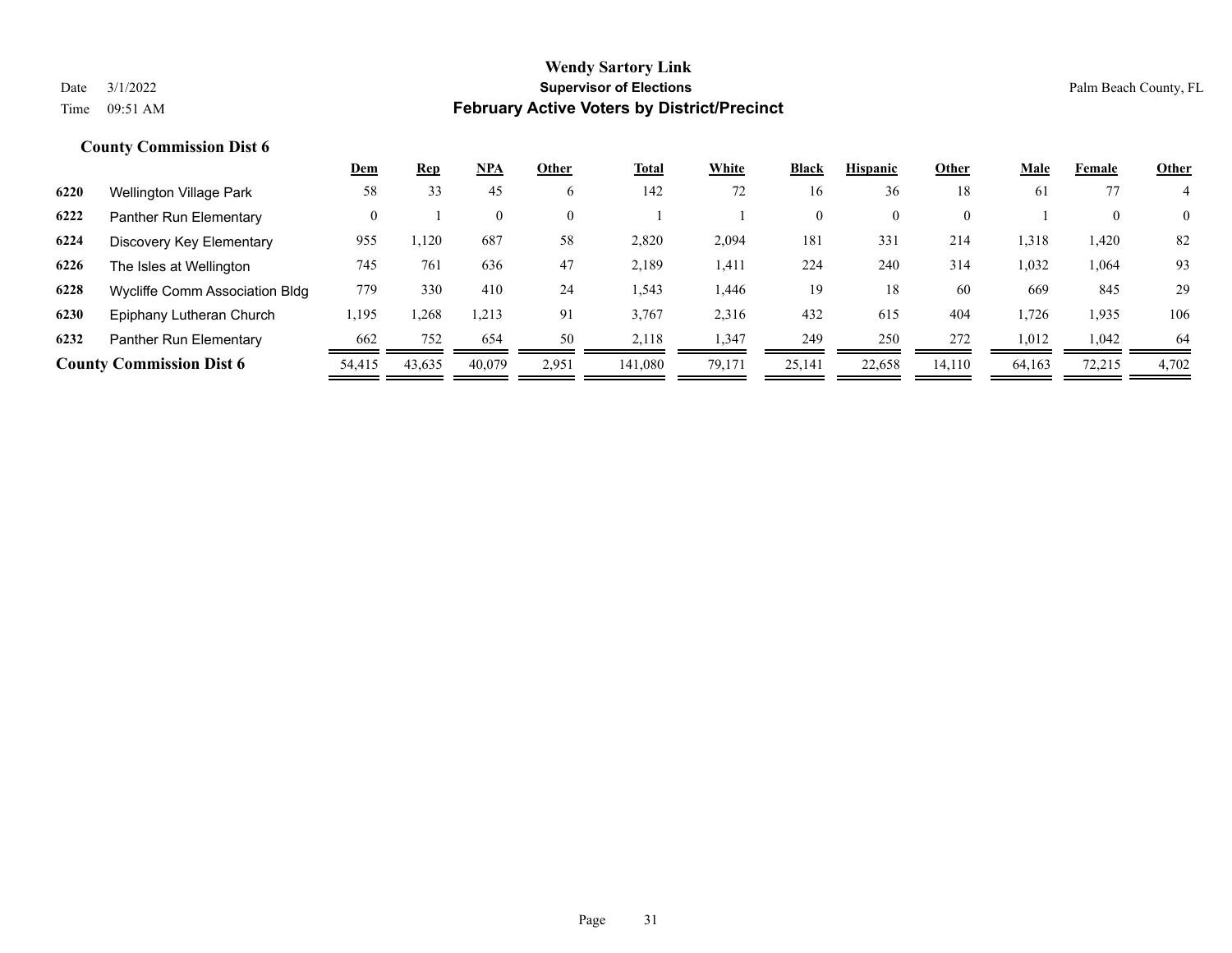|      |                                  | <u>Dem</u>       | <b>Rep</b>       | NPA              | <b>Other</b>   | <b>Total</b> | <b>White</b>     | <b>Black</b> | <b>Hispanic</b> | <b>Other</b>   | <b>Male</b>  | <b>Female</b> | <b>Other</b> |
|------|----------------------------------|------------------|------------------|------------------|----------------|--------------|------------------|--------------|-----------------|----------------|--------------|---------------|--------------|
| 7002 | J F Kennedy Middle               | 0                | $\overline{0}$   | $\overline{0}$   | $\Omega$       | $\theta$     | $\mathbf{0}$     | $\theta$     | $\overline{0}$  | $\theta$       | $\theta$     | $\theta$      | $\Omega$     |
| 7004 | J F Kennedy Middle               | 0                | $\theta$         | $\theta$         | $\theta$       | $\Omega$     | $\theta$         | $\theta$     | $\theta$        | $\Omega$       | $\theta$     | $\Omega$      | $\Omega$     |
| 7006 | J F Kennedy Middle               | 0                | $\Omega$         | $\theta$         | $\Omega$       | $\Omega$     | $\theta$         | $\Omega$     | $\Omega$        | $\Omega$       | $\Omega$     | $\Omega$      | $\Omega$     |
| 7008 | J F Kennedy Middle               | $\theta$         | $\mathbf{0}$     | $\mathbf{0}$     | $\overline{0}$ | $\mathbf{0}$ | $\mathbf{0}$     | $\mathbf{0}$ | $\mathbf{0}$    | $\mathbf{0}$   | $\theta$     | $\theta$      | $\Omega$     |
| 7010 | St John Lutheran Church          | 279              | 12               | 92               | 6              | 389          | 25               | 317          | 23              | 24             | 126          | 247           | 16           |
| 7012 | St John Lutheran Church          | 1,074            | 203              | 431              | 16             | 1,724        | 488              | 1,004        | 69              | 163            | 785          | 877           | 62           |
| 7014 | RB Prep Achievement Academy      | $\boldsymbol{0}$ | $\mathbf{0}$     | $\boldsymbol{0}$ | $\overline{0}$ | $\mathbf{0}$ | $\boldsymbol{0}$ | $\mathbf{0}$ | $\overline{0}$  | $\mathbf{0}$   | $\mathbf{0}$ | $\mathbf{0}$  | $\mathbf{0}$ |
| 7016 | RB Prep Achievement Academy      | 1                | $\mathbf{1}$     | $\mathbf{0}$     | $\theta$       | 2            | $\mathbf{1}$     |              | $\theta$        | $\Omega$       |              | 1             | $\Omega$     |
| 7018 | RB Prep Achievement Academy      | $\overline{0}$   | $\mathbf{0}$     | $\overline{0}$   | $\overline{0}$ | $\theta$     | $\mathbf{0}$     | $\theta$     | $\mathbf{0}$    | $\Omega$       | $\theta$     | $\Omega$      | $\Omega$     |
| 7020 | RB Prep Achievement Academy      | $\overline{0}$   | $\mathbf{0}$     | $\theta$         | $\theta$       | $\theta$     | $\theta$         | $\theta$     | $\theta$        | $\Omega$       | $\Omega$     | $\Omega$      | $\Omega$     |
| 7022 | J F Kennedy Middle               | 886              | 185              | 376              | 27             | 1,474        | 296              | 815          | 149             | 214            | 662          | 766           | 46           |
| 7024 | Hurst Chapel AME Church          | 1,575            | 88               | 366              | 22             | 2,051        | 158              | 1,658        | 94              | 141            | 846          | 1,139         | 66           |
| 7025 | Hurst Chapel AME Church          | 274              | 38               | 117              | $\overline{4}$ | 433          | 63               | 268          | 44              | 58             | 161          | 256           | 16           |
| 7026 | Lindsey Davis Senior Comm Ctr    | 2,264            | 82               | 457              | 20             | 2,823        | 69               | 2,516        | 41              | 197            | 1,162        | 1,572         | 89           |
| 7028 | <b>Wells Recreation Center</b>   | 1,855            | 148              | 483              | 19             | 2,505        | 245              | 1,961        | 102             | 197            | 1,091        | 1,326         | 88           |
| 7030 | Riviera Beach Marina Event Ctr   | 198              | 320              | 174              | 22             | 714          | 571              | 48           | 47              | 48             | 365          | 330           | 19           |
| 7032 | <b>Crossroads Baptist Church</b> | $\overline{0}$   | $\mathbf{0}$     | $\mathbf{0}$     | $\mathbf{0}$   | $\mathbf{0}$ | $\mathbf{0}$     | $\mathbf{0}$ | $\mathbf{0}$    | $\theta$       | $\mathbf{0}$ | $\theta$      | $\theta$     |
| 7034 | Suncoast High                    | 1,304            | 207              | 510              | 26             | 2,047        | 357              | 1,244        | 151             | 295            | 845          | 1,126         | 76           |
| 7036 | RB Prep Achievement Academy      | 0                | $\boldsymbol{0}$ | 6                | $\overline{0}$ | 6            | $\mathbf{0}$     | $\mathbf{0}$ | $\mathbf{0}$    | 6              | 4            |               |              |
| 7038 | RB Prep Achievement Academy      | $\Omega$         | $\mathbf{0}$     | $\mathbf{0}$     | $\overline{0}$ | $\theta$     | $\overline{0}$   | $\theta$     | $\theta$        | $\theta$       | $\theta$     | $\theta$      | $\Omega$     |
| 7040 | Mary McLeod Bethune Elementa     | 1,229            | 58               | 264              | 14             | 1,565        | 39               | 1,375        | 50              | 101            | 622          | 898           | 45           |
| 7041 | Mary McLeod Bethune Elementa     | 397              | 30               | 136              | 7              | 570          | 44               | 440          | 29              | 57             | 221          | 324           | 25           |
| 7042 | Dan Calloway Complex             | 1,713            | 72               | 409              | 22             | 2,216        | 46               | 1,948        | 48              | 174            | 909          | 1,237         | 70           |
| 7044 | <b>Wells Recreation Center</b>   | 1,383            | 90               | 391              | 17             | 1,881        | 192              | 1,475        | 67              | 147            | 780          | 1,026         | 75           |
| 7046 | Riviera Beach Marina Event Ctr   | 37               | 33               | 21               | 5              | 96           | 78               | 9            | $\overline{2}$  | $\overline{7}$ | 55           | 40            |              |
| 7048 | Crossroads Baptist Church        | 279              | 9                | 97               | 10             | 395          | 9                | 329          | 29              | 28             | 132          | 246           | 17           |
| 7050 | <b>Crossroads Baptist Church</b> |                  | $\overline{2}$   | $\mathbf{1}$     | $\Omega$       | 4            | 3                | $\mathbf{0}$ | $\mathbf{0}$    |                |              | 3             | $\Omega$     |
| 7052 | <b>Crossroads Baptist Church</b> | $\theta$         | $\Omega$         | $\Omega$         | $\Omega$       | $\Omega$     | $\Omega$         | $\Omega$     | $\Omega$        | $\Omega$       | $\Omega$     | $\theta$      | $\mathbf{0}$ |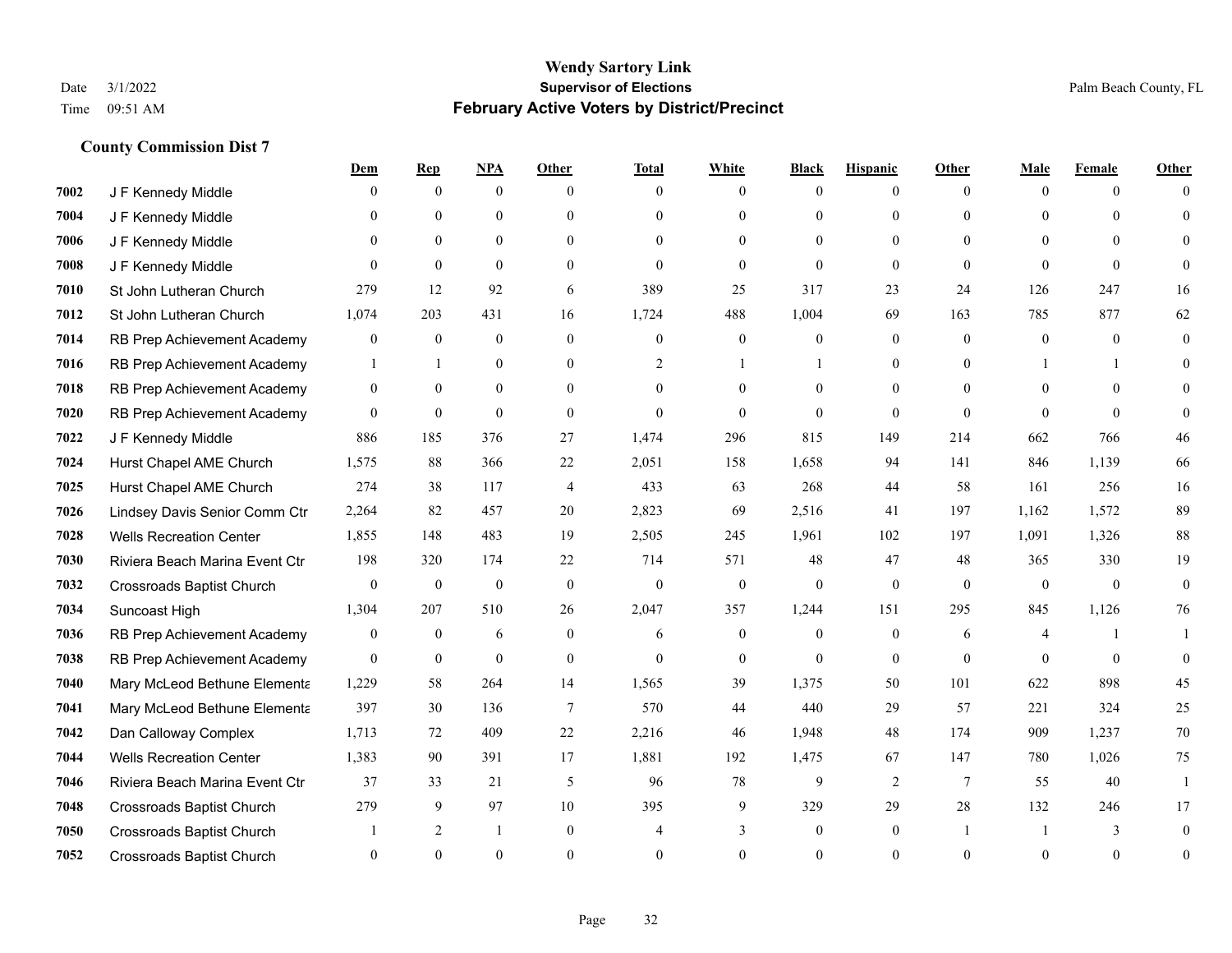|      |                                     | <b>Dem</b>     | <b>Rep</b>   | NPA          | <b>Other</b>     | <b>Total</b> | <b>White</b>     | <b>Black</b>     | <b>Hispanic</b> | <b>Other</b> | <b>Male</b>    | Female       | <b>Other</b>     |
|------|-------------------------------------|----------------|--------------|--------------|------------------|--------------|------------------|------------------|-----------------|--------------|----------------|--------------|------------------|
| 7054 | Crossroads Baptist Church           | 991            | 73           | 295          | 14               | 1,373        | 108              | 1,049            | 74              | 142          | 595            | 719          | 59               |
| 7056 | <b>Crossroads Baptist Church</b>    | $\overline{0}$ | $\mathbf{0}$ | $\mathbf{0}$ | $\mathbf{0}$     | $\mathbf{0}$ | $\boldsymbol{0}$ | $\boldsymbol{0}$ | $\overline{0}$  | $\mathbf{0}$ | $\mathbf{0}$   | $\mathbf{0}$ | $\overline{0}$   |
| 7058 | Palm Beach Lakes High               | 1,424          | 364          | 628          | 45               | 2,461        | 819              | 1,115            | 304             | 223          | 1,004          | 1,362        | 95               |
| 7060 | <b>Ephesus Adventist Academy</b>    | 1,156          | 63           | 244          | 18               | 1,481        | 107              | 1,209            | 52              | 113          | 605            | 825          | 51               |
| 7062 | Mangonia Park Town Hall             | 720            | 39           | 188          | 10               | 957          | 78               | 773              | 40              | 66           | 389            | 540          | 28               |
| 7064 | Grace Episcopal Church              | 1,319          | 167          | 452          | 35               | 1,973        | 343              | 1,282            | 136             | 212          | 849            | 1,035        | 89               |
| 7066 | Northboro Elementary                | 1,067          | 201          | 453          | 28               | 1,749        | 471              | 919              | 181             | 178          | 799            | 876          | 74               |
| 7068 | Pleasant City Community Center      | 965            | 246          | 520          | 37               | 1,768        | 802              | 629              | 178             | 159          | 876            | 811          | 81               |
| 7070 | Northboro Elementary                | 454            | 400          | 382          | 35               | 1,271        | 1,009            | 67               | 86              | 109          | 586            | 650          | 35               |
| 7072 | <b>Egret Lake Elementary</b>        | 488            | 119          | 234          | 9                | 850          | 221              | 380              | 138             | 111          | 370            | 450          | 30               |
| 7074 | <b>Egret Lake Elementary</b>        | 201            | 40           | 96           | 11               | 348          | 53               | 203              | 43              | 49           | 151            | 189          | 8                |
| 7076 | <b>Egret Lake Elementary</b>        | $\overline{2}$ | 2            | $\mathbf{1}$ | $\mathbf{0}$     | 5            | 3                | $\mathbf{1}$     | $\overline{0}$  | -1           | $\overline{4}$ | -1           | $\mathbf{0}$     |
| 7078 | <b>Egret Lake Elementary</b>        | 340            | 104          | 161          | 18               | 623          | 421              | 108              | 52              | 42           | 243            | 361          | 19               |
| 7080 | <b>Egret Lake Elementary</b>        | 20             | $\sqrt{2}$   | 1            | $\boldsymbol{0}$ | 23           | 23               | $\boldsymbol{0}$ | $\overline{0}$  | $\theta$     | $\tau$         | 16           | $\boldsymbol{0}$ |
| 7082 | Seminole Trails Elementary          | 1,047          | 332          | 499          | 34               | 1,912        | 697              | 734              | 269             | 212          | 833            | 1,000        | 79               |
| 7084 | Sharon Christian Church             | 747            | 277          | 454          | 45               | 1,523        | 618              | 452              | 286             | 167          | 632            | 837          | 54               |
| 7086 | <b>Bear Lakes Middle</b>            | 37             | 19           | 14           | $\overline{1}$   | 71           | 28               | 16               | 11              | 16           | 26             | 40           | 5                |
| 7088 | Whitehall Clubhouse #3              | 677            | 483          | 470          | 51               | 1,681        | 1,060            | 254              | 204             | 163          | 776            | 857          | 48               |
| 7090 | <b>Bear Lakes Middle</b>            | 1,322          | 489          | 848          | 57               | 2,716        | 1,076            | 941              | 388             | 311          | 1,186          | 1,414        | 116              |
| 7092 | Palm Beach Lakes High               | 115            | 37           | 74           | $\overline{4}$   | 230          | 84               | 67               | 22              | 57           | 105            | 112          | 13               |
| 7094 | <b>Salvation Army Activity Hall</b> | 609            | 80           | 286          | 12               | 987          | 162              | 517              | 130             | 178          | 422            | 519          | 46               |
| 7096 | Salvation Army Activity Hall        | 847            | 306          | 511          | 34               | 1,698        | 690              | 552              | 267             | 189          | 678            | 939          | 81               |
| 7098 | U M Church of Palm Beaches          | 21             | 18           | 18           | -1               | 58           | 44               | 3                | 9               | 2            | 31             | 24           | 3                |
| 7100 | U M Church of Palm Beaches          | 969            | 438          | 711          | 63               | 2,181        | 1,047            | 680              | 246             | 208          | 981            | 1,130        | 70               |
| 7102 | <b>First Christian Church</b>       | 748            | 192          | 332          | 23               | 1,295        | 426              | 638              | 106             | 125          | 494            | 756          | 45               |
| 7104 | WPB City Fire Station #5            | 732            | 413          | 447          | 33               | 1,625        | 1,008            | 282              | 189             | 146          | 706            | 869          | 50               |
| 7106 | <b>Roosevelt Elementary</b>         | 2,049          | 173          | 583          | 34               | 2,839        | 276              | 2,093            | 256             | 214          | 1,138          | 1,585        | 116              |
| 7108 | <b>Chamber of Commerce</b>          | 416            | 413          | 363          | 54               | 1,246        | 945              | 57               | 108             | 136          | 582            | 628          | 36               |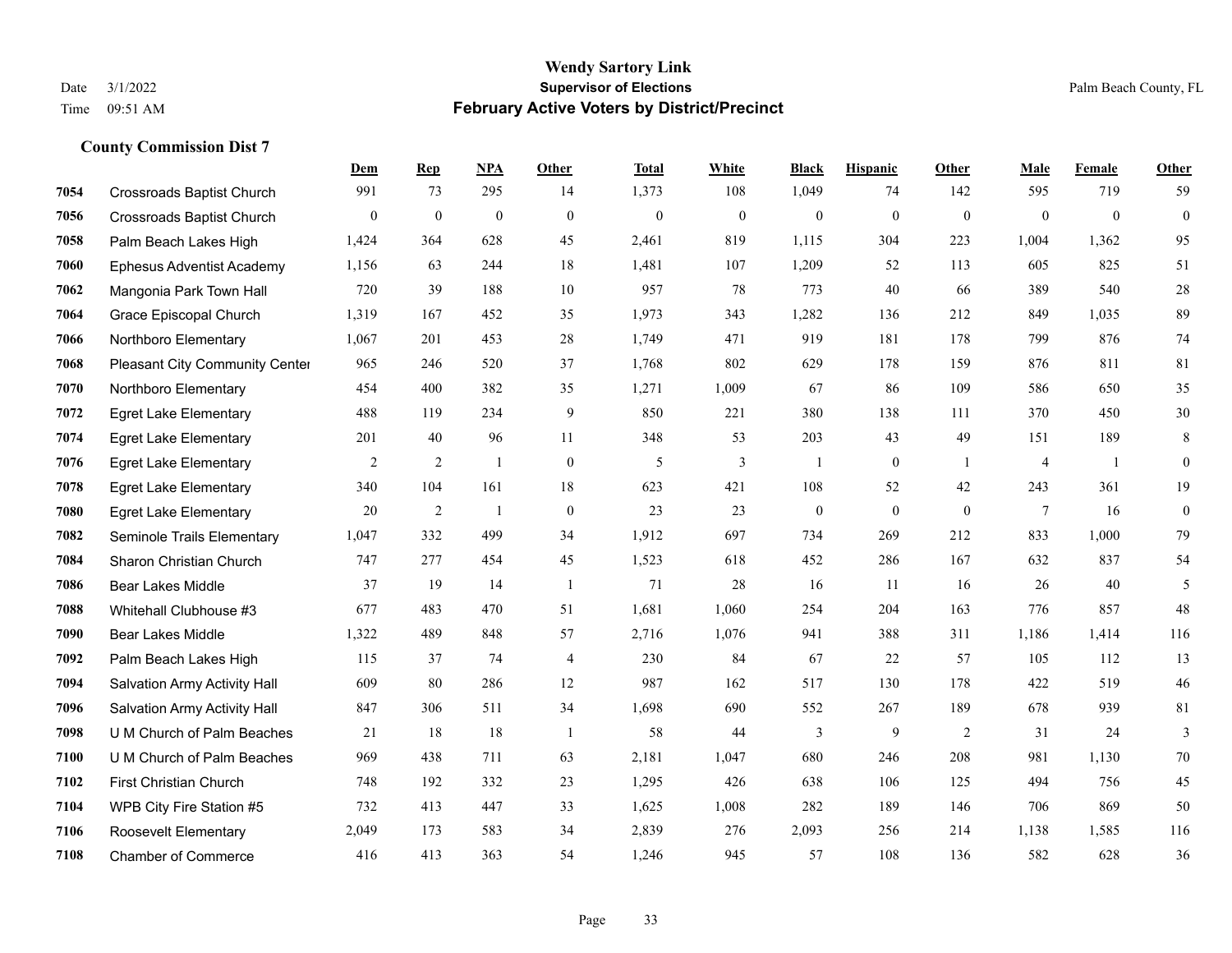|      |                                     | Dem            | <b>Rep</b>     | NPA              | <b>Other</b>     | <b>Total</b> | <b>White</b>   | <b>Black</b>     | <b>Hispanic</b> | <b>Other</b>   | <b>Male</b>    | Female         | <b>Other</b>     |
|------|-------------------------------------|----------------|----------------|------------------|------------------|--------------|----------------|------------------|-----------------|----------------|----------------|----------------|------------------|
| 7110 | <b>Adult Education Center</b>       | 694            | 231            | 419              | 31               | 1,375        | 439            | 438              | 366             | 132            | 562            | 753            | 60               |
| 7112 | <b>Adult Education Center</b>       | 127            | 27             | 61               | 7                | 222          | 54             | 118              | 25              | 25             | 72             | 140            | $10\,$           |
| 7114 | <b>Adult Education Center</b>       | $\overline{0}$ | $\mathbf{0}$   | $\mathbf{0}$     | $\overline{0}$   | $\theta$     | $\mathbf{0}$   | $\mathbf{0}$     | $\overline{0}$  | $\theta$       | $\overline{0}$ | $\theta$       | $\mathbf{0}$     |
| 7116 | <b>Adult Education Center</b>       | $\overline{0}$ | $\mathbf{0}$   | $\overline{0}$   | $\boldsymbol{0}$ | $\mathbf{0}$ | $\mathbf{0}$   | $\mathbf{0}$     | $\mathbf{0}$    | $\overline{0}$ | $\overline{0}$ | $\theta$       | $\overline{0}$   |
| 7118 | <b>Adult Education Center</b>       | 31             | 31             | 39               | 7                | 108          | 82             | 3                | 18              | 5              | 52             | 49             | $\tau$           |
| 7120 | U M Church of Palm Beaches          | 291            | 110            | 183              | 13               | 597          | 215            | 221              | 105             | 56             | 256            | 309            | $32\,$           |
| 7122 | U M Church of Palm Beaches          | 0              | $\mathbf{0}$   | $\boldsymbol{0}$ | $\boldsymbol{0}$ | $\mathbf{0}$ | $\mathbf{0}$   | $\boldsymbol{0}$ | $\mathbf{0}$    | $\mathbf{0}$   | $\overline{0}$ | $\overline{0}$ | $\boldsymbol{0}$ |
| 7124 | <b>First Christian Church</b>       | 1,205          | 138            | 348              | 17               | 1,708        | 193            | 1,242            | 113             | 160            | 753            | 896            | 59               |
| 7126 | <b>First Christian Church</b>       | 1,508          | 514            | 801              | 84               | 2,907        | 1,126          | 1,070            | 417             | 294            | 1,211          | 1,584          | 112              |
| 7128 | <b>Westward Elementary</b>          | 1,956          | 130            | 510              | 26               | 2,622        | 168            | 2,132            | 118             | 204            | 1,056          | 1,470          | 96               |
| 7130 | Alexander W Dreyfoos SOA High       | 823            | 842            | 820              | 75               | 2,560        | 1,967          | 120              | 207             | 266            | 1,290          | 1,201          | 69               |
| 7132 | WPB City Hall Flagler Gallery       | 667            | 715            | 613              | 71               | 2,066        | 1,633          | 92               | 147             | 194            | 1,048          | 948            | $70\,$           |
| 7134 | <b>Adult Education Center</b>       | 810            | 175            | 396              | 21               | 1,402        | 303            | 666              | 288             | 145            | 623            | 713            | 66               |
| 7136 | <b>Haverhill Town Hall</b>          | 38             | 37             | 34               | $\overline{2}$   | 111          | 46             | 29               | 26              | 10             | 43             | 62             | 6                |
| 7138 | <b>Westgate Community Center</b>    | 1,551          | 452            | 916              | 33               | 2,952        | 688            | 962              | 1,000           | 302            | 1,308          | 1,504          | 140              |
| 7140 | Haverhill Town Hall                 | 170            | 78             | 100              | 6                | 354          | 109            | 127              | 79              | 39             | 166            | 166            | 22               |
| 7142 | Clayton Hutcheson Hall B            | 35             | 7              | 15               | $\boldsymbol{0}$ | 57           | 17             | 27               | $\,8\,$         | 5              | 25             | 32             | $\boldsymbol{0}$ |
| 7144 | Clayton Hutcheson Hall B            | 43             | $\overline{4}$ | 21               |                  | 69           | $\overline{4}$ | 42               | 13              | 10             | 28             | 34             | $\tau$           |
| 7146 | Clayton Hutcheson Hall B            | 233            | 15             | 104              | 3                | 355          | 26             | 220              | 83              | 26             | 127            | 210            | $18\,$           |
| 7148 | Howard Park Community Center        | 95             | 35             | 56               | 8                | 194          | 103            | 38               | 29              | 24             | 99             | 87             | $\,8\,$          |
| 7149 | <b>Howard Park Community Center</b> | 62             | 14             | 48               | $\overline{2}$   | 126          | 20             | 51               | 34              | 21             | 57             | 57             | 12               |
| 7150 | Howard Park Community Center        | 350            | 284            | 302              | 39               | 975          | 781            | 44               | 81              | 69             | 492            | 458            | 25               |
| 7152 | WPB City Hall Flagler Gallery       | 483            | 453            | 285              | 42               | 1,263        | 1,007          | 44               | 117             | 95             | 484            | 735            | 44               |
| 7154 | Morton & Barbara Mandel Cente       | 154            | 368            | 163              | 17               | 702          | 630            | 8                | 13              | 51             | 320            | 362            | 20               |
| 7156 | PB Fire Station #3                  | 43             | 101            | 61               | 2                | 207          | 179            | $\overline{0}$   | $\overline{7}$  | 21             | 92             | 103            | 12               |
| 7158 | PB Fire Station #3                  | 539            | 488            | 421              | 53               | 1,501        | 1,345          | 20               | 31              | 105            | 658            | 807            | 36               |
| 7160 | South Grade Elementary              | 922            | 229            | 476              | 24               | 1,651        | 515            | 626              | 331             | 179            | 798            | 778            | 75               |
| 7162 | <b>Osborne Community Center</b>     | 852            | 124            | 384              | 25               | 1,385        | 250            | 708              | 293             | 134            | 630            | 698            | 57               |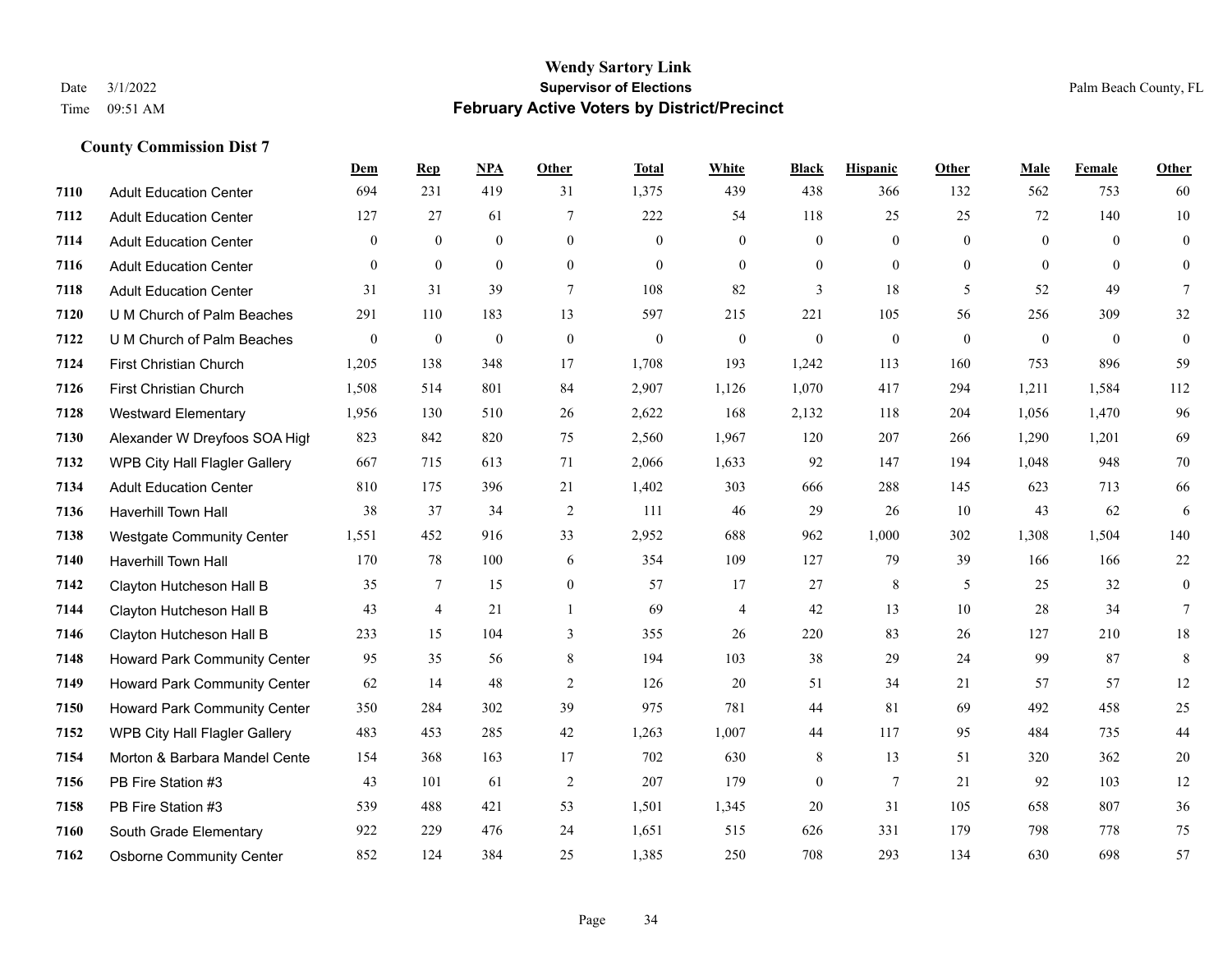|      |                                 | <b>Dem</b>   | <b>Rep</b>       | NPA              | <b>Other</b>     | <b>Total</b> | <b>White</b>     | <b>Black</b>     | <b>Hispanic</b>  | <b>Other</b> | <b>Male</b>    | <b>Female</b>  | <b>Other</b>     |
|------|---------------------------------|--------------|------------------|------------------|------------------|--------------|------------------|------------------|------------------|--------------|----------------|----------------|------------------|
| 7164 | <b>Osborne Community Center</b> | 318          | 184              | 210              | 26               | 738          | 573              | 56               | 56               | 53           | 345            | 371            | 22               |
| 7166 | PB Fire Station #3              | 324          | 398              | 306              | 28               | 1,056        | 935              | $\overline{2}$   | 32               | 87           | 458            | 570            | 28               |
| 7168 | <b>Maddock Park</b>             | 1,499        | 647              | 935              | 60               | 3,141        | 1,531            | 814              | 522              | 274          | 1,440          | 1,588          | 113              |
| 7170 | Lantana Town Hall               | 698          | 339              | 537              | 36               | 1,610        | 858              | 352              | 237              | 163          | 765            | 767            | 78               |
| 7172 | Lantana Recreation Center       | 303          | 277              | 247              | 19               | 846          | 665              | 54               | 64               | 63           | 402            | 418            | $26\,$           |
| 7174 | Rolling Green Elementary        | 1,022        | 234              | 525              | 30               | 1,811        | 560              | 682              | 410              | 159          | 792            | 942            | 77               |
| 7175 | Rolling Green Elementary        | $\mathbf{0}$ | $\boldsymbol{0}$ | $\mathbf{1}$     | $\boldsymbol{0}$ | $\mathbf{1}$ | $\boldsymbol{0}$ | $\boldsymbol{0}$ | $\mathbf{1}$     | $\mathbf{0}$ | $\overline{1}$ | $\mathbf{0}$   | $\boldsymbol{0}$ |
| 7176 | Hypoluxo Town Hall              | 184          | 84               | 117              | 9                | 394          | 221              | 82               | 63               | 28           | 168            | 216            | $10\,$           |
| 7178 | Temple Beth Kodesh              | 1,525        | 193              | 597              | 30               | 2,345        | 452              | 1,332            | 358              | 203          | 1,051          | 1,187          | 107              |
| 7179 | Village Royale on the Green     | 819          | 237              | 358              | 24               | 1,438        | 590              | 584              | 145              | 119          | 620            | 760            | 58               |
| 7180 | St John Missionary Baptist Chr  | 1,770        | 138              | 485              | 18               | 2,411        | 239              | 1,796            | 174              | 202          | 1,029          | 1,290          | 92               |
| 7182 | Carolyn Sims Center             | 1,482        | 68               | 372              | 13               | 1,935        | 79               | 1,627            | 86               | 143          | 798            | 1,062          | 75               |
| 7184 | St John Missionary Baptist Chr  | 2            | $\overline{4}$   | $\boldsymbol{0}$ | $\boldsymbol{0}$ | 6            | $\overline{4}$   |                  | $\boldsymbol{0}$ | -1           | 4              | $\overline{2}$ | $\boldsymbol{0}$ |
| 7186 | Boynton Beach Senior Center     | 1,465        | 426              | 744              | 58               | 2,693        | 1,078            | 1,080            | 279              | 256          | 1,266          | 1,310          | 117              |
| 7188 | <b>Forest Park Elementary</b>   | 841          | 550              | 596              | 58               | 2,045        | 1,423            | 274              | 178              | 170          | 871            | 1,104          | 70               |
| 7190 | Seacrest Presbyterian           | 1,054        | 624              | 807              | 63               | 2,548        | 1,593            | 458              | 251              | 246          | 1,223          | 1,230          | 95               |
| 7192 | Lakeview Baptist Church         | 18           | 10               | 10               | 3                | 41           | 30               | $\overline{c}$   | $\overline{4}$   | 5            | 19             | 19             | 3                |
| 7194 | Delray Beach Community Cente    | 574          | 361              | 424              | 46               | 1,405        | 1,010            | 194              | 105              | 96           | 711            | 649            | 45               |
| 7196 | <b>Atlantic High</b>            | 1,507        | 239              | 533              | 21               | 2,300        | 606              | 1,362            | 123              | 209          | 1,053          | 1,156          | 91               |
| 7198 | <b>Atlantic High</b>            | 45           | 27               | 26               | 3                | 101          | 81               | 6                | 8                | 6            | 40             | 59             | $\sqrt{2}$       |
| 7200 | Pompey Park Recreation Center   | 1,326        | 242              | 449              | 24               | 2,041        | 512              | 1,291            | 107              | 131          | 931            | 1,052          | 58               |
| 7202 | 505 Club                        | 641          | 398              | 444              | 40               | 1,523        | 1,095            | 229              | 71               | 128          | 799            | 677            | 47               |
| 7204 | 505 Club                        | 32           | 32               | 38               | 4                | 106          | 82               | $\overline{2}$   | 9                | 13           | 53             | 48             | 5                |
| 7206 | 505 Club                        | 57           | 62               | 56               | 5                | 180          | 154              | 2                | 8                | 16           | 97             | 78             | 5                |
| 7208 | <b>Atlantic High</b>            | 760          | 196              | 322              | 22               | 1,300        | 573              | 532              | 84               | 111          | 563            | 697            | 40               |
| 7210 | Village Academy                 | 1,758        | 106              | 435              | 17               | 2,316        | 132              | 1,872            | 146              | 166          | 960            | 1,259          | 97               |
| 7212 | Delray Beach Library            | 1,318        | 241              | 481              | 30               | 2,070        | 581              | 1,195            | 118              | 176          | 1,018          | 985            | 67               |
| 7214 | Delray Beach Community Cente    | 865          | 316              | 499              | 38               | 1,718        | 812              | 546              | 209              | 151          | 819            | 832            | 67               |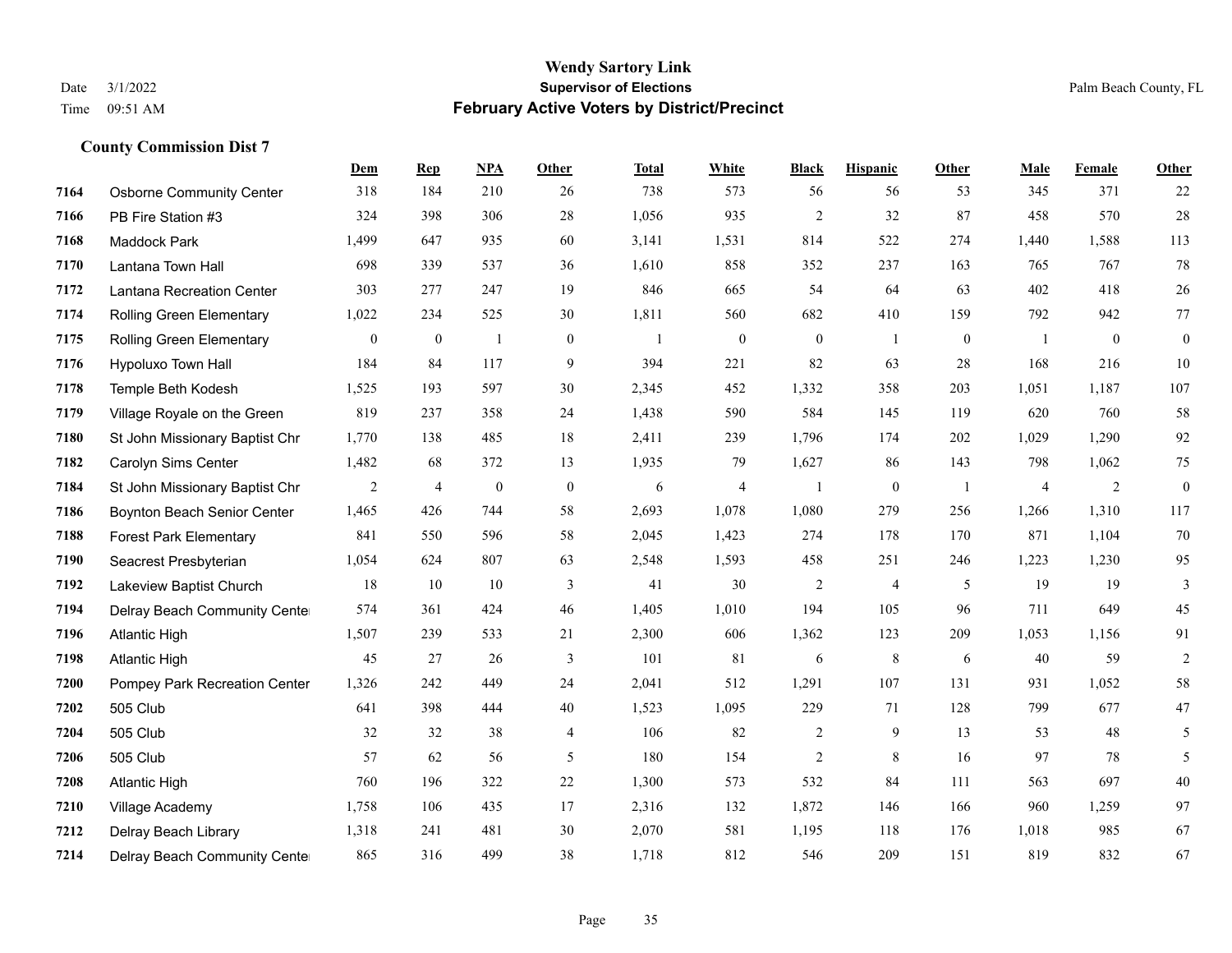| 3/1/2022<br>Date                                                       |            |        |            |              | <b>Wendy Sartory Link</b><br><b>Supervisor of Elections</b> |        |              |                 |              |             |        | Palm Beach County, FL |
|------------------------------------------------------------------------|------------|--------|------------|--------------|-------------------------------------------------------------|--------|--------------|-----------------|--------------|-------------|--------|-----------------------|
| <b>February Active Voters by District/Precinct</b><br>09:51 AM<br>Time |            |        |            |              |                                                             |        |              |                 |              |             |        |                       |
| <b>County Commission Dist 7</b>                                        |            |        |            |              |                                                             |        |              |                 |              |             |        |                       |
|                                                                        | <b>Dem</b> | Rep    | <u>NPA</u> | <u>Other</u> | <u>Total</u>                                                | White  | <b>Black</b> | <b>Hispanic</b> | <b>Other</b> | <b>Male</b> | Female | <b>Other</b>          |
| <b>County Commission Dist 7</b>                                        | 70.121     | 19,303 | 31,726     | 2,277        | 123.427                                                     | 43,672 | 55,904       | 12,517          | 11,334       | 54,382      | 64,444 | 4,601                 |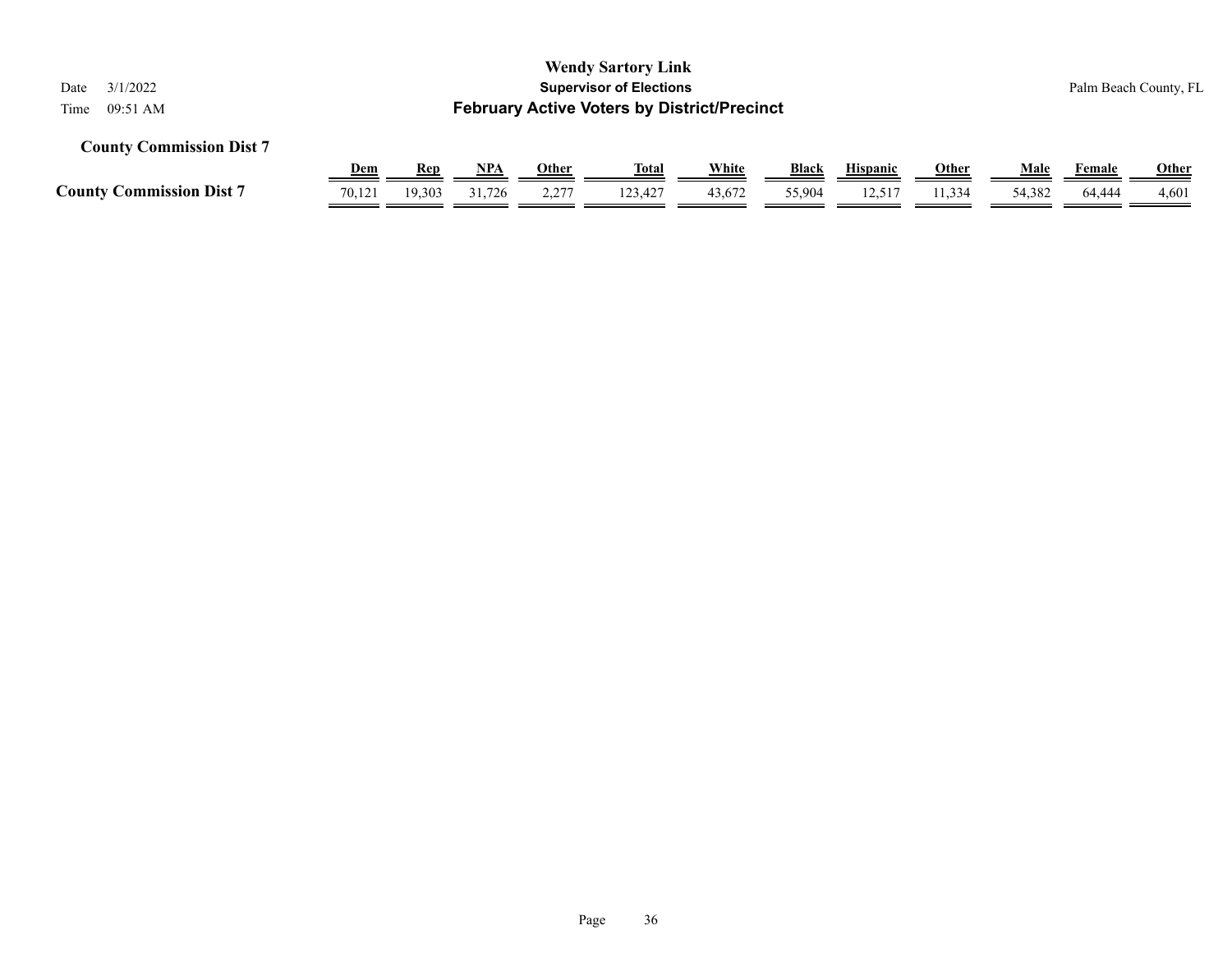|      |                                     | Dem              | <b>Rep</b>       | NPA              | <b>Other</b>   | <b>Total</b>     | <b>White</b>     | <b>Black</b>     | <b>Hispanic</b>  | <b>Other</b>   | <b>Male</b>  | <b>Female</b> | <b>Other</b>     |
|------|-------------------------------------|------------------|------------------|------------------|----------------|------------------|------------------|------------------|------------------|----------------|--------------|---------------|------------------|
| 1002 | <b>Canal Point Community Center</b> | $\mathbf{0}$     | $\mathbf{0}$     | $\boldsymbol{0}$ | $\theta$       | $\mathbf{0}$     | $\overline{0}$   | $\mathbf{0}$     | $\boldsymbol{0}$ | $\theta$       | $\theta$     | $\theta$      | $\Omega$         |
| 1004 | Pierce Hammock Elementary           | 2                | 5                | 3                | $\theta$       | 10               | 10               | $\overline{0}$   | $\mathbf{0}$     | $\Omega$       | 4            | 6             | $\theta$         |
| 1006 | Journey Church of Jupiter           | $\Omega$         | $\theta$         | $\theta$         | $\Omega$       | $\theta$         | $\overline{0}$   | $\Omega$         | $\theta$         | $\Omega$       | $\Omega$     | $\Omega$      | $\Omega$         |
| 1008 | Journey Church of Jupiter           | $\theta$         | $\mathbf{0}$     | $\mathbf{0}$     | $\overline{0}$ | $\theta$         | $\overline{0}$   | $\overline{0}$   | $\mathbf{0}$     | $\theta$       | $\mathbf{0}$ | $\mathbf{0}$  |                  |
| 1010 | Journey Church of Jupiter           | 0                | $\mathbf{0}$     | $\mathbf{0}$     | $\theta$       | $\Omega$         | $\overline{0}$   | $\overline{0}$   | $\mathbf{0}$     | $\theta$       | $\theta$     | $\theta$      | $\Omega$         |
| 1012 | Caloosa POA Meeting Room            | 0                | $\mathbf{0}$     | $\mathbf{0}$     | $\theta$       | $\Omega$         | $\mathbf{0}$     | $\overline{0}$   | $\mathbf{0}$     | $\Omega$       | $\theta$     | $\theta$      | $\Omega$         |
| 1014 | Caloosa POA Meeting Room            | $\theta$         |                  | $\mathbf{0}$     | $\overline{0}$ |                  | 1                | $\overline{0}$   | $\mathbf{0}$     | $\theta$       | $\mathbf{0}$ | $\theta$      |                  |
| 1016 | Journey Church of Jupiter           | 0                | $\mathbf{0}$     | $\mathbf{0}$     | $\theta$       | $\Omega$         | $\theta$         | $\mathbf{0}$     | $\theta$         | $\theta$       | $\Omega$     | $\theta$      | $\theta$         |
| 1018 | Calvary Church of Jupiter           | 439              | 841              | 472              | 48             | 1,800            | 1,594            | 20               | 95               | 91             | 853          | 894           | 53               |
| 1019 | Calvary Church of Jupiter           | 192              | 377              | 224              | 8              | 801              | 719              | $\overline{0}$   | 46               | 36             | 385          | 399           | 17               |
| 1020 | Caloosa POA Meeting Room            | $\boldsymbol{0}$ | $\boldsymbol{0}$ | $\boldsymbol{0}$ | $\theta$       | $\mathbf{0}$     | $\mathbf{0}$     | $\boldsymbol{0}$ | $\mathbf{0}$     | $\theta$       | $\mathbf{0}$ | $\mathbf{0}$  | $\mathbf{0}$     |
| 1022 | Journey Church of Jupiter           | 689              | 1,260            | 777              | 63             | 2,789            | 2,387            | 34               | 190              | 178            | 1,341        | 1,372         | 76               |
| 1024 | Calvary Church of Jupiter           | 7                | 6                | $\overline{7}$   | $\overline{1}$ | 21               | 21               | $\boldsymbol{0}$ | $\mathbf{0}$     | $\theta$       | 11           | 10            | $\boldsymbol{0}$ |
| 1026 | Calvary Church of Jupiter           | 328              | 625              | 347              | 28             | 1,328            | 1,175            | 11               | 77               | 65             | 635          | 662           | 31               |
| 1028 | Jupiter Farms Elementary            | 528              | 1,034            | 598              | 63             | 2,223            | 1,940            | 15               | 140              | 128            | 1,077        | 1,085         | 61               |
| 1030 | Calvary Church of Jupiter           | 17               | 38               | 24               | $\overline{4}$ | 83               | 76               | $\boldsymbol{0}$ | $\overline{4}$   | 3              | 41           | 39            | 3                |
| 1032 | Jupiter Farms Park Community I      | 305              | 582              | 366              | 30             | 1,283            | 1,080            | 12               | 109              | 82             | 626          | 617           | 40               |
| 1034 | West Jupiter Recreation Center      | 262              | 764              | 358              | 47             | 1,431            | 1,246            | 16               | 37               | 132            | 689          | 714           | 28               |
| 1036 | Calvary Church of Jupiter           | $\boldsymbol{0}$ | $\boldsymbol{0}$ | $\boldsymbol{0}$ | $\mathbf{0}$   | $\boldsymbol{0}$ | $\boldsymbol{0}$ | $\boldsymbol{0}$ | $\mathbf{0}$     | $\mathbf{0}$   | $\mathbf{0}$ | $\mathbf{0}$  | $\mathbf{0}$     |
| 1038 | William T Dwyer High                | 803              | 1,313            | 774              | 59             | 2,949            | 2,480            | 63               | 173              | 233            | 1,412        | 1,433         | 104              |
| 1040 | West Jupiter Recreation Center      | 263              | 458              | 358              | 32             | 1,111            | 894              | 19               | 56               | 142            | 555          | 517           | 39               |
| 1042 | West Jupiter Recreation Center      | $\boldsymbol{0}$ | $\boldsymbol{0}$ | $\boldsymbol{0}$ | $\mathbf{0}$   | $\boldsymbol{0}$ | $\mathbf{0}$     | $\boldsymbol{0}$ | $\boldsymbol{0}$ | $\overline{0}$ | $\mathbf{0}$ | $\mathbf{0}$  | $\mathbf{0}$     |
| 1044 | Limestone Creek Elementary          | 418              | 124              | 191              | 19             | 752              | 228              | 346              | 92               | 86             | 362          | 362           | 28               |
| 1046 | West Jupiter Recreation Center      | 268              | 146              | 151              | 11             | 576              | 268              | 164              | 111              | 33             | 248          | 308           | 20               |
| 1048 | St Peter Catholic Church            | 378              | 466              | 286              | $28\,$         | 1,158            | 1,037            | $\overline{4}$   | 39               | 78             | 436          | 695           | 27               |
| 1050 | <b>Lighthouse Elementary</b>        | 484              | 674              | 420              | 42             | 1,620            | 1,381            | 16               | 68               | 155            | 754          | 809           | 57               |
| 1052 | Beacon Cove Intermediate Scho       | 1,023            | 1,162            | 918              | 69             | 3,172            | 2,505            | 79               | 260              | 328            | 1,480        | 1,591         | 101              |
| 1054 | Limestone Creek Elementary          | 693              | 1,072            | 653              | 55             | 2,473            | 2,186            | 26               | 100              | 161            | 1,158        | 1,244         | 71               |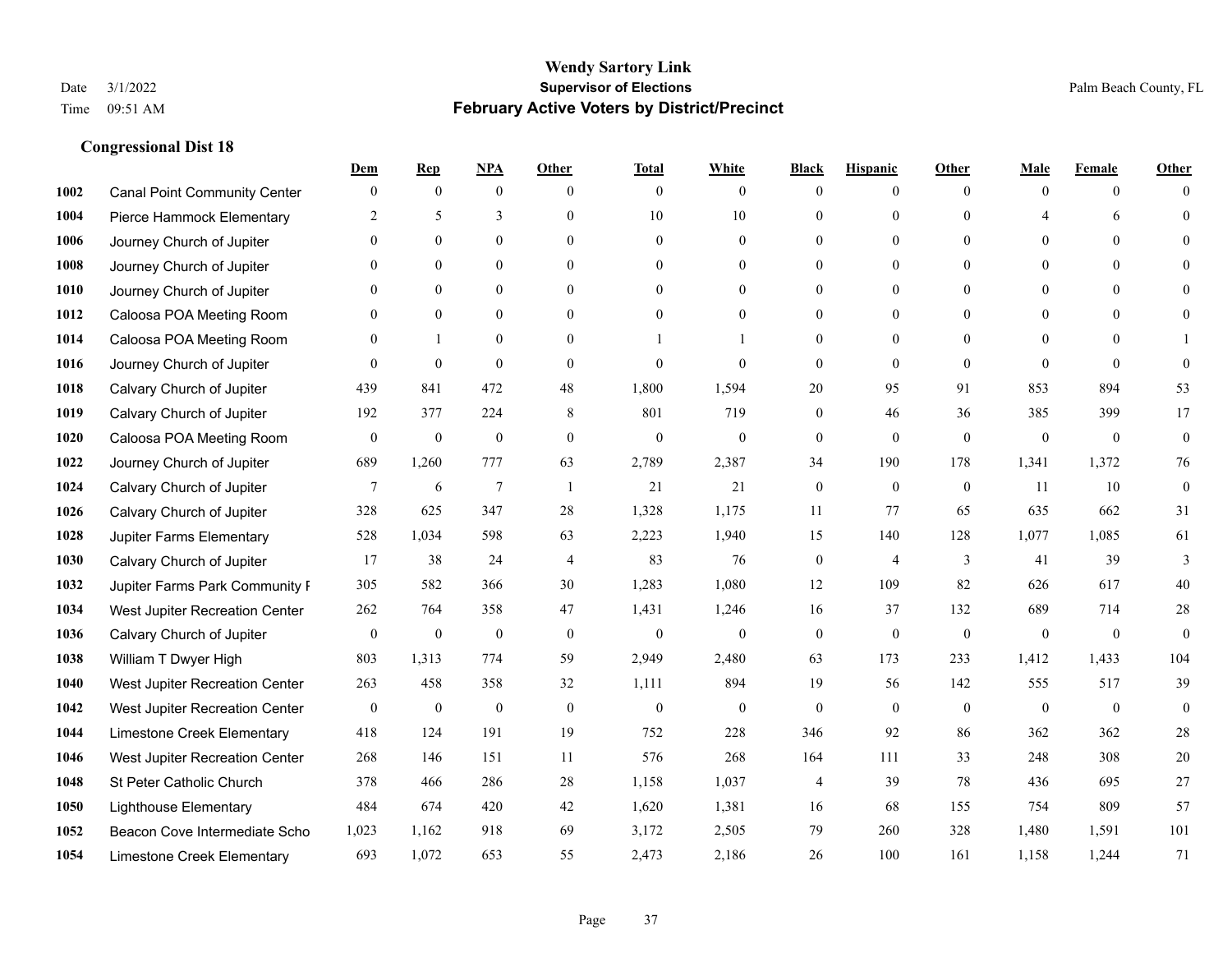**Congressional Dist 18**

#### **Wendy Sartory Link** Date 3/1/2022 **Supervisor of Elections** Palm Beach County, FL Time 09:51 AM **February Active Voters by District/Precinct**

# **Dem Rep NPA Other Total White Black Hispanic Other Male Female Other** West Jupiter Recreation Center 532 590 545 43 1,710 1,374 73 133 130 753 903 54 St Peter Catholic Church 759 899 769 69 2,496 2,068 39 204 185 1,093 1,334 69 West Jupiter Recreation Center 70 106 72 3 251 206 0 25 20 101 134 16 Harvest Community Church 606 1,149 565 50 2,370 2,167 12 53 138 1,154 1,139 77 Jupiter Community Center 75 127 64 3 269 245 0 6 18 132 130 7 Jupiter Community Center 0 0 0 0 0 0 0 0 0 0 0 0 Jupiter Community Center 572 758 613 48 1,991 1,648 26 195 122 932 999 60 Jupiter Community Center 56 67 90 5 218 171 1 41 5 114 96 8 Jerry Thomas Elementary 726 1,095 698 69 2,588 2,239 32 171 146 1,235 1,282 71 Independence Middle 778 1,140 873 93 2,884 2,418 21 193 252 1,281 1,512 91 Martinique Clubhouse 239 375 240 20 874 750 11 55 58 395 449 30 The Island Clubhouse 608 786 594 74 2,062 1,701 51 146 164 1,015 983 64 First Baptist Church Teq 345 887 387 22 1,641 1,536 3 42 60 792 812 37 First Baptist Church Teq 93 147 81 4 325 298 0 9 18 164 151 10 First Baptist Church Teq 72 140 86 8 306 282 1 12 11 141 156 9 First Baptist Church Teq 12 53 10 0 75 72 1 0 2 37 37 1 First Baptist Church Teq **10** 45 20 0 75 66 0 3 6 38 36 1 First Baptist Church Teq 577 880 548 42 2,047 1,839 9 81 118 924 1,076 47 First Baptist Church Teq 46 72 38 0 156 128 7 13 8 79 74 3 Riverside Improvement 247 460 267 21 995 895 6 42 52 459 505 31 Jupiter Elementary 403 446 367 33 1,249 951 17 200 81 608 595 46 Jupiter High 694 917 674 65 2,350 1,884 59 198 209 1,047 1,232 71 Jupiter Branch Library 458 576 459 29 1,522 1,234 37 143 108 660 819 43 Jupiter Middle 320 498 397 39 1,254 1,062 17 76 99 591 622 41 Newhaven Clubhouse 563 723 546 60 1,892 1,626 26 103 137 842 988 62 Tequesta Council Chambers 105 121 96 4 326 286 4 19 17 148 169 9 Tequesta Council Chambers 21 82 46 7 156 134 6 10 6 74 79 3

Tequesta Council Chambers 113 310 137 12 572 548 0 5 19 257 305 10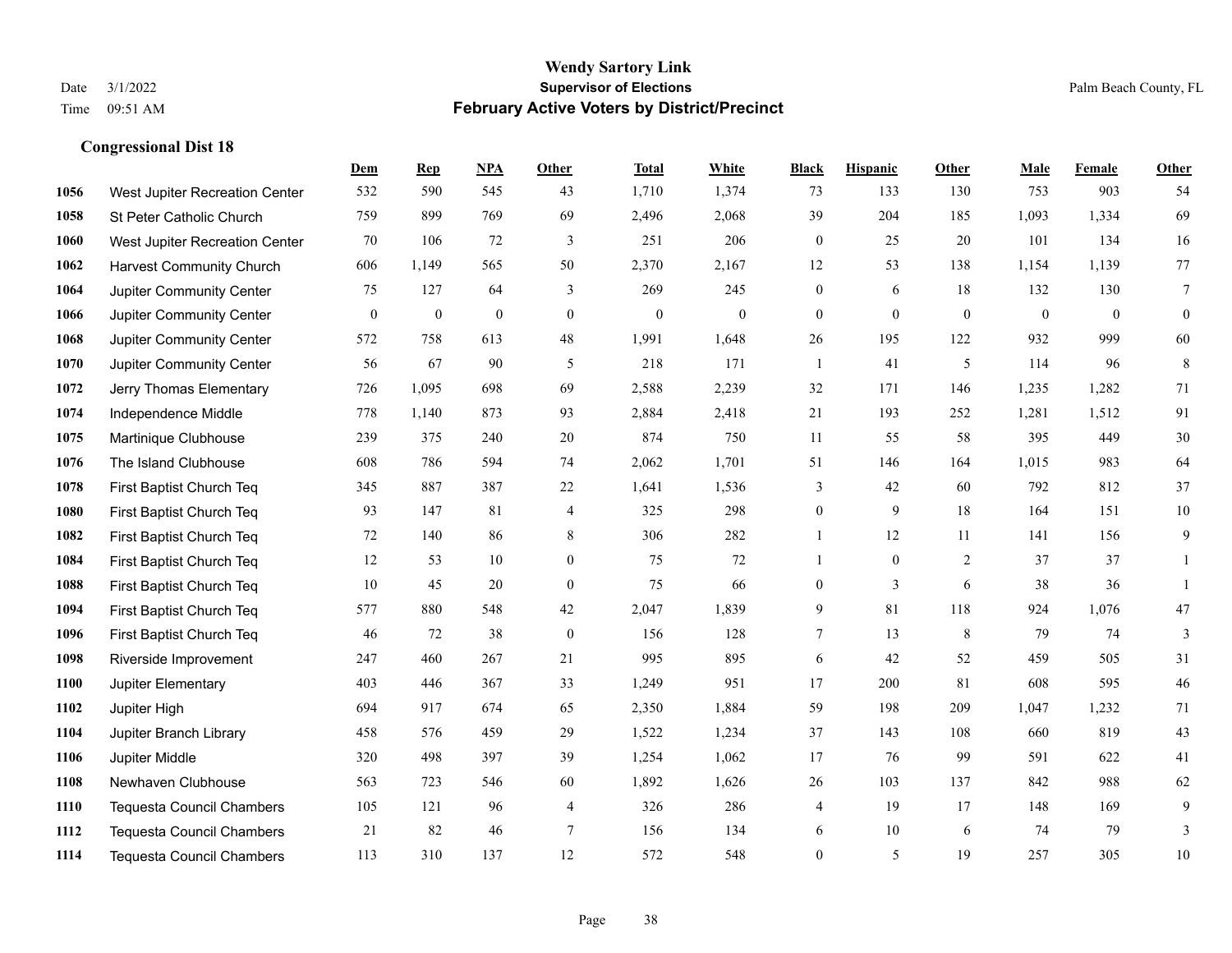**Congressional Dist 18**

#### **Wendy Sartory Link** Date 3/1/2022 **Supervisor of Elections** Palm Beach County, FL Time 09:51 AM **February Active Voters by District/Precinct**

# **Dem Rep NPA Other Total White Black Hispanic Other Male Female Other** Tequesta Council Chambers 0 0 0 0 0 0 0 0 0 0 0 0 Tequesta Council Chambers 162 250 180 22 614 520 12 43 39 237 362 15 Tequesta Council Chambers 72 242 110 16 440 408 0 10 22 210 221 9 Tequesta Council Chambers 35 83 38 3 159 150 0 1 8 77 79 3 Riverside Improvement 0 0 2 1 0 3 3 0 0 0 2 1 0 PBC Fire Rescue #18 411 926 485 48 1,870 1,756 9 37 68 853 990 27 Jupiter Inlet Colony Admin Bldg 69 219 88 15 391 360 0 5 26 176 207 8 PBC Fire Rescue #18 **1** 2 1 0 4 4 0 0 0 2 1 1 **1132 PBC Fire Rescue #18** 0 3 1 0 4 4 0 0 0 2 2 0 PBC Fire Rescue #18 0 0 0 0 0 0 0 0 0 0 0 0 1st UM Church of Jup-Teq 572 1,006 639 62 2,279 2,113 11 54 101 988 1,231 60 Grace Immanuel Bible Church 222 830 374 33 1,459 1,392 0 13 54 622 806 31 Club at Admirals Cove 288 551 313 27 1,179 1,082 6 22 69 559 601 19 1st UM Church of Jup-Teq 282 606 362 37 1,287 1,195 5 23 64 603 649 35 1st UM Church of Jup-Teq 523 814 516 37 1,890 1,749 5 28 108 867 969 54 Newhaven Clubhouse 15 34 7 1 57 51 0 1 5 29 27 1 Oceanview Methodist 378 566 395 44 1,383 1,267 5 31 80 601 742 40 Oceanview Methodist 0 0 0 0 0 0 0 0 0 0 0 0 Juno Beach Town Center 43 72 53 7 175 166 0 2 7 82 89 4 Holy Spirit Lutheran 134 302 132 18 586 524 4 28 30 275 291 20 Holy Spirit Lutheran 0 0 0 0 0 0 0 0 0 0 0 0 Holy Spirit Lutheran **0** 1 1 0 2 1 0 1 0 1 1 0 Holy Spirit Lutheran 1 0 1 0 2 2 0 0 0 1 1 0 Holy Spirit Lutheran **2** 4 5 2 13 13 0 0 0 6 7 0 Club at Admirals Cove 28 159 71 5 263 236 4 4 19 131 124 8 Holy Spirit Lutheran 6 23 12 0 41 34 0 2 5 18 23 0 Holy Spirit Lutheran 0 0 0 0 0 0 0 0 0 0 0 0

Caloosa POA Meeting Room 0 0 0 0 0 0 0 0 0 0 0 0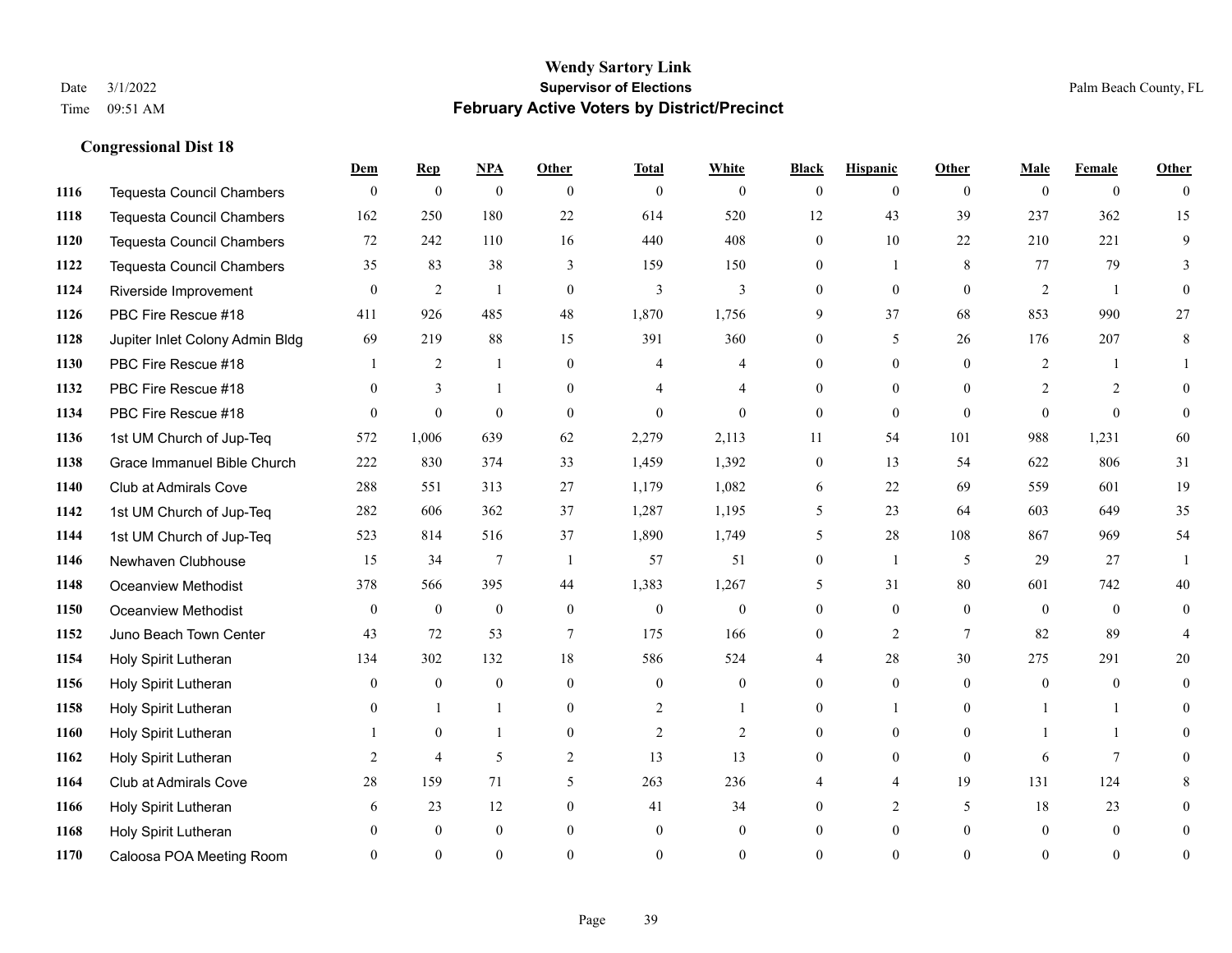|      |                               | Dem            | <b>Rep</b>       | NPA          | <b>Other</b>   | <b>Total</b> | <b>White</b>   | <b>Black</b>     | <b>Hispanic</b> | <b>Other</b>   | <b>Male</b>  | Female       | <b>Other</b> |
|------|-------------------------------|----------------|------------------|--------------|----------------|--------------|----------------|------------------|-----------------|----------------|--------------|--------------|--------------|
| 1172 | Caloosa POA Meeting Room      | 128            | 282              | 124          | 9              | 543          | 461            | 15               | 23              | 44             | 248          | 277          | 18           |
| 1173 | Caloosa POA Meeting Room      | 66             | 123              | 61           | 3              | 253          | 215            | 5                | 14              | 19             | 119          | 124          | 10           |
| 1174 | Mirasol Sales and Info Center | $\mathbf{0}$   | $\mathbf{0}$     | $\mathbf{0}$ | $\theta$       | $\mathbf{0}$ | $\overline{0}$ | $\mathbf{0}$     | $\mathbf{0}$    | $\theta$       | $\mathbf{0}$ | $\theta$     | $\mathbf{0}$ |
| 1176 | Mirasol Sales and Info Center | $\mathbf{0}$   | $\mathbf{0}$     | $\mathbf{0}$ | $\overline{0}$ | $\mathbf{0}$ | $\overline{0}$ | $\mathbf{0}$     | $\mathbf{0}$    | $\overline{0}$ | $\mathbf{0}$ | $\theta$     | $\theta$     |
| 1178 | Mirasol Sales and Info Center | $\theta$       | $\theta$         | $\theta$     | $\Omega$       | $\Omega$     | $\Omega$       | $\theta$         | $\theta$        | $\Omega$       | $\theta$     | $\Omega$     | $\theta$     |
| 1180 | Mirasol Sales and Info Center | $\overline{0}$ | $\boldsymbol{0}$ | $\mathbf{0}$ | $\theta$       | $\mathbf{0}$ | $\mathbf{0}$   | $\mathbf{0}$     | $\mathbf{0}$    | $\theta$       | $\mathbf{0}$ | $\mathbf{0}$ | $\mathbf{0}$ |
| 1182 | William T Dwyer High          | 158            | 263              | 139          | $\tau$         | 567          | 482            | 16               | 29              | 40             | 270          | 283          | 14           |
| 1184 | Eastpointe Country Club       | 526            | 683              | 416          | 38             | 1,663        | 1,553          | 12               | 28              | 70             | 748          | 883          | 32           |
| 1186 | Mirasol Sales and Info Center | 547            | 516              | 464          | 44             | 1,571        | 1,215          | 54               | 145             | 157            | 746          | 780          | 45           |
| 1188 | <b>Westwood Gardens HOA</b>   | 347            | 384              | 340          | 34             | 1,105        | 854            | 38               | 120             | 93             | 451          | 636          | 18           |
| 1189 | <b>Westwood Gardens HOA</b>   | 26             | 62               | 24           | 2              | 114          | 100            | $\tau$           | $\overline{2}$  | 5              | 54           | 57           | 3            |
| 1190 | Gardens Presbyterian          | 1,355          | 2,176            | 1,464        | 148            | 5,143        | 4,213          | 139              | 350             | 441            | 2,281        | 2,724        | 138          |
| 1192 | Evergrene Clubhouse           | 384            | 682              | 468          | 44             | 1,578        | 1,335          | 27               | 81              | 135            | 762          | 761          | 55           |
| 1194 | Frenchmans Creek Real Estate  | 646            | 948              | 644          | 47             | 2,285        | 2,089          | 15               | 42              | 139            | 1,043        | 1,187        | 55           |
| 1196 | Gardens Presbyterian          | $\mathbf{0}$   | $\mathbf{0}$     | $\mathbf{0}$ | $\theta$       | $\mathbf{0}$ | $\overline{0}$ | $\mathbf{0}$     | $\mathbf{0}$    | $\mathbf{0}$   | $\mathbf{0}$ | $\theta$     | $\mathbf{0}$ |
| 1198 | 1st Baptist Church PBG        | 552            | 484              | 429          | 34             | 1,499        | 1,048          | 131              | 167             | 153            | 722          | 729          | 48           |
| 1200 | Dwight D Eisenhower Elementar | $\mathbf{0}$   | $\mathbf{0}$     | $\mathbf{0}$ | $\mathbf{0}$   | $\mathbf{0}$ | $\overline{0}$ | $\boldsymbol{0}$ | $\mathbf{0}$    | $\theta$       | $\mathbf{0}$ | $\mathbf{0}$ | $\mathbf{0}$ |
| 1202 | <b>Cross Community Church</b> | 495            | 1.068            | 569          | 41             | 2,173        | 1,941          | 14               | 92              | 126            | 1,039        | 1.064        | 70           |
| 1204 | Holy Spirit Lutheran          | $\,8\,$        | 24               | 14           | 3              | 49           | 43             | $\boldsymbol{0}$ | $\overline{2}$  | $\overline{4}$ | 23           | 22           | 4            |
| 1206 | Holy Spirit Lutheran          | 11             | 84               | 26           | 3              | 124          | 120            | $\mathbf{0}$     | 3               | $\overline{1}$ | 59           | 64           | 1            |
| 1208 | Juno Beach Town Center        | 452            | 877              | 489          | 46             | 1,864        | 1,697          | $\tau$           | 56              | 104            | 865          | 953          | 46           |
| 1210 | Holy Spirit Lutheran          | 208            | 274              | 159          | $\tau$         | 648          | 577            | $\overline{c}$   | 26              | 43             | 314          | 312          | $22\,$       |
| 1212 | Juno Beach Town Center        | 44             | 65               | 53           | $\tau$         | 169          | 140            | 5                | 9               | 15             | 84           | 80           | 5            |
| 1214 | Juno Beach Town Center        | 265            | 452              | 208          | 28             | 953          | 889            | 5                | 13              | 46             | 384          | 546          | 23           |
| 1216 | <b>Oceanview Methodist</b>    | 138            | 319              | 160          | 19             | 636          | 547            | 10               | 34              | 45             | 310          | 313          | 13           |
| 1218 | Osceola Creek Middle          |                | $\mathbf{0}$     | $\mathbf{0}$ | $\mathbf{0}$   | -1           | 1              | $\mathbf{0}$     | $\mathbf{0}$    | $\theta$       |              | $\theta$     | $\mathbf{0}$ |
| 1220 | Pierce Hammock Elementary     | $\theta$       | $\theta$         | $\mathbf{0}$ | $\mathbf{0}$   | $\mathbf{0}$ | $\overline{0}$ | $\mathbf{0}$     | $\theta$        | $\theta$       | $\theta$     | $\theta$     | $\mathbf{0}$ |
| 1222 | Sandhill Crane Golf Club      | 34             | 58               | 33           | 3              | 128          | 91             | 12               | 11              | 14             | 64           | 63           | 1            |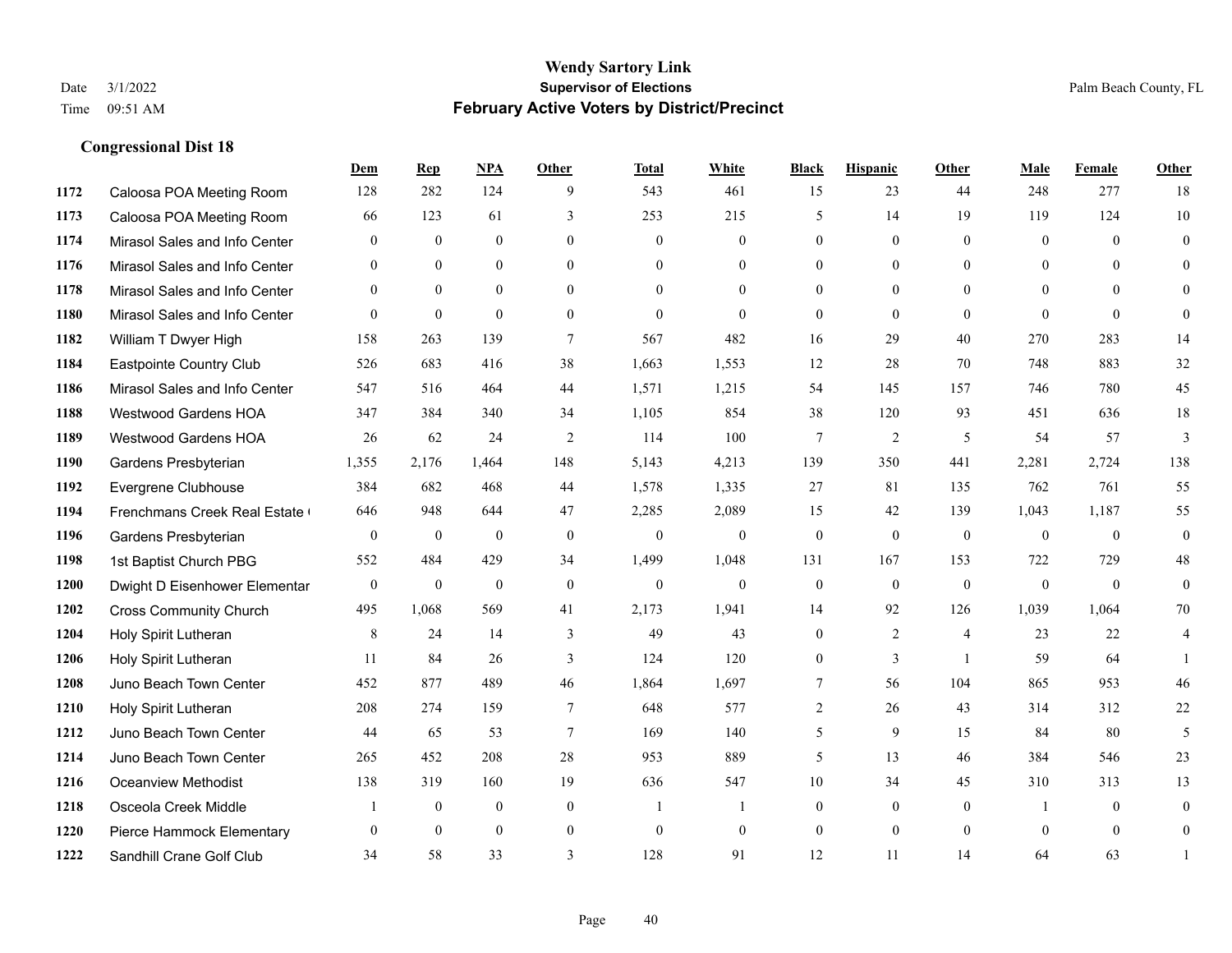|      |                                  | Dem            | <b>Rep</b>     | NPA              | <b>Other</b>   | <b>Total</b>   | <b>White</b>     | <b>Black</b>     | <b>Hispanic</b> | <b>Other</b>   | <b>Male</b>    | <b>Female</b>  | <b>Other</b>   |
|------|----------------------------------|----------------|----------------|------------------|----------------|----------------|------------------|------------------|-----------------|----------------|----------------|----------------|----------------|
| 1224 | Pierce Hammock Elementary        | $\mathbf{0}$   | $\mathbf{0}$   | $\boldsymbol{0}$ | $\theta$       | $\theta$       | $\overline{0}$   | $\mathbf{0}$     | $\overline{0}$  | $\theta$       | $\theta$       | $\overline{0}$ | $\Omega$       |
| 1228 | Carleton Oaks Clubhouse          | 146            | 201            | 126              | 5              | 478            | 347              | 25               | 49              | 57             | 232            | 233            | 13             |
| 1230 | Christ Fellowship Church PBG     | $\theta$       | $\mathbf{0}$   | $\theta$         | $\Omega$       | $\Omega$       | $\Omega$         | $\theta$         | $\Omega$        | $\Omega$       | $\Omega$       | $\Omega$       | $\theta$       |
| 1232 | Mirasol Sales and Info Center    | $\mathbf{0}$   | $\mathbf{0}$   | $\mathbf{0}$     | $\overline{0}$ | $\mathbf{0}$   | $\boldsymbol{0}$ | $\boldsymbol{0}$ | $\mathbf{0}$    | $\overline{0}$ | $\overline{0}$ | $\theta$       | $\theta$       |
| 1234 | Christ Fellowship Church PBG     | $\theta$       | $\theta$       | $\theta$         | $\theta$       | $\theta$       | $\Omega$         | $\overline{0}$   | $\overline{0}$  | $\theta$       | $\theta$       | $\theta$       | $\mathbf{0}$   |
| 1236 | Mirasol Sales and Info Center    | $\theta$       | $\mathbf{0}$   | $\mathbf{0}$     | $\theta$       | $\Omega$       | $\Omega$         | $\mathbf{0}$     | $\theta$        | $\Omega$       | $\Omega$       | $\Omega$       | $\theta$       |
| 1238 | Mirasol Sales and Info Center    | 607            | 778            | 523              | 61             | 1,969          | 1,785            | 19               | 22              | 143            | 933            | 978            | 58             |
| 1240 | <b>Timber Trace Elementary</b>   | 777            | 1,084          | 636              | 57             | 2,554          | 2,204            | 54               | 153             | 143            | 1,156          | 1,326          | 72             |
| 1242 | Christ Fellowship Church PBG     | 866            | 1,069          | 631              | 64             | 2,630          | 2,385            | 36               | 63              | 146            | 1,094          | 1,474          | 62             |
| 1244 | Christ Fellowship Church PBG     | 460            | 661            | 457              | 54             | 1,632          | 1,416            | 31               | 79              | 106            | 695            | 885            | 52             |
| 1246 | Watson B Duncan Middle           | 818            | 916            | 714              | 67             | 2,515          | 1,999            | 73               | 200             | 243            | 1,107          | 1,337          | 71             |
| 1247 | Watson B Duncan Middle           | 35             | 195            | 66               | 9              | 305            | 280              | $\overline{c}$   | 1               | 22             | 144            | 147            | 14             |
| 1248 | <b>PBG Community Center</b>      | 499            | 591            | 399              | 35             | 1,524          | 1,280            | 27               | 120             | 97             | 648            | 845            | 31             |
| 1250 | Palm Beach Gardens High          | 13             | 37             | 15               | -1             | 66             | 58               | $\boldsymbol{0}$ | $\overline{4}$  | 4              | 33             | 29             | $\overline{4}$ |
| 1252 | <b>Ballen Isles Country Club</b> | 878            | 786            | 676              | 51             | 2,391          | 2,196            | 21               | 23              | 151            | 1,068          | 1,263          | 60             |
| 1254 | Northlake Nazarene Church        | 151            | 181            | 129              | 8              | 469            | 392              | 10               | 29              | 38             | 233            | 219            | 17             |
| 1256 | North County Senior Center       | $\mathbf{1}$   | $\overline{2}$ | 3                | 3              | 9              | $\,$ 8 $\,$      | $\mathbf{1}$     | $\mathbf{0}$    | $\theta$       | 5              | $\overline{4}$ | $\mathbf{0}$   |
| 1258 | North County Senior Center       | 309            | 229            | 254              | 28             | 820            | 453              | 93               | 122             | 152            | 370            | 424            | 26             |
| 1260 | PBG City Hall Council Room       | 438            | 550            | 311              | 27             | 1,326          | 1,097            | 27               | 115             | 87             | 595            | 690            | 41             |
| 1262 | PBG Moose Lodge 2010             |                | $\mathbf{0}$   | 1                | $\mathbf{0}$   | $\overline{2}$ | $\overline{2}$   | $\mathbf{0}$     | $\mathbf{0}$    | $\overline{0}$ | -1             | $\overline{1}$ | $\mathbf{0}$   |
| 1264 | PBG City Hall Council Room       | $\Omega$       | $\mathbf{0}$   | $\theta$         | $\theta$       | $\theta$       | $\overline{0}$   | $\mathbf{0}$     | $\theta$        | $\theta$       | $\theta$       | $\Omega$       | $\theta$       |
| 1266 | PBG City Hall Council Room       | 164            | 114            | 145              | 14             | 437            | 262              | 73               | 69              | 33             | 182            | 245            | 10             |
| 1268 | <b>PBG Community Center</b>      | 103            | 73             | 107              | 10             | 293            | 181              | 47               | 33              | 32             | 113            | 167            | 13             |
| 1270 | <b>PBG Community Center</b>      | $\overline{4}$ | $\mathbf{0}$   | $\overline{2}$   | $\theta$       | 6              | $\overline{2}$   | 3                | $\mathbf{1}$    | $\Omega$       | $\overline{2}$ | 3              | $\mathbf{1}$   |
| 1272 | Palm Beach Gardens Elementar     | 702            | 669            | 548              | 54             | 1,973          | 1,575            | 104              | 123             | 171            | 921            | 989            | 63             |
| 1274 | Palm Beach Gardens High          | 581            | 550            | 437              | 38             | 1,606          | 1,212            | 94               | 141             | 159            | 761            | 783            | 62             |
| 1276 | Palm Beach Gardens High          | 122            | 91             | 80               | 5              | 298            | 191              | 48               | 39              | 20             | 136            | 153            | 9              |
| 1278 | Garden Lodge 366 F&AM            | 364            | 185            | 273              | 19             | 841            | 407              | 193              | 139             | 102            | 368            | 440            | 33             |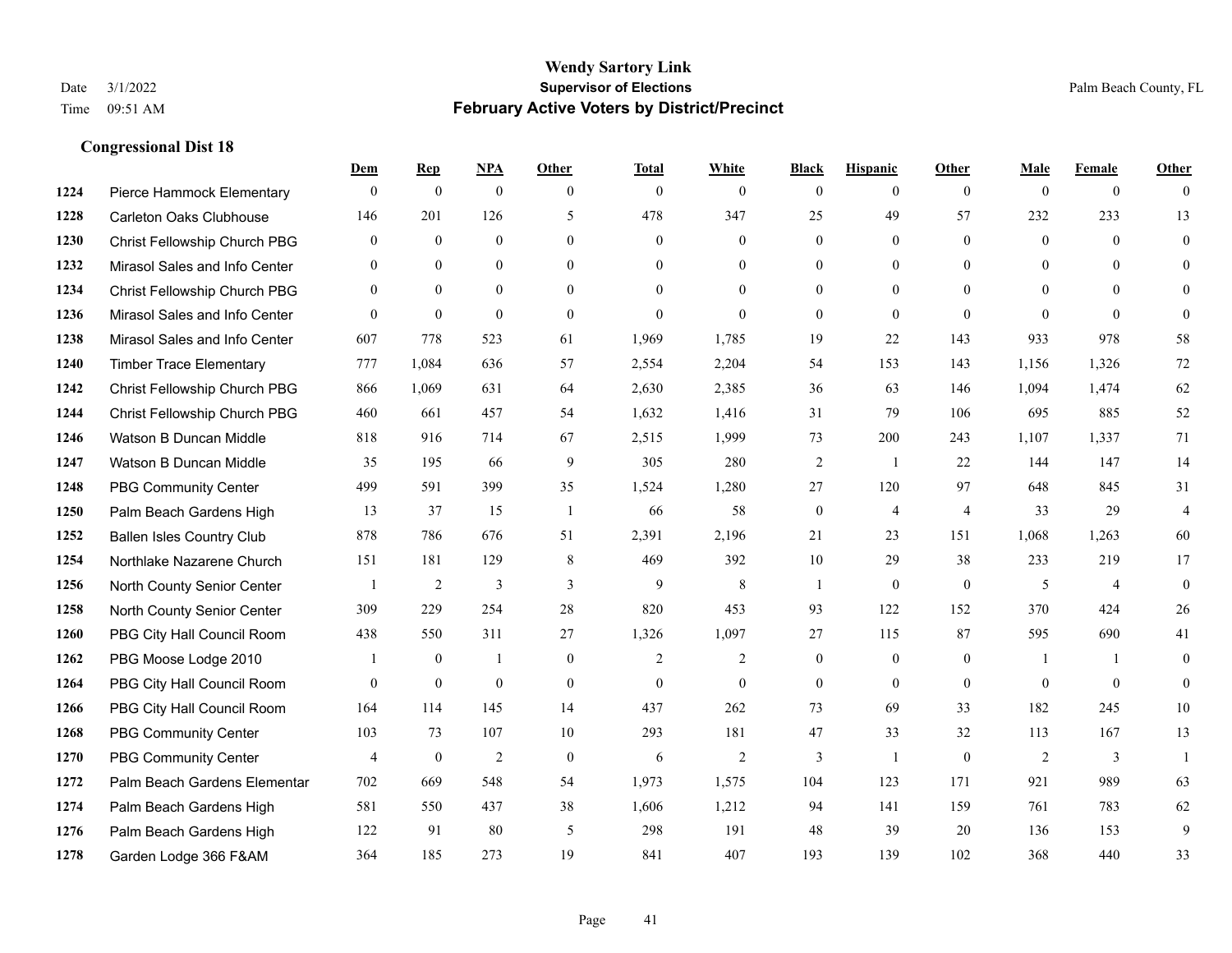|      |                                    | Dem            | <b>Rep</b>       | NPA          | <b>Other</b>     | <b>Total</b>   | <b>White</b>   | <b>Black</b>   | <b>Hispanic</b> | Other          | <b>Male</b>    | <b>Female</b>  | <b>Other</b>     |
|------|------------------------------------|----------------|------------------|--------------|------------------|----------------|----------------|----------------|-----------------|----------------|----------------|----------------|------------------|
| 1280 | Pew Leadership Center              | 141            | 151              | 110          | 13               | 415            | 350            | 12             | 24              | 29             | 171            | 241            | 3                |
| 1282 | Pew Leadership Center              | 78             | 49               | 58           | 6                | 191            | 138            | 13             | 18              | 22             | 96             | 82             | 13               |
| 1284 | <b>Eissey Campus Theater</b>       | 777            | 811              | 773          | 65               | 2,426          | 1,917          | 89             | 209             | 211            | 1,050          | 1,303          | 73               |
| 1286 | PBG Moose Lodge 2010               | 49             | 49               | 39           | $\overline{3}$   | 140            | 113            | 5              | 12              | 10             | 70             | 62             | 8                |
| 1288 | PBG Moose Lodge 2010               | 12             | 24               | 6            | $\overline{1}$   | 43             | 39             | $\mathbf{1}$   | $\overline{0}$  | 3              | 22             | 19             | 2                |
| 1290 | PBG Moose Lodge 2010               | 689            | 835              | 558          | 67               | 2,149          | 1,788          | 52             | 144             | 165            | 869            | 1,219          | 61               |
| 1291 | PBG Moose Lodge 2010               | 21             | 24               | 19           | $\mathbf{1}$     | 65             | 60             | 3              | 1               | $\overline{1}$ | 22             | 43             | $\boldsymbol{0}$ |
| 1292 | PBG Moose Lodge 2010               | 15             | 48               | 16           | 2                | 81             | 75             | $\mathbf{1}$   | $\mathbf{1}$    | $\overline{4}$ | 38             | 40             | 3                |
| 1294 | Dwight D Eisenhower Elementar      | 27             | 82               | 22           | $\tau$           | 138            | 118            | 5              | 4               | 11             | 69             | 68             |                  |
| 1296 | Dwight D Eisenhower Elementar      | 221            | 267              | 199          | 22               | 709            | 555            | 14             | 92              | 48             | 278            | 406            | 25               |
| 1298 | PBG Moose Lodge 2010               | 37             | 34               | 22           | 2                | 95             | 85             | 1              | 4               | 5              | 39             | 55             |                  |
| 1300 | <b>Cross Community Church</b>      |                | 3                | 1            | $\mathbf{0}$     | 5              | $\overline{4}$ | $\overline{0}$ | $\overline{0}$  | $\overline{1}$ | 2              | 3              | $\mathbf{0}$     |
| 1302 | Dwight D Eisenhower Elementar      | 38             | 54               | 36           | 3                | 131            | 111            | $\mathbf{1}$   | $\tau$          | 12             | 63             | 63             | 5                |
| 1304 | <b>NPB Community Center</b>        | 207            | 265              | 186          | 27               | 685            | 588            | 12             | 43              | 42             | 350            | 307            | $28\,$           |
| 1305 | <b>NPB Community Center</b>        | $\mathbf{0}$   | $\mathbf{0}$     | $\mathbf{0}$ | $\overline{1}$   | $\overline{1}$ | 1              | $\overline{0}$ | $\overline{0}$  | $\theta$       | $\overline{1}$ | $\theta$       | $\theta$         |
| 1306 | <b>Eissey Campus Theater</b>       | 10             | 22               | 29           | 3                | 64             | 54             | $\overline{2}$ | $\overline{0}$  | 8              | 33             | 31             | $\theta$         |
| 1308 | <b>Gardens Mall Community Room</b> | 37             | 66               | 37           | $\overline{4}$   | 144            | 128            | 3              | 3               | 10             | 73             | 67             | 4                |
| 1310 | <b>Eissey Campus Theater</b>       |                | $\overline{2}$   | $\mathbf{1}$ | $\Omega$         | $\overline{4}$ | $\overline{4}$ | $\overline{0}$ | $\Omega$        | $\Omega$       | 3              | $\overline{1}$ | $\Omega$         |
| 1312 | Gardens Mall Community Room        | 6              | 21               | 10           | $\boldsymbol{0}$ | 37             | 34             | $\overline{0}$ | $\overline{c}$  | $\overline{1}$ | 19             | 18             | $\mathbf{0}$     |
| 1314 | <b>NPB Community Center</b>        | 47             | 116              | 62           | 10               | 235            | 209            | 3              | 8               | 15             | 96             | 128            | 11               |
| 1316 | <b>NPB Community Center</b>        | 191            | 197              | 143          | 28               | 559            | 406            | 45             | 70              | 38             | 234            | 307            | 18               |
| 1318 | PBG Moose Lodge 2010               | $\overline{0}$ | $\boldsymbol{0}$ | $\mathbf{0}$ | $\mathbf{0}$     | $\mathbf{0}$   | $\overline{0}$ | $\overline{0}$ | $\mathbf{0}$    | $\theta$       | $\theta$       | $\theta$       | $\overline{0}$   |
| 1320 | <b>NPB Community Center</b>        | 35             | 122              | 39           | 2                | 198            | 173            | 3              | 9               | 13             | 106            | 88             | $\overline{4}$   |
| 1322 | <b>NPB Community Center</b>        | 3              | 6                | $\,8\,$      | $\mathbf{0}$     | 17             | 17             | $\overline{0}$ | $\overline{0}$  | $\mathbf{0}$   | 7              | 9              |                  |
| 1324 | Allamanda Elementary               | 451            | 446              | 383          | 43               | 1,323          | 1,047          | 40             | 139             | 97             | 559            | 722            | 42               |
| 1326 | Allamanda Elementary               | 187            | 221              | 162          | 17               | 587            | 498            | 7              | 31              | 51             | 254            | 319            | 14               |
| 1328 | Osborne Park Activities Bldg       | 600            | 839              | 558          | 49               | 2,046          | 1,746          | 31             | 128             | 141            | 995            | 994            | 57               |
| 1330 | 1st Unitarian Church NPB           | 36             | 39               | 42           | 3                | 120            | 97             | 9              | 6               | 8              | 65             | 52             | 3                |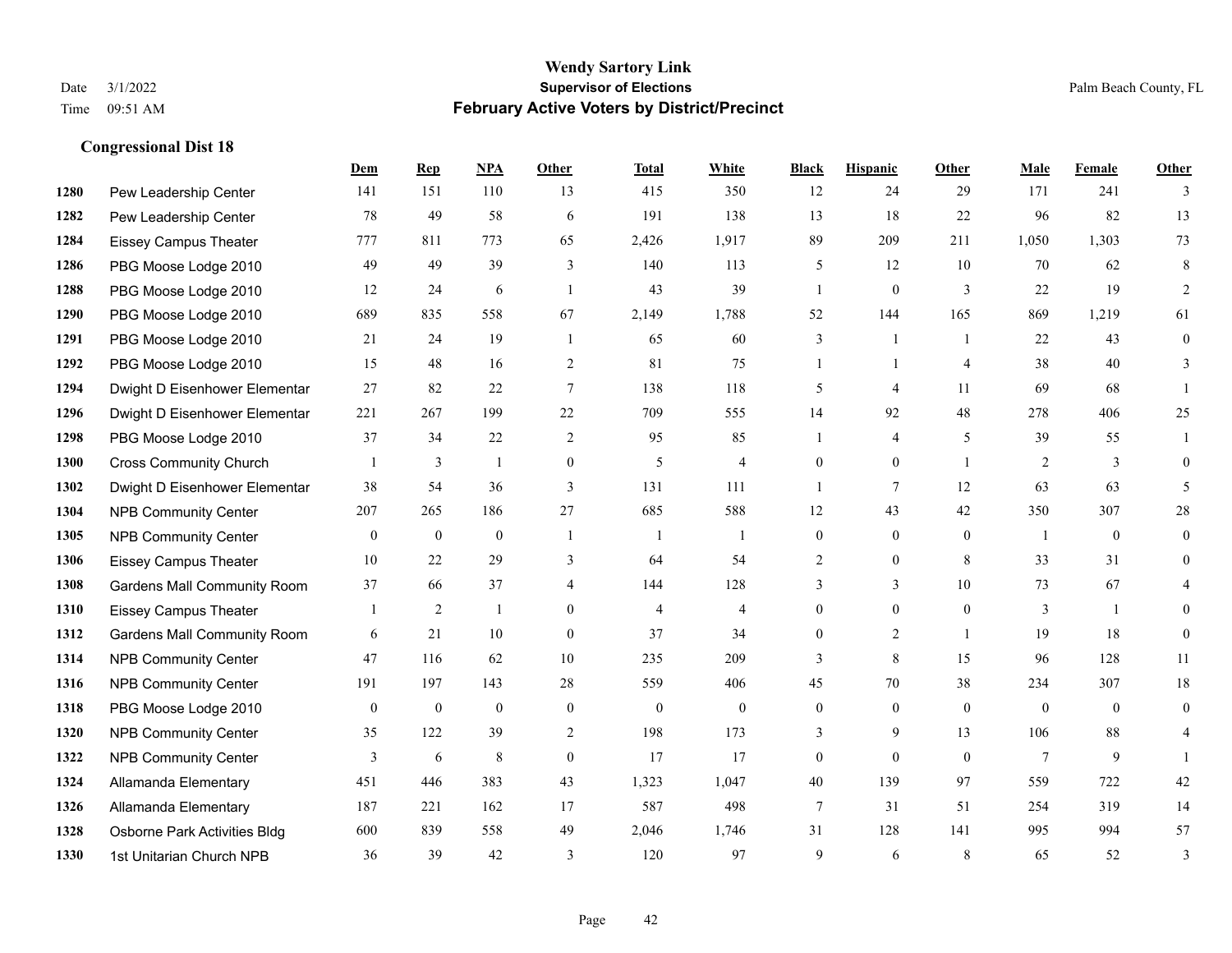|      |                                    | Dem          | <b>Rep</b>     | NPA          | <b>Other</b>   | <b>Total</b> | <b>White</b>   | <b>Black</b>     | <b>Hispanic</b> | <b>Other</b>   | <b>Male</b>    | <b>Female</b>   | <b>Other</b>     |
|------|------------------------------------|--------------|----------------|--------------|----------------|--------------|----------------|------------------|-----------------|----------------|----------------|-----------------|------------------|
| 1332 | 1st Unitarian Church NPB           | 337          | 407            | 275          | 34             | 1,053        | 859            | 59               | 63              | 72             | 508            | 519             | 26               |
| 1334 | 1st Unitarian Church NPB           | 2            | 3              | 5            | $\mathbf{1}$   | 11           | 11             | $\mathbf{0}$     | $\mathbf{0}$    | $\theta$       | $\overline{4}$ | $7\phantom{.0}$ | $\boldsymbol{0}$ |
| 1336 | <b>Gardens Mall Community Room</b> | 35           | 91             | 43           | $\overline{4}$ | 173          | 155            | $\boldsymbol{0}$ | 4               | 14             | 89             | 77              | $\boldsymbol{7}$ |
| 1338 | <b>Eissey Campus Theater</b>       | 95           | 398            | 110          | 19             | 622          | 598            | $\mathbf{1}$     | $\mathbf{1}$    | 22             | 276            | 335             | 11               |
| 1340 | <b>Eissey Campus Theater</b>       | 6            | 6              | 3            | $\mathbf{0}$   | 15           | 13             | $\mathbf{0}$     | $\mathbf{1}$    | $\overline{1}$ | $\tau$         | 8               | $\boldsymbol{0}$ |
| 1342 | <b>NPB Country Club</b>            | 300          | 443            | 286          | 29             | 1,058        | 957            | $18\,$           | 33              | 50             | 458            | 576             | 24               |
| 1344 | Old Port Cove                      | 295          | 544            | 334          | 32             | 1,205        | 1,103          | 5                | 29              | 68             | 544            | 641             | $20\,$           |
| 1346 | Anchorage Activities Bldg          | 542          | 932            | 443          | 42             | 1,959        | 1,797          | 12               | 62              | 88             | 913            | 997             | 49               |
| 1348 | <b>NPB Council Chambers</b>        | 34           | 124            | 33           | 9              | 200          | 188            | $\boldsymbol{0}$ | $\tau$          | 5              | 101            | 93              | 6                |
| 1350 | Faith Lutheran Church              | 369          | 626            | 375          | 26             | 1,396        | 1,229          | 10               | 82              | 75             | 661            | 694             | 41               |
| 1352 | Northlake Nazarene Church          | 669          | 867            | 618          | 52             | 2,206        | 1,574          | 156              | 190             | 286            | 992            | 1,138           | 76               |
| 1354 | <b>Grove Park Elementary</b>       | 92           | 167            | 77           | 3              | 339          | 284            | 11               | 21              | 23             | 158            | 171             | $10\,$           |
| 1360 | Garden Lodge 366 F&AM              | 348          | 340            | 235          | $22\,$         | 945          | 737            | 61               | 72              | 75             | 414            | 503             | $28\,$           |
| 1362 | <b>Grove Park Elementary</b>       | 216          | 120            | 191          | $\overline{7}$ | 534          | 265            | 49               | 164             | 56             | 238            | 278             | $18\,$           |
| 1372 | Garden Lodge 366 F&AM              | 97           | 35             | 45           | $\,8\,$        | 185          | 84             | 60               | 20              | 21             | 81             | 98              | $\sqrt{6}$       |
| 1374 | Pew Leadership Center              | 189          | 82             | 141          | 10             | 422          | 214            | 117              | 49              | 42             | 173            | 235             | 14               |
| 1380 | <b>NPB Council Chambers</b>        | 176          | 273            | 156          | 15             | 620          | 547            | 10               | 27              | 36             | 276            | 327             | 17               |
| 2002 | Jeaga Middle                       | 178          | 93             | 112          | 8              | 391          | 153            | 128              | 38              | 72             | 174            | 205             | 12               |
| 2004 | <b>Grassy Waters Elementary</b>    | 1,037        | 319            | 611          | $46\,$         | 2,013        | 589            | 736              | 398             | 290            | 853            | 1,089           | 71               |
| 2006 | Jeaga Middle                       | 170          | 78             | 102          | 10             | 360          | 150            | 112              | 71              | 27             | 143            | 205             | 12               |
| 2008 | Jeaga Middle                       | $\mathbf{0}$ | $\overline{0}$ | $\mathbf{0}$ | $\mathbf{0}$   | $\mathbf{0}$ | $\overline{0}$ | $\mathbf{0}$     | $\mathbf{0}$    | $\theta$       | $\theta$       | $\mathbf{0}$    | $\boldsymbol{0}$ |
| 2010 | Cypress Lakes HOA                  | 599          | 339            | 287          | 30             | 1,255        | 848            | 211              | 99              | 97             | 478            | 741             | 36               |
| 2012 | Century Village Clubhouse          | 64           | 30             | 24           | 2              | 120          | 72             | 14               | 19              | 15             | 56             | 60              | $\overline{4}$   |
| 2014 | Club Baywinds                      | 828          | 549            | 370          | 35             | 1,782        | 1,346          | 154              | 171             | 111            | 724            | 1,015           | 43               |
| 2016 | Andros Isle POA Clubhouse          | 846          | 558            | 555          | 38             | 1,997        | 1,078          | 401              | 296             | 222            | 845            | 1,086           | 66               |
| 2018 | <b>Riverwalk Clubhouse</b>         | 750          | 715            | 589          | 50             | 2,104        | 1,648          | 99               | 175             | 182            | 908            | 1,134           | 62               |
| 2020 | Jeaga Middle                       | 211          | 99             | 138          | 10             | 458          | 223            | 130              | 77              | 28             | 202            | 248             | $\,8\,$          |
| 2021 | Jeaga Middle                       | 167          | 60             | 119          | 13             | 359          | 112            | 123              | 74              | 50             | 143            | 204             | 12               |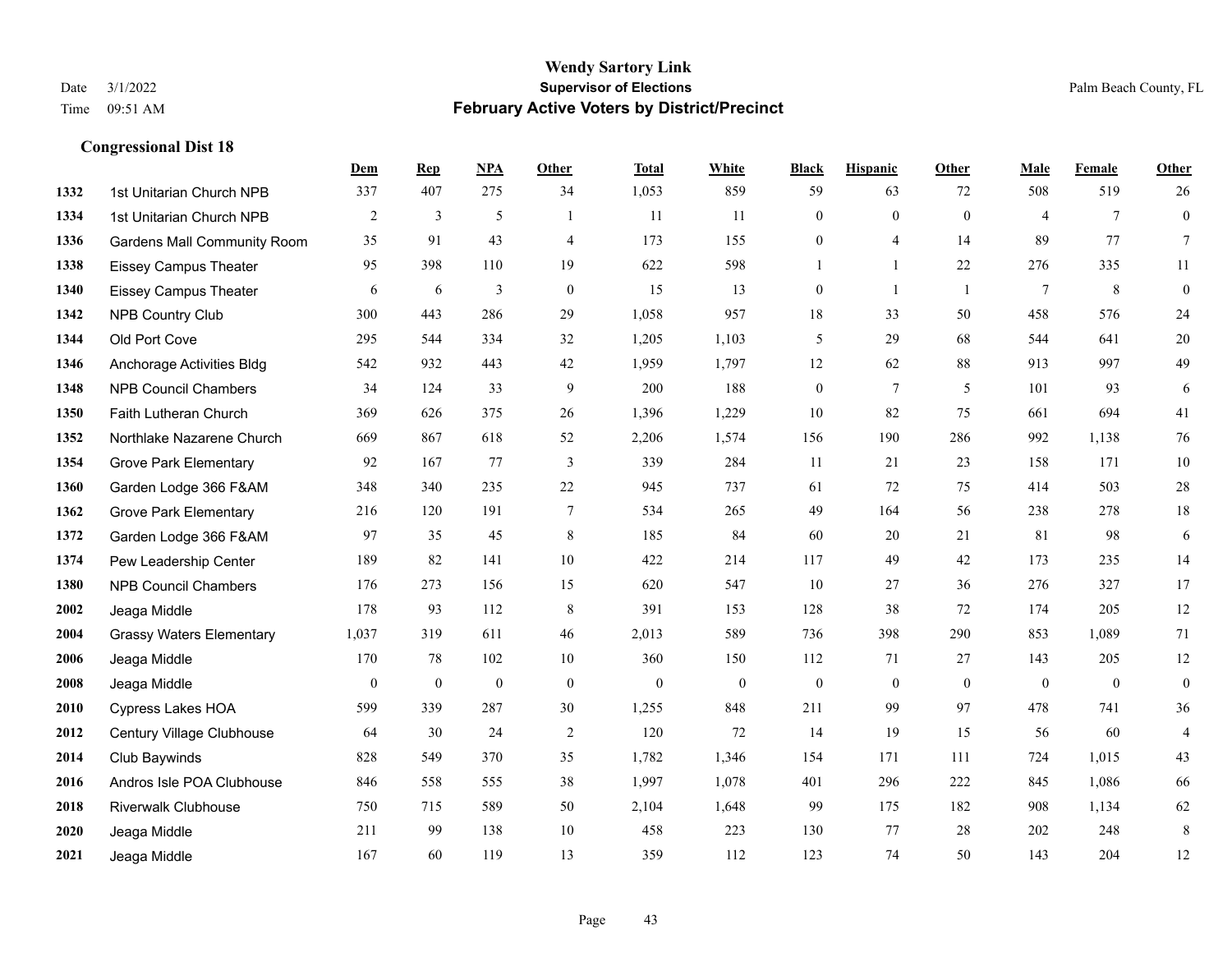|      |                                 | <b>Dem</b>       | <b>Rep</b>       | NPA              | <b>Other</b>     | <b>Total</b>     | <b>White</b>     | <b>Black</b>     | <b>Hispanic</b> | <b>Other</b> | <b>Male</b>    | Female       | <b>Other</b>     |
|------|---------------------------------|------------------|------------------|------------------|------------------|------------------|------------------|------------------|-----------------|--------------|----------------|--------------|------------------|
| 2022 | Century Village Clubhouse       | 795              | 407              | 341              | 37               | 1,580            | 1,014            | 226              | 209             | 131          | 627            | 902          | 51               |
| 2024 | Century Village Clubhouse       | 792              | 439              | 323              | 42               | 1,596            | 1,113            | 164              | 175             | 144          | 625            | 921          | 50               |
| 2026 | Century Village Clubhouse       | 631              | 333              | 303              | 28               | 1,295            | 800              | 199              | 199             | 97           | 510            | 732          | 53               |
| 2028 | Century Village Clubhouse       | 335              | 194              | 156              | 10               | 695              | 481              | 68               | 88              | 58           | 252            | 421          | 22               |
| 2030 | <b>Benoist Farms Elementary</b> | 568              | 153              | 325              | 26               | 1,072            | 262              | 464              | 241             | 105          | 416            | 607          | 49               |
| 2032 | <b>Riverwalk Clubhouse</b>      | 54               | 28               | 32               | 4                | 118              | 55               | 35               | 19              | 9            | 48             | 67           | 3                |
| 2034 | <b>Riverwalk Clubhouse</b>      | 96               | 48               | 75               | 9                | 228              | 87               | 62               | 53              | 26           | 102            | 124          | $\mathfrak{2}$   |
| 2036 | <b>Turning Points Academy</b>   | 757              | 430              | 378              | 37               | 1,602            | 937              | 295              | 261             | 109          | 597            | 961          | 44               |
| 2041 | Wynnebrook Elementary           | 541              | 254              | 403              | 18               | 1,216            | 489              | 139              | 492             | 96           | 510            | 654          | 52               |
| 6040 | Osceola Creek Middle            | 96               | 128              | 100              | 2                | 326              | 245              | 14               | 34              | 33           | 152            | 159          | 15               |
| 6042 | Osceola Creek Middle            | 983              | 1,240            | 1,048            | 66               | 3,337            | 2,135            | 435              | 497             | 270          | 1,593          | 1,638        | 106              |
| 6044 | <b>Frontier Elementary</b>      | 907              | 997              | 791              | 56               | 2,751            | 1,743            | 421              | 355             | 232          | 1,289          | 1,383        | 79               |
| 6045 | Acreage Branch Library          | 196              | 270              | 182              | 13               | 661              | 423              | 81               | 89              | 68           | 318            | 314          | 29               |
| 6046 | Pierce Hammock Elementary       | 795              | 974              | 775              | 50               | 2,594            | 1,654            | 368              | 328             | 244          | 1,261          | 1,233        | 100              |
| 6048 | Pierce Hammock Elementary       | $\boldsymbol{0}$ | $\boldsymbol{0}$ | $\boldsymbol{0}$ | $\boldsymbol{0}$ | $\boldsymbol{0}$ | $\boldsymbol{0}$ | $\boldsymbol{0}$ | $\mathbf{0}$    | $\mathbf{0}$ | $\mathbf{0}$   | $\mathbf{0}$ | $\boldsymbol{0}$ |
| 6050 | Acreage Branch Library          | 856              | 881              | 735              | 64               | 2,536            | 1,544            | 374              | 353             | 265          | 1,188          | 1,258        | 90               |
| 6051 | Cornerstone Fellowship          | 605              | 750              | 562              | 53               | 1,970            | 1,257            | 210              | 292             | 211          | 916            | 983          | 71               |
| 6052 | Seminole Ridge High             | 611              | 658              | 573              | 34               | 1,876            | 1,149            | 228              | 322             | 177          | 888            | 916          | 72               |
| 6054 | <b>Acreage Pines Elementary</b> | 0                | $\mathbf{0}$     | $\boldsymbol{0}$ | $\overline{0}$   | $\theta$         | $\boldsymbol{0}$ | $\boldsymbol{0}$ | $\mathbf{0}$    | $\mathbf{0}$ | $\overline{0}$ | $\theta$     | $\mathbf{0}$     |
| 6056 | Pierce Hammock Elementary       | $\boldsymbol{0}$ | $\boldsymbol{0}$ | $\mathbf{0}$     | $\boldsymbol{0}$ | $\mathbf{0}$     | $\overline{0}$   | $\boldsymbol{0}$ | $\mathbf{0}$    | $\mathbf{0}$ | $\mathbf{0}$   | $\mathbf{0}$ | $\boldsymbol{0}$ |
| 6058 | <b>Acreage Pines Elementary</b> | 734              | 618              | 575              | 43               | 1,970            | 1,065            | 356              | 253             | 296          | 959            | 948          | 63               |
| 6060 | Indian Trail Improvement Dist   | 890              | 969              | 810              | 57               | 2,726            | 1,689            | 345              | 412             | 280          | 1,268          | 1,360        | 98               |
| 6062 | Sandhill Crane Golf Club        | 228              | 427              | 265              | 23               | 943              | 667              | 75               | 71              | 130          | 459            | 453          | 31               |
| 6064 | Sandhill Crane Golf Club        | 32               | 61               | 34               | $\overline{4}$   | 131              | 107              | 6                | 12              | 6            | 65             | 62           | $\overline{4}$   |
| 6066 | Ibis POA Admin Building         | 1,041            | 1,119            | 754              | 85               | 2,999            | 2,632            | 94               | 73              | 200          | 1,412          | 1,520        | 67               |
| 6068 | Ibis POA Admin Building         | $\boldsymbol{0}$ | $\boldsymbol{0}$ | $\boldsymbol{0}$ | $\mathbf{0}$     | $\theta$         | $\boldsymbol{0}$ | $\mathbf{0}$     | $\mathbf{0}$    | $\mathbf{0}$ | $\mathbf{0}$   | $\mathbf{0}$ | $\mathbf{0}$     |
| 6070 | Ironhorse Country Club          | 158              | 261              | 125              | 10               | 554              | 446              | 35               | 20              | 53           | 248            | 296          | $10\,$           |
| 6072 | Seminole Ridge High             | 595              | 583              | 567              | 55               | 1,800            | 820              | 350              | 477             | 153          | 844            | 934          | 22               |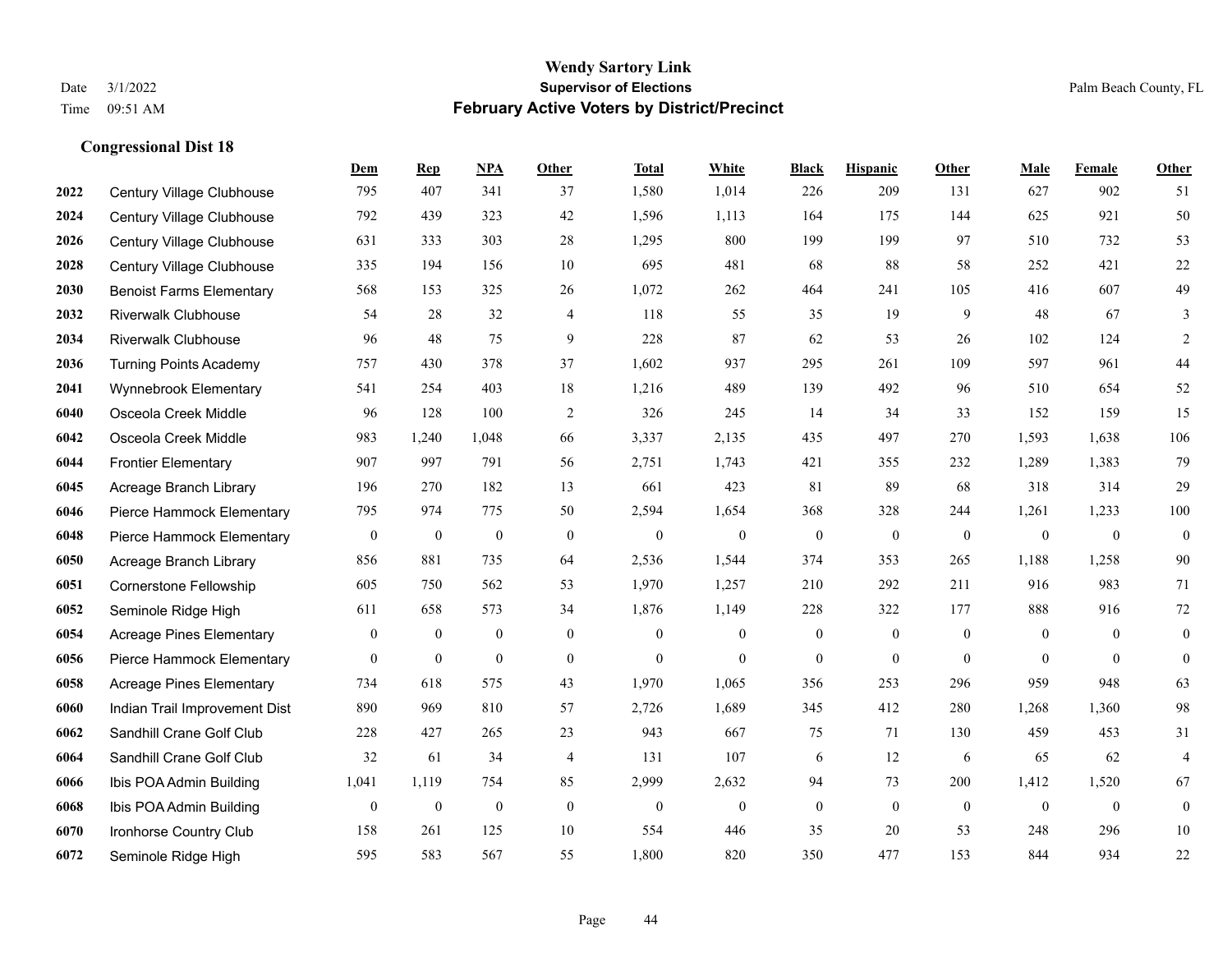|      |                                  | Dem              | <b>Rep</b>       | NPA              | <b>Other</b>     | <b>Total</b>     | <b>White</b>     | <b>Black</b>     | <b>Hispanic</b>  | <b>Other</b> | <b>Male</b>    | <b>Female</b>  | <b>Other</b>     |
|------|----------------------------------|------------------|------------------|------------------|------------------|------------------|------------------|------------------|------------------|--------------|----------------|----------------|------------------|
| 6073 | Seminole Ridge High              | $\mathbf{0}$     | $\bf{0}$         | $\boldsymbol{0}$ | $\theta$         | $\mathbf{0}$     | $\overline{0}$   | $\mathbf{0}$     | $\mathbf{0}$     | $\theta$     | $\mathbf{0}$   | $\overline{0}$ | $\theta$         |
| 6076 | <b>Western Pines Middle</b>      | 639              | 719              | 569              | 40               | 1,967            | 1,429            | 157              | 206              | 175          | 940            | 949            | 78               |
| 6078 | <b>Western Pines Middle</b>      | 665              | 739              | 646              | 43               | 2,093            | 1,391            | 166              | 363              | 173          | 993            | 1.043          | 57               |
| 6080 | <b>Golden Grove Elementary</b>   | 605              | 783              | 631              | 47               | 2,066            | 1,365            | 137              | 360              | 204          | 964            | 1,019          | 83               |
| 6088 | Seminole Ridge High              | 521              | 690              | 560              | 45               | 1,816            | 1,160            | 215              | 295              | 146          | 858            | 906            | 52               |
| 6090 | Loxahatchee Groves Elementary    | 768              | 896              | 766              | 55               | 2,485            | 1,531            | 283              | 456              | 215          | 1,201          | 1,189          | 95               |
| 6096 | Palms West Presbyterian          | $\boldsymbol{0}$ | $\boldsymbol{0}$ | $\boldsymbol{0}$ | $\boldsymbol{0}$ | $\boldsymbol{0}$ | $\boldsymbol{0}$ | $\boldsymbol{0}$ | $\boldsymbol{0}$ | $\mathbf{0}$ | $\mathbf{0}$   | $\mathbf{0}$   | $\boldsymbol{0}$ |
| 6098 | <b>HL Johnson Elementary</b>     | 650              | 530              | 494              | 43               | 1,717            | 954              | 310              | 273              | 180          | 777            | 901            | 39               |
| 6100 | Madison Green Country Club       | 1,229            | 724              | 775              | 55               | 2,783            | 1,194            | 791              | 410              | 388          | 1,281          | 1,400          | 102              |
| 6114 | Royal Palm Beach High            | 1,046            | 702              | 714              | 44               | 2,506            | 1,367            | 471              | 440              | 228          | 1,178          | 1,238          | 90               |
| 6116 | <b>HL Johnson Elementary</b>     | 705              | 421              | 497              | 57               | 1,680            | 858              | 327              | 281              | 214          | 743            | 894            | 43               |
| 6118 | <b>RPB Branch Library</b>        | 1,074            | 569              | 709              | 59               | 2,411            | 1,136            | 576              | 442              | 257          | 1,051          | 1,272          | $88\,$           |
| 6120 | Royal Palm Beach High            | 416              | 320              | 277              | 19               | 1,032            | 493              | 203              | 159              | 177          | 488            | 519            | 25               |
| 6128 | Royal Palm Beach High            | 33               | 27               | 27               | 3                | 90               | 48               | 26               | 11               | 5            | 41             | 49             | $\boldsymbol{0}$ |
| 6130 | Royal Palm Beach High            | 78               | 46               | 92               | 6                | 222              | 104              | 34               | 64               | 20           | 98             | 119            | 5                |
| 6138 | Royal Palm Beach High            | $\overline{0}$   | $\mathbf{0}$     | $\mathbf{0}$     | $\Omega$         | $\mathbf{0}$     | $\overline{0}$   | $\boldsymbol{0}$ | $\mathbf{0}$     | $\theta$     | $\theta$       | $\mathbf{0}$   | $\mathbf{0}$     |
| 6140 | Royal Palm Beach High            | 337              | 493              | 314              | 36               | 1,180            | 854              | 111              | 114              | 101          | 565            | 591            | 24               |
| 7002 | J F Kennedy Middle               | $\overline{0}$   | $\mathbf{0}$     | $\overline{0}$   | $\overline{0}$   | $\theta$         | $\boldsymbol{0}$ | $\boldsymbol{0}$ | $\overline{0}$   | $\theta$     | $\overline{0}$ | $\overline{0}$ | $\boldsymbol{0}$ |
| 7006 | J F Kennedy Middle               | $\mathbf{0}$     | $\mathbf{0}$     | $\overline{0}$   | $\overline{0}$   | $\theta$         | $\boldsymbol{0}$ | $\boldsymbol{0}$ | $\mathbf{0}$     | $\theta$     | $\overline{0}$ | $\theta$       | $\mathbf{0}$     |
| 7008 | J F Kennedy Middle               | $\theta$         | $\theta$         | $\overline{0}$   | $\overline{0}$   | $\theta$         | $\overline{0}$   | $\mathbf{0}$     | $\mathbf{0}$     | $\theta$     | $\theta$       | $\theta$       | $\theta$         |
| 7032 | <b>Crossroads Baptist Church</b> | $\Omega$         | $\mathbf{0}$     | $\boldsymbol{0}$ | $\Omega$         | $\Omega$         | $\Omega$         | $\theta$         | $\theta$         | $\Omega$     | $\Omega$       | $\Omega$       | $\theta$         |
| 7078 | <b>Egret Lake Elementary</b>     | 340              | 104              | 161              | 18               | 623              | 421              | 108              | 52               | 42           | 243            | 361            | 19               |
| 7080 | <b>Egret Lake Elementary</b>     | 20               | 2                | $\overline{1}$   | $\mathbf{0}$     | 23               | 23               | $\mathbf{0}$     | $\mathbf{0}$     | $\theta$     | $\tau$         | 16             | $\boldsymbol{0}$ |
| 7082 | Seminole Trails Elementary       | 1,047            | 332              | 499              | 34               | 1,912            | 697              | 734              | 269              | 212          | 833            | 1,000          | 79               |
| 7084 | Sharon Christian Church          | 747              | 277              | 454              | 45               | 1,523            | 618              | 452              | 286              | 167          | 632            | 837            | 54               |
| 7086 | Bear Lakes Middle                | 37               | 19               | 14               | -1               | 71               | 28               | 16               | 11               | 16           | 26             | 40             | 5                |
| 7088 | Whitehall Clubhouse #3           | 677              | 483              | 470              | 51               | 1,681            | 1,060            | 254              | 204              | 163          | 776            | 857            | $48\,$           |
| 7096 | Salvation Army Activity Hall     | 847              | 306              | 511              | 34               | 1,698            | 690              | 552              | 267              | 189          | 678            | 939            | 81               |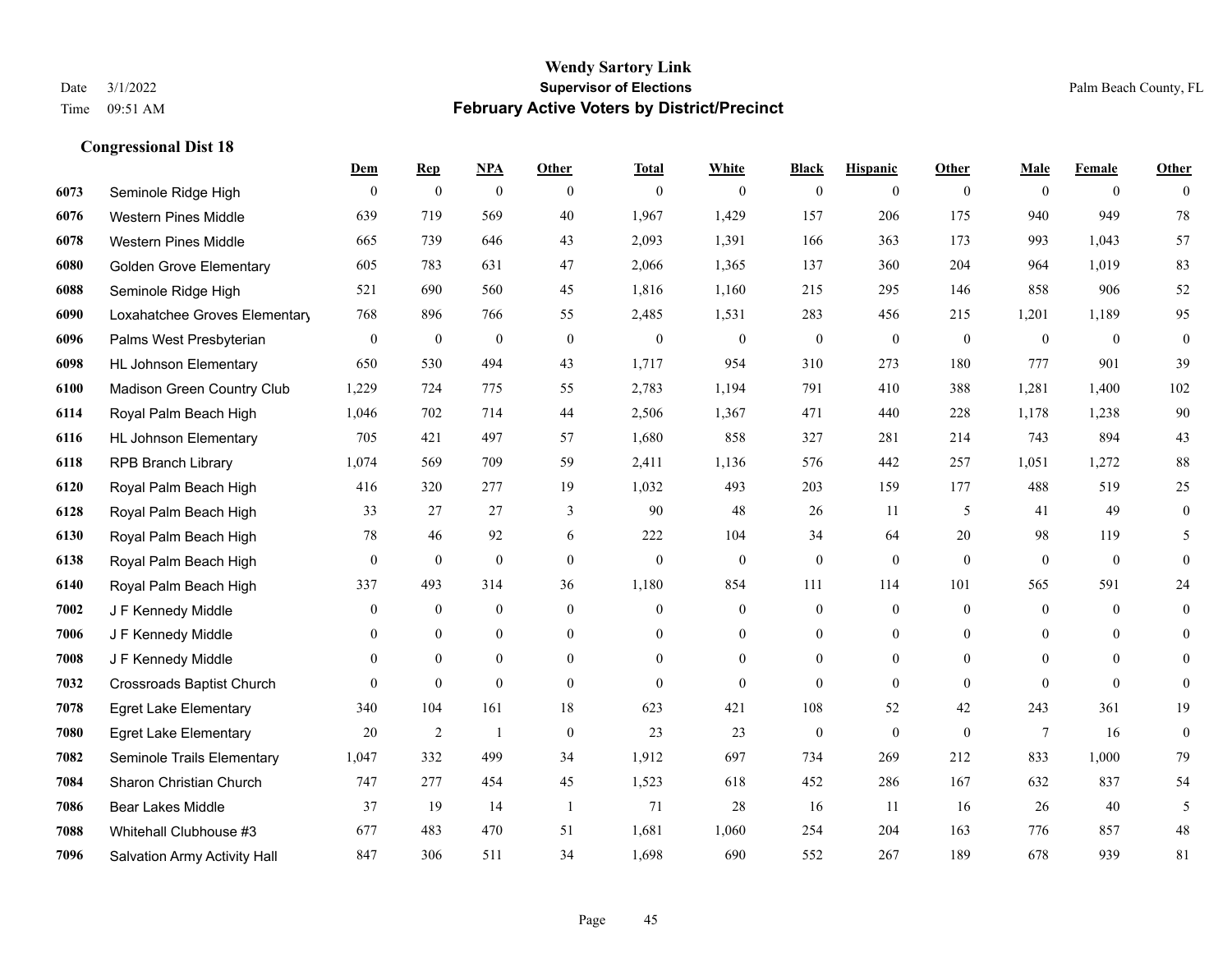|      |                               | <u>Dem</u> | <b>Rep</b> | <u>NPA</u> | <u>Other</u> | <b>Total</b> | White   | <b>Black</b> | <b>Hispanic</b> | <b>Other</b> | Male    | Female  | <b>Other</b> |
|------|-------------------------------|------------|------------|------------|--------------|--------------|---------|--------------|-----------------|--------------|---------|---------|--------------|
| 7098 | U M Church of Palm Beaches    | 21         |            |            |              | 58           | 44      |              |                 |              |         | 24      |              |
| 7100 | U M Church of Palm Beaches    | 969        | 438        | 711        | 63           | 2,181        | 1,047   | 680          | 246             | 208          | 981     | ,130    | 70           |
| 7110 | <b>Adult Education Center</b> | 694        | 231        | 419        | 31           | 1,375        | 439     | 438          | 366             | 132          | 562     | 753     | -60          |
|      | <b>Congressional Dist 18</b>  | 73,903     | 85,060     | 63.168     | 5,574        | 227,705      | 170,383 | 7,957        | 20.959          | 18.406       | 103,356 | 117,514 | 6,835        |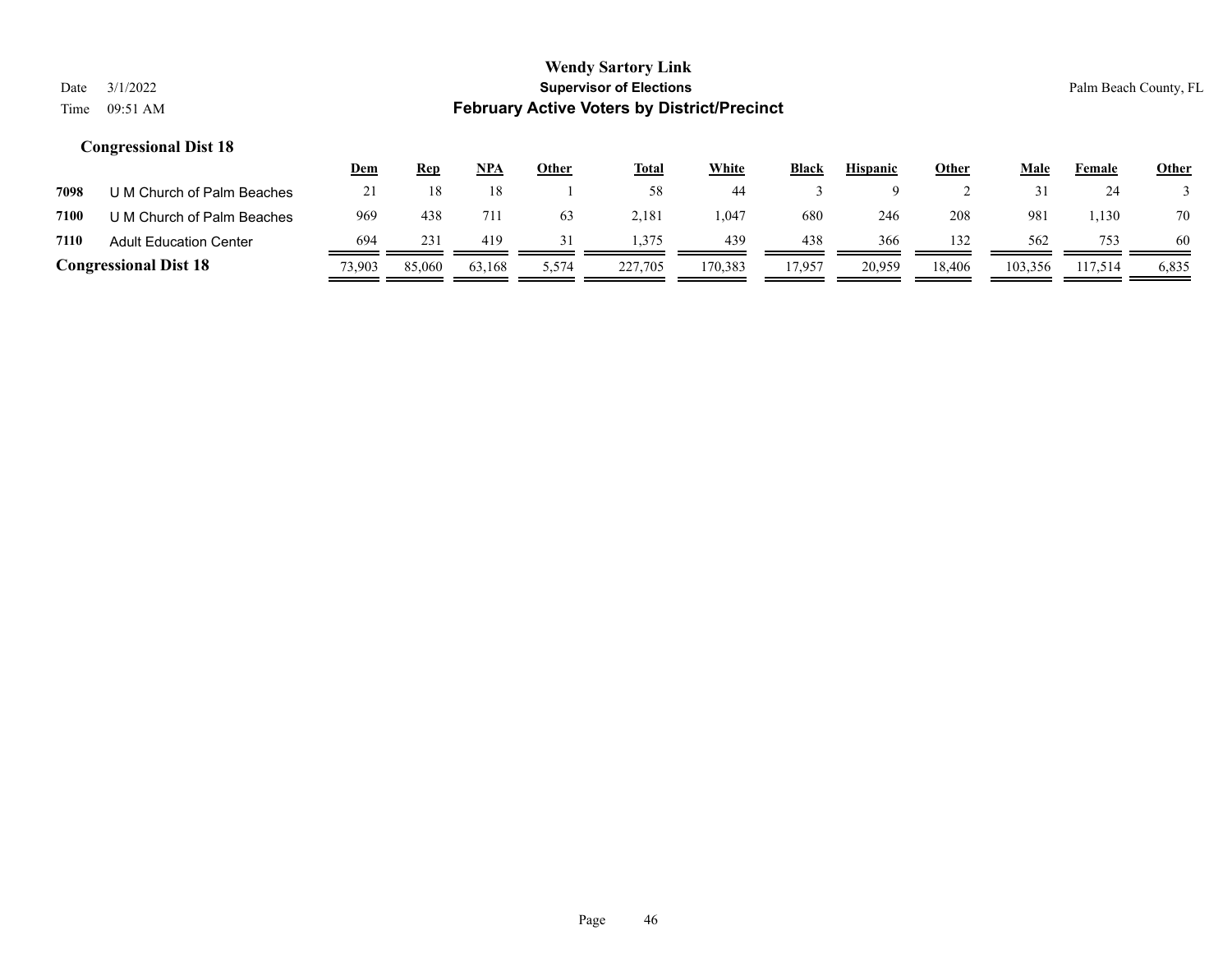|      |                                | Dem            | <b>Rep</b>       | NPA              | <b>Other</b>     | <b>Total</b>   | <b>White</b>   | <b>Black</b>     | <b>Hispanic</b>  | Other          | <b>Male</b>    | <b>Female</b>  | <b>Other</b>     |
|------|--------------------------------|----------------|------------------|------------------|------------------|----------------|----------------|------------------|------------------|----------------|----------------|----------------|------------------|
| 1356 | Casa Rio Clubhouse             | 820            | 425              | 523              | 37               | 1,805          | 906            | 404              | 242              | 253            | 783            | 961            | 61               |
| 1358 | RB Prep Achievement Academy    | 15             | 5                | 3                | $\theta$         | 23             | 10             | $\,8\,$          | $\mathbf{1}$     | $\overline{4}$ | 14             | 6              | 3                |
| 1364 | RB Prep Achievement Academy    | 427            | 116              | 262              | 20               | 825            | 230            | 335              | 154              | 106            | 352            | 450            | 23               |
| 1366 | Palm Lake Estates - The Pines  | 62             | 78               | 49               | $\overline{4}$   | 193            | 157            | 15               | $\tau$           | 14             | 91             | 97             | 5                |
| 1368 | RB Prep Achievement Academy    | $\mathbf{0}$   | $\mathbf{0}$     | $\theta$         | $\Omega$         | $\mathbf{0}$   | $\overline{0}$ | $\mathbf{0}$     | $\theta$         | $\theta$       | $\overline{0}$ | $\theta$       | $\overline{0}$   |
| 1370 | Palm Lake Estates - The Pines  | 120            | 116              | 86               | 5                | 327            | 268            | 15               | 27               | 17             | 137            | 180            | $10\,$           |
| 1376 | Lake Park Town Hall            | $\overline{0}$ | $\mathbf{0}$     | $\mathbf{0}$     | $\mathbf{0}$     | $\mathbf{0}$   | $\overline{0}$ | $\boldsymbol{0}$ | $\mathbf{0}$     | $\theta$       | $\mathbf{0}$   | $\mathbf{0}$   | $\boldsymbol{0}$ |
| 1378 | PBC Fire Rescue #68            | 1,023          | 420              | 534              | 37               | 2,014          | 829            | 844              | 111              | 230            | 940            | 990            | 84               |
| 1382 | Lake Park Town Hall            | 273            | 357              | 265              | 29               | 924            | 763            | 35               | 58               | 68             | 423            | 479            | 22               |
| 1384 | Phil Foster Park Marine Center | 294            | 574              | 294              | 31               | 1,193          | 1,064          | 20               | 40               | 69             | 591            | 576            | $26\,$           |
| 1386 | Phil Foster Park Marine Center | 595            | 1,148            | 721              | 87               | 2,551          | 2,199          | 59               | 89               | 204            | 1,180          | 1,306          | 65               |
| 2038 | <b>Turning Points Academy</b>  | 826            | 184              | 366              | 21               | 1,397          | 497            | 634              | 155              | 111            | 486            | 870            | 41               |
| 2040 | Wynnebrook Elementary          | 808            | 274              | 430              | 20               | 1,532          | 420            | 596              | 356              | 160            | 666            | 795            | 71               |
| 2042 | <b>Riverwalk Clubhouse</b>     | $\overline{0}$ | $\boldsymbol{0}$ | $\boldsymbol{0}$ | $\mathbf{0}$     | $\mathbf{0}$   | $\mathbf{0}$   | $\boldsymbol{0}$ | $\mathbf{0}$     | $\mathbf{0}$   | $\overline{0}$ | $\mathbf{0}$   | $\mathbf{0}$     |
| 2044 | St Christophers Episcopal Chr  | 1,107          | 286              | 578              | 34               | 2,005          | 571            | 825              | 398              | 211            | 893            | 1,019          | 93               |
| 2046 | Haverhill Town Hall            | 397            | 221              | 240              | 10               | 868            | 332            | 237              | 205              | 94             | 386            | 442            | 40               |
| 2048 | Elks Lodge #1352               | 2              | 3                | $\mathbf{0}$     | $\overline{0}$   | 5              | 3              | $\overline{1}$   | $\mathbf{0}$     | -1             | 3              | -1             |                  |
| 2050 | Elks Lodge #1352               | 26             | 30               | 41               | 3                | 100            | 59             | 11               | 19               | 11             | 54             | 42             | $\overline{4}$   |
| 2052 | Elks Lodge #1352               | 559            | 146              | 280              | 20               | 1,005          | 177            | 481              | 154              | 193            | 463            | 502            | 40               |
| 2054 | Elks Lodge #1352               | 1,283          | 332              | 730              | 27               | 2,372          | 462            | 1,005            | 608              | 297            | 1,051          | 1,215          | 106              |
| 2056 | Clayton Hutcheson Hall B       | 714            | 321              | 570              | 18               | 1,623          | 502            | 288              | 669              | 164            | 714            | 822            | 87               |
| 2058 | Clayton Hutcheson Hall B       | $\overline{c}$ | $\mathbf{1}$     | $\mathbf{1}$     | $\boldsymbol{0}$ | $\overline{4}$ | $\overline{4}$ | $\boldsymbol{0}$ | $\boldsymbol{0}$ | $\mathbf{0}$   | $\overline{2}$ | $\overline{2}$ | $\mathbf{0}$     |
| 2060 | West Gate Elementary           | 384            | 225              | 344              | 14               | 967            | 313            | 71               | 496              | 87             | 467            | 452            | 48               |
| 2062 | <b>Belvedere Elementary</b>    | 23             | 21               | 28               | $\overline{1}$   | 73             | 53             | 4                | 8                | 8              | 43             | 30             | $\overline{0}$   |
| 2064 | <b>Belvedere Elementary</b>    |                | $\mathbf{0}$     | $\theta$         | $\Omega$         | $\overline{1}$ | $\mathbf{1}$   | $\mathbf{0}$     | $\theta$         | $\theta$       | $\mathbf{1}$   | $\theta$       | $\theta$         |
| 2080 | <b>Everglades Elementary</b>   | 160            | 174              | 129              | 9                | 472            | 267            | 68               | 78               | 59             | 217            | 233            | $22\,$           |
| 2082 | Pine Jog Environmental Center  | 173            | 293              | 168              | 12               | 646            | 442            | 25               | 122              | 57             | 304            | 327            | 15               |
| 2088 | Melaleuca Elementary           | 855            | 539              | 680              | 41               | 2,115          | 1,055          | 356              | 510              | 194            | 967            | 1,070          | 78               |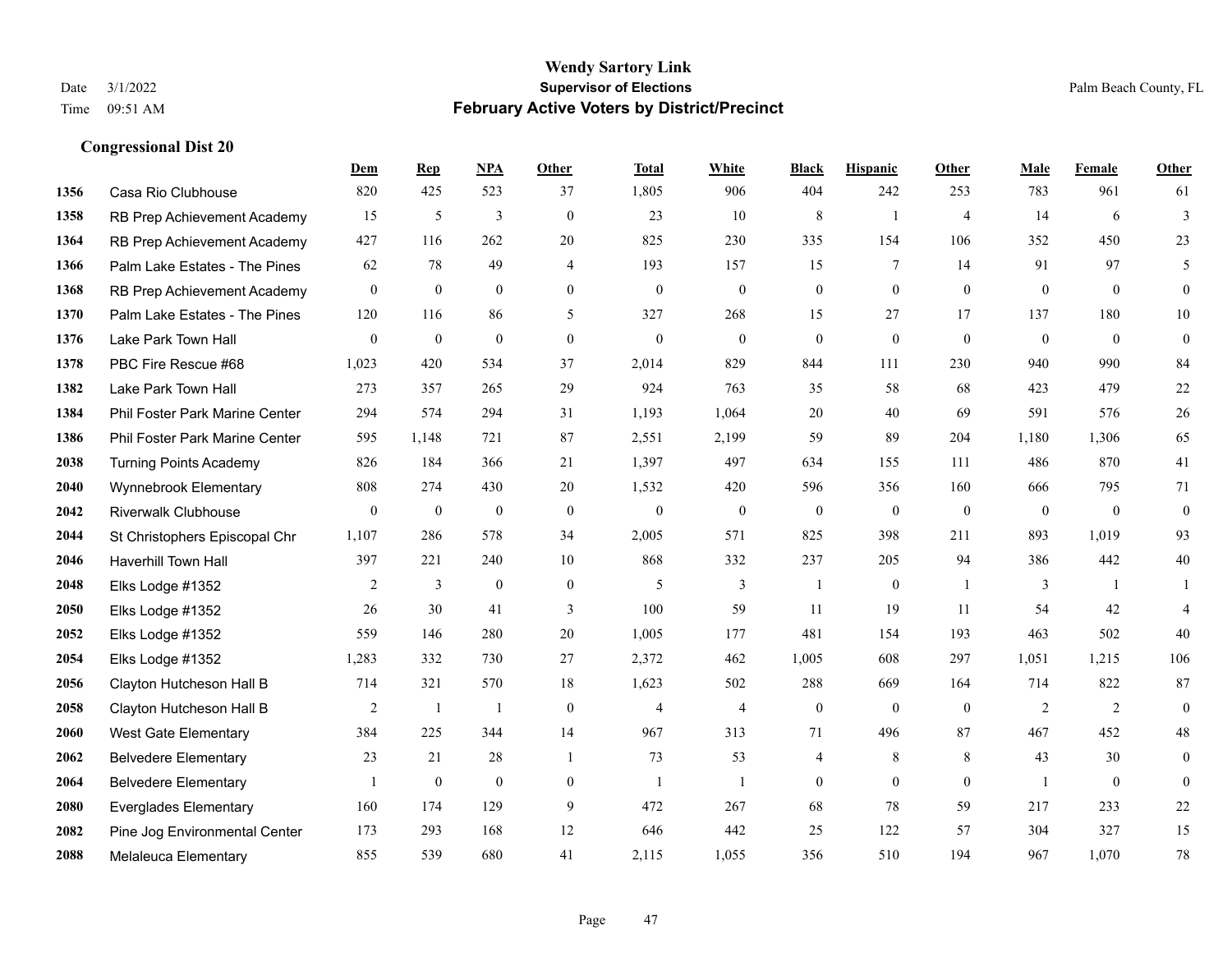**Congressional Dist 20**

#### **Wendy Sartory Link** Date 3/1/2022 **Supervisor of Elections** Palm Beach County, FL Time 09:51 AM **February Active Voters by District/Precinct**

## **Dem Rep NPA Other Total White Black Hispanic Other Male Female Other** Pine Jog Environmental Center 364 78 205 10 657 110 258 170 119 273 356 28 1st Church of the Nazarene 228 145 171 9 553 211 41 222 79 246 276 31 Iglesia Cristo Mi Redentor 433 224 348 26 1,031 329 159 448 95 435 532 64 Iglesia Cristo Mi Redentor 775 357 577 35 1,744 434 375 761 174 720 937 87 Union Congregational Church 1,179 347 660 40 2,226 486 650 860 230 897 1,219 110 Lake Lytal Park 500 233 344 24 1,101 302 229 461 109 459 587 55 Main Library 610 280 427 35 1,352 517 243 461 131 582 715 55 Berkshire Elementary 731 342 668 37 1,778 469 202 917 190 779 907 92 Main Library 368 281 324 14 987 358 61 483 85 447 492 48 Cloud Lake Town Hall 42 63 60 8 173 125 2 33 13 87 80 6 Cloud Lake Town Hall 26 27 31 1 85 56 2 22 5 37 45 3 2134 STEM Bldg at Cox Science Cent 520 324 429 31 1,304 486 62 640 116 592 657 55 Forest Hill Elementary 1,132 444 808 36 2,420 731 397 1,048 244 1,043 1,252 125 Community Of Hope 1,089 424 869 28 2,410 600 436 1,059 315 1,057 1,239 114 Canal Point Community Center 81 101 60 2 244 102 41 86 15 110 124 10 Pahokee Recreation Center 973 176 235 5 1,389 175 910 222 82 577 759 53 Pahokee Recreation Center 998 171 276 14 1,459 124 855 383 97 646 733 80 Pahokee High 527 23 108 4 662 9 609 3 41 199 429 34 Canal Point Community Center 23 7 7 0 37 13 18 3 3 3 19 18 0 Belle Glade Library/Civic Ctr 177 32 63 1 273 31 147 81 14 107 154 12 Belle Glade Library/Civic Ctr 1 2 1 0 4 0 0 4 0 1 3 0 South Bay Commission Chambe 36 55 31 3 125 82 8 24 11 66 54 5 South Bay Commission Chambe 1,185 88 228 12 1,513 63 1,166 208 76 635 839 39 Glades Central High 438 78 140 8 664 83 386 158 37 304 328 32 Belle Glade Library/Civic Ctr 1,353 109 266 18 1,746 91 1,394 144 117 720 957 69 Lewis Evans Resource Center 1,687 66 276 13 2,042 30 1,771 127 114 815 1,159 68 Lewis Evans Resource Center  $\begin{array}{ccccccccccccc} & 1 & 0 & 2 & 0 & 3 & 0 & 0 & 3 & 0 & 1 & 2 & 0 \end{array}$ Belle Glade Library/Civic Ctr 748 443 329 14 1,534 402 394 651 87 720 771 43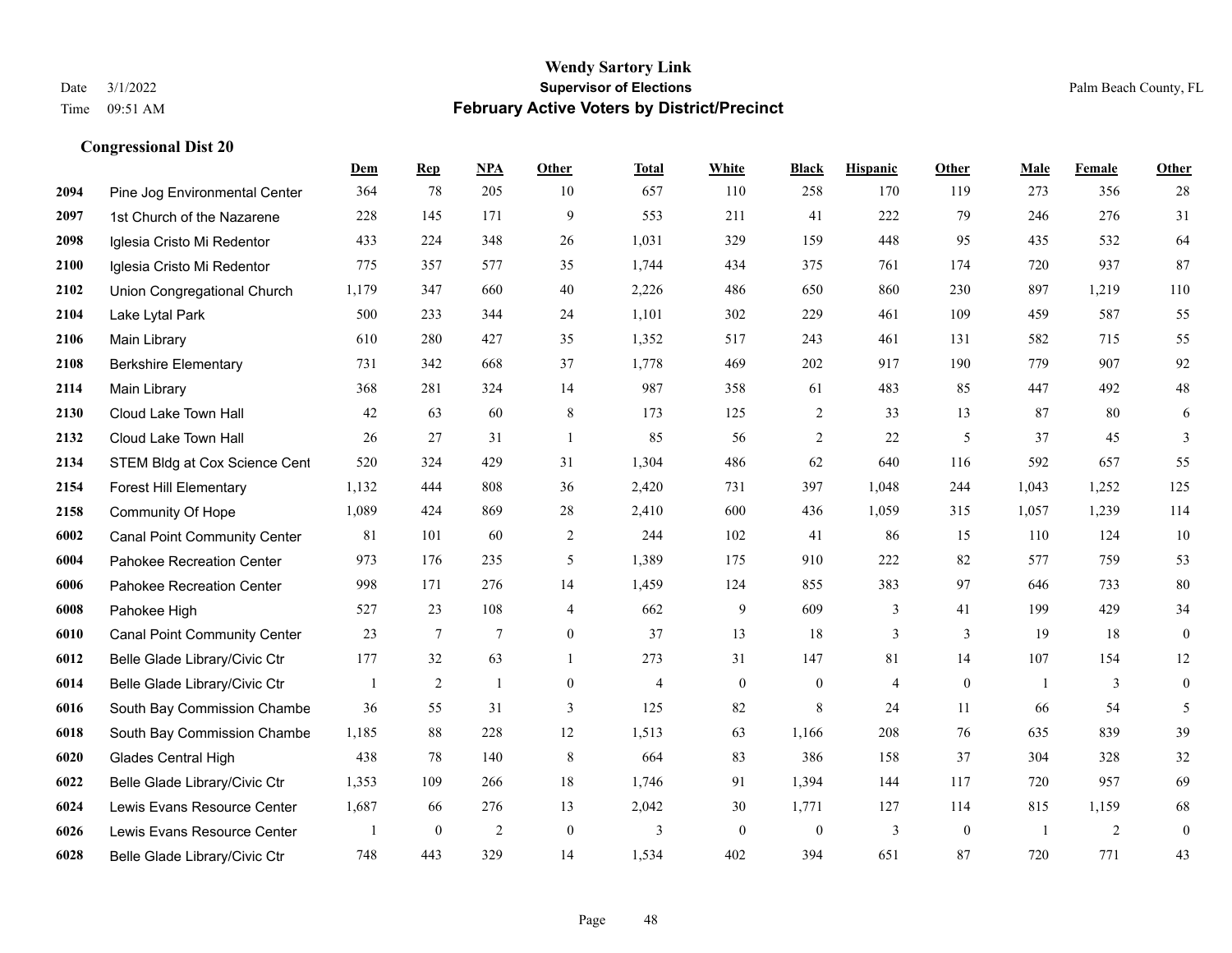|      |                                     | Dem              | <b>Rep</b>       | NPA              | <b>Other</b>     | <b>Total</b>   | <b>White</b>     | <b>Black</b>     | <b>Hispanic</b>  | <b>Other</b>   | <b>Male</b>    | <b>Female</b>  | <b>Other</b>     |
|------|-------------------------------------|------------------|------------------|------------------|------------------|----------------|------------------|------------------|------------------|----------------|----------------|----------------|------------------|
| 6029 | Belle Glade Library/Civic Ctr       |                  | $\bf{0}$         | $\mathbf{0}$     | $\overline{0}$   |                | $\overline{0}$   |                  | $\mathbf{0}$     | $\theta$       |                | $\overline{0}$ | $\Omega$         |
| 6030 | Belle Glade Library/Civic Ctr       | 8                | $\overline{3}$   | 13               | 2                | 26             | 9                | $\mathbf{0}$     | 17               | $\theta$       | 8              | 16             | $\overline{2}$   |
| 6032 | Gove Elementary                     | 666              | 294              | 273              | 6                | 1,239          | 306              | 430              | 405              | 98             | 534            | 662            | 43               |
| 6034 | Gove Elementary                     | $\boldsymbol{0}$ | $\overline{4}$   | $\boldsymbol{0}$ | $\boldsymbol{0}$ | $\overline{4}$ | $\overline{4}$   | $\boldsymbol{0}$ | $\boldsymbol{0}$ | $\mathbf{0}$   | $\mathfrak{Z}$ | -1             | $\boldsymbol{0}$ |
| 6036 | Gove Elementary                     | 393              | 159              | 208              | 10               | 770            | 130              | 153              | 441              | 46             | 338            | 400            | 32               |
| 6038 | South Bay Commission Chambe         | $\mathbf{0}$     | $\bf{0}$         | $\boldsymbol{0}$ | $\mathbf{0}$     | $\mathbf{0}$   | $\overline{0}$   | $\boldsymbol{0}$ | $\mathbf{0}$     | $\theta$       | $\mathbf{0}$   | $\theta$       | $\boldsymbol{0}$ |
| 6082 | PBSC Loxahatchee Groves Can         | 10               | $\tau$           | 13               | 2                | 32             | 27               | $\boldsymbol{0}$ | 3                | 2              | 12             | 20             | $\mathbf{0}$     |
| 6084 | PBSC Loxahatchee Groves Can         | 308              | 480              | 395              | 49               | 1,232          | 784              | 71               | 266              | 111            | 599            | 615            | 18               |
| 6086 | PBSC Loxahatchee Groves Can         | 255              | 415              | 238              | 20               | 928            | 687              | 90               | 83               | 68             | 420            | 482            | $26\,$           |
| 6092 | PBSC Loxahatchee Groves Can         | 172              | 221              | 145              | 17               | 555            | 361              | 41               | 110              | 43             | 265            | 270            | $20\,$           |
| 6094 | Palms West Presbyterian             | 654              | 937              | 671              | 40               | 2,302          | 1,831            | 79               | 210              | 182            | 1,094          | 1,135          | 73               |
| 6102 | <b>RPB Recreation Center</b>        | 661              | 474              | 455              | 29               | 1,619          | 949              | 263              | 265              | 142            | 671            | 896            | 52               |
| 6104 | Crestwood Middle                    | 184              | 153              | 123              | 9                | 469            | 219              | 77               | 88               | 85             | 217            | 231            | 21               |
| 6106 | <b>RPB Recreation Center</b>        | 220              | 126              | 213              | 10               | 569            | 231              | 102              | 159              | 77             | 225            | 322            | $22\,$           |
| 6108 | Calypso Bay Waterpark               | $\mathbf{0}$     | $\mathbf{0}$     | $\overline{0}$   | $\Omega$         | $\mathbf{0}$   | $\mathbf{0}$     | $\mathbf{0}$     | $\mathbf{0}$     | $\theta$       | $\theta$       | $\theta$       | $\mathbf{0}$     |
| 6112 | Crestwood Middle                    | 462              | 426              | 359              | 32               | 1,279          | 691              | 233              | 212              | 143            | 592            | 645            | $42\,$           |
| 6122 | <b>RPB Cultural Center</b>          | 1,163            | 673              | 771              | 53               | 2,660          | 1,402            | 509              | 503              | 246            | 1,146          | 1,429          | 85               |
| 6124 | <b>RPB Cultural Center</b>          | 581              | 329              | 399              | 24               | 1,333          | 642              | 280              | 291              | 120            | 558            | 734            | 41               |
| 6126 | Calypso Bay Waterpark               | 686              | 308              | 504              | 31               | 1,529          | 554              | 414              | 370              | 191            | 666            | 806            | 57               |
| 6132 | Royal Palm Beach High               | 390              | 198              | 267              | 19               | 874            | 419              | 168              | 195              | 92             | 397            | 448            | $29\,$           |
| 6134 | Christ Fellowship Church RPB        | 951              | 472              | 697              | 30               | 2,150          | 841              | 511              | 501              | 297            | 960            | 1,103          | 87               |
| 6136 | Calypso Bay Waterpark               |                  | $\boldsymbol{0}$ | $\boldsymbol{0}$ | $\boldsymbol{0}$ |                | $\boldsymbol{0}$ |                  | $\boldsymbol{0}$ | $\overline{0}$ | $\mathbf{0}$   |                | $\mathbf{0}$     |
| 6142 | Christ Fellowship Church RPB        | $\overline{0}$   | $\mathbf{0}$     | $\overline{0}$   | $\overline{0}$   | $\theta$       | $\overline{0}$   | $\mathbf{0}$     | $\mathbf{0}$     | $\theta$       | $\theta$       | $\theta$       | $\overline{0}$   |
| 6144 | <b>Christ Fellowship Church RPB</b> | $\theta$         | $\theta$         | $\theta$         | $\Omega$         | $\theta$       | $\Omega$         | $\mathbf{0}$     | $\theta$         | $\theta$       | $\Omega$       | $\theta$       | $\Omega$         |
| 6146 | Christ Fellowship Church RPB        |                  | 2                | 1                | $\overline{0}$   |                | 3                | $\boldsymbol{0}$ | $\boldsymbol{0}$ |                | 3              | 1              | $\theta$         |
| 6148 | Christ Fellowship Church RPB        | $\mathbf{0}$     | $\mathbf{0}$     | 1                | $\overline{0}$   |                |                  | $\mathbf{0}$     | $\mathbf{0}$     | $\theta$       | $\theta$       |                | $\overline{0}$   |
| 6170 | Christ Fellowship Church RPB        | $\overline{0}$   | 5                | $\overline{2}$   | $\theta$         | $\overline{7}$ | 7                | $\mathbf{0}$     | $\theta$         | $\theta$       | $\overline{c}$ | 5              | $\mathbf{0}$     |
| 6172 | <b>Christ Fellowship Church RPB</b> | 1,299            | 604              | 862              | 72               | 2,837          | 998              | 871              | 650              | 318            | 1,219          | 1,508          | 110              |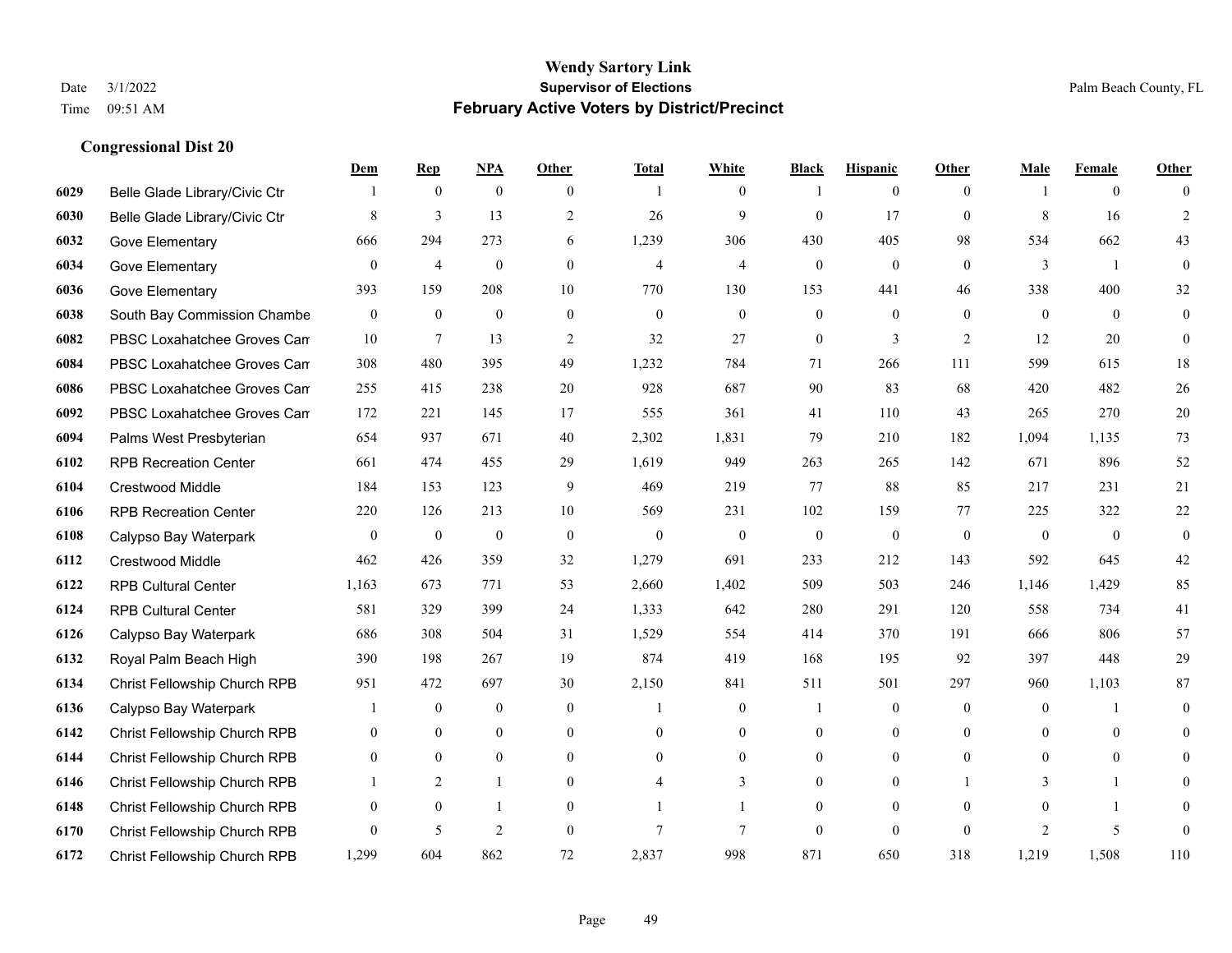|      |                                  | Dem            | <b>Rep</b>       | NPA          | Other            | Total        | White            | <b>Black</b>     | <b>Hispanic</b>  | Other          | <b>Male</b>    | <b>Female</b> | <b>Other</b>   |
|------|----------------------------------|----------------|------------------|--------------|------------------|--------------|------------------|------------------|------------------|----------------|----------------|---------------|----------------|
| 6174 | Christ Fellowship Church RPB     | 27             | 49               | 33           | 2                | 111          | 85               | 7                | 8                | 11             | 53             | 55            | 3              |
| 6178 | <b>Everglades Elementary</b>     | 564            | 393              | 449          | 29               | 1,435        | 666              | 297              | 248              | 224            | 666            | 701           | 68             |
| 6180 | <b>Everglades Elementary</b>     | 18             | 48               | 17           | 2                | 85           | 64               | 4                | 14               | 3              | 40             | 43            | 2              |
| 6206 | Palm Beach Central High          | 265            | 242              | 187          | 11               | 705          | 381              | 140              | 63               | 121            | 316            | 362           | 27             |
| 7004 | J F Kennedy Middle               | $\theta$       | $\theta$         | $\mathbf{0}$ | $\mathbf{0}$     | $\theta$     | $\mathbf{0}$     | $\theta$         | $\theta$         | $\Omega$       | $\theta$       | $\theta$      | $\mathbf{0}$   |
| 7010 | St John Lutheran Church          | 279            | 12               | 92           | 6                | 389          | 25               | 317              | 23               | 24             | 126            | 247           | 16             |
| 7012 | St John Lutheran Church          | 1,074          | 203              | 431          | 16               | 1,724        | 488              | 1,004            | 69               | 163            | 785            | 877           | 62             |
| 7014 | RB Prep Achievement Academy      | $\overline{0}$ | $\theta$         | $\theta$     | $\theta$         | $\Omega$     | $\theta$         | $\theta$         | $\theta$         | $\theta$       | $\Omega$       | $\Omega$      | $\theta$       |
| 7016 | RB Prep Achievement Academy      | 1              | -1               | $\mathbf{0}$ | $\boldsymbol{0}$ | 2            |                  |                  | $\mathbf{0}$     | $\theta$       |                |               | $\Omega$       |
| 7018 | RB Prep Achievement Academy      | $\overline{0}$ | $\overline{0}$   | $\mathbf{0}$ | $\overline{0}$   | $\theta$     | $\theta$         | $\Omega$         | $\Omega$         | $\theta$       | $\theta$       | $\Omega$      | $\Omega$       |
| 7020 | RB Prep Achievement Academy      | $\theta$       | $\theta$         | $\theta$     | $\theta$         | $\Omega$     | $\theta$         | $\theta$         | $\theta$         | $\Omega$       | $\Omega$       | $\Omega$      | $\Omega$       |
| 7022 | J F Kennedy Middle               | 886            | 185              | 376          | 27               | 1,474        | 296              | 815              | 149              | 214            | 662            | 766           | 46             |
| 7024 | Hurst Chapel AME Church          | 1,575          | 88               | 366          | 22               | 2,051        | 158              | 1,658            | 94               | 141            | 846            | 1,139         | 66             |
| 7025 | Hurst Chapel AME Church          | 274            | 38               | 117          | $\overline{4}$   | 433          | 63               | 268              | 44               | 58             | 161            | 256           | 16             |
| 7026 | Lindsey Davis Senior Comm Ctr    | 2,264          | 82               | 457          | 20               | 2,823        | 69               | 2,516            | 41               | 197            | 1,162          | 1,572         | 89             |
| 7028 | <b>Wells Recreation Center</b>   | 1,855          | 148              | 483          | 19               | 2,505        | 245              | 1,961            | 102              | 197            | 1,091          | 1,326         | $88\,$         |
| 7030 | Riviera Beach Marina Event Ctr   | 198            | 320              | 174          | 22               | 714          | 571              | 48               | 47               | 48             | 365            | 330           | 19             |
| 7034 | Suncoast High                    | 1,304          | 207              | 510          | 26               | 2,047        | 357              | 1,244            | 151              | 295            | 845            | 1,126         | 76             |
| 7036 | RB Prep Achievement Academy      | 0              | $\boldsymbol{0}$ | 6            | $\mathbf{0}$     | 6            | $\boldsymbol{0}$ | $\mathbf{0}$     | $\mathbf{0}$     | 6              | $\overline{4}$ |               |                |
| 7038 | RB Prep Achievement Academy      | $\overline{0}$ | $\overline{0}$   | $\mathbf{0}$ | $\boldsymbol{0}$ | $\mathbf{0}$ | $\boldsymbol{0}$ | $\mathbf{0}$     | $\mathbf{0}$     | $\theta$       | $\theta$       | $\mathbf{0}$  | $\mathbf{0}$   |
| 7040 | Mary McLeod Bethune Elementa     | 1,229          | 58               | 264          | 14               | 1,565        | 39               | 1,375            | 50               | 101            | 622            | 898           | 45             |
| 7041 | Mary McLeod Bethune Elementa     | 397            | 30               | 136          | $\tau$           | 570          | 44               | 440              | 29               | 57             | 221            | 324           | 25             |
| 7042 | Dan Calloway Complex             | 1,713          | 72               | 409          | $22\,$           | 2,216        | 46               | 1,948            | 48               | 174            | 909            | 1,237         | $70\,$         |
| 7044 | <b>Wells Recreation Center</b>   | 1,383          | 90               | 391          | 17               | 1,881        | 192              | 1,475            | 67               | 147            | 780            | 1,026         | 75             |
| 7046 | Riviera Beach Marina Event Ctr   | 37             | 33               | 21           | 5                | 96           | 78               | 9                | $\overline{2}$   | $\overline{7}$ | 55             | 40            | $\mathbf{1}$   |
| 7048 | Crossroads Baptist Church        | 279            | 9                | 97           | 10               | 395          | 9                | 329              | 29               | 28             | 132            | 246           | 17             |
| 7050 | <b>Crossroads Baptist Church</b> |                | $\overline{2}$   | -1           | $\mathbf{0}$     |              | 3                | $\boldsymbol{0}$ | $\boldsymbol{0}$ |                |                | 3             | $\overline{0}$ |
| 7052 | <b>Crossroads Baptist Church</b> | $\theta$       | $\Omega$         | $\theta$     | $\theta$         | $\Omega$     | $\Omega$         | $\theta$         | $\Omega$         | $\Omega$       | $\Omega$       | $\theta$      | $\overline{0}$ |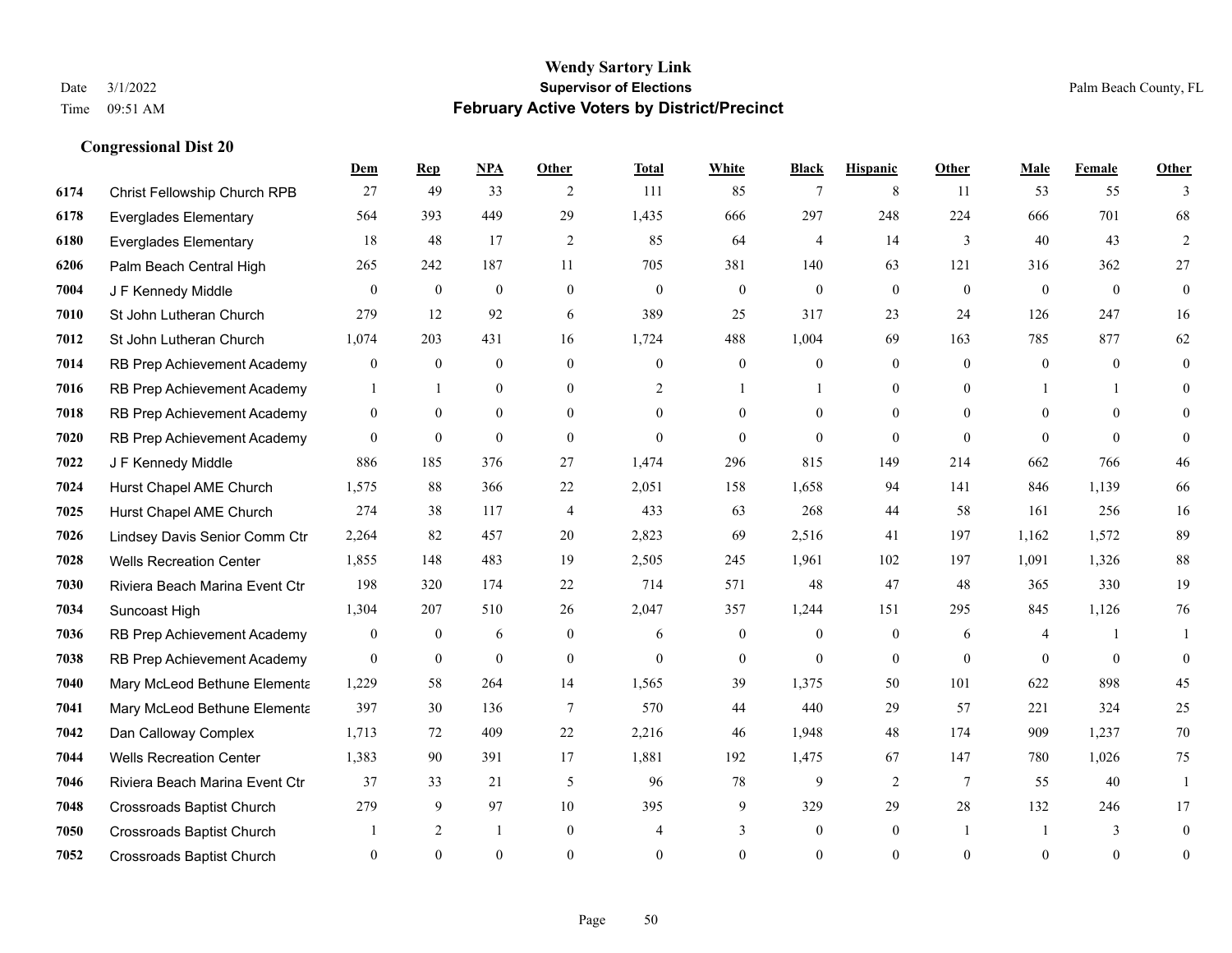|      |                                  | Dem          | <b>Rep</b>       | NPA            | <b>Other</b>   | <b>Total</b> | <b>White</b> | <b>Black</b>     | <b>Hispanic</b> | <b>Other</b>   | <b>Male</b>    | Female         | <b>Other</b>     |
|------|----------------------------------|--------------|------------------|----------------|----------------|--------------|--------------|------------------|-----------------|----------------|----------------|----------------|------------------|
| 7054 | <b>Crossroads Baptist Church</b> | 991          | 73               | 295            | 14             | 1,373        | 108          | 1,049            | 74              | 142            | 595            | 719            | 59               |
| 7056 | <b>Crossroads Baptist Church</b> | $\mathbf{0}$ | $\mathbf{0}$     | $\mathbf{0}$   | $\mathbf{0}$   | $\mathbf{0}$ | $\mathbf{0}$ | $\mathbf{0}$     | $\mathbf{0}$    | $\overline{0}$ | $\mathbf{0}$   | $\mathbf{0}$   | $\mathbf{0}$     |
| 7058 | Palm Beach Lakes High            | 1,424        | 364              | 628            | 45             | 2,461        | 819          | 1,115            | 304             | 223            | 1,004          | 1,362          | 95               |
| 7060 | <b>Ephesus Adventist Academy</b> | 1,156        | 63               | 244            | 18             | 1,481        | 107          | 1,209            | 52              | 113            | 605            | 825            | 51               |
| 7062 | Mangonia Park Town Hall          | 720          | 39               | 188            | 10             | 957          | 78           | 773              | 40              | 66             | 389            | 540            | 28               |
| 7064 | Grace Episcopal Church           | 1,319        | 167              | 452            | 35             | 1,973        | 343          | 1,282            | 136             | 212            | 849            | 1,035          | 89               |
| 7066 | Northboro Elementary             | 1,067        | 201              | 453            | 28             | 1,749        | 471          | 919              | 181             | 178            | 799            | 876            | 74               |
| 7068 | Pleasant City Community Center   | 965          | 246              | 520            | 37             | 1,768        | 802          | 629              | 178             | 159            | 876            | 811            | 81               |
| 7072 | <b>Egret Lake Elementary</b>     | 488          | 119              | 234            | 9              | 850          | 221          | 380              | 138             | 111            | 370            | 450            | 30               |
| 7074 | <b>Egret Lake Elementary</b>     | 201          | 40               | 96             | 11             | 348          | 53           | 203              | 43              | 49             | 151            | 189            | $\,$ 8 $\,$      |
| 7076 | <b>Egret Lake Elementary</b>     | 2            | 2                | $\mathbf{1}$   | $\mathbf{0}$   | 5            | 3            | $\mathbf{1}$     | $\mathbf{0}$    | $\overline{1}$ | $\overline{4}$ | -1             | $\overline{0}$   |
| 7090 | <b>Bear Lakes Middle</b>         | 1,322        | 489              | 848            | 57             | 2,716        | 1,076        | 941              | 388             | 311            | 1,186          | 1,414          | 116              |
| 7092 | Palm Beach Lakes High            | 115          | 37               | 74             | $\overline{4}$ | 230          | 84           | 67               | 22              | 57             | 105            | 112            | 13               |
| 7094 | Salvation Army Activity Hall     | 609          | 80               | 286            | 12             | 987          | 162          | 517              | 130             | 178            | 422            | 519            | 46               |
| 7102 | <b>First Christian Church</b>    | 748          | 192              | 332            | 23             | 1,295        | 426          | 638              | 106             | 125            | 494            | 756            | 45               |
| 7104 | WPB City Fire Station #5         | 732          | 413              | 447            | 33             | 1,625        | 1,008        | 282              | 189             | 146            | 706            | 869            | 50               |
| 7106 | Roosevelt Elementary             | 2,049        | 173              | 583            | 34             | 2,839        | 276          | 2,093            | 256             | 214            | 1,138          | 1,585          | 116              |
| 7112 | <b>Adult Education Center</b>    | 127          | 27               | 61             | 7              | 222          | 54           | 118              | 25              | 25             | 72             | 140            | $10\,$           |
| 7114 | <b>Adult Education Center</b>    | $\mathbf{0}$ | $\mathbf{0}$     | $\overline{0}$ | $\overline{0}$ | $\mathbf{0}$ | $\mathbf{0}$ | $\boldsymbol{0}$ | $\mathbf{0}$    | $\overline{0}$ | $\overline{0}$ | $\overline{0}$ | $\mathbf{0}$     |
| 7116 | <b>Adult Education Center</b>    | $\theta$     | $\theta$         | $\theta$       | $\overline{0}$ | $\theta$     | $\mathbf{0}$ | $\mathbf{0}$     | $\theta$        | $\overline{0}$ | $\theta$       | $\theta$       | $\overline{0}$   |
| 7118 | <b>Adult Education Center</b>    | 31           | 31               | 39             | $\tau$         | 108          | 82           | 3                | 18              | 5              | 52             | 49             | $\tau$           |
| 7120 | U M Church of Palm Beaches       | 291          | 110              | 183            | 13             | 597          | 215          | 221              | 105             | 56             | 256            | 309            | 32               |
| 7122 | U M Church of Palm Beaches       | $\mathbf{0}$ | $\boldsymbol{0}$ | $\overline{0}$ | $\mathbf{0}$   | $\theta$     | $\mathbf{0}$ | $\mathbf{0}$     | $\mathbf{0}$    | $\theta$       | $\mathbf{0}$   | $\theta$       | $\boldsymbol{0}$ |
| 7124 | <b>First Christian Church</b>    | 1,205        | 138              | 348            | 17             | 1,708        | 193          | 1,242            | 113             | 160            | 753            | 896            | 59               |
| 7126 | <b>First Christian Church</b>    | 1,508        | 514              | 801            | 84             | 2,907        | 1,126        | 1,070            | 417             | 294            | 1,211          | 1,584          | 112              |
| 7128 | <b>Westward Elementary</b>       | 1,956        | 130              | 510            | 26             | 2,622        | 168          | 2,132            | 118             | 204            | 1,056          | 1,470          | 96               |
| 7134 | <b>Adult Education Center</b>    | 810          | 175              | 396            | 21             | 1,402        | 303          | 666              | 288             | 145            | 623            | 713            | 66               |
| 7136 | Haverhill Town Hall              | 38           | 37               | 34             | $\overline{2}$ | 111          | 46           | 29               | 26              | 10             | 43             | 62             | 6                |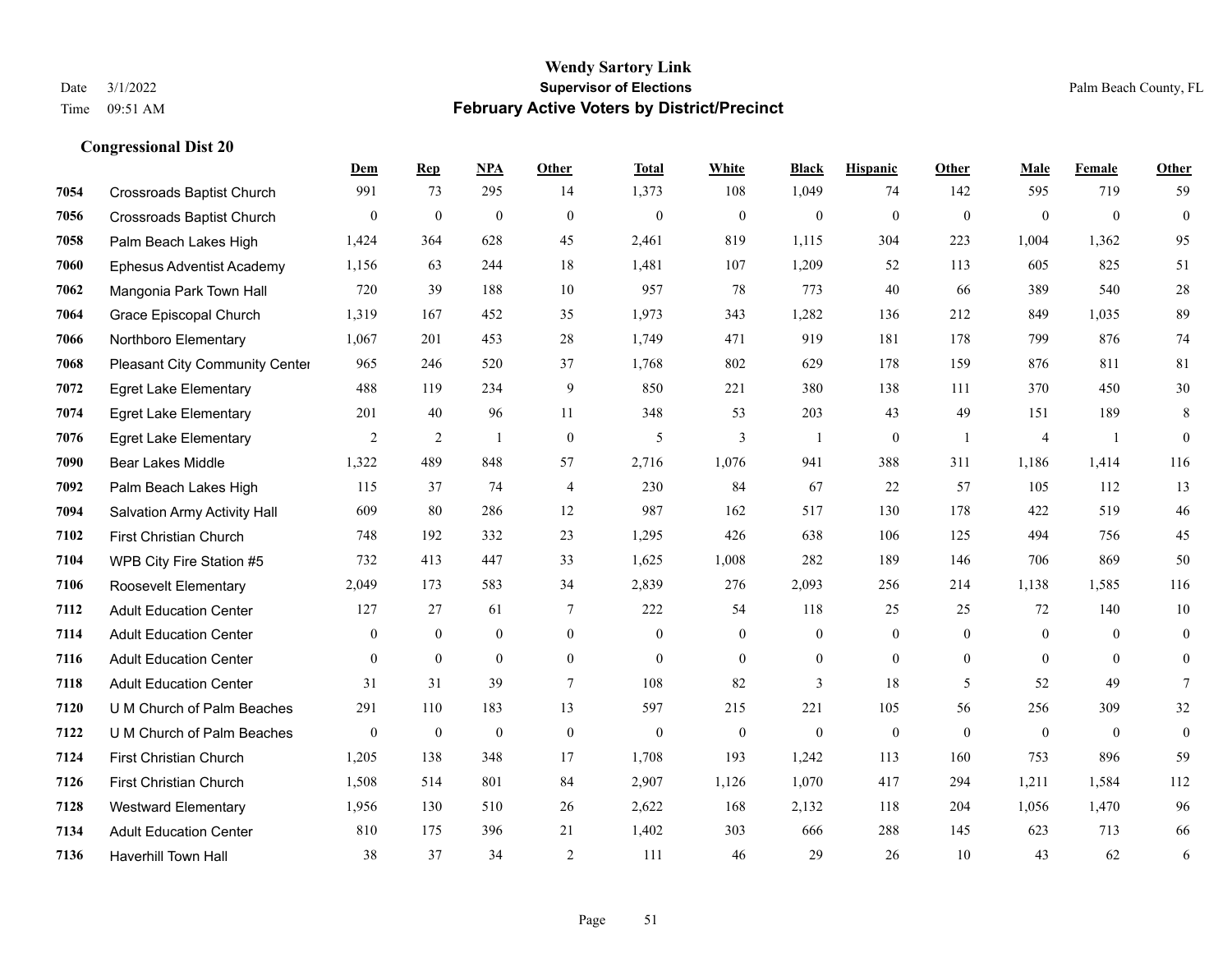|      |                                     | <u>Dem</u> | <u>Rep</u> | <u>NPA</u> | Other | <b>Total</b> | White  | <b>Black</b> | <b>Hispanic</b> | Other    | <u>Male</u> | Female         | <b>Other</b> |
|------|-------------------------------------|------------|------------|------------|-------|--------------|--------|--------------|-----------------|----------|-------------|----------------|--------------|
| 7138 | <b>Westgate Community Center</b>    | 1,551      | 452        | 916        | 33    | 2,952        | 688    | 962          | 1,000           | 302      | 1,308       | 1,504          | 140          |
| 7140 | Haverhill Town Hall                 | 170        | 78         | 100        | 6.    | 354          | 109    | 127          | 79              | 39       | 166         | 166            | 22           |
| 7142 | Clayton Hutcheson Hall B            | 35         |            | 15         |       | 57           | 17     | 27           | 8               |          | 25          | 32             | $\mathbf{0}$ |
| 7144 | Clayton Hutcheson Hall B            | 43         |            | 21         |       | 69           |        | 42           | 13 <sup>2</sup> | 10       | 28          | 34             |              |
| 7146 | Clayton Hutcheson Hall B            | 233        | 15         | 104        |       | 355          | 26     | 220          | 83              | 26       | 127         | 210            | 18           |
| 7149 | <b>Howard Park Community Center</b> | 62         | 14         | 48         |       | 126          | 20     | 51           | 34              | 21       | 57          | 57             | 12           |
| 8001 | Federal Only                        | $\Omega$   | $\theta$   |            |       | $\Omega$     |        | $\theta$     | $\theta$        | $\Omega$ |             | $\overline{0}$ | $\mathbf{0}$ |
| 8002 | State Only                          | 129        | 100        | 110        |       | 341          | 262    | 13           | 13              | 53       | 150         | 178            | 13           |
|      | <b>Congressional Dist 20</b>        | 73,960     | 24,339     | 36,259     | 2,238 | 136,796      | 42,329 | 56,324       | 24,813          | 13,330   | 59,195      | 72,265         | 5,336        |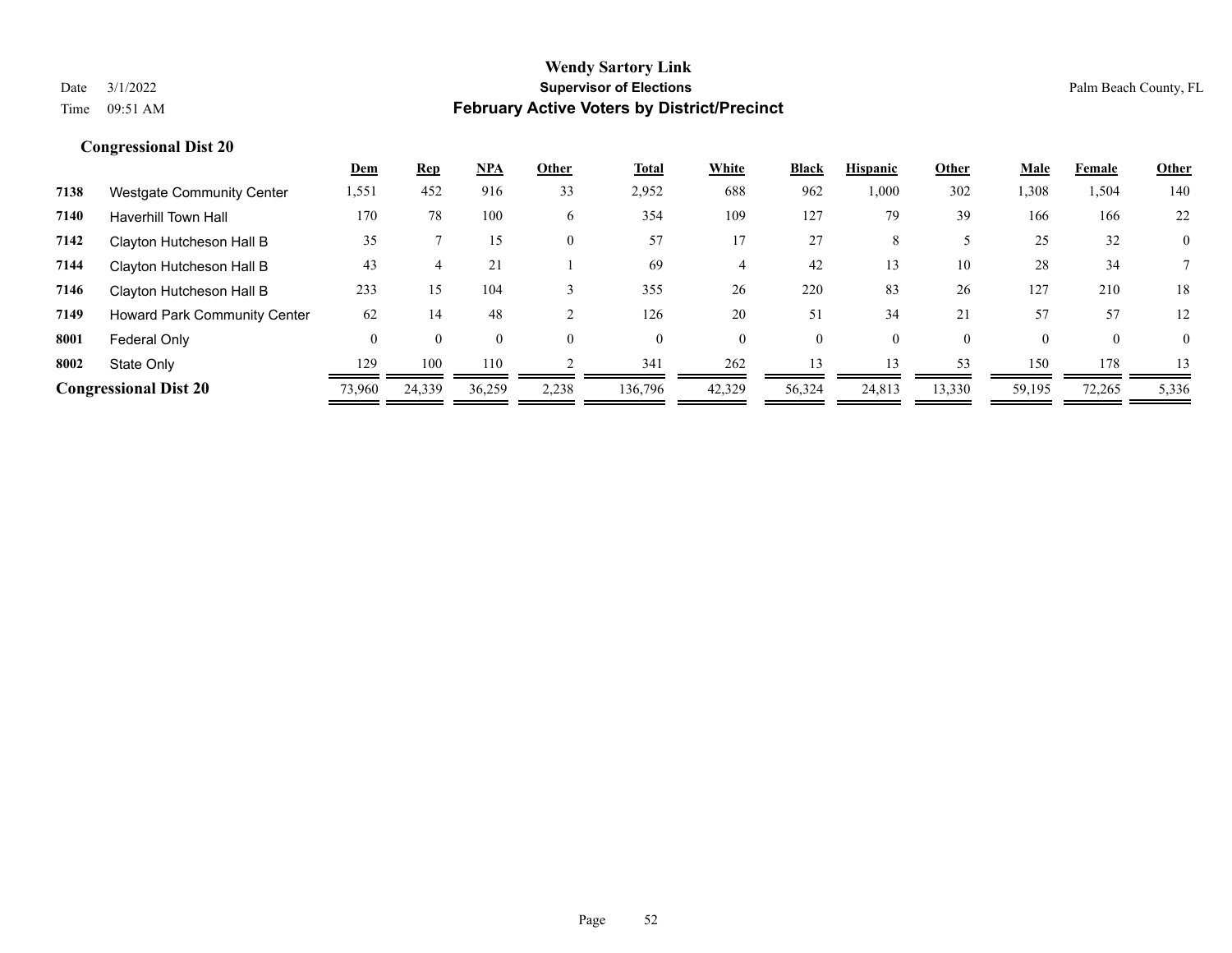|      |                               | Dem              | <b>Rep</b>       | NPA              | <b>Other</b>   | <b>Total</b>   | <b>White</b>     | <b>Black</b>     | <b>Hispanic</b>  | <b>Other</b>   | <b>Male</b>    | <b>Female</b> | Other            |
|------|-------------------------------|------------------|------------------|------------------|----------------|----------------|------------------|------------------|------------------|----------------|----------------|---------------|------------------|
| 1388 | Palm Beach Shores Town Hall   | 273              | 456              | 317              | 25             | 1,071          | 977              | 11               | 20               | 63             | 495            | 549           | 27               |
| 1389 | Palm Beach Shores Town Hall   | $\boldsymbol{0}$ | $\mathbf{0}$     | $\mathbf{0}$     | $\theta$       | $\mathbf{0}$   | $\mathbf{0}$     | $\mathbf{0}$     | $\mathbf{0}$     | $\theta$       | $\theta$       | $\theta$      | $\overline{0}$   |
| 1390 | St Edwards Church             | 452              | 1,192            | 538              | 63             | 2,245          | 2,065            | 4                | 53               | 123            | 1,047          | 1,128         | 70               |
| 1392 | St Edwards Church             | 347              | 612              | 431              | 48             | 1,438          | 1,299            | 7                | 29               | 103            | 632            | 773           | 33               |
| 1394 | Morton & Barbara Mandel Cente | 247              | 619              | 302              | 37             | 1,205          | 1,099            | 6                | 24               | 76             | 544            | 629           | 32               |
| 2066 | Howard Park Community Center  | 142              | 89               | 99               | 6              | 336            | 175              | 53               | 72               | 36             | 156            | 172           | 8                |
| 2068 | <b>Conniston Middle</b>       | 428              | 259              | 327              | 17             | 1,031          | 396              | 101              | 460              | 74             | 469            | 522           | 40               |
| 2070 | <b>Belvedere Elementary</b>   | 559              | 384              | 397              | 25             | 1,365          | 1,073            | 31               | 154              | 107            | 650            | 669           | 46               |
| 2072 | <b>Belvedere Elementary</b>   | 607              | 360              | 500              | $28\,$         | 1,495          | 561              | 160              | 619              | 155            | 643            | 763           | 89               |
| 2074 | <b>Belvedere Elementary</b>   | $\mathbf{0}$     | $\boldsymbol{0}$ | $\boldsymbol{0}$ | $\mathbf{0}$   | $\mathbf{0}$   | $\boldsymbol{0}$ | $\boldsymbol{0}$ | $\overline{0}$   | $\theta$       | $\mathbf{0}$   | $\theta$      | $\overline{0}$   |
| 2076 | <b>Belvedere Elementary</b>   | 143              | 122              | 126              | 8              | 399            | 326              | 17               | 28               | 28             | 193            | 196           | $10\,$           |
| 2078 | St Catherine Church           | 442              | 547              | 365              | 30             | 1,384          | 1,151            | 39               | 88               | 106            | 626            | 707           | 51               |
| 2081 | <b>Everglades Elementary</b>  | 70               | 89               | 47               | $\mathbf{0}$   | 206            | 149              | 7                | 27               | 23             | 103            | 97            | 6                |
| 2083 | Pine Jog Environmental Center | 7                | 21               | 17               | $\mathbf{0}$   | 45             | 30               | $\boldsymbol{0}$ | 13               | $\overline{2}$ | 21             | 23            | $\mathbf{1}$     |
| 2084 | <b>Cholee Lake Elementary</b> | 291              | 118              | 165              | 16             | 590            | 169              | 217              | 136              | 68             | 265            | 309           | 16               |
| 2085 | Pine Jog Environmental Center | 2                | -1               | $\mathbf{0}$     | $\theta$       | 3              | $\overline{3}$   | $\mathbf{0}$     | $\mathbf{0}$     | $\theta$       | $\overline{1}$ | 2             | $\overline{0}$   |
| 2086 | <b>Cholee Lake Elementary</b> | 1,237            | 558              | 947              | 52             | 2,794          | 869              | 617              | 925              | 383            | 1,218          | 1,468         | 108              |
| 2087 | Pine Jog Environmental Center |                  | $\mathbf{0}$     | $\mathbf{0}$     | $\theta$       | 1              | 1                | $\overline{0}$   | $\overline{0}$   | $\mathbf{0}$   |                | $\theta$      | $\overline{0}$   |
| 2090 | Pine Jog Environmental Center | $\bf{0}$         | $\overline{2}$   | $\mathbf{0}$     | $\mathbf{0}$   | $\overline{2}$ |                  | $\overline{0}$   | $\overline{0}$   |                | $\theta$       |               |                  |
| 2092 | Pine Jog Environmental Center |                  | $\mathbf{1}$     | $\overline{1}$   | $\mathbf{1}$   | $\overline{4}$ | $\overline{4}$   | $\mathbf{0}$     | $\mathbf{0}$     | $\mathbf{0}$   | $\overline{2}$ | 2             | $\overline{0}$   |
| 2096 | 1st Church of the Nazarene    | 255              | 70               | 193              | 5              | 523            | 113              | 21               | 344              | 45             | 244            | 251           | $28\,$           |
| 2110 | <b>Berkshire Elementary</b>   | 174              | 86               | 141              | 6              | 407            | 132              | 48               | 177              | 50             | 168            | 217           | $22\,$           |
| 2112 | Palm Springs Middle           | 7                | 6                | $\tau$           | $\overline{0}$ | 20             | 15               | 3                | $\boldsymbol{0}$ | 2              | 9              | 11            | $\boldsymbol{0}$ |
| 2115 | The Ark Church                | 76               | 50               | 61               | 5              | 192            | 88               | 12               | 72               | 20             | 87             | 94            | 11               |
| 2116 | The Ark Church                | 799              | 561              | 724              | 37             | 2,121          | 912              | 151              | 888              | 170            | 902            | 1,141         | 78               |
| 2117 | The Ark Church                |                  | $\mathbf{0}$     | $\mathbf{1}$     | $\mathbf{0}$   | $\overline{2}$ | 1                | $\mathbf{1}$     | $\overline{0}$   | $\overline{0}$ | -1             | $\mathbf{1}$  | $\boldsymbol{0}$ |
| 2118 | Palm Springs Middle           | $\mathbf{0}$     | $\mathbf{0}$     | $\mathbf{0}$     | $\mathbf{0}$   | $\theta$       | $\mathbf{0}$     | $\boldsymbol{0}$ | $\overline{0}$   | $\mathbf{0}$   | $\theta$       | $\mathbf{0}$  | $\overline{0}$   |
| 2120 | Palm Springs Middle           | 58               | 23               | 51               |                | 133            | 33               | 12               | 59               | 29             | 51             | 71            | 11               |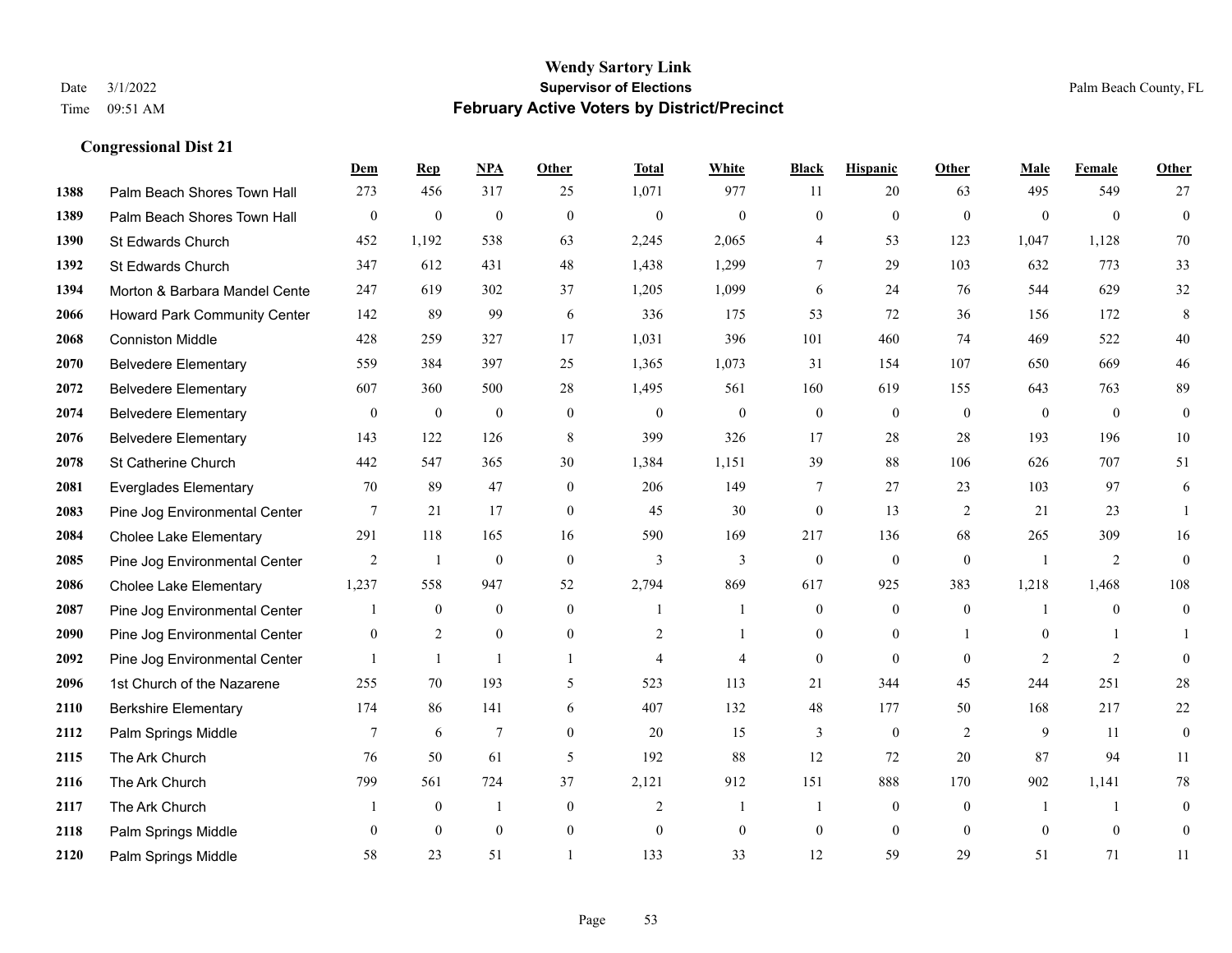|      |                                       | Dem            | <b>Rep</b>       | NPA              | <b>Other</b>   | <b>Total</b> | <b>White</b>     | <b>Black</b>     | <b>Hispanic</b>  | <b>Other</b>   | <b>Male</b>  | <b>Female</b>  | <b>Other</b>     |
|------|---------------------------------------|----------------|------------------|------------------|----------------|--------------|------------------|------------------|------------------|----------------|--------------|----------------|------------------|
| 2122 | Palm Springs Middle                   | -1             | $\mathbf{0}$     | $\mathbf{0}$     | $\overline{0}$ | -1           | $\boldsymbol{0}$ | -1               | $\boldsymbol{0}$ | $\overline{0}$ |              | $\overline{0}$ | $\theta$         |
| 2124 | Palm Springs Middle                   | 5              | $\overline{4}$   | 8                | $\overline{0}$ | 17           | $\,$ 8 $\,$      | 3                | 5                | $\overline{1}$ | 8            | 9              | $\mathbf{0}$     |
| 2125 | St Marys Orthodox Church              | 340            | 348              | 255              | 8              | 951          | 508              | 43               | 337              | 63             | 433          | 482            | 36               |
| 2126 | St Marys Orthodox Church              | 270            | 253              | 237              | 10             | 770          | 429              | 33               | 244              | 64             | 363          | 386            | 21               |
| 2127 | Lake Clarke Shores Town Hall          | 1              | $\bf{0}$         | $\mathbf{1}$     | $\Omega$       | 2            | $\overline{0}$   | $\mathbf{0}$     | 2                | $\theta$       | 2            | $\theta$       | $\boldsymbol{0}$ |
| 2128 | Palm Springs Middle                   | $\mathbf{0}$   | $\boldsymbol{0}$ | $\boldsymbol{0}$ | $\overline{0}$ | $\mathbf{0}$ | $\mathbf{0}$     | $\boldsymbol{0}$ | $\mathbf{0}$     | $\theta$       | $\mathbf{0}$ | $\mathbf{0}$   | $\mathbf{0}$     |
| 2136 | Palmwood Lodge #303                   | 659            | 457              | 575              | 41             | 1,732        | 751              | 81               | 735              | 165            | 783          | 870            | 79               |
| 2138 | Palmwood Lodge #303                   | 333            | 161              | 270              | 21             | 785          | 314              | 78               | 306              | 87             | 369          | 385            | 31               |
| 2140 | South Olive Community Center          | 567            | 425              | 396              | 34             | 1,422        | 1,082            | 30               | 204              | 106            | 665          | 710            | 47               |
| 2142 | Lakeside Presbyterian Church          | 281            | 363              | 201              | 20             | 865          | 753              | 3                | 52               | 57             | 402          | 437            | $26\,$           |
| 2144 | Lakeside Presbyterian Church          | 354            | 410              | 280              | 35             | 1,079        | 895              | 20               | 84               | 80             | 495          | 552            | $32\,$           |
| 2146 | Village Walk HOA Clubhouse            | 553            | 539              | 439              | 44             | 1,575        | 1,223            | 60               | 146              | 146            | 657          | 868            | 50               |
| 2148 | <b>Liberty Park Elementary</b>        | $\mathbf{0}$   | $\boldsymbol{0}$ | $\boldsymbol{0}$ | $\mathbf{0}$   | $\mathbf{0}$ | $\mathbf{0}$     | $\boldsymbol{0}$ | $\mathbf{0}$     | $\theta$       | $\mathbf{0}$ | $\theta$       | $\boldsymbol{0}$ |
| 2150 | <b>River Bridge Activities Center</b> | 1,095          | 532              | 707              | 58             | 2,392        | 1,152            | 500              | 497              | 243            | 993          | 1,314          | 85               |
| 2152 | Pine Ridge North II                   | 1,110          | 523              | 833              | 52             | 2,518        | 1,022            | 393              | 840              | 263            | 1,011        | 1,404          | 103              |
| 2156 | Cresthaven Emory Aud                  | 625            | 404              | 306              | 15             | 1,350        | 742              | 101              | 415              | 92             | 497          | 805            | 48               |
| 2160 | Cresthaven Barkley Aud                | 507            | 350              | 294              | 19             | 1,170        | 591              | 85               | 395              | 99             | 494          | 625            | 51               |
| 2162 | Cresthaven Ashley Aud                 | 331            | 212              | 231              | 15             | 789          | 392              | 41               | 296              | 60             | 309          | 447            | 33               |
| 2164 | <b>Covered Bridge Clubhouse</b>       | 1,109          | 741              | 679              | 41             | 2,570        | 1,767            | 142              | 491              | 170            | 998          | 1,492          | 80               |
| 2166 | Poinciana Clubhouse                   | 912            | 538              | 509              | 36             | 1,995        | 1,314            | 104              | 419              | 158            | 783          | 1,146          | 66               |
| 2168 | First Baptist Church GA               | $\overline{0}$ | $\boldsymbol{0}$ | $\mathbf{0}$     | $\theta$       | $\mathbf{0}$ | $\mathbf{0}$     | $\mathbf{0}$     | $\mathbf{0}$     | $\theta$       | $\theta$     | $\mathbf{0}$   | $\boldsymbol{0}$ |
| 2170 | <b>Liberty Park Elementary</b>        | 1,144          | 544              | 670              | 58             | 2,416        | 1,046            | 463              | 650              | 257            | 967          | 1,340          | 109              |
| 2172 | First Baptist Church GA               | 17             | 3                | 9                | $\mathbf{0}$   | 29           | 13               | 3                | 9                | $\overline{4}$ | 11           | 17             | 1                |
| 2174 | First Baptist Church GA               | 457            | 187              | 282              | 14             | 940          | 408              | 195              | 211              | 126            | 423          | 476            | 41               |
| 2182 | <b>Greenacres Community Center</b>    | 640            | 286              | 545              | 31             | 1,502        | 526              | 143              | 687              | 146            | 597          | 818            | 87               |
| 2184 | American Polish Club                  | 1,085          | 389              | 813              | 42             | 2,329        | 699              | 348              | 1,025            | 257            | 974          | 1,217          | 138              |
| 2186 | American Polish Club                  | 318            | 139              | 241              | $\tau$         | 705          | 210              | 113              | 315              | 67             | 312          | 363            | $30\,$           |
| 2188 | <b>St Lukes United Methodist Chr</b>  | 460            | 512              | 436              | 35             | 1,443        | 1,140            | 34               | 191              | 78             | 684          | 720            | 39               |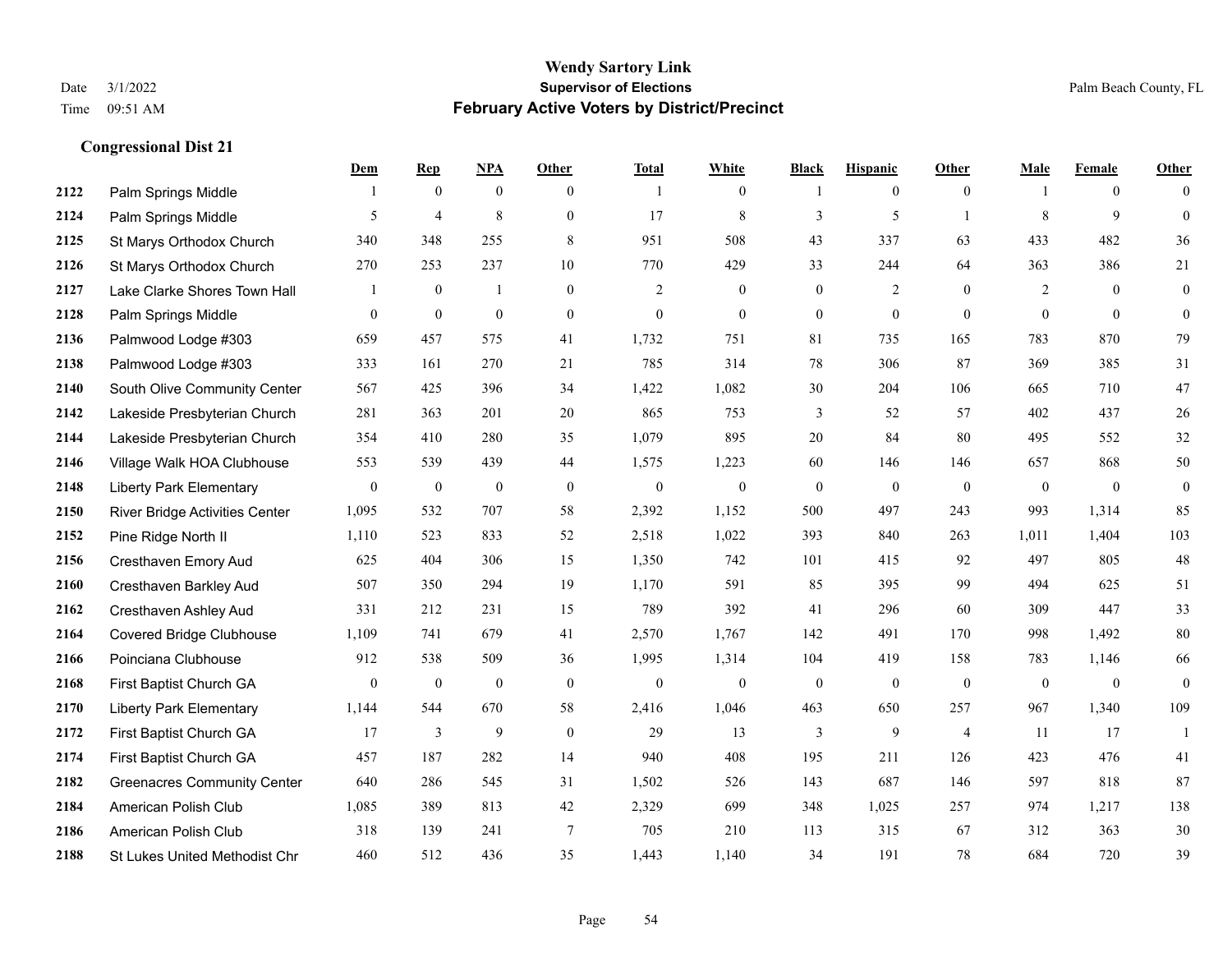**Congressional Dist 21**

#### **Wendy Sartory Link** Date 3/1/2022 **Supervisor of Elections** Palm Beach County, FL Time 09:51 AM **February Active Voters by District/Precinct**

**Dem Rep NPA Other Total White Black Hispanic Other Male Female Other**

# Lucerne Pointe Clubhouse 1,010 540 652 47 2,249 1,419 219 434 177 922 1,254 73 Fountains Of Palm Beach 931 468 598 58 2,055 1,374 155 356 170 878 1,115 62 LC Swain Middle 1,092 371 745 42 2,250 765 477 780 228 947 1,198 105 Pine Ridge South IV Clubhouse 886 497 514 43 1,940 1,159 262 407 112 758 1,107 75 American Finnish Club 14 9 8 0 31 17 3 1 10 12 16 3 LC Swain Middle 0 8 1 0 9 6 0 3 0 4 5 0 Heritage Elementary 553 218 486 29 1,286 407 146 619 114 561 654 71 Heritage Elementary 462 192 338 16 1,008 318 222 339 129 437 521 50 American Finnish Club 6 7 1 1 1 15 14 0 0 1 6 8 1 American Polish Club 226 96 143 4 469 175 110 135 49 191 259 19 American Polish Club 0 0 0 0 0 0 0 0 0 0 0 0 Indian Pines Elementary 1,190 260 597 40 2,087 467 933 449 238 941 1,045 101 Indian Pines Elementary 1,789 290 838 44 2,961 513 1,501 579 368 1,343 1,472 146 Tradewinds Middle 1,265 313 661 40 2,279 564 909 358 448 1,001 1,153 125 Palm Springs Middle 821 335 573 52 1,781 524 329 764 164 728 979 74 Community Of Hope 65 43 65 3 176 69 10 72 25 88 77 11 Faith Presbyterian 990 604 709 35 2,338 948 278 907 205 963 1,275 100 Palm Springs Middle  $\begin{pmatrix} 0 & 0 & 0 & 0 \\ 0 & 0 & 0 & 0 \\ 0 & 0 & 0 & 0 \end{pmatrix}$  Faith Presbyterian 368 215 306 24 913 352 121 360 80 423 456 34 Emmanuel Baptist Church 633 571 432 22 1,658 1,000 45 518 95 697 899 62 Lake Clarke Shores Town Hall 986 1,077 660 48 2,771 2,031 83 486 171 1,268 1,418 85 Community Of Hope **44** 39 56 2 141 37 9 79 16 54 77 10 Palm Springs Middle 1 11 10 9 3 33 12 0 17 4 13 19 1 Palm Springs Village Hall 966 625 814 37 2,442 978 172 1,087 205 1,077 1,252 113 Oasis De Amor Baptist Church 498 227 409 18 1,152 367 138 503 144 542 543 67

Palm Springs Library 714 405 579 22 1,720 643 197 692 188 758 860 102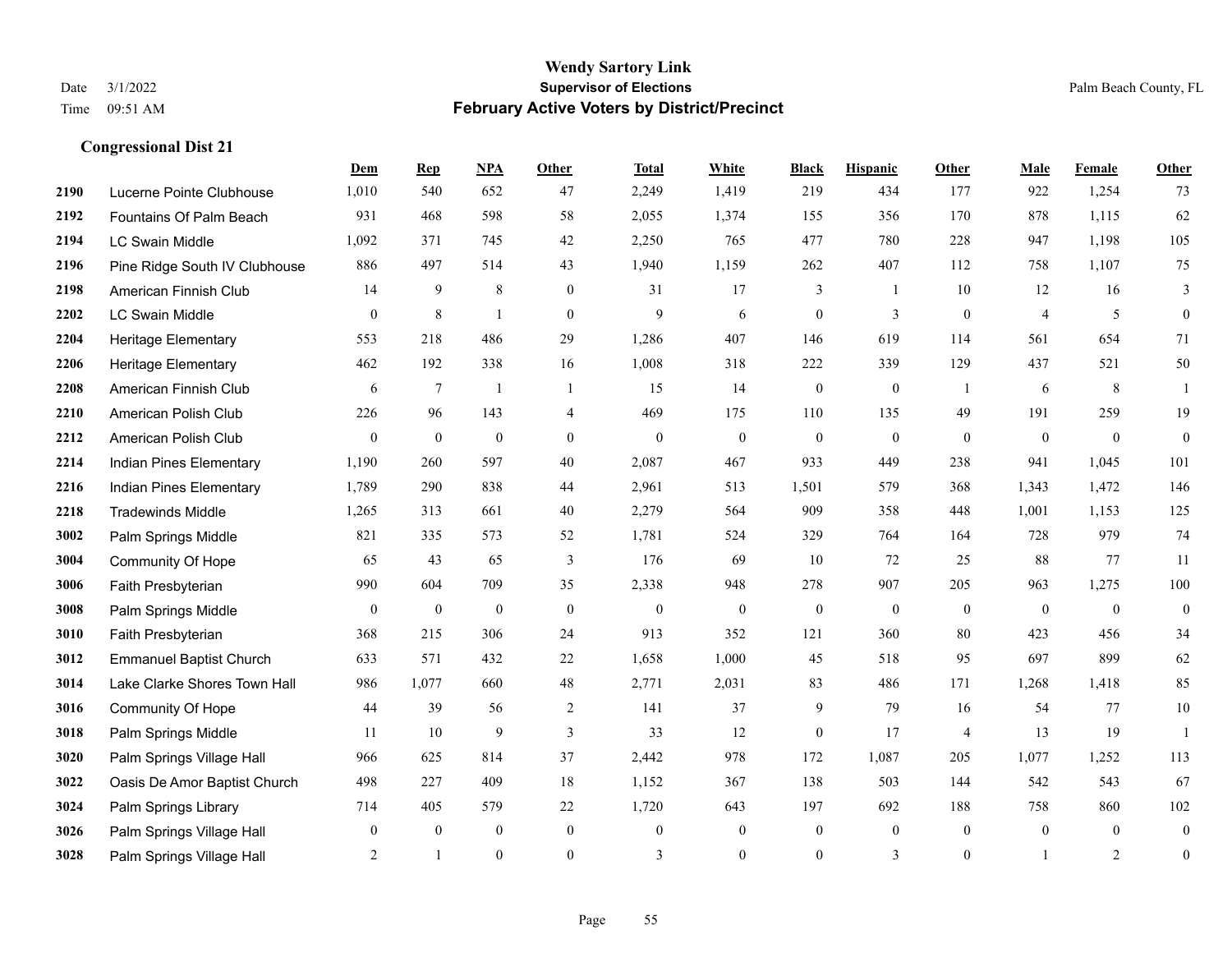|      |                                  | Dem              | <b>Rep</b>     | NPA              | <b>Other</b>     | <b>Total</b>     | <b>White</b>     | <b>Black</b>     | <b>Hispanic</b>  | <b>Other</b>   | <b>Male</b>    | Female         | <b>Other</b>     |
|------|----------------------------------|------------------|----------------|------------------|------------------|------------------|------------------|------------------|------------------|----------------|----------------|----------------|------------------|
| 3030 | Palm Springs Village Hall        | $\mathbf{0}$     | $\mathbf{0}$   | $\boldsymbol{0}$ | $\mathbf{0}$     | $\mathbf{0}$     | $\boldsymbol{0}$ | $\boldsymbol{0}$ | $\boldsymbol{0}$ | $\overline{0}$ | $\overline{0}$ | $\overline{0}$ | $\theta$         |
| 3032 | Special Olympics of PBC          | 683              | 324            | 534              | 34               | 1,575            | 561              | 270              | 609              | 135            | 732            | 762            | 81               |
| 3034 | <b>Sunlight Community Church</b> | 157              | 102            | 81               | 6                | 346              | 187              | 40               | 99               | 20             | 156            | 180            | $10\,$           |
| 3036 | <b>Sunlight Community Church</b> | 384              | 215            | 289              | 15               | 903              | 376              | 179              | 259              | 89             | 406            | 469            | $28\,$           |
| 3038 | <b>Sunlight Community Church</b> | 721              | 305            | 556              | 31               | 1,613            | 658              | 250              | 533              | 172            | 757            | 778            | 78               |
| 3040 | 1st Congregational Church        | 696              | 305            | 417              | 44               | 1,462            | 1,075            | 72               | 194              | 121            | 721            | 688            | 53               |
| 3042 | 1st Congregational Church        | 704              | 453            | 401              | 49               | 1,607            | 1,343            | 24               | 137              | 103            | 737            | 815            | 55               |
| 3044 | Holy Redeemer Church             | 218              | 68             | 193              | 8                | 487              | 136              | 103              | 209              | 39             | 213            | 259            | 15               |
| 3048 | Holy Redeemer Church             | 592              | 220            | 478              | 24               | 1,314            | 396              | 260              | 531              | 127            | 588            | 667            | 59               |
| 3050 | Holy Redeemer Church             | 7                | $\overline{7}$ | 2                | $\boldsymbol{0}$ | 16               | 9                | 6                | $\overline{1}$   | $\mathbf{0}$   | 9              | $\overline{7}$ | $\boldsymbol{0}$ |
| 3052 | Our Savior Lutheran Church       | 404              | 110            | 252              | 13               | 779              | 216              | 217              | 276              | 70             | 367            | 375            | 37               |
| 3058 | Our Savior Lutheran Church       | $\mathbf{0}$     | $\overline{0}$ | $\sqrt{2}$       | $\boldsymbol{0}$ | $\overline{2}$   | 1                | $\overline{1}$   | $\boldsymbol{0}$ | $\mathbf{0}$   | $\overline{1}$ | -1             | $\boldsymbol{0}$ |
| 3060 | Our Savior Lutheran Church       | 267              | 58             | 154              | 6                | 485              | 121              | 173              | 154              | 37             | 193            | 273            | 19               |
| 3062 | Our Savior Lutheran Church       | 1,032            | 320            | 603              | 51               | 2,006            | 802              | 434              | 585              | 185            | 938            | 975            | 93               |
| 3064 | 1st Congregational Church        | 473              | 229            | 376              | 29               | 1,107            | 779              | 92               | 155              | 81             | 523            | 544            | 40               |
| 3066 | Our Savior Lutheran Church       | 370              | 145            | 280              | 22               | 817              | 566              | 80               | 93               | 78             | 401            | 384            | $32\,$           |
| 3068 | St Andrews Episcopal             | 539              | 291            | 396              | 47               | 1,273            | 1,022            | 55               | 111              | 85             | 621            | 610            | 42               |
| 3070 | Mid County Senior Center         | 718              | 272            | 581              | 35               | 1,606            | 519              | 381              | 509              | 197            | 738            | 793            | 75               |
| 3071 | Holy Redeemer Church             | $\boldsymbol{0}$ | $\mathbf{0}$   | $\mathbf{0}$     | $\boldsymbol{0}$ | $\boldsymbol{0}$ | $\boldsymbol{0}$ | $\boldsymbol{0}$ | $\boldsymbol{0}$ | $\mathbf{0}$   | $\mathbf{0}$   | $\mathbf{0}$   | $\boldsymbol{0}$ |
| 3072 | Holy Redeemer Church             | 135              | 24             | 95               | $\,$ 8 $\,$      | 262              | 70               | 103              | 53               | 36             | 101            | 149            | 12               |
| 3074 | Coastal Chapel                   | 477              | 359            | 343              | 31               | 1,210            | 750              | 105              | 262              | 93             | 572            | 597            | 41               |
| 3075 | Lantana Recreation Center        | 14               | 9              | $7\phantom{.0}$  | $\overline{2}$   | 32               | 32               | $\boldsymbol{0}$ | $\mathbf{0}$     | $\mathbf{0}$   | 10             | 22             | $\boldsymbol{0}$ |
| 3076 | Our Savior Lutheran Church       | 47               | 31             | 48               | $\boldsymbol{0}$ | 126              | 82               | 17               | 17               | 10             | 67             | 53             | 6                |
| 3078 | Lakeside UM Church               | 659              | 382            | 438              | 40               | 1,519            | 941              | 175              | 271              | 132            | 674            | 802            | 43               |
| 3080 | American Finnish Club            | 859              | 226            | 577              | 41               | 1,703            | 396              | 531              | 587              | 189            | 738            | 863            | 102              |
| 3082 | <b>Atlantis City Hall</b>        | 493              | 885            | 447              | 48               | 1,873            | 1,617            | 39               | 92               | 125            | 858            | 969            | 46               |
| 3084 | Lakes of Sherbrooke              | 694              | 643            | 594              | 54               | 1,985            | 1,342            | 191              | 287              | 165            | 858            | 1,051          | 76               |
| 3086 | <b>Woodlands Middle</b>          | 792              | 608            | 698              | 50               | 2,148            | 1,460            | 145              | 361              | 182            | 1,008          | 1,067          | 73               |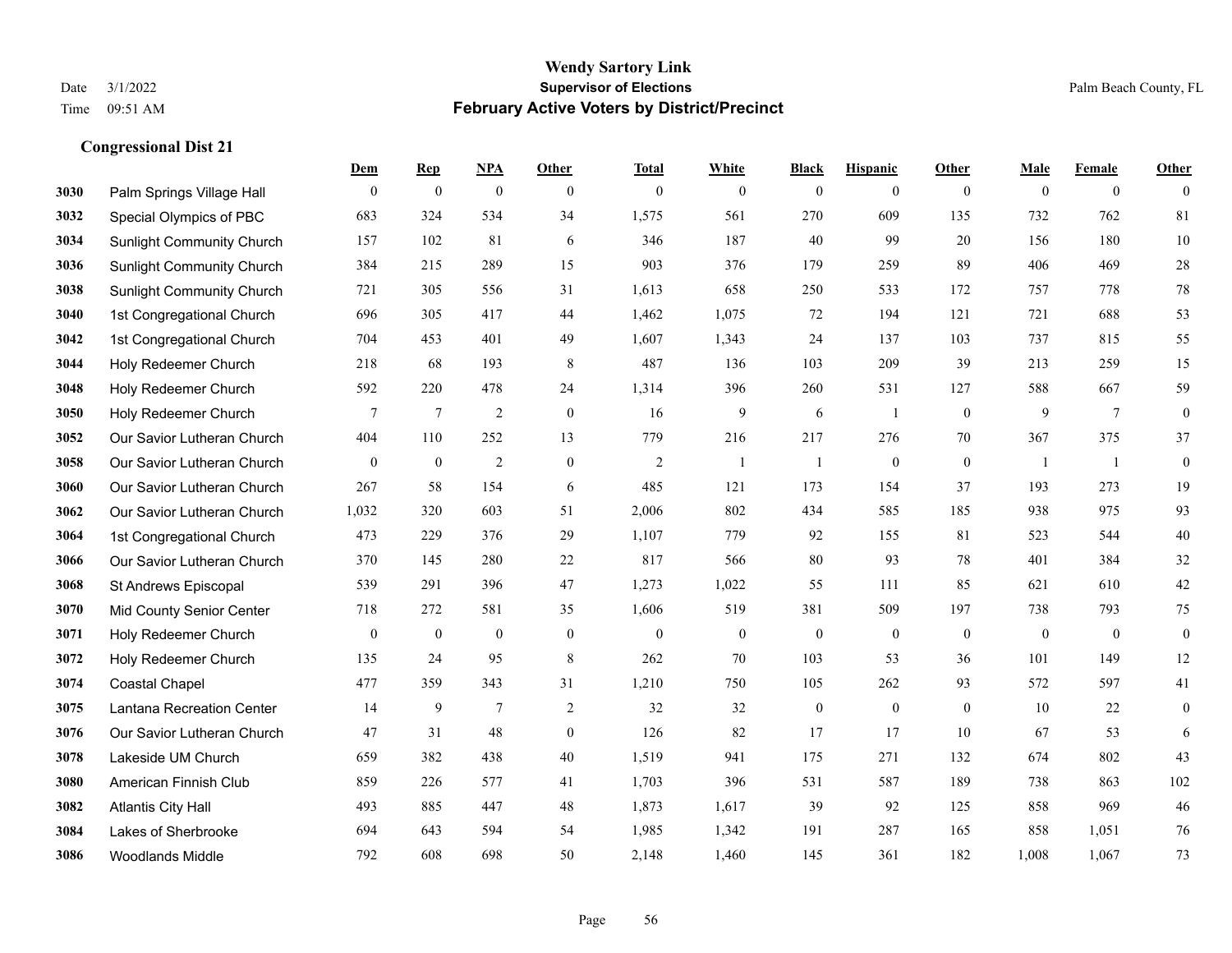|      |                                      | <b>Dem</b> | <b>Rep</b> | NPA | <b>Other</b> | <b>Total</b> | <b>White</b> | <b>Black</b> | <b>Hispanic</b> | <b>Other</b> | <b>Male</b> | Female | <b>Other</b> |
|------|--------------------------------------|------------|------------|-----|--------------|--------------|--------------|--------------|-----------------|--------------|-------------|--------|--------------|
| 3088 | <b>Tradewinds Middle</b>             | 183        | 51         | 125 | 8            | 367          | 96           | 128          | 82              | 61           | 170         | 187    | 10           |
| 3090 | <b>Woodlands Middle</b>              | 1,460      | 839        | 671 | 53           | 3,023        | 2,435        | 185          | 116             | 287          | 1,369       | 1,567  | 87           |
| 3092 | Lacuna HOA Clubhouse                 | 1,213      | 775        | 781 | 75           | 2,844        | 1,975        | 278          | 326             | 265          | 1,304       | 1,454  | 86           |
| 3094 | <b>Coral Reef Elementary</b>         | 327        | 245        | 282 | 29           | 883          | 513          | 80           | 200             | 90           | 408         | 448    | $27\,$       |
| 3096 | <b>Coral Reef Elementary</b>         | 821        | 586        | 645 | 61           | 2,113        | 1,352        | 259          | 270             | 232          | 980         | 1.056  | 77           |
| 3098 | <b>Manatee Elementary</b>            | 671        | 596        | 534 | 48           | 1,849        | 1,255        | 180          | 221             | 193          | 848         | 941    | 60           |
| 3100 | Journeys End                         | 429        | 339        | 375 | 20           | 1,163        | 778          | 94           | 139             | 152          | 550         | 582    | 31           |
| 3102 | <b>Diamond View Elementary</b>       | 1,208      | 461        | 807 | 51           | 2,527        | 1,041        | 644          | 540             | 302          | 1,118       | 1,300  | 109          |
| 3104 | American German Club                 | 400        | 351        | 384 | 33           | 1,168        | 813          | 90           | 137             | 128          | 542         | 583    | 43           |
| 3106 | American German Club                 | 306        | 104        | 210 | 18           | 638          | 222          | 185          | 100             | 131          | 280         | 331    | 27           |
| 3108 | Santaluces High                      | 1,280      | 550        | 915 | 67           | 2,812        | 1,143        | 722          | 549             | 398          | 1,248       | 1,475  | 89           |
| 3110 | Lantana Road Branch Library          | 820        | 338        | 500 | 43           | 1,701        | 798          | 459          | 285             | 159          | 736         | 888    | $77\,$       |
| 3112 | <b>Starlight Cove Elementary</b>     | 847        | 300        | 626 | 36           | 1,809        | 703          | 319          | 639             | 148          | 777         | 940    | 92           |
| 3114 | Santaluces High                      | 375        | 256        | 299 | 11           | 941          | 548          | 119          | 188             | 86           | 457         | 455    | $29\,$       |
| 3116 | <b>Advent Lantana</b>                | 1,051      | 526        | 751 | 53           | 2,381        | 1,466        | 358          | 372             | 185          | 987         | 1,314  | 80           |
| 3118 | Advent Lantana                       | 201        | 223        | 177 | 16           | 617          | 502          | 23           | 48              | 44           | 302         | 303    | $12\,$       |
| 3120 | Valencia Shores Social Club          | 1,223      | 600        | 582 | 51           | 2,456        | 2,172        | 68           | 81              | 135          | 1,129       | 1,271  | 56           |
| 3122 | Boynton Beach Community Chur         | 901        | 413        | 350 | 33           | 1,697        | 1,517        | 37           | 52              | 91           | 703         | 957    | 37           |
| 3124 | West Boynton Park and Rec            | 797        | 581        | 664 | 43           | 2,085        | 1,314        | 227          | 296             | 248          | 948         | 1,064  | 73           |
| 3126 | Temple Shaarei Shalom                | 628        | 506        | 472 | 27           | 1,633        | 1,125        | 153          | 197             | 158          | 753         | 831    | 49           |
| 3128 | West Boynton Park and Rec            | 942        | 610        | 733 | 45           | 2,330        | 1,446        | 292          | 333             | 259          | 1,058       | 1,191  | 81           |
| 3130 | <b>Winston Trails Swim Center</b>    | 1,103      | 908        | 870 | 63           | 2,944        | 2,087        | 206          | 375             | 276          | 1,380       | 1,455  | 109          |
| 3132 | Park Vista High                      | 866        | 660        | 718 | 50           | 2,294        | 1,446        | 235          | 369             | 244          | 1,040       | 1,177  | 77           |
| 3133 | Christa McAuliffe Middle             | 174        | 123        | 138 | 9            | 444          | 271          | 47           | 60              | 66           | 213         | 219    | 12           |
| 3134 | <b>Hidden Oaks Elementary</b>        | 1,066      | 316        | 610 | 36           | 2,028        | 581          | 803          | 372             | 272          | 864         | 1,079  | 85           |
| 3136 | Freedom Shores Elementary            | 879        | 407        | 595 | 31           | 1,912        | 832          | 553          | 271             | 256          | 852         | 986    | 74           |
| 3138 | <b>Citrus Cove Elementary</b>        | 869        | 486        | 574 | 33           | 1,962        | 1,130        | 329          | 289             | 214          | 864         | 1,015  | 83           |
| 3140 | <b>Boynton Lakes North Clubhouse</b> | 416        | 188        | 280 | 16           | 900          | 424          | 222          | 123             | 131          | 402         | 467    | 31           |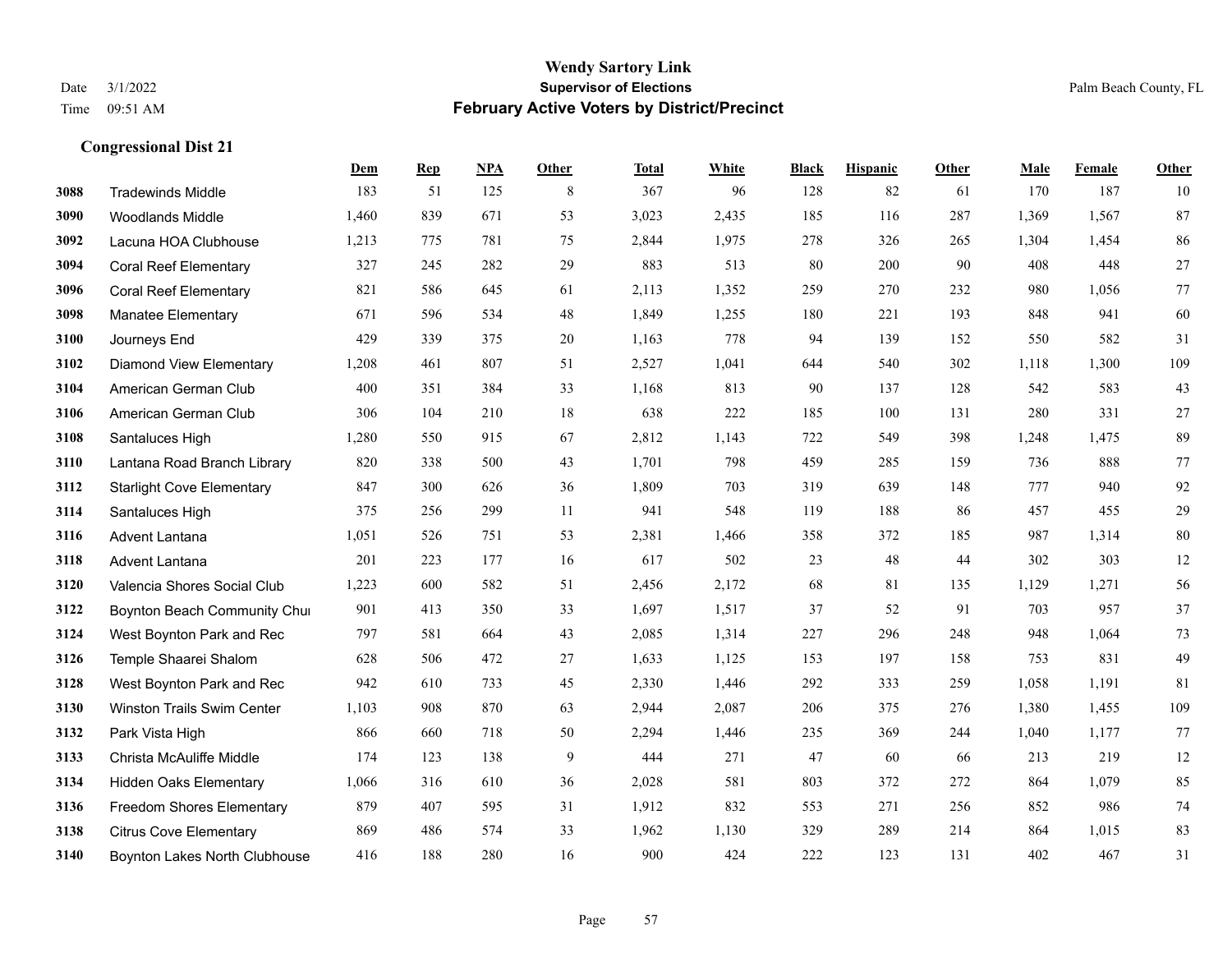|      |                                  | Dem          | <b>Rep</b> | NPA              | Other          | <b>Total</b>     | <b>White</b>     | <b>Black</b>     | <b>Hispanic</b> | <b>Other</b>   | <b>Male</b>  | <b>Female</b> | <b>Other</b>     |
|------|----------------------------------|--------------|------------|------------------|----------------|------------------|------------------|------------------|-----------------|----------------|--------------|---------------|------------------|
| 3142 | Boynton Lakes North Clubhouse    | 364          | 164        | 228              | 19             | 775              | 430              | 136              | 137             | 72             | 315          | 431           | 29               |
| 3144 | <b>Freedom Shores Elementary</b> | 9            | 8          | 9                | $\mathbf{0}$   | 26               | 21               | $\mathbf{0}$     | $\overline{3}$  | 2              | 11           | 13            | $\overline{2}$   |
| 3146 | Freedom Shores Elementary        | 335          | 132        | 172              | 21             | 660              | 446              | 79               | 73              | 62             | 260          | 379           | 21               |
| 3148 | Imagine Schools - Chancellor     | 63           | 51         | 54               | 5              | 173              | 116              | 12               | 28              | 17             | 87           | 81            | 5                |
| 3150 | Christa McAuliffe Middle         | 553          | 255        | 230              | 23             | 1.061            | 964              | 18               | 29              | 50             | 429          | 600           | $32\,$           |
| 3152 | Park Vista High                  | 650          | 409        | 395              | 32             | 1,486            | 1,274            | 55               | 65              | 92             | 652          | 786           | $48\,$           |
| 3154 | Ponte Vecchio Clubhouse          | 787          | 324        | 291              | 24             | 1,426            | 1,277            | 20               | 39              | 90             | 640          | 748           | 38               |
| 3156 | Aberdeen East Clubhouse          | 1,003        | 493        | 558              | 41             | 2,095            | 1,572            | 150              | 190             | 183            | 866          | 1,166         | 63               |
| 3158 | <b>Crystal Lakes Elementary</b>  | 997          | 771        | 812              | 59             | 2,639            | 1,848            | 201              | 295             | 295            | 1,200        | 1,332         | $107\,$          |
| 3160 | Christa McAuliffe Middle         | 433          | 327        | 341              | 19             | 1,120            | 760              | 134              | 121             | 105            | 503          | 576           | 41               |
| 3162 | <b>Hidden Oaks Elementary</b>    | 538          | 262        | 306              | 20             | 1,126            | 675              | 206              | 128             | 117            | 504          | 590           | $32\,$           |
| 3164 | <b>Citrus Cove Elementary</b>    | 879          | 549        | 655              | 48             | 2,131            | 1,331            | 320              | 246             | 234            | 955          | 1,106         | 70               |
| 3166 | Jamaica Bay Clubhouse            | 349          | 382        | 266              | 23             | 1,020            | 902              | 20               | 36              | 62             | 445          | 540           | 35               |
| 3168 | Boynton Beach Fire Station #3    | 901          | 475        | 676              | 36             | 2,088            | 1,193            | 377              | 296             | 222            | 889          | 1,131         | 68               |
| 3170 | Boynton Beach High               | 1,119        | 618        | 902              | 74             | 2,713            | 1,592            | 322              | 545             | 254            | 1,180        | 1,431         | 102              |
| 3172 | Boynton Beach High               | 484          | 143        | 315              | 32             | 974              | 456              | 265              | 145             | 108            | 398          | 528           | 48               |
| 3174 | Boynton Beach Fire Station #3    | 247          | 180        | 176              | 14             | 617              | 425              | 52               | 84              | 56             | 279          | 322           | 16               |
| 3176 | Boynton Beach High               | 207          | 123        | 152              | 8              | 490              | 262              | 85               | 82              | 61             | 212          | 258           | $20\,$           |
| 3180 | Imagine Schools - Chancellor     | $\mathbf{0}$ | $\bf{0}$   | $\boldsymbol{0}$ | $\mathbf{0}$   | $\boldsymbol{0}$ | $\boldsymbol{0}$ | $\boldsymbol{0}$ | $\mathbf{0}$    | $\overline{0}$ | $\mathbf{0}$ | $\mathbf{0}$  | $\boldsymbol{0}$ |
| 3182 | Imagine Schools - Chancellor     | 104          | 51         | 78               | $\overline{4}$ | 237              | 116              | 52               | 38              | 31             | 111          | 115           | 11               |
| 3185 | Christ Fellowship Church BB      | 312          | 220        | 226              | 33             | 791              | 508              | 89               | 115             | 79             | 367          | 406           | 18               |
| 3186 | Christ Fellowship Church BB      | 191          | 120        | 143              | 13             | 467              | 327              | 45               | 63              | 32             | 211          | 237           | 19               |
| 3187 | Christ Fellowship Church BB      | 682          | 422        | 618              | 61             | 1,783            | 1,013            | 284              | 292             | 194            | 834          | 895           | 54               |
| 3188 | Christ Fellowship Church BB      | 419          | 303        | 358              | 22             | 1,102            | 677              | 226              | 123             | 76             | 542          | 525           | 35               |
| 3190 | Imagine Schools - Chancellor     | 309          | 166        | 234              | 24             | 733              | 409              | 153              | 102             | 69             | 373          | 345           | 15               |
| 3192 | Leisureville #1 Clubhouse        | 547          | 414        | 389              | 46             | 1,396            | 1,051            | 118              | 134             | 93             | 565          | 787           | 44               |
| 3194 | Boynton Beach Fire Station #2    | 749          | 179        | 382              | 20             | 1,330            | 463              | 556              | 168             | 143            | 587          | 690           | 53               |
| 3196 | Leisureville #3 Clubhouse        | 622          | 550        | 437              | 53             | 1,662            | 1,376            | 86               | 108             | 92             | 710          | 897           | 55               |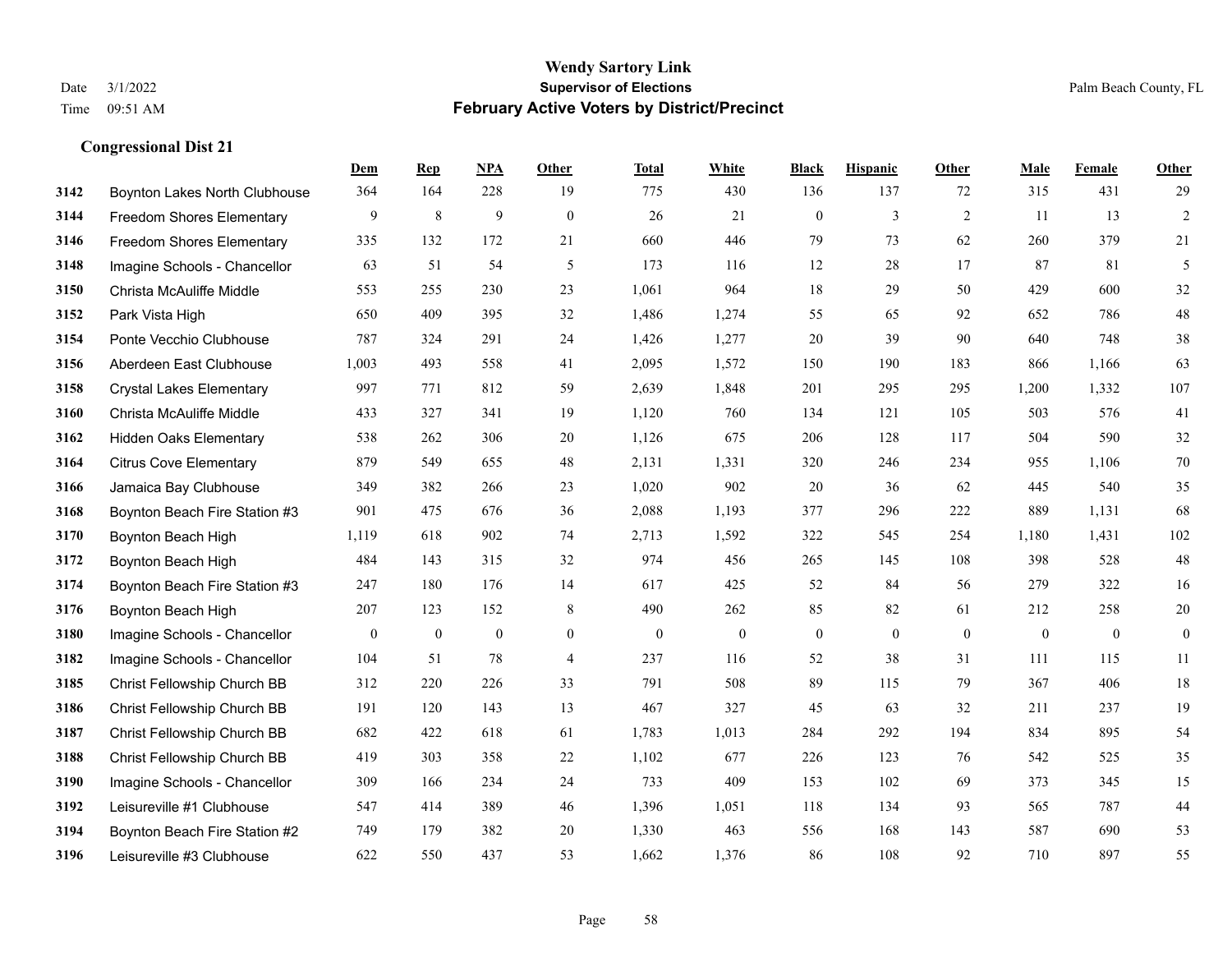|      |                                      | Dem              | <b>Rep</b>       | NPA              | <b>Other</b>   | <b>Total</b>     | White            | <b>Black</b>     | <b>Hispanic</b>  | <b>Other</b>    | <b>Male</b>    | <b>Female</b>  | <b>Other</b>     |
|------|--------------------------------------|------------------|------------------|------------------|----------------|------------------|------------------|------------------|------------------|-----------------|----------------|----------------|------------------|
| 3198 | <b>BB Leisureville Clubhouse</b>     | 504              | 526              | 314              | 35             | 1,379            | 1,131            | 70               | 115              | 63              | 561            | 778            | 40               |
| 3200 | <b>Golfview Harbour Clubhouse</b>    | 601              | 404              | 407              | 29             | 1,441            | 970              | 205              | 116              | 150             | 649            | 747            | 45               |
| 3202 | <b>Golfview Harbour Clubhouse</b>    | 65               | 70               | 53               | $\tau$         | 195              | 142              | 31               | 11               | <b>11</b>       | 97             | 92             | 6                |
| 4002 | Lantana Recreation Center            | 461              | 519              | 374              | $48\,$         | 1,402            | 1,172            | 31               | 106              | 93              | 680            | 684            | $38\,$           |
| 4004 | South Palm Beach Town Hall           | 403              | 516              | 394              | 34             | 1,347            | 1,148            | 21               | 84               | 94              | 586            | 713            | $48\,$           |
| 4006 | Manalapan Town Hall                  | 77               | 209              | 94               | 11             | 391              | 355              | 6                | 6                | 24              | 195            | 185            | 11               |
| 4008 | Hypoluxo Town Hall                   | 526              | 604              | 529              | 65             | 1,724            | 1,439            | 40               | 119              | 126             | 795            | 881            | $48\,$           |
| 4010 | <b>Bent Tree Villas East</b>         | 788              | 735              | 607              | 54             | 2,184            | 1,580            | 216              | 220              | 168             | 961            | 1,177          | $46\,$           |
| 4012 | <b>Greentree Villas</b>              | 648              | 574              | 469              | 37             | 1,728            | 1,414            | 73               | 127              | 114             | 694            | 988            | $46\,$           |
| 4014 | New Church                           | 404              | 495              | 321              | 27             | 1,247            | 1,009            | 62               | 92               | 84              | 534            | 685            | $28\,$           |
| 4016 | Christ Fellowship Church BB          | 534              | 289              | 306              | 24             | 1,153            | 693              | 194              | 163              | 103             | 529            | 593            | 31               |
| 4018 | Quail Ridge Business Center          | 120              | 369              | 130              | 12             | 631              | 610              | $\mathbf{1}$     | 1                | 19              | 287            | 331            | 13               |
| 4020 | Christ Fellowship Church BB          | 35               | 27               | 36               | $\overline{4}$ | 102              | 79               | $\overline{4}$   | 11               | $8\phantom{.0}$ | 37             | 63             | $\sqrt{2}$       |
| 4022 | <b>Congress Middle</b>               | 839              | 231              | 410              | 45             | 1,525            | 536              | 670              | 166              | 153             | 632            | 832            | 61               |
| 4024 | Harvey E Oyer Jr Park                | 487              | 634              | 501              | 55             | 1,677            | 1,327            | 90               | 136              | 124             | 796            | 834            | 47               |
| 4026 | <b>Sterling Village Aud</b>          | 499              | 550              | 483              | 55             | 1,587            | 1,389            | 39               | 59               | 100             | 732            | 803            | 52               |
| 4028 | Ocean Ridge Town Hall                | 403              | 740              | 442              | 44             | 1,629            | 1,482            | 5                | 50               | 92              | 773            | 814            | 42               |
| 4030 | Village of Golf Admin Bldg           | 37               | 181              | 52               | 4              | 274              | 268              | $\mathbf{0}$     | 1                | 5               | 130            | 142            | $\sqrt{2}$       |
| 4034 | <b>Crosspointe Elementary</b>        | 367              | 255              | 292              | 24             | 938              | 666              | 114              | 70               | 88              | 398            | 519            | 21               |
| 4036 | <b>Forest Park Elementary</b>        | 288              | 448              | 277              | 26             | 1,039            | 934              | 8                | 50               | 47              | 433            | 574            | 32               |
| 4038 | <b>Briny Breezes Community Cente</b> | 87               | 142              | 92               | $\overline{4}$ | 325              | 299              | $\mathbf{0}$     | 10               | 16              | 133            | 182            | $10\,$           |
| 4040 | <b>Briny Breezes Community Cente</b> | $\boldsymbol{0}$ | $\boldsymbol{0}$ | $\boldsymbol{0}$ | $\mathbf{0}$   | $\boldsymbol{0}$ | $\boldsymbol{0}$ | $\boldsymbol{0}$ | $\boldsymbol{0}$ | $\mathbf{0}$    | $\mathbf{0}$   | $\overline{0}$ | $\boldsymbol{0}$ |
| 4042 | <b>Briny Breezes Community Cente</b> | $\mathbf{0}$     | $\mathbf{0}$     | $\mathbf{0}$     | $\mathbf{0}$   | $\mathbf{0}$     | $\boldsymbol{0}$ | $\boldsymbol{0}$ | $\overline{0}$   | $\overline{0}$  | $\overline{0}$ | $\overline{0}$ | $\boldsymbol{0}$ |
| 4044 | <b>Briny Breezes Community Cente</b> | 48               | 39               | 39               | $\theta$       | 126              | 110              | $\mathbf{1}$     | 10               | 5               | 65             | 58             | 3                |
| 4046 | <b>Delray Dunes</b>                  | 86               | 346              | 106              | $\overline{7}$ | 545              | 508              | $\overline{1}$   | $\overline{4}$   | 32              | 244            | 290            | $11\,$           |
| 4048 | <b>Banyan Creek Elementary</b>       | 122              | 157              | 86               | $\tau$         | 372              | 298              | 16               | 29               | 29              | 190            | 173            | 9                |
| 4050 | Hunter's Run Courtside Cafe          | 1,091            | 373              | 557              | 42             | 2,063            | 1,898            | 42               | 49               | 74              | 859            | 1,166          | $38\,$           |
| 4052 | <b>Crosspointe Elementary</b>        | 113              | 84               | 90               | 3              | 290              | 178              | 57               | 21               | 34              | 143            | 141            | $\sqrt{6}$       |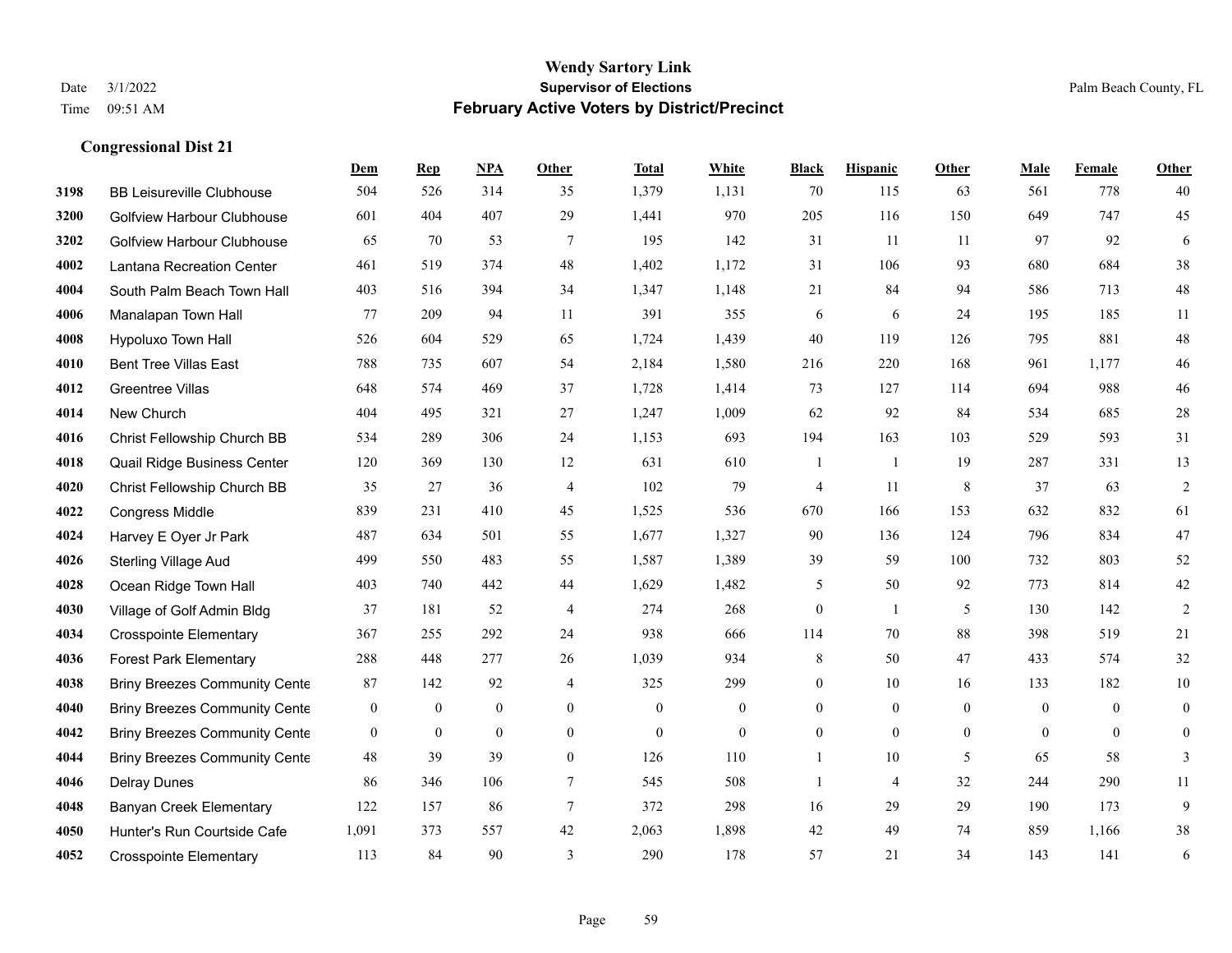|      |                                   | Dem          | <b>Rep</b>       | NPA            | <b>Other</b>     | <b>Total</b> | <b>White</b>   | <b>Black</b>     | <b>Hispanic</b>  | <b>Other</b> | <b>Male</b>    | <b>Female</b>   | <b>Other</b> |
|------|-----------------------------------|--------------|------------------|----------------|------------------|--------------|----------------|------------------|------------------|--------------|----------------|-----------------|--------------|
| 4053 | <b>Crosspointe Elementary</b>     | 208          | 87               | 157            | 18               | 470          | 182            | 111              | 99               | 78           | 205            | 245             | 20           |
| 4054 | Lakeview Baptist Church           | 532          | 644              | 445            | 41               | 1,662        | 1,379          | 76               | 101              | 106          | 767            | 843             | 52           |
| 4056 | Lakeview Baptist Church           | $\mathbf{0}$ | $\mathbf{0}$     | $\mathbf{0}$   | $\Omega$         | $\theta$     | $\overline{0}$ | $\mathbf{0}$     | $\mathbf{0}$     | $\Omega$     | $\overline{0}$ | $\theta$        | $\mathbf{0}$ |
| 4058 | Plumosa SOA Elementary            | 52           | 62               | 41             | $\tau$           | 162          | 144            | 4                | 8                | 6            | 81             | 79              | 2            |
| 4060 | Lakeview Baptist Church           | 2            | 6                | $\overline{4}$ | $\overline{0}$   | 12           | 5              | $\overline{0}$   | $\mathbf{1}$     | 6            | 5              | $7\phantom{.0}$ | $\Omega$     |
| 4062 | Lakeview Baptist Church           | 42           | 77               | 38             | 5                | 162          | 133            | 7                | 9                | 13           | 76             | 84              | 2            |
| 4064 | Seacrest Presbyterian             | 48           | 43               | 48             | 3                | 142          | 127            | $\mathbf{1}$     | 9                | 5            | 75             | 66              |              |
| 4066 | Seacrest Presbyterian             | $\theta$     | $\mathbf{0}$     | $\mathbf{0}$   | $\Omega$         | $\theta$     | $\overline{0}$ | $\mathbf{0}$     | $\overline{0}$   | $\theta$     | $\theta$       | $\theta$        | $\Omega$     |
| 4068 | Seacrest Presbyterian             | $\mathbf{0}$ | $\mathbf{0}$     | $\overline{0}$ | $\overline{0}$   | $\theta$     | $\overline{0}$ | $\mathbf{0}$     | $\mathbf{0}$     | $\theta$     | $\overline{0}$ | $\theta$        | $\mathbf{0}$ |
| 4070 | Seacrest Presbyterian             | $\mathbf{0}$ | $\mathbf{0}$     | $\mathbf{0}$   | $\Omega$         | $\theta$     | $\overline{0}$ | $\mathbf{0}$     | $\Omega$         | $\theta$     | $\theta$       | $\theta$        | $\mathbf{0}$ |
| 4072 | <b>Gulf Stream Town Hall</b>      | 185          | 459              | 215            | 23               | 882          | 817            | 4                | 23               | 38           | 429            | 433             | 20           |
| 4074 | Plumosa SOA Elementary            | 431          | 439              | 364            | 24               | 1,258        | 1,084          | 20               | 73               | 81           | 590            | 635             | 33           |
| 4076 | <b>Country Manors Clubhouse</b>   | 449          | 388              | 408            | 23               | 1,268        | 898            | 96               | 140              | 134          | 563            | 671             | 34           |
| 4078 | <b>Banyan Creek Elementary</b>    | 4            | 6                | 1              | $\boldsymbol{0}$ | 11           | $10\,$         | $\boldsymbol{0}$ | $\boldsymbol{0}$ | -1           | 7              | 3               |              |
| 4080 | <b>Banyan Creek Elementary</b>    | $\mathbf{0}$ | $\mathbf{0}$     | $\mathbf{0}$   | $\overline{0}$   | $\theta$     | $\overline{0}$ | $\boldsymbol{0}$ | $\mathbf{0}$     | $\theta$     | $\overline{0}$ | $\mathbf{0}$    | $\mathbf{0}$ |
| 4082 | <b>Banyan Creek Elementary</b>    | $\theta$     | 3                | $\theta$       | $\Omega$         | 3            | 3              | $\mathbf{0}$     | $\theta$         | $\Omega$     | 2              | $\overline{1}$  | $\Omega$     |
| 4084 | <b>Banyan Creek Elementary</b>    | 42           | 24               | 26             | $\overline{2}$   | 94           | 70             | 6                | 10               | 8            | 44             | 46              |              |
| 4086 | <b>Banyan Creek Elementary</b>    | 538          | 390              | 395            | 31               | 1,354        | 925            | 189              | 106              | 134          | 630            | 677             | 47           |
| 4088 | West Park Baptist Church          | 850          | 468              | 488            | 45               | 1,851        | 1,575          | 63               | 95               | 118          | 752            | 1,053           | 46           |
| 4090 | Pines of Delray North             | 268          | 174              | 159            | 16               | 617          | 496            | 40               | 44               | 37           | 240            | 351             | $26\,$       |
| 4092 | <b>Atlantic High</b>              | $\theta$     | $\boldsymbol{0}$ | $\mathbf{0}$   | $\theta$         | $\theta$     | $\overline{0}$ | $\mathbf{0}$     | $\theta$         | $\theta$     | $\theta$       | $\theta$        | $\theta$     |
| 4094 | S D Spady Elementary              | 669          | 705              | 552            | 57               | 1,983        | 1,725          | 28               | 95               | 135          | 946            | 969             | 68           |
| 4096 | <b>Carver Middle</b>              | 567          | 48               | 163            | 10               | 788          | 103            | 588              | 31               | 66           | 365            | 373             | 50           |
| 4098 | <b>Bethel Evangelical Baptist</b> | 989          | 755              | 659            | 69               | 2,472        | 1,890          | 186              | 218              | 178          | 1,051          | 1,352           | 69           |
| 4100 | <b>Carver Middle</b>              | 115          | 148              | 105            | $\overline{7}$   | 375          | 296            | 31               | 21               | 27           | 185            | 176             | 14           |
| 4102 | Veterans Park Recreation Ctr      | 426          | 509              | 415            | 34               | 1,384        | 1,263          | 14               | 24               | 83           | 642            | 705             | 37           |
| 4104 | <b>Emmanuel Catholic Church</b>   | 733          | 666              | 644            | 67               | 2,110        | 1,703          | 85               | 157              | 165          | 925            | 1,116           | 69           |
| 4106 | Delray Beach Golf Club            | 400          | 412              | 359            | 35               | 1,206        | 928            | 56               | 111              | 111          | 555            | 612             | 39           |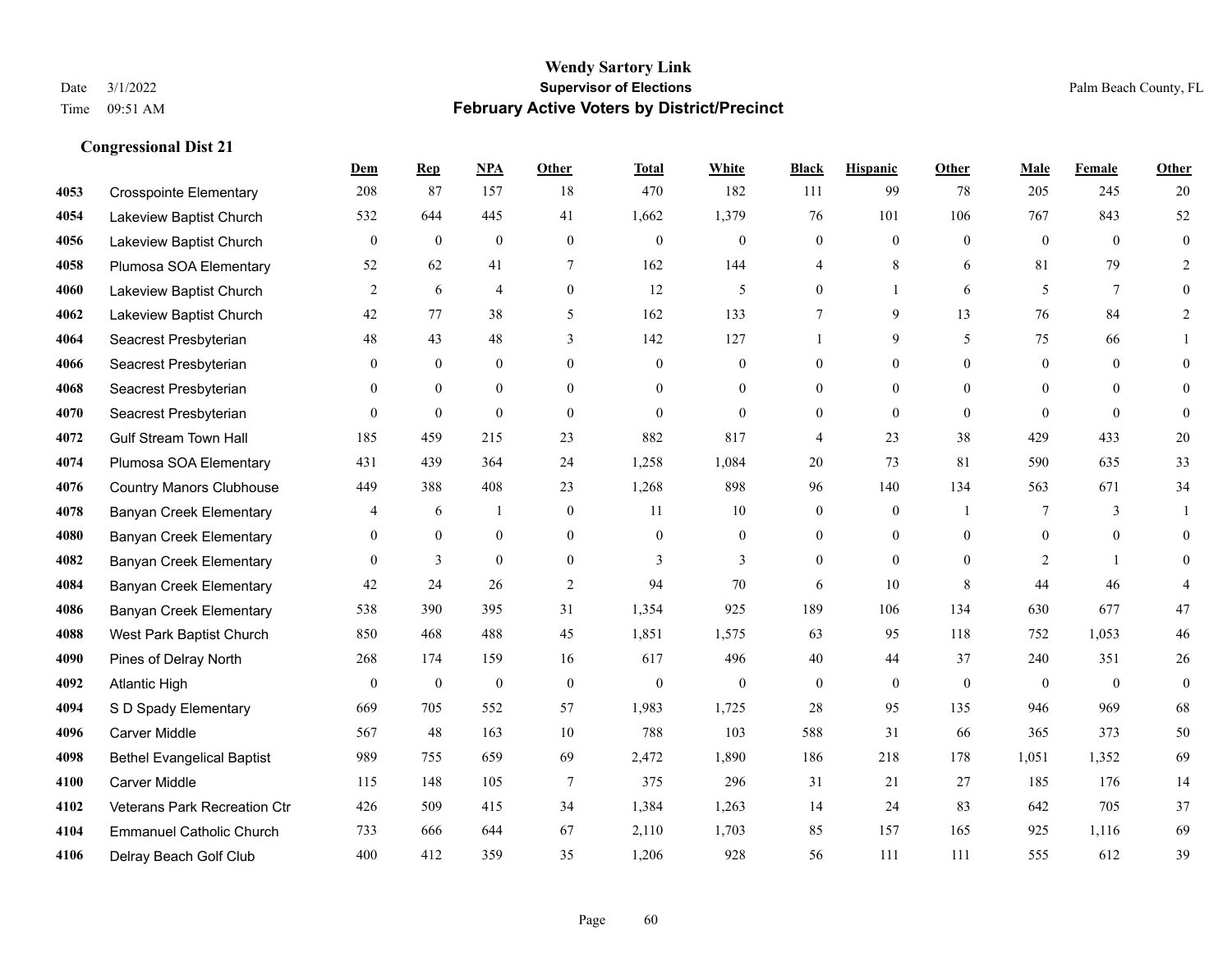|      |                                | Dem            | <b>Rep</b>       | NPA            | <b>Other</b>     | <b>Total</b>   | <b>White</b> | <b>Black</b>     | <b>Hispanic</b>  | Other          | <b>Male</b> | Female         | <b>Other</b>     |
|------|--------------------------------|----------------|------------------|----------------|------------------|----------------|--------------|------------------|------------------|----------------|-------------|----------------|------------------|
| 4108 | Pines of Delray East           | 585            | 345              | 383            | 30               | 1,343          | 989          | 89               | 145              | 120            | 541         | 750            | 52               |
| 4110 | 505 Club                       | 376            | 436              | 313            | 30               | 1,155          | 1,050        | 11               | 30               | 64             | 508         | 618            | 29               |
| 4112 | Veterans Park Recreation Ctr   | 573            | 792              | 567            | 45               | 1,977          | 1,820        | 9                | 40               | 108            | 928         | 986            | 63               |
| 4114 | Delray Beach First Baptist     | 814            | 772              | 627            | 61               | 2,274          | 1,921        | 81               | 127              | 145            | 1,057       | 1,170          | 47               |
| 4116 | <b>Orchard View Elementary</b> | 27             | 35               | 29             | $\theta$         | 91             | 74           | $\overline{2}$   | 6                | 9              | 47          | 41             | 3                |
| 4118 | <b>Orchard View Elementary</b> | 669            | 420              | 491            | 34               | 1,614          | 1,121        | 151              | 200              | 142            | 662         | 897            | 55               |
| 4120 | <b>Orchard View Elementary</b> | 446            | 296              | 340            | 42               | 1,124          | 803          | 64               | 154              | 103            | 472         | 611            | 41               |
| 4122 | Delray Beach Swim and Tennis   | 715            | 431              | 494            | 36               | 1,676          | 1,171        | 195              | 153              | 157            | 724         | 891            | 61               |
| 4124 | Delray Beach Swim and Tennis   | 777            | 589              | 673            | 61               | 2,100          | 1,581        | 134              | 191              | 194            | 961         | 1,065          | 74               |
| 4126 | <b>Pine Grove Elementary</b>   | 509            | 841              | 551            | 64               | 1,965          | 1,703        | 25               | 93               | 144            | 905         | 992            | 68               |
| 4129 | St Lucy Catholic Church        | 30             | 60               | 32             | 2                | 124            | 109          | $\mathbf{0}$     | $\overline{4}$   | 11             | 57          | 65             | $\overline{2}$   |
| 5002 | Faith Farm Tabernacle          | 568            | 660              | 514            | 45               | 1,787          | 1,180        | 177              | 195              | 235            | 826         | 910            | 51               |
| 5003 | Faith Farm Tabernacle          | 500            | 348              | 443            | 29               | 1,320          | 791          | 139              | 212              | 178            | 592         | 684            | 44               |
| 5004 | Faith Farm Tabernacle          | $\overline{4}$ | $\overline{2}$   | $\overline{2}$ | $\boldsymbol{0}$ | $\,8\,$        | 5            | $\boldsymbol{0}$ | $\mathfrak{Z}$   | $\overline{0}$ | 6           | 2              | $\mathbf{0}$     |
| 5005 | <b>Sunset Palms Elementary</b> | 1,251          | 574              | 496            | 78               | 2,399          | 2,244        | 15               | 33               | 107            | 1,104       | 1,237          | 58               |
| 5006 | Faith Farm Tabernacle          | 1,162          | 522              | 579            | 40               | 2,303          | 2,182        | 13               | 24               | 84             | 1,075       | 1,192          | 36               |
| 5007 | Faith Farm Tabernacle          | 5              | $\boldsymbol{0}$ | $\overline{2}$ | $\boldsymbol{0}$ | $\overline{7}$ | 6            | $\boldsymbol{0}$ | $\boldsymbol{0}$ | -1             | 5           | $\overline{2}$ | $\boldsymbol{0}$ |
| 5008 | <b>Sunset Palms Elementary</b> | 432            | 339              | 382            | 25               | 1,178          | 772          | 98               | 142              | 166            | 551         | 594            | 33               |
| 5009 | Boynton Beach Community Chur   | 1,218          | 987              | 1,019          | 74               | 3,298          | 2,190        | 297              | 363              | 448            | 1,576       | 1,604          | 118              |
| 5010 | Temple Shaarei Shalom          | 968            | 238              | 320            | 41               | 1,567          | 1,449        | 18               | 30               | 70             | 604         | 930            | 33               |
| 5012 | The Grove Clubhouse            | 405            | 146              | 160            | 13               | 724            | 650          | 19               | 20               | 35             | 301         | 413            | $10\,$           |
| 5014 | West Boynton Branch Library    | 692            | 454              | 504            | 45               | 1,695          | 972          | 254              | 243              | 226            | 745         | 888            | 62               |
| 5016 | Faith United Methodist Church  | 927            | 626              | 625            | 32               | 2,210          | 1,584        | 163              | 243              | 220            | 971         | 1,151          | 88               |
| 5018 | Platina Clubhouse              | 680            | 271              | 300            | 20               | 1,271          | 1,072        | 40               | 76               | 83             | 490         | 750            | 31               |
| 5020 | <b>Hagen Road Elementary</b>   | 608            | 333              | 421            | 36               | 1,398          | 723          | 302              | 187              | 186            | 600         | 748            | 50               |
| 5022 | <b>Hagen Road Elementary</b>   | 857            | 438              | 462            | 28               | 1,785          | 1,390        | 167              | 115              | 113            | 784         | 958            | 43               |
| 5024 | Valencia Lakes HOA             | 618            | 207              | 243            | 16               | 1,084          | 1,002        | 11               | 18               | 53             | 475         | 582            | 27               |
| 5026 | Faith United Methodist Church  | 938            | 427              | 535            | 52               | 1,952          | 1,140        | 450              | 205              | 157            | 839         | 1,042          | 71               |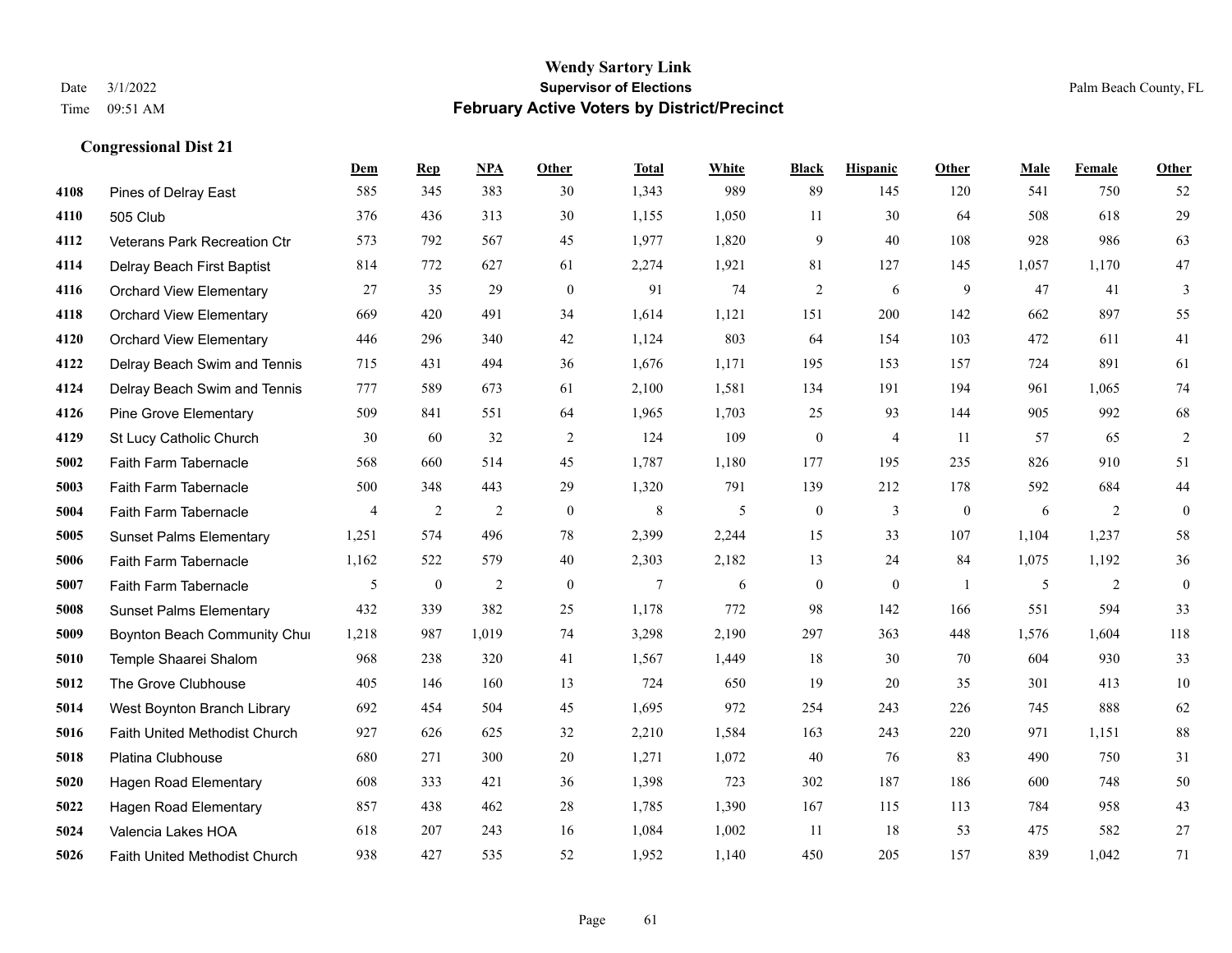|      |                                   | Dem   | <b>Rep</b> | NPA   | <b>Other</b> | <b>Total</b> | White | <b>Black</b>             | <b>Hispanic</b> | <b>Other</b> | <b>Male</b> | Female | <b>Other</b>   |
|------|-----------------------------------|-------|------------|-------|--------------|--------------|-------|--------------------------|-----------------|--------------|-------------|--------|----------------|
| 5028 | South Tech Academy                | 670   | 531        | 443   | 25           | 1,669        | 1,300 | 99                       | 115             | 155          | 734         | 869    | 66             |
| 5030 | West Boynton Branch Library       | 671   | 202        | 344   | 32           | 1,249        | 792   | 246                      | 125             | 86           | 486         | 708    | 55             |
| 5032 | New Church                        | 294   | 132        | 139   | 14           | 579          | 499   | 19                       | 26              | 35           | 249         | 315    | 15             |
| 5034 | Valencia Lakes HOA                | 788   | 304        | 317   | 17           | 1,426        | 1,312 | 22                       | 22              | 70           | 612         | 786    | $28\,$         |
| 5036 | Valencia Isles Social Hall        | 803   | 239        | 268   | 17           | 1,327        | 1,251 | $\overline{c}$           | 6               | 68           | 535         | 762    | $30\,$         |
| 5038 | The Cascades Clubhouse            | 764   | 266        | 278   | 20           | 1,328        | 1,242 | 18                       | 18              | 50           | 558         | 744    | $26\,$         |
| 5040 | New Church                        | 383   | 210        | 244   | 15           | 852          | 768   | 18                       | 32              | 34           | 391         | 443    | 18             |
| 5042 | South Tech Academy                | 910   | 390        | 491   | 41           | 1,832        | 1,398 | 166                      | 148             | 120          | 744         | 1,034  | 54             |
| 5044 | Cascade Lakes Clubhouse           | 563   | 204        | 194   | 15           | 976          | 883   | $\tau$                   | 12              | 74           | 431         | 516    | 29             |
| 5046 | Green Cay Nature Center           | 1,338 | 586        | 671   | 45           | 2,640        | 1,990 | 280                      | 185             | 185          | 1,125       | 1,448  | 67             |
| 5048 | <b>Coral Lakes Clubhouse</b>      | 581   | 386        | 317   | 21           | 1,305        | 901   | 140                      | 146             | 118          | 568         | 695    | $42\,$         |
| 5050 | <b>Coral Lakes Clubhouse</b>      | 1,107 | 326        | 375   | 26           | 1,834        | 1,716 | 12                       | 10              | 96           | 717         | 1.072  | 45             |
| 5052 | Lake Worth Drainage District      | 656   | 443        | 470   | 33           | 1,602        | 1,227 | 92                       | 128             | 155          | 689         | 852    | 61             |
| 5054 | Our Lady Queen of Peace           | 1,155 | 1,237      | 1,052 | 88           | 3,532        | 2,831 | 101                      | 217             | 383          | 1,637       | 1,758  | 137            |
| 5055 | Our Lady Queen of Peace           | 305   | 143        | 155   | 12           | 615          | 543   | 6                        | 38              | 28           | 273         | 325    | 17             |
| 5056 | Hagen Ranch Road Library          | 1,892 | 1,160      | 1,217 | 100          | 4,369        | 3,523 | 179                      | 329             | 338          | 1,854       | 2,386  | 129            |
| 5058 | Valencia Falls Clubhouse          | 682   | 185        | 229   | 11           | 1,107        | 1,044 | 4                        | 5               | 54           | 487         | 585    | 35             |
| 5060 | Hagen Ranch Road Library          | 511   | 209        | 227   | 17           | 964          | 894   | $\overline{\mathcal{A}}$ | 15              | 51           | 438         | 514    | $12\,$         |
| 5062 | Villa Borghese Clubhouse          | 451   | 233        | 161   | 15           | 860          | 786   | 11                       | 26              | 37           | 377         | 463    | $20\,$         |
| 5064 | Huntington Lakes Clubhouse        | 962   | 348        | 369   | 35           | 1,714        | 1,571 | 14                       | 44              | 85           | 633         | 1,049  | $32\,$         |
| 5066 | Abbey Village Clubhouse           | 778   | 436        | 378   | 35           | 1,627        | 1,325 | 72                       | 129             | 101          | 652         | 915    | 60             |
| 5068 | Camelot Village Clubhouse         | 227   | 116        | 103   | 13           | 459          | 279   | 50                       | 88              | 42           | 182         | 262    | 15             |
| 5070 | Delray Villas                     | 456   | 255        | 208   | 19           | 938          | 761   | 42                       | 68              | 67           | 395         | 509    | 34             |
| 5072 | Huntington Pointe Clubhouse       | 751   | 182        | 241   | 19           | 1,193        | 1,130 | 7                        | 10              | 46           | 448         | 713    | $32\,$         |
| 5074 | Coco Wood Clubhouse               | 388   | 174        | 176   | 11           | 749          | 521   | 99                       | 79              | 50           | 334         | 385    | 30             |
| 5076 | Palm Greens Clubhouse             | 661   | 306        | 326   | 30           | 1,323        | 1,098 | 36                       | 99              | 90           | 516         | 762    | 45             |
| 5078 | <b>Bethel Evangelical Baptist</b> | 703   | 396        | 410   | 39           | 1,548        | 1,154 | 121                      | 167             | 106          | 620         | 891    | 37             |
| 5080 | <b>Bethel Evangelical Baptist</b> | 80    | 54         | 40    | 3            | 177          | 125   | 10                       | 22              | 20           | 57          | 118    | $\overline{c}$ |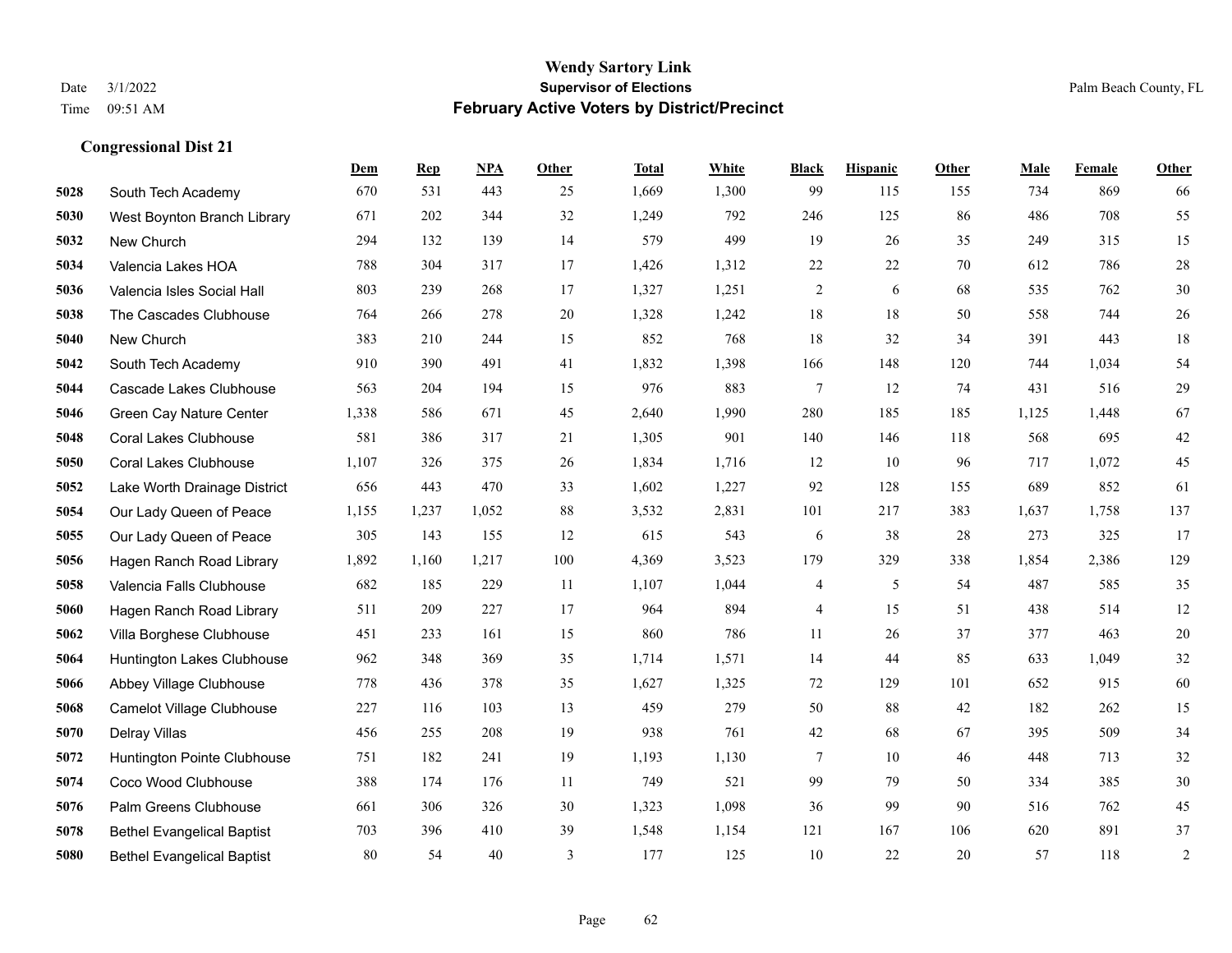|      |                                   | Dem            | <b>Rep</b>   | NPA          | <b>Other</b>   | <b>Total</b> | <b>White</b> | <b>Black</b>     | <b>Hispanic</b> | <b>Other</b> | <b>Male</b>    | <b>Female</b>  | <b>Other</b>   |
|------|-----------------------------------|----------------|--------------|--------------|----------------|--------------|--------------|------------------|-----------------|--------------|----------------|----------------|----------------|
| 5082 | <b>Bethel Evangelical Baptist</b> | 638            | 372          | 410          | 25             | 1,445        | 988          | 173              | 159             | 125          | 664            | 741            | 40             |
| 5084 | <b>High Point Section II</b>      | 446            | 310          | 265          | 27             | 1,048        | 832          | 37               | 108             | 71           | 414            | 606            | 28             |
| 5086 | <b>Carver Middle</b>              | 45             | 20           | 15           | $\overline{4}$ | 84           | 67           | 6                | $\overline{4}$  | $\tau$       | 34             | 48             | $\overline{c}$ |
| 5088 | <b>Carver Middle</b>              | 170            | 126          | 142          | 16             | 454          | 293          | 50               | 58              | 53           | 200            | 239            | 15             |
| 5090 | Gleneagles CC-Strathearn Sat      | 976            | 486          | 475          | 37             | 1,974        | 1,692        | 39               | 113             | 130          | 827            | 1.099          | 48             |
| 5092 | Gleneagles CC-Clunie Satellite    | 803            | 336          | 359          | 26             | 1,524        | 1,313        | 71               | 67              | 73           | 661            | 830            | 33             |
| 5094 | Kings Point Clubhouse             | 383            | 204          | 174          | 18             | 779          | 629          | 29               | 72              | 49           | 299            | 452            | $28\,$         |
| 5096 | Monaco Clubhouse                  | 902            | 533          | 490          | 42             | 1,967        | 1,526        | 95               | 197             | 149          | 796            | 1,095          | $76\,$         |
| 5098 | Lakes of Delray Clubhouse         | 387            | 234          | 160          | 17             | 798          | 700          | 13               | 44              | 41           | 308            | 476            | 14             |
| 5100 | <b>Kings Point Flanders</b>       | 899            | 428          | 404          | 33             | 1,764        | 1,406        | 77               | 168             | 113          | 712            | 995            | 57             |
| 5102 | Lakes of Delray Clubhouse         | 898            | 333          | 377          | 42             | 1,650        | 1,350        | 68               | 121             | 111          | 639            | 964            | $47\,$         |
| 5104 | <b>Kings Point Flanders</b>       | 886            | 403          | 370          | 41             | 1,700        | 1,344        | 69               | 165             | 122          | 656            | 977            | 67             |
| 5106 | Las Verdes Clubhouse              | 980            | 632          | 729          | 56             | 2,397        | 1,679        | 214              | 302             | 202          | 1,087          | 1,233          | 77             |
| 5108 | West Boca Branch Library          | 1,474          | 1,570        | 1,500        | 115            | 4,659        | 3,827        | 112              | 280             | 440          | 2,195          | 2,325          | 139            |
| 5110 | South County Civic Center         | 522            | 514          | 427          | 29             | 1,492        | 1,361        | 5                | 25              | 101          | 703            | 748            | 41             |
| 5112 | Morikami Park Elementary          | 544            | 607          | 521          | 40             | 1,712        | 1,490        | 20               | 50              | 152          | 787            | 884            | 41             |
| 5114 | South County Civic Center         | 249            | 196          | 201          | 11             | 657          | 540          | 9                | 29              | 79           | 295            | 334            | 28             |
| 5116 | The Polo Club of Boca Raton       | 641            | 504          | 451          | 26             | 1,622        | 1,478        | $18\,$           | 26              | 100          | 698            | 876            | $48\,$         |
| 5118 | South County Civic Center         | 169            | 118          | 105          | 6              | 398          | 333          | 8                | 33              | 24           | 171            | 216            | 11             |
| 5119 | The Polo Club of Boca Raton       | 38             | 30           | 30           | $\overline{c}$ | 100          | 93           | $\overline{c}$   | $\overline{2}$  | 3            | 45             | 54             | 1              |
| 5120 | Delray Beach First Baptist        | $\overline{4}$ | $\mathbf{1}$ | $\mathbf{0}$ | $\overline{1}$ | 6            | 6            | $\boldsymbol{0}$ | $\Omega$        | $\theta$     | $\overline{2}$ | $\overline{4}$ | $\mathbf{0}$   |
| 5122 | Delray Beach First Baptist        | 270            | 183          | 204          | 11             | 668          | 432          | 33               | 127             | 76           | 288            | 350            | $30\,$         |
| 5124 | Delray Beach First Baptist        | 164            | 109          | 117          | -1             | 391          | 329          | 9                | 30              | 23           | 155            | 223            | 13             |
| 5126 | Boca Delray Clubhouse             | 252            | 119          | 119          | 11             | 501          | 453          | $\,8\,$          | 15              | 25           | 206            | 285            | 10             |
| 5128 | <b>Sunrise Park Elementary</b>    | 756            | 519          | 576          | 38             | 1,889        | 1,254        | 102              | 280             | 253          | 854            | 974            | 61             |
| 5130 | Coconut Cove Waterpark - Meet     | 658            | 557          | 549          | 30             | 1,794        | 1,318        | 32               | 171             | 273          | 814            | 899            | 81             |
| 5132 | <b>Eagles Landing Middle</b>      | 923            | 592          | 662          | 49             | 2,226        | 1,514        | 147              | 337             | 228          | 997            | 1,161          | 68             |
| 5134 | Coconut Cove Waterpark - Meet     | 537            | 473          | 460          | 31             | 1,501        | 1,069        | 72               | 232             | 128          | 714            | 736            | 51             |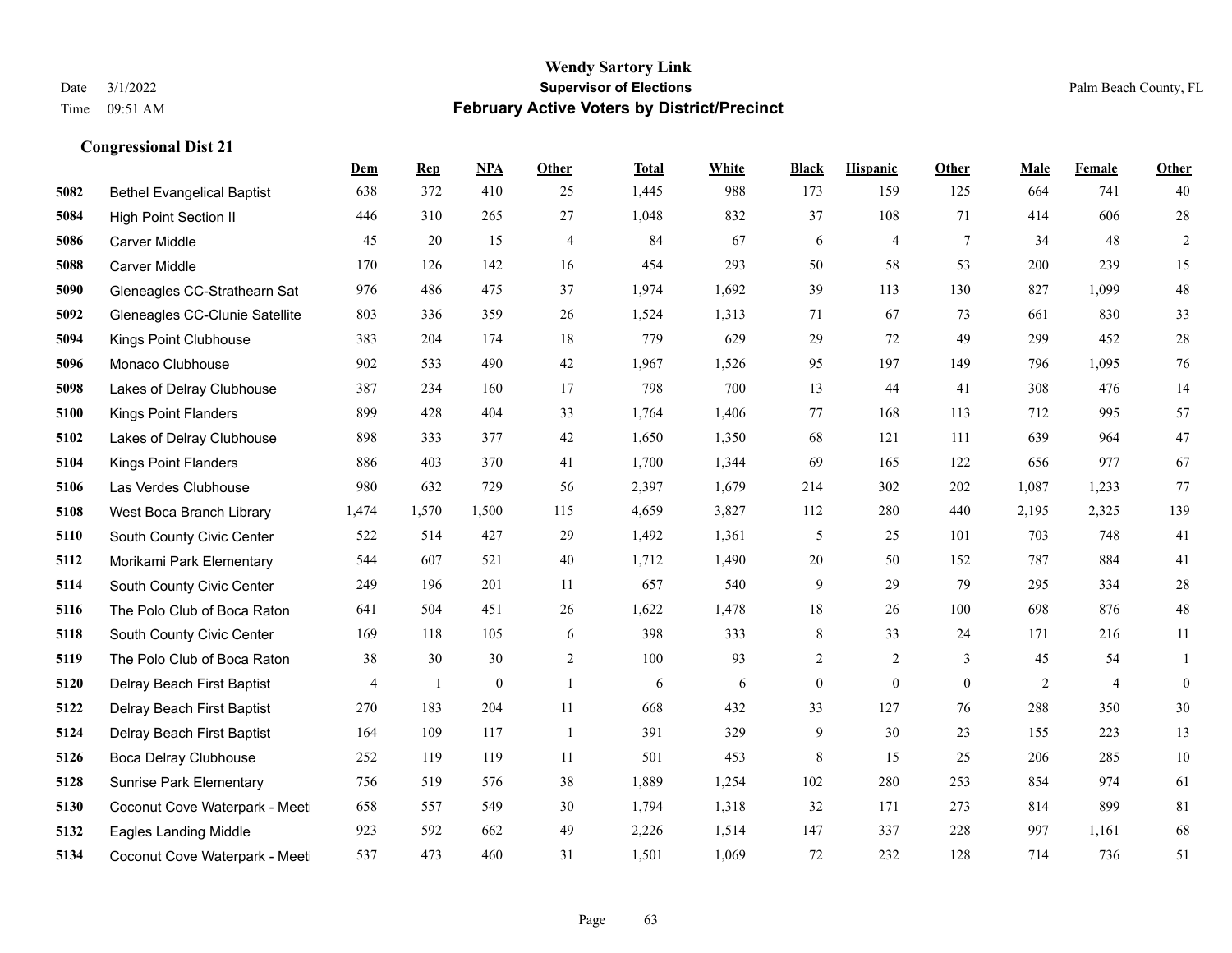|      |                                    | Dem   | <b>Rep</b> | NPA | <b>Other</b>   | <b>Total</b> | <b>White</b> | <b>Black</b> | <b>Hispanic</b> | <b>Other</b> | <b>Male</b> | Female | <b>Other</b>   |
|------|------------------------------------|-------|------------|-----|----------------|--------------|--------------|--------------|-----------------|--------------|-------------|--------|----------------|
| 5136 | West Boca Branch Library           | 852   | 509        | 701 | 51             | 2,113        | 1,362        | 129          | 405             | 217          | 889         | 1,160  | 64             |
| 5138 | <b>Whispering Pines Elementary</b> | 896   | 574        | 629 | 44             | 2,143        | 1,424        | 129          | 311             | 279          | 934         | 1,134  | 75             |
| 5140 | Olympic Heights High               | 1,028 | 783        | 922 | 54             | 2,787        | 1,800        | 148          | 537             | 302          | 1,271       | 1,403  | 113            |
| 5142 | <b>Whispering Pines Elementary</b> | 301   | 246        | 258 | 23             | 828          | 595          | 28           | 110             | 95           | 332         | 459    | 37             |
| 5144 | Whisper Walk Section B             | 903   | 462        | 426 | 32             | 1,823        | 1,436        | 52           | 218             | 117          | 685         | 1.091  | 47             |
| 5146 | Century Village West               | 897   | 524        | 407 | 45             | 1,873        | 1,444        | 77           | 187             | 165          | 693         | 1,109  | 71             |
| 5148 | Century Village West               | 738   | 378        | 358 | 28             | 1,502        | 1,198        | 50           | 131             | 123          | 569         | 860    | 73             |
| 5150 | <b>Century Village West</b>        | 677   | 292        | 291 | 19             | 1,279        | 994          | 48           | 148             | 89           | 450         | 788    | 41             |
| 5152 | West Boca Raton High               | 948   | 801        | 869 | 46             | 2,664        | 1,990        | 83           | 248             | 343          | 1,261       | 1,295  | 108            |
| 5154 | Daggerwing Nature Center           | 897   | 788        | 739 | 51             | 2,475        | 1,703        | 80           | 341             | 351          | 1,112       | 1,247  | 116            |
| 5156 | Southwinds Golf Course             | 717   | 499        | 605 | 32             | 1,853        | 1,255        | 85           | 268             | 245          | 793         | 976    | 84             |
| 5162 | Glades Presbyterian Church         | 770   | 745        | 657 | 41             | 2,213        | 1,619        | 70           | 314             | 210          | 1,049       | 1,084  | $80\,$         |
| 5164 | <b>Sandpiper Shores Elementary</b> | 1,012 | 665        | 690 | 45             | 2,412        | 1,847        | 75           | 258             | 232          | 1,092       | 1,241  | 79             |
| 5166 | <b>Glades Road Branch Library</b>  | 847   | 765        | 818 | 49             | 2,479        | 1,731        | 130          | 370             | 248          | 1,082       | 1,301  | 96             |
| 5168 | <b>Glades Road Branch Library</b>  | 959   | 609        | 622 | 39             | 2,229        | 1,667        | 65           | 278             | 219          | 858         | 1,314  | 57             |
| 5170 | Olympic Heights High               | 1,147 | 648        | 759 | 48             | 2,602        | 1,919        | 81           | 357             | 245          | 1,016       | 1,492  | 94             |
| 5174 | Waters Edge Elementary             | 858   | 758        | 820 | 48             | 2,484        | 1,686        | 126          | 351             | 321          | 1,146       | 1,220  | 118            |
| 5176 | Loggers Run Middle                 | 468   | 351        | 380 | 17             | 1,216        | 845          | 48           | 201             | 122          | 516         | 639    | 61             |
| 5178 | Loggers Run Middle                 | 700   | 546        | 645 | 44             | 1,935        | 1,067        | 187          | 412             | 269          | 861         | 977    | 97             |
| 5180 | Boca Glades Baptist Church         | 676   | 376        | 646 | 43             | 1,741        | 975          | 131          | 404             | 231          | 802         | 862    | 77             |
| 5182 | Boca Glades Baptist Church         | 572   | 300        | 540 | 36             | 1,448        | 752          | 128          | 362             | 206          | 653         | 730    | 65             |
| 5184 | <b>Coral Sunset Elementary</b>     | 901   | 566        | 736 | 42             | 2,245        | 1,232        | 243          | 446             | 324          | 1,033       | 1,105  | 107            |
| 5186 | <b>Coral Sunset Elementary</b>     | 1,011 | 431        | 893 | 40             | 2,375        | 999          | 358          | 680             | 338          | 1,012       | 1,237  | 126            |
| 5188 | Pines Of Boca Barwood              | 971   | 637        | 813 | 54             | 2,475        | 1,460        | 144          | 547             | 324          | 1,050       | 1,328  | 97             |
| 5190 | Lakes at Boca Rio Clubhouse        | 409   | 284        | 344 | 19             | 1,056        | 689          | 65           | 181             | 121          | 480         | 534    | 42             |
| 5192 | Hammock Pointe Elementary          | 1,068 | 680        | 938 | 46             | 2,732        | 1,551        | 210          | 594             | 377          | 1,176       | 1,436  | 120            |
| 5194 | Lakes Of Boca Barwood              | 393   | 255        | 387 | 21             | 1,056        | 630          | 50           | 238             | 138          | 453         | 549    | 54             |
| 6150 | <b>Binks Forest Elementary</b>     | 25    | 40         | 39  | $\overline{4}$ | 108          | 82           | 4            | 9               | 13           | 45          | 60     | $\mathfrak{Z}$ |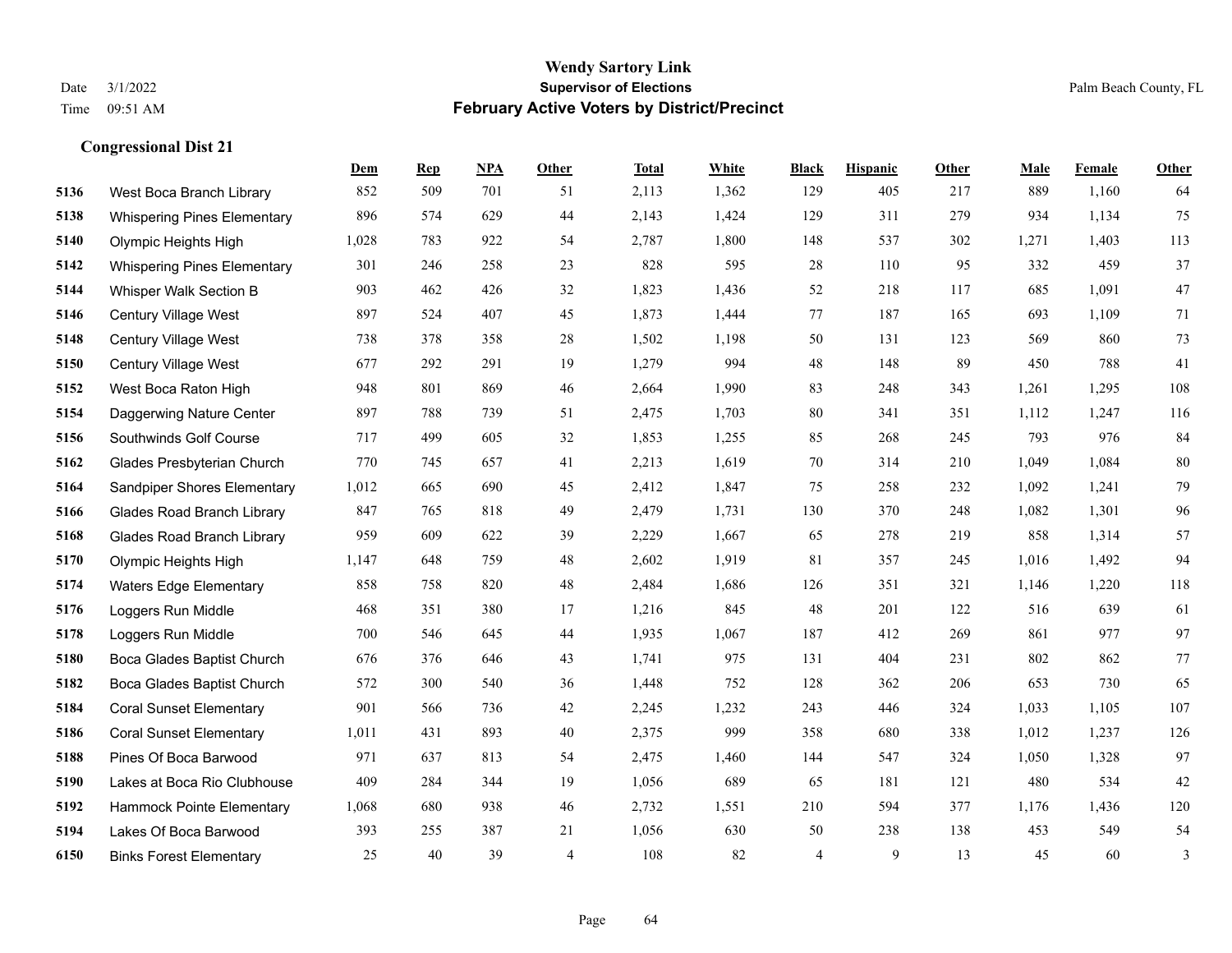|      |                                     | Dem          | <b>Rep</b>       | NPA          | <b>Other</b> | <b>Total</b> | <b>White</b>   | <b>Black</b>     | <b>Hispanic</b> | <b>Other</b> | <b>Male</b>    | <b>Female</b>  | <b>Other</b>   |
|------|-------------------------------------|--------------|------------------|--------------|--------------|--------------|----------------|------------------|-----------------|--------------|----------------|----------------|----------------|
| 6152 | <b>Binks Forest Elementary</b>      | 412          | 569              | 387          | 37           | 1,405        | 1,065          | 48               | 137             | 155          | 663            | 698            | 44             |
| 6154 | Wellington Landings Middle          | 463          | 512              | 409          | 29           | 1,413        | 1,015          | 87               | 192             | 119          | 636            | 737            | 40             |
| 6156 | <b>Binks Forest Elementary</b>      | 627          | 720              | 586          | 44           | 1,977        | 1,376          | 128              | 298             | 175          | 901            | 1,017          | 59             |
| 6158 | <b>Wellington Elementary</b>        | 782          | 942              | 556          | 40           | 2,320        | 1,703          | 135              | 315             | 167          | 1,065          | 1,182          | 73             |
| 6160 | Wellington Landings Middle          | 661          | 588              | 571          | 43           | 1,863        | 1,210          | 166              | 338             | 149          | 873            | 937            | 53             |
| 6162 | First Baptist Church Wel            | 753          | 677              | 580          | 44           | 2,054        | 1,290          | 214              | 362             | 188          | 923            | 1,065          | 66             |
| 6164 | First Baptist Church Wel            | 833          | 808              | 611          | 59           | 2,311        | 1,551          | 185              | 381             | 194          | 1,033          | 1,207          | 71             |
| 6166 | <b>Wellington Community Center</b>  | 850          | 866              | 751          | 47           | 2,514        | 1,741          | 156              | 408             | 209          | 1,155          | 1,280          | 79             |
| 6168 | First Baptist Church Wel            | 125          | 175              | 145          | 9            | 454          | 348            | 27               | 41              | 38           | 208            | 234            | 12             |
| 6176 | Christ Fellowship Church RPB        | 26           | 17               | 22           | 3            | 68           | 28             | 12               | 22              | 6            | 31             | 35             | $\overline{2}$ |
| 6182 | New Horizons Elementary             | 293          | 455              | 325          | 14           | 1,087        | 797            | 44               | 119             | 127          | 466            | 591            | 30             |
| 6184 | Wellington High                     | 660          | 592              | 535          | 37           | 1,824        | 1,129          | 249              | 286             | 160          | 803            | 965            | 56             |
| 6186 | <b>Elbridge Gale Elementary</b>     | 803          | 579              | 649          | 44           | 2,075        | 1,135          | 299              | 432             | 209          | 913            | 1,088          | 74             |
| 6188 | <b>Wellington Village Park</b>      | 222          | 428              | 318          | 27           | 995          | 847            | 18               | 47              | 83           | 400            | 546            | 49             |
| 6190 | Wellington Village Hall             | 820          | 452              | 660          | 47           | 1,979        | 891            | 364              | 511             | 213          | 820            | 1,085          | 74             |
| 6192 | St Peters Methodist Church          | 969          | 792              | 792          | 66           | 2,619        | 1,549          | 288              | 549             | 233          | 1,195          | 1,339          | 85             |
| 6194 | <b>Equestrian Trails Elementary</b> | 500          | 293              | 356          | 17           | 1,166        | 522            | 299              | 153             | 192          | 515            | 595            | 56             |
| 6196 | Palm Beach Central High             | $\mathbf{0}$ | $\boldsymbol{0}$ | $\mathbf{0}$ | $\mathbf{0}$ | $\mathbf{0}$ | $\overline{0}$ | $\boldsymbol{0}$ | $\mathbf{0}$    | $\theta$     | $\overline{0}$ | $\overline{0}$ | $\mathbf{0}$   |
| 6198 | Wellington Branch Library           | 522          | 362              | 366          | 38           | 1,288        | 708            | 198              | 274             | 108          | 554            | 700            | 34             |
| 6200 | <b>Emerald Cove Middle</b>          | 534          | 573              | 521          | 54           | 1,682        | 1,046          | 180              | 270             | 186          | 741            | 888            | 53             |
| 6202 | <b>Emerald Cove Middle</b>          | 108          | 88               | 96           | 7            | 299          | 174            | 58               | 52              | 15           | 135            | 158            | 6              |
| 6204 | <b>Emerald Cove Middle</b>          | 32           | 19               | $40\,$       | $\mathbf{1}$ | 92           | 47             | $27\,$           | 10              | $\,8\,$      | 24             | 64             | $\overline{4}$ |
| 6207 | Palm Beach Central High             | 280          | 378              | 249          | 16           | 923          | 604            | 92               | 105             | 122          | 427            | 471            | 25             |
| 6208 | Buena Vida Clubhouse                | 316          | 196              | 183          | 13           | 708          | 615            | 24               | 23              | 46           | 318            | 373            | 17             |
| 6210 | Villa Olympia Clubhouse             | 1,556        | 1,081            | 1,325        | 99           | 4,061        | 1,832          | 704              | 691             | 834          | 1,915          | 1.959          | 187            |
| 6212 | <b>Wellington Village Park</b>      | 146          | 228              | 180          | 16           | 570          | 390            | 16               | 93              | 71           | 259            | 284            | $27\,$         |
| 6214 | <b>Wellington Village Park</b>      | 812          | 778              | 722          | 49           | 2,361        | 1,488          | 261              | 290             | 322          | 1,082          | 1,197          | 82             |
| 6216 | Panther Run Elementary              | 230          | 194              | 175          | 11           | 610          | 344            | 97               | 99              | 70           | 281            | 309            | 20             |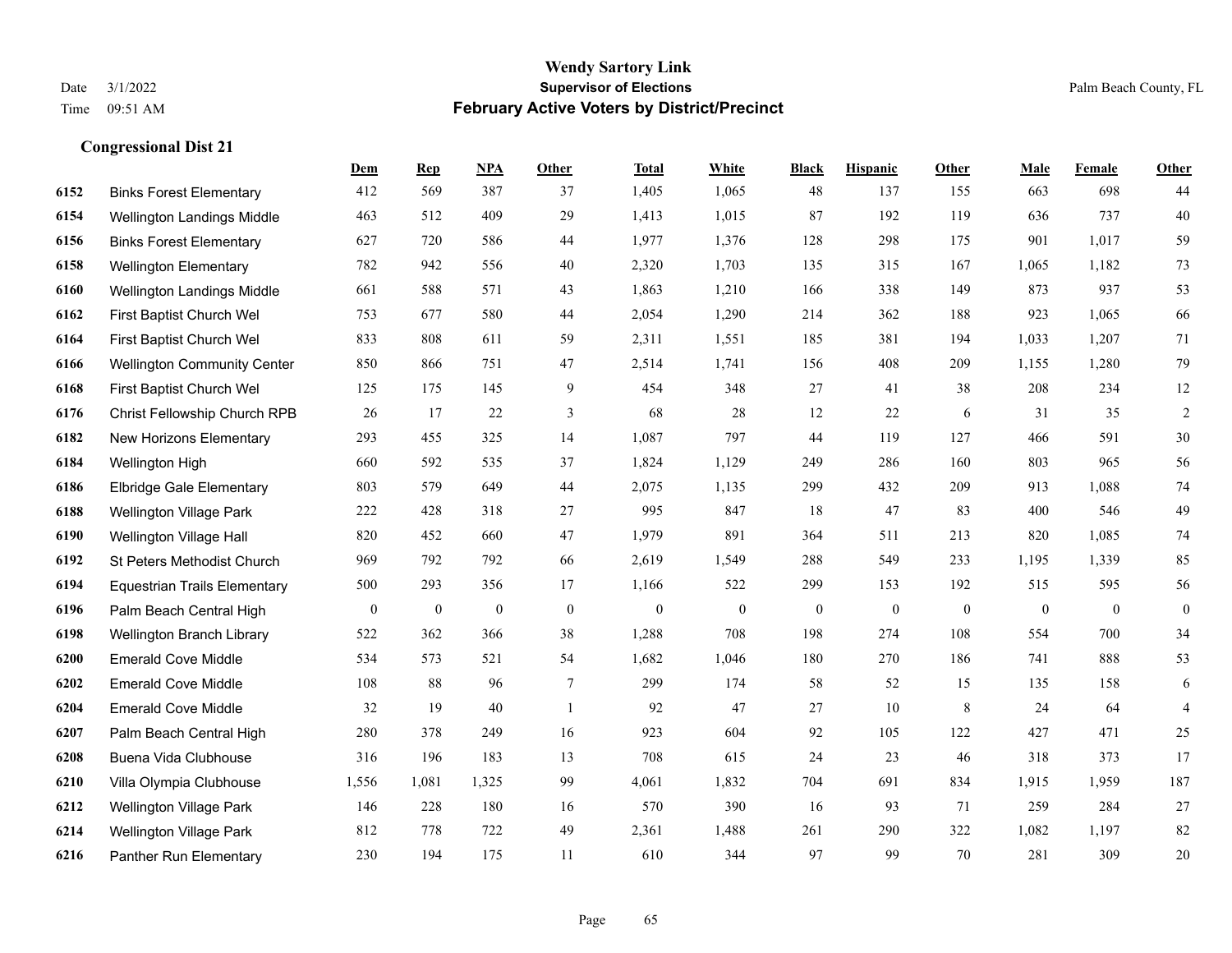|      |                                 | Dem            | <b>Rep</b>       | NPA              | <b>Other</b>   | <b>Total</b> | <b>White</b>     | <b>Black</b>     | <b>Hispanic</b> | <b>Other</b>   | <b>Male</b>  | <b>Female</b>  | <b>Other</b>     |
|------|---------------------------------|----------------|------------------|------------------|----------------|--------------|------------------|------------------|-----------------|----------------|--------------|----------------|------------------|
| 6218 | Wellington Village Park         | $\overline{0}$ | $\mathbf{0}$     | $\mathbf{0}$     | $\overline{0}$ | $\mathbf{0}$ | $\overline{0}$   | $\mathbf{0}$     | $\mathbf{0}$    | $\overline{0}$ | $\mathbf{0}$ | $\overline{0}$ | $\theta$         |
| 6220 | <b>Wellington Village Park</b>  | 58             | 33               | 45               | 6              | 142          | 72               | 16               | 36              | 18             | 61           | 77             | $\overline{4}$   |
| 6222 | Panther Run Elementary          | $\overline{0}$ | $\mathbf{1}$     | $\boldsymbol{0}$ | $\overline{0}$ | -1           | -1               | $\boldsymbol{0}$ | $\mathbf{0}$    | $\overline{0}$ | -1           | $\overline{0}$ | $\mathbf{0}$     |
| 6224 | Discovery Key Elementary        | 955            | 1,120            | 687              | 58             | 2,820        | 2,094            | 181              | 331             | 214            | 1,318        | 1,420          | 82               |
| 6226 | The Isles at Wellington         | 745            | 761              | 636              | 47             | 2,189        | 1,411            | 224              | 240             | 314            | 1,032        | 1,064          | 93               |
| 6228 | Wycliffe Comm Association Bldg  | 779            | 330              | 410              | 24             | 1,543        | 1,446            | 19               | 18              | 60             | 669          | 845            | 29               |
| 6230 | Epiphany Lutheran Church        | 1,195          | 1,268            | 1,213            | 91             | 3,767        | 2,316            | 432              | 615             | 404            | 1,726        | 1,935          | 106              |
| 6232 | Panther Run Elementary          | 662            | 752              | 654              | 50             | 2,118        | 1,347            | 249              | 250             | 272            | 1,012        | 1,042          | 64               |
| 7070 | Northboro Elementary            | 454            | 400              | 382              | 35             | 1,271        | 1,009            | 67               | 86              | 109            | 586          | 650            | 35               |
| 7108 | <b>Chamber of Commerce</b>      | 416            | 413              | 363              | 54             | 1,246        | 945              | 57               | 108             | 136            | 582          | 628            | 36               |
| 7130 | Alexander W Dreyfoos SOA High   | 823            | 842              | 820              | 75             | 2,560        | 1,967            | 120              | 207             | 266            | 1,290        | 1,201          | 69               |
| 7132 | WPB City Hall Flagler Gallery   | 667            | 715              | 613              | 71             | 2,066        | 1,633            | 92               | 147             | 194            | 1,048        | 948            | 70               |
| 7148 | Howard Park Community Center    | 95             | 35               | 56               | 8              | 194          | 103              | 38               | 29              | 24             | 99           | 87             | $\,8\,$          |
| 7150 | Howard Park Community Center    | 350            | 284              | 302              | 39             | 975          | 781              | 44               | 81              | 69             | 492          | 458            | $25\,$           |
| 7152 | WPB City Hall Flagler Gallery   | 483            | 453              | 285              | 42             | 1,263        | 1,007            | 44               | 117             | 95             | 484          | 735            | $44\,$           |
| 7154 | Morton & Barbara Mandel Cente   | 154            | 368              | 163              | 17             | 702          | 630              | 8                | 13              | 51             | 320          | 362            | $20\,$           |
| 7156 | PB Fire Station #3              | 43             | 101              | 61               | $\sqrt{2}$     | 207          | 179              | $\boldsymbol{0}$ | $\tau$          | 21             | 92           | 103            | $12\,$           |
| 7158 | PB Fire Station #3              | 539            | 488              | 421              | 53             | 1,501        | 1,345            | 20               | 31              | 105            | 658          | 807            | $36\,$           |
| 7160 | South Grade Elementary          | 922            | 229              | 476              | 24             | 1,651        | 515              | 626              | 331             | 179            | 798          | 778            | 75               |
| 7162 | <b>Osborne Community Center</b> | 852            | 124              | 384              | 25             | 1,385        | 250              | 708              | 293             | 134            | 630          | 698            | 57               |
| 7164 | <b>Osborne Community Center</b> | 318            | 184              | 210              | 26             | 738          | 573              | 56               | 56              | 53             | 345          | 371            | $22\,$           |
| 7166 | PB Fire Station #3              | 324            | 398              | 306              | 28             | 1,056        | 935              | $\overline{2}$   | 32              | 87             | 458          | 570            | $28\,$           |
| 7168 | <b>Maddock Park</b>             | 1,499          | 647              | 935              | 60             | 3,141        | 1,531            | 814              | 522             | 274            | 1,440        | 1,588          | 113              |
| 7170 | Lantana Town Hall               | 698            | 339              | 537              | 36             | 1,610        | 858              | 352              | 237             | 163            | 765          | 767            | 78               |
| 7172 | Lantana Recreation Center       | 303            | 277              | 247              | 19             | 846          | 665              | 54               | 64              | 63             | 402          | 418            | $26\,$           |
| 7174 | <b>Rolling Green Elementary</b> | 1,022          | 234              | 525              | 30             | 1,811        | 560              | 682              | 410             | 159            | 792          | 942            | 77               |
| 7175 | <b>Rolling Green Elementary</b> | $\mathbf{0}$   | $\boldsymbol{0}$ | $\overline{1}$   | $\mathbf{0}$   |              | $\boldsymbol{0}$ | $\boldsymbol{0}$ | -1              | $\mathbf{0}$   |              | $\mathbf{0}$   | $\boldsymbol{0}$ |
| 7176 | Hypoluxo Town Hall              | 184            | 84               | 117              | 9              | 394          | 221              | 82               | 63              | 28             | 168          | 216            | $10\,$           |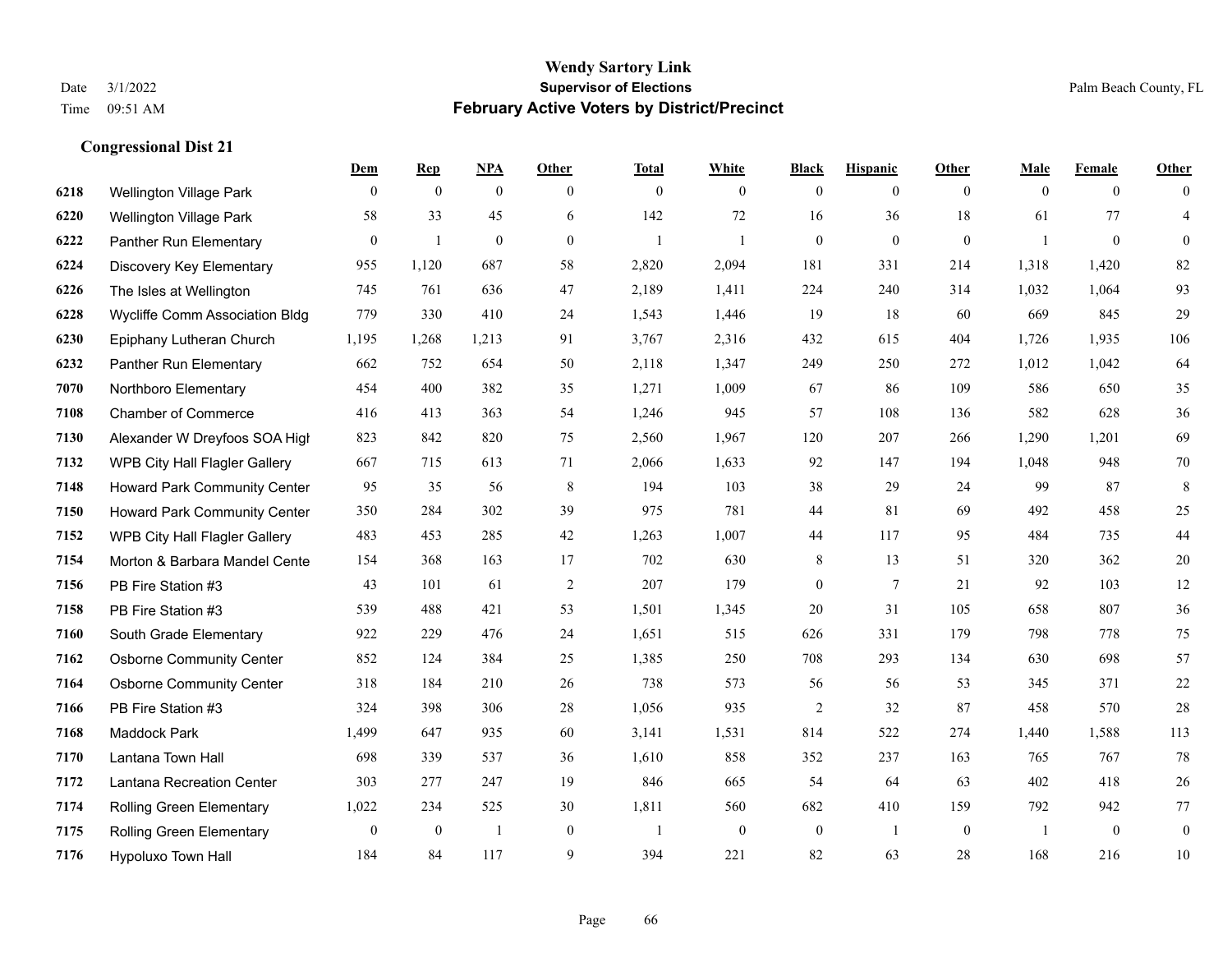|                              |                                | Dem     | <b>Rep</b>     | <b>NPA</b> | Other          | <b>Total</b> | White   | <b>Black</b>   | <b>Hispanic</b> | Other  | Male    | Female  | Other        |
|------------------------------|--------------------------------|---------|----------------|------------|----------------|--------------|---------|----------------|-----------------|--------|---------|---------|--------------|
| 7178                         | Temple Beth Kodesh             | 1,525   | 193            | 597        | 30             | 2,345        | 452     | 1,332          | 358             | 203    | 1,051   | 1,187   | 107          |
| 7179                         | Village Royale on the Green    | 819     | 237            | 358        | 24             | 1,438        | 590     | 584            | 145             | 119    | 620     | 760     | 58           |
| 7180                         | St John Missionary Baptist Chr | 1,770   | 138            | 485        | 18             | 2,411        | 239     | 1,796          | 174             | 202    | 1,029   | 1,290   | 92           |
| 7182                         | Carolyn Sims Center            | 1,482   | 68             | 372        | 13             | 1,935        | 79      | 1,627          | 86              | 143    | 798     | 1,062   | 75           |
| 7184                         | St John Missionary Baptist Chr | 2       | $\overline{4}$ | $\theta$   | $\overline{0}$ | 6            | 4       |                | $\mathbf{0}$    |        |         | 2       | $\mathbf{0}$ |
| 7186                         | Boynton Beach Senior Center    | 1,465   | 426            | 744        | 58             | 2,693        | 1,078   | 1,080          | 279             | 256    | 1,266   | 1,310   | 117          |
| 7188                         | <b>Forest Park Elementary</b>  | 841     | 550            | 596        | 58             | 2,045        | 1,423   | 274            | 178             | 170    | 871     | 1,104   | 70           |
| 7190                         | Seacrest Presbyterian          | 1,054   | 624            | 807        | 63             | 2,548        | 1,593   | 458            | 251             | 246    | 1,223   | 1,230   | 95           |
| 7192                         | Lakeview Baptist Church        | 18      | 10             | 10         | 3              | 41           | 30      | $\overline{c}$ | $\overline{4}$  | 5      | 19      | 19      | 3            |
| 7194                         | Delray Beach Community Cente   | 574     | 361            | 424        | 46             | 1,405        | 1,010   | 194            | 105             | 96     | 711     | 649     | 45           |
| 7196                         | <b>Atlantic High</b>           | 1,507   | 239            | 533        | 21             | 2,300        | 606     | 1,362          | 123             | 209    | 1,053   | 1,156   | 91           |
| 7198                         | <b>Atlantic High</b>           | 45      | 27             | 26         | 3              | 101          | 81      | 6              | $\,$ 8 $\,$     | 6      | 40      | 59      | 2            |
| 7200                         | Pompey Park Recreation Center  | 1,326   | 242            | 449        | 24             | 2,041        | 512     | 1,291          | 107             | 131    | 931     | 1,052   | 58           |
| 7202                         | 505 Club                       | 641     | 398            | 444        | 40             | 1,523        | 1,095   | 229            | 71              | 128    | 799     | 677     | 47           |
| 7204                         | 505 Club                       | 32      | 32             | 38         | $\overline{4}$ | 106          | 82      | $\overline{c}$ | 9               | 13     | 53      | 48      | 5            |
| 7206                         | 505 Club                       | 57      | 62             | 56         | 5              | 180          | 154     | $\overline{c}$ | 8               | 16     | 97      | 78      | 5            |
| 7208                         | <b>Atlantic High</b>           | 760     | 196            | 322        | 22             | 1,300        | 573     | 532            | 84              | 111    | 563     | 697     | 40           |
| 7210                         | Village Academy                | 1,758   | 106            | 435        | 17             | 2,316        | 132     | 1,872          | 146             | 166    | 960     | 1,259   | 97           |
| 7212                         | Delray Beach Library           | 1,318   | 241            | 481        | 30             | 2,070        | 581     | 1,195          | 118             | 176    | 1,018   | 985     | 67           |
| 7214                         | Delray Beach Community Cente   | 865     | 316            | 499        | 38             | 1,718        | 812     | 546            | 209             | 151    | 819     | 832     | 67           |
| <b>Congressional Dist 21</b> |                                | 220,815 | 139,992        | 150,437    | 11,367         | 522,611      | 337,894 | 62,846         | 73,961          | 47,910 | 231,246 | 273,166 | 18,199       |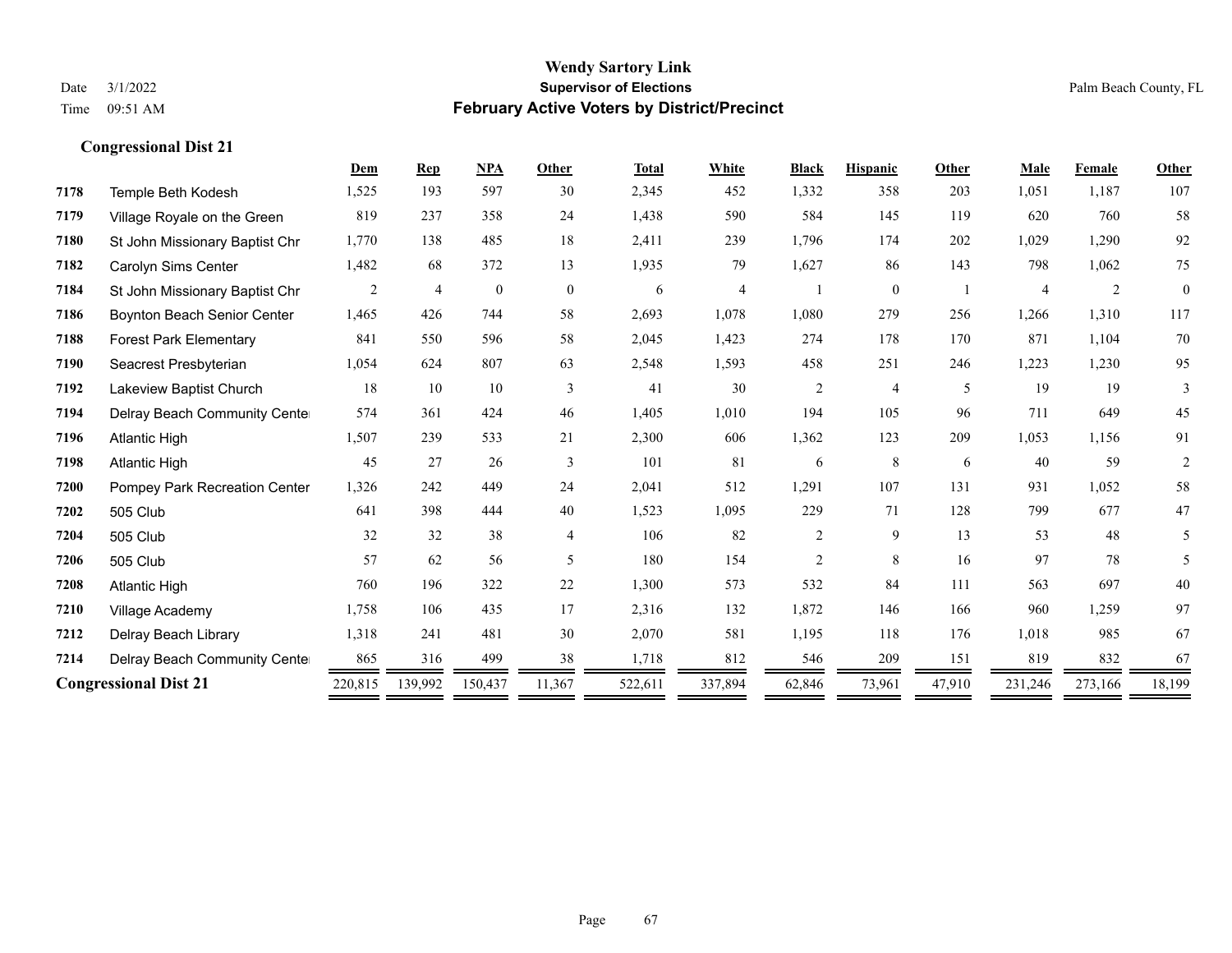|      |                                  | Dem | <b>Rep</b> | NPA | <b>Other</b> | <b>Total</b> | White | <b>Black</b>   | <b>Hispanic</b> | Other | <b>Male</b> | Female | <b>Other</b> |
|------|----------------------------------|-----|------------|-----|--------------|--------------|-------|----------------|-----------------|-------|-------------|--------|--------------|
| 4128 | St Lucy Catholic Church          | 619 | 935        | 642 | 41           | 2,237        | 2,000 | 14             | 77              | 146   | 1,021       | 1,148  | 68           |
| 4130 | Omni Middle                      | 627 | 617        | 558 | 37           | 1,839        | 1,508 | 34             | 135             | 162   | 861         | 926    | 52           |
| 4132 | Calusa Elementary                | 389 | 399        | 330 | 26           | 1,144        | 944   | 16             | 97              | 87    | 477         | 629    | 38           |
| 4134 | Above and Beyond Community (     | 414 | 552        | 440 | 37           | 1,443        | 1,162 | 41             | 135             | 105   | 684         | 713    | $46\,$       |
| 4136 | Above and Beyond Community (     | 642 | 627        | 593 | 48           | 1,910        | 1,429 | 48             | 220             | 213   | 820         | 1,020  | $70\,$       |
| 4138 | <b>Ascension Catholic Church</b> | 813 | 1,195      | 914 | 71           | 2,993        | 2,334 | 164            | 242             | 253   | 1,425       | 1,476  | 92           |
| 4140 | <b>Broken Sound Club</b>         | 263 | 210        | 192 | 15           | 680          | 504   | $28\,$         | 82              | 66    | 278         | 383    | 19           |
| 4142 | Woodfield Country Club HOA       | 846 | 772        | 751 | 55           | 2,424        | 2,175 | 12             | 67              | 170   | 1,118       | 1,214  | 92           |
| 4144 | Seasons HOA Clubhouse            | 229 | 208        | 174 | 11           | 622          | 511   | 9              | 38              | 64    | 297         | 295    | 30           |
| 4146 | <b>Broken Sound Club</b>         | 534 | 378        | 351 | 17           | 1,280        | 1,175 | 11             | 31              | 63    | 575         | 675    | 30           |
| 4148 | <b>Broken Sound Club</b>         | 552 | 427        | 446 | 40           | 1,465        | 1,155 | 66             | 137             | 107   | 675         | 753    | 37           |
| 4150 | Patch Reef Park Community Cer    | 573 | 569        | 643 | 65           | 1,850        | 1,420 | 66             | 167             | 197   | 873         | 931    | $46\,$       |
| 4152 | Boca Delray Lodge #171           | 619 | 651        | 662 | 50           | 1,982        | 1,451 | 78             | 228             | 225   | 900         | 1.002  | $80\,$       |
| 4154 | <b>Ascension Catholic Church</b> | 414 | 423        | 347 | 33           | 1,217        | 878   | 85             | 112             | 142   | 592         | 579    | $46\,$       |
| 4156 | St Lucy Catholic Church          | 534 | 570        | 416 | 36           | 1,556        | 1,369 | 8              | 65              | 114   | 722         | 794    | $40\,$       |
| 4158 | Spanish River High               | 935 | 755        | 757 | 45           | 2,492        | 1,975 | 49             | 223             | 245   | 1,186       | 1,202  | 104          |
| 4160 | Greater BR Swim & Racquet Ctr    | 421 | 411        | 356 | $22\,$       | 1,210        | 983   | 18             | 89              | 120   | 560         | 607    | 43           |
| 4162 | Patch Reef Park Community Cer    | 544 | 487        | 448 | 22           | 1,501        | 1,144 | 30             | 116             | 211   | 687         | 736    | 78           |
| 4164 | Safe Schools Institute           | 591 | 638        | 584 | 35           | 1,848        | 1,487 | 29             | 173             | 159   | 855         | 903    | 90           |
| 4166 | FAU Arena Lobby                  | 779 | 456        | 604 | 31           | 1,870        | 1,039 | 310            | 272             | 249   | 828         | 935    | 107          |
| 4168 | <b>JC Mitchell Elementary</b>    | 708 | 574        | 632 | 51           | 1,965        | 1,356 | 89             | 249             | 271   | 859         | 994    | 112          |
| 4170 | Spanish River Library            | 900 | 1,048      | 872 | 54           | 2,874        | 2,237 | 99             | 262             | 276   | 1,370       | 1,411  | 93           |
| 4172 | Marine Safety Headquarters       | 666 | 691        | 615 | 62           | 2,034        | 1,777 | 15             | 106             | 136   | 911         | 1,071  | 52           |
| 4174 | Sugar Sand Park Comm Center      | 300 | 269        | 271 | 15           | 855          | 737   | $\mathfrak{H}$ | 53              | 60    | 401         | 418    | 36           |
| 4176 | Sugar Sand Park Comm Center      | 912 | 716        | 741 | 68           | 2,437        | 1,781 | 72             | 322             | 262   | 1,061       | 1,277  | 99           |
| 4178 | Sugar Sand Park Comm Center      | 756 | 646        | 514 | 48           | 1,964        | 1,568 | 43             | 198             | 155   | 807         | 1,097  | 60           |
| 4180 | Del Prado Elementary             | 555 | 587        | 563 | 36           | 1,741        | 1,239 | 52             | 243             | 207   | 798         | 849    | 94           |
| 4182 | Greater BR Swim & Racquet Ctr    | 860 | 597        | 748 | 55           | 2,260        | 1,533 | 81             | 402             | 244   | 949         | 1,219  | 92           |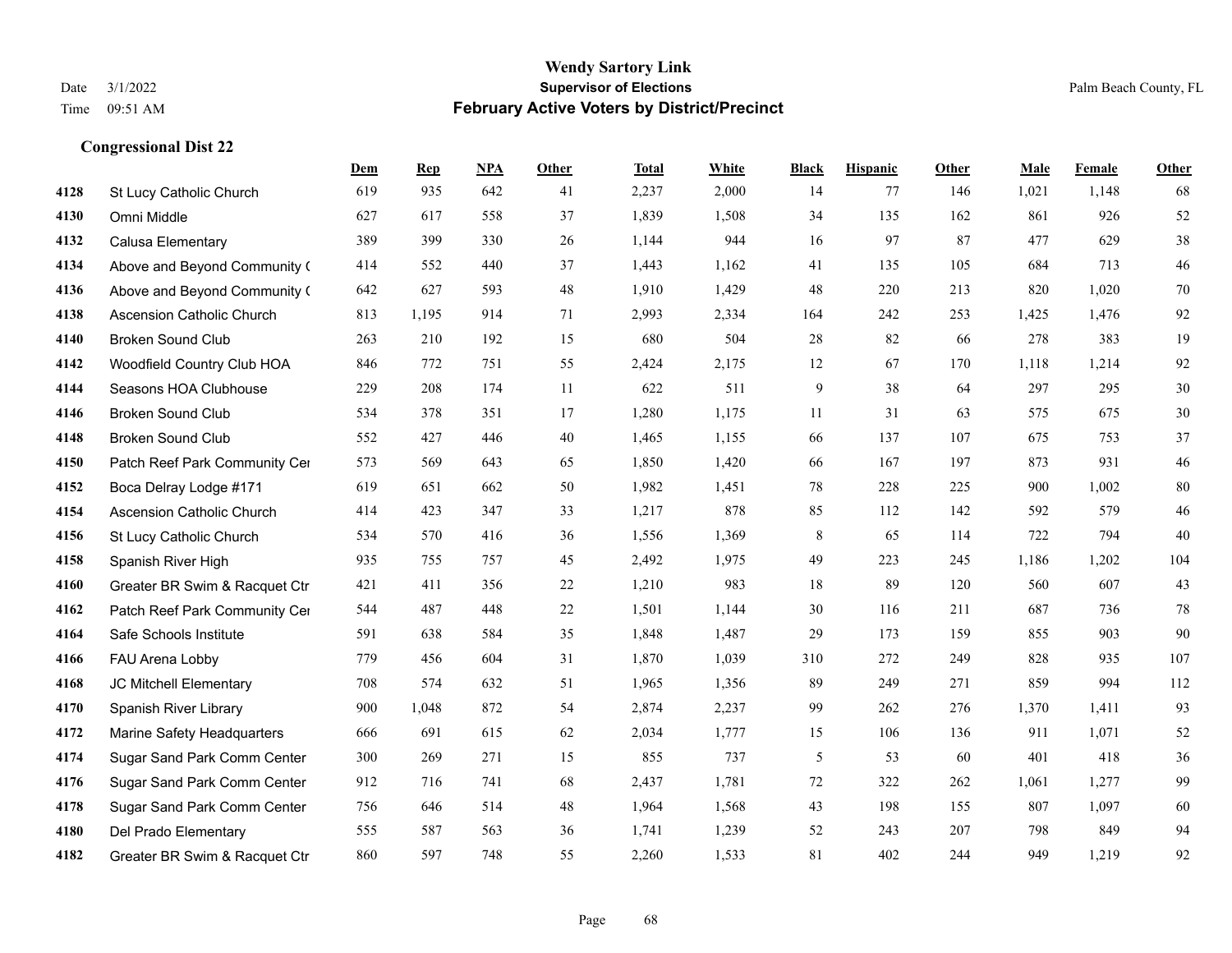|      |                                 | Dem | <b>Rep</b> | NPA | <b>Other</b> | <b>Total</b> | <b>White</b> | <b>Black</b>             | <b>Hispanic</b> | Other | <b>Male</b> | <b>Female</b> | <b>Other</b>     |
|------|---------------------------------|-----|------------|-----|--------------|--------------|--------------|--------------------------|-----------------|-------|-------------|---------------|------------------|
| 4184 | <b>Boca Raton Middle</b>        | 559 | 613        | 570 | 36           | 1,778        | 1,334        | 63                       | 215             | 166   | 845         | 888           | 45               |
| 4186 | The Volen Center                | 544 | 510        | 459 | 29           | 1,542        | 1,069        | 127                      | 167             | 179   | 704         | 778           | 60               |
| 4188 | Elks Lodge of Boca Raton        | 898 | 531        | 615 | 58           | 2,102        | 1,222        | 330                      | 313             | 237   | 948         | 1,061         | 93               |
| 4190 | St Gregory Episcopal Church     | 737 | 1,086      | 826 | 78           | 2,727        | 2,294        | 26                       | 179             | 228   | 1,340       | 1,304         | 83               |
| 4192 | Verde K-8 School                | 558 | 977        | 733 | 45           | 2,313        | 1,861        | 47                       | 130             | 275   | 1,076       | 1,116         | 121              |
| 4194 | Del Prado Elementary            | 544 | 337        | 303 | 30           | 1,214        | 1,030        | 25                       | 61              | 98    | 521         | 663           | $30\,$           |
| 4196 | Good Shepherd Lutheran          | 695 | 441        | 445 | 26           | 1,607        | 1,375        | 30                       | 84              | 118   | 672         | 893           | $42\,$           |
| 4198 | Verde K-8 School                | 639 | 472        | 545 | 35           | 1,691        | 1,061        | 120                      | 323             | 187   | 700         | 921           | 70               |
| 4200 | Verde K-8 School                | 395 | 337        | 294 | $22\,$       | 1,048        | 786          | $\,8\,$                  | 163             | 91    | 421         | 601           | $26\,$           |
| 4202 | Greater BR Swim & Racquet Ctr   | 787 | 601        | 647 | 36           | 2,071        | 1,596        | 32                       | 255             | 188   | 841         | 1,153         | 77               |
| 4204 | Sugar Sand Park Comm Center     | 741 | 462        | 598 | 39           | 1,840        | 1,163        | 143                      | 315             | 219   | 827         | 945           | 68               |
| 4206 | Good Shepherd Lutheran          | 677 | 495        | 526 | 35           | 1,733        | 1,369        | 37                       | 183             | 144   | 706         | 971           | 56               |
| 4208 | Hammock Pointe Elementary       | 832 | 589        | 485 | 36           | 1,942        | 1,658        | 11                       | 117             | 156   | 757         | 1,129         | 56               |
| 4210 | Sugar Sand Park Comm Center     | 649 | 833        | 695 | 44           | 2,221        | 1,740        | 29                       | 273             | 179   | 1,024       | 1,127         | $70\,$           |
| 4212 | Center for Spiritual Living     | 631 | 799        | 613 | 42           | 2,085        | 1,734        | 35                       | 173             | 143   | 985         | 1,039         | 61               |
| 4214 | Calvary Chapel Boca Raton - 4th | 618 | 871        | 646 | 63           | 2,198        | 1,754        | 44                       | 230             | 170   | 1,023       | 1,098         | 77               |
| 4216 | Calvary Chapel Boca Raton - Kir | 667 | 1,064      | 697 | 60           | 2,488        | 2,094        | $20\,$                   | 181             | 193   | 1,184       | 1,216         | $88\,$           |
| 4218 | <b>Grace Community Church</b>   | 447 | 862        | 540 | 54           | 1,903        | 1,574        | 34                       | 143             | 152   | 887         | 936           | $80\,$           |
| 4220 | Boca Raton Community Center     | 453 | 401        | 474 | 45           | 1,373        | 882          | 104                      | 237             | 150   | 613         | 715           | 45               |
| 4222 | Boca Raton Downtown Library     | 948 | 1,169      | 962 | 89           | 3,168        | 2,660        | 78                       | 187             | 243   | 1,434       | 1,622         | 112              |
| 4224 | <b>Grace Community Church</b>   | 506 | 1,136      | 757 | 58           | 2,457        | 2,024        | 54                       | 179             | 200   | 1,150       | 1,225         | 82               |
| 4226 | St Gregory Episcopal Church     | 216 | 385        | 288 | 26           | 915          | 820          | $\,$ 8 $\,$              | 31              | 56    | 428         | 465           | $22\,$           |
| 4228 | Boca Raton Community Center     | 527 | 687        | 535 | 49           | 1,798        | 1,547        | 17                       | 99              | 135   | 812         | 941           | 45               |
| 4230 | Boca Raton Downtown Library     | 308 | 451        | 338 | 24           | 1,121        | 980          | 9                        | 56              | 76    | 528         | 570           | 23               |
| 5111 | Morikami Park Elementary        | 43  | 56         | 49  | 3            | 151          | 143          | $\boldsymbol{0}$         | $\overline{2}$  | 6     | 70          | 81            | $\boldsymbol{0}$ |
| 5113 | Morikami Park Elementary        | 18  | 38         | 23  | 3            | 82           | 66           | $\boldsymbol{0}$         | 6               | 10    | 34          | 41            | $7\phantom{.0}$  |
| 5115 | Spanish River High              | 90  | 118        | 98  | 16           | 322          | 258          | $\overline{\mathcal{A}}$ | 28              | 32    | 161         | 158           | 3                |
| 5117 | The Polo Club of Boca Raton     | 314 | 185        | 194 | 18           | 711          | 650          | $\mathbf{1}$             | 8               | 52    | 284         | 402           | 25               |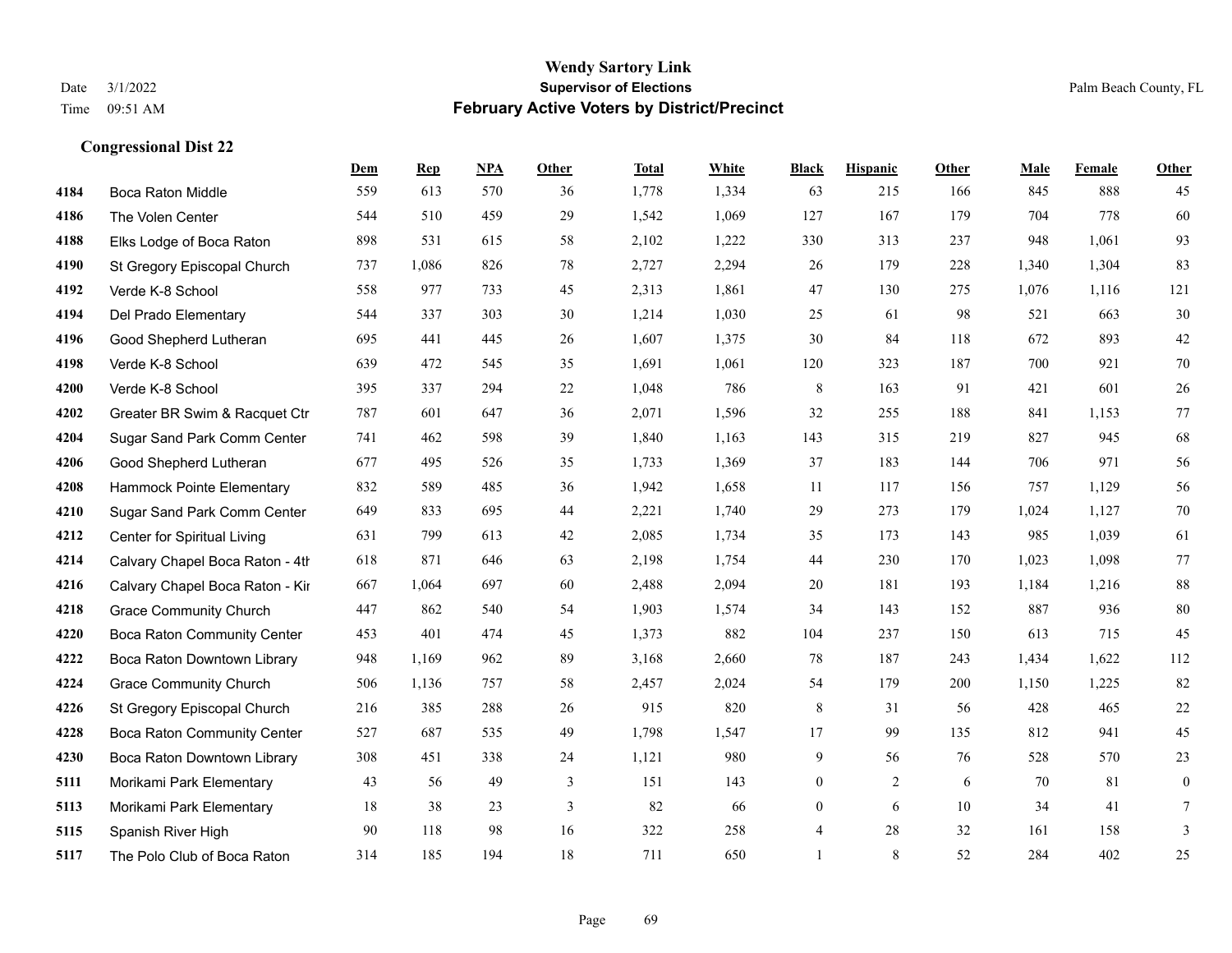|                              |                        | <u>Dem</u> | <b>Rep</b> | $NPA$  | <b>Other</b> | <b>Total</b> | <b>White</b> | <b>Black</b> | <b>Hispanic</b> | <b>Other</b> | Male            | Female | <u>Other</u> |
|------------------------------|------------------------|------------|------------|--------|--------------|--------------|--------------|--------------|-----------------|--------------|-----------------|--------|--------------|
| 5158                         | Boca West Country Club | 766        | 466        | 534    | 47           | 1.813        | .,630        |              |                 | 101          | 75 <sub>1</sub> | 1.014  | 48           |
| 5160                         | Boca West Country Club | 833        | 475        | 439    | 34           | .781         | .675         |              |                 | 74           | 687             | .048   | 46           |
| 5172                         | Del Prado Elementary   | 233        | 316        | 207    |              | 774          | 696          | 10           |                 | 57           | 366             | 387    |              |
| <b>Congressional Dist 22</b> |                        | 33,868     | 34.171     | 30,299 | 2,324        | 100,662      | 79,616       | 3,030        | 8,992           | 9,024        | 45,369          | 51,765 | 3,528        |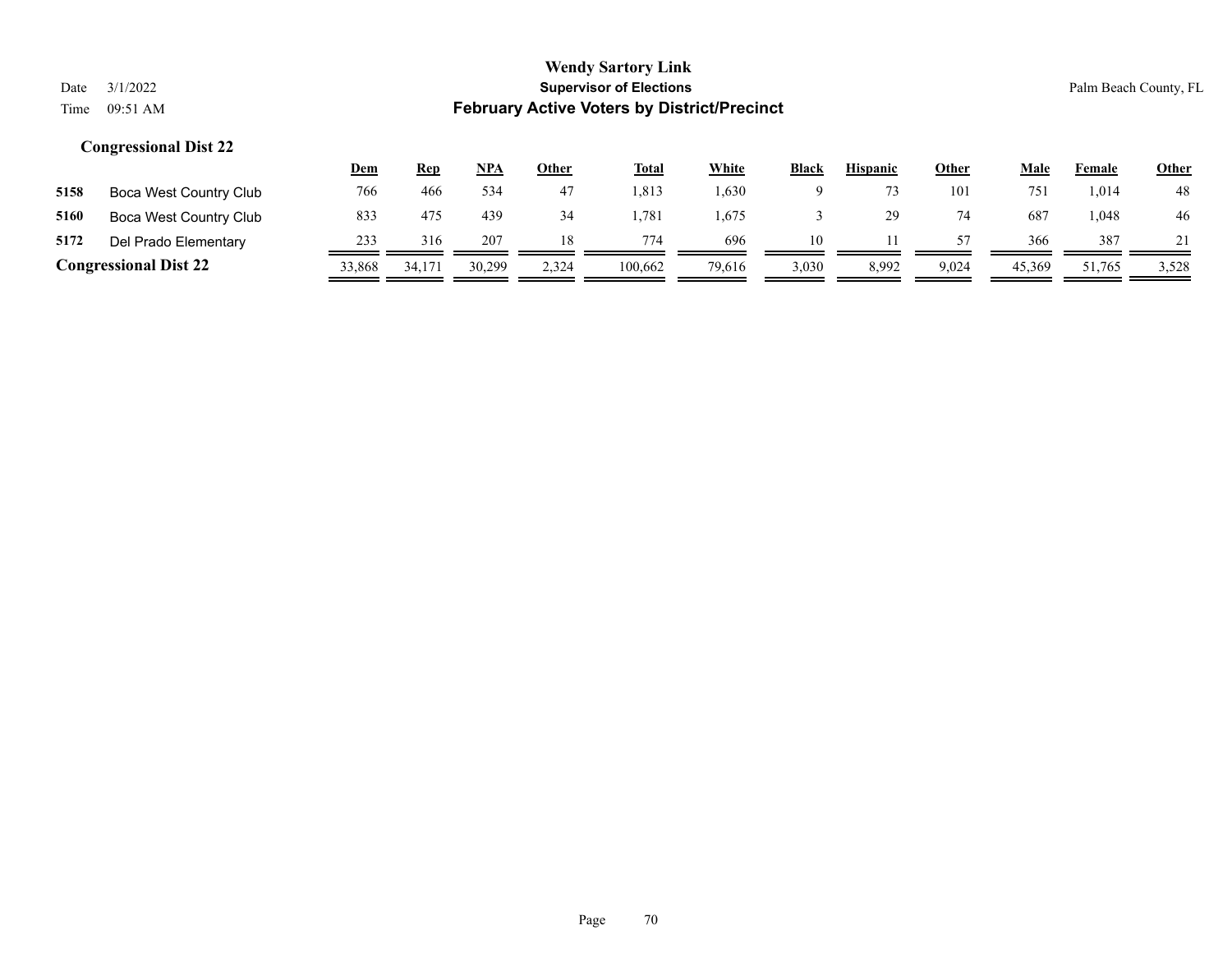### **Unincorporated**

|      |                                     | Dem              | <b>Rep</b>       | NPA              | <b>Other</b>   | <b>Total</b>     | <b>White</b>     | <b>Black</b>     | <b>Hispanic</b>  | <b>Other</b> | Male           | <b>Female</b>  | <b>Other</b>     |
|------|-------------------------------------|------------------|------------------|------------------|----------------|------------------|------------------|------------------|------------------|--------------|----------------|----------------|------------------|
| 1002 | <b>Canal Point Community Center</b> | $\mathbf{0}$     | $\mathbf{0}$     | $\mathbf{0}$     | $\theta$       | $\overline{0}$   | $\overline{0}$   | $\Omega$         | $\overline{0}$   | $\theta$     | $\theta$       | $\overline{0}$ | $\Omega$         |
| 1004 | Pierce Hammock Elementary           | 2                | 5                | 3                | $\theta$       | 10               | 10               | $\theta$         | $\overline{0}$   | $\Omega$     |                | 6              | $\theta$         |
| 1006 | Journey Church of Jupiter           | $\Omega$         | $\theta$         | $\theta$         | $\Omega$       | $\Omega$         | $\theta$         | $\Omega$         | $\Omega$         | $\Omega$     | $\Omega$       | $\Omega$       |                  |
| 1008 | Journey Church of Jupiter           |                  | $\mathbf{0}$     | $\mathbf{0}$     | $\mathbf{0}$   | $\mathbf{0}$     | $\overline{0}$   | $\theta$         | $\overline{0}$   | $\theta$     | $\mathbf{0}$   | $\theta$       |                  |
| 1010 | Journey Church of Jupiter           | $\Omega$         | $\theta$         | $\mathbf{0}$     | $\theta$       | $\theta$         | $\overline{0}$   | 0                | $\overline{0}$   | $\Omega$     | $\theta$       | $\theta$       | $\Omega$         |
| 1012 | Caloosa POA Meeting Room            | 0                | $\mathbf{0}$     | $\mathbf{0}$     | $\theta$       | $\theta$         | $\overline{0}$   | $\theta$         | $\overline{0}$   | $\Omega$     | $\overline{0}$ | $\Omega$       |                  |
| 1014 | Caloosa POA Meeting Room            | $\Omega$         | $\mathbf{1}$     | $\mathbf{0}$     | $\mathbf{0}$   |                  |                  | $\theta$         | $\mathbf{0}$     | $\theta$     | $\overline{0}$ | $\theta$       |                  |
| 1016 | Journey Church of Jupiter           | $\Omega$         | $\mathbf{0}$     | $\theta$         | $\theta$       | $\mathbf{0}$     | $\Omega$         | $\mathbf{0}$     | $\overline{0}$   | $\Omega$     | $\Omega$       | $\Omega$       | $\theta$         |
| 1018 | Calvary Church of Jupiter           | 439              | 841              | 472              | 48             | 1,800            | 1,594            | 20               | 95               | 91           | 853            | 894            | 53               |
| 1019 | Calvary Church of Jupiter           | 192              | 377              | 224              | 8              | 801              | 719              | $\theta$         | 46               | 36           | 385            | 399            | 17               |
| 1020 | Caloosa POA Meeting Room            | $\boldsymbol{0}$ | $\boldsymbol{0}$ | $\boldsymbol{0}$ | $\mathbf{0}$   | $\mathbf{0}$     | $\boldsymbol{0}$ | $\mathbf{0}$     | $\overline{0}$   | $\mathbf{0}$ | $\mathbf{0}$   | $\overline{0}$ | $\mathbf{0}$     |
| 1022 | Journey Church of Jupiter           | 689              | 1,260            | 777              | 63             | 2,789            | 2,387            | 34               | 190              | 178          | 1,341          | 1,372          | 76               |
| 1024 | Calvary Church of Jupiter           | 7                | 6                | $\overline{7}$   | $\overline{1}$ | 21               | 21               | $\mathbf{0}$     | $\mathbf{0}$     | $\theta$     | 11             | 10             | $\boldsymbol{0}$ |
| 1026 | Calvary Church of Jupiter           | 328              | 625              | 347              | $28\,$         | 1,328            | 1,175            | 11               | 77               | 65           | 635            | 662            | 31               |
| 1028 | Jupiter Farms Elementary            | 528              | 1,034            | 598              | 63             | 2,223            | 1,940            | 15               | 140              | 128          | 1,077          | 1,085          | 61               |
| 1030 | Calvary Church of Jupiter           | 17               | 38               | 24               | $\overline{4}$ | 83               | 76               | $\overline{0}$   | 4                | 3            | 41             | 39             | 3                |
| 1032 | Jupiter Farms Park Community I      | 305              | 582              | 366              | 30             | 1,283            | 1,080            | 12               | 109              | 82           | 626            | 617            | 40               |
| 1036 | Calvary Church of Jupiter           | $\boldsymbol{0}$ | $\boldsymbol{0}$ | $\boldsymbol{0}$ | $\mathbf{0}$   | $\boldsymbol{0}$ | $\boldsymbol{0}$ | $\boldsymbol{0}$ | $\boldsymbol{0}$ | $\mathbf{0}$ | $\mathbf{0}$   | $\overline{0}$ | $\mathbf{0}$     |
| 1038 | William T Dwyer High                | 803              | 1,313            | 774              | 59             | 2,949            | 2,480            | 63               | 173              | 233          | 1,412          | 1,433          | 104              |
| 1044 | Limestone Creek Elementary          | 418              | 124              | 191              | 19             | 752              | 228              | 346              | 92               | 86           | 362            | 362            | 28               |
| 1046 | West Jupiter Recreation Center      | 268              | 146              | 151              | 11             | 576              | 268              | 164              | 111              | 33           | 248            | 308            | $20\,$           |
| 1060 | West Jupiter Recreation Center      | 70               | 106              | 72               | 3              | 251              | 206              | $\boldsymbol{0}$ | 25               | 20           | 101            | 134            | 16               |
| 1062 | <b>Harvest Community Church</b>     | 606              | 1,149            | 565              | 50             | 2,370            | 2,167            | 12               | 53               | 138          | 1,154          | 1,139          | 77               |
| 1064 | Jupiter Community Center            | 75               | 127              | 64               | 3              | 269              | 245              | $\overline{0}$   | 6                | 18           | 132            | 130            | $\tau$           |
| 1070 | Jupiter Community Center            | 56               | 67               | 90               | 5              | 218              | 171              |                  | 41               | 5            | 114            | 96             | 8                |
| 1080 | First Baptist Church Teq            | 93               | 147              | 81               | $\overline{4}$ | 325              | 298              | $\theta$         | 9                | 18           | 164            | 151            | 10               |
| 1082 | First Baptist Church Teq            | 72               | 140              | 86               | 8              | 306              | 282              |                  | 12               | 11           | 141            | 156            | 9                |
| 1084 | First Baptist Church Teq            | 12               | 53               | 10               | $\Omega$       | 75               | 72               |                  | $\theta$         | 2            | 37             | 37             |                  |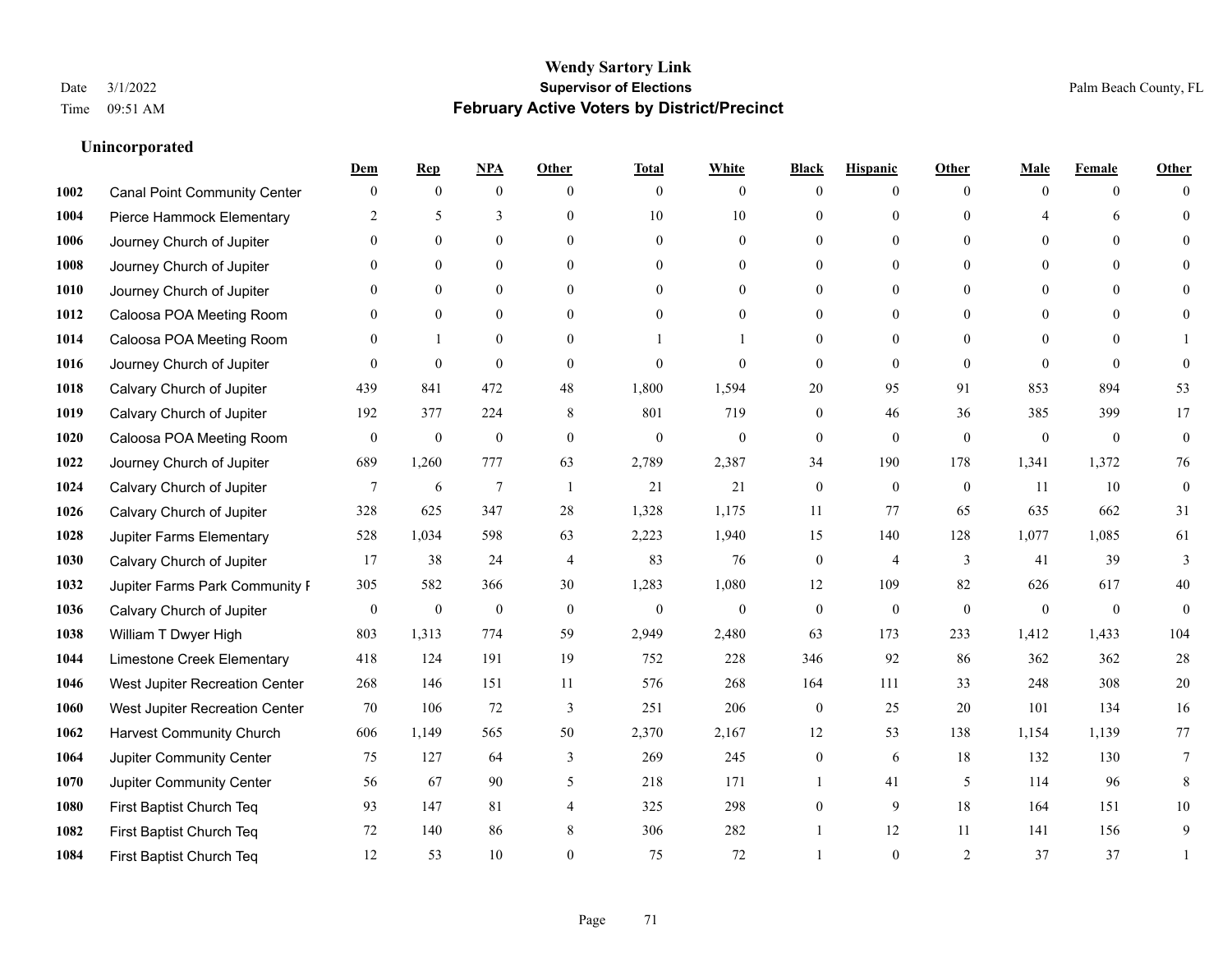**Unincorporated**

### **Wendy Sartory Link** Date 3/1/2022 **Supervisor of Elections** Palm Beach County, FL Time 09:51 AM **February Active Voters by District/Precinct**

|      |                                  | <b>Dem</b>     | <b>Rep</b>       | NPA              | <b>Other</b>     | <b>Total</b>     | White            | <b>Black</b>     | <b>Hispanic</b> | <b>Other</b>   | <b>Male</b>    | Female       | Other            |
|------|----------------------------------|----------------|------------------|------------------|------------------|------------------|------------------|------------------|-----------------|----------------|----------------|--------------|------------------|
| 1096 | First Baptist Church Teq         | 46             | 72               | 38               | $\theta$         | 156              | 128              | 7                | 13              | 8              | 79             | 74           | $\mathcal{E}$    |
| 1110 | <b>Tequesta Council Chambers</b> | 105            | 121              | 96               | $\overline{4}$   | 326              | 286              | 4                | 19              | 17             | 148            | 169          | 9                |
| 1114 | <b>Tequesta Council Chambers</b> | 113            | 310              | 137              | 12               | 572              | 548              | $\theta$         | 5               | 19             | 257            | 305          | 10               |
| 1122 | <b>Tequesta Council Chambers</b> | 35             | 83               | 38               | 3                | 159              | 150              | $\boldsymbol{0}$ | $\mathbf{1}$    | 8              | 77             | 79           | 3                |
| 1130 | PBC Fire Rescue #18              |                | $\overline{2}$   | 1                | $\theta$         | 4                | 4                | $\mathbf{0}$     | $\Omega$        | $\Omega$       | 2              |              |                  |
| 1132 | PBC Fire Rescue #18              | $\theta$       | 3                | 1                | $\overline{0}$   | 4                | 4                | $\boldsymbol{0}$ | $\mathbf{0}$    | $\theta$       | 2              | 2            | $\theta$         |
| 1134 | PBC Fire Rescue #18              | $\mathbf{0}$   | $\overline{0}$   | $\mathbf{0}$     | $\theta$         | $\mathbf{0}$     | $\overline{0}$   | $\boldsymbol{0}$ | $\mathbf{0}$    | $\overline{0}$ | $\theta$       | $\theta$     | $\theta$         |
| 1138 | Grace Immanuel Bible Church      | 222            | 830              | 374              | 33               | 1,459            | 1,392            | $\mathbf{0}$     | 13              | 54             | 622            | 806          | 31               |
| 1146 | Newhaven Clubhouse               | 15             | 34               | $7\phantom{.0}$  | -1               | 57               | 51               | $\boldsymbol{0}$ | 1               | 5              | 29             | 27           |                  |
| 1154 | Holy Spirit Lutheran             | 134            | 302              | 132              | 18               | 586              | 524              | 4                | 28              | 30             | 275            | 291          | 20               |
| 1156 | Holy Spirit Lutheran             | $\mathbf{0}$   | $\boldsymbol{0}$ | $\boldsymbol{0}$ | $\mathbf{0}$     | $\overline{0}$   | $\overline{0}$   | $\mathbf{0}$     | $\mathbf{0}$    | $\Omega$       | $\overline{0}$ | $\Omega$     | $\boldsymbol{0}$ |
| 1158 | Holy Spirit Lutheran             | $\overline{0}$ | 1                | 1                | $\mathbf{0}$     | $\overline{2}$   | 1                | $\boldsymbol{0}$ |                 | $\overline{0}$ |                |              | $\mathbf{0}$     |
| 1160 | Holy Spirit Lutheran             |                | $\overline{0}$   | 1                | $\overline{0}$   | $\overline{2}$   | $\overline{c}$   | $\boldsymbol{0}$ | $\overline{0}$  | $\theta$       | 1              |              | $\mathbf{0}$     |
| 1162 | Holy Spirit Lutheran             | 2              | 4                | 5                | 2                | 13               | 13               | $\mathbf{0}$     | $\overline{0}$  | $\Omega$       | 6              | 7            | $\Omega$         |
| 1166 | Holy Spirit Lutheran             | 6              | 23               | 12               | $\Omega$         | 41               | 34               | $\theta$         | $\overline{2}$  | 5              | 18             | 23           | $\mathbf{0}$     |
| 1168 | Holy Spirit Lutheran             | $\Omega$       | $\Omega$         | $\overline{0}$   | $\theta$         | $\Omega$         | $\overline{0}$   | $\theta$         | $\theta$        | $\Omega$       | $\theta$       | $\Omega$     | $\overline{0}$   |
| 1170 | Caloosa POA Meeting Room         | $\theta$       | $\boldsymbol{0}$ | $\boldsymbol{0}$ | $\boldsymbol{0}$ | $\boldsymbol{0}$ | $\boldsymbol{0}$ | $\boldsymbol{0}$ | $\mathbf{0}$    | $\overline{0}$ | $\overline{0}$ | $\theta$     | $\mathbf{0}$     |
| 1172 | Caloosa POA Meeting Room         | 128            | 282              | 124              | 9                | 543              | 461              | 15               | 23              | 44             | 248            | 277          | 18               |
| 1173 | Caloosa POA Meeting Room         | 66             | 123              | 61               | 3                | 253              | 215              | 5                | 14              | 19             | 119            | 124          | 10               |
| 1182 | William T Dwyer High             | 158            | 263              | 139              | $\tau$           | 567              | 482              | 16               | 29              | 40             | 270            | 283          | 14               |
| 1184 | Eastpointe Country Club          | 526            | 683              | 416              | 38               | 1,663            | 1,553            | 12               | 28              | 70             | 748            | 883          | 32               |
| 1198 | 1st Baptist Church PBG           | 552            | 484              | 429              | 34               | 1,499            | 1,048            | 131              | 167             | 153            | 722            | 729          | 48               |
| 1200 | Dwight D Eisenhower Elementar    | $\mathbf{0}$   | $\boldsymbol{0}$ | $\mathbf{0}$     | $\boldsymbol{0}$ | $\boldsymbol{0}$ | $\boldsymbol{0}$ | $\boldsymbol{0}$ | $\mathbf{0}$    | $\mathbf{0}$   | $\overline{0}$ | $\mathbf{0}$ | $\mathbf{0}$     |
| 1202 | <b>Cross Community Church</b>    | 495            | 1,068            | 569              | 41               | 2,173            | 1,941            | 14               | 92              | 126            | 1,039          | 1,064        | 70               |
| 1204 | Holy Spirit Lutheran             | 8              | 24               | 14               | 3                | 49               | 43               | $\boldsymbol{0}$ | $\overline{c}$  | 4              | 23             | 22           | $\overline{4}$   |
| 1206 | Holy Spirit Lutheran             | 11             | 84               | 26               | 3                | 124              | 120              | $\boldsymbol{0}$ | 3               | $\overline{1}$ | 59             | 64           |                  |
| 1210 | Holy Spirit Lutheran             | 208            | 274              | 159              | $\tau$           | 648              | 577              | $\overline{2}$   | 26              | 43             | 314            | 312          | $22\,$           |
| 1216 | Oceanview Methodist              | 138            | 319              | 160              | 19               | 636              | 547              | 10               | 34              | 45             | 310            | 313          | 13               |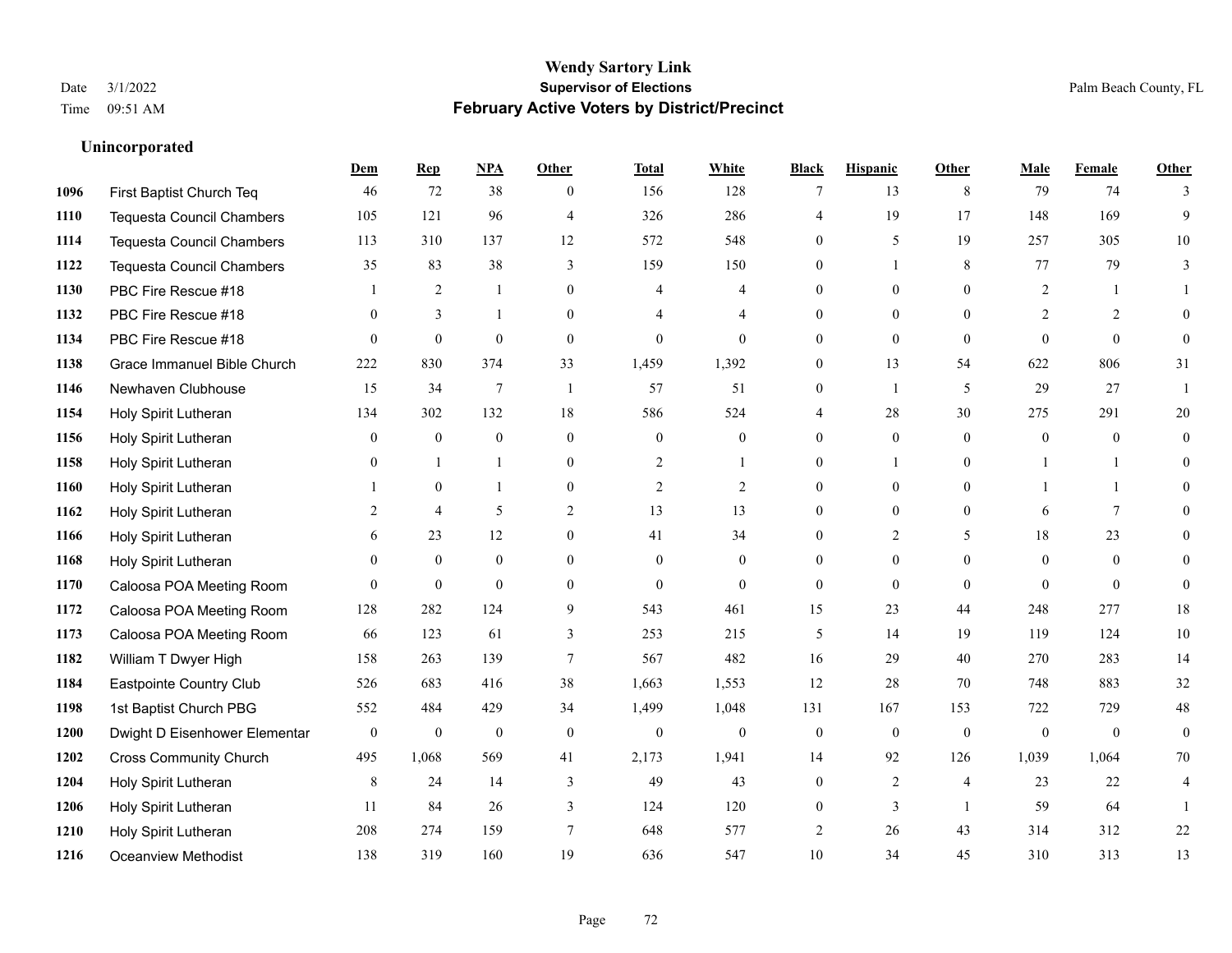|      |                                    | Dem              | <b>Rep</b>       | NPA              | <b>Other</b>   | <b>Total</b> | <b>White</b>   | <b>Black</b>   | <b>Hispanic</b> | <b>Other</b>   | <b>Male</b>    | <b>Female</b>  | <b>Other</b>     |
|------|------------------------------------|------------------|------------------|------------------|----------------|--------------|----------------|----------------|-----------------|----------------|----------------|----------------|------------------|
| 1218 | Osceola Creek Middle               |                  | $\mathbf{0}$     | $\boldsymbol{0}$ | $\theta$       | 1            | 1              | $\mathbf{0}$   | $\overline{0}$  | $\theta$       | $\mathbf{1}$   | $\overline{0}$ | $\Omega$         |
| 1220 | Pierce Hammock Elementary          | $\theta$         | $\mathbf{0}$     | $\mathbf{0}$     | $\Omega$       | $\theta$     | $\overline{0}$ | $\theta$       | $\mathbf{0}$    | $\Omega$       | $\theta$       | $\theta$       | $\theta$         |
| 1224 | Pierce Hammock Elementary          | $\Omega$         | $\theta$         | $\theta$         | $\theta$       | $\Omega$     | $\Omega$       | $\Omega$       | $\theta$        | $\Omega$       | $\Omega$       | $\Omega$       | $\Omega$         |
| 1256 | North County Senior Center         |                  | $\overline{2}$   | 3                | 3              | 9            | 8              | $\overline{1}$ | $\mathbf{0}$    | $\theta$       | 5              | $\overline{4}$ | $\theta$         |
| 1258 | North County Senior Center         | 309              | 229              | 254              | 28             | 820          | 453            | 93             | 122             | 152            | 370            | 424            | $26\,$           |
| 1276 | Palm Beach Gardens High            | 122              | 91               | 80               | 5              | 298          | 191            | 48             | 39              | 20             | 136            | 153            | 9                |
| 1278 | Garden Lodge 366 F&AM              | 364              | 185              | 273              | 19             | 841          | 407            | 193            | 139             | 102            | 368            | 440            | 33               |
| 1282 | Pew Leadership Center              | 78               | 49               | 58               | 6              | 191          | 138            | 13             | 18              | 22             | 96             | 82             | 13               |
| 1286 | PBG Moose Lodge 2010               | 49               | 49               | 39               | 3              | 140          | 113            | 5              | 12              | 10             | 70             | 62             | 8                |
| 1294 | Dwight D Eisenhower Elementar      | 27               | 82               | 22               | $\tau$         | 138          | 118            | 5              | 4               | 11             | 69             | 68             | 1                |
| 1298 | PBG Moose Lodge 2010               | 37               | 34               | 22               | 2              | 95           | 85             | $\mathbf{1}$   | $\overline{4}$  | 5              | 39             | 55             | 1                |
| 1300 | <b>Cross Community Church</b>      |                  | 3                | $\mathbf{1}$     | $\mathbf{0}$   | 5            | $\overline{4}$ | $\theta$       | $\theta$        | $\overline{1}$ | $\overline{2}$ | 3              | $\theta$         |
| 1302 | Dwight D Eisenhower Elementar      | 38               | 54               | 36               | 3              | 131          | 111            | $\mathbf{1}$   | $\tau$          | 12             | 63             | 63             | 5                |
| 1304 | <b>NPB Community Center</b>        | 207              | 265              | 186              | 27             | 685          | 588            | 12             | 43              | 42             | 350            | 307            | $28\,$           |
| 1305 | <b>NPB Community Center</b>        | $\boldsymbol{0}$ | $\mathbf{0}$     | $\mathbf{0}$     | -1             | $\mathbf{1}$ | $\mathbf{1}$   | $\mathbf{0}$   | $\mathbf{0}$    | $\mathbf{0}$   | -1             | $\theta$       | $\mathbf{0}$     |
| 1308 | <b>Gardens Mall Community Room</b> | 37               | 66               | 37               | 4              | 144          | 128            | 3              | 3               | 10             | 73             | 67             | 4                |
| 1312 | <b>Gardens Mall Community Room</b> | 6                | 21               | 10               | $\mathbf{0}$   | 37           | 34             | $\mathbf{0}$   | $\overline{2}$  | $\overline{1}$ | 19             | 18             | $\theta$         |
| 1330 | 1st Unitarian Church NPB           | 36               | 39               | 42               | 3              | 120          | 97             | 9              | 6               | 8              | 65             | 52             | 3                |
| 1336 | <b>Gardens Mall Community Room</b> | 35               | 91               | 43               | $\overline{4}$ | 173          | 155            | $\mathbf{0}$   | 4               | 14             | 89             | 77             | 7                |
| 1338 | <b>Eissey Campus Theater</b>       | 95               | 398              | 110              | 19             | 622          | 598            | $\mathbf{1}$   | $\mathbf{1}$    | 22             | 276            | 335            | 11               |
| 1354 | <b>Grove Park Elementary</b>       | 92               | 167              | 77               | 3              | 339          | 284            | 11             | 21              | 23             | 158            | 171            | 10               |
| 1362 | <b>Grove Park Elementary</b>       | 216              | 120              | 191              | 7              | 534          | 265            | 49             | 164             | 56             | 238            | 278            | $18\,$           |
| 1366 | Palm Lake Estates - The Pines      | 62               | 78               | 49               | $\overline{4}$ | 193          | 157            | 15             | $7\phantom{.0}$ | 14             | 91             | 97             | 5                |
| 1370 | Palm Lake Estates - The Pines      | 120              | 116              | 86               | 5              | 327          | 268            | 15             | 27              | 17             | 137            | 180            | 10               |
| 1374 | Pew Leadership Center              | 189              | 82               | 141              | 10             | 422          | 214            | 117            | 49              | 42             | 173            | 235            | 14               |
| 1389 | Palm Beach Shores Town Hall        | $\mathbf{0}$     | $\boldsymbol{0}$ | $\mathbf{0}$     | $\mathbf{0}$   | $\mathbf{0}$ | $\mathbf{0}$   | $\mathbf{0}$   | $\mathbf{0}$    | $\theta$       | $\mathbf{0}$   | $\mathbf{0}$   | $\boldsymbol{0}$ |
| 2010 | Cypress Lakes HOA                  | 599              | 339              | 287              | 30             | 1,255        | 848            | 211            | 99              | 97             | 478            | 741            | 36               |
| 2012 | Century Village Clubhouse          | 64               | 30               | 24               | $\overline{2}$ | 120          | 72             | 14             | 19              | 15             | 56             | 60             | 4                |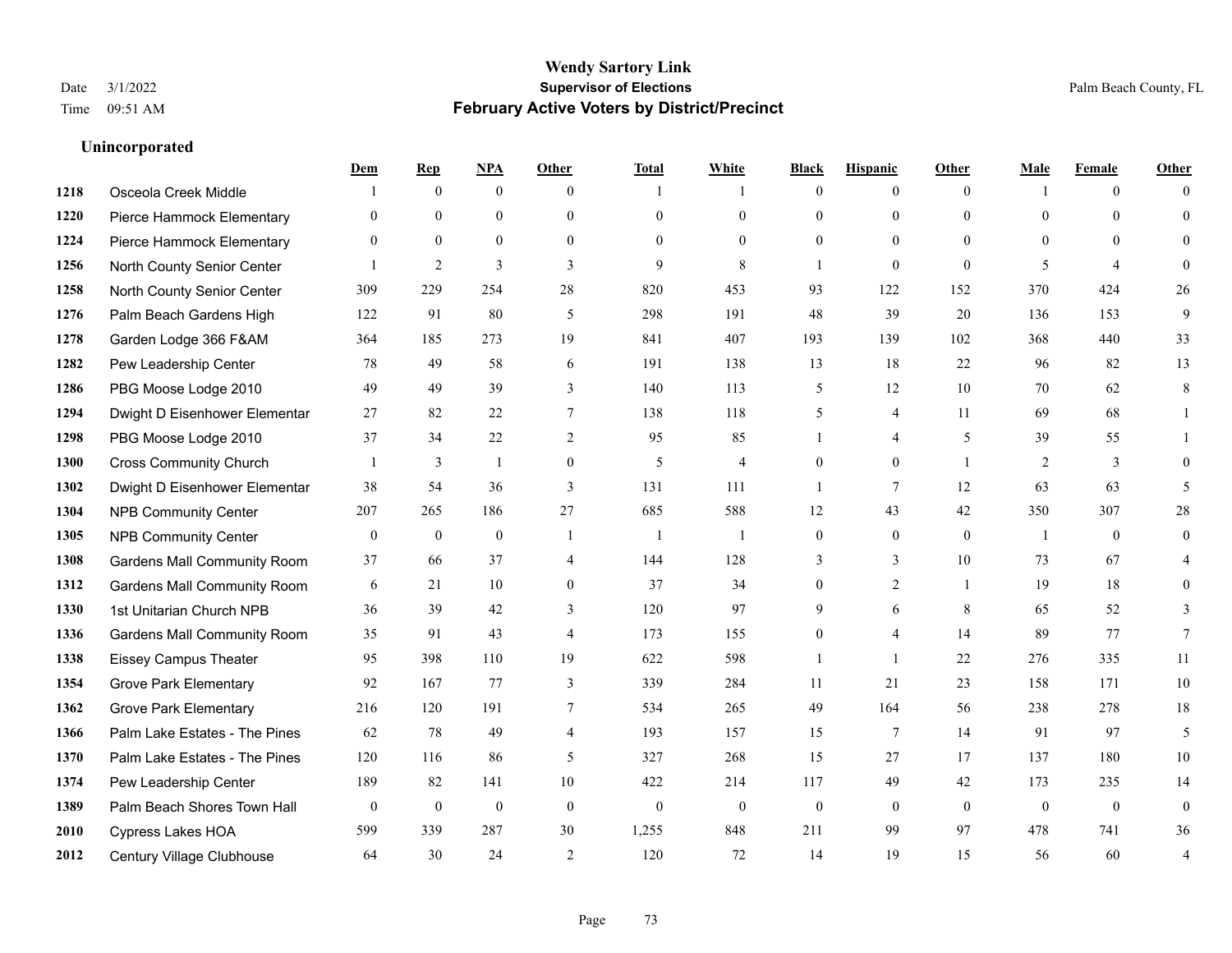|      |                                 | Dem            | <b>Rep</b>       | NPA              | <b>Other</b>   | <b>Total</b>   | <b>White</b>   | <b>Black</b>   | <b>Hispanic</b> | <b>Other</b>   | <b>Male</b>  | <b>Female</b>    | <b>Other</b>     |
|------|---------------------------------|----------------|------------------|------------------|----------------|----------------|----------------|----------------|-----------------|----------------|--------------|------------------|------------------|
| 2020 | Jeaga Middle                    | 211            | 99               | 138              | 10             | 458            | 223            | 130            | 77              | 28             | 202          | 248              | 8                |
| 2021 | Jeaga Middle                    | 167            | 60               | 119              | 13             | 359            | 112            | 123            | 74              | 50             | 143          | 204              | 12               |
| 2022 | Century Village Clubhouse       | 795            | 407              | 341              | 37             | 1,580          | 1,014          | 226            | 209             | 131            | 627          | 902              | 51               |
| 2024 | Century Village Clubhouse       | 792            | 439              | 323              | 42             | 1,596          | 1,113          | 164            | 175             | 144            | 625          | 921              | $50\,$           |
| 2026 | Century Village Clubhouse       | 631            | 333              | 303              | 28             | 1,295          | 800            | 199            | 199             | 97             | 510          | 732              | 53               |
| 2028 | Century Village Clubhouse       | 335            | 194              | 156              | $10\,$         | 695            | 481            | 68             | 88              | 58             | 252          | 421              | $22\,$           |
| 2030 | <b>Benoist Farms Elementary</b> | 568            | 153              | 325              | 26             | 1,072          | 262            | 464            | 241             | 105            | 416          | 607              | 49               |
| 2036 | <b>Turning Points Academy</b>   | 757            | 430              | 378              | 37             | 1,602          | 937            | 295            | 261             | 109            | 597          | 961              | 44               |
| 2038 | <b>Turning Points Academy</b>   | 826            | 184              | 366              | 21             | 1,397          | 497            | 634            | 155             | 111            | 486          | 870              | 41               |
| 2040 | Wynnebrook Elementary           | 808            | 274              | 430              | 20             | 1,532          | 420            | 596            | 356             | 160            | 666          | 795              | 71               |
| 2041 | Wynnebrook Elementary           | 541            | 254              | 403              | 18             | 1,216          | 489            | 139            | 492             | 96             | 510          | 654              | 52               |
| 2044 | St Christophers Episcopal Chr   | 1,107          | 286              | 578              | 34             | 2,005          | 571            | 825            | 398             | 211            | 893          | 1,019            | 93               |
| 2048 | Elks Lodge #1352                | $\overline{2}$ | 3                | $\mathbf{0}$     | $\overline{0}$ | 5              | 3              | 1              | $\mathbf{0}$    | $\overline{1}$ | 3            | $\mathbf{1}$     |                  |
| 2050 | Elks Lodge #1352                | 26             | 30               | 41               | 3              | 100            | 59             | 11             | 19              | 11             | 54           | 42               | 4                |
| 2052 | Elks Lodge #1352                | 559            | 146              | 280              | 20             | 1,005          | 177            | 481            | 154             | 193            | 463          | 502              | 40               |
| 2054 | Elks Lodge #1352                | 1,283          | 332              | 730              | 27             | 2,372          | 462            | 1,005          | 608             | 297            | 1,051        | 1,215            | 106              |
| 2056 | Clayton Hutcheson Hall B        | 714            | 321              | 570              | 18             | 1,623          | 502            | 288            | 669             | 164            | 714          | 822              | 87               |
| 2058 | Clayton Hutcheson Hall B        | 2              | -1               | $\overline{1}$   | $\overline{0}$ | 4              | 4              | $\mathbf{0}$   | $\overline{0}$  | $\overline{0}$ | 2            | 2                | $\overline{0}$   |
| 2060 | <b>West Gate Elementary</b>     | 384            | 225              | 344              | 14             | 967            | 313            | 71             | 496             | 87             | 467          | 452              | 48               |
| 2080 | <b>Everglades Elementary</b>    | 160            | 174              | 129              | 9              | 472            | 267            | 68             | 78              | 59             | 217          | 233              | 22               |
| 2081 | <b>Everglades Elementary</b>    | 70             | 89               | 47               | $\Omega$       | 206            | 149            | $\tau$         | 27              | 23             | 103          | 97               | 6                |
| 2082 | Pine Jog Environmental Center   | 173            | 293              | 168              | 12             | 646            | 442            | 25             | 122             | 57             | 304          | 327              | 15               |
| 2083 | Pine Jog Environmental Center   | 7              | 21               | 17               | $\overline{0}$ | 45             | 30             | $\mathbf{0}$   | 13              | 2              | 21           | 23               | 1                |
| 2085 | Pine Jog Environmental Center   | $\overline{2}$ | 1                | $\overline{0}$   | $\overline{0}$ | 3              | 3              | $\mathbf{0}$   | $\mathbf{0}$    | $\theta$       | 1            | 2                | $\overline{0}$   |
| 2087 | Pine Jog Environmental Center   |                | $\boldsymbol{0}$ | $\boldsymbol{0}$ | $\overline{0}$ |                | $\mathbf{1}$   | $\mathbf{0}$   | $\mathbf{0}$    | $\mathbf{0}$   | $\mathbf{1}$ | $\boldsymbol{0}$ | $\boldsymbol{0}$ |
| 2088 | Melaleuca Elementary            | 855            | 539              | 680              | 41             | 2,115          | 1,055          | 356            | 510             | 194            | 967          | 1,070            | $78\,$           |
| 2090 | Pine Jog Environmental Center   | 0              | 2                | $\mathbf{0}$     | $\overline{0}$ | 2              |                | $\mathbf{0}$   | $\mathbf{0}$    | -1             | $\mathbf{0}$ | $\mathbf{1}$     |                  |
| 2092 | Pine Jog Environmental Center   | 1              | 1                | $\overline{1}$   |                | $\overline{4}$ | $\overline{4}$ | $\overline{0}$ | $\theta$        | $\theta$       | 2            | 2                | $\mathbf{0}$     |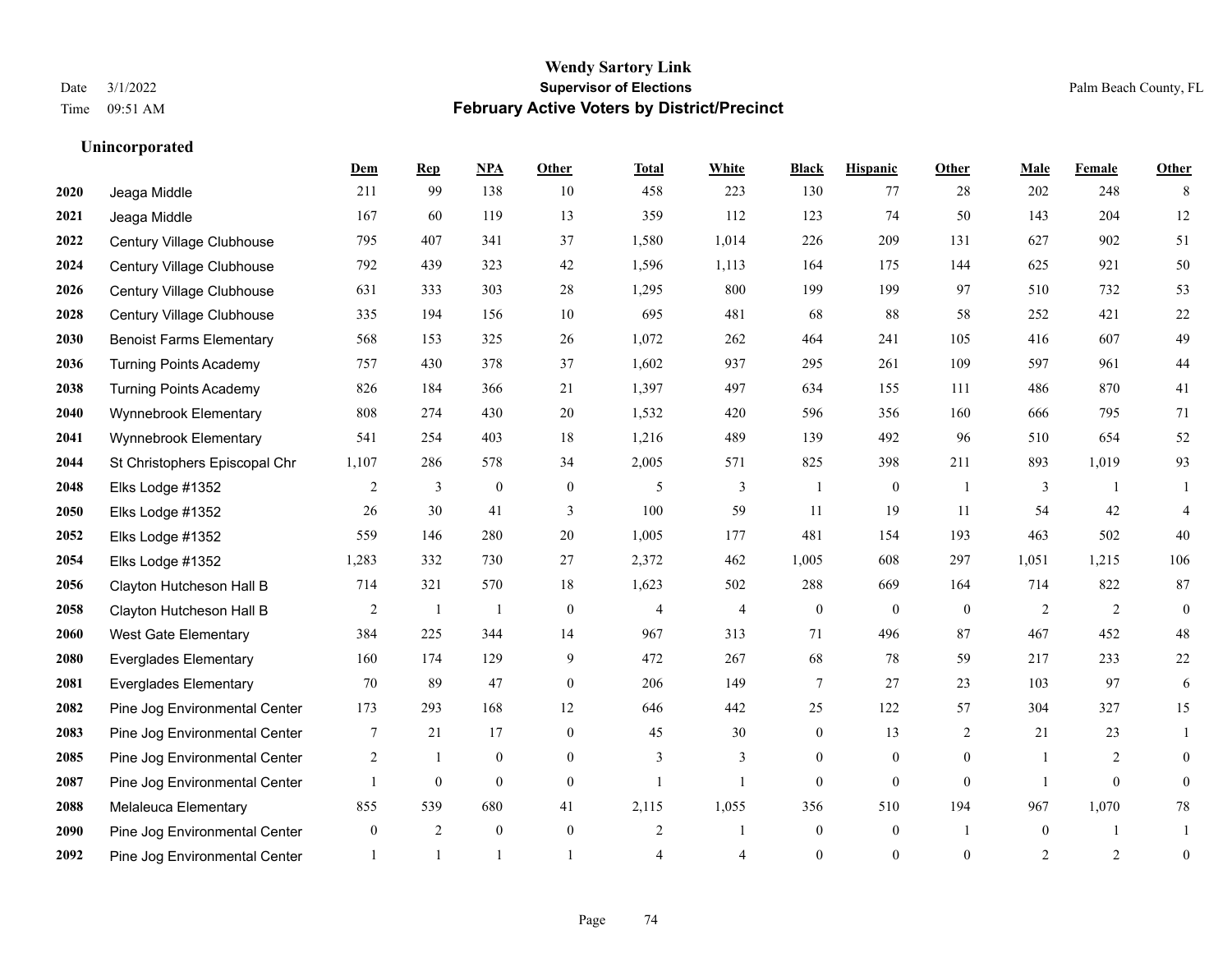#### **Wendy Sartory Link** Date 3/1/2022 **Supervisor of Elections** Palm Beach County, FL Time 09:51 AM **February Active Voters by District/Precinct**

# **Dem Rep NPA Other Total White Black Hispanic Other Male Female Other** Pine Jog Environmental Center 364 78 205 10 657 110 258 170 119 273 356 28 1st Church of the Nazarene 255 70 193 5 523 113 21 344 45 244 251 28 1st Church of the Nazarene 228 145 171 9 553 211 41 222 79 246 276 31 Iglesia Cristo Mi Redentor 433 224 348 26 1,031 329 159 448 95 435 532 64 Iglesia Cristo Mi Redentor 775 357 577 35 1,744 434 375 761 174 720 937 87 Union Congregational Church 1,179 347 660 40 2,226 486 650 860 230 897 1,219 110 Lake Lytal Park 500 233 344 24 1,101 302 229 461 109 459 587 55 Main Library 610 280 427 35 1,352 517 243 461 131 582 715 55 Berkshire Elementary 731 342 668 37 1,778 469 202 917 190 779 907 92 Berkshire Elementary 174 86 141 6 407 132 48 177 50 168 217 22 Main Library 368 281 324 14 987 358 61 483 85 447 492 48 The Ark Church 76 50 61 5 192 88 12 72 20 87 94 11 The Ark Church 799 561 724 37 2,121 912 151 888 170 902 1,141 78 The Ark Church 1 0 1 0 2 1 1 0 0 1 1 0 St Marys Orthodox Church 340 348 255 8 951 508 43 337 63 433 482 36 St Marys Orthodox Church 270 253 237 10 770 429 33 244 64 363 386 21 Liberty Park Elementary 0 0 0 0 0 0 0 0 0 0 0 0 Forest Hill Elementary 1,132 444 808 36 2,420 731 397 1,048 244 1,043 1,252 125 Cresthaven Emory Aud 625 404 306 15 1,350 742 101 415 92 497 805 48 Community Of Hope 1,089 424 869 28 2,410 600 436 1,059 315 1,057 1,239 114 Cresthaven Barkley Aud 507 350 294 19 1,170 591 85 395 99 494 625 51 Cresthaven Ashley Aud 331 212 231 15 789 392 41 296 60 309 447 33 Covered Bridge Clubhouse 1,109 741 679 41 2,570 1,767 142 491 170 998 1,492 80 Poinciana Clubhouse 912 538 509 36 1,995 1,314 104 419 158 783 1,146 66 First Baptist Church GA 17 3 9 0 29 13 3 9 4 11 17 1 American Polish Club 318 139 241 7 705 210 113 315 67 312 363 30 St Lukes United Methodist Chr 460 512 436 35 1,443 1,140 34 191 78 684 720 39 Lucerne Pointe Clubhouse 1,010 540 652 47 2,249 1,419 219 434 177 922 1,254 73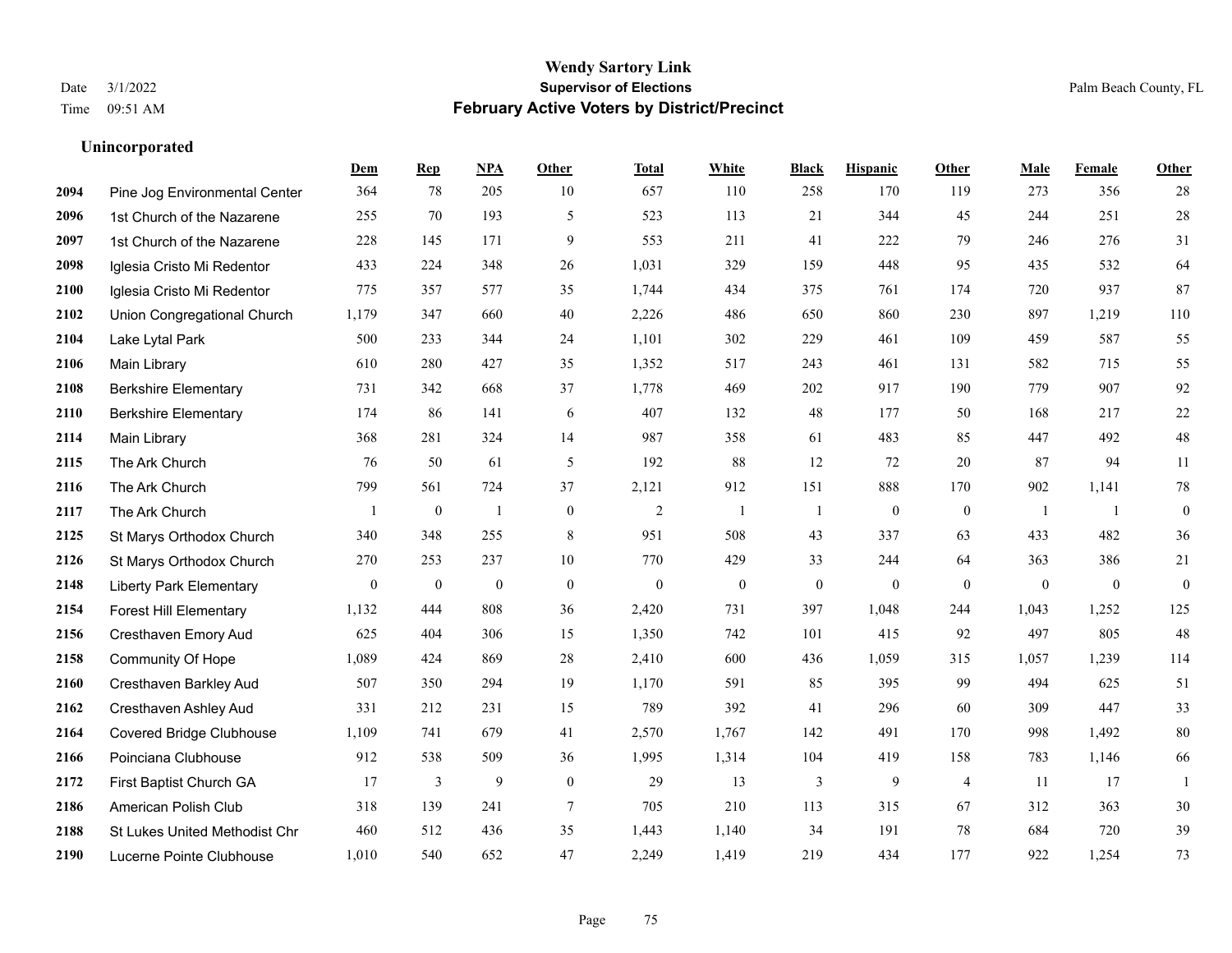#### **Wendy Sartory Link** Date 3/1/2022 **Supervisor of Elections** Palm Beach County, FL Time 09:51 AM **February Active Voters by District/Precinct**

# **Dem Rep NPA Other Total White Black Hispanic Other Male Female Other** Fountains Of Palm Beach 931 468 598 58 2,055 1,374 155 356 170 878 1,115 62 American Finnish Club 14 9 8 0 31 17 3 1 10 12 16 3 Heritage Elementary 553 218 486 29 1,286 407 146 619 114 561 654 71 American Finnish Club 6 7 1 1 15 14 0 0 1 6 8 1 American Polish Club 226 96 143 4 469 175 110 135 49 191 259 19 Indian Pines Elementary 1,190 260 597 40 2,087 467 933 449 238 941 1,045 101 Indian Pines Elementary 1,789 290 838 44 2,961 513 1,501 579 368 1,343 1,472 146 Community Of Hope 65 43 65 3 176 69 10 72 25 88 77 11 Palm Springs Middle 0 0 0 0 0 0 0 0 0 0 0 0 Emmanuel Baptist Church 633 571 432 22 1,658 1,000 45 518 95 697 899 62 Community Of Hope **44** 39 56 2 141 37 9 79 16 54 77 10 Oasis De Amor Baptist Church 498 227 409 18 1,152 367 138 503 144 542 543 67 Special Olympics of PBC 683 324 534 34 1,575 561 270 609 135 732 762 81 Mid County Senior Center 718 272 581 35 1,606 519 381 509 197 738 793 75 Coastal Chapel 477 359 343 31 1,210 750 105 262 93 572 597 41 American Finnish Club 859 226 577 41 1,703 396 531 587 189 738 863 102 Lakes of Sherbrooke 694 643 594 54 1,985 1,342 191 287 165 858 1,051 76 Woodlands Middle 792 608 698 50 2,148 1,460 145 361 182 1,008 1,067 73 Woodlands Middle 1,460 839 671 53 3,023 2,435 185 116 287 1,369 1,567 87 Lacuna HOA Clubhouse 1,213 775 781 75 2,844 1,975 278 326 265 1,304 1,454 86 Coral Reef Elementary 327 245 282 29 883 513 80 200 90 408 448 27 Coral Reef Elementary 821 586 645 61 2,113 1,352 259 270 232 980 1,056 77 Manatee Elementary 671 596 534 48 1,849 1,255 180 221 193 848 941 60 Journeys End 429 339 375 20 1,163 778 94 139 152 550 582 31 Diamond View Elementary 1,208 461 807 51 2,527 1,041 644 540 302 1,118 1,300 109 American German Club 400 351 384 33 1,168 813 90 137 128 542 583 43 American German Club 306 104 210 18 638 222 185 100 131 280 331 27 Santaluces High 1,280 550 915 67 2,812 1,143 722 549 398 1,248 1,475 89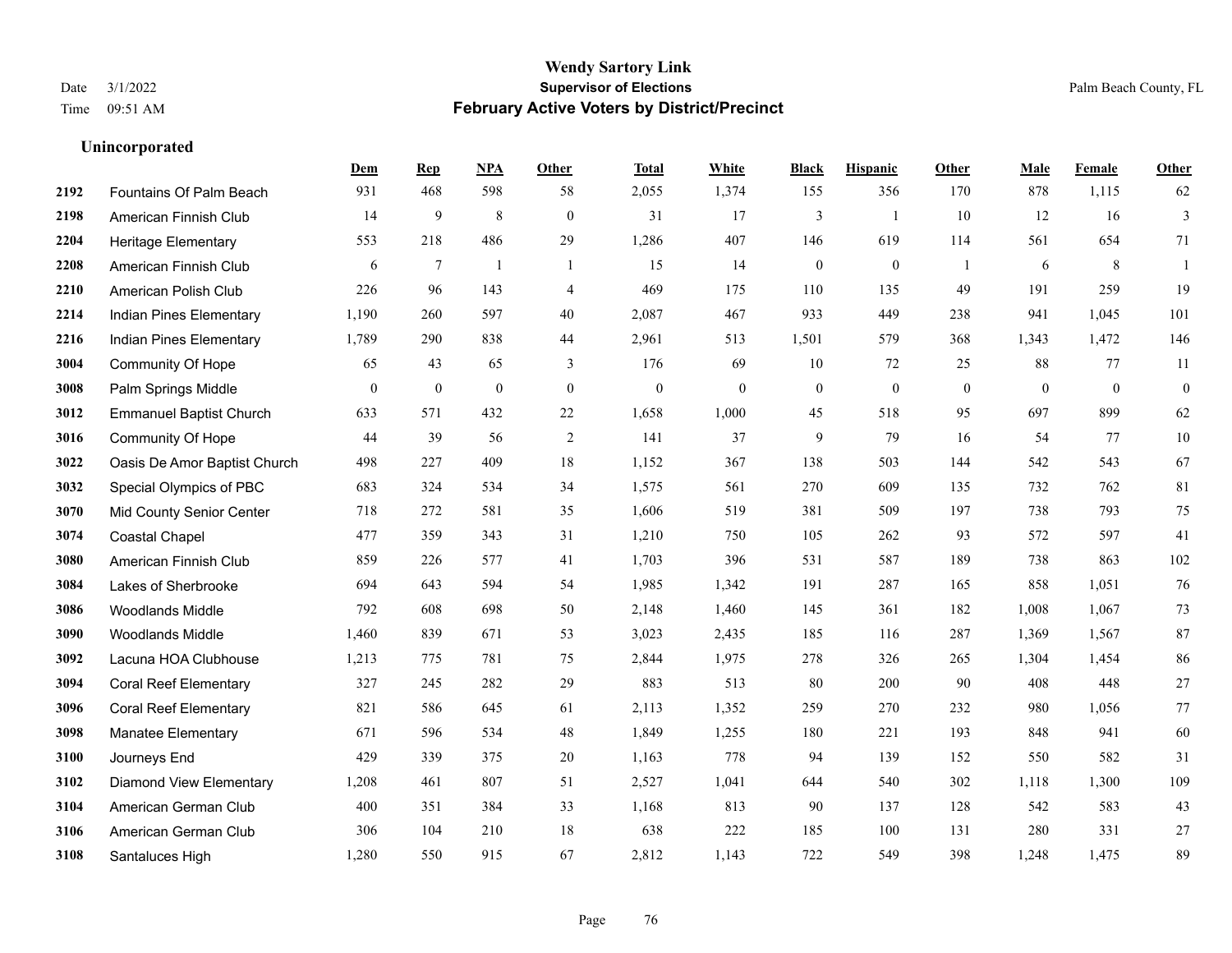#### **Wendy Sartory Link** Date 3/1/2022 **Supervisor of Elections** Palm Beach County, FL Time 09:51 AM **February Active Voters by District/Precinct**

Lantana Road Branch Library 820 338 500 43 1,701 798 459 285 159 736 888 77

**Dem Rep NPA Other Total White Black Hispanic Other Male Female Other**

# Starlight Cove Elementary 847 300 626 36 1,809 703 319 639 148 777 940 92 Santaluces High 375 256 299 11 941 548 119 188 86 457 455 29 Advent Lantana 1,051 526 751 53 2,381 1,466 358 372 185 987 1,314 80 Advent Lantana 201 223 177 16 617 502 23 48 44 302 303 12 Valencia Shores Social Club 1,223 600 582 51 2,456 2,172 68 81 135 1,129 1,271 56 **3122 Boynton Beach Community Chu**rch 901 413 350 33 1,697 1,517 37 52 91 703 957 37 West Boynton Park and Rec 797 581 664 43 2,085 1,314 227 296 248 948 1,064 73 Temple Shaarei Shalom 628 506 472 27 1,633 1,125 153 197 158 753 831 49 West Boynton Park and Rec 942 610 733 45 2,330 1,446 292 333 259 1,058 1,191 81 Winston Trails Swim Center 1,103 908 870 63 2,944 2,087 206 375 276 1,380 1,455 109 Park Vista High 866 660 718 50 2,294 1,446 235 369 244 1,040 1,177 77 Christa McAuliffe Middle 174 123 138 9 444 271 47 60 66 213 219 12 Hidden Oaks Elementary 1,066 316 610 36 2,028 581 803 372 272 864 1,079 85 Freedom Shores Elementary 0 8 9 0 26 21 0 3 2 11 13 2 Imagine Schools - Chancellor 63 51 54 5 173 116 12 28 17 87 81 5 Christa McAuliffe Middle 553 255 230 23 1,061 964 18 29 50 429 600 32 Park Vista High 650 409 395 32 1,486 1,274 55 65 92 652 786 48 Ponte Vecchio Clubhouse 787 324 291 24 1,426 1,277 20 39 90 640 748 38 Aberdeen East Clubhouse 1,003 493 558 41 2,095 1,572 150 190 183 866 1,166 63 Crystal Lakes Elementary 997 771 812 59 2,639 1,848 201 295 295 1,200 1,332 107 Christa McAuliffe Middle 433 327 341 19 1,120 760 134 121 105 503 576 41 Hidden Oaks Elementary 538 262 306 20 1,126 675 206 128 117 504 590 32 Jamaica Bay Clubhouse 349 382 266 23 1,020 902 20 36 62 445 540 35

 Boynton Beach High 1,119 618 902 74 2,713 1,592 322 545 254 1,180 1,431 102 Imagine Schools - Chancellor 0 0 0 0 0 0 0 0 0 0 0 0 Bent Tree Villas East 788 735 607 54 2,184 1,580 216 220 168 961 1,177 46 Greentree Villas 648 574 469 37 1,728 1,414 73 127 114 694 988 46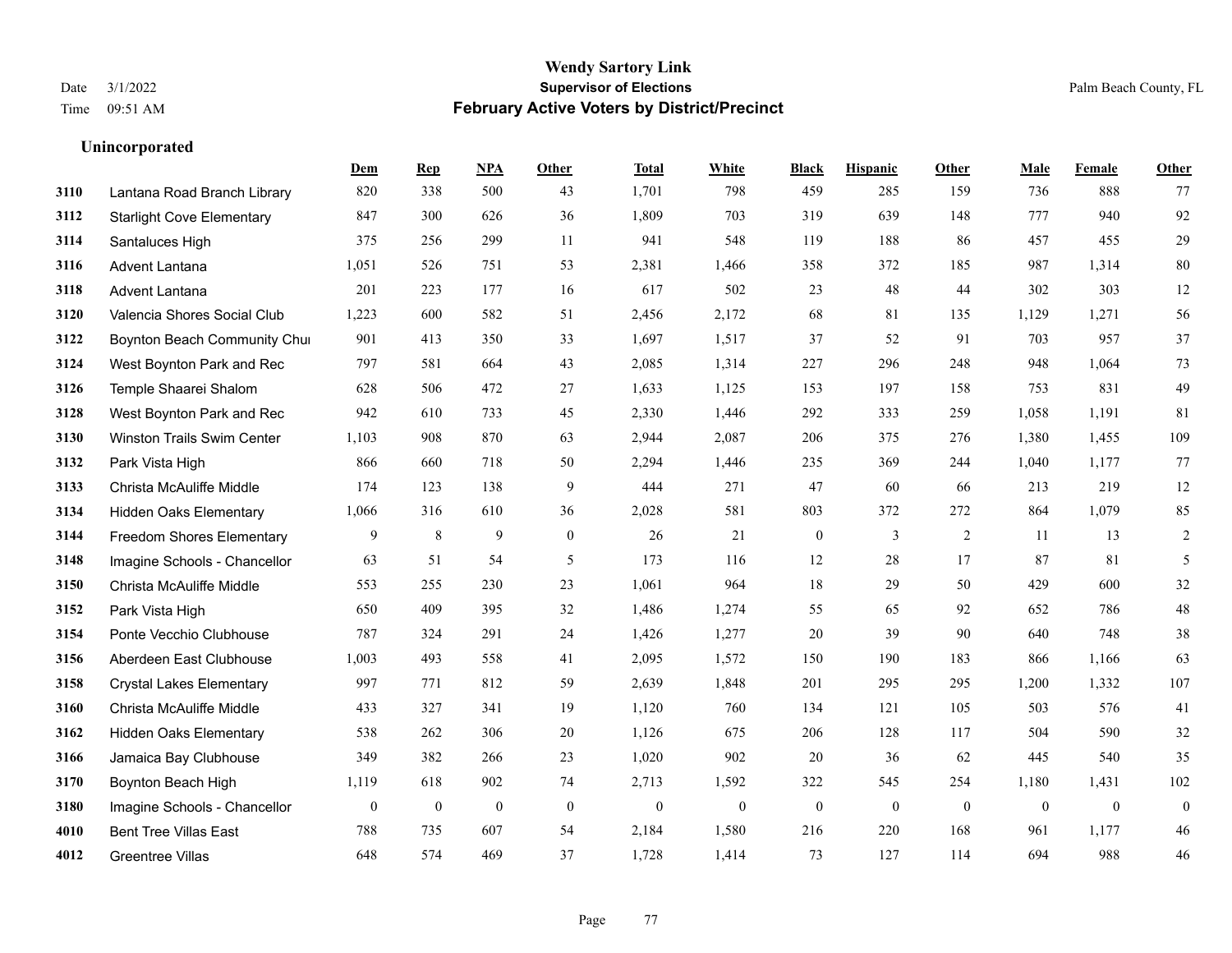#### **Wendy Sartory Link** Date 3/1/2022 **Supervisor of Elections** Palm Beach County, FL Time 09:51 AM **February Active Voters by District/Precinct**

# **Dem Rep NPA Other Total White Black Hispanic Other Male Female Other** New Church 404 495 321 27 1,247 1,009 62 92 84 534 685 28 Christ Fellowship Church BB 534 289 306 24 1,153 693 194 163 103 529 593 31 Quail Ridge Business Center 120 369 130 12 631 610 1 1 19 287 331 13 Briny Breezes Community Center 0 0 0 0 0 0 0 0 0 0 0 0 Briny Breezes Community Center 0 0 0 0 0 0 0 0 0 0 0 0 Briny Breezes Community Cente 48 39 39 0 126 110 1 10 5 65 58 3 Delray Dunes 86 346 106 7 545 508 1 4 32 244 290 11 Banyan Creek Elementary 122 157 86 7 372 298 16 29 29 190 173 9 Lakeview Baptist Church 0 0 0 0 0 0 0 0 0 0 0 0 Lakeview Baptist Church 2 6 4 0 12 5 0 1 6 5 7 0 Seacrest Presbyterian **48** 43 48 3 142 127 1 9 5 75 66 1 Banyan Creek Elementary 4 6 1 0 11 10 0 0 1 7 3 1 Banyan Creek Elementary 0 0 0 0 0 0 0 0 0 0 0 0 **4082 Banyan Creek Elementary 0 3 0 0 3 3 3 0 0 0 2 1 0**  Banyan Creek Elementary 42 24 26 2 94 70 6 10 8 44 46 4 Carver Middle 115 148 105 7 375 296 31 21 27 185 176 14 Orchard View Elementary 27 35 29 0 91 74 2 6 9 47 41 3 Omni Middle 627 617 558 37 1,839 1,508 34 135 162 861 926 52 Calusa Elementary 389 399 330 26 1,144 944 16 97 87 477 629 38 Del Prado Elementary 555 587 563 36 1,741 1,239 52 243 207 798 849 94 Greater BR Swim & Racquet Ctr 860 597 748 55 2,260 1,533 81 402 244 949 1,219 92 Verde K-8 School 558 977 733 45 2,313 1,861 47 130 275 1,076 1,116 121 Del Prado Elementary 544 337 303 30 1,214 1,030 25 61 98 521 663 30 Good Shepherd Lutheran 695 441 445 26 1,607 1,375 30 84 118 672 893 42 Verde K-8 School 639 472 545 35 1,691 1,061 120 323 187 700 921 70 Verde K-8 School 395 337 294 22 1,048 786 8 163 91 421 601 26 Greater BR Swim & Racquet Ctr 787 601 647 36 2,071 1,596 32 255 188 841 1,153 77 Sugar Sand Park Comm Center 741 462 598 39 1,840 1,163 143 315 219 827 945 68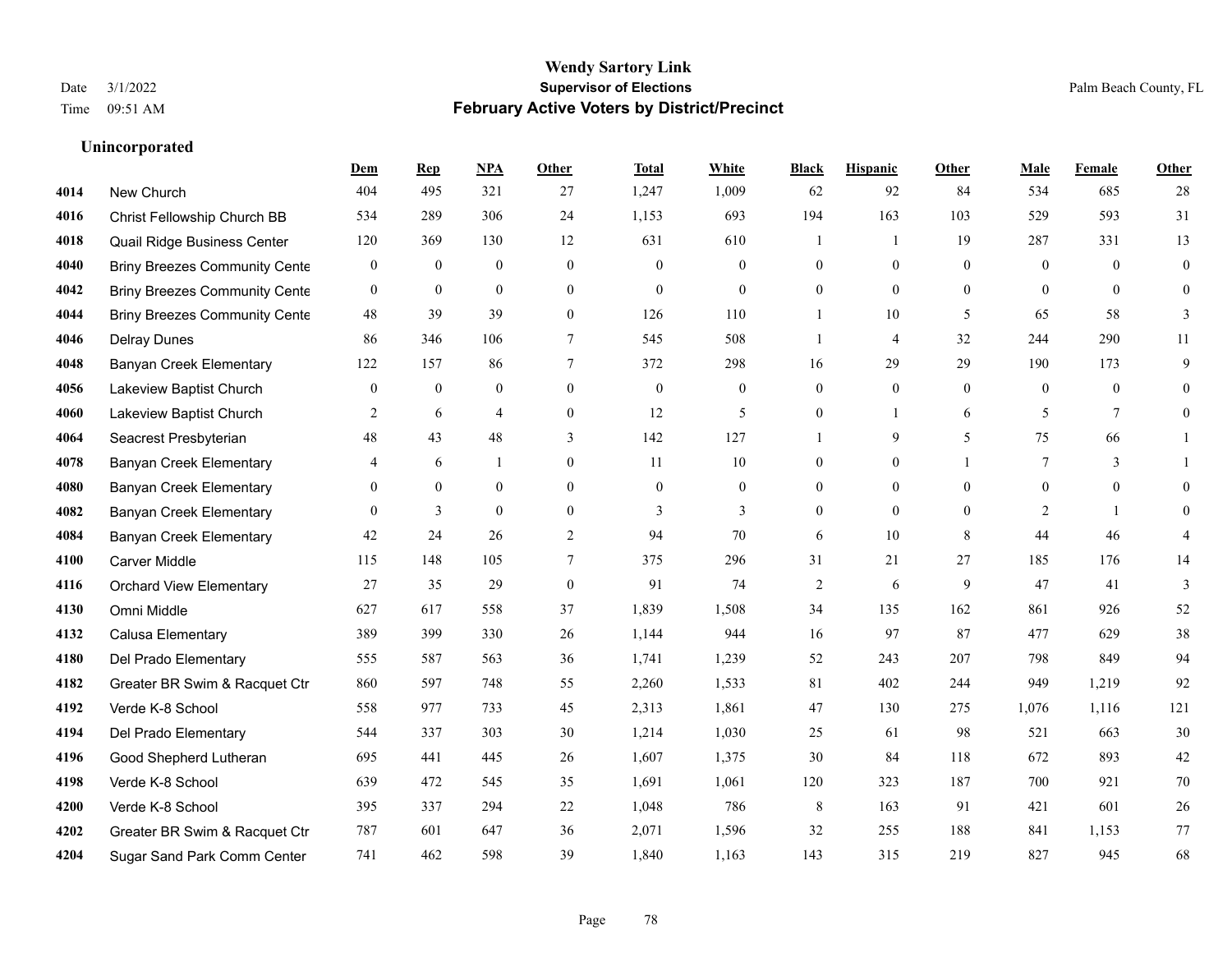#### **Wendy Sartory Link** Date 3/1/2022 **Supervisor of Elections** Palm Beach County, FL Time 09:51 AM **February Active Voters by District/Precinct**

# **Dem Rep NPA Other Total White Black Hispanic Other Male Female Other** Good Shepherd Lutheran 677 495 526 35 1,733 1,369 37 183 144 706 971 56 Hammock Pointe Elementary 832 589 485 36 1,942 1,658 11 117 156 757 1,129 56 Faith Farm Tabernacle 568 660 514 45 1,787 1,180 177 195 235 826 910 51 Faith Farm Tabernacle 500 348 443 29 1,320 791 139 212 178 592 684 44 Faith Farm Tabernacle 4 2 2 0 8 5 0 3 0 6 2 0 Sunset Palms Elementary 1,251 574 496 78 2,399 2,244 15 33 107 1,104 1,237 58 Faith Farm Tabernacle 1,162 522 579 40 2,303 2,182 13 24 84 1,075 1,192 36 Faith Farm Tabernacle 5 0 2 0 7 6 0 0 1 5 2 0 Sunset Palms Elementary 432 339 382 25 1,178 772 98 142 166 551 594 33 Boynton Beach Community Church 1,218 987 1,019 74 3,298 2,190 297 363 448 1,576 1,604 118 Temple Shaarei Shalom 968 238 320 41 1,567 1,449 18 30 70 604 930 33 The Grove Clubhouse 405 146 160 13 724 650 19 20 35 301 413 10 West Boynton Branch Library 692 454 504 45 1,695 972 254 243 226 745 888 62 Faith United Methodist Church 927 626 625 32 2,210 1,584 163 243 220 971 1,151 88 Platina Clubhouse 680 271 300 20 1,271 1,072 40 76 83 490 750 31 Hagen Road Elementary 608 333 421 36 1,398 723 302 187 186 600 748 50 Hagen Road Elementary 857 438 462 28 1,785 1,390 167 115 113 784 958 43 Valencia Lakes HOA 618 207 243 16 1,084 1,002 11 18 53 475 582 27 Faith United Methodist Church 938 427 535 52 1,952 1,140 450 205 157 839 1,042 71 South Tech Academy 670 531 443 25 1,669 1,300 99 115 155 734 869 66 West Boynton Branch Library 671 202 344 32 1,249 792 246 125 86 486 708 55 New Church 294 132 139 14 579 499 19 26 35 249 315 15 Valencia Lakes HOA 788 304 317 17 1,426 1,312 22 22 70 612 786 28 Valencia Isles Social Hall 803 239 268 17 1,327 1,251 2 6 68 535 762 30 The Cascades Clubhouse 764 266 278 20 1,328 1,242 18 18 50 558 744 26 New Church 383 210 244 15 852 768 18 32 34 391 443 18 South Tech Academy 910 390 491 41 1,832 1,398 166 148 120 744 1,034 54 Cascade Lakes Clubhouse 563 204 194 15 976 883 7 12 74 431 516 29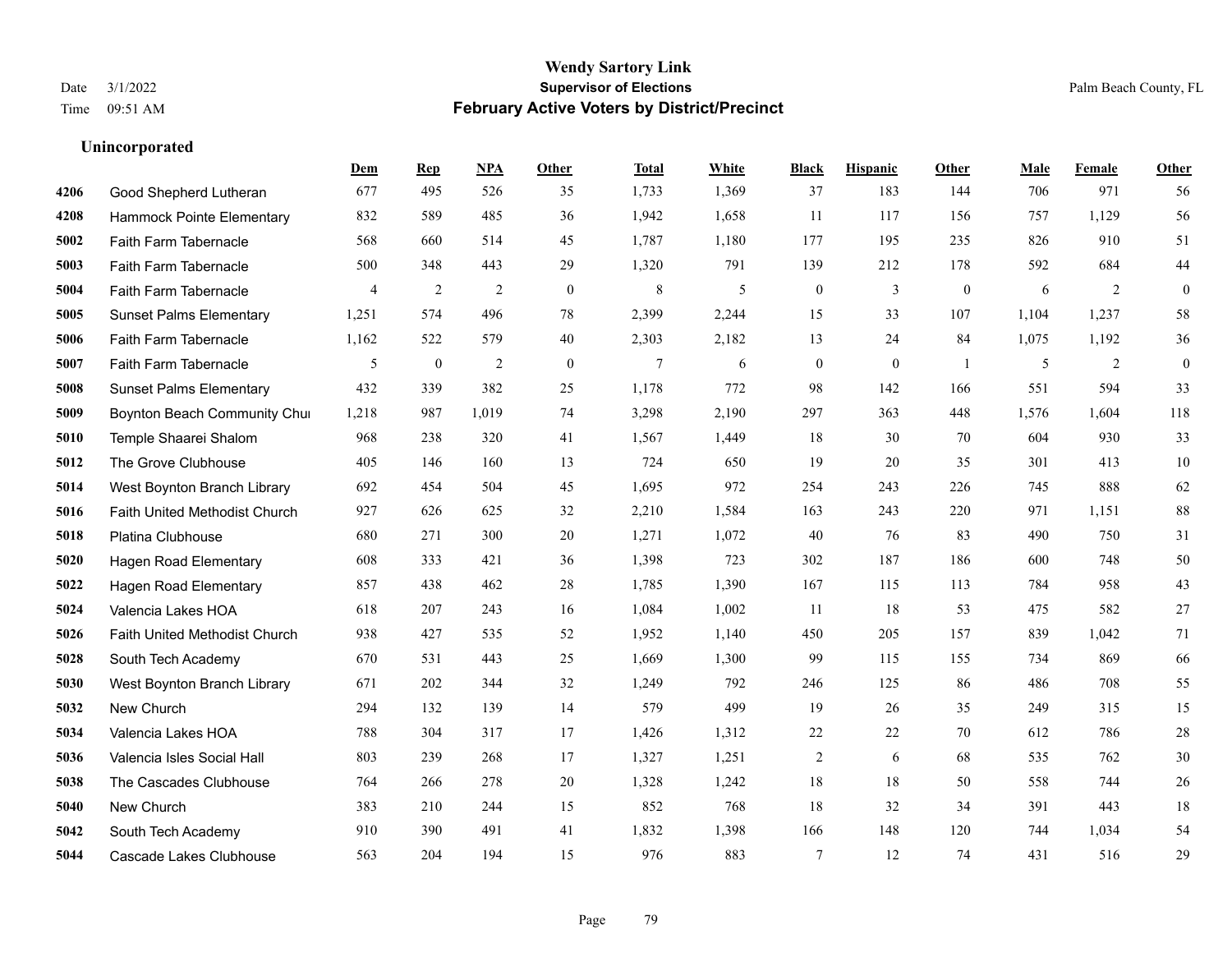|      |                                   | Dem   | <b>Rep</b> | NPA   | <b>Other</b> | <b>Total</b> | <b>White</b> | <b>Black</b>   | <b>Hispanic</b> | <b>Other</b> | <b>Male</b> | <b>Female</b> | <b>Other</b>   |
|------|-----------------------------------|-------|------------|-------|--------------|--------------|--------------|----------------|-----------------|--------------|-------------|---------------|----------------|
| 5046 | Green Cay Nature Center           | 1,338 | 586        | 671   | 45           | 2,640        | 1,990        | 280            | 185             | 185          | 1,125       | 1,448         | 67             |
| 5048 | <b>Coral Lakes Clubhouse</b>      | 581   | 386        | 317   | 21           | 1,305        | 901          | 140            | 146             | 118          | 568         | 695           | $42\,$         |
| 5050 | <b>Coral Lakes Clubhouse</b>      | 1,107 | 326        | 375   | 26           | 1,834        | 1,716        | 12             | 10              | 96           | 717         | 1.072         | 45             |
| 5052 | Lake Worth Drainage District      | 656   | 443        | 470   | 33           | 1,602        | 1,227        | 92             | 128             | 155          | 689         | 852           | 61             |
| 5054 | Our Lady Queen of Peace           | 1,155 | 1,237      | 1,052 | 88           | 3,532        | 2,831        | 101            | 217             | 383          | 1,637       | 1,758         | 137            |
| 5055 | Our Lady Queen of Peace           | 305   | 143        | 155   | 12           | 615          | 543          | 6              | 38              | 28           | 273         | 325           | 17             |
| 5056 | Hagen Ranch Road Library          | 1,892 | 1,160      | 1,217 | 100          | 4,369        | 3,523        | 179            | 329             | 338          | 1,854       | 2,386         | 129            |
| 5058 | Valencia Falls Clubhouse          | 682   | 185        | 229   | 11           | 1,107        | 1,044        | 4              | 5               | 54           | 487         | 585           | 35             |
| 5060 | Hagen Ranch Road Library          | 511   | 209        | 227   | 17           | 964          | 894          | $\overline{4}$ | 15              | 51           | 438         | 514           | $12\,$         |
| 5062 | Villa Borghese Clubhouse          | 451   | 233        | 161   | 15           | 860          | 786          | 11             | 26              | 37           | 377         | 463           | $20\,$         |
| 5064 | Huntington Lakes Clubhouse        | 962   | 348        | 369   | 35           | 1,714        | 1,571        | 14             | 44              | 85           | 633         | 1,049         | $32\,$         |
| 5066 | Abbey Village Clubhouse           | 778   | 436        | 378   | 35           | 1,627        | 1,325        | 72             | 129             | 101          | 652         | 915           | 60             |
| 5068 | <b>Camelot Village Clubhouse</b>  | 227   | 116        | 103   | 13           | 459          | 279          | 50             | 88              | 42           | 182         | 262           | 15             |
| 5070 | Delray Villas                     | 456   | 255        | 208   | 19           | 938          | 761          | $42\,$         | 68              | 67           | 395         | 509           | 34             |
| 5072 | Huntington Pointe Clubhouse       | 751   | 182        | 241   | 19           | 1,193        | 1,130        | 7              | 10              | 46           | 448         | 713           | $32\,$         |
| 5074 | Coco Wood Clubhouse               | 388   | 174        | 176   | 11           | 749          | 521          | 99             | 79              | 50           | 334         | 385           | $30\,$         |
| 5076 | Palm Greens Clubhouse             | 661   | 306        | 326   | 30           | 1,323        | 1,098        | 36             | 99              | 90           | 516         | 762           | 45             |
| 5078 | <b>Bethel Evangelical Baptist</b> | 703   | 396        | 410   | 39           | 1,548        | 1,154        | 121            | 167             | 106          | 620         | 891           | 37             |
| 5080 | <b>Bethel Evangelical Baptist</b> | 80    | 54         | 40    | 3            | 177          | 125          | 10             | 22              | 20           | 57          | 118           | $\overline{c}$ |
| 5082 | <b>Bethel Evangelical Baptist</b> | 638   | 372        | 410   | 25           | 1,445        | 988          | 173            | 159             | 125          | 664         | 741           | $40\,$         |
| 5084 | <b>High Point Section II</b>      | 446   | 310        | 265   | 27           | 1,048        | 832          | 37             | 108             | 71           | 414         | 606           | $28\,$         |
| 5090 | Gleneagles CC-Strathearn Sat      | 976   | 486        | 475   | 37           | 1,974        | 1,692        | 39             | 113             | 130          | 827         | 1,099         | $48\,$         |
| 5092 | Gleneagles CC-Clunie Satellite    | 803   | 336        | 359   | 26           | 1,524        | 1,313        | 71             | 67              | 73           | 661         | 830           | 33             |
| 5094 | Kings Point Clubhouse             | 383   | 204        | 174   | 18           | 779          | 629          | 29             | 72              | 49           | 299         | 452           | $28\,$         |
| 5096 | Monaco Clubhouse                  | 902   | 533        | 490   | 42           | 1,967        | 1,526        | 95             | 197             | 149          | 796         | 1,095         | $76\,$         |
| 5098 | Lakes of Delray Clubhouse         | 387   | 234        | 160   | 17           | 798          | 700          | 13             | 44              | 41           | 308         | 476           | 14             |
| 5100 | Kings Point Flanders              | 899   | 428        | 404   | 33           | 1,764        | 1,406        | 77             | 168             | 113          | 712         | 995           | 57             |
| 5102 | Lakes of Delray Clubhouse         | 898   | 333        | 377   | 42           | 1,650        | 1,350        | 68             | 121             | 111          | 639         | 964           | 47             |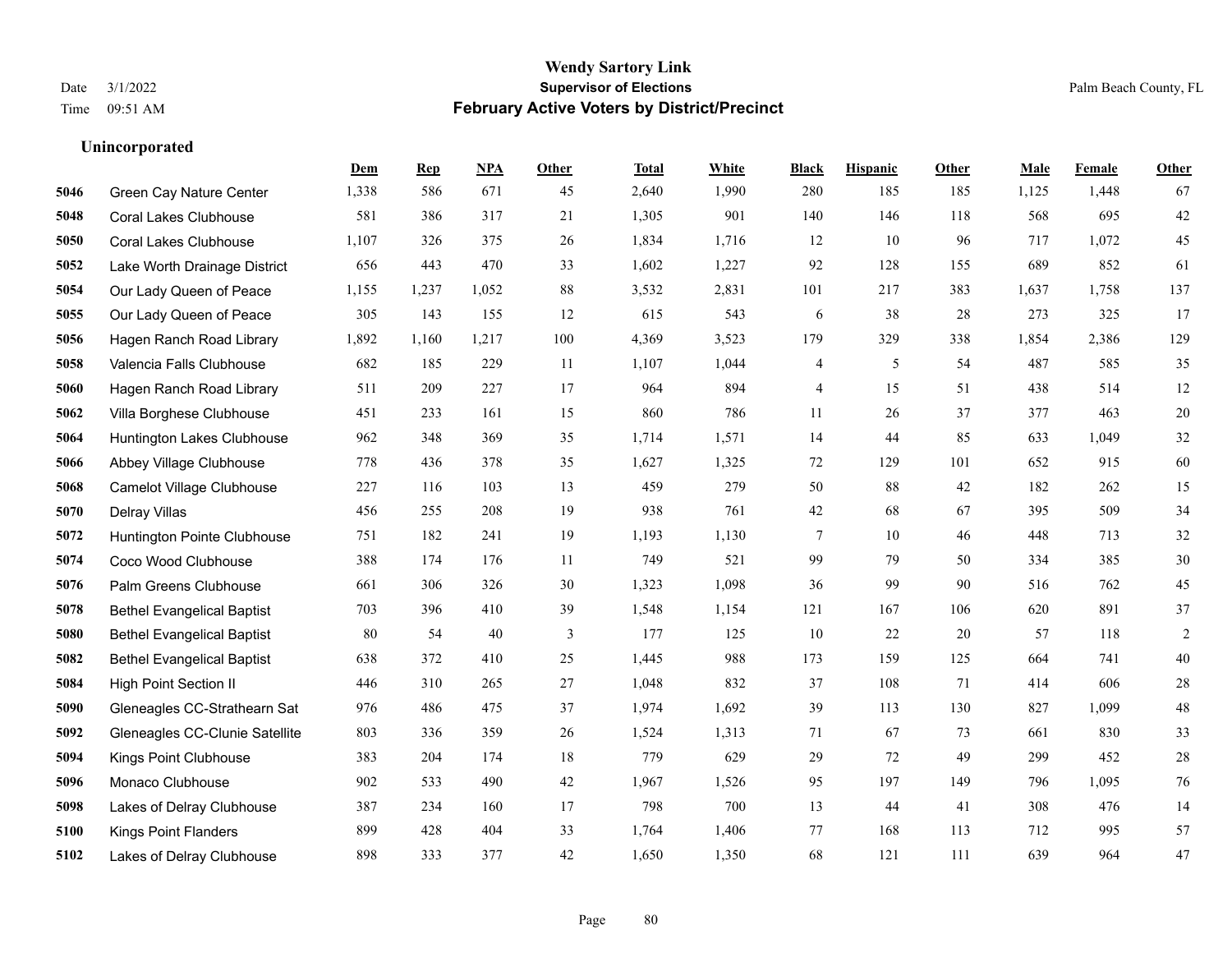|      |                                    | Dem   | <b>Rep</b> | NPA   | <b>Other</b>   | <b>Total</b> | <b>White</b> | <b>Black</b>     | <b>Hispanic</b> | <b>Other</b> | <b>Male</b> | <b>Female</b> | <b>Other</b>     |
|------|------------------------------------|-------|------------|-------|----------------|--------------|--------------|------------------|-----------------|--------------|-------------|---------------|------------------|
| 5104 | <b>Kings Point Flanders</b>        | 886   | 403        | 370   | 41             | 1,700        | 1,344        | 69               | 165             | 122          | 656         | 977           | 67               |
| 5106 | Las Verdes Clubhouse               | 980   | 632        | 729   | 56             | 2,397        | 1,679        | 214              | 302             | 202          | 1,087       | 1,233         | 77               |
| 5108 | West Boca Branch Library           | 1,474 | 1,570      | 1,500 | 115            | 4,659        | 3,827        | 112              | 280             | 440          | 2,195       | 2,325         | 139              |
| 5110 | South County Civic Center          | 522   | 514        | 427   | 29             | 1,492        | 1,361        | 5                | 25              | 101          | 703         | 748           | 41               |
| 5111 | Morikami Park Elementary           | 43    | 56         | 49    | 3              | 151          | 143          | $\overline{0}$   | $\overline{2}$  | 6            | 70          | 81            | $\boldsymbol{0}$ |
| 5112 | Morikami Park Elementary           | 544   | 607        | 521   | 40             | 1,712        | 1,490        | 20               | 50              | 152          | 787         | 884           | 41               |
| 5113 | Morikami Park Elementary           | 18    | 38         | 23    | 3              | 82           | 66           | $\boldsymbol{0}$ | 6               | 10           | 34          | 41            | $\tau$           |
| 5114 | South County Civic Center          | 249   | 196        | 201   | 11             | 657          | 540          | 9                | 29              | 79           | 295         | 334           | $28\,$           |
| 5116 | The Polo Club of Boca Raton        | 641   | 504        | 451   | 26             | 1,622        | 1,478        | 18               | 26              | 100          | 698         | 876           | $48\,$           |
| 5117 | The Polo Club of Boca Raton        | 314   | 185        | 194   | 18             | 711          | 650          | $\mathbf{1}$     | 8               | 52           | 284         | 402           | 25               |
| 5118 | South County Civic Center          | 169   | 118        | 105   | 6              | 398          | 333          | 8                | 33              | 24           | 171         | 216           | 11               |
| 5119 | The Polo Club of Boca Raton        | 38    | 30         | 30    | $\overline{c}$ | 100          | 93           | $\overline{c}$   | $\overline{2}$  | 3            | 45          | 54            | 1                |
| 5122 | Delray Beach First Baptist         | 270   | 183        | 204   | 11             | 668          | 432          | 33               | 127             | 76           | 288         | 350           | 30               |
| 5124 | Delray Beach First Baptist         | 164   | 109        | 117   | $\mathbf{1}$   | 391          | 329          | 9                | 30              | 23           | 155         | 223           | 13               |
| 5126 | Boca Delray Clubhouse              | 252   | 119        | 119   | 11             | 501          | 453          | 8                | 15              | 25           | 206         | 285           | $10\,$           |
| 5128 | <b>Sunrise Park Elementary</b>     | 756   | 519        | 576   | 38             | 1,889        | 1,254        | 102              | 280             | 253          | 854         | 974           | 61               |
| 5130 | Coconut Cove Waterpark - Meet      | 658   | 557        | 549   | 30             | 1,794        | 1,318        | 32               | 171             | 273          | 814         | 899           | $81\,$           |
| 5132 | <b>Eagles Landing Middle</b>       | 923   | 592        | 662   | 49             | 2,226        | 1,514        | 147              | 337             | 228          | 997         | 1,161         | 68               |
| 5134 | Coconut Cove Waterpark - Meet      | 537   | 473        | 460   | 31             | 1,501        | 1,069        | 72               | 232             | 128          | 714         | 736           | 51               |
| 5136 | West Boca Branch Library           | 852   | 509        | 701   | 51             | 2,113        | 1,362        | 129              | 405             | 217          | 889         | 1,160         | 64               |
| 5138 | <b>Whispering Pines Elementary</b> | 896   | 574        | 629   | 44             | 2,143        | 1,424        | 129              | 311             | 279          | 934         | 1,134         | 75               |
| 5140 | Olympic Heights High               | 1,028 | 783        | 922   | 54             | 2,787        | 1,800        | 148              | 537             | 302          | 1,271       | 1,403         | 113              |
| 5142 | <b>Whispering Pines Elementary</b> | 301   | 246        | 258   | 23             | 828          | 595          | 28               | 110             | 95           | 332         | 459           | 37               |
| 5144 | Whisper Walk Section B             | 903   | 462        | 426   | 32             | 1,823        | 1,436        | 52               | 218             | 117          | 685         | 1,091         | 47               |
| 5146 | Century Village West               | 897   | 524        | 407   | 45             | 1,873        | 1,444        | 77               | 187             | 165          | 693         | 1.109         | 71               |
| 5148 | Century Village West               | 738   | 378        | 358   | 28             | 1,502        | 1,198        | 50               | 131             | 123          | 569         | 860           | 73               |
| 5150 | <b>Century Village West</b>        | 677   | 292        | 291   | 19             | 1,279        | 994          | 48               | 148             | 89           | 450         | 788           | 41               |
| 5152 | West Boca Raton High               | 948   | 801        | 869   | 46             | 2,664        | 1,990        | 83               | 248             | 343          | 1,261       | 1,295         | 108              |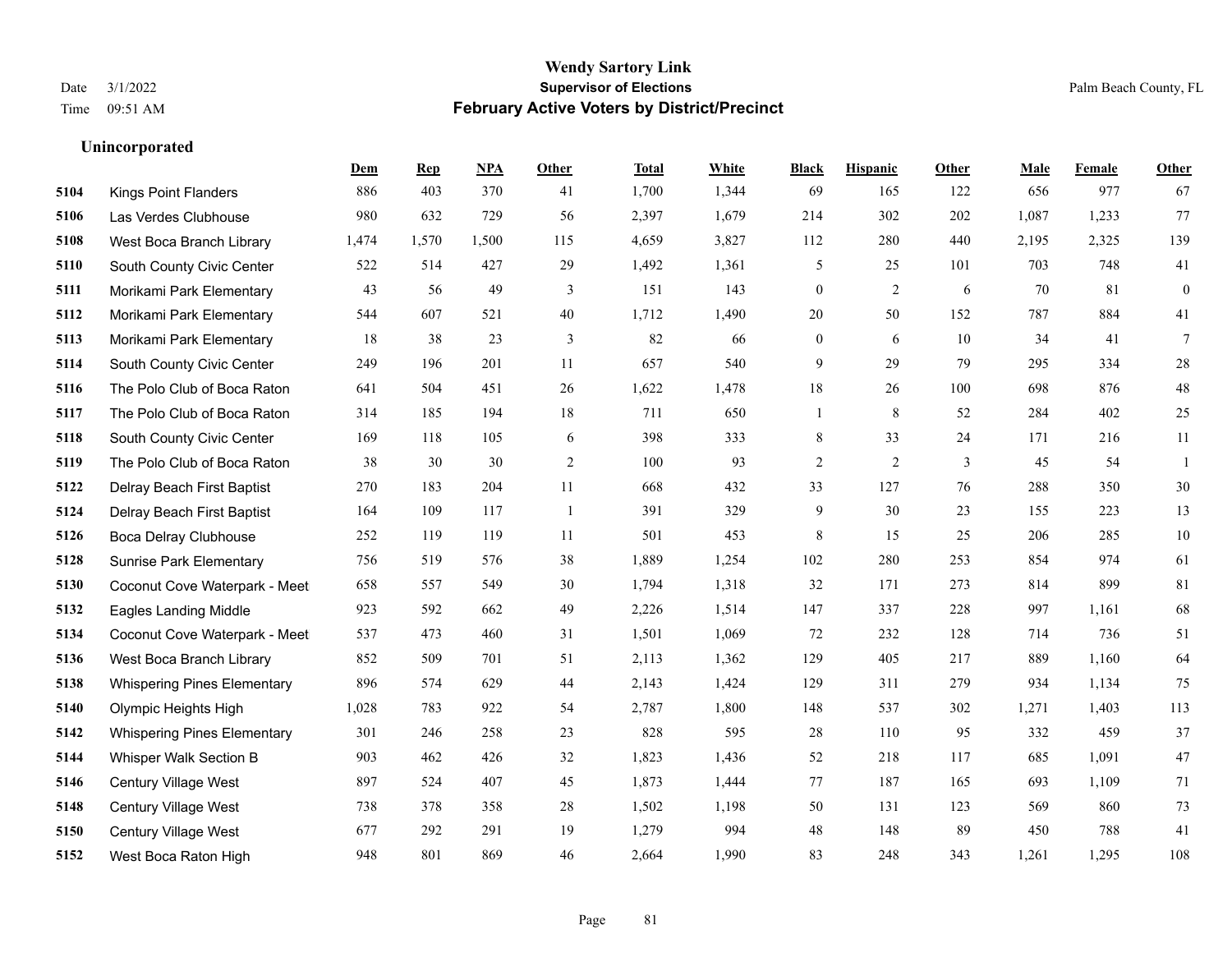#### **Wendy Sartory Link** Date 3/1/2022 **Supervisor of Elections** Palm Beach County, FL Time 09:51 AM **February Active Voters by District/Precinct**

# **Dem Rep NPA Other Total White Black Hispanic Other Male Female Other** Daggerwing Nature Center 897 788 739 51 2,475 1,703 80 341 351 1,112 1,247 116 Southwinds Golf Course 717 499 605 32 1,853 1,255 85 268 245 793 976 84 Boca West Country Club 766 466 534 47 1,813 1,630 9 73 101 751 1,014 48 Boca West Country Club 833 475 439 34 1,781 1,675 3 29 74 687 1,048 46 Glades Presbyterian Church 770 745 657 41 2,213 1,619 70 314 210 1,049 1,084 80 Sandpiper Shores Elementary 1,012 665 690 45 2,412 1,847 75 258 232 1,092 1,241 79 Glades Road Branch Library 847 765 818 49 2,479 1,731 130 370 248 1,082 1,301 96 Glades Road Branch Library 959 609 622 39 2,229 1,667 65 278 219 858 1,314 57 Olympic Heights High 1,147 648 759 48 2,602 1,919 81 357 245 1,016 1,492 94 Del Prado Elementary 233 316 207 18 774 696 10 11 57 366 387 21 Waters Edge Elementary 858 758 820 48 2,484 1,686 126 351 321 1,146 1,220 118 Loggers Run Middle 468 351 380 17 1,216 845 48 201 122 516 639 61 Loggers Run Middle 700 546 645 44 1,935 1,067 187 412 269 861 977 97 Boca Glades Baptist Church 676 376 646 43 1,741 975 131 404 231 802 862 77 Boca Glades Baptist Church 572 300 540 36 1,448 752 128 362 206 653 730 65 Coral Sunset Elementary 901 566 736 42 2,245 1,232 243 446 324 1,033 1,105 107 Coral Sunset Elementary 1,011 431 893 40 2,375 999 358 680 338 1,012 1,237 126 Pines Of Boca Barwood 971 637 813 54 2,475 1,460 144 547 324 1,050 1,328 97 Lakes at Boca Rio Clubhouse 409 284 344 19 1,056 689 65 181 121 480 534 42 Hammock Pointe Elementary 1,068 680 938 46 2,732 1,551 210 594 377 1,176 1,436 120 Lakes Of Boca Barwood 393 255 387 21 1,056 630 50 238 138 453 549 54 Canal Point Community Center 81 101 60 2 244 102 41 86 15 110 124 10 Pahokee High 527 23 108 4 662 9 609 3 41 199 429 34 Canal Point Community Center 23 7 7 0 37 13 18 3 3 19 18 0 Belle Glade Library/Civic Ctr 177 32 63 1 273 31 147 81 14 107 154 12 Belle Glade Library/Civic Ctr  $\begin{array}{cccccccc} 1 & 2 & 1 & 0 & 4 & 0 & 0 & 4 & 0 & 1 & 3 & 0 \end{array}$  South Bay Commission Chambe 36 55 31 3 125 82 8 24 11 66 54 5 Glades Central High 438 78 140 8 664 83 386 158 37 304 328 32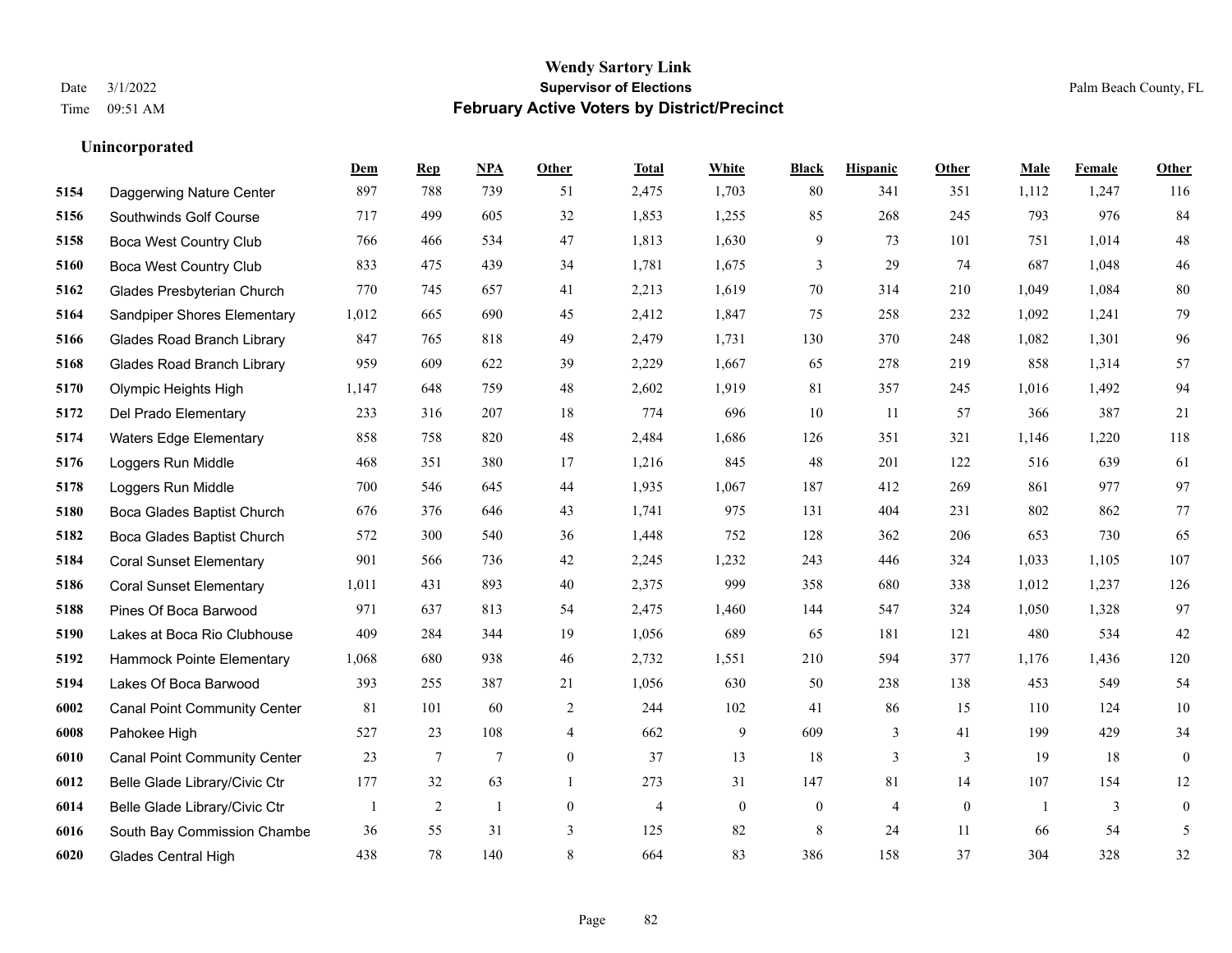|      |                                 | Dem            | <b>Rep</b>       | NPA              | <b>Other</b>   | <b>Total</b>             | <b>White</b>     | <b>Black</b>     | <b>Hispanic</b>  | <b>Other</b>   | <b>Male</b>    | <b>Female</b>  | <b>Other</b>     |
|------|---------------------------------|----------------|------------------|------------------|----------------|--------------------------|------------------|------------------|------------------|----------------|----------------|----------------|------------------|
| 6026 | Lewis Evans Resource Center     |                | $\mathbf{0}$     | 2                | $\theta$       | 3                        | $\overline{0}$   | $\mathbf{0}$     | 3                | $\theta$       |                | 2              | $\Omega$         |
| 6030 | Belle Glade Library/Civic Ctr   | 8              | 3                | 13               | 2              | 26                       | 9                | $\mathbf{0}$     | 17               | $\theta$       | 8              | 16             | $\overline{2}$   |
| 6034 | Gove Elementary                 | $\Omega$       | $\overline{4}$   | $\theta$         | $\Omega$       | $\overline{\mathcal{A}}$ | 4                | $\theta$         | $\theta$         | $\Omega$       | 3              | $\mathbf{1}$   | $\Omega$         |
| 6038 | South Bay Commission Chambe     | $\mathbf{0}$   | $\mathbf{0}$     | $\mathbf{0}$     | $\overline{0}$ | $\mathbf{0}$             | $\overline{0}$   | $\mathbf{0}$     | $\mathbf{0}$     | $\mathbf{0}$   | $\theta$       | $\mathbf{0}$   | $\Omega$         |
| 6040 | Osceola Creek Middle            | 96             | 128              | 100              | $\overline{2}$ | 326                      | 245              | 14               | 34               | 33             | 152            | 159            | 15               |
| 6042 | Osceola Creek Middle            | 983            | 1,240            | 1,048            | 66             | 3,337                    | 2,135            | 435              | 497              | 270            | 1,593          | 1,638          | 106              |
| 6044 | <b>Frontier Elementary</b>      | 907            | 997              | 791              | 56             | 2,751                    | 1,743            | 421              | 355              | 232            | 1,289          | 1,383          | 79               |
| 6045 | Acreage Branch Library          | 196            | 270              | 182              | 13             | 661                      | 423              | 81               | 89               | 68             | 318            | 314            | 29               |
| 6046 | Pierce Hammock Elementary       | 795            | 974              | 775              | 50             | 2,594                    | 1,654            | 368              | 328              | 244            | 1,261          | 1,233          | 100              |
| 6048 | Pierce Hammock Elementary       | $\mathbf{0}$   | $\mathbf{0}$     | $\mathbf{0}$     | $\theta$       | $\mathbf{0}$             | $\mathbf{0}$     | $\mathbf{0}$     | $\mathbf{0}$     | $\theta$       | $\overline{0}$ | $\mathbf{0}$   | $\mathbf{0}$     |
| 6050 | Acreage Branch Library          | 856            | 881              | 735              | 64             | 2,536                    | 1,544            | 374              | 353              | 265            | 1,188          | 1,258          | 90               |
| 6051 | Cornerstone Fellowship          | 605            | 750              | 562              | 53             | 1,970                    | 1,257            | 210              | 292              | 211            | 916            | 983            | 71               |
| 6052 | Seminole Ridge High             | 611            | 658              | 573              | 34             | 1,876                    | 1,149            | 228              | 322              | 177            | 888            | 916            | 72               |
| 6054 | <b>Acreage Pines Elementary</b> | $\mathbf{0}$   | $\boldsymbol{0}$ | $\boldsymbol{0}$ | $\overline{0}$ | $\mathbf{0}$             | $\boldsymbol{0}$ | $\boldsymbol{0}$ | $\boldsymbol{0}$ | $\overline{0}$ | $\overline{0}$ | $\overline{0}$ | $\mathbf{0}$     |
| 6056 | Pierce Hammock Elementary       | $\overline{0}$ | $\boldsymbol{0}$ | $\mathbf{0}$     | $\overline{0}$ | $\mathbf{0}$             | $\overline{0}$   | $\mathbf{0}$     | $\mathbf{0}$     | $\theta$       | $\theta$       | $\theta$       | $\mathbf{0}$     |
| 6058 | <b>Acreage Pines Elementary</b> | 734            | 618              | 575              | 43             | 1,970                    | 1,065            | 356              | 253              | 296            | 959            | 948            | 63               |
| 6060 | Indian Trail Improvement Dist   | 890            | 969              | 810              | 57             | 2,726                    | 1,689            | 345              | 412              | 280            | 1,268          | 1,360          | 98               |
| 6076 | <b>Western Pines Middle</b>     | 639            | 719              | 569              | 40             | 1,967                    | 1,429            | 157              | 206              | 175            | 940            | 949            | 78               |
| 6078 | <b>Western Pines Middle</b>     | 665            | 739              | 646              | 43             | 2,093                    | 1,391            | 166              | 363              | 173            | 993            | 1,043          | 57               |
| 6080 | <b>Golden Grove Elementary</b>  | 605            | 783              | 631              | 47             | 2,066                    | 1,365            | 137              | 360              | 204            | 964            | 1.019          | 83               |
| 6082 | PBSC Loxahatchee Groves Can     | 10             | $\tau$           | 13               | $\overline{2}$ | 32                       | 27               | $\mathbf{0}$     | 3                | 2              | 12             | 20             | $\theta$         |
| 6084 | PBSC Loxahatchee Groves Can     | 308            | 480              | 395              | 49             | 1,232                    | 784              | 71               | 266              | 111            | 599            | 615            | 18               |
| 6086 | PBSC Loxahatchee Groves Can     | 255            | 415              | 238              | 20             | 928                      | 687              | 90               | 83               | 68             | 420            | 482            | 26               |
| 6088 | Seminole Ridge High             | 521            | 690              | 560              | 45             | 1,816                    | 1,160            | 215              | 295              | 146            | 858            | 906            | 52               |
| 6090 | Loxahatchee Groves Elementary   | 768            | 896              | 766              | 55             | 2,485                    | 1,531            | 283              | 456              | 215            | 1,201          | 1,189          | 95               |
| 6092 | PBSC Loxahatchee Groves Can     | 172            | 221              | 145              | 17             | 555                      | 361              | 41               | 110              | 43             | 265            | 270            | 20               |
| 6096 | Palms West Presbyterian         | $\overline{0}$ | $\mathbf{0}$     | $\mathbf{0}$     | $\overline{0}$ | $\mathbf{0}$             | $\overline{0}$   | $\mathbf{0}$     | $\mathbf{0}$     | $\theta$       | $\theta$       | $\mathbf{0}$   | $\mathbf{0}$     |
| 6108 | Calypso Bay Waterpark           | $\theta$       | $\Omega$         | $\theta$         | $\Omega$       | $\Omega$                 | $\Omega$         | $\theta$         | $\theta$         | $\theta$       | $\Omega$       | $\theta$       | $\boldsymbol{0}$ |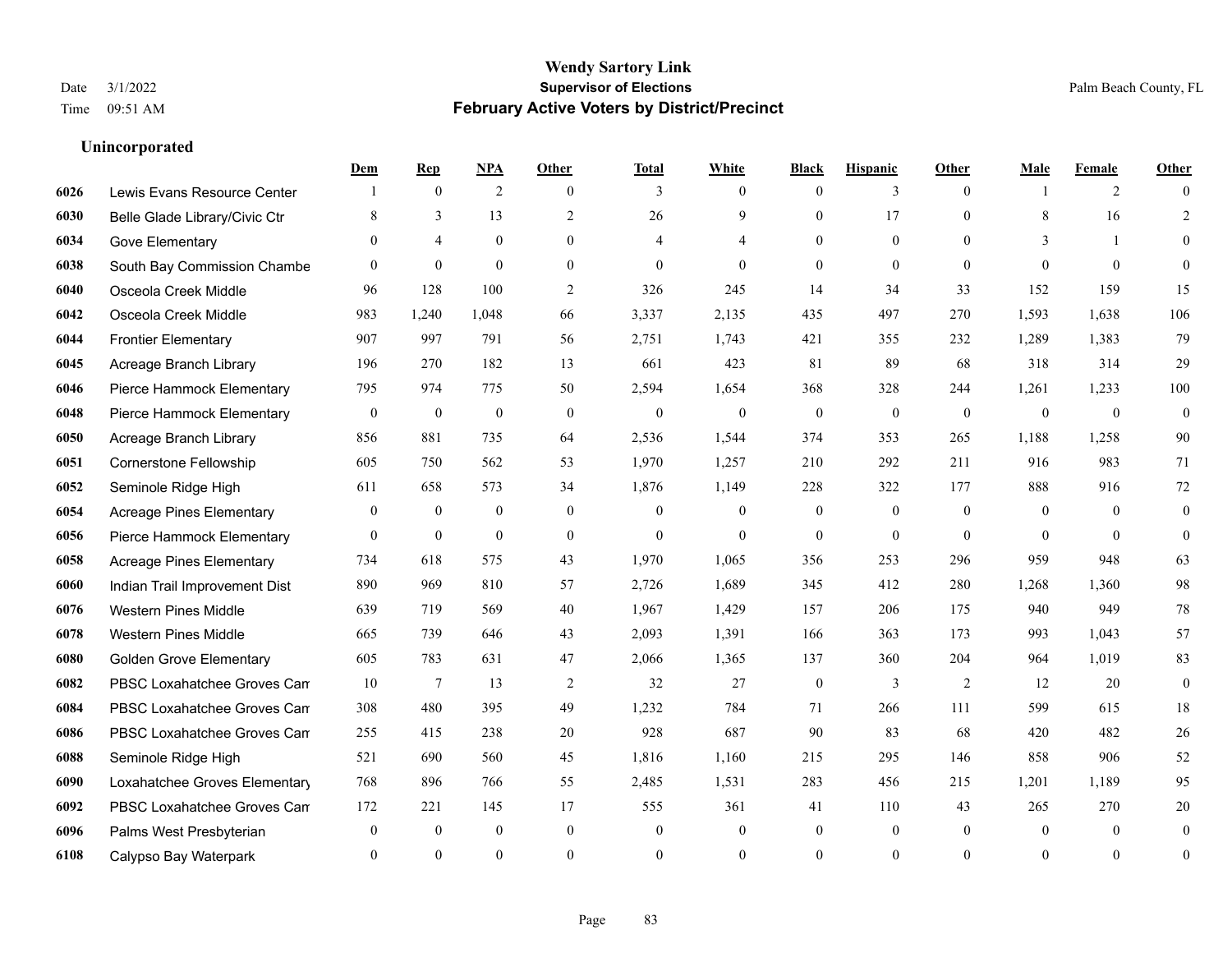#### **Wendy Sartory Link** Date 3/1/2022 **Supervisor of Elections** Palm Beach County, FL Time 09:51 AM **February Active Voters by District/Precinct**

# **Dem Rep NPA Other Total White Black Hispanic Other Male Female Other** Royal Palm Beach High 78 46 92 6 222 104 34 64 20 98 119 5 Royal Palm Beach High 337 493 314 36 1,180 854 111 114 101 565 591 24 Christ Fellowship Church RPB 1 2 1 0 4 3 0 0 1 3 1 0 Christ Fellowship Church RPB 27 49 33 2 111 85 7 8 11 53 55 3 Everglades Elementary 564 393 449 29 1,435 666 297 248 224 666 701 68 Everglades Elementary 18 48 17 2 85 64 4 14 3 40 43 2 Palm Beach Central High 0 0 0 0 0 0 0 0 0 0 0 0 Palm Beach Central High 265 242 187 11 705 381 140 63 121 316 362 27 Palm Beach Central High 280 378 249 16 923 604 92 105 122 427 471 25 Panther Run Elementary 230 194 175 11 610 344 97 99 70 281 309 20 Panther Run Elementary 0 1 0 0 1 1 0 0 0 1 0 0 Discovery Key Elementary 955 1,120 687 58 2,820 2,094 181 331 214 1,318 1,420 82 Wycliffe Comm Association Bldg 779 330 410 24 1,543 1,446 19 18 60 669 845 29 Epiphany Lutheran Church 1,195 1,268 1,213 91 3,767 2,316 432 615 404 1,726 1,935 106 Panther Run Elementary 662 752 654 50 2,118 1,347 249 250 272 1,012 1,042 64 J F Kennedy Middle 0 0 0 0 0 0 0 0 0 0 J F Kennedy Middle 0 0 0 0 0 0 0 0 0 0 J F Kennedy Middle 0 0 0 0 0 0 0 0 0 0 RB Prep Achievement Academy 1 1 0 0 0 2 1 1 0 1 0 0 1 1 0 RB Prep Achievement Academy 0 0 0 0 0 0 0 0 0 0 0 0 Crossroads Baptist Church 991 73 295 14 1,373 108 1,049 74 142 595 719 59 Egret Lake Elementary 2 2 1 0 5 3 1 0 1 4 1 0 Seminole Trails Elementary 1,047 332 499 34 1,912 697 734 269 212 833 1,000 79 Sharon Christian Church 747 277 454 45 1,523 618 452 286 167 632 837 54 U M Church of Palm Beaches 21 18 18 1 58 44 3 9 2 31 24 3 Adult Education Center 694 231 419 31 1,375 439 438 366 132 562 753 60 Adult Education Center 127 27 61 7 222 54 118 25 25 72 140 10 Adult Education Center 0 0 0 0 0 0 0 0 0 0 0 0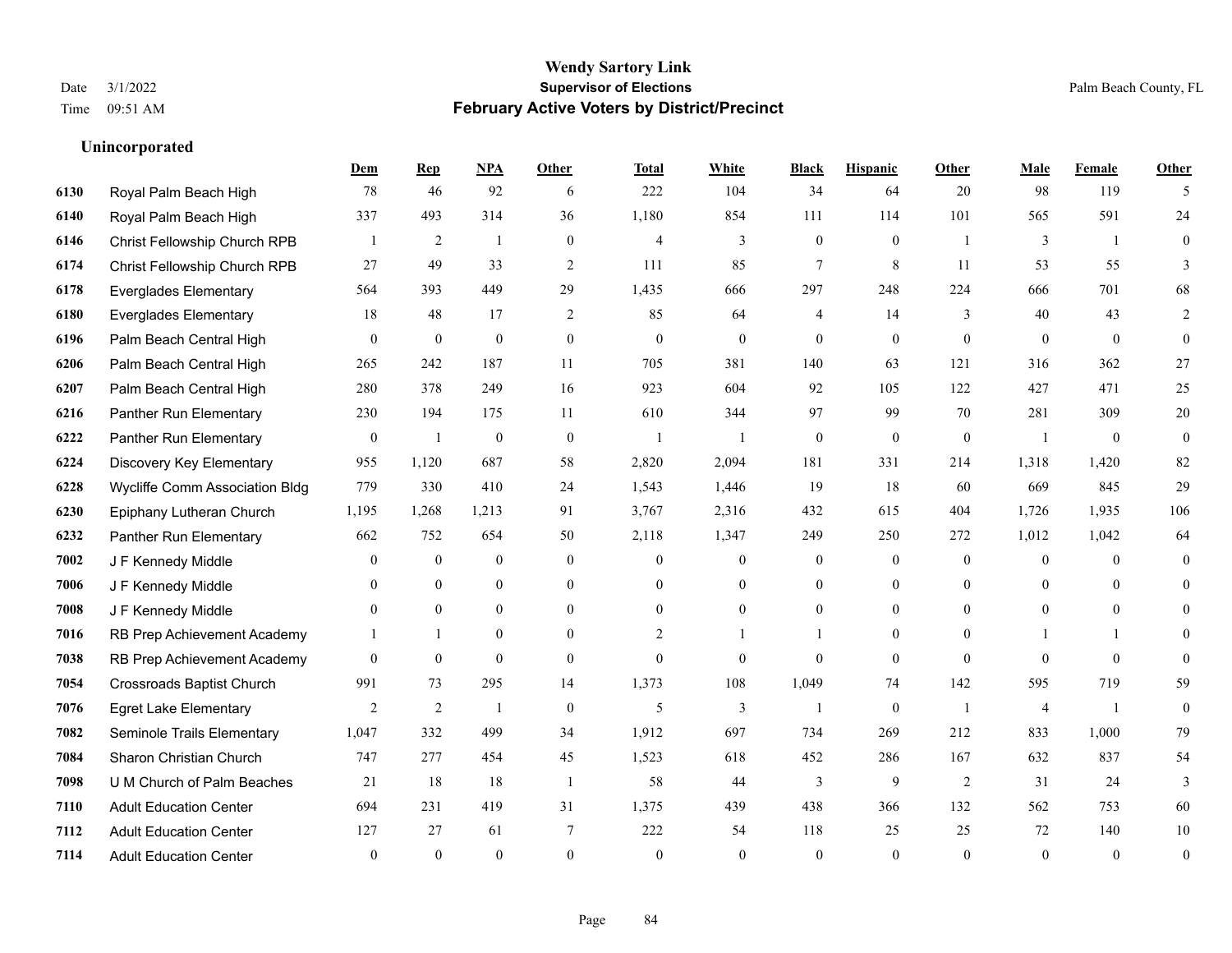|                                  | Dem            | Rep      | NPA      | Other         | <b>Total</b> | White    | <b>Black</b> | <b>Hispanic</b> | Other    | Male     | Female         | Other          |
|----------------------------------|----------------|----------|----------|---------------|--------------|----------|--------------|-----------------|----------|----------|----------------|----------------|
| <b>Adult Education Center</b>    | $\Omega$       | $\Omega$ | $\theta$ | $\theta$      | $\mathbf{0}$ | $\theta$ | 0            | 0               | $\theta$ | $\Omega$ | $\overline{0}$ | $\theta$       |
| <b>Adult Education Center</b>    | 31             | 31       | 39       |               | 108          | 82       |              | 18              |          | 52       | 49             |                |
| <b>Adult Education Center</b>    | 810            | 175      | 396      | 21            | 1,402        | 303      | 666          | 288             | 145      | 623      | 713            | 66             |
| <b>Westgate Community Center</b> | 1,551          | 452      | 916      | 33            | 2,952        | 688      | 962          | 1,000           | 302      | ,308     | 1,504          | 140            |
| Clayton Hutcheson Hall B         | 35             |          | 15       | $\theta$      | 57           | 17       | 27           | 8               |          | 25       | 32             | $\overline{0}$ |
| Clayton Hutcheson Hall B         | 43             |          | 21       |               | 69           |          | 42           | 13              | 10       | 28       | 34             |                |
| Clayton Hutcheson Hall B         | 233            | 15       | 104      | 3             | 355          | 26       | 220          | 83              | 26       | 127      | 210            | 18             |
| <b>Rolling Green Elementary</b>  | 1,022          | 234      | 525      | 30            | 1,811        | 560      | 682          | 410             | 159      | 792      | 942            | 77             |
| <b>Rolling Green Elementary</b>  |                | $\Omega$ |          | $\theta$      |              | 0        |              |                 | $\theta$ |          | $\Omega$       | $\theta$       |
| Lakeview Baptist Church          | 18             | 10       | 10       | $\mathcal{E}$ | 41           | 30       |              |                 |          | 19       | 19             |                |
| Federal Only                     | $\Omega$       | $\Omega$ | $\theta$ | $\theta$      | $\Omega$     | $\theta$ | 0            | $\Omega$        | $\Omega$ | $\Omega$ | $\theta$       | $\theta$       |
| State Only                       | 129            | 100      | 110      |               | 341          | 262      | 13           | 13              | 53       | 150      | 178            | 13             |
|                                  | 179,576        | 121,959  | 124,649  | 8,885         | 435,069      | 285,606  | 46,031       | 63,532          | 39,900   | 191,681  | 228,136        | 15,252         |
|                                  | Unincorporated |          |          |               |              |          |              |                 |          |          |                |                |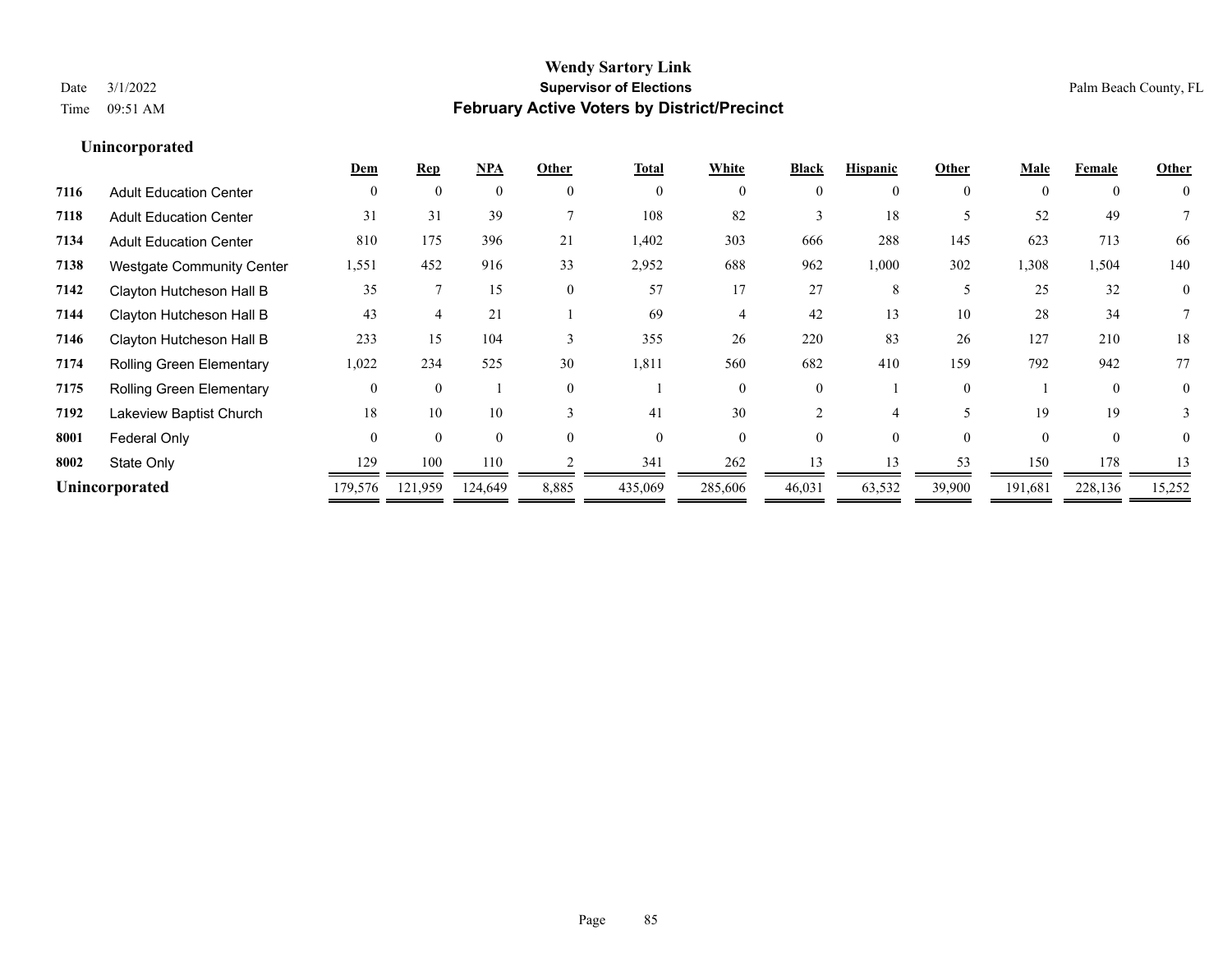|                                                                        |            |            |            |              | <b>Wendy Sartory Link</b>      |              |              |                 |       |             |               |                       |  |
|------------------------------------------------------------------------|------------|------------|------------|--------------|--------------------------------|--------------|--------------|-----------------|-------|-------------|---------------|-----------------------|--|
| 3/1/2022<br>Date                                                       |            |            |            |              | <b>Supervisor of Elections</b> |              |              |                 |       |             |               | Palm Beach County, FL |  |
| <b>February Active Voters by District/Precinct</b><br>09:51 AM<br>Time |            |            |            |              |                                |              |              |                 |       |             |               |                       |  |
| <b>Atlantis</b>                                                        |            |            |            |              |                                |              |              |                 |       |             |               |                       |  |
|                                                                        | <u>Dem</u> | <u>Rep</u> | <u>NPA</u> | <b>Other</b> | <u>Total</u>                   | <b>White</b> | <b>Black</b> | <b>Hispanic</b> | Other | <b>Male</b> | <b>Female</b> | <b>Other</b>          |  |
| 3082<br><b>Atlantis City Hall</b>                                      | 493        | 885        | 447        | 48           | 1,873                          | 1,617        | 39           | 92              | 125   | 858         | 969           | 46                    |  |
| <b>Atlantis</b>                                                        | 493        | 885        | 447        | 48           | 1,873                          | 1,617        | 39           | 92              | 125   | 858         | 969           | 46                    |  |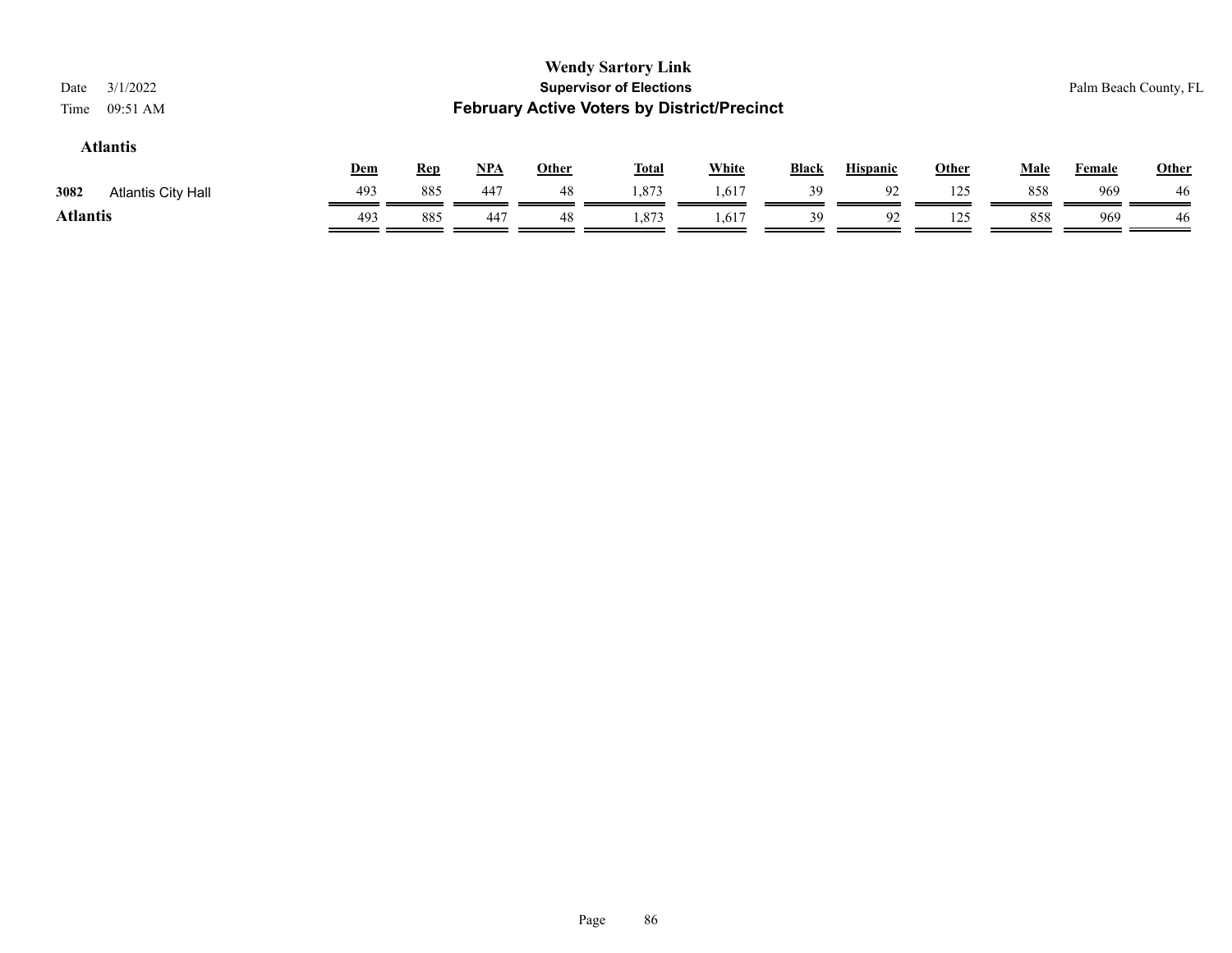#### **Boynton Beach**

|      |                                   | Dem | <b>Rep</b> | NPA | <b>Other</b>   | <b>Total</b> | <b>White</b> | <b>Black</b> | <b>Hispanic</b> | <b>Other</b> | <b>Male</b> | <b>Female</b> | Other  |
|------|-----------------------------------|-----|------------|-----|----------------|--------------|--------------|--------------|-----------------|--------------|-------------|---------------|--------|
| 3136 | Freedom Shores Elementary         | 879 | 407        | 595 | 31             | 1,912        | 832          | 553          | 271             | 256          | 852         | 986           | 74     |
| 3138 | <b>Citrus Cove Elementary</b>     | 869 | 486        | 574 | 33             | 1,962        | 1,130        | 329          | 289             | 214          | 864         | 1,015         | 83     |
| 3140 | Boynton Lakes North Clubhouse     | 416 | 188        | 280 | 16             | 900          | 424          | 222          | 123             | 131          | 402         | 467           | 31     |
| 3142 | Boynton Lakes North Clubhouse     | 364 | 164        | 228 | 19             | 775          | 430          | 136          | 137             | 72           | 315         | 431           | $29\,$ |
| 3146 | <b>Freedom Shores Elementary</b>  | 335 | 132        | 172 | 21             | 660          | 446          | 79           | 73              | 62           | 260         | 379           | $21\,$ |
| 3164 | <b>Citrus Cove Elementary</b>     | 879 | 549        | 655 | 48             | 2,131        | 1,331        | 320          | 246             | 234          | 955         | 1,106         | $70\,$ |
| 3168 | Boynton Beach Fire Station #3     | 901 | 475        | 676 | 36             | 2,088        | 1,193        | 377          | 296             | 222          | 889         | 1,131         | 68     |
| 3172 | Boynton Beach High                | 484 | 143        | 315 | 32             | 974          | 456          | 265          | 145             | 108          | 398         | 528           | $48\,$ |
| 3174 | Boynton Beach Fire Station #3     | 247 | 180        | 176 | 14             | 617          | 425          | 52           | 84              | 56           | 279         | 322           | 16     |
| 3176 | Boynton Beach High                | 207 | 123        | 152 | 8              | 490          | 262          | 85           | 82              | 61           | 212         | 258           | $20\,$ |
| 3182 | Imagine Schools - Chancellor      | 104 | 51         | 78  | $\overline{4}$ | 237          | 116          | 52           | 38              | 31           | 111         | 115           | 11     |
| 3185 | Christ Fellowship Church BB       | 312 | 220        | 226 | 33             | 791          | 508          | 89           | 115             | 79           | 367         | 406           | $18\,$ |
| 3186 | Christ Fellowship Church BB       | 191 | 120        | 143 | 13             | 467          | 327          | 45           | 63              | 32           | 211         | 237           | 19     |
| 3187 | Christ Fellowship Church BB       | 682 | 422        | 618 | 61             | 1,783        | 1,013        | 284          | 292             | 194          | 834         | 895           | 54     |
| 3188 | Christ Fellowship Church BB       | 419 | 303        | 358 | 22             | 1,102        | 677          | 226          | 123             | 76           | 542         | 525           | 35     |
| 3190 | Imagine Schools - Chancellor      | 309 | 166        | 234 | 24             | 733          | 409          | 153          | 102             | 69           | 373         | 345           | 15     |
| 3192 | Leisureville #1 Clubhouse         | 547 | 414        | 389 | 46             | 1,396        | 1,051        | 118          | 134             | 93           | 565         | 787           | 44     |
| 3194 | Boynton Beach Fire Station #2     | 749 | 179        | 382 | 20             | 1,330        | 463          | 556          | 168             | 143          | 587         | 690           | 53     |
| 3196 | Leisureville #3 Clubhouse         | 622 | 550        | 437 | 53             | 1,662        | 1,376        | 86           | 108             | 92           | 710         | 897           | 55     |
| 3198 | <b>BB Leisureville Clubhouse</b>  | 504 | 526        | 314 | 35             | 1,379        | 1,131        | 70           | 115             | 63           | 561         | 778           | $40\,$ |
| 3200 | <b>Golfview Harbour Clubhouse</b> | 601 | 404        | 407 | 29             | 1,441        | 970          | 205          | 116             | 150          | 649         | 747           | 45     |
| 3202 | <b>Golfview Harbour Clubhouse</b> | 65  | 70         | 53  | $\tau$         | 195          | 142          | 31           | 11              | 11           | 97          | 92            | 6      |
| 4020 | Christ Fellowship Church BB       | 35  | 27         | 36  | $\overline{4}$ | 102          | 79           | 4            | 11              | 8            | 37          | 63            | 2      |
| 4022 | <b>Congress Middle</b>            | 839 | 231        | 410 | 45             | 1,525        | 536          | 670          | 166             | 153          | 632         | 832           | 61     |
| 4024 | Harvey E Oyer Jr Park             | 487 | 634        | 501 | 55             | 1,677        | 1,327        | 90           | 136             | 124          | 796         | 834           | 47     |
| 4026 | <b>Sterling Village Aud</b>       | 499 | 550        | 483 | 55             | 1,587        | 1,389        | 39           | 59              | 100          | 732         | 803           | 52     |
| 4034 | <b>Crosspointe Elementary</b>     | 367 | 255        | 292 | 24             | 938          | 666          | 114          | 70              | 88           | 398         | 519           | 21     |
| 4036 | <b>Forest Park Elementary</b>     | 288 | 448        | 277 | 26             | 1,039        | 934          | $\,8\,$      | 50              | 47           | 433         | 574           | 32     |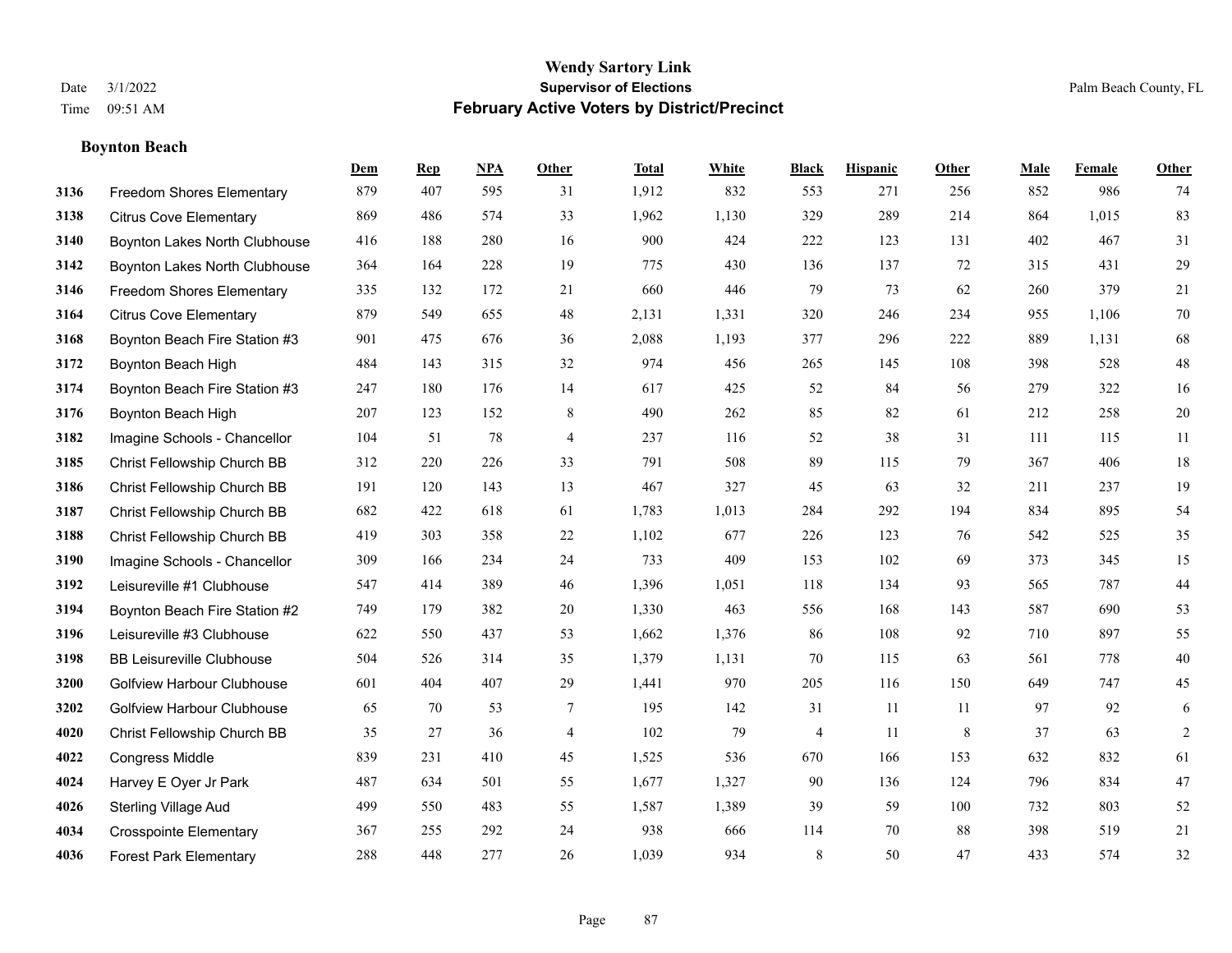**Boynton Beach**

#### **Wendy Sartory Link** Date 3/1/2022 **Supervisor of Elections** Palm Beach County, FL Time 09:51 AM **February Active Voters by District/Precinct**

|      |                                | Dem            | <b>Rep</b> | <b>NPA</b>     | Other                    | <b>Total</b> | White          | <b>Black</b> | <b>Hispanic</b> | Other    | Male           | <b>Female</b> | <b>Other</b>     |
|------|--------------------------------|----------------|------------|----------------|--------------------------|--------------|----------------|--------------|-----------------|----------|----------------|---------------|------------------|
| 4050 | Hunter's Run Courtside Cafe    | 1,091          | 373        | 557            | 42                       | 2,063        | 1,898          | 42           | 49              | 74       | 859            | 1,166         | 38               |
| 4052 | <b>Crosspointe Elementary</b>  | 113            | 84         | 90             | 3                        | 290          | 178            | 57           | 21              | 34       | 143            | 141           | 6                |
| 4053 | <b>Crosspointe Elementary</b>  | 208            | 87         | 157            | 18                       | 470          | 182            | 111          | 99              | 78       | 205            | 245           | $20\,$           |
| 4054 | Lakeview Baptist Church        | 532            | 644        | 445            | 41                       | 1,662        | 1,379          | 76           | 101             | 106      | 767            | 843           | 52               |
| 4062 | Lakeview Baptist Church        | 42             | 77         | 38             | $\overline{\phantom{0}}$ | 162          | 133            | 7            | 9               | 13       | 76             | 84            | 2                |
| 4066 | Seacrest Presbyterian          | $\overline{0}$ | 0          | $\mathbf{0}$   | $\theta$                 | $\theta$     | $\mathbf{0}$   | $\Omega$     | $\theta$        | $\theta$ | $\theta$       | $\theta$      | $\boldsymbol{0}$ |
| 4068 | Seacrest Presbyterian          | $\overline{0}$ | 0          | $\overline{0}$ | $\Omega$                 | $\Omega$     | $\theta$       | 0            | $\theta$        | $\Omega$ | $\Omega$       | $\Omega$      | $\mathbf{0}$     |
| 4070 | Seacrest Presbyterian          | $\Omega$       | $\Omega$   | $\Omega$       | $\theta$                 | $\theta$     | $\Omega$       | $\Omega$     | $\theta$        | $\Omega$ | $\Omega$       | $\theta$      | $\theta$         |
| 7178 | Temple Beth Kodesh             | 1,525          | 193        | 597            | 30                       | 2,345        | 452            | 1,332        | 358             | 203      | 1,051          | 1,187         | 107              |
| 7179 | Village Royale on the Green    | 819            | 237        | 358            | 24                       | 1,438        | 590            | 584          | 145             | 119      | 620            | 760           | 58               |
| 7180 | St John Missionary Baptist Chr | 1,770          | 138        | 485            | 18                       | 2,411        | 239            | 1,796        | 174             | 202      | 1,029          | 1,290         | 92               |
| 7182 | Carolyn Sims Center            | 1,482          | 68         | 372            | 13                       | 1,935        | 79             | 1,627        | 86              | 143      | 798            | 1,062         | 75               |
| 7184 | St John Missionary Baptist Chr | 2              | 4          | $\mathbf{0}$   | $\theta$                 | 6            | $\overline{4}$ |              | $\Omega$        |          | $\overline{4}$ | 2             | $\overline{0}$   |
| 7186 | Boynton Beach Senior Center    | 1,465          | 426        | 744            | 58                       | 2,693        | 1,078          | 1,080        | 279             | 256      | 1,266          | 1,310         | 117              |
| 7188 | <b>Forest Park Elementary</b>  | 841            | 550        | 596            | 58                       | 2,045        | 1,423          | 274          | 178             | 170      | 871            | 1,104         | 70               |
| 7190 | Seacrest Presbyterian          | 1,054          | 624        | 807            | 63                       | 2,548        | 1,593          | 458          | 251             | 246      | 1,223          | 1,230         | 95               |
|      | <b>Boynton Beach</b>           | 24,145         | 11,922     | 14,707         | 1,187                    | 51,961       | 29,271         | 12,703       | 5,373           | 4,614    | 22,973         | 27,186        | 1,802            |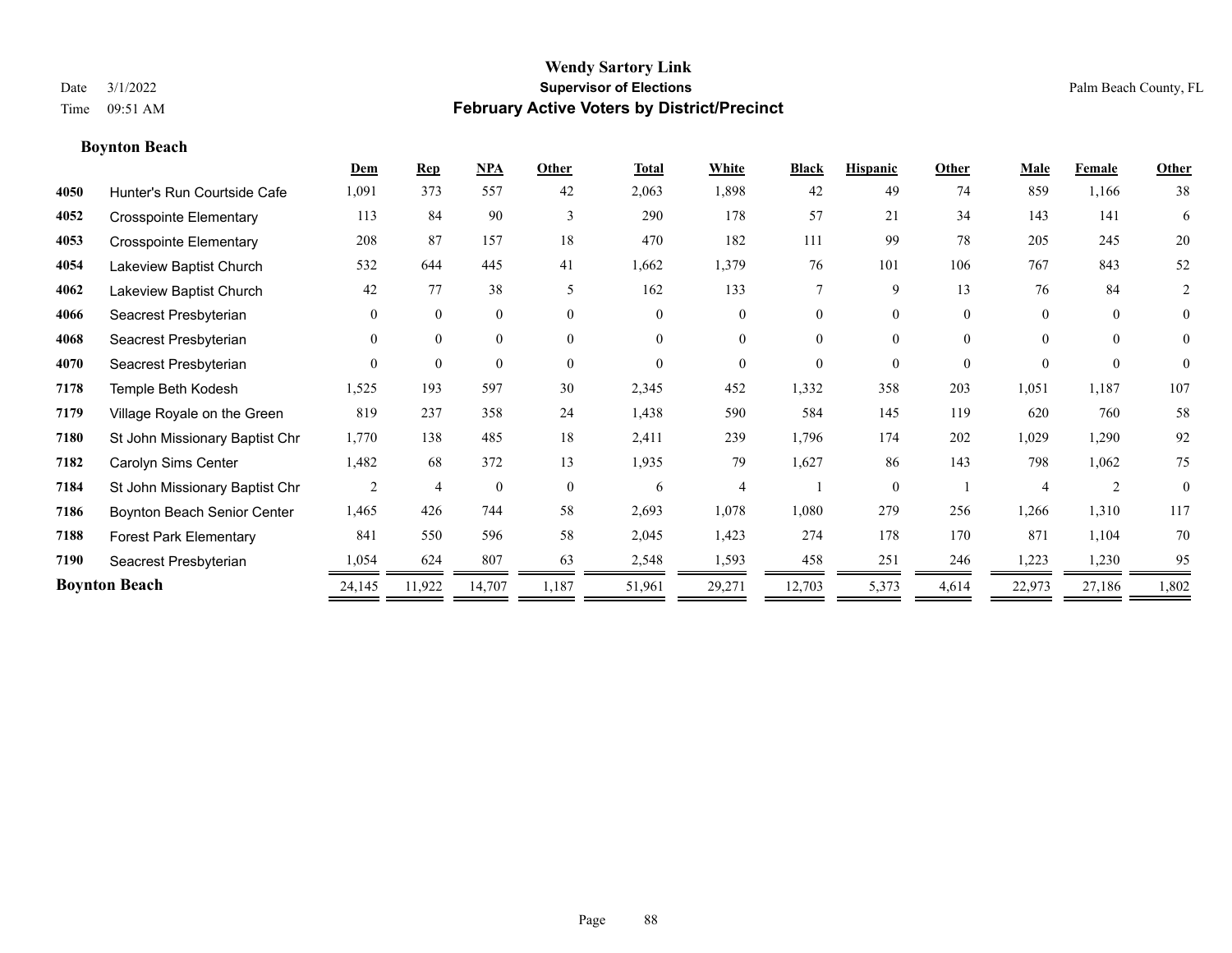### **Belle Glade**

|                    |                               | <u>Dem</u> | <u>Rep</u> | NPA   | Other    | <b>Total</b> | <b>White</b> | <b>Black</b> | <b>Hispanic</b> | Other    | <u>Male</u> | Female   | <b>Other</b>   |
|--------------------|-------------------------------|------------|------------|-------|----------|--------------|--------------|--------------|-----------------|----------|-------------|----------|----------------|
| 6022               | Belle Glade Library/Civic Ctr | 1,353      | 109        | 266   | 18       | .746         | 91           | 394.         | 144             | 117      | 720         | 957      | 69             |
| 6024               | Lewis Evans Resource Center   | 1,687      | -66        | 276   | 13       | 2,042        | 30           | 1,771        | 127             | 114      | 815         | 1,159    | 68             |
| 6028               | Belle Glade Library/Civic Ctr | 748        | 443        | 329   | 14       | .534         | 402          | 394          | 651             | 87       | 720         | 771      | 43             |
| 6029               | Belle Glade Library/Civic Ctr |            |            |       | $\Omega$ |              | $\Omega$     |              |                 | $\Omega$ |             | $\theta$ | $\overline{0}$ |
| 6032               | Gove Elementary               | 666        | 294        | 273   | 6        | ,239         | 306          | 430          | 405             | 98       | 534         | 662      | 43             |
| 6036               | Gove Elementary               | 393        | 159        | 208   | 10       | 770          | 130          | 153          | 441             | 46       | 338         | 400      | 32             |
| <b>Belle Glade</b> |                               | 4,848      | 1,071      | 1,352 | 61       | 7,332        | 959          | 4,143        | 1,768           | 462      | 3,128       | 3,949    | 255            |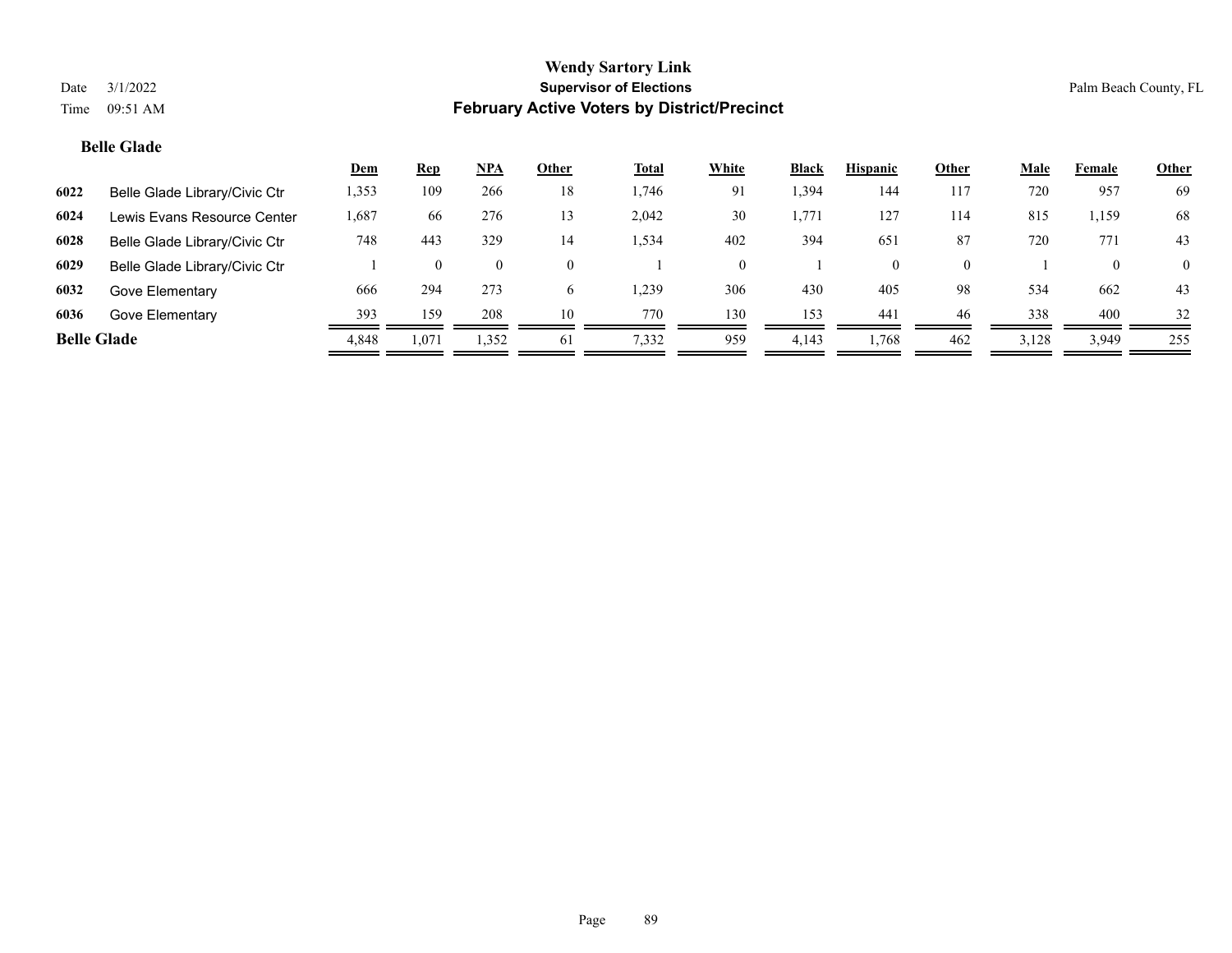# **Boca Raton**

|      |                                  | Dem | <b>Rep</b> | NPA | <b>Other</b> | <b>Total</b> | <b>White</b> | <b>Black</b> | <b>Hispanic</b> | <b>Other</b> | <b>Male</b> | <b>Female</b> | <b>Other</b> |
|------|----------------------------------|-----|------------|-----|--------------|--------------|--------------|--------------|-----------------|--------------|-------------|---------------|--------------|
| 4134 | Above and Beyond Community (     | 414 | 552        | 440 | 37           | 1,443        | 1,162        | 41           | 135             | 105          | 684         | 713           | 46           |
| 4136 | Above and Beyond Community (     | 642 | 627        | 593 | 48           | 1,910        | 1,429        | 48           | 220             | 213          | 820         | 1,020         | 70           |
| 4138 | <b>Ascension Catholic Church</b> | 813 | 1,195      | 914 | 71           | 2,993        | 2,334        | 164          | 242             | 253          | 1,425       | 1,476         | 92           |
| 4140 | <b>Broken Sound Club</b>         | 263 | 210        | 192 | 15           | 680          | 504          | 28           | 82              | 66           | 278         | 383           | 19           |
| 4142 | Woodfield Country Club HOA       | 846 | 772        | 751 | 55           | 2,424        | 2,175        | 12           | 67              | 170          | 1,118       | 1,214         | 92           |
| 4144 | Seasons HOA Clubhouse            | 229 | 208        | 174 | 11           | 622          | 511          | 9            | 38              | 64           | 297         | 295           | $30\,$       |
| 4146 | <b>Broken Sound Club</b>         | 534 | 378        | 351 | 17           | 1,280        | 1,175        | 11           | 31              | 63           | 575         | 675           | $30\,$       |
| 4148 | <b>Broken Sound Club</b>         | 552 | 427        | 446 | 40           | 1,465        | 1,155        | 66           | 137             | 107          | 675         | 753           | 37           |
| 4150 | Patch Reef Park Community Cer    | 573 | 569        | 643 | 65           | 1,850        | 1,420        | 66           | 167             | 197          | 873         | 931           | $46\,$       |
| 4152 | Boca Delray Lodge #171           | 619 | 651        | 662 | 50           | 1,982        | 1,451        | 78           | 228             | 225          | 900         | 1,002         | 80           |
| 4154 | <b>Ascension Catholic Church</b> | 414 | 423        | 347 | 33           | 1,217        | 878          | 85           | 112             | 142          | 592         | 579           | 46           |
| 4158 | Spanish River High               | 935 | 755        | 757 | 45           | 2,492        | 1,975        | 49           | 223             | 245          | 1,186       | 1,202         | 104          |
| 4160 | Greater BR Swim & Racquet Ctr    | 421 | 411        | 356 | 22           | 1,210        | 983          | 18           | 89              | 120          | 560         | 607           | 43           |
| 4162 | Patch Reef Park Community Cer    | 544 | 487        | 448 | $22\,$       | 1,501        | 1,144        | 30           | 116             | 211          | 687         | 736           | $78\,$       |
| 4164 | Safe Schools Institute           | 591 | 638        | 584 | 35           | 1,848        | 1,487        | 29           | 173             | 159          | 855         | 903           | 90           |
| 4166 | FAU Arena Lobby                  | 779 | 456        | 604 | 31           | 1,870        | 1,039        | 310          | 272             | 249          | 828         | 935           | 107          |
| 4168 | JC Mitchell Elementary           | 708 | 574        | 632 | 51           | 1,965        | 1,356        | 89           | 249             | 271          | 859         | 994           | 112          |
| 4170 | Spanish River Library            | 900 | 1,048      | 872 | 54           | 2,874        | 2,237        | 99           | 262             | 276          | 1,370       | 1,411         | 93           |
| 4172 | Marine Safety Headquarters       | 666 | 691        | 615 | 62           | 2,034        | 1,777        | 15           | 106             | 136          | 911         | 1,071         | 52           |
| 4174 | Sugar Sand Park Comm Center      | 300 | 269        | 271 | 15           | 855          | 737          | 5            | 53              | 60           | 401         | 418           | 36           |
| 4176 | Sugar Sand Park Comm Center      | 912 | 716        | 741 | 68           | 2,437        | 1,781        | 72           | 322             | 262          | 1,061       | 1,277         | 99           |
| 4178 | Sugar Sand Park Comm Center      | 756 | 646        | 514 | 48           | 1,964        | 1,568        | 43           | 198             | 155          | 807         | 1,097         | 60           |
| 4184 | <b>Boca Raton Middle</b>         | 559 | 613        | 570 | 36           | 1,778        | 1,334        | 63           | 215             | 166          | 845         | 888           | 45           |
| 4186 | The Volen Center                 | 544 | 510        | 459 | 29           | 1,542        | 1,069        | 127          | 167             | 179          | 704         | 778           | 60           |
| 4188 | Elks Lodge of Boca Raton         | 898 | 531        | 615 | 58           | 2,102        | 1,222        | 330          | 313             | 237          | 948         | 1.061         | 93           |
| 4190 | St Gregory Episcopal Church      | 737 | 1,086      | 826 | 78           | 2,727        | 2,294        | 26           | 179             | 228          | 1,340       | 1,304         | 83           |
| 4210 | Sugar Sand Park Comm Center      | 649 | 833        | 695 | 44           | 2,221        | 1,740        | 29           | 273             | 179          | 1,024       | 1,127         | $70\,$       |
| 4212 | Center for Spiritual Living      | 631 | 799        | 613 | 42           | 2,085        | 1,734        | 35           | 173             | 143          | 985         | 1,039         | 61           |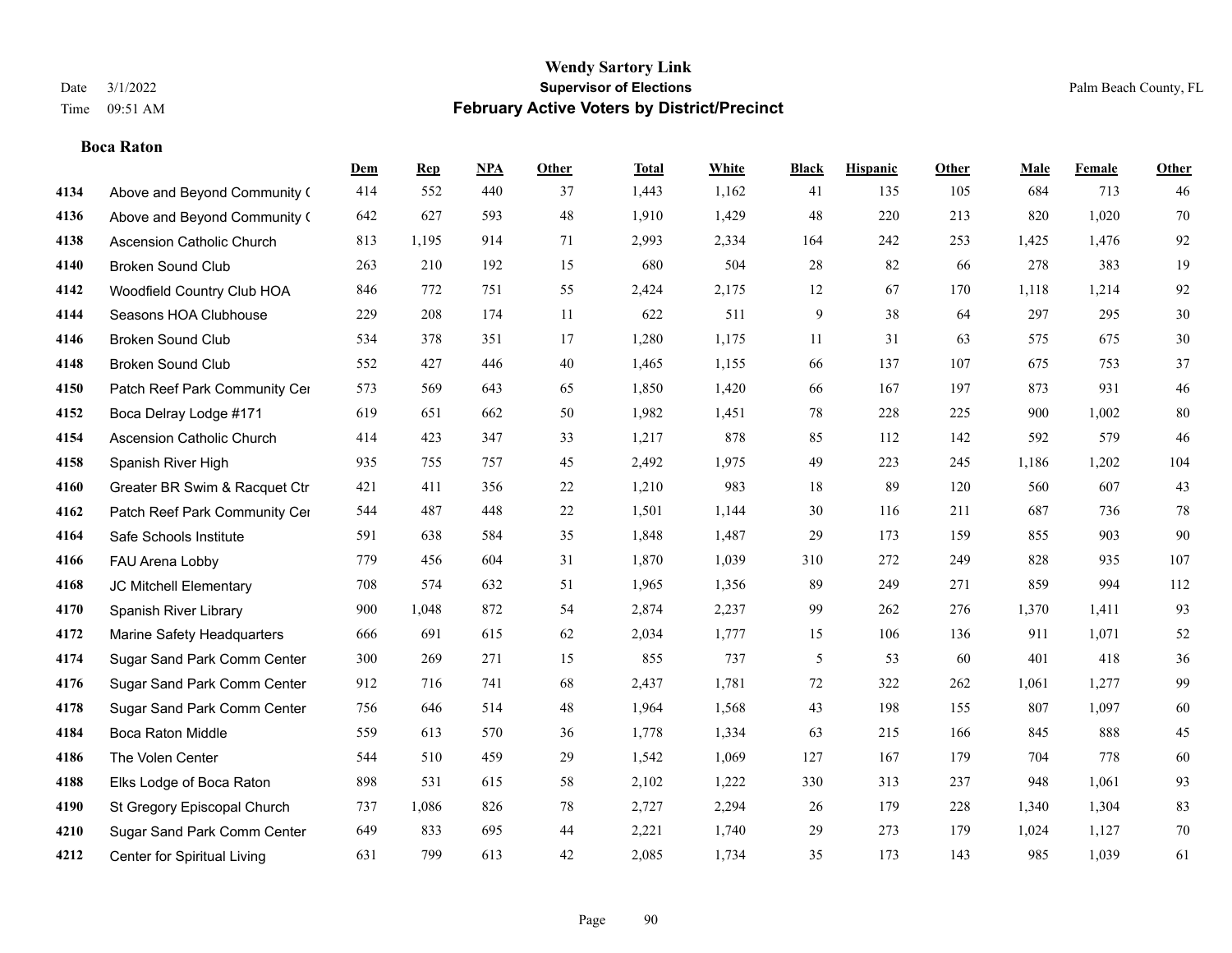#### **Boca Raton**

|                   |                                    | Dem    | <b>Rep</b> | <b>NPA</b> | Other | <b>Total</b> | White  | <b>Black</b> | <b>Hispanic</b> | Other | Male   | Female | Other |
|-------------------|------------------------------------|--------|------------|------------|-------|--------------|--------|--------------|-----------------|-------|--------|--------|-------|
| 4214              | Calvary Chapel Boca Raton - 4th    | 618    | 871        | 646        | 63    | 2,198        | 1,754  | 44           | 230             | 170   | 1,023  | 1,098  | 77    |
| 4216              | Calvary Chapel Boca Raton - Kir    | 667    | 1,064      | 697        | 60    | 2,488        | 2,094  | 20           | 181             | 193   | 1,184  | 1,216  | 88    |
| 4218              | <b>Grace Community Church</b>      | 447    | 862        | 540        | 54    | 1,903        | 1,574  | 34           | 143             | 152   | 887    | 936    | 80    |
| 4220              | <b>Boca Raton Community Center</b> | 453    | 401        | 474        | 45    | 1,373        | 882    | 104          | 237             | 150   | 613    | 715    | 45    |
| 4222              | Boca Raton Downtown Library        | 948    | 1,169      | 962        | 89    | 3,168        | 2,660  | 78           | 187             | 243   | 1,434  | 1,622  | 112   |
| 4224              | <b>Grace Community Church</b>      | 506    | 1,136      | 757        | 58    | 2,457        | 2,024  | 54           | 179             | 200   | 1,150  | 1,225  | 82    |
| 4226              | St Gregory Episcopal Church        | 216    | 385        | 288        | 26    | 915          | 820    | 8            | 31              | 56    | 428    | 465    | 22    |
| 4228              | <b>Boca Raton Community Center</b> | 527    | 687        | 535        | 49    | 1,798        | 1,547  | 17           | 99              | 135   | 812    | 941    | 45    |
| 4230              | Boca Raton Downtown Library        | 308    | 451        | 338        | 24    | 1,121        | 980    | 9            | 56              | 76    | 528    | 570    | 23    |
| 5115              | Spanish River High                 | 90     | 118        | 98         | 16    | 322          | 258    |              | 28              | 32    | 161    | 158    |       |
| <b>Boca Raton</b> |                                    | 22,209 | 24,219     | 21,020     | 1,666 | 69,114       | 54,264 | 2,349        | 6,213           | 6,288 | 31,828 | 34,835 | 2,451 |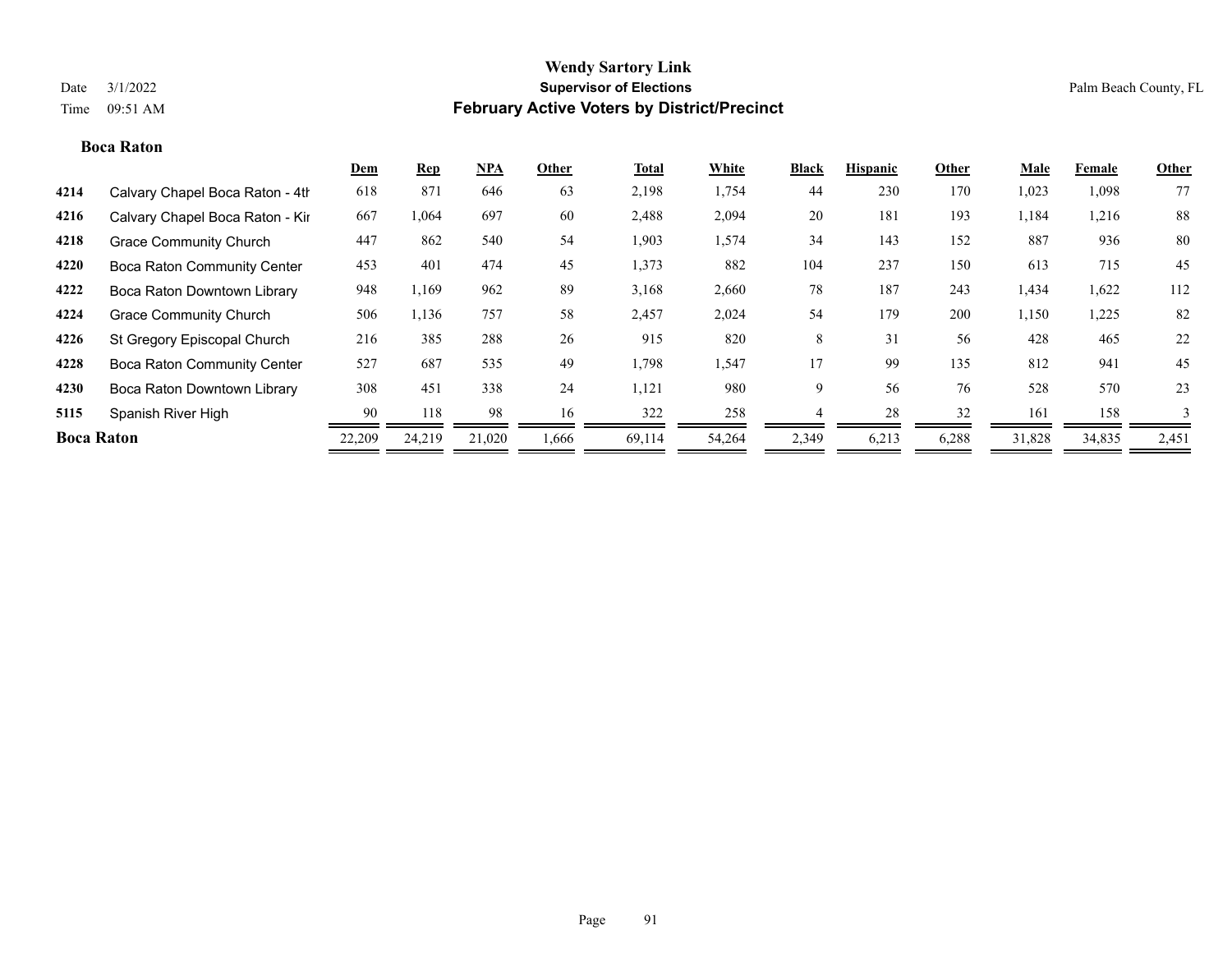| Date<br>Time | 3/1/2022<br>09:51 AM                 |            |            |       |              | <b>Wendy Sartory Link</b><br><b>Supervisor of Elections</b><br><b>February Active Voters by District/Precinct</b> |              |              |                 |              |      | Palm Beach County, FL |              |
|--------------|--------------------------------------|------------|------------|-------|--------------|-------------------------------------------------------------------------------------------------------------------|--------------|--------------|-----------------|--------------|------|-----------------------|--------------|
|              | <b>Briny Breezes</b>                 | <u>Dem</u> | <b>Rep</b> | $NPA$ | <b>Other</b> | <u>Total</u>                                                                                                      | <b>White</b> | <b>Black</b> | <b>Hispanic</b> | <b>Other</b> | Male | Female                | <b>Other</b> |
| 4038         | <b>Briny Breezes Community Cente</b> | 87         | 142        | 92    | 4            | 325                                                                                                               | 299          | $\theta$     | 10              | 16           | 133  | 182                   | 10           |
|              | <b>Briny Breezes</b>                 | 87         | 142        | 92    |              | 325                                                                                                               | 299          | $\theta$     | 10              | 16           | 133  | 182                   | 10           |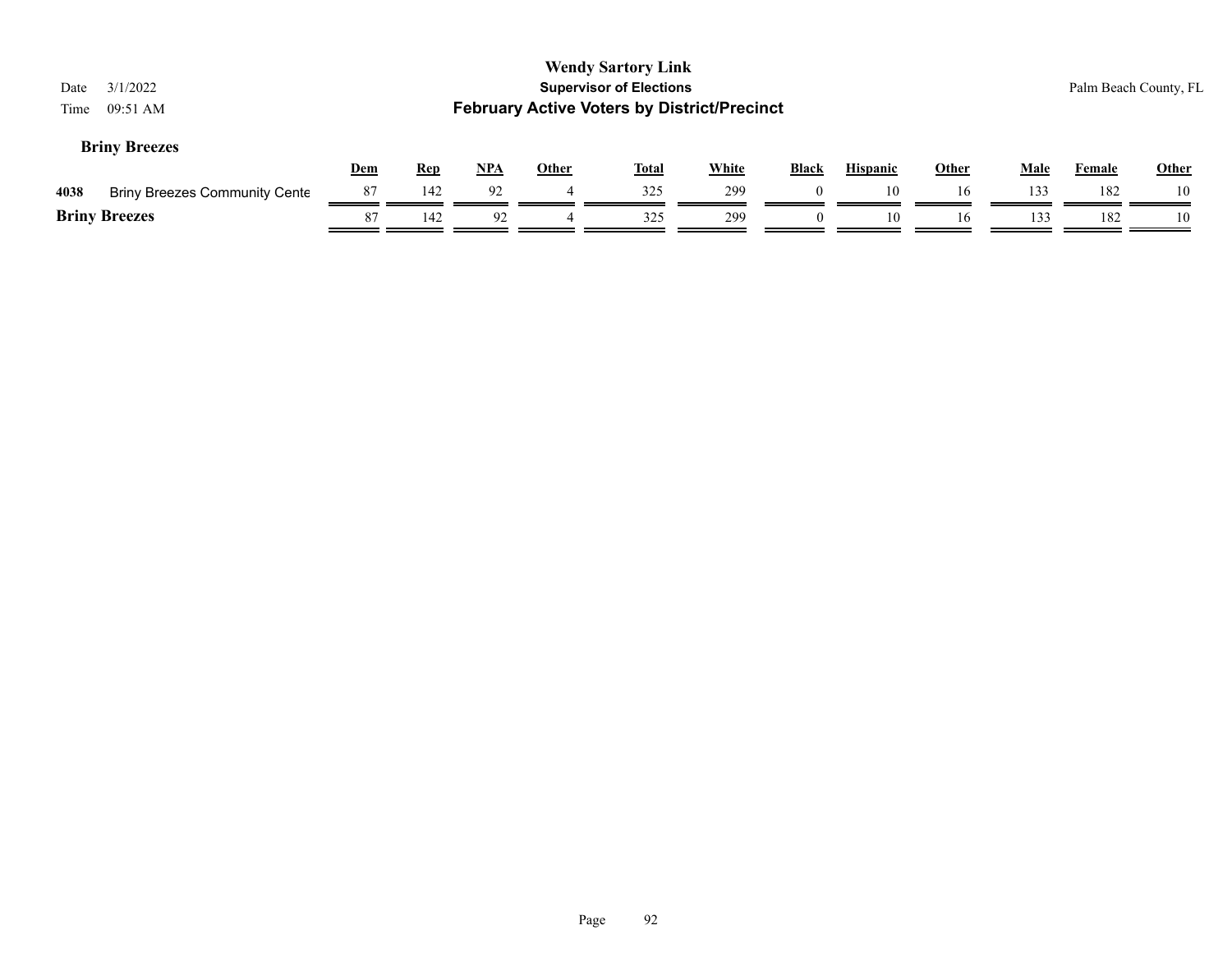| 3/1/2022<br>Date<br>09:51 AM<br>Time |     |            |            |              | <b>Wendy Sartory Link</b><br><b>Supervisor of Elections</b><br><b>February Active Voters by District/Precinct</b> |              |              |                 |              |             | Palm Beach County, FL |              |
|--------------------------------------|-----|------------|------------|--------------|-------------------------------------------------------------------------------------------------------------------|--------------|--------------|-----------------|--------------|-------------|-----------------------|--------------|
| <b>Cloud Lake</b>                    | Dem | <u>Rep</u> | <b>NPA</b> | <b>Other</b> | <u>Total</u>                                                                                                      | <b>White</b> | <b>Black</b> | <b>Hispanic</b> | <b>Other</b> | <b>Male</b> | <b>Female</b>         | <b>Other</b> |
| 2132<br>Cloud Lake Town Hall         | 26  | 27         | 31         |              | 85                                                                                                                | 56           |              | 22              |              | 37          | 45                    |              |
| <b>Cloud Lake</b>                    | 26  | 27         | 31         |              | 85                                                                                                                | 56           |              | 22              |              | 37          | 45                    |              |
|                                      |     |            |            |              |                                                                                                                   |              |              |                 |              |             |                       |              |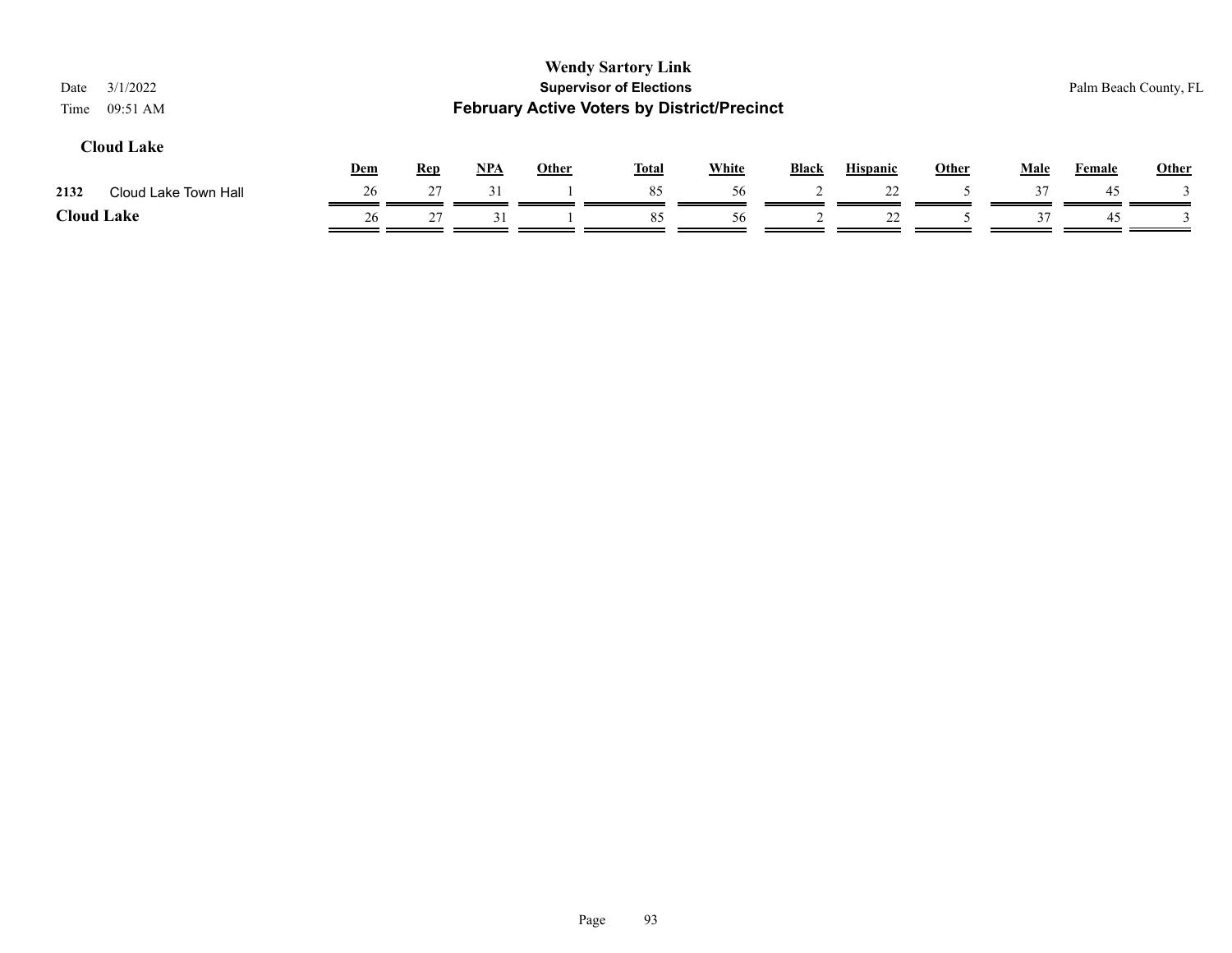**Delray Beach**

#### **Wendy Sartory Link** Date 3/1/2022 **Supervisor of Elections** Palm Beach County, FL Time 09:51 AM **February Active Voters by District/Precinct**

# **Dem Rep NPA Other Total White Black Hispanic Other Male Female Other** Plumosa SOA Elementary 52 62 41 7 162 144 4 8 6 81 79 2 Plumosa SOA Elementary 431 439 364 24 1,258 1,084 20 73 81 590 635 33 Country Manors Clubhouse 449 388 408 23 1,268 898 96 140 134 563 671 34 Banyan Creek Elementary 538 390 395 31 1,354 925 189 106 134 630 677 47 West Park Baptist Church 850 468 488 45 1,851 1,575 63 95 118 752 1,053 46 Pines of Delray North 268 174 159 16 617 496 40 44 37 240 351 26 Atlantic High 0 0 0 0 0 0 0 0 0 0 0 0 S D Spady Elementary 669 705 552 57 1,983 1,725 28 95 135 946 969 68 Carver Middle 567 48 163 10 788 103 588 31 66 365 373 50 Bethel Evangelical Baptist 989 755 659 69 2,472 1,890 186 218 178 1,051 1,352 69 Veterans Park Recreation Ctr 426 509 415 34 1,384 1,263 14 24 83 642 705 37 Emmanuel Catholic Church 733 666 644 67 2,110 1,703 85 157 165 925 1,116 69 Delray Beach Golf Club 400 412 359 35 1,206 928 56 111 111 555 612 39 Pines of Delray East 585 345 383 30 1,343 989 89 145 120 541 750 52 505 Club 376 436 313 30 1,155 1,050 11 30 64 508 618 29 Veterans Park Recreation Ctr 573 792 567 45 1,977 1,820 9 40 108 928 986 63 Delray Beach First Baptist 814 772 627 61 2,274 1,921 81 127 145 1,057 1,170 47 Orchard View Elementary 669 420 491 34 1,614 1,121 151 200 142 662 897 55 Orchard View Elementary 446 296 340 42 1,124 803 64 154 103 472 611 41 Delray Beach Swim and Tennis 715 431 494 36 1,676 1,171 195 153 157 724 891 61 Delray Beach Swim and Tennis 777 589 673 61 2,100 1,581 134 191 194 961 1,065 74 Pine Grove Elementary 509 841 551 64 1,965 1,703 25 93 144 905 992 68 Carver Middle 45 20 15 4 84 67 6 4 7 34 48 2 Carver Middle 170 126 142 16 454 293 50 58 53 200 239 15 Delray Beach First Baptist 4 1 0 1 6 6 0 0 0 2 4 0 Delray Beach Community Center 574 361 424 46 1,405 1,010 194 105 96 711 649 45 Atlantic High 1,507 239 533 21 2,300 606 1,362 123 209 1,053 1,156 91

Atlantic High 45 27 26 3 101 81 6 8 6 40 59 2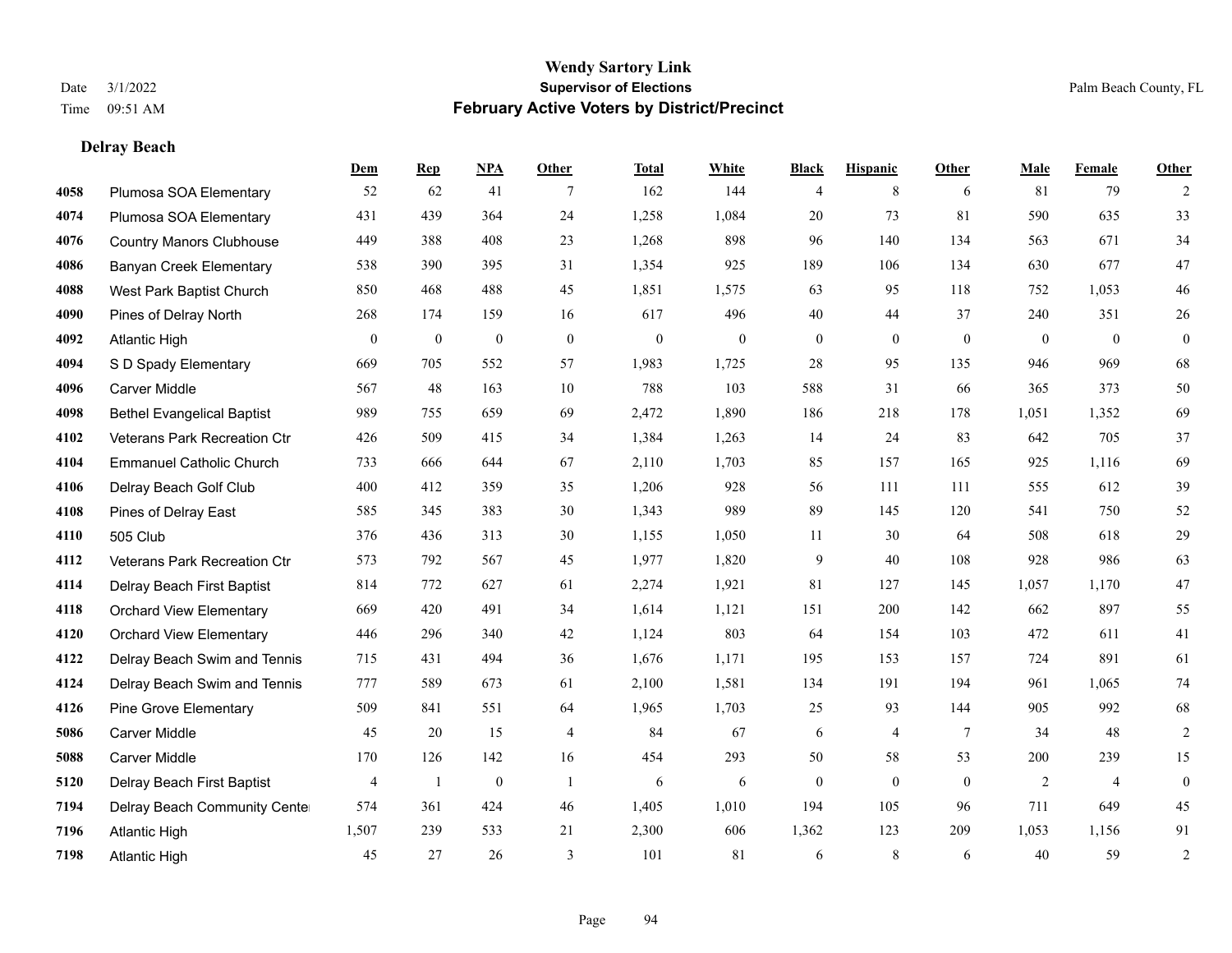#### **Delray Beach**

|      |                               | <u>Dem</u> | <b>Rep</b> | <u>NPA</u> | Other | Total  | White  | <b>Black</b> | <b>Hispanic</b> | Other | <b>Male</b> | Female | <b>Other</b> |
|------|-------------------------------|------------|------------|------------|-------|--------|--------|--------------|-----------------|-------|-------------|--------|--------------|
| 7200 | Pompey Park Recreation Center | 1,326      | 242        | 449        | 24    | 2,041  | 512    | 1,291        | 107             | 131   | 931         | 1,052  | 58           |
| 7202 | 505 Club                      | 641        | 398        | 444        | 40    | 1,523  | 1,095  | 229          | 71              | 128   | 799         | 677    | 47           |
| 7204 | 505 Club                      | 32         | 32         | 38         | 4     | 106    | 82     |              | 9               | 13    | 53          | 48     |              |
| 7206 | 505 Club                      | 57         | 62         | 56         |       | 180    | 154    |              | 8               | 16    | 97          | 78     |              |
| 7208 | Atlantic High                 | 760        | 196        | 322        | 22    | 1,300  | 573    | 532          | 84              | 111   | 563         | 697    | 40           |
| 7210 | Village Academy               | 1,758      | 106        | 435        | 17    | 2,316  | 132    | 1,872        | 146             | 166   | 960         | 1,259  | 97           |
| 7212 | Delray Beach Library          | 1,318      | 241        | 481        | 30    | 2,070  | 581    | 1,195        | 118             | 176   | 1,018       | 985    | 67           |
| 7214 | Delray Beach Community Cente  | 865        | 316        | 499        | 38    | 1,718  | 812    | 546          | 209             | 151   | 819         | 832    | 67           |
|      | <b>Delray Beach</b>           | 20,938     | 12.305     | 12,950     | 1,092 | 47,285 | 30,897 | 9,415        | 3,285           | 3,688 | 21,378      | 24,356 | 1,551        |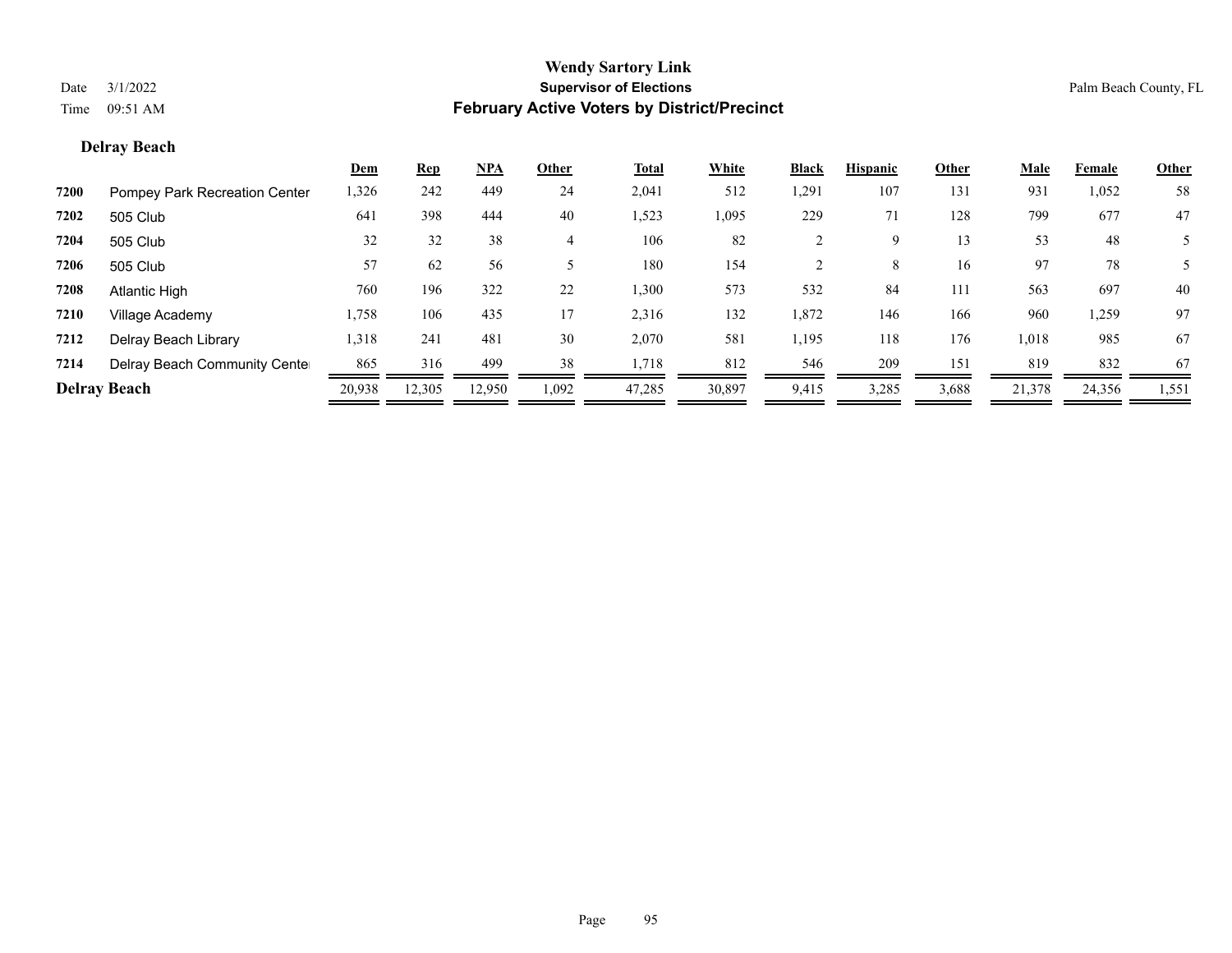**Greenacres**

#### **Wendy Sartory Link** Date 3/1/2022 **Supervisor of Elections** Palm Beach County, FL Time 09:51 AM **February Active Voters by District/Precinct**

|                   |                                    | Dem            | <b>Rep</b>   | NPA          | Other        | <b>Total</b> | White    | <b>Black</b>   | <b>Hispanic</b> | Other    | <b>Male</b> | <b>Female</b>  | <b>Other</b>     |
|-------------------|------------------------------------|----------------|--------------|--------------|--------------|--------------|----------|----------------|-----------------|----------|-------------|----------------|------------------|
| 2084              | <b>Cholee Lake Elementary</b>      | 291            | 118          | 165          | 16           | 590          | 169      | 217            | 136             | 68       | 265         | 309            | 16               |
| 2086              | <b>Cholee Lake Elementary</b>      | 1,237          | 558          | 947          | 52           | 2,794        | 869      | 617            | 925             | 383      | 1,218       | 1,468          | 108              |
| 2150              | River Bridge Activities Center     | 1,095          | 532          | 707          | 58           | 2,392        | 1,152    | 500            | 497             | 243      | 993         | 1,314          | 85               |
| 2152              | Pine Ridge North II                | 1,110          | 523          | 833          | 52           | 2,518        | 1,022    | 393            | 840             | 263      | 1,011       | 1,404          | 103              |
| 2168              | First Baptist Church GA            | $\theta$       | $\mathbf{0}$ | $\mathbf{0}$ | $\mathbf{0}$ | $\mathbf{0}$ | $\theta$ | $\overline{0}$ | $\theta$        | $\theta$ | $\theta$    | $\overline{0}$ | $\boldsymbol{0}$ |
| 2170              | <b>Liberty Park Elementary</b>     | 1,144          | 544          | 670          | 58           | 2,416        | 1,046    | 463            | 650             | 257      | 967         | 1,340          | 109              |
| 2174              | First Baptist Church GA            | 457            | 187          | 282          | 14           | 940          | 408      | 195            | 211             | 126      | 423         | 476            | 41               |
| 2182              | <b>Greenacres Community Center</b> | 640            | 286          | 545          | 31           | 1,502        | 526      | 143            | 687             | 146      | 597         | 818            | 87               |
| 2184              | American Polish Club               | 1,085          | 389          | 813          | 42           | 2,329        | 699      | 348            | 1,025           | 257      | 974         | 1,217          | 138              |
| 2194              | LC Swain Middle                    | 1,092          | 371          | 745          | 42           | 2,250        | 765      | 477            | 780             | 228      | 947         | 1,198          | 105              |
| 2196              | Pine Ridge South IV Clubhouse      | 886            | 497          | 514          | 43           | 1,940        | 1,159    | 262            | 407             | 112      | 758         | 1,107          | 75               |
| 2202              | <b>LC Swain Middle</b>             | $\overline{0}$ | 8            |              | $\theta$     | 9            | 6        | $\overline{0}$ | 3               | $\theta$ |             | 5              | $\overline{0}$   |
| 2206              | Heritage Elementary                | 462            | 192          | 338          | 16           | 1,008        | 318      | 222            | 339             | 129      | 437         | 521            | 50               |
| 2212              | American Polish Club               | $\Omega$       | $\mathbf{0}$ | $\theta$     | $\theta$     | $\mathbf{0}$ | $\Omega$ | $\theta$       | $\Omega$        | $\Omega$ | $\theta$    | $\theta$       | $\overline{0}$   |
| 2218              | <b>Tradewinds Middle</b>           | 1,265          | 313          | 661          | 40           | 2,279        | 564      | 909            | 358             | 448      | 1,001       | 1,153          | 125              |
| 3088              | <b>Tradewinds Middle</b>           | 183            | 51           | 125          |              | 367          | 96       | 128            | 82              | 61       | 170         | 187            | 10               |
| <b>Greenacres</b> |                                    | 10,947         | 4,569        | 7,346        | 472          | 23,334       | 8,799    | 4,874          | 6,940           | 2,721    | 9,765       | 12,517         | 1,052            |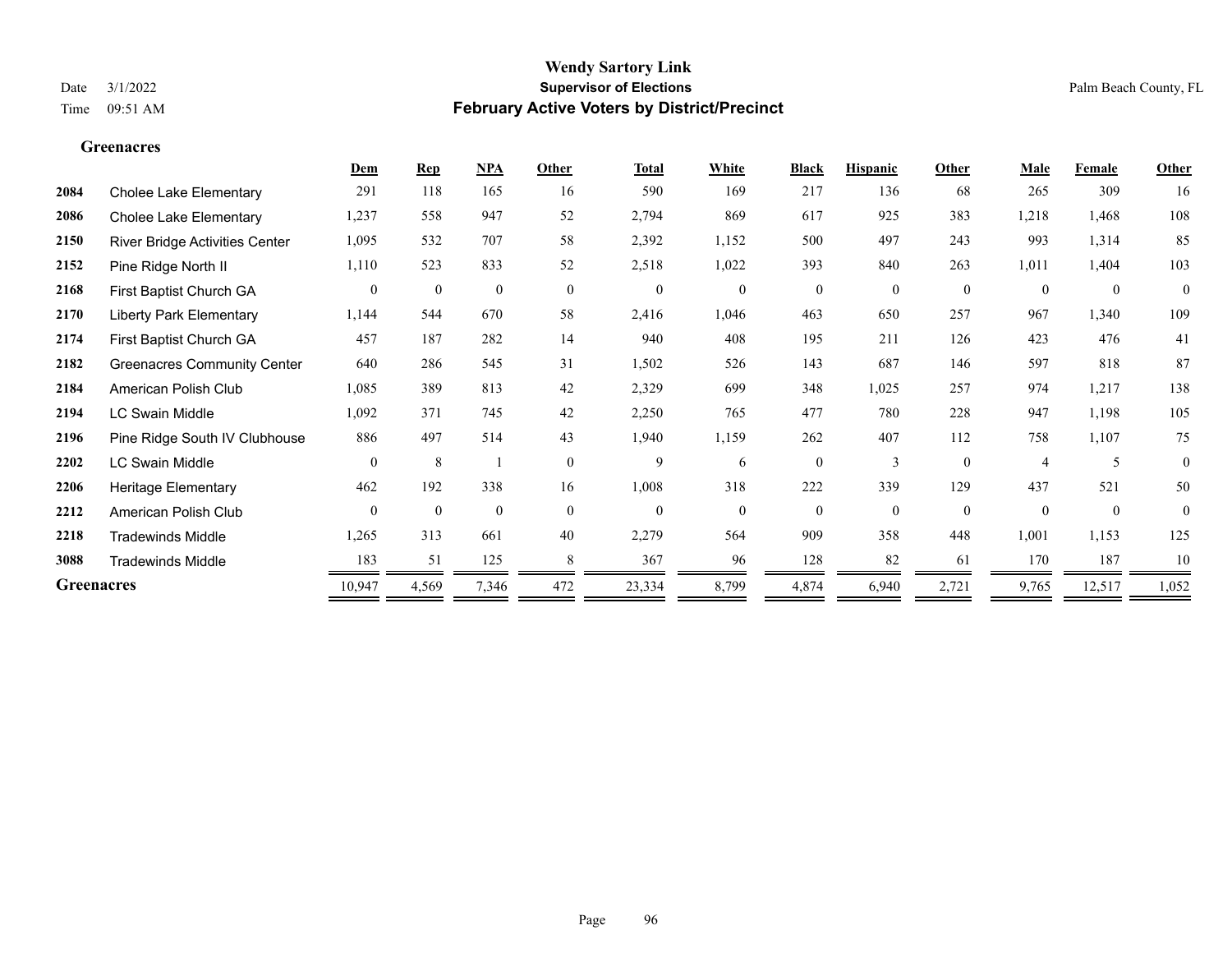| 3/1/2022<br>Date<br>09:51 AM<br>Time |     |            |            |              | <b>Wendy Sartory Link</b><br><b>Supervisor of Elections</b><br><b>February Active Voters by District/Precinct</b> |              |              |                 |              |             | Palm Beach County, FL |              |
|--------------------------------------|-----|------------|------------|--------------|-------------------------------------------------------------------------------------------------------------------|--------------|--------------|-----------------|--------------|-------------|-----------------------|--------------|
| <b>Glen Ridge</b>                    | Dem | <b>Rep</b> | <u>NPA</u> | <b>Other</b> | <b>Total</b>                                                                                                      | <b>White</b> | <b>Black</b> | <b>Hispanic</b> | <b>Other</b> | <u>Male</u> | <b>Female</b>         | <b>Other</b> |
| 2130<br>Cloud Lake Town Hall         | 42  | 63         | 60         |              | 173                                                                                                               | 125          |              | 33              | 13           | 87          | 80                    |              |
| <b>Glen Ridge</b>                    | 42  | 63         | 60         |              | 173                                                                                                               | 125          |              | 33              | 13           | 87          | 80                    |              |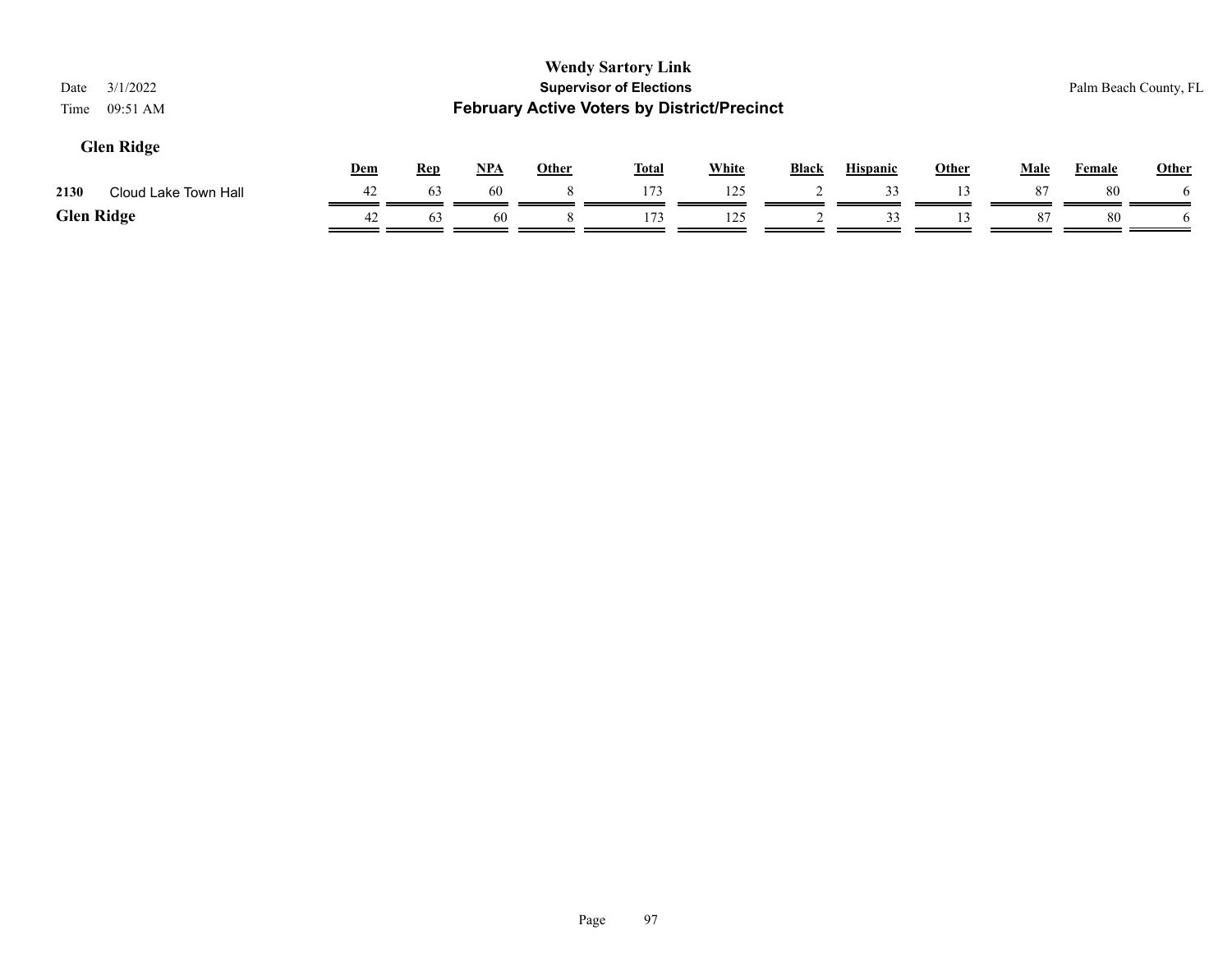| 3/1/2022<br>Date<br>09:51 AM<br>Time |            |            |            |              | <b>Wendy Sartory Link</b><br><b>Supervisor of Elections</b><br><b>February Active Voters by District/Precinct</b> |              |              |                 |              |             | Palm Beach County, FL |              |
|--------------------------------------|------------|------------|------------|--------------|-------------------------------------------------------------------------------------------------------------------|--------------|--------------|-----------------|--------------|-------------|-----------------------|--------------|
| Gulfstream                           | <u>Dem</u> | <b>Rep</b> | <u>NPA</u> | <b>Other</b> | <u>Total</u>                                                                                                      | <b>White</b> | <b>Black</b> | <b>Hispanic</b> | <b>Other</b> | <b>Male</b> | <b>Female</b>         | <b>Other</b> |
| 4072<br><b>Gulf Stream Town Hall</b> | 185        | 459        | 215        | 23           | 882                                                                                                               | 817          |              | 23              | 38           | 429         | 433                   | 20           |
| Gulfstream                           | 185        | 459        | 215        | 23           | 882                                                                                                               | 817          |              | 23              | 38           | 429         | 433                   | 20           |

#### Page 98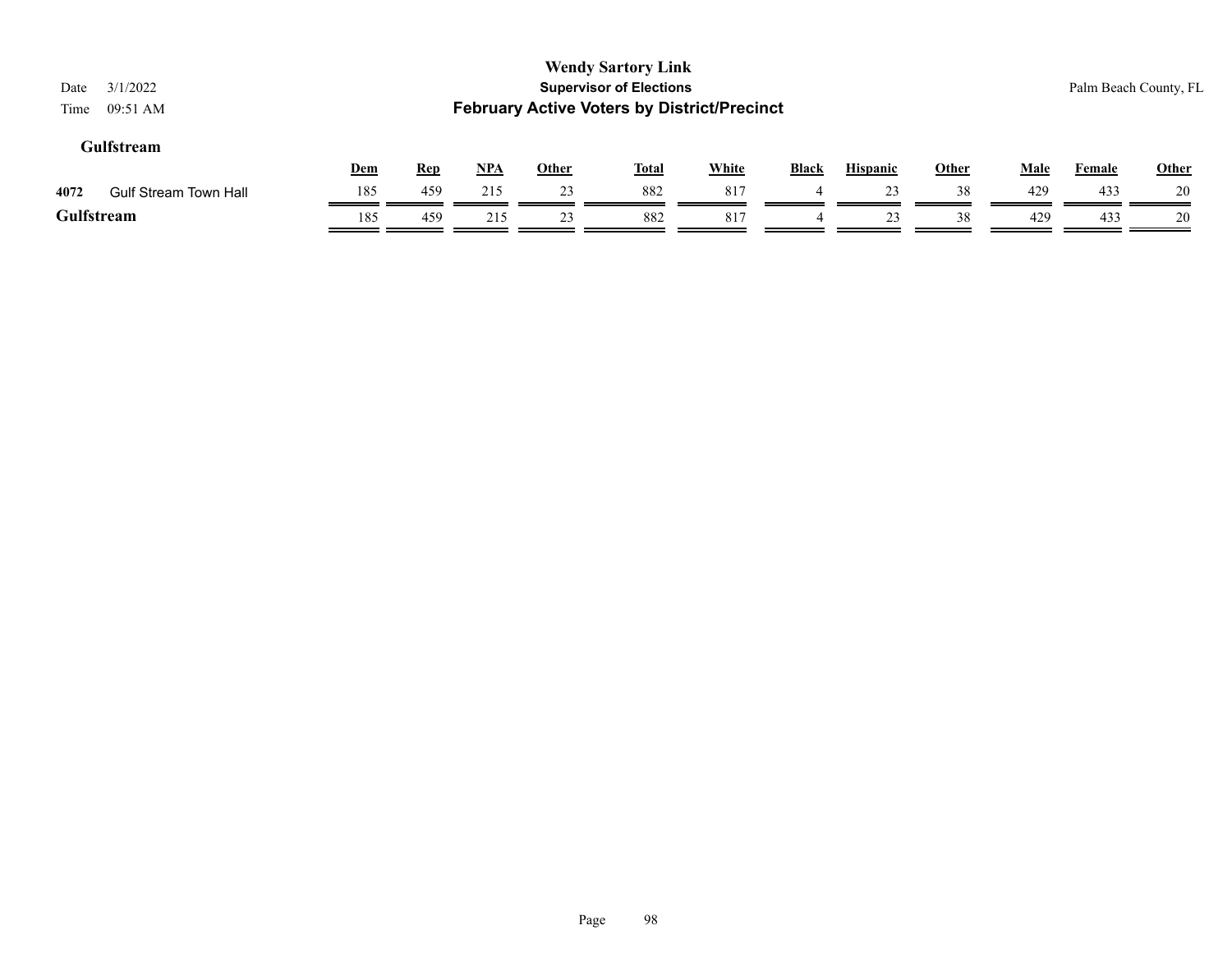| Date<br>Time | 3/1/2022<br>09:51 AM           |            |            |            |              | <b>Wendy Sartory Link</b><br><b>Supervisor of Elections</b><br><b>February Active Voters by District/Precinct</b> |              |                  |                 |       |             |        | Palm Beach County, FL |
|--------------|--------------------------------|------------|------------|------------|--------------|-------------------------------------------------------------------------------------------------------------------|--------------|------------------|-----------------|-------|-------------|--------|-----------------------|
|              | <b>Highland Beach</b>          | <u>Dem</u> | <b>Rep</b> | <u>NPA</u> | <u>Other</u> | <u>Total</u>                                                                                                      | <b>White</b> | Black            | <b>Hispanic</b> | Other | <b>Male</b> | Female | <b>Other</b>          |
| 4128         | St Lucy Catholic Church        | 619        | 935        | 642        | 41           | 2,237                                                                                                             | 2,000        | 14               | 77              | 146   | 1,021       | 1,148  | 68                    |
| 4129         | St Lucy Catholic Church        | 30         | 60         | 32         |              | 124                                                                                                               | 109          | $\boldsymbol{0}$ | 4               |       | 57          | 65     |                       |
| 4156         | <b>St Lucy Catholic Church</b> | 534        | 570        | 416        | 36           | 1,556                                                                                                             | 1,369        | 8                | 65              | 114   | 722         | 794    | 40                    |

# **Highland Beach** 1,183 1,565 1,090 79 3,917 3,478 22 146 271 1,800 2,007 110

Page 99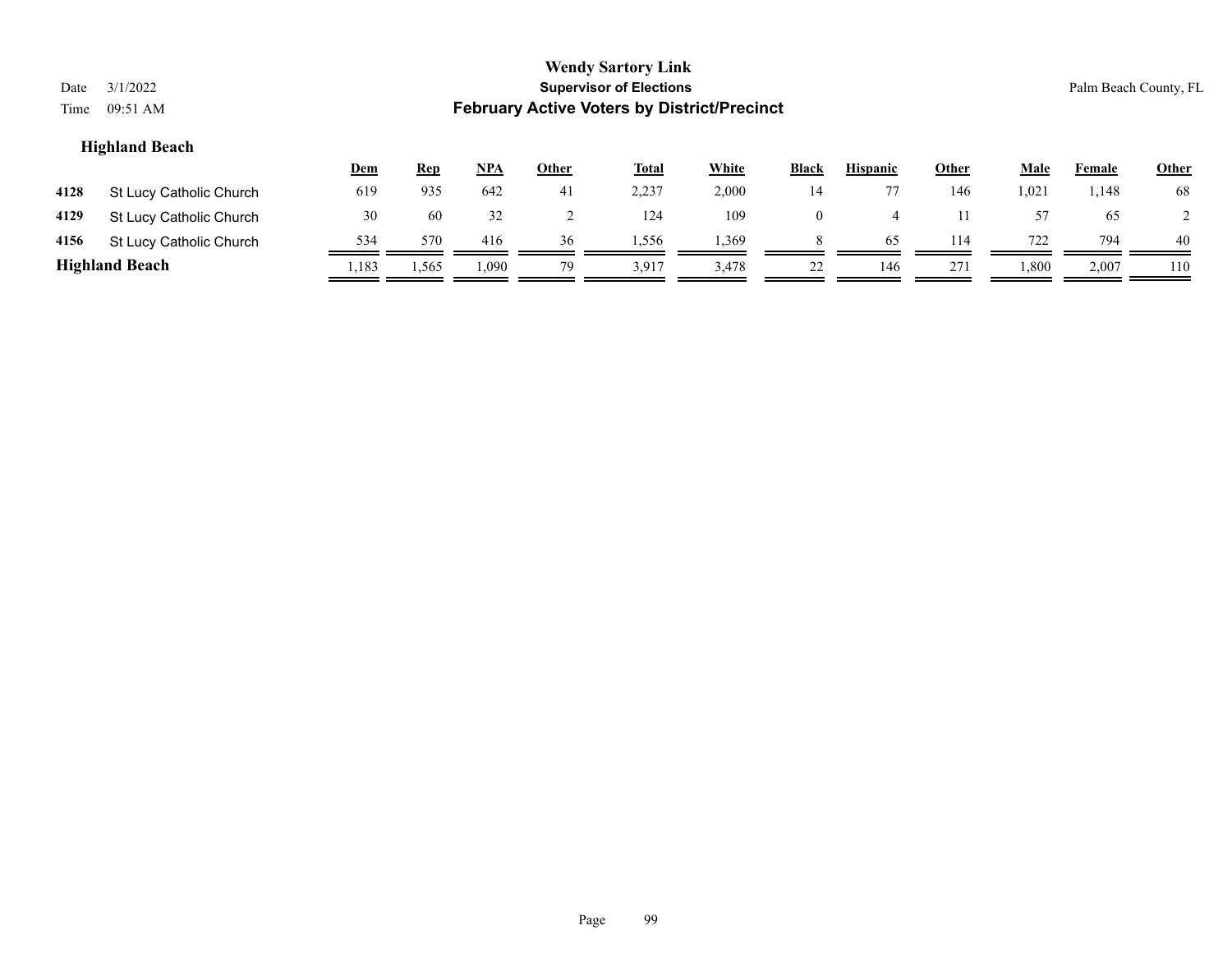| Date<br>Time     | 3/1/2022<br>09:51 AM       |            |            |       |              | <b>Wendy Sartory Link</b><br><b>Supervisor of Elections</b><br><b>February Active Voters by District/Precinct</b> |       |              |                 |              |             |               | Palm Beach County, FL |  |
|------------------|----------------------------|------------|------------|-------|--------------|-------------------------------------------------------------------------------------------------------------------|-------|--------------|-----------------|--------------|-------------|---------------|-----------------------|--|
| Haverhill        |                            |            |            |       |              |                                                                                                                   |       |              |                 |              |             |               |                       |  |
|                  |                            | <u>Dem</u> | <b>Rep</b> | $NPA$ | <b>Other</b> | <b>Total</b>                                                                                                      | White | <b>Black</b> | <b>Hispanic</b> | <b>Other</b> | <b>Male</b> | <b>Female</b> | Other                 |  |
| 2046             | <b>Haverhill Town Hall</b> | 397        | 221        | 240   | 10           | 868                                                                                                               | 332   | 237          | 205             | 94           | 386         | 442           | 40                    |  |
| 7136             | <b>Haverhill Town Hall</b> | 38         | 37         | 34    | ∠            | 111                                                                                                               | 46    | 29           | 26              | 10           | 43          | 62            | 6                     |  |
| 7140             | <b>Haverhill Town Hall</b> | 170        | 78         | 100   | $\sigma$     | 354                                                                                                               | 109   | 127          | 79              | 39           | 166         | 166           | 22                    |  |
| <b>Haverhill</b> |                            | 605        | 336        | 374   | 18           | 1,333                                                                                                             | 487   | 393          | 310             | 143          | 595         | 670           | 68                    |  |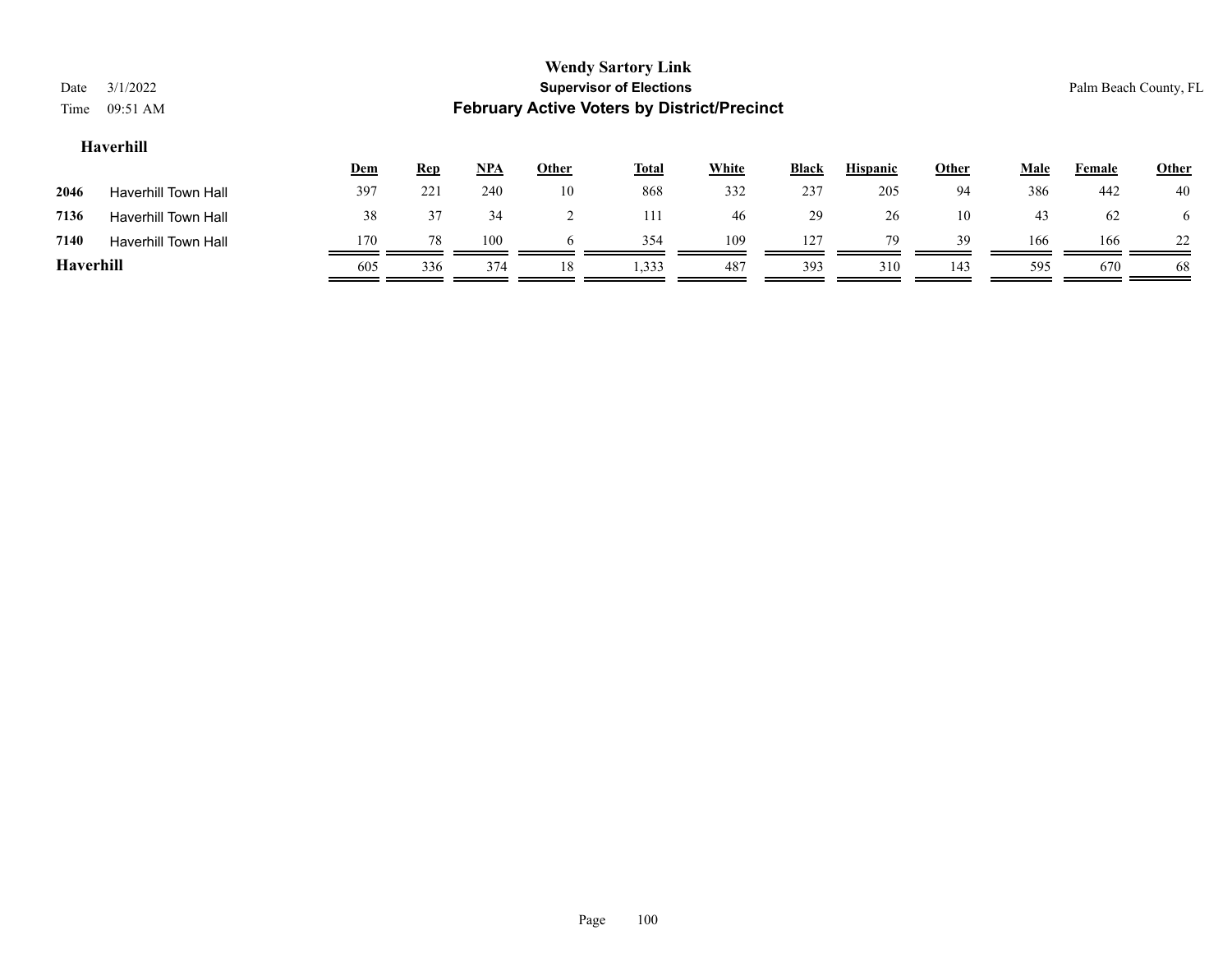| Date<br>Time    | 3/1/2022<br>09:51 AM |            |            |            |              | <b>Wendy Sartory Link</b><br><b>Supervisor of Elections</b><br><b>February Active Voters by District/Precinct</b> |              |              |                 |              |             |        | Palm Beach County, FL |
|-----------------|----------------------|------------|------------|------------|--------------|-------------------------------------------------------------------------------------------------------------------|--------------|--------------|-----------------|--------------|-------------|--------|-----------------------|
|                 | <b>Hypoluxo</b>      | <b>Dem</b> | <b>Rep</b> | <u>NPA</u> | <b>Other</b> | <b>Total</b>                                                                                                      | <b>White</b> | <b>Black</b> | <b>Hispanic</b> | <b>Other</b> | <u>Male</u> | Female | Other                 |
| 4008            | Hypoluxo Town Hall   | 526        | 604        | 529        | 65           | 1,724                                                                                                             | 1,439        | 40           | 119             | 126          | 795         | 881    | 48                    |
| 7176            | Hypoluxo Town Hall   | 184        | 84         | 117        |              | 394                                                                                                               | 221          | 82           | 63              | 28           | 168         | 216    | 10                    |
| <b>Hypoluxo</b> |                      | 710        | 688        | 646        | 74           | 2,118                                                                                                             | 1,660        | 122          | 182             | 154          | 963         | 1,097  | 58                    |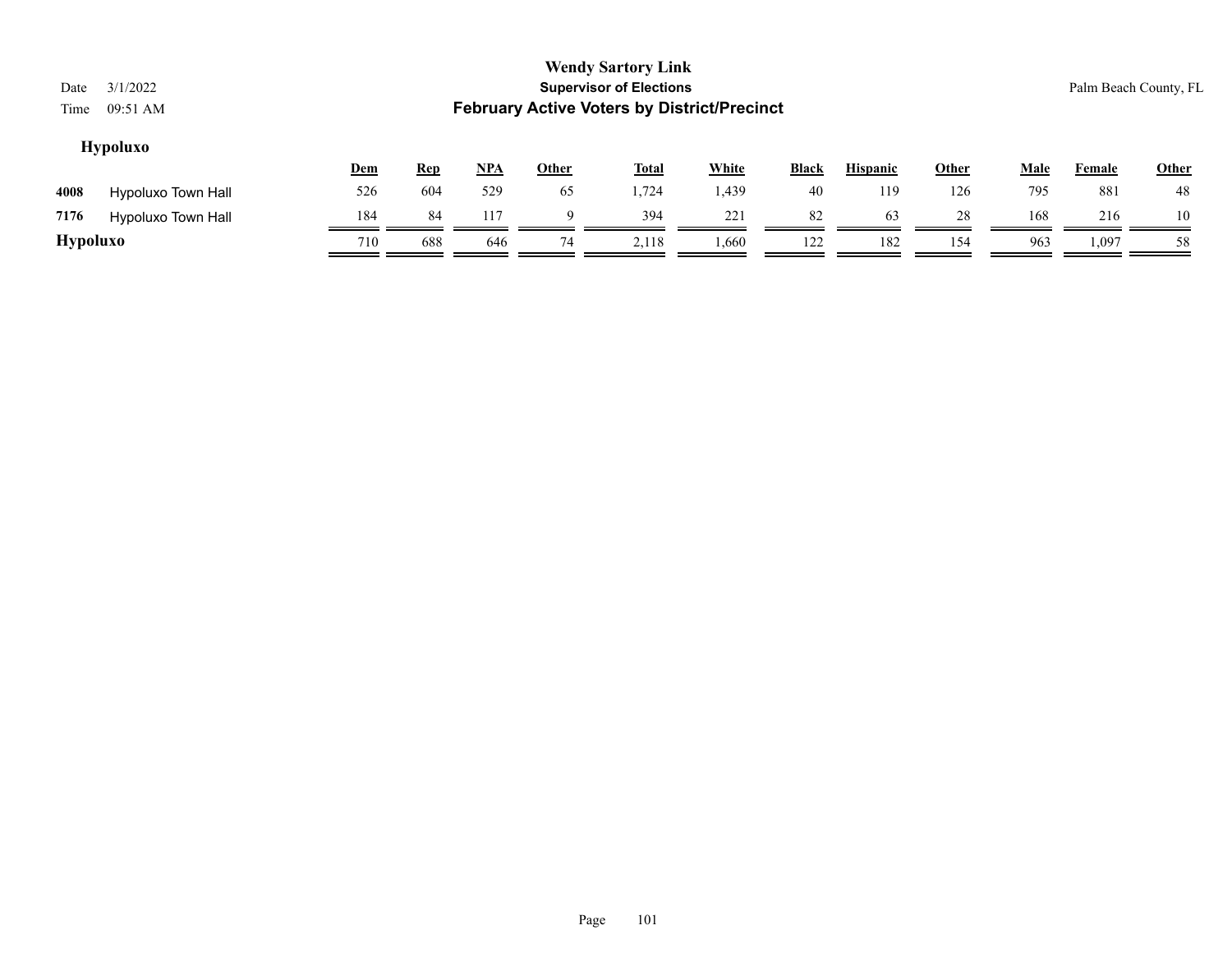#### **Juno Beach**

|                   |                        | <u>Dem</u> | <b>Rep</b> | <u>NPA</u> | <b>Other</b> | <b>Total</b> | <b>White</b> | <b>Black</b> | <b>Hispanic</b> | <u>Other</u> | Male  | Female | <b>Other</b> |
|-------------------|------------------------|------------|------------|------------|--------------|--------------|--------------|--------------|-----------------|--------------|-------|--------|--------------|
| 1152              | Juno Beach Town Center | 43         |            |            |              | 175          | 166          | $\theta$     |                 |              | 82    | 89     |              |
| 1208              | Juno Beach Town Center | 452        | -877       | 489        | 46           | .864         | . 697        |              | -56             | 104          | 865   | 953    | 46           |
| 1212              | Juno Beach Town Center | 44         | 65         |            |              | 169          | 140          |              |                 | 15           | 84    | 80     |              |
| 1214              | Juno Beach Town Center | 265        | 452        | 208        | 28           | 953          | 889          |              | $\mathcal{R}$   | -46          | 384   | 546    | 23           |
| <b>Juno Beach</b> |                        | 804        | 1,466      | 803        | 88           | 3,161        | 2,892        |              | 80              | 172          | 1,415 | 1,668  | 78           |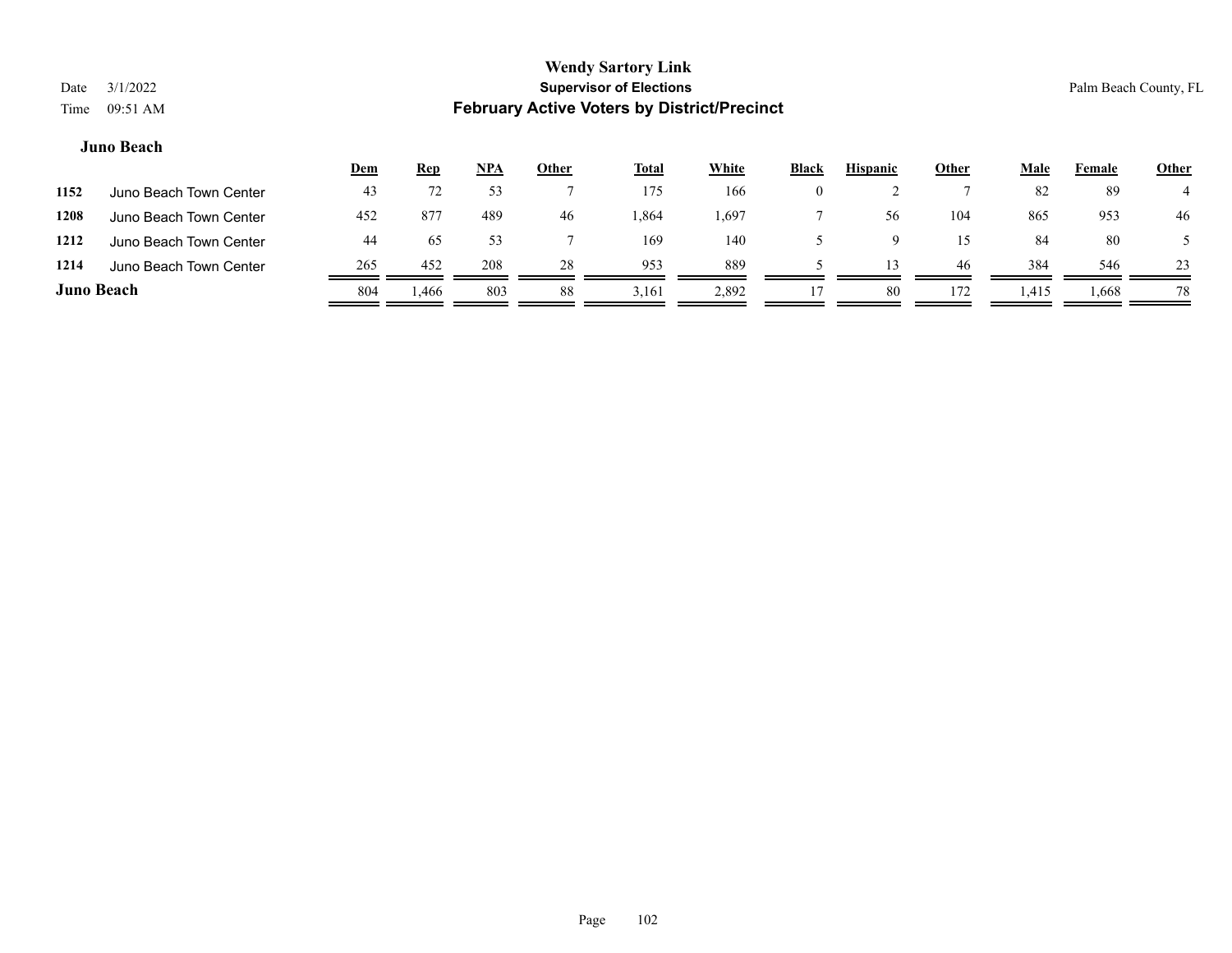| 3/1/2022<br>Date<br>09:51 AM<br>Time    |            |            |       |              | <b>Wendy Sartory Link</b><br><b>Supervisor of Elections</b><br><b>February Active Voters by District/Precinct</b> |              |              |                 |              |      |        | Palm Beach County, FL |
|-----------------------------------------|------------|------------|-------|--------------|-------------------------------------------------------------------------------------------------------------------|--------------|--------------|-----------------|--------------|------|--------|-----------------------|
| <b>Jupiter Inlet Colony</b>             | <u>Dem</u> | <b>Rep</b> | $NPA$ | <b>Other</b> | <b>Total</b>                                                                                                      | <b>White</b> | <b>Black</b> | <b>Hispanic</b> | <b>Other</b> | Male | Female | <b>Other</b>          |
| 1128<br>Jupiter Inlet Colony Admin Bldg | 69         | 219        | 88    | 15           | 391                                                                                                               | 360          | $\theta$     |                 | 26           | 176  | 207    |                       |
| <b>Jupiter Inlet Colony</b>             | 69         | 219        | 88    | 15           | 391                                                                                                               | 360          | 0            |                 | 26           | 176  | 207    |                       |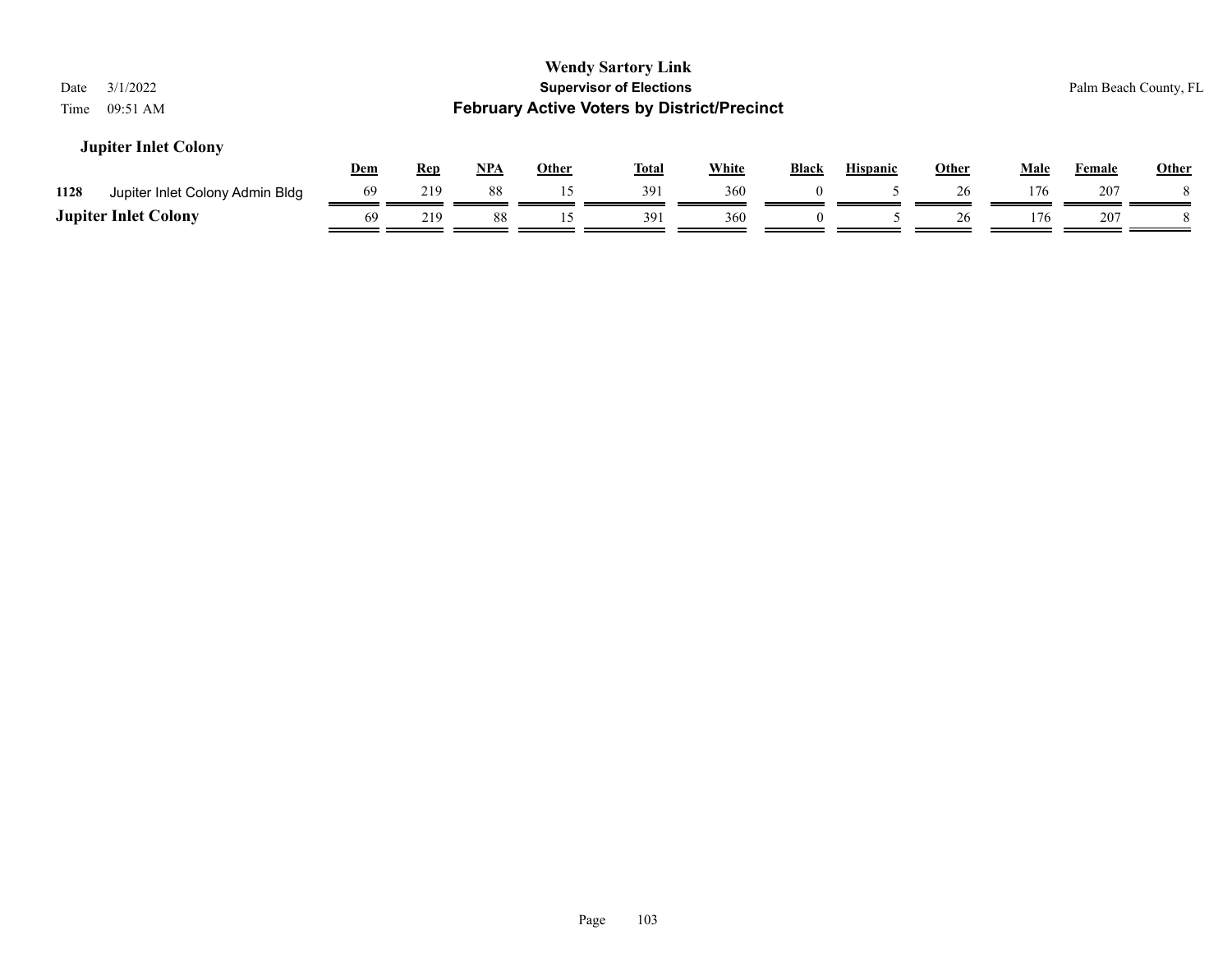**Jupiter**

#### **Wendy Sartory Link** Date 3/1/2022 **Supervisor of Elections** Palm Beach County, FL Time 09:51 AM **February Active Voters by District/Precinct**

# **Dem Rep NPA Other Total White Black Hispanic Other Male Female Other** West Jupiter Recreation Center 262 764 358 47 1,431 1,246 16 37 132 689 714 28 West Jupiter Recreation Center 263 458 358 32 1,111 894 19 56 142 555 517 39 West Jupiter Recreation Center 0 0 0 0 0 0 0 0 0 0 0 0 St Peter Catholic Church 378 466 286 28 1,158 1,037 4 39 78 436 695 27 Lighthouse Elementary 484 674 420 42 1,620 1,381 16 68 155 754 809 57 Beacon Cove Intermediate School 1,023 1,162 918 69 3,172 2,505 79 260 328 1,480 1,591 101 Limestone Creek Elementary 693 1,072 653 55 2,473 2,186 26 100 161 1,158 1,244 71 West Jupiter Recreation Center 532 590 545 43 1,710 1,374 73 133 130 753 903 54 St Peter Catholic Church 759 899 769 69 2,496 2,068 39 204 185 1,093 1,334 69 Jupiter Community Center 0 0 0 0 0 0 0 0 0 0 0 0 Jupiter Community Center 572 758 613 48 1,991 1,648 26 195 122 932 999 60 Jerry Thomas Elementary 726 1,095 698 69 2,588 2,239 32 171 146 1,235 1,282 71 Independence Middle 778 1,140 873 93 2,884 2,418 21 193 252 1,281 1,512 91 Martinique Clubhouse 239 375 240 20 874 750 11 55 58 395 449 30 The Island Clubhouse 608 786 594 74 2,062 1,701 51 146 164 1,015 983 64 Riverside Improvement 247 460 267 21 995 895 6 42 52 459 505 31 Jupiter Elementary 403 446 367 33 1,249 951 17 200 81 608 595 46 Jupiter High 694 917 674 65 2,350 1,884 59 198 209 1,047 1,232 71 Jupiter Branch Library 458 576 459 29 1,522 1,234 37 143 108 660 819 43 Jupiter Middle 320 498 397 39 1,254 1,062 17 76 99 591 622 41 Newhaven Clubhouse 563 723 546 60 1,892 1,626 26 103 137 842 988 62 Riverside Improvement 0 0 2 1 0 3 3 0 0 0 2 1 0 PBC Fire Rescue #18 **411** 926 485 48 1,870 1,756 9 37 68 853 990 27 1st UM Church of Jup-Teq 572 1,006 639 62 2,279 2,113 11 54 101 988 1,231 60 Club at Admirals Cove 288 551 313 27 1,179 1,082 6 22 69 559 601 19 1st UM Church of Jup-Teq 282 606 362 37 1,287 1,195 5 23 64 603 649 35 1st UM Church of Jup-Teq 523 814 516 37 1,890 1,749 5 28 108 867 969 54

Oceanview Methodist 378 566 395 44 1,383 1,267 5 31 80 601 742 40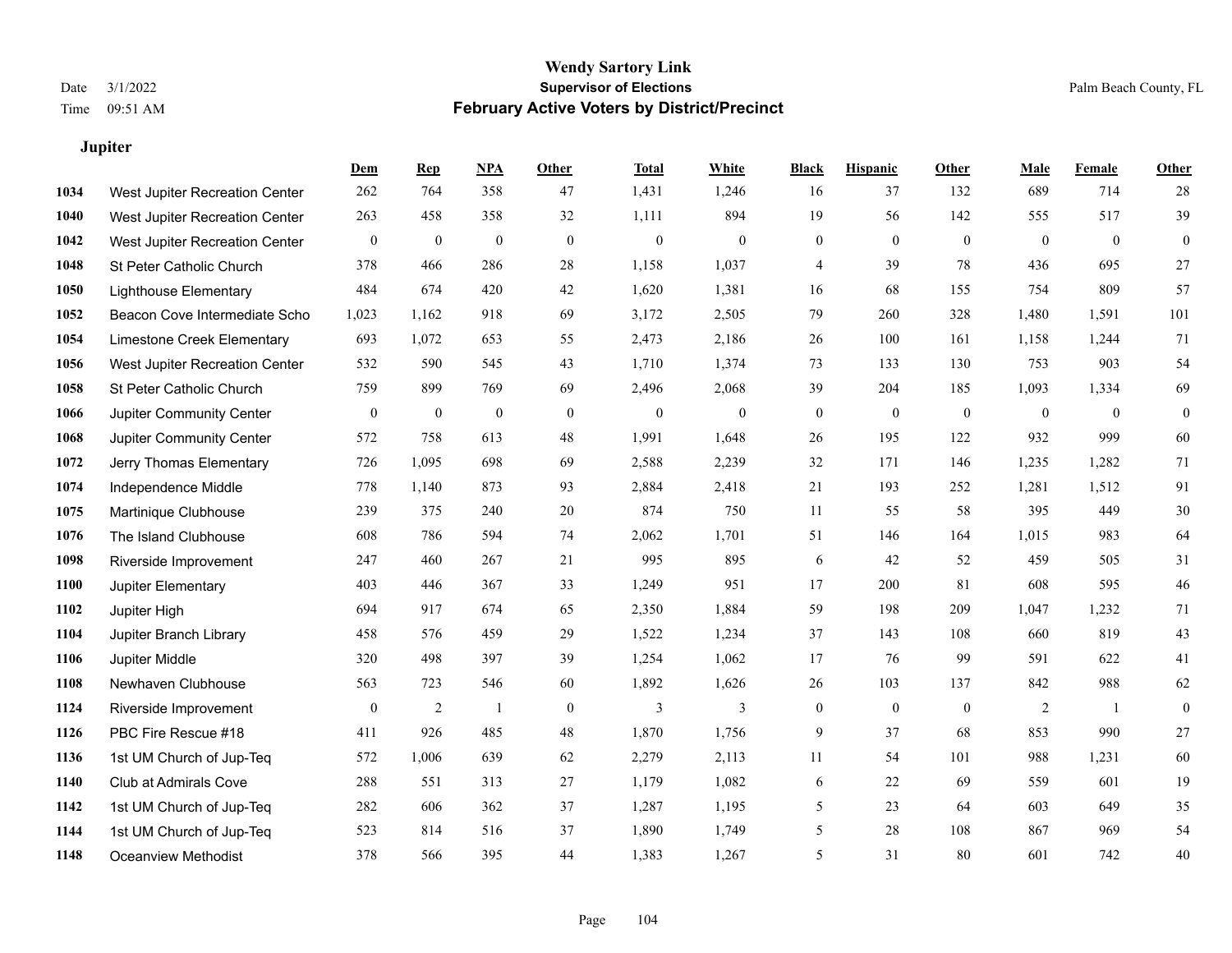|         |                       | Dem   | <u>Rep</u> | $NPA$  | Other | Total  | White      | <b>Black</b> | <b>Hispanic</b> | <u>Other</u> | Male   | Female | <b>Other</b> |
|---------|-----------------------|-------|------------|--------|-------|--------|------------|--------------|-----------------|--------------|--------|--------|--------------|
| 1150    | Oceanview Methodist   |       |            |        |       |        | $^{\circ}$ |              |                 |              |        |        |              |
| 1164    | Club at Admirals Cove | 28    | 159        |        |       | 263    | 236        |              |                 | 19           | 131    | 124    |              |
| Jupiter |                       | 2,484 | 18,489     | 12,817 | .196  | 44,986 | 38,500     | 620          | 2,618           | 3,248        | 20,587 | 23,100 | 1,299        |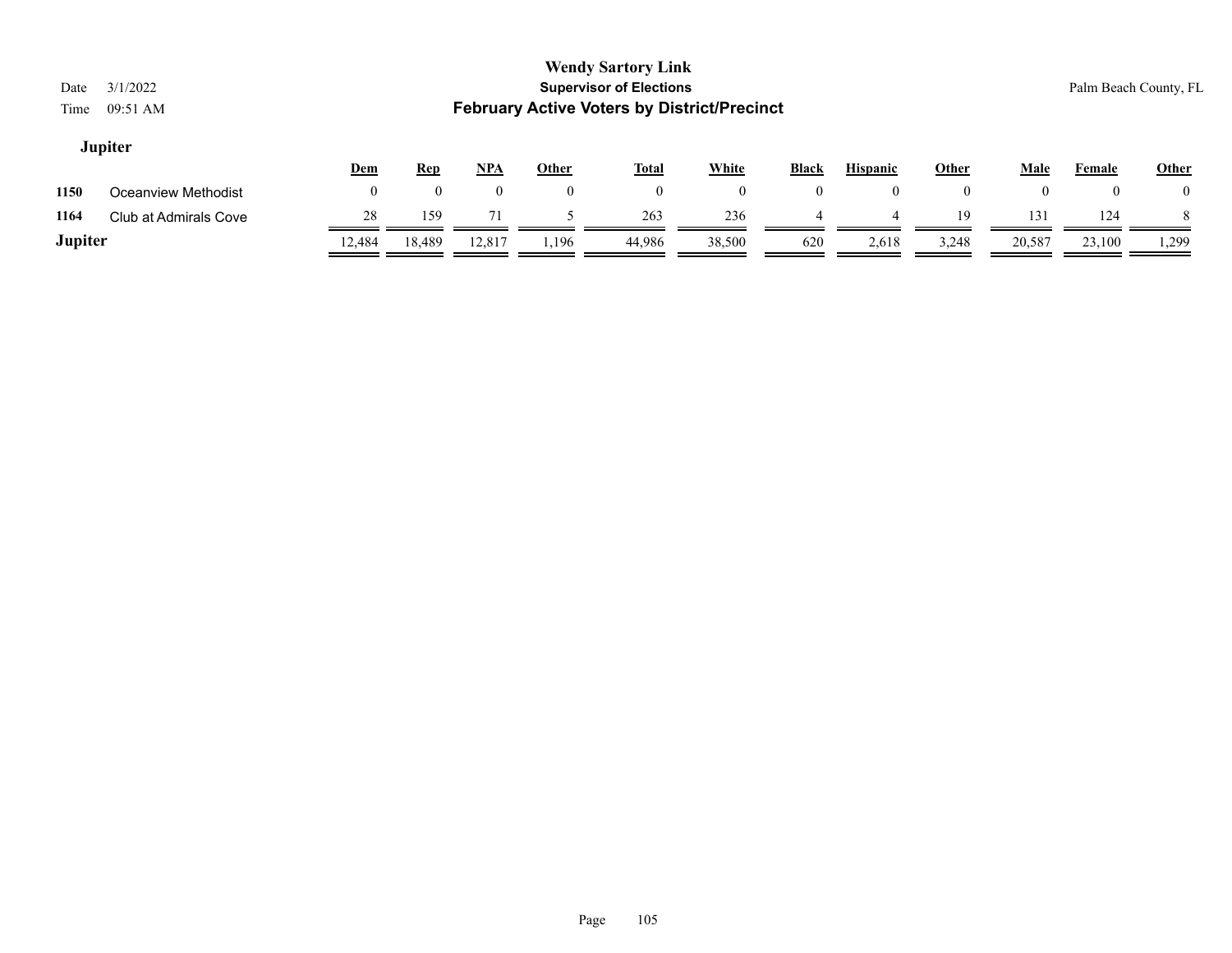#### **Lantana**

|         |                           | <u>Dem</u> | <b>Rep</b> | $NPA$ | <b>Other</b> | <b>Total</b> | White | <b>Black</b> | <b>Hispanic</b> | Other    | <u>Male</u> | Female | <b>Other</b>   |
|---------|---------------------------|------------|------------|-------|--------------|--------------|-------|--------------|-----------------|----------|-------------|--------|----------------|
| 3075    | Lantana Recreation Center | 14         |            |       |              | 32           | 32    |              |                 | $\theta$ | 10          | 22     | $\overline{0}$ |
| 4002    | Lantana Recreation Center | 461        | 519        | 374   | 48           | 1,402        | 1,172 | 31           | 106             | 93       | 680         | 684    | 38             |
| 7168    | <b>Maddock Park</b>       | 1,499      | 647        | 935   | 60           | 3,141        | 1,531 | 814          | 522             | 274      | 1.440       | 1,588  | 113            |
| 7170    | Lantana Town Hall         | 698        | 339        | 537   | 36           | 1,610        | 858   | 352          | 237             | 163      | 765         | 767    | 78             |
| 7172    | Lantana Recreation Center | 303        | 277        | 247   | 19           | 846          | 665   | 54           | 64              | 63       | 402         | 418    | 26             |
| Lantana |                           | 2,975      | 1,791      | 2,100 | 165          | 7,031        | 4,258 | 1,251        | 929             | 593      | 3,297       | 3,479  | 255            |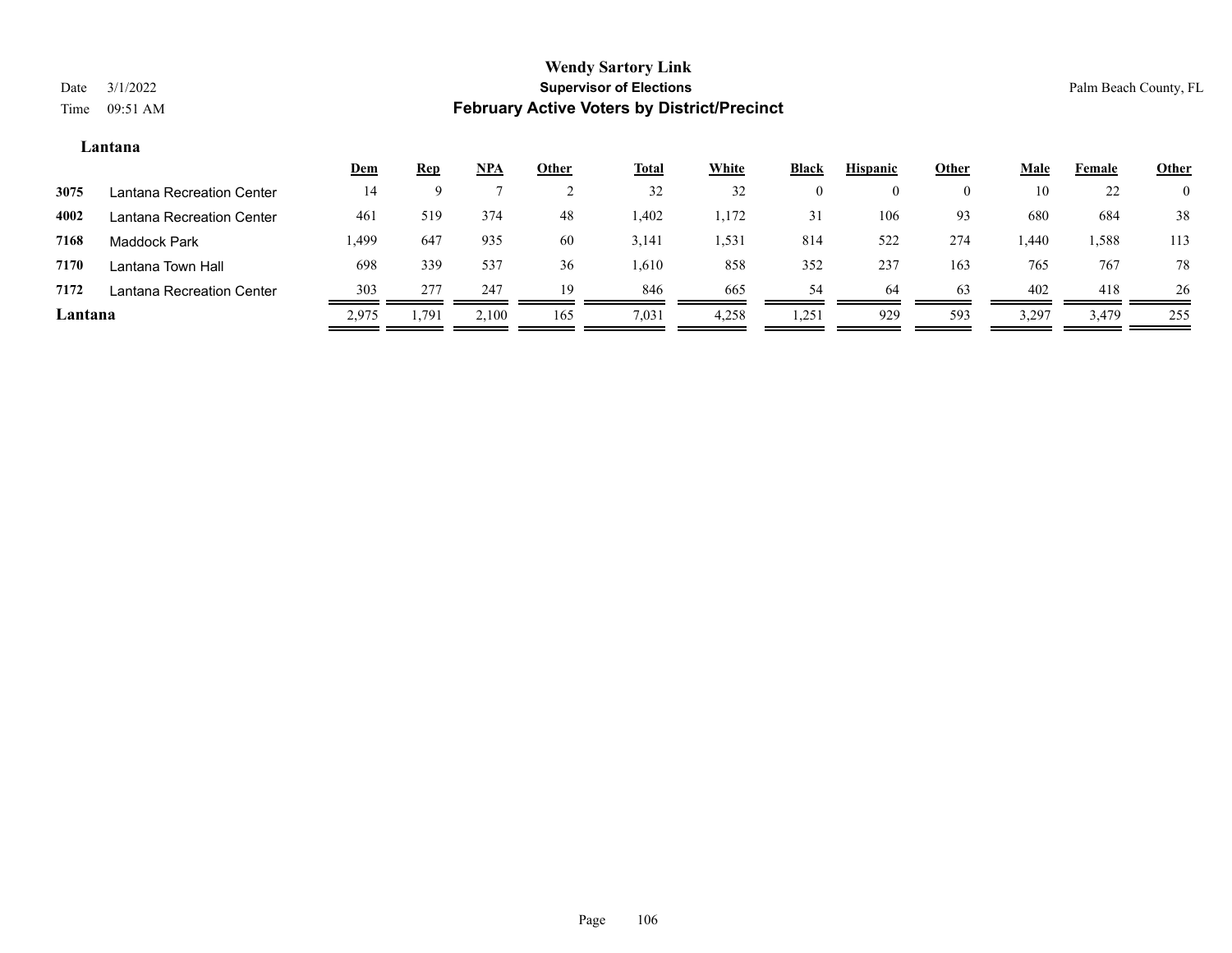| Date<br>Time | 3/1/2022<br>09:51 AM         |            |          |            |              | <b>Wendy Sartory Link</b><br><b>Supervisor of Elections</b><br><b>February Active Voters by District/Precinct</b> |                |              |                 |              |       |        | Palm Beach County, FL |
|--------------|------------------------------|------------|----------|------------|--------------|-------------------------------------------------------------------------------------------------------------------|----------------|--------------|-----------------|--------------|-------|--------|-----------------------|
|              | <b>Lake Clarke Shores</b>    | <b>Dem</b> | Rep      | <u>NPA</u> | <b>Other</b> | Total                                                                                                             | <u>White</u>   | <b>Black</b> | <b>Hispanic</b> | <b>Other</b> | Male  | Female | <b>Other</b>          |
| 2127         | Lake Clarke Shores Town Hall |            | $\left($ |            | $\theta$     |                                                                                                                   | $\overline{0}$ | $\theta$     |                 | $\Omega$     |       |        |                       |
| 3014         | Lake Clarke Shores Town Hall | 986        | 1,077    | 660        | 48           | 2.771                                                                                                             | 2,031          | 83           | 486             | 171          | . 268 | 1,418  | 85                    |

Ξ

=

=

═

**Lake Clarke Shores** 987 1,077 661 48 2,773 2,031 3 488 171 1,270 1,418 5 3

=

=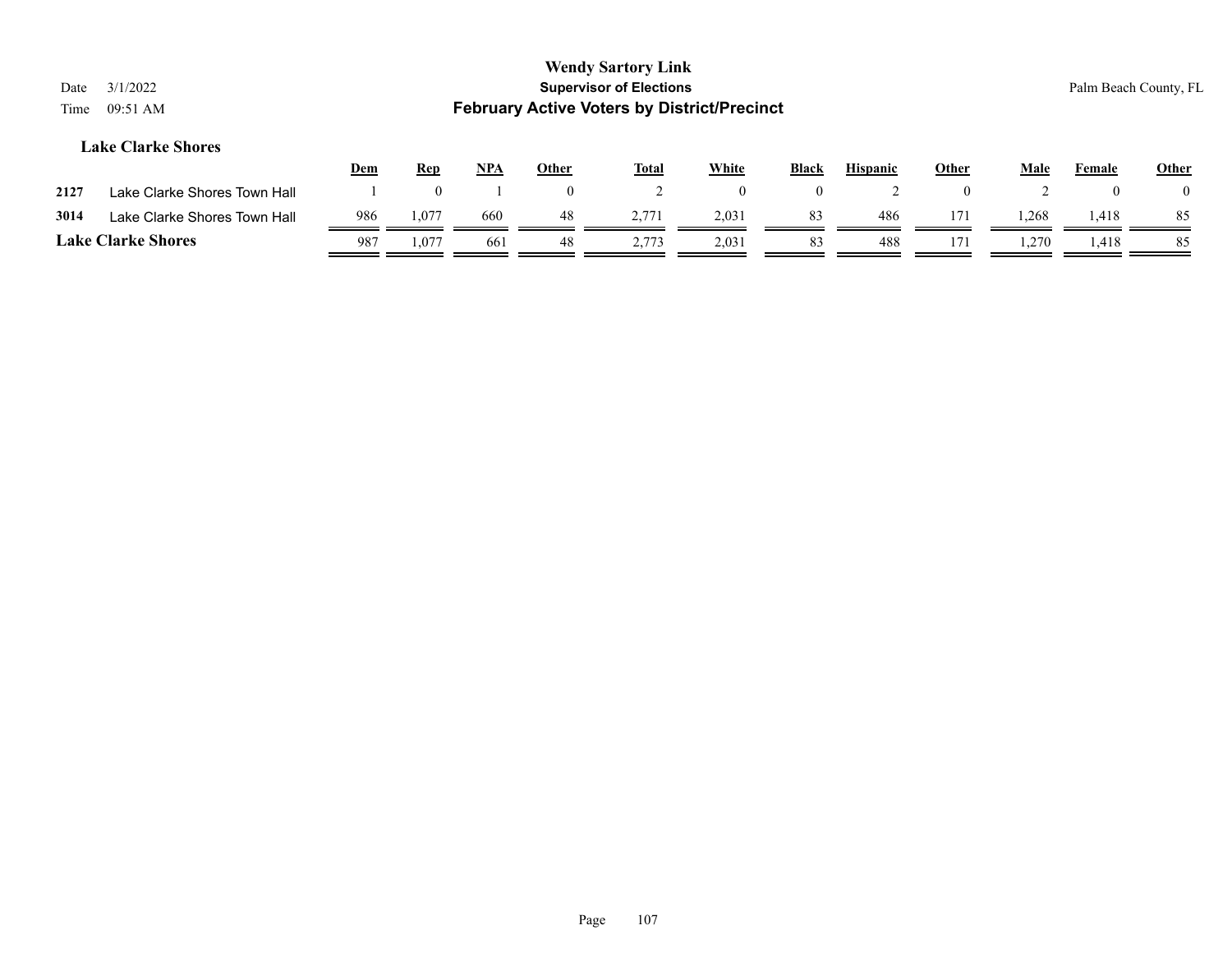| 3/1/2022<br>Date<br>09:51 AM<br>Time |            |            |            |              | <b>Wendy Sartory Link</b><br><b>Supervisor of Elections</b><br><b>February Active Voters by District/Precinct</b> |              |              |                 |              |             |               | Palm Beach County, FL |
|--------------------------------------|------------|------------|------------|--------------|-------------------------------------------------------------------------------------------------------------------|--------------|--------------|-----------------|--------------|-------------|---------------|-----------------------|
| <b>Loxahatchee Groves</b>            | <u>Dem</u> | <b>Rep</b> | <u>NPA</u> | <u>Other</u> | <b>Total</b>                                                                                                      | <b>White</b> | <b>Black</b> | <b>Hispanic</b> | <u>Other</u> | <b>Male</b> | <b>Female</b> | Other                 |
| Palms West Presbyterian<br>6094      | 654        | 937        | 671        | 40           | 2,302                                                                                                             | 1,831        | 79           | 210             | 182          | 1,094       | 1,135         | 73                    |
| <b>Loxahatchee Groves</b>            | 654        | 937        | 671        | 40           | 2,302                                                                                                             | 1,831        | 79           | 210             | 182          | 1,094       | 1,135         | 73                    |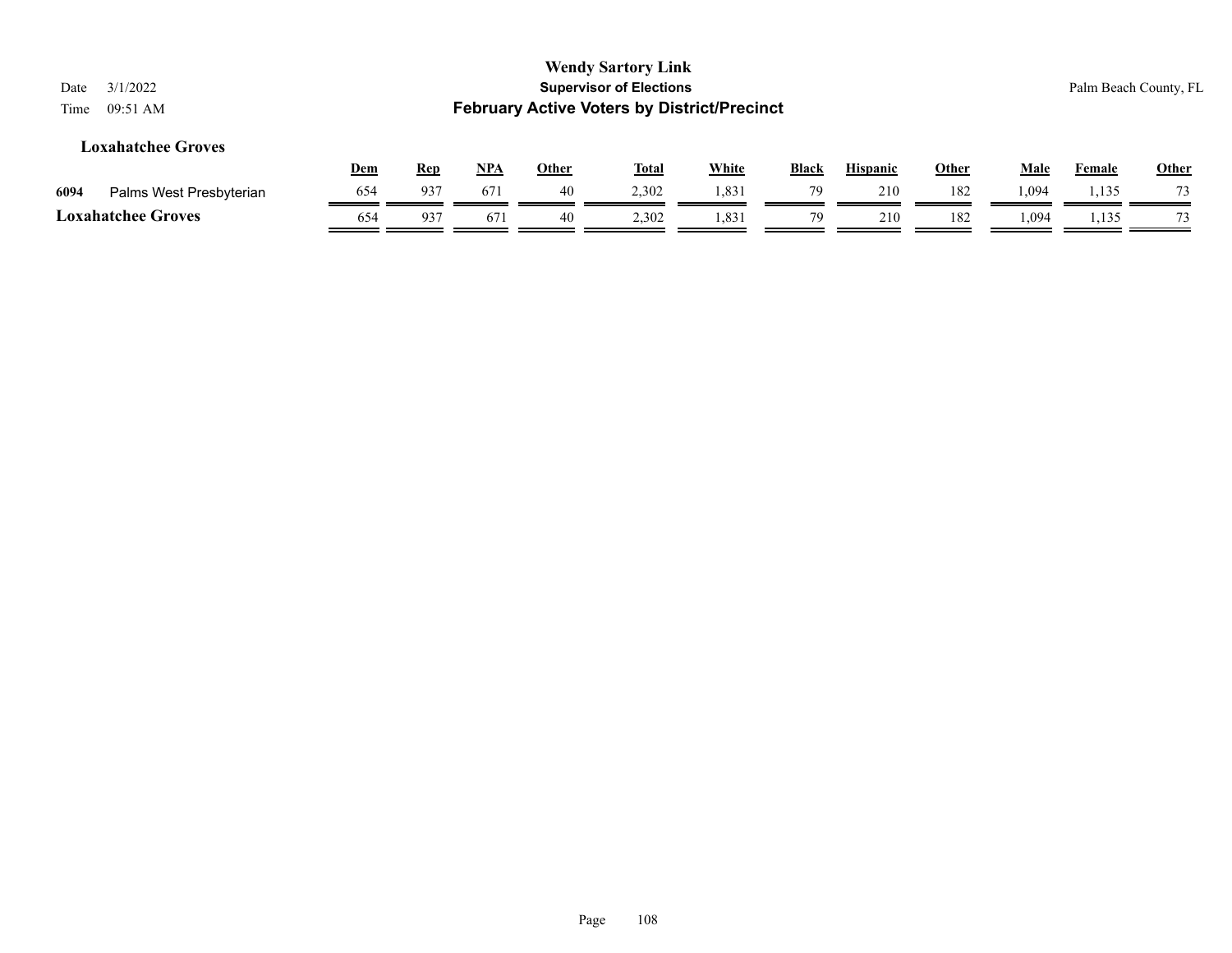#### **Lake Park**

|                  |                         | <u>Dem</u> | <b>Rep</b> | <u>NPA</u> | <u>Other</u> | <b>Total</b> | <b>White</b> | <b>Black</b> | <b>Hispanic</b> | Other    | <b>Male</b> | Female | <b>Other</b>   |
|------------------|-------------------------|------------|------------|------------|--------------|--------------|--------------|--------------|-----------------|----------|-------------|--------|----------------|
| 1376             | Lake Park Town Hall     | 0          | $\theta$   | $\theta$   | $\theta$     | $\theta$     | $\theta$     | $\theta$     | $\theta$        | $\theta$ |             |        | $\overline{0}$ |
| 1378             | PBC Fire Rescue #68     | 1,023      | 420        | 534        | 37           | 2.014        | 829          | 844          | 111             | 230      | 940         | 990    | 84             |
| 1382             | Lake Park Town Hall     | 273        | 357        | 265        | 29           | 924          | 763          | 35           | 58              | 68       | 423         | 479    | 22             |
| 7010             | St John Lutheran Church | 279        | 12         | 92         | <sub>0</sub> | 389          | 25           | 317          | 23              | 24       | 126         | 247    | 16             |
| 7012             | St John Lutheran Church | 1,074      | 203        | 431        | 16           | 1,724        | 488          | 1,004        | 69              | 163      | 785         | 877    | 62             |
| <b>Lake Park</b> |                         | 2,649      | 992        | 1,322      | 88           | 5,051        | 2,105        | 2,200        | 261             | 485      | 2,274       | 2,593  | 184            |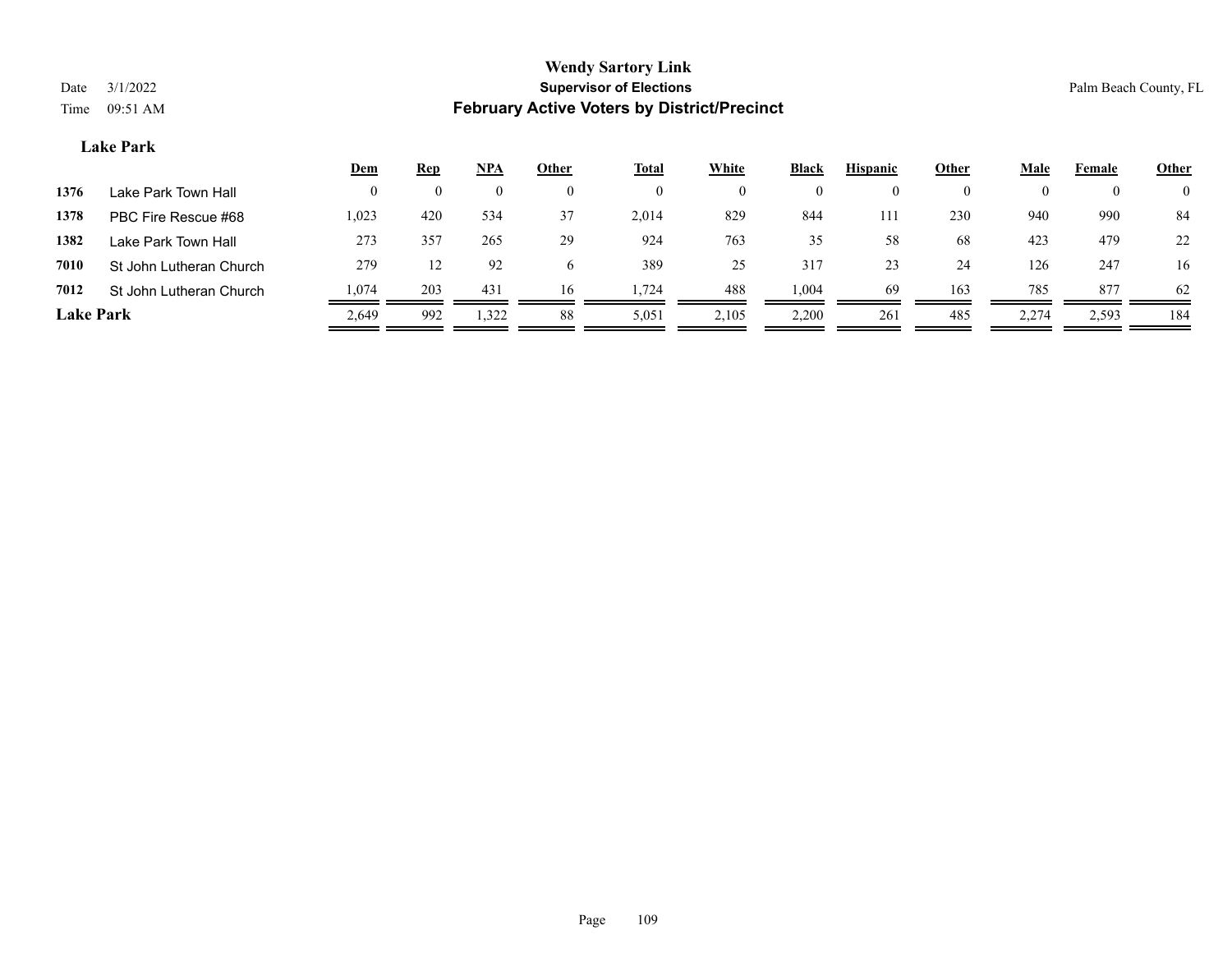#### **Lake Worth Beach**

|      |                                  | Dem      | <b>Rep</b>   | NPA            | Other          | <b>Total</b>   | White | <b>Black</b> | <b>Hispanic</b> | Other        | <b>Male</b> | Female | <b>Other</b> |
|------|----------------------------------|----------|--------------|----------------|----------------|----------------|-------|--------------|-----------------|--------------|-------------|--------|--------------|
| 3034 | <b>Sunlight Community Church</b> | 157      | 102          | 81             | 6              | 346            | 187   | 40           | 99              | 20           | 156         | 180    | 10           |
| 3036 | <b>Sunlight Community Church</b> | 384      | 215          | 289            | 15             | 903            | 376   | 179          | 259             | 89           | 406         | 469    | 28           |
| 3038 | <b>Sunlight Community Church</b> | 721      | 305          | 556            | 31             | 1,613          | 658   | 250          | 533             | 172          | 757         | 778    | 78           |
| 3040 | 1st Congregational Church        | 696      | 305          | 417            | 44             | 1,462          | 1,075 | 72           | 194             | 121          | 721         | 688    | 53           |
| 3042 | 1st Congregational Church        | 704      | 453          | 401            | 49             | 1,607          | 1,343 | 24           | 137             | 103          | 737         | 815    | 55           |
| 3052 | Our Savior Lutheran Church       | 404      | 110          | 252            | 13             | 779            | 216   | 217          | 276             | 70           | 367         | 375    | 37           |
| 3058 | Our Savior Lutheran Church       | $\theta$ | $\mathbf{0}$ | $\overline{2}$ | $\overline{0}$ | $\overline{2}$ |       |              | $\mathbf{0}$    | $\mathbf{0}$ |             |        | $\mathbf{0}$ |
| 3060 | Our Savior Lutheran Church       | 267      | 58           | 154            | 6              | 485            | 121   | 173          | 154             | 37           | 193         | 273    | 19           |
| 3062 | Our Savior Lutheran Church       | 1,032    | 320          | 603            | 51             | 2,006          | 802   | 434          | 585             | 185          | 938         | 975    | 93           |
| 3064 | 1st Congregational Church        | 473      | 229          | 376            | 29             | 1,107          | 779   | 92           | 155             | 81           | 523         | 544    | 40           |
| 3066 | Our Savior Lutheran Church       | 370      | 145          | 280            | 22             | 817            | 566   | 80           | 93              | 78           | 401         | 384    | 32           |
| 3068 | St Andrews Episcopal             | 539      | 291          | 396            | 47             | 1,273          | 1,022 | 55           | 111             | 85           | 621         | 610    | 42           |
| 3076 | Our Savior Lutheran Church       | 47       | 31           | 48             | $\theta$       | 126            | 82    | 17           | 17              | 10           | 67          | 53     | 6            |
| 3078 | Lakeside UM Church               | 659      | 382          | 438            | 40             | 1,519          | 941   | 175          | 271             | 132          | 674         | 802    | 43           |
| 7160 | South Grade Elementary           | 922      | 229          | 476            | 24             | 1,651          | 515   | 626          | 331             | 179          | 798         | 778    | 75           |
| 7162 | <b>Osborne Community Center</b>  | 852      | 124          | 384            | 25             | 1,385          | 250   | 708          | 293             | 134          | 630         | 698    | 57           |
| 7164 | <b>Osborne Community Center</b>  | 318      | 184          | 210            | 26             | 738            | 573   | 56           | 56              | 53           | 345         | 371    | 22           |
|      | <b>Lake Worth Beach</b>          | 8,545    | 3,483        | 5,363          | 428            | 17,819         | 9,507 | 3,199        | 3,564           | 1,549        | 8,335       | 8,794  | 690          |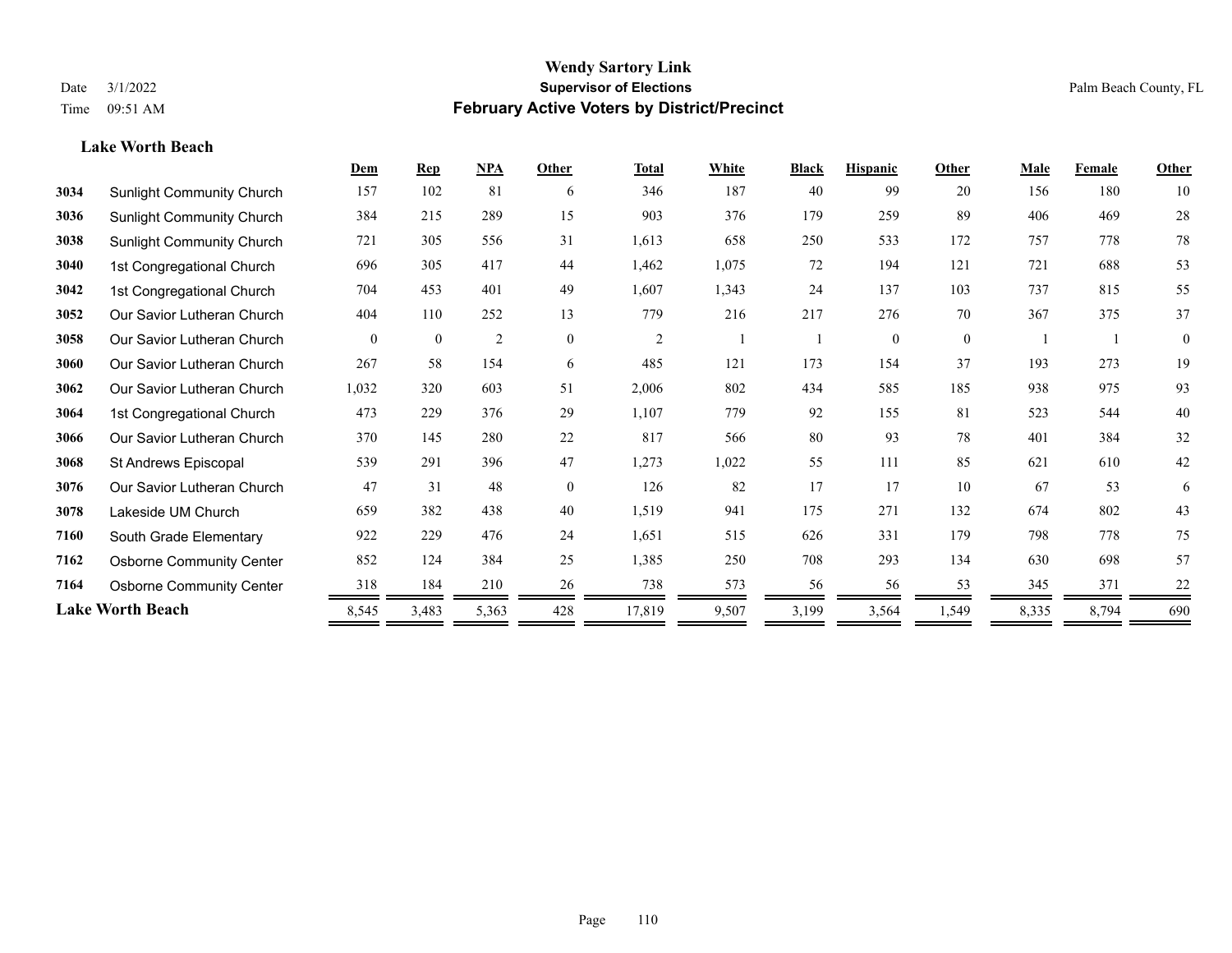| 3/1/2022<br>Date<br>09:51 AM<br>Time |            |            |     |              | <b>Wendy Sartory Link</b><br><b>Supervisor of Elections</b><br><b>February Active Voters by District/Precinct</b> |              |              |                 |              |             |        | Palm Beach County, FL |
|--------------------------------------|------------|------------|-----|--------------|-------------------------------------------------------------------------------------------------------------------|--------------|--------------|-----------------|--------------|-------------|--------|-----------------------|
| <b>Manalapan</b>                     | <u>Dem</u> | <b>Rep</b> | NPA | <b>Other</b> | <b>Total</b>                                                                                                      | <b>White</b> | <b>Black</b> | <b>Hispanic</b> | <b>Other</b> | <b>Male</b> | Female | <b>Other</b>          |
| 4006<br>Manalapan Town Hall          | 77         | 209        | 94  |              | 391                                                                                                               | 355          | <sub>0</sub> | $\sigma$        | 24           | 195         | 185    |                       |
| Manalapan                            | 77         | 209        | 94  |              | 391                                                                                                               | 355          | <sub>0</sub> | <sub>0</sub>    | 24           | 195         | 185    |                       |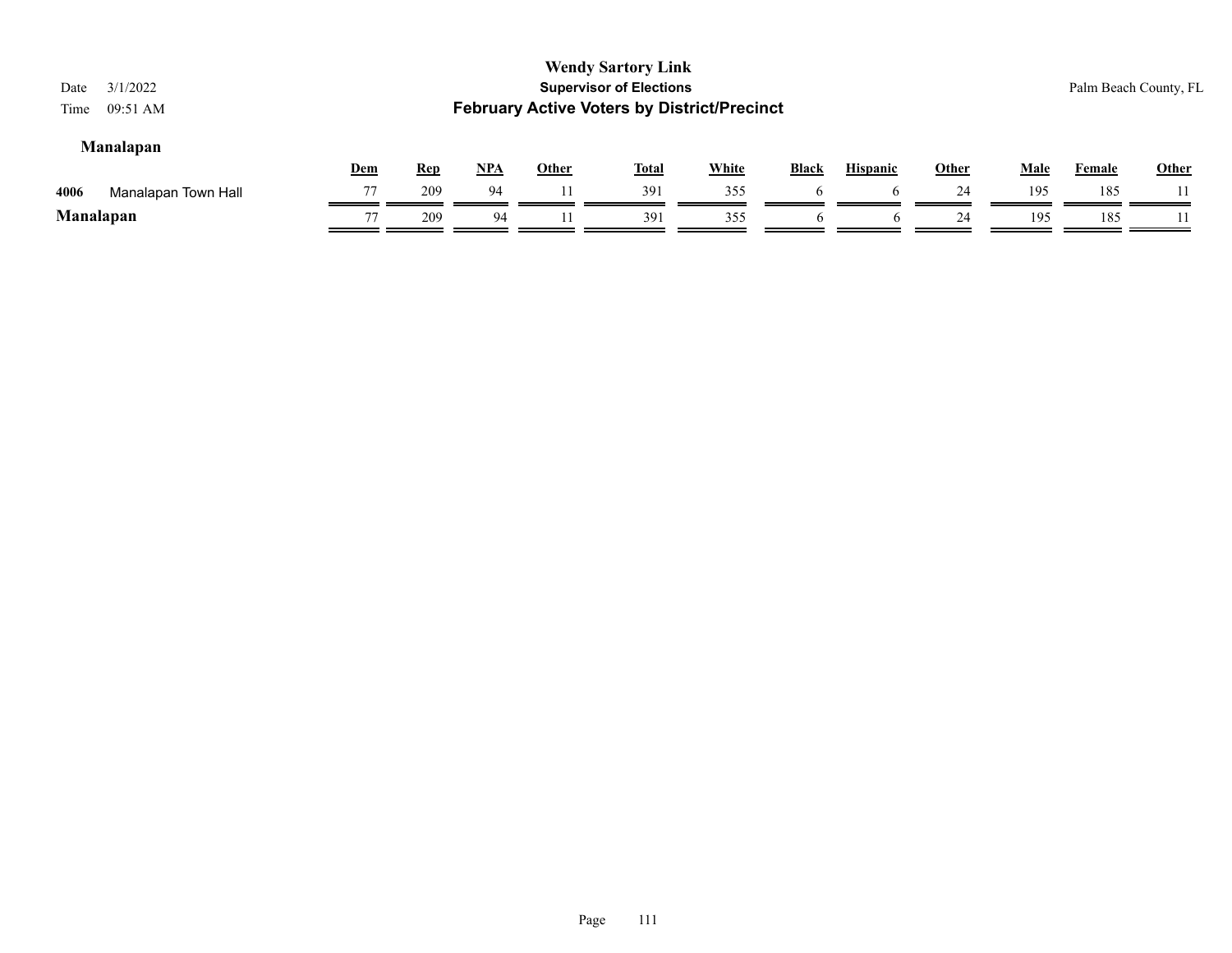| Date<br>Time | 3/1/2022<br>09:51 AM    |            |            |       |              | <b>Wendy Sartory Link</b><br><b>Supervisor of Elections</b><br><b>February Active Voters by District/Precinct</b> |              |       |                 |       |             |               | Palm Beach County, FL |
|--------------|-------------------------|------------|------------|-------|--------------|-------------------------------------------------------------------------------------------------------------------|--------------|-------|-----------------|-------|-------------|---------------|-----------------------|
|              | <b>Mangonia Park</b>    | <u>Dem</u> | <u>Rep</u> | $NPA$ | <b>Other</b> | <u>Total</u>                                                                                                      | <b>White</b> | Black | <b>Hispanic</b> | Other | <u>Male</u> | <u>Female</u> | <b>Other</b>          |
| 7062         | Mangonia Park Town Hall | 720        | 39         | 188   | 10           | 957                                                                                                               | 78           | 773   | 40              | -66   | 389         | 540           | 28                    |
|              | <b>Mangonia Park</b>    | 720        | 39         | 188   | 10           | 957                                                                                                               | 78           | 773   | 40              | -66   | 389         | 540           | 28                    |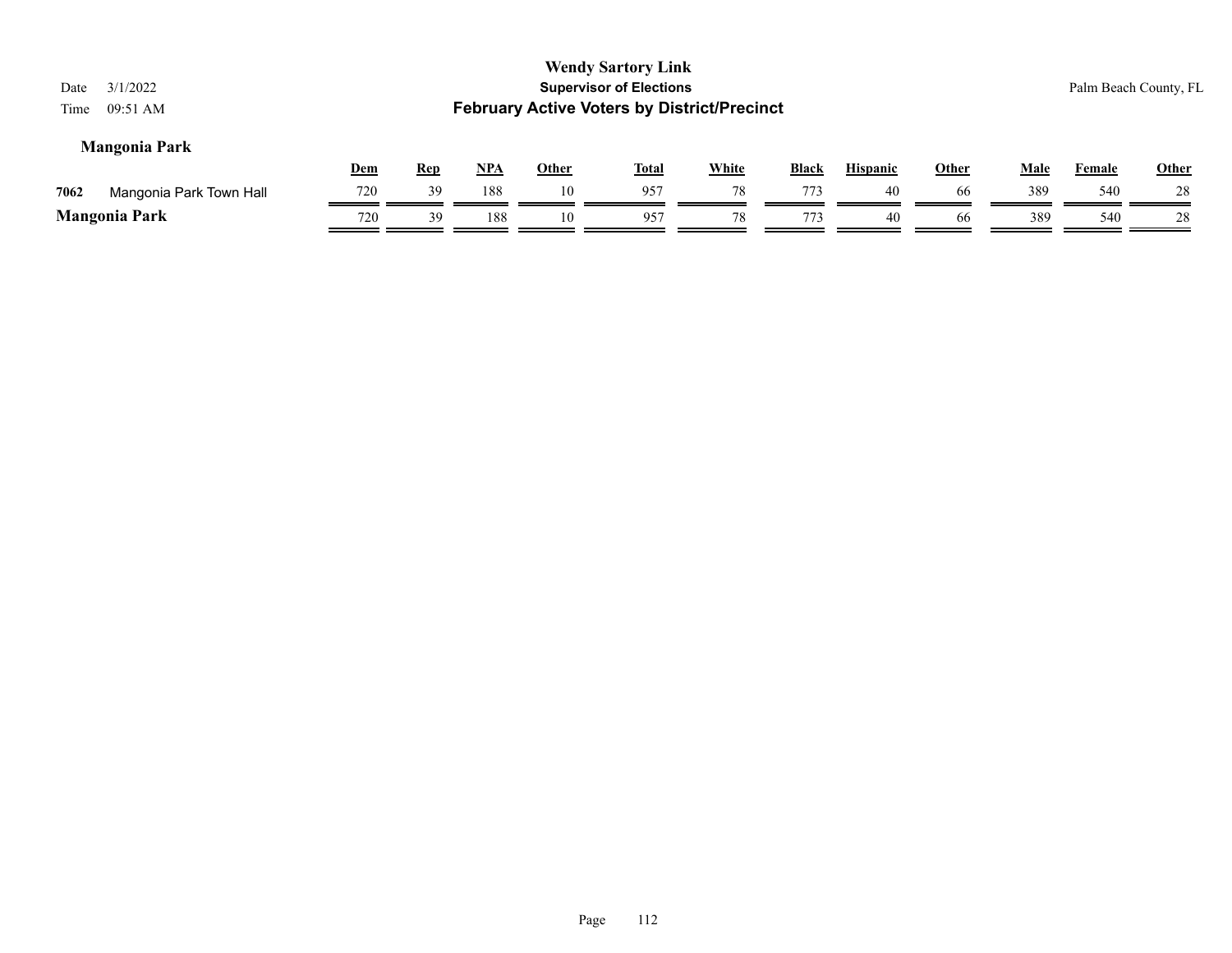#### **North Palm Beach**

|      |                              | Dem   | <b>Rep</b> | NPA   | Other    | <b>Total</b> | White | <b>Black</b> | <b>Hispanic</b> | Other    | Male           | Female | Other          |
|------|------------------------------|-------|------------|-------|----------|--------------|-------|--------------|-----------------|----------|----------------|--------|----------------|
| 1314 | <b>NPB Community Center</b>  | 47    | 116        | 62    | 10       | 235          | 209   | 3            | 8               | 15       | 96             | 128    | 11             |
| 1316 | <b>NPB Community Center</b>  | 191   | 197        | 143   | 28       | 559          | 406   | 45           | 70              | 38       | 234            | 307    | 18             |
| 1320 | <b>NPB Community Center</b>  | 35    | 122        | 39    | 2        | 198          | 173   | 3            | 9               | 13       | 106            | 88     | 4              |
| 1322 | <b>NPB Community Center</b>  | 3     | 6          | 8     | $\theta$ | 17           | 17    | $\Omega$     | $\Omega$        | $\theta$ |                | 9      |                |
| 1328 | Osborne Park Activities Bldg | 600   | 839        | 558   | 49       | 2,046        | 1,746 | 31           | 128             | 141      | 995            | 994    | 57             |
| 1332 | 1st Unitarian Church NPB     | 337   | 407        | 275   | 34       | 1,053        | 859   | 59           | 63              | 72       | 508            | 519    | 26             |
| 1334 | 1st Unitarian Church NPB     | 2     | 3          | 5     |          | 11           | 11    | $\mathbf{0}$ | $\theta$        | $\theta$ | $\overline{4}$ |        | $\overline{0}$ |
| 1342 | NPB Country Club             | 300   | 443        | 286   | 29       | 1,058        | 957   | 18           | 33              | 50       | 458            | 576    | 24             |
| 1344 | Old Port Cove                | 295   | 544        | 334   | 32       | 1,205        | 1,103 | 5            | 29              | 68       | 544            | 641    | 20             |
| 1346 | Anchorage Activities Bldg    | 542   | 932        | 443   | 42       | 1,959        | 1,797 | 12           | 62              | 88       | 913            | 997    | 49             |
| 1348 | <b>NPB Council Chambers</b>  | 34    | 124        | 33    | 9        | 200          | 188   | $\mathbf{0}$ |                 | 5        | 101            | 93     | 6              |
| 1350 | Faith Lutheran Church        | 369   | 626        | 375   | 26       | 1,396        | 1,229 | 10           | 82              | 75       | 661            | 694    | 41             |
| 1380 | <b>NPB Council Chambers</b>  | 176   | 273        | 156   | 15       | 620          | 547   | 10           | 27              | 36       | 276            | 327    | 17             |
|      | <b>North Palm Beach</b>      | 2,931 | 4,632      | 2,717 | 277      | 10,557       | 9,242 | 196          | 518             | 601      | 4,903          | 5,380  | 274            |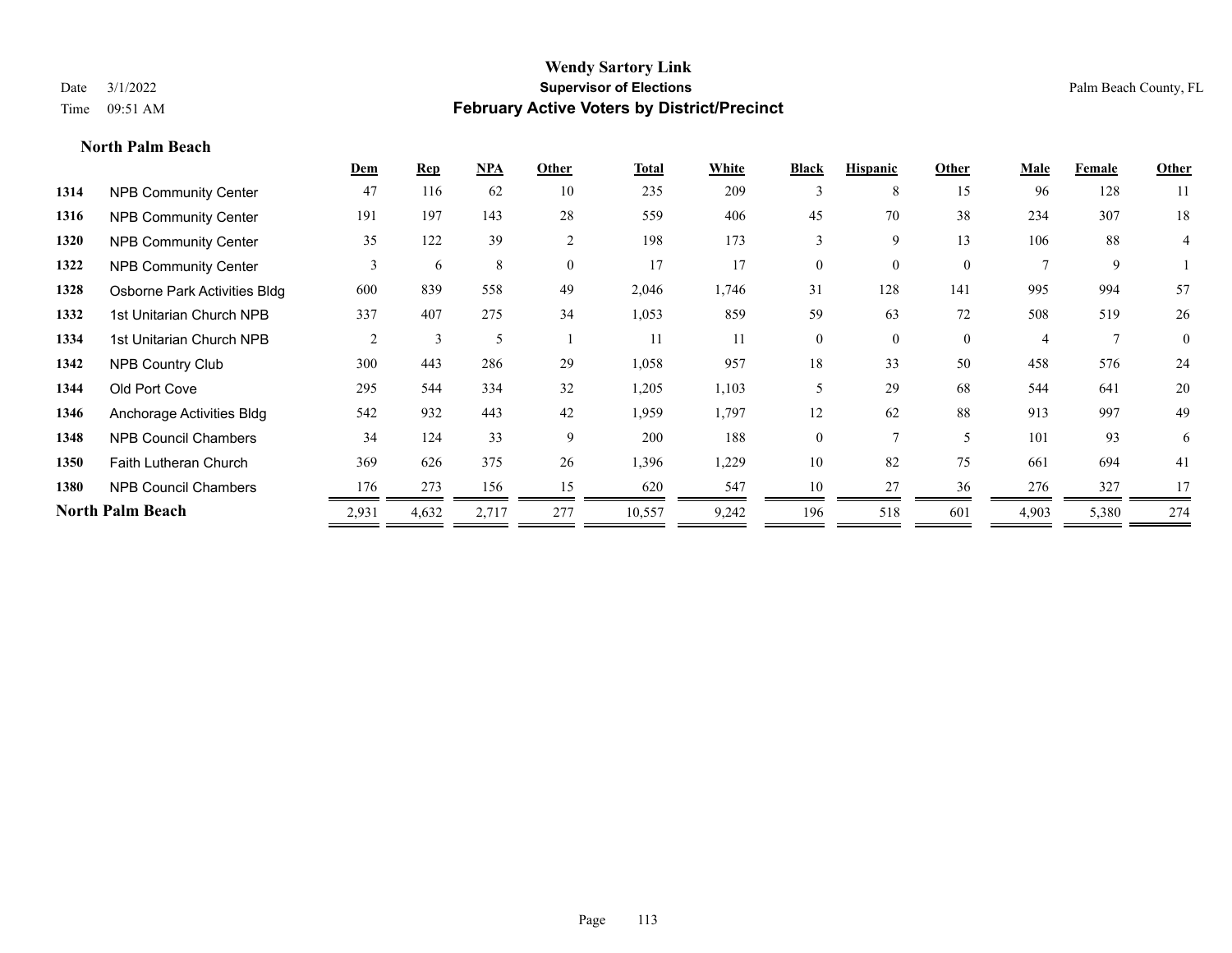| 3/1/2022<br>Date<br>09:51 AM<br>Time |     |            |            |              | <b>Wendy Sartory Link</b><br><b>Supervisor of Elections</b><br><b>February Active Voters by District/Precinct</b> |              |       |                 |              |             |               | Palm Beach County, FL |
|--------------------------------------|-----|------------|------------|--------------|-------------------------------------------------------------------------------------------------------------------|--------------|-------|-----------------|--------------|-------------|---------------|-----------------------|
| <b>Ocean Ridge</b>                   | Dem | <b>Rep</b> | <u>NPA</u> | <b>Other</b> | <b>Total</b>                                                                                                      | <b>White</b> | Black | <b>Hispanic</b> | <u>Other</u> | <u>Male</u> | <u>Female</u> | Other                 |
| 4028<br>Ocean Ridge Town Hall        | 403 | 740        | 442        | 44           | 1,629                                                                                                             | 1,482        |       | 50              | 92           | 773         | 814           | 42                    |
|                                      | 403 | 740        | 442        | 44           | 1,629                                                                                                             | 1,482        |       | 50              | 92           | 773         | 814           | 42                    |
| <b>Ocean Ridge</b>                   |     |            |            |              |                                                                                                                   |              |       |                 |              |             |               |                       |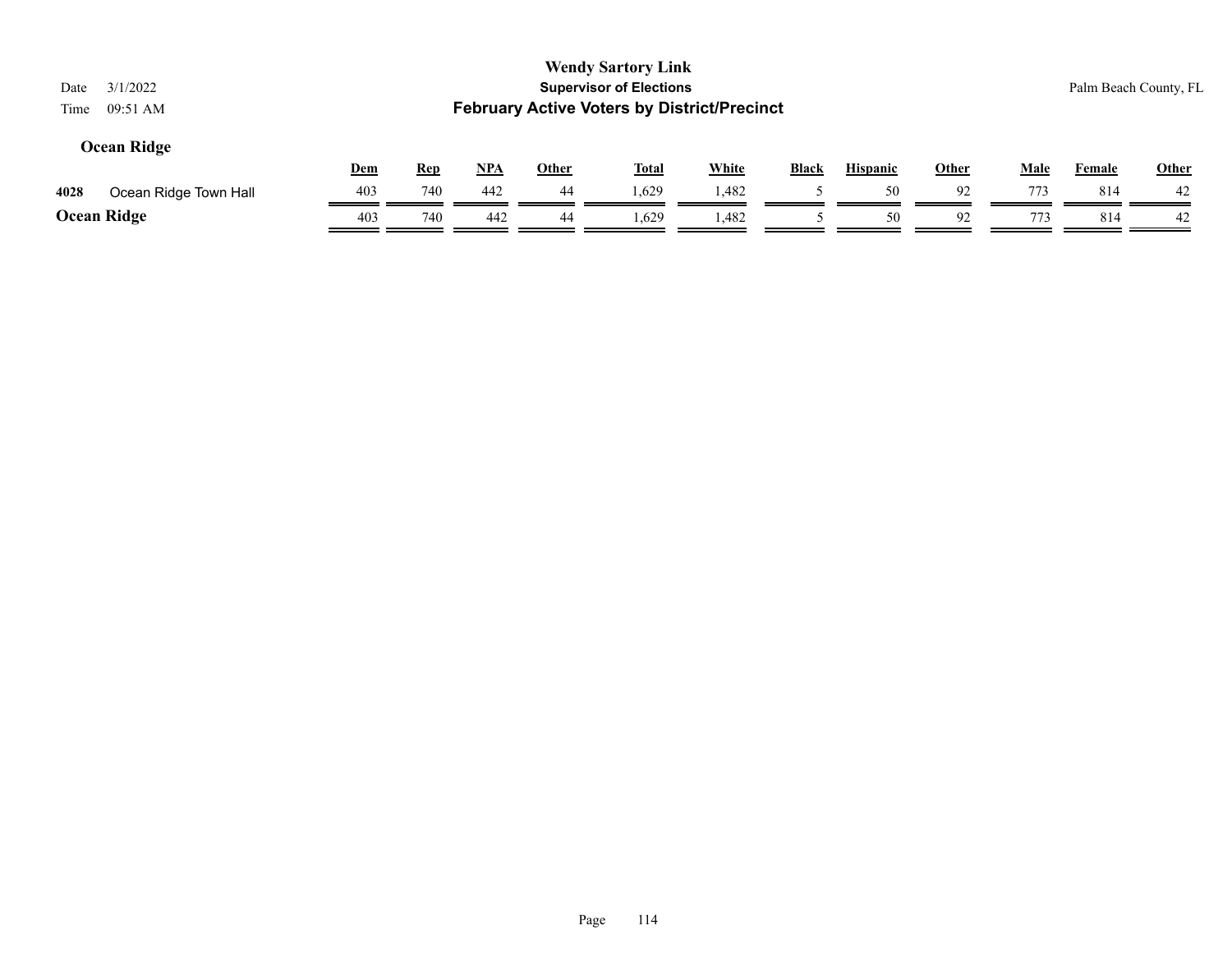## **Wendy Sartory Link** Date 3/1/2022 **Supervisor of Elections** Palm Beach County, FL Time 09:51 AM **February Active Voters by District/Precinct Dem Rep NPA Other Total White Black Hispanic Other Male Female Other Pahokee 6004** Pahokee Recreation Center 973 176 235 5 1,389 175 910 222 82 577 759 53

**6006** Pahokee Recreation Center <u>998 171 276</u> 14 1,459 124 855 383 97 646 733 80 **Pahokee** 1,971 347 511 19 2,848 299 1,765 605 179 1,223 1,492 133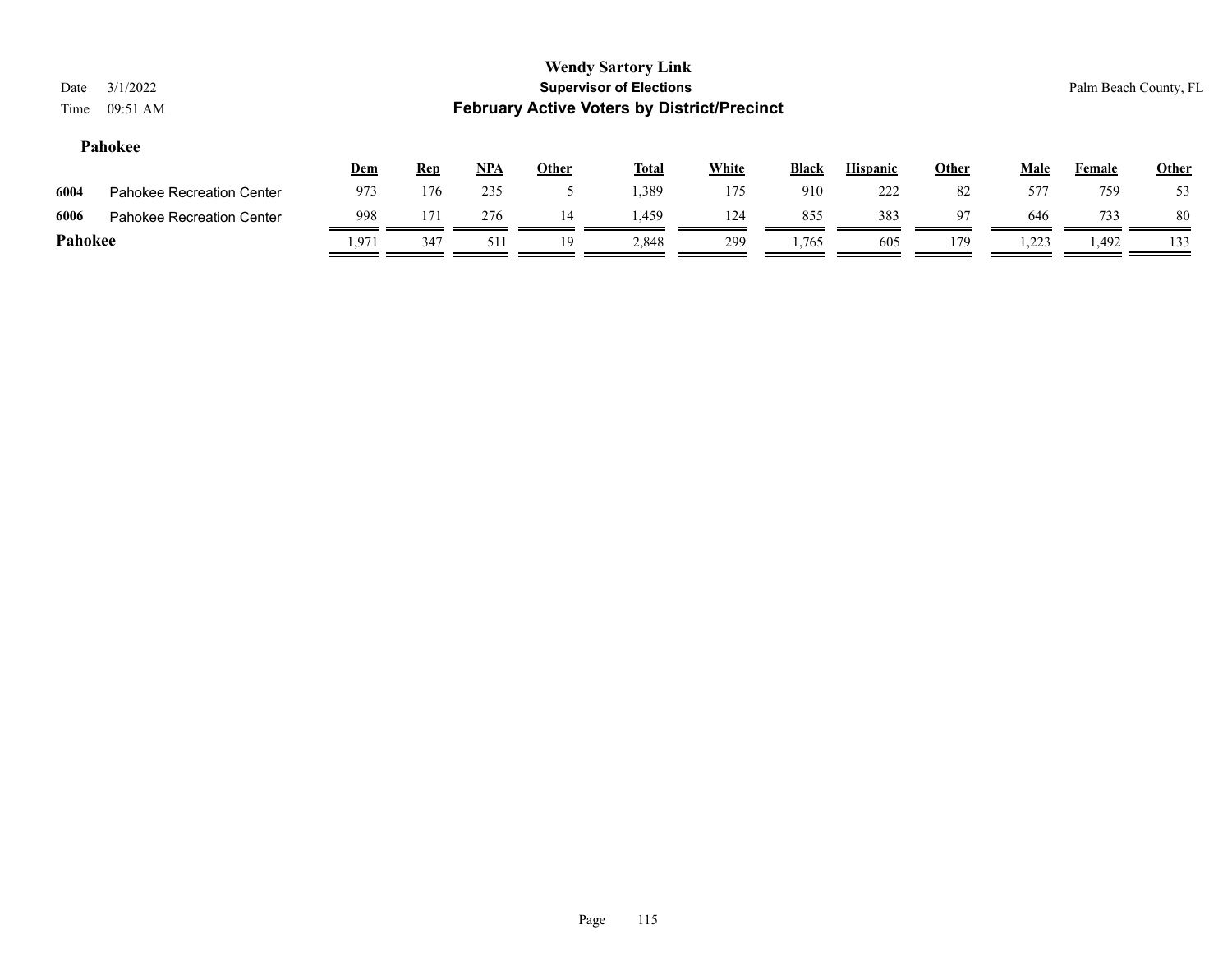#### **Palm Beach**

|                   |                               | <u>Dem</u> | <u>Rep</u> | $NPA$ | Other | <b>Total</b> | White | <b>Black</b> | <b>Hispanic</b> | Other | <b>Male</b> | Female | <b>Other</b> |
|-------------------|-------------------------------|------------|------------|-------|-------|--------------|-------|--------------|-----------------|-------|-------------|--------|--------------|
| 1390              | St Edwards Church             | 452        | ,192       | 538   | 63    | 2,245        | 2,065 |              | 53              | 123   | 1,047       | 1,128  | 70           |
| 1392              | St Edwards Church             | 347        | 612        | 431   | 48    | 1,438        | ,299  |              | 29              | 103   | 632         | 773    | 33           |
| 1394              | Morton & Barbara Mandel Cente | 247        | 619        | 302   | 37    | 1,205        | 1,099 | <sub>0</sub> | 24              | 76    | 544         | 629    | 32           |
| 7154              | Morton & Barbara Mandel Cente | 154        | 368        | 163   | 17    | 702          | 630   | 8            |                 | 51    | 320         | 362    | 20           |
| 7156              | PB Fire Station #3            | 43         | 101        | 61    |       | 207          | 179   | $\mathbf{0}$ |                 | 21    | 92          | 103    | 12           |
| 7158              | PB Fire Station #3            | 539        | 488        | 421   | 53    | 1,501        | 1,345 | 20           | 31              | 105   | 658         | 807    | 36           |
| 7166              | PB Fire Station #3            | 324        | 398        | 306   | 28    | 1,056        | 935   |              | 32              | 87    | 458         | 570    | 28           |
| <b>Palm Beach</b> |                               | 2.106      | 3.778      | 2,222 | 248   | 8,354        | 7,552 | 47           | 189             | 566   | 3,751       | 4,372  | 231          |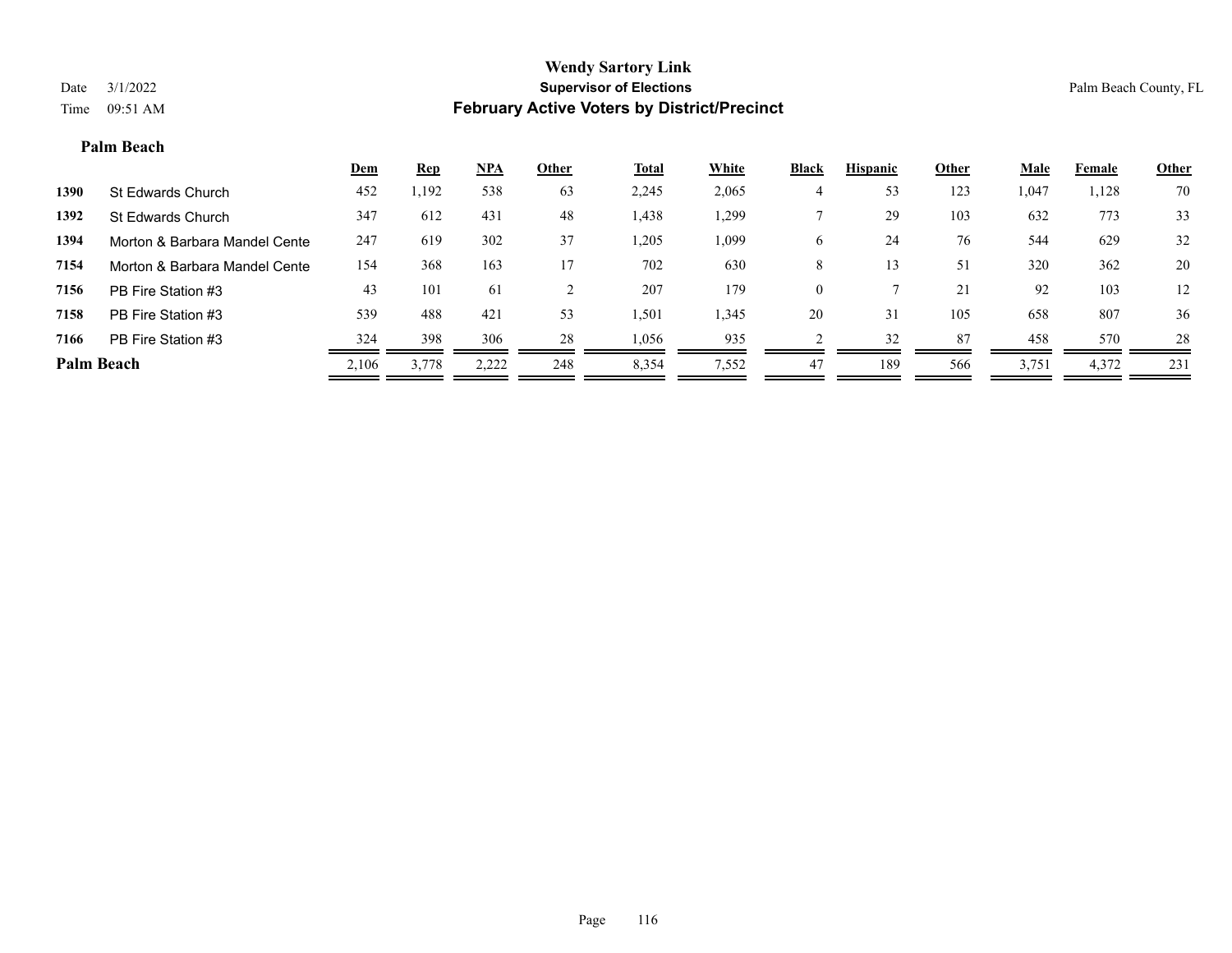#### **Palm Beach Gardens**

|      |                                  | Dem            | <b>Rep</b>   | NPA              | <b>Other</b>   | <b>Total</b>     | <b>White</b>     | <b>Black</b>     | <b>Hispanic</b> | <b>Other</b>   | <b>Male</b>    | <b>Female</b> | <b>Other</b>   |
|------|----------------------------------|----------------|--------------|------------------|----------------|------------------|------------------|------------------|-----------------|----------------|----------------|---------------|----------------|
| 1174 | Mirasol Sales and Info Center    | $\Omega$       | $\mathbf{0}$ | $\mathbf{0}$     | $\Omega$       | $\Omega$         | $\overline{0}$   | $\mathbf{0}$     | $\mathbf{0}$    | $\theta$       | $\theta$       | $\theta$      | $\Omega$       |
| 1176 | Mirasol Sales and Info Center    | $\theta$       | $\theta$     | $\theta$         | $\theta$       | $\Omega$         | $\overline{0}$   | $\theta$         | $\mathbf{0}$    | $\Omega$       | $\theta$       | $\Omega$      | $\theta$       |
| 1178 | Mirasol Sales and Info Center    | $\Omega$       | $\theta$     | $\theta$         | $\Omega$       | $\Omega$         | $\Omega$         | $\Omega$         | $\Omega$        | $\Omega$       | $\Omega$       | $\Omega$      | $\Omega$       |
| 1180 | Mirasol Sales and Info Center    | $\mathbf{0}$   | $\mathbf{0}$ | $\mathbf{0}$     | $\mathbf{0}$   | $\theta$         | $\overline{0}$   | $\mathbf{0}$     | $\mathbf{0}$    | $\theta$       | $\theta$       | $\theta$      | $\Omega$       |
| 1186 | Mirasol Sales and Info Center    | 547            | 516          | 464              | 44             | 1,571            | 1,215            | 54               | 145             | 157            | 746            | 780           | 45             |
| 1188 | <b>Westwood Gardens HOA</b>      | 347            | 384          | 340              | 34             | 1,105            | 854              | 38               | 120             | 93             | 451            | 636           | 18             |
| 1189 | Westwood Gardens HOA             | 26             | 62           | 24               | $\overline{2}$ | 114              | 100              | $\overline{7}$   | $\overline{2}$  | 5              | 54             | 57            | $\mathfrak{Z}$ |
| 1190 | Gardens Presbyterian             | 1,355          | 2,176        | 1,464            | 148            | 5,143            | 4,213            | 139              | 350             | 441            | 2,281          | 2,724         | 138            |
| 1192 | Evergrene Clubhouse              | 384            | 682          | 468              | 44             | 1,578            | 1,335            | 27               | 81              | 135            | 762            | 761           | 55             |
| 1194 | Frenchmans Creek Real Estate     | 646            | 948          | 644              | 47             | 2,285            | 2,089            | 15               | 42              | 139            | 1,043          | 1,187         | 55             |
| 1196 | Gardens Presbyterian             | $\overline{0}$ | $\mathbf{0}$ | $\mathbf{0}$     | $\mathbf{0}$   | $\mathbf{0}$     | $\overline{0}$   | $\mathbf{0}$     | $\mathbf{0}$    | $\overline{0}$ | $\overline{0}$ | $\theta$      | $\mathbf{0}$   |
| 1222 | Sandhill Crane Golf Club         | 34             | 58           | 33               | 3              | 128              | 91               | 12               | 11              | 14             | 64             | 63            | $\mathbf{1}$   |
| 1228 | <b>Carleton Oaks Clubhouse</b>   | 146            | 201          | 126              | 5              | 478              | 347              | 25               | 49              | 57             | 232            | 233           | 13             |
| 1230 | Christ Fellowship Church PBG     | $\mathbf{0}$   | $\mathbf{0}$ | $\boldsymbol{0}$ | $\mathbf{0}$   | $\boldsymbol{0}$ | $\boldsymbol{0}$ | $\boldsymbol{0}$ | $\mathbf{0}$    | $\mathbf{0}$   | $\mathbf{0}$   | $\mathbf{0}$  | $\mathbf{0}$   |
| 1232 | Mirasol Sales and Info Center    | $\mathbf{0}$   | $\mathbf{0}$ | $\mathbf{0}$     | $\theta$       | $\Omega$         | $\mathbf{0}$     | $\overline{0}$   | $\mathbf{0}$    | $\theta$       | $\theta$       | $\theta$      | $\mathbf{0}$   |
| 1234 | Christ Fellowship Church PBG     | $\theta$       | $\theta$     | $\theta$         | $\theta$       | $\Omega$         | $\theta$         | $\theta$         | $\theta$        | $\Omega$       | $\theta$       | $\Omega$      | $\theta$       |
| 1236 | Mirasol Sales and Info Center    | $\theta$       | $\mathbf{0}$ | $\theta$         | $\theta$       | $\theta$         | $\Omega$         | $\mathbf{0}$     | $\theta$        | $\theta$       | $\Omega$       | $\theta$      | $\theta$       |
| 1238 | Mirasol Sales and Info Center    | 607            | 778          | 523              | 61             | 1,969            | 1,785            | 19               | 22              | 143            | 933            | 978           | $58\,$         |
| 1240 | <b>Timber Trace Elementary</b>   | 777            | 1,084        | 636              | 57             | 2,554            | 2,204            | 54               | 153             | 143            | 1,156          | 1,326         | 72             |
| 1242 | Christ Fellowship Church PBG     | 866            | 1.069        | 631              | 64             | 2,630            | 2,385            | 36               | 63              | 146            | 1,094          | 1,474         | 62             |
| 1244 | Christ Fellowship Church PBG     | 460            | 661          | 457              | 54             | 1,632            | 1,416            | 31               | 79              | 106            | 695            | 885           | 52             |
| 1246 | Watson B Duncan Middle           | 818            | 916          | 714              | 67             | 2,515            | 1,999            | 73               | 200             | 243            | 1,107          | 1,337         | 71             |
| 1247 | Watson B Duncan Middle           | 35             | 195          | 66               | 9              | 305              | 280              | 2                | 1               | 22             | 144            | 147           | 14             |
| 1248 | <b>PBG Community Center</b>      | 499            | 591          | 399              | 35             | 1,524            | 1,280            | 27               | 120             | 97             | 648            | 845           | 31             |
| 1250 | Palm Beach Gardens High          | 13             | 37           | 15               | -1             | 66               | 58               | $\boldsymbol{0}$ | $\overline{4}$  | $\overline{4}$ | 33             | 29            | $\overline{4}$ |
| 1252 | <b>Ballen Isles Country Club</b> | 878            | 786          | 676              | 51             | 2,391            | 2,196            | 21               | 23              | 151            | 1,068          | 1,263         | 60             |
| 1254 | Northlake Nazarene Church        | 151            | 181          | 129              | 8              | 469              | 392              | 10               | 29              | 38             | 233            | 219           | 17             |
| 1260 | PBG City Hall Council Room       | 438            | 550          | 311              | 27             | 1,326            | 1,097            | 27               | 115             | 87             | 595            | 690           | 41             |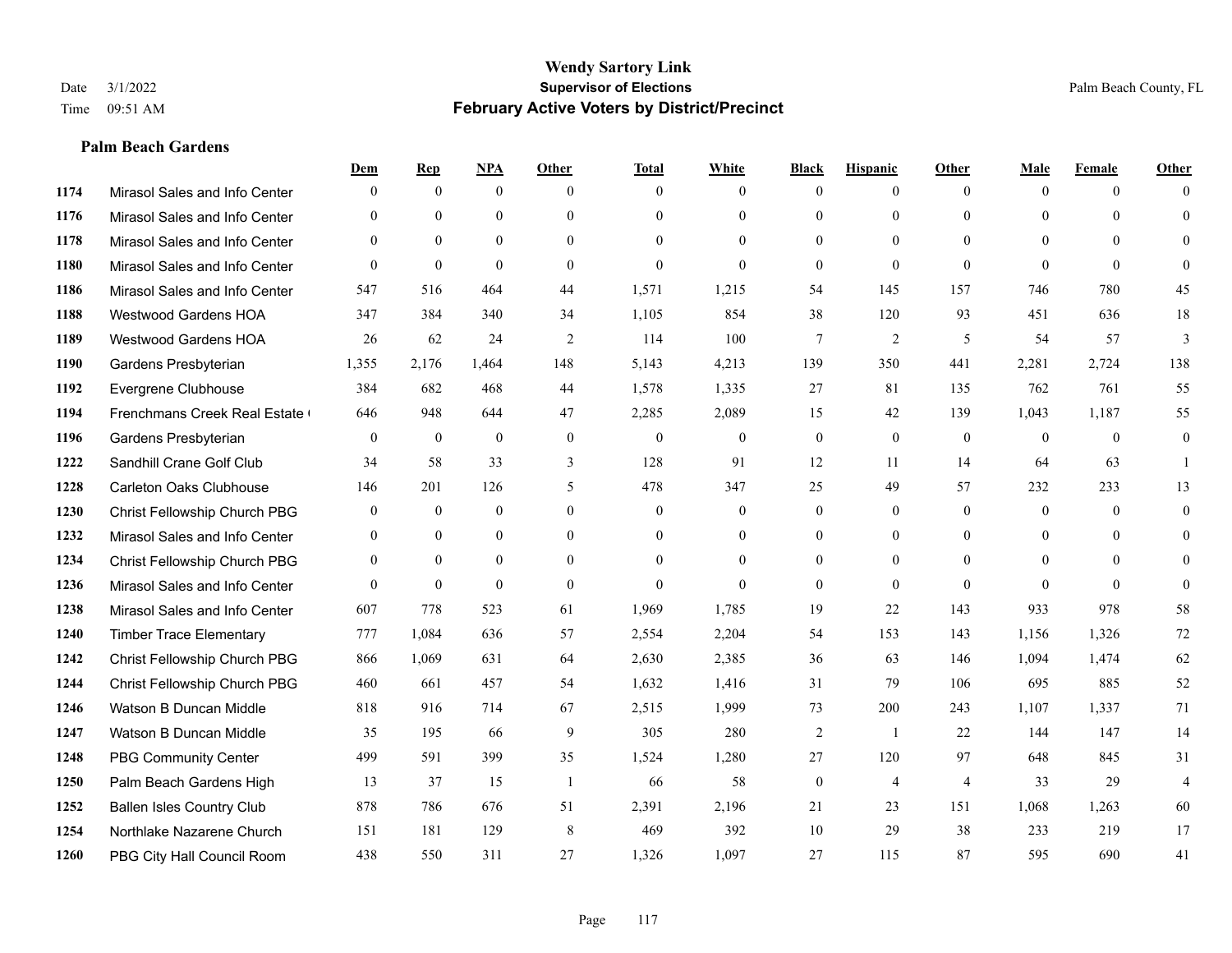#### **Palm Beach Gardens**

|      |                               | Dem      | <b>Rep</b>       | NPA            | Other          | <b>Total</b> | White          | <b>Black</b>   | <b>Hispanic</b> | <b>Other</b>   | <b>Male</b> | Female       | <b>Other</b>   |
|------|-------------------------------|----------|------------------|----------------|----------------|--------------|----------------|----------------|-----------------|----------------|-------------|--------------|----------------|
| 1262 | PBG Moose Lodge 2010          |          | $\theta$         | 1              | $\Omega$       | 2            | 2              | $\Omega$       | $\theta$        | $\theta$       |             |              |                |
| 1264 | PBG City Hall Council Room    | $\Omega$ | $\mathbf{0}$     | $\theta$       | $\Omega$       | $\Omega$     | $\Omega$       | $\Omega$       | $\Omega$        | $\theta$       | $\Omega$    | $\theta$     | $\theta$       |
| 1266 | PBG City Hall Council Room    | 164      | 114              | 145            | 14             | 437          | 262            | 73             | 69              | 33             | 182         | 245          | $10\,$         |
| 1268 | <b>PBG Community Center</b>   | 103      | 73               | 107            | 10             | 293          | 181            | 47             | 33              | 32             | 113         | 167          | 13             |
| 1270 | <b>PBG Community Center</b>   | 4        | $\boldsymbol{0}$ | $\overline{2}$ | $\theta$       | 6            | $\mathbf{2}$   | 3              | 1               | $\theta$       | 2           | 3            |                |
| 1272 | Palm Beach Gardens Elementar  | 702      | 669              | 548            | 54             | 1,973        | 1,575          | 104            | 123             | 171            | 921         | 989          | 63             |
| 1274 | Palm Beach Gardens High       | 581      | 550              | 437            | 38             | 1,606        | 1,212          | 94             | 141             | 159            | 761         | 783          | 62             |
| 1280 | Pew Leadership Center         | 141      | 151              | 110            | 13             | 415          | 350            | 12             | 24              | 29             | 171         | 241          | 3              |
| 1284 | <b>Eissey Campus Theater</b>  | 777      | 811              | 773            | 65             | 2,426        | 1,917          | 89             | 209             | 211            | 1,050       | 1,303        | 73             |
| 1288 | PBG Moose Lodge 2010          | 12       | 24               | 6              | $\overline{1}$ | 43           | 39             | $\mathbf{1}$   | $\mathbf{0}$    | 3              | 22          | 19           | 2              |
| 1290 | PBG Moose Lodge 2010          | 689      | 835              | 558            | 67             | 2,149        | 1,788          | 52             | 144             | 165            | 869         | 1,219        | 61             |
| 1291 | PBG Moose Lodge 2010          | 21       | 24               | 19             | $\overline{1}$ | 65           | 60             | 3              |                 |                | 22          | 43           | $\overline{0}$ |
| 1292 | PBG Moose Lodge 2010          | 15       | 48               | 16             | 2              | 81           | 75             |                | -1              | $\overline{4}$ | 38          | 40           | 3              |
| 1296 | Dwight D Eisenhower Elementar | 221      | 267              | 199            | 22             | 709          | 555            | 14             | 92              | 48             | 278         | 406          | 25             |
| 1306 | <b>Eissey Campus Theater</b>  | 10       | 22               | 29             | 3              | 64           | 54             | 2              | $\overline{0}$  | 8              | 33          | 31           | $\overline{0}$ |
| 1310 | <b>Eissey Campus Theater</b>  |          | $\overline{c}$   | 1              | $\theta$       | 4            | $\overline{4}$ | $\overline{0}$ | $\overline{0}$  | $\theta$       | 3           | $\mathbf{1}$ | $\Omega$       |
| 1318 | PBG Moose Lodge 2010          | $\Omega$ | $\mathbf{0}$     | $\theta$       | $\theta$       | $\mathbf{0}$ | $\theta$       | $\Omega$       | $\theta$        | $\Omega$       | $\Omega$    | $\Omega$     | $\Omega$       |
| 1324 | Allamanda Elementary          | 451      | 446              | 383            | 43             | 1,323        | 1,047          | 40             | 139             | 97             | 559         | 722          | 42             |
| 1326 | Allamanda Elementary          | 187      | 221              | 162            | 17             | 587          | 498            | 7              | 31              | 51             | 254         | 319          | 14             |
| 1340 | <b>Eissey Campus Theater</b>  | 6        | 6                | 3              | $\theta$       | 15           | 13             | $\theta$       | 1               | $\overline{1}$ | 7           | 8            | $\overline{0}$ |
| 1352 | Northlake Nazarene Church     | 669      | 867              | 618            | 52             | 2,206        | 1,574          | 156            | 190             | 286            | 992         | 1,138        | 76             |
| 1360 | Garden Lodge 366 F&AM         | 348      | 340              | 235            | $22\,$         | 945          | 737            | 61             | 72              | 75             | 414         | 503          | $28\,$         |
| 1372 | Garden Lodge 366 F&AM         | 97       | 35               | 45             | 8              | 185          | 84             | 60             | 20              | 21             | 81          | 98           | 6              |
| 6062 | Sandhill Crane Golf Club      | 228      | 427              | 265            | 23             | 943          | 667            | 75             | 71              | 130            | 459         | 453          | 31             |
| 6064 | Sandhill Crane Golf Club      | 32       | 61               | 34             |                | 131          | 107            | 6              | 12              | 6              | 65          | 62           |                |
|      | <b>Palm Beach Gardens</b>     | 14,487   | 17,868           | 12,816         | 1,220          | 46,391       | 38,139         | 1,517          | 2,983           | 3,752          | 20,636      | 24,428       | 1,327          |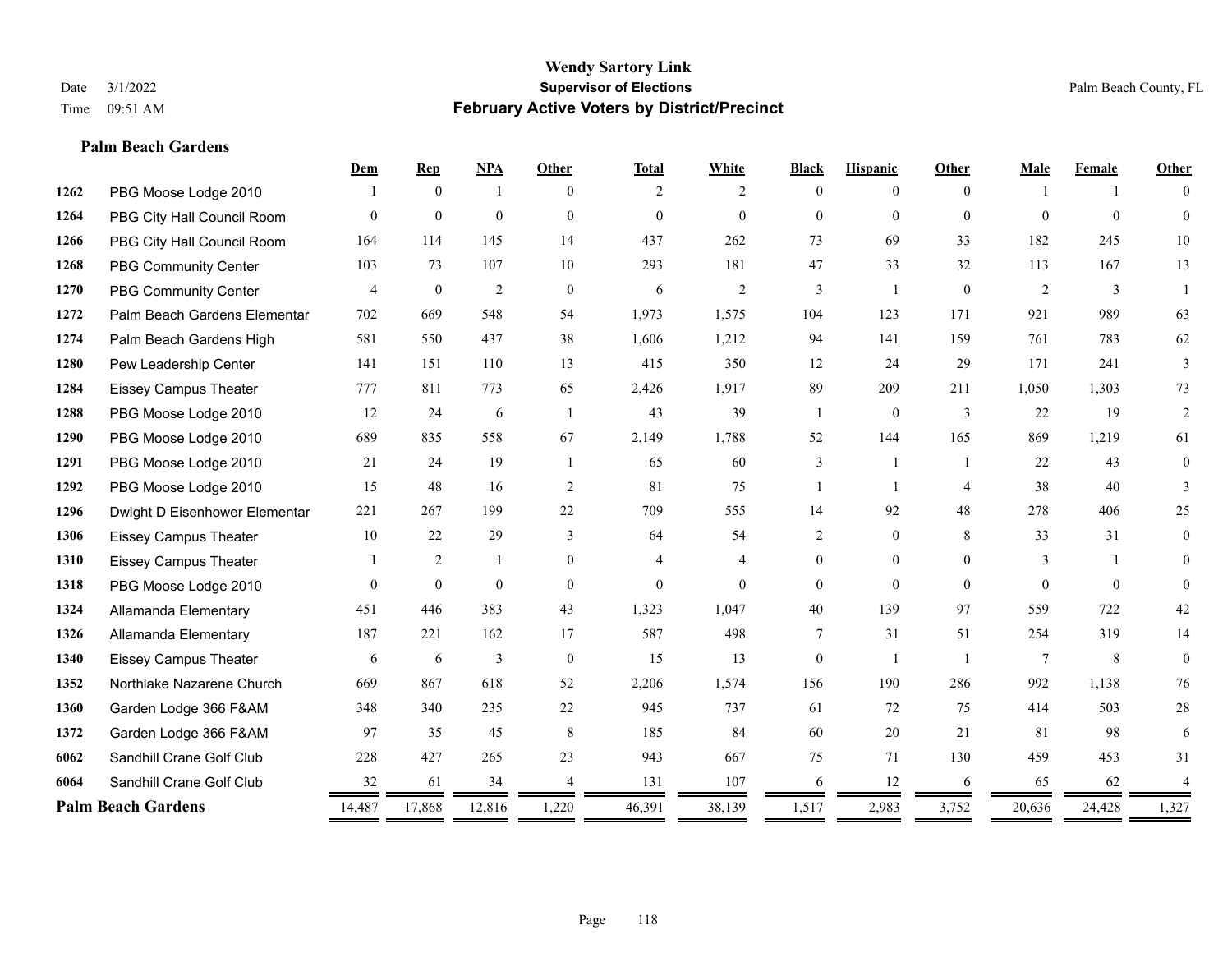| 3/1/2022<br>Date<br>09:51 AM<br>Time |            |            |            |              | <b>Wendy Sartory Link</b><br><b>Supervisor of Elections</b><br><b>February Active Voters by District/Precinct</b> |              |              |                 |              |             |               | Palm Beach County, FL |
|--------------------------------------|------------|------------|------------|--------------|-------------------------------------------------------------------------------------------------------------------|--------------|--------------|-----------------|--------------|-------------|---------------|-----------------------|
| <b>Palm Beach Shores</b>             | <b>Dem</b> | <b>Rep</b> | <u>NPA</u> | <b>Other</b> | <b>Total</b>                                                                                                      | <b>White</b> | <b>Black</b> | <b>Hispanic</b> | <b>Other</b> | <u>Male</u> | <b>Female</b> | <b>Other</b>          |
| 1388<br>Palm Beach Shores Town Hall  | 273        | 456        | 317        | 25           | 1.071                                                                                                             | 977          |              | 20              | 63           | 495         | 549           | 27                    |
| <b>Palm Beach Shores</b>             | 273        | 456        | 317        | 25           | .071                                                                                                              | 977          |              | 20              | 63           | 495         | 549           |                       |
|                                      |            |            |            |              |                                                                                                                   |              |              |                 |              |             |               |                       |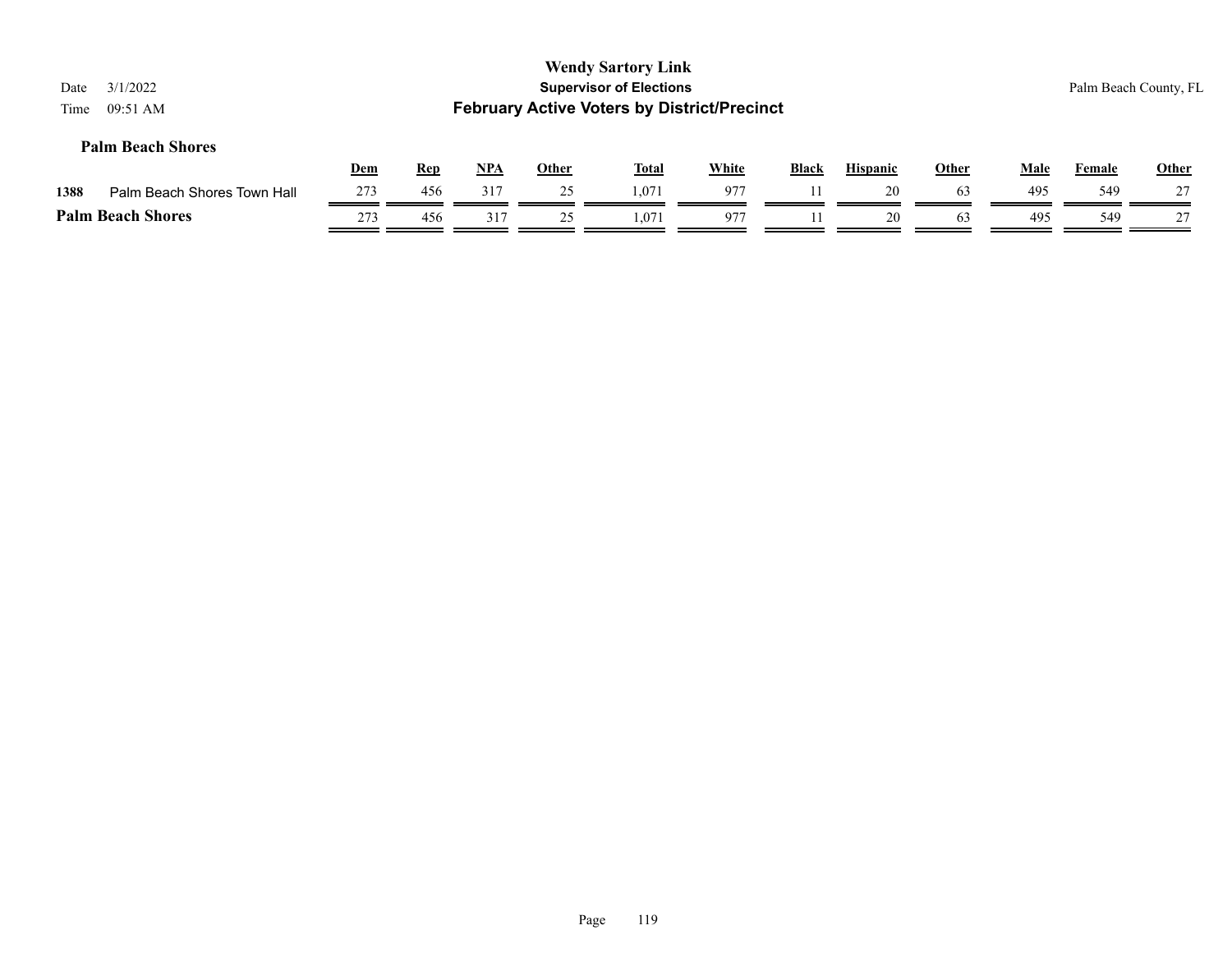**Palm Springs**

## **Wendy Sartory Link** Date 3/1/2022 **Supervisor of Elections** Palm Beach County, FL Time 09:51 AM **February Active Voters by District/Precinct**

|      |                           | Dem            | <b>Rep</b>     | <b>NPA</b>       | Other    | <b>Total</b> | White          | <b>Black</b> | <b>Hispanic</b> | Other          | Male     | Female   | Other          |
|------|---------------------------|----------------|----------------|------------------|----------|--------------|----------------|--------------|-----------------|----------------|----------|----------|----------------|
| 2112 | Palm Springs Middle       |                | 6              | 7                | $\Omega$ | 20           | 15             | 3            | 0               | $\mathcal{D}$  | 9        | 11       | $\mathbf{0}$   |
| 2118 | Palm Springs Middle       | $\theta$       | $\overline{0}$ | $\boldsymbol{0}$ | $\Omega$ | $\mathbf{0}$ | $\mathbf{0}$   | $\Omega$     | $\overline{0}$  | $\theta$       | $\theta$ | $\Omega$ | $\theta$       |
| 2120 | Palm Springs Middle       | 58             | 23             | 51               |          | 133          | 33             | 12           | 59              | 29             | 51       | 71       | 11             |
| 2122 | Palm Springs Middle       |                | $\overline{0}$ | $\overline{0}$   | $\theta$ |              | $\overline{0}$ |              | $\overline{0}$  | $\mathbf{0}$   |          | $\theta$ | $\overline{0}$ |
| 2124 | Palm Springs Middle       | 5              | 4              | 8                | $\theta$ | 17           | 8              |              | 5               |                | 8        | 9        | $\overline{0}$ |
| 2128 | Palm Springs Middle       | $\Omega$       | $\overline{0}$ | $\Omega$         | $\Omega$ | $\theta$     | $\Omega$       | 0            | 0               | $\Omega$       | $\Omega$ | $\Omega$ | $\theta$       |
| 3002 | Palm Springs Middle       | 821            | 335            | 573              | 52       | 1,781        | 524            | 329          | 764             | 164            | 728      | 979      | 74             |
| 3006 | Faith Presbyterian        | 990            | 604            | 709              | 35       | 2,338        | 948            | 278          | 907             | 205            | 963      | 1,275    | 100            |
| 3010 | Faith Presbyterian        | 368            | 215            | 306              | 24       | 913          | 352            | 121          | 360             | 80             | 423      | 456      | 34             |
| 3018 | Palm Springs Middle       | 11             | 10             | 9                | 3        | 33           | 12             | $\mathbf{0}$ | 17              | $\overline{4}$ | 13       | 19       |                |
| 3020 | Palm Springs Village Hall | 966            | 625            | 814              | 37       | 2,442        | 978            | 172          | 1,087           | 205            | 1,077    | 1,252    | 113            |
| 3024 | Palm Springs Library      | 714            | 405            | 579              | 22       | 1,720        | 643            | 197          | 692             | 188            | 758      | 860      | 102            |
| 3026 | Palm Springs Village Hall | $\theta$       | $\theta$       | $\mathbf{0}$     | $\theta$ | $\Omega$     | $\theta$       | $\Omega$     | $\theta$        | $\theta$       | $\Omega$ | $\Omega$ | $\mathbf{0}$   |
| 3028 | Palm Springs Village Hall |                |                | $\overline{0}$   | $\theta$ | 3            | $\Omega$       | 0            | 3               | $\Omega$       |          | 2        | $\theta$       |
| 3030 | Palm Springs Village Hall | 0              | $\overline{0}$ | $\mathbf{0}$     | $\Omega$ | $\Omega$     | $\theta$       | 0            | $\Omega$        | $\theta$       | $\Omega$ | $\theta$ | 0              |
| 3044 | Holy Redeemer Church      | 218            | 68             | 193              | 8        | 487          | 136            | 103          | 209             | 39             | 213      | 259      | 15             |
| 3048 | Holy Redeemer Church      | 592            | 220            | 478              | 24       | 1,314        | 396            | 260          | 531             | 127            | 588      | 667      | 59             |
| 3050 | Holy Redeemer Church      |                | 7              | $\overline{c}$   | $\theta$ | 16           | 9              | 6            |                 | $\theta$       | 9        | 7        | 0              |
| 3071 | Holy Redeemer Church      | $\overline{0}$ | $\overline{0}$ | $\overline{0}$   | $\theta$ | $\mathbf{0}$ | $\theta$       | $\Omega$     | $\Omega$        | $\theta$       | $\theta$ | $\Omega$ | $\theta$       |
| 3072 | Holy Redeemer Church      | 135            | 24             | 95               |          | 262          | 70             | 103          | 53              | 36             | 101      | 149      | 12             |
|      | <b>Palm Springs</b>       | 4,895          | 2,547          | 3,824            | 214      | 11,480       | 4,124          | 1,588        | 4,688           | 1,080          | 4,943    | 6,016    | 521            |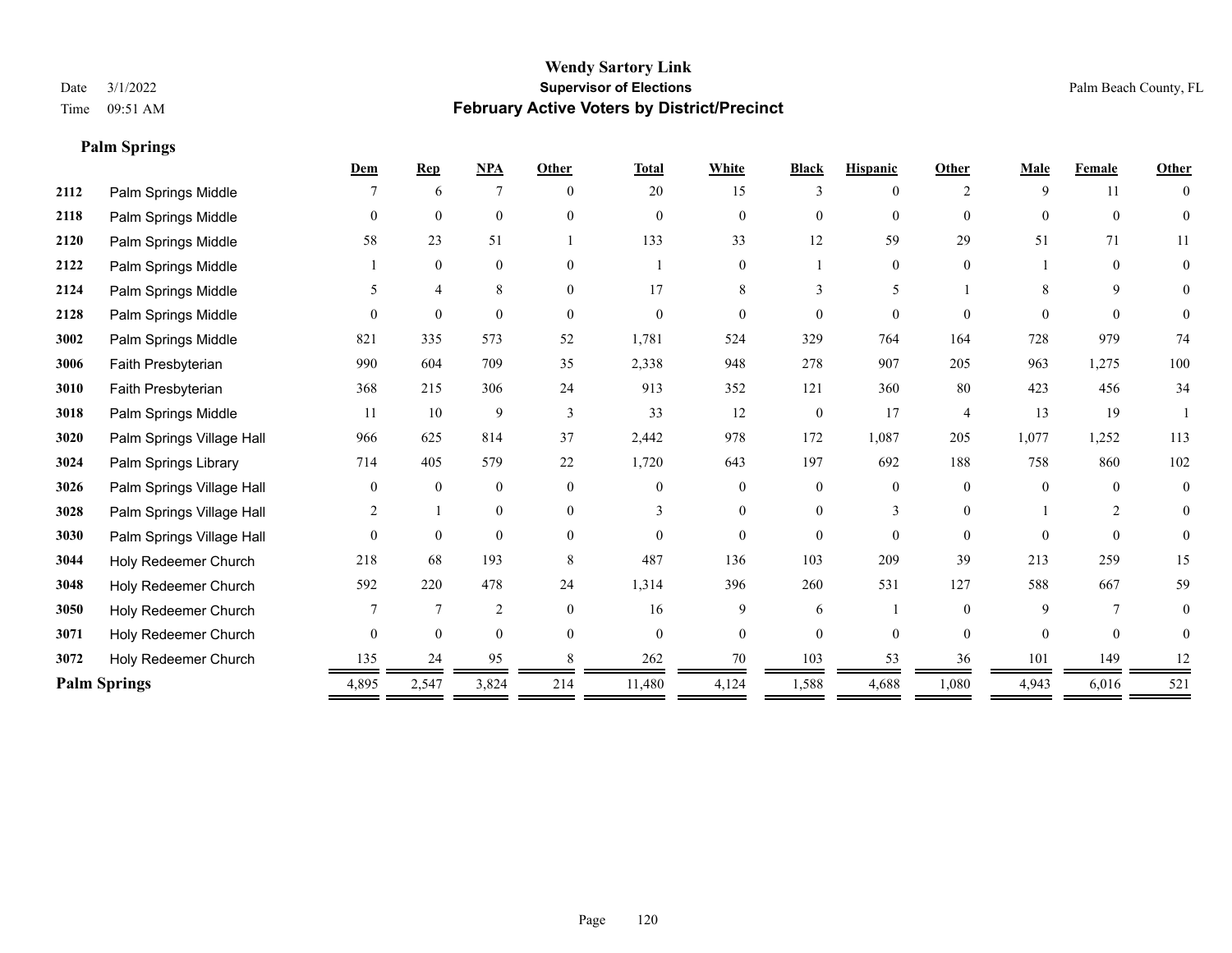#### **Riviera Beach**

|      |                                | Dem              | Rep              | <b>NPA</b>   | Other          | <b>Total</b> | White            | <b>Black</b>   | <b>Hispanic</b> | Other          | Male           | Female         | Other          |
|------|--------------------------------|------------------|------------------|--------------|----------------|--------------|------------------|----------------|-----------------|----------------|----------------|----------------|----------------|
| 1356 | Casa Rio Clubhouse             | 820              | 425              | 523          | 37             | 1,805        | 906              | 404            | 242             | 253            | 783            | 961            | 61             |
| 1358 | RB Prep Achievement Academy    | 15               | 5                | 3            | $\overline{0}$ | 23           | 10               | 8              |                 | $\overline{4}$ | 14             | 6              | 3              |
| 1364 | RB Prep Achievement Academy    | 427              | 116              | 262          | 20             | 825          | 230              | 335            | 154             | 106            | 352            | 450            | 23             |
| 1368 | RB Prep Achievement Academy    | $\mathbf{0}$     | $\mathbf{0}$     | $\mathbf{0}$ | $\overline{0}$ | $\mathbf{0}$ | $\overline{0}$   | $\overline{0}$ | $\overline{0}$  | $\theta$       | $\overline{0}$ | $\overline{0}$ | $\overline{0}$ |
| 1384 | Phil Foster Park Marine Center | 294              | 574              | 294          | 31             | 1,193        | 1,064            | 20             | 40              | 69             | 591            | 576            | 26             |
| 1386 | Phil Foster Park Marine Center | 595              | 1,148            | 721          | 87             | 2,551        | 2,199            | 59             | 89              | 204            | 1,180          | 1,306          | 65             |
| 7004 | J F Kennedy Middle             | $\mathbf{0}$     | $\mathbf{0}$     | $\mathbf{0}$ | $\mathbf{0}$   | $\Omega$     | $\overline{0}$   | $\overline{0}$ | $\overline{0}$  | $\Omega$       | $\overline{0}$ | $\Omega$       | $\theta$       |
| 7014 | RB Prep Achievement Academy    | $\mathbf{0}$     | $\theta$         | $\mathbf{0}$ | $\overline{0}$ | $\Omega$     | $\overline{0}$   | 0              | $\overline{0}$  | $\Omega$       | $\theta$       | $\Omega$       | $\theta$       |
| 7018 | RB Prep Achievement Academy    | $\mathbf{0}$     | $\overline{0}$   | $\mathbf{0}$ | $\Omega$       | $\Omega$     | $\overline{0}$   | $\Omega$       | $\overline{0}$  | $\Omega$       | $\Omega$       | $\Omega$       | $\Omega$       |
| 7020 | RB Prep Achievement Academy    | $\theta$         | $\theta$         | $\theta$     | $\theta$       | $\theta$     | $\theta$         | $\Omega$       | $\theta$        | $\theta$       | $\Omega$       | $\theta$       | $\theta$       |
| 7022 | J F Kennedy Middle             | 886              | 185              | 376          | 27             | 1,474        | 296              | 815            | 149             | 214            | 662            | 766            | 46             |
| 7024 | Hurst Chapel AME Church        | 1,575            | 88               | 366          | 22             | 2,051        | 158              | 1,658          | 94              | 141            | 846            | 1,139          | 66             |
| 7025 | Hurst Chapel AME Church        | 274              | 38               | 117          | $\overline{4}$ | 433          | 63               | 268            | 44              | 58             | 161            | 256            | 16             |
| 7026 | Lindsey Davis Senior Comm Ctr  | 2,264            | 82               | 457          | 20             | 2,823        | 69               | 2,516          | 41              | 197            | 1,162          | 1,572          | 89             |
| 7028 | <b>Wells Recreation Center</b> | 1,855            | 148              | 483          | 19             | 2,505        | 245              | 1,961          | 102             | 197            | 1,091          | 1,326          | $88\,$         |
| 7030 | Riviera Beach Marina Event Ctr | 198              | 320              | 174          | 22             | 714          | 571              | 48             | 47              | 48             | 365            | 330            | 19             |
| 7034 | Suncoast High                  | 1,304            | 207              | 510          | 26             | 2,047        | 357              | 1,244          | 151             | 295            | 845            | 1,126          | 76             |
| 7036 | RB Prep Achievement Academy    | $\boldsymbol{0}$ | $\boldsymbol{0}$ | 6            | $\mathbf{0}$   | 6            | $\boldsymbol{0}$ | $\mathbf{0}$   | $\mathbf{0}$    | 6              | $\overline{4}$ |                |                |
| 7040 | Mary McLeod Bethune Elementa   | 1,229            | 58               | 264          | 14             | 1,565        | 39               | 1,375          | 50              | 101            | 622            | 898            | 45             |
| 7041 | Mary McLeod Bethune Elementa   | 397              | 30               | 136          | $\overline{7}$ | 570          | 44               | 440            | 29              | 57             | 221            | 324            | 25             |
| 7042 | Dan Calloway Complex           | 1,713            | 72               | 409          | 22             | 2,216        | 46               | 1,948          | 48              | 174            | 909            | 1,237          | 70             |
| 7044 | <b>Wells Recreation Center</b> | 1,383            | 90               | 391          | 17             | 1,881        | 192              | 1,475          | 67              | 147            | 780            | 1,026          | 75             |
| 7046 | Riviera Beach Marina Event Ctr | 37               | 33               | 21           | 5              | 96           | 78               | 9              | 2               | 7              | 55             | 40             |                |
|      | Riviera Beach                  | 15,266           | 3,619            | 5,513        | 380            | 24,778       | 6,567            | 14,583         | 1,350           | 2,278          | 10,643         | 13,340         | 795            |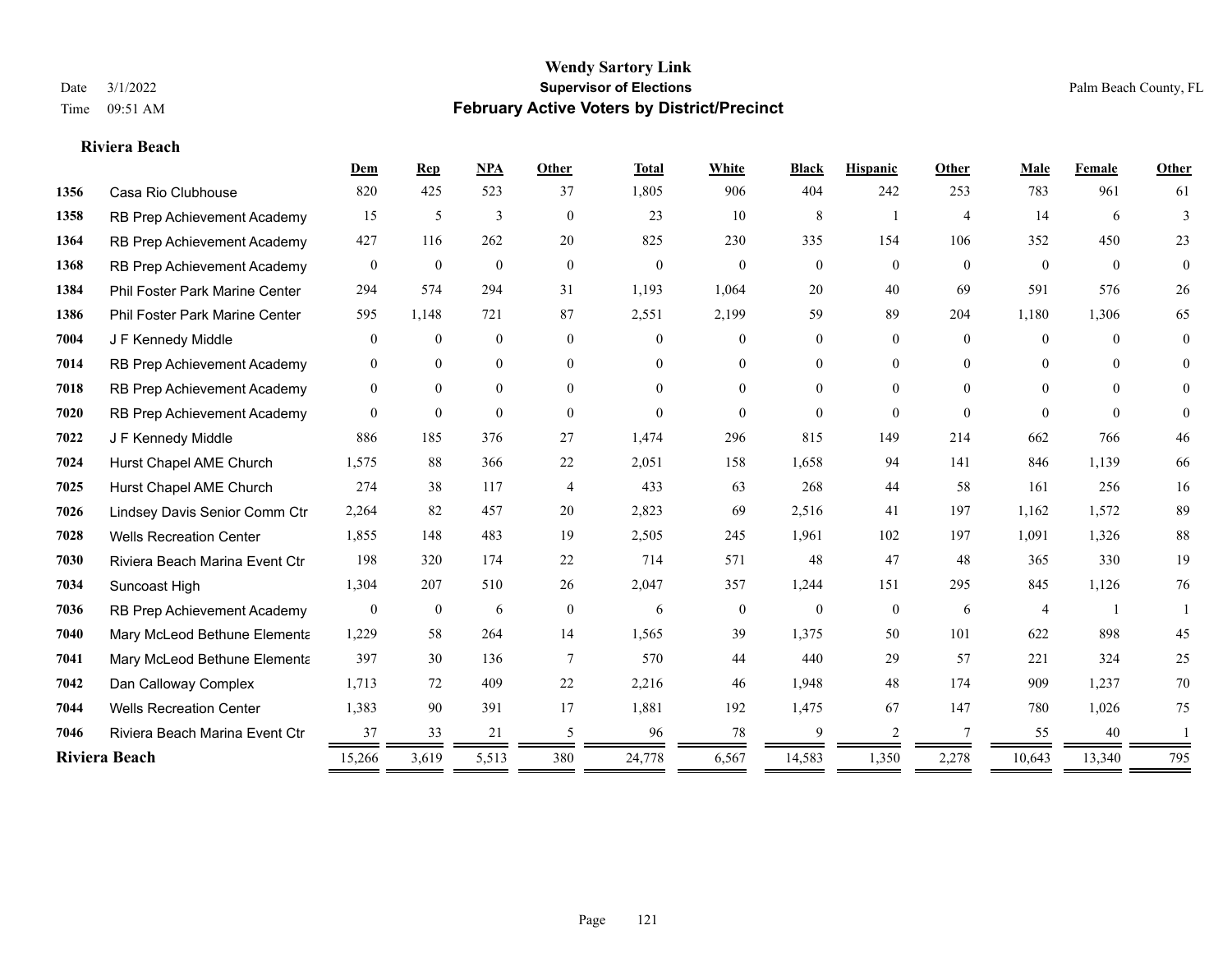## **Royal Palm Beach**

|      |                              | Dem      | $\mathbf{Rep}$ | <b>NPA</b>       | <b>Other</b>   | <b>Total</b> | White          | <b>Black</b>   | <b>Hispanic</b> | Other    | Male           | <b>Female</b> | Other          |
|------|------------------------------|----------|----------------|------------------|----------------|--------------|----------------|----------------|-----------------|----------|----------------|---------------|----------------|
| 6098 | <b>HL Johnson Elementary</b> | 650      | 530            | 494              | 43             | 1,717        | 954            | 310            | 273             | 180      | 777            | 901           | 39             |
| 6100 | Madison Green Country Club   | 1,229    | 724            | 775              | 55             | 2,783        | 1,194          | 791            | 410             | 388      | 1,281          | 1,400         | 102            |
| 6102 | <b>RPB Recreation Center</b> | 661      | 474            | 455              | 29             | 1,619        | 949            | 263            | 265             | 142      | 671            | 896           | 52             |
| 6104 | <b>Crestwood Middle</b>      | 184      | 153            | 123              | 9              | 469          | 219            | 77             | 88              | 85       | 217            | 231           | 21             |
| 6106 | <b>RPB Recreation Center</b> | 220      | 126            | 213              | 10             | 569          | 231            | 102            | 159             | 77       | 225            | 322           | 22             |
| 6112 | Crestwood Middle             | 462      | 426            | 359              | 32             | 1,279        | 691            | 233            | 212             | 143      | 592            | 645           | 42             |
| 6114 | Royal Palm Beach High        | 1,046    | 702            | 714              | 44             | 2,506        | 1,367          | 471            | 440             | 228      | 1,178          | 1,238         | 90             |
| 6116 | <b>HL Johnson Elementary</b> | 705      | 421            | 497              | 57             | 1,680        | 858            | 327            | 281             | 214      | 743            | 894           | 43             |
| 6118 | <b>RPB Branch Library</b>    | 1,074    | 569            | 709              | 59             | 2,411        | 1,136          | 576            | 442             | 257      | 1,051          | 1,272         | 88             |
| 6120 | Royal Palm Beach High        | 416      | 320            | 277              | 19             | 1,032        | 493            | 203            | 159             | 177      | 488            | 519           | 25             |
| 6122 | <b>RPB Cultural Center</b>   | 1,163    | 673            | 771              | 53             | 2,660        | 1,402          | 509            | 503             | 246      | 1,146          | 1,429         | 85             |
| 6124 | <b>RPB Cultural Center</b>   | 581      | 329            | 399              | 24             | 1,333        | 642            | 280            | 291             | 120      | 558            | 734           | 41             |
| 6126 | Calypso Bay Waterpark        | 686      | 308            | 504              | 31             | 1,529        | 554            | 414            | 370             | 191      | 666            | 806           | 57             |
| 6128 | Royal Palm Beach High        | 33       | 27             | 27               | 3              | 90           | 48             | 26             | 11              | 5        | 41             | 49            | $\theta$       |
| 6132 | Royal Palm Beach High        | 390      | 198            | 267              | 19             | 874          | 419            | 168            | 195             | 92       | 397            | 448           | 29             |
| 6134 | Christ Fellowship Church RPB | 951      | 472            | 697              | 30             | 2,150        | 841            | 511            | 501             | 297      | 960            | 1,103         | 87             |
| 6136 | Calypso Bay Waterpark        |          | $\mathbf{0}$   | $\boldsymbol{0}$ | $\theta$       |              | $\overline{0}$ |                | $\overline{0}$  | $\theta$ | $\theta$       |               | $\theta$       |
| 6138 | Royal Palm Beach High        | $\theta$ | $\mathbf{0}$   | $\boldsymbol{0}$ | $\overline{0}$ | $\theta$     | $\overline{0}$ | $\overline{0}$ | $\overline{0}$  | $\theta$ | $\overline{0}$ | $\mathbf{0}$  | $\overline{0}$ |
| 6142 | Christ Fellowship Church RPB | $\theta$ | $\mathbf{0}$   | $\overline{0}$   | $\theta$       | $\Omega$     | $\overline{0}$ | $\theta$       | $\overline{0}$  | $\Omega$ | $\theta$       | $\theta$      | $\overline{0}$ |
| 6144 | Christ Fellowship Church RPB | $\theta$ | $\theta$       | $\mathbf{0}$     | $\theta$       | $\theta$     | $\theta$       | 0              | $\theta$        | $\Omega$ | $\theta$       | $\theta$      | 0              |
| 6148 | Christ Fellowship Church RPB | $\Omega$ | $\Omega$       | -1               | $\Omega$       |              |                | $\Omega$       | $\Omega$        | $\Omega$ | $\Omega$       | 1             | $\Omega$       |
| 6170 | Christ Fellowship Church RPB | $\Omega$ | 5              | $\overline{2}$   | $\theta$       | $\tau$       | 7              | 0              | $\theta$        | $\Omega$ | 2              | 5             | $\Omega$       |
| 6172 | Christ Fellowship Church RPB | 1,299    | 604            | 862              | 72             | 2,837        | 998            | 871            | 650             | 318      | 1,219          | 1,508         | 110            |
| 6176 | Christ Fellowship Church RPB | 26       | 17             | 22               | 3              | 68           | 28             | 12             | 22              | 6        | 31             | 35            | 2              |
|      | <b>Royal Palm Beach</b>      | 11,777   | 7,078          | 8,168            | 592            | 27,615       | 13,032         | 6,145          | 5,272           | 3,166    | 12,243         | 14,437        | 935            |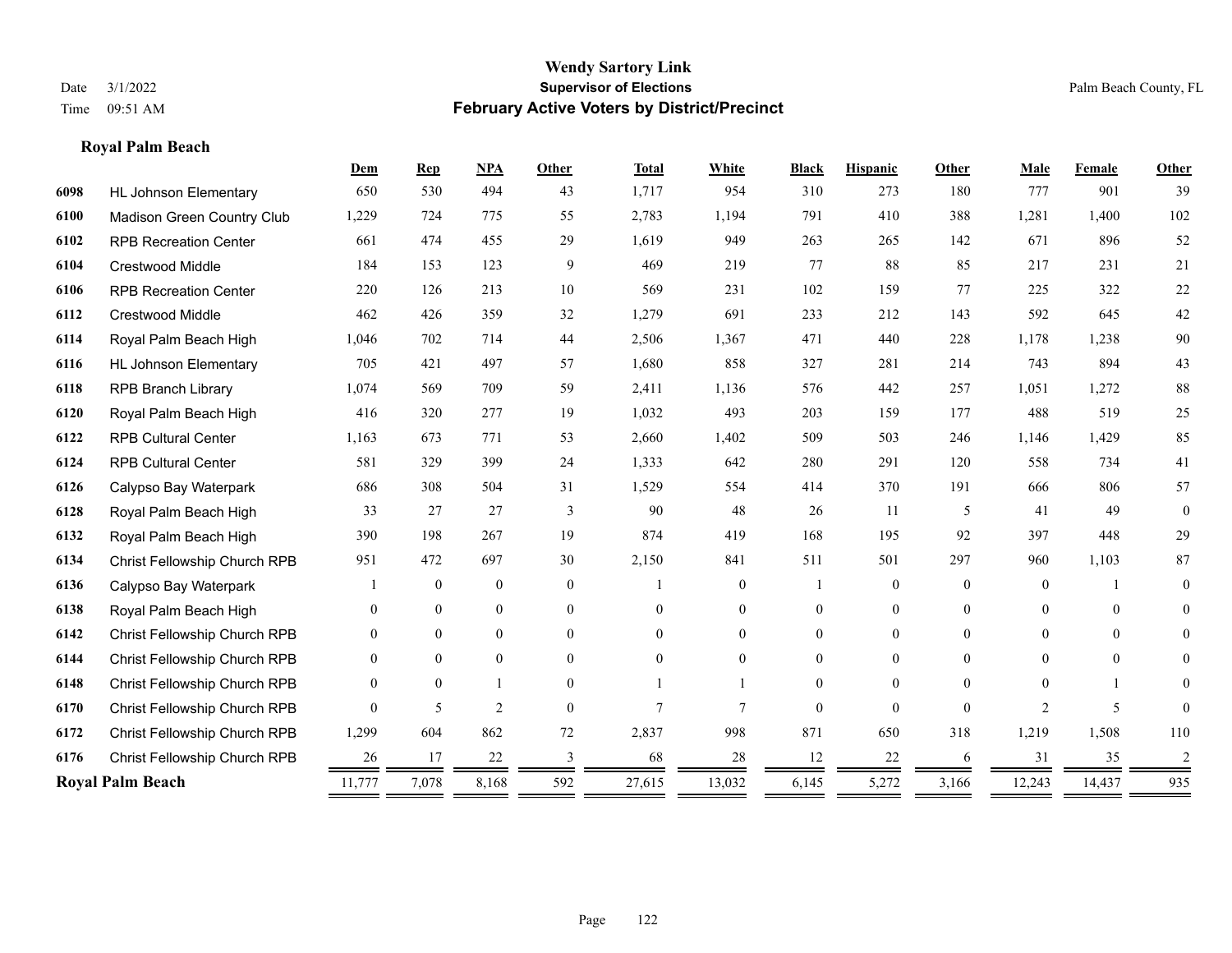| <b>Wendy Sartory Link</b><br><b>Supervisor of Elections</b><br>3/1/2022<br>Palm Beach County, FL<br>Date<br><b>February Active Voters by District/Precinct</b><br>09:51 AM<br>Time |       |            |     |              |              |              |       |                 |              |             |        |              |
|------------------------------------------------------------------------------------------------------------------------------------------------------------------------------------|-------|------------|-----|--------------|--------------|--------------|-------|-----------------|--------------|-------------|--------|--------------|
| <b>South Bay</b>                                                                                                                                                                   | Dem   | <b>Rep</b> | NPA | <b>Other</b> | <b>Total</b> | <b>White</b> | Black | <b>Hispanic</b> | <b>Other</b> | <b>Male</b> | Female | <b>Other</b> |
| 6018<br>South Bay Commission Chambe                                                                                                                                                | 1,185 | 88         | 228 | 12           | 1,513        | 63           | 1,166 | 208             | 76           | 635         | 839    | 39           |
| <b>South Bay</b>                                                                                                                                                                   | 1,185 | 88         | 228 | 12           | 1,513        | 63           | 1,166 | 208             | 76           | 635         | 839    | 39           |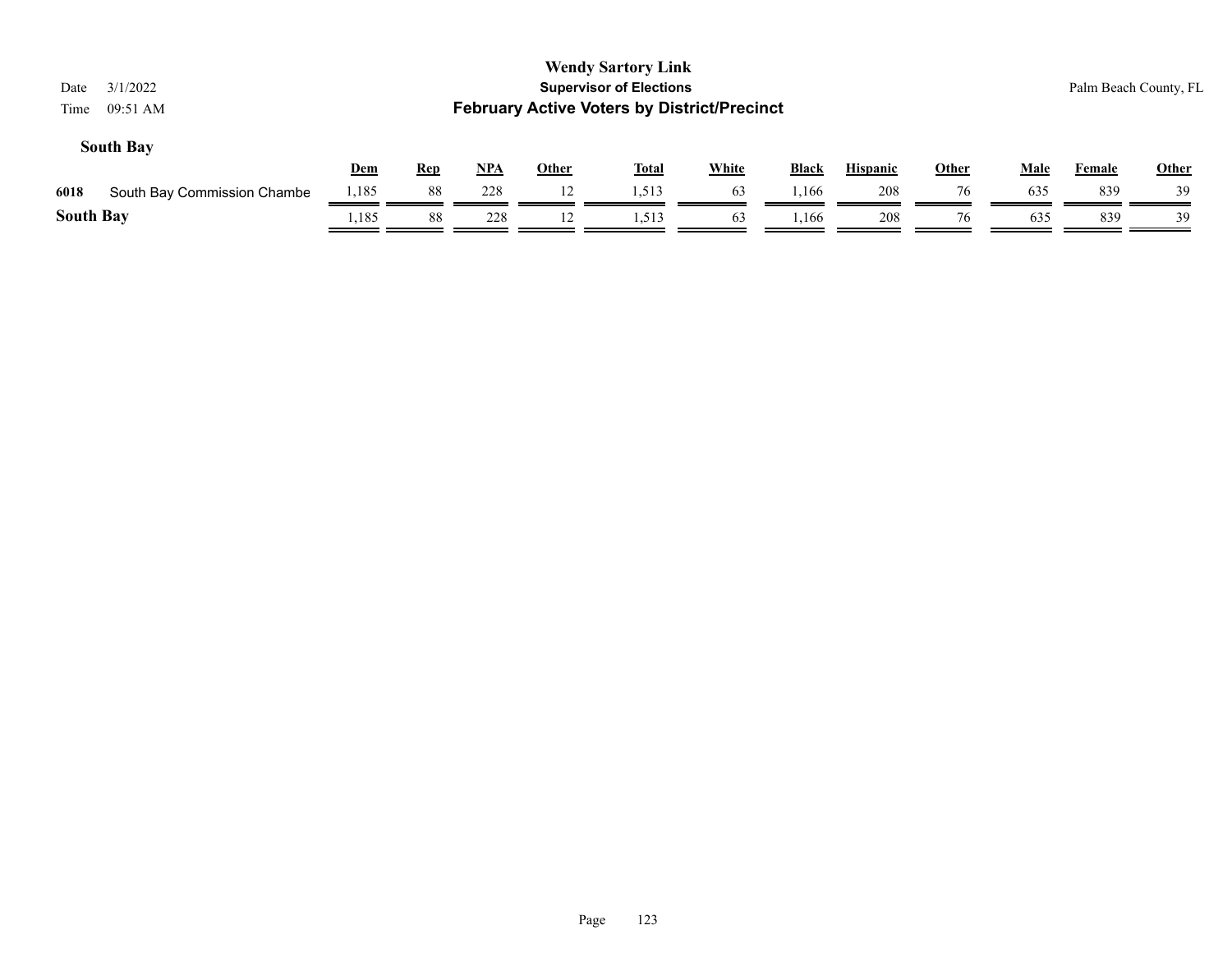| 3/1/2022<br>Date<br>09:51 AM<br>Time |     |            |            |              | <b>Wendy Sartory Link</b><br><b>Supervisor of Elections</b><br><b>February Active Voters by District/Precinct</b> |              |              |                 |              |             |               | Palm Beach County, FL |
|--------------------------------------|-----|------------|------------|--------------|-------------------------------------------------------------------------------------------------------------------|--------------|--------------|-----------------|--------------|-------------|---------------|-----------------------|
| <b>South Palm Beach</b>              | Dem | <b>Rep</b> | <u>NPA</u> | <b>Other</b> | <b>Total</b>                                                                                                      | <b>White</b> | <b>Black</b> | <b>Hispanic</b> | <b>Other</b> | <b>Male</b> | <b>Female</b> | <b>Other</b>          |
| 4004<br>South Palm Beach Town Hall   | 403 | 516        | 394        | 34           | 1,347                                                                                                             | 1,148        | 21           | 84              | 94           | 586         | 713           | 48                    |
| <b>South Palm Beach</b>              | 403 | 516        | 394        | 34           | 1.347                                                                                                             | 1.148        | 21           | 84              | 94           | 586         | 713           | 48                    |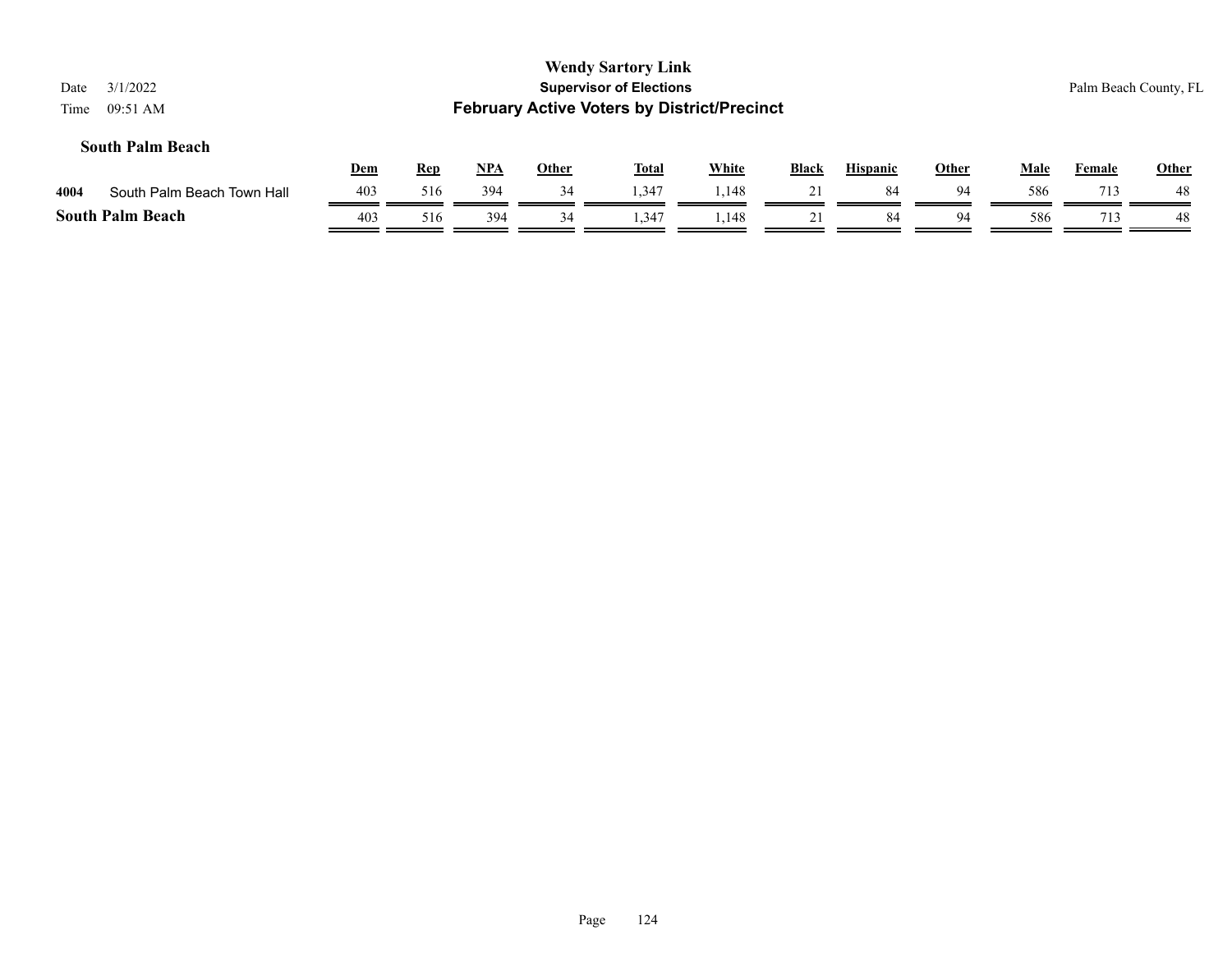## **Tequesta**

|                 |                                  | <u>Dem</u> | <b>Rep</b> | NPA                | Other        | <b>Total</b> | White    | <b>Black</b> | <b>Hispanic</b> | Other    | <u>Male</u> | Female   | <u>Other</u>   |
|-----------------|----------------------------------|------------|------------|--------------------|--------------|--------------|----------|--------------|-----------------|----------|-------------|----------|----------------|
| 1078            | First Baptist Church Teq         | 345        | 887        | 387                | 22           | 1,641        | 1,536    |              | 42              | 60       | 792         | 812      | 37             |
| 1088            | First Baptist Church Teq         | 10         | 45         | 20                 | $\mathbf{0}$ | 75           | 66       | 0            |                 | 6        | 38          | 36       |                |
| 1094            | First Baptist Church Teq         | 577        | 880        | 548                | 42           | 2,047        | 1,839    | 9            | 81              | 118      | 924         | 1,076    | 47             |
| 1112            | <b>Tequesta Council Chambers</b> | 21         | 82         | 46                 |              | 156          | 134      | b.           | 10              | 6        | 74          | 79       |                |
| 1116            | <b>Tequesta Council Chambers</b> | $\theta$   | $\theta$   | $\left( 0 \right)$ | $\theta$     | $\theta$     | $^{(1)}$ | 0            | 0               | $\theta$ | $\Omega$    | $\theta$ | $\overline{0}$ |
| 1118            | <b>Tequesta Council Chambers</b> | 162        | 250        | 180                | 22           | 614          | 520      | 12           | 43              | 39       | 237         | 362      | 15             |
| 1120            | <b>Tequesta Council Chambers</b> | 72         | 242        | 110                | 16           | 440          | 408      |              | 10              | 22       | 210         | 221      | 9              |
| <b>Tequesta</b> |                                  | 1,187      | 2,386      | 1.291              | 109          | 4,973        | 4,503    | 30           | 189             | 251      | 2,275       | 2,586    | 112            |
|                 |                                  |            |            |                    |              |              |          |              |                 |          |             |          |                |

#### Page 125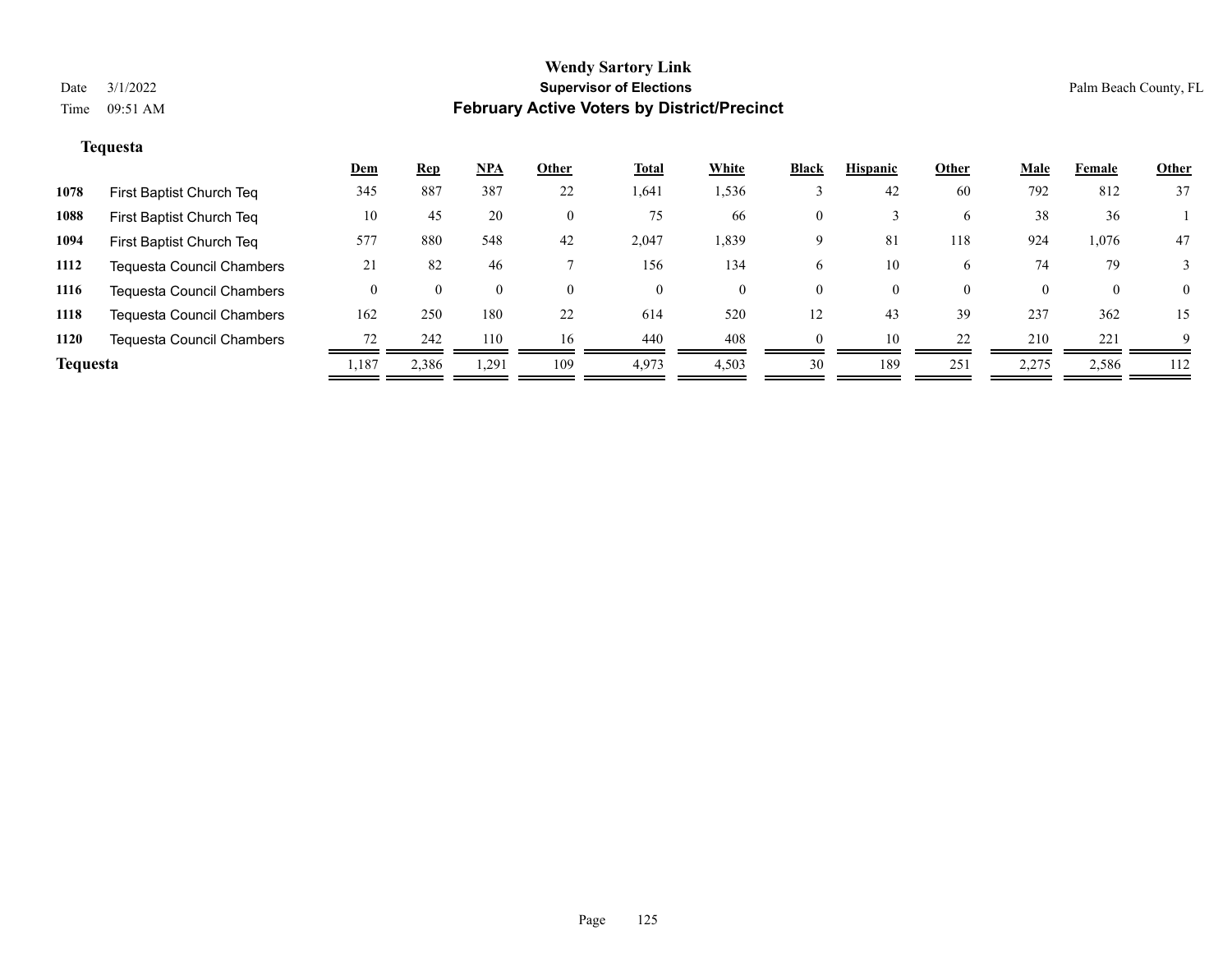| <b>Wendy Sartory Link</b><br><b>Supervisor of Elections</b><br>3/1/2022<br>Palm Beach County, FL<br>Date<br><b>February Active Voters by District/Precinct</b><br>09:51 AM<br>Time |                 |  |  |  |  |  |  |  |  |  |  |  |
|------------------------------------------------------------------------------------------------------------------------------------------------------------------------------------|-----------------|--|--|--|--|--|--|--|--|--|--|--|
| <b>Village Of Golf</b><br>NPA<br>White<br><b>Hispanic</b><br>Dem<br>Other<br><b>Total</b><br>Black<br>Other<br>Male<br><b>Rep</b>                                                  | Other<br>Female |  |  |  |  |  |  |  |  |  |  |  |
| 181<br>52<br>274<br>268<br>37<br>130<br>4030<br>Village of Golf Admin Bldg<br>$\Omega$<br>4                                                                                        | 142             |  |  |  |  |  |  |  |  |  |  |  |
| <b>Village Of Golf</b><br>130<br>37<br>268<br>181<br>52<br>274                                                                                                                     | 142             |  |  |  |  |  |  |  |  |  |  |  |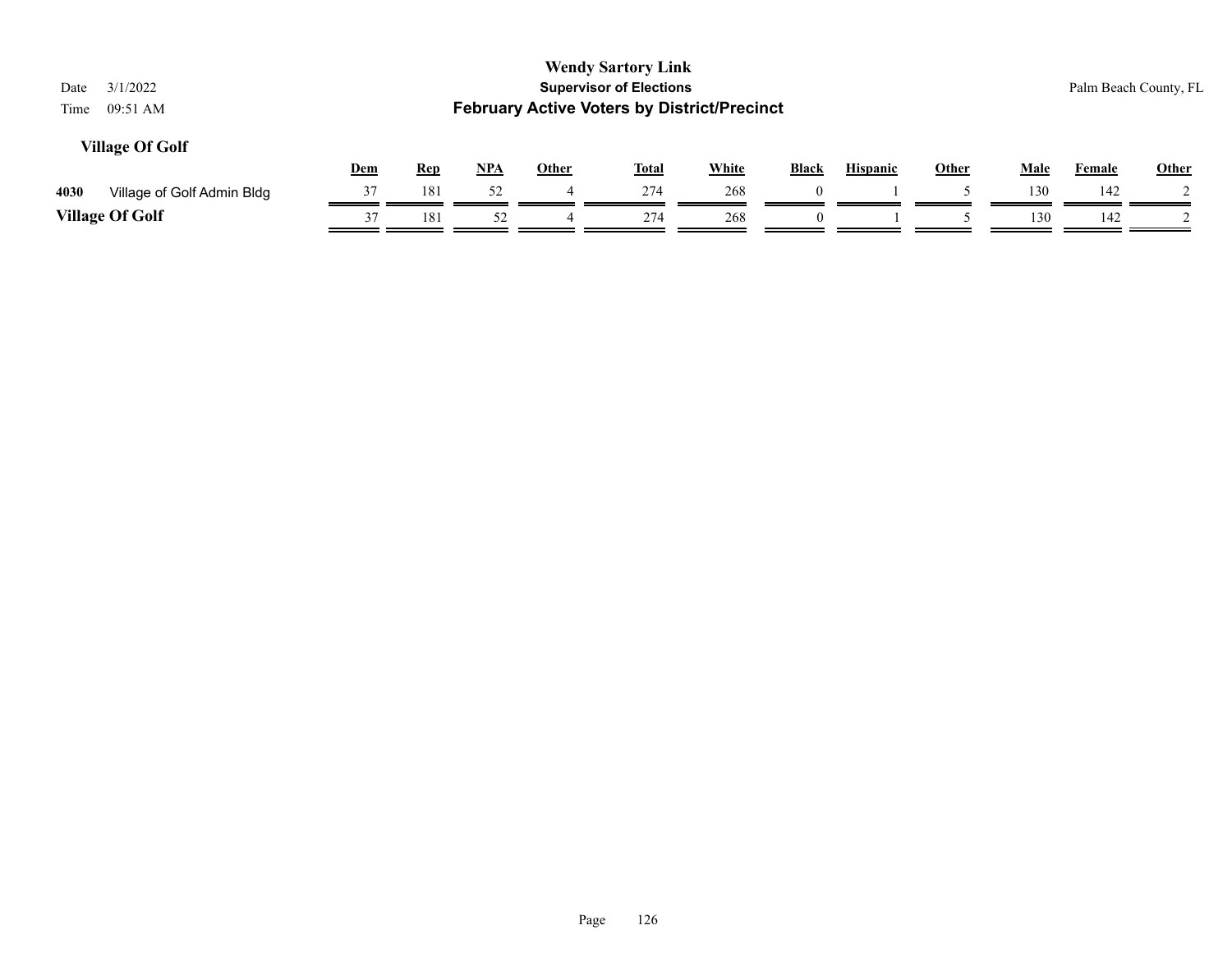## **Wellington**

|      |                                     | Dem          | <b>Rep</b>       | NPA              | <b>Other</b>   | <b>Total</b>     | <b>White</b> | <b>Black</b> | <b>Hispanic</b> | Other        | <b>Male</b>  | Female         | <b>Other</b>   |
|------|-------------------------------------|--------------|------------------|------------------|----------------|------------------|--------------|--------------|-----------------|--------------|--------------|----------------|----------------|
| 2146 | Village Walk HOA Clubhouse          | 553          | 539              | 439              | 44             | 1,575            | 1,223        | 60           | 146             | 146          | 657          | 868            | 50             |
| 6150 | <b>Binks Forest Elementary</b>      | 25           | 40               | 39               | $\overline{4}$ | 108              | 82           | 4            | 9               | 13           | 45           | 60             | 3              |
| 6152 | <b>Binks Forest Elementary</b>      | 412          | 569              | 387              | 37             | 1,405            | 1,065        | 48           | 137             | 155          | 663          | 698            | $44\,$         |
| 6154 | Wellington Landings Middle          | 463          | 512              | 409              | 29             | 1,413            | 1,015        | 87           | 192             | 119          | 636          | 737            | 40             |
| 6156 | <b>Binks Forest Elementary</b>      | 627          | 720              | 586              | 44             | 1,977            | 1,376        | 128          | 298             | 175          | 901          | 1,017          | 59             |
| 6158 | <b>Wellington Elementary</b>        | 782          | 942              | 556              | 40             | 2,320            | 1,703        | 135          | 315             | 167          | 1,065        | 1,182          | $73\,$         |
| 6160 | Wellington Landings Middle          | 661          | 588              | 571              | 43             | 1,863            | 1,210        | 166          | 338             | 149          | 873          | 937            | 53             |
| 6162 | First Baptist Church Wel            | 753          | 677              | 580              | 44             | 2,054            | 1,290        | 214          | 362             | 188          | 923          | 1,065          | 66             |
| 6164 | First Baptist Church Wel            | 833          | 808              | 611              | 59             | 2,311            | 1,551        | 185          | 381             | 194          | 1,033        | 1,207          | 71             |
| 6166 | <b>Wellington Community Center</b>  | 850          | 866              | 751              | 47             | 2,514            | 1,741        | 156          | 408             | 209          | 1,155        | 1,280          | 79             |
| 6168 | First Baptist Church Wel            | 125          | 175              | 145              | 9              | 454              | 348          | 27           | 41              | 38           | 208          | 234            | 12             |
| 6182 | New Horizons Elementary             | 293          | 455              | 325              | 14             | 1,087            | 797          | 44           | 119             | 127          | 466          | 591            | 30             |
| 6184 | Wellington High                     | 660          | 592              | 535              | 37             | 1,824            | 1,129        | 249          | 286             | 160          | 803          | 965            | 56             |
| 6186 | <b>Elbridge Gale Elementary</b>     | 803          | 579              | 649              | 44             | 2,075            | 1,135        | 299          | 432             | 209          | 913          | 1,088          | $74\,$         |
| 6188 | <b>Wellington Village Park</b>      | 222          | 428              | 318              | 27             | 995              | 847          | 18           | 47              | 83           | 400          | 546            | 49             |
| 6190 | Wellington Village Hall             | 820          | 452              | 660              | 47             | 1,979            | 891          | 364          | 511             | 213          | 820          | 1,085          | 74             |
| 6192 | St Peters Methodist Church          | 969          | 792              | 792              | 66             | 2,619            | 1,549        | 288          | 549             | 233          | 1,195        | 1,339          | 85             |
| 6194 | <b>Equestrian Trails Elementary</b> | 500          | 293              | 356              | 17             | 1,166            | 522          | 299          | 153             | 192          | 515          | 595            | 56             |
| 6198 | Wellington Branch Library           | 522          | 362              | 366              | 38             | 1,288            | 708          | 198          | 274             | 108          | 554          | 700            | 34             |
| 6200 | <b>Emerald Cove Middle</b>          | 534          | 573              | 521              | 54             | 1,682            | 1,046        | 180          | 270             | 186          | 741          | 888            | 53             |
| 6202 | <b>Emerald Cove Middle</b>          | 108          | 88               | 96               | 7              | 299              | 174          | 58           | 52              | 15           | 135          | 158            | 6              |
| 6204 | <b>Emerald Cove Middle</b>          | 32           | 19               | 40               | -1             | 92               | $47\,$       | $27\,$       | 10              | $\,8\,$      | 24           | 64             | $\overline{4}$ |
| 6208 | Buena Vida Clubhouse                | 316          | 196              | 183              | 13             | 708              | 615          | 24           | 23              | 46           | 318          | 373            | 17             |
| 6210 | Villa Olympia Clubhouse             | 1,556        | 1,081            | 1,325            | 99             | 4,061            | 1,832        | 704          | 691             | 834          | 1,915        | 1,959          | 187            |
| 6212 | Wellington Village Park             | 146          | 228              | 180              | 16             | 570              | 390          | 16           | 93              | 71           | 259          | 284            | 27             |
| 6214 | Wellington Village Park             | 812          | 778              | 722              | 49             | 2,361            | 1,488        | 261          | 290             | 322          | 1,082        | 1,197          | $82\,$         |
| 6218 | <b>Wellington Village Park</b>      | $\mathbf{0}$ | $\boldsymbol{0}$ | $\boldsymbol{0}$ | $\mathbf{0}$   | $\boldsymbol{0}$ | $\mathbf{0}$ | $\mathbf{0}$ | $\mathbf{0}$    | $\mathbf{0}$ | $\mathbf{0}$ | $\overline{0}$ | $\mathbf{0}$   |
| 6220 | <b>Wellington Village Park</b>      | 58           | 33               | 45               | 6              | 142              | 72           | 16           | 36              | 18           | 61           | 77             | 4              |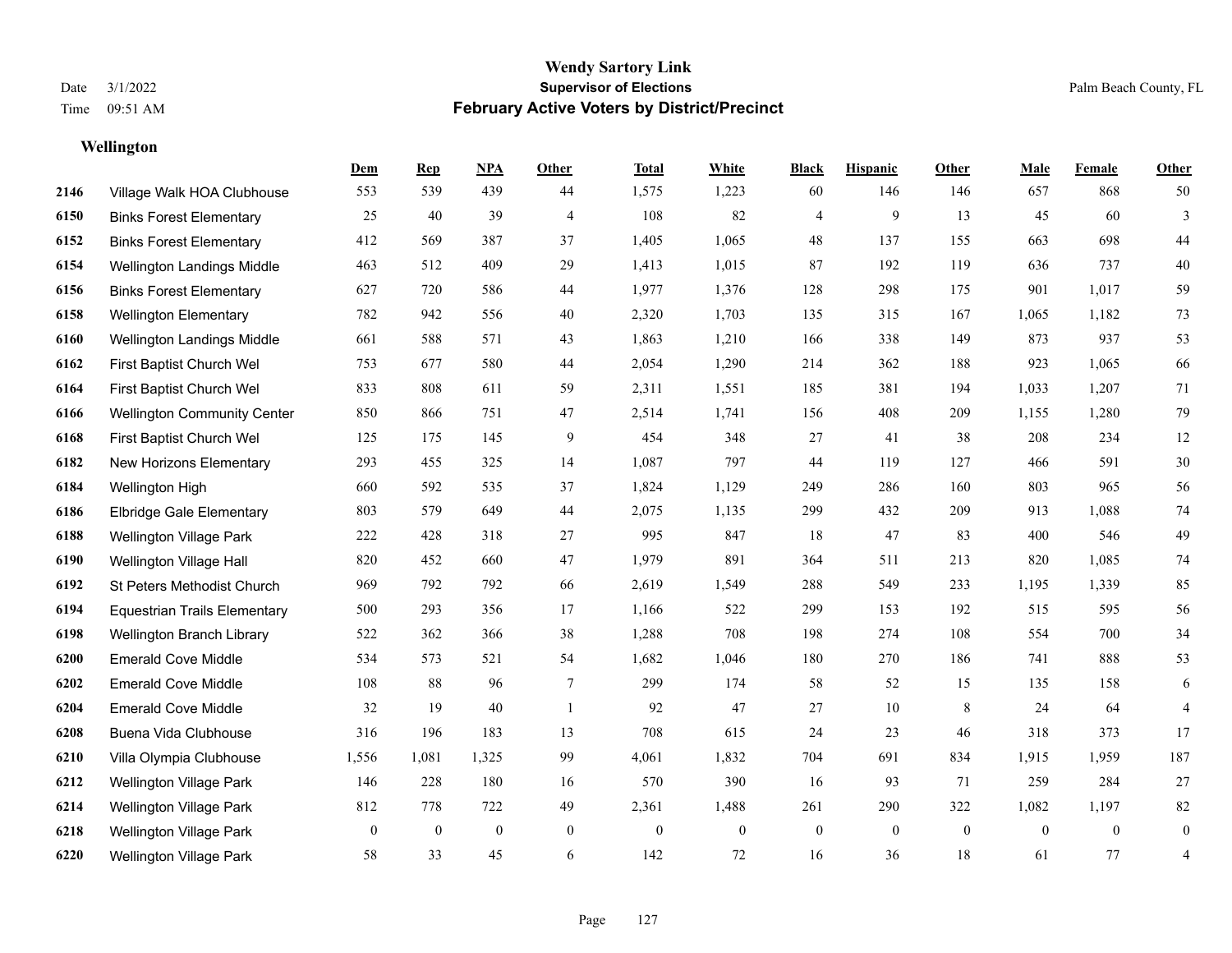| 3/1/2022<br>Date<br>09:51 AM<br>Time |        |            |            |              | <b>Wendy Sartory Link</b><br><b>Supervisor of Elections</b><br><b>February Active Voters by District/Precinct</b> |              |              |                 |       |             |               | Palm Beach County, FL |
|--------------------------------------|--------|------------|------------|--------------|-------------------------------------------------------------------------------------------------------------------|--------------|--------------|-----------------|-------|-------------|---------------|-----------------------|
| Wellington                           |        |            |            |              |                                                                                                                   |              |              |                 |       |             |               |                       |
|                                      | Dem    | <u>Rep</u> | <u>NPA</u> | <b>Other</b> | <u>Total</u>                                                                                                      | <b>White</b> | <b>Black</b> | <b>Hispanic</b> | Other | <u>Male</u> | <b>Female</b> | <b>Other</b>          |
| 6226<br>The Isles at Wellington      | 745    | 761        | 636        | 47           | 2,189                                                                                                             | 1,411        | 224          | 240             | 314   | 1,032       | 1,064         | 93                    |
| Wellington                           | 15,180 | 14.146     | 12,823     | 982          | 43,131                                                                                                            | 27,257       | 4.479        | 6,703           | 4,692 | 19.392      | 22,258        | 1,481                 |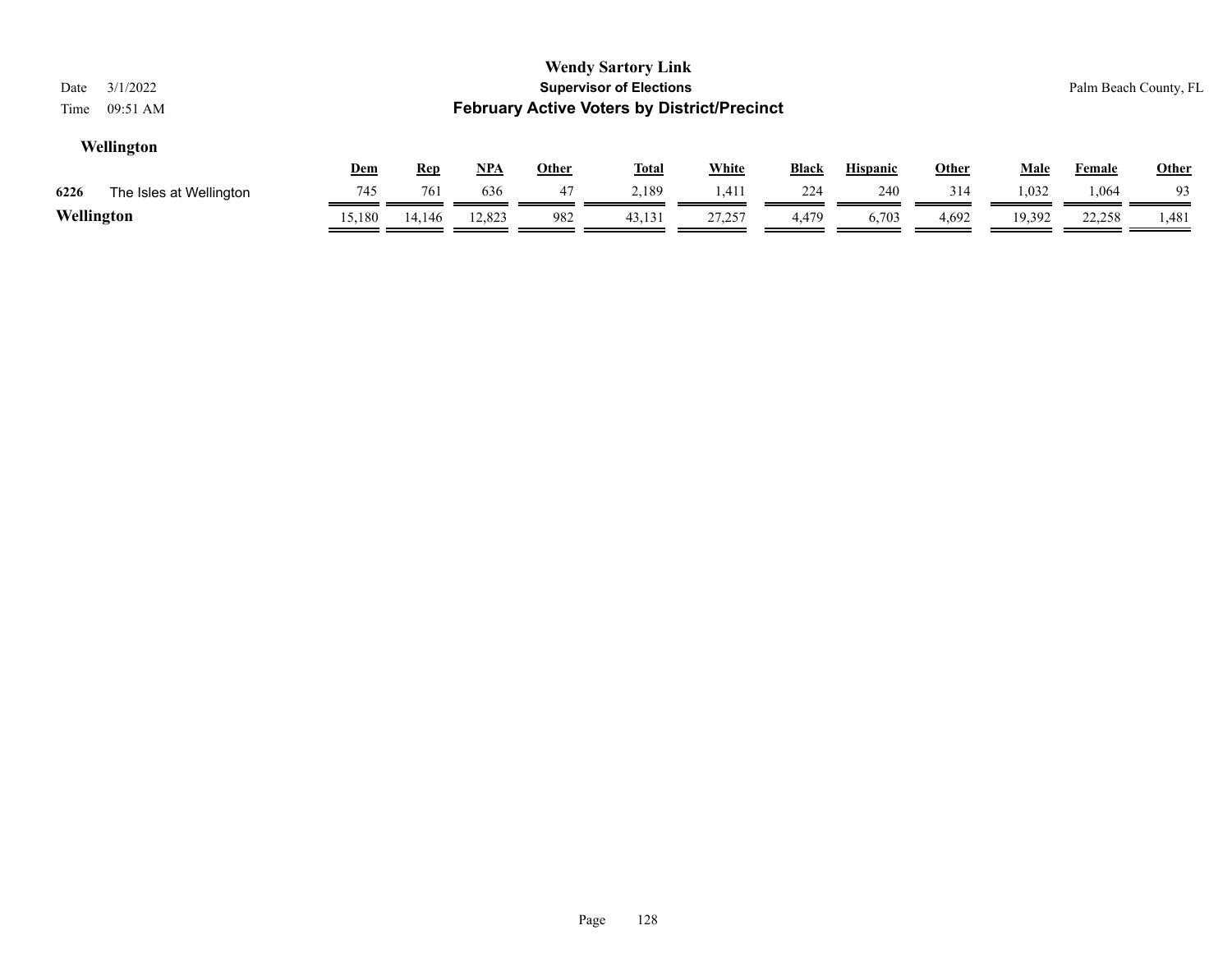| Date<br>Time | 3/1/2022<br>09:51 AM |     |            |            |              | <b>Wendy Sartory Link</b><br><b>Supervisor of Elections</b><br><b>February Active Voters by District/Precinct</b> |              |          |                 |              |             | Palm Beach County, FL |              |
|--------------|----------------------|-----|------------|------------|--------------|-------------------------------------------------------------------------------------------------------------------|--------------|----------|-----------------|--------------|-------------|-----------------------|--------------|
|              | Westlake             | Dem | <b>Rep</b> | <u>NPA</u> | <b>Other</b> | <u>Total</u>                                                                                                      | <b>White</b> | Black    | <b>Hispanic</b> | <b>Other</b> | <b>Male</b> | Female                | <b>Other</b> |
| 6072         | Seminole Ridge High  | 595 | 583        | 567        | 55           | 1,800                                                                                                             | 820          | 350      | 477             | 153          | 844         | 934                   | 22           |
| 6073         | Seminole Ridge High  |     | $\Omega$   | $\Omega$   | $\Omega$     | $\Omega$                                                                                                          | $\Omega$     | $\Omega$ | $\theta$        | $\Omega$     | $\theta$    | $\Omega$              |              |
| Westlake     |                      | 595 | 583        | 567        | 55           | 1.800                                                                                                             | 820          | 350      | 477             | 153          | 844         | 934                   | 22           |
|              |                      |     |            |            |              |                                                                                                                   |              |          |                 |              |             |                       |              |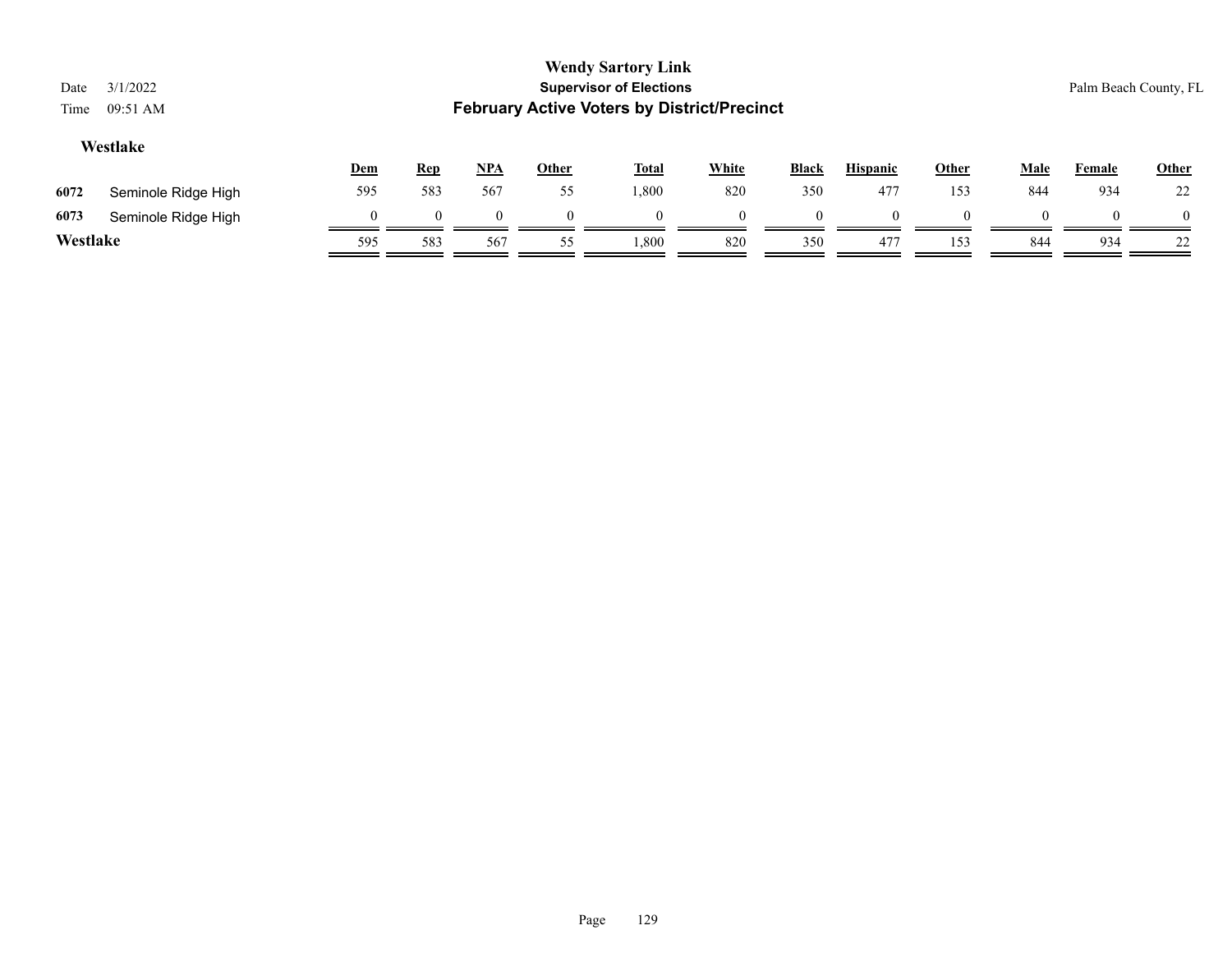**West Palm Beach**

#### **Wendy Sartory Link** Date 3/1/2022 **Supervisor of Elections** Palm Beach County, FL Time 09:51 AM **February Active Voters by District/Precinct**

# **Dem Rep NPA Other Total White Black Hispanic Other Male Female Other** Jeaga Middle 178 93 112 8 391 153 128 38 72 174 205 12 Grassy Waters Elementary 1,037 319 611 46 2,013 589 736 398 290 853 1,089 71 Jeaga Middle 170 78 102 10 360 150 112 71 27 143 205 12 Jeaga Middle 0 0 0 0 0 0 0 0 0 0 0 0 Club Baywinds 828 549 370 35 1,782 1,346 154 171 111 724 1,015 43 Andros Isle POA Clubhouse 846 558 555 38 1,997 1,078 401 296 222 845 1,086 66 Riverwalk Clubhouse 750 715 589 50 2,104 1,648 99 175 182 908 1,134 62 Riverwalk Clubhouse 54 28 32 4 118 55 35 19 9 48 67 3 Riverwalk Clubhouse 96 48 75 9 228 87 62 53 26 102 124 2 Riverwalk Clubhouse 0 0 0 0 0 0 0 0 0 0 0 0 Belvedere Elementary 23 21 28 1 73 53 4 8 8 43 30 0 Belvedere Elementary 1 0 0 0 1 1 0 0 0 1 0 0 Howard Park Community Center 142 89 99 6 336 175 53 72 36 156 172 8 Conniston Middle 428 259 327 17 1,031 396 101 460 74 469 522 40 Belvedere Elementary 559 384 397 25 1,365 1,073 31 154 107 650 669 46 Belvedere Elementary 607 360 500 28 1,495 561 160 619 155 643 763 89 Belvedere Elementary 0 0 0 0 0 0 0 0 0 0 0 0 Belvedere Elementary 143 122 126 8 399 326 17 28 28 193 196 10 St Catherine Church 442 547 365 30 1,384 1,151 39 88 106 626 707 51 2134 STEM Bldg at Cox Science Cent 520 324 429 31 1,304 486 62 640 116 592 657 55 Palmwood Lodge #303 659 457 575 41 1,732 751 81 735 165 783 870 79 Palmwood Lodge #303 333 161 270 21 785 314 78 306 87 369 385 31 South Olive Community Center 567 425 396 34 1,422 1,082 30 204 106 665 710 47 Lakeside Presbyterian Church 281 363 201 20 865 753 3 52 57 402 437 26 Lakeside Presbyterian Church 354 410 280 35 1,079 895 20 84 80 495 552 32 Ibis POA Admin Building 1,041 1,119 754 85 2,999 2,632 94 73 200 1,412 1,520 67 Ibis POA Admin Building 0 0 0 0 0 0 0 0 0 0 0 0 Ironhorse Country Club 158 261 125 10 554 446 35 20 53 248 296 10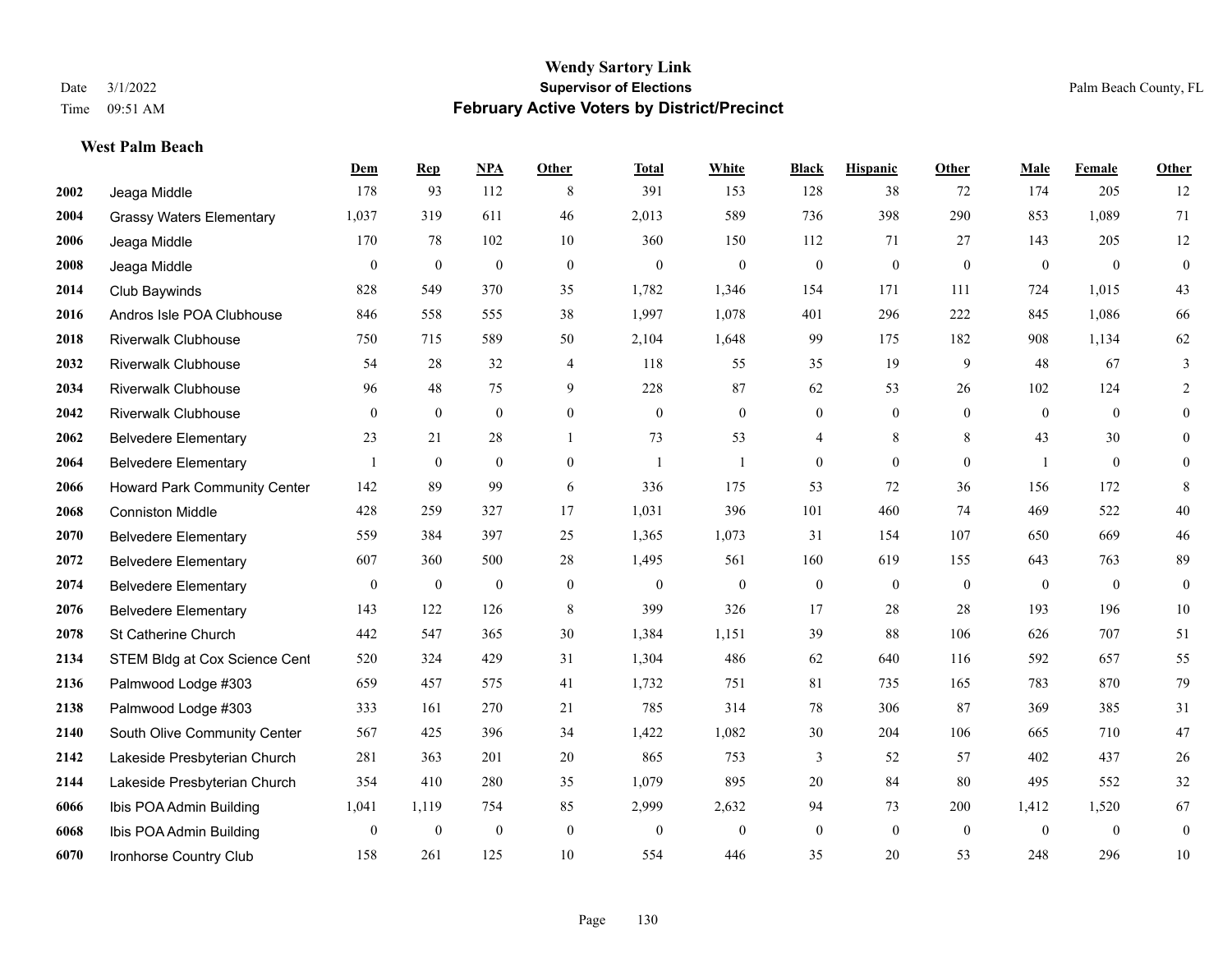#### **West Palm Beach**

|      |                                       | Dem          | <b>Rep</b>   | NPA            | <b>Other</b>   | <b>Total</b> | <b>White</b>   | <b>Black</b>     | <b>Hispanic</b> | <b>Other</b>   | <b>Male</b>  | <b>Female</b>  | <b>Other</b>     |
|------|---------------------------------------|--------------|--------------|----------------|----------------|--------------|----------------|------------------|-----------------|----------------|--------------|----------------|------------------|
| 7032 | <b>Crossroads Baptist Church</b>      | $\mathbf{0}$ | $\mathbf{0}$ | $\mathbf{0}$   | $\theta$       | $\theta$     | $\overline{0}$ | $\mathbf{0}$     | $\mathbf{0}$    | $\overline{0}$ | $\mathbf{0}$ | $\overline{0}$ | $\theta$         |
| 7048 | <b>Crossroads Baptist Church</b>      | 279          | 9            | 97             | 10             | 395          | 9              | 329              | 29              | 28             | 132          | 246            | 17               |
| 7050 | <b>Crossroads Baptist Church</b>      |              | 2            | $\mathbf{1}$   | $\overline{0}$ | 4            | 3              | $\mathbf{0}$     | $\mathbf{0}$    | $\overline{1}$ | $\mathbf{1}$ | 3              | $\mathbf{0}$     |
| 7052 | <b>Crossroads Baptist Church</b>      | $\mathbf{0}$ | $\mathbf{0}$ | $\mathbf{0}$   | $\overline{0}$ | $\theta$     | $\overline{0}$ | $\boldsymbol{0}$ | $\mathbf{0}$    | $\theta$       | $\Omega$     | $\theta$       | $\mathbf{0}$     |
| 7056 | <b>Crossroads Baptist Church</b>      | $\Omega$     | $\mathbf{0}$ | $\theta$       | $\Omega$       | $\theta$     | $\mathbf{0}$   | $\mathbf{0}$     | $\theta$        | $\theta$       | $\Omega$     | $\theta$       | $\mathbf{0}$     |
| 7058 | Palm Beach Lakes High                 | 1,424        | 364          | 628            | 45             | 2,461        | 819            | 1,115            | 304             | 223            | 1,004        | 1,362          | 95               |
| 7060 | <b>Ephesus Adventist Academy</b>      | 1,156        | 63           | 244            | 18             | 1,481        | 107            | 1,209            | 52              | 113            | 605          | 825            | 51               |
| 7064 | Grace Episcopal Church                | 1,319        | 167          | 452            | 35             | 1,973        | 343            | 1,282            | 136             | 212            | 849          | 1.035          | 89               |
| 7066 | Northboro Elementary                  | 1,067        | 201          | 453            | 28             | 1,749        | 471            | 919              | 181             | 178            | 799          | 876            | 74               |
| 7068 | <b>Pleasant City Community Center</b> | 965          | 246          | 520            | 37             | 1,768        | 802            | 629              | 178             | 159            | 876          | 811            | 81               |
| 7070 | Northboro Elementary                  | 454          | 400          | 382            | 35             | 1,271        | 1,009          | 67               | 86              | 109            | 586          | 650            | 35               |
| 7072 | <b>Egret Lake Elementary</b>          | 488          | 119          | 234            | 9              | 850          | 221            | 380              | 138             | 111            | 370          | 450            | $30\,$           |
| 7074 | <b>Egret Lake Elementary</b>          | 201          | 40           | 96             | 11             | 348          | 53             | 203              | 43              | 49             | 151          | 189            | 8                |
| 7078 | <b>Egret Lake Elementary</b>          | 340          | 104          | 161            | 18             | 623          | 421            | 108              | 52              | 42             | 243          | 361            | 19               |
| 7080 | <b>Egret Lake Elementary</b>          | 20           | 2            | $\overline{1}$ | $\overline{0}$ | 23           | 23             | $\boldsymbol{0}$ | $\mathbf{0}$    | $\theta$       | 7            | 16             | $\boldsymbol{0}$ |
| 7086 | <b>Bear Lakes Middle</b>              | 37           | 19           | 14             | $\overline{1}$ | 71           | 28             | 16               | 11              | 16             | 26           | 40             | 5                |
| 7088 | Whitehall Clubhouse #3                | 677          | 483          | 470            | 51             | 1,681        | 1,060          | 254              | 204             | 163            | 776          | 857            | 48               |
| 7090 | Bear Lakes Middle                     | 1,322        | 489          | 848            | 57             | 2,716        | 1,076          | 941              | 388             | 311            | 1,186        | 1,414          | 116              |
| 7092 | Palm Beach Lakes High                 | 115          | 37           | 74             | $\overline{4}$ | 230          | 84             | 67               | 22              | 57             | 105          | 112            | 13               |
| 7094 | Salvation Army Activity Hall          | 609          | 80           | 286            | 12             | 987          | 162            | 517              | 130             | 178            | 422          | 519            | $46\,$           |
| 7096 | Salvation Army Activity Hall          | 847          | 306          | 511            | 34             | 1,698        | 690            | 552              | 267             | 189            | 678          | 939            | 81               |
| 7100 | U M Church of Palm Beaches            | 969          | 438          | 711            | 63             | 2,181        | 1,047          | 680              | 246             | 208            | 981          | 1,130          | $70\,$           |
| 7102 | First Christian Church                | 748          | 192          | 332            | 23             | 1,295        | 426            | 638              | 106             | 125            | 494          | 756            | 45               |
| 7104 | WPB City Fire Station #5              | 732          | 413          | 447            | 33             | 1,625        | 1,008          | 282              | 189             | 146            | 706          | 869            | 50               |
| 7106 | <b>Roosevelt Elementary</b>           | 2,049        | 173          | 583            | 34             | 2,839        | 276            | 2,093            | 256             | 214            | 1,138        | 1.585          | 116              |
| 7108 | <b>Chamber of Commerce</b>            | 416          | 413          | 363            | 54             | 1,246        | 945            | 57               | 108             | 136            | 582          | 628            | $36\,$           |
| 7120 | U M Church of Palm Beaches            | 291          | 110          | 183            | 13             | 597          | 215            | 221              | 105             | 56             | 256          | 309            | $32\,$           |
| 7122 | U M Church of Palm Beaches            | $\mathbf{0}$ | $\theta$     | $\mathbf{0}$   | $\theta$       | $\theta$     | $\mathbf{0}$   | $\mathbf{0}$     | $\theta$        | $\theta$       | $\theta$     | $\theta$       | $\boldsymbol{0}$ |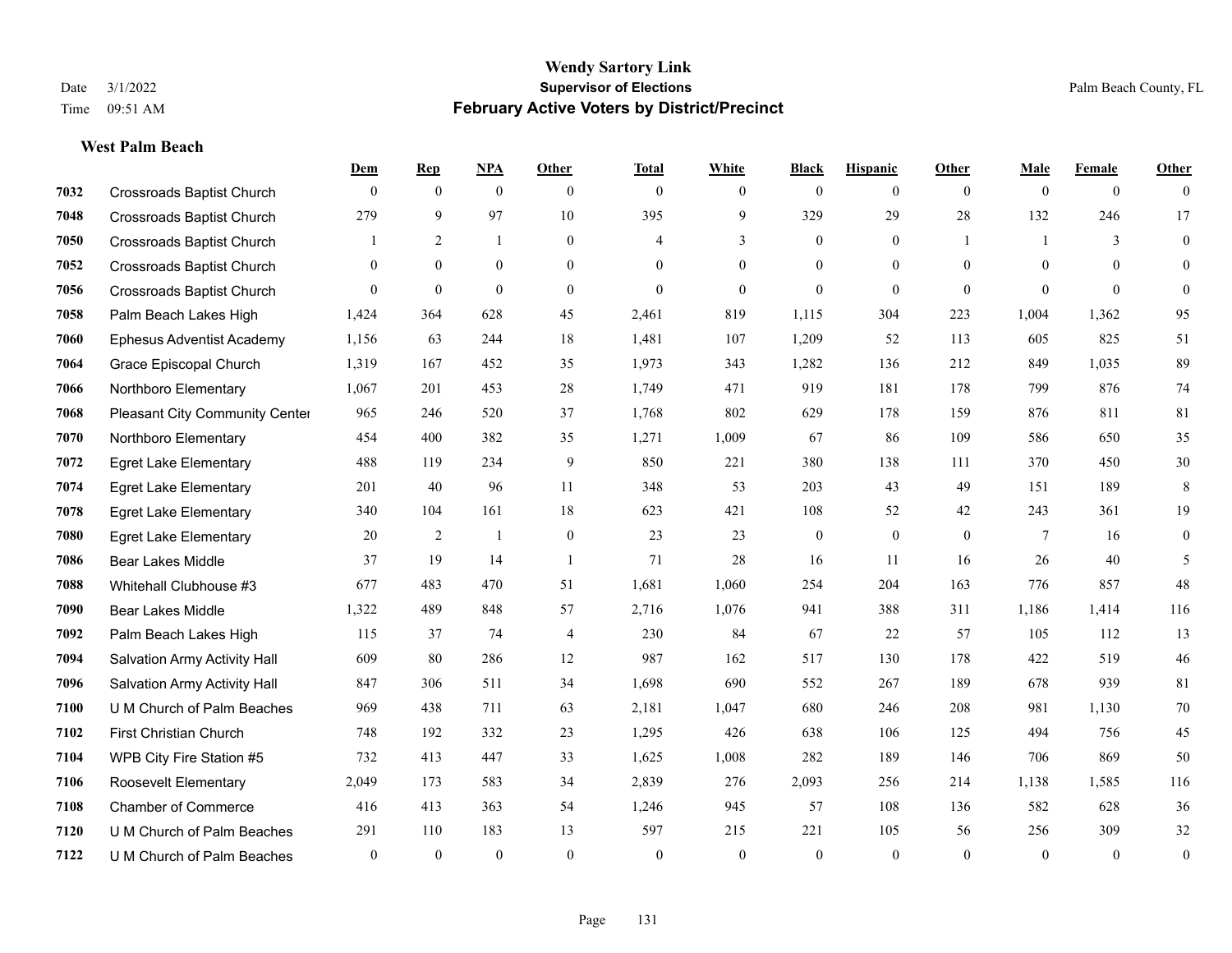#### **West Palm Beach**

|      |                                     | Dem    | <b>Rep</b> | <b>NPA</b> | Other | Total  | White  | <b>Black</b> | <b>Hispanic</b> | Other | Male   | Female | Other |
|------|-------------------------------------|--------|------------|------------|-------|--------|--------|--------------|-----------------|-------|--------|--------|-------|
| 7124 | <b>First Christian Church</b>       | 1,205  | 138        | 348        | 17    | 1,708  | 193    | .242         | 113             | 160   | 753    | 896    | 59    |
| 7126 | <b>First Christian Church</b>       | 1,508  | 514        | 801        | 84    | 2,907  | 1,126  | 1,070        | 417             | 294   | 1,211  | 1,584  | 112   |
| 7128 | <b>Westward Elementary</b>          | 1,956  | 130        | 510        | 26    | 2,622  | 168    | 2,132        | 118             | 204   | 1,056  | 1,470  | 96    |
| 7130 | Alexander W Dreyfoos SOA High       | 823    | 842        | 820        | 75    | 2,560  | 1,967  | 120          | 207             | 266   | 1,290  | 1,201  | 69    |
| 7132 | WPB City Hall Flagler Gallery       | 667    | 715        | 613        | 71    | 2,066  | 1,633  | 92           | 147             | 194   | 1,048  | 948    | 70    |
| 7148 | <b>Howard Park Community Center</b> | 95     | 35         | 56         | 8     | 194    | 103    | 38           | 29              | 24    | 99     | 87     | 8     |
| 7149 | <b>Howard Park Community Center</b> | 62     | 14         | 48         |       | 126    | 20     | 51           | 34              | 21    | 57     | 57     | 12    |
| 7150 | Howard Park Community Center        | 350    | 284        | 302        | 39    | 975    | 781    | 44           | 81              | 69    | 492    | 458    | 25    |
| 7152 | WPB City Hall Flagler Gallery       | 483    | 453        | 285        | 42    | 1,263  | 1,007  | 44           | 117             | 95    | 484    | 735    | 44    |
|      | <b>West Palm Beach</b>              | 33,892 | 15,685     | 19,192     | 1,581 | 70,350 | 34,497 | 19,927       | 9,258           | 6,668 | 31,007 | 36,829 | 2,514 |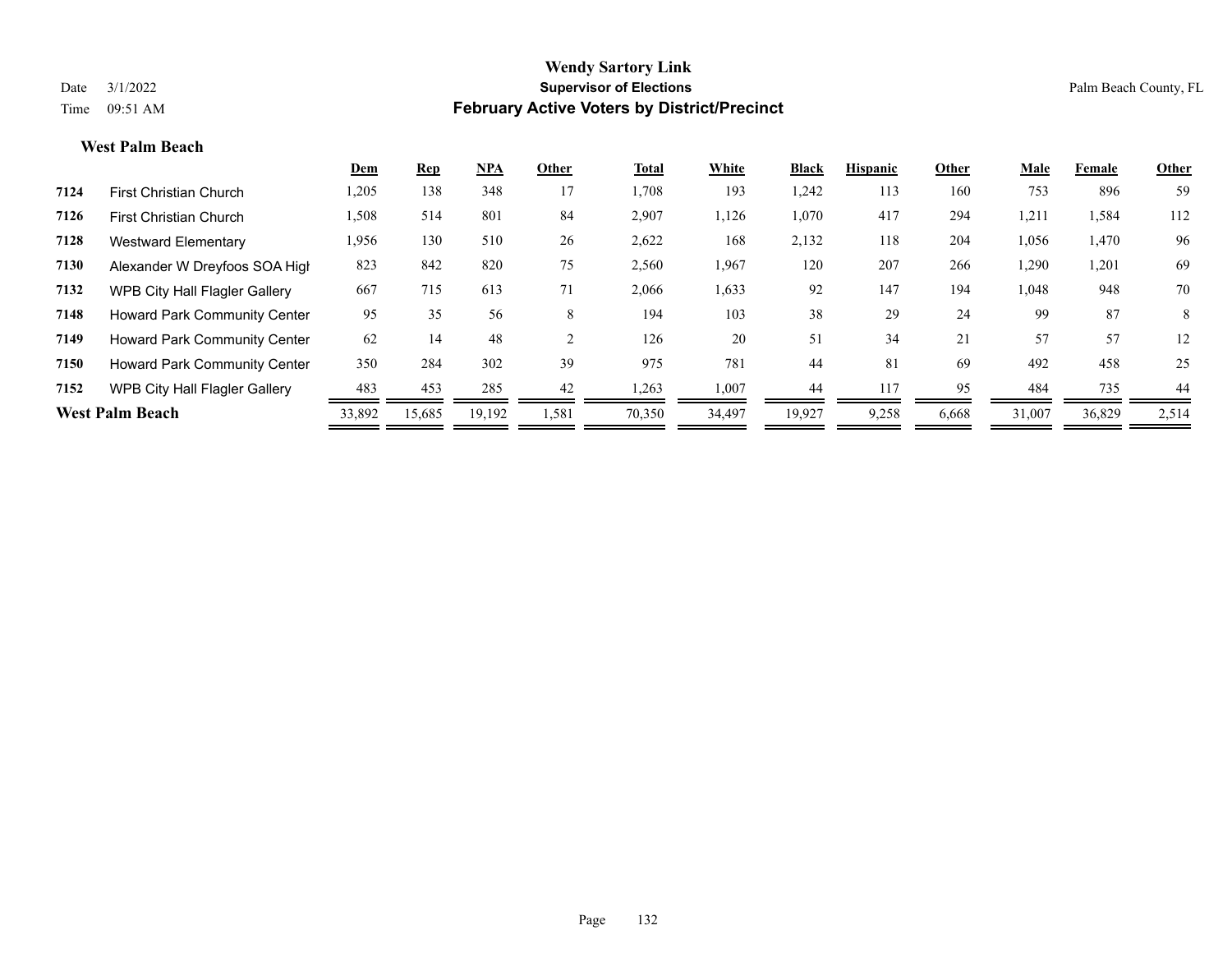|      |                                     | Dem          | <b>Rep</b>       | NPA              | <b>Other</b> | <b>Total</b> | <b>White</b>   | <b>Black</b>     | <b>Hispanic</b>  | <b>Other</b>   | <b>Male</b> | <b>Female</b>  | <b>Other</b> |
|------|-------------------------------------|--------------|------------------|------------------|--------------|--------------|----------------|------------------|------------------|----------------|-------------|----------------|--------------|
| 1002 | <b>Canal Point Community Center</b> | $\mathbf{0}$ | $\boldsymbol{0}$ | $\boldsymbol{0}$ | $\theta$     | $\mathbf{0}$ | $\overline{0}$ | $\overline{0}$   | $\overline{0}$   | $\overline{0}$ | $\theta$    | $\overline{0}$ | $\Omega$     |
| 3084 | Lakes of Sherbrooke                 | 694          | 643              | 594              | 54           | 1,985        | 1,342          | 191              | 287              | 165            | 858         | 1,051          | 76           |
| 3090 | <b>Woodlands Middle</b>             | 1,460        | 839              | 671              | 53           | 3,023        | 2,435          | 185              | 116              | 287            | 1,369       | 1,567          | 87           |
| 3092 | Lacuna HOA Clubhouse                | 1,213        | 775              | 781              | 75           | 2,844        | 1,975          | 278              | 326              | 265            | 1,304       | 1,454          | 86           |
| 3120 | Valencia Shores Social Club         | 1,223        | 600              | 582              | 51           | 2,456        | 2,172          | 68               | 81               | 135            | 1,129       | 1,271          | 56           |
| 3122 | Boynton Beach Community Chur        | 901          | 413              | 350              | 33           | 1,697        | 1,517          | 37               | 52               | 91             | 703         | 957            | 37           |
| 5002 | Faith Farm Tabernacle               | 568          | 660              | 514              | 45           | 1,787        | 1,180          | 177              | 195              | 235            | 826         | 910            | 51           |
| 5003 | Faith Farm Tabernacle               | 500          | 348              | 443              | 29           | 1,320        | 791            | 139              | 212              | 178            | 592         | 684            | 44           |
| 5004 | Faith Farm Tabernacle               | 4            | $\overline{c}$   | $\sqrt{2}$       | $\mathbf{0}$ | 8            | 5              | $\boldsymbol{0}$ | $\mathfrak{Z}$   | $\mathbf{0}$   | 6           | 2              | $\mathbf{0}$ |
| 5005 | <b>Sunset Palms Elementary</b>      | 1,251        | 574              | 496              | 78           | 2,399        | 2,244          | 15               | 33               | 107            | 1,104       | 1,237          | 58           |
| 5006 | Faith Farm Tabernacle               | 1,162        | 522              | 579              | 40           | 2,303        | 2,182          | 13               | 24               | 84             | 1,075       | 1,192          | 36           |
| 5007 | Faith Farm Tabernacle               | 5            | $\boldsymbol{0}$ | $\overline{2}$   | $\mathbf{0}$ | $\tau$       | 6              | $\boldsymbol{0}$ | $\boldsymbol{0}$ | $\overline{1}$ | 5           | 2              | $\mathbf{0}$ |
| 5008 | <b>Sunset Palms Elementary</b>      | 432          | 339              | 382              | 25           | 1,178        | 772            | 98               | 142              | 166            | 551         | 594            | 33           |
| 5009 | Boynton Beach Community Chur        | 1,218        | 987              | 1,019            | 74           | 3,298        | 2,190          | 297              | 363              | 448            | 1,576       | 1,604          | 118          |
| 5054 | Our Lady Queen of Peace             | 1,155        | 1,237            | 1,052            | 88           | 3,532        | 2,831          | 101              | 217              | 383            | 1,637       | 1,758          | 137          |
| 5055 | Our Lady Queen of Peace             | 305          | 143              | 155              | 12           | 615          | 543            | 6                | 38               | 28             | 273         | 325            | 17           |
| 5108 | West Boca Branch Library            | 1,474        | 1,570            | 1,500            | 115          | 4,659        | 3,827          | 112              | 280              | 440            | 2,195       | 2,325          | 139          |
| 5128 | <b>Sunrise Park Elementary</b>      | 756          | 519              | 576              | 38           | 1,889        | 1,254          | 102              | 280              | 253            | 854         | 974            | 61           |
| 5130 | Coconut Cove Waterpark - Meet       | 658          | 557              | 549              | 30           | 1,794        | 1,318          | 32               | 171              | 273            | 814         | 899            | $81\,$       |
| 5132 | Eagles Landing Middle               | 923          | 592              | 662              | 49           | 2,226        | 1,514          | 147              | 337              | 228            | 997         | 1,161          | 68           |
| 5134 | Coconut Cove Waterpark - Meet       | 537          | 473              | 460              | 31           | 1,501        | 1,069          | 72               | 232              | 128            | 714         | 736            | 51           |
| 5136 | West Boca Branch Library            | 852          | 509              | 701              | 51           | 2,113        | 1,362          | 129              | 405              | 217            | 889         | 1,160          | 64           |
| 5138 | <b>Whispering Pines Elementary</b>  | 896          | 574              | 629              | 44           | 2,143        | 1,424          | 129              | 311              | 279            | 934         | 1,134          | 75           |
| 5140 | Olympic Heights High                | 1,028        | 783              | 922              | 54           | 2,787        | 1,800          | 148              | 537              | 302            | 1,271       | 1,403          | 113          |
| 5142 | <b>Whispering Pines Elementary</b>  | 301          | 246              | 258              | 23           | 828          | 595            | 28               | 110              | 95             | 332         | 459            | 37           |
| 5144 | Whisper Walk Section B              | 903          | 462              | 426              | 32           | 1,823        | 1,436          | 52               | 218              | 117            | 685         | 1,091          | 47           |
| 5146 | <b>Century Village West</b>         | 897          | 524              | 407              | 45           | 1,873        | 1,444          | 77               | 187              | 165            | 693         | 1,109          | 71           |
| 5148 | <b>Century Village West</b>         | 738          | 378              | 358              | 28           | 1,502        | 1,198          | 50               | 131              | 123            | 569         | 860            | 73           |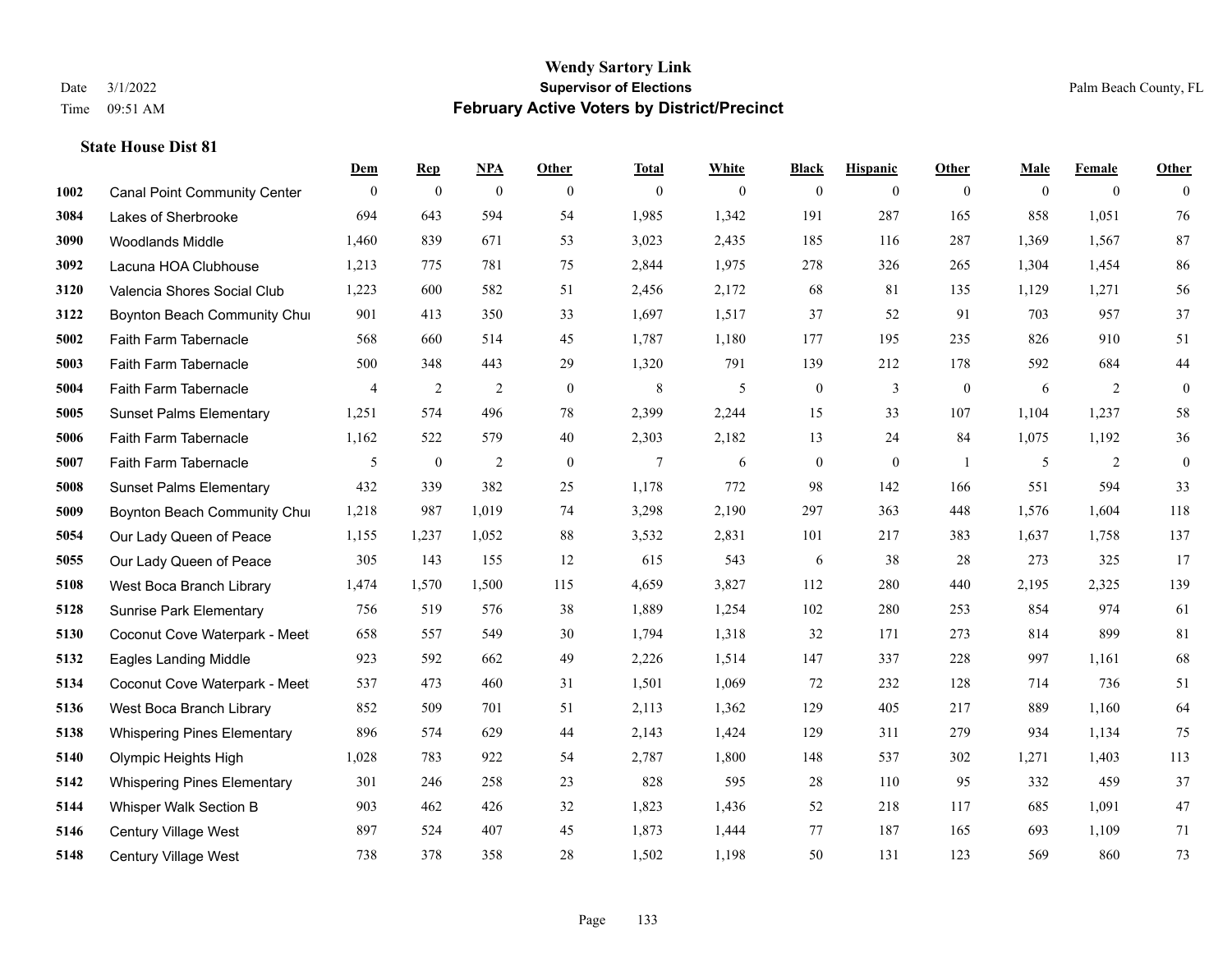|      |                                     | Dem   | <b>Rep</b> | NPA          | <b>Other</b>   | <b>Total</b> | <b>White</b> | <b>Black</b>     | <b>Hispanic</b> | Other        | <b>Male</b> | <b>Female</b> | <b>Other</b>     |
|------|-------------------------------------|-------|------------|--------------|----------------|--------------|--------------|------------------|-----------------|--------------|-------------|---------------|------------------|
| 5150 | Century Village West                | 677   | 292        | 291          | 19             | 1,279        | 994          | 48               | 148             | 89           | 450         | 788           | 41               |
| 5152 | West Boca Raton High                | 948   | 801        | 869          | 46             | 2,664        | 1,990        | 83               | 248             | 343          | 1,261       | 1,295         | 108              |
| 5154 | Daggerwing Nature Center            | 897   | 788        | 739          | 51             | 2,475        | 1,703        | 80               | 341             | 351          | 1,112       | 1,247         | 116              |
| 5156 | Southwinds Golf Course              | 717   | 499        | 605          | 32             | 1,853        | 1,255        | 85               | 268             | 245          | 793         | 976           | 84               |
| 5162 | Glades Presbyterian Church          | 770   | 745        | 657          | 41             | 2,213        | 1,619        | 70               | 314             | 210          | 1,049       | 1,084         | $80\,$           |
| 5164 | <b>Sandpiper Shores Elementary</b>  | 1,012 | 665        | 690          | 45             | 2,412        | 1,847        | 75               | 258             | 232          | 1,092       | 1,241         | 79               |
| 5166 | <b>Glades Road Branch Library</b>   | 847   | 765        | 818          | 49             | 2,479        | 1,731        | 130              | 370             | 248          | 1,082       | 1,301         | 96               |
| 5168 | <b>Glades Road Branch Library</b>   | 959   | 609        | 622          | 39             | 2,229        | 1,667        | 65               | 278             | 219          | 858         | 1,314         | 57               |
| 5170 | Olympic Heights High                | 1,147 | 648        | 759          | 48             | 2,602        | 1,919        | 81               | 357             | 245          | 1,016       | 1,492         | 94               |
| 5174 | <b>Waters Edge Elementary</b>       | 858   | 758        | 820          | 48             | 2,484        | 1,686        | 126              | 351             | 321          | 1,146       | 1,220         | 118              |
| 5176 | Loggers Run Middle                  | 468   | 351        | 380          | 17             | 1,216        | 845          | 48               | 201             | 122          | 516         | 639           | 61               |
| 5178 | Loggers Run Middle                  | 700   | 546        | 645          | 44             | 1,935        | 1,067        | 187              | 412             | 269          | 861         | 977           | 97               |
| 5180 | Boca Glades Baptist Church          | 676   | 376        | 646          | 43             | 1,741        | 975          | 131              | 404             | 231          | 802         | 862           | 77               |
| 5182 | Boca Glades Baptist Church          | 572   | 300        | 540          | 36             | 1,448        | 752          | 128              | 362             | 206          | 653         | 730           | 65               |
| 5184 | <b>Coral Sunset Elementary</b>      | 901   | 566        | 736          | 42             | 2,245        | 1,232        | 243              | 446             | 324          | 1,033       | 1,105         | 107              |
| 5186 | <b>Coral Sunset Elementary</b>      | 1,011 | 431        | 893          | 40             | 2,375        | 999          | 358              | 680             | 338          | 1,012       | 1,237         | 126              |
| 5188 | Pines Of Boca Barwood               | 971   | 637        | 813          | 54             | 2,475        | 1,460        | 144              | 547             | 324          | 1,050       | 1,328         | 97               |
| 5190 | Lakes at Boca Rio Clubhouse         | 409   | 284        | 344          | 19             | 1,056        | 689          | 65               | 181             | 121          | 480         | 534           | 42               |
| 5192 | Hammock Pointe Elementary           | 1,068 | 680        | 938          | 46             | 2,732        | 1,551        | 210              | 594             | 377          | 1,176       | 1,436         | 120              |
| 5194 | Lakes Of Boca Barwood               | 393   | 255        | 387          | 21             | 1,056        | 630          | 50               | 238             | 138          | 453         | 549           | 54               |
| 6002 | <b>Canal Point Community Center</b> | 81    | 101        | 60           | 2              | 244          | 102          | 41               | 86              | 15           | 110         | 124           | 10               |
| 6004 | Pahokee Recreation Center           | 973   | 176        | 235          | 5              | 1,389        | 175          | 910              | 222             | 82           | 577         | 759           | 53               |
| 6006 | Pahokee Recreation Center           | 998   | 171        | 276          | 14             | 1,459        | 124          | 855              | 383             | 97           | 646         | 733           | 80               |
| 6008 | Pahokee High                        | 527   | 23         | 108          | 4              | 662          | 9            | 609              | 3               | 41           | 199         | 429           | 34               |
| 6010 | <b>Canal Point Community Center</b> | 23    | 7          | $\tau$       | $\overline{0}$ | 37           | 13           | 18               | 3               | 3            | 19          | 18            | $\mathbf{0}$     |
| 6012 | Belle Glade Library/Civic Ctr       | 177   | 32         | 63           | $\mathbf{1}$   | 273          | 31           | 147              | 81              | 14           | 107         | 154           | 12               |
| 6014 | Belle Glade Library/Civic Ctr       |       | 2          | $\mathbf{1}$ | $\overline{0}$ | 4            | $\mathbf{0}$ | $\boldsymbol{0}$ | $\overline{4}$  | $\mathbf{0}$ | -1          | 3             | $\boldsymbol{0}$ |
| 6016 | South Bay Commission Chambe         | 36    | 55         | 31           | 3              | 125          | 82           | $\,$ 8 $\,$      | 24              | 11           | 66          | 54            | 5                |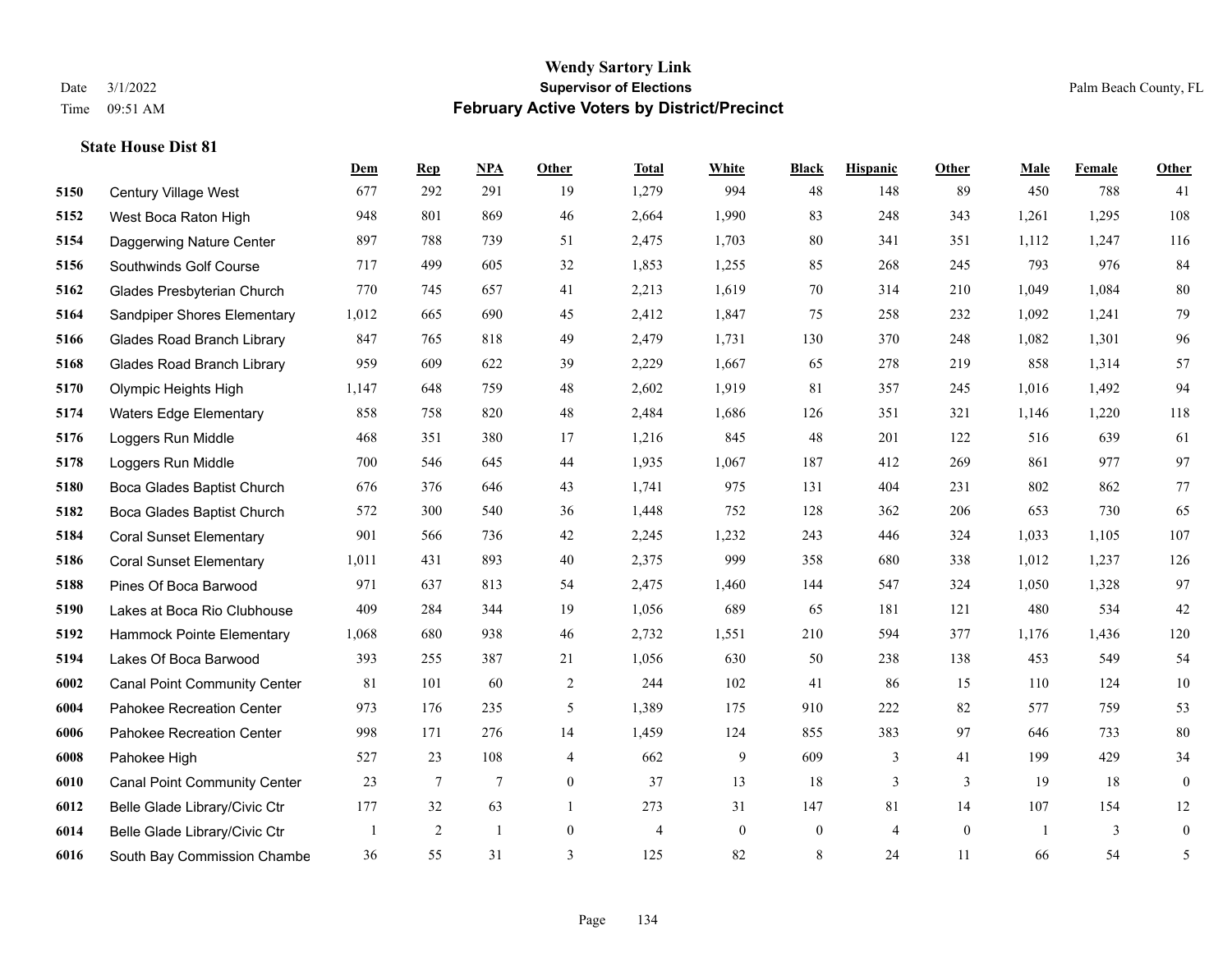|      |                               | Dem      | <b>Rep</b>     | <b>NPA</b>     | Other    | <b>Total</b> | White          | <b>Black</b> | <b>Hispanic</b> | Other    | <b>Male</b> | Female         | Other    |
|------|-------------------------------|----------|----------------|----------------|----------|--------------|----------------|--------------|-----------------|----------|-------------|----------------|----------|
| 6018 | South Bay Commission Chambe   | 1,185    | 88             | 228            | 12       | 1,513        | 63             | 1,166        | 208             | 76       | 635         | 839            | 39       |
| 6020 | Glades Central High           | 438      | 78             | 140            | 8        | 664          | 83             | 386          | 158             | 37       | 304         | 328            | 32       |
| 6022 | Belle Glade Library/Civic Ctr | 1,353    | 109            | 266            | 18       | 1,746        | 91             | 1,394        | 144             | 117      | 720         | 957            | 69       |
| 6024 | Lewis Evans Resource Center   | 1,687    | 66             | 276            | 13       | 2,042        | 30             | 1,771        | 127             | 114      | 815         | 1,159          | 68       |
| 6026 | Lewis Evans Resource Center   |          | $\theta$       | $\overline{2}$ | $\Omega$ | 3            | $\Omega$       | $\Omega$     | 3               | $\Omega$ |             | $\overline{2}$ | $\theta$ |
| 6028 | Belle Glade Library/Civic Ctr | 748      | 443            | 329            | 14       | 1,534        | 402            | 394          | 651             | 87       | 720         | 771            | 43       |
| 6029 | Belle Glade Library/Civic Ctr |          | $\theta$       | $\mathbf{0}$   | $\theta$ |              | $\Omega$       |              | $\theta$        | $\theta$ |             | $\theta$       | $\Omega$ |
| 6030 | Belle Glade Library/Civic Ctr | 8        | $\mathbf{3}$   | 13             | 2        | 26           | 9              | $\Omega$     | 17              | $\theta$ | 8           | 16             | 2        |
| 6032 | Gove Elementary               | 666      | 294            | 273            | 6        | 1,239        | 306            | 430          | 405             | 98       | 534         | 662            | 43       |
| 6034 | Gove Elementary               | $\Omega$ | $\overline{4}$ | $\theta$       | $\Omega$ | 4            | $\overline{4}$ | $\Omega$     | $\Omega$        | $\Omega$ |             |                | $\theta$ |
| 6036 | Gove Elementary               | 393      | 159            | 208            | 10       | 770          | 130            | 153          | 441             | 46       | 338         | 400            | 32       |
| 6038 | South Bay Commission Chambe   | $\theta$ | $\theta$       | $\Omega$       | $\Omega$ | $\Omega$     | $\theta$       | $\theta$     | $\Omega$        | $\Omega$ | $\Omega$    | $\theta$       | $\theta$ |
| 6224 | Discovery Key Elementary      | 955      | 1,120          | 687            | 58       | 2,820        | 2,094          | 181          | 331             | 214      | 1,318       | 1,420          | 82       |
| 6230 | Epiphany Lutheran Church      | 1,195    | 1,268          | 1,213          | 91       | 3,767        | 2,316          | 432          | 615             | 404      | 1,726       | 1,935          | 106      |
| 6232 | Panther Run Elementary        | 662      | 752            | 654            | 50       | 2,118        | 1,347          | 249          | 250             | 272      | 1,012       | 1,042          | 64       |
|      | <b>State House Dist 81</b>    | 50,163   | 31,216         | 33,332         | 2,288    | 116,999      | 74,448         | 14,235       | 16,442          | 11,874   | 51,710      | 61,080         | 4,209    |
|      |                               |          |                |                |          |              |                |              |                 |          |             |                |          |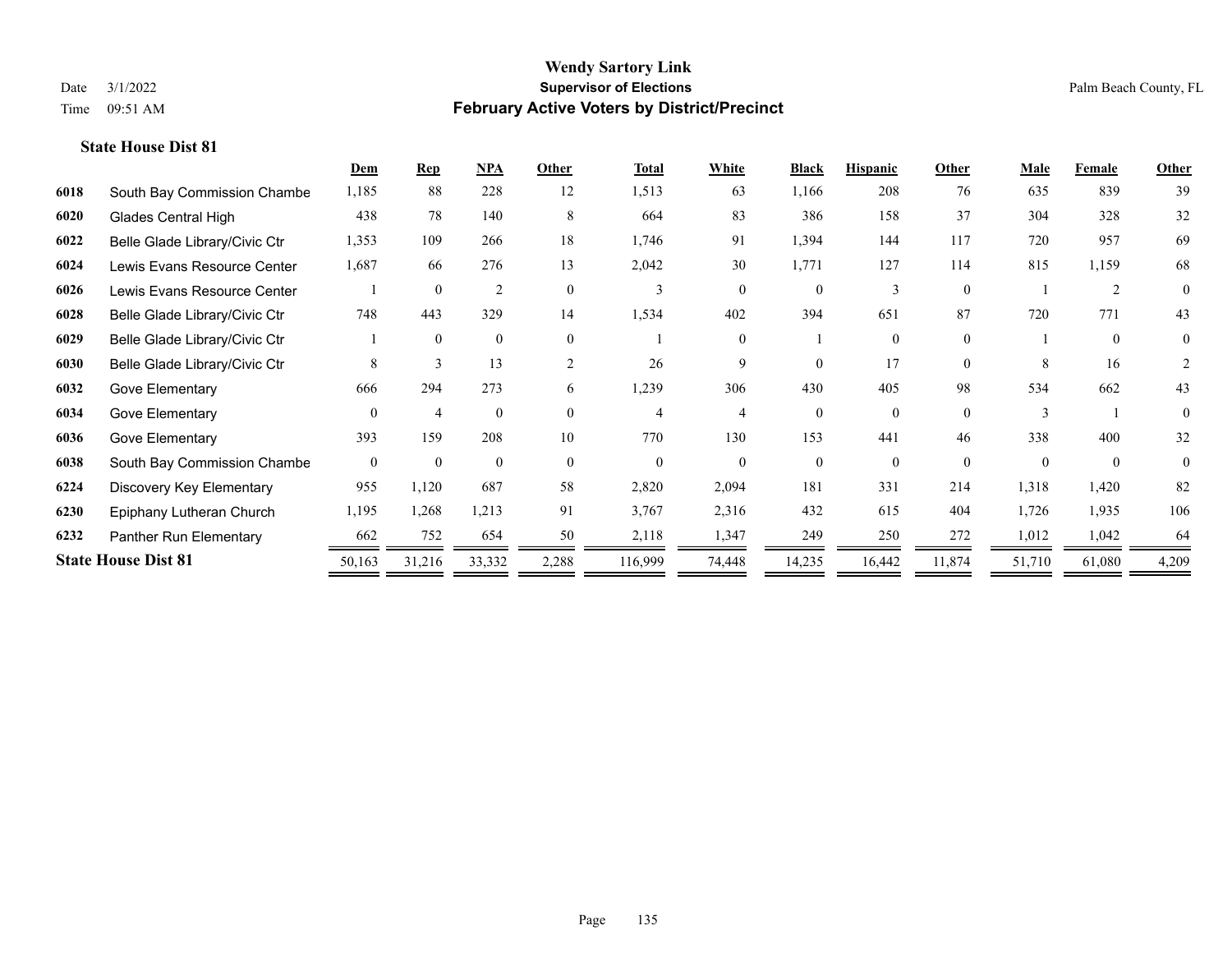|      |                                 | Dem          | <b>Rep</b>       | NPA          | <b>Other</b>   | <b>Total</b> | <b>White</b> | <b>Black</b>     | <b>Hispanic</b> | <b>Other</b> | <b>Male</b>  | Female       | <b>Other</b>   |
|------|---------------------------------|--------------|------------------|--------------|----------------|--------------|--------------|------------------|-----------------|--------------|--------------|--------------|----------------|
| 1040 | West Jupiter Recreation Center  | 263          | 458              | 358          | 32             | 1,111        | 894          | 19               | 56              | 142          | 555          | 517          | 39             |
| 1042 | West Jupiter Recreation Center  | $\mathbf{0}$ | $\mathbf{0}$     | $\mathbf{0}$ | $\theta$       | $\mathbf{0}$ | $\mathbf{0}$ | $\mathbf{0}$     | $\mathbf{0}$    | $\theta$     | $\mathbf{0}$ | $\mathbf{0}$ | $\mathbf{0}$   |
| 1044 | Limestone Creek Elementary      | 418          | 124              | 191          | 19             | 752          | 228          | 346              | 92              | 86           | 362          | 362          | $28\,$         |
| 1046 | West Jupiter Recreation Center  | 268          | 146              | 151          | 11             | 576          | 268          | 164              | 111             | 33           | 248          | 308          | $20\,$         |
| 1048 | St Peter Catholic Church        | 378          | 466              | 286          | 28             | 1,158        | 1,037        | 4                | 39              | 78           | 436          | 695          | 27             |
| 1050 | <b>Lighthouse Elementary</b>    | 484          | 674              | 420          | 42             | 1,620        | 1,381        | 16               | 68              | 155          | 754          | 809          | 57             |
| 1054 | Limestone Creek Elementary      | 693          | 1,072            | 653          | 55             | 2,473        | 2,186        | 26               | 100             | 161          | 1,158        | 1,244        | 71             |
| 1056 | West Jupiter Recreation Center  | 532          | 590              | 545          | 43             | 1,710        | 1,374        | 73               | 133             | 130          | 753          | 903          | 54             |
| 1058 | St Peter Catholic Church        | 759          | 899              | 769          | 69             | 2,496        | 2,068        | 39               | 204             | 185          | 1,093        | 1,334        | 69             |
| 1060 | West Jupiter Recreation Center  | 70           | 106              | 72           | 3              | 251          | 206          | $\boldsymbol{0}$ | 25              | 20           | 101          | 134          | 16             |
| 1062 | <b>Harvest Community Church</b> | 606          | 1,149            | 565          | 50             | 2,370        | 2,167        | 12               | 53              | 138          | 1,154        | 1,139        | 77             |
| 1064 | Jupiter Community Center        | 75           | 127              | 64           | 3              | 269          | 245          | $\boldsymbol{0}$ | 6               | 18           | 132          | 130          | $\overline{7}$ |
| 1066 | Jupiter Community Center        | $\mathbf{0}$ | $\boldsymbol{0}$ | $\mathbf{0}$ | $\theta$       | $\mathbf{0}$ | $\mathbf{0}$ | $\mathbf{0}$     | $\mathbf{0}$    | $\theta$     | $\mathbf{0}$ | $\mathbf{0}$ | $\mathbf{0}$   |
| 1068 | Jupiter Community Center        | 572          | 758              | 613          | 48             | 1,991        | 1,648        | $26\,$           | 195             | 122          | 932          | 999          | 60             |
| 1070 | Jupiter Community Center        | 56           | 67               | 90           | 5              | 218          | 171          | 1                | 41              | 5            | 114          | 96           | $\,8\,$        |
| 1072 | Jerry Thomas Elementary         | 726          | 1,095            | 698          | 69             | 2,588        | 2,239        | 32               | 171             | 146          | 1,235        | 1,282        | 71             |
| 1074 | Independence Middle             | 778          | 1,140            | 873          | 93             | 2,884        | 2,418        | 21               | 193             | 252          | 1,281        | 1,512        | 91             |
| 1075 | Martinique Clubhouse            | 239          | 375              | 240          | 20             | 874          | 750          | 11               | 55              | 58           | 395          | 449          | $30\,$         |
| 1076 | The Island Clubhouse            | 608          | 786              | 594          | 74             | 2,062        | 1,701        | 51               | 146             | 164          | 1,015        | 983          | 64             |
| 1078 | First Baptist Church Teq        | 345          | 887              | 387          | $22\,$         | 1,641        | 1,536        | 3                | 42              | 60           | 792          | 812          | 37             |
| 1080 | First Baptist Church Teq        | 93           | 147              | 81           | 4              | 325          | 298          | $\boldsymbol{0}$ | 9               | 18           | 164          | 151          | 10             |
| 1082 | First Baptist Church Teq        | 72           | 140              | 86           | $\,8\,$        | 306          | 282          | $\mathbf{1}$     | 12              | 11           | 141          | 156          | 9              |
| 1084 | First Baptist Church Teq        | 12           | 53               | 10           | $\overline{0}$ | 75           | 72           | $\mathbf{1}$     | $\mathbf{0}$    | 2            | 37           | 37           | 1              |
| 1088 | First Baptist Church Teq        | 10           | 45               | 20           | $\mathbf{0}$   | 75           | 66           | $\mathbf{0}$     | 3               | 6            | 38           | 36           | $\overline{1}$ |
| 1094 | First Baptist Church Teq        | 577          | 880              | 548          | 42             | 2,047        | 1,839        | 9                | 81              | 118          | 924          | 1,076        | 47             |
| 1096 | First Baptist Church Teq        | 46           | 72               | 38           | $\mathbf{0}$   | 156          | 128          | 7                | 13              | 8            | 79           | 74           | 3              |
| 1098 | Riverside Improvement           | 247          | 460              | 267          | 21             | 995          | 895          | 6                | 42              | 52           | 459          | 505          | 31             |
| 1100 | Jupiter Elementary              | 403          | 446              | 367          | 33             | 1,249        | 951          | 17               | 200             | 81           | 608          | 595          | 46             |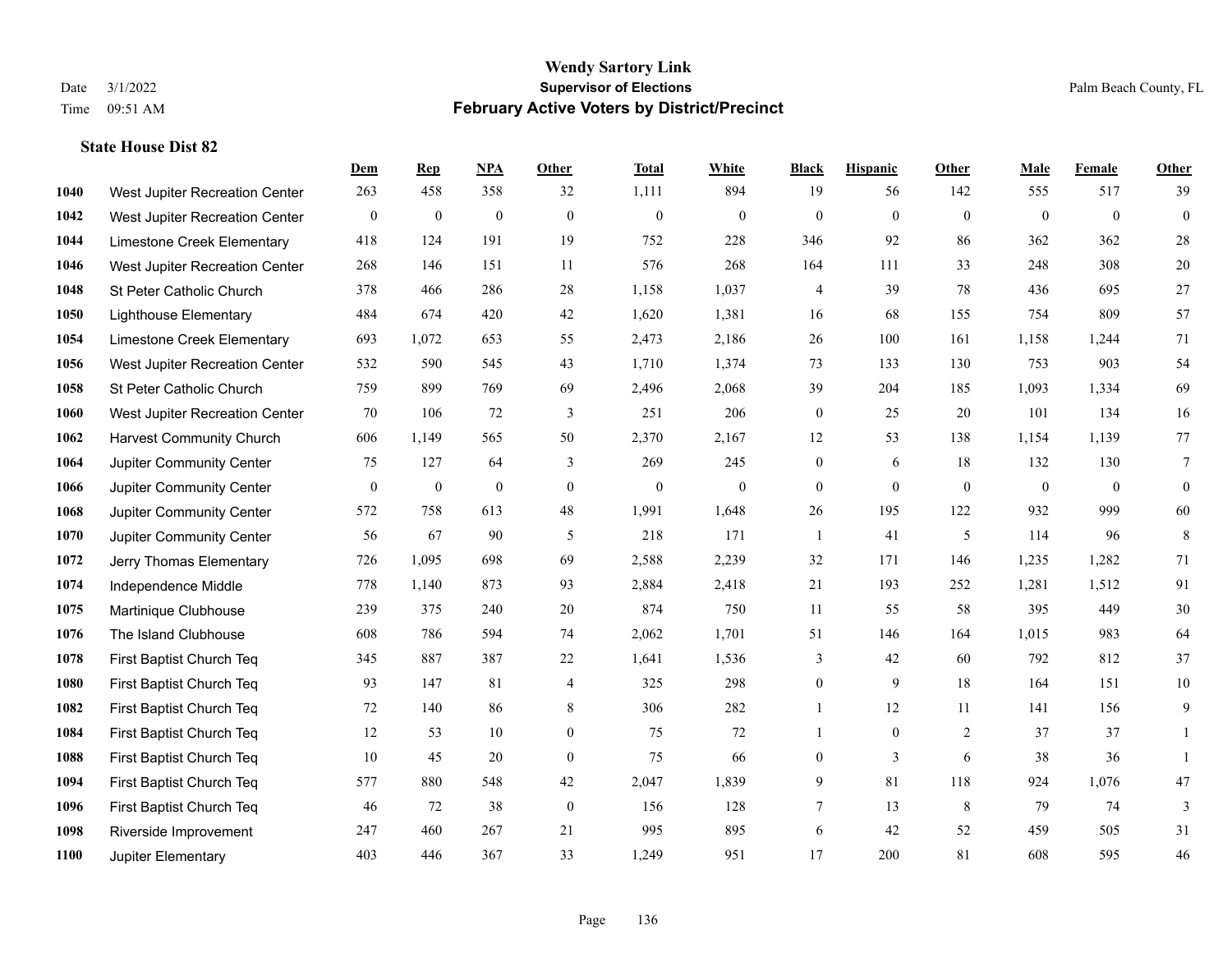|      |                                  | Dem            | <b>Rep</b>       | NPA          | <b>Other</b>   | <b>Total</b>   | <b>White</b>     | <b>Black</b>     | <b>Hispanic</b> | <b>Other</b>   | <b>Male</b> | <b>Female</b>  | Other        |
|------|----------------------------------|----------------|------------------|--------------|----------------|----------------|------------------|------------------|-----------------|----------------|-------------|----------------|--------------|
| 1102 | Jupiter High                     | 694            | 917              | 674          | 65             | 2,350          | 1,884            | 59               | 198             | 209            | 1,047       | 1,232          | 71           |
| 1104 | Jupiter Branch Library           | 458            | 576              | 459          | 29             | 1,522          | 1,234            | 37               | 143             | 108            | 660         | 819            | 43           |
| 1106 | Jupiter Middle                   | 320            | 498              | 397          | 39             | 1,254          | 1,062            | 17               | 76              | 99             | 591         | 622            | 41           |
| 1108 | Newhaven Clubhouse               | 563            | 723              | 546          | 60             | 1,892          | 1,626            | 26               | 103             | 137            | 842         | 988            | 62           |
| 1110 | <b>Tequesta Council Chambers</b> | 105            | 121              | 96           | $\overline{4}$ | 326            | 286              | 4                | 19              | 17             | 148         | 169            | 9            |
| 1112 | <b>Tequesta Council Chambers</b> | 21             | 82               | 46           | 7              | 156            | 134              | 6                | 10              | 6              | 74          | 79             | 3            |
| 1114 | <b>Tequesta Council Chambers</b> | 113            | 310              | 137          | 12             | 572            | 548              | $\mathbf{0}$     | 5               | 19             | 257         | 305            | 10           |
| 1116 | <b>Tequesta Council Chambers</b> | $\Omega$       | $\mathbf{0}$     | $\mathbf{0}$ | $\theta$       | $\theta$       | $\Omega$         | $\mathbf{0}$     | $\theta$        | $\theta$       | $\theta$    | $\theta$       | $\theta$     |
| 1118 | <b>Tequesta Council Chambers</b> | 162            | 250              | 180          | $22\,$         | 614            | 520              | 12               | 43              | 39             | 237         | 362            | 15           |
| 1120 | Tequesta Council Chambers        | 72             | 242              | 110          | 16             | 440            | 408              | $\overline{0}$   | 10              | 22             | 210         | 221            | 9            |
| 1122 | <b>Tequesta Council Chambers</b> | 35             | 83               | 38           | 3              | 159            | 150              | $\mathbf{0}$     | $\mathbf{1}$    | 8              | 77          | 79             | 3            |
| 1124 | Riverside Improvement            | $\overline{0}$ | $\overline{2}$   | $\mathbf{1}$ | $\overline{0}$ | 3              | 3                | $\overline{0}$   | $\theta$        | $\theta$       | 2           | $\mathbf{1}$   | $\theta$     |
| 1126 | PBC Fire Rescue #18              | 411            | 926              | 485          | 48             | 1,870          | 1,756            | 9                | 37              | 68             | 853         | 990            | 27           |
| 1128 | Jupiter Inlet Colony Admin Bldg  | 69             | 219              | 88           | 15             | 391            | 360              | $\boldsymbol{0}$ | 5               | 26             | 176         | 207            | 8            |
| 1130 | PBC Fire Rescue #18              |                | 2                | $\mathbf{1}$ | $\theta$       | 4              | 4                | $\overline{0}$   | $\mathbf{0}$    | $\theta$       | 2           | -1             | 1            |
| 1132 | PBC Fire Rescue #18              | $\Omega$       | 3                | $\mathbf{1}$ | $\overline{0}$ | 4              | $\overline{4}$   | $\mathbf{0}$     | $\theta$        | $\theta$       | 2           | 2              | $\theta$     |
| 1134 | PBC Fire Rescue #18              | $\overline{0}$ | $\boldsymbol{0}$ | $\mathbf{0}$ | $\mathbf{0}$   | $\mathbf{0}$   | $\mathbf{0}$     | $\boldsymbol{0}$ | $\mathbf{0}$    | $\theta$       | $\Omega$    | $\theta$       | $\theta$     |
| 1136 | 1st UM Church of Jup-Teq         | 572            | 1,006            | 639          | 62             | 2,279          | 2,113            | 11               | 54              | 101            | 988         | 1,231          | 60           |
| 1138 | Grace Immanuel Bible Church      | 222            | 830              | 374          | 33             | 1,459          | 1,392            | $\boldsymbol{0}$ | 13              | 54             | 622         | 806            | 31           |
| 1140 | Club at Admirals Cove            | 288            | 551              | 313          | 27             | 1,179          | 1,082            | 6                | 22              | 69             | 559         | 601            | 19           |
| 1142 | 1st UM Church of Jup-Teq         | 282            | 606              | 362          | 37             | 1,287          | 1,195            | 5                | 23              | 64             | 603         | 649            | 35           |
| 1144 | 1st UM Church of Jup-Teq         | 523            | 814              | 516          | 37             | 1,890          | 1,749            | 5                | 28              | 108            | 867         | 969            | 54           |
| 1146 | Newhaven Clubhouse               | 15             | 34               | $\tau$       | -1             | 57             | 51               | $\boldsymbol{0}$ | 1               | 5              | 29          | 27             | 1            |
| 1148 | <b>Oceanview Methodist</b>       | 378            | 566              | 395          | 44             | 1,383          | 1,267            | 5                | 31              | 80             | 601         | 742            | 40           |
| 1154 | Holy Spirit Lutheran             | 134            | 302              | 132          | 18             | 586            | 524              | 4                | 28              | 30             | 275         | 291            | 20           |
| 1156 | Holy Spirit Lutheran             | $\mathbf{0}$   | $\mathbf{0}$     | $\mathbf{0}$ | $\overline{0}$ | $\theta$       | $\boldsymbol{0}$ | $\overline{0}$   | $\mathbf{0}$    | $\theta$       | $\theta$    | $\overline{0}$ | $\mathbf{0}$ |
| 1158 | Holy Spirit Lutheran             | $\mathbf{0}$   | -1               | $\mathbf{1}$ | $\overline{0}$ | $\overline{2}$ |                  | $\boldsymbol{0}$ | 1               | $\overline{0}$ |             | 1              | $\mathbf{0}$ |
| 1160 | Holy Spirit Lutheran             |                | $\theta$         | $\mathbf{1}$ | $\Omega$       | $\overline{c}$ | 2                | $\theta$         | $\Omega$        | $\Omega$       |             | $\overline{1}$ | $\mathbf{0}$ |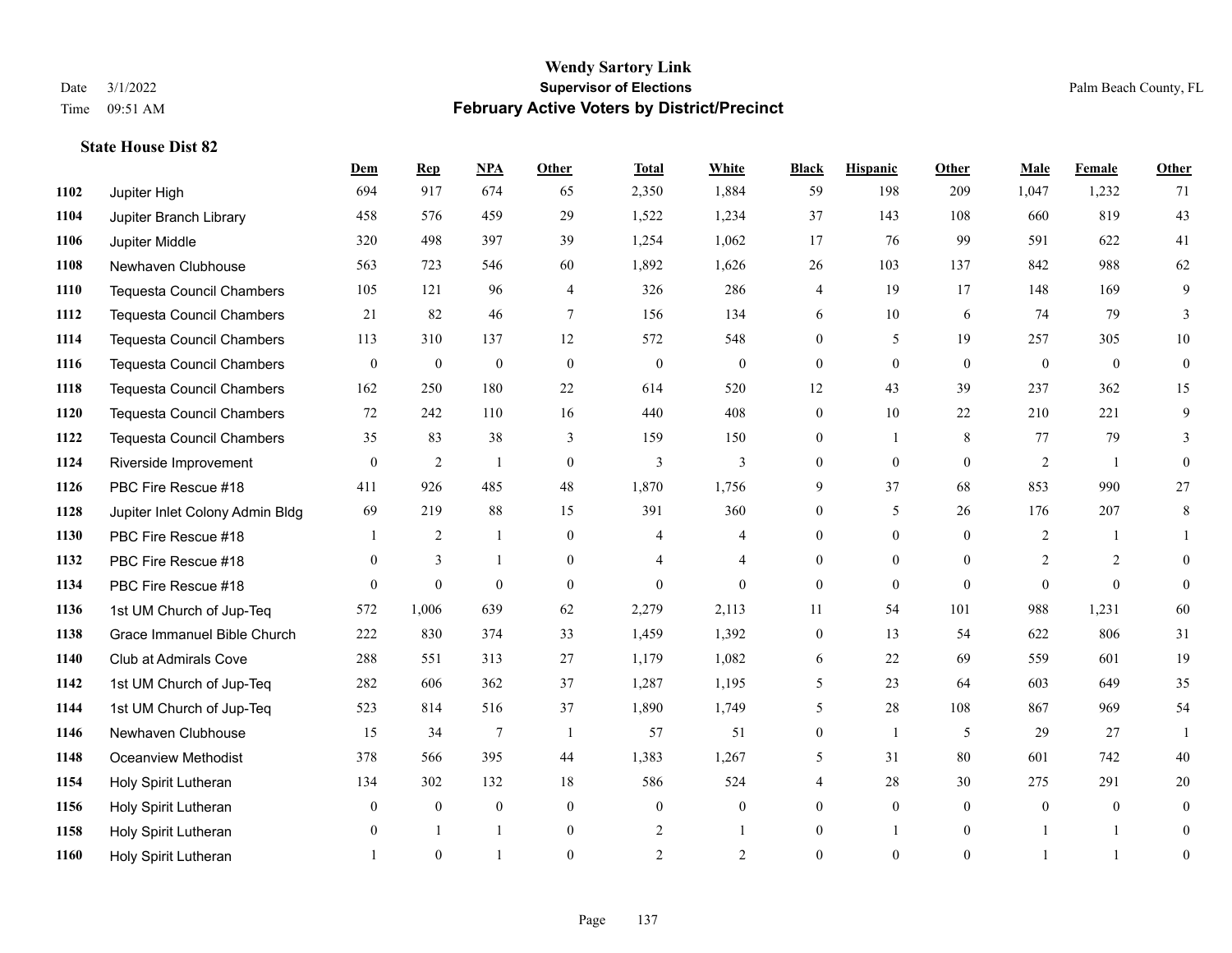|      |                            | Dem    | Rep          | <b>NPA</b> | Other | <b>Total</b> | White  | <b>Black</b> | <b>Hispanic</b> | Other | Male   | Female | <b>Other</b>   |
|------|----------------------------|--------|--------------|------------|-------|--------------|--------|--------------|-----------------|-------|--------|--------|----------------|
| 1162 | Holy Spirit Lutheran       |        |              |            |       | 13           |        | $\theta$     | $\theta$        |       |        |        | $\overline{0}$ |
| 1164 | Club at Admirals Cove      | 28     | 159          |            |       | 263          | 236    |              |                 | 19    | 131    | 124    | 8              |
| 1166 | Holy Spirit Lutheran       |        |              |            |       | 41           | 34     | 0            |                 |       | 18     | 23     | $\overline{0}$ |
| 1168 | Holy Spirit Lutheran       |        | $\mathbf{U}$ | 0          |       | $\theta$     |        | $\Omega$     | $\Omega$        |       |        |        | $\Omega$       |
|      | <b>State House Dist 82</b> | 14,805 | 23,012       | 15,073     | 1,380 | 54,270       | 46.686 | 1,095        | 2,947           | 3,542 | 24,839 | 27,887 | 1,544          |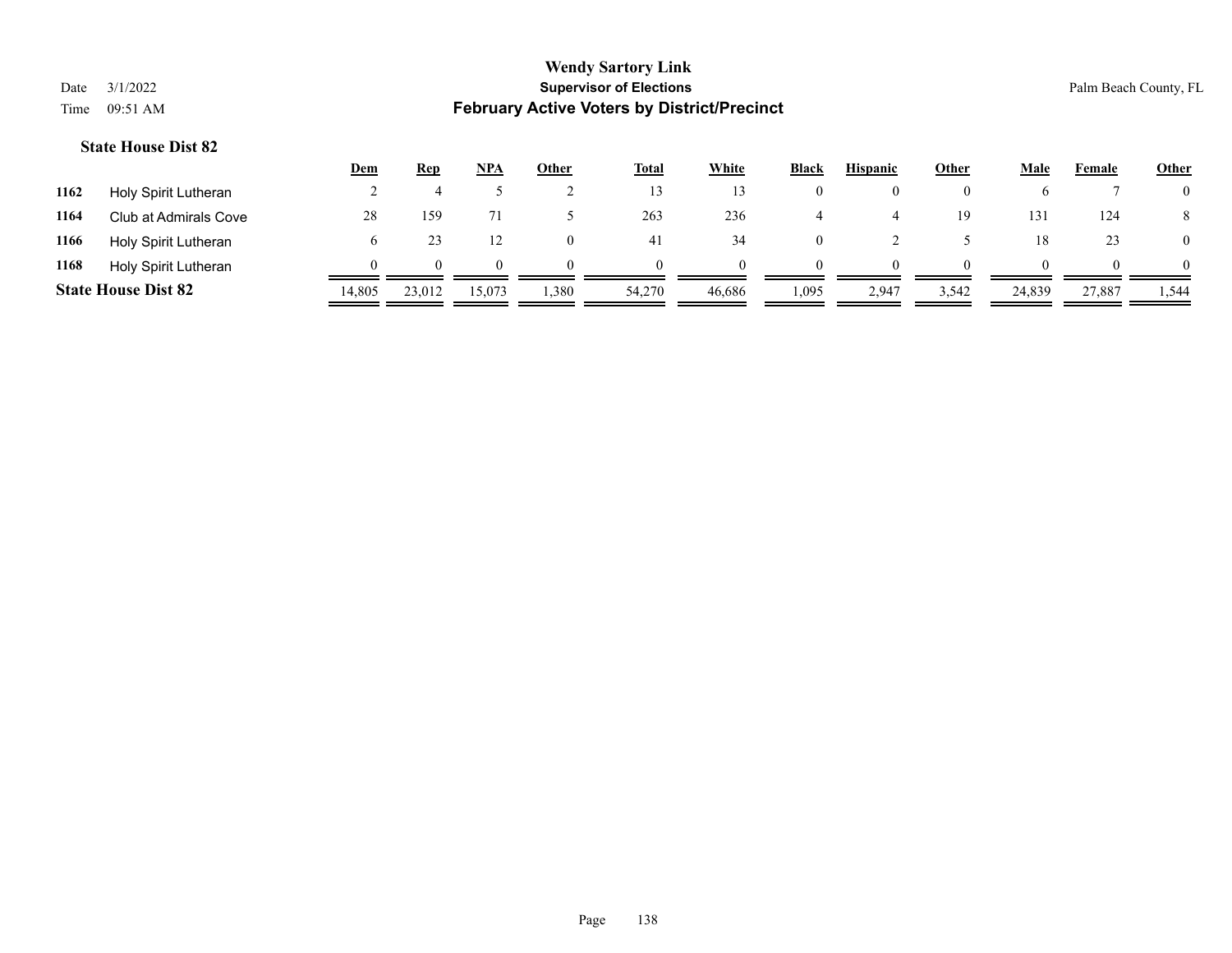|      |                                | Dem          | <b>Rep</b>       | NPA              | <b>Other</b>   | <b>Total</b>     | <b>White</b>   | <b>Black</b>     | <b>Hispanic</b>  | <b>Other</b> | <b>Male</b>  | <b>Female</b>  | <b>Other</b> |
|------|--------------------------------|--------------|------------------|------------------|----------------|------------------|----------------|------------------|------------------|--------------|--------------|----------------|--------------|
| 1004 | Pierce Hammock Elementary      | 2            | 5                | 3                | $\theta$       | 10               | 10             | $\overline{0}$   | $\mathbf{0}$     | $\theta$     | $\Delta$     | 6              | $\Omega$     |
| 1006 | Journey Church of Jupiter      |              | $\theta$         | $\mathbf{0}$     | $\Omega$       | $\theta$         | $\overline{0}$ | $\theta$         | $\mathbf{0}$     | $\Omega$     | $\Omega$     | $\Omega$       | $\Omega$     |
| 1008 | Journey Church of Jupiter      | $\Omega$     | $\theta$         | $\theta$         | $\Omega$       | $\Omega$         | $\theta$       | $\Omega$         | $\theta$         | $\Omega$     | $\Omega$     | $\Omega$       |              |
| 1010 | Journey Church of Jupiter      |              | $\mathbf{0}$     | $\mathbf{0}$     | $\overline{0}$ | $\theta$         | $\overline{0}$ | $\overline{0}$   | $\mathbf{0}$     | $\theta$     | $\mathbf{0}$ | $\theta$       |              |
| 1012 | Caloosa POA Meeting Room       |              | $\mathbf{0}$     | $\mathbf{0}$     | $\theta$       | $\Omega$         | $\Omega$       | $\theta$         | $\theta$         | $\Omega$     | $\theta$     | $\Omega$       | $\Omega$     |
| 1014 | Caloosa POA Meeting Room       |              |                  | $\mathbf{0}$     | $\Omega$       |                  |                | $\theta$         | $\mathbf{0}$     | $\Omega$     | $\theta$     | $\Omega$       |              |
| 1016 | Journey Church of Jupiter      | $\theta$     | $\mathbf{0}$     | $\mathbf{0}$     | $\overline{0}$ | $\mathbf{0}$     | $\overline{0}$ | $\overline{0}$   | $\mathbf{0}$     | $\mathbf{0}$ | $\theta$     | $\theta$       | $\theta$     |
| 1018 | Calvary Church of Jupiter      | 439          | 841              | 472              | 48             | 1,800            | 1,594          | 20               | 95               | 91           | 853          | 894            | 53           |
| 1019 | Calvary Church of Jupiter      | 192          | 377              | 224              | 8              | 801              | 719            | $\overline{0}$   | 46               | 36           | 385          | 399            | 17           |
| 1020 | Caloosa POA Meeting Room       | $\theta$     | $\mathbf{0}$     | $\mathbf{0}$     | $\theta$       | $\mathbf{0}$     | $\overline{0}$ | $\overline{0}$   | $\mathbf{0}$     | $\theta$     | $\mathbf{0}$ | $\mathbf{0}$   | $\mathbf{0}$ |
| 1022 | Journey Church of Jupiter      | 689          | 1,260            | 777              | 63             | 2,789            | 2,387          | 34               | 190              | 178          | 1,341        | 1,372          | 76           |
| 1024 | Calvary Church of Jupiter      | 7            | 6                | $\tau$           | $\mathbf{1}$   | 21               | 21             | $\boldsymbol{0}$ | $\mathbf{0}$     | $\mathbf{0}$ | 11           | 10             | $\mathbf{0}$ |
| 1026 | Calvary Church of Jupiter      | 328          | 625              | 347              | 28             | 1,328            | 1,175          | 11               | 77               | 65           | 635          | 662            | 31           |
| 1028 | Jupiter Farms Elementary       | 528          | 1,034            | 598              | 63             | 2,223            | 1,940          | 15               | 140              | 128          | 1,077        | 1,085          | 61           |
| 1030 | Calvary Church of Jupiter      | 17           | 38               | 24               | $\overline{4}$ | 83               | 76             | $\boldsymbol{0}$ | 4                | 3            | 41           | 39             | 3            |
| 1032 | Jupiter Farms Park Community I | 305          | 582              | 366              | 30             | 1,283            | 1,080          | 12               | 109              | 82           | 626          | 617            | 40           |
| 1034 | West Jupiter Recreation Center | 262          | 764              | 358              | 47             | 1,431            | 1,246          | 16               | 37               | 132          | 689          | 714            | $28\,$       |
| 1036 | Calvary Church of Jupiter      | $\mathbf{0}$ | $\boldsymbol{0}$ | $\boldsymbol{0}$ | $\mathbf{0}$   | $\boldsymbol{0}$ | $\overline{0}$ | $\boldsymbol{0}$ | $\boldsymbol{0}$ | $\mathbf{0}$ | $\mathbf{0}$ | $\overline{0}$ | $\mathbf{0}$ |
| 1038 | William T Dwyer High           | 803          | 1,313            | 774              | 59             | 2,949            | 2,480          | 63               | 173              | 233          | 1,412        | 1,433          | 104          |
| 1052 | Beacon Cove Intermediate Scho  | 1,023        | 1,162            | 918              | 69             | 3,172            | 2,505          | 79               | 260              | 328          | 1,480        | 1,591          | 101          |
| 1150 | <b>Oceanview Methodist</b>     | $\Omega$     | $\mathbf{0}$     | $\mathbf{0}$     | $\Omega$       | $\mathbf{0}$     | $\overline{0}$ | $\theta$         | $\theta$         | $\theta$     | $\Omega$     | $\Omega$       | $\theta$     |
| 1152 | Juno Beach Town Center         | 43           | 72               | 53               | 7              | 175              | 166            | 0                | 2                |              | 82           | 89             |              |
| 1170 | Caloosa POA Meeting Room       | $\theta$     | $\mathbf{0}$     | $\mathbf{0}$     | $\overline{0}$ | $\boldsymbol{0}$ | $\overline{0}$ | $\overline{0}$   | $\mathbf{0}$     | $\theta$     | $\theta$     | $\theta$       | $\theta$     |
| 1172 | Caloosa POA Meeting Room       | 128          | 282              | 124              | 9              | 543              | 461            | 15               | 23               | 44           | 248          | 277            | 18           |
| 1173 | Caloosa POA Meeting Room       | 66           | 123              | 61               | 3              | 253              | 215            | 5                | 14               | 19           | 119          | 124            | $10\,$       |
| 1174 | Mirasol Sales and Info Center  | $\theta$     | $\mathbf{0}$     | $\mathbf{0}$     | $\theta$       | $\mathbf{0}$     | $\overline{0}$ | $\Omega$         | $\mathbf{0}$     | $\theta$     | $\theta$     | $\theta$       | $\mathbf{0}$ |
| 1176 | Mirasol Sales and Info Center  |              | $\Omega$         | $\Omega$         | $\theta$       | $\theta$         | 0              | $\theta$         | $\theta$         | $\Omega$     |              | $\Omega$       | $\theta$     |
| 1178 | Mirasol Sales and Info Center  |              | $\Omega$         | $\Omega$         | $\Omega$       | $\Omega$         | 0              | $\Omega$         | $\Omega$         | $\Omega$     |              | $\Omega$       | $\theta$     |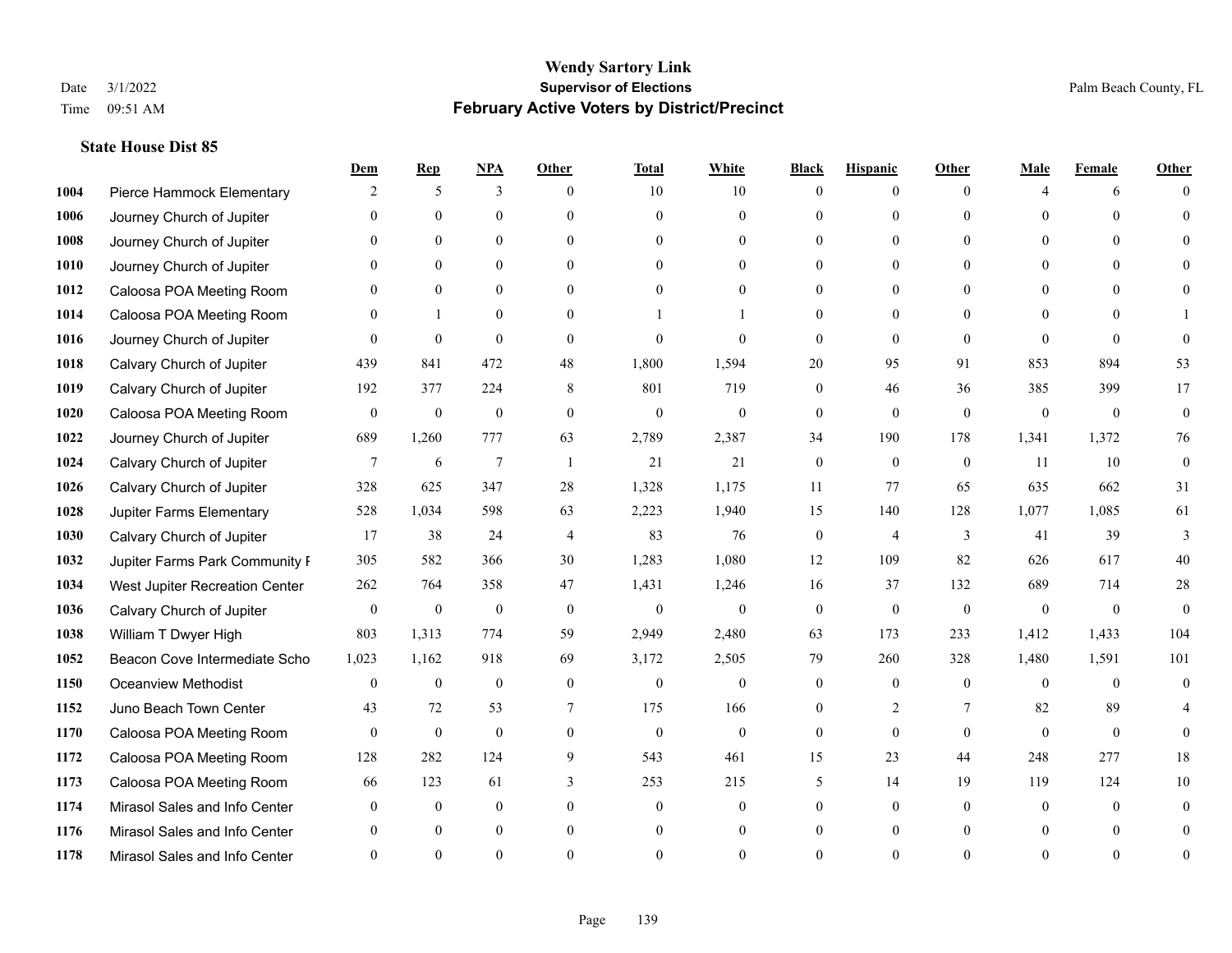**State House Dist 85**

#### **Wendy Sartory Link** Date 3/1/2022 **Supervisor of Elections** Palm Beach County, FL Time 09:51 AM **February Active Voters by District/Precinct**

# **Dem Rep NPA Other Total White Black Hispanic Other Male Female Other** Mirasol Sales and Info Center 0 0 0 0 0 0 0 0 0 0 0 0 William T Dwyer High 158 263 139 7 567 482 16 29 40 270 283 14 Eastpointe Country Club 526 683 416 38 1,663 1,553 12 28 70 748 883 32 Mirasol Sales and Info Center 547 516 464 44 1,571 1,215 54 145 157 746 780 45 Westwood Gardens HOA 347 384 340 34 1,105 854 38 120 93 451 636 18 Westwood Gardens HOA 26 62 24 2 114 100 7 2 5 54 57 3 Gardens Presbyterian 1,355 2,176 1,464 148 5,143 4,213 139 350 441 2,281 2,724 138 Evergrene Clubhouse 384 682 468 44 1,578 1,335 27 81 135 762 761 55 1194 Frenchmans Creek Real Estate 646 948 644 47 2,285 2,089 15 42 139 1,043 1,187 55 Gardens Presbyterian 0 0 0 0 0 0 0 0 0 0 0 0 1st Baptist Church PBG 552 484 429 34 1,499 1,048 131 167 153 722 729 48 Dwight D Eisenhower Elementary 0 0 0 0 0 0 0 0 0 0 0 0 Cross Community Church 495 1,068 569 41 2,173 1,941 14 92 126 1,039 1,064 70 Holy Spirit Lutheran 8 24 14 3 49 43 0 2 4 23 22 4 Holy Spirit Lutheran 11 84 26 3 124 120 0 3 1 59 64 1 Juno Beach Town Center 452 877 489 46 1,864 1,697 7 56 104 865 953 46 Holy Spirit Lutheran 208 274 159 7 648 577 2 26 43 314 312 22 Juno Beach Town Center 44 65 53 7 169 140 5 9 15 84 80 5 Juno Beach Town Center 265 452 208 28 953 889 5 13 46 384 546 23 Oceanview Methodist 138 319 160 19 636 547 10 34 45 310 313 13 Osceola Creek Middle  $\begin{array}{cccccccc} 1 & 0 & 0 & 0 & 1 & 1 & 0 & 0 & 0 \\ 0 & 0 & 0 & 1 & 0 & 0 & 0 & 0 \\ 0 & 0 & 0 & 0 & 0 & 0 & 0 & 0 \\ 0 & 0 & 0 & 0 & 0 & 0 & 0 & 0 \\ 0 & 0 & 0 & 0 & 0 & 0 & 0 & 0 \\ 0 & 0 & 0 & 0 & 0 & 0 & 0 & 0 \\ 0 & 0 & 0 & 0 & 0 & 0 & 0 & 0 \\ 0 & 0 & 0 & 0 & 0$  Pierce Hammock Elementary 0 0 0 0 0 0 0 0 0 0 0 0 Sandhill Crane Golf Club 34 58 33 3 128 91 12 11 14 64 63 1 Pierce Hammock Elementary 0 0 0 0 0 0 0 0 0 0 0 0 Carleton Oaks Clubhouse 146 201 126 5 478 347 25 49 57 232 233 13 Christ Fellowship Church PBG 0 0 0 0 0 0 0 0 0 0 0 0 Mirasol Sales and Info Center 0 0 0 0 0 0 0 0 0 0 0 0 Christ Fellowship Church PBG 0 0 0 0 0 0 0 0 0 0 0 0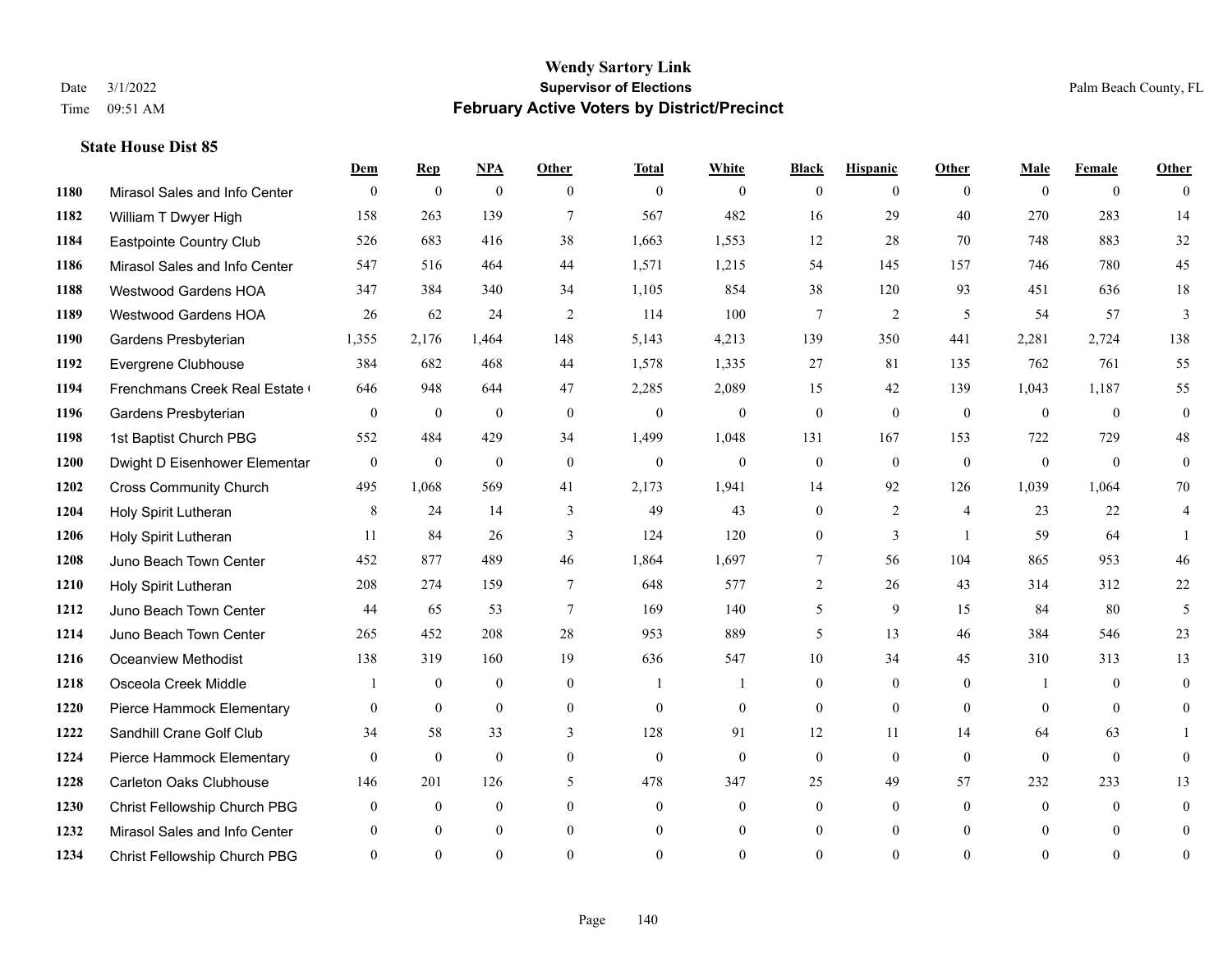|      |                                  | Dem            | <b>Rep</b>       | $NPA$          | <b>Other</b>   | <b>Total</b> | <b>White</b>   | <b>Black</b> | <b>Hispanic</b> | Other          | <b>Male</b> | <b>Female</b>  | <b>Other</b>   |
|------|----------------------------------|----------------|------------------|----------------|----------------|--------------|----------------|--------------|-----------------|----------------|-------------|----------------|----------------|
| 1236 | Mirasol Sales and Info Center    | $\mathbf{0}$   | $\boldsymbol{0}$ | $\mathbf{0}$   | $\theta$       | $\mathbf{0}$ | $\mathbf{0}$   | $\mathbf{0}$ | $\overline{0}$  | $\theta$       | $\theta$    | $\overline{0}$ | $\theta$       |
| 1238 | Mirasol Sales and Info Center    | 607            | 778              | 523            | 61             | 1,969        | 1,785          | 19           | 22              | 143            | 933         | 978            | 58             |
| 1240 | <b>Timber Trace Elementary</b>   | 777            | 1,084            | 636            | 57             | 2,554        | 2,204          | 54           | 153             | 143            | 1,156       | 1,326          | $72\,$         |
| 1242 | Christ Fellowship Church PBG     | 866            | 1,069            | 631            | 64             | 2,630        | 2,385          | 36           | 63              | 146            | 1,094       | 1,474          | 62             |
| 1244 | Christ Fellowship Church PBG     | 460            | 661              | 457            | 54             | 1,632        | 1,416          | 31           | 79              | 106            | 695         | 885            | 52             |
| 1246 | Watson B Duncan Middle           | 818            | 916              | 714            | 67             | 2,515        | 1,999          | 73           | 200             | 243            | 1,107       | 1,337          | 71             |
| 1247 | Watson B Duncan Middle           | 35             | 195              | 66             | 9              | 305          | 280            | $\sqrt{2}$   | -1              | 22             | 144         | 147            | 14             |
| 1248 | <b>PBG Community Center</b>      | 499            | 591              | 399            | 35             | 1,524        | 1,280          | 27           | 120             | 97             | 648         | 845            | 31             |
| 1250 | Palm Beach Gardens High          | 13             | 37               | 15             | $\mathbf{1}$   | 66           | 58             | $\mathbf{0}$ | $\overline{4}$  | $\overline{4}$ | 33          | 29             | $\overline{4}$ |
| 1252 | <b>Ballen Isles Country Club</b> | 878            | 786              | 676            | 51             | 2,391        | 2,196          | 21           | 23              | 151            | 1,068       | 1,263          | 60             |
| 1254 | Northlake Nazarene Church        | 151            | 181              | 129            | 8              | 469          | 392            | 10           | 29              | 38             | 233         | 219            | 17             |
| 1256 | North County Senior Center       | $\overline{1}$ | 2                | 3              | 3              | 9            | 8              | 1            | $\mathbf{0}$    | $\mathbf{0}$   | 5           | $\overline{4}$ | $\mathbf{0}$   |
| 1258 | North County Senior Center       | 309            | 229              | 254            | 28             | 820          | 453            | 93           | 122             | 152            | 370         | 424            | 26             |
| 1260 | PBG City Hall Council Room       | 438            | 550              | 311            | 27             | 1,326        | 1,097          | 27           | 115             | 87             | 595         | 690            | 41             |
| 1262 | PBG Moose Lodge 2010             |                | $\mathbf{0}$     | 1              | $\overline{0}$ | 2            | 2              | $\mathbf{0}$ | $\mathbf{0}$    | $\theta$       | -1          |                | $\overline{0}$ |
| 1264 | PBG City Hall Council Room       | $\theta$       | $\mathbf{0}$     | $\mathbf{0}$   | $\mathbf{0}$   | $\mathbf{0}$ | $\overline{0}$ | $\mathbf{0}$ | $\mathbf{0}$    | $\theta$       | $\theta$    | $\mathbf{0}$   | $\theta$       |
| 1266 | PBG City Hall Council Room       | 164            | 114              | 145            | 14             | 437          | 262            | 73           | 69              | 33             | 182         | 245            | 10             |
| 1268 | <b>PBG Community Center</b>      | 103            | 73               | 107            | 10             | 293          | 181            | 47           | 33              | 32             | 113         | 167            | 13             |
| 1270 | <b>PBG Community Center</b>      | $\overline{4}$ | $\mathbf{0}$     | $\mathfrak{2}$ | $\mathbf{0}$   | 6            | 2              | 3            | $\mathbf{1}$    | $\mathbf{0}$   | 2           | 3              | $\overline{1}$ |
| 1272 | Palm Beach Gardens Elementar     | 702            | 669              | 548            | 54             | 1,973        | 1,575          | 104          | 123             | 171            | 921         | 989            | 63             |
| 1274 | Palm Beach Gardens High          | 581            | 550              | 437            | 38             | 1,606        | 1,212          | 94           | 141             | 159            | 761         | 783            | 62             |
| 1276 | Palm Beach Gardens High          | 122            | 91               | 80             | 5              | 298          | 191            | 48           | 39              | 20             | 136         | 153            | 9              |
| 1278 | Garden Lodge 366 F&AM            | 364            | 185              | 273            | 19             | 841          | 407            | 193          | 139             | 102            | 368         | 440            | 33             |
| 1280 | Pew Leadership Center            | 141            | 151              | 110            | 13             | 415          | 350            | 12           | 24              | 29             | 171         | 241            | 3              |
| 1282 | Pew Leadership Center            | 78             | 49               | 58             | 6              | 191          | 138            | 13           | 18              | 22             | 96          | 82             | 13             |
| 1284 | <b>Eissey Campus Theater</b>     | 777            | 811              | 773            | 65             | 2,426        | 1,917          | 89           | 209             | 211            | 1,050       | 1,303          | 73             |
| 1286 | PBG Moose Lodge 2010             | 49             | 49               | 39             | 3              | 140          | 113            | 5            | 12              | 10             | 70          | 62             | 8              |
| 1288 | PBG Moose Lodge 2010             | 12             | 24               | 6              |                | 43           | 39             |              | $\overline{0}$  | 3              | 22          | 19             | 2              |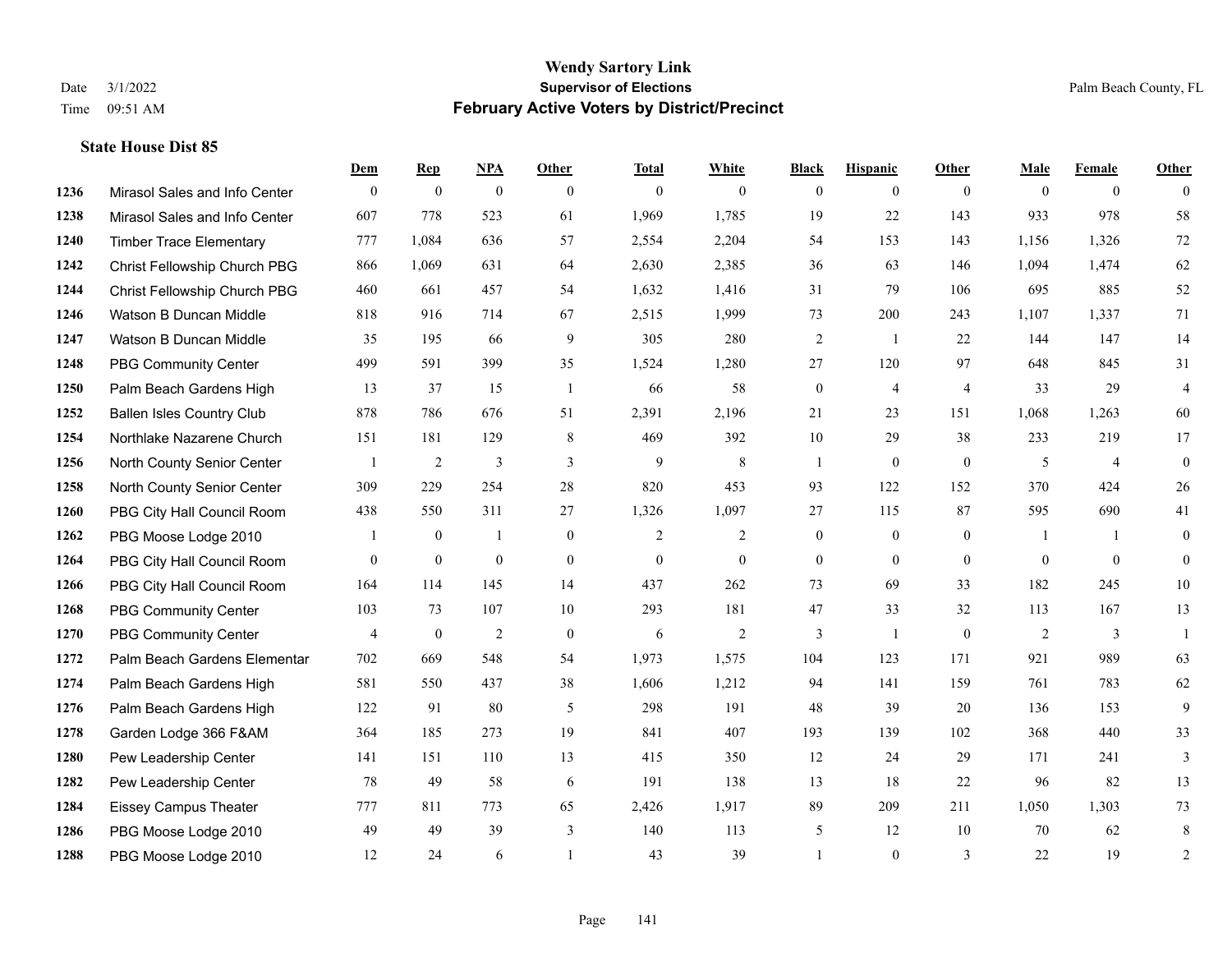**State House Dist 85**

#### **Wendy Sartory Link** Date 3/1/2022 **Supervisor of Elections** Palm Beach County, FL Time 09:51 AM **February Active Voters by District/Precinct**

**Dem Rep NPA Other Total White Black Hispanic Other Male Female Other**

# PBG Moose Lodge 2010 689 835 558 67 2,149 1,788 52 144 165 869 1,219 61 PBG Moose Lodge 2010 21 24 19 1 65 60 3 1 1 22 43 0 PBG Moose Lodge 2010 15 48 16 2 81 75 1 1 4 38 40 3 Dwight D Eisenhower Elementar 27 82 22 7 138 118 5 4 11 69 68 1 Dwight D Eisenhower Elementary 221 267 199 22 709 555 14 92 48 278 406 25 PBG Moose Lodge 2010 37 34 22 2 95 85 1 4 5 39 55 1 Cross Community Church 1 3 1 0 5 4 0 0 1 2 3 0 Dwight D Eisenhower Elementar 38 54 36 3 131 111 1 7 12 63 63 5 NPB Community Center 207 265 186 27 685 588 12 43 42 350 307 28 NPB Community Center 0 0 0 1 1 1 0 0 0 1 0 0 Eissey Campus Theater 10 22 29 3 64 54 2 0 8 33 31 0 Gardens Mall Community Room 37 66 37 4 144 128 3 3 10 73 67 4 Eissey Campus Theater 1 2 1 0 4 4 0 0 0 3 1 0 Gardens Mall Community Room 6 21 10 0 37 34 0 2 1 19 18 0 NPB Community Center 47 116 62 10 235 209 3 8 15 96 128 11 NPB Community Center 191 197 143 28 559 406 45 70 38 234 307 18 PBG Moose Lodge 2010 0 0 0 0 0 0 0 0 0 0 0 0 NPB Community Center 35 122 39 2 198 173 3 9 13 106 88 4 **1322 NPB Community Center** 3 6 8 0 17 17 0 0 0 7 9 1 Allamanda Elementary 451 446 383 43 1,323 1,047 40 139 97 559 722 42 Allamanda Elementary 187 221 162 17 587 498 7 31 51 254 319 14 Osborne Park Activities Bldg 600 839 558 49 2,046 1,746 31 128 141 995 994 57 1st Unitarian Church NPB 36 39 42 3 120 97 9 6 8 65 52 3 1st Unitarian Church NPB 337 407 275 34 1,053 859 59 63 72 508 519 26 **1334 1st Unitarian Church NPB** 2 3 5 1 11 11 0 0 0 4 7 0

 Gardens Mall Community Room 35 91 43 4 173 155 0 4 14 89 77 7 Eissey Campus Theater 95 398 110 19 622 598 1 1 22 276 335 11 Eissey Campus Theater 6 6 6 3 0 15 13 0 1 1 7 8 0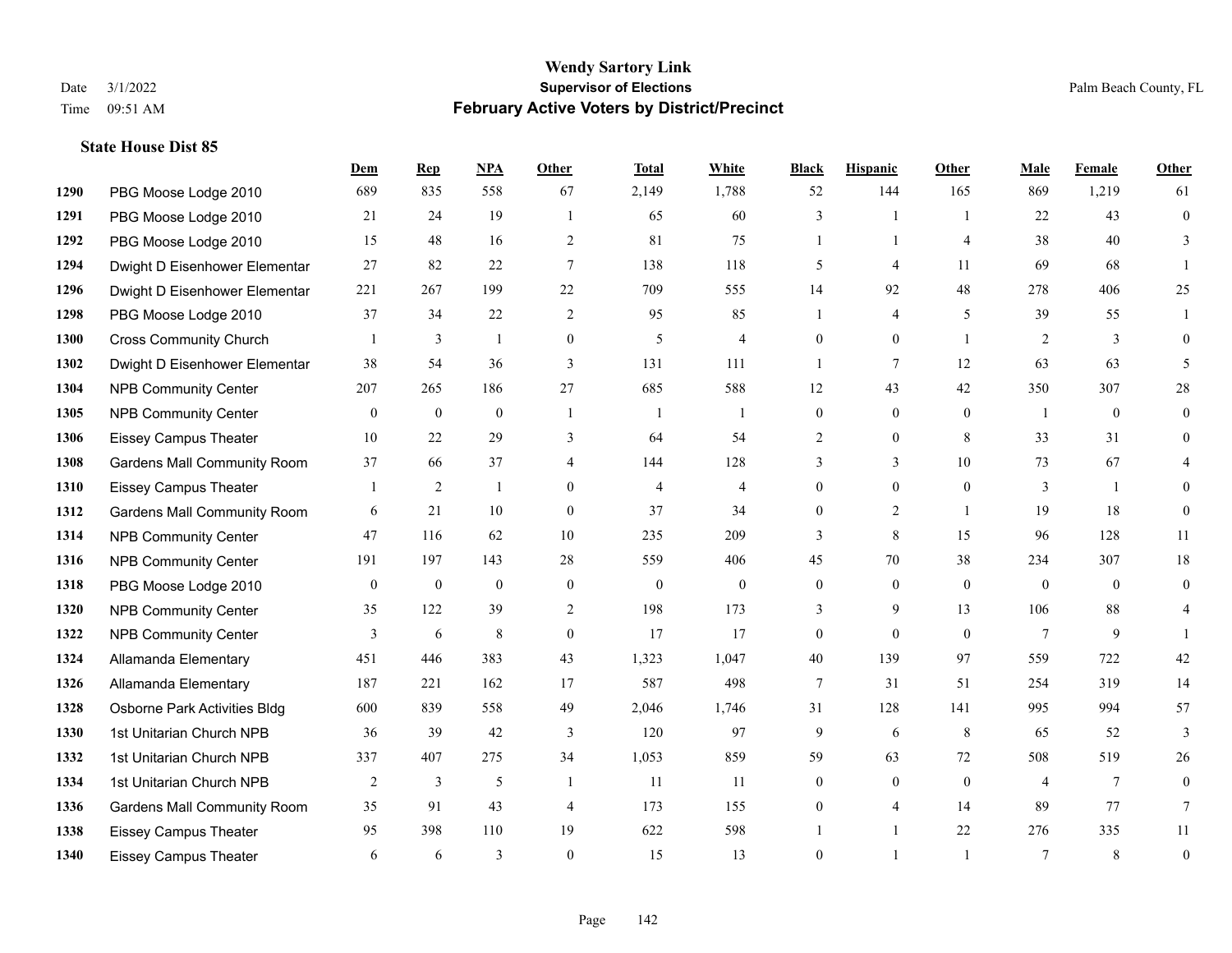|      |                                 | Dem              | <b>Rep</b>       | NPA              | <b>Other</b>   | <b>Total</b>     | <b>White</b>     | <b>Black</b>     | <b>Hispanic</b>  | <b>Other</b>   | <b>Male</b>      | Female           | <b>Other</b>     |
|------|---------------------------------|------------------|------------------|------------------|----------------|------------------|------------------|------------------|------------------|----------------|------------------|------------------|------------------|
| 1342 | <b>NPB Country Club</b>         | 300              | 443              | 286              | 29             | 1,058            | 957              | 18               | 33               | 50             | 458              | 576              | 24               |
| 1344 | Old Port Cove                   | 295              | 544              | 334              | 32             | 1,205            | 1,103            | 5                | 29               | 68             | 544              | 641              | $20\,$           |
| 1346 | Anchorage Activities Bldg       | 542              | 932              | 443              | 42             | 1,959            | 1,797            | 12               | 62               | 88             | 913              | 997              | 49               |
| 1348 | <b>NPB Council Chambers</b>     | 34               | 124              | 33               | 9              | 200              | 188              | $\boldsymbol{0}$ | $7\phantom{.0}$  | 5              | 101              | 93               | $\sqrt{6}$       |
| 1350 | Faith Lutheran Church           | 369              | 626              | 375              | 26             | 1,396            | 1,229            | 10               | 82               | 75             | 661              | 694              | 41               |
| 1352 | Northlake Nazarene Church       | 669              | 867              | 618              | 52             | 2,206            | 1,574            | 156              | 190              | 286            | 992              | 1,138            | 76               |
| 1354 | <b>Grove Park Elementary</b>    | 92               | 167              | 77               | 3              | 339              | 284              | 11               | 21               | 23             | 158              | 171              | $10\,$           |
| 1360 | Garden Lodge 366 F&AM           | 348              | 340              | 235              | 22             | 945              | 737              | 61               | 72               | 75             | 414              | 503              | $28\,$           |
| 1362 | <b>Grove Park Elementary</b>    | 216              | 120              | 191              | $\tau$         | 534              | 265              | 49               | 164              | 56             | 238              | 278              | $18\,$           |
| 1372 | Garden Lodge 366 F&AM           | 97               | 35               | 45               | $\,8\,$        | 185              | 84               | 60               | 20               | 21             | 81               | 98               | $\sqrt{6}$       |
| 1374 | Pew Leadership Center           | 189              | 82               | 141              | 10             | 422              | 214              | 117              | 49               | 42             | 173              | 235              | 14               |
| 1380 | <b>NPB Council Chambers</b>     | 176              | 273              | 156              | 15             | 620              | 547              | 10               | 27               | 36             | 276              | 327              | 17               |
| 2002 | Jeaga Middle                    | 178              | 93               | 112              | $\,8\,$        | 391              | 153              | 128              | 38               | 72             | 174              | 205              | 12               |
| 2004 | <b>Grassy Waters Elementary</b> | 1,037            | 319              | 611              | 46             | 2,013            | 589              | 736              | 398              | 290            | 853              | 1,089            | 71               |
| 2006 | Jeaga Middle                    | 170              | 78               | 102              | 10             | 360              | 150              | 112              | 71               | 27             | 143              | 205              | $12\,$           |
| 2008 | Jeaga Middle                    | $\mathbf{0}$     | $\mathbf{0}$     | $\boldsymbol{0}$ | $\mathbf{0}$   | $\boldsymbol{0}$ | $\mathbf{0}$     | $\boldsymbol{0}$ | $\boldsymbol{0}$ | $\overline{0}$ | $\boldsymbol{0}$ | $\mathbf{0}$     | $\boldsymbol{0}$ |
| 2010 | Cypress Lakes HOA               | 599              | 339              | 287              | 30             | 1,255            | 848              | 211              | 99               | 97             | 478              | 741              | 36               |
| 2012 | Century Village Clubhouse       | 64               | 30               | 24               | 2              | 120              | 72               | 14               | 19               | 15             | 56               | 60               | $\overline{4}$   |
| 6040 | Osceola Creek Middle            | 96               | 128              | 100              | $\overline{2}$ | 326              | 245              | 14               | 34               | 33             | 152              | 159              | 15               |
| 6042 | Osceola Creek Middle            | 983              | 1,240            | 1,048            | 66             | 3,337            | 2,135            | 435              | 497              | 270            | 1,593            | 1,638            | 106              |
| 6044 | <b>Frontier Elementary</b>      | 907              | 997              | 791              | 56             | 2,751            | 1,743            | 421              | 355              | 232            | 1,289            | 1,383            | 79               |
| 6045 | Acreage Branch Library          | 196              | 270              | 182              | 13             | 661              | 423              | 81               | 89               | 68             | 318              | 314              | 29               |
| 6046 | Pierce Hammock Elementary       | 795              | 974              | 775              | 50             | 2,594            | 1,654            | 368              | 328              | 244            | 1,261            | 1,233            | 100              |
| 6048 | Pierce Hammock Elementary       | $\boldsymbol{0}$ | $\boldsymbol{0}$ | $\boldsymbol{0}$ | $\mathbf{0}$   | $\boldsymbol{0}$ | $\boldsymbol{0}$ | $\boldsymbol{0}$ | $\boldsymbol{0}$ | $\mathbf{0}$   | $\boldsymbol{0}$ | $\boldsymbol{0}$ | $\boldsymbol{0}$ |
| 6050 | Acreage Branch Library          | 856              | 881              | 735              | 64             | 2,536            | 1,544            | 374              | 353              | 265            | 1,188            | 1,258            | 90               |
| 6051 | <b>Cornerstone Fellowship</b>   | 605              | 750              | 562              | 53             | 1,970            | 1,257            | 210              | 292              | 211            | 916              | 983              | 71               |
| 6052 | Seminole Ridge High             | 611              | 658              | 573              | 34             | 1,876            | 1,149            | 228              | 322              | 177            | 888              | 916              | $72\,$           |
| 6054 | <b>Acreage Pines Elementary</b> | $\mathbf{0}$     | $\mathbf{0}$     | $\mathbf{0}$     | $\Omega$       | $\mathbf{0}$     | $\mathbf{0}$     | $\mathbf{0}$     | $\theta$         | $\theta$       | $\theta$         | $\mathbf{0}$     | $\boldsymbol{0}$ |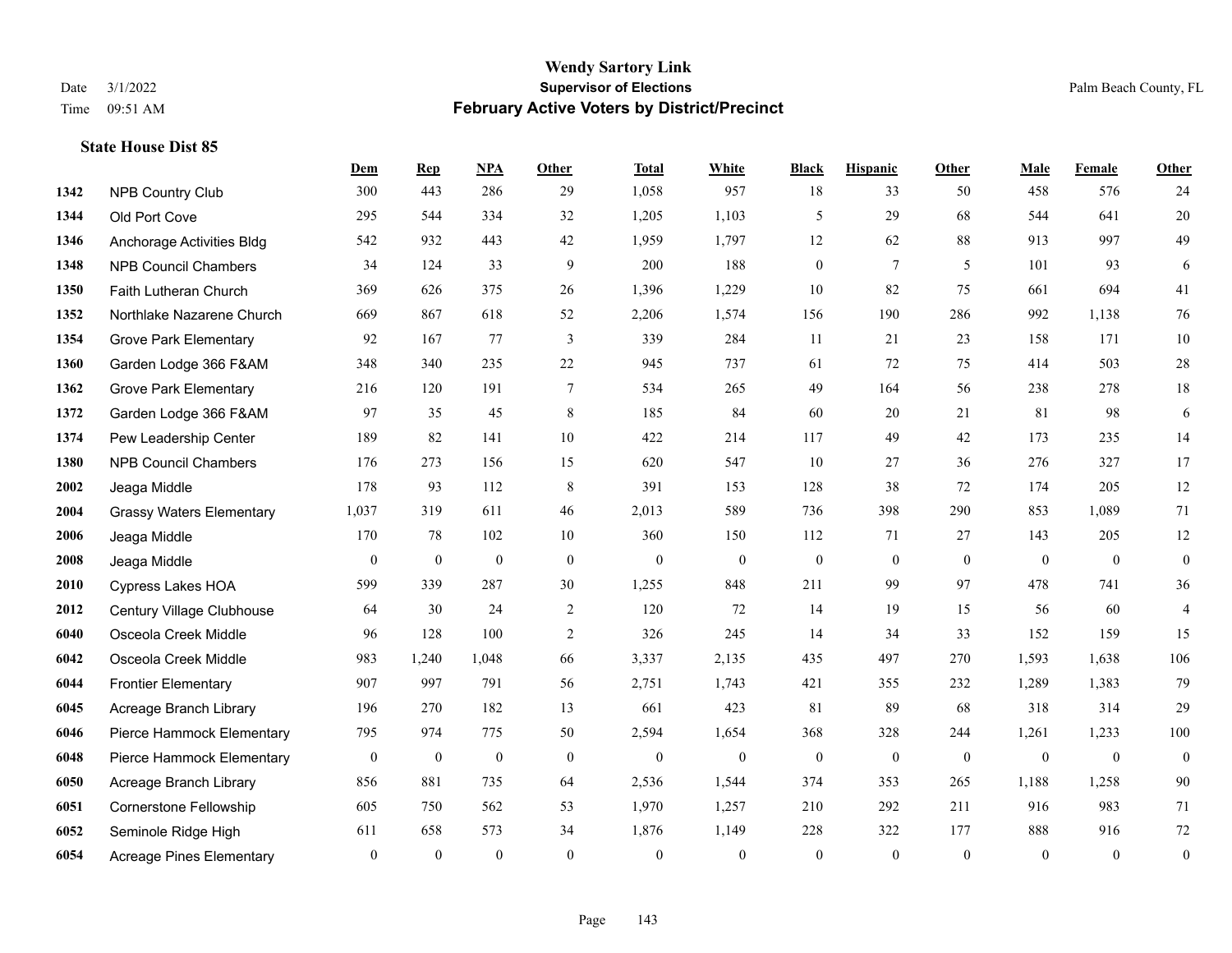**State House Dist 85**

#### **Wendy Sartory Link** Date 3/1/2022 **Supervisor of Elections** Palm Beach County, FL Time 09:51 AM **February Active Voters by District/Precinct**

# **Dem Rep NPA Other Total White Black Hispanic Other Male Female Other** Pierce Hammock Elementary 0 0 0 0 0 0 0 0 0 0 0 0 Acreage Pines Elementary 734 618 575 43 1,970 1,065 356 253 296 959 948 63 Indian Trail Improvement Dist 890 969 810 57 2,726 1,689 345 412 280 1,268 1,360 98 Sandhill Crane Golf Club 228 427 265 23 943 667 75 71 130 459 453 31 Sandhill Crane Golf Club 32 61 34 4 131 107 6 12 6 65 62 4 Ibis POA Admin Building 1,041 1,119 754 85 2,999 2,632 94 73 200 1,412 1,520 67 Ibis POA Admin Building 0 0 0 0 0 0 0 0 0 0 0 0 Ironhorse Country Club 158 261 125 10 554 446 35 20 53 248 296 10 Seminole Ridge High 595 583 567 55 1,800 820 350 477 153 844 934 22 Seminole Ridge High 0 0 0 0 0 0 0 0 0 0 0 0 Western Pines Middle 639 719 569 40 1,967 1,429 157 206 175 940 949 78 Western Pines Middle 665 739 646 43 2,093 1,391 166 363 173 993 1,043 57 Golden Grove Elementary 605 783 631 47 2,066 1,365 137 360 204 964 1,019 83 **6082** PBSC Loxahatchee Groves Can 7  $13$  2  $32$  27 0  $3$  2  $12$  20 0 PBSC Loxahatchee Groves Campus 308 480 395 49 1,232 784 71 266 111 599 615 18 PBSC Loxahatchee Groves Campus 255 415 238 20 928 687 90 83 68 420 482 26 Seminole Ridge High 521 690 560 45 1,816 1,160 215 295 146 858 906 52 Loxahatchee Groves Elementary 768 896 766 55 2,485 1,531 283 456 215 1,201 1,189 95 PBSC Loxahatchee Groves Campus 172 221 145 17 555 361 41 110 43 265 270 20 **7002 J F Kennedy Middle 0 0 0 0 0 0 0 0 0** 0 J F Kennedy Middle 0 0 0 0 0 0 0 0 0 0 0 0 J F Kennedy Middle 0 0 0 0 0 0 0 0 0 0 0 0 Crossroads Baptist Church 0 0 0 0 0 0 0 0 0 0 0 0 Egret Lake Elementary 201 40 96 11 348 53 203 43 49 151 189 8 Egret Lake Elementary 2 2 1 0 5 3 1 0 1 4 1 0 Egret Lake Elementary 340 104 161 18 623 421 108 52 42 243 361 19 Seminole Trails Elementary 1,047 332 499 34 1,912 697 734 269 212 833 1,000 79 Sharon Christian Church 747 277 454 45 1,523 618 452 286 167 632 837 54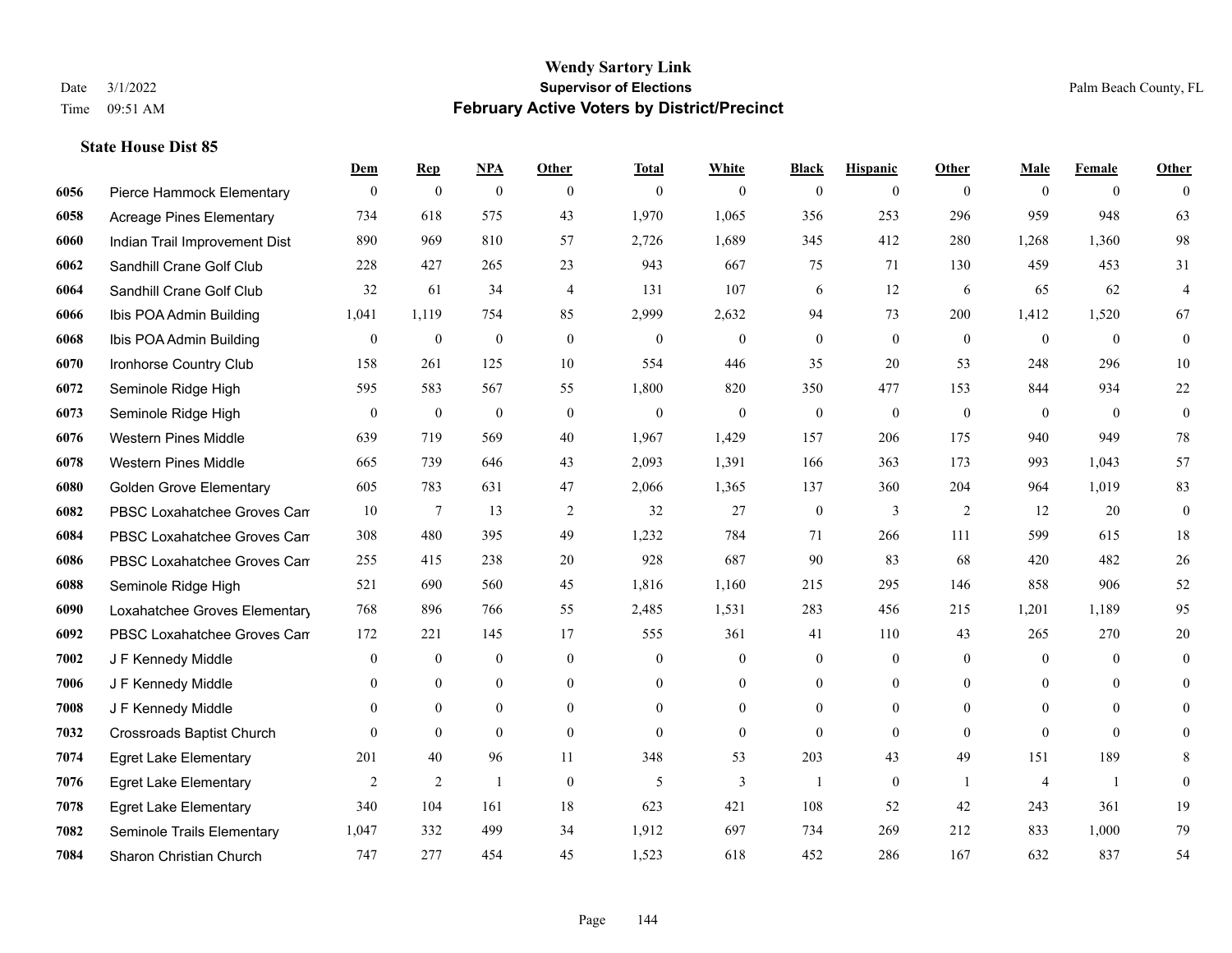|      |                            | Dem    | Rep    | NPA    | Other | <b>Total</b> | White   | <b>Black</b> | Hispanic | Other | Male   | Female | <b>Other</b> |
|------|----------------------------|--------|--------|--------|-------|--------------|---------|--------------|----------|-------|--------|--------|--------------|
| 7086 | Bear Lakes Middle          |        |        | 14     |       |              |         | 16           |          | 16    |        | 40     |              |
|      | <b>State House Dist 85</b> | 43.879 | 53,636 | 38,847 | 3,434 | 139,796      | 105,656 | 9.933        | 12,701   | 1.506 | 64,202 | 1,426  | 4,168        |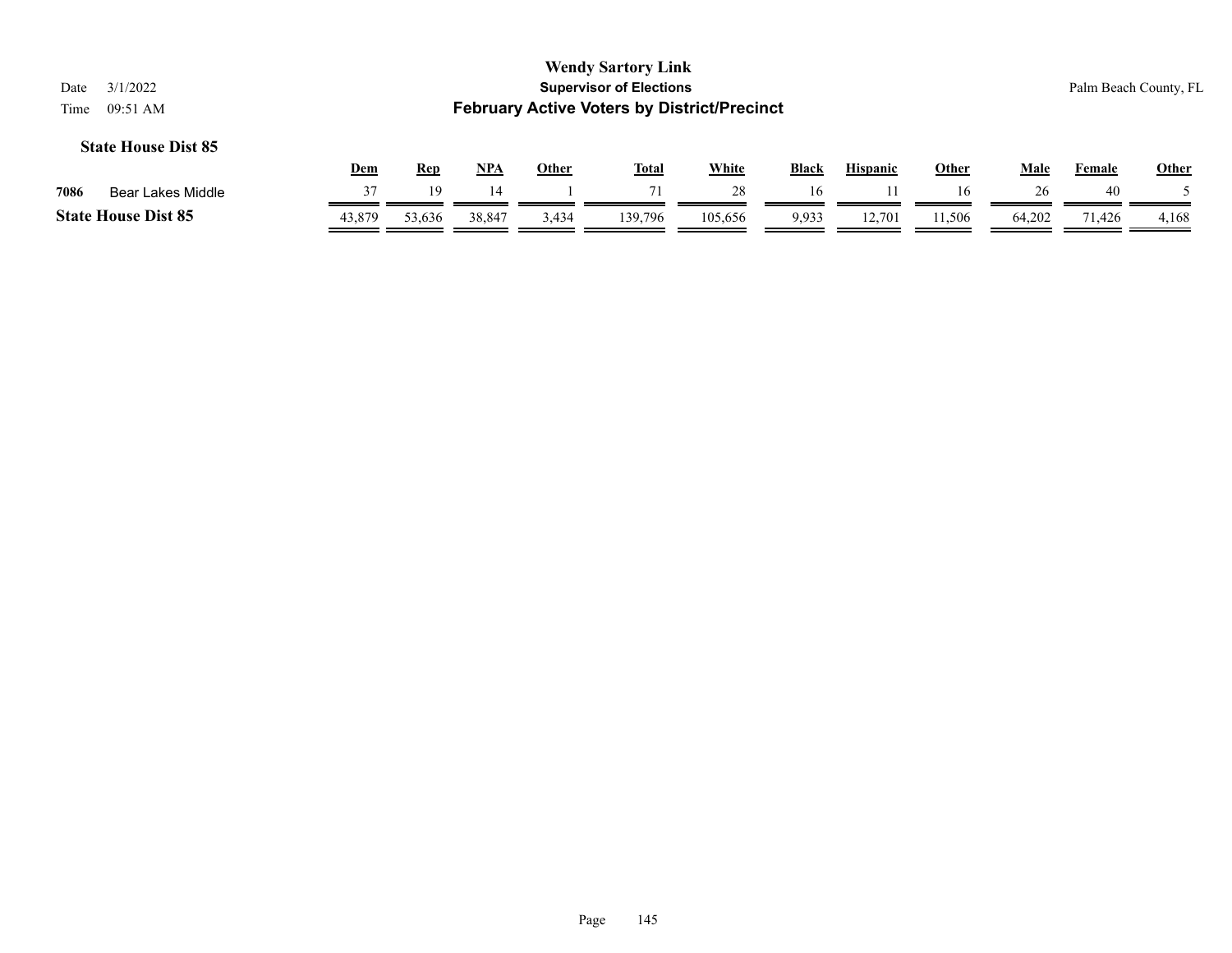|      |                                 | Dem              | <b>Rep</b>       | NPA              | <b>Other</b>   | <b>Total</b>     | <b>White</b>     | <b>Black</b>     | <b>Hispanic</b>  | <b>Other</b> | <b>Male</b>  | Female       | <b>Other</b>     |
|------|---------------------------------|------------------|------------------|------------------|----------------|------------------|------------------|------------------|------------------|--------------|--------------|--------------|------------------|
| 2014 | Club Baywinds                   | 828              | 549              | 370              | 35             | 1,782            | 1,346            | 154              | 171              | 111          | 724          | 1,015        | 43               |
| 2016 | Andros Isle POA Clubhouse       | 846              | 558              | 555              | 38             | 1,997            | 1,078            | 401              | 296              | 222          | 845          | 1,086        | 66               |
| 2018 | <b>Riverwalk Clubhouse</b>      | 750              | 715              | 589              | 50             | 2,104            | 1,648            | 99               | 175              | 182          | 908          | 1,134        | 62               |
| 2020 | Jeaga Middle                    | 211              | 99               | 138              | 10             | 458              | 223              | 130              | 77               | 28           | 202          | 248          | $\,8\,$          |
| 2021 | Jeaga Middle                    | 167              | 60               | 119              | 13             | 359              | 112              | 123              | 74               | 50           | 143          | 204          | 12               |
| 2022 | Century Village Clubhouse       | 795              | 407              | 341              | 37             | 1,580            | 1,014            | 226              | 209              | 131          | 627          | 902          | 51               |
| 2024 | Century Village Clubhouse       | 792              | 439              | 323              | 42             | 1,596            | 1,113            | 164              | 175              | 144          | 625          | 921          | 50               |
| 2026 | Century Village Clubhouse       | 631              | 333              | 303              | 28             | 1,295            | 800              | 199              | 199              | 97           | 510          | 732          | 53               |
| 2028 | Century Village Clubhouse       | 335              | 194              | 156              | 10             | 695              | 481              | 68               | 88               | 58           | 252          | 421          | $22\,$           |
| 2030 | <b>Benoist Farms Elementary</b> | 568              | 153              | 325              | 26             | 1,072            | 262              | 464              | 241              | 105          | 416          | 607          | 49               |
| 2032 | <b>Riverwalk Clubhouse</b>      | 54               | 28               | 32               | $\overline{4}$ | 118              | 55               | 35               | 19               | 9            | 48           | 67           | 3                |
| 2034 | <b>Riverwalk Clubhouse</b>      | 96               | 48               | 75               | 9              | 228              | 87               | 62               | 53               | 26           | 102          | 124          | 2                |
| 2036 | <b>Turning Points Academy</b>   | 757              | 430              | 378              | 37             | 1,602            | 937              | 295              | 261              | 109          | 597          | 961          | $44\,$           |
| 2038 | <b>Turning Points Academy</b>   | 826              | 184              | 366              | 21             | 1,397            | 497              | 634              | 155              | 111          | 486          | 870          | 41               |
| 2040 | Wynnebrook Elementary           | 808              | 274              | 430              | 20             | 1,532            | 420              | 596              | 356              | 160          | 666          | 795          | 71               |
| 2041 | Wynnebrook Elementary           | 541              | 254              | 403              | 18             | 1,216            | 489              | 139              | 492              | 96           | 510          | 654          | $52\,$           |
| 2042 | <b>Riverwalk Clubhouse</b>      | $\boldsymbol{0}$ | $\boldsymbol{0}$ | $\boldsymbol{0}$ | $\mathbf{0}$   | $\boldsymbol{0}$ | $\boldsymbol{0}$ | $\boldsymbol{0}$ | $\boldsymbol{0}$ | $\mathbf{0}$ | $\mathbf{0}$ | $\mathbf{0}$ | $\boldsymbol{0}$ |
| 2044 | St Christophers Episcopal Chr   | 1,107            | 286              | 578              | 34             | 2,005            | 571              | 825              | 398              | 211          | 893          | 1,019        | 93               |
| 2046 | <b>Haverhill Town Hall</b>      | 397              | 221              | 240              | 10             | 868              | 332              | 237              | 205              | 94           | 386          | 442          | 40               |
| 2048 | Elks Lodge #1352                | $\overline{2}$   | $\mathfrak{Z}$   | $\boldsymbol{0}$ | $\mathbf{0}$   | 5                | $\mathfrak{Z}$   | 1                | $\boldsymbol{0}$ | $\mathbf{1}$ | 3            | $\mathbf{1}$ | 1                |
| 2050 | Elks Lodge #1352                | 26               | 30               | 41               | 3              | 100              | 59               | 11               | 19               | 11           | 54           | 42           | $\overline{4}$   |
| 2052 | Elks Lodge #1352                | 559              | 146              | 280              | 20             | 1,005            | 177              | 481              | 154              | 193          | 463          | 502          | 40               |
| 2054 | Elks Lodge #1352                | 1,283            | 332              | 730              | $27\,$         | 2,372            | 462              | 1,005            | 608              | 297          | 1,051        | 1,215        | 106              |
| 2080 | <b>Everglades Elementary</b>    | 160              | 174              | 129              | 9              | 472              | 267              | 68               | 78               | 59           | 217          | 233          | $22\,$           |
| 2081 | <b>Everglades Elementary</b>    | 70               | 89               | 47               | $\overline{0}$ | 206              | 149              | $\overline{7}$   | 27               | 23           | 103          | 97           | 6                |
| 2082 | Pine Jog Environmental Center   | 173              | 293              | 168              | 12             | 646              | 442              | 25               | 122              | 57           | 304          | 327          | 15               |
| 2083 | Pine Jog Environmental Center   | 7                | 21               | 17               | $\overline{0}$ | 45               | 30               | $\boldsymbol{0}$ | 13               | 2            | 21           | 23           | $\mathbf{1}$     |
| 2084 | <b>Cholee Lake Elementary</b>   | 291              | 118              | 165              | 16             | 590              | 169              | 217              | 136              | 68           | 265          | 309          | 16               |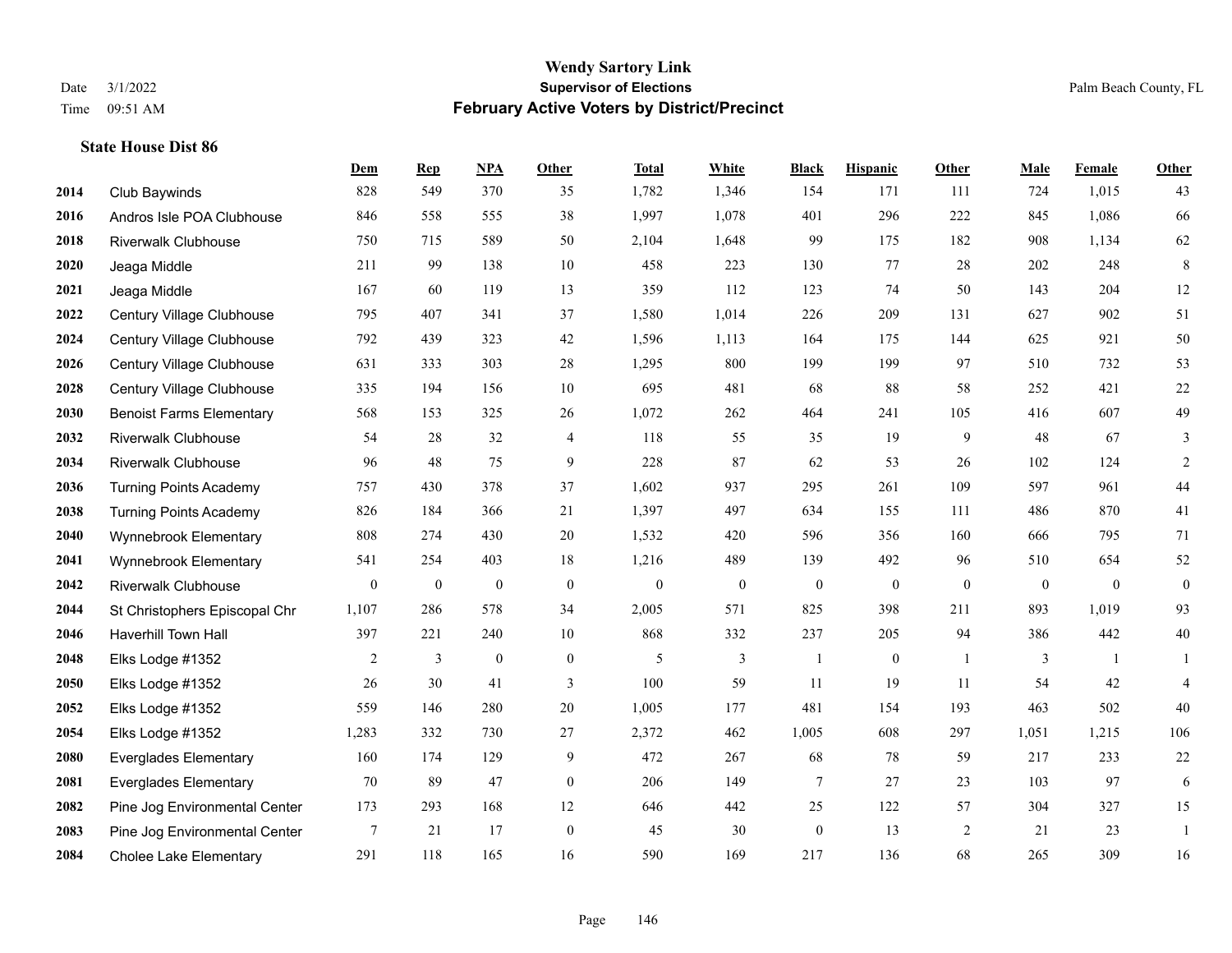|      |                               | Dem              | <b>Rep</b>       | NPA              | <b>Other</b> | <b>Total</b>     | <b>White</b>     | <b>Black</b>     | <b>Hispanic</b>  | <b>Other</b>   | <b>Male</b>    | <b>Female</b>  | <b>Other</b>     |
|------|-------------------------------|------------------|------------------|------------------|--------------|------------------|------------------|------------------|------------------|----------------|----------------|----------------|------------------|
| 2085 | Pine Jog Environmental Center | 2                | $\mathbf{1}$     | $\boldsymbol{0}$ | $\theta$     | 3                | 3                | $\overline{0}$   | $\overline{0}$   | $\overline{0}$ | -1             | 2              | $\Omega$         |
| 2087 | Pine Jog Environmental Center |                  | $\mathbf{0}$     | $\mathbf{0}$     | $\mathbf{0}$ | $\mathbf{1}$     | 1                | $\mathbf{0}$     | $\mathbf{0}$     | $\mathbf{0}$   |                | $\overline{0}$ | $\overline{0}$   |
| 2088 | Melaleuca Elementary          | 855              | 539              | 680              | 41           | 2,115            | 1,055            | 356              | 510              | 194            | 967            | 1,070          | 78               |
| 2094 | Pine Jog Environmental Center | 364              | 78               | 205              | 10           | 657              | 110              | 258              | 170              | 119            | 273            | 356            | $28\,$           |
| 2146 | Village Walk HOA Clubhouse    | 553              | 539              | 439              | 44           | 1,575            | 1,223            | 60               | 146              | 146            | 657            | 868            | 50               |
| 6094 | Palms West Presbyterian       | 654              | 937              | 671              | 40           | 2,302            | 1,831            | 79               | 210              | 182            | 1,094          | 1,135          | 73               |
| 6096 | Palms West Presbyterian       | $\boldsymbol{0}$ | $\boldsymbol{0}$ | $\boldsymbol{0}$ | $\mathbf{0}$ | $\boldsymbol{0}$ | $\boldsymbol{0}$ | $\boldsymbol{0}$ | $\boldsymbol{0}$ | $\mathbf{0}$   | $\overline{0}$ | $\overline{0}$ | $\boldsymbol{0}$ |
| 6098 | <b>HL Johnson Elementary</b>  | 650              | 530              | 494              | 43           | 1,717            | 954              | 310              | 273              | 180            | 777            | 901            | 39               |
| 6100 | Madison Green Country Club    | 1,229            | 724              | 775              | 55           | 2,783            | 1,194            | 791              | 410              | 388            | 1,281          | 1,400          | 102              |
| 6102 | <b>RPB Recreation Center</b>  | 661              | 474              | 455              | 29           | 1,619            | 949              | 263              | 265              | 142            | 671            | 896            | 52               |
| 6104 | <b>Crestwood Middle</b>       | 184              | 153              | 123              | 9            | 469              | 219              | 77               | 88               | 85             | 217            | 231            | 21               |
| 6106 | <b>RPB Recreation Center</b>  | 220              | 126              | 213              | 10           | 569              | 231              | 102              | 159              | 77             | 225            | 322            | 22               |
| 6108 | Calypso Bay Waterpark         | $\mathbf{0}$     | $\boldsymbol{0}$ | $\boldsymbol{0}$ | $\mathbf{0}$ | $\overline{0}$   | $\mathbf{0}$     | $\mathbf{0}$     | $\mathbf{0}$     | $\mathbf{0}$   | $\mathbf{0}$   | $\overline{0}$ | $\overline{0}$   |
| 6112 | Crestwood Middle              | 462              | 426              | 359              | 32           | 1,279            | 691              | 233              | 212              | 143            | 592            | 645            | $42\,$           |
| 6114 | Royal Palm Beach High         | 1,046            | 702              | 714              | 44           | 2,506            | 1,367            | 471              | 440              | 228            | 1,178          | 1,238          | 90               |
| 6116 | <b>HL Johnson Elementary</b>  | 705              | 421              | 497              | 57           | 1,680            | 858              | 327              | 281              | 214            | 743            | 894            | 43               |
| 6118 | <b>RPB Branch Library</b>     | 1,074            | 569              | 709              | 59           | 2,411            | 1,136            | 576              | 442              | 257            | 1,051          | 1,272          | 88               |
| 6120 | Royal Palm Beach High         | 416              | 320              | 277              | 19           | 1,032            | 493              | 203              | 159              | 177            | 488            | 519            | $25\,$           |
| 6122 | <b>RPB Cultural Center</b>    | 1,163            | 673              | 771              | 53           | 2,660            | 1,402            | 509              | 503              | 246            | 1,146          | 1,429          | 85               |
| 6124 | <b>RPB Cultural Center</b>    | 581              | 329              | 399              | 24           | 1,333            | 642              | 280              | 291              | 120            | 558            | 734            | 41               |
| 6126 | Calypso Bay Waterpark         | 686              | 308              | 504              | 31           | 1,529            | 554              | 414              | 370              | 191            | 666            | 806            | 57               |
| 6128 | Royal Palm Beach High         | 33               | 27               | 27               | 3            | 90               | $48\,$           | 26               | 11               | 5              | 41             | 49             | $\overline{0}$   |
| 6130 | Royal Palm Beach High         | 78               | 46               | 92               | 6            | 222              | 104              | 34               | 64               | 20             | 98             | 119            | 5                |
| 6132 | Royal Palm Beach High         | 390              | 198              | 267              | 19           | 874              | 419              | 168              | 195              | 92             | 397            | 448            | 29               |
| 6134 | Christ Fellowship Church RPB  | 951              | 472              | 697              | 30           | 2,150            | 841              | 511              | 501              | 297            | 960            | 1,103          | $87\,$           |
| 6136 | Calypso Bay Waterpark         |                  | $\boldsymbol{0}$ | $\boldsymbol{0}$ | $\mathbf{0}$ | $\mathbf{1}$     | $\boldsymbol{0}$ | $\mathbf{1}$     | $\overline{0}$   | $\overline{0}$ | $\mathbf{0}$   | $\mathbf{1}$   | $\boldsymbol{0}$ |
| 6138 | Royal Palm Beach High         | $\overline{0}$   | $\mathbf{0}$     | $\mathbf{0}$     | $\mathbf{0}$ | $\theta$         | $\mathbf{0}$     | $\boldsymbol{0}$ | $\overline{0}$   | $\mathbf{0}$   | $\theta$       | $\mathbf{0}$   | $\mathbf{0}$     |
| 6140 | Royal Palm Beach High         | 337              | 493              | 314              | 36           | 1,180            | 854              | 111              | 114              | 101            | 565            | 591            | 24               |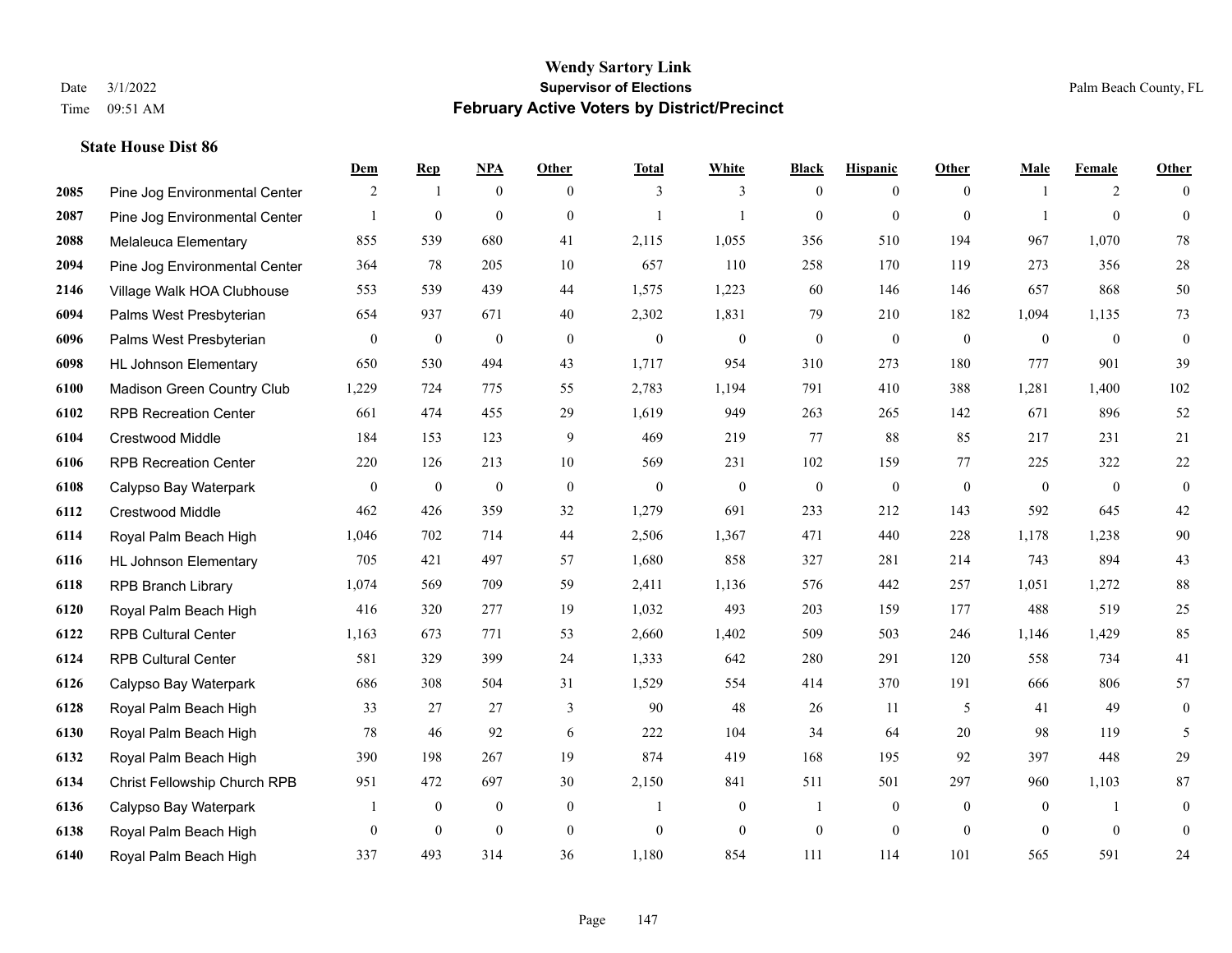|      |                                     | Dem            | <b>Rep</b>   | <u>NPA</u>     | <b>Other</b>   | <b>Total</b> | <b>White</b>             | <b>Black</b>     | <b>Hispanic</b> | Other        | <b>Male</b>  | <b>Female</b>  | <b>Other</b>     |
|------|-------------------------------------|----------------|--------------|----------------|----------------|--------------|--------------------------|------------------|-----------------|--------------|--------------|----------------|------------------|
| 6142 | Christ Fellowship Church RPB        | $\overline{0}$ | $\mathbf{0}$ | $\mathbf{0}$   | $\theta$       | $\theta$     | $\overline{0}$           | $\mathbf{0}$     | $\overline{0}$  | $\theta$     | $\theta$     | $\overline{0}$ | $\Omega$         |
| 6144 | Christ Fellowship Church RPB        | $\mathbf{0}$   | $\mathbf{0}$ | $\mathbf{0}$   | $\Omega$       | $\theta$     | $\overline{0}$           | $\mathbf{0}$     | $\mathbf{0}$    | $\theta$     | $\theta$     | $\theta$       | $\mathbf{0}$     |
| 6146 | <b>Christ Fellowship Church RPB</b> | $\mathbf{1}$   | 2            | $\mathbf{1}$   | $\Omega$       | 4            | 3                        | $\theta$         | $\Omega$        |              | 3            |                | $\Omega$         |
| 6148 | Christ Fellowship Church RPB        | $\overline{0}$ | $\mathbf{0}$ | 1              | $\overline{0}$ |              | $\overline{\phantom{a}}$ | $\boldsymbol{0}$ | $\mathbf{0}$    | $\mathbf{0}$ | $\mathbf{0}$ | $\overline{1}$ | $\Omega$         |
| 6150 | <b>Binks Forest Elementary</b>      | 25             | 40           | 39             | $\overline{4}$ | 108          | 82                       | 4                | 9               | 13           | 45           | 60             | 3                |
| 6152 | <b>Binks Forest Elementary</b>      | 412            | 569          | 387            | 37             | 1,405        | 1,065                    | 48               | 137             | 155          | 663          | 698            | 44               |
| 6154 | Wellington Landings Middle          | 463            | 512          | 409            | 29             | 1,413        | 1,015                    | 87               | 192             | 119          | 636          | 737            | $40\,$           |
| 6156 | <b>Binks Forest Elementary</b>      | 627            | 720          | 586            | 44             | 1,977        | 1,376                    | 128              | 298             | 175          | 901          | 1,017          | 59               |
| 6158 | <b>Wellington Elementary</b>        | 782            | 942          | 556            | 40             | 2,320        | 1,703                    | 135              | 315             | 167          | 1,065        | 1,182          | 73               |
| 6160 | Wellington Landings Middle          | 661            | 588          | 571            | 43             | 1,863        | 1,210                    | 166              | 338             | 149          | 873          | 937            | 53               |
| 6162 | First Baptist Church Wel            | 753            | 677          | 580            | 44             | 2,054        | 1,290                    | 214              | 362             | 188          | 923          | 1,065          | 66               |
| 6164 | First Baptist Church Wel            | 833            | 808          | 611            | 59             | 2,311        | 1,551                    | 185              | 381             | 194          | 1,033        | 1,207          | 71               |
| 6166 | <b>Wellington Community Center</b>  | 850            | 866          | 751            | 47             | 2,514        | 1,741                    | 156              | 408             | 209          | 1,155        | 1,280          | 79               |
| 6168 | First Baptist Church Wel            | 125            | 175          | 145            | 9              | 454          | 348                      | 27               | 41              | 38           | 208          | 234            | 12               |
| 6170 | Christ Fellowship Church RPB        | $\mathbf{0}$   | 5            | $\overline{2}$ | $\overline{0}$ | 7            | $\tau$                   | $\boldsymbol{0}$ | $\mathbf{0}$    | $\mathbf{0}$ | 2            | 5              | $\boldsymbol{0}$ |
| 6172 | Christ Fellowship Church RPB        | 1,299          | 604          | 862            | 72             | 2,837        | 998                      | 871              | 650             | 318          | 1,219        | 1,508          | 110              |
| 6174 | Christ Fellowship Church RPB        | 27             | 49           | 33             | $\sqrt{2}$     | 111          | 85                       | $\overline{7}$   | $\,8\,$         | 11           | 53           | 55             | 3                |
| 6176 | Christ Fellowship Church RPB        | 26             | 17           | 22             | 3              | 68           | 28                       | 12               | 22              | 6            | 31           | 35             | $\overline{c}$   |
| 6178 | <b>Everglades Elementary</b>        | 564            | 393          | 449            | 29             | 1,435        | 666                      | 297              | 248             | 224          | 666          | 701            | 68               |
| 6180 | <b>Everglades Elementary</b>        | 18             | 48           | 17             | $\overline{2}$ | 85           | 64                       | 4                | 14              | 3            | 40           | 43             | $\overline{2}$   |
| 6182 | New Horizons Elementary             | 293            | 455          | 325            | 14             | 1,087        | 797                      | 44               | 119             | 127          | 466          | 591            | 30               |
| 6184 | Wellington High                     | 660            | 592          | 535            | 37             | 1,824        | 1,129                    | 249              | 286             | 160          | 803          | 965            | 56               |
| 6186 | <b>Elbridge Gale Elementary</b>     | 803            | 579          | 649            | 44             | 2,075        | 1,135                    | 299              | 432             | 209          | 913          | 1,088          | 74               |
| 6188 | <b>Wellington Village Park</b>      | 222            | 428          | 318            | 27             | 995          | 847                      | 18               | 47              | 83           | 400          | 546            | 49               |
| 6190 | Wellington Village Hall             | 820            | 452          | 660            | 47             | 1,979        | 891                      | 364              | 511             | 213          | 820          | 1,085          | 74               |
| 6192 | St Peters Methodist Church          | 969            | 792          | 792            | 66             | 2,619        | 1,549                    | 288              | 549             | 233          | 1,195        | 1,339          | 85               |
| 6194 | <b>Equestrian Trails Elementary</b> | 500            | 293          | 356            | 17             | 1,166        | 522                      | 299              | 153             | 192          | 515          | 595            | 56               |
| 6196 | Palm Beach Central High             | $\mathbf{0}$   | $\mathbf{0}$ | $\mathbf{0}$   | $\theta$       | $\theta$     | $\mathbf{0}$             | $\theta$         | $\theta$        | $\theta$     | $\theta$     | $\mathbf{0}$   | $\boldsymbol{0}$ |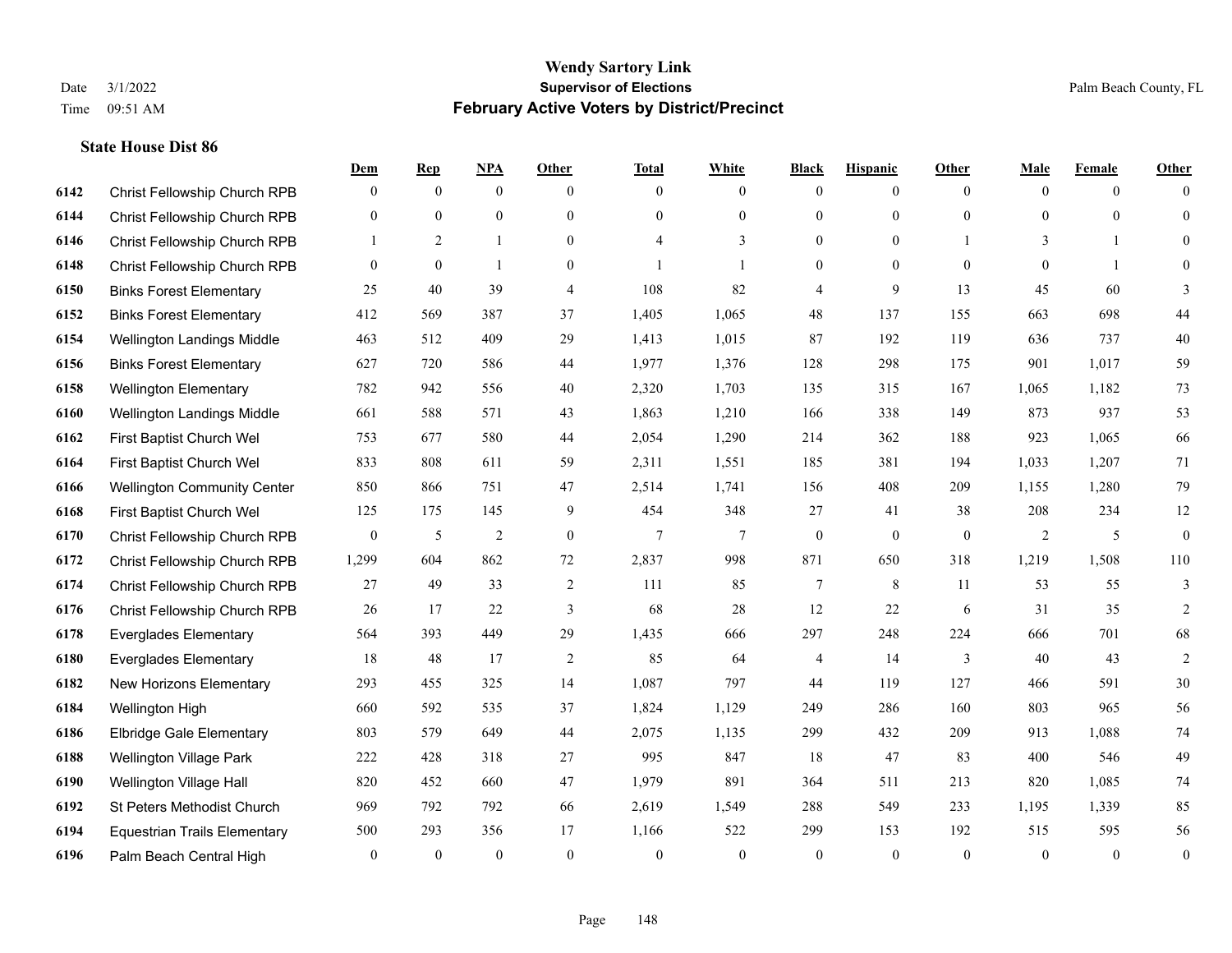|      |                                | Dem              | <b>Rep</b>       | NPA              | <b>Other</b>   | <b>Total</b>     | <b>White</b>     | <b>Black</b>     | <b>Hispanic</b> | Other            | <b>Male</b>    | <b>Female</b>    | <b>Other</b>   |
|------|--------------------------------|------------------|------------------|------------------|----------------|------------------|------------------|------------------|-----------------|------------------|----------------|------------------|----------------|
| 6198 | Wellington Branch Library      | 522              | 362              | 366              | 38             | 1,288            | 708              | 198              | 274             | 108              | 554            | 700              | 34             |
| 6200 | <b>Emerald Cove Middle</b>     | 534              | 573              | 521              | 54             | 1,682            | 1,046            | 180              | 270             | 186              | 741            | 888              | 53             |
| 6202 | <b>Emerald Cove Middle</b>     | 108              | 88               | 96               | 7              | 299              | 174              | 58               | 52              | 15               | 135            | 158              | 6              |
| 6204 | <b>Emerald Cove Middle</b>     | 32               | 19               | 40               | -1             | 92               | 47               | 27               | 10              | 8                | 24             | 64               | $\overline{4}$ |
| 6206 | Palm Beach Central High        | 265              | 242              | 187              | 11             | 705              | 381              | 140              | 63              | 121              | 316            | 362              | 27             |
| 6207 | Palm Beach Central High        | 280              | 378              | 249              | 16             | 923              | 604              | 92               | 105             | 122              | 427            | 471              | $25\,$         |
| 6208 | Buena Vida Clubhouse           | 316              | 196              | 183              | 13             | 708              | 615              | 24               | 23              | 46               | 318            | 373              | 17             |
| 6210 | Villa Olympia Clubhouse        | 1,556            | 1,081            | 1,325            | 99             | 4,061            | 1,832            | 704              | 691             | 834              | 1,915          | 1,959            | 187            |
| 6212 | Wellington Village Park        | 146              | 228              | 180              | 16             | 570              | 390              | 16               | 93              | 71               | 259            | 284              | $27\,$         |
| 6214 | Wellington Village Park        | 812              | 778              | 722              | 49             | 2,361            | 1,488            | 261              | 290             | 322              | 1,082          | 1,197            | 82             |
| 6216 | Panther Run Elementary         | 230              | 194              | 175              | 11             | 610              | 344              | 97               | 99              | 70               | 281            | 309              | 20             |
| 6218 | Wellington Village Park        | $\mathbf{0}$     | $\mathbf{0}$     | $\mathbf{0}$     | $\mathbf{0}$   | $\boldsymbol{0}$ | $\mathbf{0}$     | $\boldsymbol{0}$ | $\overline{0}$  | $\mathbf{0}$     | $\overline{0}$ | $\theta$         | $\mathbf{0}$   |
| 6220 | Wellington Village Park        | 58               | 33               | 45               | 6              | 142              | 72               | 16               | 36              | 18               | 61             | 77               | 4              |
| 6222 | Panther Run Elementary         | $\boldsymbol{0}$ | 1                | $\boldsymbol{0}$ | $\mathbf{0}$   | $\mathbf{1}$     |                  | $\boldsymbol{0}$ | $\overline{0}$  | $\boldsymbol{0}$ | $\overline{1}$ | $\boldsymbol{0}$ | $\mathbf{0}$   |
| 6226 | The Isles at Wellington        | 745              | 761              | 636              | 47             | 2,189            | 1,411            | 224              | 240             | 314              | 1,032          | 1,064            | 93             |
| 6228 | Wycliffe Comm Association Bldg | 779              | 330              | 410              | 24             | 1,543            | 1,446            | 19               | 18              | 60               | 669            | 845              | 29             |
| 7096 | Salvation Army Activity Hall   | 847              | 306              | 511              | 34             | 1,698            | 690              | 552              | 267             | 189              | 678            | 939              | $81\,$         |
| 7098 | U M Church of Palm Beaches     | 21               | 18               | 18               | $\overline{1}$ | 58               | 44               | 3                | 9               | 2                | 31             | 24               | 3              |
| 7100 | U M Church of Palm Beaches     | 969              | 438              | 711              | 63             | 2,181            | 1,047            | 680              | 246             | 208              | 981            | 1,130            | $70\,$         |
| 7110 | <b>Adult Education Center</b>  | 694              | 231              | 419              | 31             | 1,375            | 439              | 438              | 366             | 132              | 562            | 753              | $60\,$         |
| 7112 | <b>Adult Education Center</b>  | 127              | 27               | 61               | 7              | 222              | 54               | 118              | 25              | 25               | 72             | 140              | 10             |
| 7114 | <b>Adult Education Center</b>  | $\mathbf{0}$     | $\overline{0}$   | $\mathbf{0}$     | $\overline{0}$ | $\theta$         | $\overline{0}$   | $\mathbf{0}$     | $\overline{0}$  | $\theta$         | $\mathbf{0}$   | $\theta$         | $\theta$       |
| 7116 | <b>Adult Education Center</b>  | $\overline{0}$   | $\overline{0}$   | $\mathbf{0}$     | $\overline{0}$ | $\mathbf{0}$     | $\overline{0}$   | $\mathbf{0}$     | $\overline{0}$  | $\overline{0}$   | $\overline{0}$ | $\overline{0}$   | $\mathbf{0}$   |
| 7118 | <b>Adult Education Center</b>  | 31               | 31               | 39               | $\overline{7}$ | 108              | 82               | 3                | 18              | 5                | 52             | 49               | 7              |
| 7120 | U M Church of Palm Beaches     | 291              | 110              | 183              | 13             | 597              | 215              | 221              | 105             | 56               | 256            | 309              | 32             |
| 7122 | U M Church of Palm Beaches     | $\boldsymbol{0}$ | $\boldsymbol{0}$ | $\mathbf{0}$     | $\mathbf{0}$   | $\theta$         | $\boldsymbol{0}$ | $\mathbf{0}$     | $\overline{0}$  | $\theta$         | $\mathbf{0}$   | $\mathbf{0}$     | $\overline{0}$ |
| 7134 | <b>Adult Education Center</b>  | 810              | 175              | 396              | 21             | 1,402            | 303              | 666              | 288             | 145              | 623            | 713              | 66             |
| 7136 | <b>Haverhill Town Hall</b>     | 38               | 37               | 34               | 2              | 111              | 46               | 29               | 26              | 10               | 43             | 62               | 6              |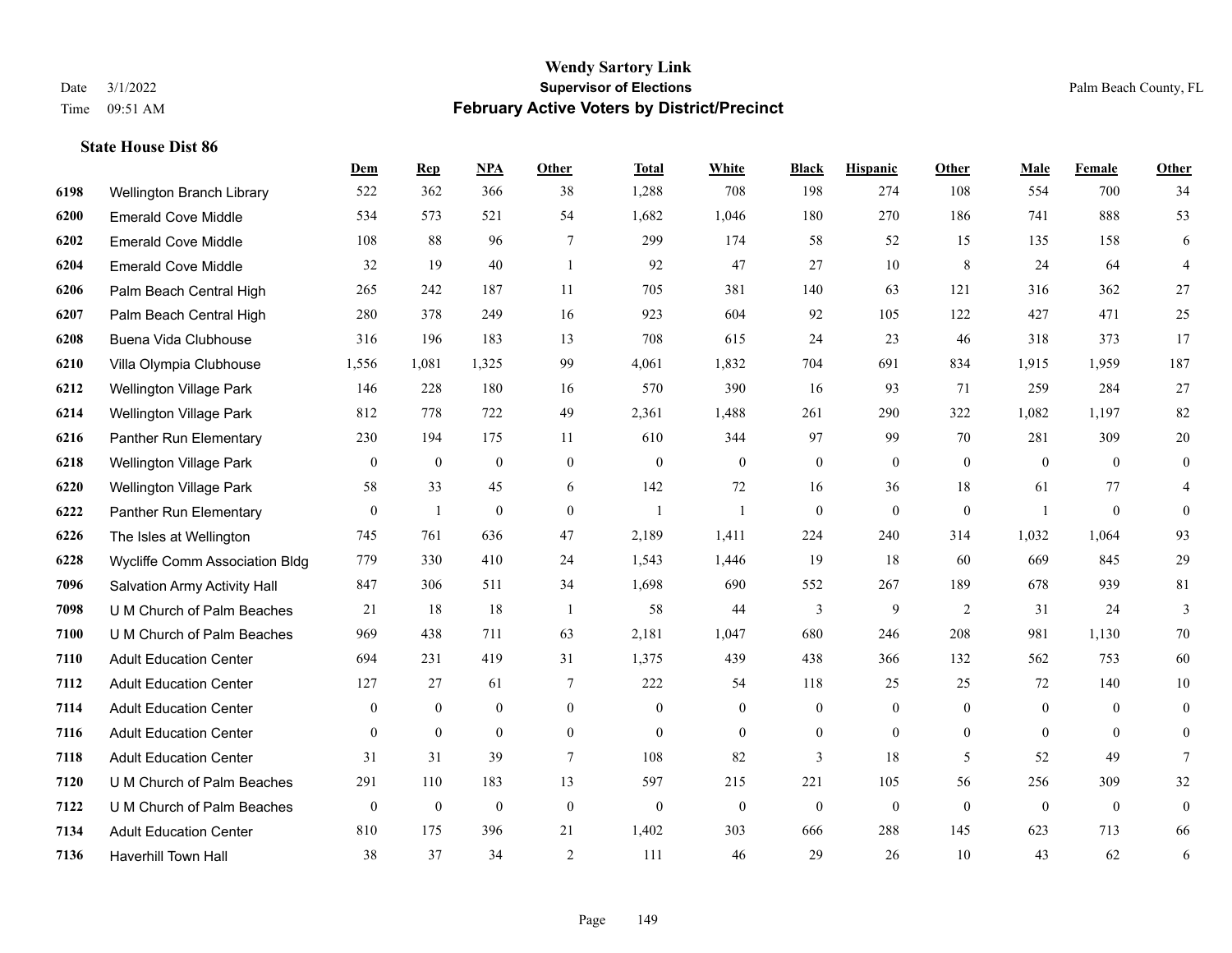|      |                            | <u>Dem</u> | Rep    | <b>NPA</b> | Other        | <b>Total</b> | White  | <b>Black</b> | <b>Hispanic</b> | Other  | Male   | Female | <b>Other</b>   |
|------|----------------------------|------------|--------|------------|--------------|--------------|--------|--------------|-----------------|--------|--------|--------|----------------|
| 7140 | <b>Haverhill Town Hall</b> | 170        | 78     | 100        | <sub>0</sub> | 354          | 109    | 127          |                 | 39     | 166    | 166    | 22             |
| 7142 | Clayton Hutcheson Hall B   |            |        |            | $\Omega$     | 57           |        |              |                 |        |        | 32     | $\overline{0}$ |
| 7144 | Clayton Hutcheson Hall B   | 43         |        |            |              | -69          |        | 42           |                 | 10     | 28     | 34     |                |
|      | <b>State House Dist 86</b> | 48,568     | 32,855 | 34,280     | 2,517        | 118,220      | 64,114 | 21,690       | 19,849          | 12,567 | 52,028 | 62,057 | 4,135          |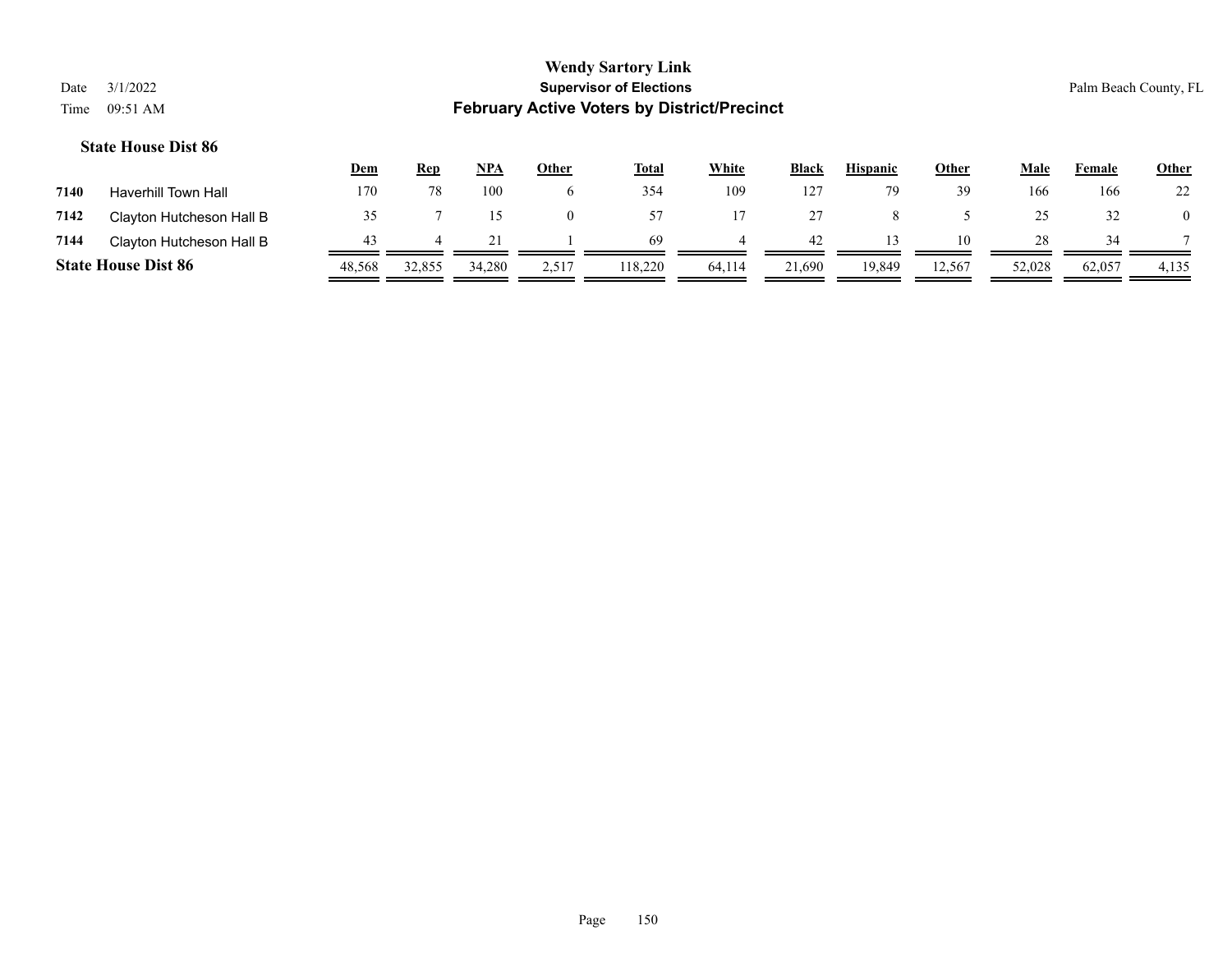|      |                               | Dem              | <b>Rep</b>     | NPA              | <b>Other</b>   | <b>Total</b>   | <b>White</b>   | <b>Black</b>     | <b>Hispanic</b>  | <b>Other</b>   | <b>Male</b>  | <b>Female</b> | Other            |
|------|-------------------------------|------------------|----------------|------------------|----------------|----------------|----------------|------------------|------------------|----------------|--------------|---------------|------------------|
| 2056 | Clayton Hutcheson Hall B      | 714              | 321            | 570              | 18             | 1,623          | 502            | 288              | 669              | 164            | 714          | 822           | 87               |
| 2058 | Clayton Hutcheson Hall B      | $\overline{c}$   | 1              | $\overline{1}$   | $\mathbf{0}$   | $\overline{4}$ | $\overline{4}$ | $\mathbf{0}$     | $\mathbf{0}$     | $\theta$       | 2            | 2             | $\mathbf{0}$     |
| 2060 | <b>West Gate Elementary</b>   | 384              | 225            | 344              | 14             | 967            | 313            | 71               | 496              | 87             | 467          | 452           | $48\,$           |
| 2062 | <b>Belvedere Elementary</b>   | 23               | 21             | 28               | $\mathbf{1}$   | 73             | 53             | 4                | $\,$ 8 $\,$      | 8              | 43           | 30            | $\boldsymbol{0}$ |
| 2064 | <b>Belvedere Elementary</b>   |                  | $\mathbf{0}$   | $\theta$         | $\theta$       | $\overline{1}$ | $\mathbf{1}$   | $\mathbf{0}$     | $\theta$         | $\Omega$       |              | $\theta$      | $\overline{0}$   |
| 2066 | Howard Park Community Center  | 142              | 89             | 99               | 6              | 336            | 175            | 53               | 72               | 36             | 156          | 172           | 8                |
| 2068 | <b>Conniston Middle</b>       | 428              | 259            | 327              | 17             | 1,031          | 396            | 101              | 460              | 74             | 469          | 522           | 40               |
| 2072 | <b>Belvedere Elementary</b>   | 607              | 360            | 500              | 28             | 1,495          | 561            | 160              | 619              | 155            | 643          | 763           | 89               |
| 2086 | <b>Cholee Lake Elementary</b> | 1,237            | 558            | 947              | 52             | 2,794          | 869            | 617              | 925              | 383            | 1,218        | 1,468         | 108              |
| 2090 | Pine Jog Environmental Center | $\boldsymbol{0}$ | 2              | $\boldsymbol{0}$ | $\overline{0}$ | $\overline{2}$ | 1              | $\boldsymbol{0}$ | $\mathbf{0}$     | $\overline{1}$ | $\mathbf{0}$ | $\mathbf{1}$  | 1                |
| 2092 | Pine Jog Environmental Center | 1                | $\overline{1}$ | $\mathbf{1}$     | $\mathbf{1}$   | $\overline{4}$ | $\overline{4}$ | $\mathbf{0}$     | $\theta$         | $\theta$       | 2            | 2             | $\theta$         |
| 2096 | 1st Church of the Nazarene    | 255              | 70             | 193              | 5              | 523            | 113            | 21               | 344              | 45             | 244          | 251           | $28\,$           |
| 2097 | 1st Church of the Nazarene    | 228              | 145            | 171              | 9              | 553            | 211            | 41               | 222              | 79             | 246          | 276           | 31               |
| 2098 | Iglesia Cristo Mi Redentor    | 433              | 224            | 348              | 26             | 1,031          | 329            | 159              | 448              | 95             | 435          | 532           | 64               |
| 2100 | Iglesia Cristo Mi Redentor    | 775              | 357            | 577              | 35             | 1,744          | 434            | 375              | 761              | 174            | 720          | 937           | 87               |
| 2102 | Union Congregational Church   | 1,179            | 347            | 660              | 40             | 2,226          | 486            | 650              | 860              | 230            | 897          | 1,219         | 110              |
| 2104 | Lake Lytal Park               | 500              | 233            | 344              | 24             | 1,101          | 302            | 229              | 461              | 109            | 459          | 587           | 55               |
| 2106 | Main Library                  | 610              | 280            | 427              | 35             | 1,352          | 517            | 243              | 461              | 131            | 582          | 715           | 55               |
| 2108 | <b>Berkshire Elementary</b>   | 731              | 342            | 668              | 37             | 1,778          | 469            | 202              | 917              | 190            | 779          | 907           | 92               |
| 2110 | <b>Berkshire Elementary</b>   | 174              | 86             | 141              | 6              | 407            | 132            | 48               | 177              | 50             | 168          | 217           | $22\,$           |
| 2112 | Palm Springs Middle           | 7                | 6              | $\overline{7}$   | $\mathbf{0}$   | 20             | 15             | 3                | $\boldsymbol{0}$ | 2              | 9            | 11            | $\mathbf{0}$     |
| 2114 | Main Library                  | 368              | 281            | 324              | 14             | 987            | 358            | 61               | 483              | 85             | 447          | 492           | $48\,$           |
| 2115 | The Ark Church                | 76               | 50             | 61               | 5              | 192            | 88             | 12               | 72               | 20             | 87           | 94            | $11\,$           |
| 2116 | The Ark Church                | 799              | 561            | 724              | 37             | 2,121          | 912            | 151              | 888              | 170            | 902          | 1,141         | 78               |
| 2117 | The Ark Church                |                  | $\mathbf{0}$   | $\mathbf{1}$     | $\mathbf{0}$   | 2              | $\mathbf{1}$   | 1                | $\mathbf{0}$     | $\theta$       |              | $\mathbf{1}$  | $\mathbf{0}$     |
| 2118 | Palm Springs Middle           | $\overline{0}$   | $\mathbf{0}$   | $\mathbf{0}$     | $\overline{0}$ | $\theta$       | $\overline{0}$ | $\boldsymbol{0}$ | $\mathbf{0}$     | $\theta$       | $\theta$     | $\theta$      | $\boldsymbol{0}$ |
| 2120 | Palm Springs Middle           | 58               | 23             | 51               |                | 133            | 33             | 12               | 59               | 29             | 51           | 71            | 11               |
| 2122 | Palm Springs Middle           |                  | $\theta$       | $\theta$         | $\Omega$       |                | $\Omega$       |                  | $\theta$         | $\theta$       |              | $\theta$      | $\boldsymbol{0}$ |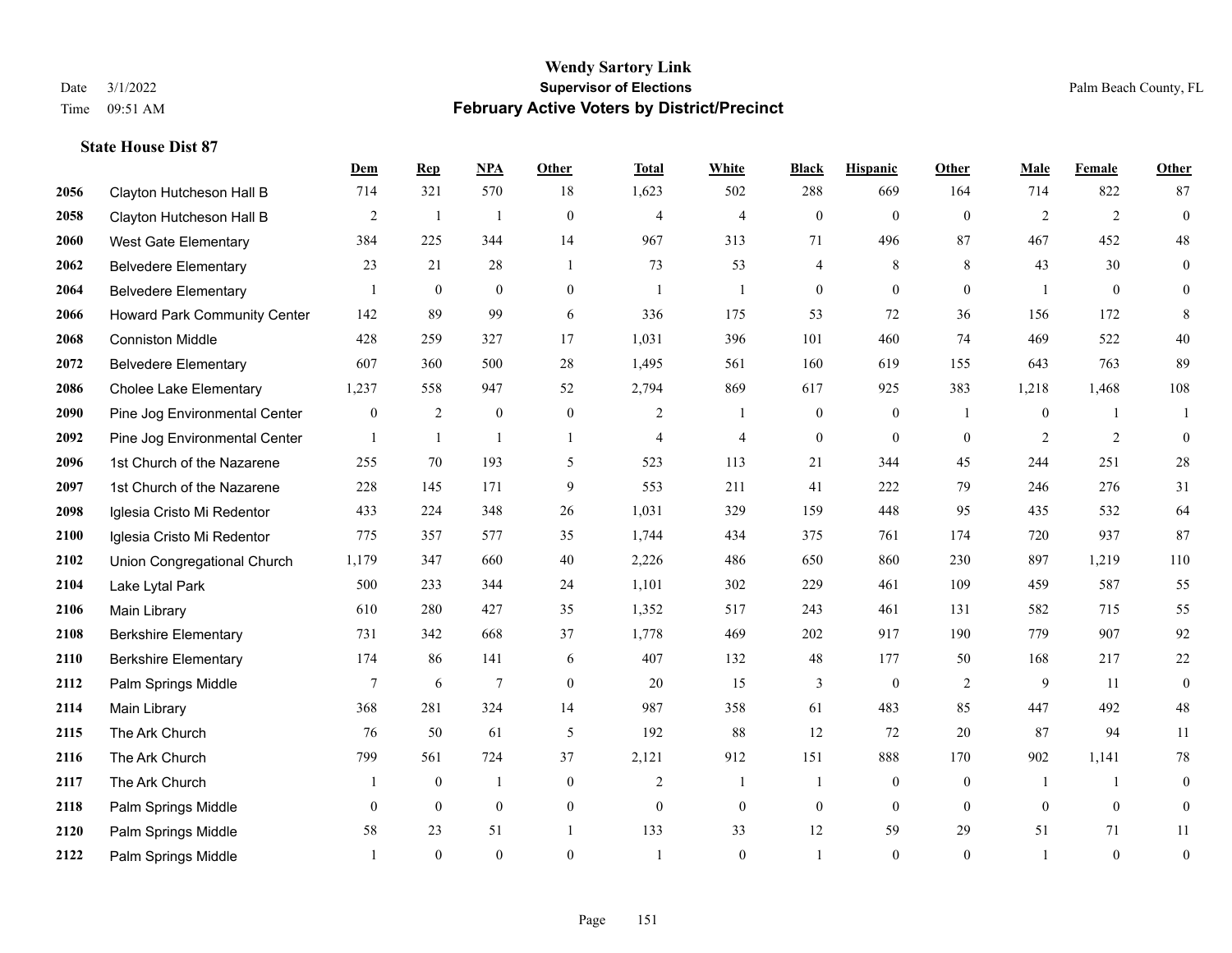**State House Dist 87**

## **Wendy Sartory Link** Date 3/1/2022 **Supervisor of Elections** Palm Beach County, FL Time 09:51 AM **February Active Voters by District/Precinct**

|      |                                    | Dem          | <b>Rep</b>       | NPA              | Other          | <b>Total</b> | White          | <b>Black</b>     | <b>Hispanic</b>  | Other          | Male           | Female         | Other            |
|------|------------------------------------|--------------|------------------|------------------|----------------|--------------|----------------|------------------|------------------|----------------|----------------|----------------|------------------|
| 2124 | Palm Springs Middle                | 5            | 4                | $\,8\,$          | $\theta$       | 17           | 8              | 3                | 5                | $\overline{1}$ | 8              | 9              | $\theta$         |
| 2125 | St Marys Orthodox Church           | 340          | 348              | 255              | 8              | 951          | 508            | 43               | 337              | 63             | 433            | 482            | 36               |
| 2126 | St Marys Orthodox Church           | 270          | 253              | 237              | 10             | 770          | 429            | 33               | 244              | 64             | 363            | 386            | 21               |
| 2127 | Lake Clarke Shores Town Hall       |              | $\boldsymbol{0}$ | -1               | $\mathbf{0}$   | 2            | $\mathbf{0}$   | $\boldsymbol{0}$ | $\overline{c}$   | $\theta$       | 2              | $\overline{0}$ | $\boldsymbol{0}$ |
| 2128 | Palm Springs Middle                | $\theta$     | $\mathbf{0}$     | $\mathbf{0}$     | $\mathbf{0}$   | $\mathbf{0}$ | $\overline{0}$ | $\boldsymbol{0}$ | $\mathbf{0}$     | $\mathbf{0}$   | $\theta$       | $\theta$       | $\overline{0}$   |
| 2130 | Cloud Lake Town Hall               | 42           | 63               | 60               | 8              | 173          | 125            | $\overline{2}$   | 33               | 13             | 87             | 80             | 6                |
| 2132 | Cloud Lake Town Hall               | 26           | 27               | 31               | -1             | 85           | 56             | $\sqrt{2}$       | 22               | 5              | 37             | 45             | 3                |
| 2134 | STEM Bldg at Cox Science Cent      | 520          | 324              | 429              | 31             | 1,304        | 486            | 62               | 640              | 116            | 592            | 657            | 55               |
| 2136 | Palmwood Lodge #303                | 659          | 457              | 575              | 41             | 1,732        | 751            | 81               | 735              | 165            | 783            | 870            | 79               |
| 2138 | Palmwood Lodge #303                | 333          | 161              | 270              | 21             | 785          | 314            | 78               | 306              | 87             | 369            | 385            | 31               |
| 2154 | <b>Forest Hill Elementary</b>      | 1,132        | 444              | 808              | 36             | 2,420        | 731            | 397              | 1,048            | 244            | 1,043          | 1,252          | 125              |
| 2158 | Community Of Hope                  | 1,089        | 424              | 869              | 28             | 2,410        | 600            | 436              | 1,059            | 315            | 1,057          | 1,239          | 114              |
| 2182 | <b>Greenacres Community Center</b> | 640          | 286              | 545              | 31             | 1,502        | 526            | 143              | 687              | 146            | 597            | 818            | 87               |
| 2184 | American Polish Club               | 1,085        | 389              | 813              | 42             | 2,329        | 699            | 348              | 1,025            | 257            | 974            | 1,217          | 138              |
| 2186 | American Polish Club               | 318          | 139              | 241              | $\tau$         | 705          | 210            | 113              | 315              | 67             | 312            | 363            | 30               |
| 2194 | <b>LC Swain Middle</b>             | 1,092        | 371              | 745              | 42             | 2,250        | 765            | 477              | 780              | 228            | 947            | 1,198          | 105              |
| 2202 | <b>LC Swain Middle</b>             | $\mathbf{0}$ | $\,8\,$          | $\mathbf{1}$     | $\theta$       | 9            | 6              | $\mathbf{0}$     | 3                | $\theta$       | $\overline{4}$ | 5              | $\mathbf{0}$     |
| 2204 | Heritage Elementary                | 553          | 218              | 486              | 29             | 1,286        | 407            | 146              | 619              | 114            | 561            | 654            | 71               |
| 2206 | Heritage Elementary                | 462          | 192              | 338              | 16             | 1,008        | 318            | 222              | 339              | 129            | 437            | 521            | 50               |
| 2208 | American Finnish Club              | 6            | 7                | $\overline{1}$   | -1             | 15           | 14             | $\boldsymbol{0}$ | $\boldsymbol{0}$ | $\overline{1}$ | 6              | 8              | $\mathbf{1}$     |
| 2210 | American Polish Club               | 226          | 96               | 143              | $\overline{4}$ | 469          | 175            | 110              | 135              | 49             | 191            | 259            | 19               |
| 2212 | American Polish Club               | $\mathbf{0}$ | $\boldsymbol{0}$ | $\boldsymbol{0}$ | $\mathbf{0}$   | $\theta$     | $\mathbf{0}$   | $\boldsymbol{0}$ | $\boldsymbol{0}$ | $\theta$       | $\mathbf{0}$   | $\mathbf{0}$   | $\boldsymbol{0}$ |
| 3002 | Palm Springs Middle                | 821          | 335              | 573              | 52             | 1,781        | 524            | 329              | 764              | 164            | 728            | 979            | 74               |
| 3004 | Community Of Hope                  | 65           | 43               | 65               | 3              | 176          | 69             | 10               | 72               | 25             | 88             | 77             | 11               |
| 3006 | Faith Presbyterian                 | 990          | 604              | 709              | 35             | 2,338        | 948            | 278              | 907              | 205            | 963            | 1,275          | 100              |
| 3008 | Palm Springs Middle                | $\theta$     | $\boldsymbol{0}$ | $\boldsymbol{0}$ | $\mathbf{0}$   | $\theta$     | $\mathbf{0}$   | $\boldsymbol{0}$ | $\mathbf{0}$     | $\mathbf{0}$   | $\mathbf{0}$   | $\mathbf{0}$   | $\boldsymbol{0}$ |
| 3010 | Faith Presbyterian                 | 368          | 215              | 306              | 24             | 913          | 352            | 121              | 360              | 80             | 423            | 456            | 34               |
| 3012 | <b>Emmanuel Baptist Church</b>     | 633          | 571              | 432              | 22             | 1.658        | 1,000          | 45               | 518              | 95             | 697            | 899            | 62               |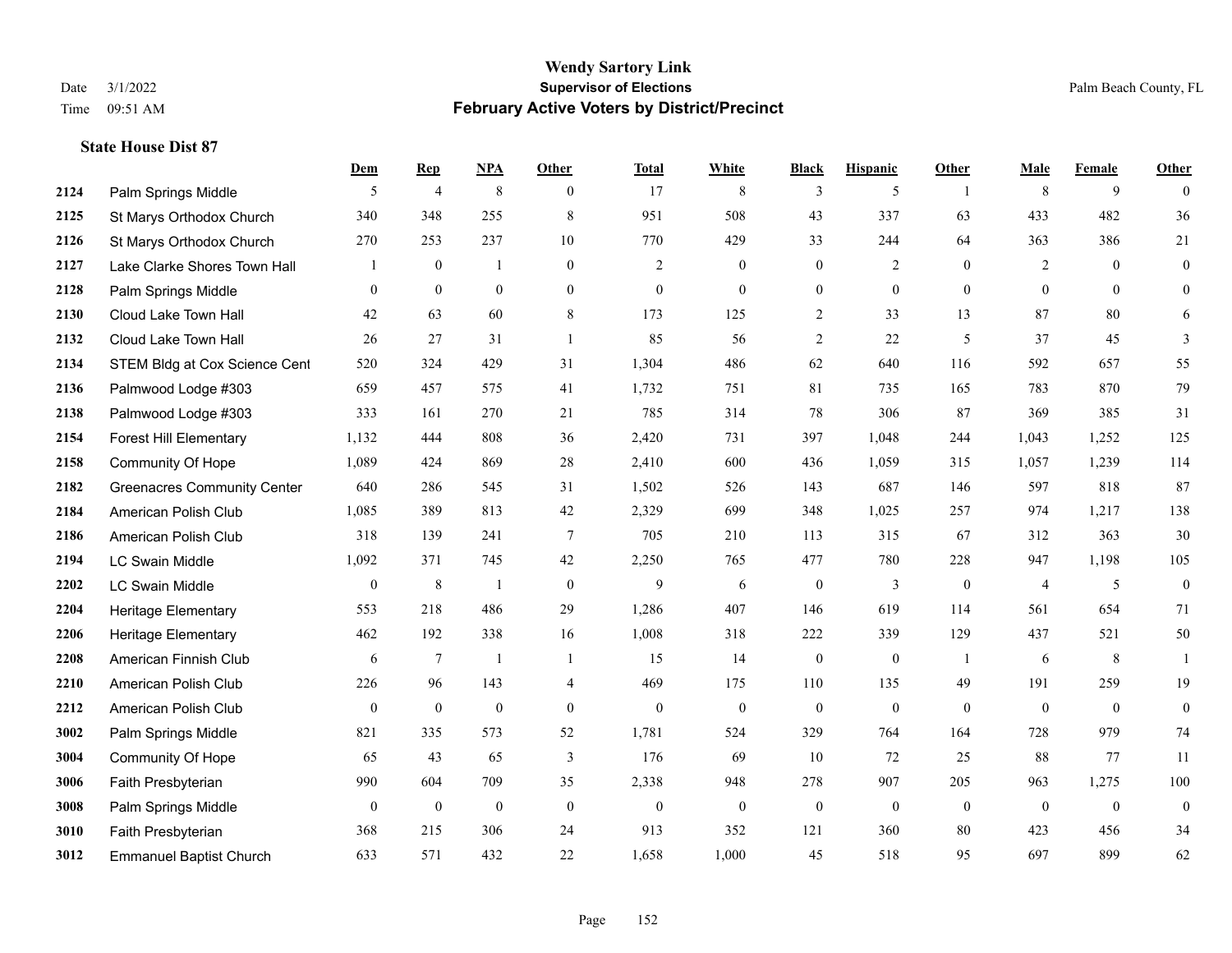|      |                                     | Dem              | <b>Rep</b>       | NPA              | <b>Other</b>     | <b>Total</b>     | White            | <b>Black</b>     | <b>Hispanic</b>  | <b>Other</b>   | <b>Male</b>      | <b>Female</b>  | <b>Other</b>     |
|------|-------------------------------------|------------------|------------------|------------------|------------------|------------------|------------------|------------------|------------------|----------------|------------------|----------------|------------------|
| 3014 | Lake Clarke Shores Town Hall        | 986              | 1,077            | 660              | 48               | 2,771            | 2,031            | 83               | 486              | 171            | 1,268            | 1,418          | 85               |
| 3016 | Community Of Hope                   | 44               | 39               | 56               | 2                | 141              | 37               | 9                | 79               | 16             | 54               | 77             | $10\,$           |
| 3018 | Palm Springs Middle                 | 11               | 10               | 9                | 3                | 33               | 12               | $\mathbf{0}$     | 17               | $\overline{4}$ | 13               | 19             | $\overline{1}$   |
| 3020 | Palm Springs Village Hall           | 966              | 625              | 814              | 37               | 2,442            | 978              | 172              | 1,087            | 205            | 1,077            | 1,252          | 113              |
| 3022 | Oasis De Amor Baptist Church        | 498              | 227              | 409              | 18               | 1,152            | 367              | 138              | 503              | 144            | 542              | 543            | 67               |
| 3024 | Palm Springs Library                | 714              | 405              | 579              | 22               | 1,720            | 643              | 197              | 692              | 188            | 758              | 860            | 102              |
| 3026 | Palm Springs Village Hall           | $\boldsymbol{0}$ | $\boldsymbol{0}$ | $\boldsymbol{0}$ | $\boldsymbol{0}$ | $\boldsymbol{0}$ | $\boldsymbol{0}$ | $\boldsymbol{0}$ | $\boldsymbol{0}$ | $\mathbf{0}$   | $\boldsymbol{0}$ | $\mathbf{0}$   | $\boldsymbol{0}$ |
| 3028 | Palm Springs Village Hall           | 2                | $\mathbf{1}$     | $\mathbf{0}$     | $\overline{0}$   | 3                | $\overline{0}$   | $\mathbf{0}$     | 3                | $\theta$       |                  | $\overline{2}$ | $\mathbf{0}$     |
| 3030 | Palm Springs Village Hall           | $\overline{0}$   | $\mathbf{0}$     | $\mathbf{0}$     | $\mathbf{0}$     | $\boldsymbol{0}$ | $\mathbf{0}$     | $\mathbf{0}$     | $\mathbf{0}$     | $\mathbf{0}$   | $\theta$         | $\mathbf{0}$   | $\mathbf{0}$     |
| 3032 | Special Olympics of PBC             | 683              | 324              | 534              | 34               | 1,575            | 561              | 270              | 609              | 135            | 732              | 762            | 81               |
| 3034 | <b>Sunlight Community Church</b>    | 157              | 102              | 81               | 6                | 346              | 187              | 40               | 99               | 20             | 156              | 180            | $10\,$           |
| 3036 | <b>Sunlight Community Church</b>    | 384              | 215              | 289              | 15               | 903              | 376              | 179              | 259              | 89             | 406              | 469            | $28\,$           |
| 3038 | <b>Sunlight Community Church</b>    | 721              | 305              | 556              | 31               | 1,613            | 658              | 250              | 533              | 172            | 757              | 778            | $78\,$           |
| 3044 | Holy Redeemer Church                | 218              | 68               | 193              | $\,$ 8 $\,$      | 487              | 136              | 103              | 209              | 39             | 213              | 259            | 15               |
| 3048 | Holy Redeemer Church                | 592              | 220              | 478              | 24               | 1,314            | 396              | 260              | 531              | 127            | 588              | 667            | 59               |
| 3050 | Holy Redeemer Church                | 7                | 7                | $\sqrt{2}$       | $\mathbf{0}$     | 16               | 9                | 6                | 1                | $\mathbf{0}$   | 9                | $\overline{7}$ | $\boldsymbol{0}$ |
| 3052 | Our Savior Lutheran Church          | 404              | 110              | 252              | 13               | 779              | 216              | 217              | 276              | 70             | 367              | 375            | 37               |
| 3058 | Our Savior Lutheran Church          | $\overline{0}$   | $\mathbf{0}$     | $\sqrt{2}$       | $\overline{0}$   | $\overline{2}$   | $\mathbf{1}$     | 1                | $\boldsymbol{0}$ | $\overline{0}$ |                  | -1             | $\boldsymbol{0}$ |
| 3060 | Our Savior Lutheran Church          | 267              | 58               | 154              | 6                | 485              | 121              | 173              | 154              | 37             | 193              | 273            | 19               |
| 3062 | Our Savior Lutheran Church          | 1,032            | 320              | 603              | 51               | 2,006            | 802              | 434              | 585              | 185            | 938              | 975            | 93               |
| 3070 | Mid County Senior Center            | 718              | 272              | 581              | 35               | 1,606            | 519              | 381              | 509              | 197            | 738              | 793            | 75               |
| 3071 | Holy Redeemer Church                | $\boldsymbol{0}$ | $\boldsymbol{0}$ | $\boldsymbol{0}$ | $\mathbf{0}$     | $\boldsymbol{0}$ | $\mathbf{0}$     | $\boldsymbol{0}$ | $\boldsymbol{0}$ | $\mathbf{0}$   | $\bf{0}$         | $\mathbf{0}$   | $\boldsymbol{0}$ |
| 3072 | Holy Redeemer Church                | 135              | 24               | 95               | 8                | 262              | 70               | 103              | 53               | 36             | 101              | 149            | 12               |
| 3080 | American Finnish Club               | 859              | 226              | 577              | 41               | 1,703            | 396              | 531              | 587              | 189            | 738              | 863            | 102              |
| 7138 | <b>Westgate Community Center</b>    | 1,551            | 452              | 916              | 33               | 2,952            | 688              | 962              | 1,000            | 302            | 1,308            | 1,504          | 140              |
| 7146 | Clayton Hutcheson Hall B            | 233              | 15               | 104              | 3                | 355              | 26               | 220              | 83               | 26             | 127              | 210            | 18               |
| 7148 | Howard Park Community Center        | 95               | 35               | 56               | 8                | 194              | 103              | 38               | 29               | 24             | 99               | 87             | 8                |
| 7149 | <b>Howard Park Community Center</b> | 62               | 14               | 48               | $\overline{2}$   | 126              | 20               | 51               | 34               | 21             | 57               | 57             | 12               |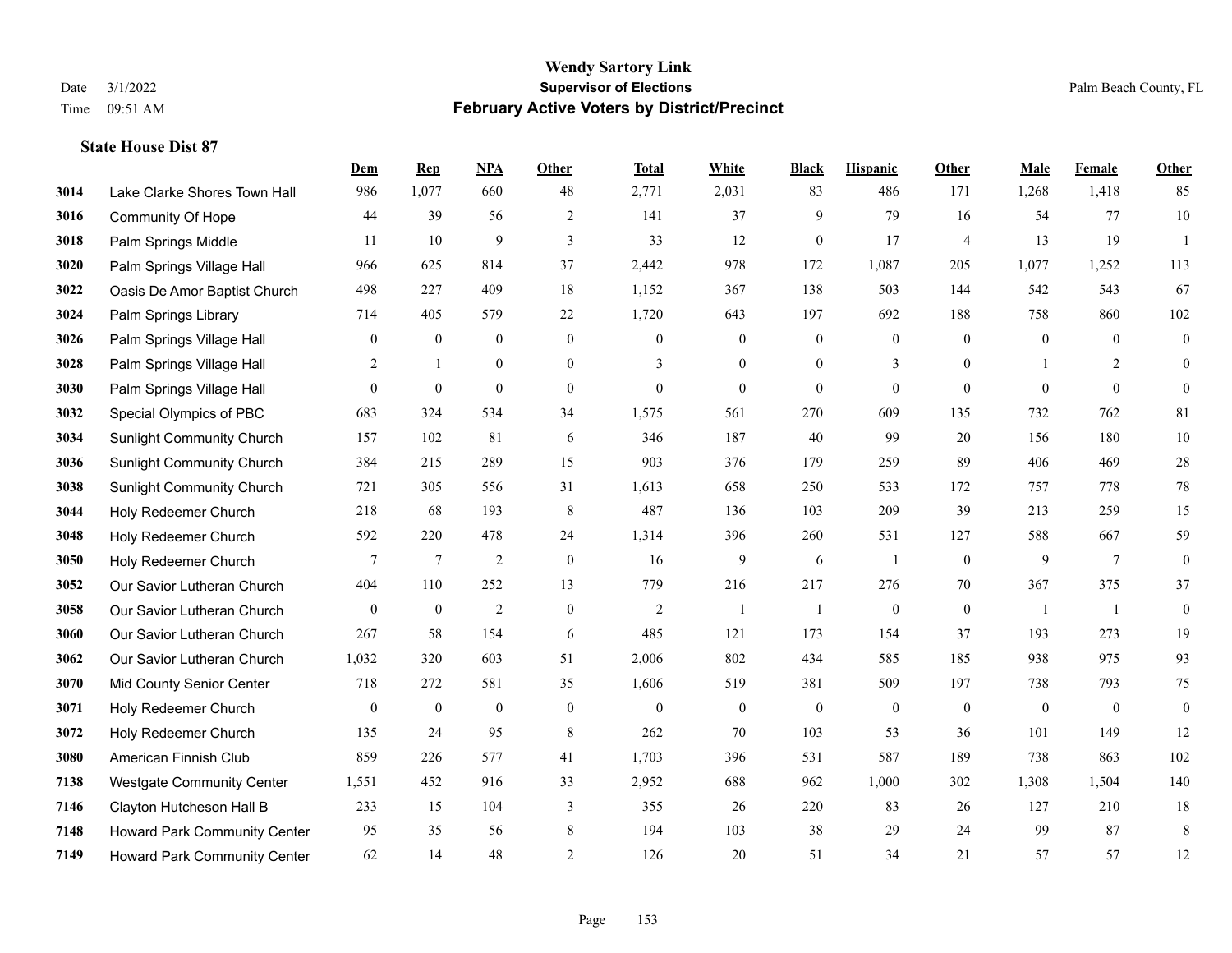|      |                            | <u>Dem</u> | Rep    | <b>NPA</b> | Other | <b>Total</b> | White  | <b>Black</b> | <b>Hispanic</b> | Other | Male   | Female | <b>Other</b> |
|------|----------------------------|------------|--------|------------|-------|--------------|--------|--------------|-----------------|-------|--------|--------|--------------|
| 8001 | Federal Only               |            |        |            |       |              |        | $\theta$     |                 |       |        |        |              |
| 8002 | State Only                 | 129        | 100    | 110        |       | 341          | 262    |              |                 |       | 150    | 178    |              |
|      | <b>State House Dist 87</b> | 32,878     | 16,072 | 24,613     | 1,353 | 74,916       | 26,915 | !1,813       | 28,788          | ,400  | 32,836 | 38,577 | 3,503        |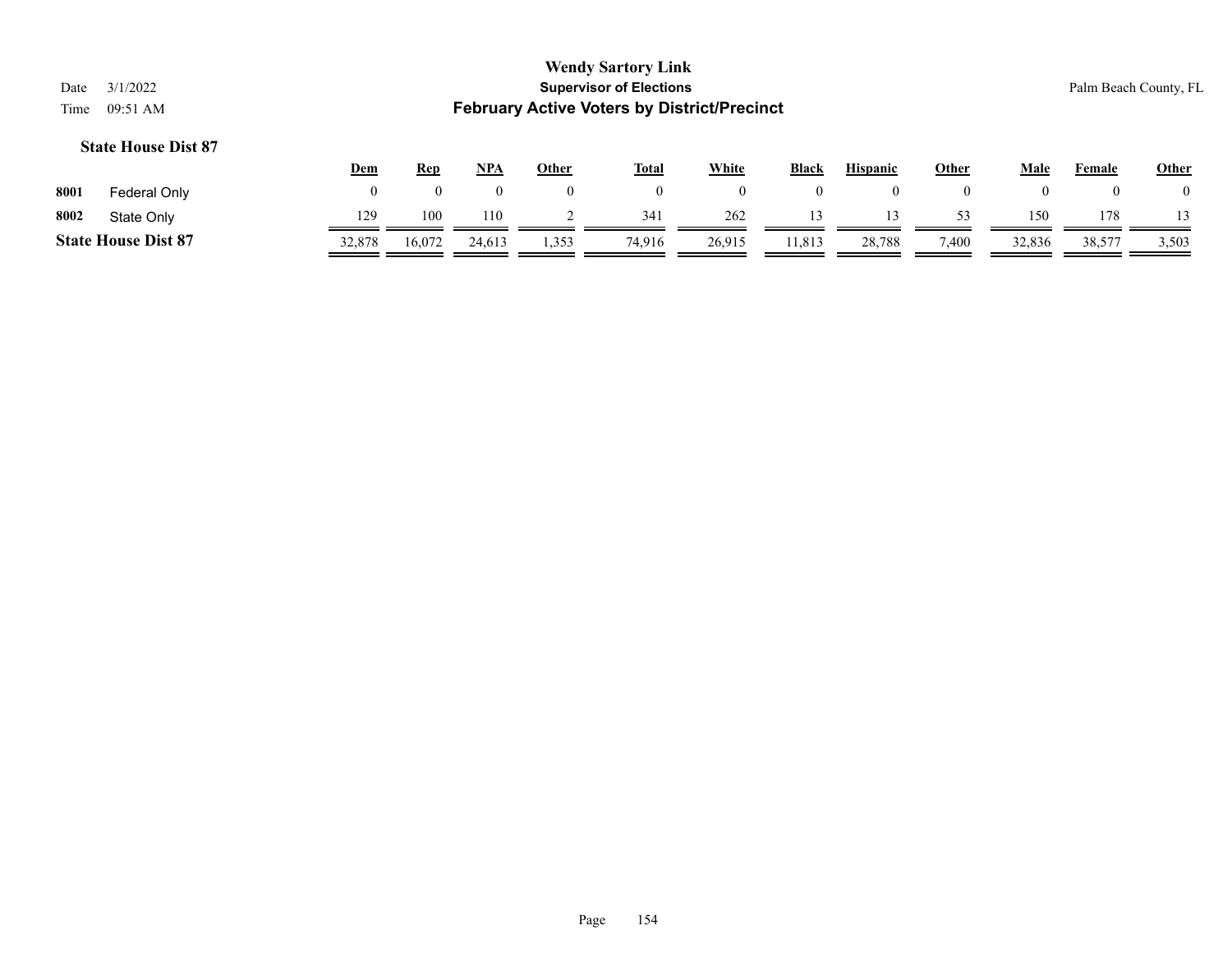**State House Dist 88**

#### **Wendy Sartory Link** Date 3/1/2022 **Supervisor of Elections** Palm Beach County, FL Time 09:51 AM **February Active Voters by District/Precinct**

# **Dem Rep NPA Other Total White Black Hispanic Other Male Female Other** Casa Rio Clubhouse 820 425 523 37 1,805 906 404 242 253 783 961 61 RB Prep Achievement Academy 15 5 3 0 23 10 8 1 4 14 6 3 RB Prep Achievement Academy 427 116 262 20 825 230 335 154 106 352 450 23 Palm Lake Estates - The Pines 62 78 49 4 193 157 15 7 14 91 97 5 RB Prep Achievement Academy 0 0 0 0 0 0 0 0 0 0 0 0 Palm Lake Estates - The Pines 120 116 86 5 327 268 15 27 17 137 180 10 Lake Park Town Hall 0 0 0 0 0 0 0 0 0 0 0 0 PBC Fire Rescue #68 1,023 420 534 37 2,014 829 844 111 230 940 990 84 Lake Park Town Hall 273 357 265 29 924 763 35 58 68 423 479 22 Belvedere Elementary 559 384 397 25 1,365 1,073 31 154 107 650 669 46 Belvedere Elementary 0 0 0 0 0 0 0 0 0 0 0 0 Belvedere Elementary 143 122 126 8 399 326 17 28 28 193 196 10 South Olive Community Center 567 425 396 34 1,422 1,082 30 204 106 665 710 47 1st Congregational Church 696 305 417 44 1,462 1,075 72 194 121 721 688 53 1st Congregational Church 473 229 376 29 1,107 779 92 155 81 523 544 40 Our Savior Lutheran Church 370 145 280 22 817 566 80 93 78 401 384 32 Boynton Beach Fire Station #2 749 179 382 20 1,330 463 556 168 143 587 690 53 Golfview Harbour Clubhouse 65 70 53 7 195 142 31 11 11 97 92 6 Crosspointe Elementary 113 84 90 3 290 178 57 21 34 143 141 6 Crosspointe Elementary 208 87 157 18 470 182 111 99 78 205 245 20 Atlantic High 0 0 0 0 0 0 0 0 0 0 0 0 Carver Middle 567 48 163 10 788 103 588 31 66 365 373 50 J F Kennedy Middle 0 0 0 0 0 0 0 0 0 0 0 0 St John Lutheran Church 279 12 92 6 389 25 317 23 24 126 247 16 St John Lutheran Church 1,074 203 431 16 1,724 488 1,004 69 163 785 877 62 RB Prep Achievement Academy 0 0 0 0 0 0 0 0 0 0 0 0 RB Prep Achievement Academy 1 1 0 0 0 2 1 1 0 1 0 0 1 1 0 RB Prep Achievement Academy 0 0 0 0 0 0 0 0 0 0 0 0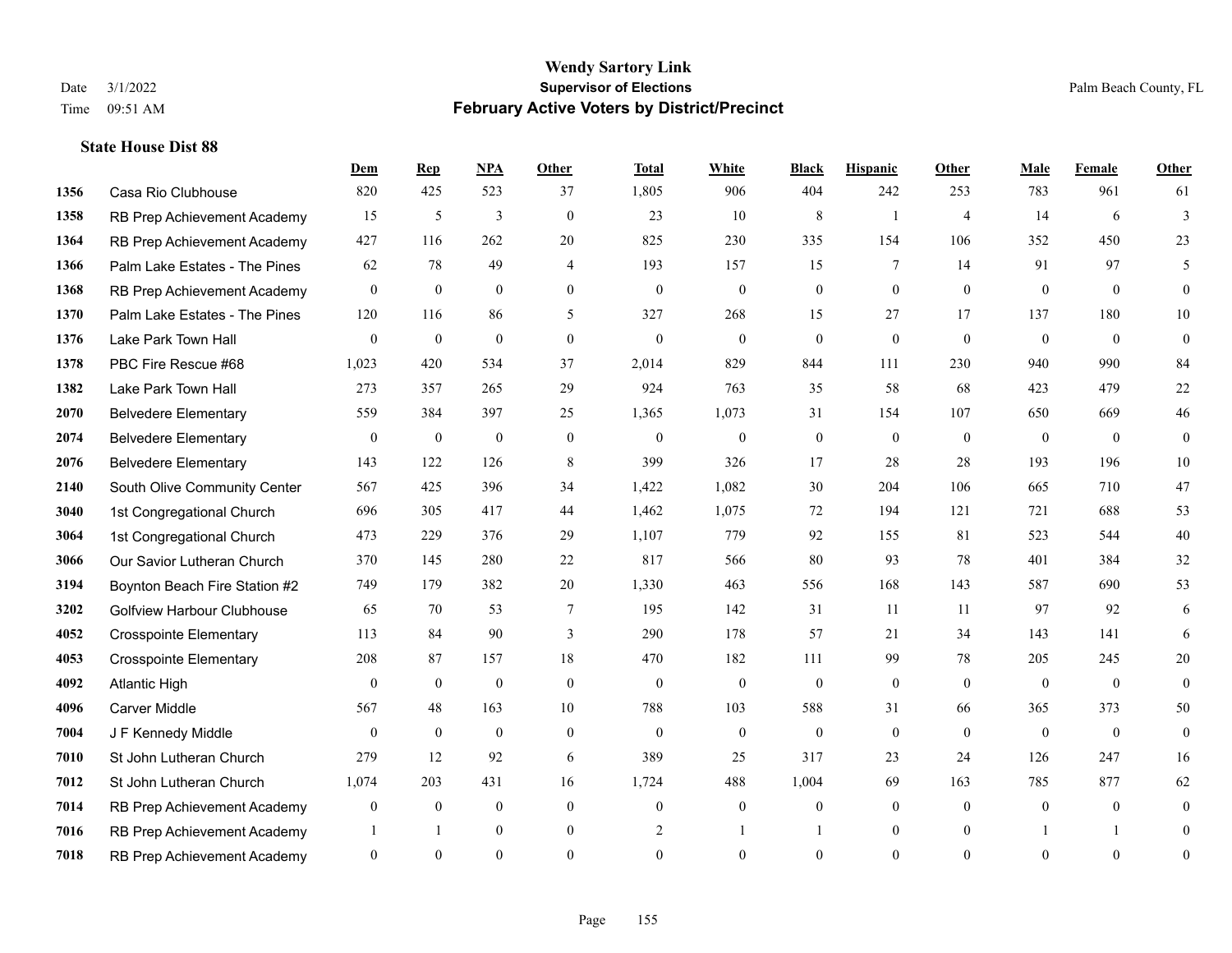|      |                                  | Dem          | <b>Rep</b>       | NPA              | <b>Other</b>   | <b>Total</b>   | <b>White</b>     | <b>Black</b>     | <b>Hispanic</b>  | <b>Other</b>   | <b>Male</b>  | Female         | <b>Other</b>     |
|------|----------------------------------|--------------|------------------|------------------|----------------|----------------|------------------|------------------|------------------|----------------|--------------|----------------|------------------|
| 7020 | RB Prep Achievement Academy      | $\mathbf{0}$ | $\mathbf{0}$     | $\boldsymbol{0}$ | $\theta$       | $\mathbf{0}$   | $\overline{0}$   | $\mathbf{0}$     | $\mathbf{0}$     | $\theta$       | $\theta$     | $\overline{0}$ | $\Omega$         |
| 7022 | J F Kennedy Middle               | 886          | 185              | 376              | 27             | 1,474          | 296              | 815              | 149              | 214            | 662          | 766            | 46               |
| 7024 | Hurst Chapel AME Church          | 1,575        | 88               | 366              | 22             | 2,051          | 158              | 1,658            | 94               | 141            | 846          | 1,139          | 66               |
| 7025 | Hurst Chapel AME Church          | 274          | 38               | 117              | $\overline{4}$ | 433            | 63               | 268              | 44               | 58             | 161          | 256            | 16               |
| 7026 | Lindsey Davis Senior Comm Ctr    | 2.264        | 82               | 457              | 20             | 2,823          | 69               | 2,516            | 41               | 197            | 1,162        | 1,572          | 89               |
| 7028 | <b>Wells Recreation Center</b>   | 1,855        | 148              | 483              | 19             | 2,505          | 245              | 1,961            | 102              | 197            | 1,091        | 1,326          | $88\,$           |
| 7030 | Riviera Beach Marina Event Ctr   | 198          | 320              | 174              | 22             | 714            | 571              | 48               | 47               | 48             | 365          | 330            | 19               |
| 7034 | Suncoast High                    | 1,304        | 207              | 510              | 26             | 2,047          | 357              | 1,244            | 151              | 295            | 845          | 1,126          | 76               |
| 7036 | RB Prep Achievement Academy      | $\mathbf{0}$ | $\boldsymbol{0}$ | 6                | $\mathbf{0}$   | 6              | $\mathbf{0}$     | $\boldsymbol{0}$ | $\boldsymbol{0}$ | 6              | 4            | -1             | 1                |
| 7038 | RB Prep Achievement Academy      | $\mathbf{0}$ | $\mathbf{0}$     | $\mathbf{0}$     | $\mathbf{0}$   | $\mathbf{0}$   | $\mathbf{0}$     | $\mathbf{0}$     | $\overline{0}$   | $\theta$       | $\theta$     | $\theta$       | $\mathbf{0}$     |
| 7040 | Mary McLeod Bethune Elementa     | 1,229        | 58               | 264              | 14             | 1,565          | 39               | 1,375            | 50               | 101            | 622          | 898            | 45               |
| 7041 | Mary McLeod Bethune Elementa     | 397          | 30               | 136              | $\tau$         | 570            | 44               | 440              | 29               | 57             | 221          | 324            | $25\,$           |
| 7042 | Dan Calloway Complex             | 1,713        | 72               | 409              | 22             | 2,216          | 46               | 1,948            | 48               | 174            | 909          | 1,237          | $70\,$           |
| 7044 | <b>Wells Recreation Center</b>   | 1,383        | 90               | 391              | 17             | 1,881          | 192              | 1,475            | 67               | 147            | 780          | 1,026          | 75               |
| 7046 | Riviera Beach Marina Event Ctr   | 37           | 33               | 21               | 5              | 96             | 78               | 9                | 2                | 7              | 55           | 40             | 1                |
| 7048 | <b>Crossroads Baptist Church</b> | 279          | 9                | 97               | 10             | 395            | 9                | 329              | 29               | 28             | 132          | 246            | 17               |
| 7050 | <b>Crossroads Baptist Church</b> |              | 2                | 1                | $\mathbf{0}$   | $\overline{4}$ | 3                | $\boldsymbol{0}$ | $\boldsymbol{0}$ | $\overline{1}$ | 1            | 3              | $\boldsymbol{0}$ |
| 7052 | <b>Crossroads Baptist Church</b> | $\theta$     | $\overline{0}$   | $\mathbf{0}$     | $\mathbf{0}$   | $\mathbf{0}$   | $\overline{0}$   | $\mathbf{0}$     | $\mathbf{0}$     | $\theta$       | $\theta$     | $\theta$       | $\mathbf{0}$     |
| 7054 | <b>Crossroads Baptist Church</b> | 991          | 73               | 295              | 14             | 1,373          | 108              | 1,049            | 74               | 142            | 595          | 719            | 59               |
| 7056 | <b>Crossroads Baptist Church</b> | $\mathbf{0}$ | $\boldsymbol{0}$ | $\mathbf{0}$     | $\mathbf{0}$   | $\theta$       | $\boldsymbol{0}$ | $\mathbf{0}$     | $\mathbf{0}$     | $\mathbf{0}$   | $\mathbf{0}$ | $\mathbf{0}$   | $\boldsymbol{0}$ |
| 7058 | Palm Beach Lakes High            | 1,424        | 364              | 628              | 45             | 2,461          | 819              | 1.115            | 304              | 223            | 1,004        | 1,362          | 95               |
| 7060 | <b>Ephesus Adventist Academy</b> | 1,156        | 63               | 244              | 18             | 1,481          | 107              | 1,209            | 52               | 113            | 605          | 825            | 51               |
| 7062 | Mangonia Park Town Hall          | 720          | 39               | 188              | 10             | 957            | 78               | 773              | 40               | 66             | 389          | 540            | $28\,$           |
| 7064 | Grace Episcopal Church           | 1,319        | 167              | 452              | 35             | 1,973          | 343              | 1,282            | 136              | 212            | 849          | 1,035          | 89               |
| 7066 | Northboro Elementary             | 1,067        | 201              | 453              | 28             | 1,749          | 471              | 919              | 181              | 178            | 799          | 876            | 74               |
| 7068 | Pleasant City Community Center   | 965          | 246              | 520              | 37             | 1,768          | 802              | 629              | 178              | 159            | 876          | 811            | 81               |
| 7070 | Northboro Elementary             | 454          | 400              | 382              | 35             | 1,271          | 1,009            | 67               | 86               | 109            | 586          | 650            | 35               |
| 7072 | <b>Egret Lake Elementary</b>     | 488          | 119              | 234              | 9              | 850            | 221              | 380              | 138              | 111            | 370          | 450            | 30               |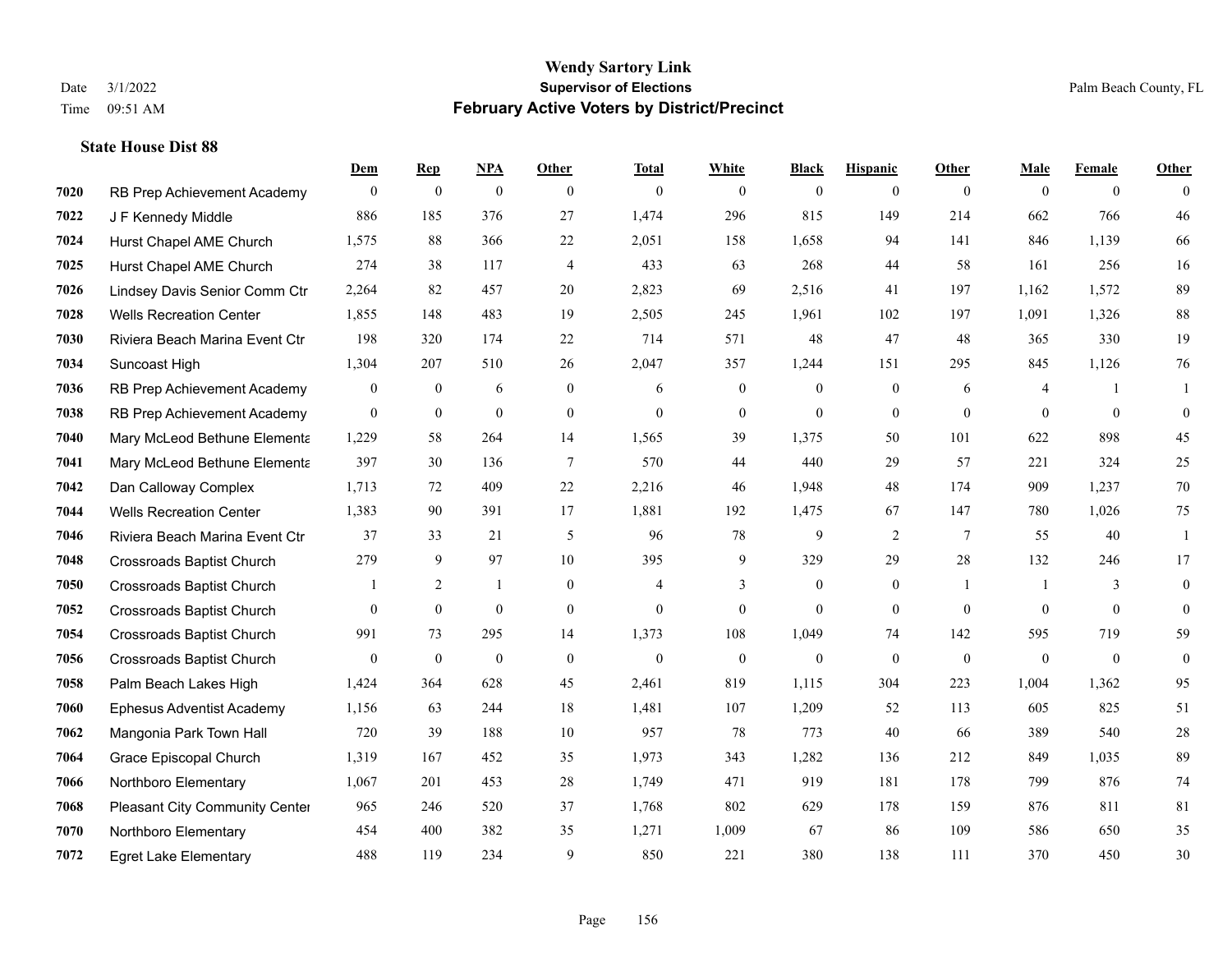|      |                                     | Dem   | <b>Rep</b>     | NPA              | <b>Other</b>   | <b>Total</b> | <b>White</b> | <b>Black</b>     | <b>Hispanic</b> | <b>Other</b>   | <b>Male</b>    | Female | <b>Other</b>     |
|------|-------------------------------------|-------|----------------|------------------|----------------|--------------|--------------|------------------|-----------------|----------------|----------------|--------|------------------|
| 7080 | <b>Egret Lake Elementary</b>        | 20    | 2              | $\overline{1}$   | $\overline{0}$ | 23           | 23           | $\boldsymbol{0}$ | $\mathbf{0}$    | $\overline{0}$ | 7              | 16     | $\theta$         |
| 7088 | Whitehall Clubhouse #3              | 677   | 483            | 470              | 51             | 1,681        | 1,060        | 254              | 204             | 163            | 776            | 857    | 48               |
| 7090 | <b>Bear Lakes Middle</b>            | 1,322 | 489            | 848              | 57             | 2,716        | 1,076        | 941              | 388             | 311            | 1,186          | 1,414  | 116              |
| 7092 | Palm Beach Lakes High               | 115   | 37             | 74               | $\overline{4}$ | 230          | 84           | 67               | 22              | 57             | 105            | 112    | 13               |
| 7094 | <b>Salvation Army Activity Hall</b> | 609   | 80             | 286              | 12             | 987          | 162          | 517              | 130             | 178            | 422            | 519    | $46\,$           |
| 7102 | First Christian Church              | 748   | 192            | 332              | 23             | 1,295        | 426          | 638              | 106             | 125            | 494            | 756    | 45               |
| 7104 | WPB City Fire Station #5            | 732   | 413            | 447              | 33             | 1,625        | 1,008        | 282              | 189             | 146            | 706            | 869    | 50               |
| 7106 | Roosevelt Elementary                | 2,049 | 173            | 583              | 34             | 2,839        | 276          | 2,093            | 256             | 214            | 1,138          | 1,585  | 116              |
| 7108 | <b>Chamber of Commerce</b>          | 416   | 413            | 363              | 54             | 1,246        | 945          | 57               | 108             | 136            | 582            | 628    | 36               |
| 7124 | First Christian Church              | 1,205 | 138            | 348              | 17             | 1,708        | 193          | 1,242            | 113             | 160            | 753            | 896    | 59               |
| 7126 | First Christian Church              | 1,508 | 514            | 801              | 84             | 2,907        | 1,126        | 1,070            | 417             | 294            | 1,211          | 1,584  | 112              |
| 7128 | <b>Westward Elementary</b>          | 1,956 | 130            | 510              | 26             | 2,622        | 168          | 2,132            | 118             | 204            | 1,056          | 1,470  | 96               |
| 7130 | Alexander W Dreyfoos SOA High       | 823   | 842            | 820              | 75             | 2,560        | 1,967        | 120              | 207             | 266            | 1,290          | 1,201  | 69               |
| 7132 | WPB City Hall Flagler Gallery       | 667   | 715            | 613              | 71             | 2,066        | 1,633        | 92               | 147             | 194            | 1,048          | 948    | $70\,$           |
| 7150 | Howard Park Community Center        | 350   | 284            | 302              | 39             | 975          | 781          | 44               | 81              | 69             | 492            | 458    | $25\,$           |
| 7160 | South Grade Elementary              | 922   | 229            | 476              | 24             | 1,651        | 515          | 626              | 331             | 179            | 798            | 778    | 75               |
| 7162 | <b>Osborne Community Center</b>     | 852   | 124            | 384              | 25             | 1,385        | 250          | 708              | 293             | 134            | 630            | 698    | 57               |
| 7168 | Maddock Park                        | 1,499 | 647            | 935              | 60             | 3,141        | 1,531        | 814              | 522             | 274            | 1,440          | 1,588  | 113              |
| 7174 | Rolling Green Elementary            | 1,022 | 234            | 525              | 30             | 1,811        | 560          | 682              | 410             | 159            | 792            | 942    | 77               |
| 7178 | Temple Beth Kodesh                  | 1,525 | 193            | 597              | 30             | 2,345        | 452          | 1,332            | 358             | 203            | 1,051          | 1,187  | 107              |
| 7179 | Village Royale on the Green         | 819   | 237            | 358              | 24             | 1,438        | 590          | 584              | 145             | 119            | 620            | 760    | 58               |
| 7180 | St John Missionary Baptist Chr      | 1,770 | 138            | 485              | 18             | 2,411        | 239          | 1,796            | 174             | 202            | 1,029          | 1,290  | 92               |
| 7182 | Carolyn Sims Center                 | 1,482 | 68             | 372              | 13             | 1,935        | 79           | 1,627            | 86              | 143            | 798            | 1,062  | $75\,$           |
| 7184 | St John Missionary Baptist Chr      | 2     | $\overline{4}$ | $\boldsymbol{0}$ | $\mathbf{0}$   | 6            | 4            | 1                | $\mathbf{0}$    | -1             | $\overline{4}$ | 2      | $\boldsymbol{0}$ |
| 7186 | Boynton Beach Senior Center         | 1,465 | 426            | 744              | 58             | 2,693        | 1,078        | 1,080            | 279             | 256            | 1.266          | 1,310  | 117              |
| 7196 | <b>Atlantic High</b>                | 1,507 | 239            | 533              | 21             | 2,300        | 606          | 1,362            | 123             | 209            | 1,053          | 1,156  | 91               |
| 7200 | Pompey Park Recreation Center       | 1,326 | 242            | 449              | 24             | 2,041        | 512          | 1,291            | 107             | 131            | 931            | 1,052  | 58               |
| 7210 | Village Academy                     | 1,758 | 106            | 435              | 17             | 2,316        | 132          | 1,872            | 146             | 166            | 960            | 1,259  | 97               |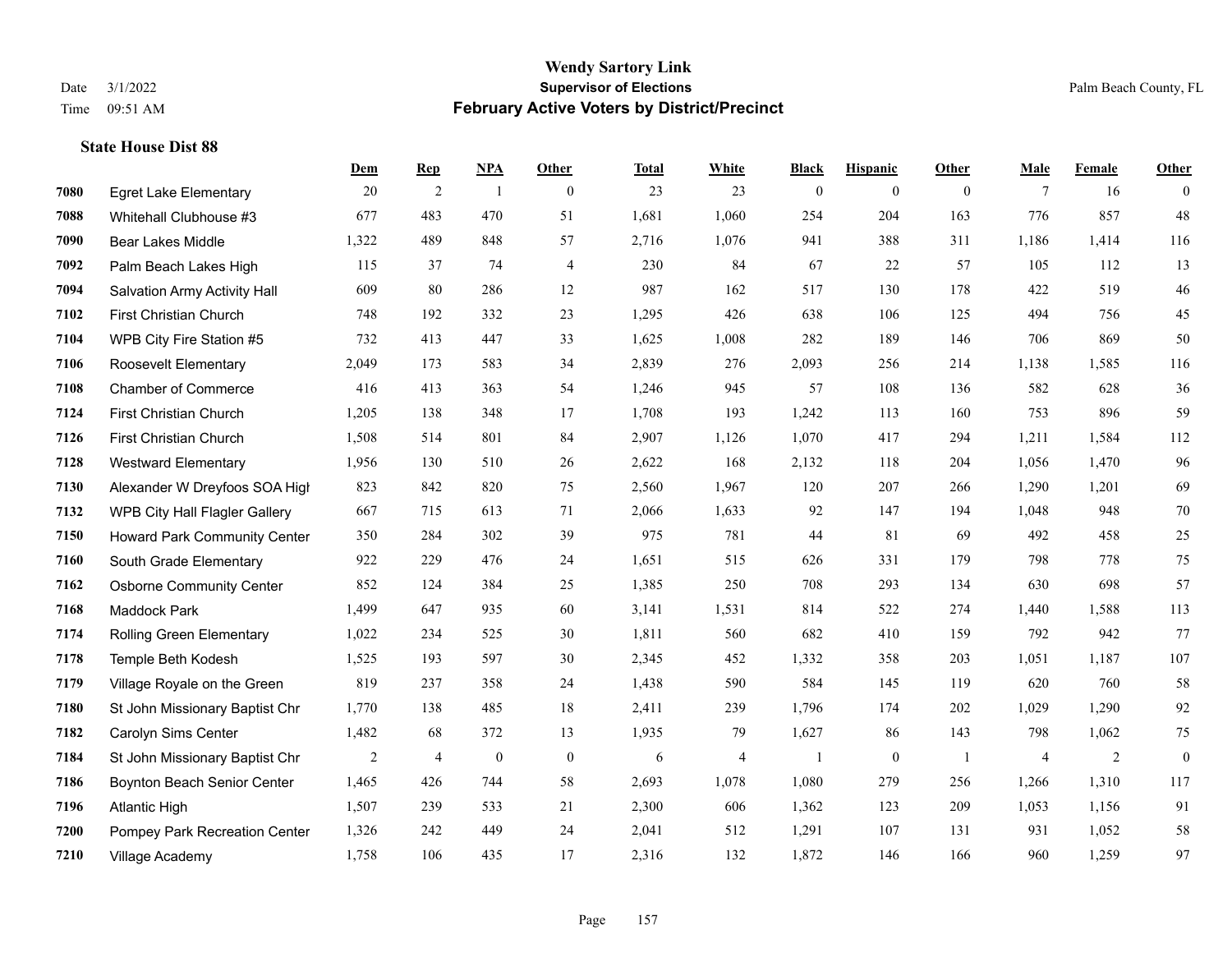|                            | <b>Wendy Sartory Link</b>                          |                       |
|----------------------------|----------------------------------------------------|-----------------------|
| Date 3/1/2022              | <b>Supervisor of Elections</b>                     | Palm Beach County, FL |
| Time $09:51 \text{ AM}$    | <b>February Active Voters by District/Precinct</b> |                       |
| <b>State House Dist 88</b> |                                                    |                       |

|      |                            | Dem    | Rep    | <b>NPA</b> | Other | <b>Total</b> | <b>White</b> | <b>Black</b> | <b>Hispanic</b> | Other | Male   | Female | <b>Other</b> |
|------|----------------------------|--------|--------|------------|-------|--------------|--------------|--------------|-----------------|-------|--------|--------|--------------|
| 7212 | Delray Beach Library       | 1.318  | 241    | 481        | 30    | 2,070        | 581          | 1.195        | 118             | '76   | .018   | 985    | $\sigma$     |
|      | <b>State House Dist 88</b> | 61,047 | 14.878 | 25,858     | 774   | 103,557      | 33,831       | 50,671       | 9.470           | 9,585 | 45,787 | 53,960 | 3,810        |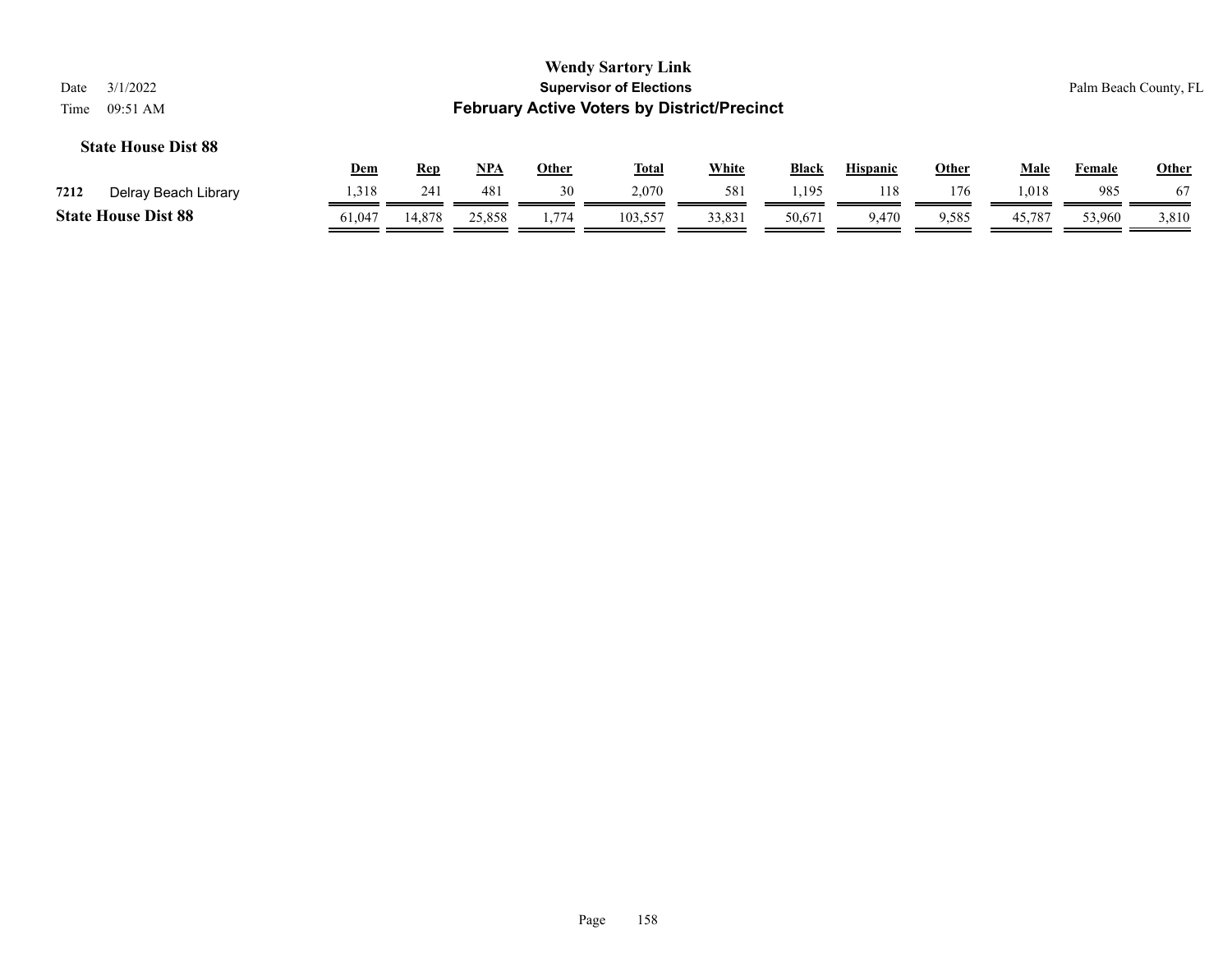**State House Dist 89**

#### **Wendy Sartory Link** Date 3/1/2022 **Supervisor of Elections** Palm Beach County, FL Time 09:51 AM **February Active Voters by District/Precinct**

# **Dem Rep NPA Other Total White Black Hispanic Other Male Female Other** Phil Foster Park Marine Center 294 574 294 31 1,193 1,064 20 40 69 591 576 26 Phil Foster Park Marine Center 595 1,148 721 87 2,551 2,199 59 89 204 1,180 1,306 65 Palm Beach Shores Town Hall 273 456 317 25 1,071 977 11 20 63 495 549 27 Palm Beach Shores Town Hall 0 0 0 0 0 0 0 0 0 0 0 0 St Edwards Church 452 1,192 538 63 2,245 2,065 4 53 123 1,047 1,128 70 St Edwards Church 347 612 431 48 1,438 1,299 7 29 103 632 773 33 Morton & Barbara Mandel Center 247 619 302 37 1,205 1,099 6 24 76 544 629 32 St Catherine Church 442 547 365 30 1,384 1,151 39 88 106 626 707 51 Lakeside Presbyterian Church 281 363 201 20 865 753 3 52 57 402 437 26 Lakeside Presbyterian Church 354 410 280 35 1,079 895 20 84 80 495 552 32 1st Congregational Church 704 453 401 49 1,607 1,343 24 137 103 737 815 55 St Andrews Episcopal 539 291 396 47 1,273 1,022 55 111 85 621 610 42 Lantana Recreation Center 461 519 374 48 1,402 1,172 31 106 93 680 684 38 South Palm Beach Town Hall 403 516 394 34 1,347 1,148 21 84 94 586 713 48 Manalapan Town Hall 77 209 94 11 391 355 6 6 24 195 185 11 Hypoluxo Town Hall 526 604 529 65 1,724 1,439 40 119 126 795 881 48 Harvey E Oyer Jr Park 487 634 501 55 1,677 1,327 90 136 124 796 834 47 Sterling Village Aud 499 550 483 55 1,587 1,389 39 59 100 732 803 52 Ocean Ridge Town Hall 403 740 442 44 1,629 1,482 5 50 92 773 814 42 Forest Park Elementary 288 448 277 26 1,039 934 8 50 47 433 574 32 Briny Breezes Community Cente 87 142 92 4 325 299 0 10 16 133 182 10 Briny Breezes Community Center 0 0 0 0 0 0 0 0 0 0 0 0 Briny Breezes Community Center 0 0 0 0 0 0 0 0 0 0 0 0 Briny Breezes Community Cente 48 39 39 0 126 110 1 10 5 65 58 3 Lakeview Baptist Church 532 644 445 41 1,662 1,379 76 101 106 767 843 52 Lakeview Baptist Church 0 0 0 0 0 0 0 0 0 0 0 0 Plumosa SOA Elementary 52 62 41 7 162 144 4 8 6 81 79 2 Lakeview Baptist Church 2 6 4 0 12 5 0 1 6 5 7 0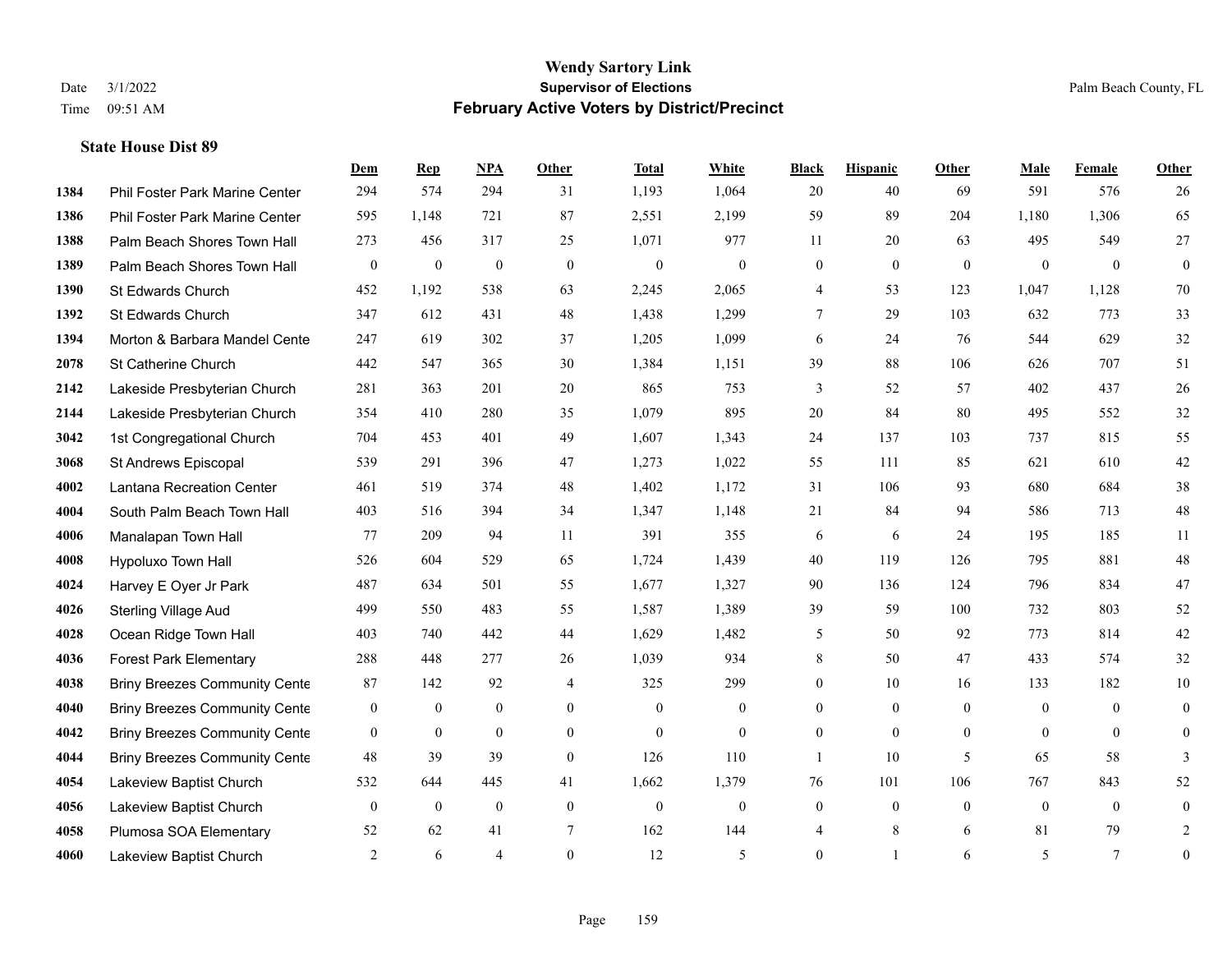|      |                                     | Dem            | <b>Rep</b>   | NPA          | <b>Other</b>   | <b>Total</b> | <b>White</b>     | <b>Black</b>     | <b>Hispanic</b> | <b>Other</b>   | <b>Male</b>    | Female   | <b>Other</b>   |
|------|-------------------------------------|----------------|--------------|--------------|----------------|--------------|------------------|------------------|-----------------|----------------|----------------|----------|----------------|
| 4062 | Lakeview Baptist Church             | 42             | 77           | 38           | 5              | 162          | 133              | 7                | 9               | 13             | 76             | 84       | 2              |
| 4064 | Seacrest Presbyterian               | 48             | 43           | 48           | $\overline{3}$ | 142          | 127              |                  | 9               | 5              | 75             | 66       | 1              |
| 4066 | Seacrest Presbyterian               | $\overline{0}$ | $\mathbf{0}$ | $\mathbf{0}$ | $\theta$       | $\mathbf{0}$ | $\boldsymbol{0}$ | $\mathbf{0}$     | $\mathbf{0}$    | $\theta$       | $\overline{0}$ | $\theta$ | $\mathbf{0}$   |
| 4068 | Seacrest Presbyterian               | $\mathbf{0}$   | $\mathbf{0}$ | $\mathbf{0}$ | $\overline{0}$ | $\mathbf{0}$ | $\mathbf{0}$     | $\mathbf{0}$     | $\mathbf{0}$    | $\overline{0}$ | $\mathbf{0}$   | $\theta$ | $\mathbf{0}$   |
| 4070 | Seacrest Presbyterian               | $\theta$       | $\mathbf{0}$ | $\theta$     | $\theta$       | $\theta$     | $\Omega$         | $\mathbf{0}$     | $\theta$        | $\theta$       | $\theta$       | $\theta$ | $\mathbf{0}$   |
| 4072 | <b>Gulf Stream Town Hall</b>        | 185            | 459          | 215          | 23             | 882          | 817              | 4                | 23              | 38             | 429            | 433      | $20\,$         |
| 4074 | Plumosa SOA Elementary              | 431            | 439          | 364          | 24             | 1,258        | 1,084            | 20               | 73              | 81             | 590            | 635      | 33             |
| 4094 | S D Spady Elementary                | 669            | 705          | 552          | 57             | 1,983        | 1,725            | 28               | 95              | 135            | 946            | 969      | 68             |
| 4098 | <b>Bethel Evangelical Baptist</b>   | 989            | 755          | 659          | 69             | 2,472        | 1,890            | 186              | 218             | 178            | 1,051          | 1,352    | 69             |
| 4100 | <b>Carver Middle</b>                | 115            | 148          | 105          | $\overline{7}$ | 375          | 296              | 31               | 21              | 27             | 185            | 176      | 14             |
| 4102 | <b>Veterans Park Recreation Ctr</b> | 426            | 509          | 415          | 34             | 1,384        | 1,263            | 14               | 24              | 83             | 642            | 705      | 37             |
| 4104 | <b>Emmanuel Catholic Church</b>     | 733            | 666          | 644          | 67             | 2,110        | 1,703            | 85               | 157             | 165            | 925            | 1,116    | 69             |
| 4106 | Delray Beach Golf Club              | 400            | 412          | 359          | 35             | 1,206        | 928              | 56               | 111             | 111            | 555            | 612      | 39             |
| 4108 | Pines of Delray East                | 585            | 345          | 383          | 30             | 1,343        | 989              | 89               | 145             | 120            | 541            | 750      | $52\,$         |
| 4110 | 505 Club                            | 376            | 436          | 313          | 30             | 1,155        | 1,050            | 11               | 30              | 64             | 508            | 618      | $29\,$         |
| 4112 | Veterans Park Recreation Ctr        | 573            | 792          | 567          | 45             | 1,977        | 1,820            | 9                | 40              | 108            | 928            | 986      | 63             |
| 4114 | Delray Beach First Baptist          | 814            | 772          | 627          | 61             | 2,274        | 1,921            | $81\,$           | 127             | 145            | 1,057          | 1,170    | $47\,$         |
| 4116 | <b>Orchard View Elementary</b>      | 27             | 35           | 29           | $\theta$       | 91           | 74               | 2                | 6               | 9              | 47             | 41       | 3              |
| 4118 | <b>Orchard View Elementary</b>      | 669            | 420          | 491          | 34             | 1,614        | 1,121            | 151              | 200             | 142            | 662            | 897      | 55             |
| 4120 | <b>Orchard View Elementary</b>      | 446            | 296          | 340          | 42             | 1,124        | 803              | 64               | 154             | 103            | 472            | 611      | 41             |
| 4122 | Delray Beach Swim and Tennis        | 715            | 431          | 494          | 36             | 1,676        | 1,171            | 195              | 153             | 157            | 724            | 891      | 61             |
| 4124 | Delray Beach Swim and Tennis        | 777            | 589          | 673          | 61             | 2,100        | 1,581            | 134              | 191             | 194            | 961            | 1,065    | $74\,$         |
| 4126 | <b>Pine Grove Elementary</b>        | 509            | 841          | 551          | 64             | 1,965        | 1,703            | 25               | 93              | 144            | 905            | 992      | 68             |
| 4128 | St Lucy Catholic Church             | 619            | 935          | 642          | 41             | 2,237        | 2,000            | 14               | 77              | 146            | 1,021          | 1,148    | 68             |
| 4129 | St Lucy Catholic Church             | 30             | 60           | 32           | 2              | 124          | 109              | $\boldsymbol{0}$ | $\overline{4}$  | <b>11</b>      | 57             | 65       | $\overline{2}$ |
| 4130 | Omni Middle                         | 627            | 617          | 558          | 37             | 1,839        | 1,508            | 34               | 135             | 162            | 861            | 926      | $52\,$         |
| 4132 | Calusa Elementary                   | 389            | 399          | 330          | 26             | 1,144        | 944              | 16               | 97              | 87             | 477            | 629      | 38             |
| 4134 | Above and Beyond Community (        | 414            | 552          | 440          | 37             | 1,443        | 1,162            | 41               | 135             | 105            | 684            | 713      | 46             |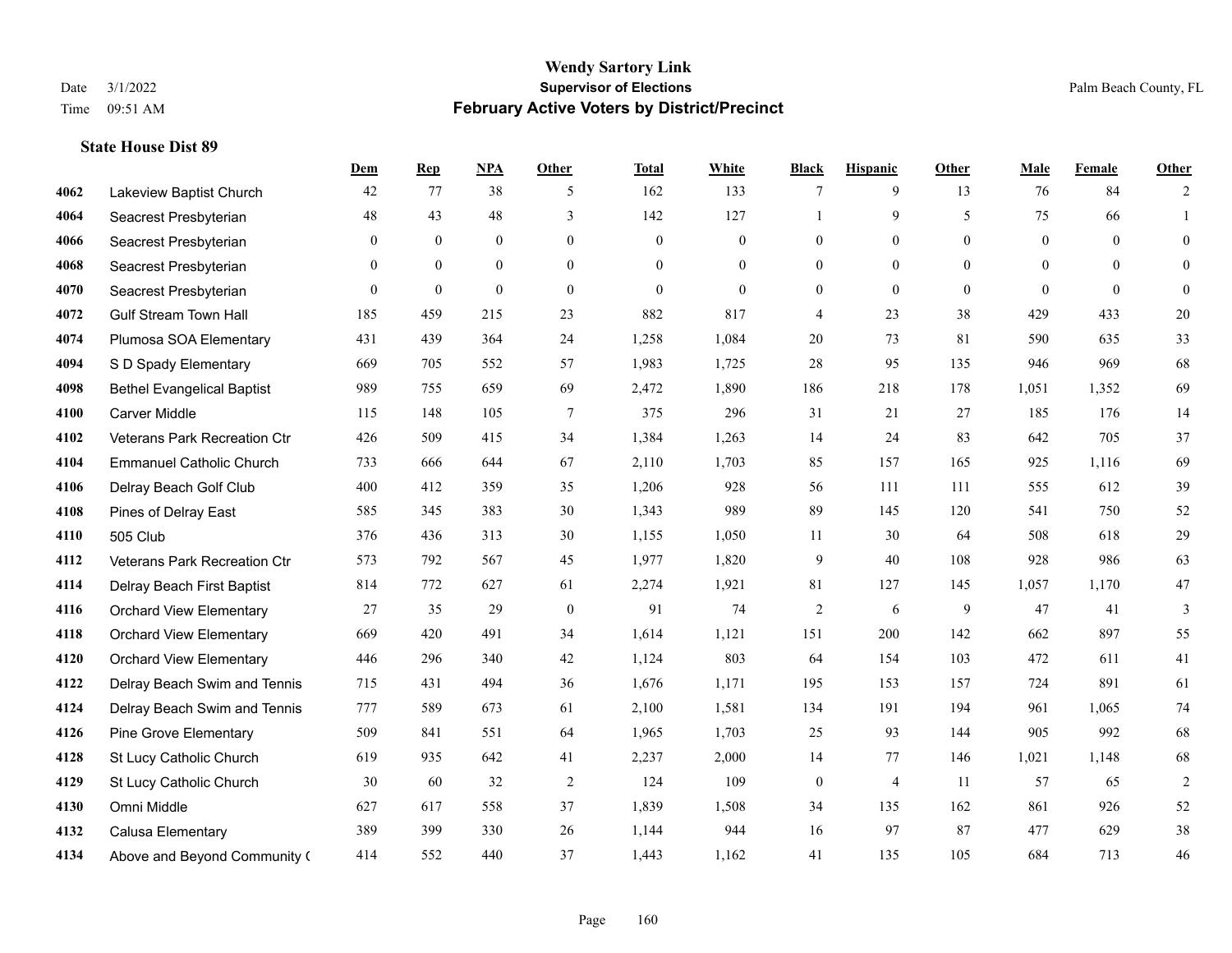|      |                                  | Dem | <b>Rep</b> | NPA | <b>Other</b> | <b>Total</b> | <b>White</b> | <b>Black</b>     | <b>Hispanic</b> | <b>Other</b> | <b>Male</b> | <b>Female</b> | <b>Other</b> |
|------|----------------------------------|-----|------------|-----|--------------|--------------|--------------|------------------|-----------------|--------------|-------------|---------------|--------------|
| 4136 | Above and Beyond Community (     | 642 | 627        | 593 | 48           | 1,910        | 1,429        | 48               | 220             | 213          | 820         | 1,020         | 70           |
| 4138 | <b>Ascension Catholic Church</b> | 813 | 1,195      | 914 | 71           | 2,993        | 2,334        | 164              | 242             | 253          | 1,425       | 1,476         | 92           |
| 4150 | Patch Reef Park Community Cer    | 573 | 569        | 643 | 65           | 1,850        | 1,420        | 66               | 167             | 197          | 873         | 931           | $46\,$       |
| 4152 | Boca Delray Lodge #171           | 619 | 651        | 662 | 50           | 1,982        | 1,451        | 78               | 228             | 225          | 900         | 1,002         | 80           |
| 4154 | Ascension Catholic Church        | 414 | 423        | 347 | 33           | 1,217        | 878          | 85               | 112             | 142          | 592         | 579           | $46\,$       |
| 4156 | St Lucy Catholic Church          | 534 | 570        | 416 | 36           | 1,556        | 1,369        | 8                | 65              | 114          | 722         | 794           | 40           |
| 4166 | FAU Arena Lobby                  | 779 | 456        | 604 | 31           | 1,870        | 1,039        | 310              | 272             | 249          | 828         | 935           | 107          |
| 4168 | JC Mitchell Elementary           | 708 | 574        | 632 | 51           | 1,965        | 1,356        | 89               | 249             | 271          | 859         | 994           | 112          |
| 4170 | Spanish River Library            | 900 | 1,048      | 872 | 54           | 2,874        | 2,237        | 99               | 262             | 276          | 1,370       | 1,411         | 93           |
| 4172 | Marine Safety Headquarters       | 666 | 691        | 615 | 62           | 2,034        | 1,777        | 15               | 106             | 136          | 911         | 1,071         | 52           |
| 4184 | Boca Raton Middle                | 559 | 613        | 570 | 36           | 1,778        | 1,334        | 63               | 215             | 166          | 845         | 888           | $45\,$       |
| 4186 | The Volen Center                 | 544 | 510        | 459 | 29           | 1,542        | 1,069        | 127              | 167             | 179          | 704         | 778           | 60           |
| 4188 | Elks Lodge of Boca Raton         | 898 | 531        | 615 | 58           | 2,102        | 1,222        | 330              | 313             | 237          | 948         | 1,061         | 93           |
| 4190 | St Gregory Episcopal Church      | 737 | 1,086      | 826 | 78           | 2,727        | 2,294        | 26               | 179             | 228          | 1,340       | 1,304         | 83           |
| 4212 | Center for Spiritual Living      | 631 | 799        | 613 | 42           | 2,085        | 1,734        | 35               | 173             | 143          | 985         | 1,039         | 61           |
| 4214 | Calvary Chapel Boca Raton - 4th  | 618 | 871        | 646 | 63           | 2,198        | 1,754        | 44               | 230             | 170          | 1,023       | 1,098         | 77           |
| 4216 | Calvary Chapel Boca Raton - Kir  | 667 | 1,064      | 697 | 60           | 2,488        | 2,094        | $20\,$           | 181             | 193          | 1,184       | 1,216         | $88\,$       |
| 4218 | <b>Grace Community Church</b>    | 447 | 862        | 540 | 54           | 1,903        | 1,574        | 34               | 143             | 152          | 887         | 936           | $80\,$       |
| 4220 | Boca Raton Community Center      | 453 | 401        | 474 | 45           | 1,373        | 882          | 104              | 237             | 150          | 613         | 715           | 45           |
| 4222 | Boca Raton Downtown Library      | 948 | 1,169      | 962 | 89           | 3,168        | 2,660        | 78               | 187             | 243          | 1,434       | 1,622         | 112          |
| 4224 | <b>Grace Community Church</b>    | 506 | 1,136      | 757 | 58           | 2,457        | 2,024        | 54               | 179             | 200          | 1,150       | 1,225         | 82           |
| 4226 | St Gregory Episcopal Church      | 216 | 385        | 288 | 26           | 915          | 820          | $\,$ 8 $\,$      | 31              | 56           | 428         | 465           | $22\,$       |
| 4228 | Boca Raton Community Center      | 527 | 687        | 535 | 49           | 1,798        | 1,547        | 17               | 99              | 135          | 812         | 941           | 45           |
| 4230 | Boca Raton Downtown Library      | 308 | 451        | 338 | 24           | 1,121        | 980          | 9                | 56              | 76           | 528         | 570           | 23           |
| 7152 | WPB City Hall Flagler Gallery    | 483 | 453        | 285 | 42           | 1,263        | 1,007        | 44               | 117             | 95           | 484         | 735           | $44\,$       |
| 7154 | Morton & Barbara Mandel Cente    | 154 | 368        | 163 | 17           | 702          | 630          | 8                | 13              | 51           | 320         | 362           | $20\,$       |
| 7156 | PB Fire Station #3               | 43  | 101        | 61  | $\sqrt{2}$   | 207          | 179          | $\boldsymbol{0}$ | $\overline{7}$  | 21           | 92          | 103           | $12\,$       |
| 7158 | PB Fire Station #3               | 539 | 488        | 421 | 53           | 1,501        | 1,345        | 20               | 31              | 105          | 658         | 807           | 36           |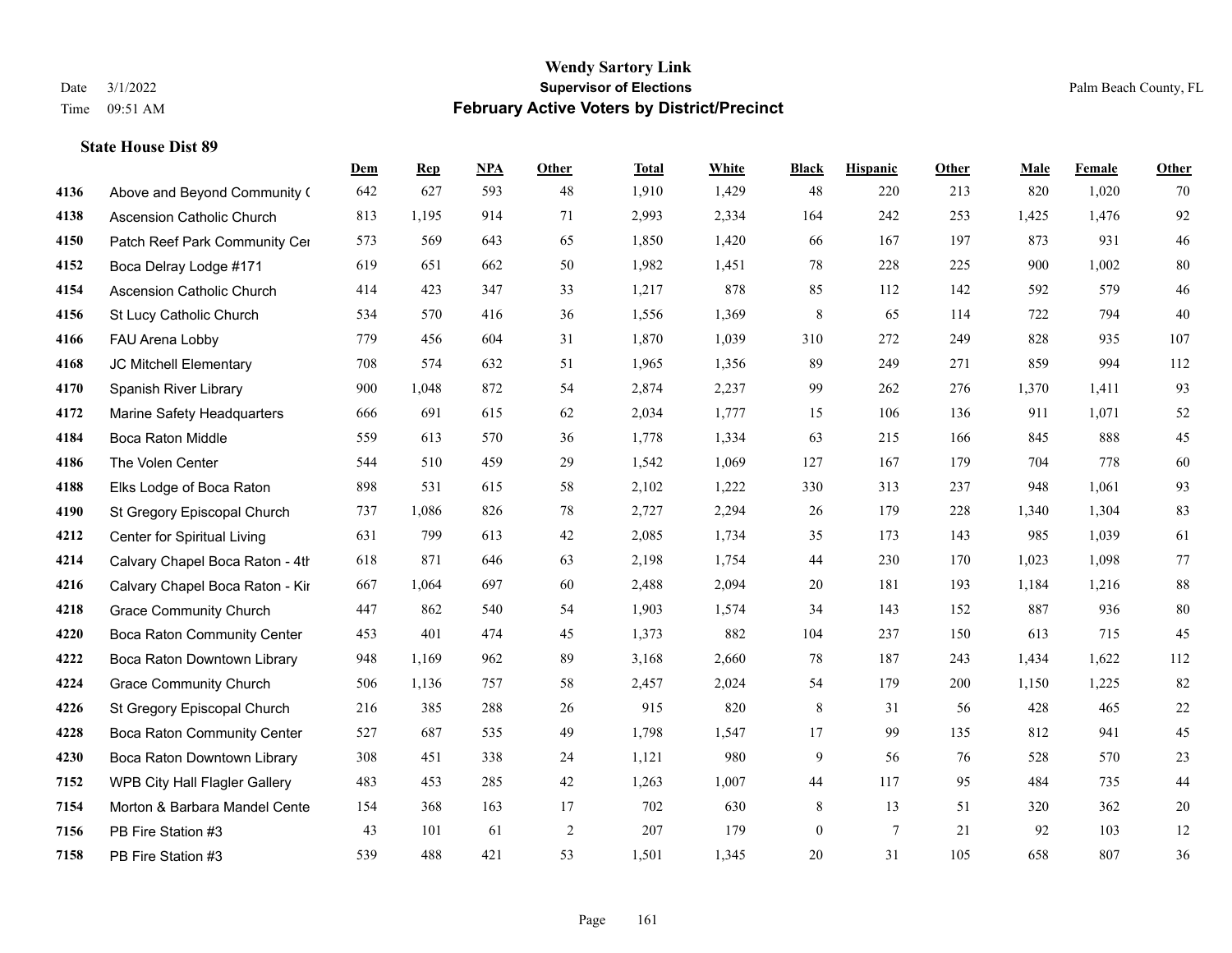**State House Dist 89**

## **Wendy Sartory Link** Date 3/1/2022 **Supervisor of Elections** Palm Beach County, FL Time 09:51 AM **February Active Voters by District/Precinct**

|      |                                  | <b>Dem</b> | <b>Rep</b> | $NPA$  | Other                    | <b>Total</b> | White   | <b>Black</b>   | <b>Hispanic</b> | Other  | <b>Male</b> | Female | Other          |
|------|----------------------------------|------------|------------|--------|--------------------------|--------------|---------|----------------|-----------------|--------|-------------|--------|----------------|
| 7164 | <b>Osborne Community Center</b>  | 318        | 184        | 210    | 26                       | 738          | 573     | 56             | 56              | 53     | 345         | 371    | 22             |
| 7166 | PB Fire Station #3               | 324        | 398        | 306    | 28                       | 1,056        | 935     |                | 32              | 87     | 458         | 570    | 28             |
| 7170 | Lantana Town Hall                | 698        | 339        | 537    | 36                       | 1,610        | 858     | 352            | 237             | 163    | 765         | 767    | 78             |
| 7172 | <b>Lantana Recreation Center</b> | 303        | 277        | 247    | 19                       | 846          | 665     | 54             | 64              | 63     | 402         | 418    | $26\,$         |
| 7176 | Hypoluxo Town Hall               | 184        | 84         | 117    | 9                        | 394          | 221     | 82             | 63              | 28     | 168         | 216    | 10             |
| 7188 | <b>Forest Park Elementary</b>    | 841        | 550        | 596    | 58                       | 2,045        | 1,423   | 274            | 178             | 170    | 871         | 1,104  | $70\,$         |
| 7190 | Seacrest Presbyterian            | 1,054      | 624        | 807    | 63                       | 2,548        | 1,593   | 458            | 251             | 246    | 1,223       | 1,230  | 95             |
| 7192 | Lakeview Baptist Church          | 18         | 10         | 10     | 3                        | 41           | 30      | $\overline{2}$ | 4               | 5      | 19          | 19     | 3              |
| 7194 | Delray Beach Community Cente     | 574        | 361        | 424    | 46                       | 1,405        | 1,010   | 194            | 105             | 96     | 711         | 649    | 45             |
| 7198 | Atlantic High                    | 45         | 27         | 26     | 3                        | 101          | 81      | 6              | 8               | 6      | 40          | 59     | $\overline{2}$ |
| 7202 | 505 Club                         | 641        | 398        | 444    | 40                       | 1,523        | 1,095   | 229            | 71              | 128    | 799         | 677    | 47             |
| 7204 | 505 Club                         | 32         | 32         | 38     | $\overline{4}$           | 106          | 82      | 2              | 9               | 13     | 53          | 48     | 5              |
| 7206 | 505 Club                         | 57         | 62         | 56     | $\overline{\phantom{0}}$ | 180          | 154     | $\overline{c}$ | 8               | 16     | 97          | 78     | 5              |
| 7208 | Atlantic High                    | 760        | 196        | 322    | 22                       | 1,300        | 573     | 532            | 84              | 111    | 563         | 697    | 40             |
| 7214 | Delray Beach Community Cente     | 865        | 316        | 499    | 38                       | 1,718        | 812     | 546            | 209             | 151    | 819         | 832    | 67             |
|      | <b>State House Dist 89</b>       | 42,641     | 46,148     | 38,017 | 3,458                    | 130,264      | 103,516 | 6,641          | 9,654           | 10,453 | 59,858      | 66,202 | 4,204          |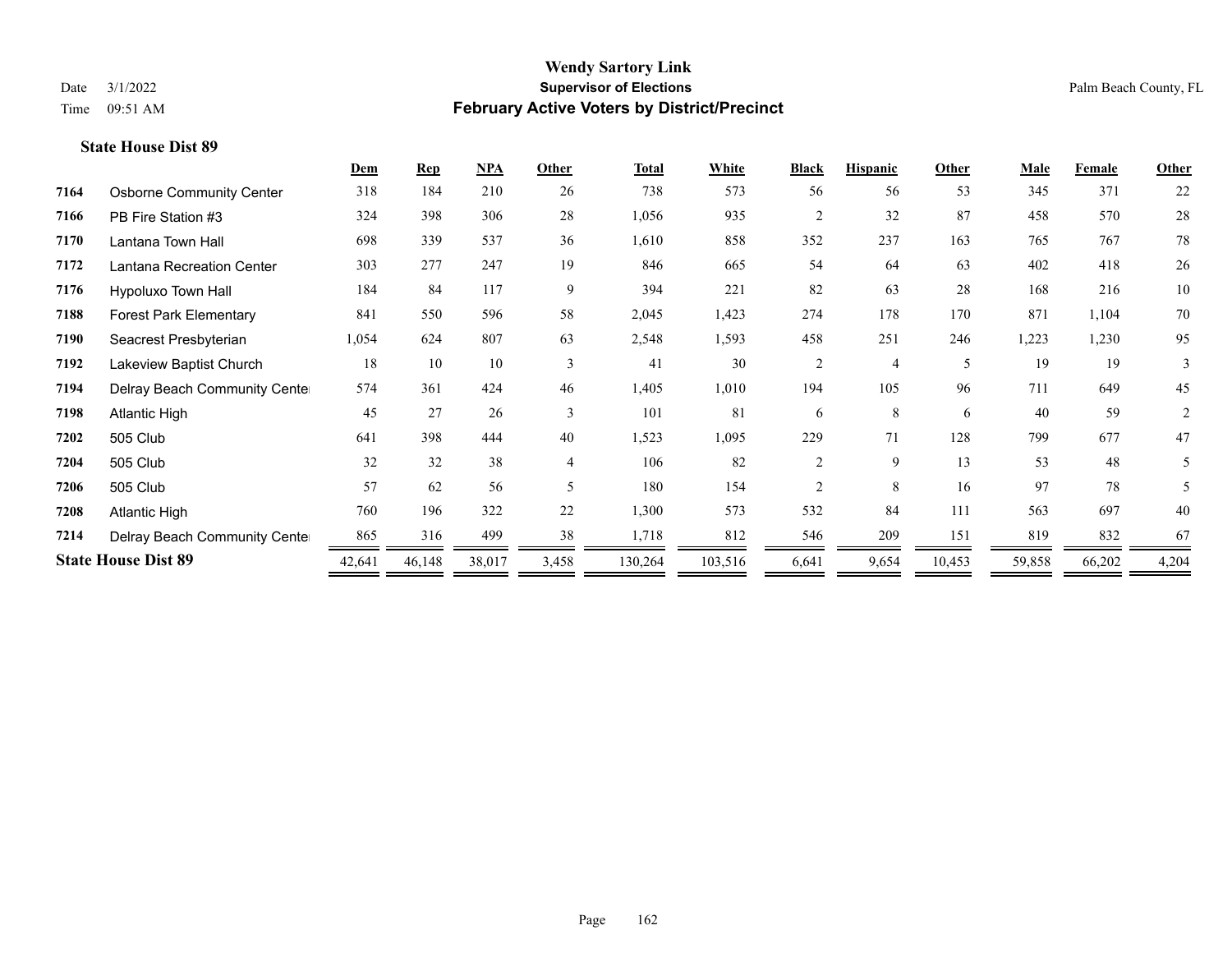|      |                                 | Dem          | <b>Rep</b>       | NPA              | <b>Other</b>     | <b>Total</b>     | <b>White</b>   | <b>Black</b>     | <b>Hispanic</b>  | <b>Other</b>   | <b>Male</b>  | <b>Female</b>  | <b>Other</b>     |
|------|---------------------------------|--------------|------------------|------------------|------------------|------------------|----------------|------------------|------------------|----------------|--------------|----------------|------------------|
| 2148 | <b>Liberty Park Elementary</b>  | $\mathbf{0}$ | $\boldsymbol{0}$ | $\boldsymbol{0}$ | $\overline{0}$   | $\mathbf{0}$     | $\overline{0}$ | $\mathbf{0}$     | $\mathbf{0}$     | $\overline{0}$ | $\mathbf{0}$ | $\overline{0}$ | $\theta$         |
| 2150 | River Bridge Activities Center  | 1,095        | 532              | 707              | 58               | 2,392            | 1,152          | 500              | 497              | 243            | 993          | 1,314          | 85               |
| 2152 | Pine Ridge North II             | 1,110        | 523              | 833              | 52               | 2,518            | 1,022          | 393              | 840              | 263            | 1,011        | 1,404          | 103              |
| 2156 | Cresthaven Emory Aud            | 625          | 404              | 306              | 15               | 1,350            | 742            | 101              | 415              | 92             | 497          | 805            | 48               |
| 2160 | Cresthaven Barkley Aud          | 507          | 350              | 294              | 19               | 1,170            | 591            | 85               | 395              | 99             | 494          | 625            | 51               |
| 2162 | Cresthaven Ashley Aud           | 331          | 212              | 231              | 15               | 789              | 392            | 41               | 296              | 60             | 309          | 447            | 33               |
| 2164 | <b>Covered Bridge Clubhouse</b> | 1,109        | 741              | 679              | 41               | 2,570            | 1,767          | 142              | 491              | 170            | 998          | 1,492          | $80\,$           |
| 2166 | Poinciana Clubhouse             | 912          | 538              | 509              | 36               | 1,995            | 1,314          | 104              | 419              | 158            | 783          | 1,146          | 66               |
| 2168 | First Baptist Church GA         | $\mathbf{0}$ | $\boldsymbol{0}$ | $\boldsymbol{0}$ | $\boldsymbol{0}$ | $\boldsymbol{0}$ | $\mathbf{0}$   | $\boldsymbol{0}$ | $\boldsymbol{0}$ | $\mathbf{0}$   | $\mathbf{0}$ | $\mathbf{0}$   | $\boldsymbol{0}$ |
| 2170 | <b>Liberty Park Elementary</b>  | 1,144        | 544              | 670              | 58               | 2,416            | 1,046          | 463              | 650              | 257            | 967          | 1,340          | 109              |
| 2172 | First Baptist Church GA         | 17           | 3                | 9                | $\theta$         | 29               | 13             | 3                | 9                | $\overline{4}$ | 11           | 17             | $\mathbf{1}$     |
| 2174 | First Baptist Church GA         | 457          | 187              | 282              | 14               | 940              | 408            | 195              | 211              | 126            | 423          | 476            | 41               |
| 2188 | St Lukes United Methodist Chr   | 460          | 512              | 436              | 35               | 1,443            | 1,140          | 34               | 191              | 78             | 684          | 720            | 39               |
| 2190 | Lucerne Pointe Clubhouse        | 1,010        | 540              | 652              | 47               | 2,249            | 1,419          | 219              | 434              | 177            | 922          | 1,254          | 73               |
| 2192 | Fountains Of Palm Beach         | 931          | 468              | 598              | 58               | 2,055            | 1,374          | 155              | 356              | 170            | 878          | 1,115          | 62               |
| 2196 | Pine Ridge South IV Clubhouse   | 886          | 497              | 514              | 43               | 1,940            | 1,159          | 262              | 407              | 112            | 758          | 1,107          | 75               |
| 2198 | American Finnish Club           | 14           | 9                | 8                | $\boldsymbol{0}$ | 31               | 17             | 3                | 1                | 10             | 12           | 16             | $\mathfrak{Z}$   |
| 2214 | Indian Pines Elementary         | 1,190        | 260              | 597              | 40               | 2,087            | 467            | 933              | 449              | 238            | 941          | 1,045          | 101              |
| 2216 | Indian Pines Elementary         | 1,789        | 290              | 838              | 44               | 2,961            | 513            | 1,501            | 579              | 368            | 1,343        | 1,472          | 146              |
| 2218 | <b>Tradewinds Middle</b>        | 1,265        | 313              | 661              | 40               | 2,279            | 564            | 909              | 358              | 448            | 1,001        | 1,153          | 125              |
| 3074 | <b>Coastal Chapel</b>           | 477          | 359              | 343              | 31               | 1,210            | 750            | 105              | 262              | 93             | 572          | 597            | 41               |
| 3075 | Lantana Recreation Center       | 14           | 9                | $\tau$           | 2                | 32               | 32             | $\boldsymbol{0}$ | $\mathbf{0}$     | $\mathbf{0}$   | 10           | 22             | $\boldsymbol{0}$ |
| 3076 | Our Savior Lutheran Church      | 47           | 31               | 48               | $\overline{0}$   | 126              | 82             | 17               | 17               | 10             | 67           | 53             | 6                |
| 3078 | Lakeside UM Church              | 659          | 382              | 438              | 40               | 1,519            | 941            | 175              | 271              | 132            | 674          | 802            | 43               |
| 3082 | <b>Atlantis City Hall</b>       | 493          | 885              | 447              | 48               | 1,873            | 1,617          | 39               | 92               | 125            | 858          | 969            | 46               |
| 3086 | <b>Woodlands Middle</b>         | 792          | 608              | 698              | 50               | 2,148            | 1,460          | 145              | 361              | 182            | 1,008        | 1,067          | 73               |
| 3088 | <b>Tradewinds Middle</b>        | 183          | 51               | 125              | 8                | 367              | 96             | 128              | 82               | 61             | 170          | 187            | $10\,$           |
| 3094 | <b>Coral Reef Elementary</b>    | 327          | 245              | 282              | 29               | 883              | 513            | 80               | 200              | 90             | 408          | 448            | 27               |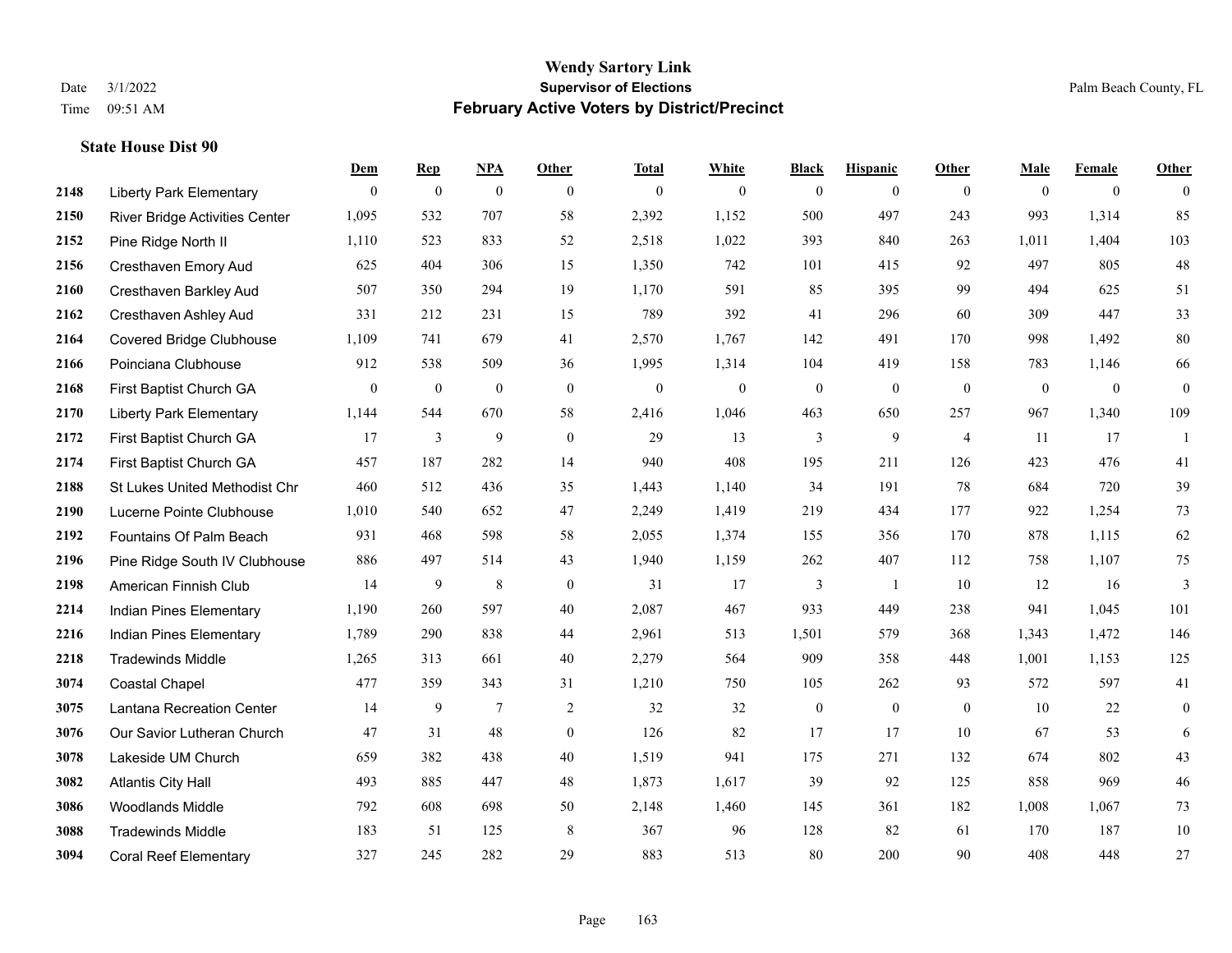|      |                                   | Dem   | <b>Rep</b> | NPA | <b>Other</b>     | <b>Total</b> | White | <b>Black</b>     | <b>Hispanic</b> | Other | <b>Male</b> | Female | <b>Other</b>   |
|------|-----------------------------------|-------|------------|-----|------------------|--------------|-------|------------------|-----------------|-------|-------------|--------|----------------|
| 3096 | <b>Coral Reef Elementary</b>      | 821   | 586        | 645 | 61               | 2,113        | 1,352 | 259              | 270             | 232   | 980         | 1,056  | 77             |
| 3098 | <b>Manatee Elementary</b>         | 671   | 596        | 534 | 48               | 1,849        | 1,255 | 180              | 221             | 193   | 848         | 941    | 60             |
| 3100 | Journeys End                      | 429   | 339        | 375 | 20               | 1,163        | 778   | 94               | 139             | 152   | 550         | 582    | 31             |
| 3102 | <b>Diamond View Elementary</b>    | 1,208 | 461        | 807 | 51               | 2,527        | 1,041 | 644              | 540             | 302   | 1,118       | 1,300  | 109            |
| 3104 | American German Club              | 400   | 351        | 384 | 33               | 1,168        | 813   | 90               | 137             | 128   | 542         | 583    | 43             |
| 3106 | American German Club              | 306   | 104        | 210 | 18               | 638          | 222   | 185              | 100             | 131   | 280         | 331    | $27\,$         |
| 3108 | Santaluces High                   | 1,280 | 550        | 915 | 67               | 2,812        | 1,143 | 722              | 549             | 398   | 1,248       | 1,475  | 89             |
| 3110 | Lantana Road Branch Library       | 820   | 338        | 500 | 43               | 1,701        | 798   | 459              | 285             | 159   | 736         | 888    | 77             |
| 3112 | <b>Starlight Cove Elementary</b>  | 847   | 300        | 626 | 36               | 1,809        | 703   | 319              | 639             | 148   | 777         | 940    | 92             |
| 3114 | Santaluces High                   | 375   | 256        | 299 | 11               | 941          | 548   | 119              | 188             | 86    | 457         | 455    | $29\,$         |
| 3116 | Advent Lantana                    | 1,051 | 526        | 751 | 53               | 2,381        | 1,466 | 358              | 372             | 185   | 987         | 1,314  | 80             |
| 3118 | Advent Lantana                    | 201   | 223        | 177 | 16               | 617          | 502   | 23               | 48              | 44    | 302         | 303    | 12             |
| 3124 | West Boynton Park and Rec         | 797   | 581        | 664 | 43               | 2,085        | 1,314 | 227              | 296             | 248   | 948         | 1,064  | 73             |
| 3126 | Temple Shaarei Shalom             | 628   | 506        | 472 | 27               | 1,633        | 1,125 | 153              | 197             | 158   | 753         | 831    | 49             |
| 3128 | West Boynton Park and Rec         | 942   | 610        | 733 | 45               | 2,330        | 1,446 | 292              | 333             | 259   | 1,058       | 1,191  | 81             |
| 3130 | <b>Winston Trails Swim Center</b> | 1,103 | 908        | 870 | 63               | 2,944        | 2,087 | 206              | 375             | 276   | 1,380       | 1,455  | 109            |
| 3132 | Park Vista High                   | 866   | 660        | 718 | 50               | 2,294        | 1,446 | 235              | 369             | 244   | 1,040       | 1,177  | 77             |
| 3133 | Christa McAuliffe Middle          | 174   | 123        | 138 | 9                | 444          | 271   | 47               | 60              | 66    | 213         | 219    | 12             |
| 3134 | <b>Hidden Oaks Elementary</b>     | 1,066 | 316        | 610 | 36               | 2,028        | 581   | 803              | 372             | 272   | 864         | 1,079  | 85             |
| 3136 | <b>Freedom Shores Elementary</b>  | 879   | 407        | 595 | 31               | 1,912        | 832   | 553              | 271             | 256   | 852         | 986    | 74             |
| 3138 | <b>Citrus Cove Elementary</b>     | 869   | 486        | 574 | 33               | 1,962        | 1,130 | 329              | 289             | 214   | 864         | 1.015  | 83             |
| 3140 | Boynton Lakes North Clubhouse     | 416   | 188        | 280 | 16               | 900          | 424   | 222              | 123             | 131   | 402         | 467    | 31             |
| 3142 | Boynton Lakes North Clubhouse     | 364   | 164        | 228 | 19               | 775          | 430   | 136              | 137             | 72    | 315         | 431    | 29             |
| 3144 | Freedom Shores Elementary         | 9     | $\,8\,$    | 9   | $\boldsymbol{0}$ | 26           | 21    | $\boldsymbol{0}$ | 3               | 2     | 11          | 13     | $\overline{c}$ |
| 3146 | <b>Freedom Shores Elementary</b>  | 335   | 132        | 172 | 21               | 660          | 446   | 79               | 73              | 62    | 260         | 379    | 21             |
| 3148 | Imagine Schools - Chancellor      | 63    | 51         | 54  | 5                | 173          | 116   | 12               | 28              | 17    | 87          | 81     | 5              |
| 3150 | Christa McAuliffe Middle          | 553   | 255        | 230 | 23               | 1,061        | 964   | 18               | 29              | 50    | 429         | 600    | $32\,$         |
| 3152 | Park Vista High                   | 650   | 409        | 395 | 32               | 1,486        | 1,274 | 55               | 65              | 92    | 652         | 786    | $48\,$         |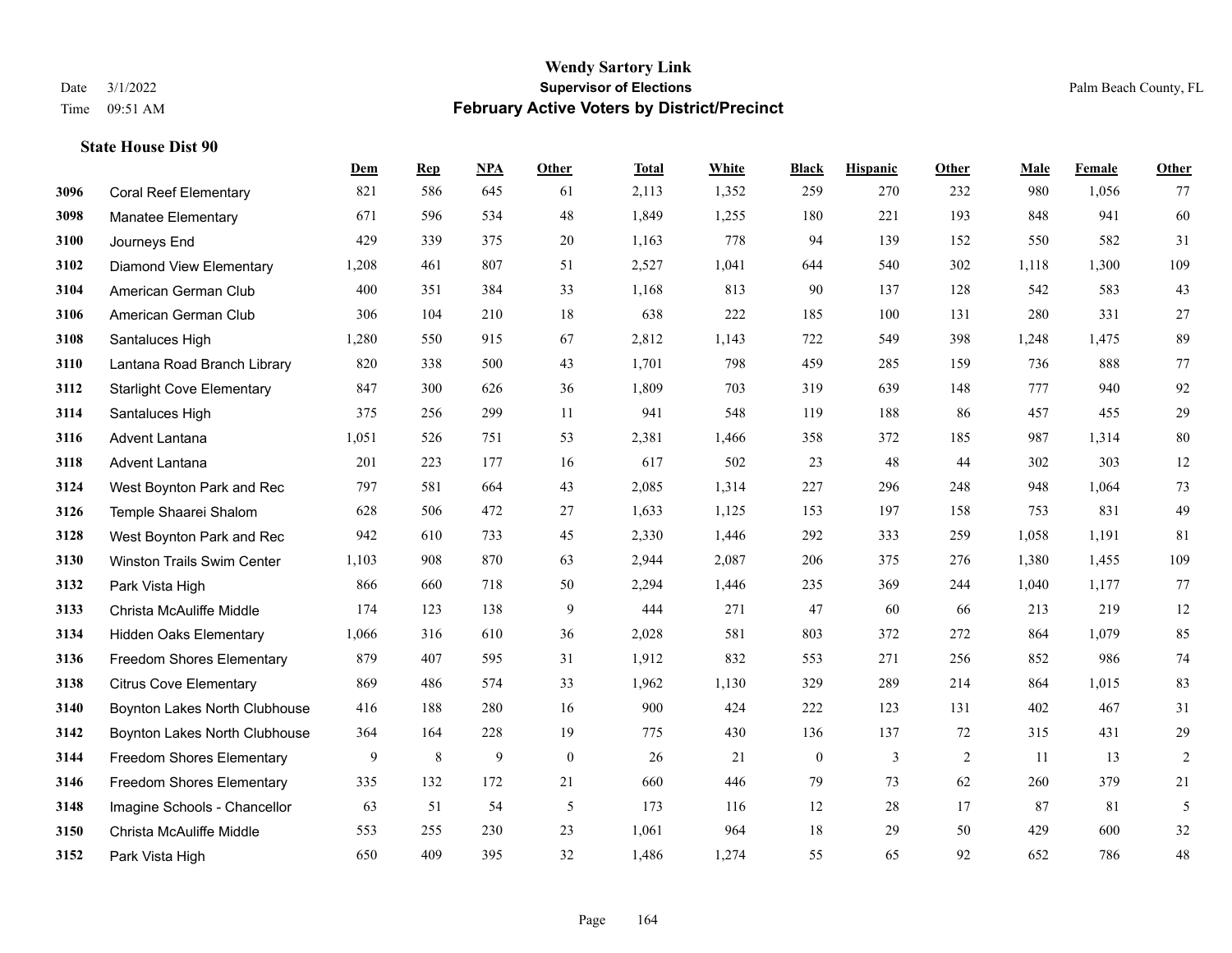|      |                                 | Dem          | <b>Rep</b>       | <b>NPA</b>     | Other          | <b>Total</b> | White          | <b>Black</b>     | <b>Hispanic</b> | Other    | Male         | Female       | Other            |
|------|---------------------------------|--------------|------------------|----------------|----------------|--------------|----------------|------------------|-----------------|----------|--------------|--------------|------------------|
| 3154 | Ponte Vecchio Clubhouse         | 787          | 324              | 291            | 24             | 1,426        | 1,277          | 20               | 39              | 90       | 640          | 748          | 38               |
| 3156 | Aberdeen East Clubhouse         | 1,003        | 493              | 558            | 41             | 2,095        | 1,572          | 150              | 190             | 183      | 866          | 1,166        | 63               |
| 3158 | <b>Crystal Lakes Elementary</b> | 997          | 771              | 812            | 59             | 2,639        | 1,848          | 201              | 295             | 295      | 1,200        | 1,332        | 107              |
| 3160 | Christa McAuliffe Middle        | 433          | 327              | 341            | 19             | 1,120        | 760            | 134              | 121             | 105      | 503          | 576          | 41               |
| 3162 | <b>Hidden Oaks Elementary</b>   | 538          | 262              | 306            | 20             | 1,126        | 675            | 206              | 128             | 117      | 504          | 590          | 32               |
| 3164 | <b>Citrus Cove Elementary</b>   | 879          | 549              | 655            | 48             | 2,131        | 1,331          | 320              | 246             | 234      | 955          | 1,106        | $70\,$           |
| 3166 | Jamaica Bay Clubhouse           | 349          | 382              | 266            | 23             | 1,020        | 902            | 20               | 36              | 62       | 445          | 540          | 35               |
| 3168 | Boynton Beach Fire Station #3   | 901          | 475              | 676            | 36             | 2,088        | 1,193          | 377              | 296             | 222      | 889          | 1,131        | 68               |
| 3170 | Boynton Beach High              | 1,119        | 618              | 902            | 74             | 2,713        | 1,592          | 322              | 545             | 254      | 1,180        | 1,431        | 102              |
| 3172 | Boynton Beach High              | 484          | 143              | 315            | 32             | 974          | 456            | 265              | 145             | 108      | 398          | 528          | 48               |
| 3174 | Boynton Beach Fire Station #3   | 247          | 180              | 176            | 14             | 617          | 425            | 52               | 84              | 56       | 279          | 322          | 16               |
| 3176 | Boynton Beach High              | 207          | 123              | 152            | $\,8\,$        | 490          | 262            | 85               | $82\,$          | 61       | 212          | 258          | $20\,$           |
| 3180 | Imagine Schools - Chancellor    | $\mathbf{0}$ | $\mathbf{0}$     | $\mathbf{0}$   | $\overline{0}$ | $\mathbf{0}$ | $\overline{0}$ | $\boldsymbol{0}$ | $\mathbf{0}$    | $\theta$ | $\mathbf{0}$ | $\mathbf{0}$ | $\boldsymbol{0}$ |
| 3182 | Imagine Schools - Chancellor    | 104          | 51               | 78             | $\overline{4}$ | 237          | 116            | 52               | 38              | 31       | 111          | 115          | 11               |
| 3185 | Christ Fellowship Church BB     | 312          | 220              | 226            | 33             | 791          | 508            | 89               | 115             | 79       | 367          | 406          | 18               |
| 3186 | Christ Fellowship Church BB     | 191          | 120              | 143            | 13             | 467          | 327            | 45               | 63              | 32       | 211          | 237          | 19               |
| 3187 | Christ Fellowship Church BB     | 682          | 422              | 618            | 61             | 1,783        | 1,013          | 284              | 292             | 194      | 834          | 895          | 54               |
| 3188 | Christ Fellowship Church BB     | 419          | 303              | 358            | 22             | 1,102        | 677            | 226              | 123             | 76       | 542          | 525          | 35               |
| 3190 | Imagine Schools - Chancellor    | 309          | 166              | 234            | 24             | 733          | 409            | 153              | 102             | 69       | 373          | 345          | 15               |
| 4010 | <b>Bent Tree Villas East</b>    | 788          | 735              | 607            | 54             | 2,184        | 1,580          | 216              | 220             | 168      | 961          | 1,177        | $46\,$           |
| 4016 | Christ Fellowship Church BB     | 534          | 289              | 306            | 24             | 1,153        | 693            | 194              | 163             | 103      | 529          | 593          | 31               |
| 4020 | Christ Fellowship Church BB     | 35           | 27               | 36             | $\overline{4}$ | 102          | 79             | 4                | 11              | 8        | 37           | 63           | $\sqrt{2}$       |
| 5010 | Temple Shaarei Shalom           | 968          | 238              | 320            | 41             | 1,567        | 1,449          | 18               | 30              | 70       | 604          | 930          | 33               |
| 5012 | The Grove Clubhouse             | 405          | 146              | 160            | 13             | 724          | 650            | 19               | 20              | 35       | 301          | 413          | $10\,$           |
| 5014 | West Boynton Branch Library     | 692          | 454              | 504            | 45             | 1,695        | 972            | 254              | 243             | 226      | 745          | 888          | 62               |
| 5016 | Faith United Methodist Church   | 927          | 626              | 625            | 32             | 2,210        | 1,584          | 163              | 243             | 220      | 971          | 1,151        | $88\,$           |
| 5018 | Platina Clubhouse               | 680          | 271              | 300            | 20             | 1,271        | 1,072          | 40               | 76              | 83       | 490          | 750          | 31               |
| 7175 | <b>Rolling Green Elementary</b> | $\mathbf{0}$ | $\boldsymbol{0}$ | $\overline{1}$ | $\theta$       |              | $\overline{0}$ | $\boldsymbol{0}$ | $\mathbf{1}$    | $\theta$ |              | $\mathbf{0}$ | $\boldsymbol{0}$ |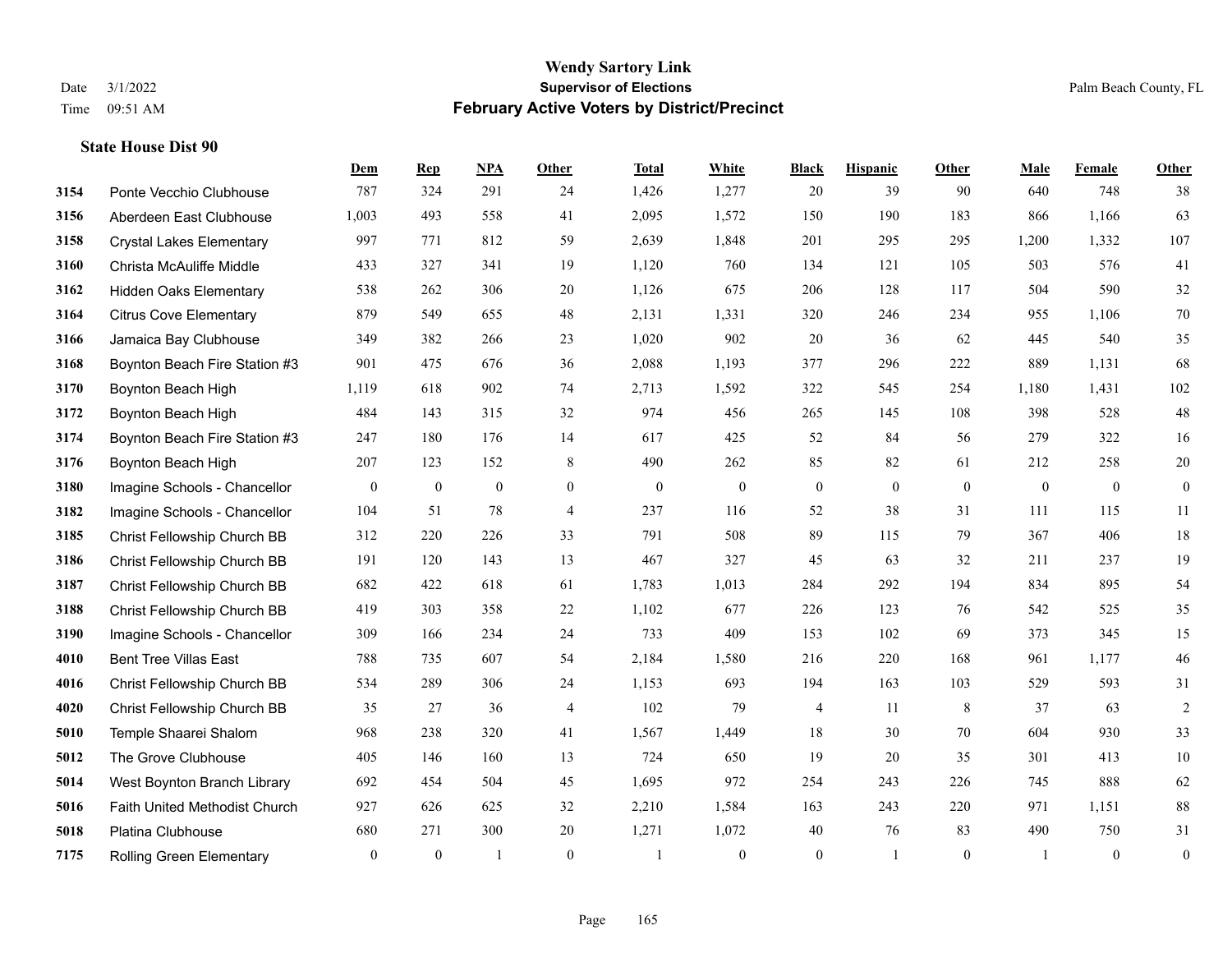| 3/1/2022<br>Date<br>09:51 AM<br>Time |                      |                      |                      |                       | <b>Wendy Sartory Link</b><br><b>Supervisor of Elections</b><br><b>February Active Voters by District/Precinct</b> |                        |                        |                           |                       |                       |                  | Palm Beach County, FL |
|--------------------------------------|----------------------|----------------------|----------------------|-----------------------|-------------------------------------------------------------------------------------------------------------------|------------------------|------------------------|---------------------------|-----------------------|-----------------------|------------------|-----------------------|
| <b>State House Dist 90</b>           |                      |                      |                      |                       |                                                                                                                   |                        |                        |                           |                       |                       |                  |                       |
| <b>State House Dist 90</b>           | <u>Dem</u><br>50,957 | <u>Rep</u><br>28,642 | <u>NPA</u><br>34.143 | <b>Other</b><br>2,521 | <u>Total</u><br>116.263                                                                                           | <b>White</b><br>68,541 | <b>Black</b><br>17.460 | <b>Hispanic</b><br>18,738 | <u>Other</u><br>1,524 | <u>Male</u><br>50,893 | Female<br>61,251 | <b>Other</b><br>4,119 |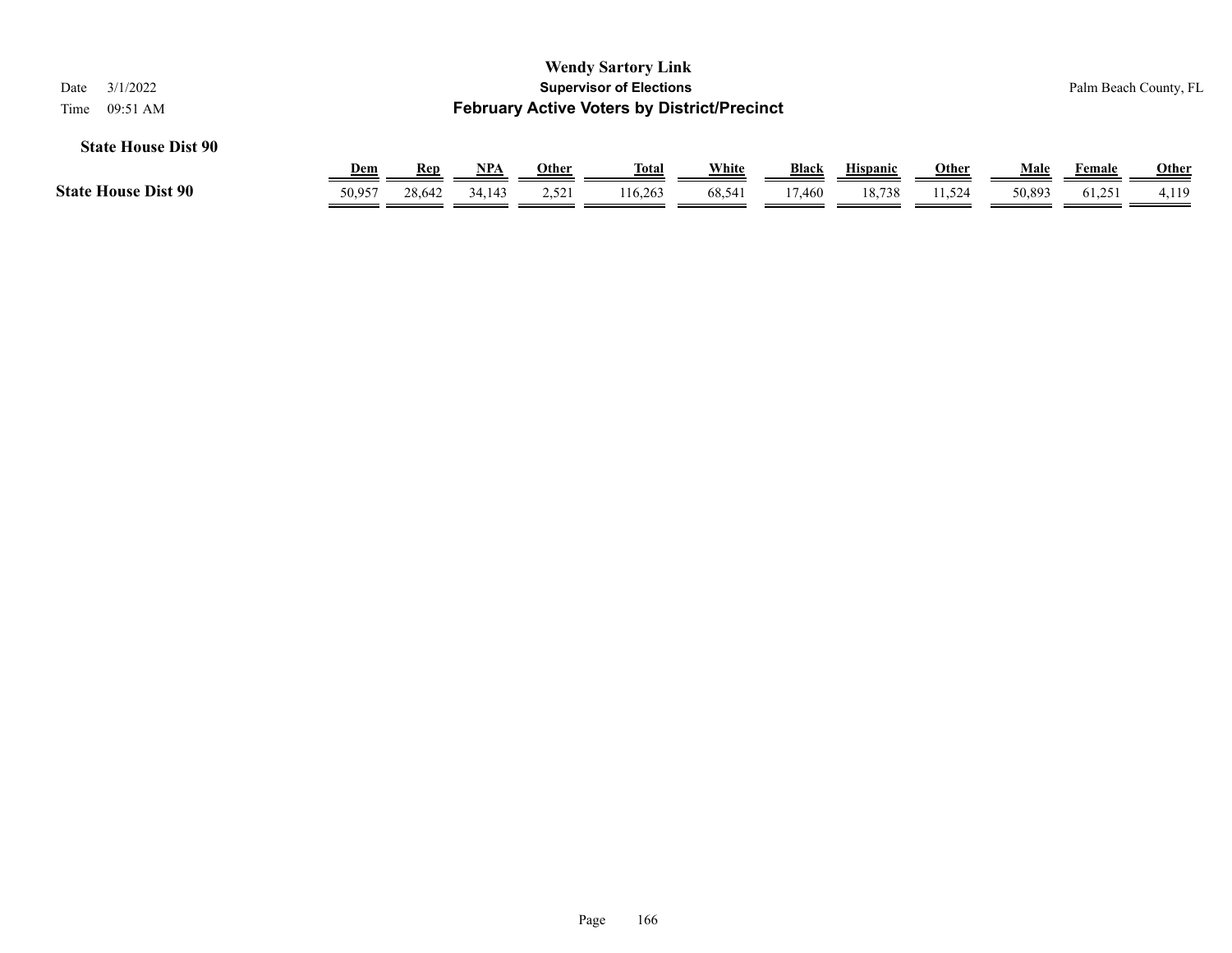|      |                                   | Dem      | <b>Rep</b>   | NPA          | <b>Other</b>   | <b>Total</b>   | White        | <b>Black</b>     | <b>Hispanic</b> | <b>Other</b>   | <b>Male</b>    | <b>Female</b> | <b>Other</b>   |
|------|-----------------------------------|----------|--------------|--------------|----------------|----------------|--------------|------------------|-----------------|----------------|----------------|---------------|----------------|
| 3192 | Leisureville #1 Clubhouse         | 547      | 414          | 389          | 46             | 1,396          | 1,051        | 118              | 134             | 93             | 565            | 787           | 44             |
| 3196 | Leisureville #3 Clubhouse         | 622      | 550          | 437          | 53             | 1,662          | 1,376        | 86               | 108             | 92             | 710            | 897           | 55             |
| 3198 | <b>BB Leisureville Clubhouse</b>  | 504      | 526          | 314          | 35             | 1,379          | 1,131        | 70               | 115             | 63             | 561            | 778           | 40             |
| 3200 | <b>Golfview Harbour Clubhouse</b> | 601      | 404          | 407          | 29             | 1,441          | 970          | 205              | 116             | 150            | 649            | 747           | 45             |
| 4012 | <b>Greentree Villas</b>           | 648      | 574          | 469          | 37             | 1,728          | 1,414        | 73               | 127             | 114            | 694            | 988           | $46\,$         |
| 4014 | New Church                        | 404      | 495          | 321          | 27             | 1,247          | 1,009        | 62               | 92              | 84             | 534            | 685           | $28\,$         |
| 4018 | Quail Ridge Business Center       | 120      | 369          | 130          | 12             | 631            | 610          | $\mathbf{1}$     | $\mathbf{1}$    | 19             | 287            | 331           | 13             |
| 4022 | <b>Congress Middle</b>            | 839      | 231          | 410          | 45             | 1,525          | 536          | 670              | 166             | 153            | 632            | 832           | 61             |
| 4030 | Village of Golf Admin Bldg        | 37       | 181          | 52           | $\overline{4}$ | 274            | 268          | $\boldsymbol{0}$ | 1               | 5              | 130            | 142           | $\sqrt{2}$     |
| 4034 | <b>Crosspointe Elementary</b>     | 367      | 255          | 292          | 24             | 938            | 666          | 114              | 70              | 88             | 398            | 519           | 21             |
| 4046 | <b>Delray Dunes</b>               | 86       | 346          | 106          | 7              | 545            | 508          | $\mathbf{1}$     | $\overline{4}$  | 32             | 244            | 290           | 11             |
| 4048 | <b>Banyan Creek Elementary</b>    | 122      | 157          | 86           | $\overline{7}$ | 372            | 298          | 16               | 29              | 29             | 190            | 173           | 9              |
| 4050 | Hunter's Run Courtside Cafe       | 1,091    | 373          | 557          | 42             | 2,063          | 1,898        | 42               | 49              | 74             | 859            | 1,166         | 38             |
| 4076 | <b>Country Manors Clubhouse</b>   | 449      | 388          | 408          | 23             | 1,268          | 898          | 96               | 140             | 134            | 563            | 671           | 34             |
| 4078 | <b>Banyan Creek Elementary</b>    | 4        | 6            | -1           | $\mathbf{0}$   | 11             | 10           | $\boldsymbol{0}$ | $\mathbf{0}$    |                | $\tau$         | 3             | 1              |
| 4080 | <b>Banyan Creek Elementary</b>    | $\theta$ | $\mathbf{0}$ | $\mathbf{0}$ | $\theta$       | $\mathbf{0}$   | $\mathbf{0}$ | $\mathbf{0}$     | $\mathbf{0}$    | $\theta$       | $\overline{0}$ | $\theta$      | $\mathbf{0}$   |
| 4082 | <b>Banyan Creek Elementary</b>    | $\theta$ | 3            | $\mathbf{0}$ | $\overline{0}$ | $\overline{3}$ | 3            | $\boldsymbol{0}$ | $\mathbf{0}$    | $\overline{0}$ | $\overline{2}$ | $\mathbf{1}$  | $\overline{0}$ |
| 4084 | <b>Banyan Creek Elementary</b>    | 42       | 24           | 26           | 2              | 94             | 70           | 6                | 10              | 8              | 44             | 46            | 4              |
| 4086 | <b>Banyan Creek Elementary</b>    | 538      | 390          | 395          | 31             | 1,354          | 925          | 189              | 106             | 134            | 630            | 677           | $47\,$         |
| 4088 | West Park Baptist Church          | 850      | 468          | 488          | 45             | 1,851          | 1,575        | 63               | 95              | 118            | 752            | 1,053         | $46\,$         |
| 4090 | Pines of Delray North             | 268      | 174          | 159          | 16             | 617            | 496          | 40               | 44              | 37             | 240            | 351           | 26             |
| 4140 | <b>Broken Sound Club</b>          | 263      | 210          | 192          | 15             | 680            | 504          | 28               | 82              | 66             | 278            | 383           | 19             |
| 4142 | Woodfield Country Club HOA        | 846      | 772          | 751          | 55             | 2,424          | 2,175        | 12               | 67              | 170            | 1,118          | 1,214         | 92             |
| 4144 | Seasons HOA Clubhouse             | 229      | 208          | 174          | 11             | 622            | 511          | 9                | 38              | 64             | 297            | 295           | $30\,$         |
| 4146 | <b>Broken Sound Club</b>          | 534      | 378          | 351          | 17             | 1,280          | 1,175        | 11               | 31              | 63             | 575            | 675           | $30\,$         |
| 4148 | <b>Broken Sound Club</b>          | 552      | 427          | 446          | 40             | 1,465          | 1,155        | 66               | 137             | 107            | 675            | 753           | 37             |
| 4158 | Spanish River High                | 935      | 755          | 757          | 45             | 2,492          | 1,975        | 49               | 223             | 245            | 1,186          | 1,202         | 104            |
| 4160 | Greater BR Swim & Racquet Ctr     | 421      | 411          | 356          | 22             | 1,210          | 983          | 18               | 89              | 120            | 560            | 607           | 43             |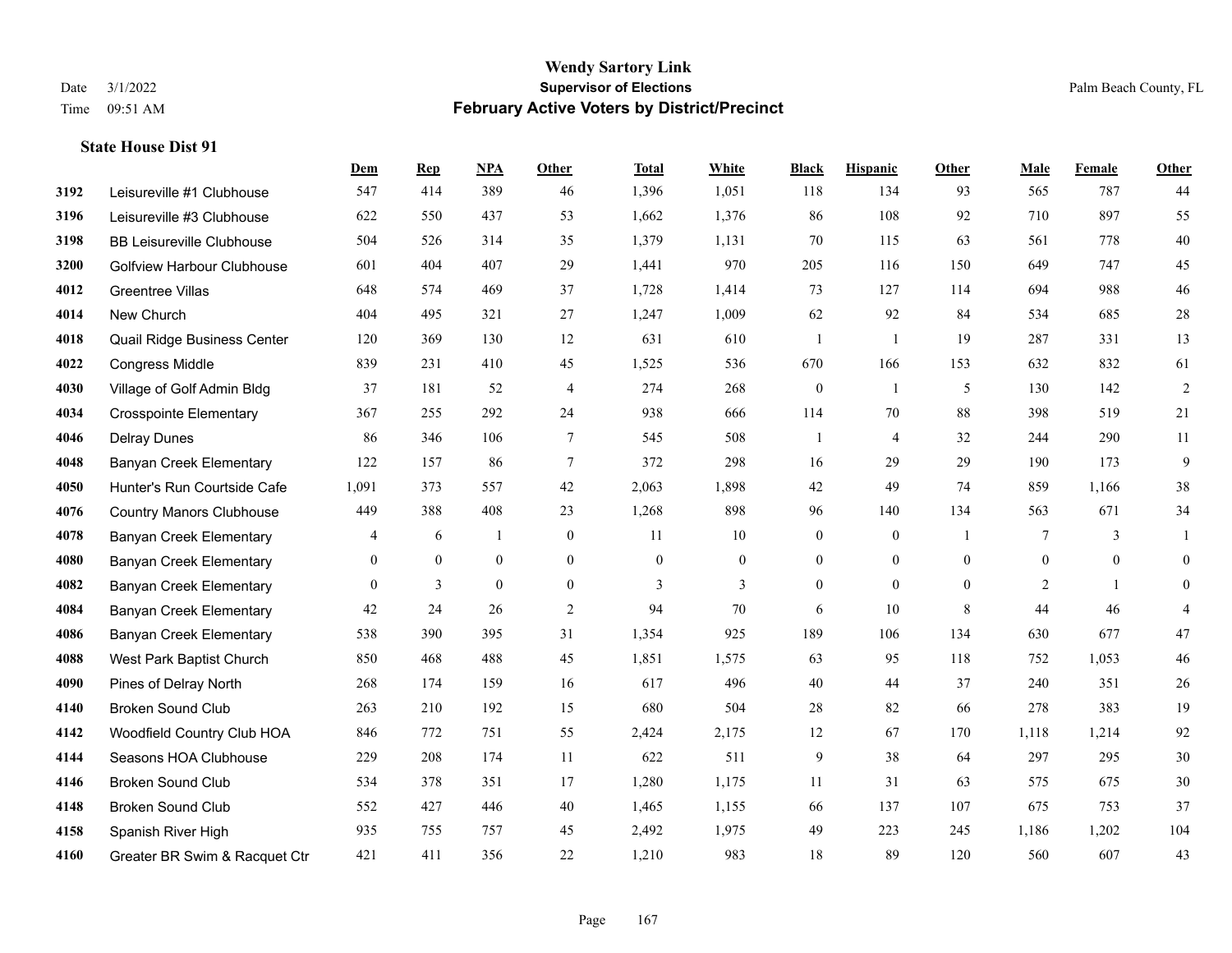|      |                               | Dem | <b>Rep</b> | NPA | <b>Other</b> | <b>Total</b> | White | <b>Black</b>   | <b>Hispanic</b> | <b>Other</b> | <b>Male</b> | Female | <b>Other</b> |
|------|-------------------------------|-----|------------|-----|--------------|--------------|-------|----------------|-----------------|--------------|-------------|--------|--------------|
| 4162 | Patch Reef Park Community Cer | 544 | 487        | 448 | 22           | 1,501        | 1,144 | 30             | 116             | 211          | 687         | 736    | 78           |
| 4164 | Safe Schools Institute        | 591 | 638        | 584 | 35           | 1,848        | 1,487 | 29             | 173             | 159          | 855         | 903    | 90           |
| 4174 | Sugar Sand Park Comm Center   | 300 | 269        | 271 | 15           | 855          | 737   | 5              | 53              | 60           | 401         | 418    | 36           |
| 4176 | Sugar Sand Park Comm Center   | 912 | 716        | 741 | 68           | 2,437        | 1,781 | 72             | 322             | 262          | 1,061       | 1,277  | 99           |
| 4178 | Sugar Sand Park Comm Center   | 756 | 646        | 514 | 48           | 1,964        | 1,568 | 43             | 198             | 155          | 807         | 1,097  | 60           |
| 4180 | Del Prado Elementary          | 555 | 587        | 563 | 36           | 1,741        | 1,239 | 52             | 243             | 207          | 798         | 849    | 94           |
| 4182 | Greater BR Swim & Racquet Ctr | 860 | 597        | 748 | 55           | 2,260        | 1,533 | 81             | 402             | 244          | 949         | 1,219  | 92           |
| 4192 | Verde K-8 School              | 558 | 977        | 733 | 45           | 2,313        | 1,861 | 47             | 130             | 275          | 1,076       | 1,116  | 121          |
| 4194 | Del Prado Elementary          | 544 | 337        | 303 | 30           | 1,214        | 1,030 | 25             | 61              | 98           | 521         | 663    | 30           |
| 4196 | Good Shepherd Lutheran        | 695 | 441        | 445 | 26           | 1,607        | 1,375 | 30             | 84              | 118          | 672         | 893    | $42\,$       |
| 4198 | Verde K-8 School              | 639 | 472        | 545 | 35           | 1,691        | 1,061 | 120            | 323             | 187          | 700         | 921    | $70\,$       |
| 4200 | Verde K-8 School              | 395 | 337        | 294 | 22           | 1,048        | 786   | $\,8\,$        | 163             | 91           | 421         | 601    | $26\,$       |
| 4202 | Greater BR Swim & Racquet Ctr | 787 | 601        | 647 | 36           | 2,071        | 1,596 | 32             | 255             | 188          | 841         | 1,153  | $77\,$       |
| 4204 | Sugar Sand Park Comm Center   | 741 | 462        | 598 | 39           | 1,840        | 1,163 | 143            | 315             | 219          | 827         | 945    | 68           |
| 4206 | Good Shepherd Lutheran        | 677 | 495        | 526 | 35           | 1,733        | 1,369 | 37             | 183             | 144          | 706         | 971    | 56           |
| 4208 | Hammock Pointe Elementary     | 832 | 589        | 485 | 36           | 1,942        | 1,658 | 11             | 117             | 156          | 757         | 1,129  | 56           |
| 4210 | Sugar Sand Park Comm Center   | 649 | 833        | 695 | 44           | 2,221        | 1,740 | 29             | 273             | 179          | 1,024       | 1,127  | $70\,$       |
| 5020 | <b>Hagen Road Elementary</b>  | 608 | 333        | 421 | 36           | 1,398        | 723   | 302            | 187             | 186          | 600         | 748    | $50\,$       |
| 5022 | Hagen Road Elementary         | 857 | 438        | 462 | 28           | 1,785        | 1,390 | 167            | 115             | 113          | 784         | 958    | $43\,$       |
| 5024 | Valencia Lakes HOA            | 618 | 207        | 243 | 16           | 1,084        | 1,002 | 11             | 18              | 53           | 475         | 582    | 27           |
| 5026 | Faith United Methodist Church | 938 | 427        | 535 | 52           | 1,952        | 1,140 | 450            | 205             | 157          | 839         | 1,042  | 71           |
| 5028 | South Tech Academy            | 670 | 531        | 443 | 25           | 1,669        | 1,300 | 99             | 115             | 155          | 734         | 869    | 66           |
| 5030 | West Boynton Branch Library   | 671 | 202        | 344 | 32           | 1,249        | 792   | 246            | 125             | 86           | 486         | 708    | 55           |
| 5032 | New Church                    | 294 | 132        | 139 | 14           | 579          | 499   | 19             | 26              | 35           | 249         | 315    | 15           |
| 5034 | Valencia Lakes HOA            | 788 | 304        | 317 | 17           | 1,426        | 1,312 | 22             | 22              | 70           | 612         | 786    | $28\,$       |
| 5036 | Valencia Isles Social Hall    | 803 | 239        | 268 | 17           | 1,327        | 1,251 | $\overline{c}$ | 6               | 68           | 535         | 762    | $30\,$       |
| 5038 | The Cascades Clubhouse        | 764 | 266        | 278 | 20           | 1,328        | 1,242 | 18             | 18              | 50           | 558         | 744    | $26\,$       |
| 5040 | New Church                    | 383 | 210        | 244 | 15           | 852          | 768   | 18             | 32              | 34           | 391         | 443    | 18           |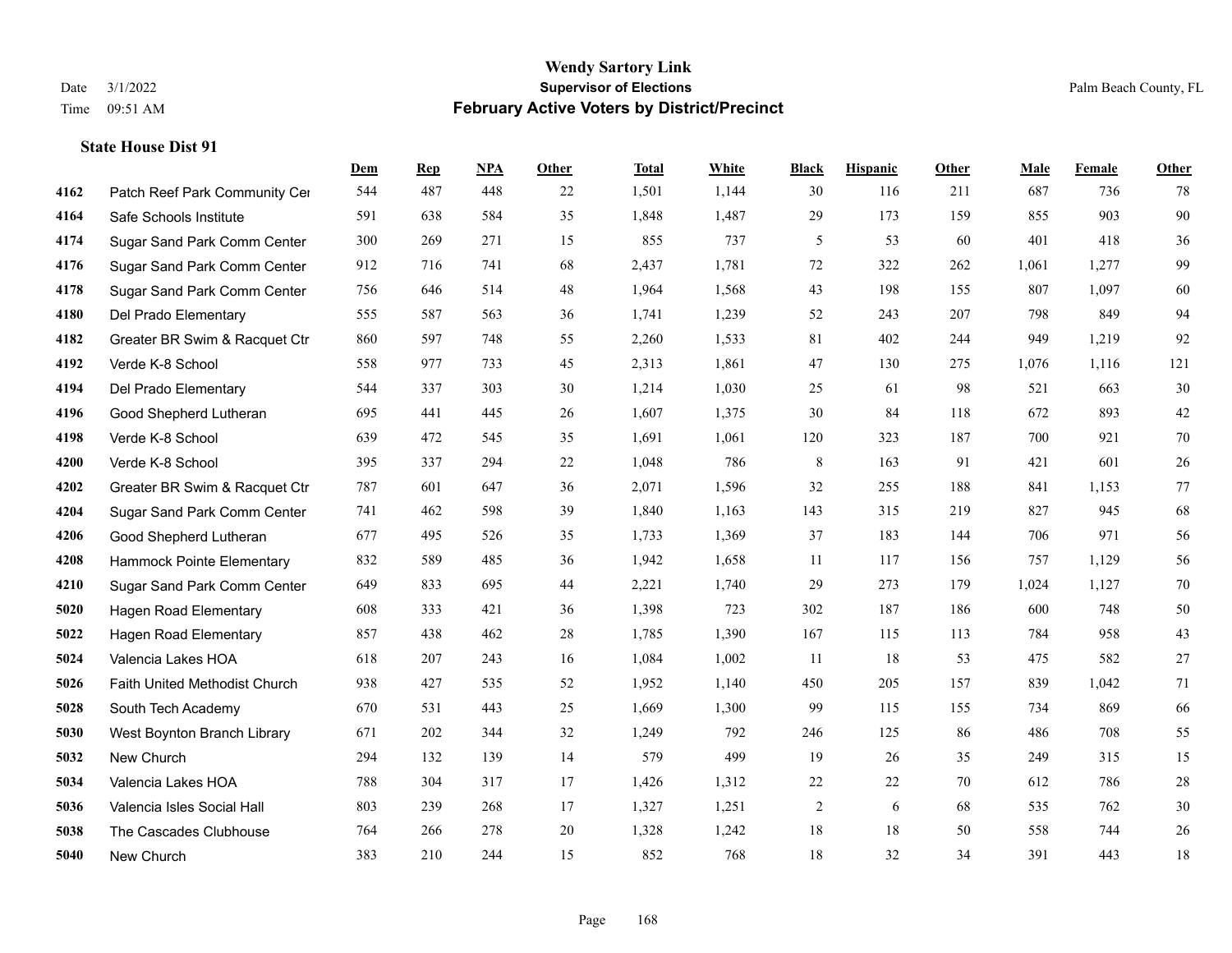|      |                                   | Dem   | <b>Rep</b> | NPA   | <b>Other</b>   | <b>Total</b> | White | <b>Black</b>   | <b>Hispanic</b> | Other          | <b>Male</b> | Female | <b>Other</b> |
|------|-----------------------------------|-------|------------|-------|----------------|--------------|-------|----------------|-----------------|----------------|-------------|--------|--------------|
| 5042 | South Tech Academy                | 910   | 390        | 491   | 41             | 1,832        | 1,398 | 166            | 148             | 120            | 744         | 1,034  | 54           |
| 5044 | Cascade Lakes Clubhouse           | 563   | 204        | 194   | 15             | 976          | 883   | $\overline{7}$ | 12              | 74             | 431         | 516    | 29           |
| 5046 | Green Cay Nature Center           | 1,338 | 586        | 671   | 45             | 2,640        | 1,990 | 280            | 185             | 185            | 1,125       | 1,448  | 67           |
| 5048 | <b>Coral Lakes Clubhouse</b>      | 581   | 386        | 317   | 21             | 1,305        | 901   | 140            | 146             | 118            | 568         | 695    | $42\,$       |
| 5050 | <b>Coral Lakes Clubhouse</b>      | 1,107 | 326        | 375   | 26             | 1,834        | 1,716 | 12             | 10              | 96             | 717         | 1.072  | 45           |
| 5052 | Lake Worth Drainage District      | 656   | 443        | 470   | 33             | 1,602        | 1,227 | 92             | 128             | 155            | 689         | 852    | 61           |
| 5056 | Hagen Ranch Road Library          | 1,892 | 1,160      | 1,217 | 100            | 4,369        | 3,523 | 179            | 329             | 338            | 1,854       | 2,386  | 129          |
| 5058 | Valencia Falls Clubhouse          | 682   | 185        | 229   | 11             | 1,107        | 1,044 | 4              | 5               | 54             | 487         | 585    | 35           |
| 5060 | Hagen Ranch Road Library          | 511   | 209        | 227   | 17             | 964          | 894   | 4              | 15              | 51             | 438         | 514    | 12           |
| 5062 | Villa Borghese Clubhouse          | 451   | 233        | 161   | 15             | 860          | 786   | 11             | 26              | 37             | 377         | 463    | $20\,$       |
| 5064 | Huntington Lakes Clubhouse        | 962   | 348        | 369   | 35             | 1,714        | 1,571 | 14             | 44              | 85             | 633         | 1.049  | 32           |
| 5066 | Abbey Village Clubhouse           | 778   | 436        | 378   | 35             | 1,627        | 1,325 | 72             | 129             | 101            | 652         | 915    | 60           |
| 5068 | Camelot Village Clubhouse         | 227   | 116        | 103   | 13             | 459          | 279   | 50             | 88              | 42             | 182         | 262    | 15           |
| 5070 | Delray Villas                     | 456   | 255        | 208   | 19             | 938          | 761   | 42             | 68              | 67             | 395         | 509    | 34           |
| 5072 | Huntington Pointe Clubhouse       | 751   | 182        | 241   | 19             | 1,193        | 1,130 | 7              | 10              | 46             | 448         | 713    | 32           |
| 5074 | Coco Wood Clubhouse               | 388   | 174        | 176   | 11             | 749          | 521   | 99             | 79              | 50             | 334         | 385    | 30           |
| 5076 | Palm Greens Clubhouse             | 661   | 306        | 326   | 30             | 1,323        | 1,098 | 36             | 99              | 90             | 516         | 762    | 45           |
| 5078 | <b>Bethel Evangelical Baptist</b> | 703   | 396        | 410   | 39             | 1,548        | 1,154 | 121            | 167             | 106            | 620         | 891    | 37           |
| 5080 | <b>Bethel Evangelical Baptist</b> | 80    | 54         | 40    | 3              | 177          | 125   | 10             | 22              | 20             | 57          | 118    | $\sqrt{2}$   |
| 5082 | <b>Bethel Evangelical Baptist</b> | 638   | 372        | 410   | 25             | 1,445        | 988   | 173            | 159             | 125            | 664         | 741    | $40\,$       |
| 5084 | <b>High Point Section II</b>      | 446   | 310        | 265   | 27             | 1,048        | 832   | 37             | 108             | 71             | 414         | 606    | $28\,$       |
| 5086 | <b>Carver Middle</b>              | 45    | 20         | 15    | $\overline{4}$ | 84           | 67    | 6              | $\overline{4}$  | $\overline{7}$ | 34          | 48     | $\sqrt{2}$   |
| 5088 | <b>Carver Middle</b>              | 170   | 126        | 142   | 16             | 454          | 293   | 50             | 58              | 53             | 200         | 239    | 15           |
| 5090 | Gleneagles CC-Strathearn Sat      | 976   | 486        | 475   | 37             | 1,974        | 1,692 | 39             | 113             | 130            | 827         | 1,099  | 48           |
| 5092 | Gleneagles CC-Clunie Satellite    | 803   | 336        | 359   | 26             | 1,524        | 1,313 | 71             | 67              | 73             | 661         | 830    | 33           |
| 5094 | Kings Point Clubhouse             | 383   | 204        | 174   | 18             | 779          | 629   | 29             | 72              | 49             | 299         | 452    | $28\,$       |
| 5096 | Monaco Clubhouse                  | 902   | 533        | 490   | 42             | 1,967        | 1,526 | 95             | 197             | 149            | 796         | 1.095  | 76           |
| 5098 | Lakes of Delray Clubhouse         | 387   | 234        | 160   | 17             | 798          | 700   | 13             | 44              | 41             | 308         | 476    | 14           |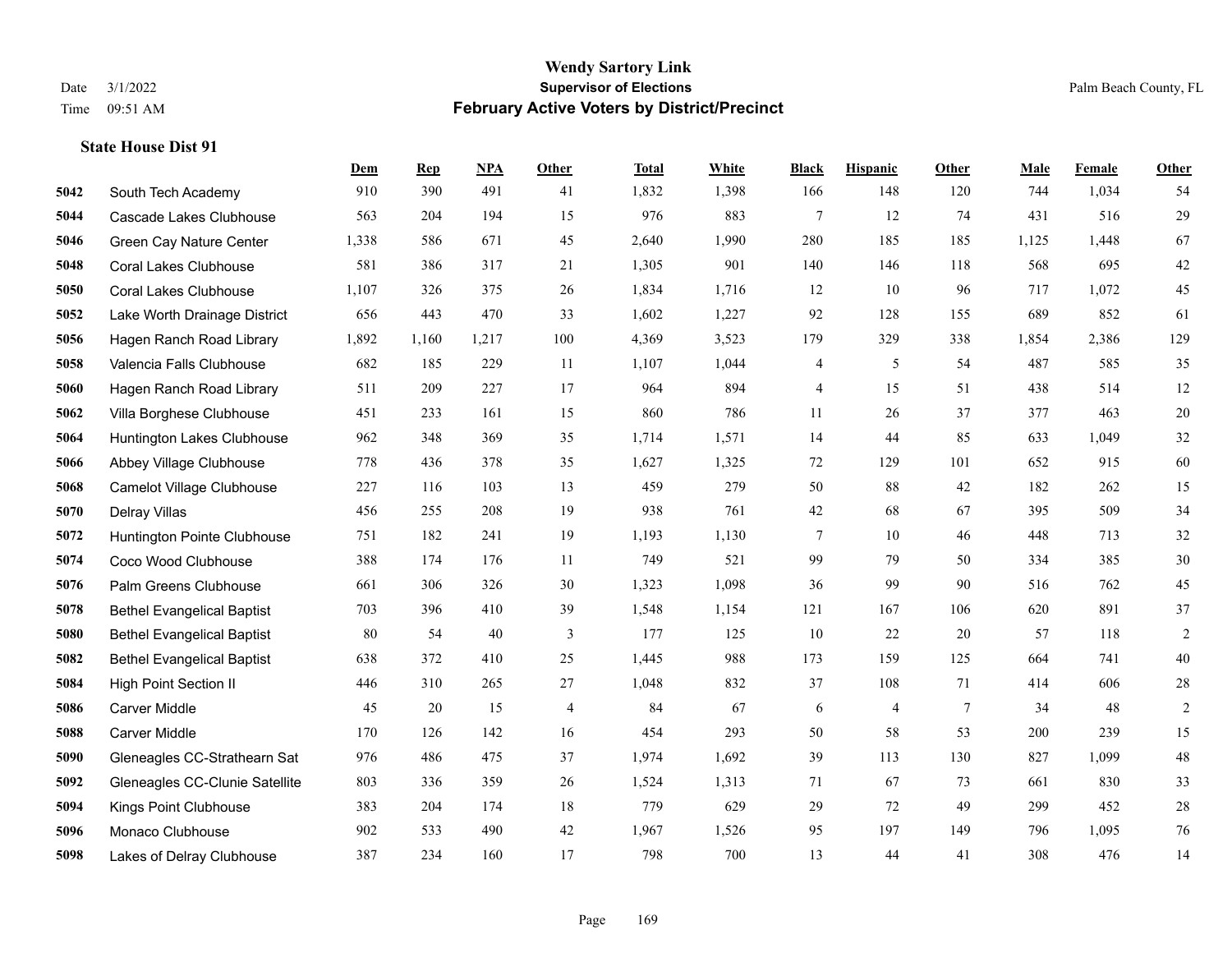|      |                               | Dem    | <b>Rep</b> | <b>NPA</b>   | Other  | <b>Total</b> | White   | <b>Black</b>     | <b>Hispanic</b> | Other    | Male   | Female         | Other    |
|------|-------------------------------|--------|------------|--------------|--------|--------------|---------|------------------|-----------------|----------|--------|----------------|----------|
| 5100 | <b>Kings Point Flanders</b>   | 899    | 428        | 404          | 33     | 1,764        | 1,406   | 77               | 168             | 113      | 712    | 995            | 57       |
| 5102 | Lakes of Delray Clubhouse     | 898    | 333        | 377          | 42     | 1,650        | 1,350   | 68               | 121             | 111      | 639    | 964            | 47       |
| 5104 | <b>Kings Point Flanders</b>   | 886    | 403        | 370          | 41     | 1,700        | 1,344   | 69               | 165             | 122      | 656    | 977            | 67       |
| 5106 | Las Verdes Clubhouse          | 980    | 632        | 729          | 56     | 2,397        | 1,679   | 214              | 302             | 202      | 1,087  | 1,233          | $77\,$   |
| 5110 | South County Civic Center     | 522    | 514        | 427          | 29     | 1,492        | 1,361   | 5                | 25              | 101      | 703    | 748            | 41       |
| 5111 | Morikami Park Elementary      | 43     | 56         | 49           | 3      | 151          | 143     | $\overline{0}$   | $\overline{c}$  | 6        | 70     | 81             | $\theta$ |
| 5112 | Morikami Park Elementary      | 544    | 607        | 521          | $40\,$ | 1,712        | 1,490   | 20               | 50              | 152      | 787    | 884            | 41       |
| 5113 | Morikami Park Elementary      | 18     | 38         | 23           | 3      | 82           | 66      | $\boldsymbol{0}$ | 6               | 10       | 34     | 41             | $\tau$   |
| 5114 | South County Civic Center     | 249    | 196        | 201          | 11     | 657          | 540     | 9                | 29              | 79       | 295    | 334            | $28\,$   |
| 5115 | Spanish River High            | 90     | 118        | 98           | 16     | 322          | 258     | 4                | 28              | 32       | 161    | 158            | 3        |
| 5116 | The Polo Club of Boca Raton   | 641    | 504        | 451          | 26     | 1,622        | 1,478   | 18               | 26              | 100      | 698    | 876            | 48       |
| 5117 | The Polo Club of Boca Raton   | 314    | 185        | 194          | 18     | 711          | 650     |                  | 8               | 52       | 284    | 402            | 25       |
| 5118 | South County Civic Center     | 169    | 118        | 105          | 6      | 398          | 333     | 8                | 33              | 24       | 171    | 216            | 11       |
| 5119 | The Polo Club of Boca Raton   | 38     | 30         | 30           | 2      | 100          | 93      | $\overline{2}$   | $\overline{2}$  | 3        | 45     | 54             |          |
| 5120 | Delray Beach First Baptist    | 4      |            | $\mathbf{0}$ |        | 6            | 6       | $\overline{0}$   | $\overline{0}$  | $\theta$ | 2      | $\overline{4}$ | $\theta$ |
| 5122 | Delray Beach First Baptist    | 270    | 183        | 204          | 11     | 668          | 432     | 33               | 127             | 76       | 288    | 350            | 30       |
| 5124 | Delray Beach First Baptist    | 164    | 109        | 117          | -1     | 391          | 329     | 9                | 30              | 23       | 155    | 223            | 13       |
| 5126 | Boca Delray Clubhouse         | 252    | 119        | 119          | 11     | 501          | 453     | 8                | 15              | 25       | 206    | 285            | 10       |
| 5158 | <b>Boca West Country Club</b> | 766    | 466        | 534          | 47     | 1,813        | 1,630   | 9                | 73              | 101      | 751    | 1,014          | 48       |
| 5160 | <b>Boca West Country Club</b> | 833    | 475        | 439          | 34     | 1,781        | 1,675   | 3                | 29              | 74       | 687    | 1,048          | $46\,$   |
| 5172 | Del Prado Elementary          | 233    | 316        | 207          | 18     | 774          | 696     | 10               | 11              | 57       | 366    | 387            | 21       |
|      | <b>State House Dist 91</b>    | 57,608 | 37,103     | 36,000       | 2,778  | 133,489      | 106,515 | 6,619            | 10,136          | 10,219   | 57,013 | 72,270         | 4,206    |
|      |                               |        |            |              |        |              |         |                  |                 |          |        |                |          |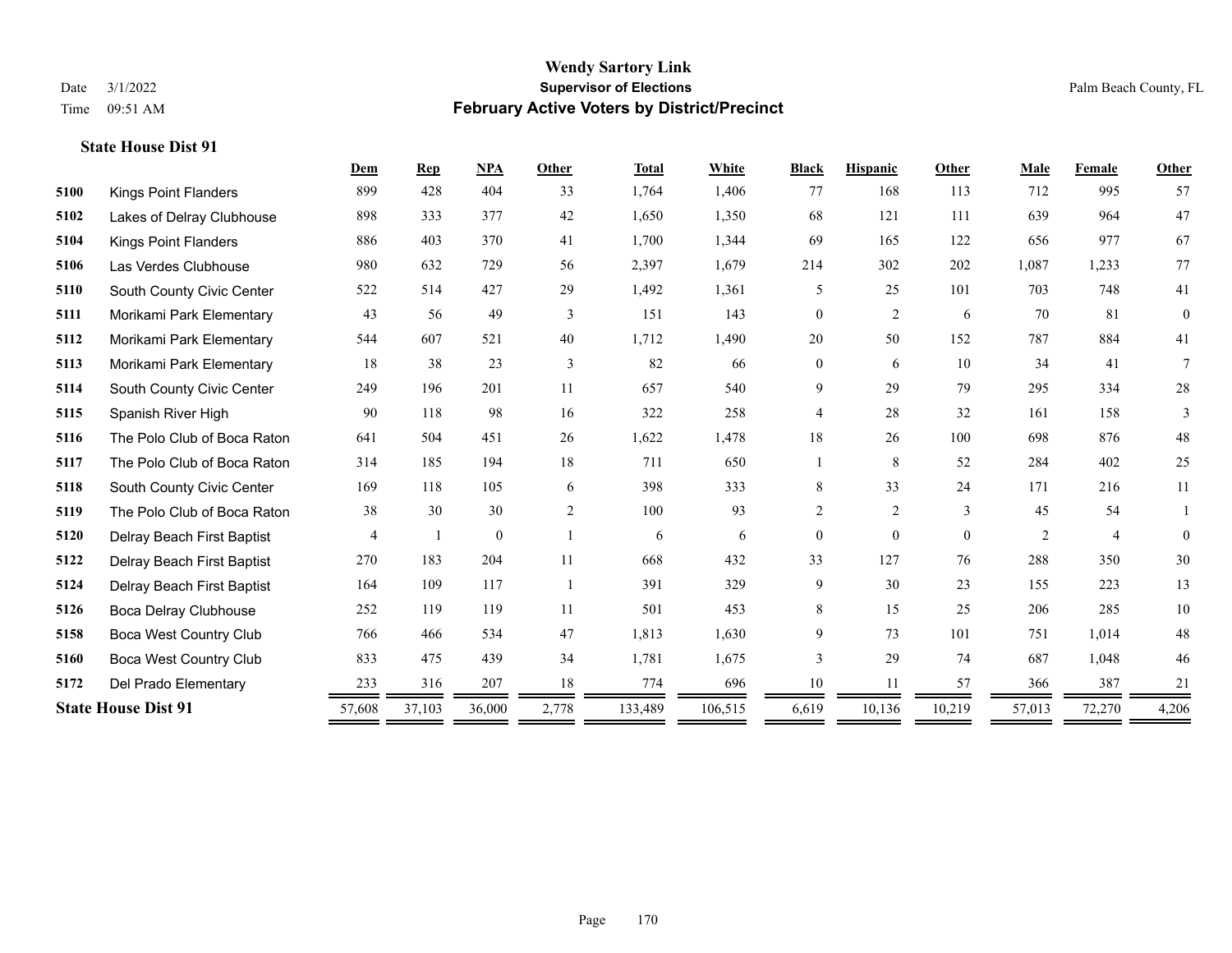|      |                                | Dem            | <b>Rep</b>       | NPA              | <b>Other</b>   | <b>Total</b>     | <b>White</b>   | <b>Black</b>     | <b>Hispanic</b> | <b>Other</b>   | <b>Male</b>    | <b>Female</b> | <b>Other</b> |
|------|--------------------------------|----------------|------------------|------------------|----------------|------------------|----------------|------------------|-----------------|----------------|----------------|---------------|--------------|
| 1006 | Journey Church of Jupiter      | $\overline{0}$ | $\mathbf{0}$     | $\mathbf{0}$     | $\Omega$       | $\theta$         | $\overline{0}$ | $\mathbf{0}$     | $\mathbf{0}$    | $\theta$       | $\theta$       | $\theta$      | $\Omega$     |
| 1008 | Journey Church of Jupiter      | $\Omega$       | $\theta$         | $\mathbf{0}$     | $\theta$       | $\Omega$         | $\overline{0}$ | $\theta$         | $\theta$        | $\theta$       | $\theta$       | $\Omega$      | $\theta$     |
| 1010 | Journey Church of Jupiter      | $\theta$       | $\theta$         | $\theta$         | $\Omega$       | $\Omega$         | $\Omega$       | $\Omega$         | $\theta$        | $\Omega$       | $\Omega$       | $\Omega$      | $\Omega$     |
| 1012 | Caloosa POA Meeting Room       | $\overline{0}$ | $\mathbf{0}$     | $\mathbf{0}$     | $\overline{0}$ | $\mathbf{0}$     | $\overline{0}$ | $\mathbf{0}$     | $\mathbf{0}$    | $\mathbf{0}$   | $\overline{0}$ | $\theta$      | $\theta$     |
| 1014 | Caloosa POA Meeting Room       | $\theta$       | -1               | $\mathbf{0}$     | $\theta$       |                  |                | $\mathbf{0}$     | $\mathbf{0}$    | $\theta$       | $\theta$       | $\theta$      |              |
| 1016 | Journey Church of Jupiter      | $\theta$       | $\mathbf{0}$     | $\mathbf{0}$     | $\theta$       | $\theta$         | $\Omega$       | $\theta$         | $\theta$        | $\Omega$       | $\theta$       | $\theta$      | $\theta$     |
| 1018 | Calvary Church of Jupiter      | 439            | 841              | 472              | 48             | 1,800            | 1,594          | $20\,$           | 95              | 91             | 853            | 894           | 53           |
| 1019 | Calvary Church of Jupiter      | 192            | 377              | 224              | 8              | 801              | 719            | $\mathbf{0}$     | 46              | 36             | 385            | 399           | 17           |
| 1020 | Caloosa POA Meeting Room       | $\bf{0}$       | $\boldsymbol{0}$ | $\boldsymbol{0}$ | $\overline{0}$ | $\boldsymbol{0}$ | $\mathbf{0}$   | $\boldsymbol{0}$ | $\mathbf{0}$    | $\overline{0}$ | $\mathbf{0}$   | $\mathbf{0}$  | $\mathbf{0}$ |
| 1022 | Journey Church of Jupiter      | 689            | 1,260            | 777              | 63             | 2,789            | 2,387          | 34               | 190             | 178            | 1,341          | 1,372         | 76           |
| 1024 | Calvary Church of Jupiter      | 7              | 6                | 7                | $\overline{1}$ | 21               | 21             | $\boldsymbol{0}$ | $\mathbf{0}$    | $\overline{0}$ | 11             | 10            | $\mathbf{0}$ |
| 1026 | Calvary Church of Jupiter      | 328            | 625              | 347              | 28             | 1,328            | 1,175          | 11               | 77              | 65             | 635            | 662           | 31           |
| 1028 | Jupiter Farms Elementary       | 528            | 1,034            | 598              | 63             | 2,223            | 1,940          | 15               | 140             | 128            | 1,077          | 1,085         | 61           |
| 1030 | Calvary Church of Jupiter      | 17             | 38               | 24               | 4              | 83               | 76             | $\boldsymbol{0}$ | $\overline{4}$  | 3              | 41             | 39            | 3            |
| 1032 | Jupiter Farms Park Community F | 305            | 582              | 366              | 30             | 1,283            | 1,080          | 12               | 109             | 82             | 626            | 617           | $40\,$       |
| 1034 | West Jupiter Recreation Center | 262            | 764              | 358              | 47             | 1,431            | 1,246          | 16               | 37              | 132            | 689            | 714           | $28\,$       |
| 1036 | Calvary Church of Jupiter      | $\mathbf{0}$   | $\boldsymbol{0}$ | $\mathbf{0}$     | $\mathbf{0}$   | $\mathbf{0}$     | $\mathbf{0}$   | $\boldsymbol{0}$ | $\mathbf{0}$    | $\mathbf{0}$   | $\mathbf{0}$   | $\mathbf{0}$  | $\mathbf{0}$ |
| 1038 | William T Dwyer High           | 803            | 1,313            | 774              | 59             | 2,949            | 2,480          | 63               | 173             | 233            | 1,412          | 1,433         | 104          |
| 1040 | West Jupiter Recreation Center | 263            | 458              | 358              | 32             | 1,111            | 894            | 19               | 56              | 142            | 555            | 517           | 39           |
| 1042 | West Jupiter Recreation Center | $\bf{0}$       | $\mathbf{0}$     | $\mathbf{0}$     | $\mathbf{0}$   | $\theta$         | $\overline{0}$ | $\mathbf{0}$     | $\theta$        | $\theta$       | $\mathbf{0}$   | $\mathbf{0}$  | $\mathbf{0}$ |
| 1044 | Limestone Creek Elementary     | 418            | 124              | 191              | 19             | 752              | 228            | 346              | 92              | 86             | 362            | 362           | 28           |
| 1046 | West Jupiter Recreation Center | 268            | 146              | 151              | 11             | 576              | 268            | 164              | 111             | 33             | 248            | 308           | 20           |
| 1048 | St Peter Catholic Church       | 378            | 466              | 286              | 28             | 1,158            | 1,037          | 4                | 39              | 78             | 436            | 695           | 27           |
| 1050 | <b>Lighthouse Elementary</b>   | 484            | 674              | 420              | 42             | 1,620            | 1,381          | 16               | 68              | 155            | 754            | 809           | 57           |
| 1052 | Beacon Cove Intermediate Scho  | 1,023          | 1,162            | 918              | 69             | 3,172            | 2,505          | 79               | 260             | 328            | 1,480          | 1,591         | 101          |
| 1054 | Limestone Creek Elementary     | 693            | 1,072            | 653              | 55             | 2,473            | 2,186          | 26               | 100             | 161            | 1,158          | 1,244         | 71           |
| 1056 | West Jupiter Recreation Center | 532            | 590              | 545              | 43             | 1,710            | 1,374          | 73               | 133             | 130            | 753            | 903           | 54           |
| 1058 | St Peter Catholic Church       | 759            | 899              | 769              | 69             | 2,496            | 2,068          | 39               | 204             | 185            | 1,093          | 1,334         | 69           |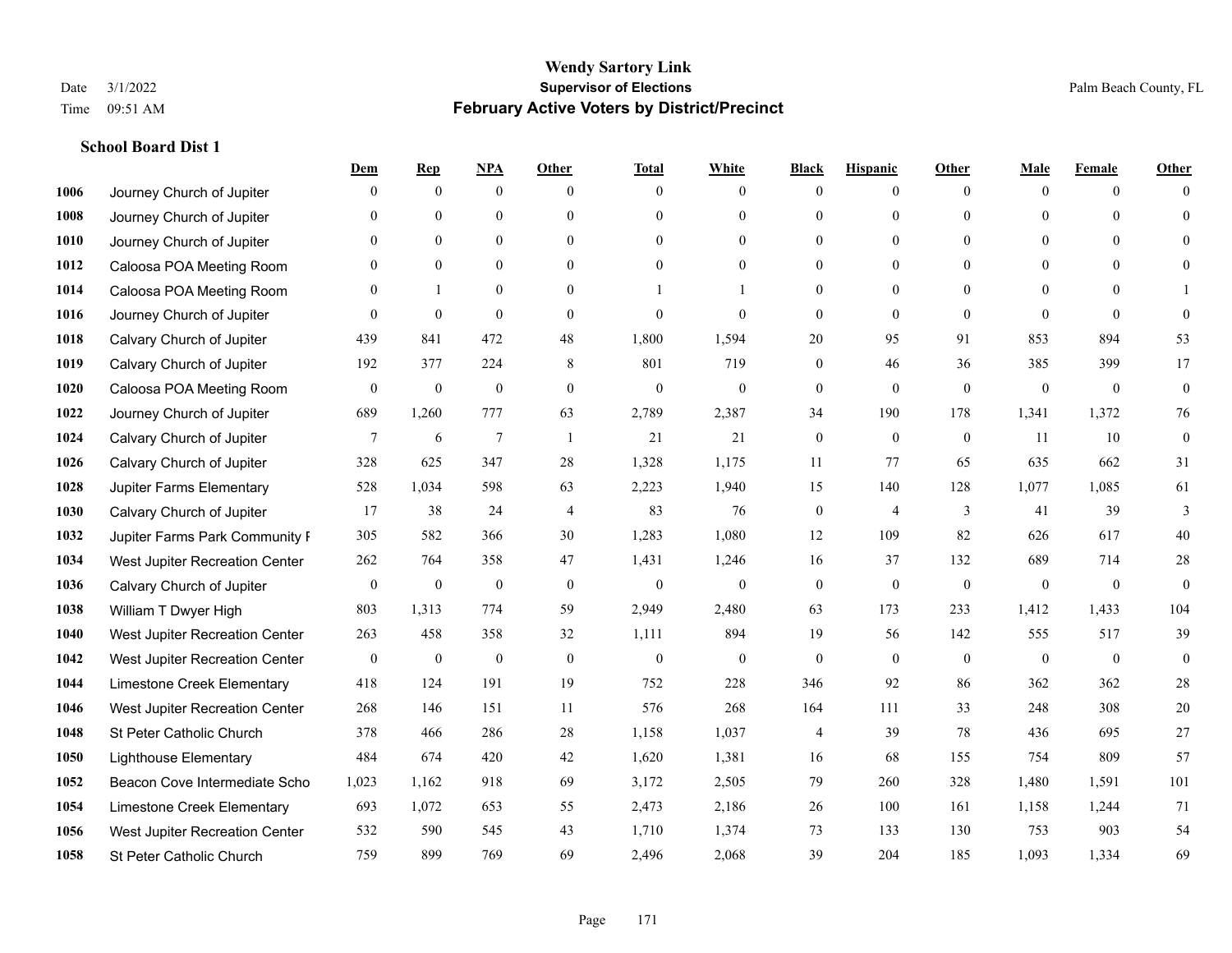**School Board Dist 1**

### **Wendy Sartory Link** Date 3/1/2022 **Supervisor of Elections** Palm Beach County, FL Time 09:51 AM **February Active Voters by District/Precinct**

**Dem Rep NPA Other Total White Black Hispanic Other Male Female Other**

# West Jupiter Recreation Center 70 106 72 3 251 206 0 25 20 101 134 16 Harvest Community Church 606 1,149 565 50 2,370 2,167 12 53 138 1,154 1,139 77 Jupiter Community Center 75 127 64 3 269 245 0 6 18 132 130 7 Jupiter Community Center  $\begin{array}{ccccccccccccc}\n0 & 0 & 0 & 0 & 0 & 0 & 0 & 0 & 0 & 0 & 0 & 0 & 0\n\end{array}$  Jupiter Community Center 572 758 613 48 1,991 1,648 26 195 122 932 999 60 Jupiter Community Center 56 67 90 5 218 171 1 41 5 114 96 8 Jerry Thomas Elementary 726 1,095 698 69 2,588 2,239 32 171 146 1,235 1,282 71 Independence Middle 778 1,140 873 93 2,884 2,418 21 193 252 1,281 1,512 91 Martinique Clubhouse 239 375 240 20 874 750 11 55 58 395 449 30 The Island Clubhouse 608 786 594 74 2,062 1,701 51 146 164 1,015 983 64 First Baptist Church Teq 345 887 387 22 1,641 1,536 3 42 60 792 812 37 First Baptist Church Teq 93 147 81 4 325 298 0 9 18 164 151 10 First Baptist Church Teq 72 140 86 8 306 282 1 12 11 141 156 9 First Baptist Church Teq 12 53 10 0 75 72 1 0 2 37 37 1 First Baptist Church Teq 10 45 20 0 75 66 0 3 6 38 36 1 First Baptist Church Teq 577 880 548 42 2,047 1,839 9 81 118 924 1,076 47 First Baptist Church Teq 46 72 38 0 156 128 7 13 8 79 74 3 Riverside Improvement 247 460 267 21 995 895 6 42 52 459 505 31 Jupiter Elementary 403 446 367 33 1,249 951 17 200 81 608 595 46 Jupiter High 694 917 674 65 2,350 1,884 59 198 209 1,047 1,232 71 Jupiter Branch Library 458 576 459 29 1,522 1,234 37 143 108 660 819 43 Jupiter Middle 320 498 397 39 1,254 1,062 17 76 99 591 622 41 Newhaven Clubhouse 563 723 546 60 1,892 1,626 26 103 137 842 988 62 Tequesta Council Chambers 105 121 96 4 326 286 4 19 17 148 169 9 Tequesta Council Chambers 21 82 46 7 156 134 6 10 6 74 79 3 Tequesta Council Chambers 113 310 137 12 572 548 0 5 19 257 305 10 Tequesta Council Chambers 0 0 0 0 0 0 0 0 0 0 0 0

Tequesta Council Chambers 162 250 180 22 614 520 12 43 39 237 362 15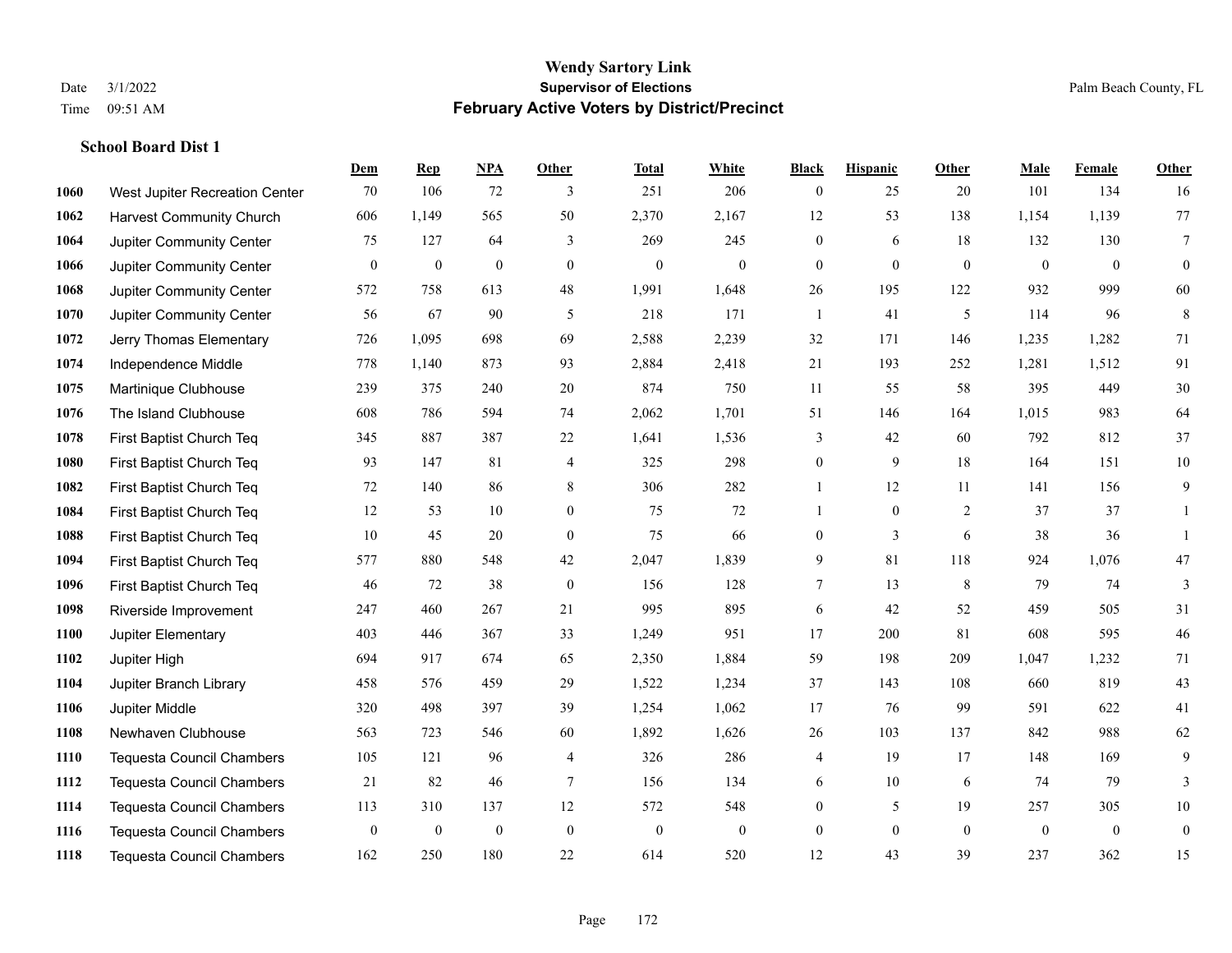|      |                                  | Dem            | <b>Rep</b>       | NPA              | <b>Other</b>   | <b>Total</b>     | <b>White</b>     | <b>Black</b>     | <b>Hispanic</b> | <b>Other</b>   | <b>Male</b>    | <b>Female</b>  | <b>Other</b>   |
|------|----------------------------------|----------------|------------------|------------------|----------------|------------------|------------------|------------------|-----------------|----------------|----------------|----------------|----------------|
| 1120 | <b>Tequesta Council Chambers</b> | 72             | 242              | 110              | 16             | 440              | 408              | $\overline{0}$   | 10              | 22             | 210            | 221            | 9              |
| 1122 | <b>Tequesta Council Chambers</b> | 35             | 83               | 38               | 3              | 159              | 150              | $\overline{0}$   | $\mathbf{1}$    | 8              | 77             | 79             | 3              |
| 1124 | Riverside Improvement            | $\theta$       | $\mathfrak{2}$   | $\overline{1}$   | $\theta$       | 3                | 3                | $\Omega$         | $\Omega$        | $\Omega$       | 2              | $\overline{1}$ | $\Omega$       |
| 1126 | PBC Fire Rescue #18              | 411            | 926              | 485              | 48             | 1,870            | 1,756            | 9                | 37              | 68             | 853            | 990            | 27             |
| 1128 | Jupiter Inlet Colony Admin Bldg  | 69             | 219              | 88               | 15             | 391              | 360              | $\overline{0}$   | 5               | 26             | 176            | 207            | 8              |
| 1130 | PBC Fire Rescue #18              |                | $\overline{2}$   | -1               | $\mathbf{0}$   | 4                | $\overline{4}$   | $\overline{0}$   | $\overline{0}$  | $\theta$       | 2              | -1             |                |
| 1132 | PBC Fire Rescue #18              | $\theta$       | 3                | $\overline{1}$   | $\theta$       | 4                | 4                | $\Omega$         | $\Omega$        | $\Omega$       | $\overline{2}$ | 2              | $\theta$       |
| 1134 | PBC Fire Rescue #18              | $\Omega$       | $\boldsymbol{0}$ | $\theta$         | $\theta$       | $\theta$         | $\theta$         | $\mathbf{0}$     | $\mathbf{0}$    | $\theta$       | $\theta$       | $\theta$       | $\overline{0}$ |
| 1136 | 1st UM Church of Jup-Teq         | 572            | 1,006            | 639              | 62             | 2,279            | 2,113            | 11               | 54              | 101            | 988            | 1,231          | 60             |
| 1138 | Grace Immanuel Bible Church      | 222            | 830              | 374              | 33             | 1,459            | 1,392            | $\overline{0}$   | 13              | 54             | 622            | 806            | 31             |
| 1140 | <b>Club at Admirals Cove</b>     | 288            | 551              | 313              | 27             | 1,179            | 1,082            | 6                | 22              | 69             | 559            | 601            | 19             |
| 1142 | 1st UM Church of Jup-Teq         | 282            | 606              | 362              | 37             | 1,287            | 1,195            | 5                | 23              | 64             | 603            | 649            | 35             |
| 1144 | 1st UM Church of Jup-Teq         | 523            | 814              | 516              | 37             | 1,890            | 1,749            | 5                | 28              | 108            | 867            | 969            | 54             |
| 1146 | Newhaven Clubhouse               | 15             | 34               | $\tau$           | $\overline{1}$ | 57               | 51               | $\boldsymbol{0}$ | $\overline{1}$  | 5              | 29             | 27             |                |
| 1148 | Oceanview Methodist              | 378            | 566              | 395              | 44             | 1,383            | 1,267            | 5                | 31              | 80             | 601            | 742            | 40             |
| 1150 | Oceanview Methodist              | $\mathbf{0}$   | $\boldsymbol{0}$ | $\boldsymbol{0}$ | $\overline{0}$ | $\boldsymbol{0}$ | $\boldsymbol{0}$ | $\overline{0}$   | $\overline{0}$  | $\theta$       | $\mathbf{0}$   | $\theta$       | $\overline{0}$ |
| 1152 | Juno Beach Town Center           | 43             | 72               | 53               | 7              | 175              | 166              | $\boldsymbol{0}$ | $\overline{c}$  | $\overline{7}$ | 82             | 89             | 4              |
| 1154 | Holy Spirit Lutheran             | 134            | 302              | 132              | 18             | 586              | 524              | 4                | 28              | 30             | 275            | 291            | 20             |
| 1156 | Holy Spirit Lutheran             | $\theta$       | $\mathbf{0}$     | $\mathbf{0}$     | $\theta$       | $\mathbf{0}$     | $\overline{0}$   | $\Omega$         | $\overline{0}$  | $\Omega$       | $\mathbf{0}$   | $\theta$       | $\overline{0}$ |
| 1158 | Holy Spirit Lutheran             | $\Omega$       | $\mathbf{1}$     |                  | $\theta$       | $\overline{2}$   |                  | $\Omega$         | 1               | $\Omega$       | 1              | $\mathbf{1}$   | $\Omega$       |
| 1160 | Holy Spirit Lutheran             |                | $\mathbf{0}$     |                  | $\theta$       | 2                | $\overline{2}$   | $\overline{0}$   | $\overline{0}$  | $\theta$       |                | $\mathbf{1}$   | 0              |
| 1162 | Holy Spirit Lutheran             | 2              | $\overline{4}$   | 5                | $\overline{c}$ | 13               | 13               | $\overline{0}$   | $\overline{0}$  | $\theta$       | 6              | $\overline{7}$ | 0              |
| 1164 | <b>Club at Admirals Cove</b>     | 28             | 159              | 71               | 5              | 263              | 236              | 4                | 4               | 19             | 131            | 124            | 8              |
| 1166 | Holy Spirit Lutheran             | 6              | 23               | 12               | $\theta$       | 41               | 34               | $\Omega$         | $\overline{2}$  | 5              | 18             | 23             | $\theta$       |
| 1168 | Holy Spirit Lutheran             | $\overline{0}$ | $\boldsymbol{0}$ | $\mathbf{0}$     | $\overline{0}$ | $\overline{0}$   | $\mathbf{0}$     | $\overline{0}$   | $\overline{0}$  | $\theta$       | $\mathbf{0}$   | $\theta$       | $\theta$       |
| 1170 | Caloosa POA Meeting Room         | $\theta$       | $\mathbf{0}$     | $\mathbf{0}$     | $\theta$       | $\mathbf{0}$     | $\overline{0}$   | $\overline{0}$   | $\overline{0}$  | $\theta$       | $\theta$       | $\theta$       | $\overline{0}$ |
| 1172 | Caloosa POA Meeting Room         | 128            | 282              | 124              | 9              | 543              | 461              | 15               | 23              | 44             | 248            | 277            | $18\,$         |
| 1173 | Caloosa POA Meeting Room         | 66             | 123              | 61               | $\mathcal{E}$  | 253              | 215              | 5                | 14              | 19             | 119            | 124            | $10\,$         |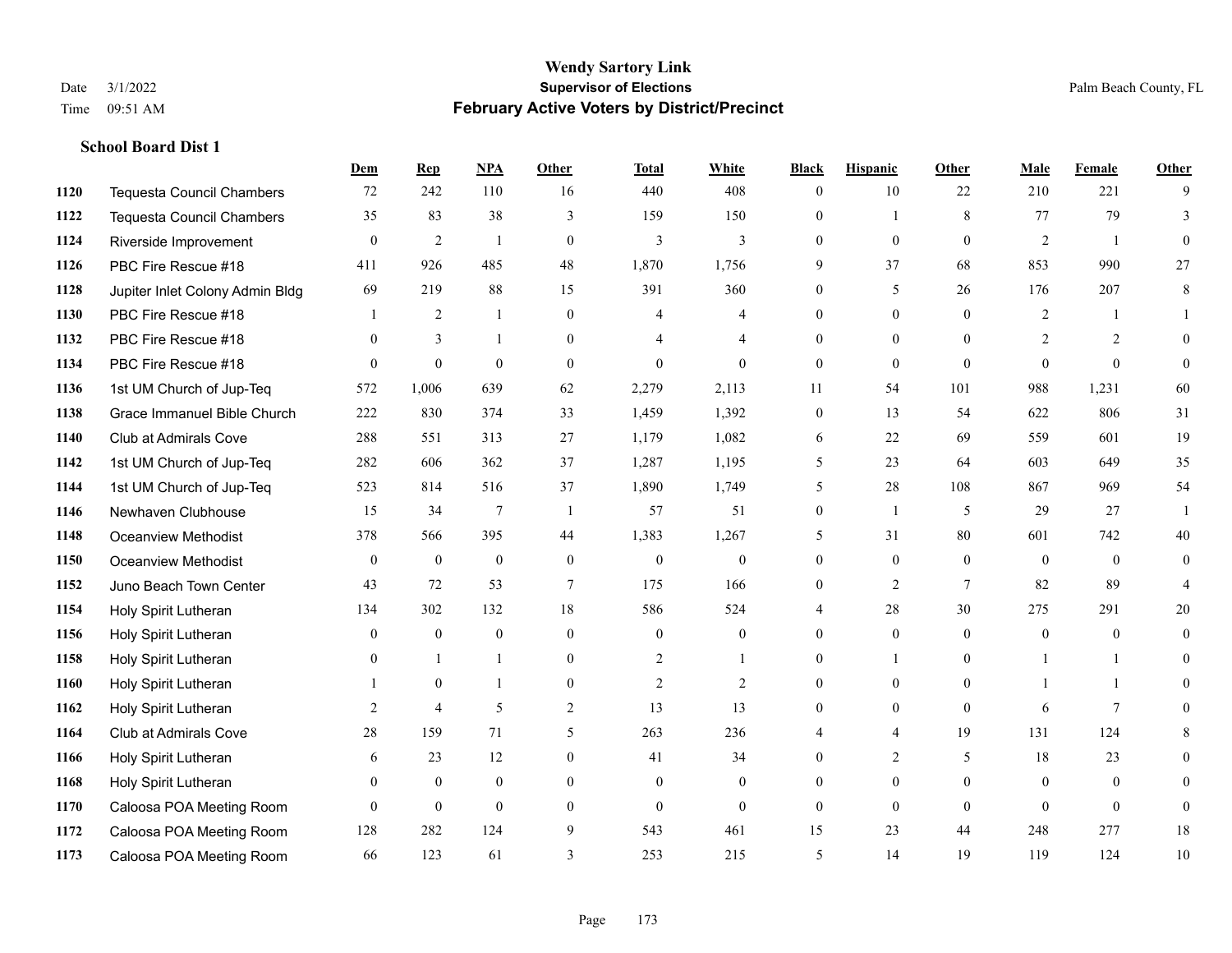|      |                                | Dem          | <b>Rep</b>       | NPA          | <b>Other</b> | <b>Total</b> | <b>White</b>   | <b>Black</b> | <b>Hispanic</b> | <b>Other</b>   | <b>Male</b>  | <b>Female</b> | <b>Other</b>     |
|------|--------------------------------|--------------|------------------|--------------|--------------|--------------|----------------|--------------|-----------------|----------------|--------------|---------------|------------------|
| 1174 | Mirasol Sales and Info Center  | $\Omega$     | $\mathbf{0}$     | $\mathbf{0}$ | $\Omega$     | $\Omega$     | $\overline{0}$ | $\mathbf{0}$ | $\overline{0}$  | $\theta$       | $\theta$     | $\theta$      | $\Omega$         |
| 1176 | Mirasol Sales and Info Center  | $\Omega$     | $\theta$         | $\theta$     | $\Omega$     | $\Omega$     | $\overline{0}$ | $\theta$     | $\theta$        | $\Omega$       | $\theta$     | $\Omega$      | $\theta$         |
| 1178 | Mirasol Sales and Info Center  | $\theta$     | $\mathbf{0}$     | $\mathbf{0}$ | $\theta$     | $\theta$     | $\overline{0}$ | $\theta$     | $\theta$        | $\Omega$       | $\Omega$     | $\Omega$      | $\Omega$         |
| 1180 | Mirasol Sales and Info Center  | $\theta$     | $\mathbf{0}$     | $\theta$     | $\mathbf{0}$ | $\theta$     | $\mathbf{0}$   | $\mathbf{0}$ | $\theta$        | $\theta$       | $\theta$     | $\theta$      | $\Omega$         |
| 1182 | William T Dwyer High           | 158          | 263              | 139          | $\tau$       | 567          | 482            | 16           | 29              | 40             | 270          | 283           | 14               |
| 1184 | Eastpointe Country Club        | 526          | 683              | 416          | 38           | 1,663        | 1,553          | 12           | 28              | 70             | 748          | 883           | $32\,$           |
| 1186 | Mirasol Sales and Info Center  | 547          | 516              | 464          | 44           | 1,571        | 1,215          | 54           | 145             | 157            | 746          | 780           | 45               |
| 1188 | <b>Westwood Gardens HOA</b>    | 347          | 384              | 340          | 34           | 1,105        | 854            | 38           | 120             | 93             | 451          | 636           | 18               |
| 1189 | <b>Westwood Gardens HOA</b>    | 26           | 62               | 24           | 2            | 114          | 100            | $\tau$       | $\overline{2}$  | 5              | 54           | 57            | $\overline{3}$   |
| 1190 | Gardens Presbyterian           | 1,355        | 2,176            | 1,464        | 148          | 5,143        | 4,213          | 139          | 350             | 441            | 2,281        | 2,724         | 138              |
| 1192 | Evergrene Clubhouse            | 384          | 682              | 468          | 44           | 1,578        | 1,335          | 27           | 81              | 135            | 762          | 761           | 55               |
| 1194 | Frenchmans Creek Real Estate   | 646          | 948              | 644          | 47           | 2,285        | 2,089          | 15           | 42              | 139            | 1,043        | 1,187         | 55               |
| 1196 | Gardens Presbyterian           | $\mathbf{0}$ | $\boldsymbol{0}$ | $\mathbf{0}$ | $\mathbf{0}$ | $\mathbf{0}$ | $\mathbf{0}$   | $\mathbf{0}$ | $\mathbf{0}$    | $\mathbf{0}$   | $\mathbf{0}$ | $\mathbf{0}$  | $\boldsymbol{0}$ |
| 1198 | 1st Baptist Church PBG         | 552          | 484              | 429          | 34           | 1,499        | 1,048          | 131          | 167             | 153            | 722          | 729           | 48               |
| 1200 | Dwight D Eisenhower Elementar  | $\mathbf{0}$ | $\mathbf{0}$     | $\mathbf{0}$ | $\theta$     | $\mathbf{0}$ | $\mathbf{0}$   | $\mathbf{0}$ | $\theta$        | $\theta$       | $\theta$     | $\theta$      | $\mathbf{0}$     |
| 1202 | <b>Cross Community Church</b>  | 495          | 1,068            | 569          | 41           | 2,173        | 1,941          | 14           | 92              | 126            | 1,039        | 1,064         | 70               |
| 1204 | Holy Spirit Lutheran           | 8            | 24               | 14           | 3            | 49           | 43             | $\mathbf{0}$ | 2               | $\overline{4}$ | 23           | 22            | 4                |
| 1206 | Holy Spirit Lutheran           | 11           | 84               | 26           | 3            | 124          | 120            | $\mathbf{0}$ | 3               | $\overline{1}$ | 59           | 64            |                  |
| 1208 | Juno Beach Town Center         | 452          | 877              | 489          | 46           | 1,864        | 1,697          | $\tau$       | 56              | 104            | 865          | 953           | 46               |
| 1210 | Holy Spirit Lutheran           | 208          | 274              | 159          | $\tau$       | 648          | 577            | 2            | 26              | 43             | 314          | 312           | 22               |
| 1212 | Juno Beach Town Center         | 44           | 65               | 53           | $\tau$       | 169          | 140            | 5            | 9               | 15             | 84           | 80            | 5                |
| 1214 | Juno Beach Town Center         | 265          | 452              | 208          | 28           | 953          | 889            | 5            | 13              | 46             | 384          | 546           | 23               |
| 1216 | <b>Oceanview Methodist</b>     | 138          | 319              | 160          | 19           | 636          | 547            | 10           | 34              | 45             | 310          | 313           | 13               |
| 1220 | Pierce Hammock Elementary      | $\mathbf{0}$ | $\mathbf{0}$     | $\mathbf{0}$ | $\mathbf{0}$ | $\mathbf{0}$ | $\mathbf{0}$   | $\mathbf{0}$ | $\overline{0}$  | $\theta$       | $\mathbf{0}$ | $\theta$      | $\mathbf{0}$     |
| 1222 | Sandhill Crane Golf Club       | 34           | 58               | 33           | 3            | 128          | 91             | 12           | 11              | 14             | 64           | 63            |                  |
| 1224 | Pierce Hammock Elementary      | $\theta$     | $\mathbf{0}$     | $\mathbf{0}$ | $\theta$     | $\mathbf{0}$ | $\mathbf{0}$   | $\mathbf{0}$ | $\mathbf{0}$    | $\theta$       | $\theta$     | $\mathbf{0}$  | $\mathbf{0}$     |
| 1228 | <b>Carleton Oaks Clubhouse</b> | 146          | 201              | 126          | 5            | 478          | 347            | 25           | 49              | 57             | 232          | 233           | 13               |
| 1230 | Christ Fellowship Church PBG   | $\theta$     | $\theta$         | $\theta$     | $\theta$     | $\theta$     | $\theta$       | $\theta$     | $\theta$        | $\Omega$       | $\Omega$     | $\theta$      | $\boldsymbol{0}$ |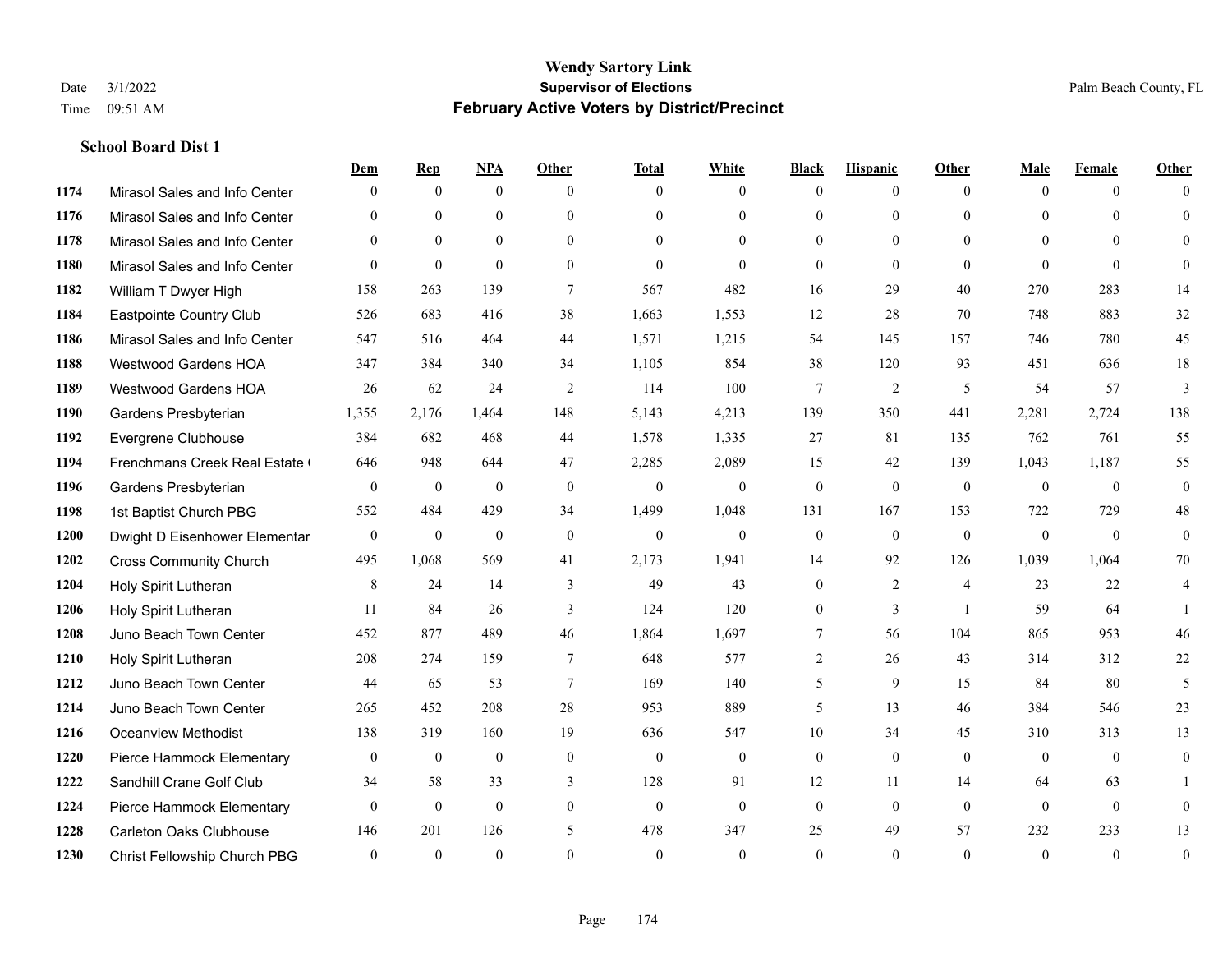|      |                                  | Dem            | <b>Rep</b>       | NPA              | <b>Other</b> | <b>Total</b>   | <b>White</b>   | <b>Black</b>     | <b>Hispanic</b>  | <b>Other</b>   | <b>Male</b>    | <b>Female</b>  | <b>Other</b>     |
|------|----------------------------------|----------------|------------------|------------------|--------------|----------------|----------------|------------------|------------------|----------------|----------------|----------------|------------------|
| 1232 | Mirasol Sales and Info Center    | $\mathbf{0}$   | $\mathbf{0}$     | $\boldsymbol{0}$ | $\theta$     | $\Omega$       | $\overline{0}$ | $\mathbf{0}$     | $\mathbf{0}$     | $\theta$       | $\mathbf{0}$   | $\overline{0}$ | $\Omega$         |
| 1234 | Christ Fellowship Church PBG     | $\theta$       | $\mathbf{0}$     | $\mathbf{0}$     | $\theta$     | $\Omega$       | $\overline{0}$ | $\theta$         | $\mathbf{0}$     | $\Omega$       | $\theta$       | $\Omega$       | $\mathbf{0}$     |
| 1236 | Mirasol Sales and Info Center    | $\Omega$       | $\mathbf{0}$     | $\theta$         | $\Omega$     | $\theta$       | $\Omega$       | $\theta$         | $\theta$         | $\Omega$       | $\Omega$       | $\Omega$       | $\Omega$         |
| 1238 | Mirasol Sales and Info Center    | 607            | 778              | 523              | 61           | 1,969          | 1,785          | 19               | 22               | 143            | 933            | 978            | 58               |
| 1240 | <b>Timber Trace Elementary</b>   | 777            | 1,084            | 636              | 57           | 2,554          | 2,204          | 54               | 153              | 143            | 1,156          | 1,326          | $72\,$           |
| 1242 | Christ Fellowship Church PBG     | 866            | 1,069            | 631              | 64           | 2,630          | 2,385          | 36               | 63               | 146            | 1,094          | 1,474          | 62               |
| 1244 | Christ Fellowship Church PBG     | 460            | 661              | 457              | 54           | 1,632          | 1,416          | 31               | 79               | 106            | 695            | 885            | 52               |
| 1246 | Watson B Duncan Middle           | 818            | 916              | 714              | 67           | 2,515          | 1,999          | 73               | 200              | 243            | 1,107          | 1,337          | 71               |
| 1247 | Watson B Duncan Middle           | 35             | 195              | 66               | 9            | 305            | 280            | 2                | -1               | 22             | 144            | 147            | 14               |
| 1248 | <b>PBG Community Center</b>      | 499            | 591              | 399              | 35           | 1,524          | 1,280          | 27               | 120              | 97             | 648            | 845            | 31               |
| 1250 | Palm Beach Gardens High          | 13             | 37               | 15               | -1           | 66             | 58             | $\boldsymbol{0}$ | 4                | $\overline{4}$ | 33             | 29             | $\overline{4}$   |
| 1252 | <b>Ballen Isles Country Club</b> | 878            | 786              | 676              | 51           | 2,391          | 2,196          | 21               | 23               | 151            | 1,068          | 1,263          | 60               |
| 1254 | Northlake Nazarene Church        | 151            | 181              | 129              | 8            | 469            | 392            | 10               | 29               | 38             | 233            | 219            | 17               |
| 1256 | North County Senior Center       |                | $\overline{c}$   | $\mathfrak{Z}$   | 3            | 9              | $\,$ 8 $\,$    | $\mathbf{1}$     | $\boldsymbol{0}$ | $\overline{0}$ | 5              | $\overline{4}$ | $\boldsymbol{0}$ |
| 1258 | North County Senior Center       | 309            | 229              | 254              | 28           | 820            | 453            | 93               | 122              | 152            | 370            | 424            | $26\,$           |
| 1260 | PBG City Hall Council Room       | 438            | 550              | 311              | 27           | 1,326          | 1,097          | 27               | 115              | 87             | 595            | 690            | 41               |
| 1262 | PBG Moose Lodge 2010             |                | $\boldsymbol{0}$ |                  | $\mathbf{0}$ | $\overline{c}$ | $\overline{c}$ | $\boldsymbol{0}$ | $\mathbf{0}$     | $\overline{0}$ | $\overline{1}$ | $\mathbf{1}$   | $\mathbf{0}$     |
| 1264 | PBG City Hall Council Room       | $\theta$       | $\boldsymbol{0}$ | $\boldsymbol{0}$ | $\mathbf{0}$ | $\mathbf{0}$   | $\overline{0}$ | $\mathbf{0}$     | $\overline{0}$   | $\overline{0}$ | $\overline{0}$ | $\overline{0}$ | $\mathbf{0}$     |
| 1266 | PBG City Hall Council Room       | 164            | 114              | 145              | 14           | 437            | 262            | 73               | 69               | 33             | 182            | 245            | 10               |
| 1268 | <b>PBG Community Center</b>      | 103            | 73               | 107              | 10           | 293            | 181            | 47               | 33               | 32             | 113            | 167            | 13               |
| 1270 | <b>PBG Community Center</b>      | $\overline{4}$ | $\mathbf{0}$     | $\overline{2}$   | $\theta$     | 6              | $\overline{2}$ | 3                | $\mathbf{1}$     | $\Omega$       | 2              | 3              | $\mathbf{1}$     |
| 1272 | Palm Beach Gardens Elementar     | 702            | 669              | 548              | 54           | 1,973          | 1,575          | 104              | 123              | 171            | 921            | 989            | 63               |
| 1274 | Palm Beach Gardens High          | 581            | 550              | 437              | 38           | 1,606          | 1,212          | 94               | 141              | 159            | 761            | 783            | 62               |
| 1276 | Palm Beach Gardens High          | 122            | 91               | 80               | 5            | 298            | 191            | 48               | 39               | 20             | 136            | 153            | 9                |
| 1278 | Garden Lodge 366 F&AM            | 364            | 185              | 273              | 19           | 841            | 407            | 193              | 139              | 102            | 368            | 440            | 33               |
| 1280 | Pew Leadership Center            | 141            | 151              | 110              | 13           | 415            | 350            | 12               | 24               | 29             | 171            | 241            | 3                |
| 1282 | Pew Leadership Center            | 78             | 49               | 58               | 6            | 191            | 138            | 13               | 18               | 22             | 96             | 82             | 13               |
| 1284 | <b>Eissey Campus Theater</b>     | 777            | 811              | 773              | 65           | 2,426          | 1,917          | 89               | 209              | 211            | 1,050          | 1,303          | 73               |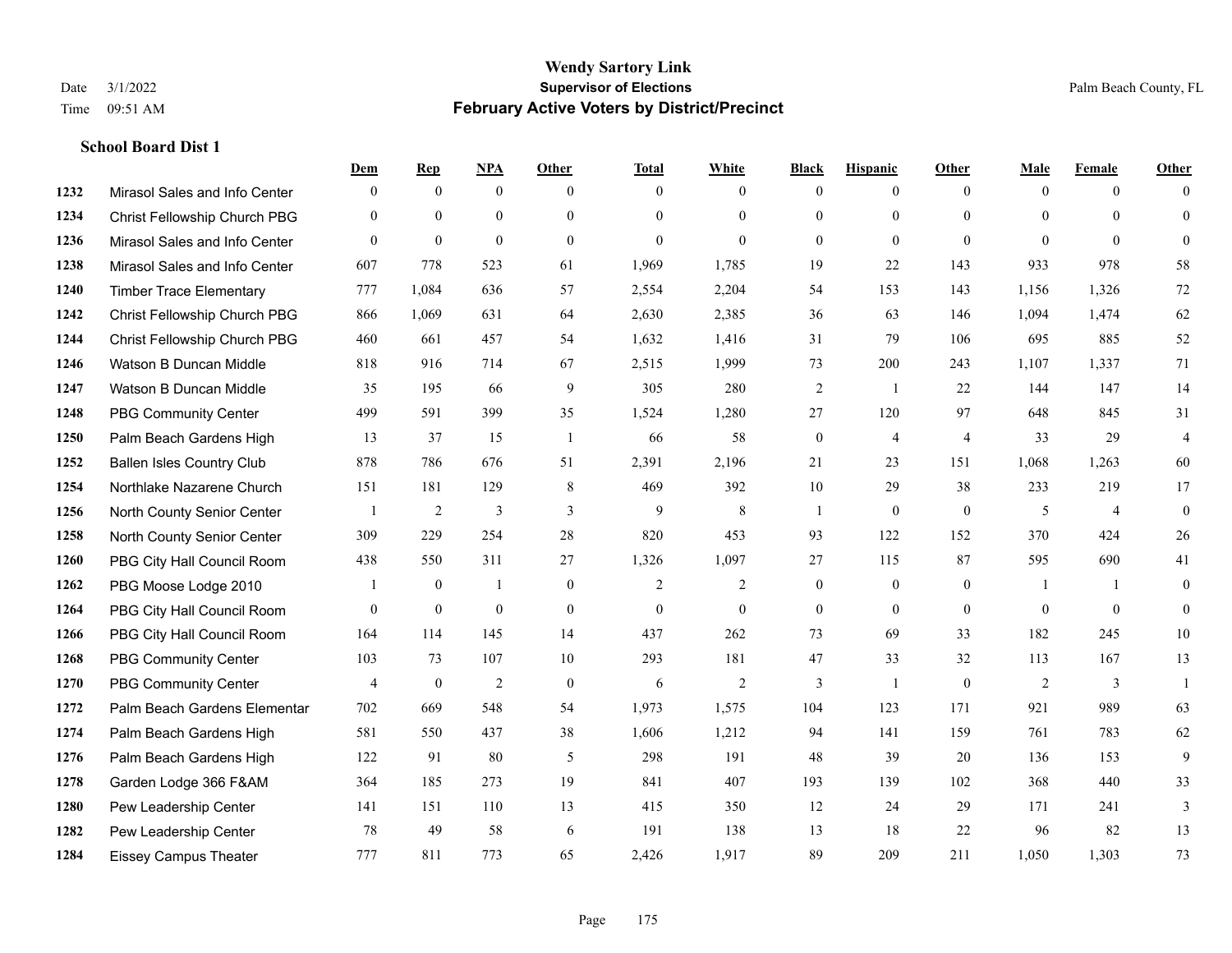**School Board Dist 1**

## **Wendy Sartory Link** Date 3/1/2022 **Supervisor of Elections** Palm Beach County, FL Time 09:51 AM **February Active Voters by District/Precinct**

|      |                                    | Dem            | <b>Rep</b>       | <u>NPA</u>     | Other          | <b>Total</b>   | White          | <b>Black</b>     | <b>Hispanic</b> | Other          | Male           | Female         | Other          |
|------|------------------------------------|----------------|------------------|----------------|----------------|----------------|----------------|------------------|-----------------|----------------|----------------|----------------|----------------|
| 1286 | PBG Moose Lodge 2010               | 49             | 49               | 39             | 3              | 140            | 113            | 5                | 12              | 10             | 70             | 62             | 8              |
| 1288 | PBG Moose Lodge 2010               | 12             | 24               | 6              |                | 43             | 39             | $\mathbf{1}$     | $\mathbf{0}$    | 3              | 22             | 19             | $\overline{2}$ |
| 1290 | PBG Moose Lodge 2010               | 689            | 835              | 558            | 67             | 2,149          | 1,788          | 52               | 144             | 165            | 869            | 1,219          | 61             |
| 1291 | PBG Moose Lodge 2010               | 21             | 24               | 19             | $\overline{1}$ | 65             | 60             | 3                | 1               | $\overline{1}$ | 22             | 43             | $\mathbf{0}$   |
| 1292 | PBG Moose Lodge 2010               | 15             | 48               | 16             | 2              | 81             | 75             |                  | 1               | $\overline{4}$ | 38             | 40             | 3              |
| 1294 | Dwight D Eisenhower Elementar      | 27             | 82               | 22             | $\tau$         | 138            | 118            | 5                | $\overline{4}$  | 11             | 69             | 68             | $\mathbf{1}$   |
| 1296 | Dwight D Eisenhower Elementar      | 221            | 267              | 199            | 22             | 709            | 555            | 14               | 92              | 48             | 278            | 406            | 25             |
| 1298 | PBG Moose Lodge 2010               | 37             | 34               | 22             | 2              | 95             | 85             |                  | 4               | 5              | 39             | 55             | $\mathbf{1}$   |
| 1300 | <b>Cross Community Church</b>      | $\overline{1}$ | 3                | $\mathbf{1}$   | $\mathbf{0}$   | 5              | $\overline{4}$ | $\theta$         | $\mathbf{0}$    | $\overline{1}$ | $\overline{2}$ | 3              | $\theta$       |
| 1302 | Dwight D Eisenhower Elementar      | 38             | 54               | 36             | 3              | 131            | 111            | $\mathbf{1}$     | $\tau$          | 12             | 63             | 63             | 5              |
| 1304 | <b>NPB Community Center</b>        | 207            | 265              | 186            | 27             | 685            | 588            | 12               | 43              | 42             | 350            | 307            | 28             |
| 1305 | <b>NPB Community Center</b>        | $\overline{0}$ | $\boldsymbol{0}$ | $\mathbf{0}$   | $\overline{1}$ | -1             | -1             | $\overline{0}$   | $\mathbf{0}$    | $\theta$       | -1             | $\overline{0}$ | $\mathbf{0}$   |
| 1306 | <b>Eissey Campus Theater</b>       | 10             | 22               | 29             | 3              | 64             | 54             | $\overline{2}$   | $\mathbf{0}$    | 8              | 33             | 31             | $\overline{0}$ |
| 1308 | <b>Gardens Mall Community Room</b> | 37             | 66               | 37             | $\overline{4}$ | 144            | 128            | 3                | 3               | 10             | 73             | 67             | $\overline{4}$ |
| 1310 | <b>Eissey Campus Theater</b>       | $\overline{1}$ | $\overline{2}$   | $\mathbf{1}$   | $\mathbf{0}$   | $\overline{4}$ | $\overline{4}$ | $\overline{0}$   | $\mathbf{0}$    | $\mathbf{0}$   | 3              | $\overline{1}$ | $\mathbf{0}$   |
| 1312 | <b>Gardens Mall Community Room</b> | 6              | 21               | 10             | $\mathbf{0}$   | 37             | 34             | $\overline{0}$   | $\overline{2}$  | $\overline{1}$ | 19             | 18             | $\mathbf{0}$   |
| 1314 | <b>NPB Community Center</b>        | 47             | 116              | 62             | 10             | 235            | 209            | 3                | 8               | 15             | 96             | 128            | 11             |
| 1316 | <b>NPB Community Center</b>        | 191            | 197              | 143            | 28             | 559            | 406            | 45               | 70              | 38             | 234            | 307            | 18             |
| 1318 | PBG Moose Lodge 2010               | $\overline{0}$ | $\boldsymbol{0}$ | $\overline{0}$ | $\mathbf{0}$   | $\mathbf{0}$   | $\overline{0}$ | $\overline{0}$   | $\mathbf{0}$    | $\theta$       | $\theta$       | $\theta$       | $\mathbf{0}$   |
| 1320 | <b>NPB Community Center</b>        | 35             | 122              | 39             | 2              | 198            | 173            | 3                | 9               | 13             | 106            | 88             | $\overline{4}$ |
| 1322 | <b>NPB Community Center</b>        | 3              | 6                | $8\,$          | $\theta$       | 17             | 17             | $\boldsymbol{0}$ | $\theta$        | $\Omega$       | $\tau$         | 9              |                |
| 1324 | Allamanda Elementary               | 451            | 446              | 383            | 43             | 1,323          | 1,047          | 40               | 139             | 97             | 559            | 722            | 42             |
| 1326 | Allamanda Elementary               | 187            | 221              | 162            | 17             | 587            | 498            | 7                | 31              | 51             | 254            | 319            | 14             |
| 1328 | Osborne Park Activities Bldg       | 600            | 839              | 558            | 49             | 2,046          | 1,746          | 31               | 128             | 141            | 995            | 994            | 57             |
| 1330 | 1st Unitarian Church NPB           | 36             | 39               | 42             | 3              | 120            | 97             | 9                | 6               | 8              | 65             | 52             | 3              |
| 1332 | 1st Unitarian Church NPB           | 337            | 407              | 275            | 34             | 1,053          | 859            | 59               | 63              | 72             | 508            | 519            | 26             |
| 1334 | 1st Unitarian Church NPB           | 2              | 3                | 5              | $\overline{1}$ | 11             | 11             | $\theta$         | $\theta$        | $\Omega$       | $\overline{4}$ | 7              | $\theta$       |
| 1336 | <b>Gardens Mall Community Room</b> | 35             | 91               | 43             | $\Delta$       | 173            | 155            | $\Omega$         | 4               | 14             | 89             | 77             | 7              |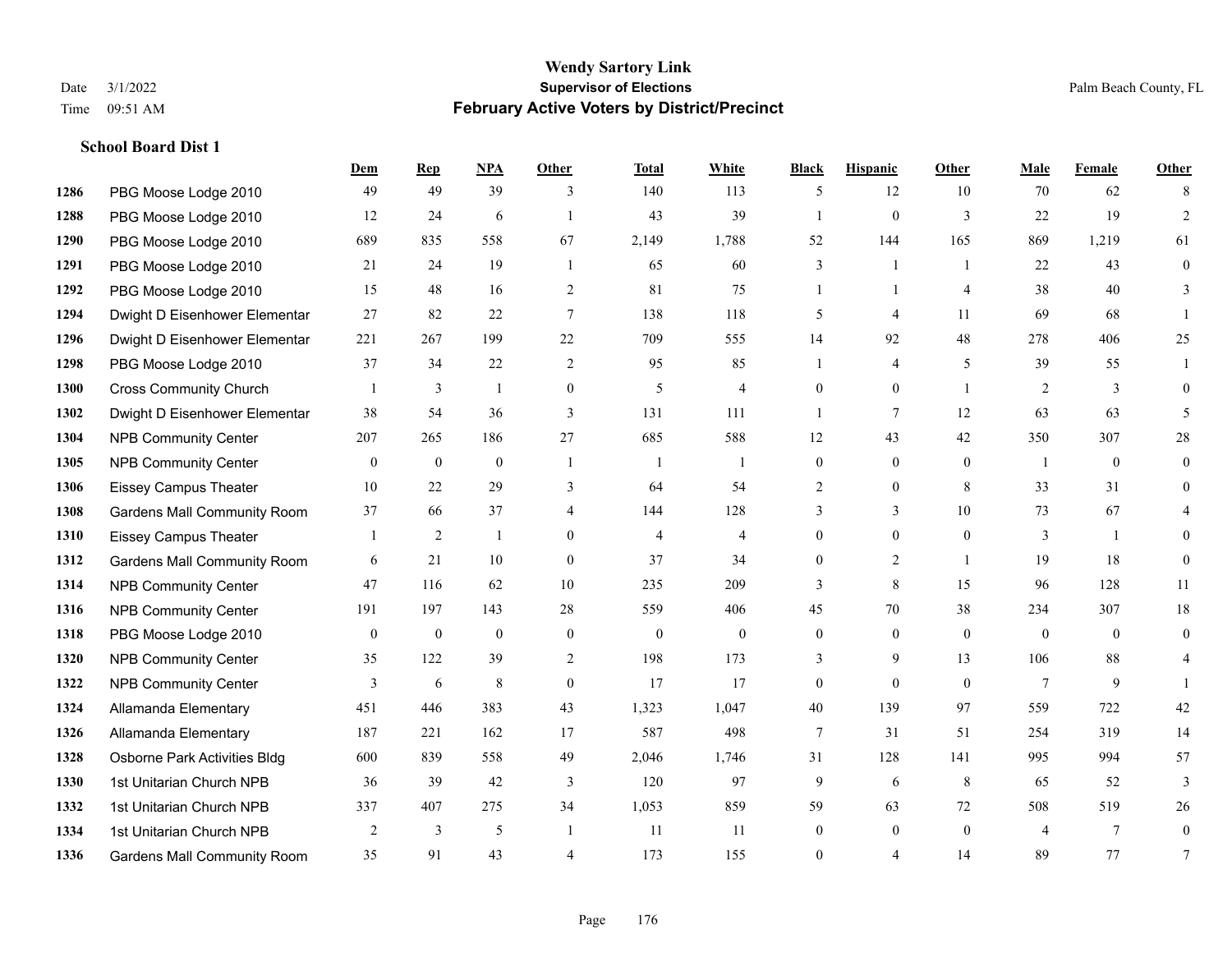|      |                                  | Dem            | <b>Rep</b>       | NPA              | <b>Other</b>   | <b>Total</b>     | <b>White</b>     | <b>Black</b>   | <b>Hispanic</b> | Other          | <b>Male</b>     | <b>Female</b> | <b>Other</b>     |
|------|----------------------------------|----------------|------------------|------------------|----------------|------------------|------------------|----------------|-----------------|----------------|-----------------|---------------|------------------|
| 1338 | <b>Eissey Campus Theater</b>     | 95             | 398              | 110              | 19             | 622              | 598              | 1              | 1               | 22             | 276             | 335           | 11               |
| 1340 | <b>Eissey Campus Theater</b>     | 6              | 6                | 3                | $\mathbf{0}$   | 15               | 13               | $\mathbf{0}$   | 1               | $\overline{1}$ | $7\phantom{.0}$ | 8             | $\mathbf{0}$     |
| 1342 | <b>NPB Country Club</b>          | 300            | 443              | 286              | 29             | 1,058            | 957              | 18             | 33              | 50             | 458             | 576           | 24               |
| 1344 | Old Port Cove                    | 295            | 544              | 334              | 32             | 1,205            | 1,103            | 5              | 29              | 68             | 544             | 641           | $20\,$           |
| 1346 | Anchorage Activities Bldg        | 542            | 932              | 443              | 42             | 1,959            | 1,797            | 12             | 62              | 88             | 913             | 997           | 49               |
| 1348 | <b>NPB Council Chambers</b>      | 34             | 124              | 33               | 9              | 200              | 188              | $\mathbf{0}$   | 7               | 5              | 101             | 93            | 6                |
| 1350 | Faith Lutheran Church            | 369            | 626              | 375              | 26             | 1,396            | 1,229            | 10             | 82              | 75             | 661             | 694           | 41               |
| 1352 | Northlake Nazarene Church        | 669            | 867              | 618              | 52             | 2,206            | 1,574            | 156            | 190             | 286            | 992             | 1,138         | 76               |
| 1354 | <b>Grove Park Elementary</b>     | 92             | 167              | 77               | 3              | 339              | 284              | 11             | 21              | 23             | 158             | 171           | $10\,$           |
| 1356 | Casa Rio Clubhouse               | 820            | 425              | 523              | 37             | 1,805            | 906              | 404            | 242             | 253            | 783             | 961           | 61               |
| 1358 | RB Prep Achievement Academy      | 15             | 5                | 3                | $\theta$       | 23               | 10               | 8              | $\mathbf{1}$    | $\overline{4}$ | 14              | 6             | $\mathfrak{Z}$   |
| 1360 | Garden Lodge 366 F&AM            | 348            | 340              | 235              | 22             | 945              | 737              | 61             | 72              | 75             | 414             | 503           | $28\,$           |
| 1362 | <b>Grove Park Elementary</b>     | 216            | 120              | 191              | $\tau$         | 534              | 265              | 49             | 164             | 56             | 238             | 278           | 18               |
| 1364 | RB Prep Achievement Academy      | 427            | 116              | 262              | 20             | 825              | 230              | 335            | 154             | 106            | 352             | 450           | $23\,$           |
| 1366 | Palm Lake Estates - The Pines    | 62             | 78               | 49               | $\overline{4}$ | 193              | 157              | 15             | 7               | 14             | 91              | 97            | 5                |
| 1368 | RB Prep Achievement Academy      | $\overline{0}$ | $\mathbf{0}$     | $\mathbf{0}$     | $\mathbf{0}$   | $\mathbf{0}$     | $\mathbf{0}$     | $\mathbf{0}$   | $\mathbf{0}$    | $\overline{0}$ | $\theta$        | $\mathbf{0}$  | $\theta$         |
| 1370 | Palm Lake Estates - The Pines    | 120            | 116              | 86               | 5              | 327              | 268              | 15             | 27              | 17             | 137             | 180           | $10\,$           |
| 1384 | Phil Foster Park Marine Center   | 294            | 574              | 294              | 31             | 1,193            | 1,064            | 20             | 40              | 69             | 591             | 576           | $26\,$           |
| 1386 | Phil Foster Park Marine Center   | 595            | 1,148            | 721              | 87             | 2,551            | 2,199            | 59             | 89              | 204            | 1,180           | 1,306         | 65               |
| 1388 | Palm Beach Shores Town Hall      | 273            | 456              | 317              | 25             | 1,071            | 977              | 11             | 20              | 63             | 495             | 549           | $27\,$           |
| 1389 | Palm Beach Shores Town Hall      | $\overline{0}$ | $\boldsymbol{0}$ | $\boldsymbol{0}$ | $\mathbf{0}$   | $\mathbf{0}$     | $\boldsymbol{0}$ | $\mathbf{0}$   | $\mathbf{0}$    | $\theta$       | $\overline{0}$  | $\mathbf{0}$  | $\mathbf{0}$     |
| 2002 | Jeaga Middle                     | 178            | 93               | 112              | 8              | 391              | 153              | 128            | 38              | 72             | 174             | 205           | 12               |
| 6062 | Sandhill Crane Golf Club         | 228            | 427              | 265              | 23             | 943              | 667              | 75             | 71              | 130            | 459             | 453           | 31               |
| 6064 | Sandhill Crane Golf Club         | 32             | 61               | 34               | $\overline{4}$ | 131              | 107              | 6              | 12              | 6              | 65              | 62            | $\overline{4}$   |
| 6066 | Ibis POA Admin Building          | 1,041          | 1.119            | 754              | 85             | 2,999            | 2,632            | 94             | 73              | 200            | 1,412           | 1,520         | 67               |
| 6068 | Ibis POA Admin Building          | $\overline{0}$ | $\boldsymbol{0}$ | $\boldsymbol{0}$ | $\mathbf{0}$   | $\boldsymbol{0}$ | $\overline{0}$   | $\mathbf{0}$   | $\overline{0}$  | $\theta$       | $\mathbf{0}$    | $\mathbf{0}$  | $\mathbf{0}$     |
| 6070 | Ironhorse Country Club           | 158            | 261              | 125              | 10             | 554              | 446              | 35             | 20              | 53             | 248             | 296           | $10\,$           |
| 7032 | <b>Crossroads Baptist Church</b> | $\mathbf{0}$   | $\mathbf{0}$     | $\theta$         | $\theta$       | $\theta$         | $\Omega$         | $\overline{0}$ | $\theta$        | $\theta$       | $\theta$        | $\theta$      | $\boldsymbol{0}$ |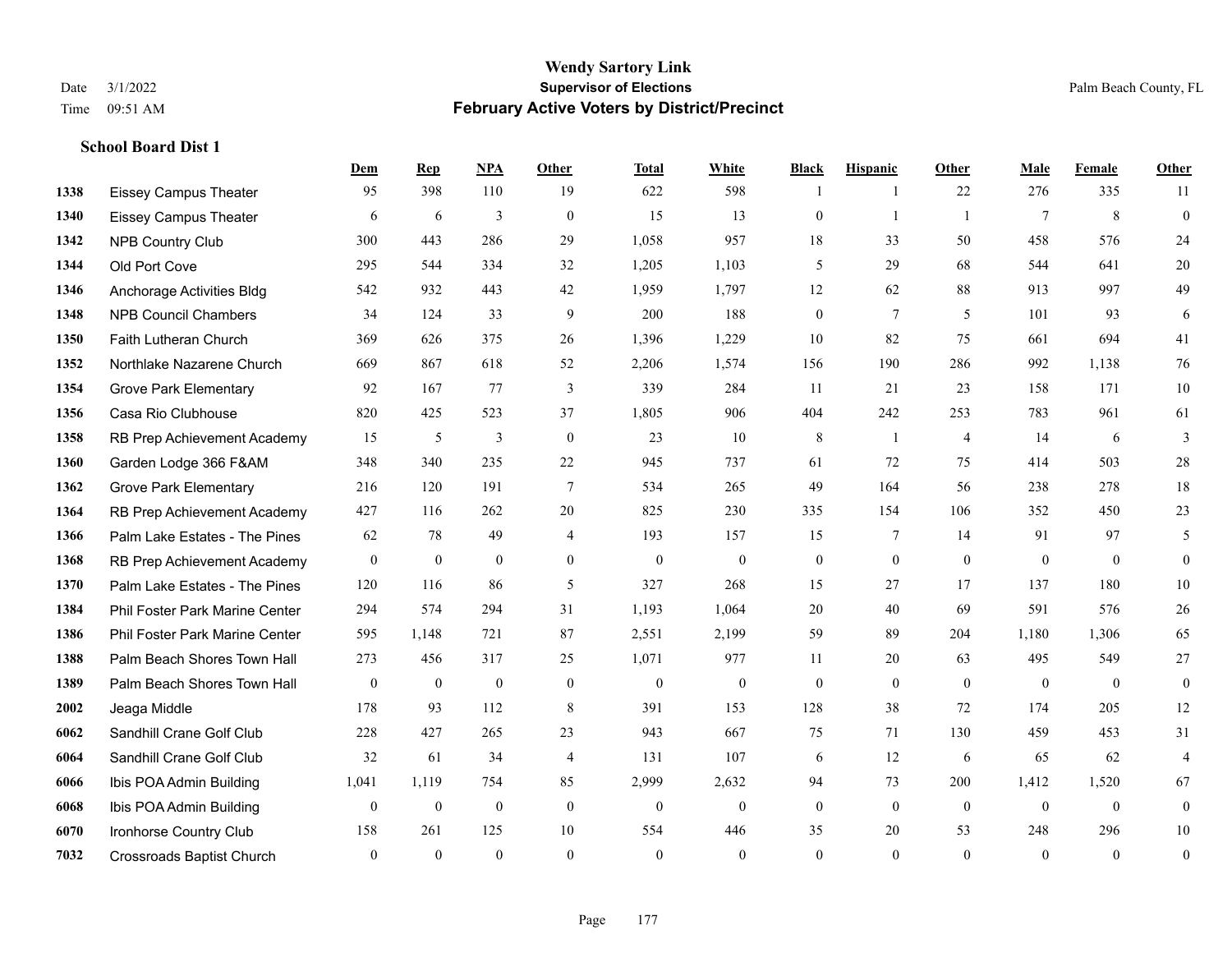|      |                              | <u>Dem</u> | <u>Rep</u> | <u>NPA</u> | Other    | <b>Total</b> | White    | <b>Black</b> | <b>Hispanic</b> | Other    | <b>Male</b> | Female | <b>Other</b>   |
|------|------------------------------|------------|------------|------------|----------|--------------|----------|--------------|-----------------|----------|-------------|--------|----------------|
| 7050 | Crossroads Baptist Church    |            |            |            | $\theta$ |              |          | 0            |                 |          |             |        | $\overline{0}$ |
| 7052 | Crossroads Baptist Church    |            | $\theta$   | $\theta$   | $\theta$ | $\theta$     | $\theta$ | 0            | $\theta$        | $\theta$ | 0           |        | $\overline{0}$ |
| 7072 | <b>Egret Lake Elementary</b> | 488        | 119        | 234        | 9        | 850          | 221      | 380          | 138             | 111      | 370         | 450    | 30             |
| 7074 | <b>Egret Lake Elementary</b> | 201        | 40         | 96         |          | 348          | 53       | 203          | 43              | 49       | 151         | 189    | 8              |
| 7076 | <b>Egret Lake Elementary</b> |            |            |            | $\Omega$ |              |          |              | 0               |          |             |        | $\Omega$       |
|      | <b>School Board Dist 1</b>   | 46,062     | 64,776     | 43,232     | 4,002    | 158,072      | 131,639  | 5,363        | 9,511           | 11,559   | 72,328      | 81,273 | 4,471          |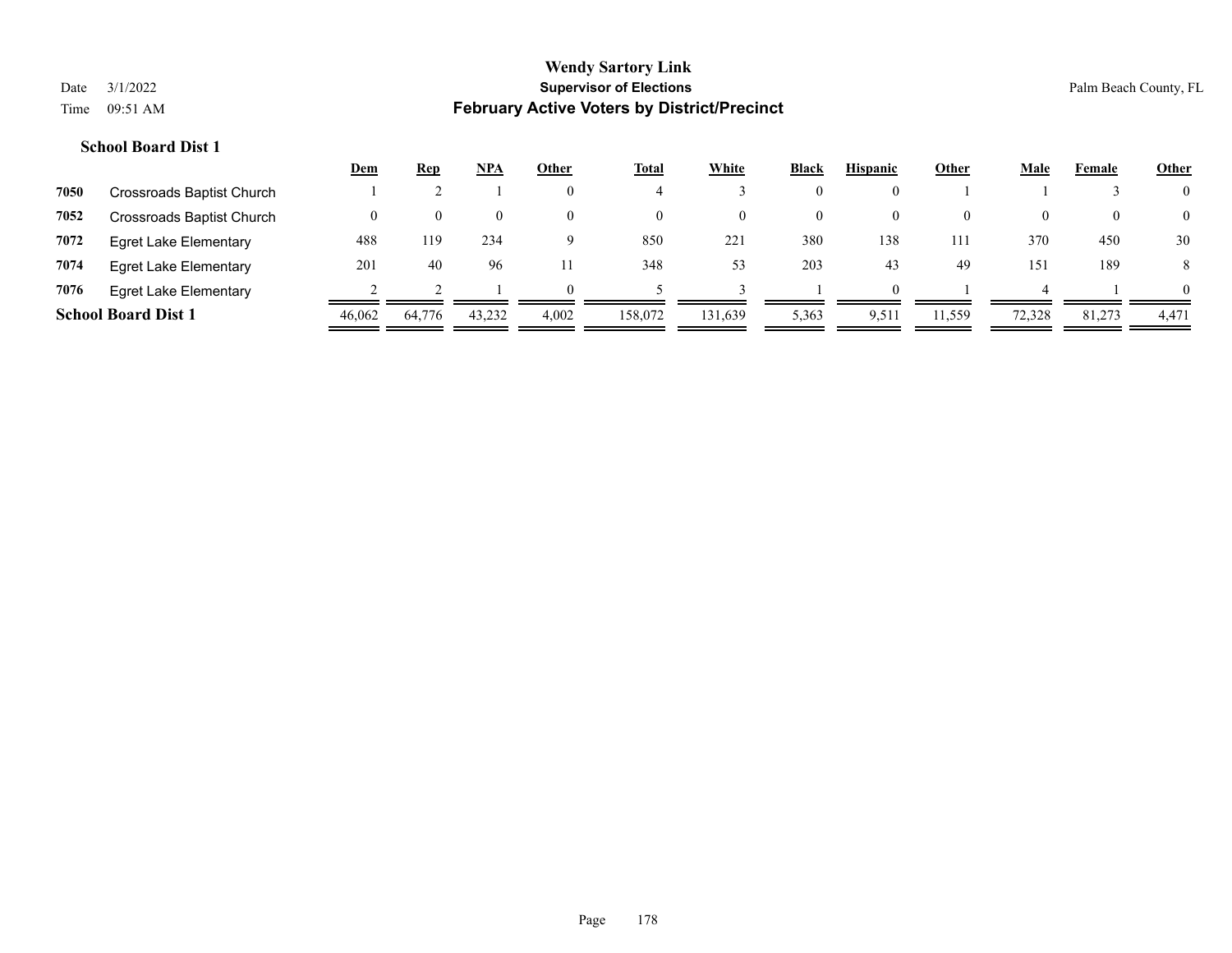**School Board Dist 2**

## **Wendy Sartory Link** Date 3/1/2022 **Supervisor of Elections** Palm Beach County, FL Time 09:51 AM **February Active Voters by District/Precinct**

|      |                                 | Dem              | <b>Rep</b>       | NPA              | Other            | <b>Total</b>     | White            | <b>Black</b>     | <b>Hispanic</b> | Other          | <b>Male</b>  | Female       | Other            |
|------|---------------------------------|------------------|------------------|------------------|------------------|------------------|------------------|------------------|-----------------|----------------|--------------|--------------|------------------|
| 2004 | <b>Grassy Waters Elementary</b> | 1,037            | 319              | 611              | 46               | 2,013            | 589              | 736              | 398             | 290            | 853          | 1,089        | 71               |
| 2006 | Jeaga Middle                    | 170              | 78               | 102              | 10               | 360              | 150              | 112              | 71              | 27             | 143          | 205          | 12               |
| 2008 | Jeaga Middle                    | $\mathbf{0}$     | $\boldsymbol{0}$ | $\mathbf{0}$     | $\mathbf{0}$     | $\mathbf{0}$     | $\mathbf{0}$     | $\boldsymbol{0}$ | $\mathbf{0}$    | $\theta$       | $\mathbf{0}$ | $\mathbf{0}$ | $\boldsymbol{0}$ |
| 2010 | <b>Cypress Lakes HOA</b>        | 599              | 339              | 287              | 30               | 1,255            | 848              | 211              | 99              | 97             | 478          | 741          | 36               |
| 2012 | Century Village Clubhouse       | 64               | 30               | 24               | $\overline{2}$   | 120              | 72               | 14               | 19              | 15             | 56           | 60           | $\overline{4}$   |
| 2014 | Club Baywinds                   | 828              | 549              | 370              | 35               | 1,782            | 1,346            | 154              | 171             | 111            | 724          | 1,015        | 43               |
| 2016 | Andros Isle POA Clubhouse       | 846              | 558              | 555              | 38               | 1,997            | 1,078            | 401              | 296             | 222            | 845          | 1,086        | 66               |
| 2018 | <b>Riverwalk Clubhouse</b>      | 750              | 715              | 589              | 50               | 2,104            | 1,648            | 99               | 175             | 182            | 908          | 1,134        | 62               |
| 2020 | Jeaga Middle                    | 211              | 99               | 138              | 10               | 458              | 223              | 130              | 77              | 28             | 202          | 248          | $\,$ 8 $\,$      |
| 2021 | Jeaga Middle                    | 167              | 60               | 119              | 13               | 359              | 112              | 123              | 74              | 50             | 143          | 204          | 12               |
| 2022 | Century Village Clubhouse       | 795              | 407              | 341              | 37               | 1,580            | 1,014            | 226              | 209             | 131            | 627          | 902          | 51               |
| 2024 | Century Village Clubhouse       | 792              | 439              | 323              | 42               | 1,596            | 1,113            | 164              | 175             | 144            | 625          | 921          | 50               |
| 2026 | Century Village Clubhouse       | 631              | 333              | 303              | 28               | 1,295            | 800              | 199              | 199             | 97             | 510          | 732          | 53               |
| 2028 | Century Village Clubhouse       | 335              | 194              | 156              | 10               | 695              | 481              | 68               | 88              | 58             | 252          | 421          | 22               |
| 2030 | <b>Benoist Farms Elementary</b> | 568              | 153              | 325              | 26               | 1,072            | 262              | 464              | 241             | 105            | 416          | 607          | 49               |
| 2032 | <b>Riverwalk Clubhouse</b>      | 54               | 28               | 32               | $\overline{4}$   | 118              | 55               | 35               | 19              | 9              | 48           | 67           | 3                |
| 2034 | <b>Riverwalk Clubhouse</b>      | 96               | 48               | 75               | 9                | 228              | 87               | 62               | 53              | 26             | 102          | 124          | $\overline{2}$   |
| 2036 | <b>Turning Points Academy</b>   | 757              | 430              | 378              | 37               | 1,602            | 937              | 295              | 261             | 109            | 597          | 961          | 44               |
| 2038 | <b>Turning Points Academy</b>   | 826              | 184              | 366              | 21               | 1,397            | 497              | 634              | 155             | 111            | 486          | 870          | 41               |
| 2040 | Wynnebrook Elementary           | 808              | 274              | 430              | 20               | 1,532            | 420              | 596              | 356             | 160            | 666          | 795          | 71               |
| 2041 | Wynnebrook Elementary           | 541              | 254              | 403              | 18               | 1,216            | 489              | 139              | 492             | 96             | 510          | 654          | 52               |
| 2042 | <b>Riverwalk Clubhouse</b>      | $\boldsymbol{0}$ | $\boldsymbol{0}$ | $\bf{0}$         | $\boldsymbol{0}$ | $\boldsymbol{0}$ | $\boldsymbol{0}$ | $\boldsymbol{0}$ | $\bf{0}$        | $\overline{0}$ | $\mathbf{0}$ | $\mathbf{0}$ | $\boldsymbol{0}$ |
| 2044 | St Christophers Episcopal Chr   | 1,107            | 286              | 578              | 34               | 2,005            | 571              | 825              | 398             | 211            | 893          | 1,019        | 93               |
| 2046 | <b>Haverhill Town Hall</b>      | 397              | 221              | 240              | 10               | 868              | 332              | 237              | 205             | 94             | 386          | 442          | $40\,$           |
| 2048 | Elks Lodge #1352                | 2                | 3                | $\boldsymbol{0}$ | $\boldsymbol{0}$ | 5                | 3                | -1               | $\mathbf{0}$    | -1             | 3            | -1           | -1               |
| 2050 | Elks Lodge #1352                | 26               | 30               | 41               | 3                | 100              | 59               | 11               | 19              | 11             | 54           | 42           | $\overline{4}$   |
| 2052 | Elks Lodge #1352                | 559              | 146              | 280              | 20               | 1,005            | 177              | 481              | 154             | 193            | 463          | 502          | 40               |
| 2054 | Elks Lodge #1352                | 1,283            | 332              | 730              | 27               | 2.372            | 462              | 1.005            | 608             | 297            | 1,051        | 1,215        | 106              |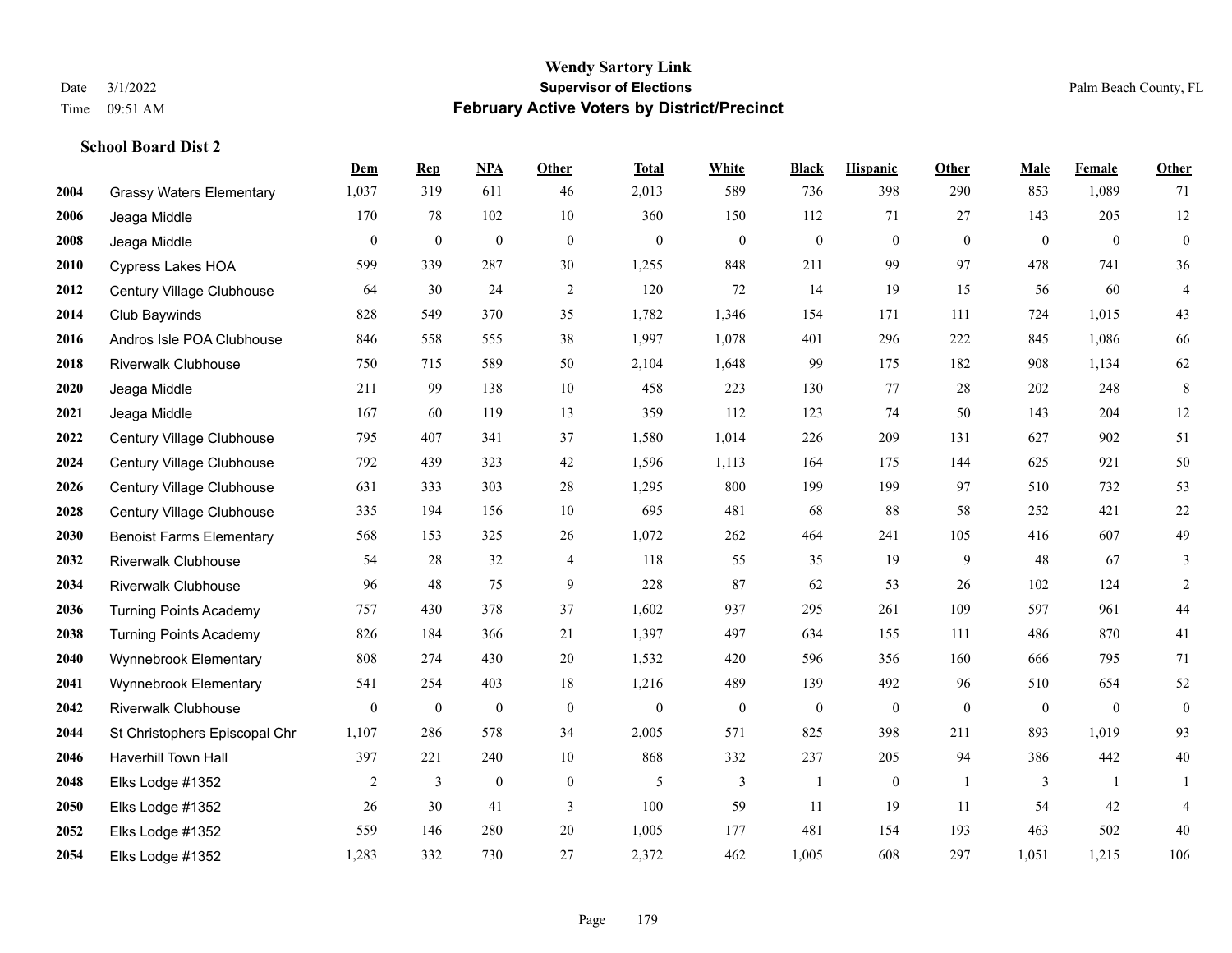|      |                               | Dem            | <b>Rep</b>   | NPA            | Other            | <b>Total</b>   | <b>White</b>     | <b>Black</b>     | <b>Hispanic</b> | <b>Other</b>   | <b>Male</b>      | Female         | <b>Other</b>     |
|------|-------------------------------|----------------|--------------|----------------|------------------|----------------|------------------|------------------|-----------------|----------------|------------------|----------------|------------------|
| 2056 | Clayton Hutcheson Hall B      | 714            | 321          | 570            | 18               | 1,623          | 502              | 288              | 669             | 164            | 714              | 822            | 87               |
| 2058 | Clayton Hutcheson Hall B      | 2              | $\mathbf{1}$ | $\mathbf{1}$   | $\theta$         | $\overline{4}$ | $\overline{4}$   | $\theta$         | $\theta$        | $\theta$       | 2                | 2              | $\overline{0}$   |
| 2064 | <b>Belvedere Elementary</b>   | $\mathbf{1}$   | $\mathbf{0}$ | $\mathbf{0}$   | $\overline{0}$   | $\overline{1}$ | $\mathbf{1}$     | $\mathbf{0}$     | $\mathbf{0}$    | $\theta$       |                  | $\theta$       | $\theta$         |
| 2068 | <b>Conniston Middle</b>       | 428            | 259          | 327            | 17               | 1,031          | 396              | 101              | 460             | 74             | 469              | 522            | 40               |
| 2072 | <b>Belvedere Elementary</b>   | 607            | 360          | 500            | 28               | 1,495          | 561              | 160              | 619             | 155            | 643              | 763            | 89               |
| 2074 | <b>Belvedere Elementary</b>   | 0              | $\mathbf{0}$ | $\mathbf{0}$   | $\boldsymbol{0}$ | $\mathbf{0}$   | $\boldsymbol{0}$ | $\boldsymbol{0}$ | $\mathbf{0}$    | $\mathbf{0}$   | $\overline{0}$   | $\overline{0}$ | $\overline{0}$   |
| 2080 | <b>Everglades Elementary</b>  | 160            | 174          | 129            | 9                | 472            | 267              | 68               | 78              | 59             | 217              | 233            | 22               |
| 2081 | <b>Everglades Elementary</b>  | 70             | 89           | 47             | $\overline{0}$   | 206            | 149              | 7                | 27              | 23             | 103              | 97             | 6                |
| 2082 | Pine Jog Environmental Center | 173            | 293          | 168            | 12               | 646            | 442              | 25               | 122             | 57             | 304              | 327            | 15               |
| 2083 | Pine Jog Environmental Center | 7              | 21           | 17             | $\overline{0}$   | 45             | 30               | $\mathbf{0}$     | 13              | $\overline{2}$ | 21               | 23             | 1                |
| 2084 | <b>Cholee Lake Elementary</b> | 291            | 118          | 165            | 16               | 590            | 169              | 217              | 136             | 68             | 265              | 309            | 16               |
| 2085 | Pine Jog Environmental Center | $\overline{2}$ | $\mathbf{1}$ | $\mathbf{0}$   | $\mathbf{0}$     | 3              | 3                | $\mathbf{0}$     | $\overline{0}$  | $\theta$       |                  | 2              | $\theta$         |
| 2086 | <b>Cholee Lake Elementary</b> | 1,237          | 558          | 947            | 52               | 2,794          | 869              | 617              | 925             | 383            | 1,218            | 1,468          | 108              |
| 2087 | Pine Jog Environmental Center | 1              | $\mathbf{0}$ | $\mathbf{0}$   | $\mathbf{0}$     |                | $\mathbf{1}$     | $\boldsymbol{0}$ | $\mathbf{0}$    | $\mathbf{0}$   |                  | $\mathbf{0}$   | $\boldsymbol{0}$ |
| 2088 | Melaleuca Elementary          | 855            | 539          | 680            | 41               | 2,115          | 1,055            | 356              | 510             | 194            | 967              | 1,070          | 78               |
| 2090 | Pine Jog Environmental Center | $\mathbf{0}$   | 2            | $\mathbf{0}$   | $\boldsymbol{0}$ | 2              | 1                | $\mathbf{0}$     | $\mathbf{0}$    | $\overline{1}$ | $\boldsymbol{0}$ | -1             | 1                |
| 2092 | Pine Jog Environmental Center | $\mathbf{1}$   | $\mathbf{1}$ | $\overline{1}$ | 1                | $\overline{4}$ | $\overline{4}$   | $\mathbf{0}$     | $\theta$        | $\theta$       | 2                | 2              | $\mathbf{0}$     |
| 2094 | Pine Jog Environmental Center | 364            | 78           | 205            | 10               | 657            | 110              | 258              | 170             | 119            | 273              | 356            | $28\,$           |
| 2096 | 1st Church of the Nazarene    | 255            | 70           | 193            | 5                | 523            | 113              | 21               | 344             | 45             | 244              | 251            | 28               |
| 2097 | 1st Church of the Nazarene    | 228            | 145          | 171            | 9                | 553            | 211              | 41               | 222             | 79             | 246              | 276            | 31               |
| 2098 | Iglesia Cristo Mi Redentor    | 433            | 224          | 348            | 26               | 1,031          | 329              | 159              | 448             | 95             | 435              | 532            | 64               |
| 2100 | Iglesia Cristo Mi Redentor    | 775            | 357          | 577            | 35               | 1,744          | 434              | 375              | 761             | 174            | 720              | 937            | 87               |
| 2102 | Union Congregational Church   | 1,179          | 347          | 660            | 40               | 2,226          | 486              | 650              | 860             | 230            | 897              | 1,219          | 110              |
| 2104 | Lake Lytal Park               | 500            | 233          | 344            | 24               | 1,101          | 302              | 229              | 461             | 109            | 459              | 587            | 55               |
| 2106 | Main Library                  | 610            | 280          | 427            | 35               | 1,352          | 517              | 243              | 461             | 131            | 582              | 715            | 55               |
| 2108 | <b>Berkshire Elementary</b>   | 731            | 342          | 668            | 37               | 1,778          | 469              | 202              | 917             | 190            | 779              | 907            | 92               |
| 2110 | <b>Berkshire Elementary</b>   | 174            | 86           | 141            | 6                | 407            | 132              | 48               | 177             | 50             | 168              | 217            | 22               |
| 2112 | Palm Springs Middle           | $\tau$         | 6            | $\overline{7}$ | $\theta$         | 20             | 15               | 3                | $\mathbf{0}$    | $\overline{2}$ | 9                | 11             | $\boldsymbol{0}$ |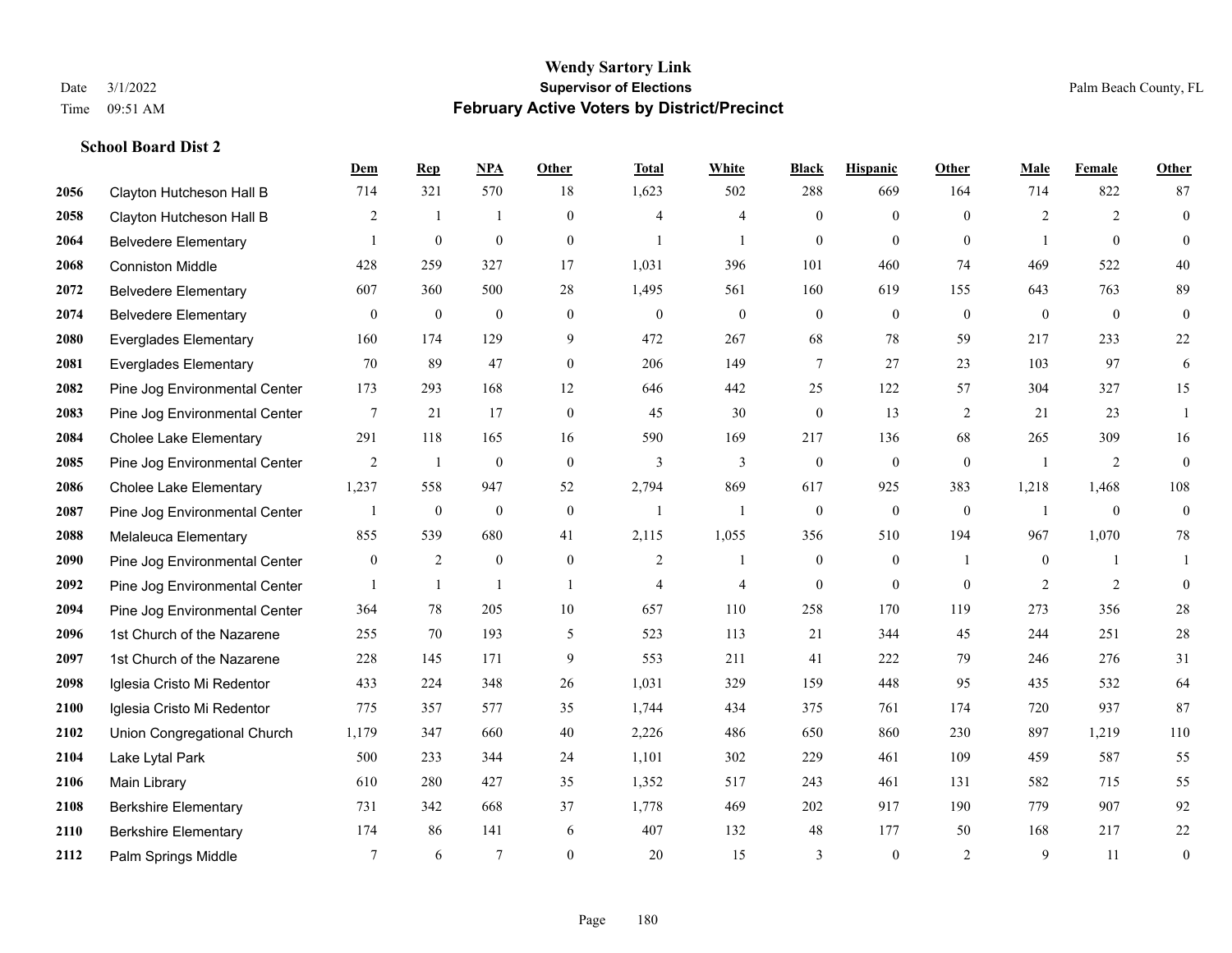# **Wendy Sartory Link** Date 3/1/2022 **Supervisor of Elections** Palm Beach County, FL Time 09:51 AM **February Active Voters by District/Precinct**

|      |                                 | Dem              | <b>Rep</b>       | <b>NPA</b>       | <b>Other</b>     | <b>Total</b>     | White            | <b>Black</b>     | <b>Hispanic</b>  | Other          | Male             | Female           | Other            |
|------|---------------------------------|------------------|------------------|------------------|------------------|------------------|------------------|------------------|------------------|----------------|------------------|------------------|------------------|
| 2114 | Main Library                    | 368              | 281              | 324              | 14               | 987              | 358              | 61               | 483              | 85             | 447              | 492              | 48               |
| 2115 | The Ark Church                  | 76               | 50               | 61               | 5                | 192              | $88\,$           | 12               | 72               | 20             | 87               | 94               | 11               |
| 2116 | The Ark Church                  | 799              | 561              | 724              | 37               | 2,121            | 912              | 151              | 888              | 170            | 902              | 1,141            | 78               |
| 2117 | The Ark Church                  | -1               | $\boldsymbol{0}$ | $\mathbf{1}$     | $\mathbf{0}$     | 2                | 1                | 1                | $\boldsymbol{0}$ | $\overline{0}$ | -1               | $\overline{1}$   | $\mathbf{0}$     |
| 2118 | Palm Springs Middle             | $\theta$         | $\mathbf{0}$     | $\overline{0}$   | $\mathbf{0}$     | $\overline{0}$   | $\overline{0}$   | $\mathbf{0}$     | $\mathbf{0}$     | $\theta$       | $\theta$         | $\theta$         | $\mathbf{0}$     |
| 2120 | Palm Springs Middle             | 58               | 23               | 51               | 1                | 133              | 33               | 12               | 59               | 29             | 51               | 71               | 11               |
| 2122 | Palm Springs Middle             | $\overline{1}$   | $\mathbf{0}$     | $\mathbf{0}$     | $\mathbf{0}$     | $\overline{1}$   | $\overline{0}$   | 1                | $\mathbf{0}$     | $\mathbf{0}$   |                  | $\theta$         | $\mathbf{0}$     |
| 2124 | Palm Springs Middle             | 5                | $\overline{4}$   | $\,8\,$          | $\overline{0}$   | 17               | 8                | 3                | 5                | $\mathbf{1}$   | 8                | 9                | $\mathbf{0}$     |
| 2125 | St Marys Orthodox Church        | 340              | 348              | 255              | 8                | 951              | 508              | 43               | 337              | 63             | 433              | 482              | 36               |
| 2126 | St Marys Orthodox Church        | 270              | 253              | 237              | 10               | 770              | 429              | 33               | 244              | 64             | 363              | 386              | 21               |
| 2127 | Lake Clarke Shores Town Hall    | $\mathbf{1}$     | $\boldsymbol{0}$ | $\mathbf{1}$     | $\theta$         | 2                | $\Omega$         | $\boldsymbol{0}$ | 2                | $\Omega$       | 2                | $\theta$         | $\theta$         |
| 2128 | Palm Springs Middle             | $\mathbf{0}$     | $\boldsymbol{0}$ | $\overline{0}$   | $\boldsymbol{0}$ | $\boldsymbol{0}$ | $\overline{0}$   | $\boldsymbol{0}$ | $\mathbf{0}$     | $\mathbf{0}$   | $\mathbf{0}$     | $\Omega$         | $\mathbf{0}$     |
| 2130 | Cloud Lake Town Hall            | 42               | 63               | 60               | $\,$ 8 $\,$      | 173              | 125              | $\overline{c}$   | 33               | 13             | 87               | 80               | 6                |
| 2132 | Cloud Lake Town Hall            | 26               | 27               | 31               | $\overline{1}$   | 85               | 56               | 2                | 22               | 5              | 37               | 45               | 3                |
| 2134 | STEM Bldg at Cox Science Cent   | 520              | 324              | 429              | 31               | 1,304            | 486              | 62               | 640              | 116            | 592              | 657              | 55               |
| 2136 | Palmwood Lodge #303             | 659              | 457              | 575              | 41               | 1,732            | 751              | 81               | 735              | 165            | 783              | 870              | 79               |
| 2148 | <b>Liberty Park Elementary</b>  | $\boldsymbol{0}$ | $\boldsymbol{0}$ | $\boldsymbol{0}$ | $\boldsymbol{0}$ | $\boldsymbol{0}$ | $\boldsymbol{0}$ | $\boldsymbol{0}$ | $\boldsymbol{0}$ | $\mathbf{0}$   | $\boldsymbol{0}$ | $\boldsymbol{0}$ | $\boldsymbol{0}$ |
| 2150 | River Bridge Activities Center  | 1,095            | 532              | 707              | 58               | 2,392            | 1,152            | 500              | 497              | 243            | 993              | 1,314            | 85               |
| 2152 | Pine Ridge North II             | 1,110            | 523              | 833              | 52               | 2,518            | 1,022            | 393              | 840              | 263            | 1,011            | 1,404            | 103              |
| 2154 | <b>Forest Hill Elementary</b>   | 1,132            | 444              | 808              | 36               | 2,420            | 731              | 397              | 1,048            | 244            | 1,043            | 1,252            | 125              |
| 2156 | Cresthaven Emory Aud            | 625              | 404              | 306              | 15               | 1,350            | 742              | 101              | 415              | 92             | 497              | 805              | 48               |
| 2158 | Community Of Hope               | 1,089            | 424              | 869              | 28               | 2,410            | 600              | 436              | 1,059            | 315            | 1,057            | 1,239            | 114              |
| 2160 | Cresthaven Barkley Aud          | 507              | 350              | 294              | 19               | 1,170            | 591              | 85               | 395              | 99             | 494              | 625              | 51               |
| 2162 | Cresthaven Ashley Aud           | 331              | 212              | 231              | 15               | 789              | 392              | 41               | 296              | 60             | 309              | 447              | 33               |
| 2164 | <b>Covered Bridge Clubhouse</b> | 1,109            | 741              | 679              | 41               | 2,570            | 1,767            | 142              | 491              | 170            | 998              | 1,492            | 80               |
| 2166 | Poinciana Clubhouse             | 912              | 538              | 509              | 36               | 1,995            | 1,314            | 104              | 419              | 158            | 783              | 1,146            | 66               |
| 2168 | First Baptist Church GA         | $\mathbf{0}$     | $\boldsymbol{0}$ | $\boldsymbol{0}$ | $\mathbf{0}$     | $\boldsymbol{0}$ | $\boldsymbol{0}$ | $\bf{0}$         | $\mathbf{0}$     | $\mathbf{0}$   | $\mathbf{0}$     | $\mathbf{0}$     | $\boldsymbol{0}$ |
| 2170 | <b>Liberty Park Elementary</b>  | 1,144            | 544              | 670              | 58               | 2,416            | 1,046            | 463              | 650              | 257            | 967              | 1,340            | 109              |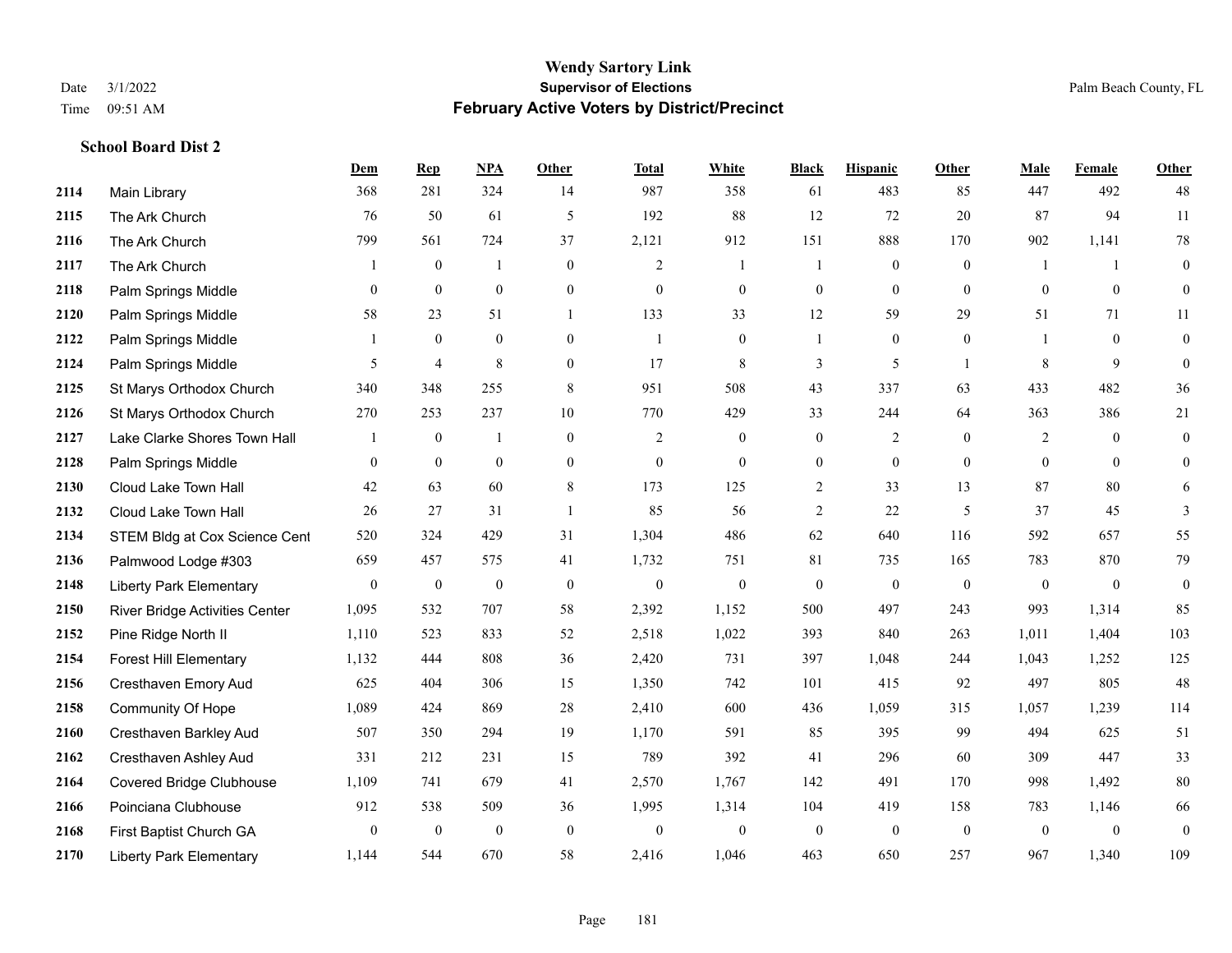# **Wendy Sartory Link** Date 3/1/2022 **Supervisor of Elections** Palm Beach County, FL Time 09:51 AM **February Active Voters by District/Precinct**

|      |                                    | Dem            | <b>Rep</b>       | <u>NPA</u>       | Other          | <b>Total</b>   | White          | <b>Black</b>     | <b>Hispanic</b>  | Other          | Male         | Female         | Other            |
|------|------------------------------------|----------------|------------------|------------------|----------------|----------------|----------------|------------------|------------------|----------------|--------------|----------------|------------------|
| 2172 | First Baptist Church GA            | 17             | 3                | 9                | $\theta$       | 29             | 13             | 3                | 9                | $\overline{4}$ | 11           | 17             | $\mathbf{1}$     |
| 2174 | First Baptist Church GA            | 457            | 187              | 282              | 14             | 940            | 408            | 195              | 211              | 126            | 423          | 476            | 41               |
| 2182 | <b>Greenacres Community Center</b> | 640            | 286              | 545              | 31             | 1,502          | 526            | 143              | 687              | 146            | 597          | 818            | 87               |
| 2184 | American Polish Club               | 1,085          | 389              | 813              | 42             | 2,329          | 699            | 348              | 1,025            | 257            | 974          | 1,217          | 138              |
| 2186 | American Polish Club               | 318            | 139              | 241              | $\tau$         | 705            | 210            | 113              | 315              | 67             | 312          | 363            | 30               |
| 3002 | Palm Springs Middle                | 821            | 335              | 573              | 52             | 1,781          | 524            | 329              | 764              | 164            | 728          | 979            | 74               |
| 3004 | <b>Community Of Hope</b>           | 65             | 43               | 65               | $\mathfrak{Z}$ | 176            | 69             | 10               | 72               | 25             | 88           | 77             | 11               |
| 3006 | Faith Presbyterian                 | 990            | 604              | 709              | 35             | 2,338          | 948            | 278              | 907              | 205            | 963          | 1,275          | 100              |
| 3008 | Palm Springs Middle                | $\mathbf{0}$   | $\boldsymbol{0}$ | $\boldsymbol{0}$ | $\mathbf{0}$   | $\mathbf{0}$   | $\mathbf{0}$   | $\mathbf{0}$     | $\mathbf{0}$     | $\mathbf{0}$   | $\mathbf{0}$ | $\mathbf{0}$   | $\boldsymbol{0}$ |
| 3010 | Faith Presbyterian                 | 368            | 215              | 306              | 24             | 913            | 352            | 121              | 360              | 80             | 423          | 456            | 34               |
| 3012 | <b>Emmanuel Baptist Church</b>     | 633            | 571              | 432              | 22             | 1,658          | 1,000          | 45               | 518              | 95             | 697          | 899            | 62               |
| 3014 | Lake Clarke Shores Town Hall       | 986            | 1,077            | 660              | 48             | 2,771          | 2,031          | 83               | 486              | 171            | 1,268        | 1,418          | 85               |
| 3016 | Community Of Hope                  | 44             | 39               | 56               | 2              | 141            | 37             | 9                | 79               | 16             | 54           | 77             | 10               |
| 3018 | Palm Springs Middle                | 11             | 10               | 9                | 3              | 33             | 12             | $\boldsymbol{0}$ | 17               | $\overline{4}$ | 13           | 19             | $\mathbf{1}$     |
| 3020 | Palm Springs Village Hall          | 966            | 625              | 814              | 37             | 2,442          | 978            | 172              | 1,087            | 205            | 1,077        | 1,252          | 113              |
| 3022 | Oasis De Amor Baptist Church       | 498            | 227              | 409              | 18             | 1,152          | 367            | 138              | 503              | 144            | 542          | 543            | 67               |
| 3024 | Palm Springs Library               | 714            | 405              | 579              | 22             | 1,720          | 643            | 197              | 692              | 188            | 758          | 860            | 102              |
| 3044 | Holy Redeemer Church               | 218            | 68               | 193              | 8              | 487            | 136            | 103              | 209              | 39             | 213          | 259            | 15               |
| 3048 | Holy Redeemer Church               | 592            | 220              | 478              | 24             | 1,314          | 396            | 260              | 531              | 127            | 588          | 667            | 59               |
| 6140 | Royal Palm Beach High              | 337            | 493              | 314              | 36             | 1,180          | 854            | 111              | 114              | 101            | 565          | 591            | 24               |
| 6144 | Christ Fellowship Church RPB       | $\overline{0}$ | $\boldsymbol{0}$ | $\mathbf{0}$     | $\theta$       | $\overline{0}$ | $\overline{0}$ | $\overline{0}$   | $\mathbf{0}$     | $\theta$       | $\theta$     | $\overline{0}$ | $\boldsymbol{0}$ |
| 6146 | Christ Fellowship Church RPB       |                | $\overline{2}$   | $\mathbf{1}$     | $\mathbf{0}$   | 4              | 3              | $\boldsymbol{0}$ | $\boldsymbol{0}$ |                | 3            | $\mathbf{1}$   | $\mathbf{0}$     |
| 6148 | Christ Fellowship Church RPB       | $\overline{0}$ | $\overline{0}$   | $\mathbf{1}$     | $\mathbf{0}$   | $\mathbf{1}$   | 1              | $\overline{0}$   | $\mathbf{0}$     | $\theta$       | $\mathbf{0}$ | $\overline{1}$ | $\mathbf{0}$     |
| 6174 | Christ Fellowship Church RPB       | 27             | 49               | 33               | $\overline{2}$ | 111            | 85             | $\tau$           | 8                | 11             | 53           | 55             | 3                |
| 6178 | <b>Everglades Elementary</b>       | 564            | 393              | 449              | 29             | 1,435          | 666            | 297              | 248              | 224            | 666          | 701            | 68               |
| 6180 | <b>Everglades Elementary</b>       | 18             | 48               | 17               | $\overline{2}$ | 85             | 64             | 4                | 14               | 3              | 40           | 43             | $\overline{2}$   |
| 6204 | <b>Emerald Cove Middle</b>         | 32             | 19               | 40               |                | 92             | 47             | 27               | 10               | 8              | 24           | 64             | $\overline{4}$   |
| 6206 | Palm Beach Central High            | 265            | 242              | 187              | 11             | 705            | 381            | 140              | 63               | 121            | 316          | 362            | 27               |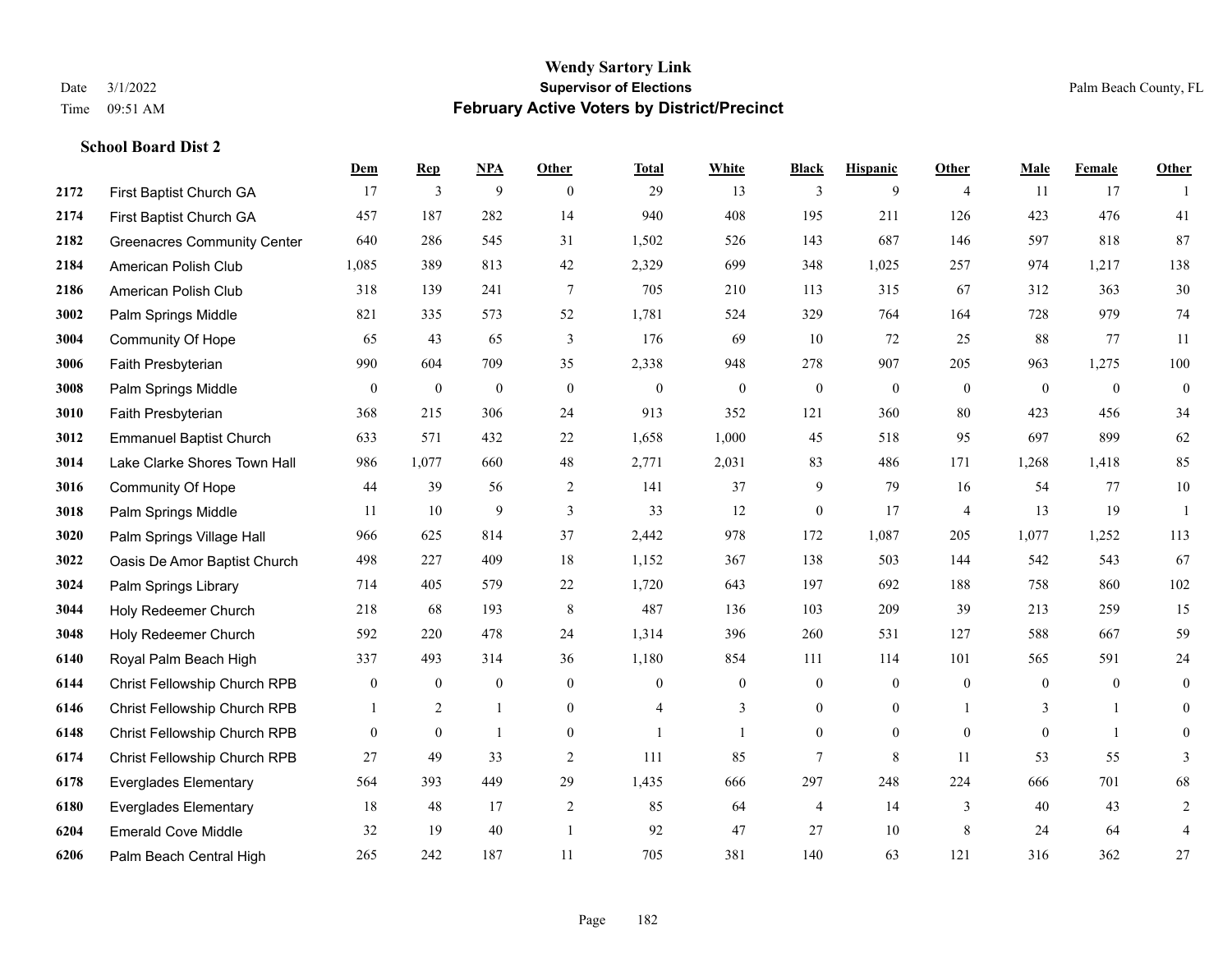|      |                            | <b>Dem</b> | <b>Rep</b> | <u>NPA</u> | Other    | <u>Total</u> | <b>White</b> | Black        | <b>Hispanic</b> | Other    | <u>Male</u> | Female       | <b>Other</b>   |
|------|----------------------------|------------|------------|------------|----------|--------------|--------------|--------------|-----------------|----------|-------------|--------------|----------------|
| 6207 | Palm Beach Central High    | 280        | 378        | 249        | 16       | 923          | 604          | 92           | 105             | 122      | 427         | 471          | 25             |
| 7140 | <b>Haverhill Town Hall</b> | 170        | 78         | 100        | 6        | 354          | 109          | 127          | 79              | 39       | 166         | 166          | 22             |
| 7142 | Clayton Hutcheson Hall B   | 35         |            | 15         | $\Omega$ | 57           |              | 27           | 8               |          | 25          | 32           | $\overline{0}$ |
| 7144 | Clayton Hutcheson Hall B   | 43         |            | 21         |          | 69           |              | 42           | 13              | 10       | 28          | 34           |                |
| 7146 | Clayton Hutcheson Hall B   | 233        | 15         | 104        |          | 355          | 26           | 220          | 83              | 26       | 127         | 210          | 18             |
| 8001 | Federal Only               | $\theta$   | $\theta$   | $\theta$   | $\Omega$ | $\theta$     | $\theta$     | $\mathbf{0}$ | $\Omega$        | $\theta$ |             | $\mathbf{0}$ | $\theta$       |
| 8002 | State Only                 | 129        | 100        | 110        |          | 341          | 262          | 13           | 13              | 53       | 150         | 178          | 13             |
|      | <b>School Board Dist 2</b> | 47,831     | 25,788     | 32,566     | 2,016    | 108,201      | 46,981       | 18,270       | 32,252          | 10,698   | 46,046      | 57,679       | 4,476          |
|      |                            |            |            |            |          |              |              |              |                 |          |             |              |                |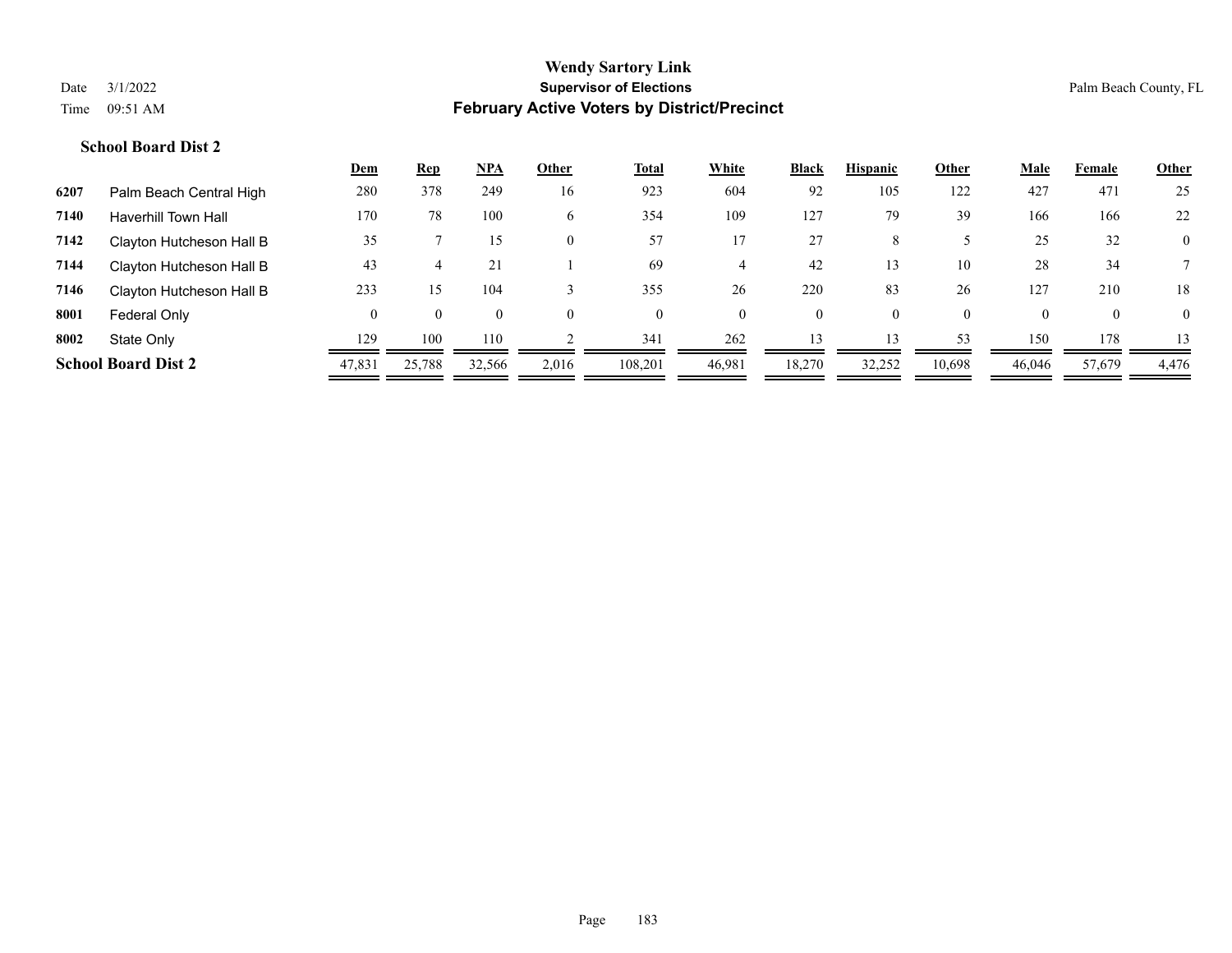#### **Wendy Sartory Link** Date 3/1/2022 **Supervisor of Elections** Palm Beach County, FL Time 09:51 AM **February Active Voters by District/Precinct**

# **Dem Rep NPA Other Total White Black Hispanic Other Male Female Other** St Lukes United Methodist Chr 460 512 436 35 1,443 1,140 34 191 78 684 720 39 Lucerne Pointe Clubhouse 1,010 540 652 47 2,249 1,419 219 434 177 922 1,254 73 Fountains Of Palm Beach 931 468 598 58 2,055 1,374 155 356 170 878 1,115 62 LC Swain Middle 1,092 371 745 42 2,250 765 477 780 228 947 1,198 105 Pine Ridge South IV Clubhouse 886 497 514 43 1,940 1,159 262 407 112 758 1,107 75 American Finnish Club 14 9 8 0 31 17 3 1 10 12 16 3 LC Swain Middle 0 8 1 0 9 6 0 3 0 4 5 0 Heritage Elementary 553 218 486 29 1,286 407 146 619 114 561 654 71 Heritage Elementary 462 192 338 16 1,008 318 222 339 129 437 521 50 American Finnish Club 6 7 1 1 1 15 14 0 0 1 6 8 1 American Polish Club 226 96 143 4 469 175 110 135 49 191 259 19 American Polish Club 0 0 0 0 0 0 0 0 0 0 0 0 Indian Pines Elementary 1,190 260 597 40 2,087 467 933 449 238 941 1,045 101 Indian Pines Elementary 1,789 290 838 44 2,961 513 1,501 579 368 1,343 1,472 146 Tradewinds Middle 1,265 313 661 40 2,279 564 909 358 448 1,001 1,153 125 Woodlands Middle 792 608 698 50 2,148 1,460 145 361 182 1,008 1,067 73 Tradewinds Middle 183 51 125 8 367 96 128 82 61 170 187 10 Woodlands Middle 1,460 839 671 53 3,023 2,435 185 116 287 1,369 1,567 87 Lacuna HOA Clubhouse 1,213 775 781 75 2,844 1,975 278 326 265 1,304 1,454 86 Coral Reef Elementary 327 245 282 29 883 513 80 200 90 408 448 27 Coral Reef Elementary 821 586 645 61 2,113 1,352 259 270 232 980 1,056 77 Manatee Elementary 671 596 534 48 1,849 1,255 180 221 193 848 941 60 Journeys End 429 339 375 20 1,163 778 94 139 152 550 582 31 Diamond View Elementary 1,208 461 807 51 2,527 1,041 644 540 302 1,118 1,300 109 American German Club 400 351 384 33 1,168 813 90 137 128 542 583 43 American German Club 306 104 210 18 638 222 185 100 131 280 331 27 Santaluces High 1,280 550 915 67 2,812 1,143 722 549 398 1,248 1,475 89 Valencia Shores Social Club 1,223 600 582 51 2,456 2,172 68 81 135 1,129 1,271 56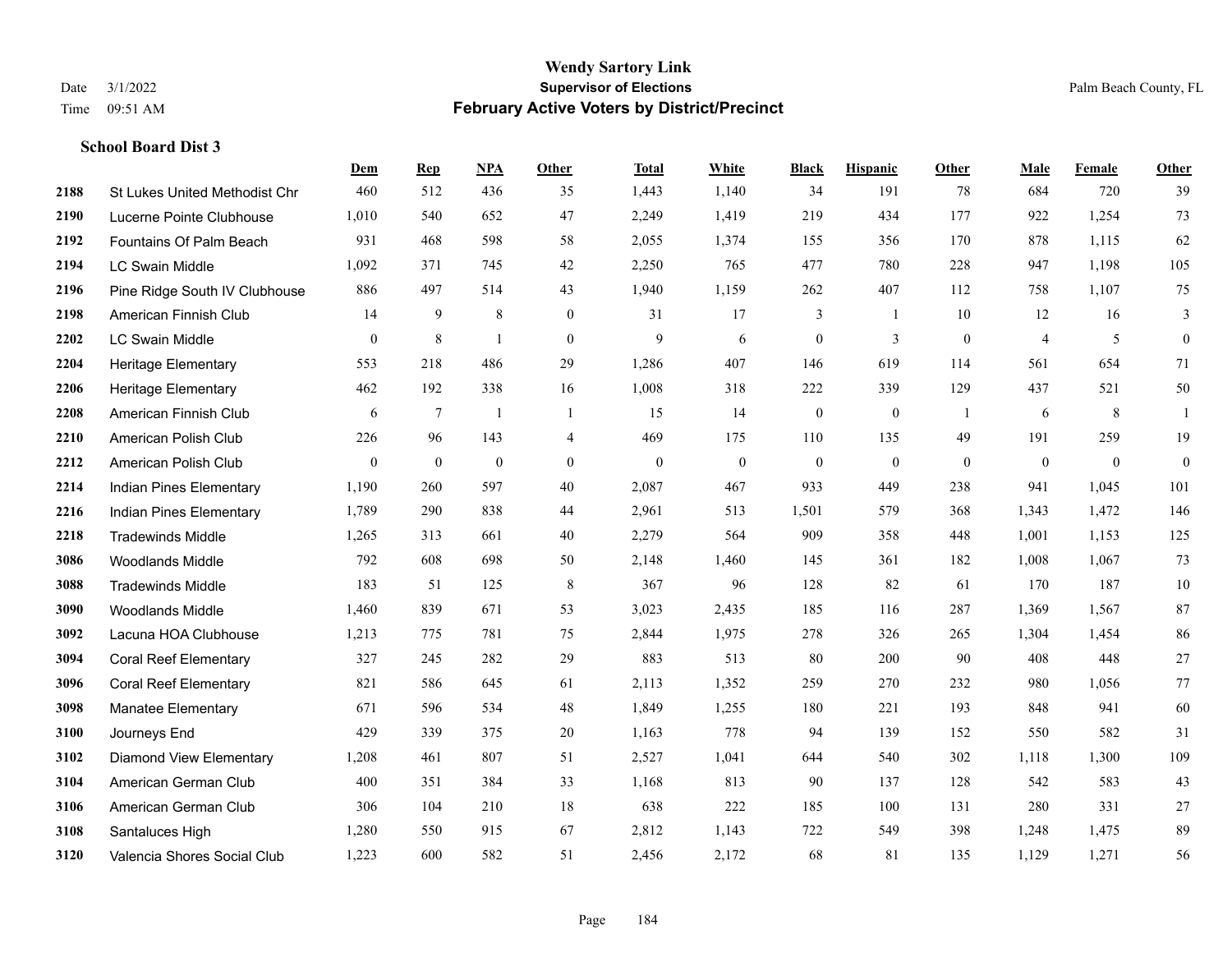|      |                                   | Dem   | <b>Rep</b>       | NPA            | <b>Other</b>     | <b>Total</b>   | White | <b>Black</b>     | <b>Hispanic</b> | <b>Other</b> | <b>Male</b> | Female         | <b>Other</b>     |
|------|-----------------------------------|-------|------------------|----------------|------------------|----------------|-------|------------------|-----------------|--------------|-------------|----------------|------------------|
| 3122 | Boynton Beach Community Chui      | 901   | 413              | 350            | 33               | 1,697          | 1,517 | 37               | 52              | 91           | 703         | 957            | 37               |
| 3124 | West Boynton Park and Rec         | 797   | 581              | 664            | 43               | 2,085          | 1,314 | 227              | 296             | 248          | 948         | 1.064          | 73               |
| 3126 | Temple Shaarei Shalom             | 628   | 506              | 472            | 27               | 1,633          | 1,125 | 153              | 197             | 158          | 753         | 831            | 49               |
| 3128 | West Boynton Park and Rec         | 942   | 610              | 733            | 45               | 2,330          | 1,446 | 292              | 333             | 259          | 1,058       | 1,191          | 81               |
| 3130 | <b>Winston Trails Swim Center</b> | 1,103 | 908              | 870            | 63               | 2,944          | 2,087 | 206              | 375             | 276          | 1.380       | 1,455          | 109              |
| 3132 | Park Vista High                   | 866   | 660              | 718            | 50               | 2,294          | 1,446 | 235              | 369             | 244          | 1,040       | 1,177          | 77               |
| 3133 | Christa McAuliffe Middle          | 174   | 123              | 138            | 9                | 444            | 271   | 47               | 60              | 66           | 213         | 219            | 12               |
| 3150 | Christa McAuliffe Middle          | 553   | 255              | 230            | 23               | 1,061          | 964   | 18               | 29              | 50           | 429         | 600            | 32               |
| 3152 | Park Vista High                   | 650   | 409              | 395            | 32               | 1,486          | 1,274 | 55               | 65              | 92           | 652         | 786            | $48\,$           |
| 3154 | Ponte Vecchio Clubhouse           | 787   | 324              | 291            | 24               | 1,426          | 1,277 | 20               | 39              | 90           | 640         | 748            | 38               |
| 3156 | Aberdeen East Clubhouse           | 1,003 | 493              | 558            | 41               | 2,095          | 1,572 | 150              | 190             | 183          | 866         | 1,166          | 63               |
| 3158 | <b>Crystal Lakes Elementary</b>   | 997   | 771              | 812            | 59               | 2,639          | 1,848 | 201              | 295             | 295          | 1,200       | 1,332          | 107              |
| 3160 | Christa McAuliffe Middle          | 433   | 327              | 341            | 19               | 1,120          | 760   | 134              | 121             | 105          | 503         | 576            | 41               |
| 4140 | <b>Broken Sound Club</b>          | 263   | 210              | 192            | 15               | 680            | 504   | 28               | 82              | 66           | 278         | 383            | 19               |
| 5002 | Faith Farm Tabernacle             | 568   | 660              | 514            | 45               | 1,787          | 1,180 | 177              | 195             | 235          | 826         | 910            | 51               |
| 5003 | Faith Farm Tabernacle             | 500   | 348              | 443            | 29               | 1,320          | 791   | 139              | 212             | 178          | 592         | 684            | $44\,$           |
| 5004 | Faith Farm Tabernacle             | 4     | 2                | $\overline{2}$ | $\boldsymbol{0}$ | 8              | 5     | $\boldsymbol{0}$ | 3               | $\mathbf{0}$ | 6           | 2              | $\boldsymbol{0}$ |
| 5005 | <b>Sunset Palms Elementary</b>    | 1,251 | 574              | 496            | 78               | 2,399          | 2,244 | 15               | 33              | 107          | 1,104       | 1,237          | 58               |
| 5006 | Faith Farm Tabernacle             | 1,162 | 522              | 579            | 40               | 2,303          | 2,182 | 13               | 24              | 84           | 1,075       | 1,192          | 36               |
| 5007 | Faith Farm Tabernacle             | 5     | $\boldsymbol{0}$ | $\overline{2}$ | $\boldsymbol{0}$ | $\overline{7}$ | 6     | $\boldsymbol{0}$ | $\mathbf{0}$    | -1           | 5           | $\overline{2}$ | $\boldsymbol{0}$ |
| 5008 | <b>Sunset Palms Elementary</b>    | 432   | 339              | 382            | 25               | 1,178          | 772   | 98               | 142             | 166          | 551         | 594            | 33               |
| 5009 | Boynton Beach Community Chui      | 1,218 | 987              | 1,019          | 74               | 3,298          | 2,190 | 297              | 363             | 448          | 1,576       | 1,604          | 118              |
| 5010 | Temple Shaarei Shalom             | 968   | 238              | 320            | 41               | 1,567          | 1,449 | 18               | 30              | 70           | 604         | 930            | 33               |
| 5012 | The Grove Clubhouse               | 405   | 146              | 160            | 13               | 724            | 650   | 19               | 20              | 35           | 301         | 413            | $10\,$           |
| 5014 | West Boynton Branch Library       | 692   | 454              | 504            | 45               | 1,695          | 972   | 254              | 243             | 226          | 745         | 888            | 62               |
| 5016 | Faith United Methodist Church     | 927   | 626              | 625            | 32               | 2,210          | 1,584 | 163              | 243             | 220          | 971         | 1,151          | $88\,$           |
| 5018 | Platina Clubhouse                 | 680   | 271              | 300            | 20               | 1,271          | 1,072 | 40               | 76              | 83           | 490         | 750            | 31               |
| 5020 | <b>Hagen Road Elementary</b>      | 608   | 333              | 421            | 36               | 1,398          | 723   | 302              | 187             | 186          | 600         | 748            | 50               |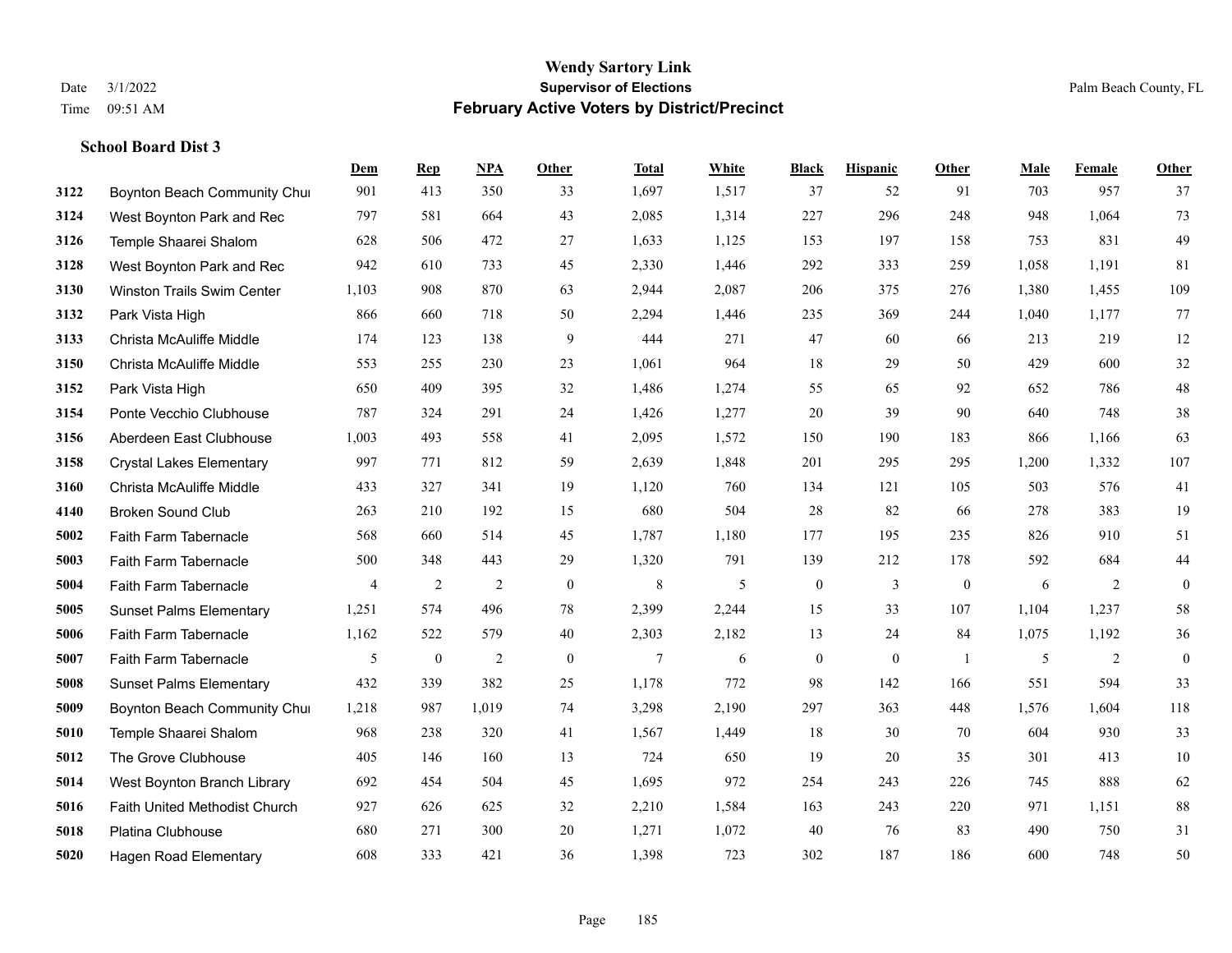|      |                               | Dem   | <b>Rep</b> | NPA   | <b>Other</b> | <b>Total</b> | <b>White</b> | <b>Black</b>             | <b>Hispanic</b> | <b>Other</b> | <b>Male</b> | Female | <b>Other</b> |
|------|-------------------------------|-------|------------|-------|--------------|--------------|--------------|--------------------------|-----------------|--------------|-------------|--------|--------------|
| 5022 | <b>Hagen Road Elementary</b>  | 857   | 438        | 462   | 28           | 1,785        | 1,390        | 167                      | 115             | 113          | 784         | 958    | 43           |
| 5024 | Valencia Lakes HOA            | 618   | 207        | 243   | 16           | 1,084        | 1,002        | 11                       | 18              | 53           | 475         | 582    | 27           |
| 5026 | Faith United Methodist Church | 938   | 427        | 535   | 52           | 1,952        | 1,140        | 450                      | 205             | 157          | 839         | 1,042  | 71           |
| 5028 | South Tech Academy            | 670   | 531        | 443   | 25           | 1,669        | 1,300        | 99                       | 115             | 155          | 734         | 869    | 66           |
| 5030 | West Boynton Branch Library   | 671   | 202        | 344   | 32           | 1,249        | 792          | 246                      | 125             | 86           | 486         | 708    | 55           |
| 5032 | New Church                    | 294   | 132        | 139   | 14           | 579          | 499          | 19                       | 26              | 35           | 249         | 315    | 15           |
| 5034 | Valencia Lakes HOA            | 788   | 304        | 317   | 17           | 1,426        | 1,312        | 22                       | 22              | 70           | 612         | 786    | $28\,$       |
| 5036 | Valencia Isles Social Hall    | 803   | 239        | 268   | 17           | 1,327        | 1,251        | $\overline{c}$           | 6               | 68           | 535         | 762    | 30           |
| 5038 | The Cascades Clubhouse        | 764   | 266        | 278   | 20           | 1,328        | 1,242        | 18                       | 18              | 50           | 558         | 744    | $26\,$       |
| 5040 | New Church                    | 383   | 210        | 244   | 15           | 852          | 768          | 18                       | 32              | 34           | 391         | 443    | 18           |
| 5042 | South Tech Academy            | 910   | 390        | 491   | 41           | 1,832        | 1,398        | 166                      | 148             | 120          | 744         | 1.034  | 54           |
| 5044 | Cascade Lakes Clubhouse       | 563   | 204        | 194   | 15           | 976          | 883          | 7                        | 12              | 74           | 431         | 516    | 29           |
| 5046 | Green Cay Nature Center       | 1,338 | 586        | 671   | 45           | 2,640        | 1,990        | 280                      | 185             | 185          | 1,125       | 1,448  | 67           |
| 5048 | <b>Coral Lakes Clubhouse</b>  | 581   | 386        | 317   | 21           | 1,305        | 901          | 140                      | 146             | 118          | 568         | 695    | $42\,$       |
| 5050 | <b>Coral Lakes Clubhouse</b>  | 1,107 | 326        | 375   | 26           | 1,834        | 1,716        | 12                       | 10              | 96           | 717         | 1,072  | 45           |
| 5052 | Lake Worth Drainage District  | 656   | 443        | 470   | 33           | 1,602        | 1,227        | 92                       | 128             | 155          | 689         | 852    | 61           |
| 5054 | Our Lady Queen of Peace       | 1,155 | 1,237      | 1,052 | 88           | 3,532        | 2,831        | 101                      | 217             | 383          | 1,637       | 1,758  | 137          |
| 5055 | Our Lady Queen of Peace       | 305   | 143        | 155   | 12           | 615          | 543          | 6                        | 38              | 28           | 273         | 325    | 17           |
| 5056 | Hagen Ranch Road Library      | 1,892 | 1,160      | 1,217 | 100          | 4,369        | 3,523        | 179                      | 329             | 338          | 1,854       | 2,386  | 129          |
| 5058 | Valencia Falls Clubhouse      | 682   | 185        | 229   | 11           | 1,107        | 1,044        | $\overline{\mathcal{A}}$ | $\mathfrak{H}$  | 54           | 487         | 585    | 35           |
| 5060 | Hagen Ranch Road Library      | 511   | 209        | 227   | 17           | 964          | 894          | 4                        | 15              | 51           | 438         | 514    | 12           |
| 5062 | Villa Borghese Clubhouse      | 451   | 233        | 161   | 15           | 860          | 786          | 11                       | 26              | 37           | 377         | 463    | $20\,$       |
| 5064 | Huntington Lakes Clubhouse    | 962   | 348        | 369   | 35           | 1,714        | 1,571        | 14                       | 44              | 85           | 633         | 1,049  | 32           |
| 5066 | Abbey Village Clubhouse       | 778   | 436        | 378   | 35           | 1,627        | 1,325        | 72                       | 129             | 101          | 652         | 915    | 60           |
| 5068 | Camelot Village Clubhouse     | 227   | 116        | 103   | 13           | 459          | 279          | 50                       | 88              | 42           | 182         | 262    | 15           |
| 5070 | Delray Villas                 | 456   | 255        | 208   | 19           | 938          | 761          | 42                       | 68              | 67           | 395         | 509    | 34           |
| 5072 | Huntington Pointe Clubhouse   | 751   | 182        | 241   | 19           | 1,193        | 1,130        | 7                        | 10              | 46           | 448         | 713    | 32           |
| 5074 | Coco Wood Clubhouse           | 388   | 174        | 176   | 11           | 749          | 521          | 99                       | 79              | 50           | 334         | 385    | 30           |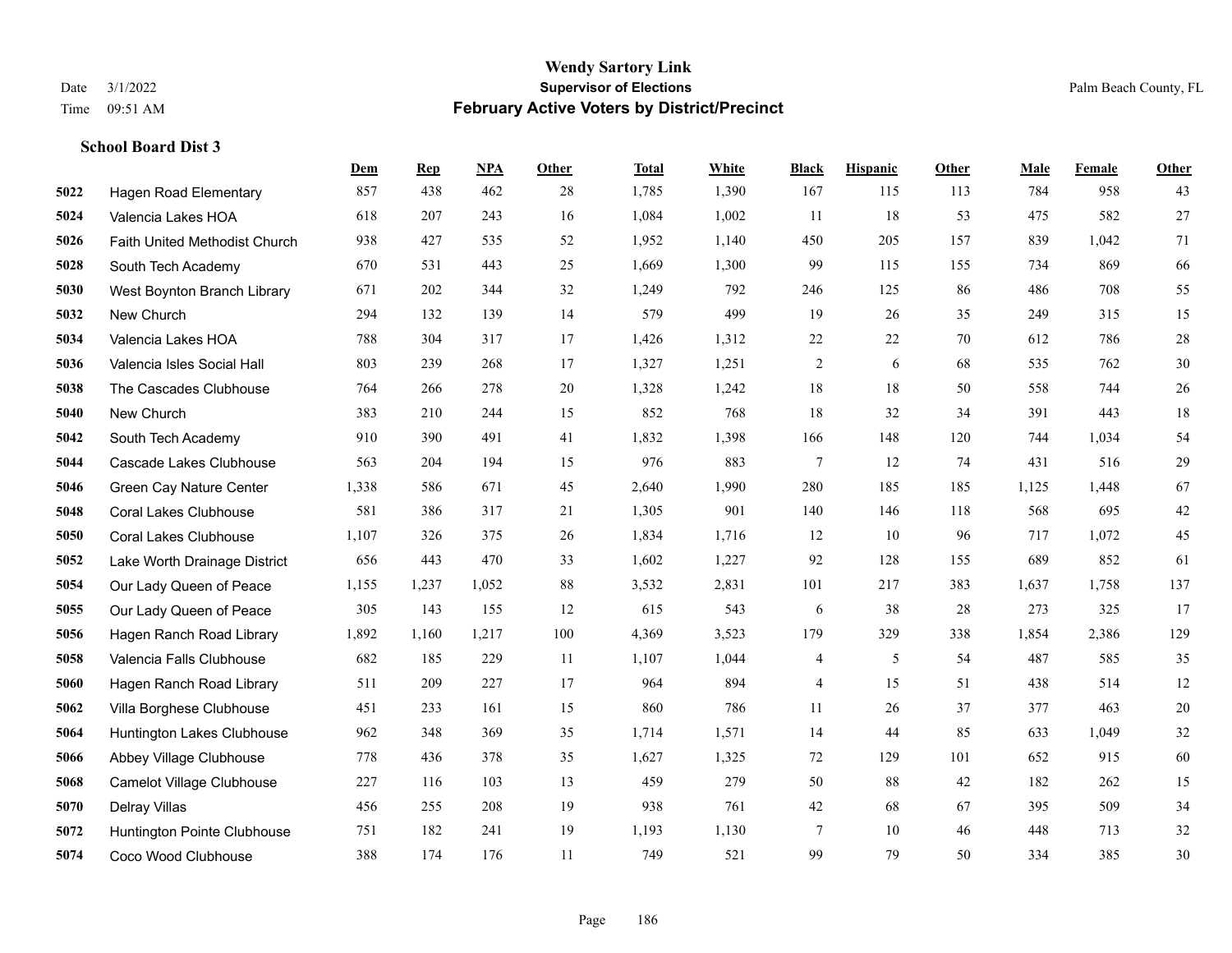|      |                                   | Dem   | <b>Rep</b>   | NPA      | <b>Other</b>   | <b>Total</b> | <b>White</b> | <b>Black</b>     | <b>Hispanic</b> | <b>Other</b> | <b>Male</b>    | <b>Female</b>  | <b>Other</b>     |
|------|-----------------------------------|-------|--------------|----------|----------------|--------------|--------------|------------------|-----------------|--------------|----------------|----------------|------------------|
| 5076 | Palm Greens Clubhouse             | 661   | 306          | 326      | 30             | 1,323        | 1,098        | 36               | 99              | 90           | 516            | 762            | 45               |
| 5078 | <b>Bethel Evangelical Baptist</b> | 703   | 396          | 410      | 39             | 1,548        | 1,154        | 121              | 167             | 106          | 620            | 891            | 37               |
| 5080 | <b>Bethel Evangelical Baptist</b> | 80    | 54           | 40       | 3              | 177          | 125          | 10               | 22              | 20           | 57             | 118            | $\overline{2}$   |
| 5082 | <b>Bethel Evangelical Baptist</b> | 638   | 372          | 410      | 25             | 1,445        | 988          | 173              | 159             | 125          | 664            | 741            | $40\,$           |
| 5084 | <b>High Point Section II</b>      | 446   | 310          | 265      | 27             | 1,048        | 832          | 37               | 108             | 71           | 414            | 606            | $28\,$           |
| 5086 | <b>Carver Middle</b>              | 45    | 20           | 15       | $\overline{4}$ | 84           | 67           | 6                | $\overline{4}$  | 7            | 34             | 48             | $\sqrt{2}$       |
| 5088 | Carver Middle                     | 170   | 126          | 142      | 16             | 454          | 293          | 50               | 58              | 53           | 200            | 239            | 15               |
| 5090 | Gleneagles CC-Strathearn Sat      | 976   | 486          | 475      | 37             | 1,974        | 1,692        | 39               | 113             | 130          | 827            | 1,099          | $48\,$           |
| 5092 | Gleneagles CC-Clunie Satellite    | 803   | 336          | 359      | 26             | 1,524        | 1,313        | 71               | 67              | 73           | 661            | 830            | 33               |
| 5094 | Kings Point Clubhouse             | 383   | 204          | 174      | 18             | 779          | 629          | 29               | 72              | 49           | 299            | 452            | $28\,$           |
| 5096 | Monaco Clubhouse                  | 902   | 533          | 490      | 42             | 1,967        | 1,526        | 95               | 197             | 149          | 796            | 1,095          | 76               |
| 5098 | Lakes of Delray Clubhouse         | 387   | 234          | 160      | 17             | 798          | 700          | 13               | 44              | 41           | 308            | 476            | 14               |
| 5100 | <b>Kings Point Flanders</b>       | 899   | 428          | 404      | 33             | 1,764        | 1,406        | 77               | 168             | 113          | 712            | 995            | 57               |
| 5102 | Lakes of Delray Clubhouse         | 898   | 333          | 377      | 42             | 1,650        | 1,350        | 68               | 121             | 111          | 639            | 964            | $47\,$           |
| 5104 | <b>Kings Point Flanders</b>       | 886   | 403          | 370      | 41             | 1,700        | 1,344        | 69               | 165             | 122          | 656            | 977            | 67               |
| 5106 | Las Verdes Clubhouse              | 980   | 632          | 729      | 56             | 2,397        | 1,679        | 214              | 302             | 202          | 1,087          | 1,233          | 77               |
| 5108 | West Boca Branch Library          | 1,474 | 1,570        | 1,500    | 115            | 4,659        | 3,827        | 112              | 280             | 440          | 2,195          | 2,325          | 139              |
| 5110 | South County Civic Center         | 522   | 514          | 427      | 29             | 1,492        | 1,361        | 5                | 25              | 101          | 703            | 748            | 41               |
| 5111 | Morikami Park Elementary          | 43    | 56           | 49       | 3              | 151          | 143          | $\boldsymbol{0}$ | 2               | 6            | 70             | 81             | $\boldsymbol{0}$ |
| 5112 | Morikami Park Elementary          | 544   | 607          | 521      | 40             | 1,712        | 1,490        | 20               | 50              | 152          | 787            | 884            | 41               |
| 5113 | Morikami Park Elementary          | 18    | 38           | 23       | 3              | 82           | 66           | $\mathbf{0}$     | 6               | 10           | 34             | 41             | $7\phantom{.0}$  |
| 5114 | South County Civic Center         | 249   | 196          | 201      | 11             | 657          | 540          | 9                | 29              | 79           | 295            | 334            | $28\,$           |
| 5115 | Spanish River High                | 90    | 118          | 98       | 16             | 322          | 258          | 4                | 28              | 32           | 161            | 158            | 3                |
| 5116 | The Polo Club of Boca Raton       | 641   | 504          | 451      | 26             | 1,622        | 1,478        | 18               | 26              | 100          | 698            | 876            | $48\,$           |
| 5117 | The Polo Club of Boca Raton       | 314   | 185          | 194      | 18             | 711          | 650          | $\mathbf{1}$     | $\,$ 8 $\,$     | 52           | 284            | 402            | $25\,$           |
| 5118 | South County Civic Center         | 169   | 118          | 105      | 6              | 398          | 333          | 8                | 33              | 24           | 171            | 216            | 11               |
| 5119 | The Polo Club of Boca Raton       | 38    | 30           | 30       | 2              | 100          | 93           | $\overline{2}$   | $\overline{2}$  | 3            | 45             | 54             | 1                |
| 5120 | Delray Beach First Baptist        | 4     | $\mathbf{1}$ | $\theta$ | $\mathbf{1}$   | 6            | 6            | $\mathbf{0}$     | $\theta$        | $\theta$     | $\overline{2}$ | $\overline{4}$ | $\boldsymbol{0}$ |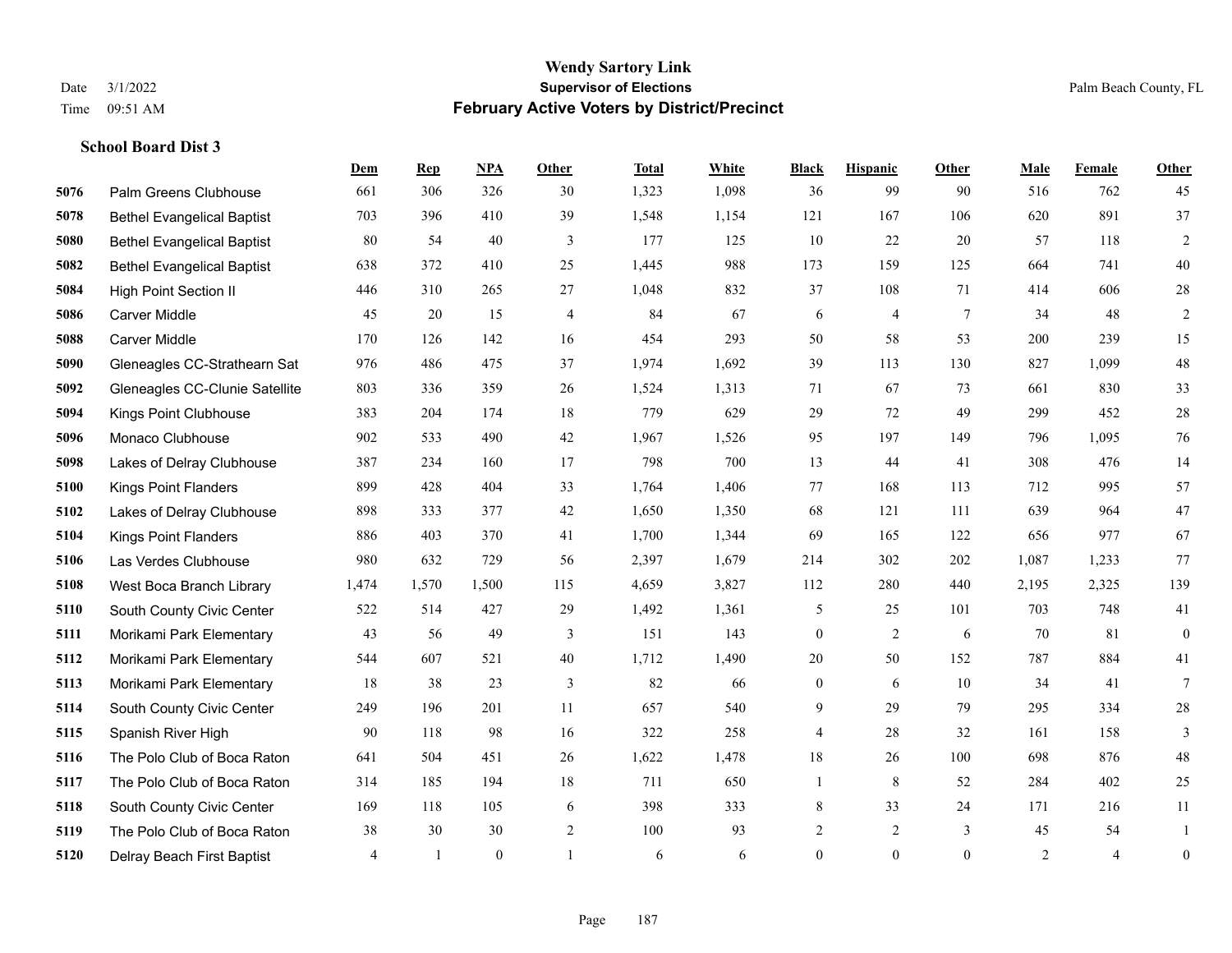|      |                            | <u>Dem</u> | Rep    | <u>NPA</u> | <u>Other</u> | <b>Total</b> | White   | <b>Black</b> | <b>Hispanic</b> | <u>Other</u> | Male   | Female | <b>Other</b> |
|------|----------------------------|------------|--------|------------|--------------|--------------|---------|--------------|-----------------|--------------|--------|--------|--------------|
| 5122 | Delray Beach First Baptist | 270        | 183    | 204        |              | 668          | 432     | 33           | 127             | 76           | 288    | 350    | 30           |
| 5124 | Delray Beach First Baptist | 164        | 109    | 117        |              | 391          | 329     |              | 30              | 23           | 155    | 223    | 13           |
| 5126 | Boca Delray Clubhouse      | 252        | 119    | 119        |              | 501          | 453     |              |                 | 25           | 206    | 285    | 10           |
|      | <b>School Board Dist 3</b> | 74,862     | 41,466 | 45,050     | 3,465        | 164.843      | 118.492 | 15.042       | 16.933          | 14.376       | 71.979 | 87,576 | 5,288        |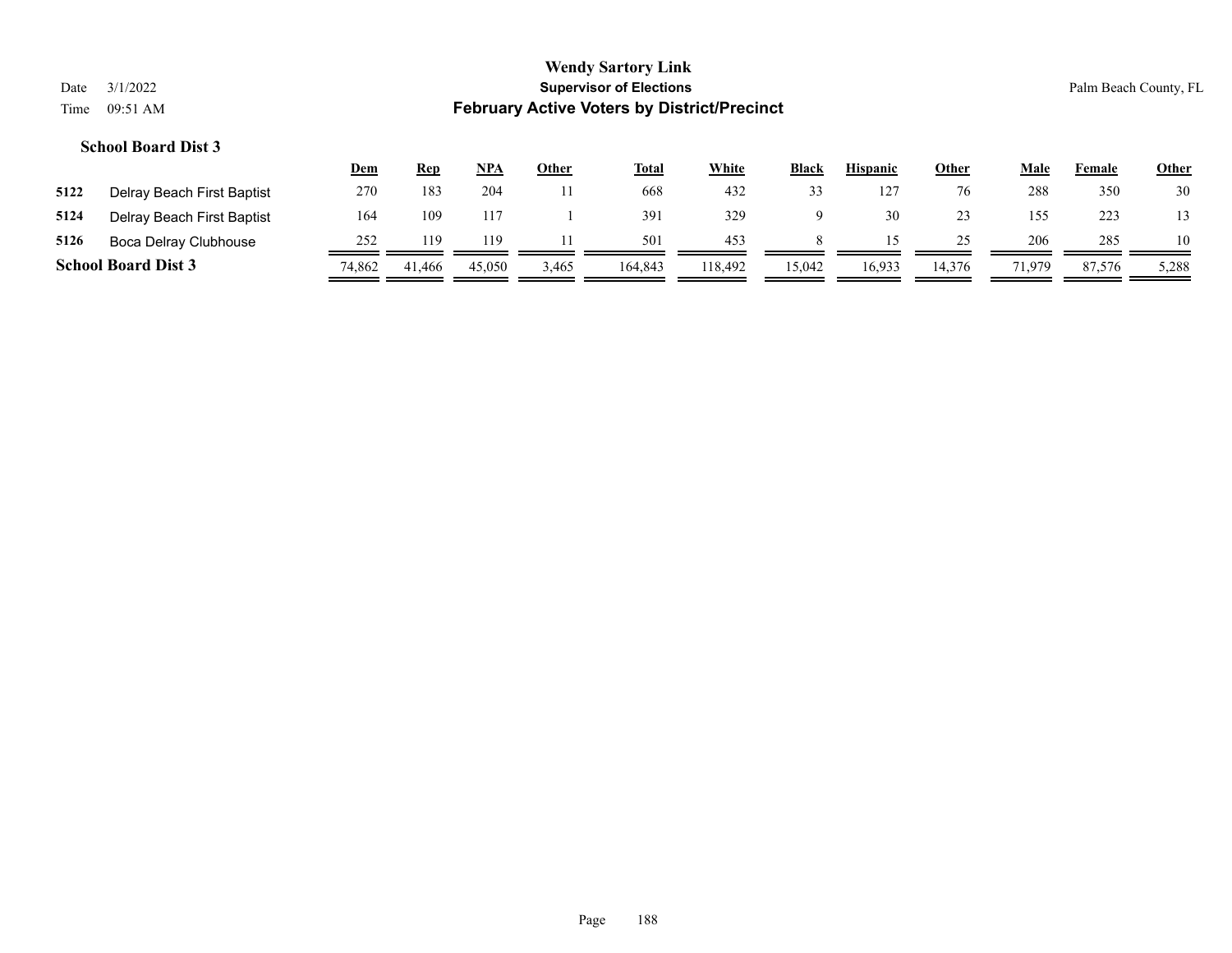# **Wendy Sartory Link** Date 3/1/2022 **Supervisor of Elections** Palm Beach County, FL Time 09:51 AM **February Active Voters by District/Precinct**

|      |                                  | Dem              | $\mathbf{Rep}$   | NPA              | Other          | <b>Total</b>     | White          | <b>Black</b>     | <b>Hispanic</b>  | Other          | Male             | Female         | Other            |
|------|----------------------------------|------------------|------------------|------------------|----------------|------------------|----------------|------------------|------------------|----------------|------------------|----------------|------------------|
| 1390 | St Edwards Church                | 452              | 1,192            | 538              | 63             | 2,245            | 2,065          | 4                | 53               | 123            | 1,047            | 1,128          | 70               |
| 1392 | St Edwards Church                | 347              | 612              | 431              | 48             | 1,438            | 1,299          | $\overline{7}$   | 29               | 103            | 632              | 773            | 33               |
| 1394 | Morton & Barbara Mandel Cente    | 247              | 619              | 302              | 37             | 1,205            | 1,099          | 6                | 24               | 76             | 544              | 629            | 32               |
| 2070 | <b>Belvedere Elementary</b>      | 559              | 384              | 397              | 25             | 1,365            | 1,073          | 31               | 154              | 107            | 650              | 669            | 46               |
| 2076 | <b>Belvedere Elementary</b>      | 143              | 122              | 126              | 8              | 399              | 326            | 17               | 28               | 28             | 193              | 196            | $10\,$           |
| 2078 | St Catherine Church              | 442              | 547              | 365              | 30             | 1,384            | 1,151          | 39               | 88               | 106            | 626              | 707            | 51               |
| 2138 | Palmwood Lodge #303              | 333              | 161              | 270              | 21             | 785              | 314            | 78               | 306              | 87             | 369              | 385            | 31               |
| 2140 | South Olive Community Center     | 567              | 425              | 396              | 34             | 1,422            | 1,082          | 30               | 204              | 106            | 665              | 710            | 47               |
| 2142 | Lakeside Presbyterian Church     | 281              | 363              | 201              | 20             | 865              | 753            | 3                | 52               | 57             | 402              | 437            | 26               |
| 2144 | Lakeside Presbyterian Church     | 354              | 410              | 280              | 35             | 1,079            | 895            | 20               | 84               | 80             | 495              | 552            | $32\,$           |
| 3026 | Palm Springs Village Hall        | $\mathbf{0}$     | $\boldsymbol{0}$ | $\boldsymbol{0}$ | $\mathbf{0}$   | $\mathbf{0}$     | $\overline{0}$ | $\boldsymbol{0}$ | $\boldsymbol{0}$ | $\overline{0}$ | $\mathbf{0}$     | $\overline{0}$ | $\boldsymbol{0}$ |
| 3028 | Palm Springs Village Hall        | 2                | 1                | $\mathbf{0}$     | $\overline{0}$ | 3                | $\mathbf{0}$   | $\mathbf{0}$     | 3                | $\theta$       | 1                | 2              | $\mathbf{0}$     |
| 3030 | Palm Springs Village Hall        | $\Omega$         | $\mathbf{0}$     | $\theta$         | $\mathbf{0}$   | $\mathbf{0}$     | $\overline{0}$ | $\mathbf{0}$     | $\theta$         | $\theta$       | $\theta$         | $\theta$       | $\mathbf{0}$     |
| 3032 | Special Olympics of PBC          | 683              | 324              | 534              | 34             | 1,575            | 561            | 270              | 609              | 135            | 732              | 762            | 81               |
| 3034 | <b>Sunlight Community Church</b> | 157              | 102              | 81               | 6              | 346              | 187            | 40               | 99               | 20             | 156              | 180            | $10\,$           |
| 3040 | 1st Congregational Church        | 696              | 305              | 417              | 44             | 1,462            | 1,075          | 72               | 194              | 121            | 721              | 688            | 53               |
| 3042 | 1st Congregational Church        | 704              | 453              | 401              | 49             | 1,607            | 1,343          | 24               | 137              | 103            | 737              | 815            | 55               |
| 3050 | Holy Redeemer Church             | $7\phantom{.0}$  | 7                | 2                | $\mathbf{0}$   | 16               | 9              | 6                | $\mathbf{1}$     | $\mathbf{0}$   | 9                | $\overline{7}$ | $\boldsymbol{0}$ |
| 3052 | Our Savior Lutheran Church       | 404              | 110              | 252              | 13             | 779              | 216            | 217              | 276              | 70             | 367              | 375            | 37               |
| 3064 | 1st Congregational Church        | 473              | 229              | 376              | 29             | 1,107            | 779            | 92               | 155              | 81             | 523              | 544            | $40\,$           |
| 3068 | St Andrews Episcopal             | 539              | 291              | 396              | 47             | 1,273            | 1,022          | 55               | 111              | 85             | 621              | 610            | 42               |
| 3070 | Mid County Senior Center         | 718              | 272              | 581              | 35             | 1,606            | 519            | 381              | 509              | 197            | 738              | 793            | 75               |
| 3071 | Holy Redeemer Church             | $\boldsymbol{0}$ | $\boldsymbol{0}$ | $\boldsymbol{0}$ | $\mathbf{0}$   | $\boldsymbol{0}$ | $\mathbf{0}$   | $\boldsymbol{0}$ | $\boldsymbol{0}$ | $\mathbf{0}$   | $\boldsymbol{0}$ | $\mathbf{0}$   | $\boldsymbol{0}$ |
| 3072 | Holy Redeemer Church             | 135              | 24               | 95               | 8              | 262              | 70             | 103              | 53               | 36             | 101              | 149            | 12               |
| 3074 | <b>Coastal Chapel</b>            | 477              | 359              | 343              | 31             | 1,210            | 750            | 105              | 262              | 93             | 572              | 597            | 41               |
| 3075 | Lantana Recreation Center        | 14               | 9                | $\overline{7}$   | 2              | 32               | 32             | $\boldsymbol{0}$ | $\mathbf{0}$     | $\mathbf{0}$   | 10               | 22             | $\mathbf{0}$     |
| 3076 | Our Savior Lutheran Church       | 47               | 31               | 48               | $\theta$       | 126              | 82             | 17               | 17               | 10             | 67               | 53             | 6                |
| 3078 | Lakeside UM Church               | 659              | 382              | 438              | 40             | 1.519            | 941            | 175              | 271              | 132            | 674              | 802            | 43               |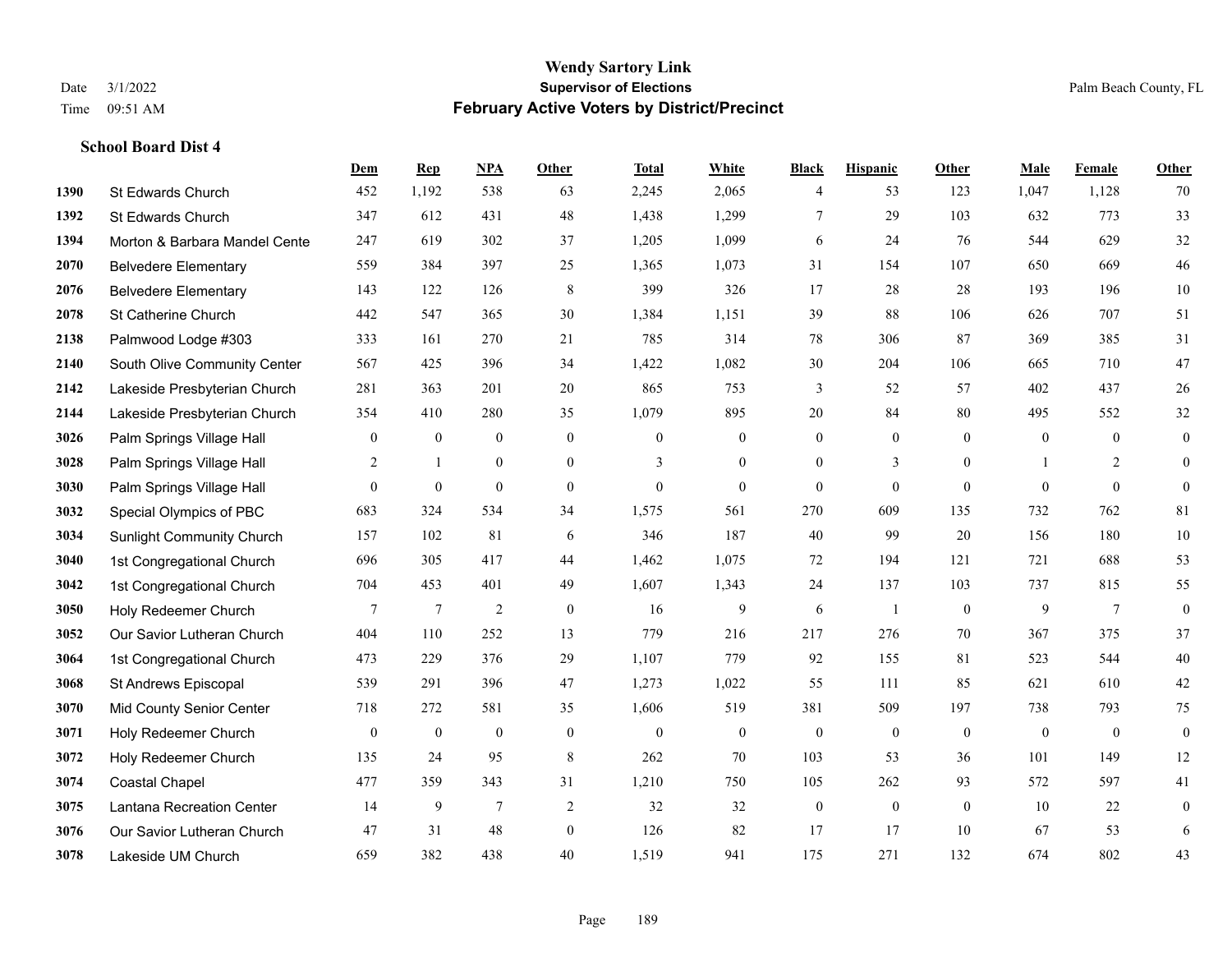|      |                                  | Dem          | <b>Rep</b>   | NPA            | <b>Other</b>   | <b>Total</b> | <b>White</b> | <b>Black</b>     | <b>Hispanic</b> | <b>Other</b> | <b>Male</b>  | <b>Female</b> | <b>Other</b>     |
|------|----------------------------------|--------------|--------------|----------------|----------------|--------------|--------------|------------------|-----------------|--------------|--------------|---------------|------------------|
| 3080 | American Finnish Club            | 859          | 226          | 577            | 41             | 1,703        | 396          | 531              | 587             | 189          | 738          | 863           | 102              |
| 3082 | <b>Atlantis City Hall</b>        | 493          | 885          | 447            | 48             | 1,873        | 1,617        | 39               | 92              | 125          | 858          | 969           | 46               |
| 3110 | Lantana Road Branch Library      | 820          | 338          | 500            | 43             | 1,701        | 798          | 459              | 285             | 159          | 736          | 888           | 77               |
| 3112 | <b>Starlight Cove Elementary</b> | 847          | 300          | 626            | 36             | 1,809        | 703          | 319              | 639             | 148          | 777          | 940           | 92               |
| 3114 | Santaluces High                  | 375          | 256          | 299            | 11             | 941          | 548          | 119              | 188             | 86           | 457          | 455           | 29               |
| 3116 | Advent Lantana                   | 1,051        | 526          | 751            | 53             | 2,381        | 1,466        | 358              | 372             | 185          | 987          | 1,314         | 80               |
| 3118 | Advent Lantana                   | 201          | 223          | 177            | 16             | 617          | 502          | 23               | 48              | 44           | 302          | 303           | 12               |
| 3134 | <b>Hidden Oaks Elementary</b>    | 1,066        | 316          | 610            | 36             | 2,028        | 581          | 803              | 372             | 272          | 864          | 1,079         | 85               |
| 3136 | <b>Freedom Shores Elementary</b> | 879          | 407          | 595            | 31             | 1,912        | 832          | 553              | 271             | 256          | 852          | 986           | $74\,$           |
| 3138 | <b>Citrus Cove Elementary</b>    | 869          | 486          | 574            | 33             | 1,962        | 1,130        | 329              | 289             | 214          | 864          | 1.015         | 83               |
| 3140 | Boynton Lakes North Clubhouse    | 416          | 188          | 280            | 16             | 900          | 424          | 222              | 123             | 131          | 402          | 467           | 31               |
| 3142 | Boynton Lakes North Clubhouse    | 364          | 164          | 228            | 19             | 775          | 430          | 136              | 137             | 72           | 315          | 431           | 29               |
| 3144 | <b>Freedom Shores Elementary</b> | 9            | 8            | 9              | $\mathbf{0}$   | 26           | 21           | $\boldsymbol{0}$ | 3               | 2            | 11           | 13            | $\overline{c}$   |
| 3146 | <b>Freedom Shores Elementary</b> | 335          | 132          | 172            | 21             | 660          | 446          | 79               | 73              | 62           | 260          | 379           | 21               |
| 3148 | Imagine Schools - Chancellor     | 63           | 51           | 54             | 5              | 173          | 116          | 12               | 28              | 17           | 87           | 81            | 5                |
| 3162 | <b>Hidden Oaks Elementary</b>    | 538          | 262          | 306            | 20             | 1,126        | 675          | 206              | 128             | 117          | 504          | 590           | $32\,$           |
| 3164 | <b>Citrus Cove Elementary</b>    | 879          | 549          | 655            | 48             | 2,131        | 1,331        | 320              | 246             | 234          | 955          | 1,106         | 70               |
| 3166 | Jamaica Bay Clubhouse            | 349          | 382          | 266            | 23             | 1,020        | 902          | 20               | 36              | 62           | 445          | 540           | 35               |
| 3168 | Boynton Beach Fire Station #3    | 901          | 475          | 676            | 36             | 2,088        | 1,193        | 377              | 296             | 222          | 889          | 1,131         | 68               |
| 3170 | Boynton Beach High               | 1,119        | 618          | 902            | 74             | 2,713        | 1,592        | 322              | 545             | 254          | 1,180        | 1,431         | 102              |
| 3172 | Boynton Beach High               | 484          | 143          | 315            | 32             | 974          | 456          | 265              | 145             | 108          | 398          | 528           | $48\,$           |
| 3174 | Boynton Beach Fire Station #3    | 247          | 180          | 176            | 14             | 617          | 425          | 52               | 84              | 56           | 279          | 322           | 16               |
| 3176 | Boynton Beach High               | 207          | 123          | 152            | 8              | 490          | 262          | 85               | 82              | 61           | 212          | 258           | $20\,$           |
| 3180 | Imagine Schools - Chancellor     | $\mathbf{0}$ | $\mathbf{0}$ | $\overline{0}$ | $\overline{0}$ | $\mathbf{0}$ | $\mathbf{0}$ | $\boldsymbol{0}$ | $\mathbf{0}$    | $\theta$     | $\mathbf{0}$ | $\mathbf{0}$  | $\boldsymbol{0}$ |
| 3182 | Imagine Schools - Chancellor     | 104          | 51           | 78             | $\overline{4}$ | 237          | 116          | 52               | 38              | 31           | 111          | 115           | $11\,$           |
| 3185 | Christ Fellowship Church BB      | 312          | 220          | 226            | 33             | 791          | 508          | 89               | 115             | 79           | 367          | 406           | $18\,$           |
| 3186 | Christ Fellowship Church BB      | 191          | 120          | 143            | 13             | 467          | 327          | 45               | 63              | 32           | 211          | 237           | 19               |
| 3187 | Christ Fellowship Church BB      | 682          | 422          | 618            | 61             | 1,783        | 1,013        | 284              | 292             | 194          | 834          | 895           | 54               |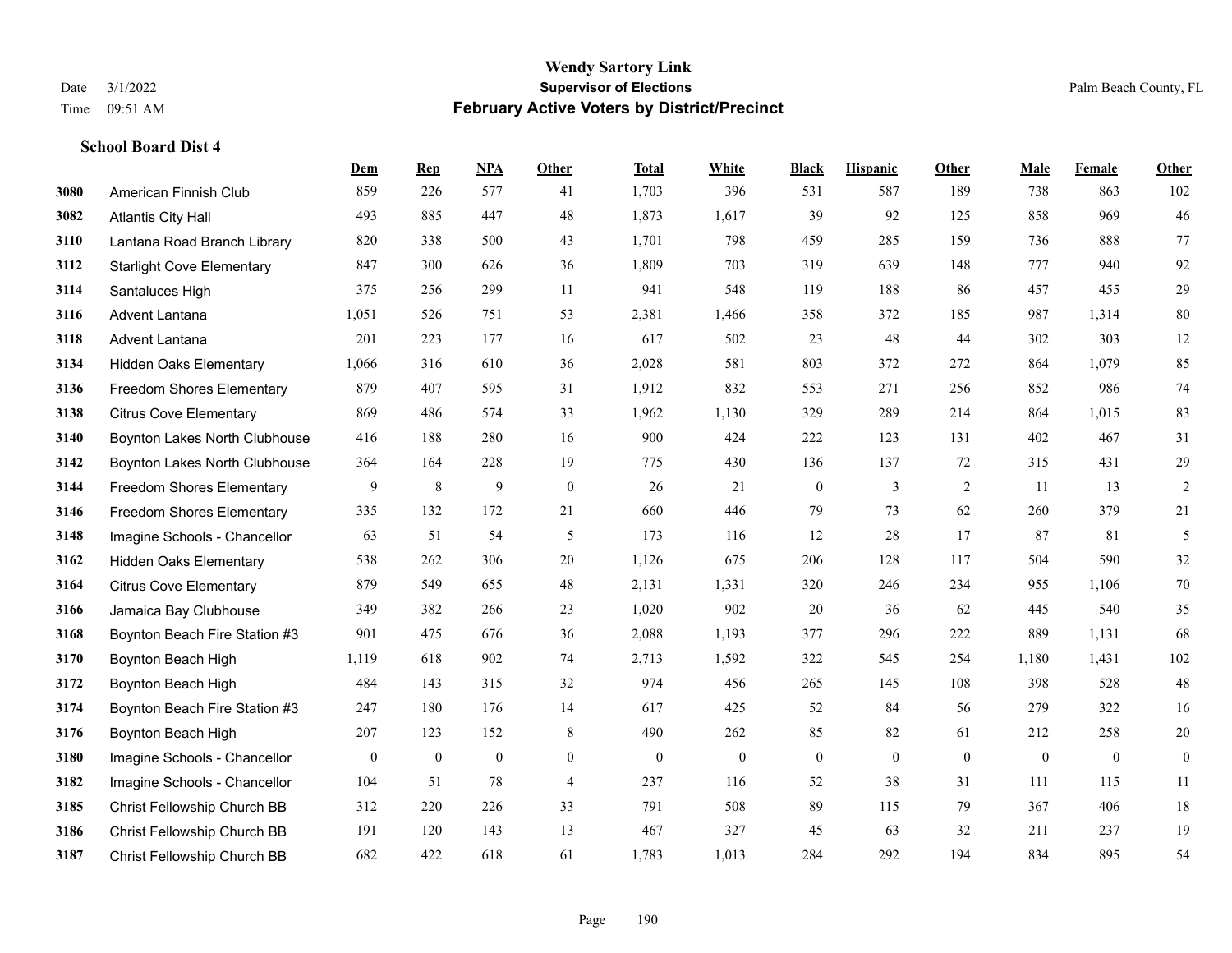#### **Wendy Sartory Link** Date 3/1/2022 **Supervisor of Elections** Palm Beach County, FL Time 09:51 AM **February Active Voters by District/Precinct**

# **Dem Rep NPA Other Total White Black Hispanic Other Male Female Other** Christ Fellowship Church BB 419 303 358 22 1,102 677 226 123 76 542 525 35 Imagine Schools - Chancellor 309 166 234 24 733 409 153 102 69 373 345 15 Leisureville #1 Clubhouse 547 414 389 46 1,396 1,051 118 134 93 565 787 44 Boynton Beach Fire Station #2 749 179 382 20 1,330 463 556 168 143 587 690 53 Leisureville #3 Clubhouse 622 550 437 53 1,662 1,376 86 108 92 710 897 55 BB Leisureville Clubhouse 504 526 314 35 1,379 1,131 70 115 63 561 778 40 Golfview Harbour Clubhouse 601 404 407 29 1,441 970 205 116 150 649 747 45 Golfview Harbour Clubhouse 65 70 53 7 195 142 31 11 11 97 92 6 Lantana Recreation Center 461 519 374 48 1,402 1,172 31 106 93 680 684 38 South Palm Beach Town Hall 403 516 394 34 1,347 1,148 21 84 94 586 713 48 Manalapan Town Hall 77 209 94 11 391 355 6 6 24 195 185 11 Hypoluxo Town Hall 526 604 529 65 1,724 1,439 40 119 126 795 881 48 Bent Tree Villas East 788 735 607 54 2,184 1,580 216 220 168 961 1,177 46 Greentree Villas 648 574 469 37 1,728 1,414 73 127 114 694 988 46 New Church 404 495 321 27 1,247 1,009 62 92 84 534 685 28 Christ Fellowship Church BB 534 289 306 24 1,153 693 194 163 103 529 593 31 Quail Ridge Business Center 120 369 130 12 631 610 1 1 19 287 331 13 Christ Fellowship Church BB 35 27 36 4 102 79 4 11 8 37 63 2 Congress Middle 839 231 410 45 1,525 536 670 166 153 632 832 61 Harvey E Oyer Jr Park 487 634 501 55 1,677 1,327 90 136 124 796 834 47 Sterling Village Aud 499 550 483 55 1,587 1,389 39 59 100 732 803 52 Ocean Ridge Town Hall 403 740 442 44 1,629 1,482 5 50 92 773 814 42 Village of Golf Admin Bldg 37 181 52 4 274 268 0 1 5 130 142 2 Crosspointe Elementary 367 255 292 24 938 666 114 70 88 398 519 21 Forest Park Elementary 288 448 277 26 1,039 934 8 50 47 433 574 32 **4038 Briny Breezes Community Cente** 87 142 92 4 325 299 0 10 16 133 182 10 Briny Breezes Community Center 0 0 0 0 0 0 0 0 0 0 0 0 Briny Breezes Community Center 0 0 0 0 0 0 0 0 0 0 0 0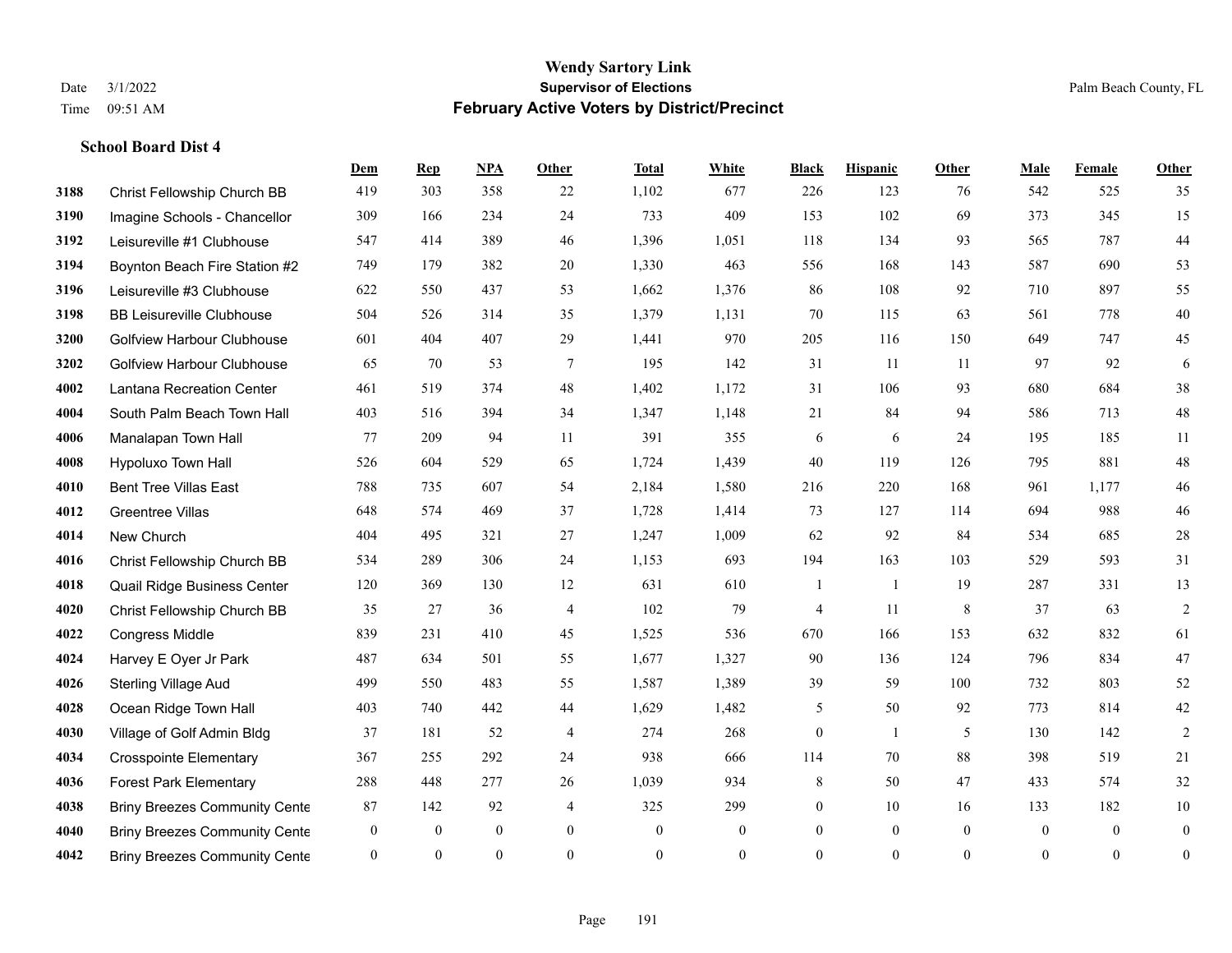#### **Wendy Sartory Link** Date 3/1/2022 **Supervisor of Elections** Palm Beach County, FL Time 09:51 AM **February Active Voters by District/Precinct**

# **Dem Rep NPA Other Total White Black Hispanic Other Male Female Other** Briny Breezes Community Cente  $\begin{array}{cccc} 48 & 39 & 39 & 0 & 126 & 110 & 1 & 10 & 5 & 65 & 58 & 3 \end{array}$  Delray Dunes 86 346 106 7 545 508 1 4 32 244 290 11 Banyan Creek Elementary 122 157 86 7 372 298 16 29 29 190 173 9 Hunter's Run Courtside Cafe 1,091 373 557 42 2,063 1,898 42 49 74 859 1,166 38 Crosspointe Elementary 113 84 90 3 290 178 57 21 34 143 141 6 Crosspointe Elementary 208 87 157 18 470 182 111 99 78 205 245 20 Lakeview Baptist Church 532 644 445 41 1,662 1,379 76 101 106 767 843 52 Lakeview Baptist Church 0 0 0 0 0 0 0 0 0 0 0 0 Plumosa SOA Elementary 52 62 41 7 162 144 4 8 6 81 79 2 Lakeview Baptist Church 2 6 4 0 12 5 0 1 6 5 7 0 Lakeview Baptist Church 42 77 38 5 162 133 7 9 13 76 84 2 Seacrest Presbyterian **48** 43 48 3 142 127 1 9 5 75 66 1 Seacrest Presbyterian 0 0 0 0 0 0 0 0 0 0 0 0 Seacrest Presbyterian 0 0 0 0 0 0 0 0 0 0 0 0 Seacrest Presbyterian 0 0 0 0 0 0 0 0 0 0 0 0 Gulf Stream Town Hall 185 459 215 23 882 817 4 23 38 429 433 20 Plumosa SOA Elementary 431 439 364 24 1,258 1,084 20 73 81 590 635 33 Country Manors Clubhouse 449 388 408 23 1,268 898 96 140 134 563 671 34 Banyan Creek Elementary 4 6 1 0 11 10 0 0 1 7 3 1 Banyan Creek Elementary 0 0 0 0 0 0 0 0 0 0 0 0 **4082 Banyan Creek Elementary 0 3 0 0 3 3 3 0 0 0 2 1 0**  Banyan Creek Elementary 42 24 26 2 94 70 6 10 8 44 46 4 Banyan Creek Elementary 538 390 395 31 1,354 925 189 106 134 630 677 47 West Park Baptist Church 850 468 488 45 1,851 1,575 63 95 118 752 1,053 46 Pines of Delray North 268 174 159 16 617 496 40 44 37 240 351 26 Atlantic High 0 0 0 0 0 0 0 0 0 0 0 0 Carver Middle 567 48 163 10 788 103 588 31 66 365 373 50 Bethel Evangelical Baptist 989 755 659 69 2,472 1,890 186 218 178 1,051 1,352 69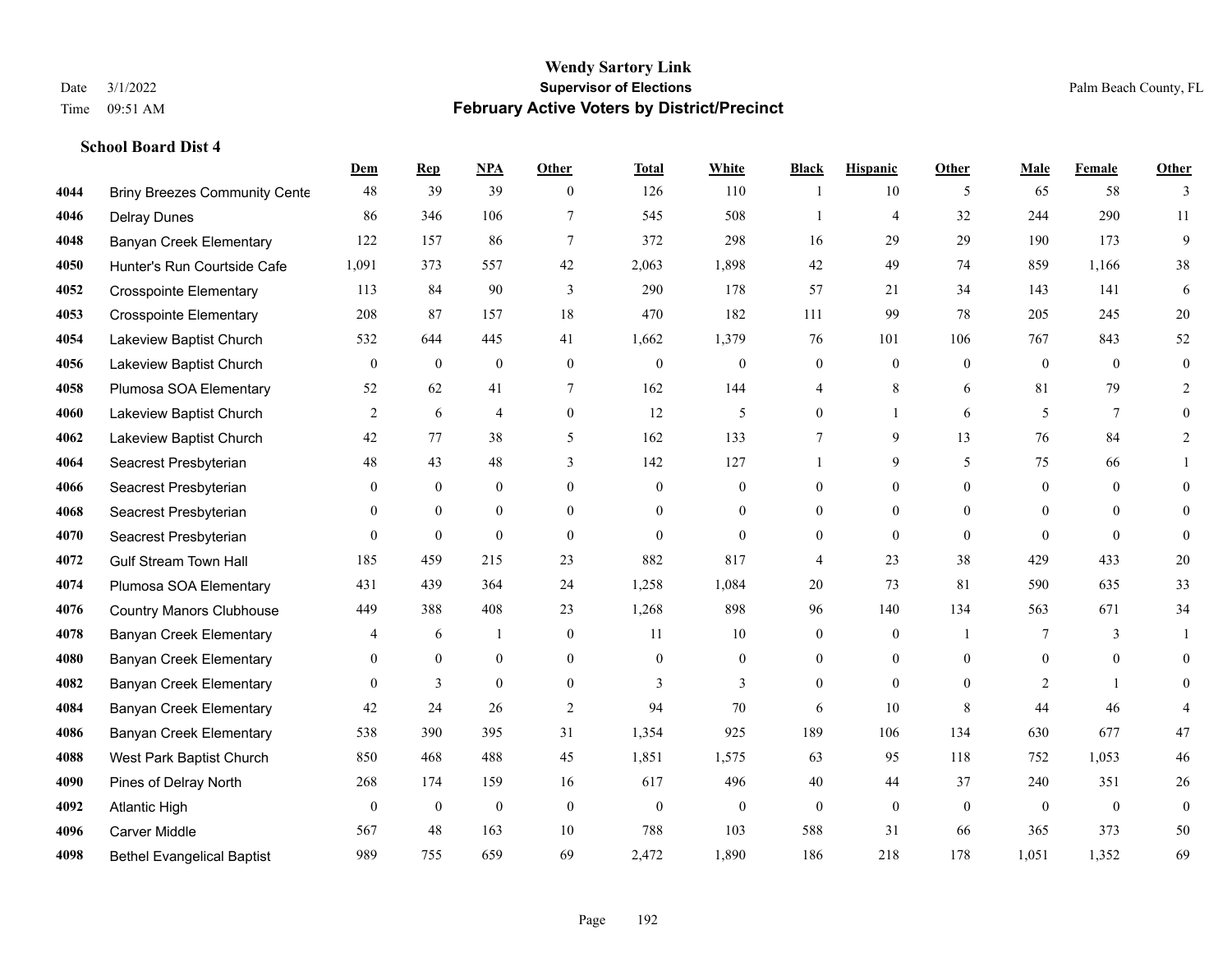|      |                                      | Dem | <b>Rep</b> | NPA | <b>Other</b>     | <b>Total</b> | <b>White</b> | <b>Black</b>     | <b>Hispanic</b> | <b>Other</b> | <b>Male</b> | Female | <b>Other</b> |
|------|--------------------------------------|-----|------------|-----|------------------|--------------|--------------|------------------|-----------------|--------------|-------------|--------|--------------|
| 4100 | Carver Middle                        | 115 | 148        | 105 | 7                | 375          | 296          | 31               | 21              | 27           | 185         | 176    | 14           |
| 4102 | Veterans Park Recreation Ctr         | 426 | 509        | 415 | 34               | 1,384        | 1,263        | 14               | 24              | 83           | 642         | 705    | 37           |
| 4104 | <b>Emmanuel Catholic Church</b>      | 733 | 666        | 644 | 67               | 2,110        | 1,703        | 85               | 157             | 165          | 925         | 1,116  | 69           |
| 4106 | Delray Beach Golf Club               | 400 | 412        | 359 | 35               | 1,206        | 928          | 56               | 111             | 111          | 555         | 612    | 39           |
| 4108 | Pines of Delray East                 | 585 | 345        | 383 | 30               | 1,343        | 989          | 89               | 145             | 120          | 541         | 750    | $52\,$       |
| 4110 | 505 Club                             | 376 | 436        | 313 | 30               | 1,155        | 1,050        | 11               | 30              | 64           | 508         | 618    | $29\,$       |
| 4112 | Veterans Park Recreation Ctr         | 573 | 792        | 567 | 45               | 1,977        | 1,820        | 9                | 40              | 108          | 928         | 986    | 63           |
| 4114 | Delray Beach First Baptist           | 814 | 772        | 627 | 61               | 2,274        | 1,921        | 81               | 127             | 145          | 1,057       | 1.170  | 47           |
| 4116 | <b>Orchard View Elementary</b>       | 27  | 35         | 29  | $\boldsymbol{0}$ | 91           | 74           | $\overline{c}$   | 6               | 9            | 47          | 41     | 3            |
| 4118 | <b>Orchard View Elementary</b>       | 669 | 420        | 491 | 34               | 1,614        | 1,121        | 151              | 200             | 142          | 662         | 897    | 55           |
| 4120 | <b>Orchard View Elementary</b>       | 446 | 296        | 340 | 42               | 1,124        | 803          | 64               | 154             | 103          | 472         | 611    | 41           |
| 4122 | Delray Beach Swim and Tennis         | 715 | 431        | 494 | 36               | 1,676        | 1,171        | 195              | 153             | 157          | 724         | 891    | 61           |
| 4124 | Delray Beach Swim and Tennis         | 777 | 589        | 673 | 61               | 2,100        | 1,581        | 134              | 191             | 194          | 961         | 1,065  | $74\,$       |
| 4126 | <b>Pine Grove Elementary</b>         | 509 | 841        | 551 | 64               | 1,965        | 1,703        | 25               | 93              | 144          | 905         | 992    | 68           |
| 4128 | St Lucy Catholic Church              | 619 | 935        | 642 | 41               | 2,237        | 2,000        | 14               | 77              | 146          | 1,021       | 1,148  | 68           |
| 4129 | St Lucy Catholic Church              | 30  | 60         | 32  | 2                | 124          | 109          | $\boldsymbol{0}$ | 4               | 11           | 57          | 65     | $\sqrt{2}$   |
| 4130 | Omni Middle                          | 627 | 617        | 558 | 37               | 1,839        | 1,508        | 34               | 135             | 162          | 861         | 926    | 52           |
| 4132 | Calusa Elementary                    | 389 | 399        | 330 | 26               | 1,144        | 944          | 16               | 97              | 87           | 477         | 629    | $38\,$       |
| 4156 | St Lucy Catholic Church              | 534 | 570        | 416 | 36               | 1,556        | 1,369        | $\,$ 8 $\,$      | 65              | 114          | 722         | 794    | $40\,$       |
| 7130 | Alexander W Dreyfoos SOA High        | 823 | 842        | 820 | 75               | 2,560        | 1,967        | 120              | 207             | 266          | 1,290       | 1,201  | 69           |
| 7132 | <b>WPB City Hall Flagler Gallery</b> | 667 | 715        | 613 | 71               | 2,066        | 1,633        | 92               | 147             | 194          | 1,048       | 948    | $70\,$       |
| 7150 | Howard Park Community Center         | 350 | 284        | 302 | 39               | 975          | 781          | 44               | 81              | 69           | 492         | 458    | 25           |
| 7152 | WPB City Hall Flagler Gallery        | 483 | 453        | 285 | 42               | 1,263        | 1,007        | 44               | 117             | 95           | 484         | 735    | $44\,$       |
| 7154 | Morton & Barbara Mandel Cente        | 154 | 368        | 163 | 17               | 702          | 630          | 8                | 13              | 51           | 320         | 362    | $20\,$       |
| 7156 | PB Fire Station #3                   | 43  | 101        | 61  | 2                | 207          | 179          | $\boldsymbol{0}$ | $\tau$          | 21           | 92          | 103    | 12           |
| 7158 | PB Fire Station #3                   | 539 | 488        | 421 | 53               | 1,501        | 1,345        | 20               | 31              | 105          | 658         | 807    | $36\,$       |
| 7164 | <b>Osborne Community Center</b>      | 318 | 184        | 210 | 26               | 738          | 573          | 56               | 56              | 53           | 345         | 371    | $22\,$       |
| 7166 | PB Fire Station #3                   | 324 | 398        | 306 | 28               | 1,056        | 935          | $\overline{2}$   | 32              | 87           | 458         | 570    | $28\,$       |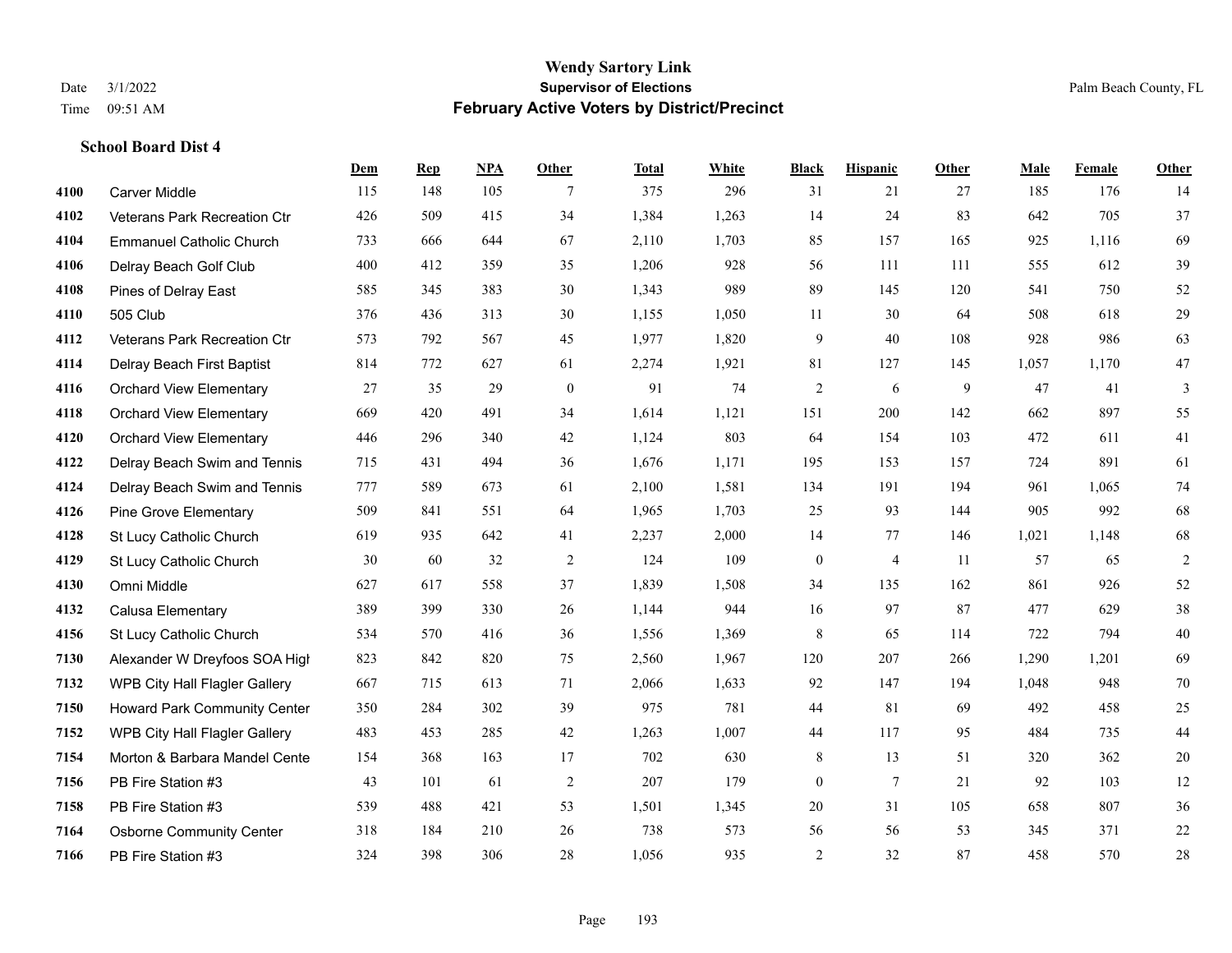|      |                            | <u>Dem</u> | <b>Rep</b> | NPA    | Other | <b>Total</b> | White   | <b>Black</b> | <b>Hispanic</b> | <b>Other</b> | Male   | Female | <b>Other</b> |
|------|----------------------------|------------|------------|--------|-------|--------------|---------|--------------|-----------------|--------------|--------|--------|--------------|
| 7172 | Lantana Recreation Center  | 303        | 277        | 247    | 19    | 846          | 665     | 54           | 64              | 63           | 402    | 418    | 26           |
| 7198 | Atlantic High              | 45         |            | 26     |       | 101          | 81      | $\sigma$     |                 |              | 40     | 59     |              |
| 7204 | 505 Club                   | 32         |            | 38     | 4     | 106          | 82      |              |                 |              | 53     | 48     |              |
| 7206 | 505 Club                   | 57         | 62         | 56     |       | 180          | 154     |              |                 | 16           | 97     | 78     |              |
|      | <b>School Board Dist 4</b> | 55,088     | 44.491     | 42,078 | 3,691 | 145,348      | 104,290 | 13,887       | 15,334          | 11,837       | 65,368 | 75,285 | 4,695        |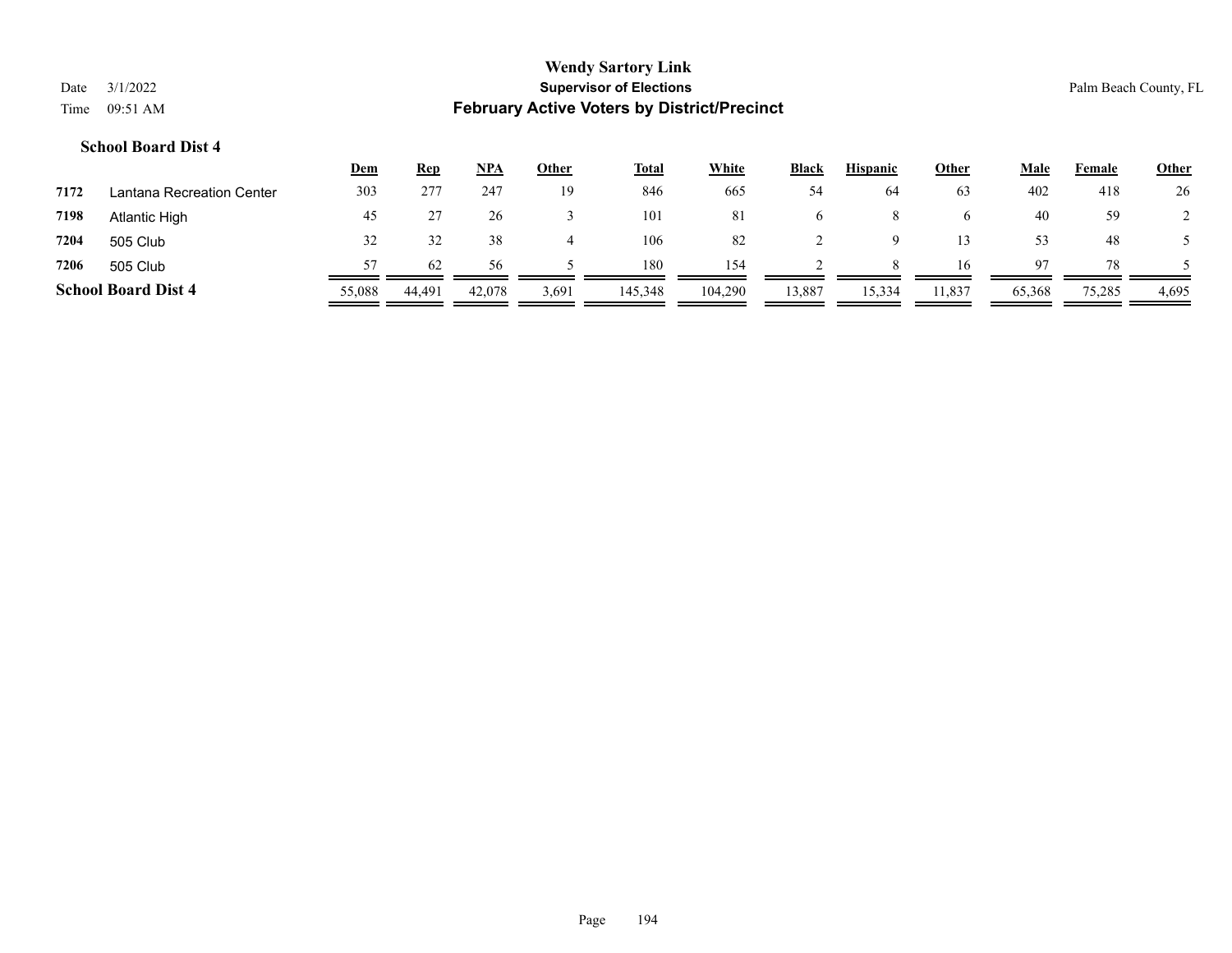|      |                                  | Dem | <b>Rep</b> | NPA | <b>Other</b> | <b>Total</b> | <b>White</b> | <b>Black</b> | <b>Hispanic</b> | <b>Other</b> | <b>Male</b> | <b>Female</b> | <b>Other</b> |
|------|----------------------------------|-----|------------|-----|--------------|--------------|--------------|--------------|-----------------|--------------|-------------|---------------|--------------|
| 4134 | Above and Beyond Community (     | 414 | 552        | 440 | 37           | 1,443        | 1,162        | 41           | 135             | 105          | 684         | 713           | 46           |
| 4136 | Above and Beyond Community (     | 642 | 627        | 593 | 48           | 1,910        | 1,429        | 48           | 220             | 213          | 820         | 1,020         | 70           |
| 4138 | <b>Ascension Catholic Church</b> | 813 | 1,195      | 914 | 71           | 2,993        | 2,334        | 164          | 242             | 253          | 1,425       | 1,476         | 92           |
| 4142 | Woodfield Country Club HOA       | 846 | 772        | 751 | 55           | 2,424        | 2,175        | 12           | 67              | 170          | 1,118       | 1,214         | 92           |
| 4144 | Seasons HOA Clubhouse            | 229 | 208        | 174 | 11           | 622          | 511          | 9            | 38              | 64           | 297         | 295           | $30\,$       |
| 4146 | <b>Broken Sound Club</b>         | 534 | 378        | 351 | 17           | 1,280        | 1,175        | 11           | 31              | 63           | 575         | 675           | $30\,$       |
| 4148 | <b>Broken Sound Club</b>         | 552 | 427        | 446 | 40           | 1,465        | 1,155        | 66           | 137             | 107          | 675         | 753           | 37           |
| 4150 | Patch Reef Park Community Cer    | 573 | 569        | 643 | 65           | 1,850        | 1,420        | 66           | 167             | 197          | 873         | 931           | $46\,$       |
| 4152 | Boca Delray Lodge #171           | 619 | 651        | 662 | 50           | 1,982        | 1,451        | 78           | 228             | 225          | 900         | 1,002         | $80\,$       |
| 4154 | <b>Ascension Catholic Church</b> | 414 | 423        | 347 | 33           | 1,217        | 878          | 85           | 112             | 142          | 592         | 579           | 46           |
| 4158 | Spanish River High               | 935 | 755        | 757 | 45           | 2,492        | 1,975        | 49           | 223             | 245          | 1,186       | 1,202         | 104          |
| 4160 | Greater BR Swim & Racquet Ctr    | 421 | 411        | 356 | 22           | 1,210        | 983          | 18           | 89              | 120          | 560         | 607           | 43           |
| 4162 | Patch Reef Park Community Cer    | 544 | 487        | 448 | 22           | 1,501        | 1,144        | 30           | 116             | 211          | 687         | 736           | $78\,$       |
| 4164 | Safe Schools Institute           | 591 | 638        | 584 | 35           | 1,848        | 1,487        | 29           | 173             | 159          | 855         | 903           | 90           |
| 4166 | FAU Arena Lobby                  | 779 | 456        | 604 | 31           | 1,870        | 1,039        | 310          | 272             | 249          | 828         | 935           | 107          |
| 4168 | JC Mitchell Elementary           | 708 | 574        | 632 | 51           | 1,965        | 1,356        | 89           | 249             | 271          | 859         | 994           | 112          |
| 4170 | Spanish River Library            | 900 | 1,048      | 872 | 54           | 2,874        | 2,237        | 99           | 262             | 276          | 1,370       | 1,411         | 93           |
| 4172 | Marine Safety Headquarters       | 666 | 691        | 615 | 62           | 2,034        | 1,777        | 15           | 106             | 136          | 911         | 1,071         | $52\,$       |
| 4174 | Sugar Sand Park Comm Center      | 300 | 269        | 271 | 15           | 855          | 737          | 5            | 53              | 60           | 401         | 418           | 36           |
| 4176 | Sugar Sand Park Comm Center      | 912 | 716        | 741 | 68           | 2,437        | 1,781        | 72           | 322             | 262          | 1,061       | 1,277         | 99           |
| 4178 | Sugar Sand Park Comm Center      | 756 | 646        | 514 | 48           | 1,964        | 1,568        | 43           | 198             | 155          | 807         | 1,097         | 60           |
| 4180 | Del Prado Elementary             | 555 | 587        | 563 | 36           | 1,741        | 1,239        | 52           | 243             | 207          | 798         | 849           | 94           |
| 4182 | Greater BR Swim & Racquet Ctr    | 860 | 597        | 748 | 55           | 2,260        | 1,533        | $81\,$       | 402             | 244          | 949         | 1,219         | 92           |
| 4184 | <b>Boca Raton Middle</b>         | 559 | 613        | 570 | 36           | 1,778        | 1,334        | 63           | 215             | 166          | 845         | 888           | 45           |
| 4186 | The Volen Center                 | 544 | 510        | 459 | 29           | 1,542        | 1,069        | 127          | 167             | 179          | 704         | 778           | 60           |
| 4188 | Elks Lodge of Boca Raton         | 898 | 531        | 615 | 58           | 2,102        | 1,222        | 330          | 313             | 237          | 948         | 1,061         | 93           |
| 4190 | St Gregory Episcopal Church      | 737 | 1,086      | 826 | 78           | 2,727        | 2,294        | 26           | 179             | 228          | 1,340       | 1,304         | 83           |
| 4192 | Verde K-8 School                 | 558 | 977        | 733 | 45           | 2,313        | 1,861        | 47           | 130             | 275          | 1,076       | 1,116         | 121          |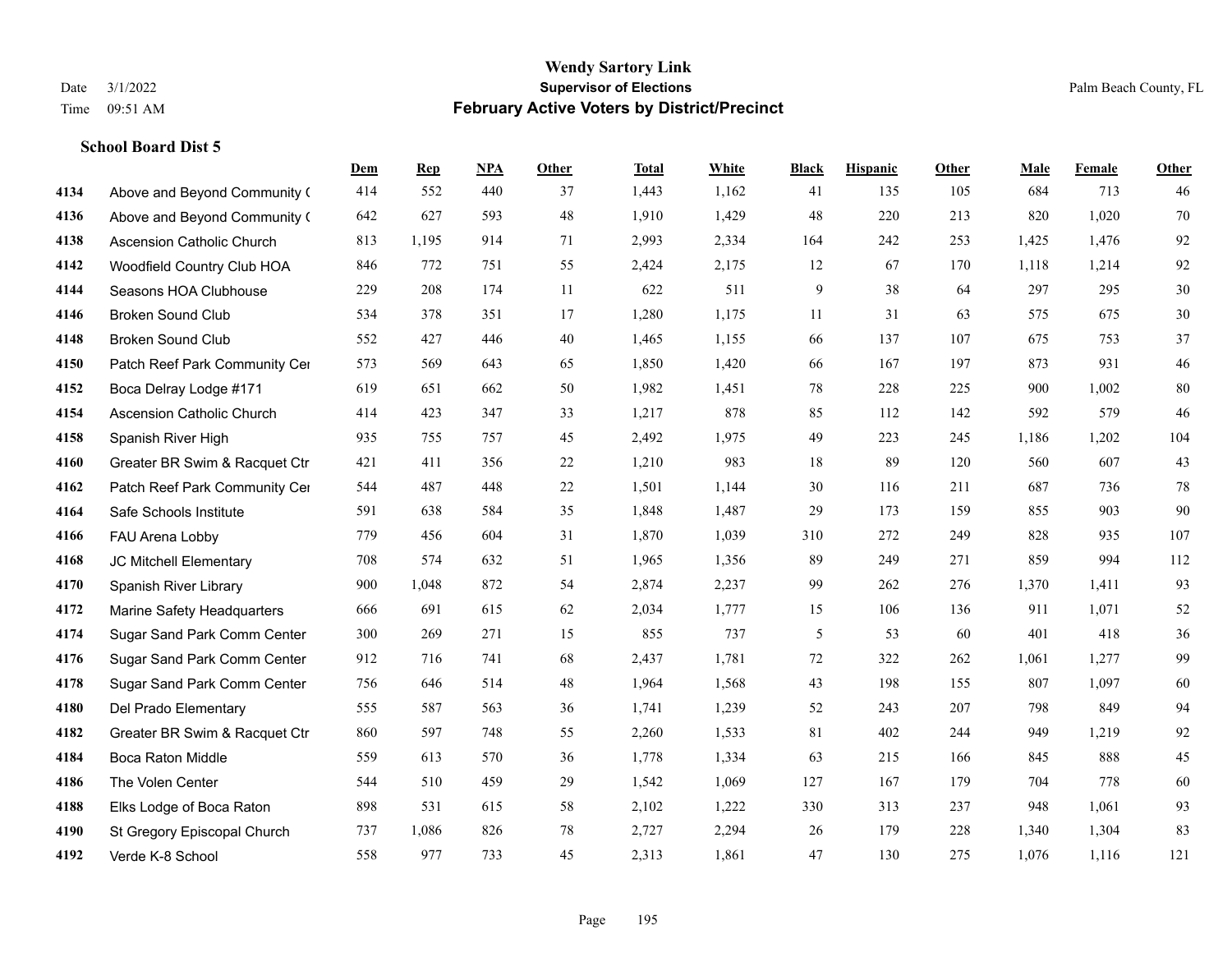|      |                                    | Dem   | <b>Rep</b> | NPA | <b>Other</b> | <b>Total</b> | White | <b>Black</b> | <b>Hispanic</b> | <b>Other</b> | <b>Male</b> | Female | <b>Other</b> |
|------|------------------------------------|-------|------------|-----|--------------|--------------|-------|--------------|-----------------|--------------|-------------|--------|--------------|
| 4194 | Del Prado Elementary               | 544   | 337        | 303 | 30           | 1,214        | 1,030 | 25           | 61              | 98           | 521         | 663    | 30           |
| 4196 | Good Shepherd Lutheran             | 695   | 441        | 445 | 26           | 1,607        | 1,375 | 30           | 84              | 118          | 672         | 893    | $42\,$       |
| 4198 | Verde K-8 School                   | 639   | 472        | 545 | 35           | 1,691        | 1,061 | 120          | 323             | 187          | 700         | 921    | $70\,$       |
| 4200 | Verde K-8 School                   | 395   | 337        | 294 | 22           | 1,048        | 786   | $\,$ 8 $\,$  | 163             | 91           | 421         | 601    | $26\,$       |
| 4202 | Greater BR Swim & Racquet Ctr      | 787   | 601        | 647 | 36           | 2,071        | 1,596 | 32           | 255             | 188          | 841         | 1,153  | $77\,$       |
| 4204 | Sugar Sand Park Comm Center        | 741   | 462        | 598 | 39           | 1,840        | 1,163 | 143          | 315             | 219          | 827         | 945    | 68           |
| 4206 | Good Shepherd Lutheran             | 677   | 495        | 526 | 35           | 1,733        | 1,369 | 37           | 183             | 144          | 706         | 971    | 56           |
| 4208 | Hammock Pointe Elementary          | 832   | 589        | 485 | 36           | 1,942        | 1,658 | 11           | 117             | 156          | 757         | 1,129  | 56           |
| 4210 | Sugar Sand Park Comm Center        | 649   | 833        | 695 | 44           | 2,221        | 1,740 | 29           | 273             | 179          | 1,024       | 1,127  | $70\,$       |
| 4212 | Center for Spiritual Living        | 631   | 799        | 613 | 42           | 2,085        | 1,734 | 35           | 173             | 143          | 985         | 1,039  | 61           |
| 4214 | Calvary Chapel Boca Raton - 4th    | 618   | 871        | 646 | 63           | 2,198        | 1,754 | 44           | 230             | 170          | 1,023       | 1,098  | 77           |
| 4216 | Calvary Chapel Boca Raton - Kir    | 667   | 1.064      | 697 | 60           | 2,488        | 2,094 | 20           | 181             | 193          | 1,184       | 1,216  | $88\,$       |
| 4218 | <b>Grace Community Church</b>      | 447   | 862        | 540 | 54           | 1,903        | 1,574 | 34           | 143             | 152          | 887         | 936    | $80\,$       |
| 4220 | Boca Raton Community Center        | 453   | 401        | 474 | 45           | 1,373        | 882   | 104          | 237             | 150          | 613         | 715    | 45           |
| 4222 | Boca Raton Downtown Library        | 948   | 1,169      | 962 | 89           | 3,168        | 2,660 | 78           | 187             | 243          | 1,434       | 1,622  | 112          |
| 4224 | <b>Grace Community Church</b>      | 506   | 1,136      | 757 | 58           | 2,457        | 2,024 | 54           | 179             | 200          | 1,150       | 1,225  | $82\,$       |
| 4226 | St Gregory Episcopal Church        | 216   | 385        | 288 | 26           | 915          | 820   | 8            | 31              | 56           | 428         | 465    | 22           |
| 4228 | <b>Boca Raton Community Center</b> | 527   | 687        | 535 | 49           | 1,798        | 1,547 | 17           | 99              | 135          | 812         | 941    | $45\,$       |
| 4230 | Boca Raton Downtown Library        | 308   | 451        | 338 | 24           | 1,121        | 980   | 9            | 56              | 76           | 528         | 570    | $23\,$       |
| 5128 | <b>Sunrise Park Elementary</b>     | 756   | 519        | 576 | 38           | 1,889        | 1,254 | 102          | 280             | 253          | 854         | 974    | 61           |
| 5130 | Coconut Cove Waterpark - Meet      | 658   | 557        | 549 | 30           | 1,794        | 1,318 | 32           | 171             | 273          | 814         | 899    | 81           |
| 5132 | <b>Eagles Landing Middle</b>       | 923   | 592        | 662 | 49           | 2,226        | 1,514 | 147          | 337             | 228          | 997         | 1,161  | 68           |
| 5134 | Coconut Cove Waterpark - Meet      | 537   | 473        | 460 | 31           | 1,501        | 1,069 | 72           | 232             | 128          | 714         | 736    | 51           |
| 5136 | West Boca Branch Library           | 852   | 509        | 701 | 51           | 2,113        | 1,362 | 129          | 405             | 217          | 889         | 1,160  | 64           |
| 5138 | <b>Whispering Pines Elementary</b> | 896   | 574        | 629 | 44           | 2,143        | 1,424 | 129          | 311             | 279          | 934         | 1,134  | 75           |
| 5140 | Olympic Heights High               | 1,028 | 783        | 922 | 54           | 2,787        | 1,800 | 148          | 537             | 302          | 1,271       | 1,403  | 113          |
| 5142 | <b>Whispering Pines Elementary</b> | 301   | 246        | 258 | 23           | 828          | 595   | 28           | 110             | 95           | 332         | 459    | 37           |
| 5144 | Whisper Walk Section B             | 903   | 462        | 426 | 32           | 1,823        | 1,436 | 52           | 218             | 117          | 685         | 1,091  | $47\,$       |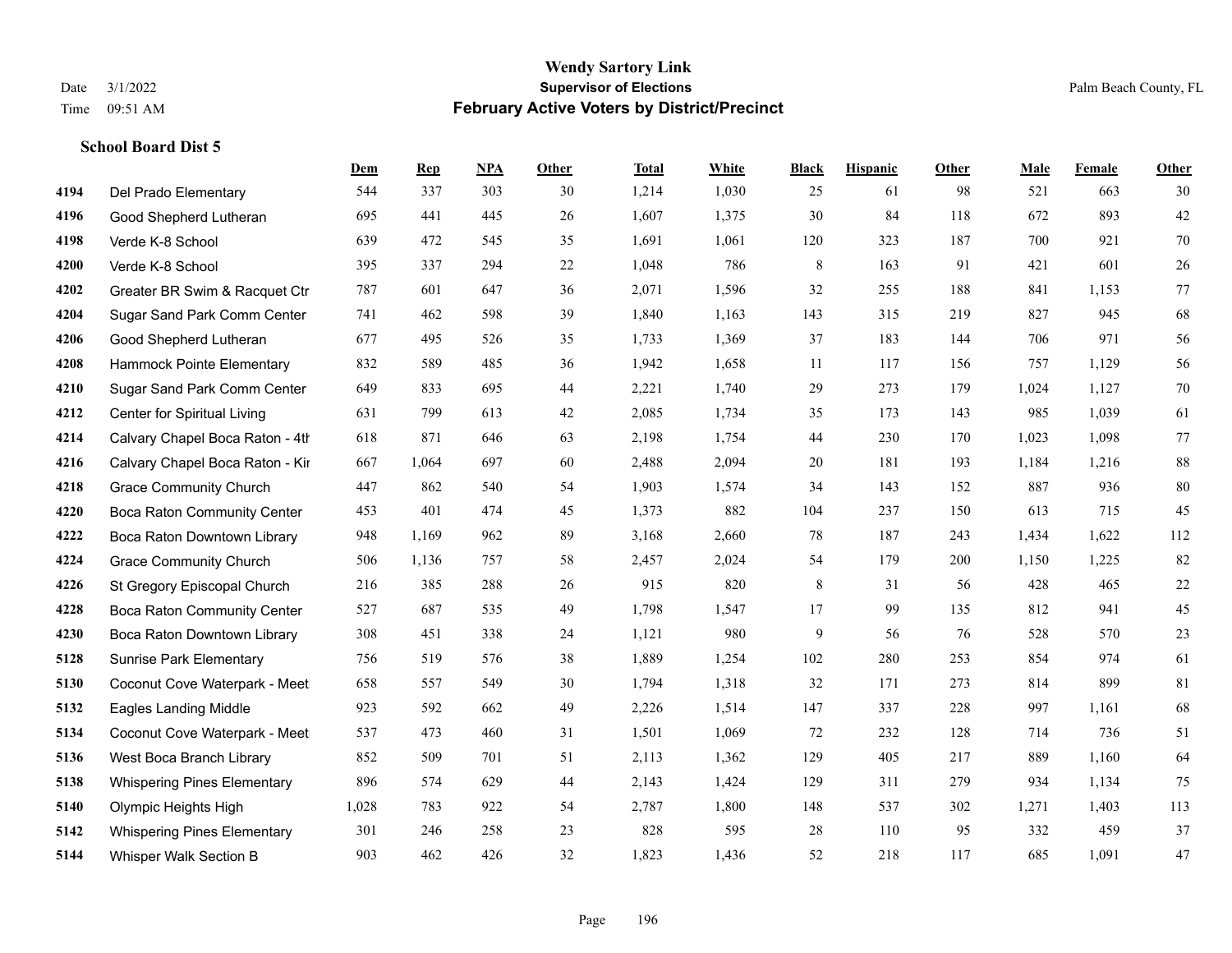## **Wendy Sartory Link** Date 3/1/2022 **Supervisor of Elections** Palm Beach County, FL Time 09:51 AM **February Active Voters by District/Precinct**

|      |                                   | Dem    | <b>Rep</b> | NPA    | <b>Other</b> | <b>Total</b> | White   | <b>Black</b> | <b>Hispanic</b> | Other  | Male   | <b>Female</b> | Other |
|------|-----------------------------------|--------|------------|--------|--------------|--------------|---------|--------------|-----------------|--------|--------|---------------|-------|
| 5146 | Century Village West              | 897    | 524        | 407    | 45           | 1,873        | 1,444   | 77           | 187             | 165    | 693    | 1,109         | 71    |
| 5148 | <b>Century Village West</b>       | 738    | 378        | 358    | 28           | 1,502        | 1,198   | 50           | 131             | 123    | 569    | 860           | 73    |
| 5150 | Century Village West              | 677    | 292        | 291    | 19           | 1,279        | 994     | 48           | 148             | 89     | 450    | 788           | 41    |
| 5152 | West Boca Raton High              | 948    | 801        | 869    | 46           | 2,664        | 1,990   | 83           | 248             | 343    | 1,261  | 1,295         | 108   |
| 5154 | Daggerwing Nature Center          | 897    | 788        | 739    | 51           | 2,475        | 1,703   | 80           | 341             | 351    | 1,112  | 1,247         | 116   |
| 5156 | Southwinds Golf Course            | 717    | 499        | 605    | 32           | 1,853        | 1,255   | 85           | 268             | 245    | 793    | 976           | 84    |
| 5158 | Boca West Country Club            | 766    | 466        | 534    | 47           | 1,813        | 1,630   | 9            | 73              | 101    | 751    | 1,014         | 48    |
| 5160 | Boca West Country Club            | 833    | 475        | 439    | 34           | 1,781        | 1,675   | 3            | 29              | 74     | 687    | 1,048         | 46    |
| 5162 | Glades Presbyterian Church        | 770    | 745        | 657    | 41           | 2,213        | 1,619   | 70           | 314             | 210    | 1,049  | 1,084         | 80    |
| 5164 | Sandpiper Shores Elementary       | 1,012  | 665        | 690    | 45           | 2,412        | 1,847   | 75           | 258             | 232    | 1.092  | 1,241         | 79    |
| 5166 | <b>Glades Road Branch Library</b> | 847    | 765        | 818    | 49           | 2,479        | 1,731   | 130          | 370             | 248    | 1,082  | 1,301         | 96    |
| 5168 | <b>Glades Road Branch Library</b> | 959    | 609        | 622    | 39           | 2,229        | 1,667   | 65           | 278             | 219    | 858    | 1,314         | 57    |
| 5170 | Olympic Heights High              | 1,147  | 648        | 759    | 48           | 2,602        | 1,919   | 81           | 357             | 245    | 1,016  | 1,492         | 94    |
| 5172 | Del Prado Elementary              | 233    | 316        | 207    | 18           | 774          | 696     | 10           | 11              | 57     | 366    | 387           | 21    |
| 5174 | <b>Waters Edge Elementary</b>     | 858    | 758        | 820    | 48           | 2,484        | 1,686   | 126          | 351             | 321    | 1,146  | 1,220         | 118   |
| 5176 | Loggers Run Middle                | 468    | 351        | 380    | 17           | 1,216        | 845     | 48           | 201             | 122    | 516    | 639           | 61    |
| 5178 | Loggers Run Middle                | 700    | 546        | 645    | 44           | 1,935        | 1,067   | 187          | 412             | 269    | 861    | 977           | 97    |
| 5180 | Boca Glades Baptist Church        | 676    | 376        | 646    | 43           | 1,741        | 975     | 131          | 404             | 231    | 802    | 862           | 77    |
| 5182 | Boca Glades Baptist Church        | 572    | 300        | 540    | 36           | 1,448        | 752     | 128          | 362             | 206    | 653    | 730           | 65    |
| 5184 | <b>Coral Sunset Elementary</b>    | 901    | 566        | 736    | 42           | 2,245        | 1,232   | 243          | 446             | 324    | 1,033  | 1,105         | 107   |
| 5186 | <b>Coral Sunset Elementary</b>    | 1,011  | 431        | 893    | 40           | 2,375        | 999     | 358          | 680             | 338    | 1,012  | 1,237         | 126   |
| 5188 | Pines Of Boca Barwood             | 971    | 637        | 813    | 54           | 2,475        | 1,460   | 144          | 547             | 324    | 1,050  | 1,328         | 97    |
| 5190 | Lakes at Boca Rio Clubhouse       | 409    | 284        | 344    | 19           | 1,056        | 689     | 65           | 181             | 121    | 480    | 534           | 42    |
| 5192 | Hammock Pointe Elementary         | 1,068  | 680        | 938    | 46           | 2,732        | 1,551   | 210          | 594             | 377    | 1,176  | 1,436         | 120   |
| 5194 | Lakes Of Boca Barwood             | 393    | 255        | 387    | 21           | 1,056        | 630     | 50           | 238             | 138    | 453    | 549           | 54    |
|      | <b>School Board Dist 5</b>        | 55,461 | 47,656     | 46,937 | 3,334        | 153,388      | 113,199 | 6,298        | 18,409          | 15.482 | 68,108 | 79.544        | 5,736 |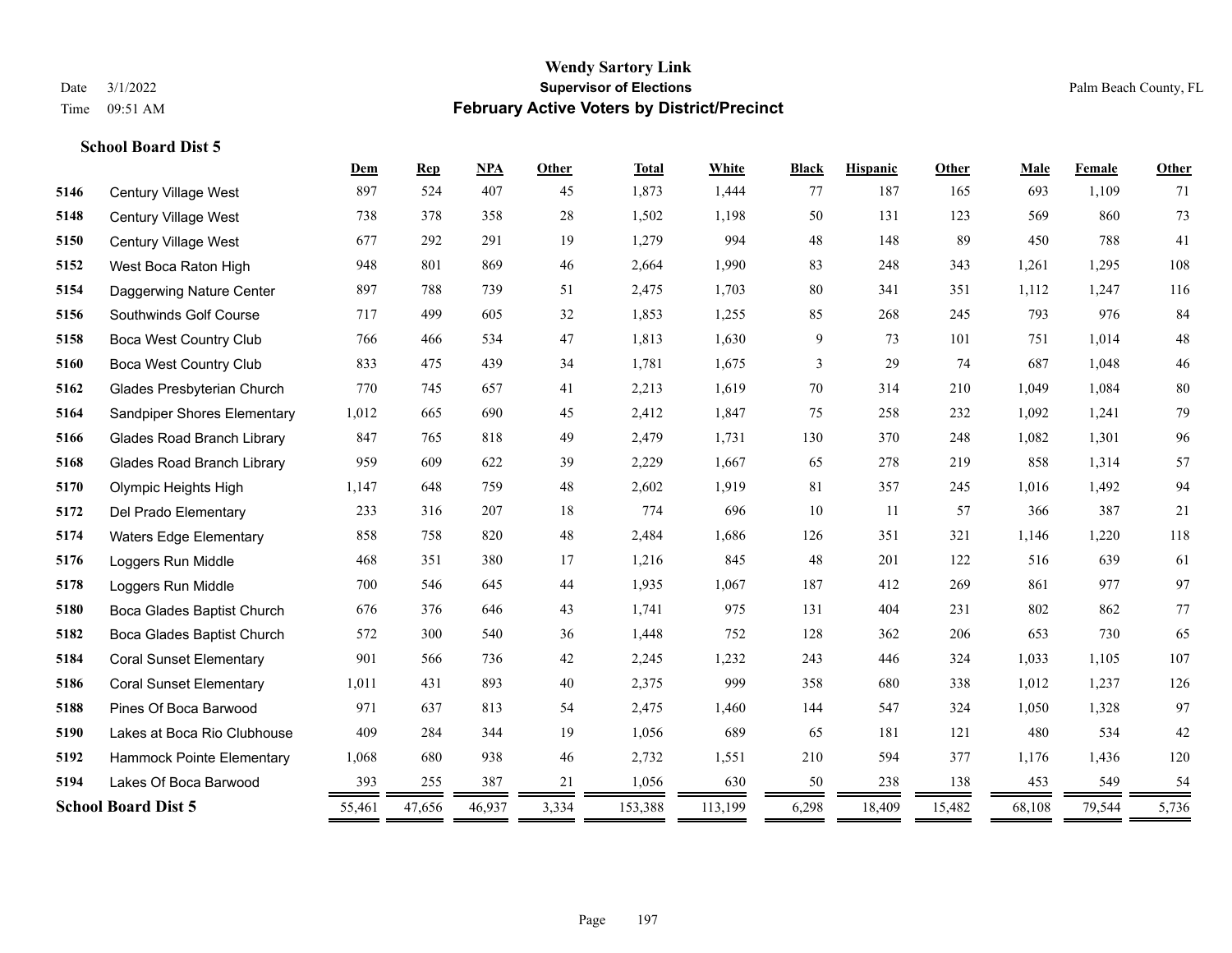|      |                                     | Dem          | <b>Rep</b>       | NPA              | <b>Other</b>   | <b>Total</b>   | <b>White</b>   | <b>Black</b>     | <b>Hispanic</b> | <b>Other</b>   | <b>Male</b>  | <b>Female</b>  | <b>Other</b>     |
|------|-------------------------------------|--------------|------------------|------------------|----------------|----------------|----------------|------------------|-----------------|----------------|--------------|----------------|------------------|
| 1002 | <b>Canal Point Community Center</b> | $\mathbf{0}$ | $\mathbf{0}$     | $\mathbf{0}$     | $\theta$       | $\theta$       | $\overline{0}$ | $\mathbf{0}$     | $\overline{0}$  | $\theta$       | $\mathbf{0}$ | $\overline{0}$ | $\Omega$         |
| 1004 | Pierce Hammock Elementary           | 2            | 5                | $\overline{3}$   | $\Omega$       | 10             | 10             | $\mathbf{0}$     | $\mathbf{0}$    | $\Omega$       | 4            | 6              | $\mathbf{0}$     |
| 1218 | Osceola Creek Middle                | $\mathbf{1}$ | $\boldsymbol{0}$ | $\mathbf{0}$     | $\Omega$       | $\mathbf{1}$   | $\mathbf{1}$   | $\mathbf{0}$     | $\mathbf{0}$    | $\theta$       |              | $\theta$       | $\theta$         |
| 2146 | Village Walk HOA Clubhouse          | 553          | 539              | 439              | 44             | 1,575          | 1,223          | 60               | 146             | 146            | 657          | 868            | 50               |
| 3084 | Lakes of Sherbrooke                 | 694          | 643              | 594              | 54             | 1,985          | 1,342          | 191              | 287             | 165            | 858          | 1.051          | 76               |
| 6002 | <b>Canal Point Community Center</b> | 81           | 101              | 60               | $\overline{2}$ | 244            | 102            | 41               | 86              | 15             | 110          | 124            | $10\,$           |
| 6004 | Pahokee Recreation Center           | 973          | 176              | 235              | 5              | 1,389          | 175            | 910              | 222             | 82             | 577          | 759            | 53               |
| 6006 | Pahokee Recreation Center           | 998          | 171              | 276              | 14             | 1,459          | 124            | 855              | 383             | 97             | 646          | 733            | $80\,$           |
| 6008 | Pahokee High                        | 527          | 23               | 108              | $\overline{4}$ | 662            | 9              | 609              | 3               | 41             | 199          | 429            | 34               |
| 6010 | <b>Canal Point Community Center</b> | 23           | $\tau$           | $\overline{7}$   | $\overline{0}$ | 37             | 13             | 18               | 3               | 3              | 19           | 18             | $\boldsymbol{0}$ |
| 6012 | Belle Glade Library/Civic Ctr       | 177          | 32               | 63               | $\mathbf{1}$   | 273            | 31             | 147              | 81              | 14             | 107          | 154            | 12               |
| 6014 | Belle Glade Library/Civic Ctr       |              | $\overline{2}$   | $\overline{1}$   | $\Omega$       | $\overline{4}$ | $\mathbf{0}$   | $\mathbf{0}$     | $\overline{4}$  | $\theta$       |              | 3              | $\boldsymbol{0}$ |
| 6016 | South Bay Commission Chambe         | 36           | 55               | 31               | 3              | 125            | 82             | 8                | 24              | 11             | 66           | 54             | 5                |
| 6018 | South Bay Commission Chambe         | 1,185        | 88               | 228              | 12             | 1,513          | 63             | 1,166            | 208             | 76             | 635          | 839            | 39               |
| 6020 | <b>Glades Central High</b>          | 438          | 78               | 140              | 8              | 664            | 83             | 386              | 158             | 37             | 304          | 328            | 32               |
| 6022 | Belle Glade Library/Civic Ctr       | 1,353        | 109              | 266              | 18             | 1,746          | 91             | 1,394            | 144             | 117            | 720          | 957            | 69               |
| 6024 | Lewis Evans Resource Center         | 1,687        | 66               | 276              | 13             | 2,042          | 30             | 1,771            | 127             | 114            | 815          | 1,159          | 68               |
| 6026 | Lewis Evans Resource Center         | 1            | $\bf{0}$         | 2                | $\theta$       | 3              | $\overline{0}$ | $\mathbf{0}$     | 3               | $\theta$       |              | 2              | $\mathbf{0}$     |
| 6028 | Belle Glade Library/Civic Ctr       | 748          | 443              | 329              | 14             | 1,534          | 402            | 394              | 651             | 87             | 720          | 771            | 43               |
| 6029 | Belle Glade Library/Civic Ctr       |              | $\mathbf{0}$     | $\mathbf{0}$     | $\overline{0}$ | $\mathbf{1}$   | $\overline{0}$ | 1                | $\mathbf{0}$    | $\overline{0}$ | -1           | $\theta$       | $\boldsymbol{0}$ |
| 6030 | Belle Glade Library/Civic Ctr       | 8            | 3                | 13               | $\overline{2}$ | 26             | 9              | $\theta$         | 17              | $\theta$       | 8            | 16             | $\overline{2}$   |
| 6032 | Gove Elementary                     | 666          | 294              | 273              | 6              | 1,239          | 306            | 430              | 405             | 98             | 534          | 662            | 43               |
| 6034 | Gove Elementary                     | $\mathbf{0}$ | $\overline{4}$   | $\boldsymbol{0}$ | $\overline{0}$ | $\overline{4}$ | 4              | $\boldsymbol{0}$ | $\mathbf{0}$    | $\theta$       | 3            | $\overline{1}$ | $\mathbf{0}$     |
| 6036 | Gove Elementary                     | 393          | 159              | 208              | 10             | 770            | 130            | 153              | 441             | 46             | 338          | 400            | 32               |
| 6038 | South Bay Commission Chambe         | $\mathbf{0}$ | $\mathbf{0}$     | $\overline{0}$   | $\Omega$       | $\theta$       | $\mathbf{0}$   | $\mathbf{0}$     | $\mathbf{0}$    | $\theta$       | $\theta$     | $\theta$       | $\mathbf{0}$     |
| 6040 | Osceola Creek Middle                | 96           | 128              | 100              | 2              | 326            | 245            | 14               | 34              | 33             | 152          | 159            | 15               |
| 6042 | Osceola Creek Middle                | 983          | 1,240            | 1,048            | 66             | 3,337          | 2,135          | 435              | 497             | 270            | 1,593        | 1,638          | 106              |
| 6044 | <b>Frontier Elementary</b>          | 907          | 997              | 791              | 56             | 2,751          | 1,743          | 421              | 355             | 232            | 1,289        | 1,383          | 79               |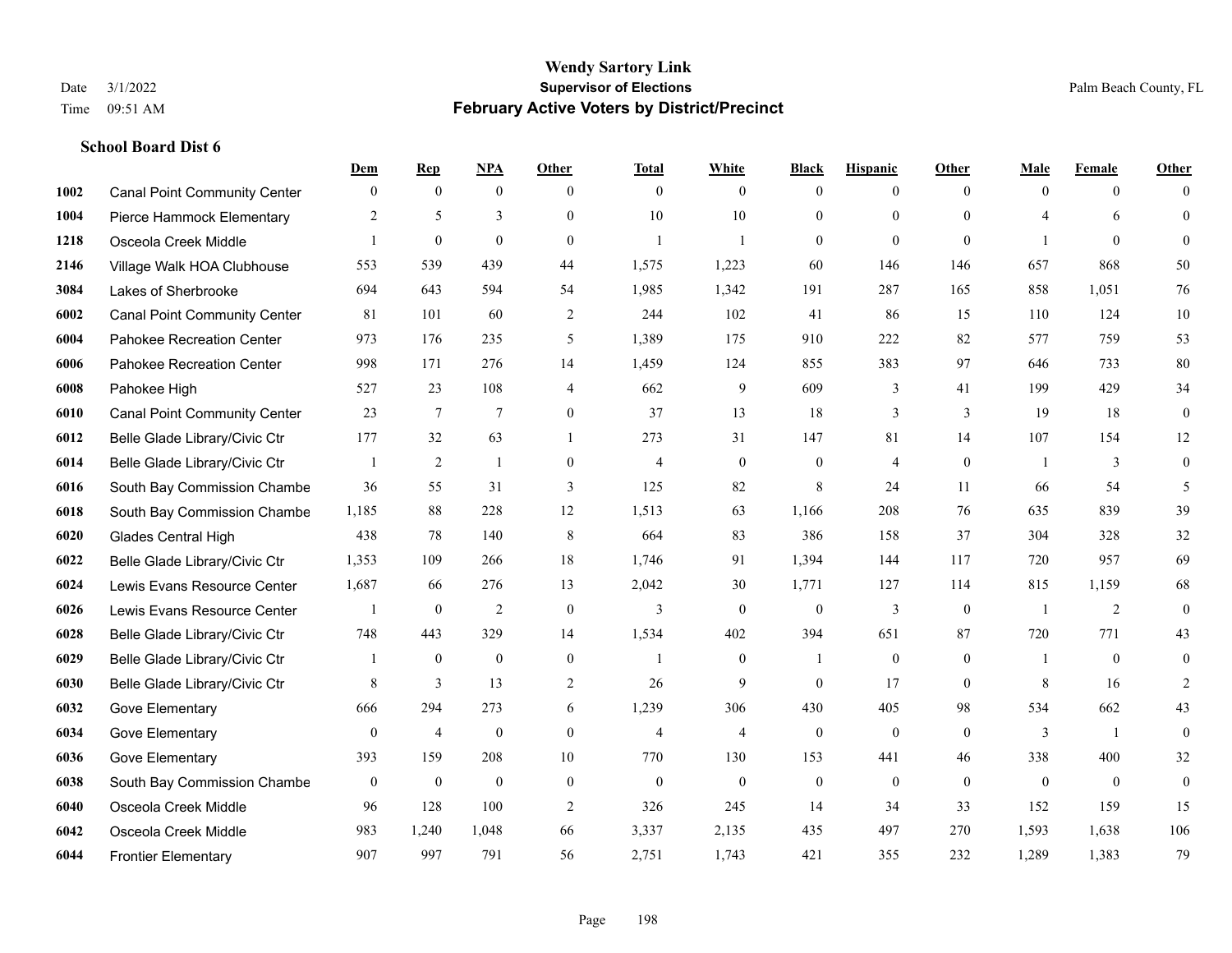#### **Wendy Sartory Link** Date 3/1/2022 **Supervisor of Elections** Palm Beach County, FL Time 09:51 AM **February Active Voters by District/Precinct**

# **Dem Rep NPA Other Total White Black Hispanic Other Male Female Other** Acreage Branch Library 196 270 182 13 661 423 81 89 68 318 314 29 Pierce Hammock Elementary 795 974 775 50 2,594 1,654 368 328 244 1,261 1,233 100 Pierce Hammock Elementary 0 0 0 0 0 0 0 0 0 0 0 0 Acreage Branch Library 856 881 735 64 2,536 1,544 374 353 265 1,188 1,258 90 Cornerstone Fellowship 605 750 562 53 1,970 1,257 210 292 211 916 983 71 Seminole Ridge High 611 658 573 34 1,876 1,149 228 322 177 888 916 72 Acreage Pines Elementary 0 0 0 0 0 0 0 0 0 0 0 0 Pierce Hammock Elementary 0 0 0 0 0 0 0 0 0 0 0 0 Acreage Pines Elementary 734 618 575 43 1,970 1,065 356 253 296 959 948 63 Indian Trail Improvement Dist 890 969 810 57 2,726 1,689 345 412 280 1,268 1,360 98 Seminole Ridge High 595 583 567 55 1,800 820 350 477 153 844 934 22 Seminole Ridge High 0 0 0 0 0 0 0 0 0 0 0 0 Western Pines Middle 639 719 569 40 1,967 1,429 157 206 175 940 949 78 Western Pines Middle 665 739 646 43 2,093 1,391 166 363 173 993 1,043 57 Golden Grove Elementary 605 783 631 47 2,066 1,365 137 360 204 964 1,019 83 **6082** PBSC Loxahatchee Groves Can  $\begin{array}{cccccccc} 10 & 7 & 13 & 2 & 32 & 27 & 0 & 3 & 2 & 12 & 20 & 0 \end{array}$  PBSC Loxahatchee Groves Campus 308 480 395 49 1,232 784 71 266 111 599 615 18 PBSC Loxahatchee Groves Campus 255 415 238 20 928 687 90 83 68 420 482 26 Seminole Ridge High 521 690 560 45 1,816 1,160 215 295 146 858 906 52 Loxahatchee Groves Elementary 768 896 766 55 2,485 1,531 283 456 215 1,201 1,189 95 PBSC Loxahatchee Groves Campus 172 221 145 17 555 361 41 110 43 265 270 20 Palms West Presbyterian 654 937 671 40 2,302 1,831 79 210 182 1,094 1,135 73 Palms West Presbyterian 0 0 0 0 0 0 0 0 0 0 0 0 HL Johnson Elementary 650 530 494 43 1,717 954 310 273 180 777 901 39 Madison Green Country Club 1,229 724 775 55 2,783 1,194 791 410 388 1,281 1,400 102 RPB Recreation Center 661 474 455 29 1,619 949 263 265 142 671 896 52 Crestwood Middle 184 153 123 9 469 219 77 88 85 217 231 21 RPB Recreation Center 220 126 213 10 569 231 102 159 77 225 322 22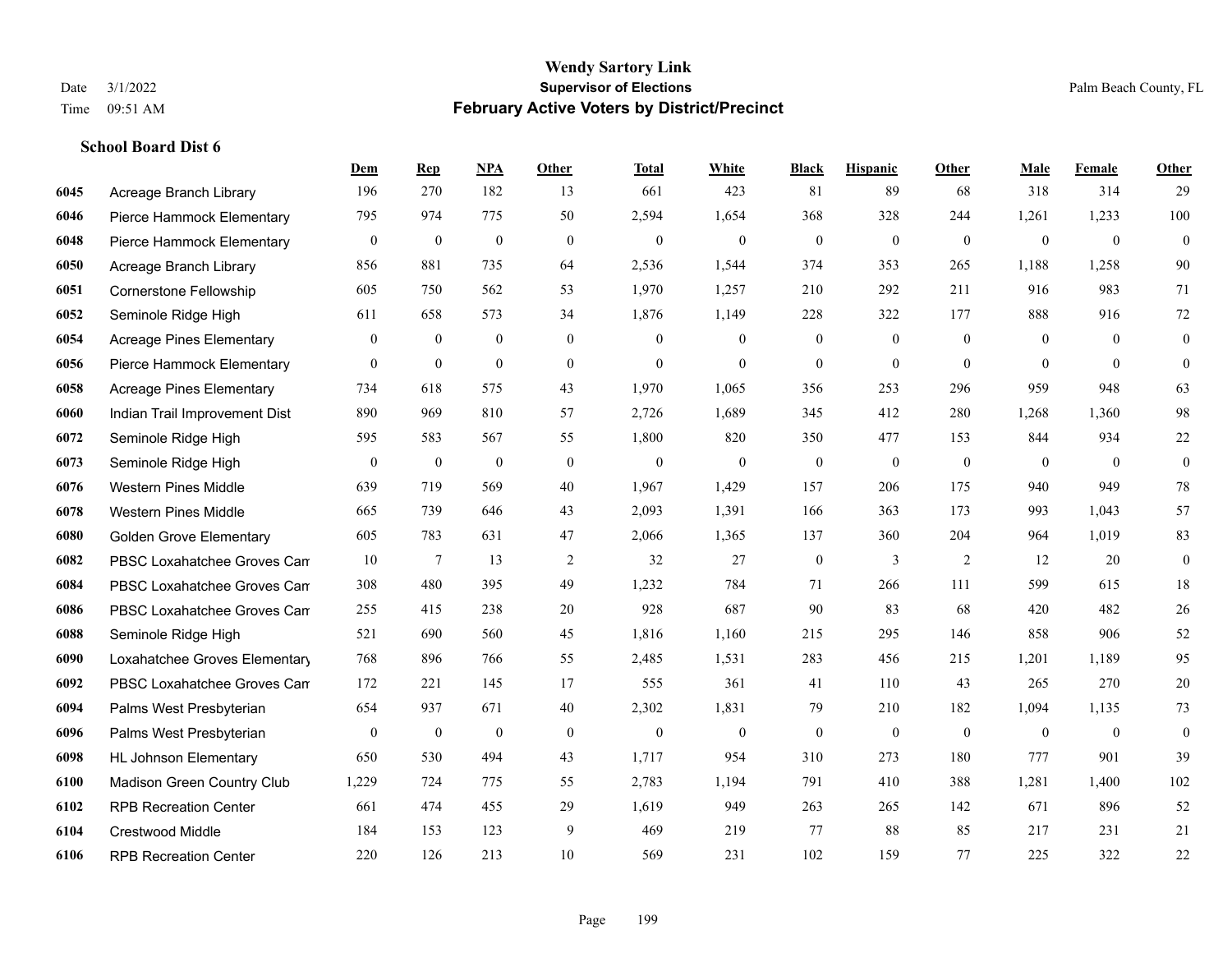|      |                                    | <b>Dem</b>       | <b>Rep</b>       | NPA              | Other            | <b>Total</b>   | <b>White</b>     | <b>Black</b>     | <b>Hispanic</b>  | <b>Other</b> | <b>Male</b>    | <b>Female</b>  | <b>Other</b>     |
|------|------------------------------------|------------------|------------------|------------------|------------------|----------------|------------------|------------------|------------------|--------------|----------------|----------------|------------------|
| 6108 | Calypso Bay Waterpark              | $\overline{0}$   | $\mathbf{0}$     | $\boldsymbol{0}$ | $\overline{0}$   | $\theta$       | $\overline{0}$   | $\mathbf{0}$     | $\overline{0}$   | $\theta$     | $\mathbf{0}$   | $\overline{0}$ | $\theta$         |
| 6112 | Crestwood Middle                   | 462              | 426              | 359              | 32               | 1,279          | 691              | 233              | 212              | 143          | 592            | 645            | $42\,$           |
| 6114 | Royal Palm Beach High              | 1,046            | 702              | 714              | 44               | 2,506          | 1,367            | 471              | 440              | 228          | 1,178          | 1,238          | $90\,$           |
| 6116 | <b>HL Johnson Elementary</b>       | 705              | 421              | 497              | 57               | 1,680          | 858              | 327              | 281              | 214          | 743            | 894            | 43               |
| 6118 | <b>RPB Branch Library</b>          | 1,074            | 569              | 709              | 59               | 2,411          | 1,136            | 576              | 442              | 257          | 1,051          | 1,272          | $88\,$           |
| 6120 | Royal Palm Beach High              | 416              | 320              | 277              | 19               | 1,032          | 493              | 203              | 159              | 177          | 488            | 519            | $25\,$           |
| 6122 | <b>RPB Cultural Center</b>         | 1,163            | 673              | 771              | 53               | 2,660          | 1,402            | 509              | 503              | 246          | 1,146          | 1,429          | 85               |
| 6124 | <b>RPB Cultural Center</b>         | 581              | 329              | 399              | 24               | 1,333          | 642              | 280              | 291              | 120          | 558            | 734            | 41               |
| 6126 | Calypso Bay Waterpark              | 686              | 308              | 504              | 31               | 1,529          | 554              | 414              | 370              | 191          | 666            | 806            | 57               |
| 6128 | Royal Palm Beach High              | 33               | 27               | 27               | 3                | 90             | 48               | 26               | 11               | 5            | 41             | 49             | $\boldsymbol{0}$ |
| 6130 | Royal Palm Beach High              | 78               | 46               | 92               | 6                | 222            | 104              | 34               | 64               | 20           | 98             | 119            | 5                |
| 6132 | Royal Palm Beach High              | 390              | 198              | 267              | 19               | 874            | 419              | 168              | 195              | 92           | 397            | 448            | 29               |
| 6134 | Christ Fellowship Church RPB       | 951              | 472              | 697              | 30               | 2,150          | 841              | 511              | 501              | 297          | 960            | 1,103          | $87\,$           |
| 6136 | Calypso Bay Waterpark              |                  | $\boldsymbol{0}$ | $\boldsymbol{0}$ | $\boldsymbol{0}$ | $\mathbf{1}$   | $\boldsymbol{0}$ |                  | $\boldsymbol{0}$ | $\mathbf{0}$ | $\mathbf{0}$   | 1              | $\boldsymbol{0}$ |
| 6138 | Royal Palm Beach High              | 0                | $\overline{0}$   | $\mathbf{0}$     | $\overline{0}$   | $\theta$       | $\overline{0}$   | $\boldsymbol{0}$ | $\overline{0}$   | $\theta$     | $\overline{0}$ | $\theta$       | $\mathbf{0}$     |
| 6142 | Christ Fellowship Church RPB       | $\overline{0}$   | $\mathbf{0}$     | $\mathbf{0}$     | $\overline{0}$   | $\theta$       | $\overline{0}$   | $\mathbf{0}$     | $\overline{0}$   | $\theta$     | $\mathbf{0}$   | $\theta$       | $\mathbf{0}$     |
| 6150 | <b>Binks Forest Elementary</b>     | 25               | 40               | 39               | 4                | 108            | 82               | 4                | 9                | 13           | 45             | 60             | 3                |
| 6152 | <b>Binks Forest Elementary</b>     | 412              | 569              | 387              | 37               | 1,405          | 1,065            | 48               | 137              | 155          | 663            | 698            | $44\,$           |
| 6154 | Wellington Landings Middle         | 463              | 512              | 409              | 29               | 1,413          | 1,015            | 87               | 192              | 119          | 636            | 737            | $40\,$           |
| 6156 | <b>Binks Forest Elementary</b>     | 627              | 720              | 586              | 44               | 1,977          | 1,376            | 128              | 298              | 175          | 901            | 1,017          | 59               |
| 6158 | <b>Wellington Elementary</b>       | 782              | 942              | 556              | 40               | 2,320          | 1,703            | 135              | 315              | 167          | 1,065          | 1,182          | 73               |
| 6160 | Wellington Landings Middle         | 661              | 588              | 571              | 43               | 1,863          | 1,210            | 166              | 338              | 149          | 873            | 937            | 53               |
| 6162 | First Baptist Church Wel           | 753              | 677              | 580              | 44               | 2,054          | 1,290            | 214              | 362              | 188          | 923            | 1,065          | 66               |
| 6164 | First Baptist Church Wel           | 833              | 808              | 611              | 59               | 2,311          | 1,551            | 185              | 381              | 194          | 1,033          | 1,207          | 71               |
| 6166 | <b>Wellington Community Center</b> | 850              | 866              | 751              | 47               | 2,514          | 1,741            | 156              | 408              | 209          | 1,155          | 1,280          | 79               |
| 6168 | First Baptist Church Wel           | 125              | 175              | 145              | 9                | 454            | 348              | 27               | 41               | 38           | 208            | 234            | 12               |
| 6170 | Christ Fellowship Church RPB       | $\boldsymbol{0}$ | 5                | $\overline{2}$   | $\overline{0}$   | $\overline{7}$ | $\tau$           | $\boldsymbol{0}$ | $\mathbf{0}$     | $\mathbf{0}$ | $\overline{2}$ | 5              | $\boldsymbol{0}$ |
| 6172 | Christ Fellowship Church RPB       | 1,299            | 604              | 862              | 72               | 2,837          | 998              | 871              | 650              | 318          | 1,219          | 1,508          | 110              |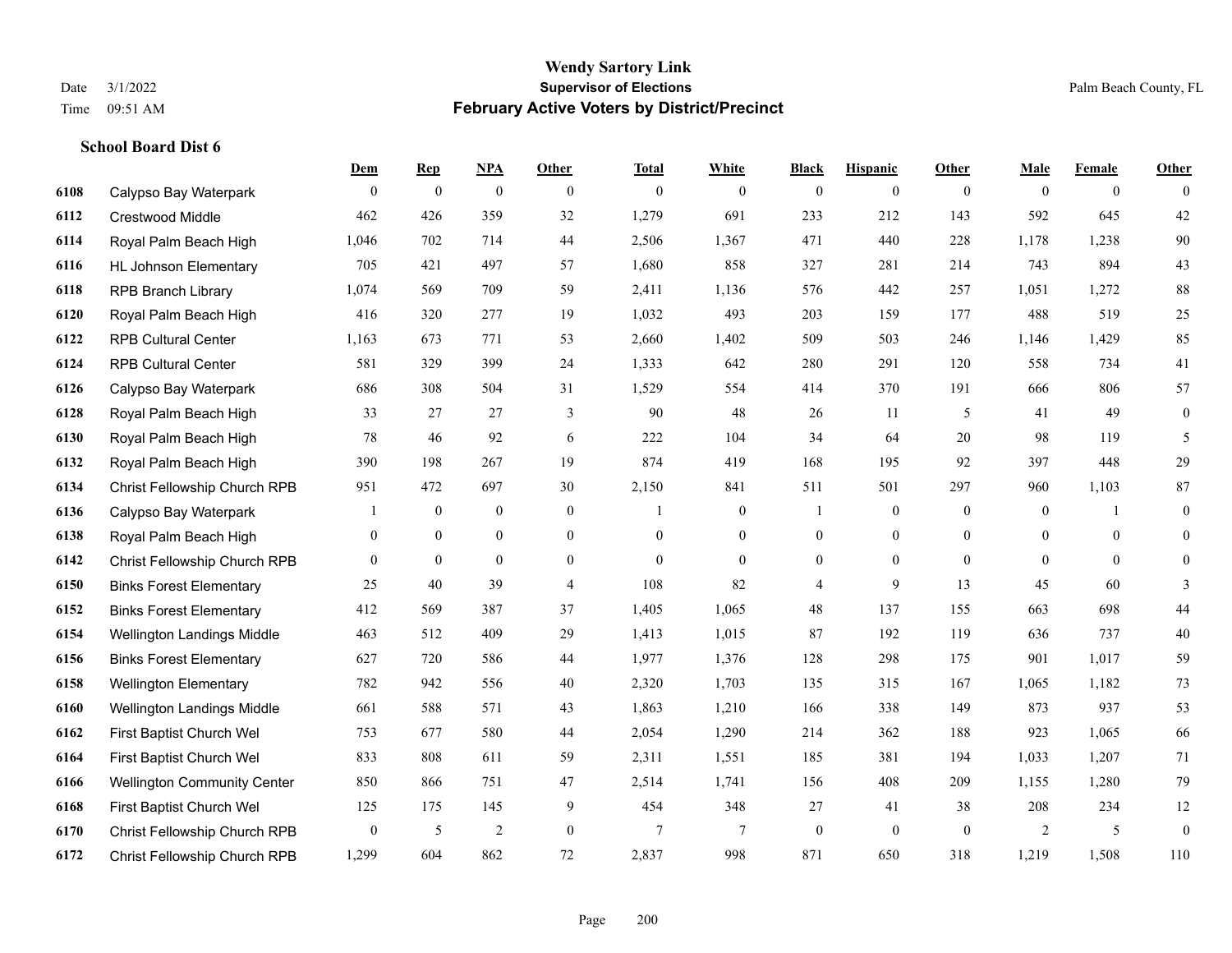#### **Wendy Sartory Link** Date 3/1/2022 **Supervisor of Elections** Palm Beach County, FL Time 09:51 AM **February Active Voters by District/Precinct**

# **Dem Rep NPA Other Total White Black Hispanic Other Male Female Other** Christ Fellowship Church RPB 26 17 22 3 68 28 12 22 6 31 35 2 New Horizons Elementary 293 455 325 14 1,087 797 44 119 127 466 591 30 Wellington High 660 592 535 37 1,824 1,129 249 286 160 803 965 56 Elbridge Gale Elementary 803 579 649 44 2,075 1,135 299 432 209 913 1,088 74 Wellington Village Park 222 428 318 27 995 847 18 47 83 400 546 49 Wellington Village Hall 820 452 660 47 1,979 891 364 511 213 820 1,085 74 St Peters Methodist Church 969 792 792 66 2,619 1,549 288 549 233 1,195 1,339 85 Equestrian Trails Elementary 500 293 356 17 1,166 522 299 153 192 515 595 56 Palm Beach Central High 0 0 0 0 0 0 0 0 0 0 0 0 Wellington Branch Library 522 362 366 38 1,288 708 198 274 108 554 700 34 Emerald Cove Middle 534 573 521 54 1,682 1,046 180 270 186 741 888 53 Emerald Cove Middle 108 88 96 7 299 174 58 52 15 135 158 6 Buena Vida Clubhouse 316 196 183 13 708 615 24 23 46 318 373 17 Villa Olympia Clubhouse 1,556 1,081 1,325 99 4,061 1,832 704 691 834 1,915 1,959 187 Wellington Village Park 146 228 180 16 570 390 16 93 71 259 284 27 Wellington Village Park 812 778 722 49 2,361 1,488 261 290 322 1,082 1,197 82 Panther Run Elementary 230 194 175 11 610 344 97 99 70 281 309 20 Wellington Village Park 0 0 0 0 0 0 0 0 0 0 0 0 Wellington Village Park 58 33 45 6 142 72 16 36 18 61 77 4 Panther Run Elementary 0 1 0 0 1 1 0 0 0 1 0 0 Discovery Key Elementary 955 1,120 687 58 2,820 2,094 181 331 214 1,318 1,420 82 The Isles at Wellington 745 761 636 47 2,189 1,411 224 240 314 1,032 1,064 93 Wycliffe Comm Association Bldg 779 330 410 24 1,543 1,446 19 18 60 669 845 29 Epiphany Lutheran Church 1,195 1,268 1,213 91 3,767 2,316 432 615 404 1,726 1,935 106 Panther Run Elementary 662 752 654 50 2,118 1,347 249 250 272 1,012 1,042 64 **School Board Dist 6** 52,682 41,330 38,646 2,830 135,488 75,190 24,504 22,353 13,441 61,405 69,520 4,563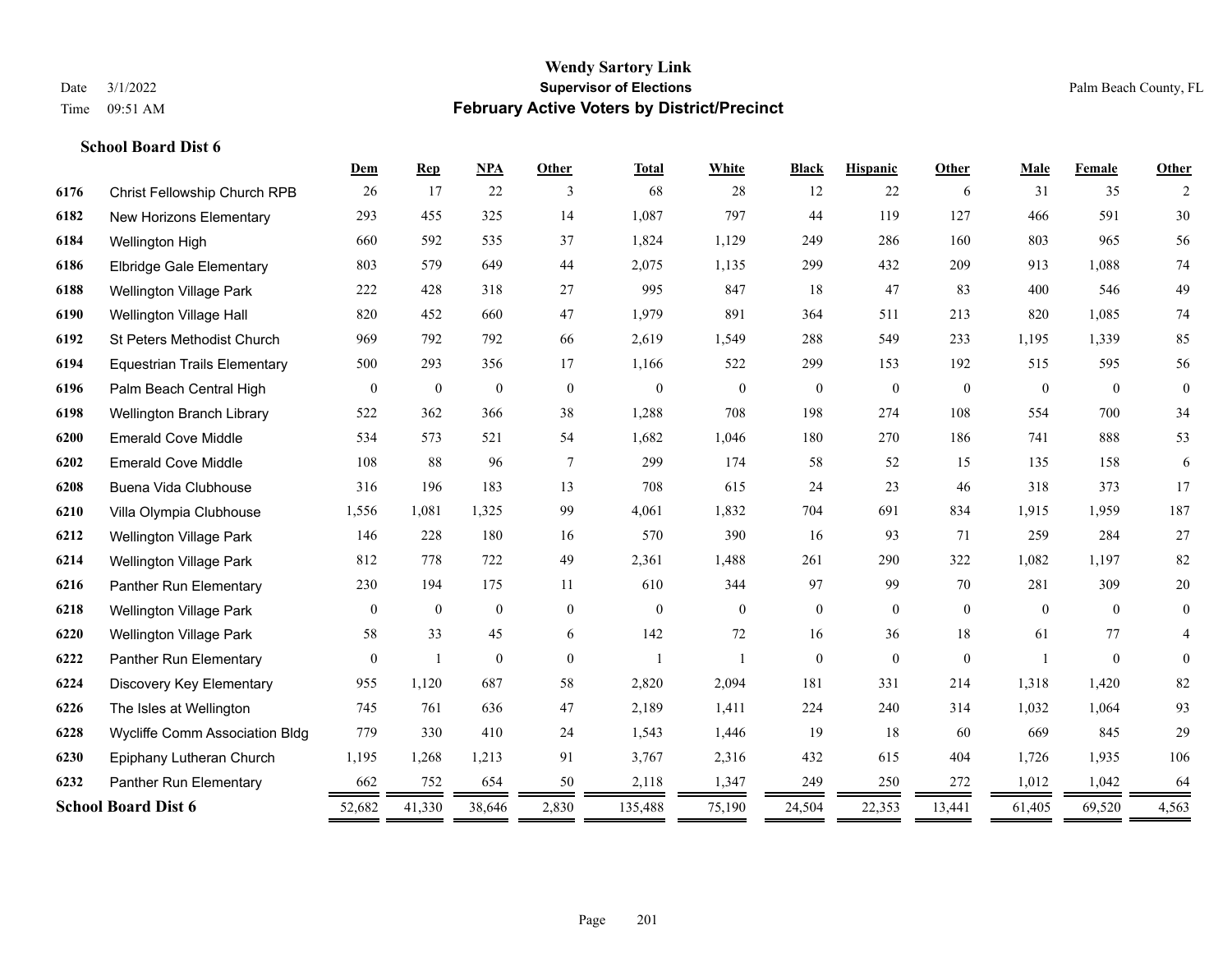|      |                                  | Dem              | <b>Rep</b>       | NPA              | <b>Other</b>   | <b>Total</b>   | <b>White</b>     | <b>Black</b>     | <b>Hispanic</b> | <b>Other</b> | <b>Male</b>    | <b>Female</b> | <b>Other</b>     |
|------|----------------------------------|------------------|------------------|------------------|----------------|----------------|------------------|------------------|-----------------|--------------|----------------|---------------|------------------|
| 1372 | Garden Lodge 366 F&AM            | 97               | 35               | 45               | 8              | 185            | 84               | 60               | 20              | 21           | 81             | 98            | 6                |
| 1374 | Pew Leadership Center            | 189              | 82               | 141              | 10             | 422            | 214              | 117              | 49              | 42           | 173            | 235           | 14               |
| 1376 | Lake Park Town Hall              | $\theta$         | $\mathbf{0}$     | $\mathbf{0}$     | $\theta$       | $\mathbf{0}$   | $\overline{0}$   | $\mathbf{0}$     | $\mathbf{0}$    | $\theta$     | $\theta$       | $\theta$      | $\theta$         |
| 1378 | PBC Fire Rescue #68              | 1,023            | 420              | 534              | 37             | 2,014          | 829              | 844              | 111             | 230          | 940            | 990           | 84               |
| 1380 | <b>NPB Council Chambers</b>      | 176              | 273              | 156              | 15             | 620            | 547              | 10               | 27              | 36           | 276            | 327           | 17               |
| 1382 | Lake Park Town Hall              | 273              | 357              | 265              | 29             | 924            | 763              | 35               | 58              | 68           | 423            | 479           | $22\,$           |
| 2060 | West Gate Elementary             | 384              | 225              | 344              | 14             | 967            | 313              | 71               | 496             | 87           | 467            | 452           | $48\,$           |
| 2062 | <b>Belvedere Elementary</b>      | 23               | 21               | 28               | $\mathbf{1}$   | 73             | 53               | $\overline{4}$   | 8               | 8            | 43             | 30            | $\mathbf{0}$     |
| 2066 | Howard Park Community Center     | 142              | 89               | 99               | 6              | 336            | 175              | 53               | 72              | 36           | 156            | 172           | 8                |
| 3036 | <b>Sunlight Community Church</b> | 384              | 215              | 289              | 15             | 903            | 376              | 179              | 259             | 89           | 406            | 469           | $28\,$           |
| 3038 | <b>Sunlight Community Church</b> | 721              | 305              | 556              | 31             | 1,613          | 658              | 250              | 533             | 172          | 757            | 778           | $78\,$           |
| 3058 | Our Savior Lutheran Church       | $\mathbf{0}$     | $\bf{0}$         | $\overline{2}$   | $\overline{0}$ | $\overline{2}$ | $\mathbf{1}$     | 1                | $\mathbf{0}$    | $\mathbf{0}$ | $\overline{1}$ | -1            | $\mathbf{0}$     |
| 3060 | Our Savior Lutheran Church       | 267              | 58               | 154              | 6              | 485            | 121              | 173              | 154             | 37           | 193            | 273           | 19               |
| 3062 | Our Savior Lutheran Church       | 1,032            | 320              | 603              | 51             | 2,006          | 802              | 434              | 585             | 185          | 938            | 975           | 93               |
| 3066 | Our Savior Lutheran Church       | 370              | 145              | 280              | 22             | 817            | 566              | 80               | 93              | 78           | 401            | 384           | 32               |
| 4094 | S D Spady Elementary             | 669              | 705              | 552              | 57             | 1,983          | 1,725            | 28               | 95              | 135          | 946            | 969           | 68               |
| 7002 | J F Kennedy Middle               | $\mathbf{0}$     | $\mathbf{0}$     | $\mathbf{0}$     | $\overline{0}$ | $\mathbf{0}$   | $\overline{0}$   | $\boldsymbol{0}$ | $\mathbf{0}$    | $\mathbf{0}$ | $\mathbf{0}$   | $\theta$      | $\mathbf{0}$     |
| 7004 | J F Kennedy Middle               | $\theta$         | $\overline{0}$   | $\overline{0}$   | $\overline{0}$ | $\theta$       | $\boldsymbol{0}$ | $\boldsymbol{0}$ | $\overline{0}$  | $\theta$     | $\theta$       | $\theta$      | $\overline{0}$   |
| 7006 | J F Kennedy Middle               | $\overline{0}$   | $\mathbf{0}$     | $\overline{0}$   | $\overline{0}$ | $\theta$       | $\overline{0}$   | $\mathbf{0}$     | $\mathbf{0}$    | $\theta$     | $\overline{0}$ | $\theta$      | $\theta$         |
| 7008 | J F Kennedy Middle               | $\theta$         | $\theta$         | $\theta$         | $\Omega$       | $\theta$       | $\overline{0}$   | $\mathbf{0}$     | $\theta$        | $\theta$     | $\theta$       | $\theta$      | $\theta$         |
| 7010 | St John Lutheran Church          | 279              | 12               | 92               | 6              | 389            | 25               | 317              | 23              | 24           | 126            | 247           | 16               |
| 7012 | St John Lutheran Church          | 1,074            | 203              | 431              | 16             | 1,724          | 488              | 1,004            | 69              | 163          | 785            | 877           | 62               |
| 7014 | RB Prep Achievement Academy      | $\boldsymbol{0}$ | $\bf{0}$         | $\mathbf{0}$     | $\overline{0}$ | $\mathbf{0}$   | $\boldsymbol{0}$ | $\mathbf{0}$     | $\mathbf{0}$    | $\theta$     | $\overline{0}$ | $\mathbf{0}$  | $\boldsymbol{0}$ |
| 7016 | RB Prep Achievement Academy      | 1                | $\mathbf{1}$     | $\overline{0}$   | $\Omega$       | $\overline{2}$ | 1                | -1               | $\mathbf{0}$    | $\theta$     |                | -1            | $\theta$         |
| 7018 | RB Prep Achievement Academy      | $\mathbf{0}$     | $\boldsymbol{0}$ | $\boldsymbol{0}$ | $\overline{0}$ | $\theta$       | $\overline{0}$   | $\mathbf{0}$     | $\mathbf{0}$    | $\Omega$     | $\mathbf{0}$   | $\theta$      | $\Omega$         |
| 7020 | RB Prep Achievement Academy      | $\mathbf{0}$     | $\mathbf{0}$     | $\mathbf{0}$     | $\Omega$       | $\theta$       | $\overline{0}$   | $\mathbf{0}$     | $\mathbf{0}$    | $\theta$     | $\theta$       | $\theta$      | $\overline{0}$   |
| 7022 | J F Kennedy Middle               | 886              | 185              | 376              | 27             | 1,474          | 296              | 815              | 149             | 214          | 662            | 766           | $46\,$           |
| 7024 | Hurst Chapel AME Church          | 1,575            | 88               | 366              | 22             | 2,051          | 158              | 1,658            | 94              | 141          | 846            | 1,139         | 66               |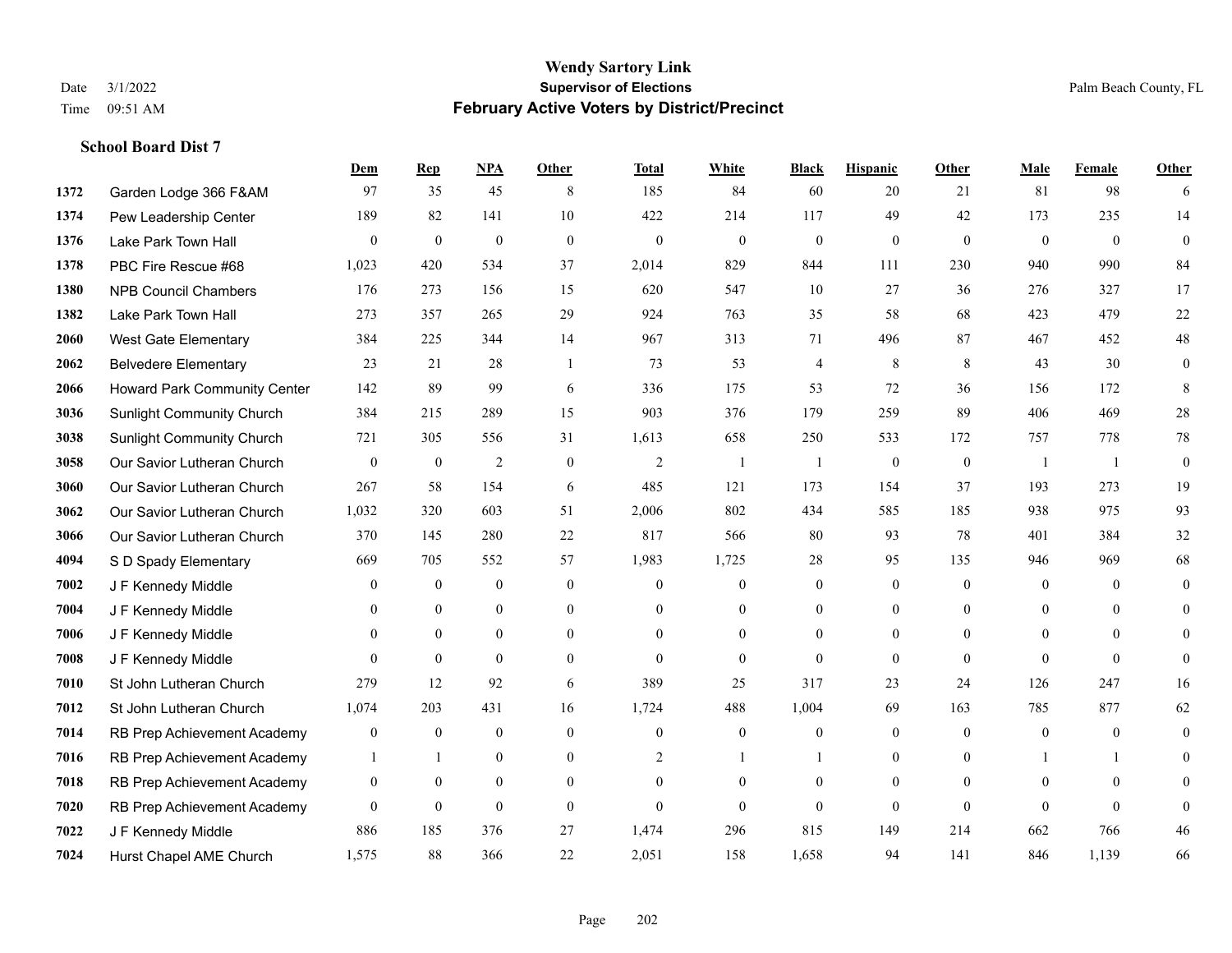## **Wendy Sartory Link** Date 3/1/2022 **Supervisor of Elections** Palm Beach County, FL Time 09:51 AM **February Active Voters by District/Precinct**

**Dem Rep NPA Other Total White Black Hispanic Other Male Female Other**

# Hurst Chapel AME Church 274 38 117 4 433 63 268 44 58 161 256 16 Lindsey Davis Senior Comm Ctr 2,264 82 457 20 2,823 69 2,516 41 197 1,162 1,572 89

| 7028 | <b>Wells Recreation Center</b>        | 1,855            | 148              | 483            | 19             | 2,505            | 245          | 1,961            | 102              | 197            | 1,091          | 1,326          | 88             |
|------|---------------------------------------|------------------|------------------|----------------|----------------|------------------|--------------|------------------|------------------|----------------|----------------|----------------|----------------|
| 7030 | Riviera Beach Marina Event Ctr        | 198              | 320              | 174            | 22             | 714              | 571          | 48               | 47               | 48             | 365            | 330            | 19             |
| 7034 | Suncoast High                         | 1,304            | 207              | 510            | 26             | 2,047            | 357          | 1,244            | 151              | 295            | 845            | 1,126          | 76             |
| 7036 | RB Prep Achievement Academy           | $\mathbf{0}$     | $\overline{0}$   | 6              | $\overline{0}$ | 6                | $\mathbf{0}$ | $\Omega$         | $\theta$         | 6              | $\overline{4}$ |                |                |
| 7038 | RB Prep Achievement Academy           | $\mathbf{0}$     | $\mathbf{0}$     | $\mathbf{0}$   | $\mathbf{0}$   | $\mathbf{0}$     | $\mathbf{0}$ | $\theta$         | $\mathbf{0}$     | $\overline{0}$ | $\mathbf{0}$   | $\overline{0}$ | $\theta$       |
| 7040 | Mary McLeod Bethune Elementa          | 1,229            | 58               | 264            | 14             | 1,565            | 39           | 1,375            | 50               | 101            | 622            | 898            | 45             |
| 7041 | Mary McLeod Bethune Elementa          | 397              | 30               | 136            | 7              | 570              | 44           | 440              | 29               | 57             | 221            | 324            | 25             |
| 7042 | Dan Calloway Complex                  | 1,713            | 72               | 409            | 22             | 2,216            | 46           | 1,948            | 48               | 174            | 909            | 1,237          | 70             |
| 7044 | <b>Wells Recreation Center</b>        | 1,383            | 90               | 391            | 17             | 1,881            | 192          | 1,475            | 67               | 147            | 780            | 1,026          | 75             |
| 7046 | Riviera Beach Marina Event Ctr        | 37               | 33               | 21             | 5              | 96               | 78           | 9                | $\overline{2}$   | $\tau$         | 55             | 40             |                |
| 7048 | <b>Crossroads Baptist Church</b>      | 279              | 9                | 97             | 10             | 395              | 9            | 329              | 29               | 28             | 132            | 246            | 17             |
| 7054 | <b>Crossroads Baptist Church</b>      | 991              | 73               | 295            | 14             | 1,373            | 108          | 1,049            | 74               | 142            | 595            | 719            | 59             |
| 7056 | <b>Crossroads Baptist Church</b>      | $\boldsymbol{0}$ | $\boldsymbol{0}$ | $\mathbf{0}$   | $\mathbf{0}$   | $\boldsymbol{0}$ | $\bf{0}$     | $\boldsymbol{0}$ | $\boldsymbol{0}$ | $\mathbf{0}$   | $\mathbf{0}$   | $\mathbf{0}$   | $\overline{0}$ |
| 7058 | Palm Beach Lakes High                 | 1,424            | 364              | 628            | 45             | 2,461            | 819          | 1,115            | 304              | 223            | 1,004          | 1,362          | 95             |
| 7060 | <b>Ephesus Adventist Academy</b>      | 1,156            | 63               | 244            | 18             | 1,481            | 107          | 1,209            | 52               | 113            | 605            | 825            | 51             |
| 7062 | Mangonia Park Town Hall               | 720              | 39               | 188            | 10             | 957              | 78           | 773              | 40               | 66             | 389            | 540            | 28             |
| 7064 | Grace Episcopal Church                | 1,319            | 167              | 452            | 35             | 1,973            | 343          | 1,282            | 136              | 212            | 849            | 1,035          | 89             |
| 7066 | Northboro Elementary                  | 1,067            | 201              | 453            | 28             | 1,749            | 471          | 919              | 181              | 178            | 799            | 876            | 74             |
| 7068 | <b>Pleasant City Community Center</b> | 965              | 246              | 520            | 37             | 1,768            | 802          | 629              | 178              | 159            | 876            | 811            | 81             |
| 7070 | Northboro Elementary                  | 454              | 400              | 382            | 35             | 1,271            | 1,009        | 67               | 86               | 109            | 586            | 650            | 35             |
| 7078 | <b>Egret Lake Elementary</b>          | 340              | 104              | 161            | 18             | 623              | 421          | 108              | 52               | 42             | 243            | 361            | 19             |
| 7080 | <b>Egret Lake Elementary</b>          | 20               | $\overline{2}$   | $\overline{1}$ | $\overline{0}$ | 23               | 23           | $\theta$         | $\theta$         | $\mathbf{0}$   | $\overline{7}$ | 16             | $\theta$       |
| 7082 | Seminole Trails Elementary            | 1,047            | 332              | 499            | 34             | 1,912            | 697          | 734              | 269              | 212            | 833            | 1,000          | 79             |
| 7084 | Sharon Christian Church               | 747              | 277              | 454            | 45             | 1,523            | 618          | 452              | 286              | 167            | 632            | 837            | 54             |
| 7086 | <b>Bear Lakes Middle</b>              | 37               | 19               | 14             | 1              | 71               | 28           | 16               | 11               | 16             | 26             | 40             | 5              |
| 7088 | Whitehall Clubhouse #3                | 677              | 483              | 470            | 51             | 1,681            | 1,060        | 254              | 204              | 163            | 776            | 857            | 48             |
|      |                                       |                  |                  |                |                |                  |              |                  |                  |                |                |                |                |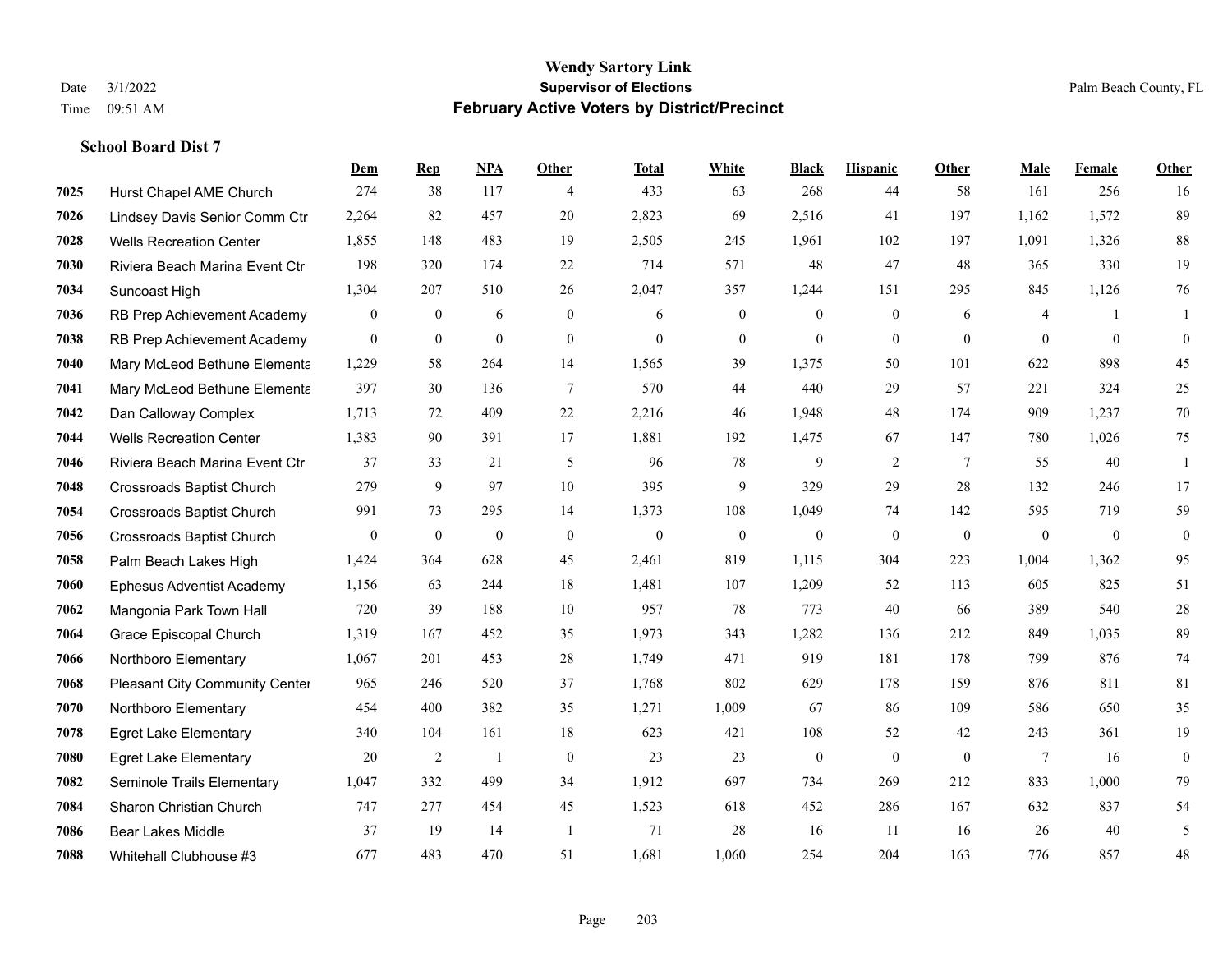|      |                                  | Dem              | <b>Rep</b>       | NPA              | <b>Other</b>     | <b>Total</b>     | White            | <b>Black</b>     | <b>Hispanic</b>  | <b>Other</b>     | <b>Male</b>  | Female       | <b>Other</b>     |
|------|----------------------------------|------------------|------------------|------------------|------------------|------------------|------------------|------------------|------------------|------------------|--------------|--------------|------------------|
| 7090 | Bear Lakes Middle                | 1,322            | 489              | 848              | 57               | 2,716            | 1,076            | 941              | 388              | 311              | 1,186        | 1,414        | 116              |
| 7092 | Palm Beach Lakes High            | 115              | 37               | 74               | $\overline{4}$   | 230              | 84               | 67               | 22               | 57               | 105          | 112          | 13               |
| 7094 | Salvation Army Activity Hall     | 609              | 80               | 286              | 12               | 987              | 162              | 517              | 130              | 178              | 422          | 519          | $46\,$           |
| 7096 | Salvation Army Activity Hall     | 847              | 306              | 511              | 34               | 1,698            | 690              | 552              | 267              | 189              | 678          | 939          | 81               |
| 7098 | U M Church of Palm Beaches       | 21               | 18               | 18               | $\overline{1}$   | 58               | 44               | 3                | 9                | 2                | 31           | 24           | 3                |
| 7100 | U M Church of Palm Beaches       | 969              | 438              | 711              | 63               | 2,181            | 1,047            | 680              | 246              | 208              | 981          | 1,130        | 70               |
| 7102 | First Christian Church           | 748              | 192              | 332              | 23               | 1,295            | 426              | 638              | 106              | 125              | 494          | 756          | 45               |
| 7104 | WPB City Fire Station #5         | 732              | 413              | 447              | 33               | 1,625            | 1,008            | 282              | 189              | 146              | 706          | 869          | 50               |
| 7106 | <b>Roosevelt Elementary</b>      | 2,049            | 173              | 583              | 34               | 2,839            | 276              | 2,093            | 256              | 214              | 1,138        | 1,585        | 116              |
| 7108 | <b>Chamber of Commerce</b>       | 416              | 413              | 363              | 54               | 1,246            | 945              | 57               | 108              | 136              | 582          | 628          | 36               |
| 7110 | <b>Adult Education Center</b>    | 694              | 231              | 419              | 31               | 1,375            | 439              | 438              | 366              | 132              | 562          | 753          | 60               |
| 7112 | <b>Adult Education Center</b>    | 127              | 27               | 61               | 7                | 222              | 54               | 118              | 25               | 25               | 72           | 140          | 10               |
| 7114 | <b>Adult Education Center</b>    | $\mathbf{0}$     | $\mathbf{0}$     | $\overline{0}$   | $\overline{0}$   | $\mathbf{0}$     | $\overline{0}$   | $\mathbf{0}$     | $\mathbf{0}$     | $\theta$         | $\theta$     | $\theta$     | $\boldsymbol{0}$ |
| 7116 | <b>Adult Education Center</b>    | $\mathbf{0}$     | $\overline{0}$   | $\overline{0}$   | $\boldsymbol{0}$ | $\boldsymbol{0}$ | $\boldsymbol{0}$ | $\boldsymbol{0}$ | $\boldsymbol{0}$ | $\boldsymbol{0}$ | $\mathbf{0}$ | $\mathbf{0}$ | $\overline{0}$   |
| 7118 | <b>Adult Education Center</b>    | 31               | 31               | 39               | 7                | 108              | 82               | 3                | 18               | 5                | 52           | 49           | $\tau$           |
| 7120 | U M Church of Palm Beaches       | 291              | 110              | 183              | 13               | 597              | 215              | 221              | 105              | 56               | 256          | 309          | 32               |
| 7122 | U M Church of Palm Beaches       | $\boldsymbol{0}$ | $\boldsymbol{0}$ | $\boldsymbol{0}$ | $\boldsymbol{0}$ | $\boldsymbol{0}$ | $\boldsymbol{0}$ | $\mathbf{0}$     | $\mathbf{0}$     | $\mathbf{0}$     | $\mathbf{0}$ | $\mathbf{0}$ | $\boldsymbol{0}$ |
| 7124 | <b>First Christian Church</b>    | 1,205            | 138              | 348              | 17               | 1,708            | 193              | 1,242            | 113              | 160              | 753          | 896          | 59               |
| 7126 | First Christian Church           | 1,508            | 514              | 801              | 84               | 2,907            | 1,126            | 1,070            | 417              | 294              | 1,211        | 1,584        | 112              |
| 7128 | <b>Westward Elementary</b>       | 1,956            | 130              | 510              | 26               | 2,622            | 168              | 2,132            | 118              | 204              | 1,056        | 1,470        | 96               |
| 7134 | <b>Adult Education Center</b>    | 810              | 175              | 396              | 21               | 1,402            | 303              | 666              | 288              | 145              | 623          | 713          | 66               |
| 7136 | <b>Haverhill Town Hall</b>       | 38               | 37               | 34               | $\overline{2}$   | 111              | 46               | 29               | 26               | 10               | 43           | 62           | 6                |
| 7138 | <b>Westgate Community Center</b> | 1,551            | 452              | 916              | 33               | 2,952            | 688              | 962              | 1,000            | 302              | 1,308        | 1,504        | 140              |
| 7148 | Howard Park Community Center     | 95               | 35               | 56               | 8                | 194              | 103              | 38               | 29               | 24               | 99           | 87           | 8                |
| 7149 | Howard Park Community Center     | 62               | 14               | 48               | 2                | 126              | 20               | 51               | 34               | 21               | 57           | 57           | 12               |
| 7160 | South Grade Elementary           | 922              | 229              | 476              | 24               | 1,651            | 515              | 626              | 331              | 179              | 798          | 778          | 75               |
| 7162 | <b>Osborne Community Center</b>  | 852              | 124              | 384              | 25               | 1,385            | 250              | 708              | 293              | 134              | 630          | 698          | 57               |
| 7168 | <b>Maddock Park</b>              | 1,499            | 647              | 935              | 60               | 3,141            | 1,531            | 814              | 522              | 274              | 1,440        | 1,588        | 113              |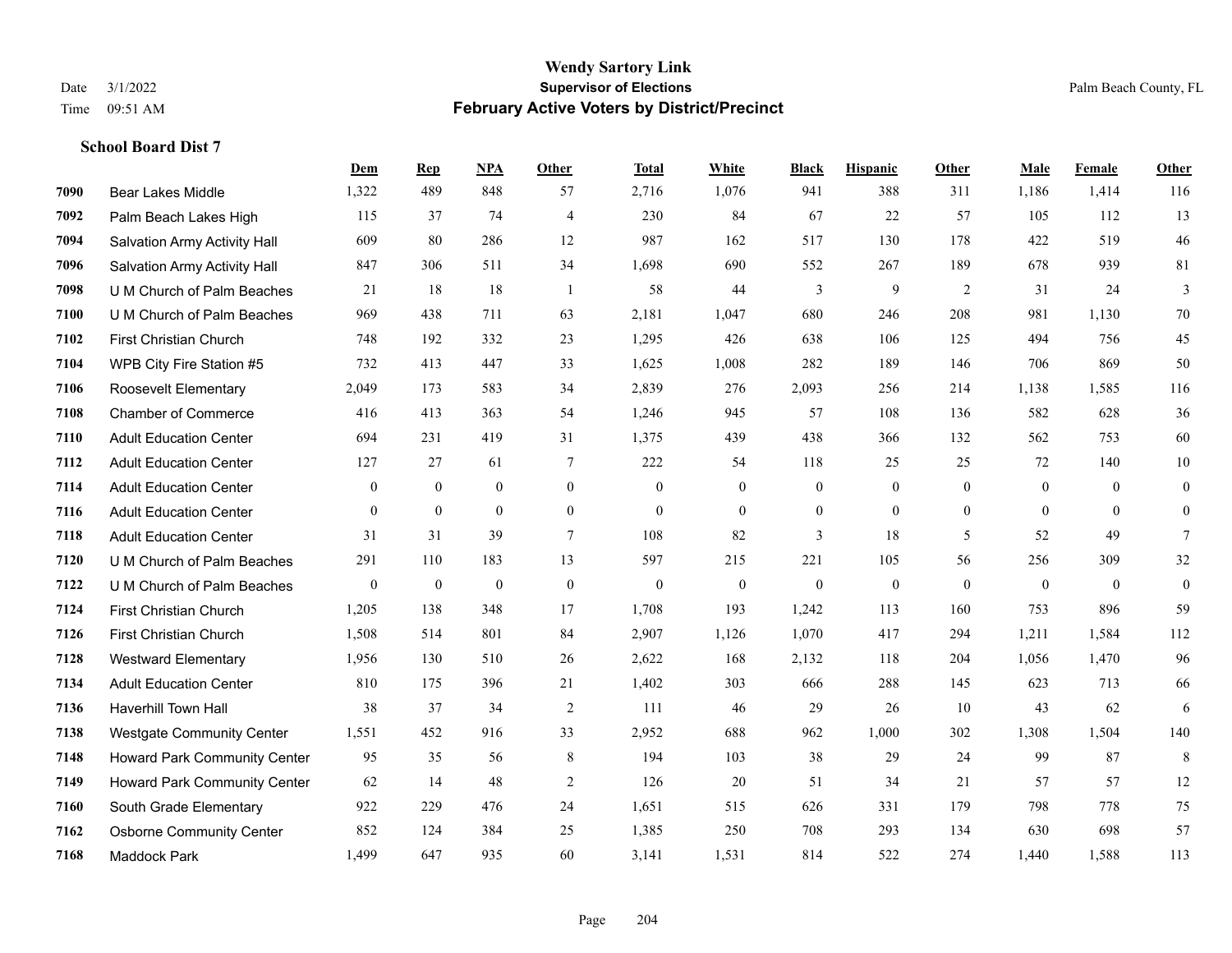| 352<br>698<br>339<br>537<br>36<br>1,610<br>858<br>237<br>163<br>765<br>767<br>7170<br>Lantana Town Hall<br>525<br>30<br>1,811<br>560<br>682<br>410<br>159<br>792<br>942<br>7174<br>1,022<br>234<br>Rolling Green Elementary<br>$\boldsymbol{0}$<br>7175<br>Rolling Green Elementary<br>$\overline{0}$<br>$\mathbf{0}$<br>$\overline{0}$<br>$\overline{0}$<br>$\mathbf{1}$<br>$\overline{0}$<br>221<br>82<br>184<br>84<br>117<br>9<br>394<br>28<br>168<br>216<br>7176<br>63<br>Hypoluxo Town Hall | 78<br>77<br>$\overline{0}$<br>$\overline{0}$<br>$10\,$<br>107<br>58 |
|--------------------------------------------------------------------------------------------------------------------------------------------------------------------------------------------------------------------------------------------------------------------------------------------------------------------------------------------------------------------------------------------------------------------------------------------------------------------------------------------------|---------------------------------------------------------------------|
|                                                                                                                                                                                                                                                                                                                                                                                                                                                                                                  |                                                                     |
|                                                                                                                                                                                                                                                                                                                                                                                                                                                                                                  |                                                                     |
|                                                                                                                                                                                                                                                                                                                                                                                                                                                                                                  |                                                                     |
|                                                                                                                                                                                                                                                                                                                                                                                                                                                                                                  |                                                                     |
| 30<br>452<br>1,332<br>1,525<br>193<br>597<br>2,345<br>358<br>203<br>1,051<br>1,187<br>7178<br>Temple Beth Kodesh                                                                                                                                                                                                                                                                                                                                                                                 |                                                                     |
| 819<br>24<br>237<br>358<br>1,438<br>590<br>584<br>145<br>119<br>620<br>760<br>7179<br>Village Royale on the Green                                                                                                                                                                                                                                                                                                                                                                                |                                                                     |
| 1,770<br>7180<br>138<br>485<br>18<br>2,411<br>239<br>1,796<br>174<br>202<br>1,029<br>1,290<br>St John Missionary Baptist Chr                                                                                                                                                                                                                                                                                                                                                                     | 92                                                                  |
| 1,482<br>1,627<br>68<br>372<br>13<br>1,935<br>79<br>86<br>143<br>798<br>1,062<br>7182<br>Carolyn Sims Center                                                                                                                                                                                                                                                                                                                                                                                     | 75                                                                  |
| $\boldsymbol{0}$<br>2<br>$\overline{4}$<br>$\mathbf{0}$<br>$\mathbf{0}$<br>St John Missionary Baptist Chr<br>6<br>4<br>$\overline{4}$<br>7184                                                                                                                                                                                                                                                                                                                                                    | $\overline{2}$<br>$\theta$                                          |
| 1,465<br>426<br>744<br>58<br>2,693<br>1,078<br>1,080<br>279<br>256<br>1,266<br>1,310<br>7186<br>Boynton Beach Senior Center                                                                                                                                                                                                                                                                                                                                                                      | 117                                                                 |
| 841<br>274<br>871<br>7188<br><b>Forest Park Elementary</b><br>550<br>596<br>58<br>2,045<br>1,423<br>178<br>170<br>1,104                                                                                                                                                                                                                                                                                                                                                                          | 70                                                                  |
| 807<br>63<br>1,593<br>458<br>1,223<br>1,054<br>624<br>2,548<br>251<br>246<br>1,230<br>7190<br>Seacrest Presbyterian                                                                                                                                                                                                                                                                                                                                                                              | 95                                                                  |
| 10<br>3<br>41<br>30<br>2<br>19<br>7192<br>18<br>10<br>$\overline{4}$<br>5<br>19<br>Lakeview Baptist Church                                                                                                                                                                                                                                                                                                                                                                                       | 3                                                                   |
| 46<br>1,405<br>1,010<br>194<br>96<br>711<br>649<br>7194<br>574<br>361<br>424<br>105<br>Delray Beach Community Cente                                                                                                                                                                                                                                                                                                                                                                              | 45                                                                  |
| 1,507<br>123<br>1,053<br>239<br>533<br>21<br>2,300<br>606<br>1,362<br>209<br>1,156<br>7196<br><b>Atlantic High</b>                                                                                                                                                                                                                                                                                                                                                                               | 91                                                                  |
| 242<br>449<br>24<br>2,041<br>512<br>1,291<br>107<br>131<br>931<br>1,326<br>1,052<br>7200<br>Pompey Park Recreation Center                                                                                                                                                                                                                                                                                                                                                                        | 58                                                                  |
| 444<br>40<br>1,095<br>229<br>128<br>677<br>7202<br>505 Club<br>641<br>398<br>1,523<br>71<br>799                                                                                                                                                                                                                                                                                                                                                                                                  | 47                                                                  |
| $22\,$<br>563<br>7208<br>760<br>196<br>322<br>1,300<br>573<br>532<br>84<br>111<br>697<br><b>Atlantic High</b>                                                                                                                                                                                                                                                                                                                                                                                    | 40                                                                  |
| 435<br>17<br>1,872<br>960<br>1,758<br>106<br>2,316<br>132<br>146<br>166<br>1,259<br>7210<br>Village Academy                                                                                                                                                                                                                                                                                                                                                                                      | 97                                                                  |
| 481<br>30<br>1,018<br>985<br>1,318<br>241<br>2,070<br>581<br>1,195<br>118<br>176<br>7212<br>Delray Beach Library                                                                                                                                                                                                                                                                                                                                                                                 | 67                                                                  |
| 209<br>316<br>499<br>38<br>1,718<br>812<br>819<br>832<br>7214<br>Delray Beach Community Cente<br>865<br>546<br>151                                                                                                                                                                                                                                                                                                                                                                               | 67                                                                  |
| <b>School Board Dist 7</b><br>18,055<br>31,654<br>40,431<br>56,793<br>13,933<br>11,277<br>53,932<br>63,833<br>70,560<br>2,165<br>122,434                                                                                                                                                                                                                                                                                                                                                         | 4,669                                                               |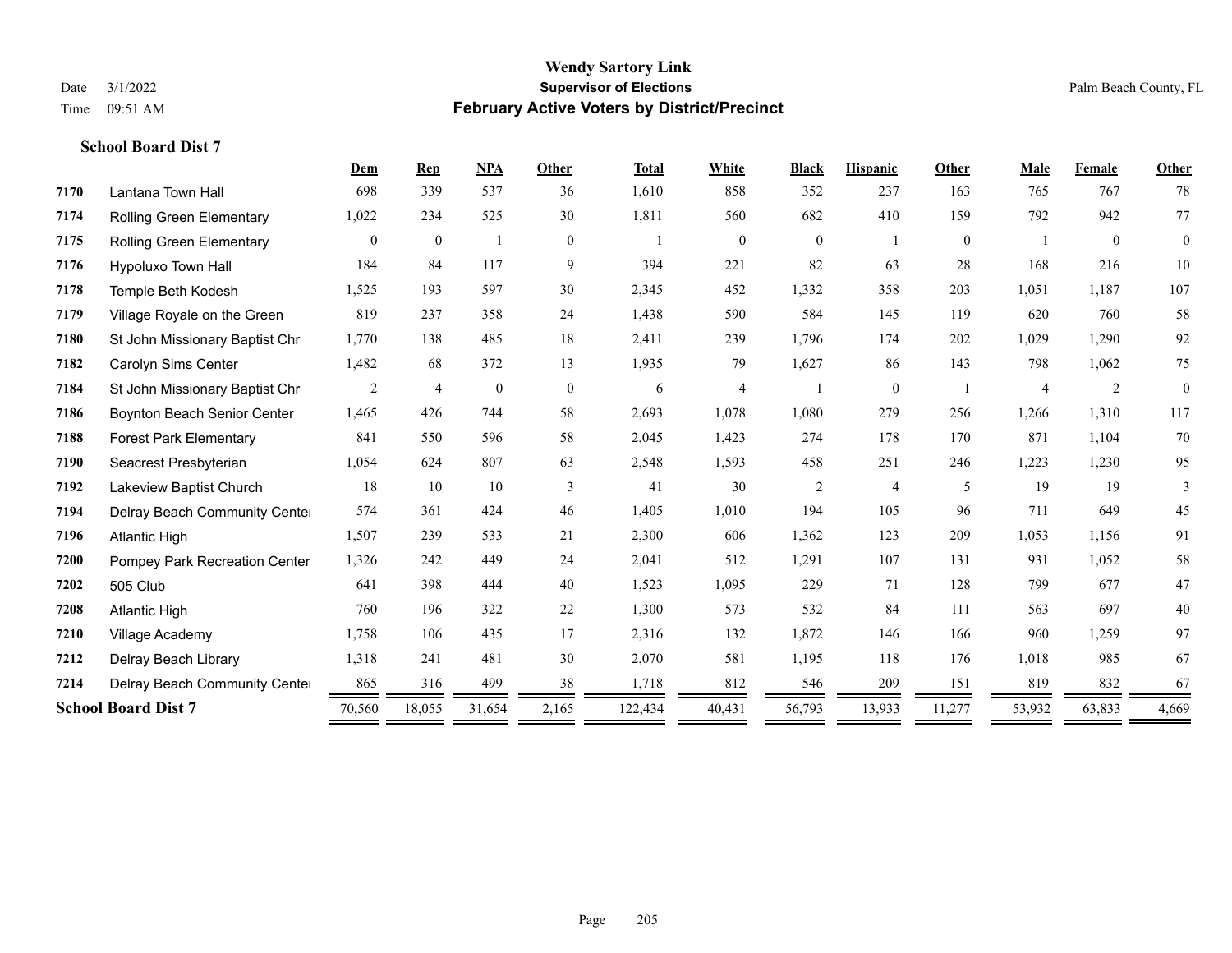|      |                                     | Dem              | <b>Rep</b>       | NPA              | <b>Other</b>   | <b>Total</b> | <b>White</b>     | <b>Black</b>   | <b>Hispanic</b> | <b>Other</b> | <b>Male</b>  | <b>Female</b>  | <b>Other</b> |
|------|-------------------------------------|------------------|------------------|------------------|----------------|--------------|------------------|----------------|-----------------|--------------|--------------|----------------|--------------|
| 1002 | <b>Canal Point Community Center</b> | $\mathbf{0}$     | $\mathbf{0}$     | $\mathbf{0}$     | $\Omega$       | $\theta$     | $\overline{0}$   | $\theta$       | $\mathbf{0}$    | $\Omega$     | $\theta$     | $\theta$       | $\Omega$     |
| 1004 | Pierce Hammock Elementary           | 2                | 5                | 3                | $\Omega$       | 10           | 10               | $\theta$       | $\mathbf{0}$    | $\Omega$     |              | 6              | $\Omega$     |
| 1006 | Journey Church of Jupiter           | $\Omega$         | $\theta$         | $\theta$         | $\Omega$       | $\Omega$     | $\Omega$         | $\Omega$       | $\theta$        | $\Omega$     | $\Omega$     | $\Omega$       |              |
| 1008 | Journey Church of Jupiter           |                  | $\mathbf{0}$     | $\mathbf{0}$     | $\mathbf{0}$   | $\theta$     | $\overline{0}$   | $\overline{0}$ | $\mathbf{0}$    | $\Omega$     | $\theta$     | $\theta$       |              |
| 1010 | Journey Church of Jupiter           | 0                | $\theta$         | $\mathbf{0}$     | $\Omega$       | $\Omega$     | $\overline{0}$   | $\Omega$       | $\theta$        | $\Omega$     | $\theta$     | $\Omega$       | $\Omega$     |
| 1012 | Caloosa POA Meeting Room            |                  | $\mathbf{0}$     | $\mathbf{0}$     | $\Omega$       | $\theta$     | $\mathbf{0}$     | $\Omega$       | $\mathbf{0}$    | $\Omega$     | $\theta$     | $\Omega$       |              |
| 1014 | Caloosa POA Meeting Room            | $\Omega$         | $\mathbf{1}$     | $\mathbf{0}$     | $\theta$       |              |                  | $\overline{0}$ | $\mathbf{0}$    | $\theta$     | $\theta$     | $\theta$       |              |
| 1016 | Journey Church of Jupiter           | $\Omega$         | $\mathbf{0}$     | $\theta$         | $\Omega$       | $\theta$     | $\theta$         | $\theta$       | $\theta$        | $\Omega$     | $\Omega$     | $\Omega$       | $\Omega$     |
| 1018 | Calvary Church of Jupiter           | 439              | 841              | 472              | 48             | 1,800        | 1,594            | 20             | 95              | 91           | 853          | 894            | 53           |
| 1019 | Calvary Church of Jupiter           | 192              | 377              | 224              | 8              | 801          | 719              | $\mathbf{0}$   | 46              | 36           | 385          | 399            | 17           |
| 1020 | Caloosa POA Meeting Room            | $\mathbf{0}$     | $\boldsymbol{0}$ | $\boldsymbol{0}$ | $\theta$       | $\mathbf{0}$ | $\mathbf{0}$     | $\mathbf{0}$   | $\mathbf{0}$    | $\theta$     | $\mathbf{0}$ | $\overline{0}$ | $\mathbf{0}$ |
| 1022 | Journey Church of Jupiter           | 689              | 1,260            | 777              | 63             | 2,789        | 2,387            | 34             | 190             | 178          | 1,341        | 1,372          | 76           |
| 1024 | Calvary Church of Jupiter           | 7                | 6                | $\overline{7}$   | $\overline{1}$ | 21           | 21               | $\mathbf{0}$   | $\mathbf{0}$    | $\theta$     | 11           | 10             | $\mathbf{0}$ |
| 1026 | Calvary Church of Jupiter           | 328              | 625              | 347              | 28             | 1,328        | 1,175            | 11             | 77              | 65           | 635          | 662            | 31           |
| 1028 | Jupiter Farms Elementary            | 528              | 1,034            | 598              | 63             | 2,223        | 1,940            | 15             | 140             | 128          | 1,077        | 1,085          | 61           |
| 1030 | Calvary Church of Jupiter           | 17               | 38               | 24               | $\overline{4}$ | 83           | 76               | $\mathbf{0}$   | $\overline{4}$  | 3            | 41           | 39             | 3            |
| 1032 | Jupiter Farms Park Community I      | 305              | 582              | 366              | 30             | 1,283        | 1,080            | 12             | 109             | 82           | 626          | 617            | 40           |
| 1170 | Caloosa POA Meeting Room            | $\boldsymbol{0}$ | $\boldsymbol{0}$ | $\boldsymbol{0}$ | $\theta$       | $\mathbf{0}$ | $\boldsymbol{0}$ | $\mathbf{0}$   | $\mathbf{0}$    | $\theta$     | $\theta$     | $\theta$       | $\mathbf{0}$ |
| 1172 | Caloosa POA Meeting Room            | 128              | 282              | 124              | 9              | 543          | 461              | 15             | 23              | 44           | 248          | 277            | 18           |
| 1218 | Osceola Creek Middle                |                  | $\theta$         | $\mathbf{0}$     | $\theta$       | 1            |                  | $\mathbf{0}$   | $\mathbf{0}$    | $\theta$     | -1           | $\theta$       | $\theta$     |
| 1220 | Pierce Hammock Elementary           | $\Omega$         | $\theta$         | $\theta$         | $\Omega$       | $\theta$     | $\theta$         | $\theta$       | $\theta$        | $\Omega$     | $\Omega$     | $\Omega$       | $\theta$     |
| 6002 | <b>Canal Point Community Center</b> | 81               | 101              | 60               | $\overline{2}$ | 244          | 102              | 41             | 86              | 15           | 110          | 124            | $10\,$       |
| 6004 | Pahokee Recreation Center           | 973              | 176              | 235              | 5              | 1,389        | 175              | 910            | 222             | 82           | 577          | 759            | 53           |
| 6006 | Pahokee Recreation Center           | 998              | 171              | 276              | 14             | 1,459        | 124              | 855            | 383             | 97           | 646          | 733            | 80           |
| 6008 | Pahokee High                        | 527              | 23               | 108              | $\overline{4}$ | 662          | 9                | 609            | 3               | 41           | 199          | 429            | 34           |
| 6010 | <b>Canal Point Community Center</b> | 23               | 7                | $7\phantom{.0}$  | $\mathbf{0}$   | 37           | 13               | 18             | 3               | 3            | 19           | 18             | $\mathbf{0}$ |
| 6012 | Belle Glade Library/Civic Ctr       | 177              | 32               | 63               |                | 273          | 31               | 147            | 81              | 14           | 107          | 154            | 12           |
| 6029 | Belle Glade Library/Civic Ctr       |                  | $\Omega$         | $\theta$         | $\Omega$       |              | $\theta$         |                | $\Omega$        | $\Omega$     |              | $\Omega$       | $\theta$     |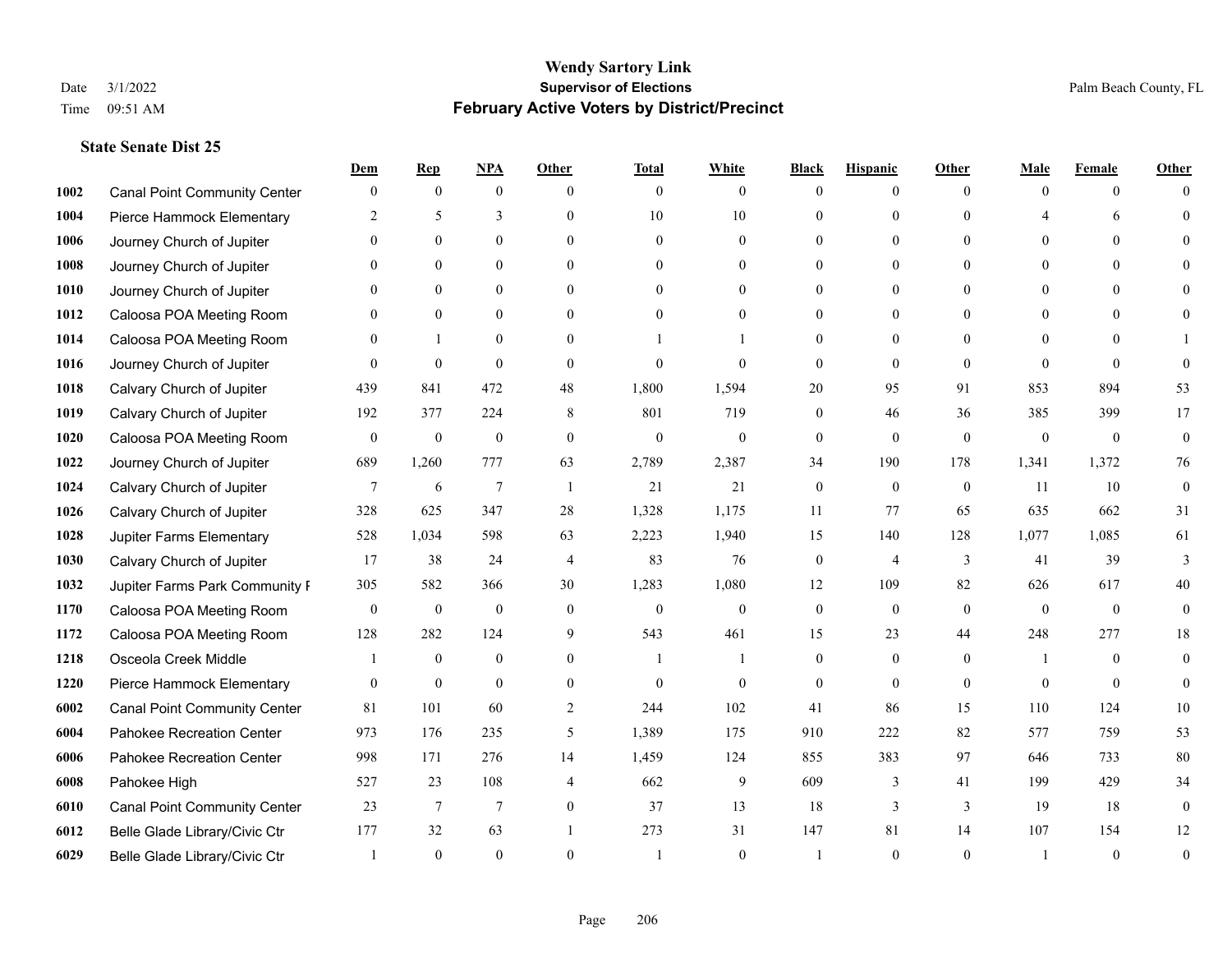**State Senate Dist 25**

#### **Wendy Sartory Link** Date 3/1/2022 **Supervisor of Elections** Palm Beach County, FL Time 09:51 AM **February Active Voters by District/Precinct**

# **Dem Rep NPA Other Total White Black Hispanic Other Male Female Other** Osceola Creek Middle 96 128 100 2 326 245 14 34 33 152 159 15 Osceola Creek Middle 983 1,240 1,048 66 3,337 2,135 435 497 270 1,593 1,638 106 Frontier Elementary 907 997 791 56 2,751 1,743 421 355 232 1,289 1,383 79 Acreage Branch Library 196 270 182 13 661 423 81 89 68 318 314 29 Pierce Hammock Elementary 795 974 775 50 2,594 1,654 368 328 244 1,261 1,233 100 Seminole Ridge High 0 0 0 0 0 0 0 0 0 0 0 0 **6082** PBSC Loxahatchee Groves Can 7  $13$  2  $32$  27 0  $3$  2  $12$  20 0 PBSC Loxahatchee Groves Campus 308 480 395 49 1,232 784 71 266 111 599 615 18 PBSC Loxahatchee Groves Campus 255 415 238 20 928 687 90 83 68 420 482 26 Seminole Ridge High 521 690 560 45 1,816 1,160 215 295 146 858 906 52 Loxahatchee Groves Elementary 768 896 766 55 2,485 1,531 283 456 215 1,201 1,189 95 PBSC Loxahatchee Groves Campus 172 221 145 17 555 361 41 110 43 265 270 20 **State Senate Dist 25** 10,427 11,879 8,704 655 31,665 20,669 4,707 3,978 2,311 14,849 15,787 1,029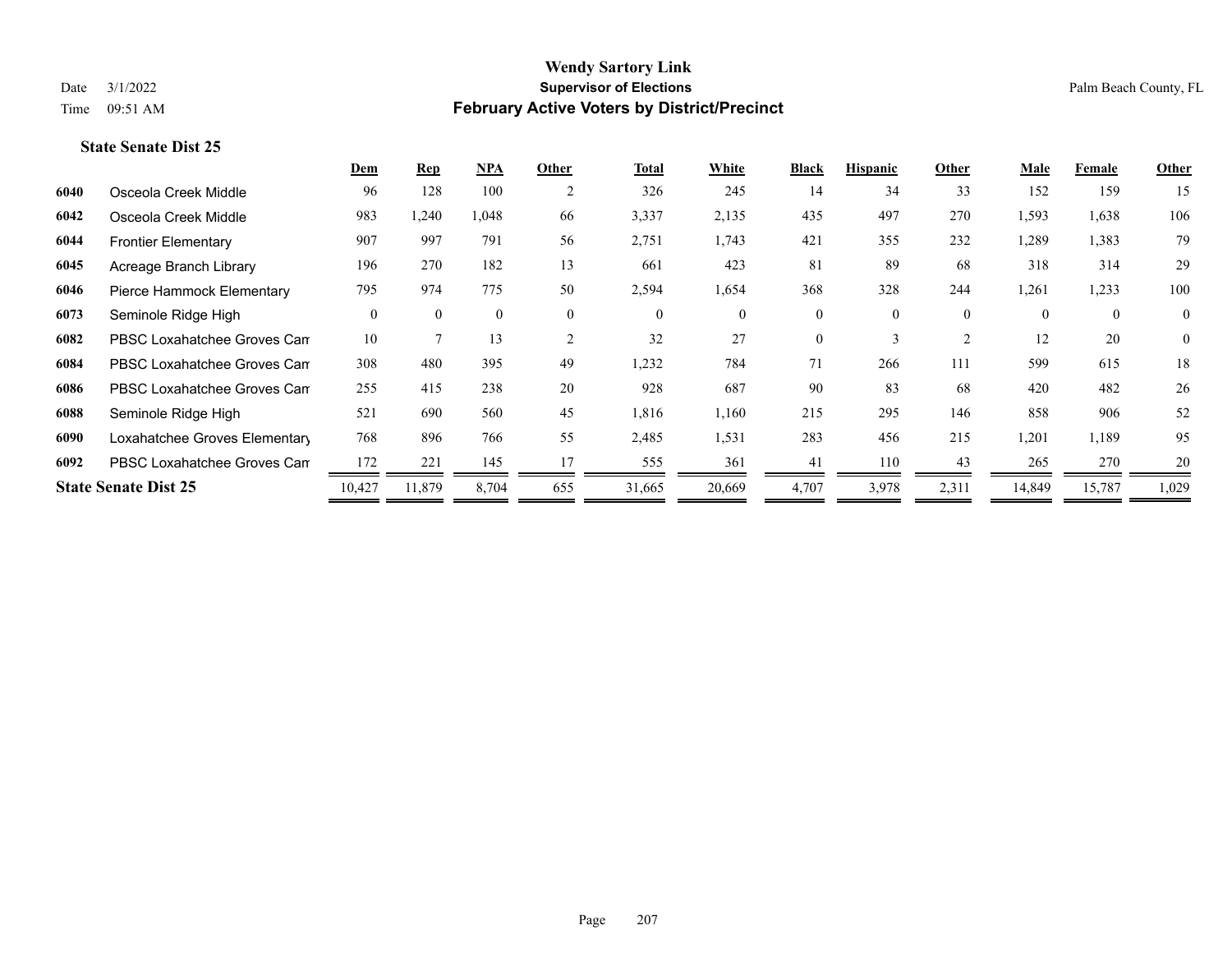|      |                                  | Dem   | <b>Rep</b> | NPA | <b>Other</b> | <b>Total</b> | <b>White</b> | <b>Black</b>   | <b>Hispanic</b> | Other | <b>Male</b> | <b>Female</b> | Other          |
|------|----------------------------------|-------|------------|-----|--------------|--------------|--------------|----------------|-----------------|-------|-------------|---------------|----------------|
| 2146 | Village Walk HOA Clubhouse       | 553   | 539        | 439 | 44           | 1,575        | 1,223        | 60             | 146             | 146   | 657         | 868           | 50             |
| 3084 | Lakes of Sherbrooke              | 694   | 643        | 594 | 54           | 1,985        | 1,342        | 191            | 287             | 165   | 858         | 1,051         | $76\,$         |
| 3090 | <b>Woodlands Middle</b>          | 1,460 | 839        | 671 | 53           | 3,023        | 2,435        | 185            | 116             | 287   | 1,369       | 1,567         | 87             |
| 3092 | Lacuna HOA Clubhouse             | 1,213 | 775        | 781 | 75           | 2,844        | 1,975        | 278            | 326             | 265   | 1,304       | 1,454         | $86\,$         |
| 3120 | Valencia Shores Social Club      | 1,223 | 600        | 582 | 51           | 2,456        | 2,172        | 68             | 81              | 135   | 1,129       | 1,271         | 56             |
| 3122 | Boynton Beach Community Chur     | 901   | 413        | 350 | 33           | 1,697        | 1,517        | 37             | 52              | 91    | 703         | 957           | 37             |
| 4128 | St Lucy Catholic Church          | 619   | 935        | 642 | 41           | 2,237        | 2,000        | 14             | 77              | 146   | 1,021       | 1,148         | 68             |
| 4129 | St Lucy Catholic Church          | 30    | 60         | 32  | 2            | 124          | 109          | $\overline{0}$ | 4               | -11   | 57          | 65            | $\overline{2}$ |
| 4130 | Omni Middle                      | 627   | 617        | 558 | 37           | 1,839        | 1,508        | 34             | 135             | 162   | 861         | 926           | 52             |
| 4132 | Calusa Elementary                | 389   | 399        | 330 | 26           | 1,144        | 944          | 16             | 97              | 87    | 477         | 629           | 38             |
| 4134 | Above and Beyond Community (     | 414   | 552        | 440 | 37           | 1,443        | 1,162        | 41             | 135             | 105   | 684         | 713           | $46\,$         |
| 4136 | Above and Beyond Community (     | 642   | 627        | 593 | 48           | 1,910        | 1,429        | 48             | 220             | 213   | 820         | 1,020         | $70\,$         |
| 4138 | <b>Ascension Catholic Church</b> | 813   | 1,195      | 914 | 71           | 2,993        | 2,334        | 164            | 242             | 253   | 1,425       | 1,476         | 92             |
| 4140 | <b>Broken Sound Club</b>         | 263   | 210        | 192 | 15           | 680          | 504          | 28             | 82              | 66    | 278         | 383           | 19             |
| 4142 | Woodfield Country Club HOA       | 846   | 772        | 751 | 55           | 2,424        | 2,175        | 12             | 67              | 170   | 1,118       | 1,214         | 92             |
| 4144 | Seasons HOA Clubhouse            | 229   | 208        | 174 | 11           | 622          | 511          | 9              | 38              | 64    | 297         | 295           | 30             |
| 4146 | <b>Broken Sound Club</b>         | 534   | 378        | 351 | 17           | 1,280        | 1,175        | 11             | 31              | 63    | 575         | 675           | $30\,$         |
| 4148 | <b>Broken Sound Club</b>         | 552   | 427        | 446 | 40           | 1,465        | 1,155        | 66             | 137             | 107   | 675         | 753           | 37             |
| 4150 | Patch Reef Park Community Cer    | 573   | 569        | 643 | 65           | 1,850        | 1,420        | 66             | 167             | 197   | 873         | 931           | 46             |
| 4152 | Boca Delray Lodge #171           | 619   | 651        | 662 | 50           | 1,982        | 1,451        | 78             | 228             | 225   | 900         | 1,002         | $80\,$         |
| 4154 | <b>Ascension Catholic Church</b> | 414   | 423        | 347 | 33           | 1,217        | 878          | 85             | 112             | 142   | 592         | 579           | 46             |
| 4156 | St Lucy Catholic Church          | 534   | 570        | 416 | 36           | 1,556        | 1,369        | $\,$ 8 $\,$    | 65              | 114   | 722         | 794           | $40\,$         |
| 4158 | Spanish River High               | 935   | 755        | 757 | 45           | 2,492        | 1,975        | 49             | 223             | 245   | 1,186       | 1,202         | 104            |
| 4160 | Greater BR Swim & Racquet Ctr    | 421   | 411        | 356 | 22           | 1,210        | 983          | 18             | 89              | 120   | 560         | 607           | 43             |
| 4162 | Patch Reef Park Community Cer    | 544   | 487        | 448 | 22           | 1,501        | 1.144        | 30             | 116             | 211   | 687         | 736           | 78             |
| 4164 | Safe Schools Institute           | 591   | 638        | 584 | 35           | 1,848        | 1,487        | 29             | 173             | 159   | 855         | 903           | 90             |
| 4166 | FAU Arena Lobby                  | 779   | 456        | 604 | 31           | 1,870        | 1,039        | 310            | 272             | 249   | 828         | 935           | 107            |
| 4168 | JC Mitchell Elementary           | 708   | 574        | 632 | 51           | 1,965        | 1,356        | 89             | 249             | 271   | 859         | 994           | 112            |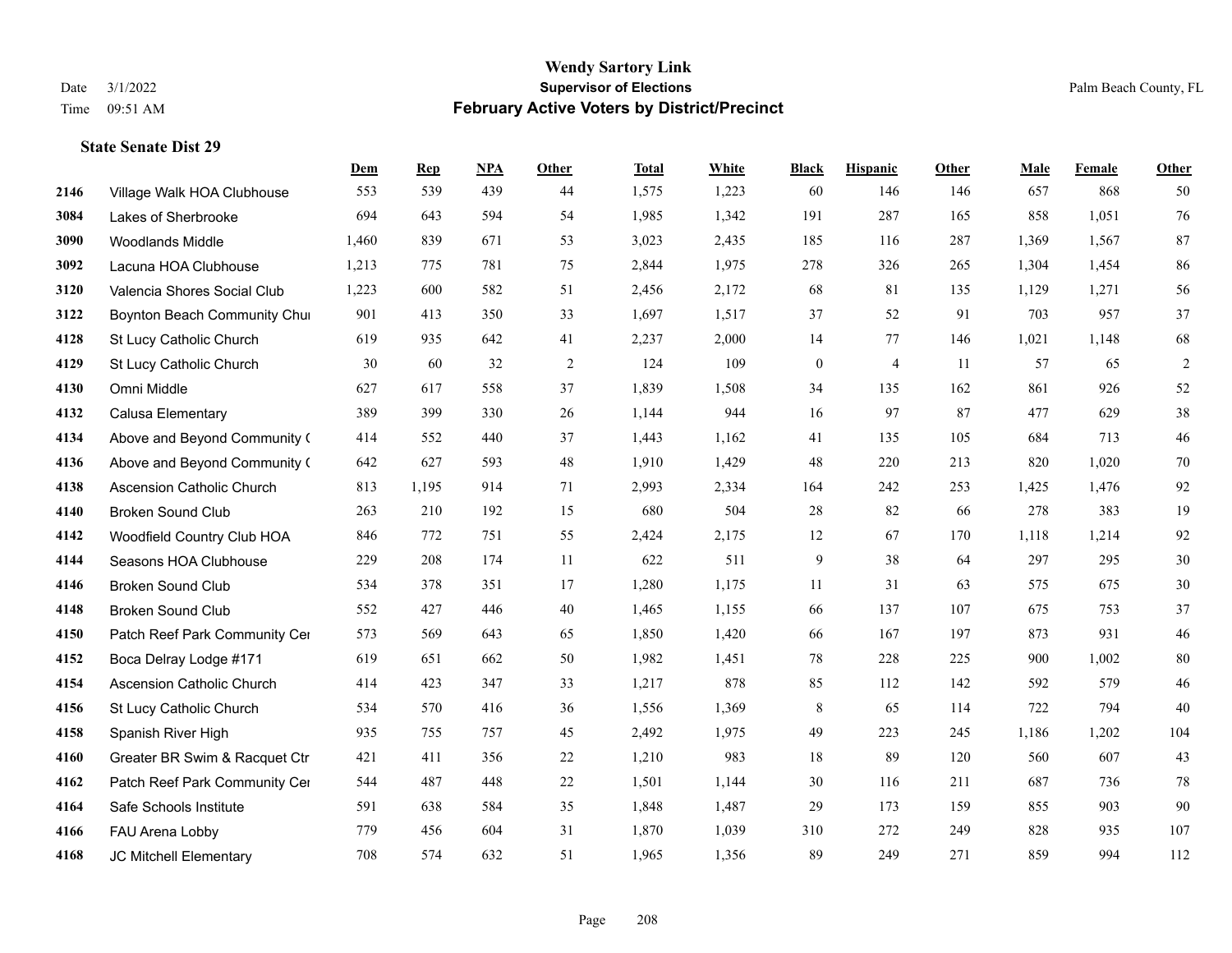**State Senate Dist 29**

# **Wendy Sartory Link** Date 3/1/2022 **Supervisor of Elections** Palm Beach County, FL Time 09:51 AM **February Active Voters by District/Precinct**

|      |                                 | Dem | $\mathbf{Rep}$ | NPA | Other | <b>Total</b> | White | <b>Black</b> | <b>Hispanic</b> | Other | Male  | Female | <b>Other</b> |
|------|---------------------------------|-----|----------------|-----|-------|--------------|-------|--------------|-----------------|-------|-------|--------|--------------|
| 4170 | Spanish River Library           | 900 | 1,048          | 872 | 54    | 2,874        | 2,237 | 99           | 262             | 276   | 1,370 | 1,411  | 93           |
| 4172 | Marine Safety Headquarters      | 666 | 691            | 615 | 62    | 2,034        | 1,777 | 15           | 106             | 136   | 911   | 1,071  | 52           |
| 4174 | Sugar Sand Park Comm Center     | 300 | 269            | 271 | 15    | 855          | 737   | 5            | 53              | 60    | 401   | 418    | 36           |
| 4176 | Sugar Sand Park Comm Center     | 912 | 716            | 741 | 68    | 2,437        | 1,781 | $72\,$       | 322             | 262   | 1,061 | 1,277  | 99           |
| 4178 | Sugar Sand Park Comm Center     | 756 | 646            | 514 | 48    | 1,964        | 1,568 | 43           | 198             | 155   | 807   | 1,097  | 60           |
| 4180 | Del Prado Elementary            | 555 | 587            | 563 | 36    | 1,741        | 1,239 | 52           | 243             | 207   | 798   | 849    | 94           |
| 4182 | Greater BR Swim & Racquet Ctr   | 860 | 597            | 748 | 55    | 2,260        | 1,533 | 81           | 402             | 244   | 949   | 1,219  | 92           |
| 4184 | Boca Raton Middle               | 559 | 613            | 570 | 36    | 1,778        | 1,334 | 63           | 215             | 166   | 845   | 888    | $45\,$       |
| 4186 | The Volen Center                | 544 | 510            | 459 | 29    | 1,542        | 1,069 | 127          | 167             | 179   | 704   | 778    | 60           |
| 4188 | Elks Lodge of Boca Raton        | 898 | 531            | 615 | 58    | 2,102        | 1,222 | 330          | 313             | 237   | 948   | 1,061  | 93           |
| 4190 | St Gregory Episcopal Church     | 737 | 1,086          | 826 | 78    | 2,727        | 2,294 | 26           | 179             | 228   | 1,340 | 1,304  | 83           |
| 4192 | Verde K-8 School                | 558 | 977            | 733 | 45    | 2,313        | 1,861 | 47           | 130             | 275   | 1,076 | 1,116  | 121          |
| 4194 | Del Prado Elementary            | 544 | 337            | 303 | 30    | 1,214        | 1,030 | 25           | 61              | 98    | 521   | 663    | 30           |
| 4196 | Good Shepherd Lutheran          | 695 | 441            | 445 | 26    | 1,607        | 1,375 | 30           | 84              | 118   | 672   | 893    | 42           |
| 4198 | Verde K-8 School                | 639 | 472            | 545 | 35    | 1,691        | 1,061 | 120          | 323             | 187   | 700   | 921    | 70           |
| 4200 | Verde K-8 School                | 395 | 337            | 294 | 22    | 1,048        | 786   | 8            | 163             | 91    | 421   | 601    | 26           |
| 4202 | Greater BR Swim & Racquet Ctr   | 787 | 601            | 647 | 36    | 2,071        | 1,596 | 32           | 255             | 188   | 841   | 1,153  | 77           |
| 4204 | Sugar Sand Park Comm Center     | 741 | 462            | 598 | 39    | 1,840        | 1,163 | 143          | 315             | 219   | 827   | 945    | 68           |
| 4206 | Good Shepherd Lutheran          | 677 | 495            | 526 | 35    | 1,733        | 1,369 | 37           | 183             | 144   | 706   | 971    | 56           |
| 4208 | Hammock Pointe Elementary       | 832 | 589            | 485 | 36    | 1,942        | 1,658 | 11           | 117             | 156   | 757   | 1,129  | 56           |
| 4210 | Sugar Sand Park Comm Center     | 649 | 833            | 695 | 44    | 2,221        | 1,740 | 29           | 273             | 179   | 1,024 | 1,127  | 70           |
| 4212 | Center for Spiritual Living     | 631 | 799            | 613 | 42    | 2,085        | 1,734 | 35           | 173             | 143   | 985   | 1,039  | 61           |
| 4214 | Calvary Chapel Boca Raton - 4th | 618 | 871            | 646 | 63    | 2,198        | 1,754 | 44           | 230             | 170   | 1,023 | 1,098  | 77           |
| 4216 | Calvary Chapel Boca Raton - Kir | 667 | 1,064          | 697 | 60    | 2,488        | 2,094 | 20           | 181             | 193   | 1,184 | 1,216  | $88\,$       |
| 4218 | <b>Grace Community Church</b>   | 447 | 862            | 540 | 54    | 1,903        | 1,574 | 34           | 143             | 152   | 887   | 936    | 80           |
| 4220 | Boca Raton Community Center     | 453 | 401            | 474 | 45    | 1,373        | 882   | 104          | 237             | 150   | 613   | 715    | 45           |
| 4222 | Boca Raton Downtown Library     | 948 | 1,169          | 962 | 89    | 3,168        | 2,660 | 78           | 187             | 243   | 1,434 | 1,622  | 112          |
| 4224 | <b>Grace Community Church</b>   | 506 | 1,136          | 757 | 58    | 2.457        | 2,024 | 54           | 179             | 200   | 1,150 | 1.225  | 82           |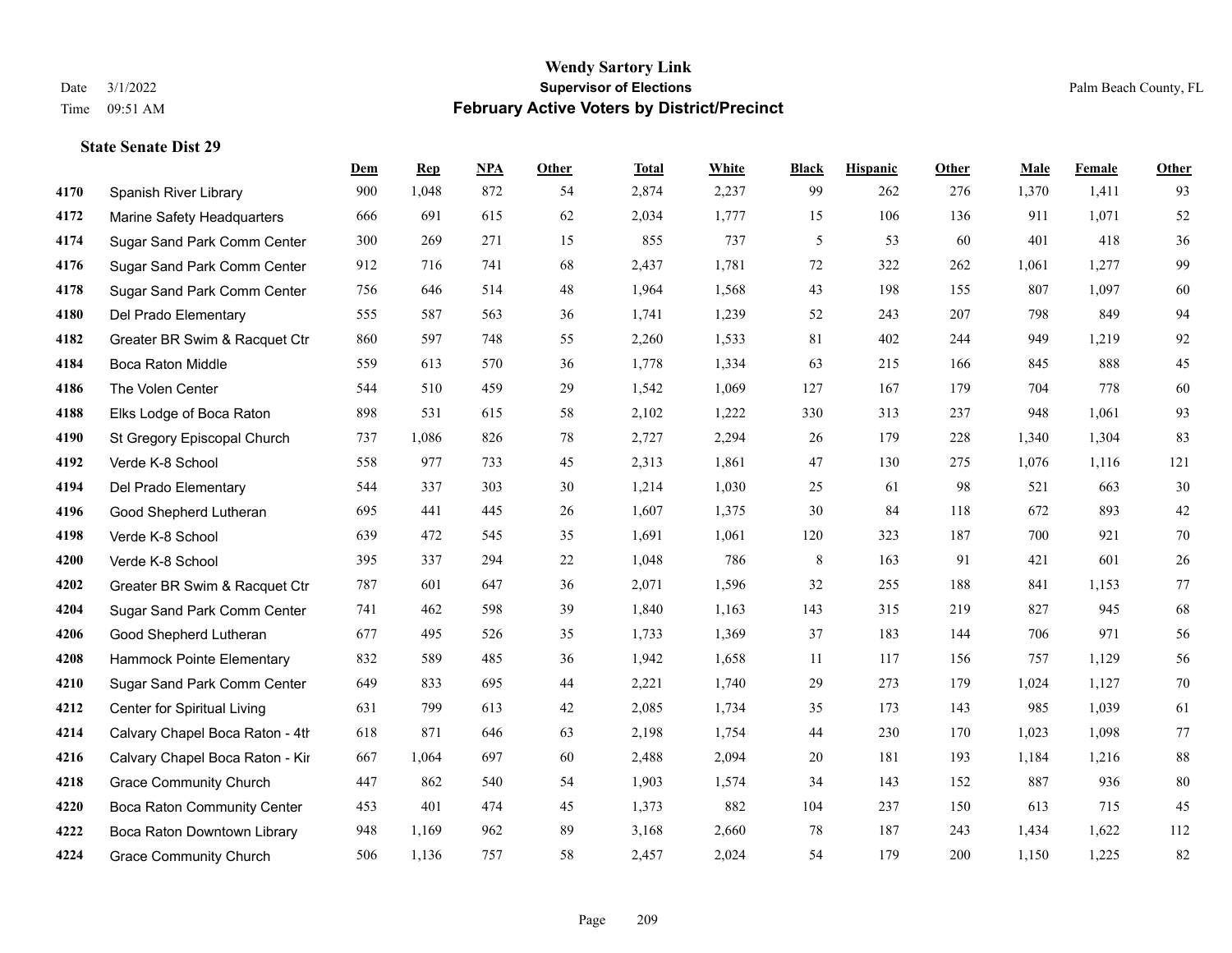**State Senate Dist 29**

#### **Wendy Sartory Link** Date 3/1/2022 **Supervisor of Elections** Palm Beach County, FL Time 09:51 AM **February Active Voters by District/Precinct**

# **Dem Rep NPA Other Total White Black Hispanic Other Male Female Other** St Gregory Episcopal Church 216 385 288 26 915 820 8 31 56 428 465 22 Boca Raton Community Center 527 687 535 49 1,798 1,547 17 99 135 812 941 45 Boca Raton Downtown Library 308 451 338 24 1,121 980 9 56 76 528 570 23 Faith Farm Tabernacle 500 348 443 29 1,320 791 139 212 178 592 684 44 Faith Farm Tabernacle 4 2 2 0 8 5 0 3 0 6 2 0 Faith Farm Tabernacle 5 0 2 0 7 6 0 0 1 5 2 0 Our Lady Queen of Peace 1,155 1,237 1,052 88 3,532 2,831 101 217 383 1,637 1,758 137 Gleneagles CC-Strathearn Sat 976 486 475 37 1,974 1,692 39 113 130 827 1,099 48 Gleneagles CC-Clunie Satellite 803 336 359 26 1,524 1,313 71 67 73 661 830 33 Kings Point Clubhouse 383 204 174 18 779 629 29 72 49 299 452 28 Monaco Clubhouse 902 533 490 42 1,967 1,526 95 197 149 796 1,095 76 Lakes of Delray Clubhouse 387 234 160 17 798 700 13 44 41 308 476 14 Kings Point Flanders 899 428 404 33 1,764 1,406 77 168 113 712 995 57 Lakes of Delray Clubhouse 898 333 377 42 1,650 1,350 68 121 11 639 964 47 Kings Point Flanders 886 403 370 41 1,700 1,344 69 165 122 656 977 67 Las Verdes Clubhouse 980 632 729 56 2,397 1,679 214 302 202 1,087 1,233 77 West Boca Branch Library 1,474 1,570 1,500 115 4,659 3,827 112 280 440 2,195 2,325 139 South County Civic Center 522 514 427 29 1,492 1,361 5 25 101 703 748 41 Morikami Park Elementary 43 56 49 3 151 143 0 2 6 70 81 0 Morikami Park Elementary 544 607 521 40 1,712 1,490 20 50 152 787 884 41 Morikami Park Elementary 18 38 23 3 82 66 0 6 10 34 41 7 South County Civic Center 249 196 201 11 657 540 9 29 79 295 334 28 Spanish River High 90 118 98 16 322 258 4 28 32 161 158 3 The Polo Club of Boca Raton 641 504 451 26 1,622 1,478 18 26 100 698 876 48 The Polo Club of Boca Raton 314 185 194 18 711 650 1 8 52 284 402 25 South County Civic Center 169 118 105 6 398 333 8 33 24 171 216 11 The Polo Club of Boca Raton 38 30 30 2 100 93 2 2 3 45 54 1 Delray Beach First Baptist 4 1 0 1 6 6 0 0 0 2 4 0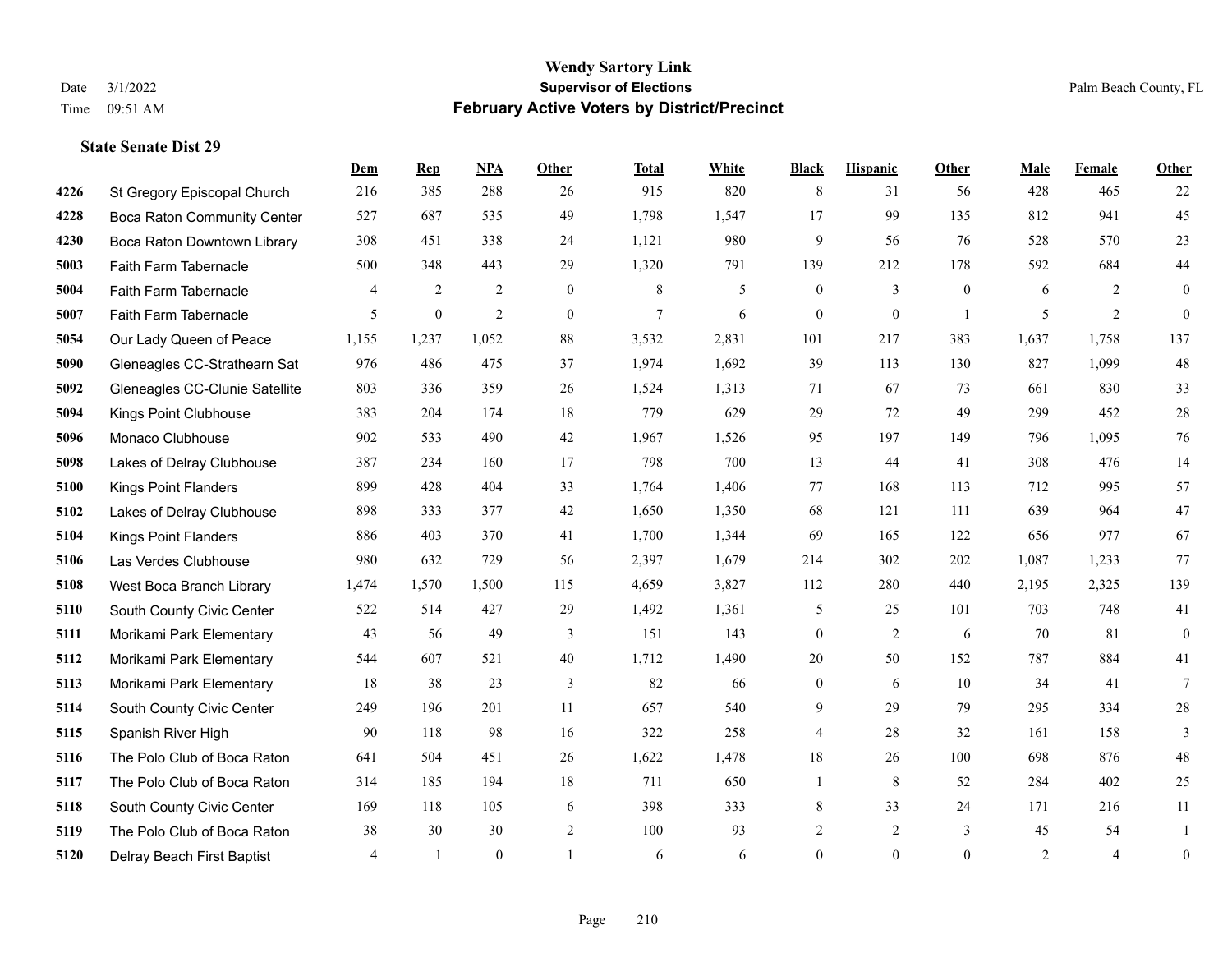|      |                                    | Dem   | <b>Rep</b> | <b>NPA</b> | Other | <b>Total</b> | White | <b>Black</b> | <b>Hispanic</b> | Other | Male  | Female | Other  |
|------|------------------------------------|-------|------------|------------|-------|--------------|-------|--------------|-----------------|-------|-------|--------|--------|
| 5122 | Delray Beach First Baptist         | 270   | 183        | 204        | 11    | 668          | 432   | 33           | 127             | 76    | 288   | 350    | 30     |
| 5124 | Delray Beach First Baptist         | 164   | 109        | 117        | -1    | 391          | 329   | 9            | 30              | 23    | 155   | 223    | 13     |
| 5126 | Boca Delray Clubhouse              | 252   | 119        | 119        | 11    | 501          | 453   | 8            | 15              | 25    | 206   | 285    | $10\,$ |
| 5128 | <b>Sunrise Park Elementary</b>     | 756   | 519        | 576        | 38    | 1,889        | 1,254 | 102          | 280             | 253   | 854   | 974    | 61     |
| 5130 | Coconut Cove Waterpark - Meet      | 658   | 557        | 549        | 30    | 1,794        | 1,318 | 32           | 171             | 273   | 814   | 899    | 81     |
| 5132 | <b>Eagles Landing Middle</b>       | 923   | 592        | 662        | 49    | 2,226        | 1,514 | 147          | 337             | 228   | 997   | 1,161  | 68     |
| 5134 | Coconut Cove Waterpark - Meet      | 537   | 473        | 460        | 31    | 1,501        | 1,069 | 72           | 232             | 128   | 714   | 736    | 51     |
| 5136 | West Boca Branch Library           | 852   | 509        | 701        | 51    | 2,113        | 1,362 | 129          | 405             | 217   | 889   | 1,160  | 64     |
| 5138 | <b>Whispering Pines Elementary</b> | 896   | 574        | 629        | 44    | 2,143        | 1,424 | 129          | 311             | 279   | 934   | 1,134  | 75     |
| 5140 | Olympic Heights High               | 1,028 | 783        | 922        | 54    | 2,787        | 1,800 | 148          | 537             | 302   | 1,271 | 1,403  | 113    |
| 5142 | <b>Whispering Pines Elementary</b> | 301   | 246        | 258        | 23    | 828          | 595   | 28           | 110             | 95    | 332   | 459    | 37     |
| 5144 | Whisper Walk Section B             | 903   | 462        | 426        | 32    | 1,823        | 1,436 | 52           | 218             | 117   | 685   | 1,091  | 47     |
| 5146 | Century Village West               | 897   | 524        | 407        | 45    | 1,873        | 1,444 | 77           | 187             | 165   | 693   | 1,109  | 71     |
| 5148 | Century Village West               | 738   | 378        | 358        | 28    | 1,502        | 1,198 | 50           | 131             | 123   | 569   | 860    | 73     |
| 5150 | Century Village West               | 677   | 292        | 291        | 19    | 1,279        | 994   | 48           | 148             | 89    | 450   | 788    | 41     |
| 5152 | West Boca Raton High               | 948   | 801        | 869        | 46    | 2,664        | 1,990 | 83           | 248             | 343   | 1,261 | 1,295  | 108    |
| 5154 | Daggerwing Nature Center           | 897   | 788        | 739        | 51    | 2,475        | 1,703 | 80           | 341             | 351   | 1,112 | 1,247  | 116    |
| 5156 | Southwinds Golf Course             | 717   | 499        | 605        | 32    | 1,853        | 1,255 | 85           | 268             | 245   | 793   | 976    | 84     |
| 5158 | <b>Boca West Country Club</b>      | 766   | 466        | 534        | 47    | 1,813        | 1,630 | 9            | 73              | 101   | 751   | 1,014  | $48\,$ |
| 5160 | <b>Boca West Country Club</b>      | 833   | 475        | 439        | 34    | 1,781        | 1,675 | 3            | 29              | 74    | 687   | 1,048  | $46\,$ |
| 5162 | Glades Presbyterian Church         | 770   | 745        | 657        | 41    | 2,213        | 1,619 | 70           | 314             | 210   | 1,049 | 1,084  | $80\,$ |
| 5164 | Sandpiper Shores Elementary        | 1,012 | 665        | 690        | 45    | 2,412        | 1,847 | 75           | 258             | 232   | 1,092 | 1,241  | 79     |
| 5166 | <b>Glades Road Branch Library</b>  | 847   | 765        | 818        | 49    | 2,479        | 1,731 | 130          | 370             | 248   | 1,082 | 1,301  | 96     |
| 5168 | <b>Glades Road Branch Library</b>  | 959   | 609        | 622        | 39    | 2,229        | 1,667 | 65           | 278             | 219   | 858   | 1,314  | 57     |
| 5170 | Olympic Heights High               | 1,147 | 648        | 759        | 48    | 2,602        | 1,919 | 81           | 357             | 245   | 1,016 | 1,492  | 94     |
| 5172 | Del Prado Elementary               | 233   | 316        | 207        | 18    | 774          | 696   | 10           | 11              | 57    | 366   | 387    | 21     |
| 5174 | <b>Waters Edge Elementary</b>      | 858   | 758        | 820        | 48    | 2,484        | 1,686 | 126          | 351             | 321   | 1,146 | 1,220  | 118    |
| 5176 | Loggers Run Middle                 | 468   | 351        | 380        | 17    | 1,216        | 845   | 48           | 201             | 122   | 516   | 639    | 61     |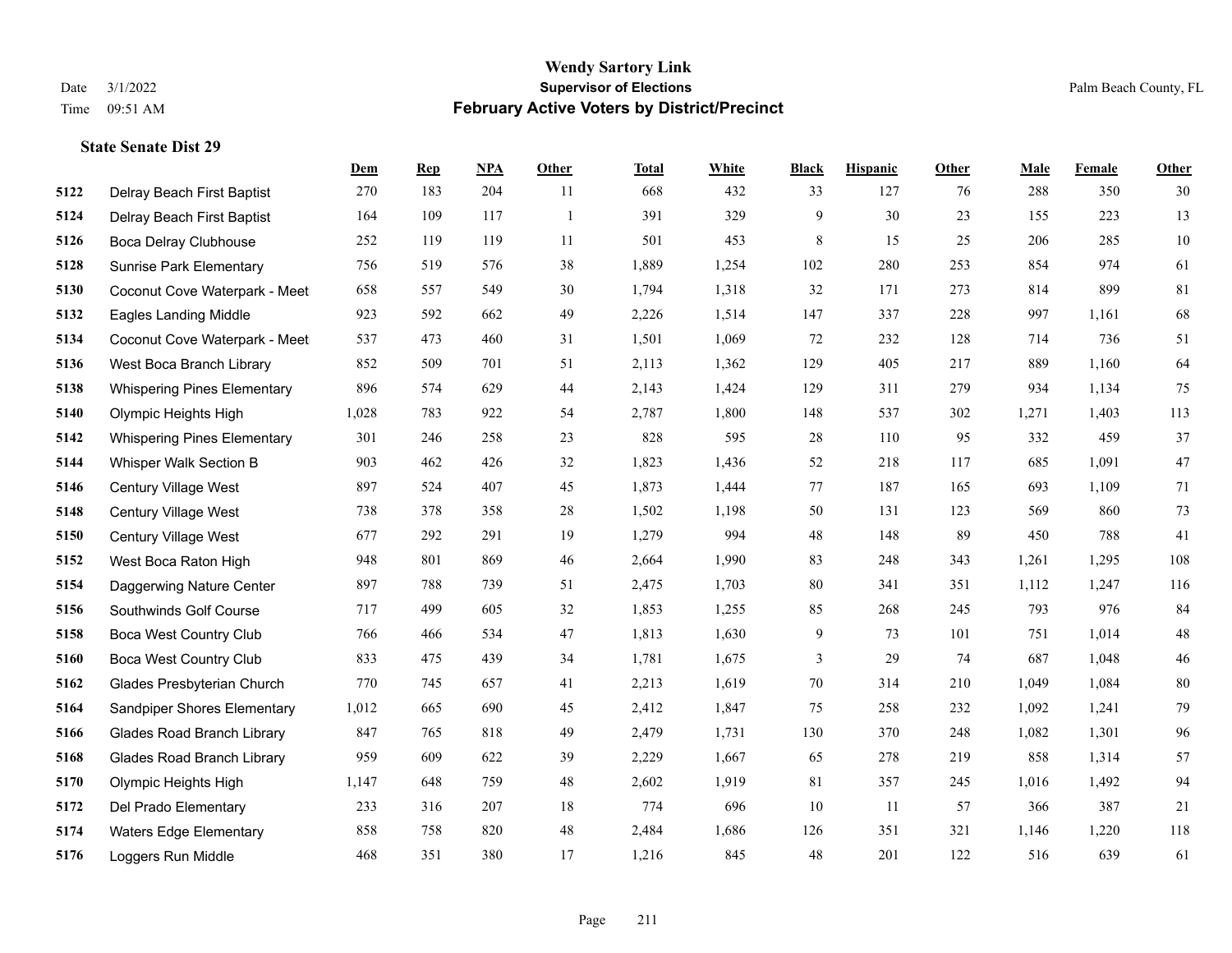|      |                                | Dem          | <b>Rep</b>     | NPA              | <b>Other</b>     | <b>Total</b>   | White            | <b>Black</b>     | <b>Hispanic</b>  | Other          | <b>Male</b>    | Female         | <b>Other</b>     |
|------|--------------------------------|--------------|----------------|------------------|------------------|----------------|------------------|------------------|------------------|----------------|----------------|----------------|------------------|
| 5178 | Loggers Run Middle             | 700          | 546            | 645              | 44               | 1,935          | 1,067            | 187              | 412              | 269            | 861            | 977            | 97               |
| 5180 | Boca Glades Baptist Church     | 676          | 376            | 646              | 43               | 1,741          | 975              | 131              | 404              | 231            | 802            | 862            | 77               |
| 5182 | Boca Glades Baptist Church     | 572          | 300            | 540              | 36               | 1,448          | 752              | 128              | 362              | 206            | 653            | 730            | 65               |
| 5184 | <b>Coral Sunset Elementary</b> | 901          | 566            | 736              | 42               | 2,245          | 1,232            | 243              | 446              | 324            | 1,033          | 1,105          | 107              |
| 5186 | <b>Coral Sunset Elementary</b> | 1,011        | 431            | 893              | 40               | 2,375          | 999              | 358              | 680              | 338            | 1,012          | 1,237          | 126              |
| 5188 | Pines Of Boca Barwood          | 971          | 637            | 813              | 54               | 2,475          | 1,460            | 144              | 547              | 324            | 1,050          | 1,328          | 97               |
| 5190 | Lakes at Boca Rio Clubhouse    | 409          | 284            | 344              | 19               | 1,056          | 689              | 65               | 181              | 121            | 480            | 534            | 42               |
| 5192 | Hammock Pointe Elementary      | 1,068        | 680            | 938              | 46               | 2,732          | 1,551            | 210              | 594              | 377            | 1,176          | 1,436          | 120              |
| 5194 | Lakes Of Boca Barwood          | 393          | 255            | 387              | 21               | 1,056          | 630              | 50               | 238              | 138            | 453            | 549            | 54               |
| 6014 | Belle Glade Library/Civic Ctr  | $\mathbf{1}$ | 2              | $\mathbf{1}$     | $\theta$         | $\overline{4}$ | $\overline{0}$   | $\mathbf{0}$     | $\overline{4}$   | $\theta$       | $\overline{1}$ | 3              | $\boldsymbol{0}$ |
| 6016 | South Bay Commission Chambe    | 36           | 55             | 31               | 3                | 125            | 82               | 8                | 24               | 11             | 66             | 54             | 5                |
| 6018 | South Bay Commission Chambe    | 1,185        | 88             | 228              | 12               | 1,513          | 63               | 1,166            | 208              | 76             | 635            | 839            | 39               |
| 6020 | Glades Central High            | 438          | 78             | 140              | 8                | 664            | 83               | 386              | 158              | 37             | 304            | 328            | 32               |
| 6022 | Belle Glade Library/Civic Ctr  | 1,353        | 109            | 266              | 18               | 1,746          | 91               | 1,394            | 144              | 117            | 720            | 957            | 69               |
| 6024 | Lewis Evans Resource Center    | 1,687        | 66             | 276              | 13               | 2,042          | 30               | 1,771            | 127              | 114            | 815            | 1,159          | 68               |
| 6026 | Lewis Evans Resource Center    |              | $\bf{0}$       | $\overline{2}$   | $\mathbf{0}$     | 3              | $\overline{0}$   | $\mathbf{0}$     | 3                | $\theta$       | $\overline{1}$ | 2              | $\mathbf{0}$     |
| 6028 | Belle Glade Library/Civic Ctr  | 748          | 443            | 329              | 14               | 1,534          | 402              | 394              | 651              | 87             | 720            | 771            | 43               |
| 6030 | Belle Glade Library/Civic Ctr  | 8            | 3              | 13               | $\overline{c}$   | 26             | 9                | $\mathbf{0}$     | 17               | $\overline{0}$ | 8              | 16             | $\overline{c}$   |
| 6032 | Gove Elementary                | 666          | 294            | 273              | 6                | 1,239          | 306              | 430              | 405              | 98             | 534            | 662            | 43               |
| 6034 | Gove Elementary                | $\mathbf{0}$ | $\overline{4}$ | $\overline{0}$   | $\overline{0}$   | 4              | $\overline{4}$   | $\mathbf{0}$     | $\mathbf{0}$     | $\theta$       | 3              | $\overline{1}$ | $\mathbf{0}$     |
| 6036 | Gove Elementary                | 393          | 159            | 208              | 10               | 770            | 130              | 153              | 441              | 46             | 338            | 400            | $32\,$           |
| 6038 | South Bay Commission Chambe    | $\mathbf{0}$ | $\bf{0}$       | $\boldsymbol{0}$ | $\boldsymbol{0}$ | $\mathbf{0}$   | $\boldsymbol{0}$ | $\boldsymbol{0}$ | $\boldsymbol{0}$ | $\mathbf{0}$   | $\mathbf{0}$   | $\overline{0}$ | $\boldsymbol{0}$ |
| 6150 | <b>Binks Forest Elementary</b> | 25           | 40             | 39               | $\overline{4}$   | 108            | 82               | 4                | 9                | 13             | 45             | 60             | 3                |
| 6152 | <b>Binks Forest Elementary</b> | 412          | 569            | 387              | 37               | 1,405          | 1,065            | 48               | 137              | 155            | 663            | 698            | 44               |
| 6154 | Wellington Landings Middle     | 463          | 512            | 409              | 29               | 1,413          | 1,015            | 87               | 192              | 119            | 636            | 737            | $40\,$           |
| 6156 | <b>Binks Forest Elementary</b> | 627          | 720            | 586              | 44               | 1,977          | 1,376            | 128              | 298              | 175            | 901            | 1,017          | 59               |
| 6158 | <b>Wellington Elementary</b>   | 782          | 942            | 556              | 40               | 2,320          | 1,703            | 135              | 315              | 167            | 1,065          | 1,182          | 73               |
| 6160 | Wellington Landings Middle     | 661          | 588            | 571              | 43               | 1,863          | 1,210            | 166              | 338              | 149            | 873            | 937            | 53               |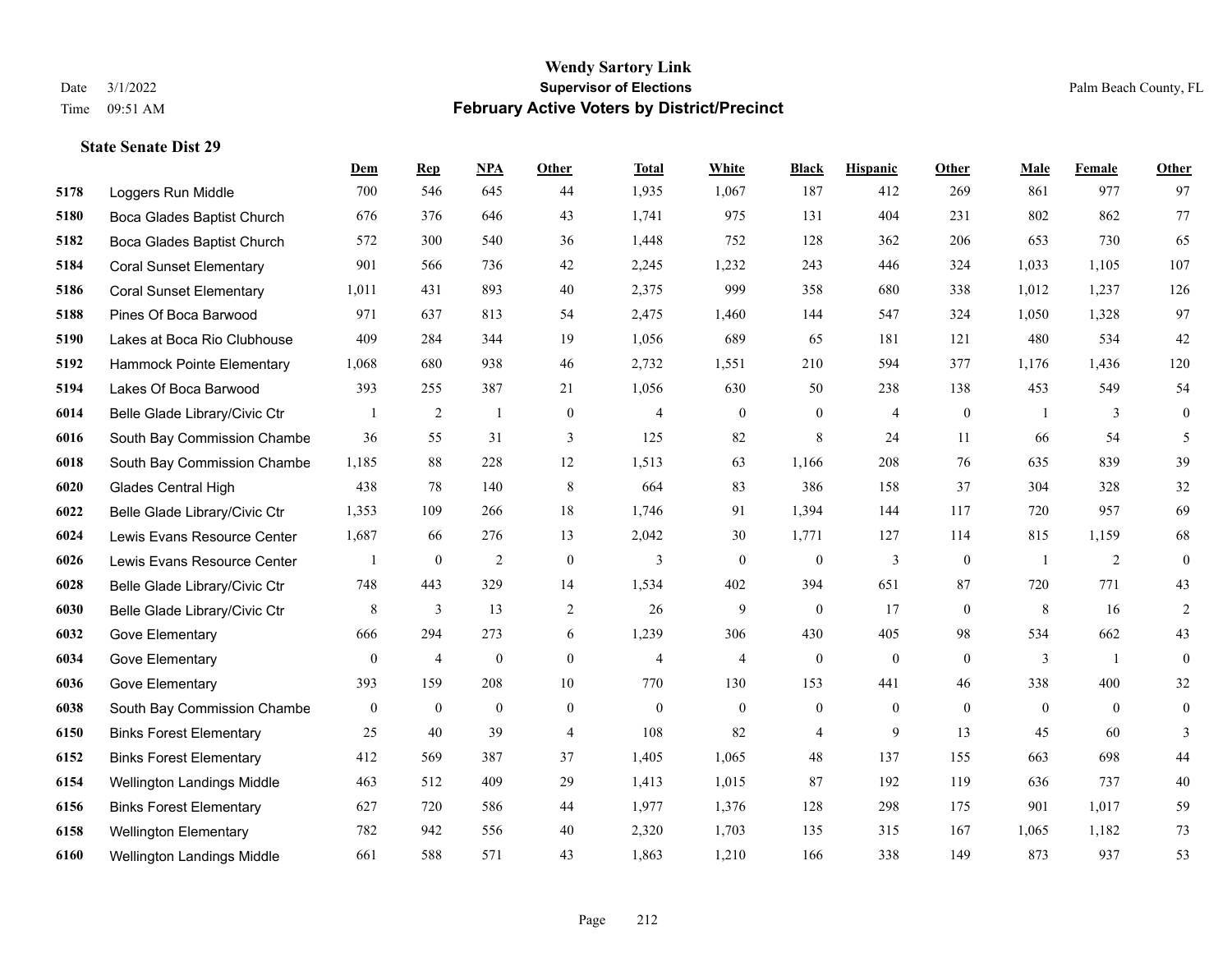|      |                                     | Dem              | <b>Rep</b>       | <b>NPA</b>       | Other            | <b>Total</b> | White            | <b>Black</b>     | <b>Hispanic</b>  | Other        | Male             | Female       | <b>Other</b>     |
|------|-------------------------------------|------------------|------------------|------------------|------------------|--------------|------------------|------------------|------------------|--------------|------------------|--------------|------------------|
| 6162 | First Baptist Church Wel            | 753              | 677              | 580              | 44               | 2,054        | 1,290            | 214              | 362              | 188          | 923              | 1,065        | 66               |
| 6164 | First Baptist Church Wel            | 833              | 808              | 611              | 59               | 2,311        | 1,551            | 185              | 381              | 194          | 1,033            | 1,207        | 71               |
| 6166 | <b>Wellington Community Center</b>  | 850              | 866              | 751              | 47               | 2,514        | 1,741            | 156              | 408              | 209          | 1,155            | 1,280        | 79               |
| 6168 | First Baptist Church Wel            | 125              | 175              | 145              | 9                | 454          | 348              | 27               | 41               | 38           | 208              | 234          | 12               |
| 6182 | New Horizons Elementary             | 293              | 455              | 325              | 14               | 1,087        | 797              | 44               | 119              | 127          | 466              | 591          | $30\,$           |
| 6184 | Wellington High                     | 660              | 592              | 535              | 37               | 1,824        | 1,129            | 249              | 286              | 160          | 803              | 965          | 56               |
| 6186 | <b>Elbridge Gale Elementary</b>     | 803              | 579              | 649              | 44               | 2,075        | 1,135            | 299              | 432              | 209          | 913              | 1,088        | 74               |
| 6188 | Wellington Village Park             | 222              | 428              | 318              | 27               | 995          | 847              | 18               | 47               | 83           | 400              | 546          | 49               |
| 6190 | Wellington Village Hall             | 820              | 452              | 660              | 47               | 1,979        | 891              | 364              | 511              | 213          | 820              | 1,085        | 74               |
| 6192 | St Peters Methodist Church          | 969              | 792              | 792              | 66               | 2,619        | 1,549            | 288              | 549              | 233          | 1,195            | 1,339        | 85               |
| 6194 | <b>Equestrian Trails Elementary</b> | 500              | 293              | 356              | 17               | 1,166        | 522              | 299              | 153              | 192          | 515              | 595          | 56               |
| 6196 | Palm Beach Central High             | $\boldsymbol{0}$ | $\boldsymbol{0}$ | $\boldsymbol{0}$ | $\boldsymbol{0}$ | $\mathbf{0}$ | $\boldsymbol{0}$ | $\boldsymbol{0}$ | $\boldsymbol{0}$ | $\mathbf{0}$ | $\boldsymbol{0}$ | $\mathbf{0}$ | $\boldsymbol{0}$ |
| 6198 | Wellington Branch Library           | 522              | 362              | 366              | 38               | 1,288        | 708              | 198              | 274              | 108          | 554              | 700          | 34               |
| 6200 | <b>Emerald Cove Middle</b>          | 534              | 573              | 521              | 54               | 1,682        | 1,046            | 180              | 270              | 186          | 741              | 888          | 53               |
| 6202 | <b>Emerald Cove Middle</b>          | 108              | 88               | 96               | $\tau$           | 299          | 174              | 58               | 52               | 15           | 135              | 158          | $\sqrt{6}$       |
| 6208 | Buena Vida Clubhouse                | 316              | 196              | 183              | 13               | 708          | 615              | 24               | 23               | 46           | 318              | 373          | 17               |
| 6210 | Villa Olympia Clubhouse             | 1,556            | 1,081            | 1,325            | 99               | 4,061        | 1,832            | 704              | 691              | 834          | 1,915            | 1,959        | 187              |
| 6212 | Wellington Village Park             | 146              | 228              | 180              | 16               | 570          | 390              | 16               | 93               | 71           | 259              | 284          | 27               |
| 6214 | <b>Wellington Village Park</b>      | 812              | 778              | 722              | 49               | 2,361        | 1,488            | 261              | 290              | 322          | 1,082            | 1,197        | $82\,$           |
| 6216 | Panther Run Elementary              | 230              | 194              | 175              | 11               | 610          | 344              | 97               | 99               | 70           | 281              | 309          | $20\,$           |
| 6218 | <b>Wellington Village Park</b>      | $\mathbf{0}$     | $\mathbf{0}$     | $\overline{0}$   | $\overline{0}$   | $\mathbf{0}$ | $\overline{0}$   | $\boldsymbol{0}$ | $\mathbf{0}$     | $\theta$     | $\theta$         | $\theta$     | $\boldsymbol{0}$ |
| 6220 | Wellington Village Park             | 58               | 33               | 45               | 6                | 142          | 72               | 16               | 36               | 18           | 61               | 77           | 4                |
| 6222 | Panther Run Elementary              | $\overline{0}$   | $\mathbf{1}$     | $\mathbf{0}$     | $\mathbf{0}$     | $\mathbf{1}$ | $\mathbf{1}$     | $\mathbf{0}$     | $\mathbf{0}$     | $\mathbf{0}$ | -1               | $\mathbf{0}$ | $\mathbf{0}$     |
| 6224 | Discovery Key Elementary            | 955              | 1,120            | 687              | 58               | 2,820        | 2,094            | 181              | 331              | 214          | 1,318            | 1,420        | 82               |
| 6226 | The Isles at Wellington             | 745              | 761              | 636              | 47               | 2,189        | 1,411            | 224              | 240              | 314          | 1,032            | 1,064        | 93               |
| 6228 | Wycliffe Comm Association Bldg      | 779              | 330              | 410              | 24               | 1,543        | 1,446            | 19               | 18               | 60           | 669              | 845          | 29               |
| 6230 | Epiphany Lutheran Church            | 1,195            | 1,268            | 1,213            | 91               | 3,767        | 2,316            | 432              | 615              | 404          | 1,726            | 1,935        | 106              |
| 6232 | Panther Run Elementary              | 662              | 752              | 654              | 50               | 2,118        | 1,347            | 249              | 250              | 272          | 1,012            | 1,042        | 64               |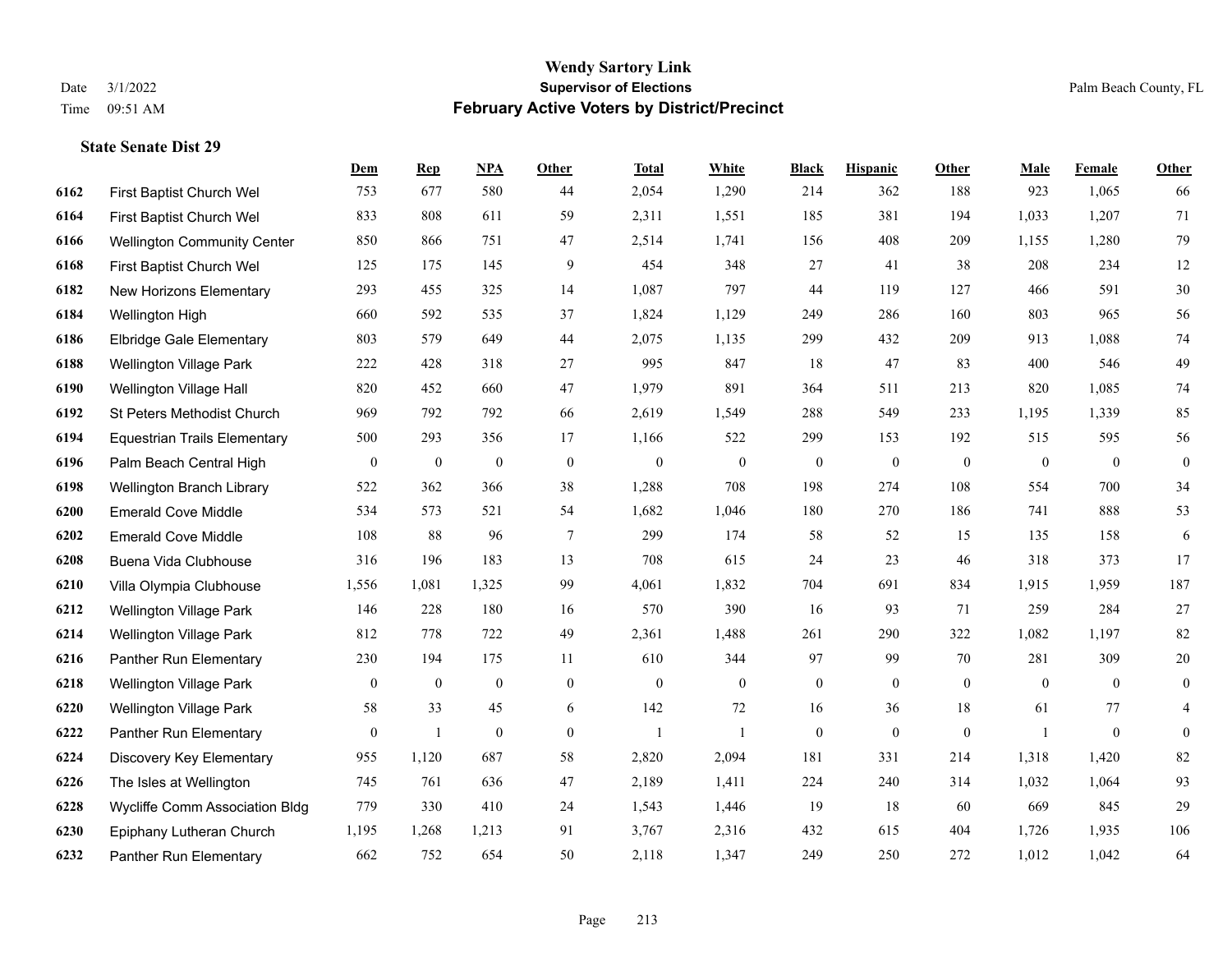| <b>Wendy Sartory Link</b><br>3/1/2022<br><b>Supervisor of Elections</b><br>Date |                                                    |            |        |       |              |         |              |                 |              |         |         | Palm Beach County, FL |  |  |
|---------------------------------------------------------------------------------|----------------------------------------------------|------------|--------|-------|--------------|---------|--------------|-----------------|--------------|---------|---------|-----------------------|--|--|
| 09:51 AM<br>Time                                                                | <b>February Active Voters by District/Precinct</b> |            |        |       |              |         |              |                 |              |         |         |                       |  |  |
| <b>State Senate Dist 29</b>                                                     | <u>Dem</u>                                         | <b>Rep</b> | NPA    | Other | <u>Total</u> | White   | <b>Black</b> | <b>Hispanic</b> | <u>Other</u> | Male    | Female  | <b>Other</b>          |  |  |
| <b>State Senate Dist 29</b>                                                     | 102,469                                            | 82,334     | 78.850 | 5,780 | 269,433      | 191.763 | 19,433       | 32,261          | 25,976       | 119.726 | 140,274 | 9,433                 |  |  |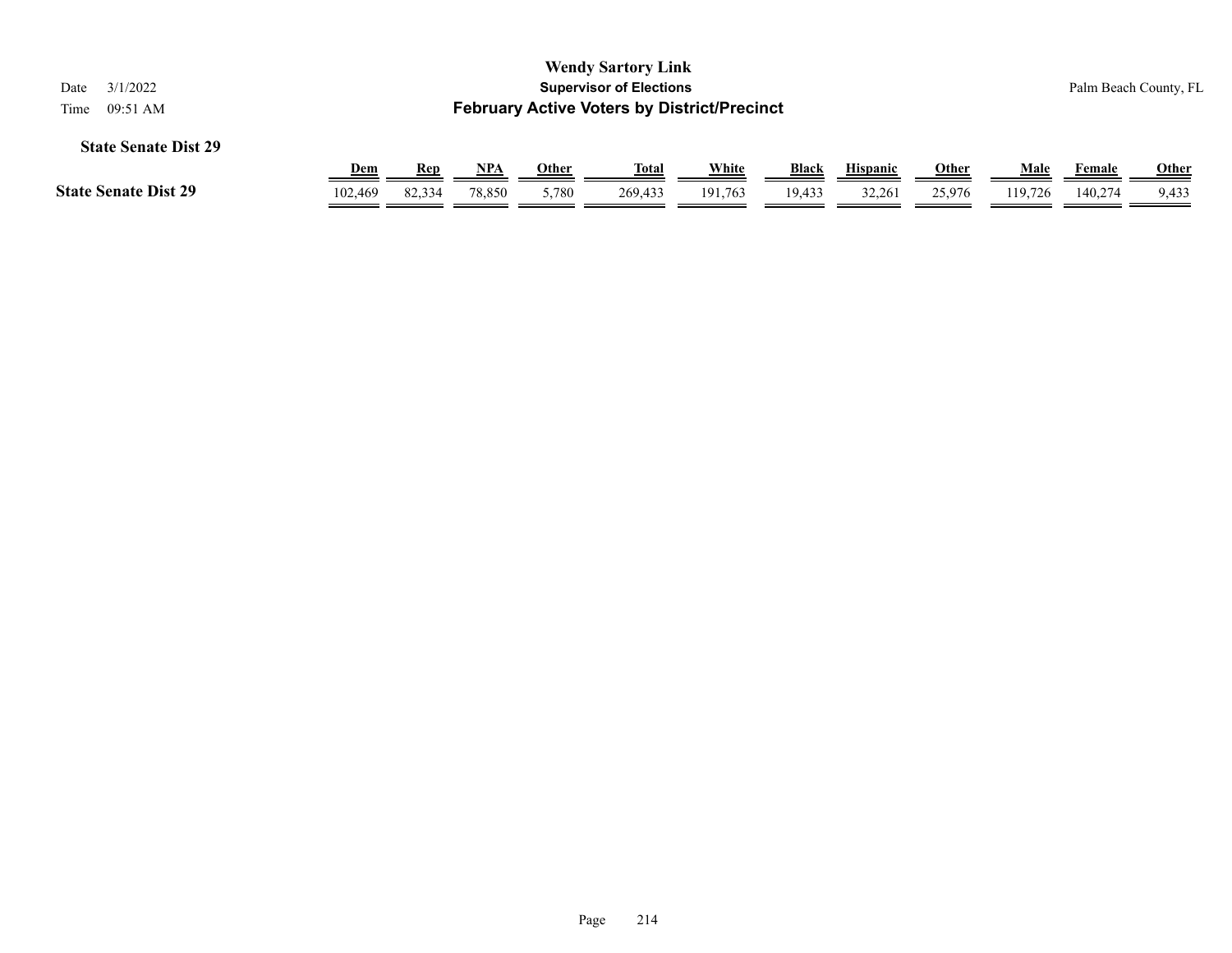|      |                                 | Dem              | <b>Rep</b>       | NPA          | <b>Other</b>     | <b>Total</b>     | <b>White</b>   | <b>Black</b>     | <b>Hispanic</b> | Other          | <b>Male</b>    | <b>Female</b>  | <b>Other</b> |
|------|---------------------------------|------------------|------------------|--------------|------------------|------------------|----------------|------------------|-----------------|----------------|----------------|----------------|--------------|
| 1034 | West Jupiter Recreation Center  | 262              | 764              | 358          | 47               | 1,431            | 1,246          | 16               | 37              | 132            | 689            | 714            | 28           |
| 1036 | Calvary Church of Jupiter       | $\boldsymbol{0}$ | $\mathbf{0}$     | $\mathbf{0}$ | $\mathbf{0}$     | $\mathbf{0}$     | $\overline{0}$ | $\mathbf{0}$     | $\mathbf{0}$    | $\overline{0}$ | $\overline{0}$ | $\overline{0}$ | $\mathbf{0}$ |
| 1038 | William T Dwyer High            | 803              | 1,313            | 774          | 59               | 2,949            | 2,480          | 63               | 173             | 233            | 1,412          | 1,433          | 104          |
| 1040 | West Jupiter Recreation Center  | 263              | 458              | 358          | 32               | 1,111            | 894            | 19               | 56              | 142            | 555            | 517            | 39           |
| 1042 | West Jupiter Recreation Center  | $\mathbf{0}$     | $\boldsymbol{0}$ | $\mathbf{0}$ | $\theta$         | $\mathbf{0}$     | $\overline{0}$ | $\overline{0}$   | $\mathbf{0}$    | $\Omega$       | $\theta$       | $\theta$       | $\mathbf{0}$ |
| 1044 | Limestone Creek Elementary      | 418              | 124              | 191          | 19               | 752              | 228            | 346              | 92              | 86             | 362            | 362            | $28\,$       |
| 1046 | West Jupiter Recreation Center  | 268              | 146              | 151          | 11               | 576              | 268            | 164              | 111             | 33             | 248            | 308            | $20\,$       |
| 1048 | St Peter Catholic Church        | 378              | 466              | 286          | 28               | 1,158            | 1,037          | 4                | 39              | 78             | 436            | 695            | $27\,$       |
| 1050 | <b>Lighthouse Elementary</b>    | 484              | 674              | 420          | 42               | 1,620            | 1,381          | 16               | 68              | 155            | 754            | 809            | 57           |
| 1052 | Beacon Cove Intermediate Scho   | 1,023            | 1,162            | 918          | 69               | 3,172            | 2,505          | 79               | 260             | 328            | 1,480          | 1,591          | 101          |
| 1054 | Limestone Creek Elementary      | 693              | 1,072            | 653          | 55               | 2,473            | 2,186          | 26               | 100             | 161            | 1,158          | 1,244          | 71           |
| 1056 | West Jupiter Recreation Center  | 532              | 590              | 545          | 43               | 1,710            | 1,374          | 73               | 133             | 130            | 753            | 903            | 54           |
| 1058 | St Peter Catholic Church        | 759              | 899              | 769          | 69               | 2,496            | 2,068          | 39               | 204             | 185            | 1,093          | 1,334          | 69           |
| 1060 | West Jupiter Recreation Center  | 70               | 106              | 72           | 3                | 251              | 206            | $\boldsymbol{0}$ | 25              | 20             | 101            | 134            | 16           |
| 1062 | <b>Harvest Community Church</b> | 606              | 1,149            | 565          | 50               | 2,370            | 2,167          | 12               | 53              | 138            | 1,154          | 1,139          | $77\,$       |
| 1064 | Jupiter Community Center        | 75               | 127              | 64           | 3                | 269              | 245            | $\mathbf{0}$     | 6               | 18             | 132            | 130            | 7            |
| 1066 | Jupiter Community Center        | $\mathbf{0}$     | $\boldsymbol{0}$ | $\mathbf{0}$ | $\mathbf{0}$     | $\boldsymbol{0}$ | $\mathbf{0}$   | $\boldsymbol{0}$ | $\mathbf{0}$    | $\mathbf{0}$   | $\overline{0}$ | $\mathbf{0}$   | $\mathbf{0}$ |
| 1068 | Jupiter Community Center        | 572              | 758              | 613          | 48               | 1,991            | 1,648          | 26               | 195             | 122            | 932            | 999            | 60           |
| 1070 | Jupiter Community Center        | 56               | 67               | 90           | 5                | 218              | 171            | $\mathbf{1}$     | 41              | 5              | 114            | 96             | $8\,$        |
| 1072 | Jerry Thomas Elementary         | 726              | 1,095            | 698          | 69               | 2,588            | 2,239          | 32               | 171             | 146            | 1,235          | 1,282          | 71           |
| 1074 | Independence Middle             | 778              | 1,140            | 873          | 93               | 2,884            | 2,418          | 21               | 193             | 252            | 1,281          | 1,512          | 91           |
| 1075 | Martinique Clubhouse            | 239              | 375              | 240          | $20\,$           | 874              | 750            | 11               | 55              | 58             | 395            | 449            | $30\,$       |
| 1076 | The Island Clubhouse            | 608              | 786              | 594          | 74               | 2,062            | 1,701          | 51               | 146             | 164            | 1,015          | 983            | 64           |
| 1078 | First Baptist Church Teq        | 345              | 887              | 387          | $22\,$           | 1,641            | 1,536          | 3                | 42              | 60             | 792            | 812            | 37           |
| 1080 | First Baptist Church Teq        | 93               | 147              | 81           | $\overline{4}$   | 325              | 298            | $\overline{0}$   | 9               | 18             | 164            | 151            | 10           |
| 1082 | First Baptist Church Teq        | 72               | 140              | 86           | 8                | 306              | 282            | 1                | 12              | 11             | 141            | 156            | 9            |
| 1084 | First Baptist Church Teq        | 12               | 53               | 10           | $\boldsymbol{0}$ | 75               | 72             |                  | $\mathbf{0}$    | 2              | 37             | 37             | 1            |
| 1088 | First Baptist Church Teq        | 10               | 45               | 20           | $\theta$         | 75               | 66             | $\overline{0}$   | $\overline{3}$  | 6              | 38             | 36             | 1            |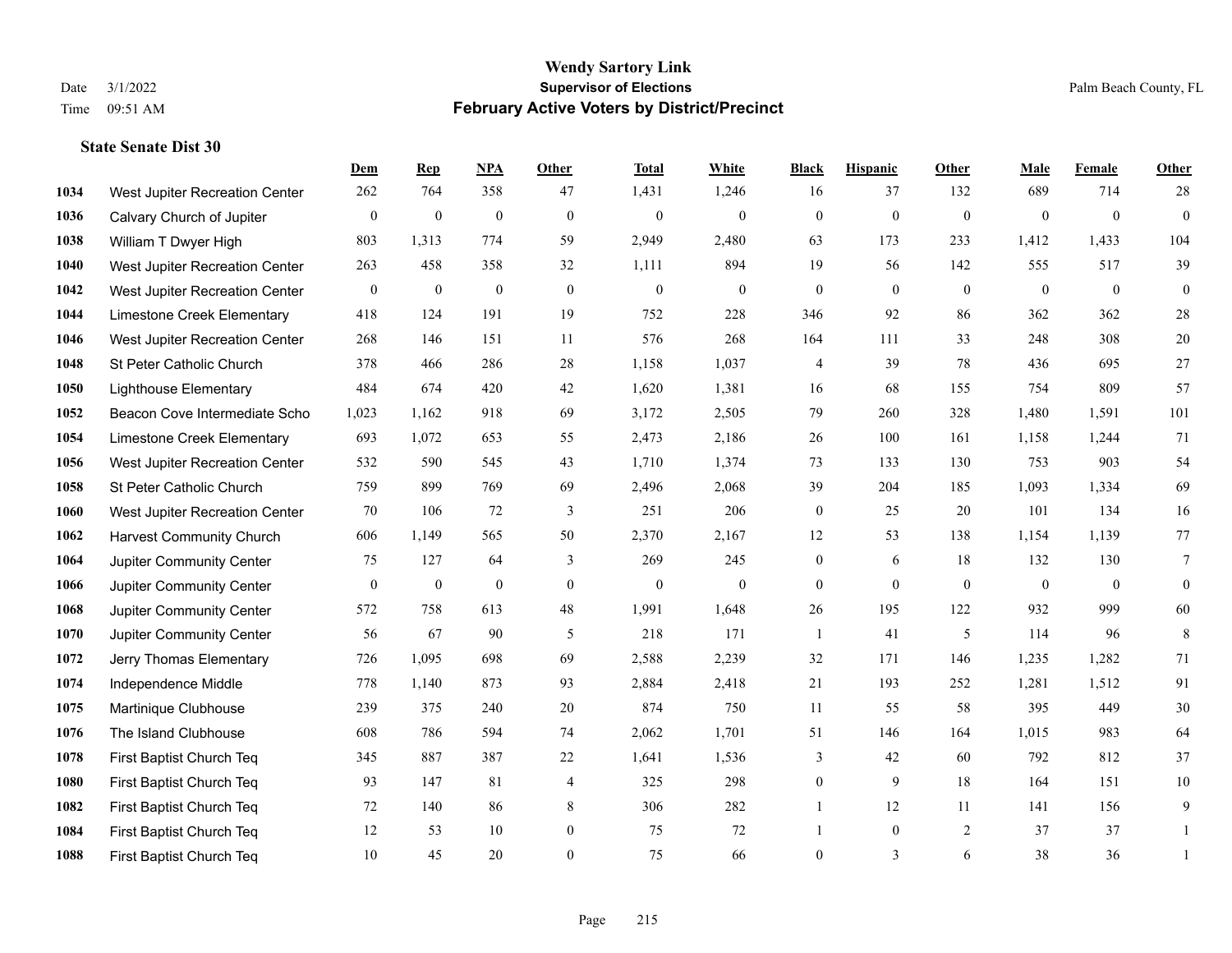|      |                                  | Dem          | <b>Rep</b>       | <b>NPA</b>       | <b>Other</b>   | <b>Total</b>     | White            | <b>Black</b>     | <b>Hispanic</b>  | Other    | Male           | Female       | <b>Other</b> |
|------|----------------------------------|--------------|------------------|------------------|----------------|------------------|------------------|------------------|------------------|----------|----------------|--------------|--------------|
| 1094 | First Baptist Church Teq         | 577          | 880              | 548              | 42             | 2,047            | 1,839            | 9                | 81               | 118      | 924            | 1.076        | 47           |
| 1096 | First Baptist Church Teq         | 46           | 72               | 38               | $\mathbf{0}$   | 156              | 128              | 7                | 13               | 8        | 79             | 74           | 3            |
| 1098 | Riverside Improvement            | 247          | 460              | 267              | 21             | 995              | 895              | 6                | 42               | 52       | 459            | 505          | 31           |
| 1100 | Jupiter Elementary               | 403          | 446              | 367              | 33             | 1,249            | 951              | 17               | 200              | 81       | 608            | 595          | 46           |
| 1102 | Jupiter High                     | 694          | 917              | 674              | 65             | 2,350            | 1,884            | 59               | 198              | 209      | 1,047          | 1,232        | 71           |
| 1104 | Jupiter Branch Library           | 458          | 576              | 459              | 29             | 1,522            | 1,234            | 37               | 143              | 108      | 660            | 819          | 43           |
| 1106 | Jupiter Middle                   | 320          | 498              | 397              | 39             | 1,254            | 1,062            | 17               | 76               | 99       | 591            | 622          | 41           |
| 1108 | Newhaven Clubhouse               | 563          | 723              | 546              | 60             | 1,892            | 1,626            | 26               | 103              | 137      | 842            | 988          | 62           |
| 1110 | <b>Tequesta Council Chambers</b> | 105          | 121              | 96               | $\overline{4}$ | 326              | 286              | 4                | 19               | 17       | 148            | 169          | 9            |
| 1112 | Tequesta Council Chambers        | 21           | 82               | 46               | $\tau$         | 156              | 134              | 6                | 10               | 6        | 74             | 79           | 3            |
| 1114 | <b>Tequesta Council Chambers</b> | 113          | 310              | 137              | 12             | 572              | 548              | $\overline{0}$   | 5                | 19       | 257            | 305          | $10\,$       |
| 1116 | <b>Tequesta Council Chambers</b> | $\mathbf{0}$ | $\boldsymbol{0}$ | $\boldsymbol{0}$ | $\mathbf{0}$   | $\boldsymbol{0}$ | $\boldsymbol{0}$ | $\boldsymbol{0}$ | $\mathbf{0}$     | $\theta$ | $\mathbf{0}$   | $\mathbf{0}$ | $\mathbf{0}$ |
| 1118 | <b>Tequesta Council Chambers</b> | 162          | 250              | 180              | 22             | 614              | 520              | 12               | 43               | 39       | 237            | 362          | 15           |
| 1120 | <b>Tequesta Council Chambers</b> | 72           | 242              | 110              | 16             | 440              | 408              | $\boldsymbol{0}$ | 10               | 22       | 210            | 221          | 9            |
| 1122 | <b>Tequesta Council Chambers</b> | 35           | 83               | 38               | 3              | 159              | 150              | $\boldsymbol{0}$ | $\mathbf{1}$     | 8        | 77             | 79           | 3            |
| 1124 | Riverside Improvement            | $\mathbf{0}$ | 2                | 1                | $\mathbf{0}$   | 3                | 3                | $\overline{0}$   | $\mathbf{0}$     | $\theta$ | 2              | -1           | $\mathbf{0}$ |
| 1126 | PBC Fire Rescue #18              | 411          | 926              | 485              | 48             | 1,870            | 1,756            | 9                | 37               | 68       | 853            | 990          | 27           |
| 1128 | Jupiter Inlet Colony Admin Bldg  | 69           | 219              | 88               | 15             | 391              | 360              | $\mathbf{0}$     | 5                | 26       | 176            | 207          | 8            |
| 1130 | PBC Fire Rescue #18              |              | $\overline{2}$   | 1                | $\mathbf{0}$   | $\overline{4}$   | 4                | $\boldsymbol{0}$ | $\boldsymbol{0}$ | $\theta$ | $\overline{2}$ | 1            | $\mathbf{1}$ |
| 1132 | PBC Fire Rescue #18              | $\theta$     | 3                | $\mathbf{1}$     | $\Omega$       | $\overline{4}$   | $\overline{4}$   | $\mathbf{0}$     | $\mathbf{0}$     | $\theta$ | 2              | 2            | $\theta$     |
| 1134 | PBC Fire Rescue #18              | $\Omega$     | $\mathbf{0}$     | $\mathbf{0}$     | $\Omega$       | $\theta$         | $\Omega$         | $\mathbf{0}$     | $\theta$         | $\theta$ | $\Omega$       | $\theta$     | $\theta$     |
| 1136 | 1st UM Church of Jup-Teq         | 572          | 1,006            | 639              | 62             | 2,279            | 2,113            | 11               | 54               | 101      | 988            | 1,231        | 60           |
| 1138 | Grace Immanuel Bible Church      | 222          | 830              | 374              | 33             | 1,459            | 1,392            | $\boldsymbol{0}$ | 13               | 54       | 622            | 806          | 31           |
| 1140 | <b>Club at Admirals Cove</b>     | 288          | 551              | 313              | 27             | 1,179            | 1,082            | 6                | 22               | 69       | 559            | 601          | 19           |
| 1142 | 1st UM Church of Jup-Teq         | 282          | 606              | 362              | 37             | 1,287            | 1,195            | 5                | 23               | 64       | 603            | 649          | 35           |
| 1144 | 1st UM Church of Jup-Teq         | 523          | 814              | 516              | 37             | 1,890            | 1,749            | 5                | 28               | 108      | 867            | 969          | 54           |
| 1146 | Newhaven Clubhouse               | 15           | 34               | $\overline{7}$   | -1             | 57               | 51               | $\boldsymbol{0}$ | 1                | 5        | 29             | 27           | 1            |
| 1148 | <b>Oceanview Methodist</b>       | 378          | 566              | 395              | 44             | 1,383            | 1,267            | 5                | 31               | 80       | 601            | 742          | 40           |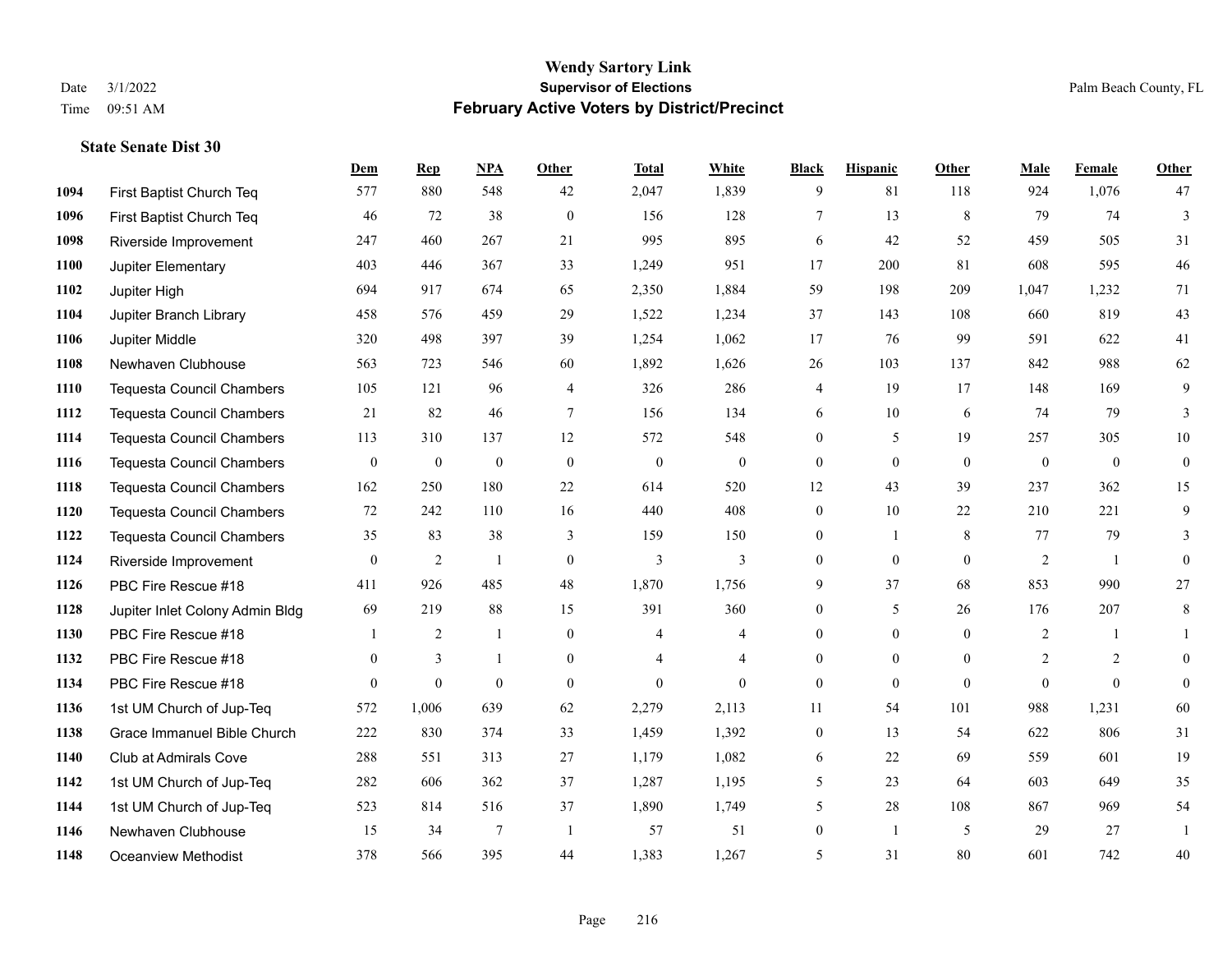#### **Wendy Sartory Link** Date 3/1/2022 **Supervisor of Elections** Palm Beach County, FL Time 09:51 AM **February Active Voters by District/Precinct**

|      |                               | Dem            | <b>Rep</b>       | NPA              | Other            | <b>Total</b>     | White          | <b>Black</b>     | <b>Hispanic</b> | Other           | Male           | Female          | Other            |
|------|-------------------------------|----------------|------------------|------------------|------------------|------------------|----------------|------------------|-----------------|-----------------|----------------|-----------------|------------------|
| 1150 | <b>Oceanview Methodist</b>    | $\Omega$       | $\overline{0}$   | $\mathbf{0}$     | $\theta$         | $\mathbf{0}$     | $\Omega$       | $\Omega$         | $\theta$        | $\theta$        | $\theta$       | $\theta$        | $\theta$         |
| 1152 | Juno Beach Town Center        | 43             | 72               | 53               | $\overline{7}$   | 175              | 166            | $\theta$         | $\overline{2}$  | $7\phantom{.0}$ | 82             | 89              | $\Delta$         |
| 1154 | Holy Spirit Lutheran          | 134            | 302              | 132              | 18               | 586              | 524            | 4                | 28              | 30              | 275            | 291             | 20               |
| 1156 | Holy Spirit Lutheran          | $\Omega$       | $\overline{0}$   | $\Omega$         | $\theta$         | $\theta$         | $\Omega$       | $\Omega$         | $\theta$        | $\Omega$        | $\theta$       | $\Omega$        | $\theta$         |
| 1158 | Holy Spirit Lutheran          | $\overline{0}$ | 1                | 1                | $\mathbf{0}$     | $\mathfrak{2}$   |                | $\overline{0}$   | 1               | $\theta$        |                |                 | $\theta$         |
| 1160 | Holy Spirit Lutheran          |                | $\overline{0}$   | 1                | $\theta$         | $\overline{2}$   | $\overline{2}$ | $\theta$         | $\mathbf{0}$    | $\Omega$        | $\mathbf{1}$   | $\mathbf{1}$    | $\theta$         |
| 1162 | Holy Spirit Lutheran          | $\overline{2}$ | $\overline{4}$   | 5                | 2                | 13               | 13             | $\Omega$         | $\theta$        | $\theta$        | 6              | $7\phantom{.0}$ | $\Omega$         |
| 1164 | <b>Club at Admirals Cove</b>  | 28             | 159              | 71               | 5                | 263              | 236            | 4                | 4               | 19              | 131            | 124             | 8                |
| 1166 | Holy Spirit Lutheran          | 6              | 23               | 12               | $\theta$         | 41               | 34             | $\theta$         | $\overline{2}$  | 5               | 18             | 23              | $\theta$         |
| 1168 | Holy Spirit Lutheran          | $\overline{0}$ | $\mathbf{0}$     | $\overline{0}$   | $\boldsymbol{0}$ | $\boldsymbol{0}$ | $\overline{0}$ | $\overline{0}$   | $\mathbf{0}$    | $\mathbf{0}$    | $\mathbf{0}$   | $\mathbf{0}$    | $\theta$         |
| 1173 | Caloosa POA Meeting Room      | 66             | 123              | 61               | 3                | 253              | 215            | 5                | 14              | 19              | 119            | 124             | 10               |
| 1174 | Mirasol Sales and Info Center | $\theta$       | $\overline{0}$   | $\overline{0}$   | $\theta$         | $\overline{0}$   | $\overline{0}$ | $\theta$         | $\mathbf{0}$    | $\theta$        | $\theta$       | $\theta$        | $\theta$         |
| 1176 | Mirasol Sales and Info Center | 0              | $\overline{0}$   | $\overline{0}$   | $\overline{0}$   | $\theta$         | $\overline{0}$ | $\overline{0}$   | $\mathbf{0}$    | $\theta$        | $\overline{0}$ | $\theta$        | $\theta$         |
| 1178 | Mirasol Sales and Info Center | $\Omega$       | $\Omega$         | $\Omega$         | $\Omega$         | $\Omega$         | $\theta$       | $\Omega$         | $\theta$        | $\Omega$        | $\Omega$       | $\Omega$        | $\Omega$         |
| 1180 | Mirasol Sales and Info Center | $\theta$       | $\mathbf{0}$     | $\theta$         | $\theta$         | $\theta$         | $\Omega$       | $\theta$         | $\theta$        | $\Omega$        | $\theta$       | $\theta$        | $\Omega$         |
| 1182 | William T Dwyer High          | 158            | 263              | 139              | $\overline{7}$   | 567              | 482            | 16               | 29              | 40              | 270            | 283             | 14               |
| 1184 | Eastpointe Country Club       | 526            | 683              | 416              | 38               | 1,663            | 1,553          | 12               | 28              | 70              | 748            | 883             | 32               |
| 1186 | Mirasol Sales and Info Center | 547            | 516              | 464              | 44               | 1,571            | 1,215          | 54               | 145             | 157             | 746            | 780             | 45               |
| 1188 | Westwood Gardens HOA          | 347            | 384              | 340              | 34               | 1,105            | 854            | 38               | 120             | 93              | 451            | 636             | 18               |
| 1189 | <b>Westwood Gardens HOA</b>   | 26             | 62               | 24               | $\overline{2}$   | 114              | 100            | $\overline{7}$   | $\overline{2}$  | 5               | 54             | 57              | 3                |
| 1190 | Gardens Presbyterian          | 1,355          | 2,176            | 1,464            | 148              | 5,143            | 4,213          | 139              | 350             | 441             | 2,281          | 2,724           | 138              |
| 1192 | Evergrene Clubhouse           | 384            | 682              | 468              | 44               | 1,578            | 1,335          | 27               | 81              | 135             | 762            | 761             | 55               |
| 1194 | Frenchmans Creek Real Estate  | 646            | 948              | 644              | 47               | 2,285            | 2,089          | 15               | 42              | 139             | 1,043          | 1,187           | 55               |
| 1196 | Gardens Presbyterian          | $\overline{0}$ | $\boldsymbol{0}$ | $\mathbf{0}$     | $\mathbf{0}$     | $\mathbf{0}$     | $\overline{0}$ | $\boldsymbol{0}$ | $\mathbf{0}$    | $\mathbf{0}$    | $\mathbf{0}$   | $\mathbf{0}$    | $\mathbf{0}$     |
| 1198 | 1st Baptist Church PBG        | 552            | 484              | 429              | 34               | 1,499            | 1,048          | 131              | 167             | 153             | 722            | 729             | 48               |
| 1200 | Dwight D Eisenhower Elementar | $\overline{0}$ | $\mathbf{0}$     | $\boldsymbol{0}$ | $\mathbf{0}$     | $\mathbf{0}$     | $\overline{0}$ | $\boldsymbol{0}$ | $\mathbf{0}$    | $\mathbf{0}$    | $\mathbf{0}$   | $\mathbf{0}$    | $\boldsymbol{0}$ |
| 1202 | <b>Cross Community Church</b> | 495            | 1,068            | 569              | 41               | 2,173            | 1,941          | 14               | 92              | 126             | 1,039          | 1,064           | 70               |
| 1204 | Holy Spirit Lutheran          | 8              | 24               | 14               | 3                | 49               | 43             | $\Omega$         | 2               | $\overline{4}$  | 23             | 22              | $\overline{4}$   |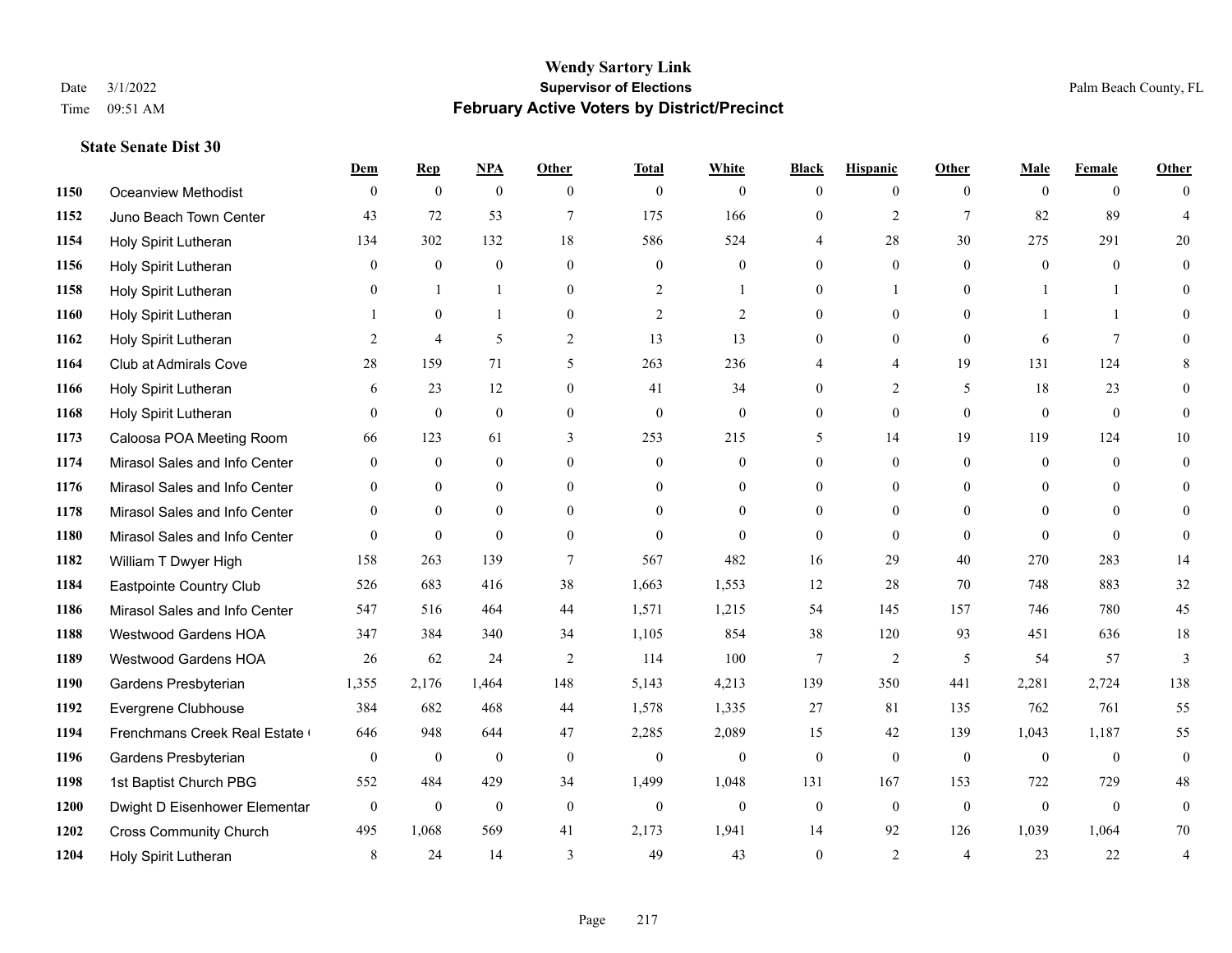## **Dem Rep NPA Other Total White Black Hispanic Other Male Female Other State Senate Dist 30**

| 1206 | Holy Spirit Lutheran                | 11             | 84             | 26             | 3                | 124            | 120          | 0              | 3              |                | 59           | 64             |                  |
|------|-------------------------------------|----------------|----------------|----------------|------------------|----------------|--------------|----------------|----------------|----------------|--------------|----------------|------------------|
| 1208 | Juno Beach Town Center              | 452            | 877            | 489            | 46               | 1,864          | 1,697        | $\tau$         | 56             | 104            | 865          | 953            | 46               |
| 1210 | Holy Spirit Lutheran                | 208            | 274            | 159            | $\tau$           | 648            | 577          | $\overline{2}$ | 26             | 43             | 314          | 312            | 22               |
| 1212 | Juno Beach Town Center              | 44             | 65             | 53             | $\tau$           | 169            | 140          | 5              | 9              | 15             | 84           | 80             | 5                |
| 1214 | Juno Beach Town Center              | 265            | 452            | 208            | 28               | 953            | 889          | 5              | 13             | 46             | 384          | 546            | 23               |
| 1216 | <b>Oceanview Methodist</b>          | 138            | 319            | 160            | 19               | 636            | 547          | 10             | 34             | 45             | 310          | 313            | 13               |
| 1222 | Sandhill Crane Golf Club            | 34             | 58             | 33             | 3                | 128            | 91           | 12             | 11             | 14             | 64           | 63             |                  |
| 1224 | Pierce Hammock Elementary           | $\theta$       | $\overline{0}$ | $\overline{0}$ | $\theta$         | $\theta$       | $\theta$     | $\Omega$       | $\theta$       | $\theta$       | $\theta$     | $\theta$       | $\theta$         |
| 1228 | <b>Carleton Oaks Clubhouse</b>      | 146            | 201            | 126            | 5                | 478            | 347          | 25             | 49             | 57             | 232          | 233            | 13               |
| 1230 | <b>Christ Fellowship Church PBG</b> | $\overline{0}$ | $\overline{0}$ | $\overline{0}$ | $\mathbf{0}$     | $\mathbf{0}$   | $\mathbf{0}$ | $\overline{0}$ | $\overline{0}$ | $\theta$       | $\mathbf{0}$ | $\theta$       | $\theta$         |
| 1232 | Mirasol Sales and Info Center       | $\Omega$       | $\Omega$       | $\overline{0}$ | $\Omega$         | $\Omega$       | $\theta$     | 0              | $\theta$       | $\Omega$       | $\Omega$     | $\Omega$       | $\theta$         |
| 1234 | Christ Fellowship Church PBG        | $\theta$       | $\Omega$       | $\Omega$       | $\theta$         | $\Omega$       | $\theta$     | 0              | $\Omega$       | $\Omega$       | $\Omega$     | $\Omega$       | $\Omega$         |
| 1236 | Mirasol Sales and Info Center       | $\Omega$       | $\Omega$       | $\theta$       | $\theta$         | $\Omega$       | $\theta$     | $\theta$       | $\Omega$       | $\theta$       | $\Omega$     | $\Omega$       | $\Omega$         |
| 1238 | Mirasol Sales and Info Center       | 607            | 778            | 523            | 61               | 1,969          | 1,785        | 19             | 22             | 143            | 933          | 978            | 58               |
| 1240 | <b>Timber Trace Elementary</b>      | 777            | 1,084          | 636            | 57               | 2,554          | 2,204        | 54             | 153            | 143            | 1,156        | 1,326          | 72               |
| 1242 | <b>Christ Fellowship Church PBG</b> | 866            | 1,069          | 631            | 64               | 2,630          | 2,385        | 36             | 63             | 146            | 1,094        | 1,474          | 62               |
| 1244 | Christ Fellowship Church PBG        | 460            | 661            | 457            | 54               | 1,632          | 1,416        | 31             | 79             | 106            | 695          | 885            | 52               |
| 1246 | Watson B Duncan Middle              | 818            | 916            | 714            | 67               | 2,515          | 1,999        | 73             | 200            | 243            | 1,107        | 1,337          | 71               |
| 1247 | Watson B Duncan Middle              | 35             | 195            | 66             | 9                | 305            | 280          | $\overline{c}$ | -1             | 22             | 144          | 147            | 14               |
| 1248 | <b>PBG Community Center</b>         | 499            | 591            | 399            | 35               | 1,524          | 1,280        | 27             | 120            | 97             | 648          | 845            | 31               |
| 1250 | Palm Beach Gardens High             | 13             | 37             | 15             | -1               | 66             | 58           | $\overline{0}$ | $\overline{4}$ | $\overline{4}$ | 33           | 29             | $\overline{4}$   |
| 1252 | <b>Ballen Isles Country Club</b>    | 878            | 786            | 676            | 51               | 2,391          | 2,196        | 21             | 23             | 151            | 1,068        | 1,263          | 60               |
| 1254 | Northlake Nazarene Church           | 151            | 181            | 129            | 8                | 469            | 392          | 10             | 29             | 38             | 233          | 219            | 17               |
| 1256 | North County Senior Center          | $\overline{1}$ | $\overline{2}$ | 3              | 3                | 9              | 8            | $\overline{1}$ | $\overline{0}$ | $\mathbf{0}$   | 5            | $\overline{4}$ | $\mathbf{0}$     |
| 1258 | North County Senior Center          | 309            | 229            | 254            | 28               | 820            | 453          | 93             | 122            | 152            | 370          | 424            | $26\,$           |
| 1260 | PBG City Hall Council Room          | 438            | 550            | 311            | 27               | 1,326          | 1,097        | 27             | 115            | 87             | 595          | 690            | 41               |
| 1262 | PBG Moose Lodge 2010                |                | $\mathbf{0}$   |                | $\boldsymbol{0}$ | 2              | 2            | $\overline{0}$ | $\overline{0}$ | $\mathbf{0}$   |              |                | $\mathbf{0}$     |
| 1264 | PBG City Hall Council Room          | $\overline{0}$ | $\overline{0}$ | $\overline{0}$ | $\mathbf{0}$     | $\overline{0}$ | $\mathbf{0}$ | $\overline{0}$ | $\overline{0}$ | $\mathbf{0}$   | $\theta$     | $\overline{0}$ | $\boldsymbol{0}$ |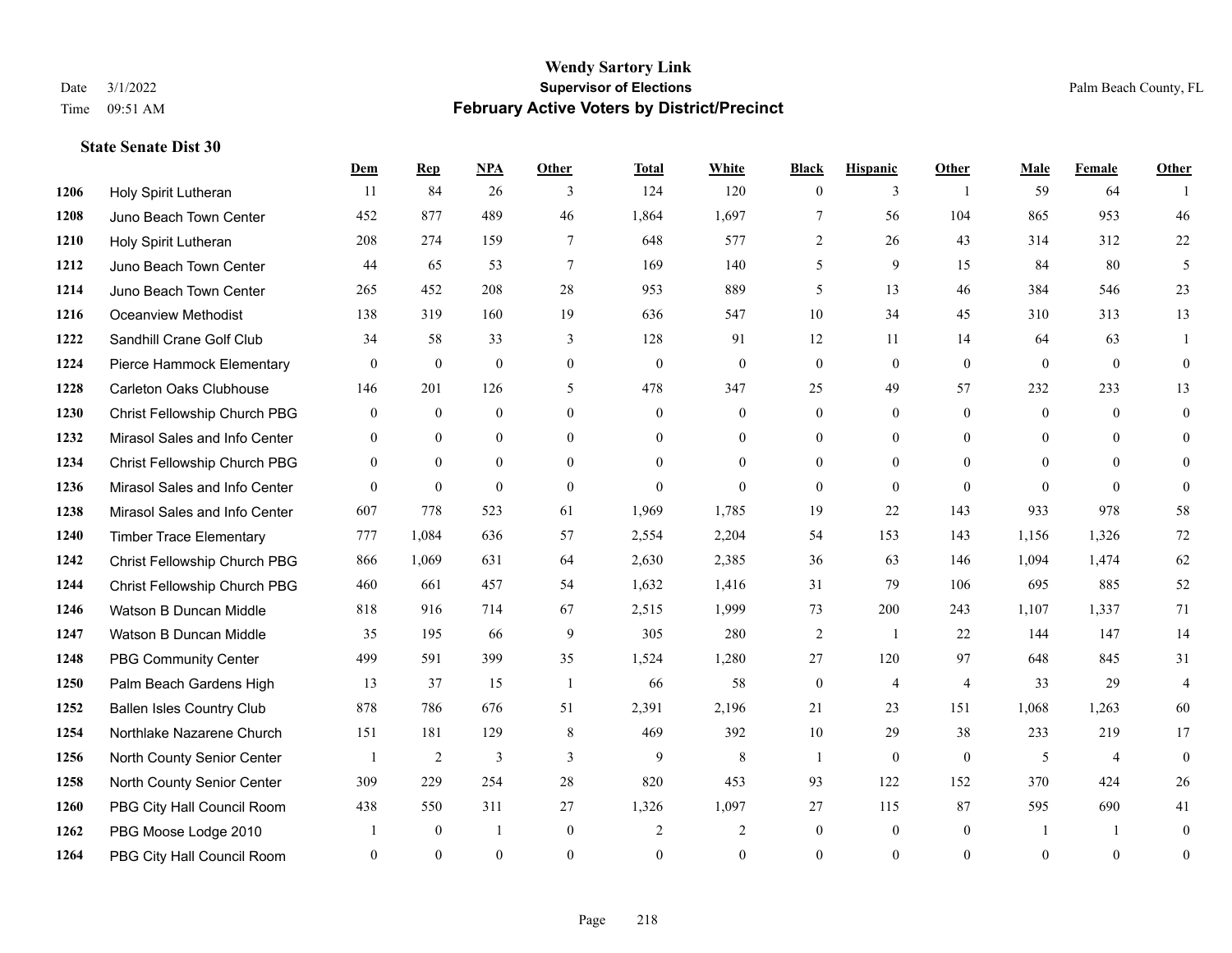|      |                                    | Dem              | <b>Rep</b>       | NPA              | <b>Other</b>   | <b>Total</b>   | <b>White</b>   | <b>Black</b>   | <b>Hispanic</b> | <b>Other</b>   | <b>Male</b>    | <b>Female</b>  | <b>Other</b>     |
|------|------------------------------------|------------------|------------------|------------------|----------------|----------------|----------------|----------------|-----------------|----------------|----------------|----------------|------------------|
| 1266 | PBG City Hall Council Room         | 164              | 114              | 145              | 14             | 437            | 262            | 73             | 69              | 33             | 182            | 245            | 10               |
| 1268 | <b>PBG Community Center</b>        | 103              | 73               | 107              | 10             | 293            | 181            | 47             | 33              | 32             | 113            | 167            | 13               |
| 1270 | <b>PBG Community Center</b>        | $\overline{4}$   | $\mathbf{0}$     | $\overline{c}$   | $\theta$       | 6              | $\overline{2}$ | 3              | $\mathbf{1}$    | $\Omega$       | 2              | 3              | $\overline{1}$   |
| 1272 | Palm Beach Gardens Elementar       | 702              | 669              | 548              | 54             | 1,973          | 1,575          | 104            | 123             | 171            | 921            | 989            | 63               |
| 1274 | Palm Beach Gardens High            | 581              | 550              | 437              | 38             | 1,606          | 1,212          | 94             | 141             | 159            | 761            | 783            | 62               |
| 1276 | Palm Beach Gardens High            | 122              | 91               | 80               | 5              | 298            | 191            | 48             | 39              | 20             | 136            | 153            | 9                |
| 1278 | Garden Lodge 366 F&AM              | 364              | 185              | 273              | 19             | 841            | 407            | 193            | 139             | 102            | 368            | 440            | 33               |
| 1280 | Pew Leadership Center              | 141              | 151              | 110              | 13             | 415            | 350            | 12             | 24              | 29             | 171            | 241            | 3                |
| 1282 | Pew Leadership Center              | 78               | 49               | 58               | 6              | 191            | 138            | 13             | 18              | 22             | 96             | 82             | 13               |
| 1284 | <b>Eissey Campus Theater</b>       | 777              | 811              | 773              | 65             | 2,426          | 1,917          | 89             | 209             | 211            | 1,050          | 1,303          | 73               |
| 1286 | PBG Moose Lodge 2010               | 49               | 49               | 39               | 3              | 140            | 113            | 5              | 12              | 10             | 70             | 62             | 8                |
| 1288 | PBG Moose Lodge 2010               | 12               | 24               | 6                | $\overline{1}$ | 43             | 39             | 1              | $\overline{0}$  | 3              | 22             | 19             | 2                |
| 1290 | PBG Moose Lodge 2010               | 689              | 835              | 558              | 67             | 2,149          | 1,788          | 52             | 144             | 165            | 869            | 1,219          | 61               |
| 1291 | PBG Moose Lodge 2010               | 21               | 24               | 19               | $\overline{1}$ | 65             | 60             | 3              | 1               |                | $22\,$         | 43             | $\boldsymbol{0}$ |
| 1292 | PBG Moose Lodge 2010               | 15               | 48               | 16               | 2              | 81             | 75             | 1              |                 | $\overline{4}$ | 38             | 40             | 3                |
| 1294 | Dwight D Eisenhower Elementar      | 27               | 82               | 22               | $\tau$         | 138            | 118            | 5              | $\overline{4}$  | 11             | 69             | 68             | 1                |
| 1296 | Dwight D Eisenhower Elementar      | 221              | 267              | 199              | 22             | 709            | 555            | 14             | 92              | 48             | 278            | 406            | 25               |
| 1298 | PBG Moose Lodge 2010               | 37               | 34               | 22               | 2              | 95             | 85             |                | $\overline{4}$  | 5              | 39             | 55             |                  |
| 1300 | <b>Cross Community Church</b>      | $\overline{1}$   | 3                | $\mathbf{1}$     | $\mathbf{0}$   | 5              | $\overline{4}$ | $\overline{0}$ | $\overline{0}$  | $\overline{1}$ | 2              | 3              | $\mathbf{0}$     |
| 1302 | Dwight D Eisenhower Elementar      | 38               | 54               | 36               | 3              | 131            | 111            | $\mathbf{1}$   | $\tau$          | 12             | 63             | 63             | 5                |
| 1304 | <b>NPB Community Center</b>        | 207              | 265              | 186              | 27             | 685            | 588            | 12             | 43              | 42             | 350            | 307            | $28\,$           |
| 1305 | <b>NPB Community Center</b>        | $\boldsymbol{0}$ | $\boldsymbol{0}$ | $\boldsymbol{0}$ | -1             | -1             |                | 0              | $\overline{0}$  | $\theta$       | -1             | $\overline{0}$ | $\mathbf{0}$     |
| 1306 | <b>Eissey Campus Theater</b>       | 10               | 22               | 29               | 3              | 64             | 54             | $\overline{2}$ | $\mathbf{0}$    | 8              | 33             | 31             | $\overline{0}$   |
| 1308 | <b>Gardens Mall Community Room</b> | 37               | 66               | 37               | $\overline{4}$ | 144            | 128            | 3              | $\overline{3}$  | 10             | 73             | 67             |                  |
| 1310 | <b>Eissey Campus Theater</b>       | 1                | $\sqrt{2}$       | $\mathbf{1}$     | $\mathbf{0}$   | $\overline{4}$ | $\overline{4}$ | $\overline{0}$ | $\overline{0}$  | $\mathbf{0}$   | $\mathfrak{Z}$ | $\mathbf{1}$   | $\Omega$         |
| 1312 | <b>Gardens Mall Community Room</b> | 6                | 21               | 10               | $\mathbf{0}$   | 37             | 34             | 0              | 2               |                | 19             | 18             | $\mathbf{0}$     |
| 1314 | <b>NPB Community Center</b>        | 47               | 116              | 62               | 10             | 235            | 209            | 3              | 8               | 15             | 96             | 128            | 11               |
| 1316 | <b>NPB Community Center</b>        | 191              | 197              | 143              | 28             | 559            | 406            | 45             | 70              | 38             | 234            | 307            | $18\,$           |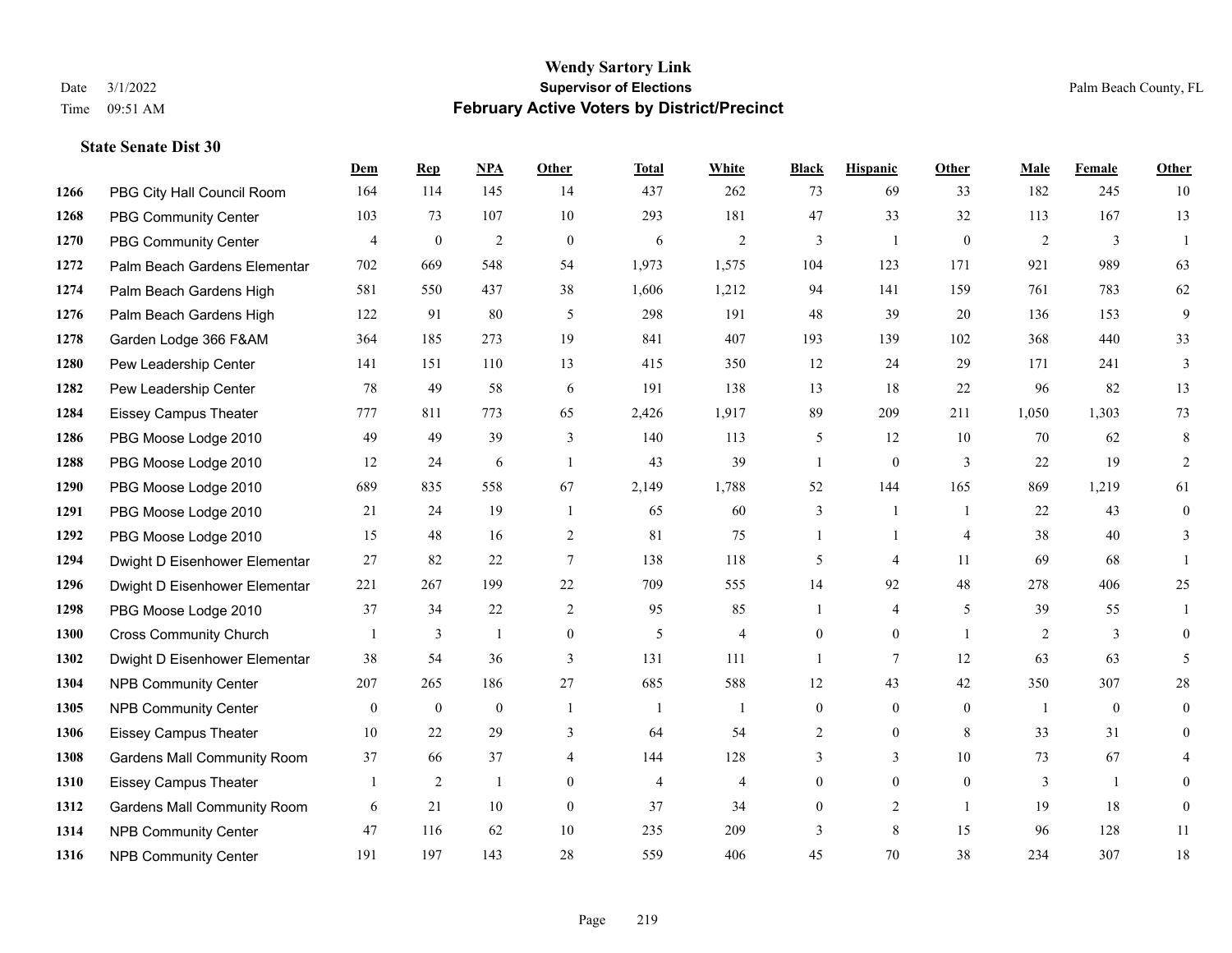#### **Wendy Sartory Link** Date 3/1/2022 **Supervisor of Elections** Palm Beach County, FL Time 09:51 AM **February Active Voters by District/Precinct**

|      |                                    | Dem            | <b>Rep</b>     | NPA            | Other            | <b>Total</b> | White            | <b>Black</b>     | <b>Hispanic</b> | Other           | Male           | Female       | Other           |
|------|------------------------------------|----------------|----------------|----------------|------------------|--------------|------------------|------------------|-----------------|-----------------|----------------|--------------|-----------------|
| 1318 | PBG Moose Lodge 2010               | $\Omega$       | $\mathbf{0}$   | $\overline{0}$ | $\theta$         | $\mathbf{0}$ | $\overline{0}$   | $\mathbf{0}$     | $\overline{0}$  | $\theta$        | $\theta$       | $\theta$     | $\theta$        |
| 1320 | <b>NPB Community Center</b>        | 35             | 122            | 39             | 2                | 198          | 173              | 3                | 9               | 13              | 106            | 88           | $\overline{4}$  |
| 1322 | <b>NPB Community Center</b>        | 3              | 6              | 8              | $\theta$         | 17           | 17               | $\mathbf{0}$     | $\theta$        | $\theta$        | $\tau$         | 9            | $\overline{1}$  |
| 1324 | Allamanda Elementary               | 451            | 446            | 383            | 43               | 1,323        | 1,047            | 40               | 139             | 97              | 559            | 722          | $42\,$          |
| 1326 | Allamanda Elementary               | 187            | 221            | 162            | 17               | 587          | 498              | 7                | 31              | 51              | 254            | 319          | 14              |
| 1328 | Osborne Park Activities Bldg       | 600            | 839            | 558            | 49               | 2,046        | 1,746            | 31               | 128             | 141             | 995            | 994          | 57              |
| 1330 | 1st Unitarian Church NPB           | 36             | 39             | 42             | $\mathfrak{Z}$   | 120          | 97               | 9                | 6               | $8\phantom{.0}$ | 65             | 52           | $\mathfrak{Z}$  |
| 1332 | 1st Unitarian Church NPB           | 337            | 407            | 275            | 34               | 1,053        | 859              | 59               | 63              | 72              | 508            | 519          | 26              |
| 1334 | 1st Unitarian Church NPB           | $\overline{2}$ | 3              | 5              | $\overline{1}$   | 11           | 11               | $\boldsymbol{0}$ | $\overline{0}$  | $\theta$        | $\overline{4}$ | $\tau$       | $\mathbf{0}$    |
| 1336 | <b>Gardens Mall Community Room</b> | 35             | 91             | 43             | $\overline{4}$   | 173          | 155              | $\mathbf{0}$     | $\overline{4}$  | 14              | 89             | 77           | $7\phantom{.0}$ |
| 1338 | <b>Eissey Campus Theater</b>       | 95             | 398            | 110            | 19               | 622          | 598              |                  | $\mathbf{1}$    | 22              | 276            | 335          | 11              |
| 1340 | <b>Eissey Campus Theater</b>       | 6              | 6              | 3              | $\mathbf{0}$     | 15           | 13               | $\mathbf{0}$     | 1               | $\overline{1}$  | $\tau$         | 8            | $\mathbf{0}$    |
| 1342 | <b>NPB Country Club</b>            | 300            | 443            | 286            | 29               | 1,058        | 957              | 18               | 33              | 50              | 458            | 576          | 24              |
| 1344 | Old Port Cove                      | 295            | 544            | 334            | 32               | 1,205        | 1,103            | 5                | 29              | 68              | 544            | 641          | $20\,$          |
| 1346 | Anchorage Activities Bldg          | 542            | 932            | 443            | 42               | 1,959        | 1,797            | 12               | 62              | 88              | 913            | 997          | 49              |
| 1348 | <b>NPB Council Chambers</b>        | 34             | 124            | 33             | 9                | 200          | 188              | $\mathbf{0}$     | $\overline{7}$  | 5               | 101            | 93           | 6               |
| 1350 | Faith Lutheran Church              | 369            | 626            | 375            | 26               | 1,396        | 1,229            | 10               | 82              | 75              | 661            | 694          | 41              |
| 1352 | Northlake Nazarene Church          | 669            | 867            | 618            | 52               | 2,206        | 1,574            | 156              | 190             | 286             | 992            | 1,138        | 76              |
| 1354 | <b>Grove Park Elementary</b>       | 92             | 167            | 77             | 3                | 339          | 284              | 11               | 21              | 23              | 158            | 171          | $10\,$          |
| 1356 | Casa Rio Clubhouse                 | 820            | 425            | 523            | 37               | 1,805        | 906              | 404              | 242             | 253             | 783            | 961          | 61              |
| 1358 | RB Prep Achievement Academy        | 15             | 5              | 3              | $\boldsymbol{0}$ | 23           | 10               | 8                | $\mathbf{1}$    | $\overline{4}$  | 14             | 6            | $\mathfrak{Z}$  |
| 1360 | Garden Lodge 366 F&AM              | 348            | 340            | 235            | 22               | 945          | 737              | 61               | 72              | 75              | 414            | 503          | $28\,$          |
| 1362 | <b>Grove Park Elementary</b>       | 216            | 120            | 191            | $\tau$           | 534          | 265              | 49               | 164             | 56              | 238            | 278          | $18\,$          |
| 1364 | RB Prep Achievement Academy        | 427            | 116            | 262            | 20               | 825          | 230              | 335              | 154             | 106             | 352            | 450          | 23              |
| 1366 | Palm Lake Estates - The Pines      | 62             | $78\,$         | 49             | $\overline{4}$   | 193          | 157              | 15               | 7               | 14              | 91             | 97           | 5               |
| 1368 | RB Prep Achievement Academy        | $\mathbf{0}$   | $\overline{0}$ | $\overline{0}$ | $\mathbf{0}$     | $\mathbf{0}$ | $\boldsymbol{0}$ | $\boldsymbol{0}$ | $\mathbf{0}$    | $\overline{0}$  | $\mathbf{0}$   | $\mathbf{0}$ | $\mathbf{0}$    |
| 1370 | Palm Lake Estates - The Pines      | 120            | 116            | 86             | 5                | 327          | 268              | 15               | 27              | 17              | 137            | 180          | $10\,$          |
| 1372 | Garden Lodge 366 F&AM              | 97             | 35             | 45             | 8                | 185          | 84               | 60               | 20              | 21              | 81             | 98           | 6               |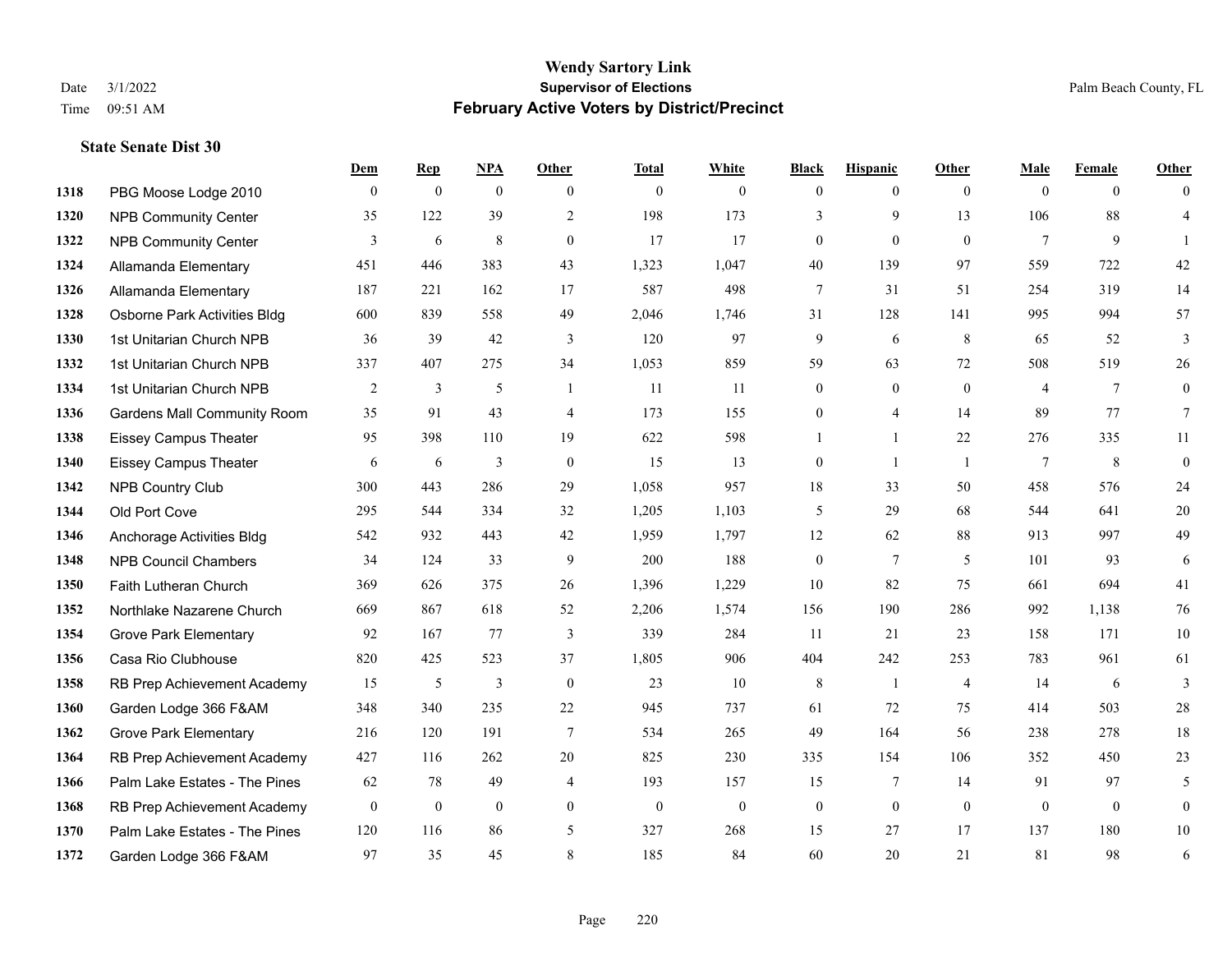#### **Wendy Sartory Link** Date 3/1/2022 **Supervisor of Elections** Palm Beach County, FL Time 09:51 AM **February Active Voters by District/Precinct**

## **Dem Rep NPA Other Total White Black Hispanic Other Male Female Other** Pew Leadership Center 189 82 141 10 422 214 117 49 42 173 235 14 Lake Park Town Hall 0 0 0 0 0 0 0 0 0 0 0 0 PBC Fire Rescue #68 1,023 420 534 37 2,014 829 844 111 230 940 990 84 NPB Council Chambers 176 273 156 15 620 547 10 27 36 276 327 17 Lake Park Town Hall 273 357 265 29 924 763 35 58 68 423 479 22 Phil Foster Park Marine Center 294 574 294 31 1,193 1,064 20 40 69 591 576 26 Phil Foster Park Marine Center 595 1,148 721 87 2,551 2,199 59 89 204 1,180 1,306 65 Palm Beach Shores Town Hall 273 456 317 25 1,071 977 11 20 63 495 549 27 Palm Beach Shores Town Hall 0 0 0 0 0 0 0 0 0 0 0 0 St Edwards Church 452 1,192 538 63 2,245 2,065 4 53 123 1,047 1,128 70 St Edwards Church 347 612 431 48 1,438 1,299 7 29 103 632 773 33 **1394 Morton & Barbara Mandel Cente** 247 619 302 37 1,205 1,099 6 24 76 544 629 32 Jeaga Middle 178 93 112 8 391 153 128 38 72 174 205 12 Grassy Waters Elementary 1,037 319 611 46 2,013 589 736 398 290 853 1,089 71 Jeaga Middle 170 78 102 10 360 150 112 71 27 143 205 12 Jeaga Middle 0 0 0 0 0 0 0 0 0 0 0 0 Cypress Lakes HOA 599 339 287 30 1,255 848 211 99 97 478 741 36 Century Village Clubhouse 64 30 24 2 120 72 14 19 15 56 60 4 Club Baywinds 828 549 370 35 1,782 1,346 154 171 111 724 1,015 43 Andros Isle POA Clubhouse 846 558 555 38 1,997 1,078 401 296 222 845 1,086 66 Riverwalk Clubhouse 750 715 589 50 2,104 1,648 99 175 182 908 1,134 62 Jeaga Middle 211 99 138 10 458 223 130 77 28 202 248 8 Jeaga Middle 167 60 119 13 359 112 123 74 50 143 204 12 Century Village Clubhouse 795 407 341 37 1,580 1,014 226 209 131 627 902 51 Century Village Clubhouse 792 439 323 42 1,596 1,113 164 175 144 625 921 50 Century Village Clubhouse 631 333 303 28 1,295 800 199 199 97 510 732 53 Century Village Clubhouse 335 194 156 10 695 481 68 88 58 252 421 22 Benoist Farms Elementary 568 153 325 26 1,072 262 464 241 105 416 607 49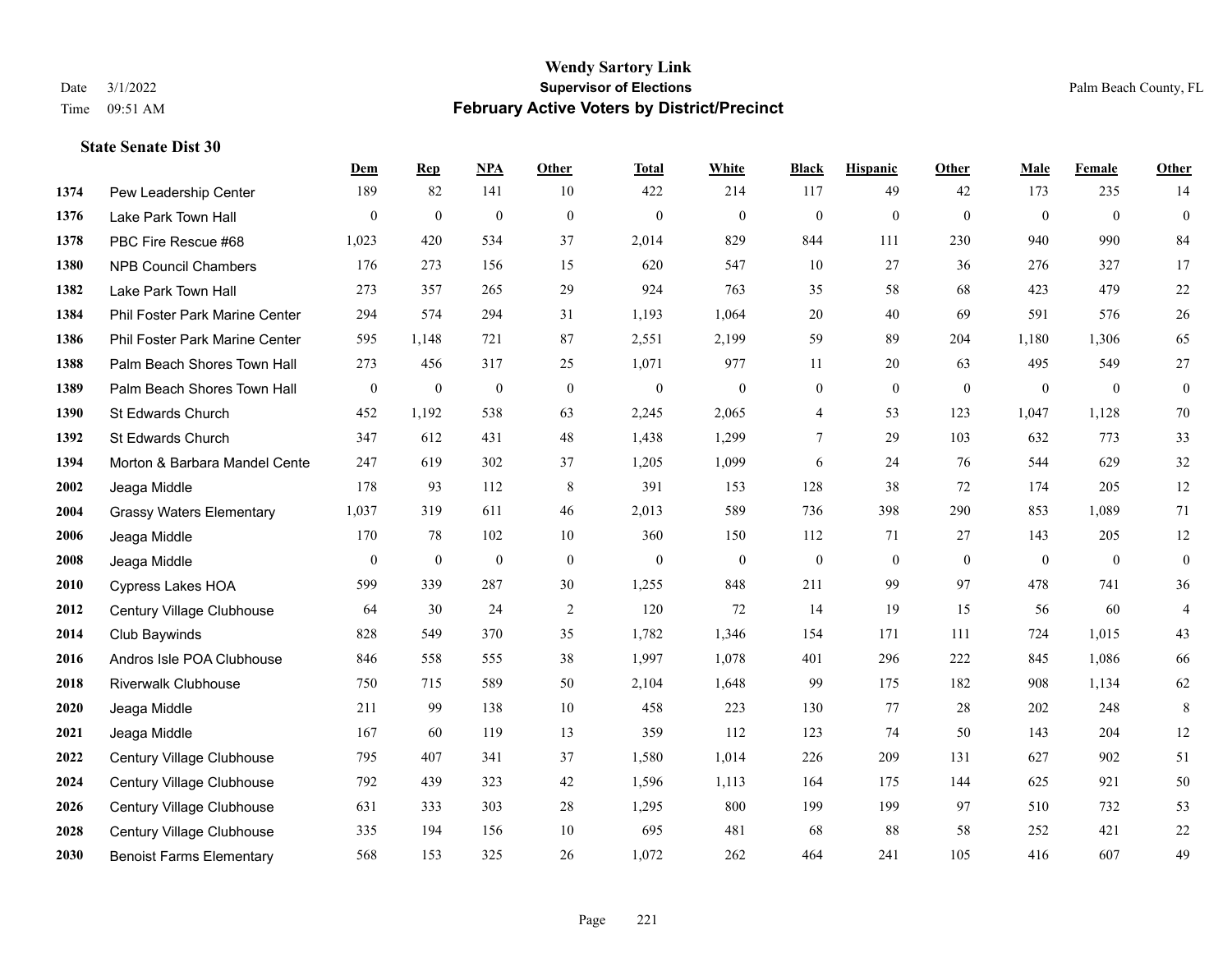|      |                               | Dem              | <b>Rep</b>       | NPA              | <b>Other</b>     | <b>Total</b> | <b>White</b>     | <b>Black</b>     | <b>Hispanic</b>  | <b>Other</b>   | <b>Male</b>    | <b>Female</b>  | <b>Other</b>     |
|------|-------------------------------|------------------|------------------|------------------|------------------|--------------|------------------|------------------|------------------|----------------|----------------|----------------|------------------|
| 2032 | <b>Riverwalk Clubhouse</b>    | 54               | 28               | 32               | $\overline{4}$   | 118          | 55               | 35               | 19               | 9              | 48             | 67             | 3                |
| 2034 | <b>Riverwalk Clubhouse</b>    | 96               | 48               | 75               | 9                | 228          | 87               | 62               | 53               | 26             | 102            | 124            | $\overline{2}$   |
| 2036 | <b>Turning Points Academy</b> | 757              | 430              | 378              | 37               | 1,602        | 937              | 295              | 261              | 109            | 597            | 961            | 44               |
| 2038 | <b>Turning Points Academy</b> | 826              | 184              | 366              | 21               | 1,397        | 497              | 634              | 155              | 111            | 486            | 870            | 41               |
| 2040 | Wynnebrook Elementary         | 808              | 274              | 430              | 20               | 1,532        | 420              | 596              | 356              | 160            | 666            | 795            | 71               |
| 2041 | Wynnebrook Elementary         | 541              | 254              | 403              | 18               | 1,216        | 489              | 139              | 492              | 96             | 510            | 654            | 52               |
| 2042 | <b>Riverwalk Clubhouse</b>    | $\mathbf{0}$     | $\boldsymbol{0}$ | $\boldsymbol{0}$ | $\mathbf{0}$     | $\mathbf{0}$ | $\boldsymbol{0}$ | $\boldsymbol{0}$ | $\mathbf{0}$     | $\mathbf{0}$   | $\mathbf{0}$   | $\mathbf{0}$   | $\boldsymbol{0}$ |
| 2044 | St Christophers Episcopal Chr | 1,107            | 286              | 578              | 34               | 2,005        | 571              | 825              | 398              | 211            | 893            | 1,019          | 93               |
| 2046 | Haverhill Town Hall           | 397              | 221              | 240              | 10               | 868          | 332              | 237              | 205              | 94             | 386            | 442            | $40\,$           |
| 2048 | Elks Lodge #1352              | 2                | 3                | $\mathbf{0}$     | $\overline{0}$   | 5            | 3                | $\mathbf{1}$     | $\mathbf{0}$     | $\overline{1}$ | 3              | $\overline{1}$ | 1                |
| 2050 | Elks Lodge #1352              | 26               | 30               | 41               | $\overline{3}$   | 100          | 59               | 11               | 19               | 11             | 54             | 42             | 4                |
| 2052 | Elks Lodge #1352              | 559              | 146              | 280              | 20               | 1,005        | 177              | 481              | 154              | 193            | 463            | 502            | 40               |
| 2054 | Elks Lodge #1352              | 1,283            | 332              | 730              | 27               | 2,372        | 462              | 1,005            | 608              | 297            | 1,051          | 1,215          | 106              |
| 2056 | Clayton Hutcheson Hall B      | 714              | 321              | 570              | 18               | 1,623        | 502              | 288              | 669              | 164            | 714            | 822            | 87               |
| 2058 | Clayton Hutcheson Hall B      | 2                | 1                | $\overline{1}$   | $\overline{0}$   | 4            | $\overline{4}$   | $\boldsymbol{0}$ | $\mathbf{0}$     | $\overline{0}$ | $\overline{2}$ | 2              | $\boldsymbol{0}$ |
| 2060 | <b>West Gate Elementary</b>   | 384              | 225              | 344              | 14               | 967          | 313              | 71               | 496              | 87             | 467            | 452            | 48               |
| 2062 | <b>Belvedere Elementary</b>   | 23               | 21               | 28               | -1               | 73           | 53               | 4                | $\,8\,$          | $\,8\,$        | 43             | 30             | $\boldsymbol{0}$ |
| 2064 | <b>Belvedere Elementary</b>   |                  | $\mathbf{0}$     | $\overline{0}$   | $\overline{0}$   |              | $\mathbf{1}$     | $\boldsymbol{0}$ | $\mathbf{0}$     | $\theta$       |                | $\theta$       | $\mathbf{0}$     |
| 2066 | Howard Park Community Center  | 142              | 89               | 99               | 6                | 336          | 175              | 53               | 72               | 36             | 156            | 172            | 8                |
| 2068 | <b>Conniston Middle</b>       | 428              | 259              | 327              | 17               | 1,031        | 396              | 101              | 460              | 74             | 469            | 522            | $40\,$           |
| 2070 | <b>Belvedere Elementary</b>   | 559              | 384              | 397              | 25               | 1,365        | 1,073            | 31               | 154              | 107            | 650            | 669            | $46\,$           |
| 2072 | <b>Belvedere Elementary</b>   | 607              | 360              | 500              | 28               | 1,495        | 561              | 160              | 619              | 155            | 643            | 763            | 89               |
| 2074 | <b>Belvedere Elementary</b>   | $\boldsymbol{0}$ | $\boldsymbol{0}$ | $\boldsymbol{0}$ | $\boldsymbol{0}$ | $\mathbf{0}$ | $\boldsymbol{0}$ | $\boldsymbol{0}$ | $\boldsymbol{0}$ | $\overline{0}$ | $\mathbf{0}$   | $\overline{0}$ | $\boldsymbol{0}$ |
| 2076 | <b>Belvedere Elementary</b>   | 143              | 122              | 126              | 8                | 399          | 326              | 17               | 28               | 28             | 193            | 196            | $10\,$           |
| 2078 | St Catherine Church           | 442              | 547              | 365              | 30               | 1,384        | 1,151            | 39               | 88               | 106            | 626            | 707            | 51               |
| 2080 | <b>Everglades Elementary</b>  | 160              | 174              | 129              | 9                | 472          | 267              | 68               | 78               | 59             | 217            | 233            | $22\,$           |
| 2081 | <b>Everglades Elementary</b>  | 70               | 89               | 47               | $\overline{0}$   | 206          | 149              | $\overline{7}$   | 27               | 23             | 103            | 97             | 6                |
| 2082 | Pine Jog Environmental Center | 173              | 293              | 168              | 12               | 646          | 442              | 25               | 122              | 57             | 304            | 327            | 15               |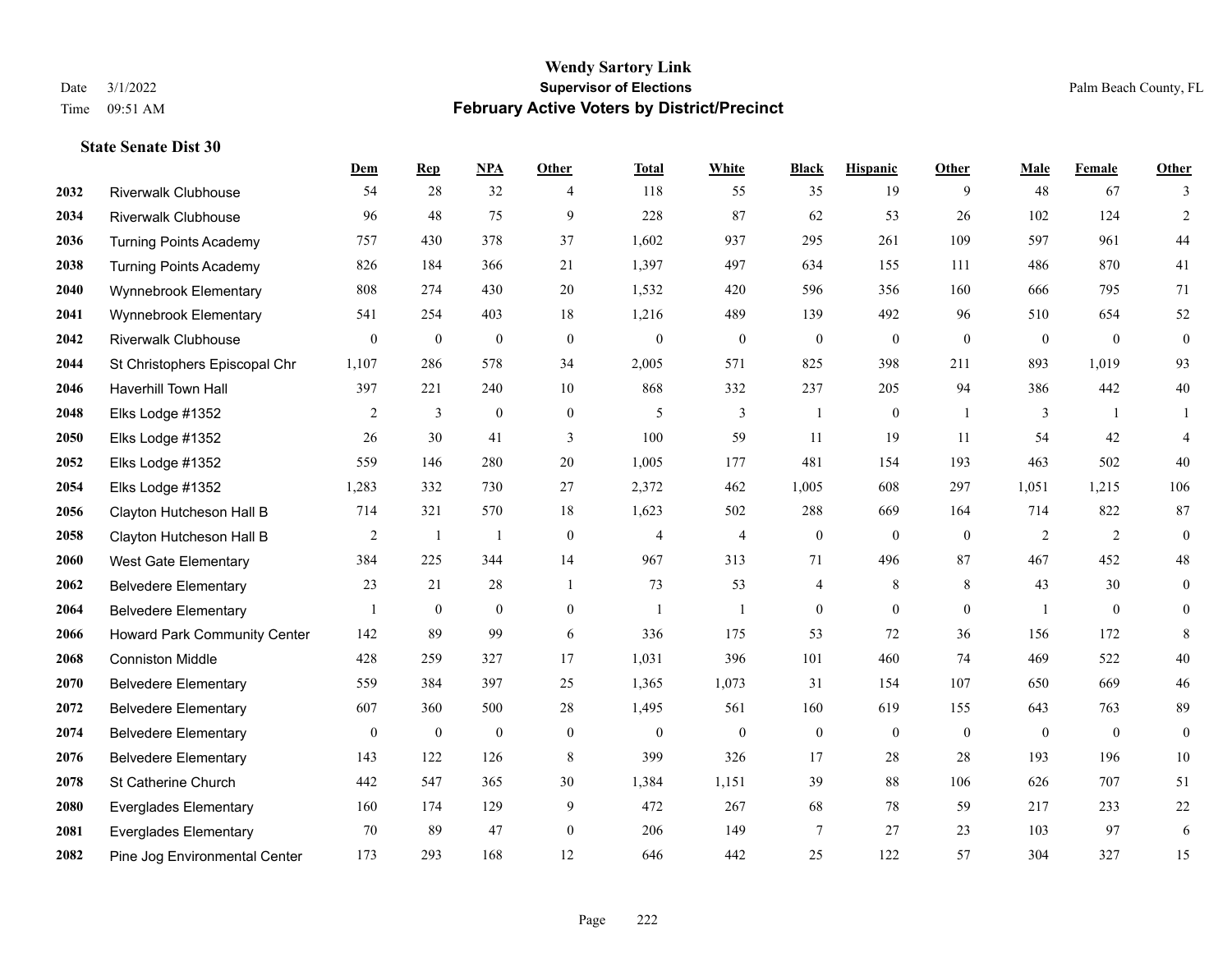|      |                               | Dem              | <b>Rep</b>       | NPA              | <b>Other</b>   | <b>Total</b>   | <b>White</b>     | <b>Black</b>     | <b>Hispanic</b>  | <b>Other</b>   | <b>Male</b>    | <b>Female</b>  | <b>Other</b>     |
|------|-------------------------------|------------------|------------------|------------------|----------------|----------------|------------------|------------------|------------------|----------------|----------------|----------------|------------------|
| 2083 | Pine Jog Environmental Center | 7                | 21               | 17               | $\overline{0}$ | 45             | 30               | $\boldsymbol{0}$ | 13               | 2              | 21             | 23             | $\mathbf{1}$     |
| 2088 | Melaleuca Elementary          | 855              | 539              | 680              | 41             | 2,115          | 1,055            | 356              | 510              | 194            | 967            | 1,070          | 78               |
| 2090 | Pine Jog Environmental Center | $\overline{0}$   | $\overline{2}$   | $\boldsymbol{0}$ | $\overline{0}$ | 2              | $\mathbf{1}$     | $\boldsymbol{0}$ | $\boldsymbol{0}$ | $\overline{1}$ | $\mathbf{0}$   | -1             | $\mathbf{1}$     |
| 2092 | Pine Jog Environmental Center | $\mathbf{1}$     | $\mathbf{1}$     | $\overline{1}$   | $\overline{1}$ | $\overline{4}$ | $\overline{4}$   | $\boldsymbol{0}$ | $\mathbf{0}$     | $\mathbf{0}$   | $\overline{2}$ | $\overline{2}$ | $\boldsymbol{0}$ |
| 2094 | Pine Jog Environmental Center | 364              | 78               | 205              | 10             | 657            | 110              | 258              | 170              | 119            | 273            | 356            | $28\,$           |
| 2097 | 1st Church of the Nazarene    | 228              | 145              | 171              | 9              | 553            | 211              | 41               | 222              | 79             | 246            | 276            | 31               |
| 2098 | Iglesia Cristo Mi Redentor    | 433              | 224              | 348              | 26             | 1,031          | 329              | 159              | 448              | 95             | 435            | 532            | 64               |
| 2100 | Iglesia Cristo Mi Redentor    | 775              | 357              | 577              | 35             | 1,744          | 434              | 375              | 761              | 174            | 720            | 937            | 87               |
| 2102 | Union Congregational Church   | 1,179            | 347              | 660              | 40             | 2,226          | 486              | 650              | 860              | 230            | 897            | 1,219          | $110\,$          |
| 2104 | Lake Lytal Park               | 500              | 233              | 344              | 24             | 1,101          | 302              | 229              | 461              | 109            | 459            | 587            | 55               |
| 2106 | Main Library                  | 610              | 280              | 427              | 35             | 1,352          | 517              | 243              | 461              | 131            | 582            | 715            | 55               |
| 2108 | <b>Berkshire Elementary</b>   | 731              | 342              | 668              | 37             | 1,778          | 469              | 202              | 917              | 190            | 779            | 907            | 92               |
| 2110 | <b>Berkshire Elementary</b>   | 174              | 86               | 141              | 6              | 407            | 132              | 48               | 177              | 50             | 168            | 217            | $22\,$           |
| 2114 | Main Library                  | 368              | 281              | 324              | 14             | 987            | 358              | 61               | 483              | 85             | 447            | 492            | $48\,$           |
| 2115 | The Ark Church                | 76               | 50               | 61               | 5              | 192            | 88               | 12               | 72               | 20             | 87             | 94             | 11               |
| 2117 | The Ark Church                | 1                | $\boldsymbol{0}$ | $\mathbf{1}$     | $\mathbf{0}$   | $\overline{2}$ | $\mathbf{1}$     | $\mathbf{1}$     | $\mathbf{0}$     | $\mathbf{0}$   | $\overline{1}$ | $\mathbf{1}$   | $\boldsymbol{0}$ |
| 2125 | St Marys Orthodox Church      | 340              | 348              | 255              | $8\,$          | 951            | 508              | 43               | 337              | 63             | 433            | 482            | 36               |
| 2130 | Cloud Lake Town Hall          | 42               | 63               | 60               | 8              | 173            | 125              | $\overline{c}$   | 33               | 13             | 87             | 80             | 6                |
| 2132 | Cloud Lake Town Hall          | 26               | 27               | 31               | $\overline{1}$ | 85             | 56               | $\overline{c}$   | 22               | 5              | 37             | 45             | 3                |
| 2134 | STEM Bldg at Cox Science Cent | 520              | 324              | 429              | 31             | 1,304          | 486              | 62               | 640              | 116            | 592            | 657            | 55               |
| 2136 | Palmwood Lodge #303           | 659              | 457              | 575              | 41             | 1,732          | 751              | 81               | 735              | 165            | 783            | 870            | 79               |
| 2138 | Palmwood Lodge #303           | 333              | 161              | 270              | 21             | 785            | 314              | 78               | 306              | 87             | 369            | 385            | 31               |
| 2140 | South Olive Community Center  | 567              | 425              | 396              | 34             | 1,422          | 1,082            | 30               | 204              | 106            | 665            | 710            | $47\,$           |
| 2142 | Lakeside Presbyterian Church  | 281              | 363              | 201              | 20             | 865            | 753              | 3                | 52               | 57             | 402            | 437            | $26\,$           |
| 2144 | Lakeside Presbyterian Church  | 354              | 410              | 280              | 35             | 1,079          | 895              | 20               | 84               | 80             | 495            | 552            | $32\,$           |
| 6048 | Pierce Hammock Elementary     | $\boldsymbol{0}$ | $\boldsymbol{0}$ | $\boldsymbol{0}$ | $\mathbf{0}$   | $\mathbf{0}$   | $\boldsymbol{0}$ | $\boldsymbol{0}$ | $\boldsymbol{0}$ | $\theta$       | $\overline{0}$ | $\mathbf{0}$   | $\boldsymbol{0}$ |
| 6050 | Acreage Branch Library        | 856              | 881              | 735              | 64             | 2,536          | 1,544            | 374              | 353              | 265            | 1,188          | 1,258          | $90\,$           |
| 6051 | <b>Cornerstone Fellowship</b> | 605              | 750              | 562              | 53             | 1,970          | 1,257            | 210              | 292              | 211            | 916            | 983            | 71               |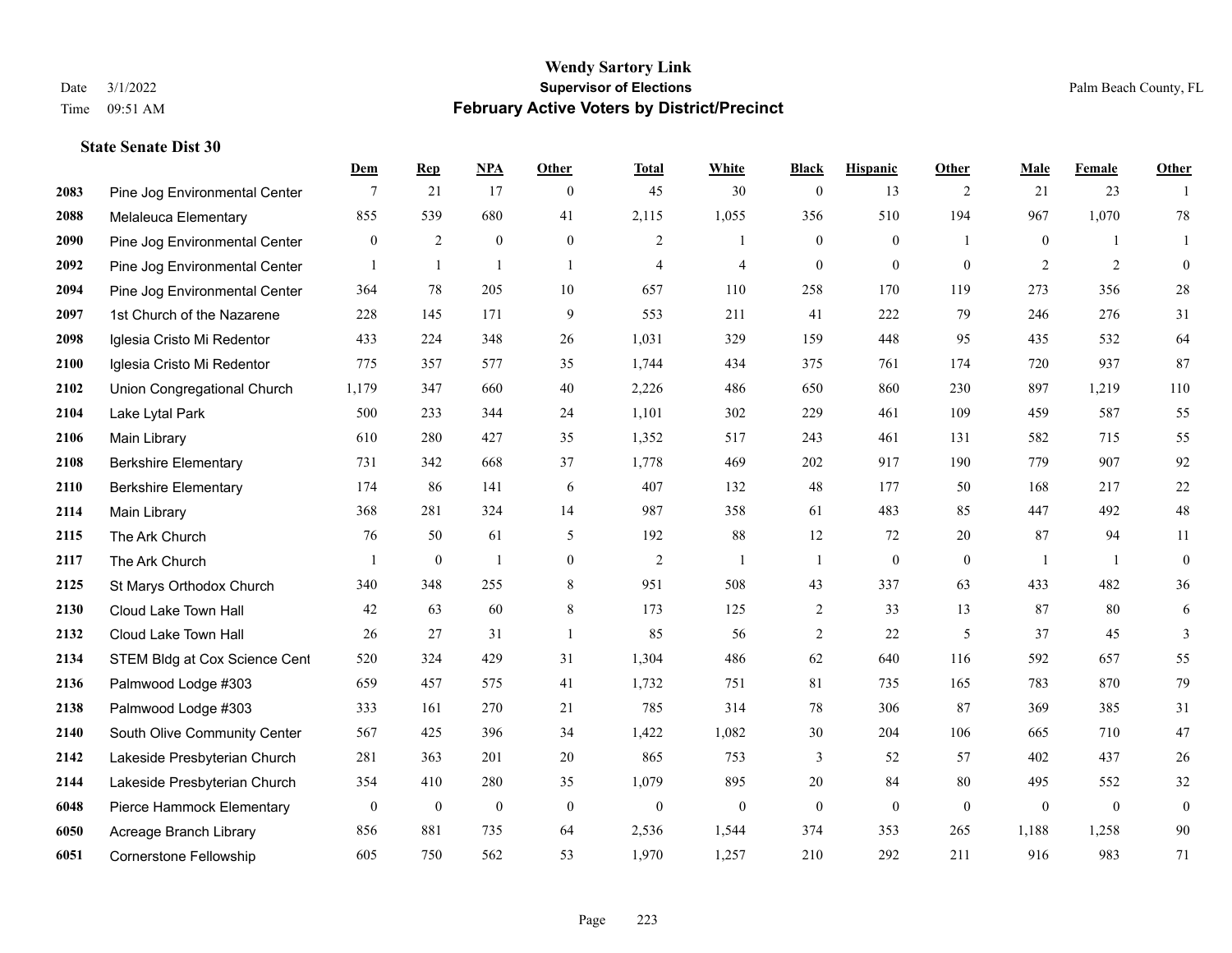|      |                                 | <b>Dem</b>       | <b>Rep</b>       | NPA              | <b>Other</b>     | <b>Total</b>     | <b>White</b>     | <b>Black</b>     | <b>Hispanic</b>  | <b>Other</b>   | <b>Male</b>      | <b>Female</b>    | <b>Other</b>     |
|------|---------------------------------|------------------|------------------|------------------|------------------|------------------|------------------|------------------|------------------|----------------|------------------|------------------|------------------|
| 6052 | Seminole Ridge High             | 611              | 658              | 573              | 34               | 1,876            | 1,149            | 228              | 322              | 177            | 888              | 916              | 72               |
| 6054 | <b>Acreage Pines Elementary</b> | $\mathbf{0}$     | $\mathbf{0}$     | $\mathbf{0}$     | $\mathbf{0}$     | $\Omega$         | $\mathbf{0}$     | $\mathbf{0}$     | $\mathbf{0}$     | $\theta$       | $\theta$         | $\Omega$         | $\mathbf{0}$     |
| 6056 | Pierce Hammock Elementary       | $\boldsymbol{0}$ | $\boldsymbol{0}$ | $\boldsymbol{0}$ | $\overline{0}$   | $\mathbf{0}$     | $\mathbf{0}$     | $\mathbf{0}$     | $\mathbf{0}$     | $\theta$       | $\mathbf{0}$     | $\theta$         | $\mathbf{0}$     |
| 6058 | <b>Acreage Pines Elementary</b> | 734              | 618              | 575              | 43               | 1,970            | 1,065            | 356              | 253              | 296            | 959              | 948              | 63               |
| 6060 | Indian Trail Improvement Dist   | 890              | 969              | 810              | 57               | 2,726            | 1,689            | 345              | 412              | 280            | 1,268            | 1,360            | 98               |
| 6062 | Sandhill Crane Golf Club        | 228              | 427              | 265              | 23               | 943              | 667              | 75               | 71               | 130            | 459              | 453              | 31               |
| 6064 | Sandhill Crane Golf Club        | 32               | 61               | 34               | $\overline{4}$   | 131              | 107              | 6                | 12               | 6              | 65               | 62               | $\overline{4}$   |
| 6066 | Ibis POA Admin Building         | 1,041            | 1,119            | 754              | 85               | 2,999            | 2,632            | 94               | 73               | 200            | 1,412            | 1,520            | 67               |
| 6068 | Ibis POA Admin Building         | $\mathbf{0}$     | $\boldsymbol{0}$ | $\boldsymbol{0}$ | $\mathbf{0}$     | $\boldsymbol{0}$ | $\boldsymbol{0}$ | $\boldsymbol{0}$ | $\mathbf{0}$     | $\overline{0}$ | $\mathbf{0}$     | $\mathbf{0}$     | $\mathbf{0}$     |
| 6070 | Ironhorse Country Club          | 158              | 261              | 125              | 10               | 554              | 446              | 35               | 20               | 53             | 248              | 296              | 10               |
| 6072 | Seminole Ridge High             | 595              | 583              | 567              | 55               | 1,800            | 820              | 350              | 477              | 153            | 844              | 934              | $22\,$           |
| 6076 | <b>Western Pines Middle</b>     | 639              | 719              | 569              | 40               | 1,967            | 1,429            | 157              | 206              | 175            | 940              | 949              | 78               |
| 6078 | Western Pines Middle            | 665              | 739              | 646              | 43               | 2,093            | 1,391            | 166              | 363              | 173            | 993              | 1,043            | 57               |
| 6080 | <b>Golden Grove Elementary</b>  | 605              | 783              | 631              | 47               | 2,066            | 1,365            | 137              | 360              | 204            | 964              | 1,019            | 83               |
| 6094 | Palms West Presbyterian         | 654              | 937              | 671              | 40               | 2,302            | 1,831            | 79               | 210              | 182            | 1,094            | 1,135            | 73               |
| 6096 | Palms West Presbyterian         | $\mathbf{0}$     | $\boldsymbol{0}$ | $\boldsymbol{0}$ | $\boldsymbol{0}$ | $\theta$         | $\boldsymbol{0}$ | $\boldsymbol{0}$ | $\boldsymbol{0}$ | $\overline{0}$ | $\boldsymbol{0}$ | $\mathbf{0}$     | $\boldsymbol{0}$ |
| 6098 | <b>HL Johnson Elementary</b>    | 650              | 530              | 494              | 43               | 1,717            | 954              | 310              | 273              | 180            | 777              | 901              | 39               |
| 6100 | Madison Green Country Club      | 1,229            | 724              | 775              | 55               | 2,783            | 1,194            | 791              | 410              | 388            | 1,281            | 1.400            | 102              |
| 6102 | <b>RPB Recreation Center</b>    | 661              | 474              | 455              | 29               | 1,619            | 949              | 263              | 265              | 142            | 671              | 896              | 52               |
| 6104 | <b>Crestwood Middle</b>         | 184              | 153              | 123              | 9                | 469              | 219              | 77               | 88               | 85             | 217              | 231              | 21               |
| 6106 | <b>RPB Recreation Center</b>    | 220              | 126              | 213              | 10               | 569              | 231              | 102              | 159              | 77             | 225              | 322              | $22\,$           |
| 6108 | Calypso Bay Waterpark           | $\boldsymbol{0}$ | $\boldsymbol{0}$ | $\boldsymbol{0}$ | $\boldsymbol{0}$ | $\boldsymbol{0}$ | $\boldsymbol{0}$ | $\boldsymbol{0}$ | $\boldsymbol{0}$ | $\mathbf{0}$   | $\boldsymbol{0}$ | $\boldsymbol{0}$ | $\boldsymbol{0}$ |
| 6112 | Crestwood Middle                | 462              | 426              | 359              | 32               | 1,279            | 691              | 233              | 212              | 143            | 592              | 645              | $42\,$           |
| 6114 | Royal Palm Beach High           | 1,046            | 702              | 714              | 44               | 2,506            | 1,367            | 471              | 440              | 228            | 1,178            | 1,238            | 90               |
| 6116 | <b>HL Johnson Elementary</b>    | 705              | 421              | 497              | 57               | 1,680            | 858              | 327              | 281              | 214            | 743              | 894              | 43               |
| 6118 | <b>RPB Branch Library</b>       | 1,074            | 569              | 709              | 59               | 2,411            | 1,136            | 576              | 442              | 257            | 1,051            | 1,272            | $88\,$           |
| 6120 | Royal Palm Beach High           | 416              | 320              | 277              | 19               | 1,032            | 493              | 203              | 159              | 177            | 488              | 519              | 25               |
| 6122 | <b>RPB Cultural Center</b>      | 1,163            | 673              | 771              | 53               | 2,660            | 1,402            | 509              | 503              | 246            | 1,146            | 1,429            | 85               |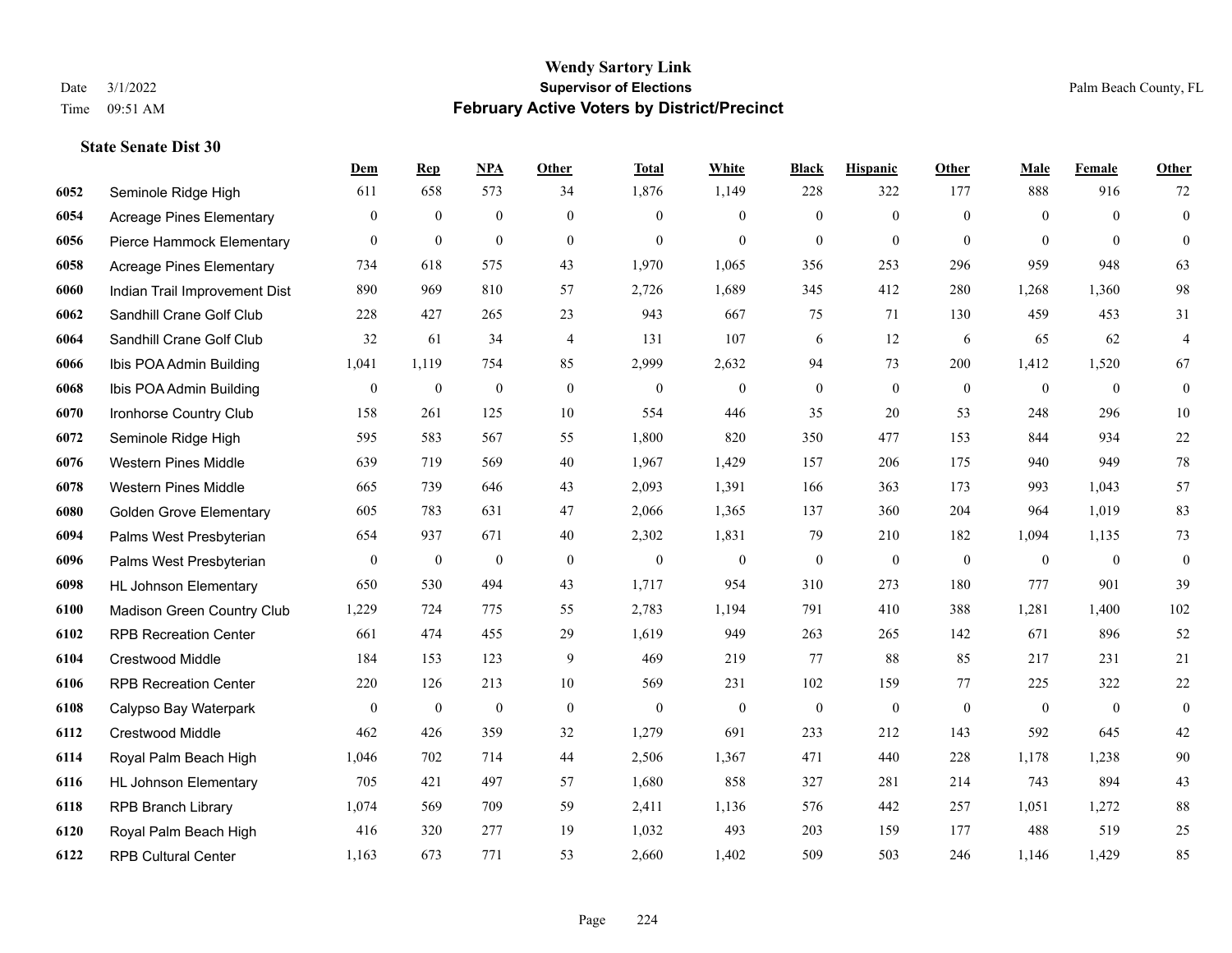#### **Wendy Sartory Link** Date 3/1/2022 **Supervisor of Elections** Palm Beach County, FL Time 09:51 AM **February Active Voters by District/Precinct**

**Dem Rep NPA Other Total White Black Hispanic Other Male Female Other**

## RPB Cultural Center 581 329 399 24 1,333 642 280 291 120 558 734 41 Calypso Bay Waterpark 686 308 504 31 1,529 554 414 370 191 666 806 57 Royal Palm Beach High 33 27 27 3 90 48 26 11 5 41 49 0 Royal Palm Beach High 78 46 92 6 222 104 34 64 20 98 119 5 Royal Palm Beach High 390 198 267 19 874 419 168 195 92 397 448 29 Christ Fellowship Church RPB 951 472 697 30 2,150 841 511 501 297 960 1,103 87 Calypso Bay Waterpark 1 0 0 0 0 1 0 0 1 0 0 0 1 0 0 0 1 0 Royal Palm Beach High 0 0 0 0 0 0 0 0 0 0 0 0 Royal Palm Beach High 337 493 314 36 1,180 854 111 114 101 565 591 24 Christ Fellowship Church RPB 0 0 0 0 0 0 0 0 0 0 0 0 Christ Fellowship Church RPB 0 0 0 0 0 0 0 0 0 0 0 0 Christ Fellowship Church RPB 1 2 1 0 4 3 0 0 1 3 1 0 Christ Fellowship Church RPB 0 0 1 0 1 1 0 0 0 0 1 0 Christ Fellowship Church RPB 0 5 2 0 7 7 0 0 0 2 5 0 Christ Fellowship Church RPB 1,299 604 862 72 2,837 998 871 650 318 1,219 1,508 110 Christ Fellowship Church RPB 27 49 33 2 111 85 7 8 11 53 55 3 Christ Fellowship Church RPB 26 17 22 3 68 28 12 22 6 31 35 2 Everglades Elementary 564 393 449 29 1,435 666 297 248 224 666 701 68 Everglades Elementary 18 48 17 2 85 64 4 14 3 40 43 2 Emerald Cove Middle 32 19 40 1 92 47 27 10 8 24 64 4 Palm Beach Central High 265 242 187 11 705 381 140 63 121 316 362 27 Palm Beach Central High 280 378 249 16 923 604 92 105 122 427 471 25 J F Kennedy Middle 0 0 0 0 0 0 0 0 0 0 0 0 J F Kennedy Middle 0 0 0 0 0 0 0 0 0 0 0 0 J F Kennedy Middle 0 0 0 0 0 0 0 0 0 0 0 0

 J F Kennedy Middle 0 0 0 0 0 0 0 0 0 0 0 0 St John Lutheran Church 279 12 92 6 389 25 317 23 24 126 247 16 St John Lutheran Church 1,074 203 431 16 1,724 488 1,004 69 163 785 877 62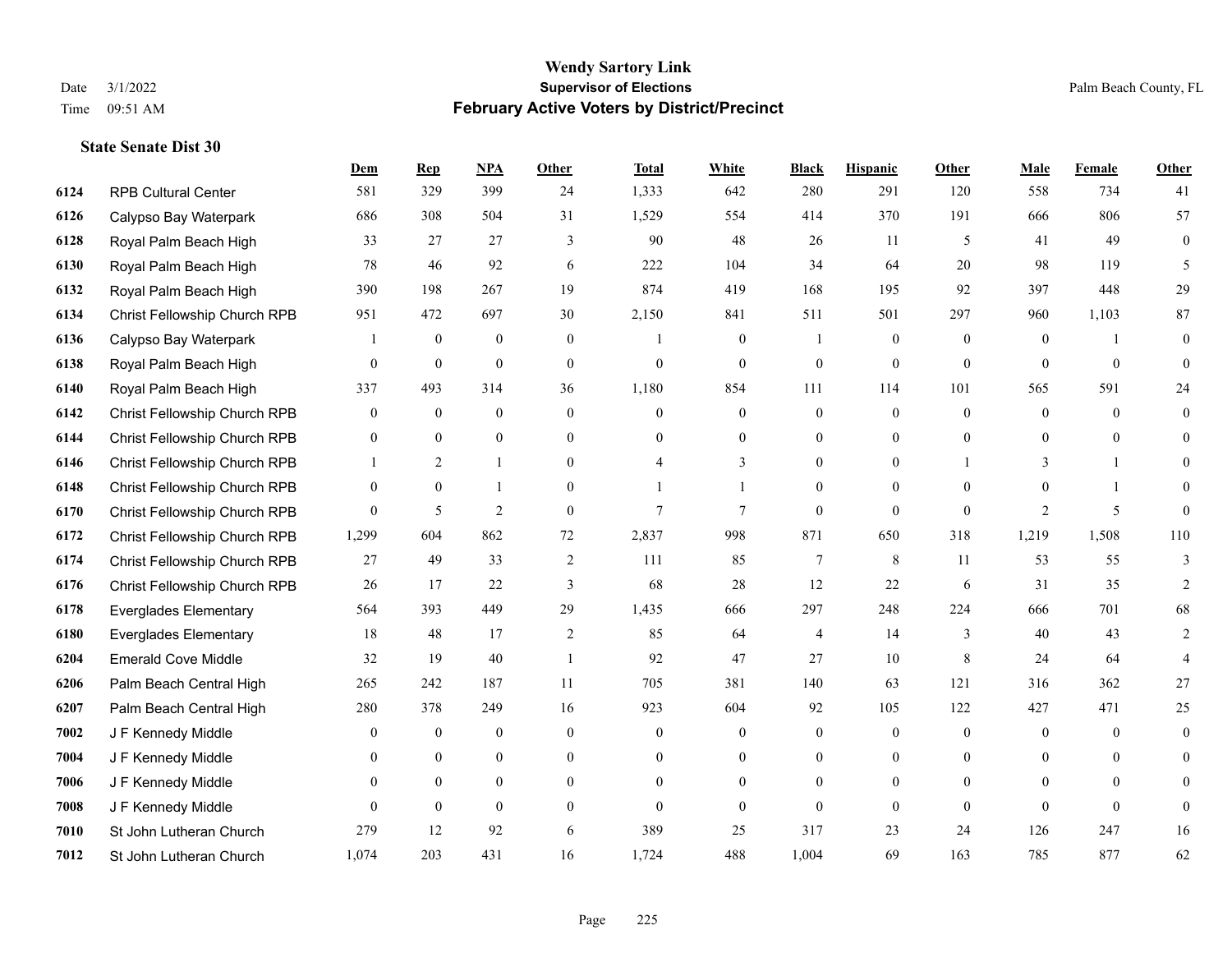|      |                                  | Dem              | <b>Rep</b>       | NPA              | <b>Other</b>   | <b>Total</b>   | <b>White</b>   | <b>Black</b> | <b>Hispanic</b> | <b>Other</b>   | <b>Male</b>    | <b>Female</b>  | <b>Other</b> |
|------|----------------------------------|------------------|------------------|------------------|----------------|----------------|----------------|--------------|-----------------|----------------|----------------|----------------|--------------|
| 7014 | RB Prep Achievement Academy      | $\boldsymbol{0}$ | $\mathbf{0}$     | $\mathbf{0}$     | $\Omega$       | $\overline{0}$ | $\overline{0}$ | $\mathbf{0}$ | $\mathbf{0}$    | $\theta$       | $\theta$       | $\mathbf{0}$   | $\Omega$     |
| 7016 | RB Prep Achievement Academy      |                  | 1                | $\mathbf{0}$     | $\Omega$       | $\overline{2}$ |                |              | $\mathbf{0}$    | $\Omega$       |                |                | $\theta$     |
| 7018 | RB Prep Achievement Academy      | $\theta$         | $\theta$         | $\theta$         | $\Omega$       | $\Omega$       | $\Omega$       | $\Omega$     | $\Omega$        | $\Omega$       | $\Omega$       | $\Omega$       | $\Omega$     |
| 7020 | RB Prep Achievement Academy      | $\mathbf{0}$     | $\mathbf{0}$     | $\mathbf{0}$     | $\mathbf{0}$   | $\theta$       | $\overline{0}$ | $\mathbf{0}$ | $\mathbf{0}$    | $\theta$       | $\theta$       | $\theta$       |              |
| 7022 | J F Kennedy Middle               | 886              | 185              | 376              | 27             | 1,474          | 296            | 815          | 149             | 214            | 662            | 766            | 46           |
| 7024 | Hurst Chapel AME Church          | 1,575            | 88               | 366              | 22             | 2,051          | 158            | 1,658        | 94              | 141            | 846            | 1,139          | 66           |
| 7025 | Hurst Chapel AME Church          | 274              | 38               | 117              | $\overline{4}$ | 433            | 63             | 268          | 44              | 58             | 161            | 256            | 16           |
| 7026 | Lindsey Davis Senior Comm Ctr    | 2,264            | 82               | 457              | 20             | 2,823          | 69             | 2,516        | 41              | 197            | 1,162          | 1,572          | 89           |
| 7028 | <b>Wells Recreation Center</b>   | 1,855            | 148              | 483              | 19             | 2,505          | 245            | 1,961        | 102             | 197            | 1,091          | 1,326          | $88\,$       |
| 7030 | Riviera Beach Marina Event Ctr   | 198              | 320              | 174              | 22             | 714            | 571            | 48           | 47              | 48             | 365            | 330            | 19           |
| 7032 | <b>Crossroads Baptist Church</b> | $\overline{0}$   | $\boldsymbol{0}$ | $\boldsymbol{0}$ | $\mathbf{0}$   | $\mathbf{0}$   | $\mathbf{0}$   | $\mathbf{0}$ | $\mathbf{0}$    | $\theta$       | $\overline{0}$ | $\overline{0}$ | $\mathbf{0}$ |
| 7034 | Suncoast High                    | 1,304            | 207              | 510              | 26             | 2,047          | 357            | 1,244        | 151             | 295            | 845            | 1,126          | 76           |
| 7036 | RB Prep Achievement Academy      | $\mathbf{0}$     | $\mathbf{0}$     | 6                | $\Omega$       | 6              | $\overline{0}$ | $\theta$     | $\mathbf{0}$    | 6              | 4              |                | 1            |
| 7038 | RB Prep Achievement Academy      | $\mathbf{0}$     | $\boldsymbol{0}$ | $\mathbf{0}$     | $\mathbf{0}$   | $\mathbf{0}$   | $\overline{0}$ | $\mathbf{0}$ | $\mathbf{0}$    | $\mathbf{0}$   | $\mathbf{0}$   | $\mathbf{0}$   | $\theta$     |
| 7040 | Mary McLeod Bethune Elementa     | 1,229            | 58               | 264              | 14             | 1,565          | 39             | 1,375        | 50              | 101            | 622            | 898            | 45           |
| 7041 | Mary McLeod Bethune Elementa     | 397              | 30               | 136              | $\tau$         | 570            | 44             | 440          | 29              | 57             | 221            | 324            | 25           |
| 7042 | Dan Calloway Complex             | 1,713            | 72               | 409              | 22             | 2,216          | 46             | 1,948        | 48              | 174            | 909            | 1,237          | 70           |
| 7044 | <b>Wells Recreation Center</b>   | 1,383            | 90               | 391              | 17             | 1,881          | 192            | 1,475        | 67              | 147            | 780            | 1,026          | 75           |
| 7046 | Riviera Beach Marina Event Ctr   | 37               | 33               | 21               | 5              | 96             | 78             | 9            | 2               | 7              | 55             | 40             | 1            |
| 7048 | <b>Crossroads Baptist Church</b> | 279              | 9                | 97               | 10             | 395            | 9              | 329          | 29              | 28             | 132            | 246            | 17           |
| 7050 | <b>Crossroads Baptist Church</b> |                  | 2                | $\mathbf{1}$     | $\Omega$       | $\overline{4}$ | 3              | $\theta$     | $\theta$        | $\overline{1}$ | 1              | 3              | $\theta$     |
| 7052 | Crossroads Baptist Church        | $\mathbf{0}$     | $\boldsymbol{0}$ | $\mathbf{0}$     | $\mathbf{0}$   | $\theta$       | $\overline{0}$ | $\mathbf{0}$ | $\mathbf{0}$    | $\mathbf{0}$   | $\mathbf{0}$   | $\mathbf{0}$   | $\theta$     |
| 7054 | <b>Crossroads Baptist Church</b> | 991              | 73               | 295              | 14             | 1,373          | 108            | 1,049        | 74              | 142            | 595            | 719            | 59           |
| 7056 | <b>Crossroads Baptist Church</b> | $\theta$         | $\mathbf{0}$     | $\mathbf{0}$     | $\theta$       | $\overline{0}$ | $\overline{0}$ | $\mathbf{0}$ | $\theta$        | $\theta$       | $\theta$       | $\theta$       | $\mathbf{0}$ |
| 7058 | Palm Beach Lakes High            | 1,424            | 364              | 628              | 45             | 2,461          | 819            | 1,115        | 304             | 223            | 1,004          | 1,362          | 95           |
| 7060 | <b>Ephesus Adventist Academy</b> | 1,156            | 63               | 244              | 18             | 1,481          | 107            | 1,209        | 52              | 113            | 605            | 825            | 51           |
| 7062 | Mangonia Park Town Hall          | 720              | 39               | 188              | 10             | 957            | 78             | 773          | 40              | 66             | 389            | 540            | $28\,$       |
| 7064 | Grace Episcopal Church           | 1,319            | 167              | 452              | 35             | 1,973          | 343            | 1,282        | 136             | 212            | 849            | 1.035          | 89           |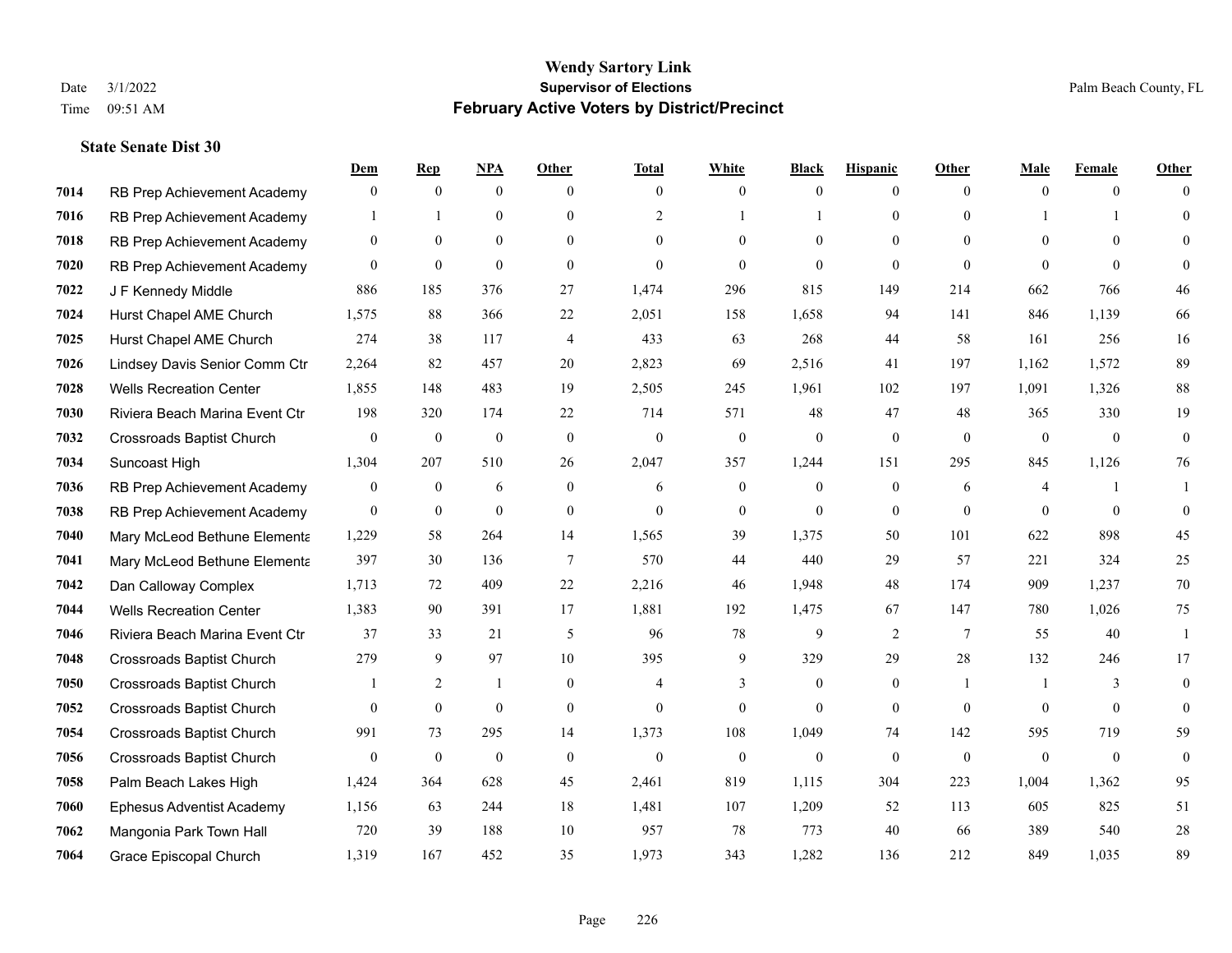#### **Wendy Sartory Link** Date 3/1/2022 **Supervisor of Elections** Palm Beach County, FL Time 09:51 AM **February Active Voters by District/Precinct**

|      |                                       | Dem              | <b>Rep</b>       | <b>NPA</b>       | Other          | <b>Total</b>     | White            | <b>Black</b>     | <b>Hispanic</b>  | Other          | <b>Male</b>    | Female   | Other            |
|------|---------------------------------------|------------------|------------------|------------------|----------------|------------------|------------------|------------------|------------------|----------------|----------------|----------|------------------|
| 7066 | Northboro Elementary                  | 1,067            | 201              | 453              | 28             | 1,749            | 471              | 919              | 181              | 178            | 799            | 876      | 74               |
| 7068 | <b>Pleasant City Community Center</b> | 965              | 246              | 520              | 37             | 1,768            | 802              | 629              | 178              | 159            | 876            | 811      | 81               |
| 7070 | Northboro Elementary                  | 454              | 400              | 382              | 35             | 1,271            | 1,009            | 67               | 86               | 109            | 586            | 650      | 35               |
| 7072 | <b>Egret Lake Elementary</b>          | 488              | 119              | 234              | 9              | 850              | 221              | 380              | 138              | 111            | 370            | 450      | 30               |
| 7074 | <b>Egret Lake Elementary</b>          | 201              | 40               | 96               | 11             | 348              | 53               | 203              | 43               | 49             | 151            | 189      | 8                |
| 7076 | <b>Egret Lake Elementary</b>          | $\overline{2}$   | 2                | $\mathbf{1}$     | $\mathbf{0}$   | 5                | $\overline{3}$   | $\overline{1}$   | $\mathbf{0}$     | $\overline{1}$ | $\overline{4}$ | -1       | $\mathbf{0}$     |
| 7078 | <b>Egret Lake Elementary</b>          | 340              | 104              | 161              | $18\,$         | 623              | 421              | 108              | 52               | 42             | 243            | 361      | 19               |
| 7080 | <b>Egret Lake Elementary</b>          | 20               | 2                | $\mathbf{1}$     | $\mathbf{0}$   | 23               | 23               | $\overline{0}$   | $\mathbf{0}$     | $\theta$       | $\tau$         | 16       | $\boldsymbol{0}$ |
| 7082 | Seminole Trails Elementary            | 1,047            | 332              | 499              | 34             | 1,912            | 697              | 734              | 269              | 212            | 833            | 1,000    | 79               |
| 7084 | Sharon Christian Church               | 747              | 277              | 454              | 45             | 1,523            | 618              | 452              | 286              | 167            | 632            | 837      | 54               |
| 7086 | Bear Lakes Middle                     | 37               | 19               | 14               | $\overline{1}$ | 71               | 28               | 16               | 11               | 16             | 26             | 40       | 5                |
| 7088 | Whitehall Clubhouse #3                | 677              | 483              | 470              | 51             | 1,681            | 1,060            | 254              | 204              | 163            | 776            | 857      | 48               |
| 7090 | <b>Bear Lakes Middle</b>              | 1,322            | 489              | 848              | 57             | 2,716            | 1,076            | 941              | 388              | 311            | 1,186          | 1,414    | 116              |
| 7092 | Palm Beach Lakes High                 | 115              | 37               | 74               | $\overline{4}$ | 230              | 84               | 67               | 22               | 57             | 105            | 112      | 13               |
| 7094 | Salvation Army Activity Hall          | 609              | 80               | 286              | 12             | 987              | 162              | 517              | 130              | 178            | 422            | 519      | 46               |
| 7096 | Salvation Army Activity Hall          | 847              | 306              | 511              | 34             | 1,698            | 690              | 552              | 267              | 189            | 678            | 939      | 81               |
| 7098 | U M Church of Palm Beaches            | 21               | 18               | 18               | $\overline{1}$ | 58               | 44               | 3                | 9                | 2              | 31             | 24       | 3                |
| 7100 | U M Church of Palm Beaches            | 969              | 438              | 711              | 63             | 2,181            | 1,047            | 680              | 246              | 208            | 981            | 1,130    | 70               |
| 7102 | <b>First Christian Church</b>         | 748              | 192              | 332              | 23             | 1,295            | 426              | 638              | 106              | 125            | 494            | 756      | 45               |
| 7104 | WPB City Fire Station #5              | 732              | 413              | 447              | 33             | 1,625            | 1,008            | 282              | 189              | 146            | 706            | 869      | 50               |
| 7106 | Roosevelt Elementary                  | 2,049            | 173              | 583              | 34             | 2,839            | 276              | 2,093            | 256              | 214            | 1,138          | 1,585    | 116              |
| 7108 | <b>Chamber of Commerce</b>            | 416              | 413              | 363              | 54             | 1,246            | 945              | 57               | 108              | 136            | 582            | 628      | 36               |
| 7110 | <b>Adult Education Center</b>         | 694              | 231              | 419              | 31             | 1,375            | 439              | 438              | 366              | 132            | 562            | 753      | 60               |
| 7112 | <b>Adult Education Center</b>         | 127              | 27               | 61               | $\tau$         | 222              | 54               | 118              | 25               | 25             | 72             | 140      | 10               |
| 7114 | <b>Adult Education Center</b>         | $\boldsymbol{0}$ | $\boldsymbol{0}$ | $\boldsymbol{0}$ | $\mathbf{0}$   | $\boldsymbol{0}$ | $\boldsymbol{0}$ | $\boldsymbol{0}$ | $\boldsymbol{0}$ | $\overline{0}$ | $\overline{0}$ | $\bf{0}$ | $\boldsymbol{0}$ |
| 7116 | <b>Adult Education Center</b>         | $\mathbf{0}$     | $\mathbf{0}$     | $\mathbf{0}$     | $\mathbf{0}$   | $\mathbf{0}$     | $\mathbf{0}$     | $\boldsymbol{0}$ | $\mathbf{0}$     | $\overline{0}$ | $\mathbf{0}$   | $\theta$ | $\mathbf{0}$     |
| 7118 | <b>Adult Education Center</b>         | 31               | 31               | 39               | $\tau$         | 108              | 82               | 3                | 18               | 5              | 52             | 49       | $7\phantom{.0}$  |
| 7120 | U M Church of Palm Beaches            | 291              | 110              | 183              | 13             | 597              | 215              | 221              | 105              | 56             | 256            | 309      | 32               |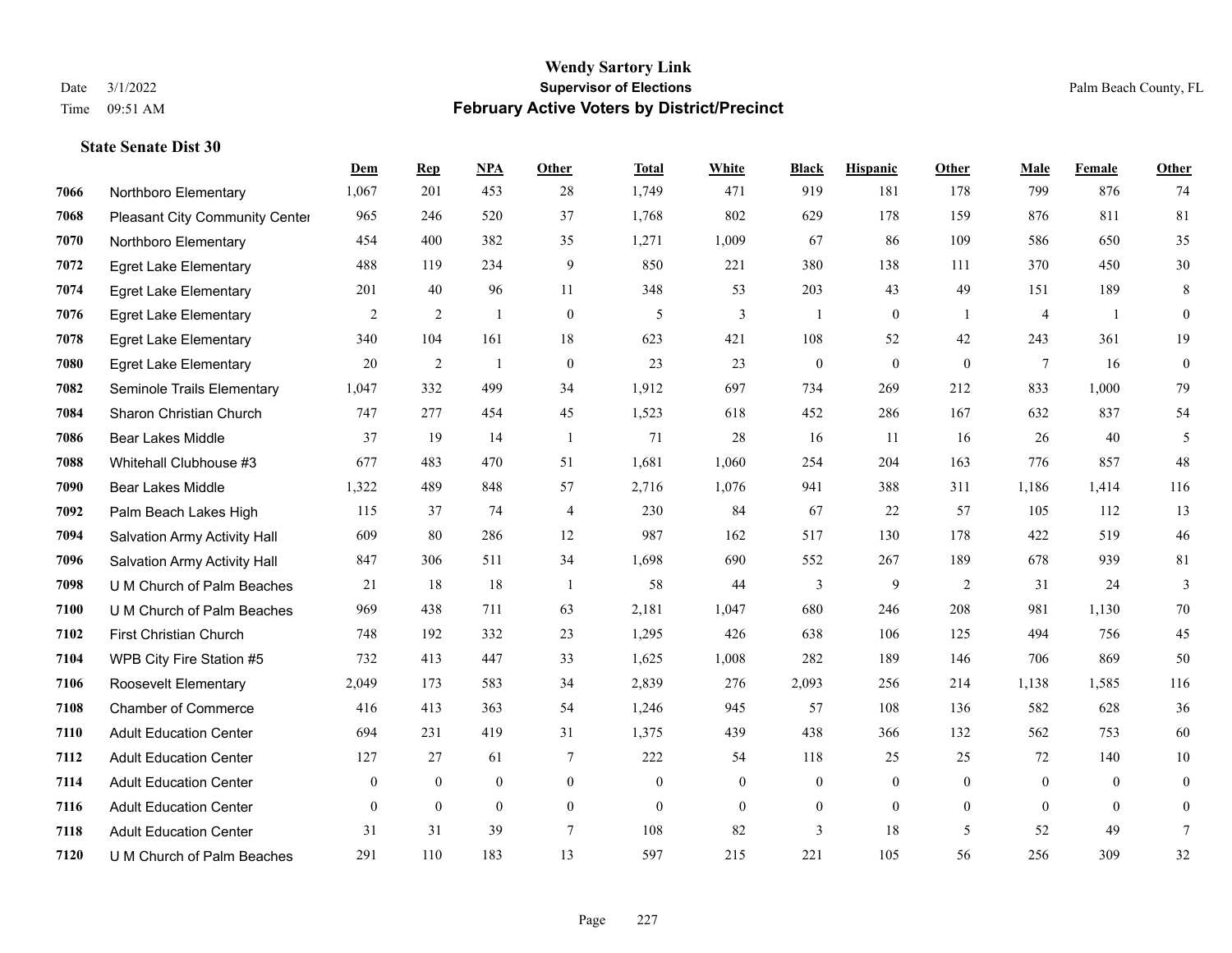#### **Wendy Sartory Link** Date 3/1/2022 **Supervisor of Elections** Palm Beach County, FL Time 09:51 AM **February Active Voters by District/Precinct**

|      |                                      | Dem          | <b>Rep</b>       | <b>NPA</b>       | Other            | <b>Total</b>     | White            | <b>Black</b>     | <b>Hispanic</b> | Other            | Male         | Female         | <b>Other</b> |
|------|--------------------------------------|--------------|------------------|------------------|------------------|------------------|------------------|------------------|-----------------|------------------|--------------|----------------|--------------|
| 7122 | U M Church of Palm Beaches           | $\mathbf{0}$ | $\mathbf{0}$     | $\boldsymbol{0}$ | $\boldsymbol{0}$ | $\boldsymbol{0}$ | $\mathbf{0}$     | $\boldsymbol{0}$ | $\mathbf{0}$    | $\boldsymbol{0}$ | $\mathbf{0}$ | $\mathbf{0}$   | $\theta$     |
| 7124 | <b>First Christian Church</b>        | 1,205        | 138              | 348              | 17               | 1,708            | 193              | 1,242            | 113             | 160              | 753          | 896            | 59           |
| 7126 | <b>First Christian Church</b>        | 1,508        | 514              | 801              | 84               | 2,907            | 1,126            | 1,070            | 417             | 294              | 1,211        | 1,584          | 112          |
| 7128 | <b>Westward Elementary</b>           | 1,956        | 130              | 510              | 26               | 2,622            | 168              | 2,132            | 118             | 204              | 1,056        | 1,470          | 96           |
| 7130 | Alexander W Dreyfoos SOA High        | 823          | 842              | 820              | 75               | 2,560            | 1,967            | 120              | 207             | 266              | 1,290        | 1,201          | 69           |
| 7132 | <b>WPB City Hall Flagler Gallery</b> | 667          | 715              | 613              | 71               | 2,066            | 1,633            | 92               | 147             | 194              | 1,048        | 948            | 70           |
| 7134 | <b>Adult Education Center</b>        | 810          | 175              | 396              | 21               | 1,402            | 303              | 666              | 288             | 145              | 623          | 713            | 66           |
| 7136 | <b>Haverhill Town Hall</b>           | 38           | 37               | 34               | $\overline{2}$   | 111              | 46               | 29               | 26              | 10               | 43           | 62             | 6            |
| 7138 | <b>Westgate Community Center</b>     | 1,551        | 452              | 916              | 33               | 2,952            | 688              | 962              | 1,000           | 302              | 1,308        | 1,504          | 140          |
| 7140 | <b>Haverhill Town Hall</b>           | 170          | 78               | 100              | 6                | 354              | 109              | 127              | 79              | 39               | 166          | 166            | 22           |
| 7142 | Clayton Hutcheson Hall B             | 35           | 7                | 15               | $\mathbf{0}$     | 57               | 17               | 27               | 8               | 5                | 25           | 32             | $\mathbf{0}$ |
| 7144 | Clayton Hutcheson Hall B             | 43           | 4                | 21               |                  | 69               | $\overline{4}$   | 42               | 13              | 10               | 28           | 34             | 7            |
| 7146 | Clayton Hutcheson Hall B             | 233          | 15               | 104              | 3                | 355              | 26               | 220              | 83              | 26               | 127          | 210            | $18\,$       |
| 7148 | <b>Howard Park Community Center</b>  | 95           | 35               | 56               | 8                | 194              | 103              | 38               | 29              | 24               | 99           | 87             | 8            |
| 7149 | <b>Howard Park Community Center</b>  | 62           | 14               | 48               | 2                | 126              | 20               | 51               | 34              | 21               | 57           | 57             | 12           |
| 7150 | Howard Park Community Center         | 350          | 284              | 302              | 39               | 975              | 781              | 44               | 81              | 69               | 492          | 458            | 25           |
| 7152 | <b>WPB City Hall Flagler Gallery</b> | 483          | 453              | 285              | 42               | 1,263            | 1,007            | 44               | 117             | 95               | 484          | 735            | 44           |
| 7154 | Morton & Barbara Mandel Cente        | 154          | 368              | 163              | 17               | 702              | 630              | 8                | 13              | 51               | 320          | 362            | $20\,$       |
| 7156 | PB Fire Station #3                   | 43           | 101              | 61               | 2                | 207              | 179              | $\overline{0}$   | 7               | 21               | 92           | 103            | 12           |
| 7158 | PB Fire Station #3                   | 539          | 488              | 421              | 53               | 1,501            | 1,345            | 20               | 31              | 105              | 658          | 807            | 36           |
| 7166 | PB Fire Station #3                   | 324          | 398              | 306              | 28               | 1,056            | 935              | 2                | 32              | 87               | 458          | 570            | 28           |
| 8001 | <b>Federal Only</b>                  | $\mathbf{0}$ | $\boldsymbol{0}$ | $\boldsymbol{0}$ | $\mathbf{0}$     | $\mathbf{0}$     | $\boldsymbol{0}$ | $\overline{0}$   | $\mathbf{0}$    | $\mathbf{0}$     | $\mathbf{0}$ | $\overline{0}$ | $\mathbf{0}$ |
| 8002 | State Only                           | 129          | 100              | 110              | 2                | 341              | 262              | 13               | 13              | 53               | 150          | 178            | 13           |
|      | <b>State Senate Dist 30</b>          | 139,888      | 107,315          | 97,009           | 7,909            | 352,121          | 214,555          | 64,414           | 42,054          | 31,098           | 157,032      | 183,407        | 11,682       |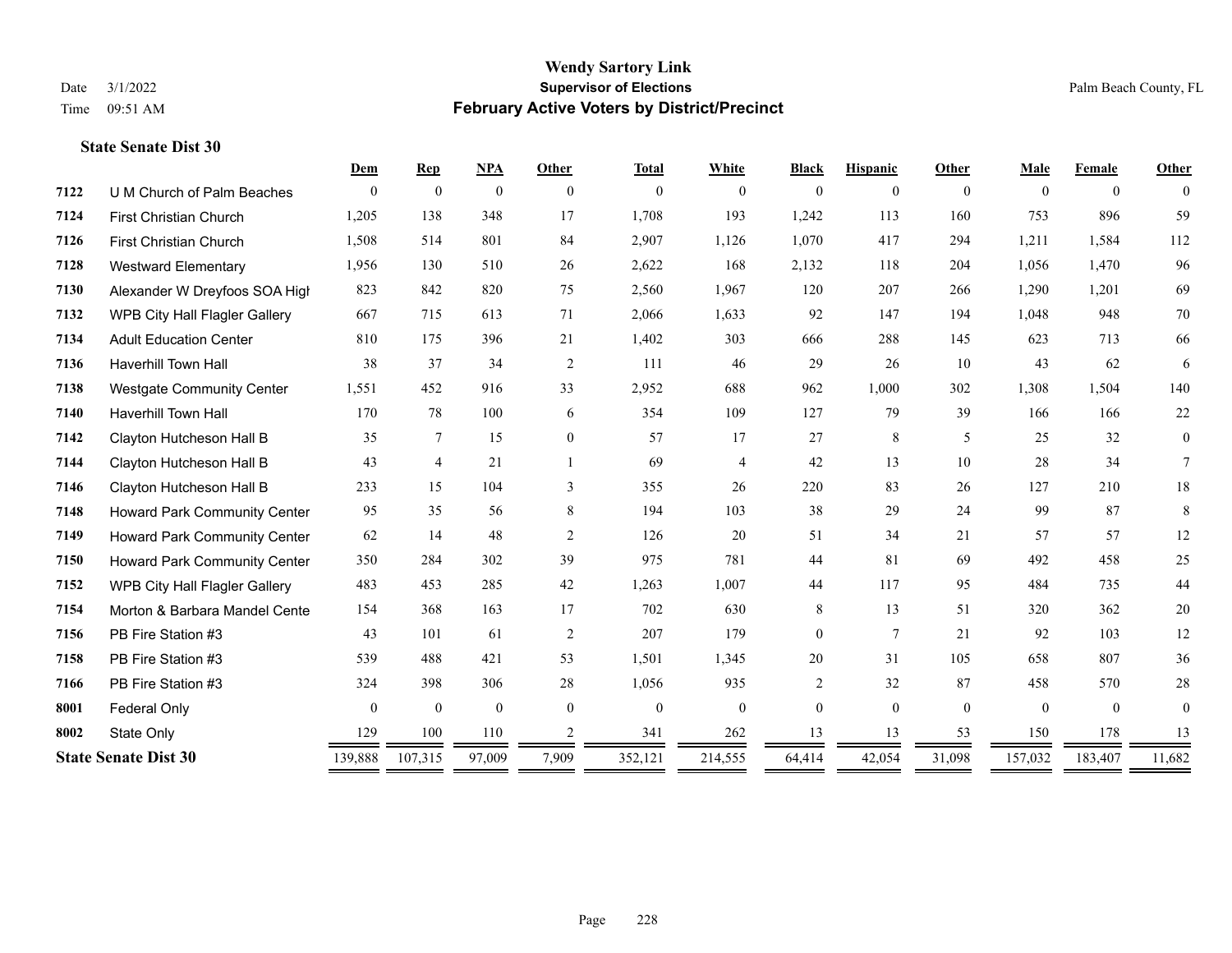|      |                                | Dem            | <b>Rep</b>       | NPA              | <b>Other</b>   | <b>Total</b>   | <b>White</b>   | <b>Black</b>     | <b>Hispanic</b>  | <b>Other</b>   | <b>Male</b>    | Female       | <b>Other</b>   |
|------|--------------------------------|----------------|------------------|------------------|----------------|----------------|----------------|------------------|------------------|----------------|----------------|--------------|----------------|
| 2084 | <b>Cholee Lake Elementary</b>  | 291            | 118              | 165              | 16             | 590            | 169            | 217              | 136              | 68             | 265            | 309          | 16             |
| 2085 | Pine Jog Environmental Center  | 2              | $\mathbf{1}$     | $\mathbf{0}$     | $\theta$       | 3              | 3              | $\mathbf{0}$     | $\mathbf{0}$     | $\theta$       |                | 2            | $\mathbf{0}$   |
| 2086 | <b>Cholee Lake Elementary</b>  | 1,237          | 558              | 947              | 52             | 2,794          | 869            | 617              | 925              | 383            | 1,218          | 1,468        | 108            |
| 2087 | Pine Jog Environmental Center  | $\mathbf{1}$   | $\boldsymbol{0}$ | $\boldsymbol{0}$ | $\mathbf{0}$   | $\overline{1}$ | $\mathbf{1}$   | $\boldsymbol{0}$ | $\mathbf{0}$     | $\mathbf{0}$   |                | $\mathbf{0}$ | $\mathbf{0}$   |
| 2096 | 1st Church of the Nazarene     | 255            | 70               | 193              | 5              | 523            | 113            | 21               | 344              | 45             | 244            | 251          | $28\,$         |
| 2112 | Palm Springs Middle            | 7              | 6                | $\overline{7}$   | $\overline{0}$ | 20             | 15             | 3                | $\boldsymbol{0}$ | $\overline{2}$ | 9              | 11           | $\mathbf{0}$   |
| 2116 | The Ark Church                 | 799            | 561              | 724              | 37             | 2,121          | 912            | 151              | 888              | 170            | 902            | 1,141        | 78             |
| 2118 | Palm Springs Middle            | $\theta$       | $\theta$         | $\mathbf{0}$     | $\Omega$       | $\theta$       | $\mathbf{0}$   | $\mathbf{0}$     | $\theta$         | $\theta$       | $\theta$       | $\theta$     | $\mathbf{0}$   |
| 2120 | Palm Springs Middle            | 58             | 23               | 51               | $\overline{1}$ | 133            | 33             | 12               | 59               | 29             | 51             | 71           | 11             |
| 2122 | Palm Springs Middle            | 1              | $\mathbf{0}$     | $\overline{0}$   | $\theta$       | $\mathbf{1}$   | $\overline{0}$ | 1                | $\mathbf{0}$     | $\theta$       |                | $\theta$     | $\mathbf{0}$   |
| 2124 | Palm Springs Middle            | 5              | $\overline{4}$   | 8                | $\Omega$       | 17             | 8              | 3                | 5                | $\overline{1}$ | 8              | 9            | $\theta$       |
| 2126 | St Marys Orthodox Church       | 270            | 253              | 237              | 10             | 770            | 429            | 33               | 244              | 64             | 363            | 386          | 21             |
| 2127 | Lake Clarke Shores Town Hall   |                | $\mathbf{0}$     | $\mathbf{1}$     | $\overline{0}$ | $\overline{2}$ | $\mathbf{0}$   | $\mathbf{0}$     | $\overline{c}$   | $\theta$       | $\overline{2}$ | $\theta$     | $\overline{0}$ |
| 2128 | Palm Springs Middle            | $\mathbf{0}$   | $\boldsymbol{0}$ | $\boldsymbol{0}$ | $\overline{0}$ | $\theta$       | $\mathbf{0}$   | $\boldsymbol{0}$ | $\boldsymbol{0}$ | $\overline{0}$ | $\mathbf{0}$   | $\mathbf{0}$ | $\mathbf{0}$   |
| 2148 | <b>Liberty Park Elementary</b> | $\theta$       | $\mathbf{0}$     | $\mathbf{0}$     | $\theta$       | $\theta$       | $\overline{0}$ | $\mathbf{0}$     | $\theta$         | $\theta$       | $\Omega$       | $\Omega$     | $\theta$       |
| 2150 | River Bridge Activities Center | 1,095          | 532              | 707              | 58             | 2,392          | 1,152          | 500              | 497              | 243            | 993            | 1,314        | 85             |
| 2152 | Pine Ridge North II            | 1,110          | 523              | 833              | 52             | 2,518          | 1,022          | 393              | 840              | 263            | 1,011          | 1,404        | 103            |
| 2154 | <b>Forest Hill Elementary</b>  | 1,132          | 444              | 808              | 36             | 2,420          | 731            | 397              | 1,048            | 244            | 1,043          | 1,252        | 125            |
| 2156 | Cresthaven Emory Aud           | 625            | 404              | 306              | 15             | 1,350          | 742            | 101              | 415              | 92             | 497            | 805          | 48             |
| 2158 | Community Of Hope              | 1,089          | 424              | 869              | 28             | 2,410          | 600            | 436              | 1,059            | 315            | 1,057          | 1,239        | 114            |
| 2160 | Cresthaven Barkley Aud         | 507            | 350              | 294              | 19             | 1,170          | 591            | 85               | 395              | 99             | 494            | 625          | 51             |
| 2162 | Cresthaven Ashley Aud          | 331            | 212              | 231              | 15             | 789            | 392            | 41               | 296              | 60             | 309            | 447          | 33             |
| 2164 | Covered Bridge Clubhouse       | 1,109          | 741              | 679              | 41             | 2,570          | 1,767          | 142              | 491              | 170            | 998            | 1,492        | $80\,$         |
| 2166 | Poinciana Clubhouse            | 912            | 538              | 509              | 36             | 1,995          | 1,314          | 104              | 419              | 158            | 783            | 1,146        | 66             |
| 2168 | First Baptist Church GA        | $\overline{0}$ | $\mathbf{0}$     | $\mathbf{0}$     | $\mathbf{0}$   | $\mathbf{0}$   | $\overline{0}$ | $\boldsymbol{0}$ | $\mathbf{0}$     | $\mathbf{0}$   | $\mathbf{0}$   | $\theta$     | $\mathbf{0}$   |
| 2170 | <b>Liberty Park Elementary</b> | 1,144          | 544              | 670              | 58             | 2,416          | 1,046          | 463              | 650              | 257            | 967            | 1,340        | 109            |
| 2172 | First Baptist Church GA        | 17             | $\mathfrak{Z}$   | 9                | $\mathbf{0}$   | 29             | 13             | 3                | 9                | $\overline{4}$ | 11             | 17           |                |
| 2174 | First Baptist Church GA        | 457            | 187              | 282              | 14             | 940            | 408            | 195              | 211              | 126            | 423            | 476          | 41             |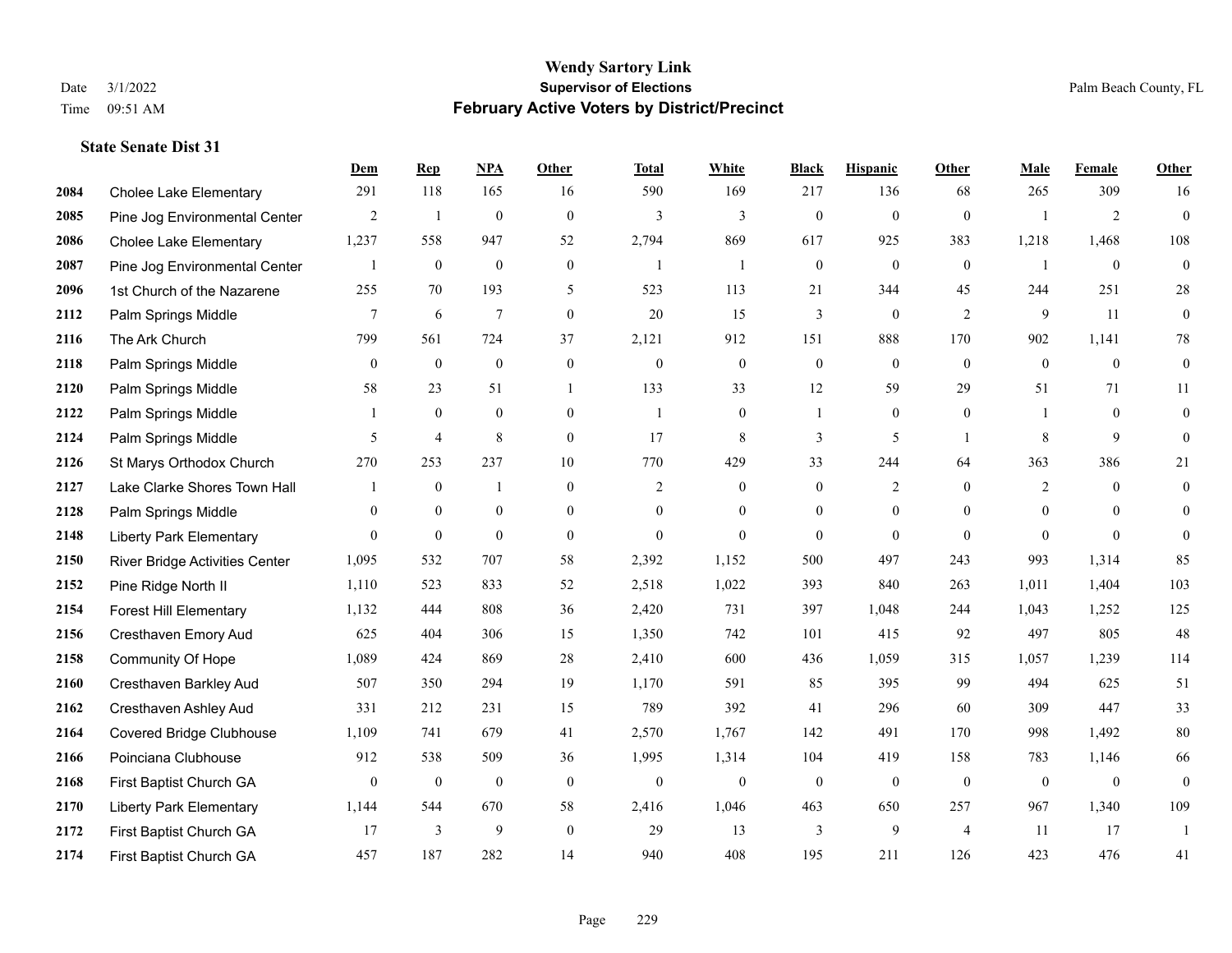|      |                                    | Dem              | <b>Rep</b>       | NPA              | <b>Other</b>   | <b>Total</b> | <b>White</b>     | <b>Black</b>     | <b>Hispanic</b>  | Other          | <b>Male</b>    | <b>Female</b> | <b>Other</b>     |
|------|------------------------------------|------------------|------------------|------------------|----------------|--------------|------------------|------------------|------------------|----------------|----------------|---------------|------------------|
| 2182 | <b>Greenacres Community Center</b> | 640              | 286              | 545              | 31             | 1,502        | 526              | 143              | 687              | 146            | 597            | 818           | 87               |
| 2184 | American Polish Club               | 1,085            | 389              | 813              | 42             | 2,329        | 699              | 348              | 1,025            | 257            | 974            | 1,217         | 138              |
| 2186 | American Polish Club               | 318              | 139              | 241              | 7              | 705          | 210              | 113              | 315              | 67             | 312            | 363           | $30\,$           |
| 2188 | St Lukes United Methodist Chr      | 460              | 512              | 436              | 35             | 1,443        | 1,140            | 34               | 191              | 78             | 684            | 720           | 39               |
| 2190 | Lucerne Pointe Clubhouse           | 1.010            | 540              | 652              | 47             | 2,249        | 1,419            | 219              | 434              | 177            | 922            | 1,254         | 73               |
| 2192 | Fountains Of Palm Beach            | 931              | 468              | 598              | 58             | 2,055        | 1,374            | 155              | 356              | 170            | 878            | 1,115         | 62               |
| 2194 | <b>LC Swain Middle</b>             | 1,092            | 371              | 745              | 42             | 2,250        | 765              | 477              | 780              | 228            | 947            | 1,198         | 105              |
| 2196 | Pine Ridge South IV Clubhouse      | 886              | 497              | 514              | 43             | 1,940        | 1,159            | 262              | 407              | 112            | 758            | 1,107         | 75               |
| 2198 | American Finnish Club              | 14               | 9                | $\,$ 8 $\,$      | $\mathbf{0}$   | 31           | 17               | 3                | -1               | 10             | 12             | 16            | 3                |
| 2202 | <b>LC Swain Middle</b>             | $\mathbf{0}$     | 8                |                  | $\mathbf{0}$   | 9            | 6                | $\overline{0}$   | 3                | $\mathbf{0}$   | $\overline{4}$ | 5             | $\boldsymbol{0}$ |
| 2204 | Heritage Elementary                | 553              | 218              | 486              | 29             | 1,286        | 407              | 146              | 619              | 114            | 561            | 654           | 71               |
| 2206 | Heritage Elementary                | 462              | 192              | 338              | 16             | 1,008        | 318              | 222              | 339              | 129            | 437            | 521           | 50               |
| 2208 | American Finnish Club              | 6                | $\tau$           | $\overline{1}$   | $\overline{1}$ | 15           | 14               | $\boldsymbol{0}$ | $\boldsymbol{0}$ | $\overline{1}$ | 6              | 8             | $\mathbf{1}$     |
| 2210 | American Polish Club               | 226              | 96               | 143              | $\overline{4}$ | 469          | 175              | 110              | 135              | 49             | 191            | 259           | 19               |
| 2212 | American Polish Club               | $\mathbf{0}$     | $\boldsymbol{0}$ | $\boldsymbol{0}$ | $\mathbf{0}$   | $\mathbf{0}$ | $\boldsymbol{0}$ | $\boldsymbol{0}$ | $\mathbf{0}$     | $\mathbf{0}$   | $\overline{0}$ | $\mathbf{0}$  | $\mathbf{0}$     |
| 2214 | Indian Pines Elementary            | 1,190            | 260              | 597              | 40             | 2,087        | 467              | 933              | 449              | 238            | 941            | 1,045         | 101              |
| 2216 | Indian Pines Elementary            | 1,789            | 290              | 838              | 44             | 2,961        | 513              | 1,501            | 579              | 368            | 1,343          | 1,472         | 146              |
| 2218 | <b>Tradewinds Middle</b>           | 1,265            | 313              | 661              | 40             | 2,279        | 564              | 909              | 358              | 448            | 1,001          | 1,153         | 125              |
| 3002 | Palm Springs Middle                | 821              | 335              | 573              | 52             | 1,781        | 524              | 329              | 764              | 164            | 728            | 979           | 74               |
| 3004 | <b>Community Of Hope</b>           | 65               | 43               | 65               | $\mathfrak{Z}$ | 176          | 69               | 10               | 72               | 25             | 88             | 77            | 11               |
| 3006 | Faith Presbyterian                 | 990              | 604              | 709              | 35             | 2,338        | 948              | 278              | 907              | 205            | 963            | 1,275         | $100\,$          |
| 3008 | Palm Springs Middle                | $\boldsymbol{0}$ | $\boldsymbol{0}$ | $\boldsymbol{0}$ | $\mathbf{0}$   | $\mathbf{0}$ | $\mathbf{0}$     | $\boldsymbol{0}$ | $\boldsymbol{0}$ | $\mathbf{0}$   | $\overline{0}$ | $\mathbf{0}$  | $\mathbf{0}$     |
| 3010 | Faith Presbyterian                 | 368              | 215              | 306              | 24             | 913          | 352              | 121              | 360              | 80             | 423            | 456           | 34               |
| 3012 | <b>Emmanuel Baptist Church</b>     | 633              | 571              | 432              | 22             | 1,658        | 1,000            | 45               | 518              | 95             | 697            | 899           | 62               |
| 3014 | Lake Clarke Shores Town Hall       | 986              | 1,077            | 660              | 48             | 2,771        | 2,031            | 83               | 486              | 171            | 1,268          | 1,418         | 85               |
| 3016 | Community Of Hope                  | 44               | 39               | 56               | 2              | 141          | 37               | 9                | 79               | 16             | 54             | 77            | $10\,$           |
| 3018 | Palm Springs Middle                | 11               | 10               | 9                | 3              | 33           | 12               | $\boldsymbol{0}$ | 17               | $\overline{4}$ | 13             | 19            | -1               |
| 3020 | Palm Springs Village Hall          | 966              | 625              | 814              | 37             | 2,442        | 978              | 172              | 1,087            | 205            | 1,077          | 1,252         | 113              |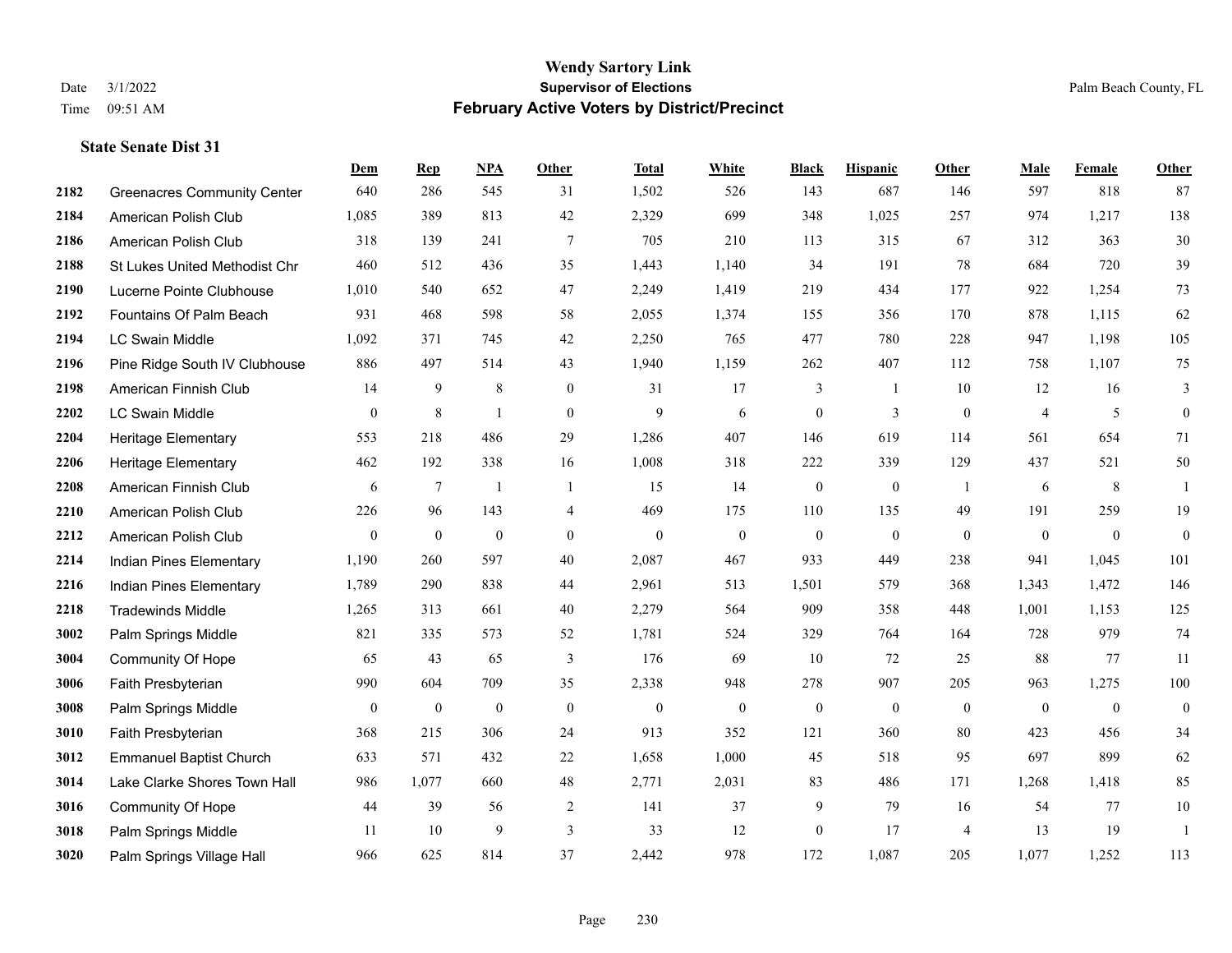|      |                                  | Dem            | <b>Rep</b>       | NPA              | <b>Other</b>     | <b>Total</b>   | <b>White</b>     | <b>Black</b>     | <b>Hispanic</b>  | <b>Other</b>   | <b>Male</b>    | <b>Female</b>  | Other            |
|------|----------------------------------|----------------|------------------|------------------|------------------|----------------|------------------|------------------|------------------|----------------|----------------|----------------|------------------|
| 3022 | Oasis De Amor Baptist Church     | 498            | 227              | 409              | 18               | 1,152          | 367              | 138              | 503              | 144            | 542            | 543            | 67               |
| 3024 | Palm Springs Library             | 714            | 405              | 579              | 22               | 1,720          | 643              | 197              | 692              | 188            | 758            | 860            | 102              |
| 3026 | Palm Springs Village Hall        | $\overline{0}$ | $\mathbf{0}$     | $\mathbf{0}$     | $\mathbf{0}$     | $\Omega$       | $\mathbf{0}$     | $\mathbf{0}$     | $\mathbf{0}$     | $\theta$       | $\theta$       | $\theta$       | $\mathbf{0}$     |
| 3028 | Palm Springs Village Hall        | 2              | -1               | $\boldsymbol{0}$ | $\boldsymbol{0}$ | 3              | $\boldsymbol{0}$ | $\boldsymbol{0}$ | 3                | $\overline{0}$ |                | $\overline{c}$ | $\mathbf{0}$     |
| 3030 | Palm Springs Village Hall        | $\overline{0}$ | $\mathbf{0}$     | $\mathbf{0}$     | $\mathbf{0}$     | $\mathbf{0}$   | $\mathbf{0}$     | $\mathbf{0}$     | $\mathbf{0}$     | $\theta$       | $\theta$       | $\theta$       | $\mathbf{0}$     |
| 3032 | Special Olympics of PBC          | 683            | 324              | 534              | 34               | 1,575          | 561              | 270              | 609              | 135            | 732            | 762            | 81               |
| 3034 | <b>Sunlight Community Church</b> | 157            | 102              | 81               | 6                | 346            | 187              | 40               | 99               | 20             | 156            | 180            | 10               |
| 3036 | <b>Sunlight Community Church</b> | 384            | 215              | 289              | 15               | 903            | 376              | 179              | 259              | 89             | 406            | 469            | 28               |
| 3038 | <b>Sunlight Community Church</b> | 721            | 305              | 556              | 31               | 1,613          | 658              | 250              | 533              | 172            | 757            | 778            | 78               |
| 3040 | 1st Congregational Church        | 696            | 305              | 417              | 44               | 1,462          | 1,075            | 72               | 194              | 121            | 721            | 688            | 53               |
| 3042 | 1st Congregational Church        | 704            | 453              | 401              | 49               | 1,607          | 1,343            | 24               | 137              | 103            | 737            | 815            | 55               |
| 3044 | Holy Redeemer Church             | 218            | 68               | 193              | 8                | 487            | 136              | 103              | 209              | 39             | 213            | 259            | 15               |
| 3048 | Holy Redeemer Church             | 592            | 220              | 478              | 24               | 1,314          | 396              | 260              | 531              | 127            | 588            | 667            | 59               |
| 3050 | Holy Redeemer Church             | 7              | $\overline{7}$   | $\overline{2}$   | $\boldsymbol{0}$ | 16             | 9                | 6                | $\mathbf{1}$     | $\mathbf{0}$   | 9              | $\overline{7}$ | $\boldsymbol{0}$ |
| 3052 | Our Savior Lutheran Church       | 404            | 110              | 252              | 13               | 779            | 216              | 217              | 276              | 70             | 367            | 375            | 37               |
| 3058 | Our Savior Lutheran Church       | $\mathbf{0}$   | $\boldsymbol{0}$ | $\overline{2}$   | $\boldsymbol{0}$ | $\overline{2}$ | 1                | $\mathbf{1}$     | $\boldsymbol{0}$ | $\overline{0}$ | $\overline{1}$ | -1             | $\boldsymbol{0}$ |
| 3060 | Our Savior Lutheran Church       | 267            | 58               | 154              | 6                | 485            | 121              | 173              | 154              | 37             | 193            | 273            | 19               |
| 3062 | Our Savior Lutheran Church       | 1,032          | 320              | 603              | 51               | 2,006          | 802              | 434              | 585              | 185            | 938            | 975            | 93               |
| 3064 | 1st Congregational Church        | 473            | 229              | 376              | 29               | 1,107          | 779              | 92               | 155              | 81             | 523            | 544            | $40\,$           |
| 3066 | Our Savior Lutheran Church       | 370            | 145              | 280              | 22               | 817            | 566              | 80               | 93               | 78             | 401            | 384            | 32               |
| 3068 | St Andrews Episcopal             | 539            | 291              | 396              | 47               | 1,273          | 1,022            | 55               | 111              | 85             | 621            | 610            | $42\,$           |
| 3070 | Mid County Senior Center         | 718            | 272              | 581              | 35               | 1,606          | 519              | 381              | 509              | 197            | 738            | 793            | 75               |
| 3071 | Holy Redeemer Church             | $\mathbf{0}$   | $\boldsymbol{0}$ | $\boldsymbol{0}$ | $\boldsymbol{0}$ | $\theta$       | $\boldsymbol{0}$ | $\boldsymbol{0}$ | $\theta$         | $\mathbf{0}$   | $\mathbf{0}$   | $\mathbf{0}$   | $\boldsymbol{0}$ |
| 3072 | Holy Redeemer Church             | 135            | 24               | 95               | $\,8\,$          | 262            | 70               | 103              | 53               | 36             | 101            | 149            | 12               |
| 3074 | <b>Coastal Chapel</b>            | 477            | 359              | 343              | 31               | 1,210          | 750              | 105              | 262              | 93             | 572            | 597            | 41               |
| 3075 | Lantana Recreation Center        | 14             | 9                | $\overline{7}$   | $\overline{2}$   | 32             | 32               | $\boldsymbol{0}$ | $\mathbf{0}$     | $\mathbf{0}$   | 10             | 22             | $\boldsymbol{0}$ |
| 3076 | Our Savior Lutheran Church       | 47             | 31               | 48               | $\mathbf{0}$     | 126            | 82               | 17               | 17               | 10             | 67             | 53             | 6                |
| 3078 | Lakeside UM Church               | 659            | 382              | 438              | 40               | 1,519          | 941              | 175              | 271              | 132            | 674            | 802            | 43               |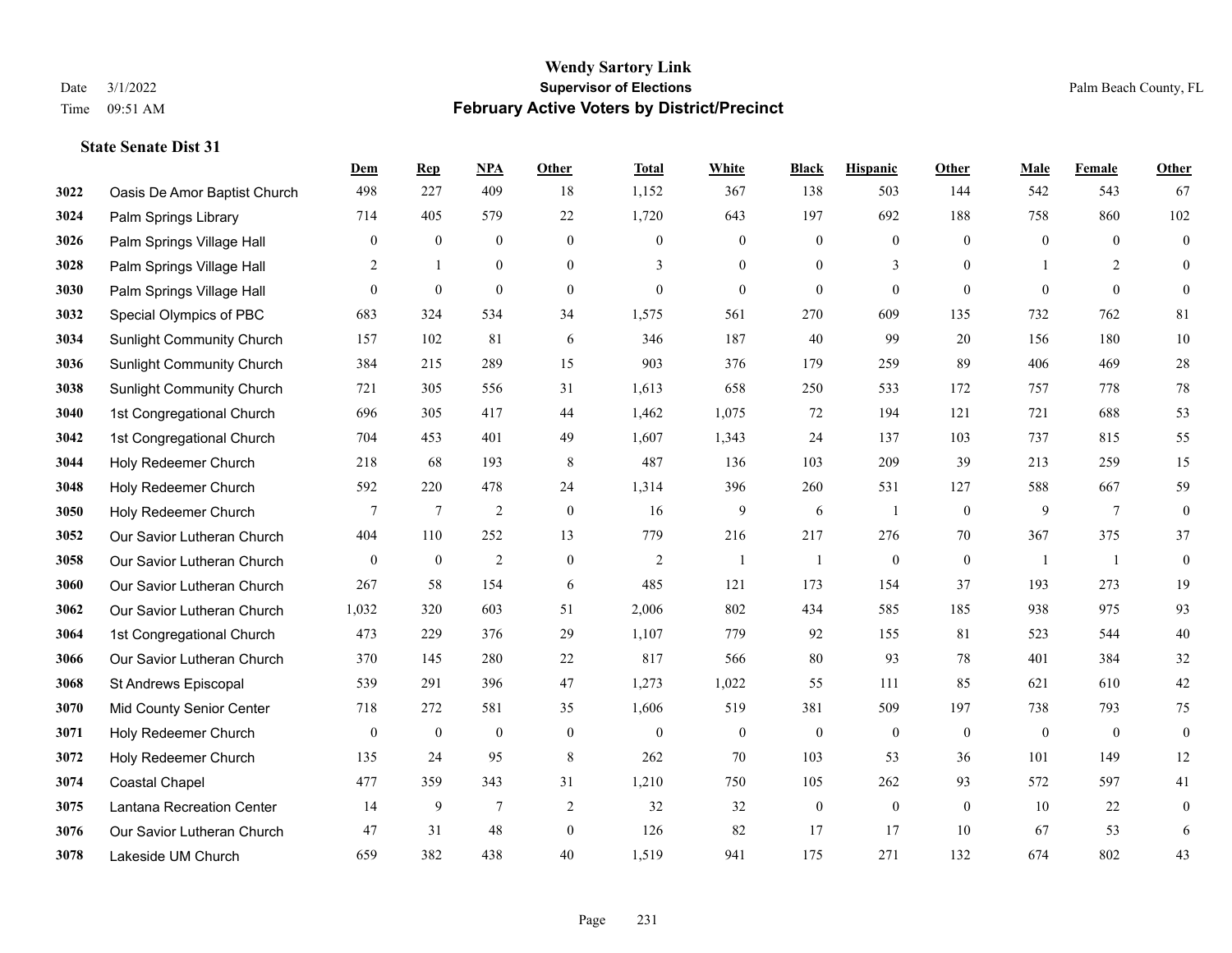|      |                                   | Dem   | <b>Rep</b> | <b>NPA</b> | <b>Other</b> | <b>Total</b> | White | <b>Black</b> | <b>Hispanic</b> | Other | Male  | Female | Other  |
|------|-----------------------------------|-------|------------|------------|--------------|--------------|-------|--------------|-----------------|-------|-------|--------|--------|
| 3080 | American Finnish Club             | 859   | 226        | 577        | 41           | 1,703        | 396   | 531          | 587             | 189   | 738   | 863    | 102    |
| 3082 | <b>Atlantis City Hall</b>         | 493   | 885        | 447        | 48           | 1,873        | 1,617 | 39           | 92              | 125   | 858   | 969    | 46     |
| 3086 | <b>Woodlands Middle</b>           | 792   | 608        | 698        | 50           | 2,148        | 1,460 | 145          | 361             | 182   | 1,008 | 1,067  | 73     |
| 3088 | <b>Tradewinds Middle</b>          | 183   | 51         | 125        | 8            | 367          | 96    | 128          | 82              | 61    | 170   | 187    | 10     |
| 3094 | <b>Coral Reef Elementary</b>      | 327   | 245        | 282        | 29           | 883          | 513   | 80           | 200             | 90    | 408   | 448    | $27\,$ |
| 3096 | <b>Coral Reef Elementary</b>      | 821   | 586        | 645        | 61           | 2,113        | 1,352 | 259          | 270             | 232   | 980   | 1.056  | $77\,$ |
| 3098 | <b>Manatee Elementary</b>         | 671   | 596        | 534        | 48           | 1,849        | 1,255 | 180          | 221             | 193   | 848   | 941    | 60     |
| 3100 | Journeys End                      | 429   | 339        | 375        | 20           | 1,163        | 778   | 94           | 139             | 152   | 550   | 582    | 31     |
| 3102 | <b>Diamond View Elementary</b>    | 1,208 | 461        | 807        | 51           | 2,527        | 1,041 | 644          | 540             | 302   | 1,118 | 1,300  | 109    |
| 3104 | American German Club              | 400   | 351        | 384        | 33           | 1,168        | 813   | 90           | 137             | 128   | 542   | 583    | 43     |
| 3106 | American German Club              | 306   | 104        | 210        | 18           | 638          | 222   | 185          | 100             | 131   | 280   | 331    | $27\,$ |
| 3108 | Santaluces High                   | 1,280 | 550        | 915        | 67           | 2,812        | 1,143 | 722          | 549             | 398   | 1,248 | 1,475  | 89     |
| 3110 | Lantana Road Branch Library       | 820   | 338        | 500        | 43           | 1,701        | 798   | 459          | 285             | 159   | 736   | 888    | 77     |
| 3112 | <b>Starlight Cove Elementary</b>  | 847   | 300        | 626        | 36           | 1,809        | 703   | 319          | 639             | 148   | 777   | 940    | 92     |
| 3114 | Santaluces High                   | 375   | 256        | 299        | 11           | 941          | 548   | 119          | 188             | 86    | 457   | 455    | $29\,$ |
| 3116 | Advent Lantana                    | 1,051 | 526        | 751        | 53           | 2,381        | 1,466 | 358          | 372             | 185   | 987   | 1,314  | $80\,$ |
| 3118 | <b>Advent Lantana</b>             | 201   | 223        | 177        | 16           | 617          | 502   | 23           | 48              | 44    | 302   | 303    | 12     |
| 3124 | West Boynton Park and Rec         | 797   | 581        | 664        | 43           | 2,085        | 1,314 | 227          | 296             | 248   | 948   | 1.064  | 73     |
| 3126 | Temple Shaarei Shalom             | 628   | 506        | 472        | 27           | 1,633        | 1,125 | 153          | 197             | 158   | 753   | 831    | 49     |
| 3128 | West Boynton Park and Rec         | 942   | 610        | 733        | 45           | 2,330        | 1,446 | 292          | 333             | 259   | 1,058 | 1,191  | 81     |
| 3130 | <b>Winston Trails Swim Center</b> | 1,103 | 908        | 870        | 63           | 2,944        | 2,087 | 206          | 375             | 276   | 1,380 | 1,455  | 109    |
| 3132 | Park Vista High                   | 866   | 660        | 718        | 50           | 2,294        | 1,446 | 235          | 369             | 244   | 1,040 | 1,177  | 77     |
| 3133 | Christa McAuliffe Middle          | 174   | 123        | 138        | 9            | 444          | 271   | 47           | 60              | 66    | 213   | 219    | 12     |
| 3134 | <b>Hidden Oaks Elementary</b>     | 1,066 | 316        | 610        | 36           | 2,028        | 581   | 803          | 372             | 272   | 864   | 1,079  | 85     |
| 3136 | <b>Freedom Shores Elementary</b>  | 879   | 407        | 595        | 31           | 1,912        | 832   | 553          | 271             | 256   | 852   | 986    | $74\,$ |
| 3138 | <b>Citrus Cove Elementary</b>     | 869   | 486        | 574        | 33           | 1,962        | 1,130 | 329          | 289             | 214   | 864   | 1,015  | 83     |
| 3140 | Boynton Lakes North Clubhouse     | 416   | 188        | 280        | 16           | 900          | 424   | 222          | 123             | 131   | 402   | 467    | 31     |
| 3142 | Boynton Lakes North Clubhouse     | 364   | 164        | 228        | 19           | 775          | 430   | 136          | 137             | 72    | 315   | 431    | 29     |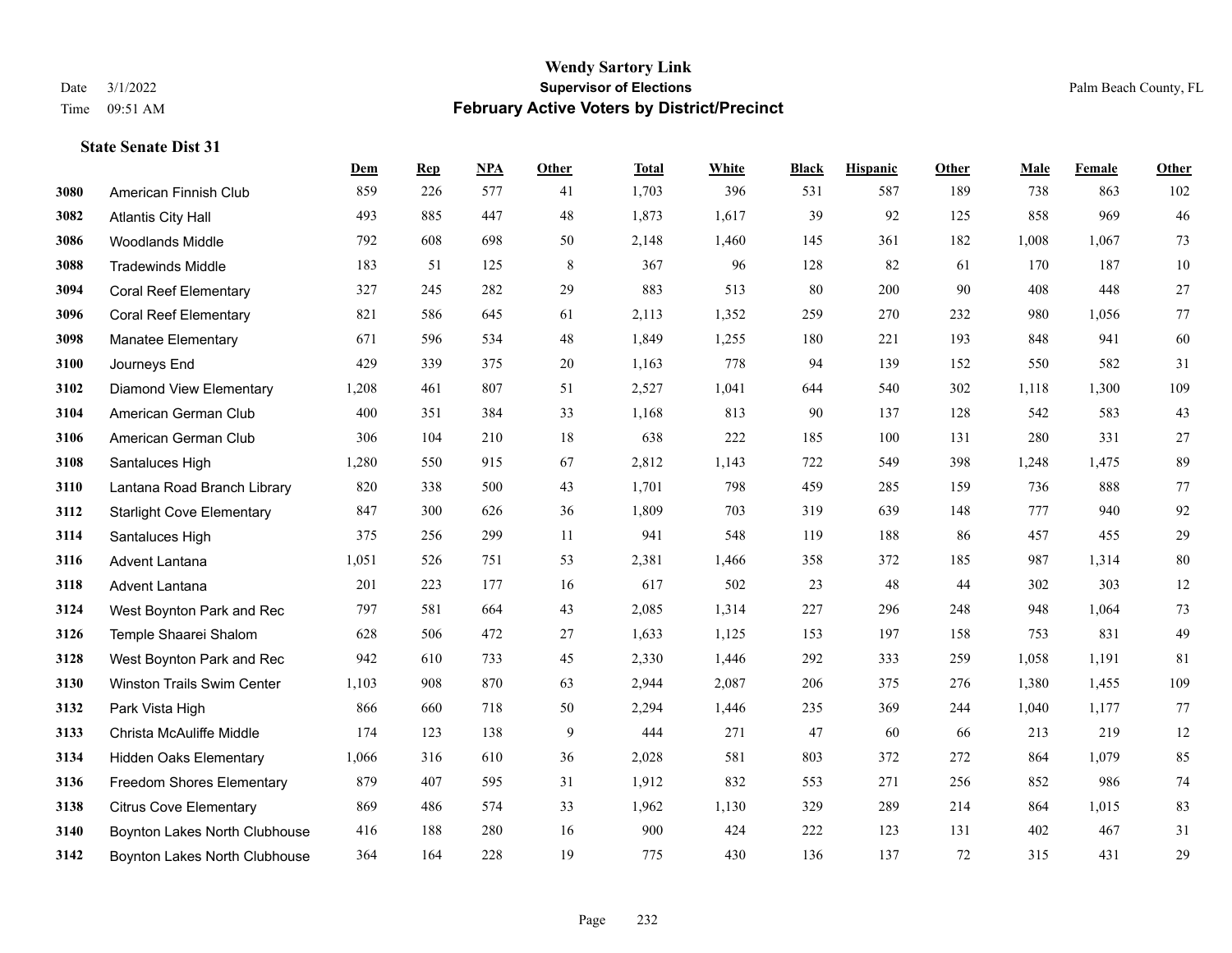#### **Wendy Sartory Link** Date 3/1/2022 **Supervisor of Elections** Palm Beach County, FL Time 09:51 AM **February Active Voters by District/Precinct**

|      |                                  | Dem          | <b>Rep</b>   | <b>NPA</b> | Other            | <b>Total</b>     | White        | <b>Black</b>     | <b>Hispanic</b> | <b>Other</b> | Male         | Female           | <b>Other</b> |
|------|----------------------------------|--------------|--------------|------------|------------------|------------------|--------------|------------------|-----------------|--------------|--------------|------------------|--------------|
| 3144 | <b>Freedom Shores Elementary</b> | 9            | 8            | 9          | $\theta$         | 26               | 21           | $\mathbf{0}$     | 3               | 2            | -11          | 13               | 2            |
| 3146 | <b>Freedom Shores Elementary</b> | 335          | 132          | 172        | 21               | 660              | 446          | 79               | 73              | 62           | 260          | 379              | 21           |
| 3148 | Imagine Schools - Chancellor     | 63           | 51           | 54         | 5                | 173              | 116          | 12               | 28              | 17           | 87           | 81               | 5            |
| 3150 | Christa McAuliffe Middle         | 553          | 255          | 230        | 23               | 1,061            | 964          | 18               | 29              | 50           | 429          | 600              | 32           |
| 3152 | Park Vista High                  | 650          | 409          | 395        | 32               | 1,486            | 1,274        | 55               | 65              | 92           | 652          | 786              | 48           |
| 3154 | Ponte Vecchio Clubhouse          | 787          | 324          | 291        | 24               | 1,426            | 1,277        | $20\,$           | 39              | 90           | 640          | 748              | 38           |
| 3156 | Aberdeen East Clubhouse          | 1,003        | 493          | 558        | 41               | 2,095            | 1,572        | 150              | 190             | 183          | 866          | 1,166            | 63           |
| 3158 | <b>Crystal Lakes Elementary</b>  | 997          | 771          | 812        | 59               | 2,639            | 1,848        | 201              | 295             | 295          | 1,200        | 1,332            | 107          |
| 3160 | Christa McAuliffe Middle         | 433          | 327          | 341        | 19               | 1,120            | 760          | 134              | 121             | 105          | 503          | 576              | 41           |
| 3162 | <b>Hidden Oaks Elementary</b>    | 538          | 262          | 306        | 20               | 1,126            | 675          | 206              | 128             | 117          | 504          | 590              | 32           |
| 3164 | <b>Citrus Cove Elementary</b>    | 879          | 549          | 655        | 48               | 2,131            | 1,331        | 320              | 246             | 234          | 955          | 1,106            | 70           |
| 3166 | Jamaica Bay Clubhouse            | 349          | 382          | 266        | 23               | 1,020            | 902          | 20               | 36              | 62           | 445          | 540              | 35           |
| 3168 | Boynton Beach Fire Station #3    | 901          | 475          | 676        | 36               | 2,088            | 1,193        | 377              | 296             | 222          | 889          | 1,131            | 68           |
| 3170 | Boynton Beach High               | 1,119        | 618          | 902        | 74               | 2,713            | 1,592        | 322              | 545             | 254          | 1,180        | 1,431            | 102          |
| 3172 | Boynton Beach High               | 484          | 143          | 315        | 32               | 974              | 456          | 265              | 145             | 108          | 398          | 528              | 48           |
| 3174 | Boynton Beach Fire Station #3    | 247          | 180          | 176        | 14               | 617              | 425          | 52               | 84              | 56           | 279          | 322              | 16           |
| 3176 | Boynton Beach High               | 207          | 123          | 152        | 8                | 490              | 262          | 85               | 82              | 61           | 212          | 258              | $20\,$       |
| 3180 | Imagine Schools - Chancellor     | $\mathbf{0}$ | $\mathbf{0}$ | $\bf{0}$   | $\boldsymbol{0}$ | $\boldsymbol{0}$ | $\mathbf{0}$ | $\boldsymbol{0}$ | $\mathbf{0}$    | $\mathbf{0}$ | $\mathbf{0}$ | $\boldsymbol{0}$ | $\mathbf{0}$ |
| 3182 | Imagine Schools - Chancellor     | 104          | 51           | 78         | $\overline{4}$   | 237              | 116          | 52               | 38              | 31           | 111          | 115              | 11           |
| 3185 | Christ Fellowship Church BB      | 312          | 220          | 226        | 33               | 791              | 508          | 89               | 115             | 79           | 367          | 406              | 18           |
| 3186 | Christ Fellowship Church BB      | 191          | 120          | 143        | 13               | 467              | 327          | 45               | 63              | 32           | 211          | 237              | 19           |
| 3187 | Christ Fellowship Church BB      | 682          | 422          | 618        | 61               | 1,783            | 1,013        | 284              | 292             | 194          | 834          | 895              | 54           |
| 3188 | Christ Fellowship Church BB      | 419          | 303          | 358        | 22               | 1,102            | 677          | 226              | 123             | 76           | 542          | 525              | 35           |
| 3190 | Imagine Schools - Chancellor     | 309          | 166          | 234        | 24               | 733              | 409          | 153              | 102             | 69           | 373          | 345              | 15           |
| 3192 | Leisureville #1 Clubhouse        | 547          | 414          | 389        | 46               | 1,396            | 1,051        | 118              | 134             | 93           | 565          | 787              | 44           |
| 3194 | Boynton Beach Fire Station #2    | 749          | 179          | 382        | 20               | 1,330            | 463          | 556              | 168             | 143          | 587          | 690              | 53           |
| 3196 | Leisureville #3 Clubhouse        | 622          | 550          | 437        | 53               | 1,662            | 1,376        | 86               | 108             | 92           | 710          | 897              | 55           |
| 3198 | <b>BB Leisureville Clubhouse</b> | 504          | 526          | 314        | 35               | 1,379            | 1,131        | 70               | 115             | 63           | 561          | 778              | 40           |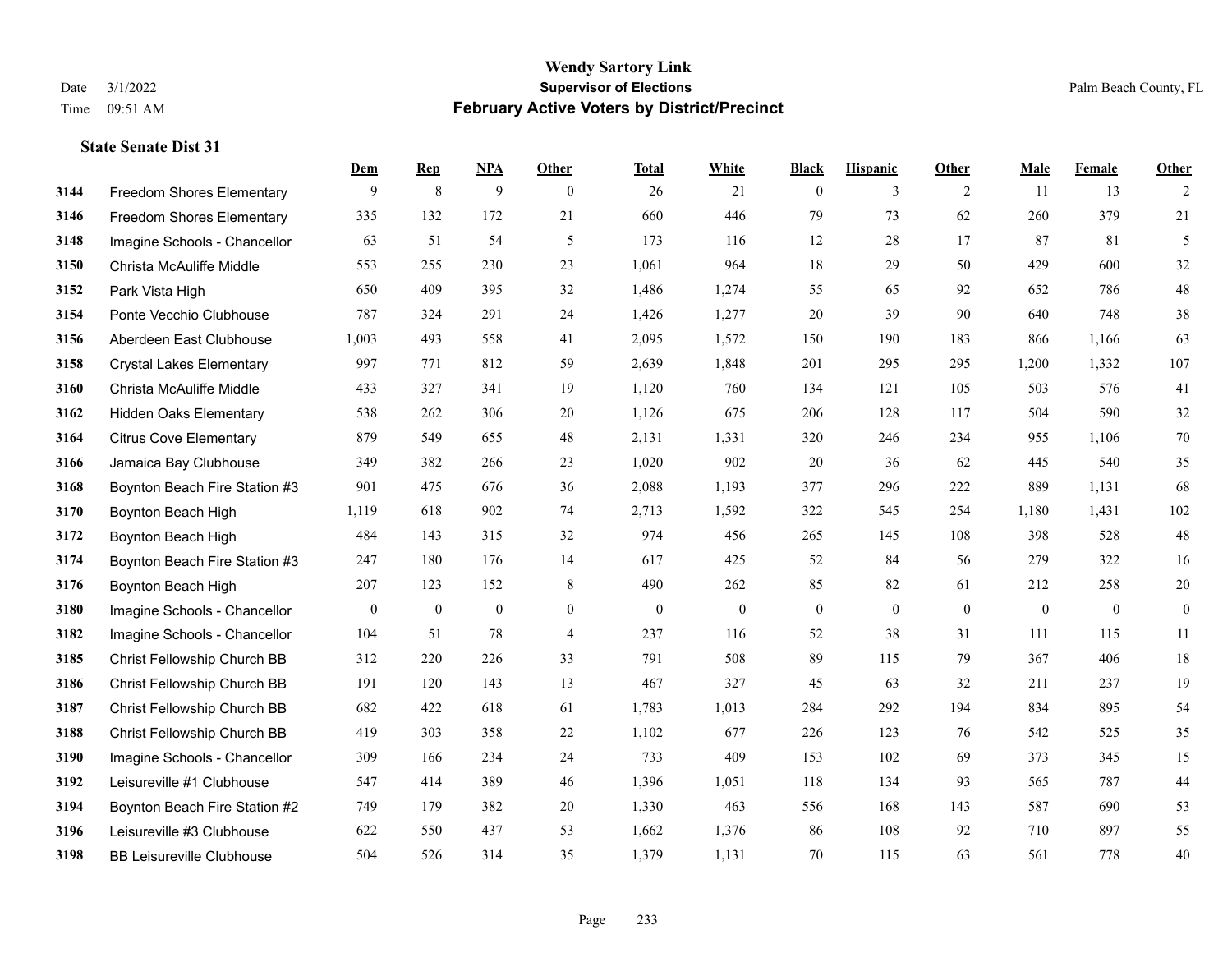#### **Wendy Sartory Link** Date 3/1/2022 **Supervisor of Elections** Palm Beach County, FL Time 09:51 AM **February Active Voters by District/Precinct**

## **Dem Rep NPA Other Total White Black Hispanic Other Male Female Other** Golfview Harbour Clubhouse 601 404 407 29 1,441 970 205 116 150 649 747 45 Golfview Harbour Clubhouse 65 70 53 7 195 142 31 11 11 97 92 6 Lantana Recreation Center 461 519 374 48 1,402 1,172 31 106 93 680 684 38 South Palm Beach Town Hall 403 516 394 34 1,347 1,148 21 84 94 586 713 48 Manalapan Town Hall 77 209 94 11 391 355 6 6 24 195 185 11 Hypoluxo Town Hall 526 604 529 65 1,724 1,439 40 119 126 795 881 48 Bent Tree Villas East 788 735 607 54 2,184 1,580 216 220 168 961 1,177 46 Greentree Villas 648 574 469 37 1,728 1,414 73 127 114 694 988 46 New Church 404 495 321 27 1,247 1,009 62 92 84 534 685 28 Christ Fellowship Church BB 534 289 306 24 1,153 693 194 163 103 529 593 31 Quail Ridge Business Center 120 369 130 12 631 610 1 1 19 287 331 13 Christ Fellowship Church BB 35 27 36 4 102 79 4 11 8 37 63 2 Congress Middle 839 231 410 45 1,525 536 670 166 153 632 832 61 Harvey E Oyer Jr Park 487 634 501 55 1,677 1,327 90 136 124 796 834 47 Sterling Village Aud 499 550 483 55 1,587 1,389 39 59 100 732 803 52 Ocean Ridge Town Hall 403 740 442 44 1,629 1,482 5 50 92 773 814 42 Village of Golf Admin Bldg 37 181 52 4 274 268 0 1 5 130 142 2 Crosspointe Elementary 367 255 292 24 938 666 114 70 88 398 519 21 Forest Park Elementary 288 448 277 26 1,039 934 8 50 47 433 574 32 **4038 Briny Breezes Community Cente** 87 142 92 4 325 299 0 10 16 133 182 10 Briny Breezes Community Center 0 0 0 0 0 0 0 0 0 0 0 0 Briny Breezes Community Center 0 0 0 0 0 0 0 0 0 0 0 0 Briny Breezes Community Cente 48 39 39 0 126 110 1 10 5 65 58 3 Delray Dunes 86 346 106 7 545 508 1 4 32 244 290 11 Banyan Creek Elementary 122 157 86 7 372 298 16 29 29 190 173 9 Hunter's Run Courtside Cafe 1,091 373 557 42 2,063 1,898 42 49 74 859 1,166 38 Crosspointe Elementary 113 84 90 3 290 178 57 21 34 143 141 6 Crosspointe Elementary 208 87 157 18 470 182 111 99 78 205 245 20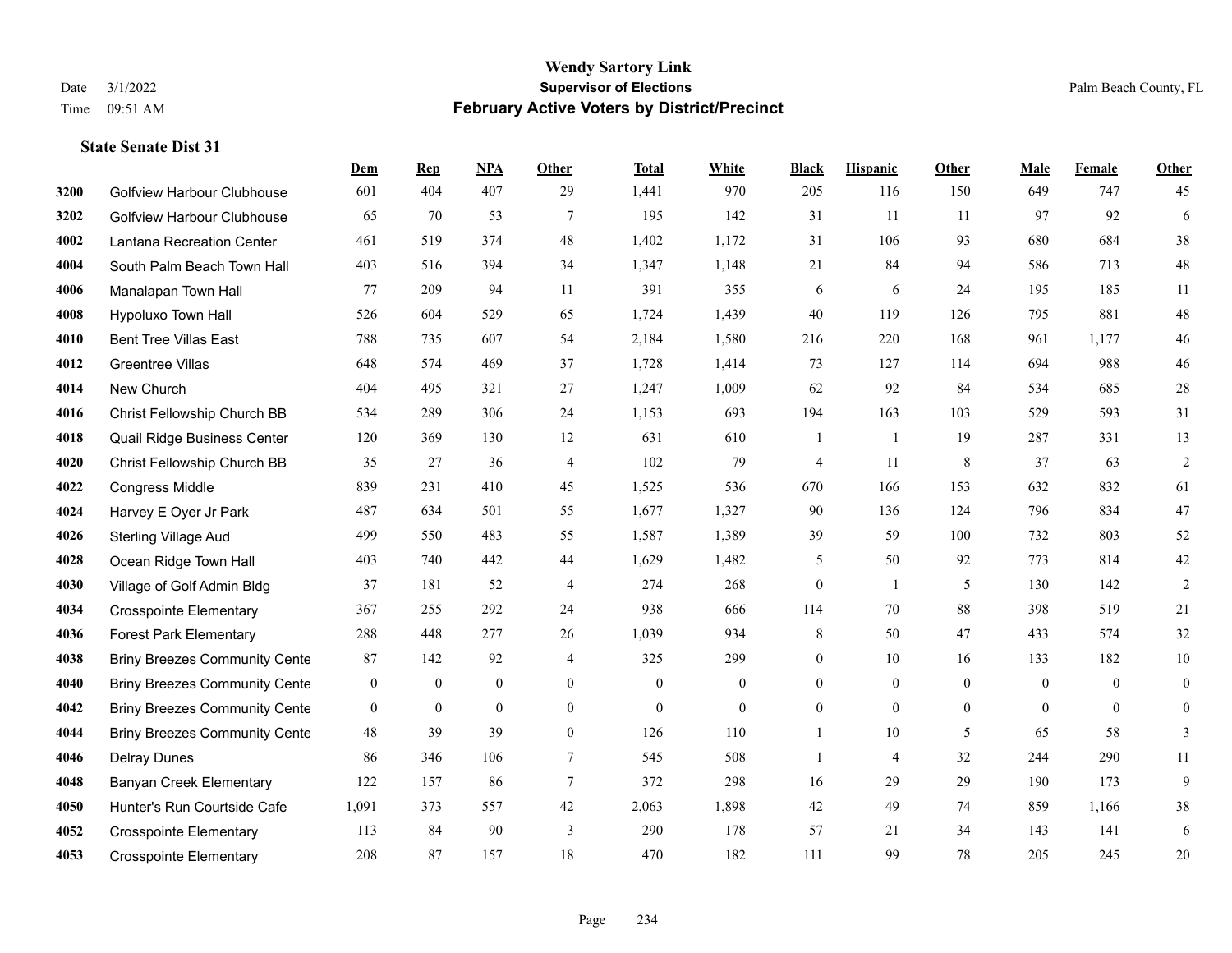|      |                                   | Dem              | <b>Rep</b>       | NPA              | <b>Other</b>     | <b>Total</b>     | <b>White</b>     | <b>Black</b>     | <b>Hispanic</b>  | <b>Other</b>   | <b>Male</b>      | Female           | <b>Other</b>     |
|------|-----------------------------------|------------------|------------------|------------------|------------------|------------------|------------------|------------------|------------------|----------------|------------------|------------------|------------------|
| 4054 | Lakeview Baptist Church           | 532              | 644              | 445              | 41               | 1,662            | 1,379            | 76               | 101              | 106            | 767              | 843              | 52               |
| 4056 | Lakeview Baptist Church           | $\mathbf{0}$     | $\mathbf{0}$     | $\mathbf{0}$     | $\theta$         | $\Omega$         | $\mathbf{0}$     | $\mathbf{0}$     | $\mathbf{0}$     | $\Omega$       | $\theta$         | $\theta$         | $\mathbf{0}$     |
| 4058 | Plumosa SOA Elementary            | 52               | 62               | 41               | 7                | 162              | 144              | 4                | 8                | 6              | 81               | 79               | 2                |
| 4060 | Lakeview Baptist Church           | 2                | 6                | $\overline{4}$   | $\mathbf{0}$     | 12               | 5                | $\boldsymbol{0}$ | $\mathbf{1}$     | 6              | 5                | $\tau$           | $\theta$         |
| 4062 | Lakeview Baptist Church           | 42               | 77               | 38               | 5                | 162              | 133              | $\tau$           | 9                | 13             | 76               | 84               | $\overline{2}$   |
| 4064 | Seacrest Presbyterian             | 48               | 43               | 48               | 3                | 142              | 127              | 1                | 9                | 5              | 75               | 66               |                  |
| 4066 | Seacrest Presbyterian             | $\mathbf{0}$     | $\mathbf{0}$     | $\mathbf{0}$     | $\overline{0}$   | $\mathbf{0}$     | $\boldsymbol{0}$ | $\overline{0}$   | $\overline{0}$   | $\Omega$       | $\mathbf{0}$     | $\theta$         | $\overline{0}$   |
| 4068 | Seacrest Presbyterian             | $\Omega$         | $\theta$         | $\theta$         | $\Omega$         | $\Omega$         | $\theta$         | $\theta$         | $\theta$         | $\Omega$       | $\Omega$         | $\Omega$         | $\theta$         |
| 4070 | Seacrest Presbyterian             | $\mathbf{0}$     | $\boldsymbol{0}$ | $\mathbf{0}$     | $\mathbf{0}$     | $\theta$         | $\mathbf{0}$     | $\boldsymbol{0}$ | $\mathbf{0}$     | $\mathbf{0}$   | $\theta$         | $\theta$         | $\theta$         |
| 4072 | <b>Gulf Stream Town Hall</b>      | 185              | 459              | 215              | 23               | 882              | 817              | 4                | 23               | 38             | 429              | 433              | $20\,$           |
| 4074 | Plumosa SOA Elementary            | 431              | 439              | 364              | 24               | 1,258            | 1,084            | 20               | 73               | 81             | 590              | 635              | 33               |
| 4076 | <b>Country Manors Clubhouse</b>   | 449              | 388              | 408              | 23               | 1,268            | 898              | 96               | 140              | 134            | 563              | 671              | 34               |
| 4078 | <b>Banyan Creek Elementary</b>    | 4                | 6                | $\overline{1}$   | $\mathbf{0}$     | 11               | 10               | $\mathbf{0}$     | $\mathbf{0}$     | $\overline{1}$ | 7                | 3                | $\mathbf{1}$     |
| 4080 | <b>Banyan Creek Elementary</b>    | $\mathbf{0}$     | $\boldsymbol{0}$ | $\boldsymbol{0}$ | $\mathbf{0}$     | $\boldsymbol{0}$ | $\boldsymbol{0}$ | $\boldsymbol{0}$ | $\boldsymbol{0}$ | $\mathbf{0}$   | $\boldsymbol{0}$ | $\boldsymbol{0}$ | $\overline{0}$   |
| 4082 | <b>Banyan Creek Elementary</b>    | $\theta$         | 3                | $\mathbf{0}$     | $\theta$         | 3                | 3                | $\mathbf{0}$     | $\mathbf{0}$     | $\theta$       | 2                |                  | $\overline{0}$   |
| 4084 | <b>Banyan Creek Elementary</b>    | 42               | 24               | 26               | 2                | 94               | 70               | 6                | 10               | 8              | 44               | 46               | 4                |
| 4086 | <b>Banyan Creek Elementary</b>    | 538              | 390              | 395              | 31               | 1,354            | 925              | 189              | 106              | 134            | 630              | 677              | $47\,$           |
| 4088 | West Park Baptist Church          | 850              | 468              | 488              | 45               | 1,851            | 1,575            | 63               | 95               | 118            | 752              | 1,053            | $46\,$           |
| 4090 | Pines of Delray North             | 268              | 174              | 159              | 16               | 617              | 496              | 40               | 44               | 37             | 240              | 351              | $26\,$           |
| 4092 | <b>Atlantic High</b>              | $\boldsymbol{0}$ | $\boldsymbol{0}$ | $\boldsymbol{0}$ | $\boldsymbol{0}$ | $\boldsymbol{0}$ | $\boldsymbol{0}$ | $\boldsymbol{0}$ | $\boldsymbol{0}$ | $\mathbf{0}$   | $\mathbf{0}$     | $\mathbf{0}$     | $\boldsymbol{0}$ |
| 4094 | S D Spady Elementary              | 669              | 705              | 552              | 57               | 1,983            | 1,725            | 28               | 95               | 135            | 946              | 969              | 68               |
| 4096 | <b>Carver Middle</b>              | 567              | 48               | 163              | 10               | 788              | 103              | 588              | 31               | 66             | 365              | 373              | 50               |
| 4098 | <b>Bethel Evangelical Baptist</b> | 989              | 755              | 659              | 69               | 2,472            | 1,890            | 186              | 218              | 178            | 1,051            | 1,352            | 69               |
| 4100 | <b>Carver Middle</b>              | 115              | 148              | 105              | 7                | 375              | 296              | 31               | 21               | 27             | 185              | 176              | 14               |
| 4102 | Veterans Park Recreation Ctr      | 426              | 509              | 415              | 34               | 1,384            | 1,263            | 14               | 24               | 83             | 642              | 705              | 37               |
| 4104 | <b>Emmanuel Catholic Church</b>   | 733              | 666              | 644              | 67               | 2,110            | 1,703            | 85               | 157              | 165            | 925              | 1,116            | 69               |
| 4106 | Delray Beach Golf Club            | 400              | 412              | 359              | 35               | 1,206            | 928              | 56               | 111              | 111            | 555              | 612              | 39               |
| 4108 | Pines of Delray East              | 585              | 345              | 383              | 30               | 1,343            | 989              | 89               | 145              | 120            | 541              | 750              | 52               |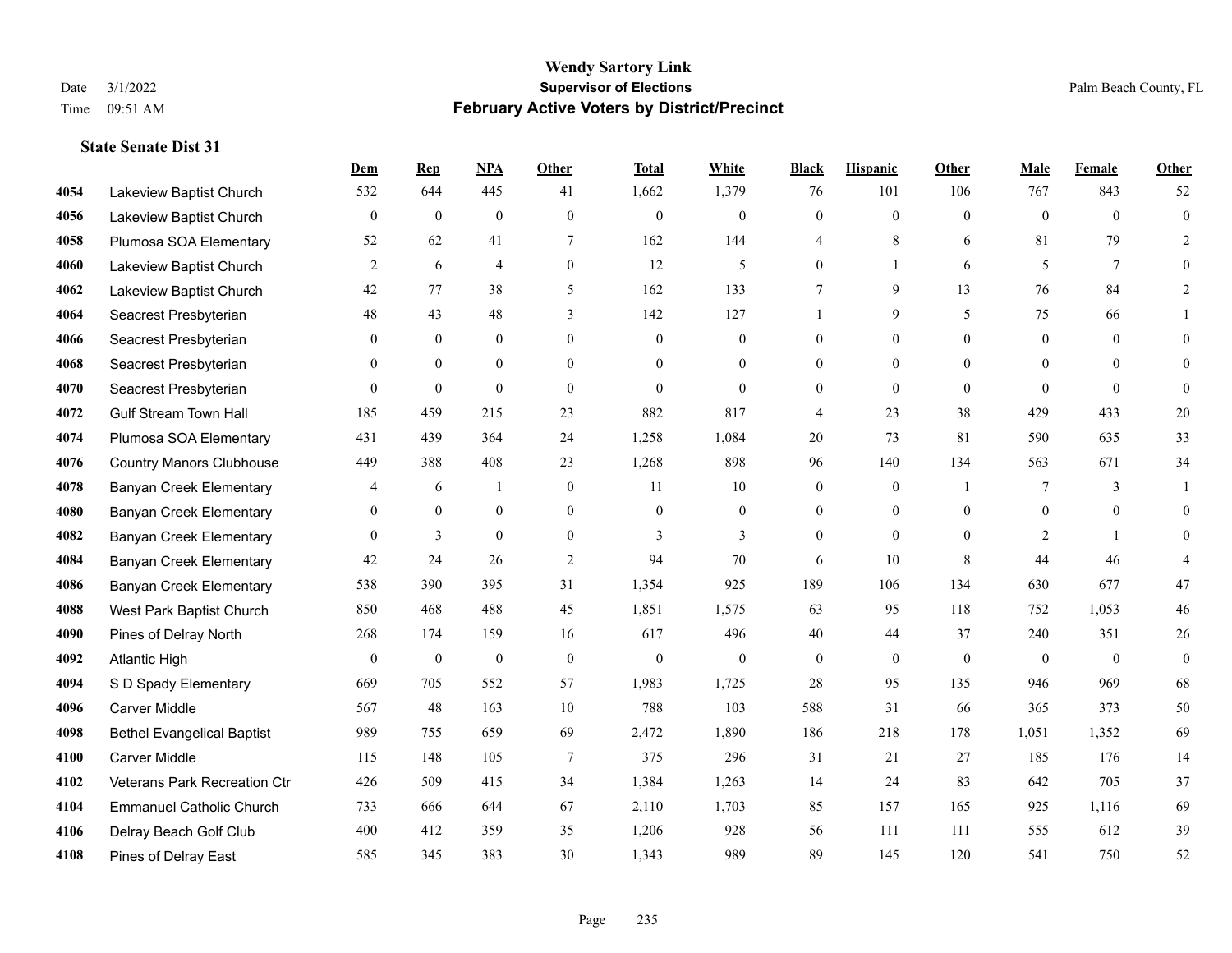#### **Wendy Sartory Link** Date 3/1/2022 **Supervisor of Elections** Palm Beach County, FL Time 09:51 AM **February Active Voters by District/Precinct**

## **Dem Rep NPA Other Total White Black Hispanic Other Male Female Other** 505 Club 376 436 313 30 1,155 1,050 11 30 64 508 618 29 Veterans Park Recreation Ctr 573 792 567 45 1,977 1,820 9 40 108 928 986 63 Delray Beach First Baptist 814 772 627 61 2,274 1,921 81 127 145 1,057 1,170 47 Orchard View Elementary 27 35 29 0 91 74 2 6 9 47 41 3 Orchard View Elementary 669 420 491 34 1,614 1,121 151 200 142 662 897 55 Orchard View Elementary 446 296 340 42 1,124 803 64 154 103 472 611 41 Delray Beach Swim and Tennis 715 431 494 36 1,676 1,171 195 153 157 724 891 61 Delray Beach Swim and Tennis 777 589 673 61 2,100 1,581 134 191 194 961 1,065 74 Pine Grove Elementary 509 841 551 64 1,965 1,703 25 93 144 905 992 68 Faith Farm Tabernacle 568 660 514 45 1,787 1,180 177 195 235 826 910 51 Sunset Palms Elementary 1,251 574 496 78 2,399 2,244 15 33 107 1,104 1,237 58 Faith Farm Tabernacle 1,162 522 579 40 2,303 2,182 13 24 84 1,075 1,192 36 Sunset Palms Elementary 432 339 382 25 1,178 772 98 142 166 551 594 33 Boynton Beach Community Church 1,218 987 1,019 74 3,298 2,190 297 363 448 1,576 1,604 118 Temple Shaarei Shalom 968 238 320 41 1,567 1,449 18 30 70 604 930 33 The Grove Clubhouse 405 146 160 13 724 650 19 20 35 301 413 10 West Boynton Branch Library 692 454 504 45 1,695 972 254 243 226 745 888 62 Faith United Methodist Church 927 626 625 32 2,210 1,584 163 243 220 971 1,151 88 Platina Clubhouse 680 271 300 20 1,271 1,072 40 76 83 490 750 31 Hagen Road Elementary 608 333 421 36 1,398 723 302 187 186 600 748 50 Hagen Road Elementary 857 438 462 28 1,785 1,390 167 115 113 784 958 43 Valencia Lakes HOA 618 207 243 16 1,084 1,002 11 18 53 475 582 27 Faith United Methodist Church 938 427 535 52 1,952 1,140 450 205 157 839 1,042 71 South Tech Academy 670 531 443 25 1,669 1,300 99 115 155 734 869 66 West Boynton Branch Library 671 202 344 32 1,249 792 246 125 86 486 708 55 New Church 294 132 139 14 579 499 19 26 35 249 315 15 Valencia Lakes HOA 788 304 317 17 1,426 1,312 22 22 70 612 786 28

Valencia Isles Social Hall 803 239 268 17 1,327 1,251 2 6 68 535 762 30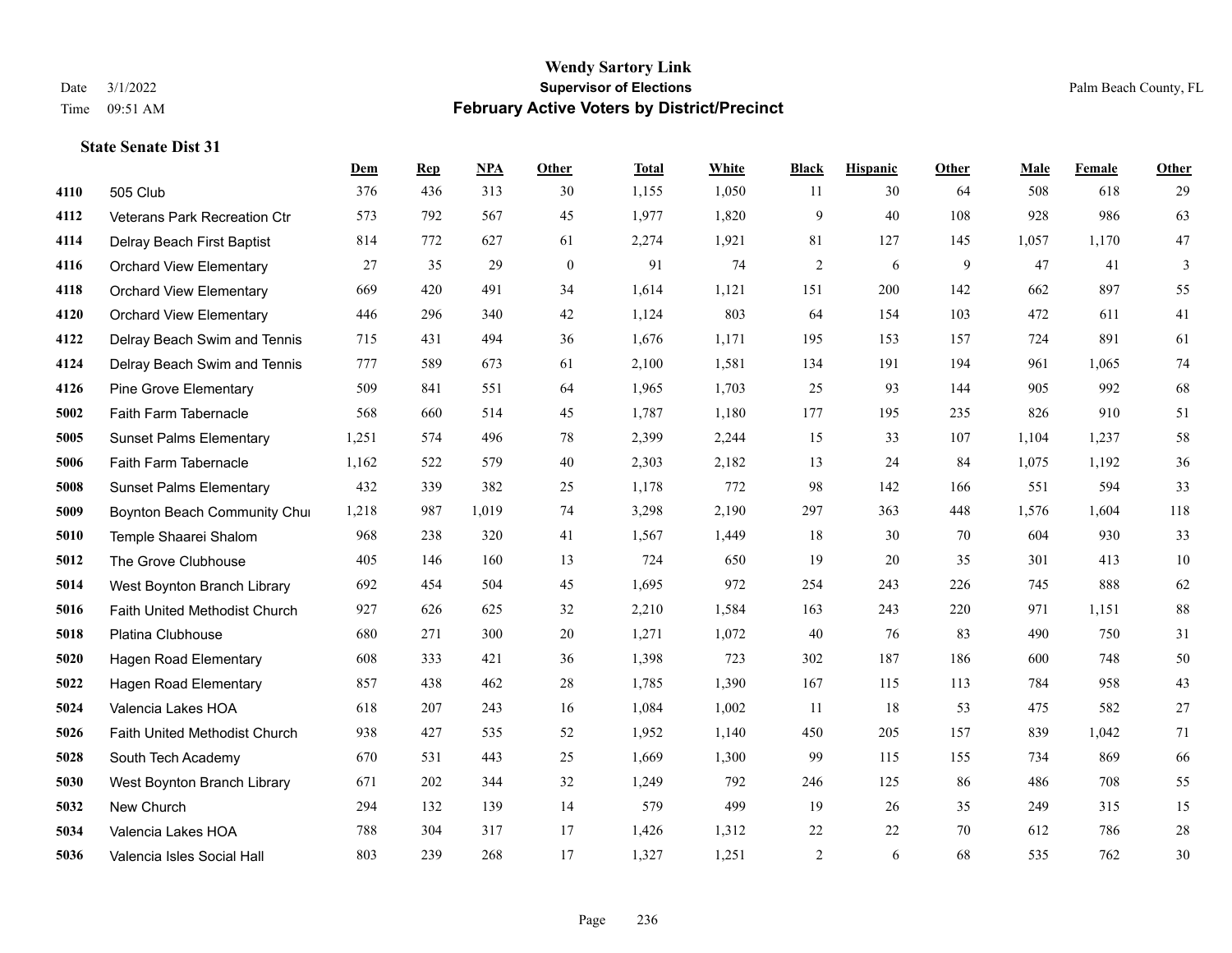|      |                                   | Dem   | <b>Rep</b> | NPA   | <b>Other</b>   | <b>Total</b> | White | <b>Black</b> | <b>Hispanic</b> | <b>Other</b>    | <b>Male</b> | Female | <b>Other</b>   |
|------|-----------------------------------|-------|------------|-------|----------------|--------------|-------|--------------|-----------------|-----------------|-------------|--------|----------------|
| 5038 | The Cascades Clubhouse            | 764   | 266        | 278   | 20             | 1,328        | 1,242 | 18           | 18              | 50              | 558         | 744    | 26             |
| 5040 | New Church                        | 383   | 210        | 244   | 15             | 852          | 768   | 18           | 32              | 34              | 391         | 443    | 18             |
| 5042 | South Tech Academy                | 910   | 390        | 491   | 41             | 1,832        | 1,398 | 166          | 148             | 120             | 744         | 1,034  | 54             |
| 5044 | Cascade Lakes Clubhouse           | 563   | 204        | 194   | 15             | 976          | 883   | 7            | 12              | 74              | 431         | 516    | 29             |
| 5046 | Green Cay Nature Center           | 1,338 | 586        | 671   | 45             | 2,640        | 1,990 | 280          | 185             | 185             | 1,125       | 1.448  | 67             |
| 5048 | <b>Coral Lakes Clubhouse</b>      | 581   | 386        | 317   | 21             | 1,305        | 901   | 140          | 146             | 118             | 568         | 695    | $42\,$         |
| 5050 | <b>Coral Lakes Clubhouse</b>      | 1,107 | 326        | 375   | 26             | 1,834        | 1,716 | 12           | 10              | 96              | 717         | 1,072  | 45             |
| 5052 | Lake Worth Drainage District      | 656   | 443        | 470   | 33             | 1,602        | 1,227 | 92           | 128             | 155             | 689         | 852    | 61             |
| 5055 | Our Lady Queen of Peace           | 305   | 143        | 155   | 12             | 615          | 543   | 6            | 38              | 28              | 273         | 325    | 17             |
| 5056 | Hagen Ranch Road Library          | 1,892 | 1,160      | 1,217 | 100            | 4,369        | 3,523 | 179          | 329             | 338             | 1,854       | 2,386  | 129            |
| 5058 | Valencia Falls Clubhouse          | 682   | 185        | 229   | 11             | 1,107        | 1,044 | 4            | 5               | 54              | 487         | 585    | 35             |
| 5060 | Hagen Ranch Road Library          | 511   | 209        | 227   | 17             | 964          | 894   | 4            | 15              | 51              | 438         | 514    | $12\,$         |
| 5062 | Villa Borghese Clubhouse          | 451   | 233        | 161   | 15             | 860          | 786   | 11           | 26              | 37              | 377         | 463    | $20\,$         |
| 5064 | Huntington Lakes Clubhouse        | 962   | 348        | 369   | 35             | 1,714        | 1,571 | 14           | 44              | 85              | 633         | 1,049  | $32\,$         |
| 5066 | Abbey Village Clubhouse           | 778   | 436        | 378   | 35             | 1,627        | 1,325 | 72           | 129             | 101             | 652         | 915    | 60             |
| 5068 | Camelot Village Clubhouse         | 227   | 116        | 103   | 13             | 459          | 279   | 50           | 88              | 42              | 182         | 262    | 15             |
| 5070 | Delray Villas                     | 456   | 255        | 208   | 19             | 938          | 761   | $42\,$       | 68              | 67              | 395         | 509    | 34             |
| 5072 | Huntington Pointe Clubhouse       | 751   | 182        | 241   | 19             | 1,193        | 1,130 | 7            | 10              | 46              | 448         | 713    | $32\,$         |
| 5074 | Coco Wood Clubhouse               | 388   | 174        | 176   | 11             | 749          | 521   | 99           | 79              | 50              | 334         | 385    | 30             |
| 5076 | Palm Greens Clubhouse             | 661   | 306        | 326   | 30             | 1,323        | 1,098 | 36           | 99              | 90              | 516         | 762    | $45\,$         |
| 5078 | <b>Bethel Evangelical Baptist</b> | 703   | 396        | 410   | 39             | 1,548        | 1,154 | 121          | 167             | 106             | 620         | 891    | 37             |
| 5080 | <b>Bethel Evangelical Baptist</b> | 80    | 54         | 40    | 3              | 177          | 125   | 10           | 22              | 20              | 57          | 118    | $\overline{c}$ |
| 5082 | <b>Bethel Evangelical Baptist</b> | 638   | 372        | 410   | 25             | 1,445        | 988   | 173          | 159             | 125             | 664         | 741    | $40\,$         |
| 5084 | <b>High Point Section II</b>      | 446   | 310        | 265   | 27             | 1,048        | 832   | 37           | 108             | 71              | 414         | 606    | $28\,$         |
| 5086 | <b>Carver Middle</b>              | 45    | 20         | 15    | $\overline{4}$ | 84           | 67    | 6            | $\overline{4}$  | $7\phantom{.0}$ | 34          | 48     | $\overline{2}$ |
| 5088 | <b>Carver Middle</b>              | 170   | 126        | 142   | 16             | 454          | 293   | 50           | 58              | 53              | 200         | 239    | 15             |
| 7160 | South Grade Elementary            | 922   | 229        | 476   | 24             | 1,651        | 515   | 626          | 331             | 179             | 798         | 778    | 75             |
| 7162 | <b>Osborne Community Center</b>   | 852   | 124        | 384   | 25             | 1,385        | 250   | 708          | 293             | 134             | 630         | 698    | 57             |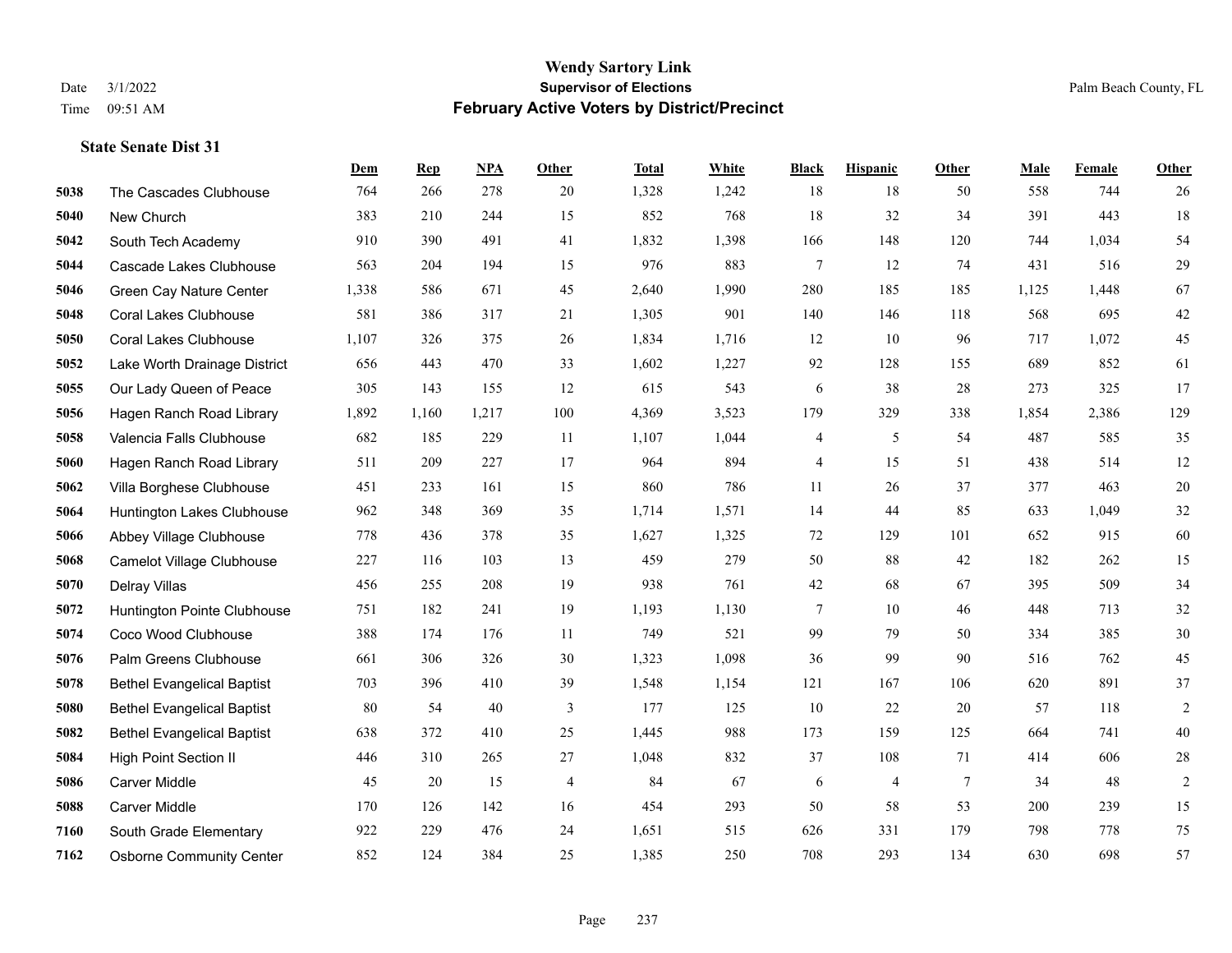# **Dem Rep NPA Other Total White Black Hispanic Other Male Female Other State Senate Dist 31**

| 7164 | <b>Osborne Community Center</b> | 318            | 184              | 210              | 26             | 738          | 573              | 56               | 56             | 53             | 345            | 371            | 22               |
|------|---------------------------------|----------------|------------------|------------------|----------------|--------------|------------------|------------------|----------------|----------------|----------------|----------------|------------------|
| 7168 | <b>Maddock Park</b>             | 1,499          | 647              | 935              | 60             | 3,141        | 1,531            | 814              | 522            | 274            | 1,440          | 1,588          | 113              |
| 7170 | Lantana Town Hall               | 698            | 339              | 537              | 36             | 1,610        | 858              | 352              | 237            | 163            | 765            | 767            | $78\,$           |
| 7172 | Lantana Recreation Center       | 303            | 277              | 247              | 19             | 846          | 665              | 54               | 64             | 63             | 402            | 418            | $26\,$           |
| 7174 | <b>Rolling Green Elementary</b> | 1,022          | 234              | 525              | 30             | 1,811        | 560              | 682              | 410            | 159            | 792            | 942            | $77\,$           |
| 7175 | <b>Rolling Green Elementary</b> | $\overline{0}$ | $\boldsymbol{0}$ | $\overline{1}$   | $\mathbf{0}$   | $\mathbf{1}$ | $\boldsymbol{0}$ | $\boldsymbol{0}$ | $\overline{1}$ | $\mathbf{0}$   | $\overline{1}$ | $\overline{0}$ | $\boldsymbol{0}$ |
| 7176 | Hypoluxo Town Hall              | 184            | 84               | 117              | 9              | 394          | 221              | 82               | 63             | 28             | 168            | 216            | $10\,$           |
| 7178 | Temple Beth Kodesh              | 1,525          | 193              | 597              | 30             | 2,345        | 452              | 1,332            | 358            | 203            | 1,051          | 1,187          | 107              |
| 7179 | Village Royale on the Green     | 819            | 237              | 358              | 24             | 1,438        | 590              | 584              | 145            | 119            | 620            | 760            | 58               |
| 7180 | St John Missionary Baptist Chr  | 1,770          | 138              | 485              | 18             | 2,411        | 239              | 1,796            | 174            | 202            | 1,029          | 1,290          | 92               |
| 7182 | Carolyn Sims Center             | 1,482          | 68               | 372              | 13             | 1,935        | 79               | 1,627            | 86             | 143            | 798            | 1,062          | 75               |
| 7184 | St John Missionary Baptist Chr  | $\overline{2}$ | 4                | $\boldsymbol{0}$ | $\mathbf{0}$   | 6            | 4                | $\mathbf{1}$     | $\mathbf{0}$   | $\overline{1}$ | $\overline{4}$ | 2              | $\boldsymbol{0}$ |
| 7186 | Boynton Beach Senior Center     | 1,465          | 426              | 744              | 58             | 2,693        | 1,078            | 1,080            | 279            | 256            | 1,266          | 1,310          | 117              |
| 7188 | <b>Forest Park Elementary</b>   | 841            | 550              | 596              | 58             | 2,045        | 1,423            | 274              | 178            | 170            | 871            | 1,104          | $70\,$           |
| 7190 | Seacrest Presbyterian           | 1,054          | 624              | 807              | 63             | 2,548        | 1,593            | 458              | 251            | 246            | 1,223          | 1,230          | 95               |
| 7192 | Lakeview Baptist Church         | 18             | 10               | 10               | 3              | 41           | 30               | 2                | $\overline{4}$ | 5              | 19             | 19             | 3                |
| 7194 | Delray Beach Community Cente    | 574            | 361              | 424              | 46             | 1,405        | 1,010            | 194              | 105            | 96             | 711            | 649            | 45               |
| 7196 | <b>Atlantic High</b>            | 1,507          | 239              | 533              | 21             | 2,300        | 606              | 1,362            | 123            | 209            | 1,053          | 1,156          | 91               |
| 7198 | <b>Atlantic High</b>            | 45             | 27               | 26               | 3              | 101          | 81               | 6                | 8              | 6              | 40             | 59             | $\overline{2}$   |
| 7200 | Pompey Park Recreation Center   | 1,326          | 242              | 449              | 24             | 2,041        | 512              | 1,291            | 107            | 131            | 931            | 1,052          | $58\,$           |
| 7202 | 505 Club                        | 641            | 398              | 444              | 40             | 1,523        | 1,095            | 229              | 71             | 128            | 799            | 677            | $47\,$           |
| 7204 | 505 Club                        | 32             | 32               | 38               | $\overline{4}$ | 106          | 82               | 2                | 9              | 13             | 53             | 48             | 5                |
| 7206 | 505 Club                        | 57             | 62               | 56               | 5              | 180          | 154              | $\overline{c}$   | 8              | 16             | 97             | 78             | 5                |
| 7208 | <b>Atlantic High</b>            | 760            | 196              | 322              | 22             | 1,300        | 573              | 532              | 84             | 111            | 563            | 697            | 40               |
| 7210 | Village Academy                 | 1,758          | 106              | 435              | 17             | 2,316        | 132              | 1,872            | 146            | 166            | 960            | 1,259          | 97               |
| 7212 | Delray Beach Library            | 1,318          | 241              | 481              | 30             | 2,070        | 581              | 1,195            | 118            | 176            | 1,018          | 985            | 67               |
| 7214 | Delray Beach Community Cente    | 865            | 316              | 499              | 38             | 1,718        | 812              | 546              | 209            | 151            | 819            | 832            | 67               |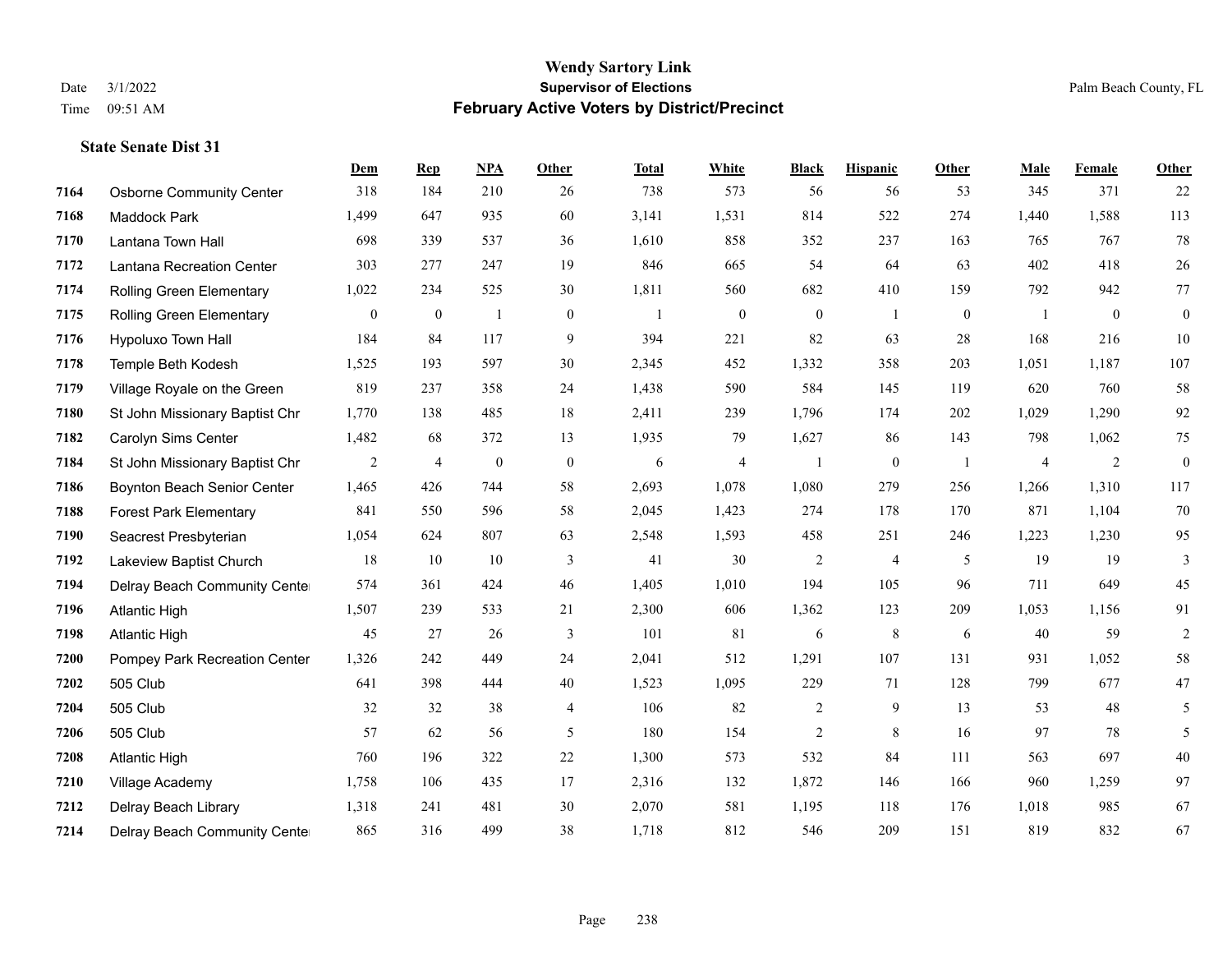| 3/1/2022<br>Date            |                                                                                                                                        |        |        |       | <b>Wendy Sartory Link</b><br><b>Supervisor of Elections</b> |         |        |        |        |         |         | Palm Beach County, FL |  |
|-----------------------------|----------------------------------------------------------------------------------------------------------------------------------------|--------|--------|-------|-------------------------------------------------------------|---------|--------|--------|--------|---------|---------|-----------------------|--|
| 09:51 AM<br>Time            | <b>February Active Voters by District/Precinct</b>                                                                                     |        |        |       |                                                             |         |        |        |        |         |         |                       |  |
| <b>State Senate Dist 31</b> | White<br><b>Black</b><br>NPA<br><b>Other</b><br><b>Hispanic</b><br><b>Other</b><br>Male<br><u>Total</u><br><u>Dem</u><br>Rep<br>Female |        |        |       |                                                             |         |        |        |        |         |         |                       |  |
| <b>State Senate Dist 31</b> | 149,762                                                                                                                                | 82,034 | 95,600 | 7,159 | 334,555                                                     | 203,235 | 51,603 | 50,432 | 29,285 | 147,559 | 175.242 | 11,754                |  |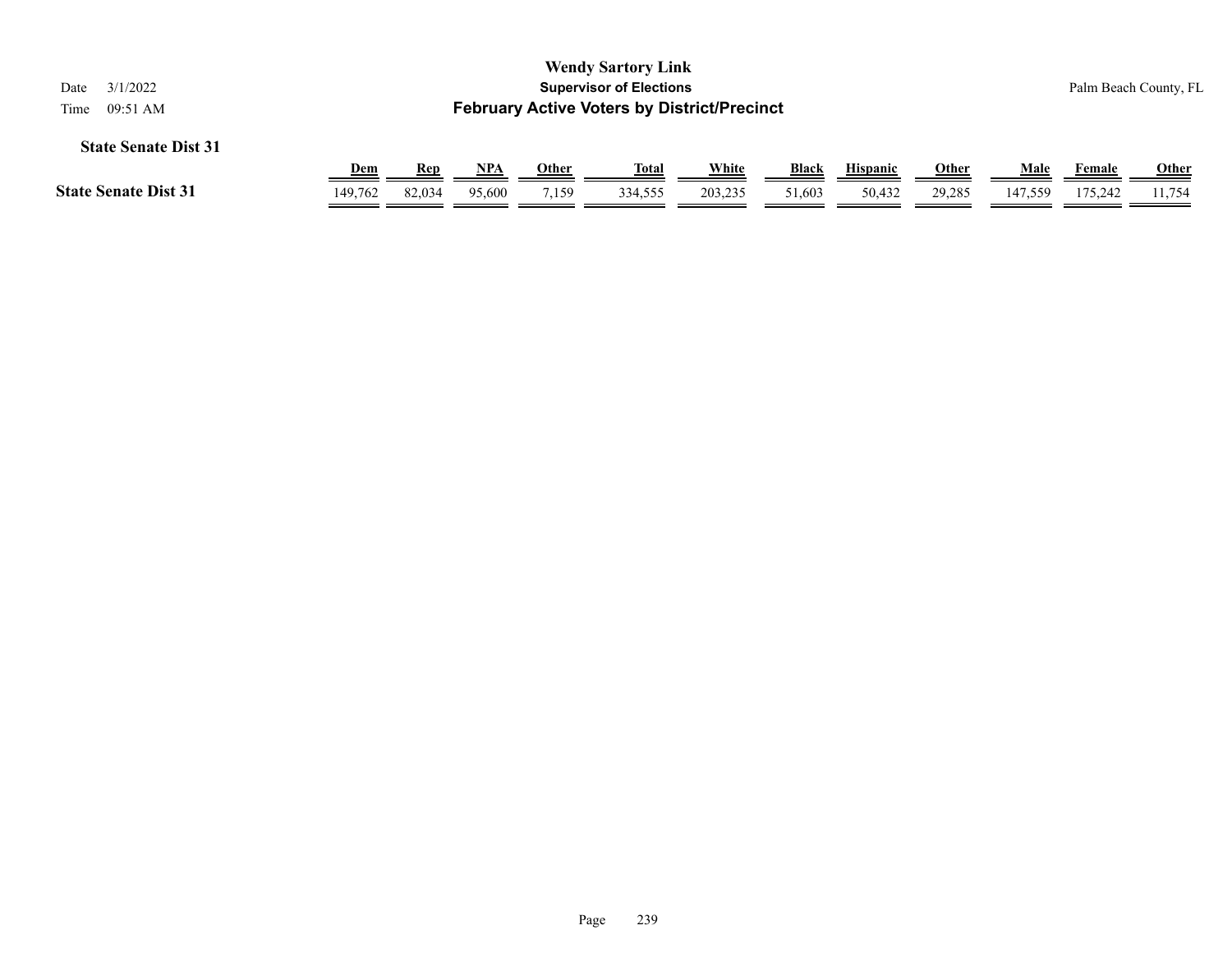#### **Acme Improvement District**

|      |                                    | Dem    | <b>Rep</b> | <b>NPA</b> | Other  | <b>Total</b> | White  | <b>Black</b> | <b>Hispanic</b> | Other | Male   | Female | Other  |
|------|------------------------------------|--------|------------|------------|--------|--------------|--------|--------------|-----------------|-------|--------|--------|--------|
| 6152 | <b>Binks Forest Elementary</b>     | 412    | 569        | 387        | 37     | 1,405        | 1,065  | 48           | 137             | 155   | 663    | 698    | 44     |
| 6154 | Wellington Landings Middle         | 463    | 512        | 409        | 29     | 1,413        | 1,015  | 87           | 192             | 119   | 636    | 737    | 40     |
| 6156 | <b>Binks Forest Elementary</b>     | 627    | 720        | 586        | $44\,$ | 1,977        | 1,376  | 128          | 298             | 175   | 901    | 1,017  | 59     |
| 6158 | <b>Wellington Elementary</b>       | 782    | 942        | 556        | 40     | 2,320        | 1,703  | 135          | 315             | 167   | 1,065  | 1,182  | 73     |
| 6160 | Wellington Landings Middle         | 661    | 588        | 571        | 43     | 1,863        | 1,210  | 166          | 338             | 149   | 873    | 937    | 53     |
| 6162 | First Baptist Church Wel           | 753    | 677        | 580        | 44     | 2,054        | 1,290  | 214          | 362             | 188   | 923    | 1,065  | 66     |
| 6164 | First Baptist Church Wel           | 833    | 808        | 611        | 59     | 2,311        | 1,551  | 185          | 381             | 194   | 1,033  | 1,207  | 71     |
| 6166 | <b>Wellington Community Center</b> | 850    | 866        | 751        | 47     | 2,514        | 1,741  | 156          | 408             | 209   | 1,155  | 1,280  | 79     |
| 6168 | First Baptist Church Wel           | 125    | 175        | 145        | 9      | 454          | 348    | 27           | 41              | 38    | 208    | 234    | 12     |
| 6182 | <b>New Horizons Elementary</b>     | 293    | 455        | 325        | 14     | 1,087        | 797    | 44           | 119             | 127   | 466    | 591    | 30     |
| 6184 | Wellington High                    | 660    | 592        | 535        | 37     | 1,824        | 1,129  | 249          | 286             | 160   | 803    | 965    | 56     |
| 6186 | <b>Elbridge Gale Elementary</b>    | 803    | 579        | 649        | $44\,$ | 2,075        | 1,135  | 299          | 432             | 209   | 913    | 1,088  | 74     |
| 6188 | <b>Wellington Village Park</b>     | 222    | 428        | 318        | 27     | 995          | 847    | 18           | 47              | 83    | 400    | 546    | 49     |
| 6190 | Wellington Village Hall            | 820    | 452        | 660        | 47     | 1,979        | 891    | 364          | 511             | 213   | 820    | 1,085  | 74     |
| 6192 | <b>St Peters Methodist Church</b>  | 969    | 792        | 792        | 66     | 2,619        | 1,549  | 288          | 549             | 233   | 1,195  | 1,339  | 85     |
| 6198 | Wellington Branch Library          | 522    | 362        | 366        | 38     | 1,288        | 708    | 198          | 274             | 108   | 554    | 700    | 34     |
| 6200 | <b>Emerald Cove Middle</b>         | 534    | 573        | 521        | 54     | 1,682        | 1,046  | 180          | 270             | 186   | 741    | 888    | 53     |
| 6212 | <b>Wellington Village Park</b>     | 146    | 228        | 180        | 16     | 570          | 390    | 16           | 93              | 71    | 259    | 284    | 27     |
| 6214 | <b>Wellington Village Park</b>     | 812    | 778        | 722        | 49     | 2,361        | 1,488  | 261          | 290             | 322   | 1,082  | 1,197  | $82\,$ |
| 6226 | The Isles at Wellington            | 745    | 761        | 636        | 47     | 2,189        | 1,411  | 224          | 240             | 314   | 1,032  | 1,064  | 93     |
| 6228 | Wycliffe Comm Association Bldg     | 779    | 330        | 410        | 24     | 1,543        | 1,446  | 19           | 18              | 60    | 669    | 845    | 29     |
|      | <b>Acme Improvement District</b>   | 12,811 | 12,187     | 10,710     | 815    | 36,523       | 24,136 | 3,306        | 5,601           | 3,480 | 16,391 | 18,949 | 1,183  |
|      |                                    |        |            |            |        |              |        |              |                 |       |        |        |        |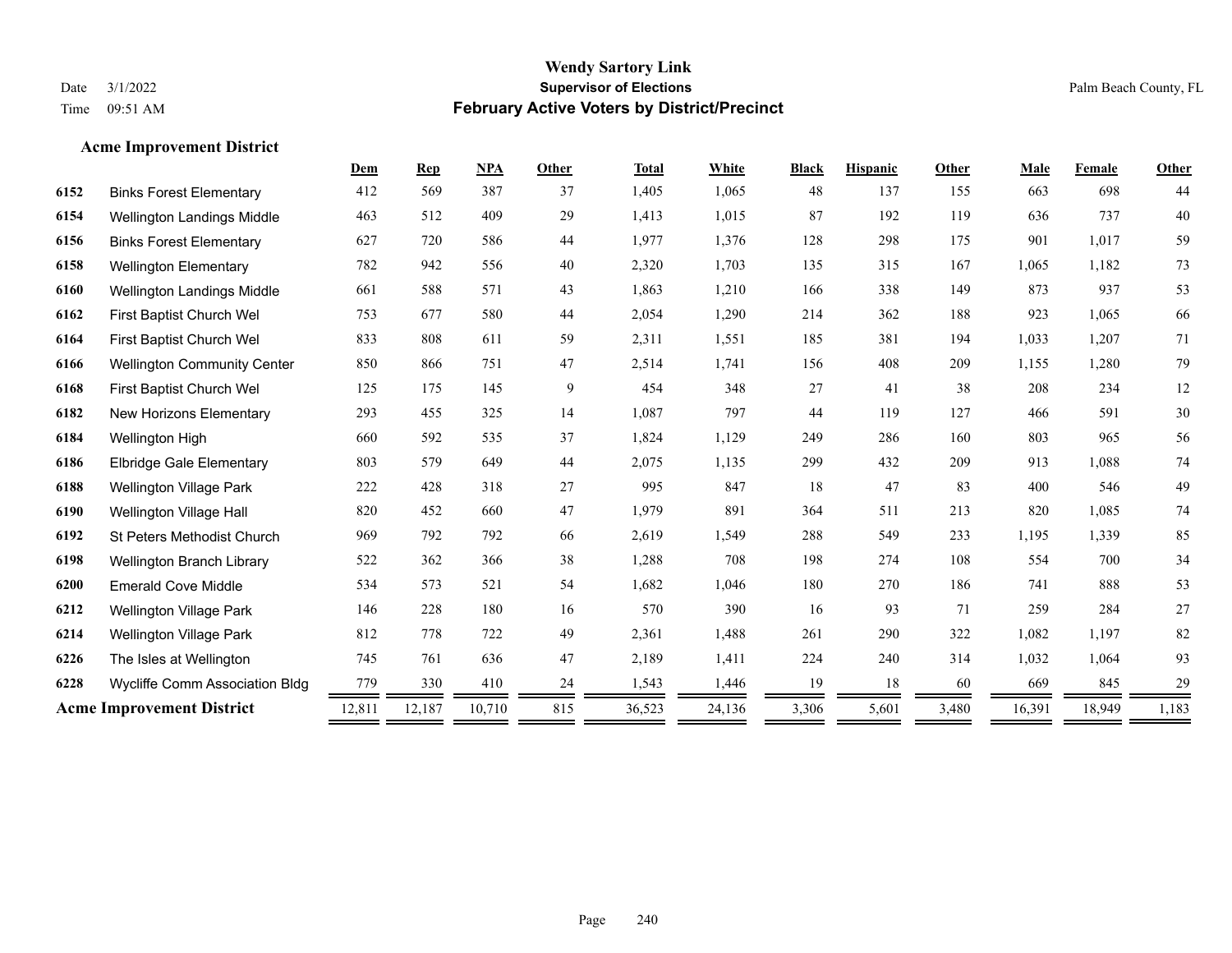#### **Briger Comm Dev Dist**

|      |                              | <b>Dem</b> | <b>Rep</b> | <b>NPA</b> | Other | <b>Total</b> | <b>White</b> | <b>Black</b> | <b>Hispanic</b> | Other | Male | Female | <b>Other</b> |
|------|------------------------------|------------|------------|------------|-------|--------------|--------------|--------------|-----------------|-------|------|--------|--------------|
| 7092 | Palm Beach Lakes High        | 115        |            |            |       | 230          | 84           |              | ىس              |       | 105  | 112    | 13           |
| 7094 | Salvation Army Activity Hall | 609        | 80         | 286        |       | 987          | 162          | 517          | 130             | 178   | 422  | 519    | 46           |
|      | <b>Briger Comm Dev Dist</b>  | 724        |            | 360        | 16    | .217         | 246          | 584          | 152             | 235   | 527  | 631    | 59           |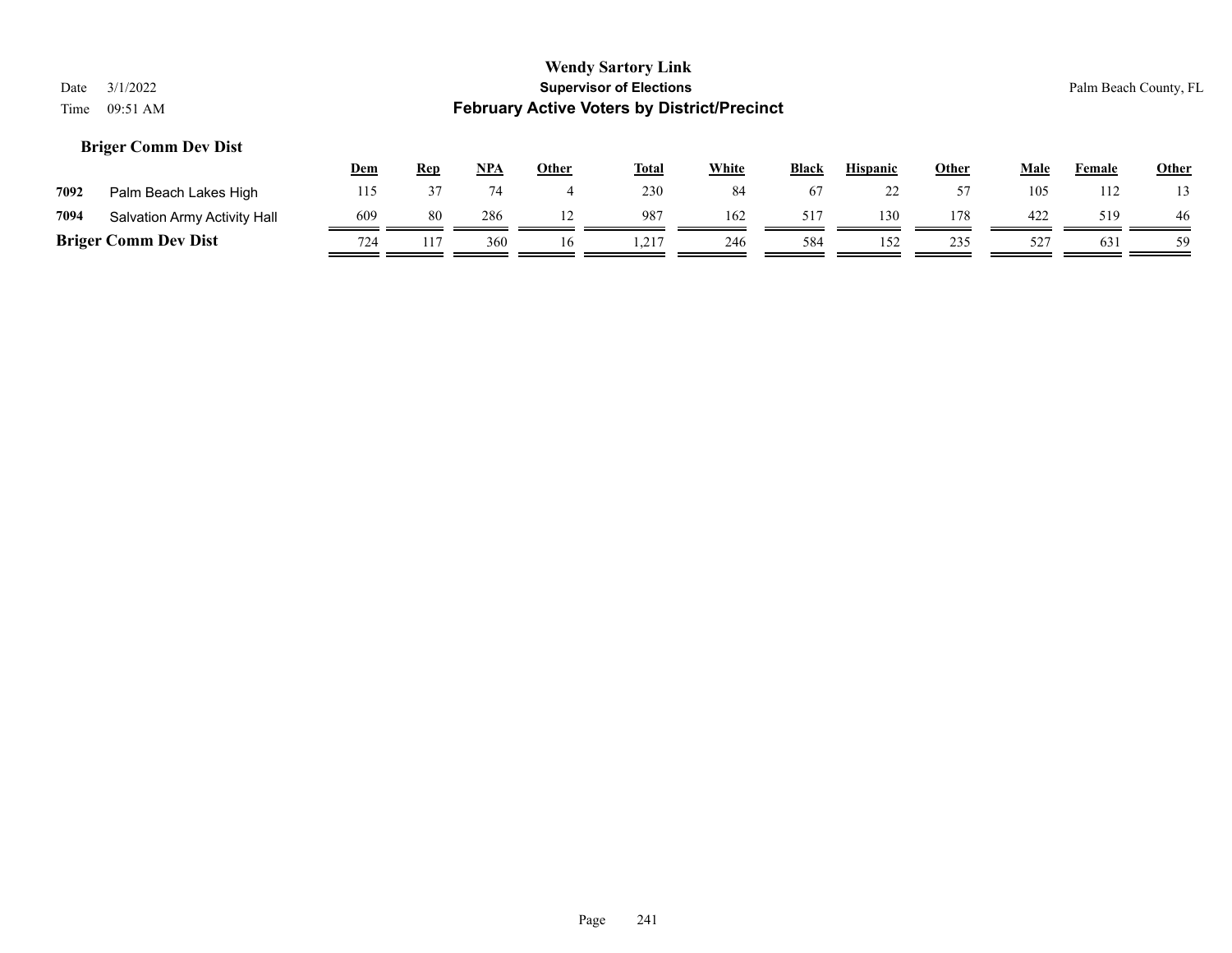#### **Boca Raton Taxing Dist**

|      |                                  | Dem | <b>Rep</b> | NPA | <b>Other</b> | <b>Total</b> | White | <b>Black</b>   | <b>Hispanic</b> | <b>Other</b> | <b>Male</b> | <b>Female</b> | <b>Other</b> |
|------|----------------------------------|-----|------------|-----|--------------|--------------|-------|----------------|-----------------|--------------|-------------|---------------|--------------|
| 4134 | Above and Beyond Community (     | 414 | 552        | 440 | 37           | 1,443        | 1,162 | 41             | 135             | 105          | 684         | 713           | 46           |
| 4136 | Above and Beyond Community (     | 642 | 627        | 593 | 48           | 1,910        | 1,429 | 48             | 220             | 213          | 820         | 1,020         | 70           |
| 4138 | <b>Ascension Catholic Church</b> | 813 | 1,195      | 914 | 71           | 2,993        | 2,334 | 164            | 242             | 253          | 1,425       | 1,476         | 92           |
| 4140 | <b>Broken Sound Club</b>         | 263 | 210        | 192 | 15           | 680          | 504   | 28             | 82              | 66           | 278         | 383           | 19           |
| 4142 | Woodfield Country Club HOA       | 846 | 772        | 751 | 55           | 2,424        | 2,175 | 12             | 67              | 170          | 1,118       | 1,214         | 92           |
| 4144 | Seasons HOA Clubhouse            | 229 | 208        | 174 | 11           | 622          | 511   | 9              | 38              | 64           | 297         | 295           | $30\,$       |
| 4146 | Broken Sound Club                | 534 | 378        | 351 | 17           | 1,280        | 1,175 | 11             | 31              | 63           | 575         | 675           | 30           |
| 4148 | <b>Broken Sound Club</b>         | 552 | 427        | 446 | 40           | 1,465        | 1,155 | 66             | 137             | 107          | 675         | 753           | 37           |
| 4150 | Patch Reef Park Community Cer    | 573 | 569        | 643 | 65           | 1,850        | 1,420 | 66             | 167             | 197          | 873         | 931           | $46\,$       |
| 4152 | Boca Delray Lodge #171           | 619 | 651        | 662 | 50           | 1,982        | 1,451 | 78             | 228             | 225          | 900         | 1,002         | 80           |
| 4154 | <b>Ascension Catholic Church</b> | 414 | 423        | 347 | 33           | 1,217        | 878   | 85             | 112             | 142          | 592         | 579           | 46           |
| 4158 | Spanish River High               | 935 | 755        | 757 | 45           | 2,492        | 1,975 | 49             | 223             | 245          | 1,186       | 1,202         | 104          |
| 4160 | Greater BR Swim & Racquet Ctr    | 421 | 411        | 356 | 22           | 1,210        | 983   | 18             | 89              | 120          | 560         | 607           | 43           |
| 4162 | Patch Reef Park Community Cer    | 544 | 487        | 448 | $22\,$       | 1,501        | 1,144 | 30             | 116             | 211          | 687         | 736           | $78\,$       |
| 4164 | Safe Schools Institute           | 591 | 638        | 584 | 35           | 1,848        | 1,487 | 29             | 173             | 159          | 855         | 903           | 90           |
| 4166 | FAU Arena Lobby                  | 779 | 456        | 604 | 31           | 1,870        | 1,039 | 310            | 272             | 249          | 828         | 935           | 107          |
| 4168 | JC Mitchell Elementary           | 708 | 574        | 632 | 51           | 1,965        | 1,356 | 89             | 249             | 271          | 859         | 994           | 112          |
| 4170 | Spanish River Library            | 900 | 1,048      | 872 | 54           | 2,874        | 2,237 | 99             | 262             | 276          | 1,370       | 1,411         | 93           |
| 4172 | Marine Safety Headquarters       | 666 | 691        | 615 | 62           | 2,034        | 1,777 | 15             | 106             | 136          | 911         | 1,071         | 52           |
| 4174 | Sugar Sand Park Comm Center      | 300 | 269        | 271 | 15           | 855          | 737   | $\mathfrak{H}$ | 53              | 60           | 401         | 418           | 36           |
| 4176 | Sugar Sand Park Comm Center      | 912 | 716        | 741 | 68           | 2,437        | 1,781 | 72             | 322             | 262          | 1,061       | 1,277         | 99           |
| 4178 | Sugar Sand Park Comm Center      | 756 | 646        | 514 | 48           | 1,964        | 1,568 | 43             | 198             | 155          | 807         | 1,097         | 60           |
| 4180 | Del Prado Elementary             | 555 | 587        | 563 | 36           | 1,741        | 1,239 | 52             | 243             | 207          | 798         | 849           | 94           |
| 4182 | Greater BR Swim & Racquet Ctr    | 860 | 597        | 748 | 55           | 2,260        | 1,533 | 81             | 402             | 244          | 949         | 1,219         | 92           |
| 4184 | <b>Boca Raton Middle</b>         | 559 | 613        | 570 | 36           | 1,778        | 1,334 | 63             | 215             | 166          | 845         | 888           | 45           |
| 4186 | The Volen Center                 | 544 | 510        | 459 | 29           | 1,542        | 1,069 | 127            | 167             | 179          | 704         | 778           | 60           |
| 4188 | Elks Lodge of Boca Raton         | 898 | 531        | 615 | 58           | 2,102        | 1,222 | 330            | 313             | 237          | 948         | 1,061         | 93           |
| 4190 | St Gregory Episcopal Church      | 737 | 1,086      | 826 | 78           | 2,727        | 2,294 | 26             | 179             | 228          | 1,340       | 1,304         | 83           |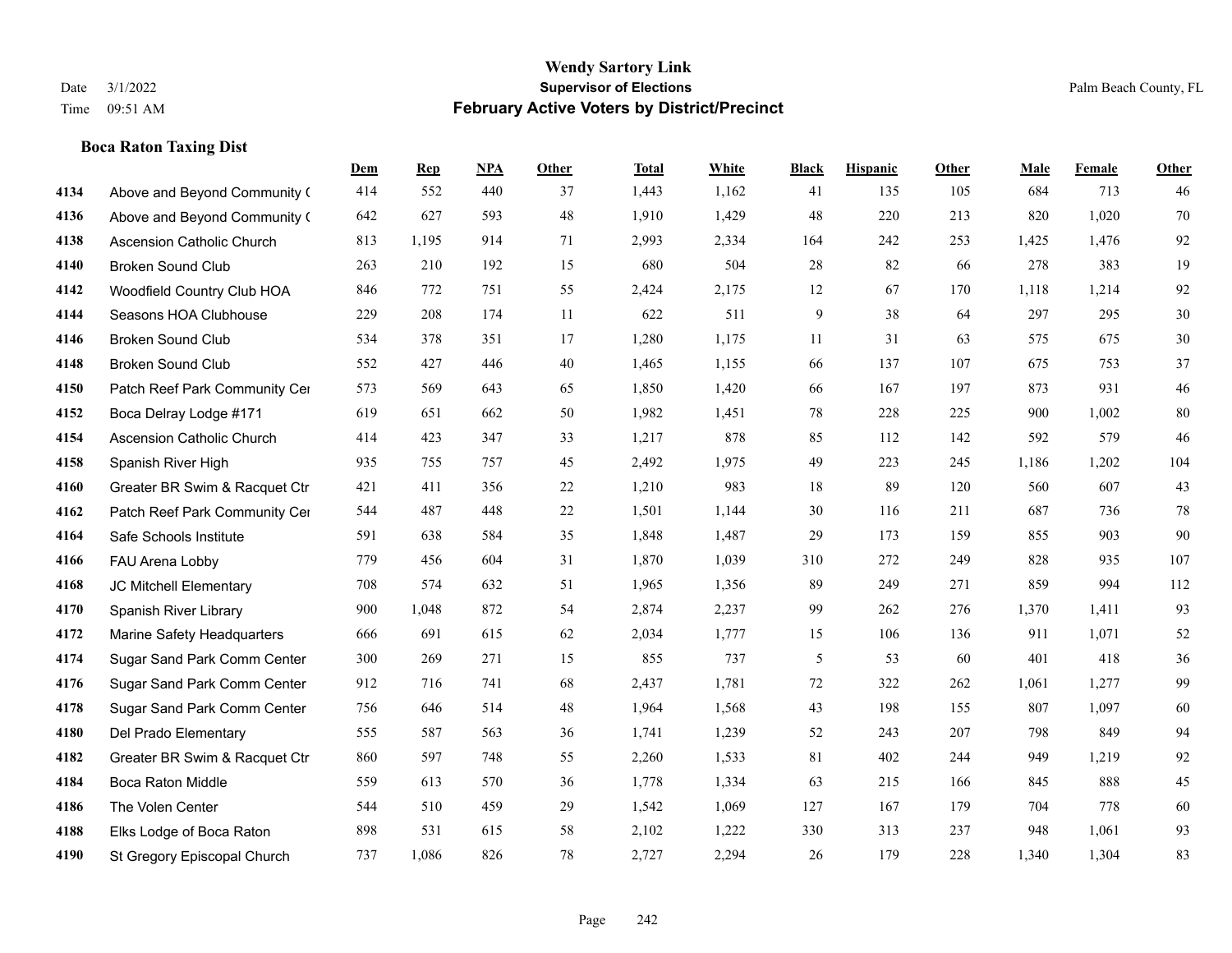#### **Boca Raton Taxing Dist**

|      |                                    | Dem    | <b>Rep</b> | <b>NPA</b> | <b>Other</b> | <b>Total</b> | White  | <b>Black</b> | <b>Hispanic</b> | Other | Male   | Female | Other  |
|------|------------------------------------|--------|------------|------------|--------------|--------------|--------|--------------|-----------------|-------|--------|--------|--------|
| 4192 | Verde K-8 School                   | 558    | 977        | 733        | 45           | 2,313        | 1,861  | 47           | 130             | 275   | 1,076  | 1,116  | 121    |
| 4194 | Del Prado Elementary               | 544    | 337        | 303        | 30           | 1,214        | 1,030  | 25           | 61              | 98    | 521    | 663    | 30     |
| 4196 | Good Shepherd Lutheran             | 695    | 441        | 445        | 26           | 1,607        | 1,375  | 30           | 84              | 118   | 672    | 893    | $42\,$ |
| 4198 | Verde K-8 School                   | 639    | 472        | 545        | 35           | 1,691        | 1,061  | 120          | 323             | 187   | 700    | 921    | 70     |
| 4200 | Verde K-8 School                   | 395    | 337        | 294        | 22           | 1,048        | 786    | 8            | 163             | 91    | 421    | 601    | 26     |
| 4202 | Greater BR Swim & Racquet Ctr      | 787    | 601        | 647        | 36           | 2,071        | 1,596  | 32           | 255             | 188   | 841    | 1,153  | 77     |
| 4204 | Sugar Sand Park Comm Center        | 741    | 462        | 598        | 39           | 1,840        | 1,163  | 143          | 315             | 219   | 827    | 945    | 68     |
| 4206 | Good Shepherd Lutheran             | 677    | 495        | 526        | 35           | 1,733        | 1,369  | 37           | 183             | 144   | 706    | 971    | 56     |
| 4208 | Hammock Pointe Elementary          | 832    | 589        | 485        | 36           | 1,942        | 1,658  | 11           | 117             | 156   | 757    | 1,129  | 56     |
| 4210 | Sugar Sand Park Comm Center        | 649    | 833        | 695        | 44           | 2,221        | 1,740  | 29           | 273             | 179   | 1,024  | 1,127  | $70\,$ |
| 4212 | Center for Spiritual Living        | 631    | 799        | 613        | 42           | 2,085        | 1,734  | 35           | 173             | 143   | 985    | 1,039  | 61     |
| 4214 | Calvary Chapel Boca Raton - 4th    | 618    | 871        | 646        | 63           | 2,198        | 1,754  | 44           | 230             | 170   | 1,023  | 1,098  | 77     |
| 4216 | Calvary Chapel Boca Raton - Kir    | 667    | 1,064      | 697        | 60           | 2,488        | 2,094  | 20           | 181             | 193   | 1,184  | 1,216  | $88\,$ |
| 4218 | <b>Grace Community Church</b>      | 447    | 862        | 540        | 54           | 1,903        | 1,574  | 34           | 143             | 152   | 887    | 936    | $80\,$ |
| 4220 | <b>Boca Raton Community Center</b> | 453    | 401        | 474        | 45           | 1,373        | 882    | 104          | 237             | 150   | 613    | 715    | 45     |
| 4222 | Boca Raton Downtown Library        | 948    | 1,169      | 962        | 89           | 3,168        | 2,660  | 78           | 187             | 243   | 1,434  | 1,622  | 112    |
| 4224 | <b>Grace Community Church</b>      | 506    | 1,136      | 757        | 58           | 2,457        | 2,024  | 54           | 179             | 200   | 1,150  | 1,225  | $82\,$ |
| 4226 | St Gregory Episcopal Church        | 216    | 385        | 288        | 26           | 915          | 820    | 8            | 31              | 56    | 428    | 465    | $22\,$ |
| 4228 | <b>Boca Raton Community Center</b> | 527    | 687        | 535        | 49           | 1,798        | 1,547  | 17           | 99              | 135   | 812    | 941    | 45     |
| 4230 | Boca Raton Downtown Library        | 308    | 451        | 338        | 24           | 1,121        | 980    | 9            | 56              | 76    | 528    | 570    | 23     |
| 5158 | <b>Boca West Country Club</b>      | 766    | 466        | 534        | 47           | 1,813        | 1,630  | 9            | 73              | 101   | 751    | 1,014  | 48     |
| 5160 | <b>Boca West Country Club</b>      | 833    | 475        | 439        | 34           | 1,781        | 1,675  | 3            | 29              | 74    | 687    | 1,048  | 46     |
| 5172 | Del Prado Elementary               | 233    | 316        | 207        | 18           | 774          | 696    | 10           | 11              | 57    | 366    | 387    | 21     |
|      | <b>Boca Raton Taxing Dist</b>      | 31,234 | 31,253     | 27,989     | 2,144        | 92,620       | 72,678 | 2,953        | 8,574           | 8,415 | 41,739 | 47,586 | 3,295  |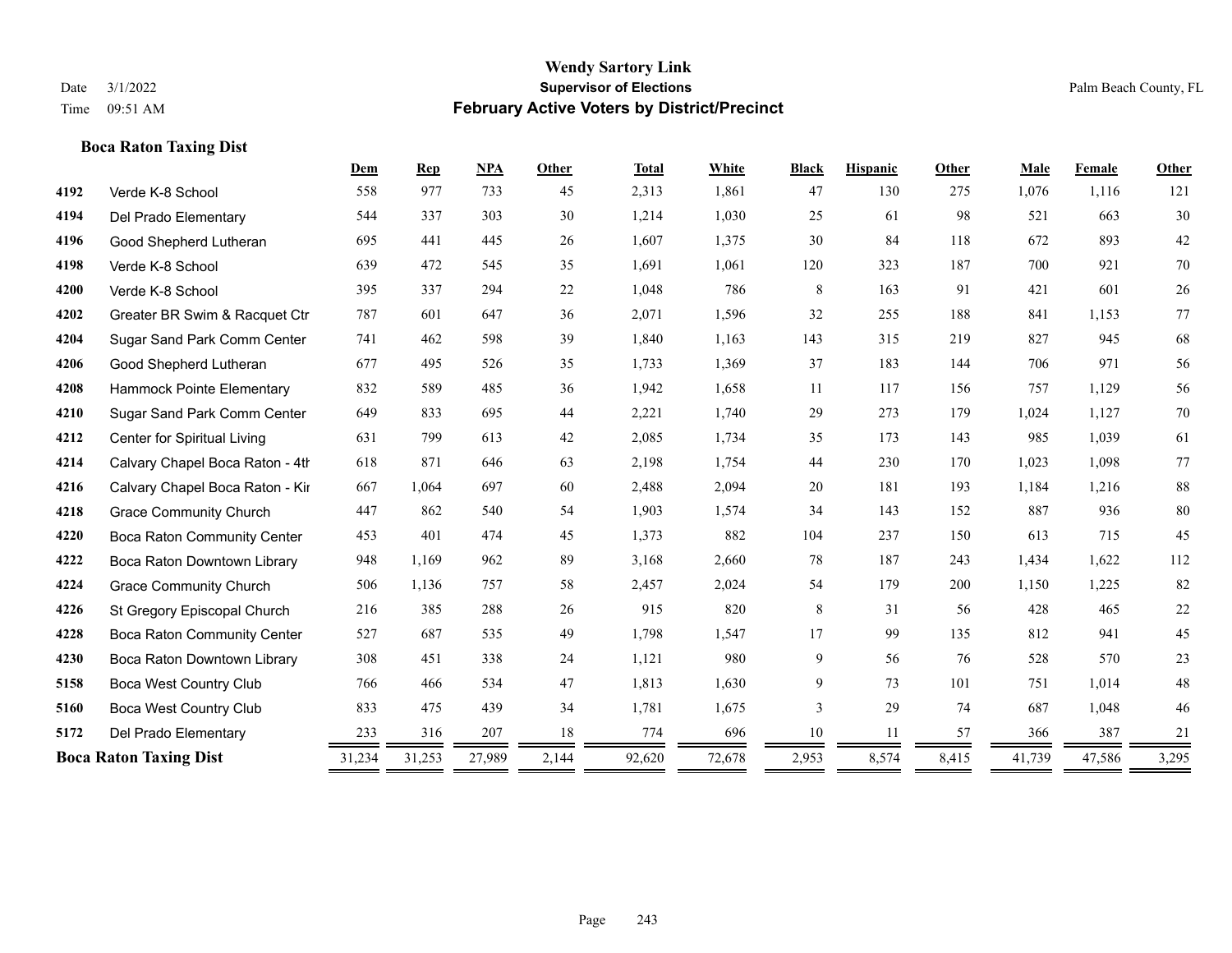#### **Boynton Village Comm Dist**

|      |                                  | Dem | Rep | NPA | Other | <b>Total</b> | White | <b>Black</b> | <b>Hispanic</b> | Other | Male            | Female | <b>Other</b> |
|------|----------------------------------|-----|-----|-----|-------|--------------|-------|--------------|-----------------|-------|-----------------|--------|--------------|
| 3185 | Christ Fellowship Church BB      | 312 | 220 | 226 |       | 791          | 508   | 89           |                 | 79    | 367             | 406    | 18           |
|      | <b>Boynton Village Comm Dist</b> |     | 220 | 226 |       | 791          | 508   | 89           |                 | 79    | 36 <sup>7</sup> | 406    | 18           |

#### Page 244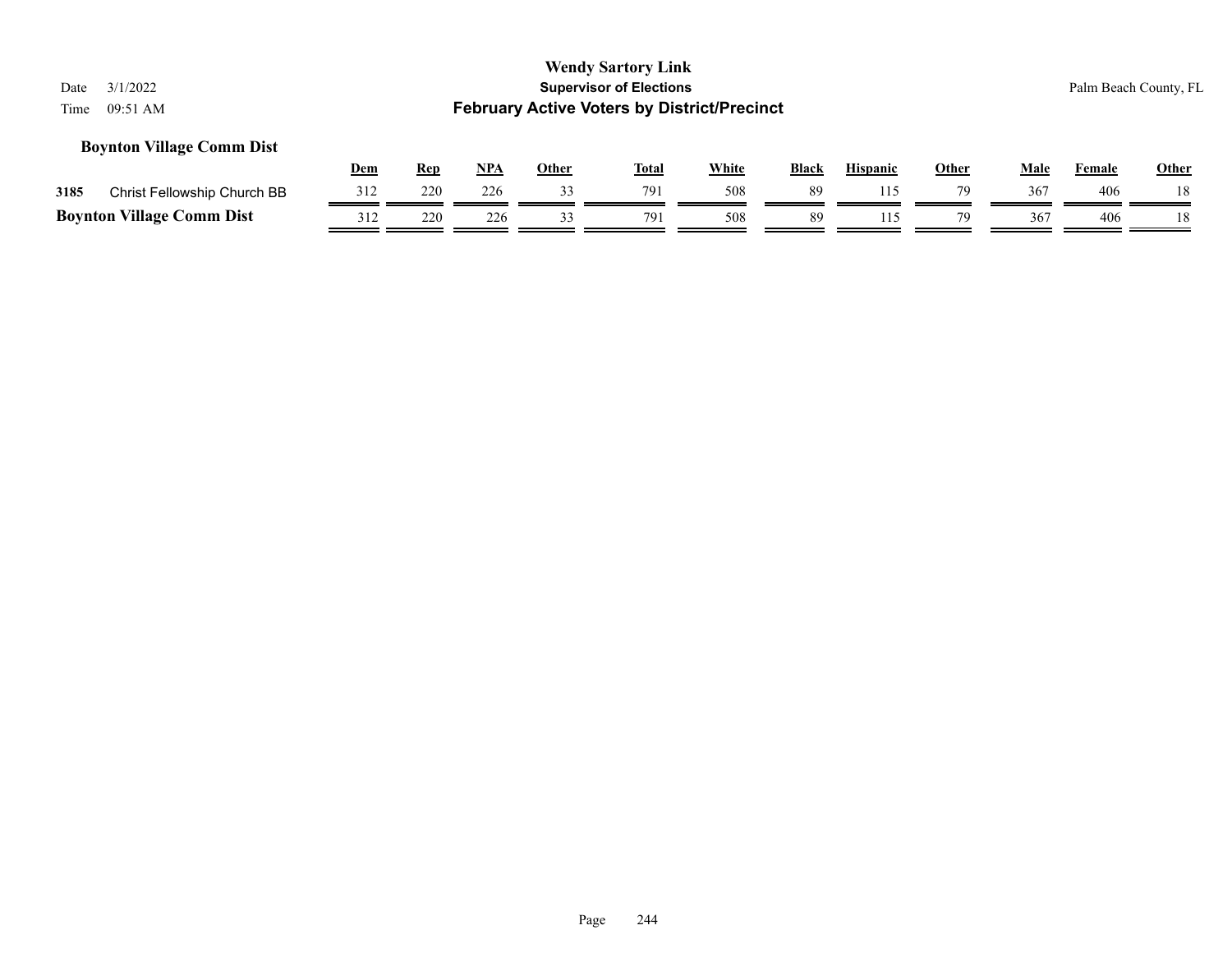**Lox Environ Imprv Dist**

#### **Wendy Sartory Link** Date 3/1/2022 **Supervisor of Elections** Palm Beach County, FL Time 09:51 AM **February Active Voters by District/Precinct**

## **Dem Rep NPA Other Total White Black Hispanic Other Male Female Other** Calvary Church of Jupiter 17 38 24 4 83 76 0 4 3 41 39 3 Jupiter Farms Park Community Favilion 305 582 366 30 1,283 1,080 12 109 82 626 617 40 West Jupiter Recreation Center 262 764 358 47 1,431 1,246 16 37 132 689 714 28 Calvary Church of Jupiter 0 0 0 0 0 0 0 0 0 0 0 0 William T Dwyer High 803 1,313 774 59 2,949 2,480 63 173 233 1,412 1,433 104 West Jupiter Recreation Center 263 458 358 32 1,111 894 19 56 142 555 517 39 West Jupiter Recreation Center 0 0 0 0 0 0 0 0 0 0 0 0 Limestone Creek Elementary 418 124 191 19 752 228 346 92 86 362 362 28 West Jupiter Recreation Center 268 146 151 11 576 268 164 111 33 248 308 20 St Peter Catholic Church 378 466 286 28 1,158 1,037 4 39 78 436 695 27 Lighthouse Elementary 484 674 420 42 1,620 1,381 16 68 155 754 809 57 Beacon Cove Intermediate School 1,023 1,162 918 69 3,172 2,505 79 260 328 1,480 1,591 101 Limestone Creek Elementary 693 1,072 653 55 2,473 2,186 26 100 161 1,158 1,244 71 West Jupiter Recreation Center 532 590 545 43 1,710 1,374 73 133 130 753 903 54 St Peter Catholic Church 759 899 769 69 2,496 2,068 39 204 185 1,093 1,334 69 West Jupiter Recreation Center 70 106 72 3 251 206 0 25 20 101 134 16 Harvest Community Church 606 1,149 565 50 2,370 2,167 12 53 138 1,154 1,139 77 Jupiter Community Center 75 127 64 3 269 245 0 6 18 132 130 7 Jupiter Community Center 0 0 0 0 0 0 0 0 0 0 0 0 Jupiter Community Center 572 758 613 48 1,991 1,648 26 195 122 932 999 60 Jupiter Community Center 56 67 90 5 218 171 1 41 5 114 96 8 Jerry Thomas Elementary 726 1,095 698 69 2,588 2,239 32 171 146 1,235 1,282 71 Independence Middle 778 1,140 873 93 2,884 2,418 21 193 252 1,281 1,512 91 Martinique Clubhouse 239 375 240 20 874 750 11 55 58 395 449 30 The Island Clubhouse 608 786 594 74 2,062 1,701 51 146 164 1,015 983 64 First Baptist Church Teq 345 887 387 22 1,641 1,536 3 42 60 792 812 37 First Baptist Church Teq 93 147 81 4 325 298 0 9 18 164 151 10 First Baptist Church Teq 72 140 86 8 306 282 1 12 11 141 156 9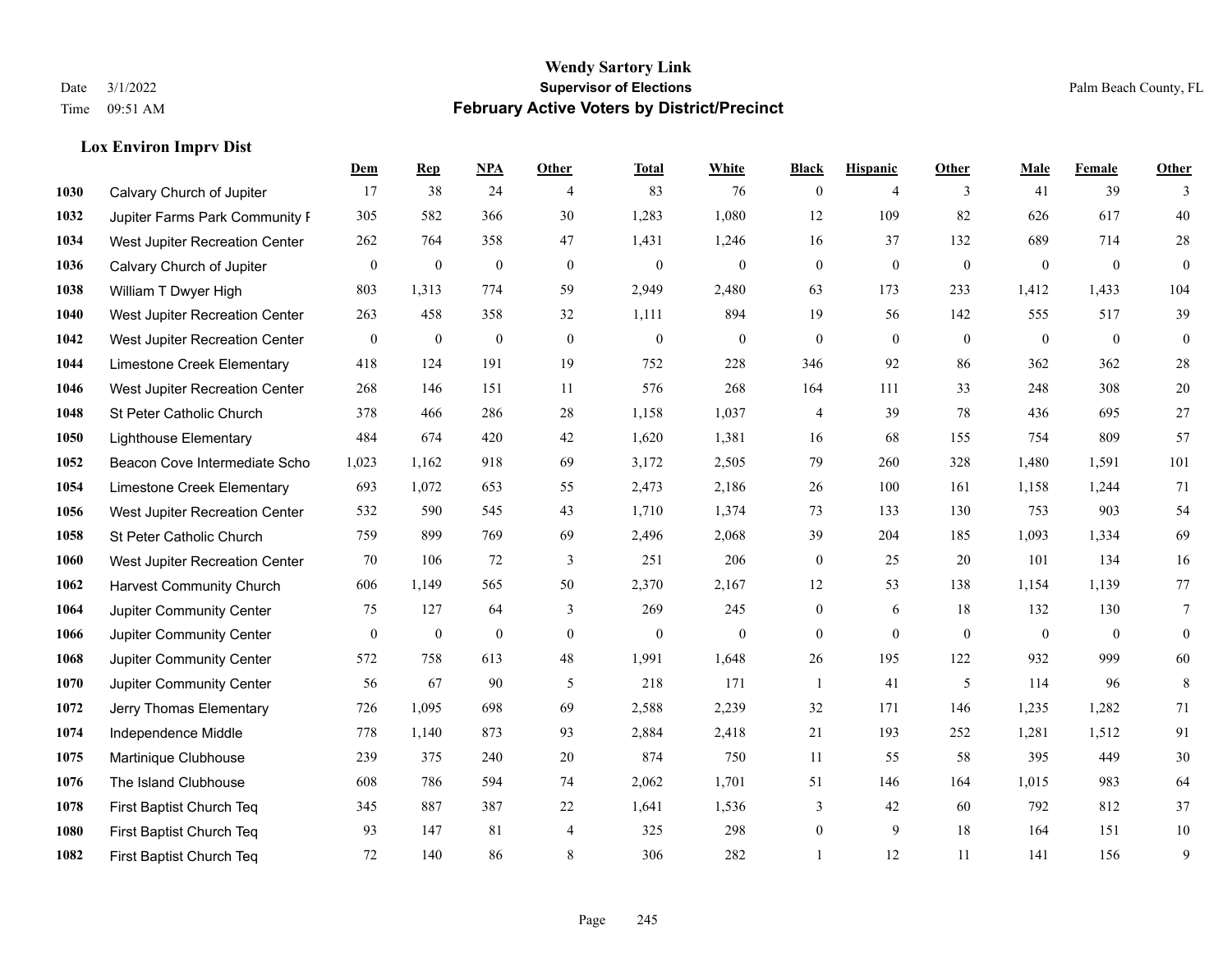#### **Lox Environ Imprv Dist**

|      |                                  | Dem              | <b>Rep</b>       | NPA              | <b>Other</b>     | <b>Total</b>             | <b>White</b>     | <b>Black</b>     | <b>Hispanic</b> | <b>Other</b> | <b>Male</b>      | <b>Female</b>    | <b>Other</b>     |
|------|----------------------------------|------------------|------------------|------------------|------------------|--------------------------|------------------|------------------|-----------------|--------------|------------------|------------------|------------------|
| 1084 | First Baptist Church Teq         | 12               | 53               | 10               | $\theta$         | 75                       | 72               | 1                | $\mathbf{0}$    | 2            | 37               | 37               | $\mathbf{1}$     |
| 1088 | First Baptist Church Teq         | 10               | 45               | 20               | $\overline{0}$   | 75                       | 66               | $\boldsymbol{0}$ | 3               | 6            | 38               | 36               | $\mathbf{1}$     |
| 1094 | First Baptist Church Teq         | 577              | 880              | 548              | 42               | 2,047                    | 1,839            | 9                | 81              | 118          | 924              | 1,076            | 47               |
| 1096 | First Baptist Church Teq         | 46               | 72               | 38               | $\mathbf{0}$     | 156                      | 128              | $7\phantom{.0}$  | 13              | 8            | 79               | 74               | 3                |
| 1098 | Riverside Improvement            | 247              | 460              | 267              | 21               | 995                      | 895              | 6                | 42              | 52           | 459              | 505              | 31               |
| 1100 | Jupiter Elementary               | 403              | 446              | 367              | 33               | 1,249                    | 951              | 17               | 200             | 81           | 608              | 595              | $46\,$           |
| 1102 | Jupiter High                     | 694              | 917              | 674              | 65               | 2,350                    | 1,884            | 59               | 198             | 209          | 1,047            | 1,232            | 71               |
| 1104 | Jupiter Branch Library           | 458              | 576              | 459              | 29               | 1,522                    | 1,234            | 37               | 143             | 108          | 660              | 819              | 43               |
| 1106 | Jupiter Middle                   | 320              | 498              | 397              | 39               | 1,254                    | 1,062            | 17               | 76              | 99           | 591              | 622              | 41               |
| 1108 | Newhaven Clubhouse               | 563              | 723              | 546              | 60               | 1,892                    | 1,626            | 26               | 103             | 137          | 842              | 988              | 62               |
| 1110 | <b>Tequesta Council Chambers</b> | 105              | 121              | 96               | $\overline{4}$   | 326                      | 286              | 4                | 19              | 17           | 148              | 169              | 9                |
| 1112 | <b>Tequesta Council Chambers</b> | 21               | 82               | 46               | $\tau$           | 156                      | 134              | 6                | 10              | 6            | 74               | 79               | 3                |
| 1114 | Tequesta Council Chambers        | 113              | 310              | 137              | 12               | 572                      | 548              | $\mathbf{0}$     | 5               | 19           | 257              | 305              | 10               |
| 1116 | <b>Tequesta Council Chambers</b> | $\boldsymbol{0}$ | $\boldsymbol{0}$ | $\boldsymbol{0}$ | $\boldsymbol{0}$ | $\boldsymbol{0}$         | $\boldsymbol{0}$ | $\boldsymbol{0}$ | $\mathbf{0}$    | $\mathbf{0}$ | $\boldsymbol{0}$ | $\boldsymbol{0}$ | $\boldsymbol{0}$ |
| 1118 | Tequesta Council Chambers        | 162              | 250              | 180              | 22               | 614                      | 520              | 12               | 43              | 39           | 237              | 362              | 15               |
| 1120 | <b>Tequesta Council Chambers</b> | 72               | 242              | 110              | 16               | 440                      | 408              | $\boldsymbol{0}$ | 10              | 22           | 210              | 221              | 9                |
| 1122 | <b>Tequesta Council Chambers</b> | 35               | 83               | 38               | 3                | 159                      | 150              | $\boldsymbol{0}$ | $\mathbf{1}$    | 8            | 77               | 79               | 3                |
| 1124 | Riverside Improvement            | $\mathbf{0}$     | $\overline{2}$   | $\mathbf{1}$     | $\Omega$         | 3                        | 3                | $\mathbf{0}$     | $\theta$        | $\Omega$     | 2                | $\overline{1}$   | $\mathbf{0}$     |
| 1126 | PBC Fire Rescue #18              | 411              | 926              | 485              | 48               | 1,870                    | 1,756            | 9                | 37              | 68           | 853              | 990              | $27\,$           |
| 1128 | Jupiter Inlet Colony Admin Bldg  | 69               | 219              | 88               | 15               | 391                      | 360              | $\boldsymbol{0}$ | 5               | 26           | 176              | 207              | 8                |
| 1130 | PBC Fire Rescue #18              | 1                | 2                | $\mathbf{1}$     | $\Omega$         | $\overline{4}$           | $\overline{4}$   | $\mathbf{0}$     | $\theta$        | $\Omega$     | 2                | $\mathbf{1}$     | $\mathbf{1}$     |
| 1132 | PBC Fire Rescue #18              | $\overline{0}$   | 3                | $\mathbf{1}$     | $\overline{0}$   | $\overline{\mathcal{A}}$ | $\overline{4}$   | $\boldsymbol{0}$ | $\mathbf{0}$    | $\theta$     | $\overline{2}$   | 2                | $\mathbf{0}$     |
| 1134 | PBC Fire Rescue #18              | $\Omega$         | $\mathbf{0}$     | $\mathbf{0}$     | $\Omega$         | $\theta$                 | $\Omega$         | $\mathbf{0}$     | $\theta$        | $\Omega$     | $\theta$         | $\theta$         | $\mathbf{0}$     |
| 1136 | 1st UM Church of Jup-Teq         | 572              | 1,006            | 639              | 62               | 2,279                    | 2,113            | 11               | 54              | 101          | 988              | 1,231            | 60               |
| 1138 | Grace Immanuel Bible Church      | 222              | 830              | 374              | 33               | 1,459                    | 1,392            | $\boldsymbol{0}$ | 13              | 54           | 622              | 806              | 31               |
| 1140 | Club at Admirals Cove            | 288              | 551              | 313              | 27               | 1,179                    | 1,082            | 6                | 22              | 69           | 559              | 601              | 19               |
| 1142 | 1st UM Church of Jup-Teq         | 282              | 606              | 362              | 37               | 1,287                    | 1,195            | 5                | 23              | 64           | 603              | 649              | 35               |
| 1144 | 1st UM Church of Jup-Teq         | 523              | 814              | 516              | 37               | 1,890                    | 1,749            | 5                | 28              | 108          | 867              | 969              | 54               |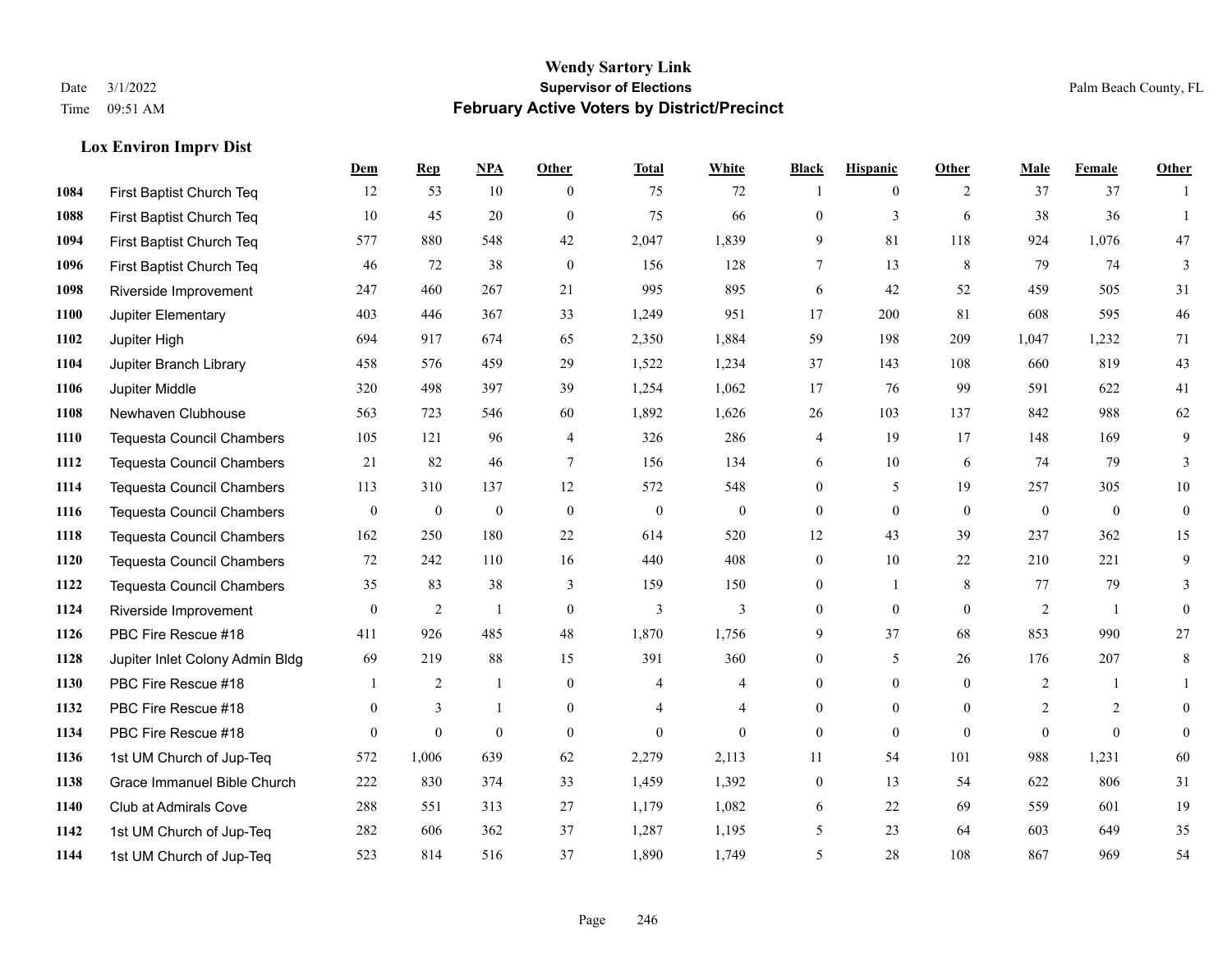**Lox Environ Imprv Dist**

#### **Wendy Sartory Link** Date 3/1/2022 **Supervisor of Elections** Palm Beach County, FL Time 09:51 AM **February Active Voters by District/Precinct**

|                               |                               | Dem          | <b>Rep</b> | <b>NPA</b>   | Other        | Total    | White          | <b>Black</b> | <b>Hispanic</b> | Other          | Male     | Female       | Other          |
|-------------------------------|-------------------------------|--------------|------------|--------------|--------------|----------|----------------|--------------|-----------------|----------------|----------|--------------|----------------|
| 1146                          | Newhaven Clubhouse            | 15           | 34         |              |              | 57       | 51             | $\Omega$     |                 | ╮              | 29       | 27           |                |
| 1148                          | <b>Oceanview Methodist</b>    | 378          | 566        | 395          | 44           | 1,383    | 1,267          |              | 31              | 80             | 601      | 742          | 40             |
| 1150                          | Oceanview Methodist           | $\mathbf{0}$ | $\theta$   | $\mathbf{0}$ | $\theta$     | $\theta$ | $\theta$       |              | $\theta$        | $\theta$       | $\theta$ | $\mathbf{0}$ | $\overline{0}$ |
| 1152                          | Juno Beach Town Center        | 43           | 72         | 53           |              | 175      | 166            | $\Omega$     | $\mathfrak{D}$  |                | 82       | 89           |                |
| 1156                          | Holy Spirit Lutheran          | $\Omega$     |            | $\Omega$     | $\Omega$     | $\Omega$ | $\Omega$       | 0            | $\Omega$        | $\Omega$       | $\Omega$ | $\Omega$     | $\theta$       |
| 1158                          | Holy Spirit Lutheran          | $\theta$     |            |              | $\Omega$     |          |                | 0            |                 | $\theta$       |          |              | $\theta$       |
| 1160                          | Holy Spirit Lutheran          |              | $\Omega$   |              | $\Omega$     |          | $\mathfrak{D}$ | 0            | $\Omega$        | $\Omega$       |          |              | $\theta$       |
| 1164                          | <b>Club at Admirals Cove</b>  | 28           | 159        | 71           |              | 263      | 236            |              | 4               | 19             | 131      | 124          |                |
| 1178                          | Mirasol Sales and Info Center | $\theta$     | $\Omega$   | $\theta$     | $\Omega$     | $\Omega$ | $\Omega$       | 0            | $\Omega$        | $\Omega$       | $\Omega$ | $\Omega$     | $\theta$       |
| 1180                          | Mirasol Sales and Info Center | $\Omega$     | $\Omega$   | $\Omega$     | $\Omega$     | $\Omega$ | $\Omega$       | $\Omega$     | $\Omega$        | $\Omega$       | $\Omega$ | $\Omega$     | $\theta$       |
| 1182                          | William T Dwyer High          | 158          | 263        | 139          |              | 567      | 482            | 16           | 29              | 40             | 270      | 283          | 14             |
| 1204                          | Holy Spirit Lutheran          | 8            | 24         | 14           | $\mathbf{3}$ | 49       | 43             | $\Omega$     |                 | $\overline{4}$ | 23       | 22           |                |
| 1206                          | Holy Spirit Lutheran          | 11           | 84         | 26           | 3            | 124      | 120            | 0            |                 |                | 59       | 64           |                |
| 1208                          | Juno Beach Town Center        | 452          | 877        | 489          | 46           | 1,864    | 1,697          |              | 56              | 104            | 865      | 953          | 46             |
| <b>Lox Environ Imprv Dist</b> |                               | 17,745       | 27,862     | 18,085       | 1,635        | 65,327   | 56,010         | 1,284        | 3,592           | 4,441          | 30,087   | 33,371       | 1,869          |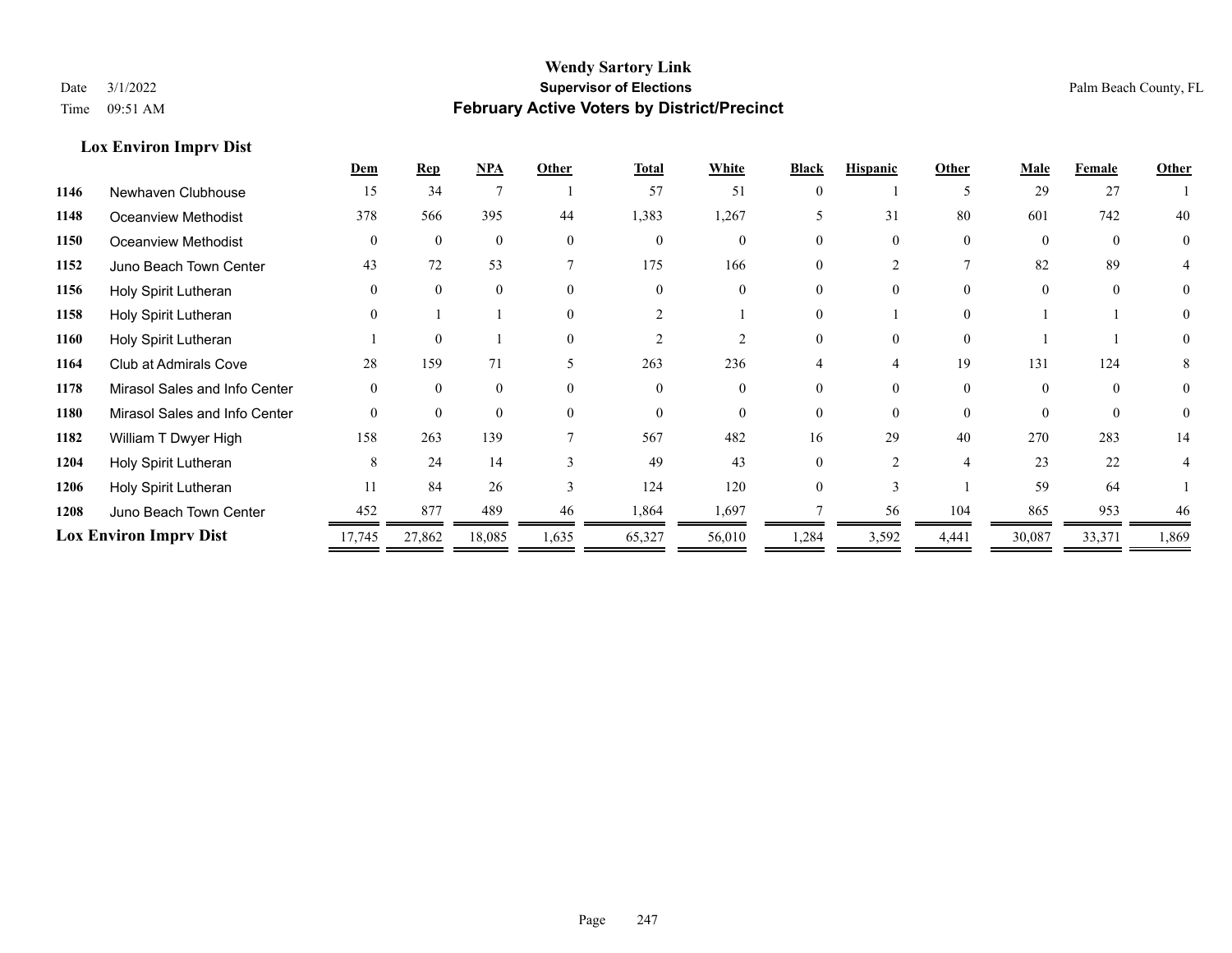#### **Hamal Comm Dev Dist**

|      |                                 | Dem   | <b>Rep</b> | <b>NPA</b> | Other | <b>Total</b> | White | <b>Black</b> | <b>Hispanic</b> | Other | Male | Female | <b>Other</b> |
|------|---------------------------------|-------|------------|------------|-------|--------------|-------|--------------|-----------------|-------|------|--------|--------------|
| 2002 | Jeaga Middle                    | 178   | ۵2         |            |       | 391          | 153   | 128          | 38              |       | 174  | 205    |              |
| 2004 | <b>Grassy Waters Elementary</b> | 1,037 | 319        | 611        | 46    | 2.013        | 589   | 736          | 398             | 290   | 853  | 1,089  | 71           |
|      | <b>Hamal Comm Dev Dist</b>      | 1,215 | 412        | 723        | 54    | 2.404        | 742   | 864          | 436             | 362   | .027 | . 294  | 83           |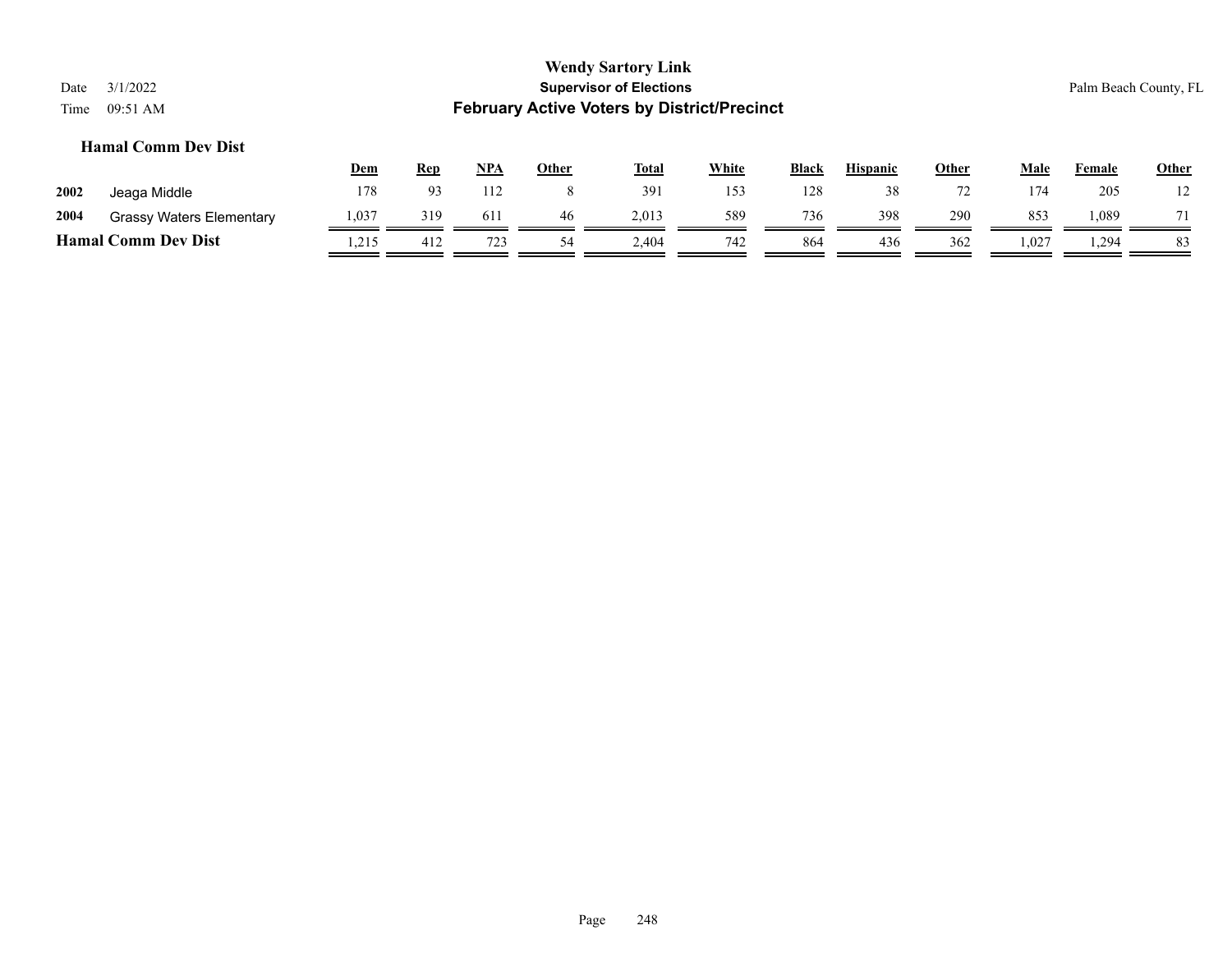#### **Hypo Haverhill Comm Dist**

|                                 | Dem | Ren | NPA | Other | <b>Total</b> | White     | <b>Black</b> | <b>Hispanic</b> | Other | Male | $\mathbf{r}$<br>Female | Other           |
|---------------------------------|-----|-----|-----|-------|--------------|-----------|--------------|-----------------|-------|------|------------------------|-----------------|
| 3106<br>American German Club    | 306 | 104 | 210 |       | 638          | 22<br>∠∠∠ | 185          | 100             | 131   | 280  | 331                    | $\gamma$        |
| <b>Hypo Haverhill Comm Dist</b> | 306 | 104 | 210 |       | 638          | 222       | 185          | 100             | 131   | 280  | 331                    | $\gamma$ $\tau$ |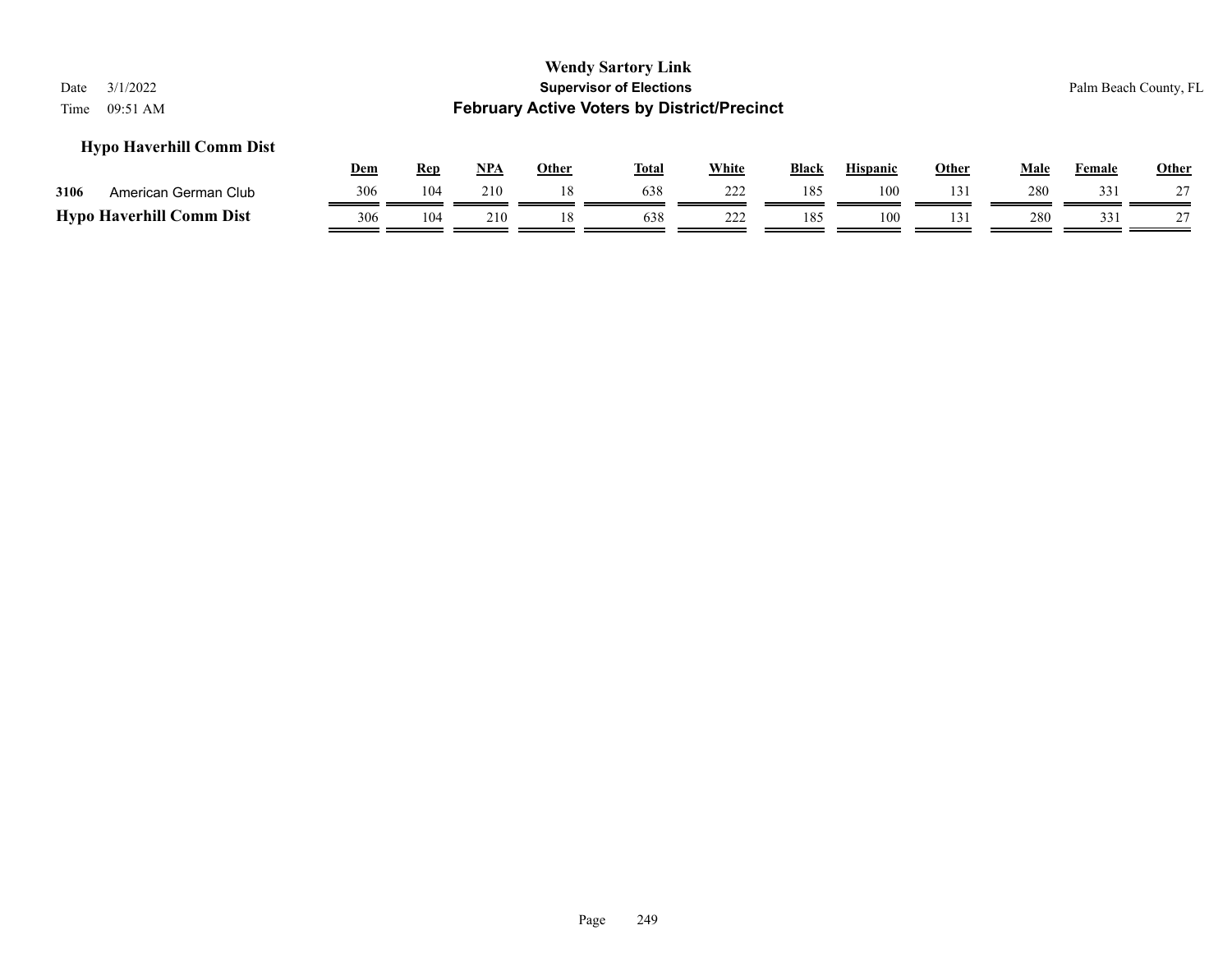#### **Indian Trail Imprv Dist**

| 1170 |                                 |              |                  |              |             |              |          |              |          |          |          |                | Other          |
|------|---------------------------------|--------------|------------------|--------------|-------------|--------------|----------|--------------|----------|----------|----------|----------------|----------------|
|      | Caloosa POA Meeting Room        | $\mathbf{0}$ | $\boldsymbol{0}$ | $\mathbf{0}$ | $\theta$    | $\mathbf{0}$ | $\theta$ | $\mathbf{0}$ | $\theta$ | $\theta$ | $\Omega$ | $\overline{0}$ | $\overline{0}$ |
| 6042 | Osceola Creek Middle            | 983          | 1,240            | 1,048        | 66          | 3,337        | 2,135    | 435          | 497      | 270      | 1,593    | 1,638          | 106            |
| 6044 | <b>Frontier Elementary</b>      | 907          | 997              | 791          | 56          | 2,751        | 1,743    | 421          | 355      | 232      | 1,289    | 1,383          | 79             |
| 6045 | Acreage Branch Library          | 196          | 270              | 182          | 13          | 661          | 423      | 81           | 89       | 68       | 318      | 314            | 29             |
| 6046 | Pierce Hammock Elementary       | 795          | 974              | 775          | 50          | 2,594        | 1,654    | 368          | 328      | 244      | 1,261    | 1,233          | 100            |
| 6050 | Acreage Branch Library          | 856          | 881              | 735          | 64          | 2,536        | 1,544    | 374          | 353      | 265      | 1,188    | 1,258          | 90             |
| 6051 | Cornerstone Fellowship          | 605          | 750              | 562          | 53          | 1,970        | 1,257    | 210          | 292      | 211      | 916      | 983            | 71             |
| 6052 | Seminole Ridge High             | 611          | 658              | 573          | 34          | 1,876        | 1,149    | 228          | 322      | 177      | 888      | 916            | 72             |
| 6058 | <b>Acreage Pines Elementary</b> | 734          | 618              | 575          | 43          | 1,970        | 1,065    | 356          | 253      | 296      | 959      | 948            | 63             |
| 6060 | Indian Trail Improvement Dist   | 890          | 969              | 810          | 57          | 2,726        | 1,689    | 345          | 412      | 280      | 1,268    | 1,360          | 98             |
| 6062 | Sandhill Crane Golf Club        | 228          | 427              | 265          | 23          | 943          | 667      | 75           | 71       | 130      | 459      | 453            | 31             |
| 6076 | <b>Western Pines Middle</b>     | 639          | 719              | 569          | 40          | 1,967        | 1,429    | 157          | 206      | 175      | 940      | 949            | 78             |
| 6078 | <b>Western Pines Middle</b>     | 665          | 739              | 646          | 43          | 2,093        | 1,391    | 166          | 363      | 173      | 993      | 1.043          | 57             |
| 6080 | <b>Golden Grove Elementary</b>  | 605          | 783              | 631          | 47          | 2,066        | 1,365    | 137          | 360      | 204      | 964      | 1.019          | 83             |
| 6088 | Seminole Ridge High             | 521          | 690              | 560          | 45          | 1,816        | 1,160    | 215          | 295      | 146      | 858      | 906            | 52             |
| 6090 | Loxahatchee Groves Elementary   | 768          | 896              | 766          | 55          | 2,485        | 1,531    | 283          | 456      | 215      | 1,201    | 1,189          | 95             |
| 6092 | PBSC Loxahatchee Groves Can     | 172          | 221              | 145          | 17          | 555          | 361      | 41           | 110      | 43       | 265      | 270            | 20             |
| 6100 | Madison Green Country Club      | 1,229        | 724              | 775          | 55          | 2,783        | 1,194    | 791          | 410      | 388      | 1,281    | 1.400          | 102            |
| 6104 | <b>Crestwood Middle</b>         | 184          | 153              | 123          | $\mathbf Q$ | 469          | 219      | 77           | 88       | 85       | 217      | 231            | 21             |
|      | <b>Indian Trail Imprv Dist</b>  | 11,588       | 12,709           | 10,531       | 770         | 35,598       | 21,976   | 4,760        | 5,260    | 3,602    | 16,858   | 17,493         | 1,247          |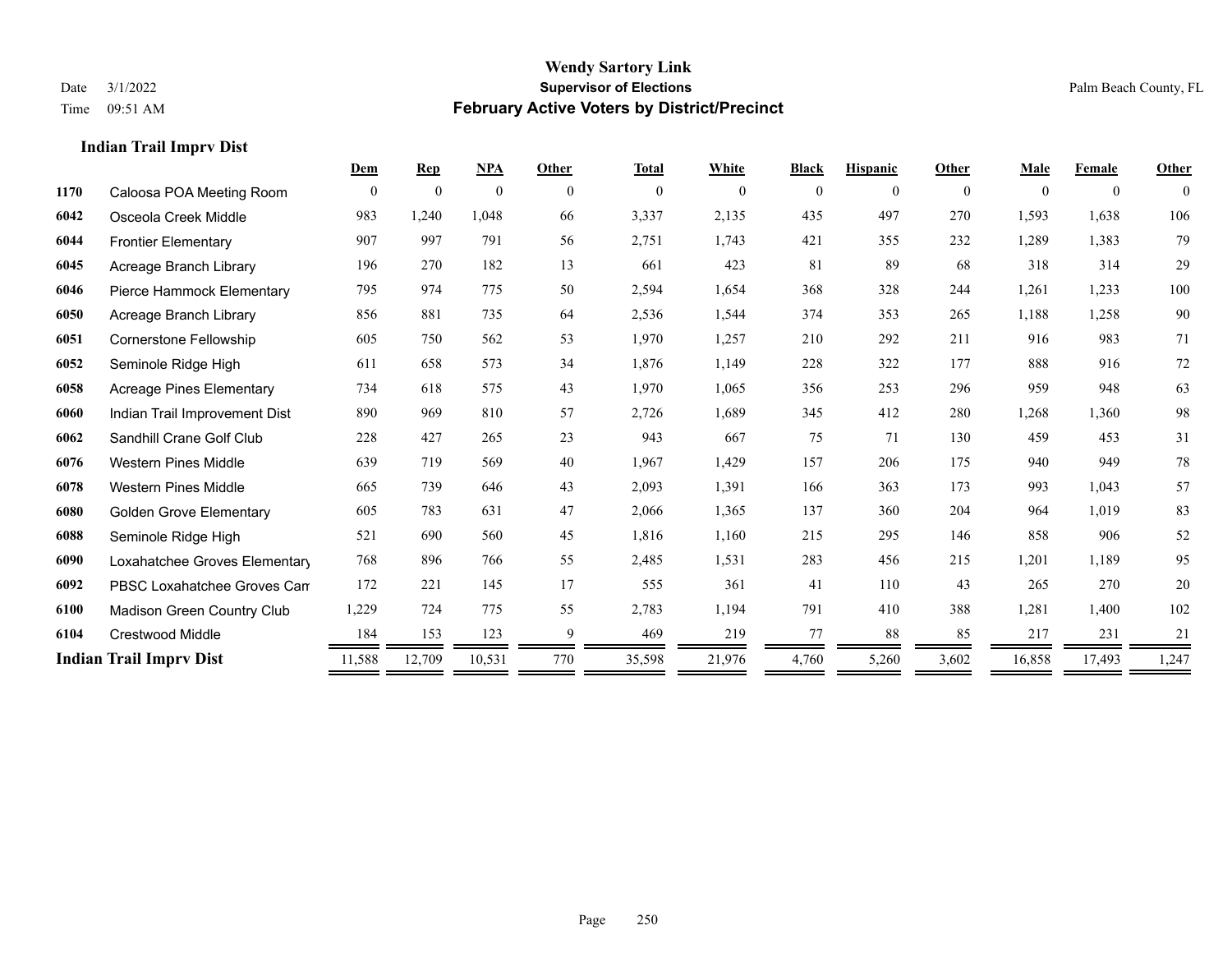#### **Journeys Comm Dev Dist**

|                               | Dem | Rep | NPA | Other | Total | <b>White</b> | Black | Hispanic | Other | Male | Female | <b>Other</b> |
|-------------------------------|-----|-----|-----|-------|-------|--------------|-------|----------|-------|------|--------|--------------|
| 3100<br>Journeys End          | 429 | 339 | 375 | 20    | .163  | 778          | 94    | 139      | 152   | 550  | 582    |              |
| <b>Journeys Comm Dev Dist</b> | 429 | 339 | 375 | 20    | .,163 | 778          | 94    | 139      | 152   | 550  | 582    |              |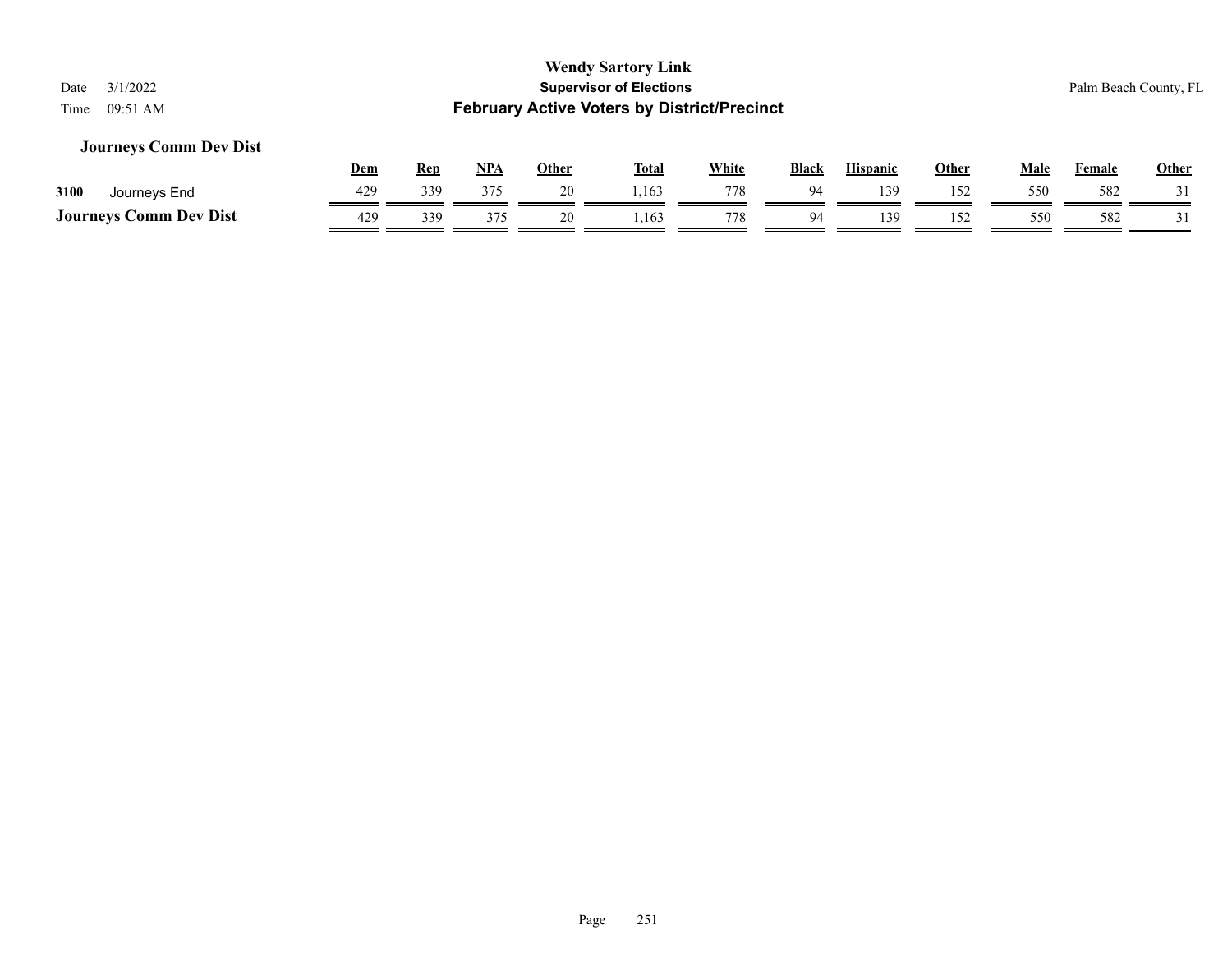**Jupiter Inlet Dist**

#### **Wendy Sartory Link** Date 3/1/2022 **Supervisor of Elections** Palm Beach County, FL Time 09:51 AM **February Active Voters by District/Precinct**

## **Dem Rep NPA Other Total White Black Hispanic Other Male Female Other** Journey Church of Jupiter 0 0 0 0 0 0 0 0 0 0 0 0 Calvary Church of Jupiter 439 841 472 48 1,800 1,594 20 95 91 853 894 53 Calvary Church of Jupiter 192 377 224 8 801 719 0 46 36 385 399 17 Caloosa POA Meeting Room 0 0 0 0 0 0 0 0 0 0 0 0 Journey Church of Jupiter 689 1,260 777 63 2,789 2,387 34 190 178 1,341 1,372 76 Calvary Church of Jupiter  $\begin{array}{cccccccc} 7 & 6 & 7 & 1 & 21 & 21 & 0 & 0 & 0 & 11 & 10 & 0 \\ 1 & 2 & 2 & 2 & 2 & 0 & 0 & 0 & 11 & 10 & 0 \\ 1 & 0 & 0 & 0 & 0 & 0 & 0 & 0 & 0 & 0 \end{array}$  Calvary Church of Jupiter 328 625 347 28 1,328 1,175 11 77 65 635 662 31 Jupiter Farms Elementary 528 1,034 598 63 2,223 1,940 15 140 128 1,077 1,085 61 Calvary Church of Jupiter 17 38 24 4 83 76 0 4 3 41 39 3 Jupiter Farms Park Community F 305 582 366 30 1,283 1,080 12 109 82 626 617 40 West Jupiter Recreation Center 262 764 358 47 1,431 1,246 16 37 132 689 714 28 Calvary Church of Jupiter 0 0 0 0 0 0 0 0 0 0 0 0 William T Dwyer High 803 1,313 774 59 2,949 2,480 63 173 233 1,412 1,433 104 West Jupiter Recreation Center 263 458 358 32 1,111 894 19 56 142 555 517 39 West Jupiter Recreation Center 0 0 0 0 0 0 0 0 0 0 0 0 Limestone Creek Elementary 418 124 191 19 752 228 346 92 86 362 362 28 West Jupiter Recreation Center 268 146 151 11 576 268 164 111 33 248 308 20 St Peter Catholic Church 378 466 286 28 1,158 1,037 4 39 78 436 695 27 Lighthouse Elementary 484 674 420 42 1,620 1,381 16 68 155 754 809 57 Beacon Cove Intermediate School 1,023 1,162 918 69 3,172 2,505 79 260 328 1,480 1,591 101 Limestone Creek Elementary 693 1,072 653 55 2,473 2,186 26 100 161 1,158 1,244 71 West Jupiter Recreation Center 532 590 545 43 1,710 1,374 73 133 130 753 903 54 St Peter Catholic Church 759 899 769 69 2,496 2,068 39 204 185 1,093 1,334 69 West Jupiter Recreation Center 70 106 72 3 251 206 0 25 20 101 134 16 Harvest Community Church 606 1,149 565 50 2,370 2,167 12 53 138 1,154 1,139 77 Jupiter Community Center 75 127 64 3 269 245 0 6 18 132 130 7 Jupiter Community Center 0 0 0 0 0 0 0 0 0 0 0 0 Jupiter Community Center 572 758 613 48 1,991 1,648 26 195 122 932 999 60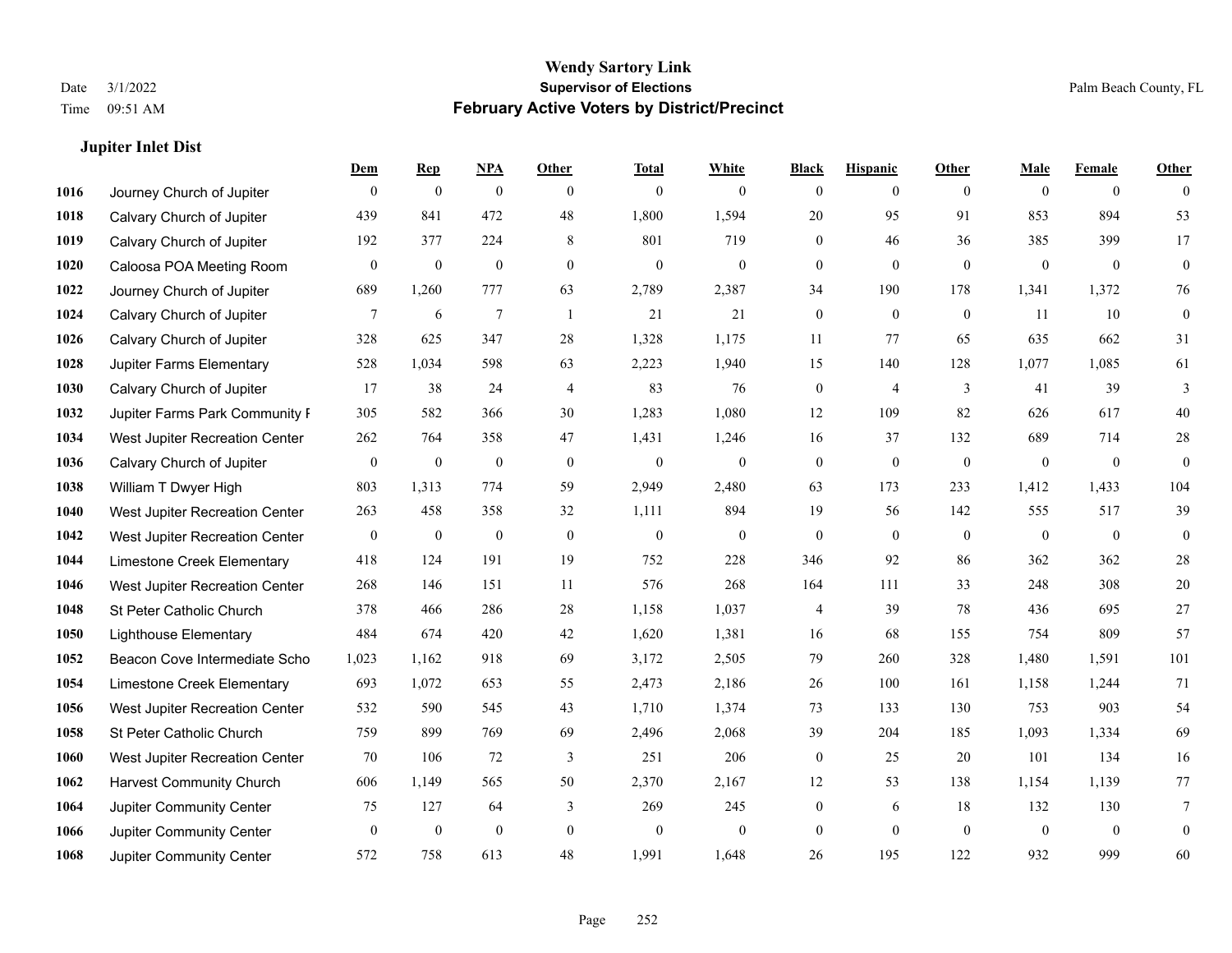### **Jupiter Inlet Dist**

|      |                                  | <b>Dem</b>       | <b>Rep</b>       | NPA              | <b>Other</b>     | <b>Total</b>     | <b>White</b>     | <b>Black</b>     | <b>Hispanic</b> | <b>Other</b> | <b>Male</b>  | <b>Female</b> | Other            |
|------|----------------------------------|------------------|------------------|------------------|------------------|------------------|------------------|------------------|-----------------|--------------|--------------|---------------|------------------|
| 1070 | Jupiter Community Center         | 56               | 67               | 90               | 5                | 218              | 171              | $\overline{1}$   | 41              | 5            | 114          | 96            | 8                |
| 1072 | Jerry Thomas Elementary          | 726              | 1,095            | 698              | 69               | 2,588            | 2,239            | 32               | 171             | 146          | 1,235        | 1,282         | 71               |
| 1074 | Independence Middle              | 778              | 1,140            | 873              | 93               | 2,884            | 2,418            | 21               | 193             | 252          | 1,281        | 1,512         | 91               |
| 1075 | Martinique Clubhouse             | 239              | 375              | 240              | $20\,$           | 874              | 750              | 11               | 55              | 58           | 395          | 449           | $30\,$           |
| 1076 | The Island Clubhouse             | 608              | 786              | 594              | 74               | 2,062            | 1,701            | 51               | 146             | 164          | 1,015        | 983           | 64               |
| 1078 | First Baptist Church Teq         | 345              | 887              | 387              | 22               | 1,641            | 1,536            | 3                | 42              | 60           | 792          | 812           | 37               |
| 1080 | First Baptist Church Teq         | 93               | 147              | 81               | $\overline{4}$   | 325              | 298              | $\boldsymbol{0}$ | 9               | 18           | 164          | 151           | $10\,$           |
| 1082 | First Baptist Church Teq         | 72               | 140              | 86               | 8                | 306              | 282              | 1                | 12              | 11           | 141          | 156           | 9                |
| 1084 | First Baptist Church Teq         | 12               | 53               | 10               | $\boldsymbol{0}$ | 75               | 72               | 1                | $\overline{0}$  | 2            | 37           | 37            | -1               |
| 1088 | First Baptist Church Teq         | 10               | 45               | 20               | $\mathbf{0}$     | 75               | 66               | $\overline{0}$   | $\overline{3}$  | 6            | 38           | 36            | $\overline{1}$   |
| 1094 | First Baptist Church Teq         | 577              | 880              | 548              | 42               | 2,047            | 1,839            | 9                | 81              | 118          | 924          | 1,076         | 47               |
| 1096 | First Baptist Church Teq         | 46               | 72               | 38               | $\mathbf{0}$     | 156              | 128              | $\tau$           | 13              | 8            | 79           | 74            | 3                |
| 1098 | Riverside Improvement            | 247              | 460              | 267              | 21               | 995              | 895              | 6                | 42              | 52           | 459          | 505           | 31               |
| 1100 | Jupiter Elementary               | 403              | 446              | 367              | 33               | 1,249            | 951              | 17               | 200             | 81           | 608          | 595           | $46\,$           |
| 1102 | Jupiter High                     | 694              | 917              | 674              | 65               | 2,350            | 1,884            | 59               | 198             | 209          | 1,047        | 1,232         | 71               |
| 1104 | Jupiter Branch Library           | 458              | 576              | 459              | 29               | 1,522            | 1,234            | 37               | 143             | 108          | 660          | 819           | 43               |
| 1106 | Jupiter Middle                   | 320              | 498              | 397              | 39               | 1,254            | 1,062            | 17               | 76              | 99           | 591          | 622           | 41               |
| 1108 | Newhaven Clubhouse               | 563              | 723              | 546              | 60               | 1,892            | 1,626            | 26               | 103             | 137          | 842          | 988           | 62               |
| 1110 | <b>Tequesta Council Chambers</b> | 105              | 121              | 96               | $\overline{4}$   | 326              | 286              | 4                | 19              | 17           | 148          | 169           | 9                |
| 1112 | <b>Tequesta Council Chambers</b> | 21               | 82               | 46               | $\tau$           | 156              | 134              | 6                | 10              | 6            | 74           | 79            | 3                |
| 1114 | <b>Tequesta Council Chambers</b> | 113              | 310              | 137              | 12               | 572              | 548              | $\overline{0}$   | 5               | 19           | 257          | 305           | $10\,$           |
| 1116 | <b>Tequesta Council Chambers</b> | $\boldsymbol{0}$ | $\boldsymbol{0}$ | $\boldsymbol{0}$ | $\mathbf{0}$     | $\boldsymbol{0}$ | $\boldsymbol{0}$ | $\overline{0}$   | $\overline{0}$  | $\mathbf{0}$ | $\mathbf{0}$ | $\mathbf{0}$  | $\boldsymbol{0}$ |
| 1118 | <b>Tequesta Council Chambers</b> | 162              | 250              | 180              | 22               | 614              | 520              | 12               | 43              | 39           | 237          | 362           | 15               |
| 1120 | <b>Tequesta Council Chambers</b> | 72               | 242              | 110              | 16               | 440              | 408              | $\overline{0}$   | 10              | 22           | 210          | 221           | 9                |
| 1122 | Tequesta Council Chambers        | 35               | 83               | 38               | 3                | 159              | 150              | $\overline{0}$   | 1               | $\,8\,$      | 77           | 79            | 3                |
| 1124 | Riverside Improvement            | $\mathbf{0}$     | $\overline{2}$   | 1                | $\mathbf{0}$     | 3                | 3                | $\overline{0}$   | $\overline{0}$  | $\mathbf{0}$ | 2            | $\mathbf{1}$  | $\overline{0}$   |
| 1126 | PBC Fire Rescue #18              | 411              | 926              | 485              | 48               | 1,870            | 1,756            | 9                | 37              | 68           | 853          | 990           | $27\,$           |
| 1128 | Jupiter Inlet Colony Admin Bldg  | 69               | 219              | 88               | 15               | 391              | 360              | $\mathbf{0}$     | 5               | 26           | 176          | 207           | $\,$ 8 $\,$      |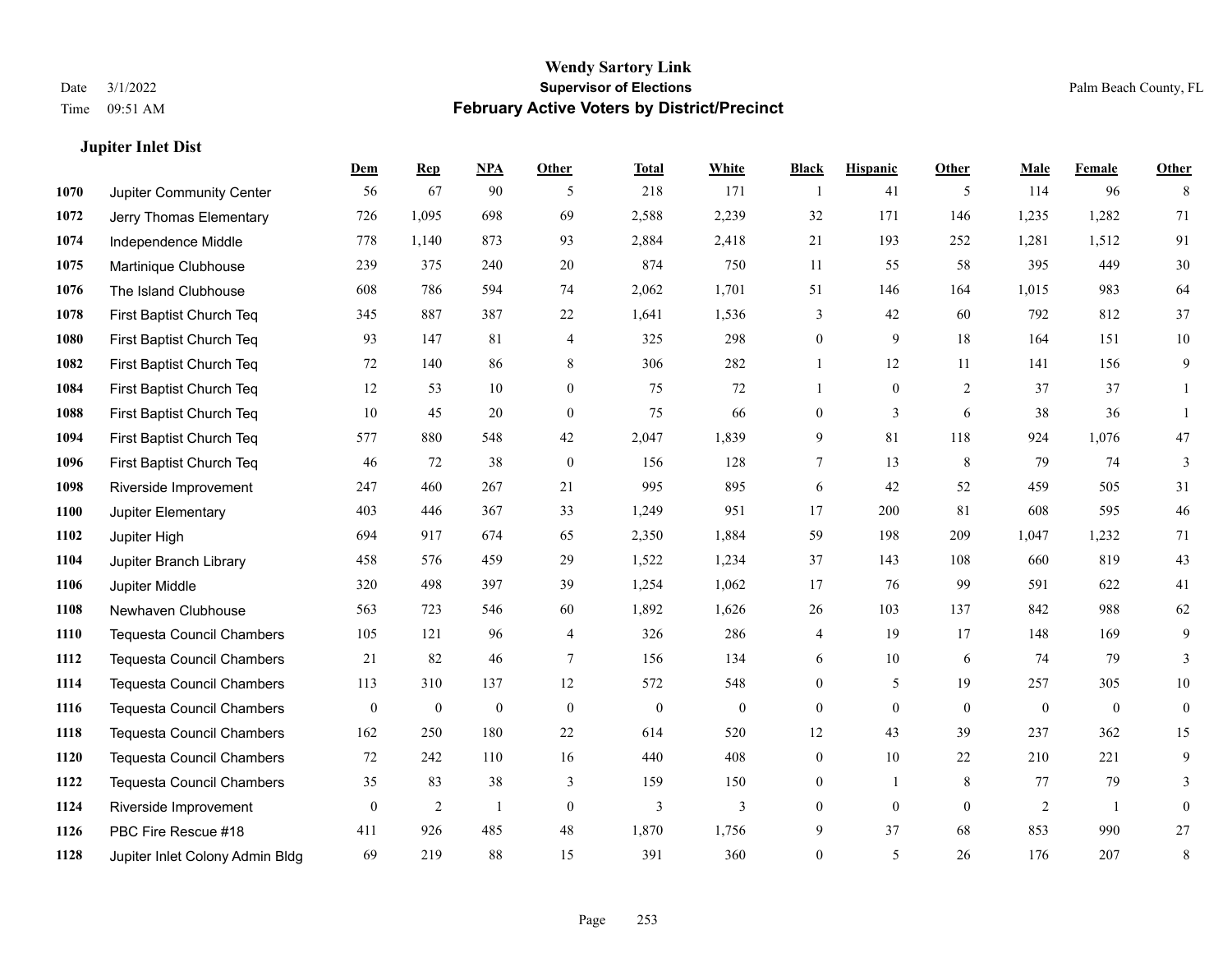### **Jupiter Inlet Dist**

|      |                               | Dem            | <b>Rep</b>     | NPA          | <b>Other</b>   | <b>Total</b>   | <b>White</b>     | <b>Black</b>   | <b>Hispanic</b> | <b>Other</b>   | <b>Male</b>    | <b>Female</b>   | <b>Other</b>   |
|------|-------------------------------|----------------|----------------|--------------|----------------|----------------|------------------|----------------|-----------------|----------------|----------------|-----------------|----------------|
| 1130 | PBC Fire Rescue #18           |                | 2              | 1            | $\theta$       | 4              | $\overline{4}$   | $\mathbf{0}$   | $\overline{0}$  | $\theta$       | $\overline{2}$ | $\mathbf{1}$    |                |
| 1132 | PBC Fire Rescue #18           | $\theta$       | 3              | 1            | $\Omega$       |                | $\overline{4}$   | $\theta$       | $\mathbf{0}$    | $\Omega$       | 2              | $\overline{2}$  | $\theta$       |
| 1134 | PBC Fire Rescue #18           | $\Omega$       | $\theta$       | $\theta$     | $\Omega$       | $\theta$       | $\Omega$         | $\Omega$       | $\theta$        | $\Omega$       | $\Omega$       | $\Omega$        | $\theta$       |
| 1136 | 1st UM Church of Jup-Teq      | 572            | 1,006          | 639          | 62             | 2,279          | 2,113            | 11             | 54              | 101            | 988            | 1,231           | 60             |
| 1138 | Grace Immanuel Bible Church   | 222            | 830            | 374          | 33             | 1,459          | 1,392            | $\mathbf{0}$   | 13              | 54             | 622            | 806             | 31             |
| 1140 | Club at Admirals Cove         | 288            | 551            | 313          | 27             | 1,179          | 1,082            | 6              | 22              | 69             | 559            | 601             | 19             |
| 1142 | 1st UM Church of Jup-Teq      | 282            | 606            | 362          | 37             | 1,287          | 1,195            | 5              | 23              | 64             | 603            | 649             | 35             |
| 1144 | 1st UM Church of Jup-Teq      | 523            | 814            | 516          | 37             | 1,890          | 1,749            | 5              | 28              | 108            | 867            | 969             | 54             |
| 1146 | Newhaven Clubhouse            | 15             | 34             | 7            | -1             | 57             | 51               | $\mathbf{0}$   | 1               | 5              | 29             | 27              |                |
| 1148 | Oceanview Methodist           | 378            | 566            | 395          | 44             | 1,383          | 1,267            | 5              | 31              | 80             | 601            | 742             | 40             |
| 1150 | Oceanview Methodist           | $\theta$       | $\overline{0}$ | $\mathbf{0}$ | $\theta$       | $\mathbf{0}$   | $\mathbf{0}$     | $\theta$       | $\theta$        | $\Omega$       | $\theta$       | $\theta$        | $\theta$       |
| 1152 | Juno Beach Town Center        | 43             | 72             | 53           | $\tau$         | 175            | 166              | $\mathbf{0}$   | $\overline{2}$  | $\tau$         | 82             | 89              |                |
| 1154 | Holy Spirit Lutheran          | 134            | 302            | 132          | 18             | 586            | 524              | 4              | 28              | 30             | 275            | 291             | 20             |
| 1156 | Holy Spirit Lutheran          | $\mathbf{0}$   | $\mathbf{0}$   | $\mathbf{0}$ | $\mathbf{0}$   | $\mathbf{0}$   | $\boldsymbol{0}$ | $\mathbf{0}$   | $\overline{0}$  | $\theta$       | $\mathbf{0}$   | $\overline{0}$  | $\theta$       |
| 1158 | Holy Spirit Lutheran          | $\Omega$       | $\mathbf{1}$   | $\mathbf{1}$ | $\theta$       | $\overline{c}$ | 1                | $\theta$       |                 | $\Omega$       |                |                 | $\theta$       |
| 1160 | Holy Spirit Lutheran          |                | $\mathbf{0}$   | $\mathbf{1}$ | $\theta$       | $\overline{2}$ | $\overline{c}$   | $\theta$       | $\theta$        | $\theta$       | $\mathbf{1}$   | $\mathbf{1}$    | $\theta$       |
| 1162 | Holy Spirit Lutheran          | 2              | $\overline{4}$ | 5            | $\overline{2}$ | 13             | 13               | $\mathbf{0}$   | $\mathbf{0}$    | $\overline{0}$ | 6              | $7\phantom{.0}$ | 0              |
| 1164 | Club at Admirals Cove         | 28             | 159            | 71           | 5              | 263            | 236              | 4              | 4               | 19             | 131            | 124             | 8              |
| 1166 | Holy Spirit Lutheran          | 6              | 23             | 12           | $\theta$       | 41             | 34               | $\theta$       | $\overline{2}$  | 5              | 18             | 23              | $\theta$       |
| 1168 | Holy Spirit Lutheran          | $\Omega$       | $\theta$       | $\theta$     | $\theta$       | $\mathbf{0}$   | $\mathbf{0}$     | $\theta$       | $\theta$        | $\Omega$       | $\theta$       | $\theta$        | $\theta$       |
| 1172 | Caloosa POA Meeting Room      | 128            | 282            | 124          | 9              | 543            | 461              | 15             | 23              | 44             | 248            | 277             | $18\,$         |
| 1173 | Caloosa POA Meeting Room      | 66             | 123            | 61           | 3              | 253            | 215              | 5              | 14              | 19             | 119            | 124             | 10             |
| 1174 | Mirasol Sales and Info Center | $\Omega$       | $\mathbf{0}$   | $\mathbf{0}$ | $\mathbf{0}$   | $\theta$       | $\overline{0}$   | $\mathbf{0}$   | $\mathbf{0}$    | $\theta$       | $\theta$       | $\theta$        | $\mathbf{0}$   |
| 1176 | Mirasol Sales and Info Center | $\theta$       | $\theta$       | $\theta$     | $\theta$       | $\theta$       | $\Omega$         | $\theta$       | $\theta$        | $\Omega$       | $\theta$       | $\Omega$        | $\Omega$       |
| 1178 | Mirasol Sales and Info Center | $\overline{0}$ | $\mathbf{0}$   | $\mathbf{0}$ | $\theta$       | $\theta$       | $\overline{0}$   | $\overline{0}$ | $\mathbf{0}$    | $\Omega$       | $\overline{0}$ | $\theta$        |                |
| 1180 | Mirasol Sales and Info Center | $\Omega$       | $\mathbf{0}$   | $\mathbf{0}$ | $\theta$       | $\theta$       | $\Omega$         | $\theta$       | $\mathbf{0}$    | $\theta$       | $\theta$       | $\theta$        | $\overline{0}$ |
| 1182 | William T Dwyer High          | 158            | 263            | 139          | $\tau$         | 567            | 482              | 16             | 29              | 40             | 270            | 283             | 14             |
| 1184 | Eastpointe Country Club       | 526            | 683            | 416          | 38             | 1,663          | 1,553            | 12             | 28              | 70             | 748            | 883             | 32             |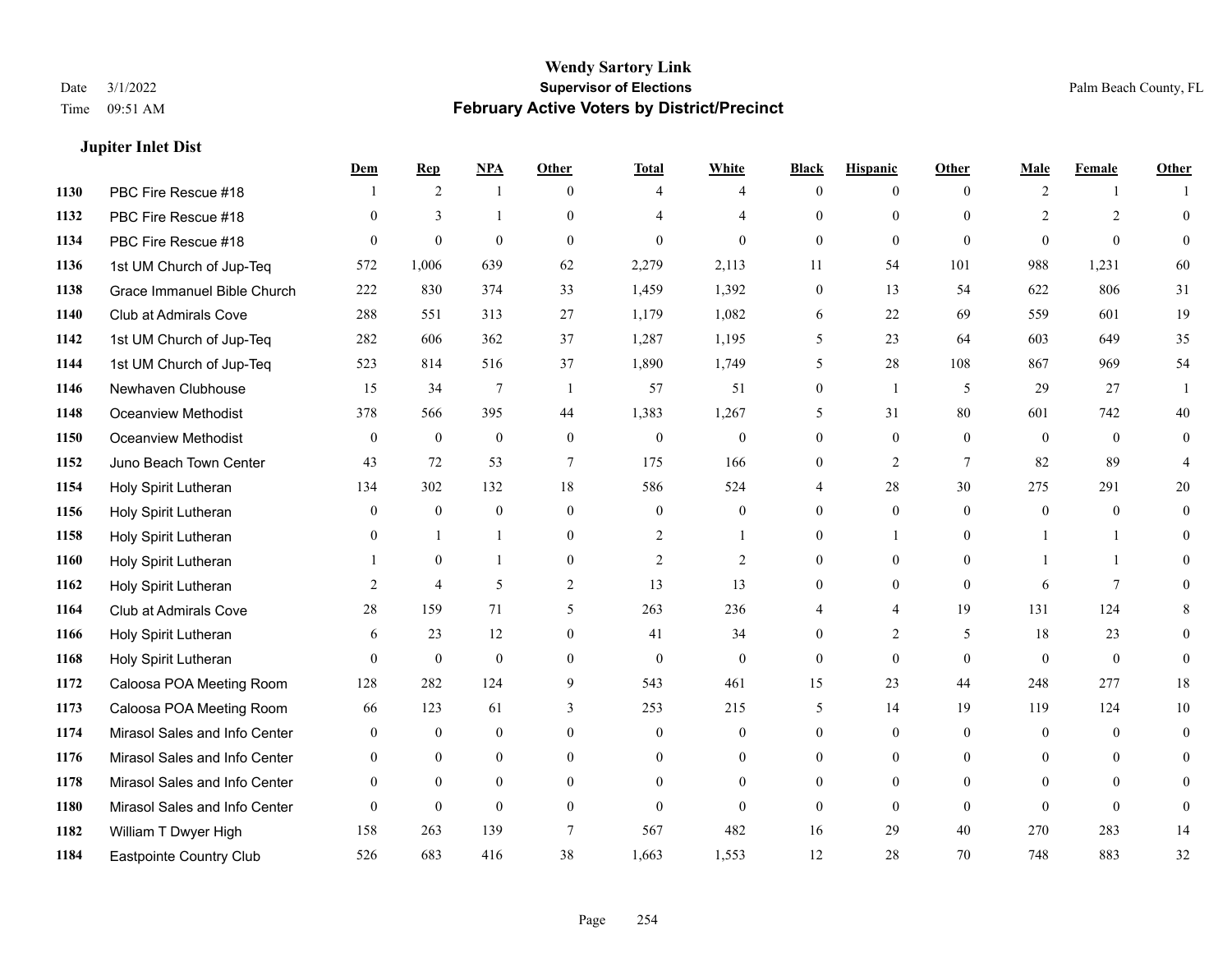### **Jupiter Inlet Dist**

|      |                               | Dem          | <b>Rep</b>   | NPA          | Other        | <b>Total</b> | White          | <b>Black</b> | <b>Hispanic</b> | Other          | <b>Male</b> | Female   | Other        |
|------|-------------------------------|--------------|--------------|--------------|--------------|--------------|----------------|--------------|-----------------|----------------|-------------|----------|--------------|
| 1186 | Mirasol Sales and Info Center | 547          | 516          | 464          | 44           | 1,571        | 1,215          | 54           | 145             | 157            | 746         | 780      | 45           |
| 1188 | <b>Westwood Gardens HOA</b>   | 347          | 384          | 340          | 34           | 1,105        | 854            | 38           | 120             | 93             | 451         | 636      | 18           |
| 1189 | <b>Westwood Gardens HOA</b>   | 26           | 62           | 24           | 2            | 114          | 100            | 7            | 2               | 5              | 54          | 57       | 3            |
| 1190 | Gardens Presbyterian          | 1,355        | 2,176        | 1,464        | 148          | 5,143        | 4,213          | 139          | 350             | 441            | 2,281       | 2,724    | 138          |
| 1192 | Evergrene Clubhouse           | 384          | 682          | 468          | 44           | 1,578        | 1,335          | 27           | 81              | 135            | 762         | 761      | 55           |
| 1194 | Frenchmans Creek Real Estate  | 646          | 948          | 644          | 47           | 2,285        | 2,089          | 15           | 42              | 139            | 1,043       | 1,187    | 55           |
| 1196 | Gardens Presbyterian          | $\theta$     | $\theta$     | $\Omega$     | $\theta$     | $\theta$     | $\Omega$       | $\theta$     | $\theta$        | $\theta$       | $\theta$    | $\theta$ | $\mathbf{0}$ |
| 1198 | 1st Baptist Church PBG        | 552          | 484          | 429          | 34           | 1,499        | 1,048          | 131          | 167             | 153            | 722         | 729      | 48           |
| 1200 | Dwight D Eisenhower Elementar | $\mathbf{0}$ | $\mathbf{0}$ | $\mathbf{0}$ | $\theta$     | $\theta$     | $\overline{0}$ | $\mathbf{0}$ | $\theta$        | $\theta$       | $\Omega$    | $\theta$ | $\mathbf{0}$ |
| 1202 | <b>Cross Community Church</b> | 495          | 1,068        | 569          | 41           | 2,173        | 1,941          | 14           | 92              | 126            | 1,039       | 1,064    | 70           |
| 1204 | Holy Spirit Lutheran          | 8            | 24           | 14           | $\mathbf{3}$ | 49           | 43             | $\theta$     | $\overline{2}$  | $\overline{4}$ | 23          | 22       | 4            |
| 1206 | Holy Spirit Lutheran          | 11           | 84           | 26           | 3            | 124          | 120            | $\theta$     | 3               |                | 59          | 64       |              |
| 1208 | Juno Beach Town Center        | 452          | 877          | 489          | 46           | 1,864        | 1,697          |              | 56              | 104            | 865         | 953      | 46           |
| 1210 | Holy Spirit Lutheran          | 208          | 274          | 159          |              | 648          | 577            | 2            | 26              | 43             | 314         | 312      | 22           |
| 1212 | Juno Beach Town Center        | 44           | 65           | 53           |              | 169          | 140            |              | 9               | 15             | 84          | 80       | 5            |
| 1214 | Juno Beach Town Center        | 265          | 452          | 208          | 28           | 953          | 889            | 5            | 13              | 46             | 384         | 546      | 23           |
| 1216 | <b>Oceanview Methodist</b>    | 138          | 319          | 160          | 19           | 636          | 547            | 10           | 34              | 45             | 310         | 313      | 13           |
|      | <b>Jupiter Inlet Dist</b>     | 25,797       | 40,852       | 26,242       | 2,371        | 95,262       | 81,594         | 1,847        | 5,316           | 6,505          | 43,993      | 48,587   | 2,682        |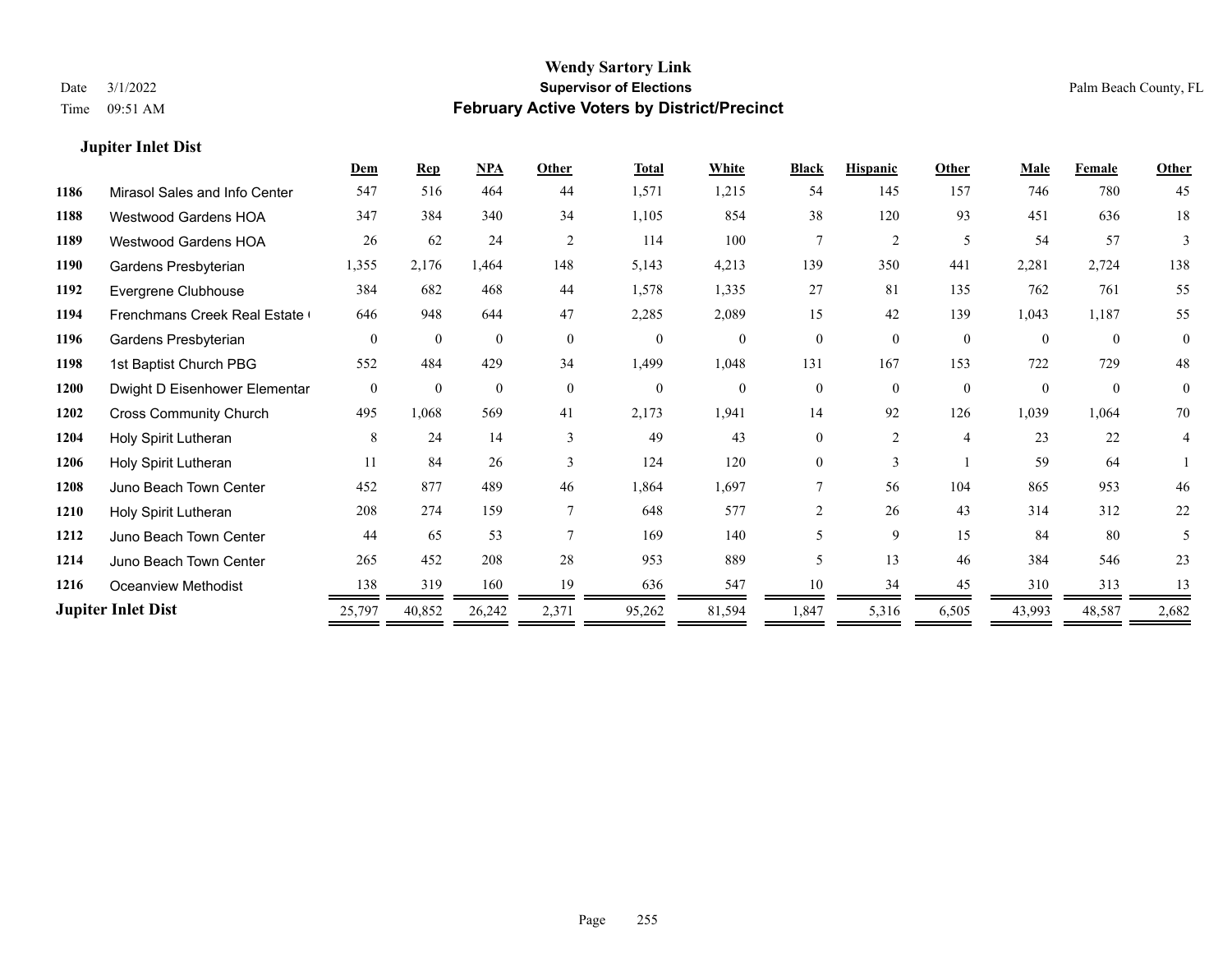|      |                                     | Dem              | <b>Rep</b>       | NPA              | <b>Other</b>   | <b>Total</b>     | <b>White</b>     | <b>Black</b>     | <b>Hispanic</b>  | <b>Other</b> | <b>Male</b>              | <b>Female</b> | <b>Other</b> |
|------|-------------------------------------|------------------|------------------|------------------|----------------|------------------|------------------|------------------|------------------|--------------|--------------------------|---------------|--------------|
| 1002 | <b>Canal Point Community Center</b> | $\mathbf{0}$     | $\mathbf{0}$     | $\boldsymbol{0}$ | $\theta$       | $\theta$         | $\overline{0}$   | $\mathbf{0}$     | $\boldsymbol{0}$ | $\theta$     | $\theta$                 | $\theta$      | $\Omega$     |
| 1004 | Pierce Hammock Elementary           | 2                | 5                | 3                | $\Omega$       | 10               | $10\,$           | $\mathbf{0}$     | $\mathbf{0}$     | $\Omega$     | $\boldsymbol{\varDelta}$ | 6             | $\theta$     |
| 1006 | Journey Church of Jupiter           | $\Omega$         | $\theta$         | $\theta$         | $\Omega$       | $\Omega$         | $\overline{0}$   | $\theta$         | $\theta$         | $\Omega$     | $\Omega$                 | $\Omega$      | $\Omega$     |
| 1008 | Journey Church of Jupiter           | $\mathbf{0}$     | $\mathbf{0}$     | $\mathbf{0}$     | $\overline{0}$ | $\theta$         | $\boldsymbol{0}$ | $\boldsymbol{0}$ | $\mathbf{0}$     | $\mathbf{0}$ | $\mathbf{0}$             | $\mathbf{0}$  | $\theta$     |
| 1010 | Journey Church of Jupiter           | $\Omega$         | $\mathbf{0}$     | $\mathbf{0}$     | $\theta$       | $\theta$         | $\overline{0}$   | $\mathbf{0}$     | $\overline{0}$   | $\theta$     | $\theta$                 | $\theta$      | $\theta$     |
| 1012 | Caloosa POA Meeting Room            | $\mathbf{0}$     | $\mathbf{0}$     | $\mathbf{0}$     | $\theta$       | $\theta$         | $\overline{0}$   | $\mathbf{0}$     | $\mathbf{0}$     | $\Omega$     | $\mathbf{0}$             | $\theta$      | $\mathbf{0}$ |
| 1014 | Caloosa POA Meeting Room            | $\Omega$         | $\mathbf{1}$     | $\theta$         | $\theta$       |                  | 1                | $\mathbf{0}$     | $\mathbf{0}$     | $\Omega$     | $\Omega$                 | $\Omega$      |              |
| 1016 | Journey Church of Jupiter           | $\Omega$         | $\mathbf{0}$     | $\mathbf{0}$     | $\theta$       | $\theta$         | $\mathbf{0}$     | $\mathbf{0}$     | $\mathbf{0}$     | $\theta$     | $\theta$                 | $\theta$      | $\theta$     |
| 1018 | Calvary Church of Jupiter           | 439              | 841              | 472              | 48             | 1,800            | 1,594            | 20               | 95               | 91           | 853                      | 894           | 53           |
| 1019 | Calvary Church of Jupiter           | 192              | 377              | 224              | 8              | 801              | 719              | $\boldsymbol{0}$ | 46               | 36           | 385                      | 399           | 17           |
| 1020 | Caloosa POA Meeting Room            | $\mathbf{0}$     | $\boldsymbol{0}$ | $\mathbf{0}$     | $\theta$       | $\theta$         | $\mathbf{0}$     | $\mathbf{0}$     | $\theta$         | $\theta$     | $\theta$                 | $\theta$      | $\theta$     |
| 1022 | Journey Church of Jupiter           | 689              | 1,260            | 777              | 63             | 2,789            | 2,387            | 34               | 190              | 178          | 1,341                    | 1,372         | 76           |
| 1024 | Calvary Church of Jupiter           | 7                | 6                | $\overline{7}$   | -1             | 21               | 21               | $\boldsymbol{0}$ | $\mathbf{0}$     | $\mathbf{0}$ | 11                       | 10            | $\mathbf{0}$ |
| 1026 | Calvary Church of Jupiter           | 328              | 625              | 347              | 28             | 1,328            | 1,175            | 11               | 77               | 65           | 635                      | 662           | 31           |
| 1028 | Jupiter Farms Elementary            | 528              | 1,034            | 598              | 63             | 2,223            | 1,940            | 15               | 140              | 128          | 1,077                    | 1.085         | 61           |
| 1030 | Calvary Church of Jupiter           | 17               | 38               | $24\,$           | $\overline{4}$ | 83               | 76               | $\boldsymbol{0}$ | $\overline{4}$   | 3            | 41                       | 39            | 3            |
| 1032 | Jupiter Farms Park Community I      | 305              | 582              | 366              | 30             | 1,283            | 1,080            | 12               | 109              | 82           | 626                      | 617           | $40\,$       |
| 1034 | West Jupiter Recreation Center      | 262              | 764              | 358              | 47             | 1,431            | 1,246            | 16               | 37               | 132          | 689                      | 714           | $28\,$       |
| 1036 | Calvary Church of Jupiter           | $\mathbf{0}$     | $\boldsymbol{0}$ | $\mathbf{0}$     | $\mathbf{0}$   | $\mathbf{0}$     | $\mathbf{0}$     | $\mathbf{0}$     | $\mathbf{0}$     | $\theta$     | $\mathbf{0}$             | $\mathbf{0}$  | $\mathbf{0}$ |
| 1038 | William T Dwyer High                | 803              | 1,313            | 774              | 59             | 2,949            | 2,480            | 63               | 173              | 233          | 1,412                    | 1,433         | 104          |
| 1040 | West Jupiter Recreation Center      | 263              | 458              | 358              | 32             | 1,111            | 894              | 19               | 56               | 142          | 555                      | 517           | 39           |
| 1042 | West Jupiter Recreation Center      | $\boldsymbol{0}$ | $\boldsymbol{0}$ | $\boldsymbol{0}$ | $\mathbf{0}$   | $\boldsymbol{0}$ | $\mathbf{0}$     | $\boldsymbol{0}$ | $\mathbf{0}$     | $\mathbf{0}$ | $\mathbf{0}$             | $\mathbf{0}$  | $\mathbf{0}$ |
| 1044 | Limestone Creek Elementary          | 418              | 124              | 191              | 19             | 752              | 228              | 346              | 92               | 86           | 362                      | 362           | 28           |
| 1046 | West Jupiter Recreation Center      | 268              | 146              | 151              | 11             | 576              | 268              | 164              | 111              | 33           | 248                      | 308           | 20           |
| 1048 | St Peter Catholic Church            | 378              | 466              | 286              | 28             | 1,158            | 1,037            | 4                | 39               | 78           | 436                      | 695           | 27           |
| 1050 | <b>Lighthouse Elementary</b>        | 484              | 674              | 420              | 42             | 1,620            | 1,381            | 16               | 68               | 155          | 754                      | 809           | 57           |
| 1052 | Beacon Cove Intermediate Scho       | 1,023            | 1,162            | 918              | 69             | 3,172            | 2,505            | 79               | 260              | 328          | 1,480                    | 1,591         | 101          |
| 1054 | Limestone Creek Elementary          | 693              | 1,072            | 653              | 55             | 2,473            | 2,186            | 26               | 100              | 161          | 1.158                    | 1,244         | 71           |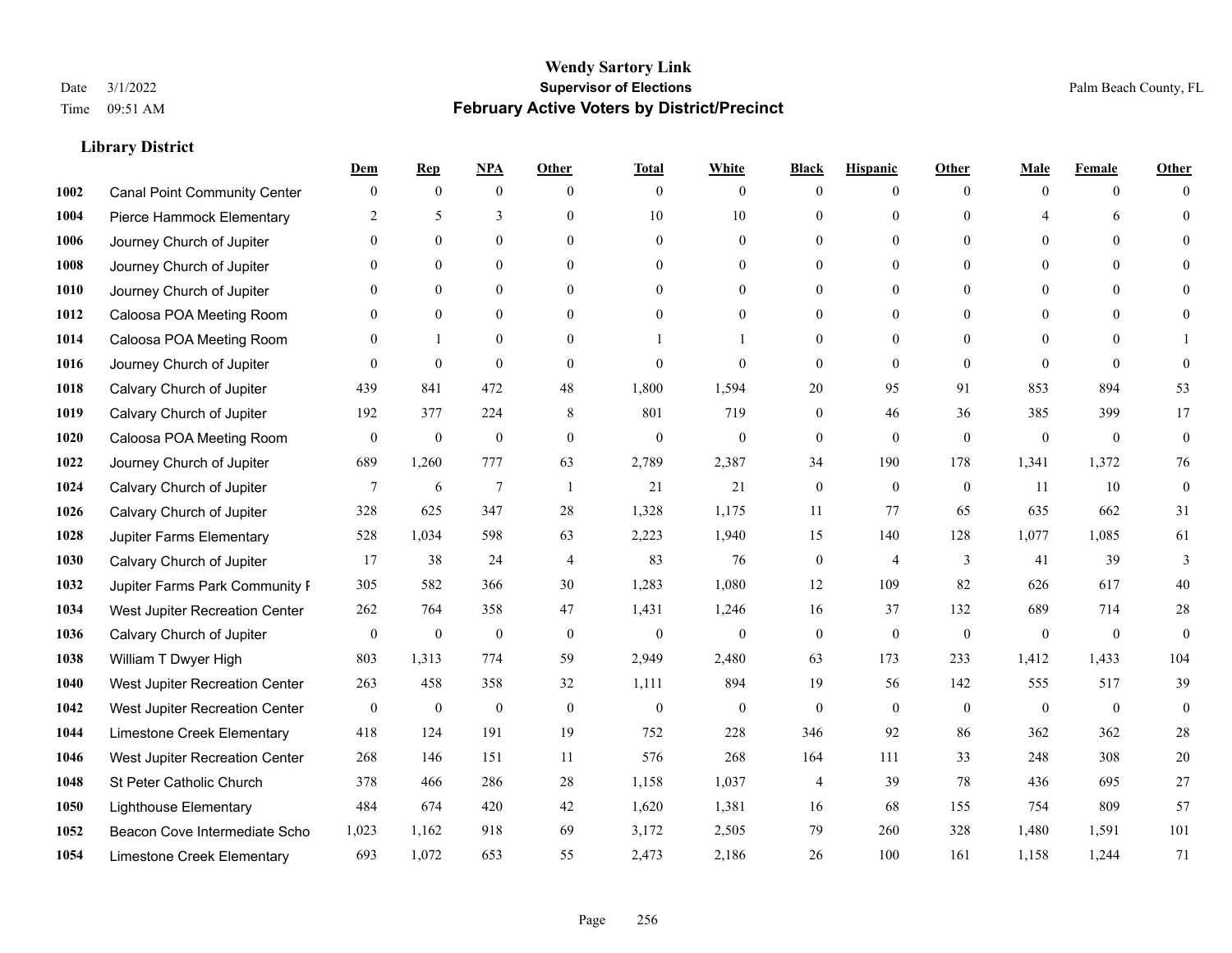|      |                                  | Dem          | <b>Rep</b>       | NPA              | <b>Other</b>     | <b>Total</b> | <b>White</b>     | <b>Black</b>     | <b>Hispanic</b>  | <b>Other</b>   | <b>Male</b>  | <b>Female</b> | Other        |
|------|----------------------------------|--------------|------------------|------------------|------------------|--------------|------------------|------------------|------------------|----------------|--------------|---------------|--------------|
| 1056 | West Jupiter Recreation Center   | 532          | 590              | 545              | 43               | 1,710        | 1,374            | 73               | 133              | 130            | 753          | 903           | 54           |
| 1058 | St Peter Catholic Church         | 759          | 899              | 769              | 69               | 2,496        | 2,068            | 39               | 204              | 185            | 1,093        | 1,334         | 69           |
| 1060 | West Jupiter Recreation Center   | 70           | 106              | 72               | 3                | 251          | 206              | $\mathbf{0}$     | 25               | 20             | 101          | 134           | 16           |
| 1062 | <b>Harvest Community Church</b>  | 606          | 1,149            | 565              | 50               | 2,370        | 2,167            | 12               | 53               | 138            | 1,154        | 1,139         | 77           |
| 1064 | Jupiter Community Center         | 75           | 127              | 64               | 3                | 269          | 245              | $\mathbf{0}$     | 6                | 18             | 132          | 130           | $\tau$       |
| 1066 | Jupiter Community Center         | $\mathbf{0}$ | $\boldsymbol{0}$ | $\boldsymbol{0}$ | $\mathbf{0}$     | $\mathbf{0}$ | $\boldsymbol{0}$ | $\mathbf{0}$     | $\boldsymbol{0}$ | $\overline{0}$ | $\mathbf{0}$ | $\mathbf{0}$  | $\mathbf{0}$ |
| 1068 | Jupiter Community Center         | 572          | 758              | 613              | 48               | 1,991        | 1,648            | 26               | 195              | 122            | 932          | 999           | 60           |
| 1070 | Jupiter Community Center         | 56           | 67               | 90               | 5                | 218          | 171              | $\mathbf{1}$     | 41               | 5              | 114          | 96            | 8            |
| 1072 | Jerry Thomas Elementary          | 726          | 1,095            | 698              | 69               | 2,588        | 2,239            | 32               | 171              | 146            | 1,235        | 1,282         | 71           |
| 1074 | Independence Middle              | 778          | 1,140            | 873              | 93               | 2,884        | 2,418            | 21               | 193              | 252            | 1,281        | 1,512         | 91           |
| 1075 | Martinique Clubhouse             | 239          | 375              | 240              | 20               | 874          | 750              | 11               | 55               | 58             | 395          | 449           | $30\,$       |
| 1076 | The Island Clubhouse             | 608          | 786              | 594              | 74               | 2,062        | 1,701            | 51               | 146              | 164            | 1,015        | 983           | 64           |
| 1078 | First Baptist Church Teq         | 345          | 887              | 387              | 22               | 1,641        | 1,536            | 3                | 42               | 60             | 792          | 812           | 37           |
| 1080 | First Baptist Church Teq         | 93           | 147              | 81               | $\overline{4}$   | 325          | 298              | $\boldsymbol{0}$ | 9                | 18             | 164          | 151           | $10\,$       |
| 1082 | First Baptist Church Teq         | 72           | 140              | 86               | 8                | 306          | 282              |                  | 12               | 11             | 141          | 156           | 9            |
| 1084 | First Baptist Church Teq         | 12           | 53               | 10               | $\overline{0}$   | 75           | 72               | -1               | $\mathbf{0}$     | 2              | 37           | 37            | -1           |
| 1088 | First Baptist Church Teq         | 10           | 45               | 20               | $\boldsymbol{0}$ | 75           | 66               | $\boldsymbol{0}$ | 3                | 6              | 38           | 36            | $\mathbf{1}$ |
| 1094 | First Baptist Church Teq         | 577          | 880              | 548              | 42               | 2,047        | 1,839            | 9                | 81               | 118            | 924          | 1,076         | 47           |
| 1096 | First Baptist Church Teq         | 46           | 72               | 38               | $\mathbf{0}$     | 156          | 128              | 7                | 13               | 8              | 79           | 74            | 3            |
| 1098 | Riverside Improvement            | 247          | 460              | 267              | 21               | 995          | 895              | 6                | 42               | 52             | 459          | 505           | $31\,$       |
| 1100 | Jupiter Elementary               | 403          | 446              | 367              | 33               | 1,249        | 951              | 17               | 200              | 81             | 608          | 595           | 46           |
| 1102 | Jupiter High                     | 694          | 917              | 674              | 65               | 2,350        | 1,884            | 59               | 198              | 209            | 1,047        | 1,232         | 71           |
| 1104 | Jupiter Branch Library           | 458          | 576              | 459              | 29               | 1,522        | 1,234            | 37               | 143              | 108            | 660          | 819           | 43           |
| 1106 | Jupiter Middle                   | 320          | 498              | 397              | 39               | 1,254        | 1,062            | 17               | 76               | 99             | 591          | 622           | 41           |
| 1108 | Newhaven Clubhouse               | 563          | 723              | 546              | 60               | 1,892        | 1,626            | 26               | 103              | 137            | 842          | 988           | 62           |
| 1110 | <b>Tequesta Council Chambers</b> | 105          | 121              | 96               | 4                | 326          | 286              | 4                | 19               | 17             | 148          | 169           | 9            |
| 1112 | <b>Tequesta Council Chambers</b> | 21           | 82               | 46               | $7\phantom{.0}$  | 156          | 134              | 6                | 10               | 6              | 74           | 79            | 3            |
| 1114 | <b>Tequesta Council Chambers</b> | 113          | 310              | 137              | 12               | 572          | 548              | $\mathbf{0}$     | 5                | 19             | 257          | 305           | $10\,$       |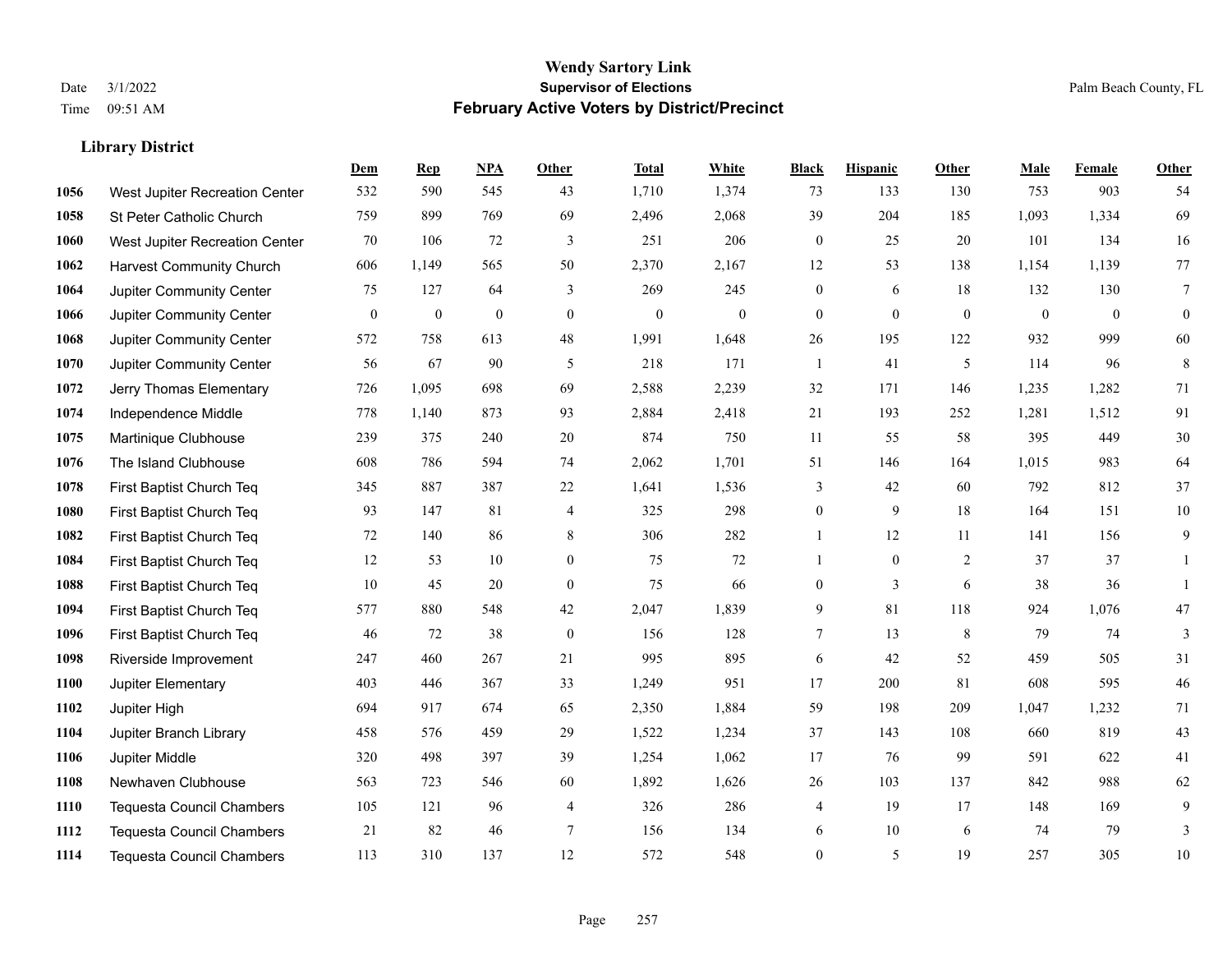|      |                                  | Dem            | <b>Rep</b>     | NPA              | <b>Other</b>   | <b>Total</b>   | <b>White</b>   | <b>Black</b>   | <b>Hispanic</b> | <b>Other</b> | <b>Male</b>    | <b>Female</b>  | <b>Other</b>   |
|------|----------------------------------|----------------|----------------|------------------|----------------|----------------|----------------|----------------|-----------------|--------------|----------------|----------------|----------------|
| 1116 | <b>Tequesta Council Chambers</b> | $\overline{0}$ | $\mathbf{0}$   | $\boldsymbol{0}$ | $\theta$       | $\mathbf{0}$   | $\overline{0}$ | $\overline{0}$ | $\overline{0}$  | $\theta$     | $\theta$       | $\overline{0}$ | $\theta$       |
| 1118 | <b>Tequesta Council Chambers</b> | 162            | 250            | 180              | 22             | 614            | 520            | 12             | 43              | 39           | 237            | 362            | 15             |
| 1120 | <b>Tequesta Council Chambers</b> | 72             | 242            | 110              | 16             | 440            | 408            | $\Omega$       | 10              | 22           | 210            | 221            | 9              |
| 1122 | Tequesta Council Chambers        | 35             | 83             | 38               | 3              | 159            | 150            | $\overline{0}$ | 1               | 8            | 77             | 79             | 3              |
| 1124 | Riverside Improvement            | $\theta$       | 2              | 1                | $\theta$       | 3              | 3              | $\theta$       | $\theta$        | $\theta$     | 2              | $\overline{1}$ | $\theta$       |
| 1126 | PBC Fire Rescue #18              | 411            | 926            | 485              | 48             | 1,870          | 1,756          | 9              | 37              | 68           | 853            | 990            | 27             |
| 1128 | Jupiter Inlet Colony Admin Bldg  | 69             | 219            | 88               | 15             | 391            | 360            | $\overline{0}$ | 5               | 26           | 176            | 207            | $\,8\,$        |
| 1130 | PBC Fire Rescue #18              |                | 2              | $\mathbf{1}$     | $\theta$       | 4              | 4              | $\theta$       | $\Omega$        | $\Omega$     | 2              |                |                |
| 1132 | PBC Fire Rescue #18              | $\Omega$       | 3              | 1                | $\Omega$       |                | 4              | $\Omega$       | $\overline{0}$  | $\Omega$     | $\overline{2}$ | 2              | $\Omega$       |
| 1134 | PBC Fire Rescue #18              | $\Omega$       | $\theta$       | $\theta$         | $\theta$       | $\theta$       | $\Omega$       | $\overline{0}$ | $\overline{0}$  | $\theta$     | $\Omega$       | $\theta$       | $\theta$       |
| 1136 | 1st UM Church of Jup-Teq         | 572            | 1,006          | 639              | 62             | 2,279          | 2,113          | 11             | 54              | 101          | 988            | 1,231          | 60             |
| 1138 | Grace Immanuel Bible Church      | 222            | 830            | 374              | 33             | 1,459          | 1,392          | $\overline{0}$ | 13              | 54           | 622            | 806            | 31             |
| 1140 | Club at Admirals Cove            | 288            | 551            | 313              | 27             | 1,179          | 1,082          | 6              | 22              | 69           | 559            | 601            | 19             |
| 1142 | 1st UM Church of Jup-Teq         | 282            | 606            | 362              | 37             | 1,287          | 1,195          | 5              | 23              | 64           | 603            | 649            | 35             |
| 1144 | 1st UM Church of Jup-Teq         | 523            | 814            | 516              | 37             | 1,890          | 1,749          | 5              | 28              | 108          | 867            | 969            | 54             |
| 1146 | Newhaven Clubhouse               | 15             | 34             | $7\overline{ }$  | -1             | 57             | 51             | $\overline{0}$ | $\mathbf{1}$    | 5            | 29             | 27             | -1             |
| 1148 | <b>Oceanview Methodist</b>       | 378            | 566            | 395              | 44             | 1,383          | 1,267          | 5              | 31              | 80           | 601            | 742            | 40             |
| 1150 | Oceanview Methodist              | $\theta$       | $\mathbf{0}$   | $\boldsymbol{0}$ | $\overline{0}$ | $\mathbf{0}$   | $\mathbf{0}$   | $\overline{0}$ | $\overline{0}$  | $\theta$     | $\theta$       | $\theta$       | $\theta$       |
| 1152 | Juno Beach Town Center           | 43             | 72             | 53               | $\tau$         | 175            | 166            | $\mathbf{0}$   | 2               | $\tau$       | 82             | 89             |                |
| 1154 | Holy Spirit Lutheran             | 134            | 302            | 132              | 18             | 586            | 524            | 4              | 28              | 30           | 275            | 291            | 20             |
| 1156 | Holy Spirit Lutheran             | $\theta$       | $\mathbf{0}$   | $\theta$         | $\Omega$       | $\theta$       | $\theta$       | $\Omega$       | $\Omega$        | $\Omega$     | $\Omega$       | $\Omega$       | $\Omega$       |
| 1158 | Holy Spirit Lutheran             | $\Omega$       | 1              | 1                | $\overline{0}$ | 2              | 1              | $\overline{0}$ | 1               | $\theta$     |                |                | 0              |
| 1160 | Holy Spirit Lutheran             |                | $\mathbf{0}$   | 1                | $\overline{0}$ | $\overline{2}$ | 2              | $\overline{0}$ | $\overline{0}$  | $\Omega$     |                |                | 0              |
| 1162 | Holy Spirit Lutheran             | 2              | $\overline{4}$ | 5                | 2              | 13             | 13             | $\Omega$       | $\Omega$        | $\theta$     | 6              | $\tau$         | 0              |
| 1164 | <b>Club at Admirals Cove</b>     | 28             | 159            | 71               | 5              | 263            | 236            |                | $\overline{4}$  | 19           | 131            | 124            | 8              |
| 1166 | Holy Spirit Lutheran             | 6              | 23             | 12               | $\theta$       | 41             | 34             | 0              | 2               | 5            | 18             | 23             | 0              |
| 1168 | Holy Spirit Lutheran             | $\Omega$       | $\mathbf{0}$   | $\mathbf{0}$     | $\theta$       | $\mathbf{0}$   | $\overline{0}$ | 0              | $\overline{0}$  | $\theta$     | $\theta$       | $\overline{0}$ | 0              |
| 1170 | Caloosa POA Meeting Room         |                | $\Omega$       | $\theta$         | $\Omega$       | $\Omega$       | $\theta$       | $\Omega$       | $\Omega$        | $\Omega$     | $\Omega$       | $\Omega$       | $\overline{0}$ |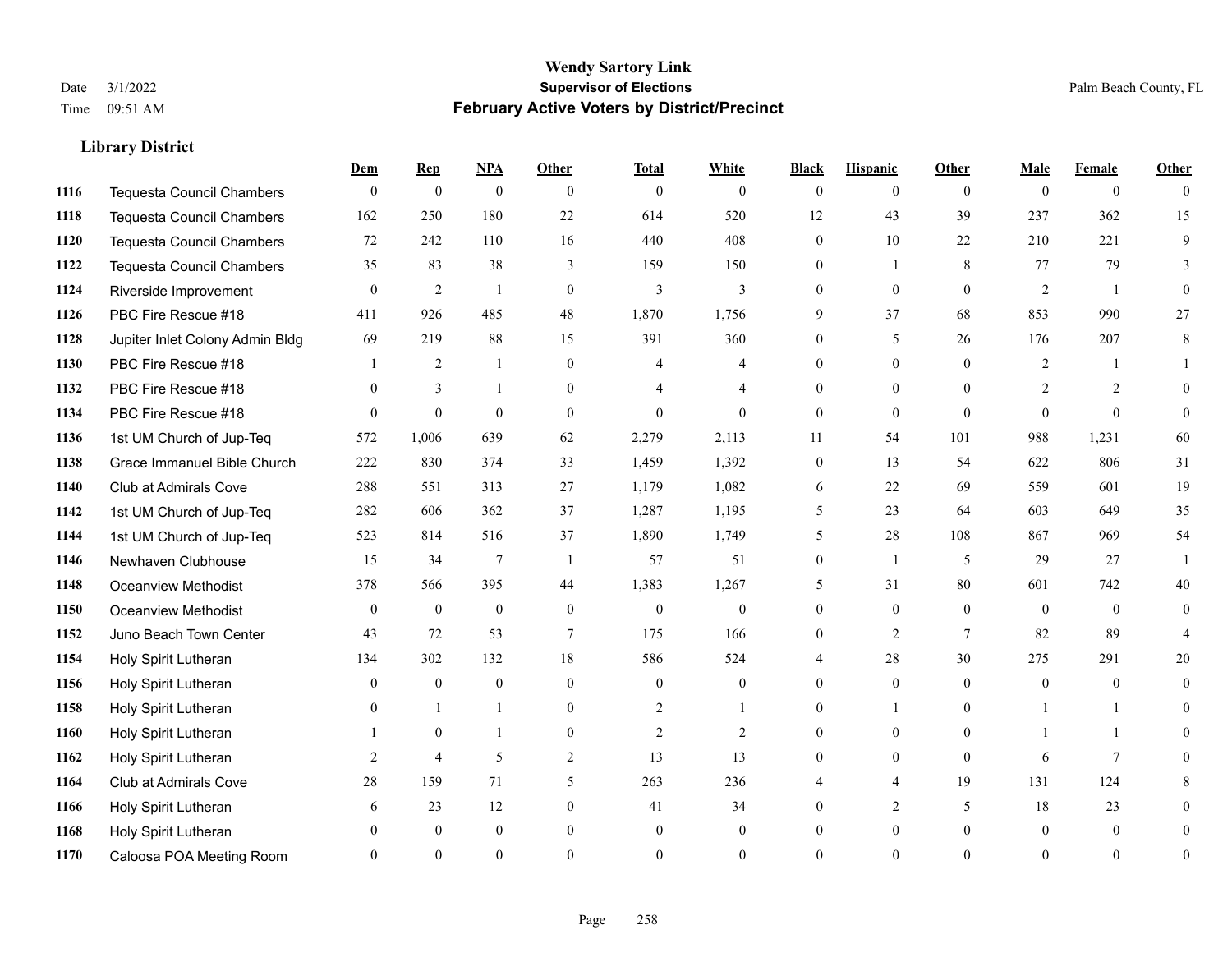|      |                               | Dem              | <b>Rep</b>       | NPA              | Other          | <b>Total</b>     | White          | <b>Black</b>     | <b>Hispanic</b> | <b>Other</b>   | Male           | Female         | Other            |
|------|-------------------------------|------------------|------------------|------------------|----------------|------------------|----------------|------------------|-----------------|----------------|----------------|----------------|------------------|
| 1172 | Caloosa POA Meeting Room      | 128              | 282              | 124              | 9              | 543              | 461            | 15               | 23              | 44             | 248            | 277            | 18               |
| 1173 | Caloosa POA Meeting Room      | 66               | 123              | 61               | 3              | 253              | 215            | 5                | 14              | 19             | 119            | 124            | 10               |
| 1174 | Mirasol Sales and Info Center | $\theta$         | $\theta$         | $\mathbf{0}$     | $\theta$       | $\theta$         | $\overline{0}$ | $\overline{0}$   | $\overline{0}$  | $\theta$       | $\theta$       | $\Omega$       | $\overline{0}$   |
| 1176 | Mirasol Sales and Info Center | $\overline{0}$   | $\mathbf{0}$     | $\mathbf{0}$     | $\theta$       | $\overline{0}$   | $\overline{0}$ | $\overline{0}$   | $\overline{0}$  | $\theta$       | $\overline{0}$ | $\mathbf{0}$   | $\overline{0}$   |
| 1178 | Mirasol Sales and Info Center | $\theta$         | $\theta$         | $\theta$         | $\theta$       | $\Omega$         | $\Omega$       | $\Omega$         | $\Omega$        | $\Omega$       | $\theta$       | $\Omega$       | $\Omega$         |
| 1180 | Mirasol Sales and Info Center | $\theta$         | $\mathbf{0}$     | $\theta$         | $\Omega$       | $\theta$         | $\theta$       | $\Omega$         | $\Omega$        | $\Omega$       | $\theta$       | $\Omega$       | $\Omega$         |
| 1182 | William T Dwyer High          | 158              | 263              | 139              | $\overline{7}$ | 567              | 482            | 16               | 29              | 40             | 270            | 283            | 14               |
| 1184 | Eastpointe Country Club       | 526              | 683              | 416              | 38             | 1,663            | 1,553          | 12               | 28              | 70             | 748            | 883            | 32               |
| 1186 | Mirasol Sales and Info Center | 547              | 516              | 464              | 44             | 1,571            | 1,215          | 54               | 145             | 157            | 746            | 780            | 45               |
| 1188 | Westwood Gardens HOA          | 347              | 384              | 340              | 34             | 1,105            | 854            | 38               | 120             | 93             | 451            | 636            | 18               |
| 1189 | <b>Westwood Gardens HOA</b>   | 26               | 62               | 24               | 2              | 114              | 100            | 7                | $\overline{c}$  | 5              | 54             | 57             | $\mathfrak{Z}$   |
| 1190 | Gardens Presbyterian          | 1,355            | 2,176            | 1,464            | 148            | 5,143            | 4,213          | 139              | 350             | 441            | 2,281          | 2,724          | 138              |
| 1192 | Evergrene Clubhouse           | 384              | 682              | 468              | 44             | 1,578            | 1,335          | 27               | 81              | 135            | 762            | 761            | 55               |
| 1194 | Frenchmans Creek Real Estate  | 646              | 948              | 644              | 47             | 2,285            | 2,089          | 15               | 42              | 139            | 1,043          | 1,187          | 55               |
| 1196 | Gardens Presbyterian          | $\mathbf{0}$     | $\boldsymbol{0}$ | $\mathbf{0}$     | $\mathbf{0}$   | $\mathbf{0}$     | $\overline{0}$ | $\boldsymbol{0}$ | $\mathbf{0}$    | $\mathbf{0}$   | $\mathbf{0}$   | $\overline{0}$ | $\boldsymbol{0}$ |
| 1198 | 1st Baptist Church PBG        | 552              | 484              | 429              | 34             | 1,499            | 1,048          | 131              | 167             | 153            | 722            | 729            | 48               |
| 1200 | Dwight D Eisenhower Elementar | $\boldsymbol{0}$ | $\mathbf{0}$     | $\boldsymbol{0}$ | $\mathbf{0}$   | $\boldsymbol{0}$ | $\overline{0}$ | $\boldsymbol{0}$ | $\mathbf{0}$    | $\mathbf{0}$   | $\overline{0}$ | $\mathbf{0}$   | $\overline{0}$   |
| 1202 | <b>Cross Community Church</b> | 495              | 1,068            | 569              | 41             | 2,173            | 1,941          | 14               | 92              | 126            | 1,039          | 1,064          | 70               |
| 1204 | Holy Spirit Lutheran          | $\,8\,$          | 24               | 14               | 3              | 49               | 43             | $\overline{0}$   | $\overline{c}$  | $\overline{4}$ | 23             | 22             | 4                |
| 1206 | Holy Spirit Lutheran          | 11               | 84               | 26               | 3              | 124              | 120            | $\overline{0}$   | 3               | $\overline{1}$ | 59             | 64             |                  |
| 1208 | Juno Beach Town Center        | 452              | 877              | 489              | 46             | 1,864            | 1,697          | 7                | 56              | 104            | 865            | 953            | 46               |
| 1210 | Holy Spirit Lutheran          | 208              | 274              | 159              | $\overline{7}$ | 648              | 577            | $\overline{2}$   | 26              | 43             | 314            | 312            | 22               |
| 1212 | Juno Beach Town Center        | 44               | 65               | 53               | $\overline{7}$ | 169              | 140            | 5                | 9               | 15             | 84             | 80             | 5                |
| 1214 | Juno Beach Town Center        | 265              | 452              | 208              | 28             | 953              | 889            | 5                | 13              | 46             | 384            | 546            | 23               |
| 1216 | <b>Oceanview Methodist</b>    | 138              | 319              | 160              | 19             | 636              | 547            | 10               | 34              | 45             | 310            | 313            | 13               |
| 1218 | Osceola Creek Middle          |                  | $\mathbf{0}$     | $\theta$         | $\theta$       | $\overline{1}$   | 1              | $\overline{0}$   | $\overline{0}$  | $\theta$       | -1             | $\theta$       | $\mathbf{0}$     |
| 1220 | Pierce Hammock Elementary     | $\mathbf{0}$     | $\mathbf{0}$     | $\mathbf{0}$     | $\mathbf{0}$   | $\theta$         | $\mathbf{0}$   | $\boldsymbol{0}$ | $\overline{0}$  | $\mathbf{0}$   | $\mathbf{0}$   | $\mathbf{0}$   | $\mathbf{0}$     |
| 1222 | Sandhill Crane Golf Club      | 34               | 58               | 33               | 3              | 128              | 91             | 12               | 11              | 14             | 64             | 63             |                  |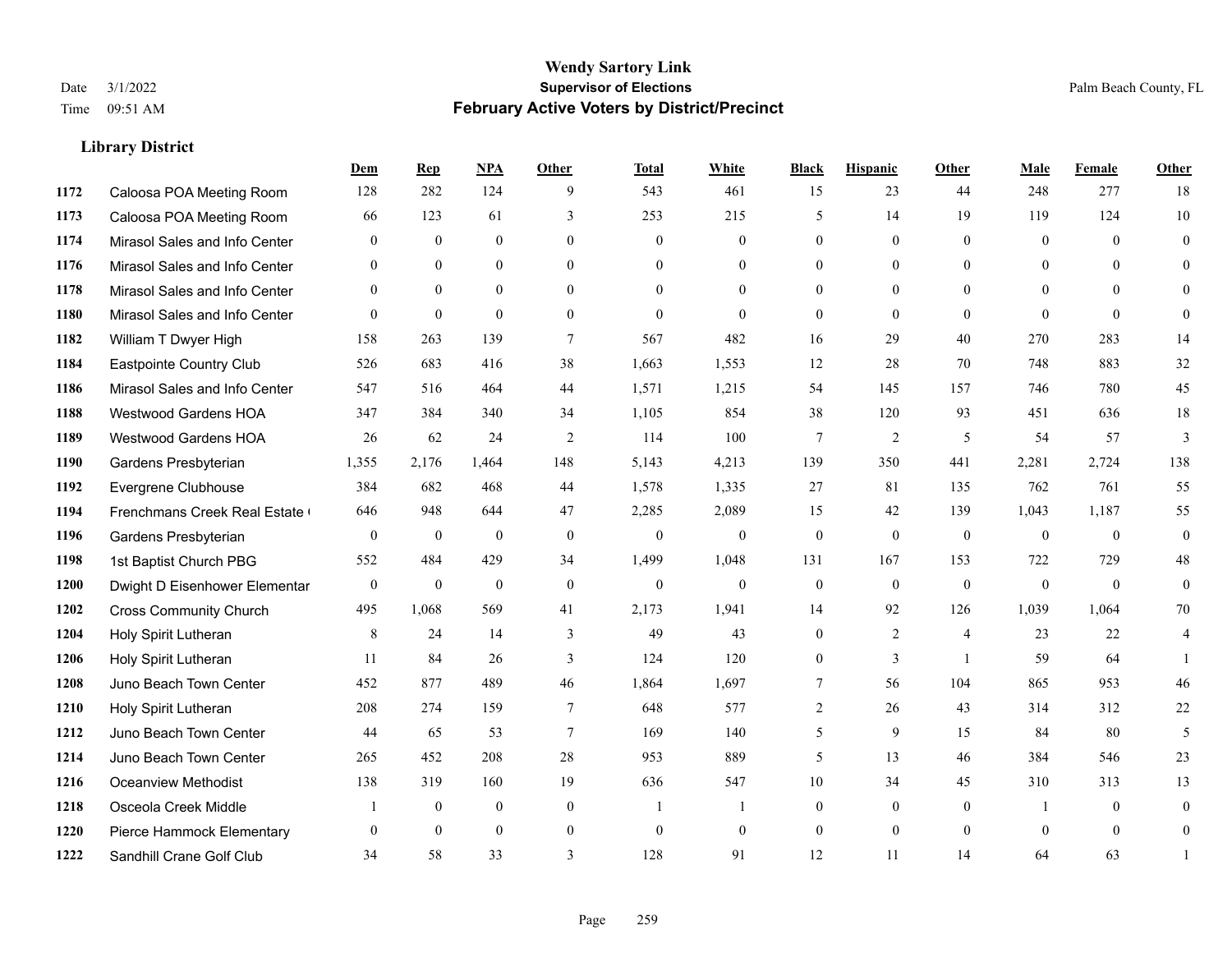|      |                                  | Dem            | <b>Rep</b>     | NPA            | <b>Other</b>   | <b>Total</b>   | <b>White</b>     | <b>Black</b>     | <b>Hispanic</b> | Other          | <b>Male</b>    | <b>Female</b>  | <b>Other</b>   |
|------|----------------------------------|----------------|----------------|----------------|----------------|----------------|------------------|------------------|-----------------|----------------|----------------|----------------|----------------|
| 1224 | Pierce Hammock Elementary        | $\mathbf{0}$   | $\mathbf{0}$   | $\overline{0}$ | $\mathbf{0}$   | $\mathbf{0}$   | $\overline{0}$   | $\mathbf{0}$     | $\overline{0}$  | $\mathbf{0}$   | $\theta$       | $\overline{0}$ | $\theta$       |
| 1228 | <b>Carleton Oaks Clubhouse</b>   | 146            | 201            | 126            | 5              | 478            | 347              | 25               | 49              | 57             | 232            | 233            | 13             |
| 1230 | Christ Fellowship Church PBG     | $\theta$       | $\mathbf{0}$   | $\Omega$       | $\Omega$       | $\theta$       | $\theta$         | $\Omega$         | $\Omega$        | $\Omega$       | $\theta$       | $\Omega$       | $\theta$       |
| 1232 | Mirasol Sales and Info Center    | $\overline{0}$ | $\mathbf{0}$   | $\overline{0}$ | $\mathbf{0}$   | $\mathbf{0}$   | $\boldsymbol{0}$ | $\overline{0}$   | $\overline{0}$  | $\mathbf{0}$   | $\overline{0}$ | $\overline{0}$ | $\theta$       |
| 1234 | Christ Fellowship Church PBG     | $\theta$       | $\theta$       | $\Omega$       | $\theta$       | $\Omega$       | $\theta$         | $\overline{0}$   | $\overline{0}$  | $\theta$       | $\theta$       | $\theta$       | $\theta$       |
| 1236 | Mirasol Sales and Info Center    | $\theta$       | $\mathbf{0}$   | $\overline{0}$ | $\Omega$       | $\mathbf{0}$   | $\Omega$         | $\Omega$         | $\overline{0}$  | $\theta$       | $\Omega$       | $\theta$       | $\theta$       |
| 1238 | Mirasol Sales and Info Center    | 607            | 778            | 523            | 61             | 1,969          | 1,785            | 19               | 22              | 143            | 933            | 978            | 58             |
| 1240 | <b>Timber Trace Elementary</b>   | 777            | 1,084          | 636            | 57             | 2,554          | 2,204            | 54               | 153             | 143            | 1,156          | 1,326          | $72\,$         |
| 1242 | Christ Fellowship Church PBG     | 866            | 1,069          | 631            | 64             | 2,630          | 2,385            | 36               | 63              | 146            | 1,094          | 1,474          | 62             |
| 1244 | Christ Fellowship Church PBG     | 460            | 661            | 457            | 54             | 1,632          | 1,416            | 31               | 79              | 106            | 695            | 885            | 52             |
| 1246 | Watson B Duncan Middle           | 818            | 916            | 714            | 67             | 2,515          | 1,999            | 73               | 200             | 243            | 1,107          | 1,337          | 71             |
| 1247 | Watson B Duncan Middle           | 35             | 195            | 66             | 9              | 305            | 280              | $\overline{c}$   | -1              | 22             | 144            | 147            | 14             |
| 1248 | <b>PBG Community Center</b>      | 499            | 591            | 399            | 35             | 1,524          | 1,280            | 27               | 120             | 97             | 648            | 845            | 31             |
| 1250 | Palm Beach Gardens High          | 13             | 37             | 15             | -1             | 66             | 58               | $\boldsymbol{0}$ | $\overline{4}$  | $\overline{4}$ | 33             | 29             | $\overline{4}$ |
| 1252 | <b>Ballen Isles Country Club</b> | 878            | 786            | 676            | 51             | 2,391          | 2,196            | 21               | 23              | 151            | 1,068          | 1,263          | 60             |
| 1254 | Northlake Nazarene Church        | 151            | 181            | 129            | 8              | 469            | 392              | 10               | 29              | 38             | 233            | 219            | 17             |
| 1256 | North County Senior Center       | $\overline{1}$ | $\overline{2}$ | 3              | $\overline{3}$ | 9              | 8                |                  | $\theta$        | $\mathbf{0}$   | 5              | $\overline{4}$ | $\mathbf{0}$   |
| 1258 | North County Senior Center       | 309            | 229            | 254            | 28             | 820            | 453              | 93               | 122             | 152            | 370            | 424            | 26             |
| 1260 | PBG City Hall Council Room       | 438            | 550            | 311            | 27             | 1,326          | 1,097            | 27               | 115             | 87             | 595            | 690            | 41             |
| 1262 | PBG Moose Lodge 2010             |                | $\mathbf{0}$   | $\mathbf{1}$   | $\mathbf{0}$   | $\overline{2}$ | $\overline{2}$   | $\overline{0}$   | $\overline{0}$  | $\theta$       | -1             | $\overline{1}$ | $\theta$       |
| 1264 | PBG City Hall Council Room       | $\Omega$       | $\mathbf{0}$   | $\mathbf{0}$   | $\theta$       | $\mathbf{0}$   | $\theta$         | $\Omega$         | $\theta$        | $\theta$       | $\Omega$       | $\theta$       | $\theta$       |
| 1266 | PBG City Hall Council Room       | 164            | 114            | 145            | 14             | 437            | 262              | 73               | 69              | 33             | 182            | 245            | 10             |
| 1268 | <b>PBG Community Center</b>      | 103            | 73             | 107            | 10             | 293            | 181              | 47               | 33              | 32             | 113            | 167            | 13             |
| 1270 | <b>PBG Community Center</b>      | $\overline{4}$ | $\mathbf{0}$   | $\overline{c}$ | $\mathbf{0}$   | 6              | 2                | 3                | $\mathbf{1}$    | $\theta$       | 2              | 3              | $\overline{1}$ |
| 1272 | Palm Beach Gardens Elementar     | 702            | 669            | 548            | 54             | 1,973          | 1,575            | 104              | 123             | 171            | 921            | 989            | 63             |
| 1274 | Palm Beach Gardens High          | 581            | 550            | 437            | 38             | 1,606          | 1,212            | 94               | 141             | 159            | 761            | 783            | 62             |
| 1276 | Palm Beach Gardens High          | 122            | 91             | 80             | 5              | 298            | 191              | 48               | 39              | 20             | 136            | 153            | 9              |
| 1278 | Garden Lodge 366 F&AM            | 364            | 185            | 273            | 19             | 841            | 407              | 193              | 139             | 102            | 368            | 440            | 33             |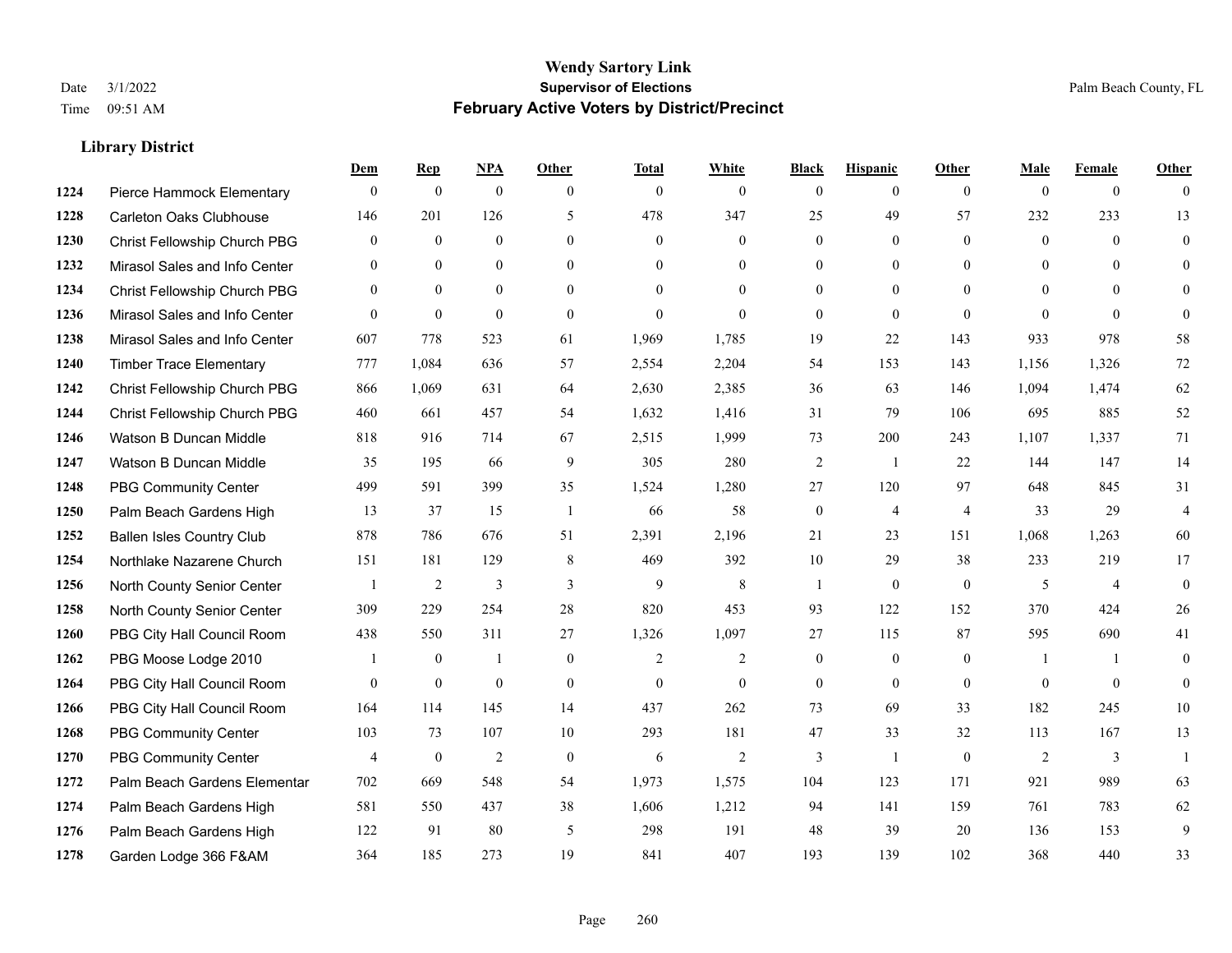|      |                                    | Dem            | <b>Rep</b>     | NPA          | <b>Other</b>     | <b>Total</b>   | <b>White</b>   | <b>Black</b>   | <b>Hispanic</b> | Other          | <b>Male</b>    | <b>Female</b> | <b>Other</b>   |
|------|------------------------------------|----------------|----------------|--------------|------------------|----------------|----------------|----------------|-----------------|----------------|----------------|---------------|----------------|
| 1280 | Pew Leadership Center              | 141            | 151            | 110          | 13               | 415            | 350            | 12             | 24              | 29             | 171            | 241           | 3              |
| 1282 | Pew Leadership Center              | 78             | 49             | 58           | 6                | 191            | 138            | 13             | 18              | 22             | 96             | 82            | 13             |
| 1284 | <b>Eissey Campus Theater</b>       | 777            | 811            | 773          | 65               | 2,426          | 1,917          | 89             | 209             | 211            | 1,050          | 1,303         | 73             |
| 1286 | PBG Moose Lodge 2010               | 49             | 49             | 39           | $\overline{3}$   | 140            | 113            | 5              | 12              | 10             | 70             | 62            | 8              |
| 1288 | PBG Moose Lodge 2010               | 12             | 24             | 6            | $\overline{1}$   | 43             | 39             | 1              | $\overline{0}$  | 3              | 22             | 19            | 2              |
| 1290 | PBG Moose Lodge 2010               | 689            | 835            | 558          | 67               | 2,149          | 1,788          | 52             | 144             | 165            | 869            | 1,219         | 61             |
| 1291 | PBG Moose Lodge 2010               | 21             | 24             | 19           | $\overline{1}$   | 65             | 60             | 3              | 1               | $\overline{1}$ | 22             | 43            | $\mathbf{0}$   |
| 1292 | PBG Moose Lodge 2010               | 15             | 48             | 16           | 2                | 81             | 75             | 1              | $\mathbf{1}$    | $\overline{4}$ | 38             | 40            | 3              |
| 1294 | Dwight D Eisenhower Elementar      | 27             | 82             | 22           | $7\phantom{.0}$  | 138            | 118            | 5              | 4               | 11             | 69             | 68            |                |
| 1296 | Dwight D Eisenhower Elementar      | 221            | 267            | 199          | 22               | 709            | 555            | 14             | 92              | 48             | 278            | 406           | 25             |
| 1298 | PBG Moose Lodge 2010               | 37             | 34             | 22           | 2                | 95             | 85             | $\mathbf{1}$   | 4               | 5              | 39             | 55            | $\mathbf{1}$   |
| 1300 | <b>Cross Community Church</b>      |                | 3              | $\mathbf{1}$ | $\boldsymbol{0}$ | 5              | $\overline{4}$ | $\overline{0}$ | $\overline{0}$  | $\overline{1}$ | 2              | 3             | $\theta$       |
| 1302 | Dwight D Eisenhower Elementar      | 38             | 54             | 36           | 3                | 131            | 111            | $\mathbf{1}$   | 7               | 12             | 63             | 63            | 5              |
| 1304 | <b>NPB Community Center</b>        | 207            | 265            | 186          | 27               | 685            | 588            | 12             | 43              | 42             | 350            | 307           | 28             |
| 1305 | <b>NPB Community Center</b>        | $\overline{0}$ | $\mathbf{0}$   | $\mathbf{0}$ | $\overline{1}$   | $\overline{1}$ | $\mathbf{1}$   | $\overline{0}$ | $\mathbf{0}$    | $\theta$       | $\overline{1}$ | $\theta$      | $\theta$       |
| 1306 | Eissey Campus Theater              | 10             | 22             | 29           | 3                | 64             | 54             | 2              | $\overline{0}$  | 8              | 33             | 31            | $\theta$       |
| 1308 | <b>Gardens Mall Community Room</b> | 37             | 66             | 37           | $\overline{4}$   | 144            | 128            | 3              | 3               | 10             | 73             | 67            | 4              |
| 1310 | <b>Eissey Campus Theater</b>       |                | $\overline{2}$ | 1            | $\theta$         | $\overline{4}$ | $\overline{4}$ | $\overline{0}$ | $\overline{0}$  | $\theta$       | 3              | $\mathbf{1}$  | $\theta$       |
| 1312 | <b>Gardens Mall Community Room</b> | 6              | 21             | 10           | $\theta$         | 37             | 34             | $\Omega$       | $\overline{2}$  | $\mathbf{1}$   | 19             | 18            | $\Omega$       |
| 1318 | PBG Moose Lodge 2010               | $\Omega$       | $\theta$       | $\theta$     | $\theta$         | $\theta$       | $\theta$       | $\theta$       | $\theta$        | $\Omega$       | $\theta$       | $\theta$      | $\Omega$       |
| 1324 | Allamanda Elementary               | 451            | 446            | 383          | 43               | 1,323          | 1,047          | 40             | 139             | 97             | 559            | 722           | $42\,$         |
| 1326 | Allamanda Elementary               | 187            | 221            | 162          | 17               | 587            | 498            | 7              | 31              | 51             | 254            | 319           | 14             |
| 1330 | 1st Unitarian Church NPB           | 36             | 39             | 42           | 3                | 120            | 97             | 9              | 6               | 8              | 65             | 52            | $\mathfrak{Z}$ |
| 1336 | <b>Gardens Mall Community Room</b> | 35             | 91             | 43           | $\overline{4}$   | 173            | 155            | $\Omega$       | 4               | 14             | 89             | 77            | $\tau$         |
| 1338 | <b>Eissey Campus Theater</b>       | 95             | 398            | 110          | 19               | 622            | 598            |                | $\mathbf{1}$    | 22             | 276            | 335           | 11             |
| 1340 | <b>Eissey Campus Theater</b>       | 6              | 6              | 3            | $\mathbf{0}$     | 15             | 13             | $\Omega$       | 1               | $\overline{1}$ | $\tau$         | 8             | $\mathbf{0}$   |
| 1352 | Northlake Nazarene Church          | 669            | 867            | 618          | 52               | 2,206          | 1,574          | 156            | 190             | 286            | 992            | 1,138         | 76             |
| 1354 | <b>Grove Park Elementary</b>       | 92             | 167            | 77           | 3                | 339            | 284            | 11             | 21              | 23             | 158            | 171           | 10             |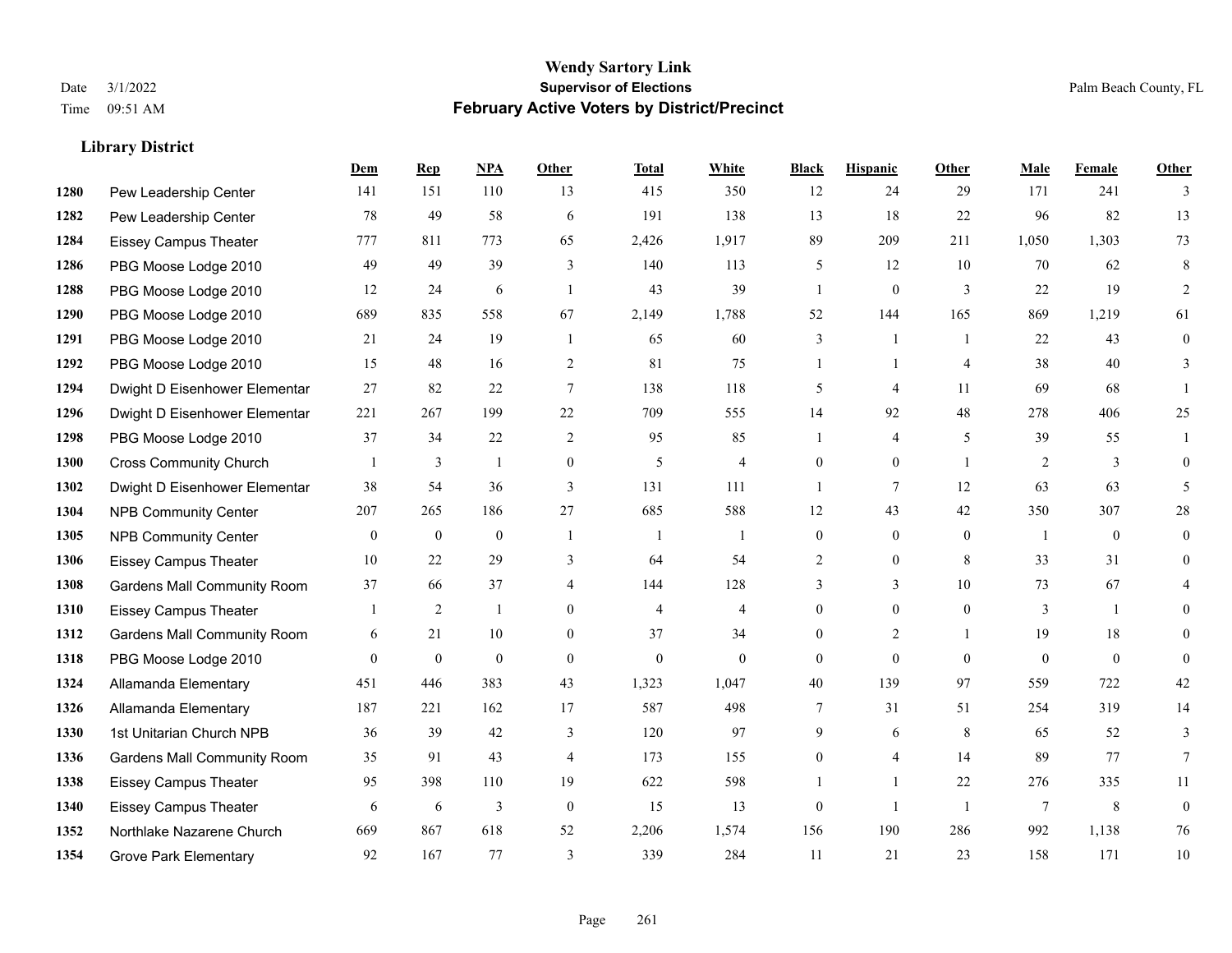**Library District**

#### **Wendy Sartory Link** Date 3/1/2022 **Supervisor of Elections** Palm Beach County, FL Time 09:51 AM **February Active Voters by District/Precinct**

# **Dem Rep NPA Other Total White Black Hispanic Other Male Female Other** Garden Lodge 366 F&AM 348 340 235 22 945 737 61 72 75 414 503 28 Grove Park Elementary 216 120 191 7 534 265 49 164 56 238 278 18 Palm Lake Estates - The Pines 62 78 49 4 193 157 15 7 14 91 97 5 Palm Lake Estates - The Pines 120 116 86 5 327 268 15 27 17 137 180 10 Garden Lodge 366 F&AM 97 35 45 8 185 84 60 20 21 81 98 6 Pew Leadership Center 189 82 141 10 422 214 117 49 42 173 235 14 Palm Beach Shores Town Hall 273 456 317 25 1,071 977 11 20 63 495 549 27 Palm Beach Shores Town Hall 0 0 0 0 0 0 0 0 0 0 0 0 Cypress Lakes HOA 599 339 287 30 1,255 848 211 99 97 478 741 36 Century Village Clubhouse 64 30 24 2 120 72 14 19 15 56 60 4 Jeaga Middle 211 99 138 10 458 223 130 77 28 202 248 8 Jeaga Middle 167 60 119 13 359 112 123 74 50 143 204 12 Century Village Clubhouse 795 407 341 37 1,580 1,014 226 209 131 627 902 51 Century Village Clubhouse 792 439 323 42 1,596 1,113 164 175 144 625 921 50 Century Village Clubhouse 631 333 303 28 1,295 800 199 199 97 510 732 53 Century Village Clubhouse 335 194 156 10 695 481 68 88 58 252 421 22 Benoist Farms Elementary 568 153 325 26 1,072 262 464 241 105 416 607 49 Turning Points Academy 757 430 378 37 1,602 937 295 261 109 597 961 44 Turning Points Academy 826 184 366 21 1,397 497 634 155 111 486 870 41 Wynnebrook Elementary 808 274 430 20 1,532 420 596 356 160 666 795 71 Wynnebrook Elementary 541 254 403 18 1,216 489 139 492 96 510 654 52 St Christophers Episcopal Chr 1,107 286 578 34 2,005 571 825 398 211 893 1,019 93 Haverhill Town Hall 397 221 240 10 868 332 237 205 94 386 442 40 Elks Lodge #1352 2 3 0 0 5 3 1 0 1 3 1 1 Elks Lodge #1352 26 30 41 3 100 59 11 19 11 54 42 4 Elks Lodge #1352 559 146 280 20 1,005 177 481 154 193 463 502 40 Elks Lodge #1352 1,283 332 730 27 2,372 462 1,005 608 297 1,051 1,215 106 Clayton Hutcheson Hall B 714 321 570 18 1,623 502 288 669 164 714 822 87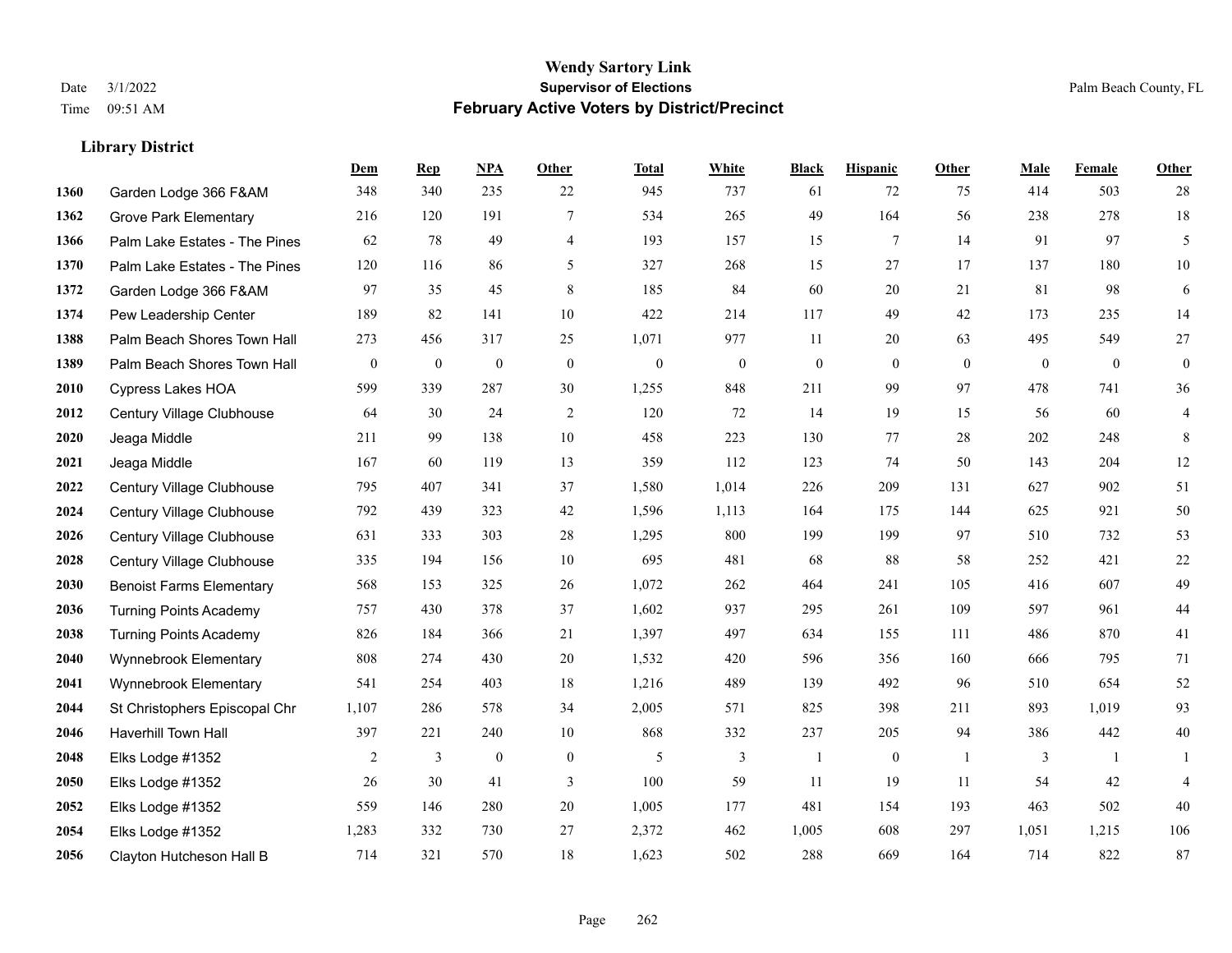**Library District**

#### **Wendy Sartory Link** Date 3/1/2022 **Supervisor of Elections** Palm Beach County, FL Time 09:51 AM **February Active Voters by District/Precinct**

Clayton Hutcheson Hall B 2 1 1 0 4 4 0 0 0 2 2 0

**Dem Rep NPA Other Total White Black Hispanic Other Male Female Other**

# West Gate Elementary 384 225 344 14 967 313 71 496 87 467 452 48 Everglades Elementary 160 174 129 9 472 267 68 78 59 217 233 22 Everglades Elementary 70 89 47 0 206 149 7 27 23 103 97 6 Pine Jog Environmental Center 173 293 168 12 646 442 25 122 57 304 327 15 Pine Jog Environmental Center 7 21 17 0 45 30 0 13 2 21 23 1 Cholee Lake Elementary 291 118 165 16 590 169 217 136 68 265 309 16 Pine Jog Environmental Center 2 1 0 0 3 3 0 0 0 1 2 0 Cholee Lake Elementary 1,237 558 947 52 2,794 869 617 925 383 1,218 1,468 108 Pine Jog Environmental Center  $\begin{array}{cccccccc} 1 & 0 & 0 & 0 & 1 & 1 & 0 & 0 & 0 \end{array}$  Melaleuca Elementary 855 539 680 41 2,115 1,055 356 510 194 967 1,070 78 Pine Jog Environmental Center  $\begin{array}{cccccccc} 0 & 2 & 0 & 0 & 2 & 1 & 0 & 1 & 0 & 1 \end{array}$ **2092** Pine Jog Environmental Center  $\begin{array}{ccccccccccccc} & 1 & 1 & 1 & 1 & 4 & 4 & 0 & 0 & 0 & 2 & 2 & 0 \end{array}$  Pine Jog Environmental Center 364 78 205 10 657 110 258 170 119 273 356 28 1st Church of the Nazarene 255 70 193 5 523 113 21 344 45 244 251 28 1st Church of the Nazarene 228 145 171 9 553 211 41 222 79 246 276 31 Iglesia Cristo Mi Redentor 433 224 348 26 1,031 329 159 448 95 435 532 64 Iglesia Cristo Mi Redentor 775 357 577 35 1,744 434 375 761 174 720 937 87 Union Congregational Church 1,179 347 660 40 2,226 486 650 860 230 897 1,219 110 Lake Lytal Park 500 233 344 24 1,101 302 229 461 109 459 587 55 Main Library 610 280 427 35 1,352 517 243 461 131 582 715 55 Berkshire Elementary 731 342 668 37 1,778 469 202 917 190 779 907 92 Berkshire Elementary 174 86 141 6 407 132 48 177 50 168 217 22 Main Library 368 281 324 14 987 358 61 483 85 447 492 48 The Ark Church 76 50 61 5 192 88 12 72 20 87 94 11

 The Ark Church 799 561 724 37 2,121 912 151 888 170 902 1,141 78 The Ark Church 1 0 1 0 2 1 1 0 0 1 1 0 St Marys Orthodox Church 340 348 255 8 951 508 43 337 63 433 482 36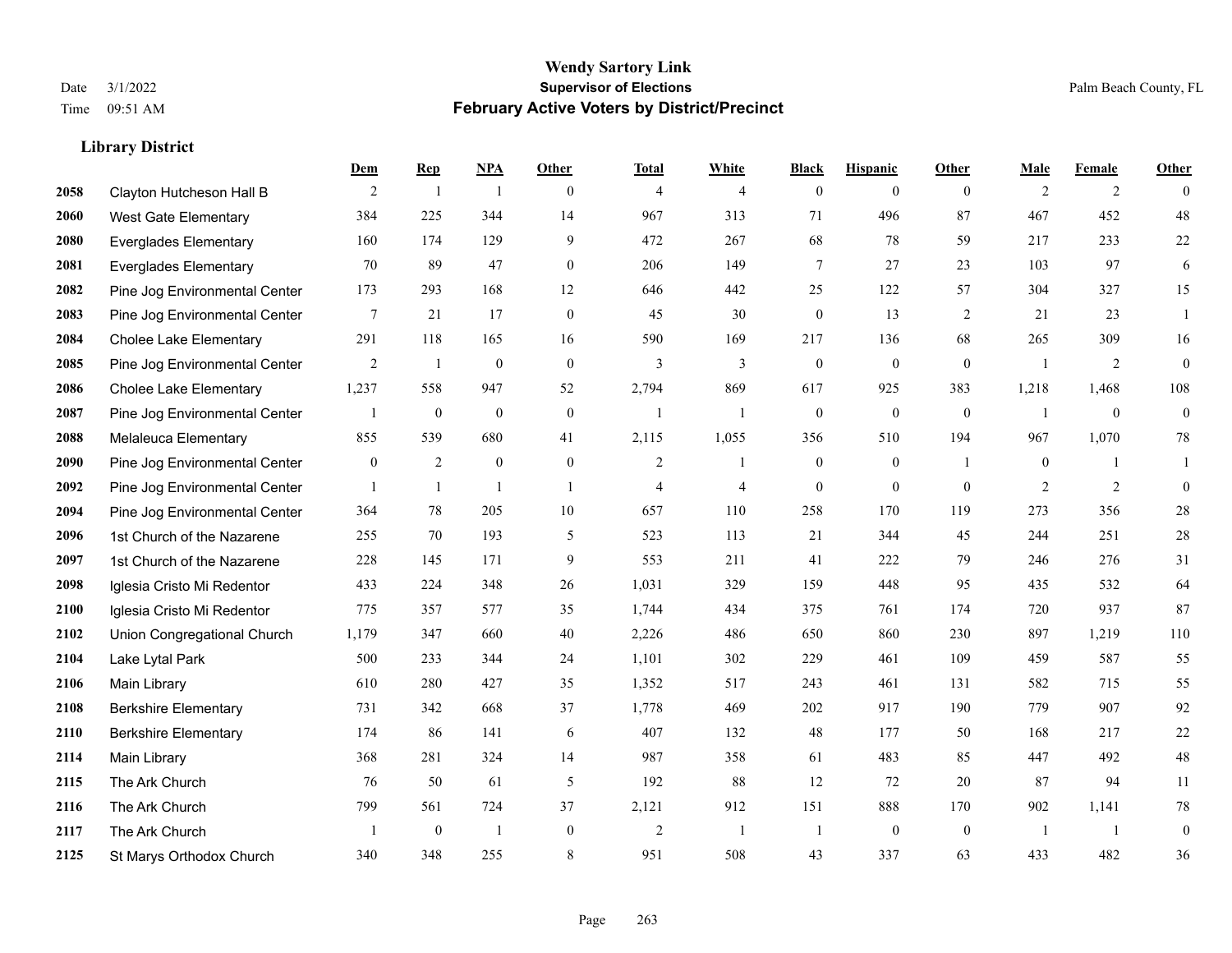|      |                                       | Dem              | <b>Rep</b>       | NPA              | <b>Other</b>     | <b>Total</b>     | <b>White</b>     | <b>Black</b>     | <b>Hispanic</b>  | <b>Other</b>   | <b>Male</b>    | Female         | Other            |
|------|---------------------------------------|------------------|------------------|------------------|------------------|------------------|------------------|------------------|------------------|----------------|----------------|----------------|------------------|
| 2126 | St Marys Orthodox Church              | 270              | 253              | 237              | 10               | 770              | 429              | 33               | 244              | 64             | 363            | 386            | 21               |
| 2127 | Lake Clarke Shores Town Hall          |                  | $\mathbf{0}$     | $\overline{1}$   | $\mathbf{0}$     | $\overline{2}$   | $\mathbf{0}$     | $\mathbf{0}$     | $\overline{c}$   | $\theta$       | 2              | $\theta$       | $\boldsymbol{0}$ |
| 2130 | Cloud Lake Town Hall                  | 42               | 63               | 60               | 8                | 173              | 125              | 2                | 33               | 13             | 87             | 80             | 6                |
| 2132 | Cloud Lake Town Hall                  | 26               | 27               | 31               | -1               | 85               | 56               | $\overline{c}$   | 22               | 5              | 37             | 45             | 3                |
| 2146 | Village Walk HOA Clubhouse            | 553              | 539              | 439              | 44               | 1,575            | 1,223            | 60               | 146              | 146            | 657            | 868            | 50               |
| 2148 | <b>Liberty Park Elementary</b>        | $\boldsymbol{0}$ | $\boldsymbol{0}$ | $\boldsymbol{0}$ | $\boldsymbol{0}$ | $\boldsymbol{0}$ | $\boldsymbol{0}$ | $\boldsymbol{0}$ | $\boldsymbol{0}$ | $\mathbf{0}$   | $\mathbf{0}$   | $\mathbf{0}$   | $\boldsymbol{0}$ |
| 2150 | <b>River Bridge Activities Center</b> | 1,095            | 532              | 707              | 58               | 2,392            | 1,152            | 500              | 497              | 243            | 993            | 1,314          | 85               |
| 2152 | Pine Ridge North II                   | 1,110            | 523              | 833              | 52               | 2,518            | 1,022            | 393              | 840              | 263            | 1,011          | 1,404          | 103              |
| 2154 | <b>Forest Hill Elementary</b>         | 1,132            | 444              | 808              | 36               | 2,420            | 731              | 397              | 1,048            | 244            | 1,043          | 1,252          | 125              |
| 2156 | Cresthaven Emory Aud                  | 625              | 404              | 306              | 15               | 1,350            | 742              | 101              | 415              | 92             | 497            | 805            | 48               |
| 2158 | Community Of Hope                     | 1,089            | 424              | 869              | 28               | 2,410            | 600              | 436              | 1,059            | 315            | 1,057          | 1,239          | 114              |
| 2160 | Cresthaven Barkley Aud                | 507              | 350              | 294              | 19               | 1,170            | 591              | 85               | 395              | 99             | 494            | 625            | 51               |
| 2162 | Cresthaven Ashley Aud                 | 331              | 212              | 231              | 15               | 789              | 392              | 41               | 296              | 60             | 309            | 447            | 33               |
| 2164 | Covered Bridge Clubhouse              | 1,109            | 741              | 679              | 41               | 2,570            | 1,767            | 142              | 491              | 170            | 998            | 1,492          | $80\,$           |
| 2166 | Poinciana Clubhouse                   | 912              | 538              | 509              | 36               | 1,995            | 1,314            | 104              | 419              | 158            | 783            | 1,146          | 66               |
| 2168 | First Baptist Church GA               | $\overline{0}$   | $\boldsymbol{0}$ | $\mathbf{0}$     | $\mathbf{0}$     | $\mathbf{0}$     | $\mathbf{0}$     | $\overline{0}$   | $\overline{0}$   | $\mathbf{0}$   | $\overline{0}$ | $\overline{0}$ | $\overline{0}$   |
| 2170 | <b>Liberty Park Elementary</b>        | 1,144            | 544              | 670              | 58               | 2,416            | 1,046            | 463              | 650              | 257            | 967            | 1,340          | 109              |
| 2172 | First Baptist Church GA               | 17               | 3                | 9                | $\theta$         | 29               | 13               | 3                | 9                | $\overline{4}$ | 11             | 17             |                  |
| 2174 | First Baptist Church GA               | 457              | 187              | 282              | 14               | 940              | 408              | 195              | 211              | 126            | 423            | 476            | 41               |
| 2182 | <b>Greenacres Community Center</b>    | 640              | 286              | 545              | 31               | 1,502            | 526              | 143              | 687              | 146            | 597            | 818            | 87               |
| 2184 | American Polish Club                  | 1,085            | 389              | 813              | 42               | 2,329            | 699              | 348              | 1,025            | 257            | 974            | 1,217          | 138              |
| 2186 | American Polish Club                  | 318              | 139              | 241              | $\overline{7}$   | 705              | 210              | 113              | 315              | 67             | 312            | 363            | 30               |
| 2188 | St Lukes United Methodist Chr         | 460              | 512              | 436              | 35               | 1,443            | 1,140            | 34               | 191              | 78             | 684            | 720            | 39               |
| 2190 | Lucerne Pointe Clubhouse              | 1,010            | 540              | 652              | 47               | 2,249            | 1,419            | 219              | 434              | 177            | 922            | 1,254          | 73               |
| 2192 | Fountains Of Palm Beach               | 931              | 468              | 598              | 58               | 2,055            | 1,374            | 155              | 356              | 170            | 878            | 1,115          | 62               |
| 2194 | <b>LC Swain Middle</b>                | 1,092            | 371              | 745              | 42               | 2,250            | 765              | 477              | 780              | 228            | 947            | 1,198          | 105              |
| 2196 | Pine Ridge South IV Clubhouse         | 886              | 497              | 514              | 43               | 1,940            | 1,159            | 262              | 407              | 112            | 758            | 1,107          | 75               |
| 2198 | American Finnish Club                 | 14               | 9                | 8                | $\Omega$         | 31               | 17               | 3                | 1                | 10             | 12             | 16             | $\mathfrak{Z}$   |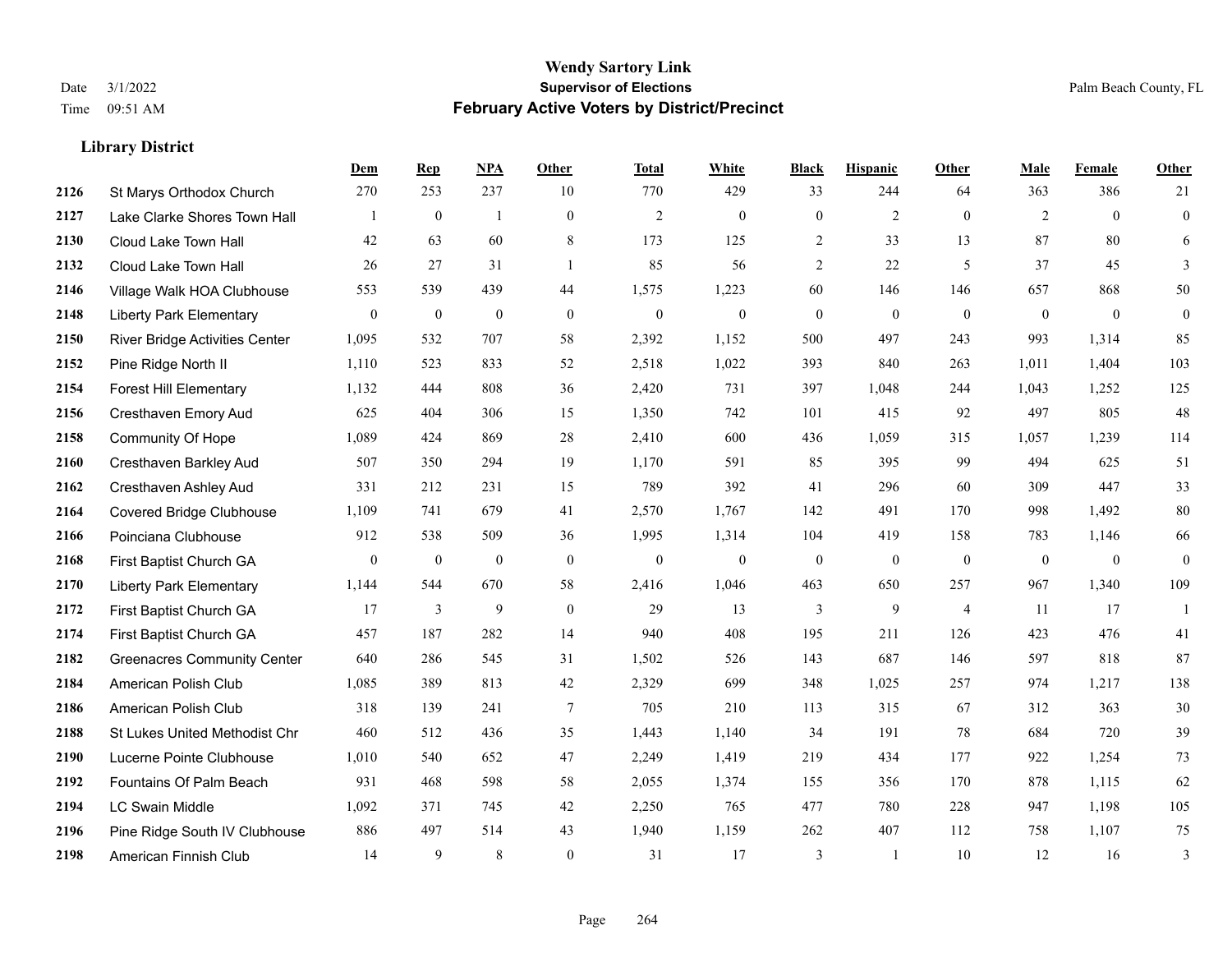|      |                                | Dem          | <b>Rep</b>       | NPA              | <b>Other</b>   | <b>Total</b>     | <b>White</b> | <b>Black</b>     | <b>Hispanic</b> | <b>Other</b>   | <b>Male</b>    | <b>Female</b> | <b>Other</b>     |
|------|--------------------------------|--------------|------------------|------------------|----------------|------------------|--------------|------------------|-----------------|----------------|----------------|---------------|------------------|
| 2202 | <b>LC Swain Middle</b>         | $\mathbf{0}$ | $\,$ 8 $\,$      | $\overline{1}$   | $\theta$       | 9                | 6            | $\mathbf{0}$     | 3               | $\overline{0}$ | $\overline{4}$ | 5             | $\theta$         |
| 2204 | <b>Heritage Elementary</b>     | 553          | 218              | 486              | 29             | 1,286            | 407          | 146              | 619             | 114            | 561            | 654           | 71               |
| 2206 | <b>Heritage Elementary</b>     | 462          | 192              | 338              | 16             | 1,008            | 318          | 222              | 339             | 129            | 437            | 521           | 50               |
| 2208 | American Finnish Club          | 6            | $7\phantom{.0}$  | -1               | $\overline{1}$ | 15               | 14           | $\boldsymbol{0}$ | $\bf{0}$        | -1             | 6              | 8             | 1                |
| 2210 | American Polish Club           | 226          | 96               | 143              | $\overline{4}$ | 469              | 175          | 110              | 135             | 49             | 191            | 259           | 19               |
| 2212 | American Polish Club           | $\mathbf{0}$ | $\boldsymbol{0}$ | $\boldsymbol{0}$ | $\bf{0}$       | $\boldsymbol{0}$ | $\mathbf{0}$ | $\boldsymbol{0}$ | $\bf{0}$        | $\mathbf{0}$   | $\mathbf{0}$   | $\mathbf{0}$  | $\boldsymbol{0}$ |
| 2214 | Indian Pines Elementary        | 1,190        | 260              | 597              | 40             | 2,087            | 467          | 933              | 449             | 238            | 941            | 1,045         | 101              |
| 2216 | Indian Pines Elementary        | 1,789        | 290              | 838              | 44             | 2,961            | 513          | 1,501            | 579             | 368            | 1,343          | 1,472         | 146              |
| 2218 | <b>Tradewinds Middle</b>       | 1,265        | 313              | 661              | $40\,$         | 2,279            | 564          | 909              | 358             | 448            | 1,001          | 1,153         | 125              |
| 3004 | <b>Community Of Hope</b>       | 65           | 43               | 65               | 3              | 176              | 69           | 10               | 72              | 25             | 88             | 77            | 11               |
| 3008 | Palm Springs Middle            | $\mathbf{0}$ | $\mathbf{0}$     | $\mathbf{0}$     | $\theta$       | $\mathbf{0}$     | $\mathbf{0}$ | $\mathbf{0}$     | $\mathbf{0}$    | $\theta$       | $\theta$       | $\theta$      | $\boldsymbol{0}$ |
| 3012 | <b>Emmanuel Baptist Church</b> | 633          | 571              | 432              | 22             | 1,658            | 1,000        | 45               | 518             | 95             | 697            | 899           | 62               |
| 3014 | Lake Clarke Shores Town Hall   | 986          | 1,077            | 660              | 48             | 2,771            | 2,031        | 83               | 486             | 171            | 1,268          | 1,418         | 85               |
| 3016 | Community Of Hope              | 44           | 39               | 56               | $\sqrt{2}$     | 141              | 37           | 9                | 79              | 16             | 54             | 77            | $10\,$           |
| 3022 | Oasis De Amor Baptist Church   | 498          | 227              | 409              | 18             | 1,152            | 367          | 138              | 503             | 144            | 542            | 543           | 67               |
| 3032 | Special Olympics of PBC        | 683          | 324              | 534              | 34             | 1,575            | 561          | 270              | 609             | 135            | 732            | 762           | 81               |
| 3070 | Mid County Senior Center       | 718          | 272              | 581              | 35             | 1,606            | 519          | 381              | 509             | 197            | 738            | 793           | $75\,$           |
| 3074 | <b>Coastal Chapel</b>          | 477          | 359              | 343              | 31             | 1,210            | 750          | 105              | 262             | 93             | 572            | 597           | 41               |
| 3080 | American Finnish Club          | 859          | 226              | 577              | 41             | 1,703            | 396          | 531              | 587             | 189            | 738            | 863           | 102              |
| 3082 | <b>Atlantis City Hall</b>      | 493          | 885              | 447              | 48             | 1,873            | 1,617        | 39               | 92              | 125            | 858            | 969           | $46\,$           |
| 3084 | Lakes of Sherbrooke            | 694          | 643              | 594              | 54             | 1,985            | 1,342        | 191              | 287             | 165            | 858            | 1,051         | 76               |
| 3086 | <b>Woodlands Middle</b>        | 792          | 608              | 698              | 50             | 2,148            | 1,460        | 145              | 361             | 182            | 1,008          | 1,067         | 73               |
| 3088 | <b>Tradewinds Middle</b>       | 183          | 51               | 125              | 8              | 367              | 96           | 128              | 82              | 61             | 170            | 187           | $10\,$           |
| 3090 | <b>Woodlands Middle</b>        | 1,460        | 839              | 671              | 53             | 3,023            | 2,435        | 185              | 116             | 287            | 1,369          | 1,567         | 87               |
| 3092 | Lacuna HOA Clubhouse           | 1,213        | 775              | 781              | 75             | 2,844            | 1,975        | 278              | 326             | 265            | 1,304          | 1,454         | 86               |
| 3094 | <b>Coral Reef Elementary</b>   | 327          | 245              | 282              | 29             | 883              | 513          | 80               | 200             | 90             | 408            | 448           | $27\,$           |
| 3096 | <b>Coral Reef Elementary</b>   | 821          | 586              | 645              | 61             | 2,113            | 1,352        | 259              | 270             | 232            | 980            | 1,056         | $77\,$           |
| 3098 | <b>Manatee Elementary</b>      | 671          | 596              | 534              | 48             | 1,849            | 1,255        | 180              | 221             | 193            | 848            | 941           | 60               |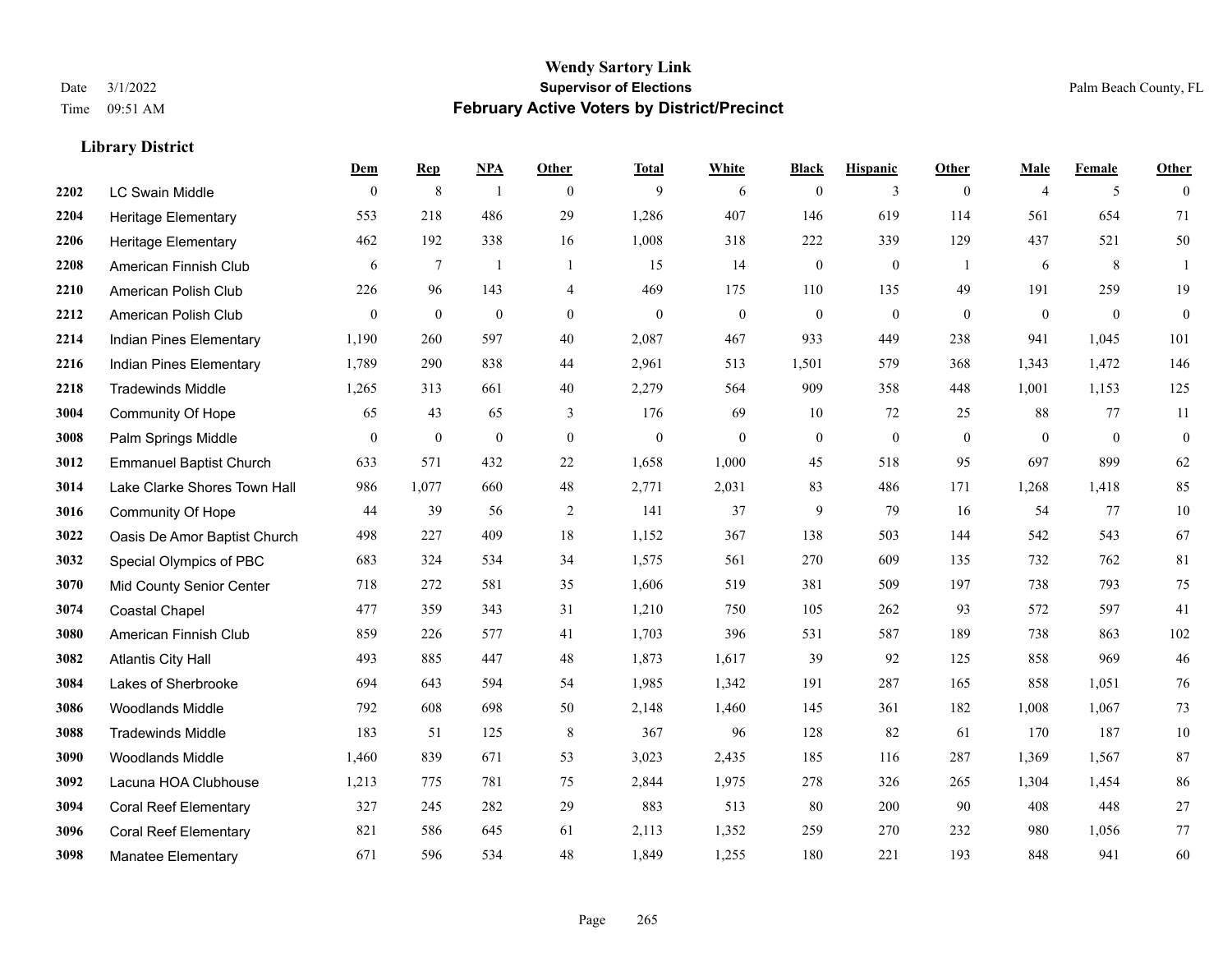|      |                                  | Dem   | <b>Rep</b> | NPA | <b>Other</b>     | <b>Total</b> | <b>White</b> | <b>Black</b>     | <b>Hispanic</b> | Other | <b>Male</b> | <b>Female</b> | <b>Other</b> |
|------|----------------------------------|-------|------------|-----|------------------|--------------|--------------|------------------|-----------------|-------|-------------|---------------|--------------|
| 3100 | Journeys End                     | 429   | 339        | 375 | 20               | 1,163        | 778          | 94               | 139             | 152   | 550         | 582           | 31           |
| 3102 | <b>Diamond View Elementary</b>   | 1,208 | 461        | 807 | 51               | 2,527        | 1,041        | 644              | 540             | 302   | 1,118       | 1,300         | 109          |
| 3104 | American German Club             | 400   | 351        | 384 | 33               | 1,168        | 813          | 90               | 137             | 128   | 542         | 583           | 43           |
| 3106 | American German Club             | 306   | 104        | 210 | 18               | 638          | 222          | 185              | 100             | 131   | 280         | 331           | $27\,$       |
| 3108 | Santaluces High                  | 1,280 | 550        | 915 | 67               | 2,812        | 1,143        | 722              | 549             | 398   | 1,248       | 1.475         | 89           |
| 3110 | Lantana Road Branch Library      | 820   | 338        | 500 | 43               | 1,701        | 798          | 459              | 285             | 159   | 736         | 888           | 77           |
| 3112 | <b>Starlight Cove Elementary</b> | 847   | 300        | 626 | 36               | 1,809        | 703          | 319              | 639             | 148   | 777         | 940           | 92           |
| 3114 | Santaluces High                  | 375   | 256        | 299 | 11               | 941          | 548          | 119              | 188             | 86    | 457         | 455           | 29           |
| 3116 | <b>Advent Lantana</b>            | 1,051 | 526        | 751 | 53               | 2,381        | 1,466        | 358              | 372             | 185   | 987         | 1,314         | 80           |
| 3118 | <b>Advent Lantana</b>            | 201   | 223        | 177 | 16               | 617          | 502          | 23               | 48              | 44    | 302         | 303           | 12           |
| 3120 | Valencia Shores Social Club      | 1,223 | 600        | 582 | 51               | 2,456        | 2,172        | 68               | 81              | 135   | 1,129       | 1,271         | 56           |
| 3122 | Boynton Beach Community Chur     | 901   | 413        | 350 | 33               | 1,697        | 1,517        | 37               | 52              | 91    | 703         | 957           | 37           |
| 3124 | West Boynton Park and Rec        | 797   | 581        | 664 | 43               | 2,085        | 1,314        | 227              | 296             | 248   | 948         | 1,064         | 73           |
| 3126 | Temple Shaarei Shalom            | 628   | 506        | 472 | 27               | 1,633        | 1,125        | 153              | 197             | 158   | 753         | 831           | 49           |
| 3128 | West Boynton Park and Rec        | 942   | 610        | 733 | 45               | 2,330        | 1,446        | 292              | 333             | 259   | 1,058       | 1,191         | 81           |
| 3130 | Winston Trails Swim Center       | 1,103 | 908        | 870 | 63               | 2,944        | 2,087        | 206              | 375             | 276   | 1,380       | 1,455         | 109          |
| 3132 | Park Vista High                  | 866   | 660        | 718 | 50               | 2,294        | 1,446        | 235              | 369             | 244   | 1,040       | 1,177         | 77           |
| 3133 | Christa McAuliffe Middle         | 174   | 123        | 138 | 9                | 444          | 271          | 47               | 60              | 66    | 213         | 219           | 12           |
| 3134 | Hidden Oaks Elementary           | 1,066 | 316        | 610 | 36               | 2,028        | 581          | 803              | 372             | 272   | 864         | 1,079         | 85           |
| 3144 | <b>Freedom Shores Elementary</b> | 9     | 8          | 9   | $\boldsymbol{0}$ | 26           | 21           | $\boldsymbol{0}$ | 3               | 2     | 11          | 13            | 2            |
| 3148 | Imagine Schools - Chancellor     | 63    | 51         | 54  | 5                | 173          | 116          | 12               | 28              | 17    | 87          | 81            | 5            |
| 3150 | Christa McAuliffe Middle         | 553   | 255        | 230 | 23               | 1,061        | 964          | $18\,$           | 29              | 50    | 429         | 600           | 32           |
| 3152 | Park Vista High                  | 650   | 409        | 395 | 32               | 1,486        | 1,274        | 55               | 65              | 92    | 652         | 786           | $48\,$       |
| 3154 | Ponte Vecchio Clubhouse          | 787   | 324        | 291 | 24               | 1,426        | 1,277        | 20               | 39              | 90    | 640         | 748           | 38           |
| 3156 | Aberdeen East Clubhouse          | 1,003 | 493        | 558 | 41               | 2,095        | 1,572        | 150              | 190             | 183   | 866         | 1,166         | 63           |
| 3158 | <b>Crystal Lakes Elementary</b>  | 997   | 771        | 812 | 59               | 2,639        | 1,848        | 201              | 295             | 295   | 1,200       | 1,332         | 107          |
| 3160 | Christa McAuliffe Middle         | 433   | 327        | 341 | 19               | 1,120        | 760          | 134              | 121             | 105   | 503         | 576           | 41           |
| 3162 | <b>Hidden Oaks Elementary</b>    | 538   | 262        | 306 | 20               | 1,126        | 675          | 206              | 128             | 117   | 504         | 590           | 32           |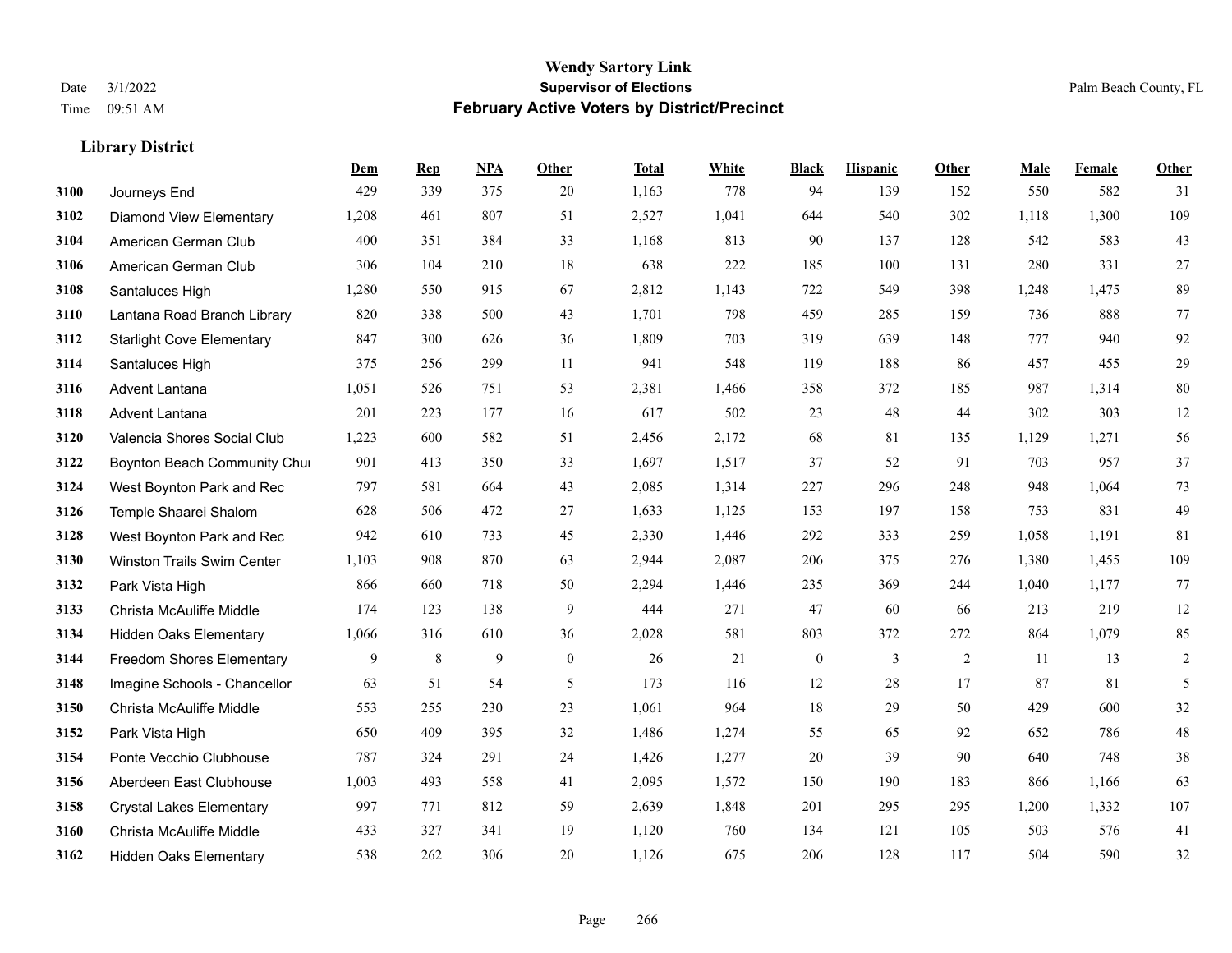|      |                                      | Dem            | <b>Rep</b>       | NPA              | <b>Other</b>   | <b>Total</b>     | <b>White</b>     | <b>Black</b>     | <b>Hispanic</b>  | <b>Other</b>   | <b>Male</b>    | <b>Female</b>  | <b>Other</b>     |
|------|--------------------------------------|----------------|------------------|------------------|----------------|------------------|------------------|------------------|------------------|----------------|----------------|----------------|------------------|
| 3166 | Jamaica Bay Clubhouse                | 349            | 382              | 266              | 23             | 1,020            | 902              | 20               | 36               | 62             | 445            | 540            | 35               |
| 3170 | Boynton Beach High                   | 1,119          | 618              | 902              | 74             | 2,713            | 1,592            | 322              | 545              | 254            | 1,180          | 1,431          | 102              |
| 3180 | Imagine Schools - Chancellor         | $\mathbf{0}$   | $\boldsymbol{0}$ | $\boldsymbol{0}$ | $\mathbf{0}$   | $\boldsymbol{0}$ | $\boldsymbol{0}$ | $\boldsymbol{0}$ | $\boldsymbol{0}$ | $\theta$       | $\mathbf{0}$   | $\overline{0}$ | $\boldsymbol{0}$ |
| 4004 | South Palm Beach Town Hall           | 403            | 516              | 394              | 34             | 1,347            | 1,148            | 21               | 84               | 94             | 586            | 713            | 48               |
| 4006 | Manalapan Town Hall                  | 77             | 209              | 94               | 11             | 391              | 355              | 6                | 6                | 24             | 195            | 185            | 11               |
| 4008 | Hypoluxo Town Hall                   | 526            | 604              | 529              | 65             | 1,724            | 1,439            | 40               | 119              | 126            | 795            | 881            | $48\,$           |
| 4010 | <b>Bent Tree Villas East</b>         | 788            | 735              | 607              | 54             | 2,184            | 1,580            | 216              | 220              | 168            | 961            | 1,177          | 46               |
| 4012 | <b>Greentree Villas</b>              | 648            | 574              | 469              | 37             | 1,728            | 1,414            | 73               | 127              | 114            | 694            | 988            | 46               |
| 4014 | New Church                           | 404            | 495              | 321              | 27             | 1,247            | 1,009            | 62               | 92               | 84             | 534            | 685            | $28\,$           |
| 4016 | Christ Fellowship Church BB          | 534            | 289              | 306              | 24             | 1,153            | 693              | 194              | 163              | 103            | 529            | 593            | 31               |
| 4018 | Quail Ridge Business Center          | 120            | 369              | 130              | 12             | 631              | 610              | $\mathbf{1}$     | $\overline{1}$   | 19             | 287            | 331            | 13               |
| 4028 | Ocean Ridge Town Hall                | 403            | 740              | 442              | 44             | 1,629            | 1,482            | 5                | 50               | 92             | 773            | 814            | 42               |
| 4030 | Village of Golf Admin Bldg           | 37             | 181              | 52               | 4              | 274              | 268              | $\boldsymbol{0}$ | $\mathbf{1}$     | 5              | 130            | 142            | 2                |
| 4038 | <b>Briny Breezes Community Cente</b> | 87             | 142              | 92               | $\overline{4}$ | 325              | 299              | $\boldsymbol{0}$ | 10               | 16             | 133            | 182            | 10               |
| 4040 | <b>Briny Breezes Community Cente</b> | $\bf{0}$       | $\mathbf{0}$     | $\mathbf{0}$     | $\Omega$       | $\theta$         | $\mathbf{0}$     | $\overline{0}$   | $\overline{0}$   | $\Omega$       | $\theta$       | $\Omega$       | $\overline{0}$   |
| 4042 | <b>Briny Breezes Community Cente</b> | $\mathbf{0}$   | $\mathbf{0}$     | $\mathbf{0}$     | $\theta$       | $\mathbf{0}$     | $\mathbf{0}$     | $\overline{0}$   | $\overline{0}$   | $\theta$       | $\mathbf{0}$   | $\theta$       | $\overline{0}$   |
| 4044 | <b>Briny Breezes Community Cente</b> | 48             | 39               | 39               | $\overline{0}$ | 126              | 110              | $\mathbf{1}$     | 10               | 5              | 65             | 58             | 3                |
| 4046 | <b>Delray Dunes</b>                  | 86             | 346              | 106              | 7              | 545              | 508              | $\mathbf{1}$     | 4                | 32             | 244            | 290            | 11               |
| 4048 | <b>Banyan Creek Elementary</b>       | 122            | 157              | 86               | 7              | 372              | 298              | 16               | 29               | 29             | 190            | 173            | 9                |
| 4056 | Lakeview Baptist Church              | $\overline{0}$ | $\mathbf{0}$     | $\mathbf{0}$     | $\mathbf{0}$   | $\theta$         | $\boldsymbol{0}$ | $\overline{0}$   | $\overline{0}$   | $\overline{0}$ | $\mathbf{0}$   | $\overline{0}$ | $\overline{0}$   |
| 4060 | Lakeview Baptist Church              | 2              | 6                | $\overline{4}$   | $\Omega$       | 12               | 5                | $\theta$         | $\mathbf{1}$     | 6              | 5              | $\tau$         | $\overline{0}$   |
| 4064 | Seacrest Presbyterian                | 48             | 43               | 48               | 3              | 142              | 127              |                  | 9                | 5              | 75             | 66             |                  |
| 4078 | <b>Banyan Creek Elementary</b>       | 4              | 6                |                  | $\mathbf{0}$   | 11               | 10               | $\overline{0}$   | $\overline{0}$   |                | 7              | 3              |                  |
| 4080 | <b>Banyan Creek Elementary</b>       | $\mathbf{0}$   | $\mathbf{0}$     | $\mathbf{0}$     | $\overline{0}$ | $\mathbf{0}$     | $\boldsymbol{0}$ | $\overline{0}$   | $\overline{0}$   | $\mathbf{0}$   | $\overline{0}$ | $\overline{0}$ | $\theta$         |
| 4082 | <b>Banyan Creek Elementary</b>       | $\Omega$       | 3                | $\theta$         | $\theta$       | 3                | 3                | $\overline{0}$   | $\theta$         | $\Omega$       | 2              | $\mathbf{1}$   | $\Omega$         |
| 4084 | <b>Banyan Creek Elementary</b>       | 42             | 24               | 26               | $\overline{2}$ | 94               | 70               | 6                | 10               | 8              | 44             | 46             | 4                |
| 4100 | <b>Carver Middle</b>                 | 115            | 148              | 105              | 7              | 375              | 296              | 31               | 21               | 27             | 185            | 176            | 14               |
| 4116 | <b>Orchard View Elementary</b>       | 27             | 35               | 29               | $\theta$       | 91               | 74               | $\overline{2}$   | 6                | $\mathbf Q$    | 47             | 41             | 3                |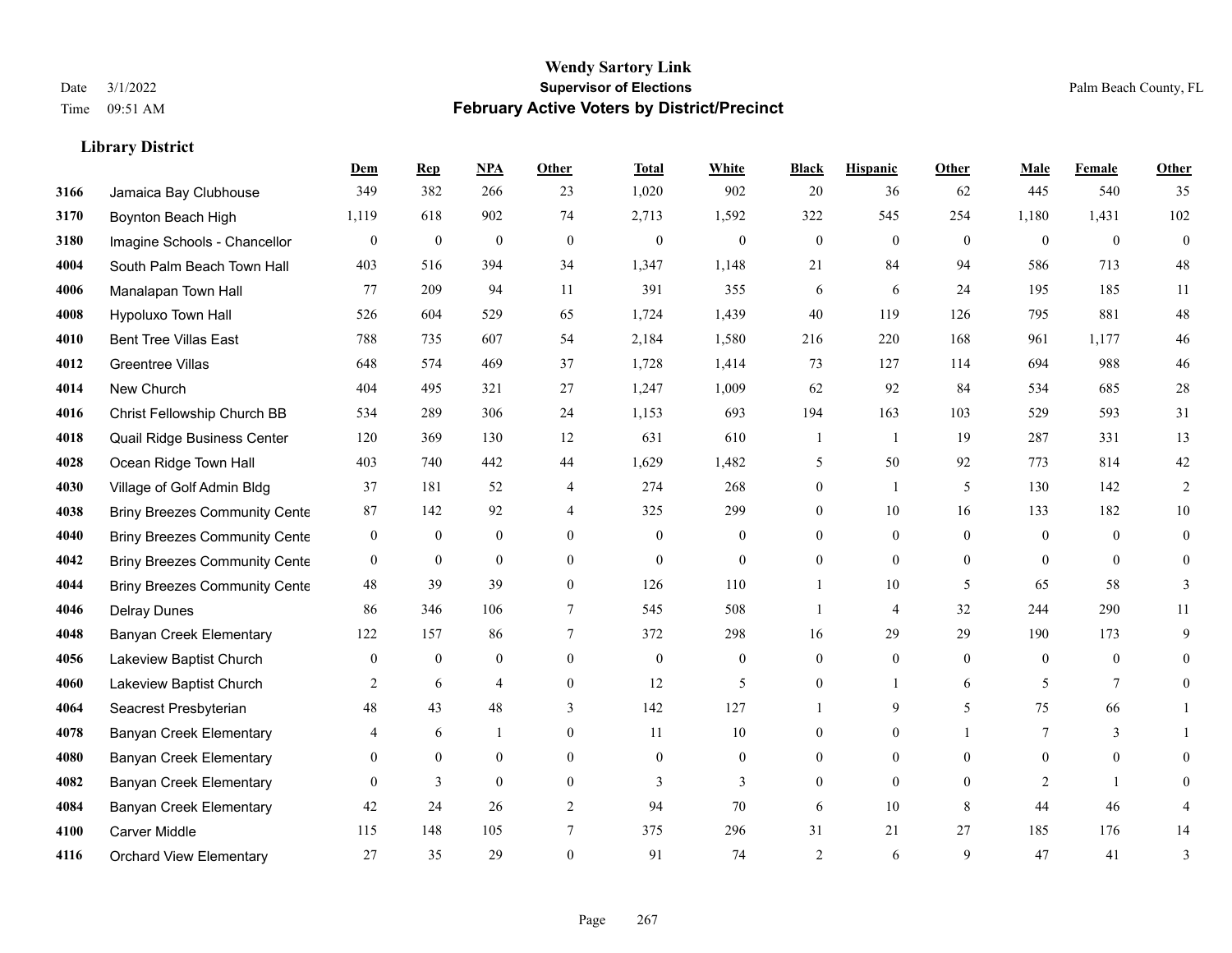|      |                                | Dem            | <b>Rep</b>       | NPA            | <b>Other</b> | <b>Total</b> | <b>White</b> | <b>Black</b>     | <b>Hispanic</b>  | <b>Other</b>   | <b>Male</b> | <b>Female</b> | Other            |
|------|--------------------------------|----------------|------------------|----------------|--------------|--------------|--------------|------------------|------------------|----------------|-------------|---------------|------------------|
| 4130 | Omni Middle                    | 627            | 617              | 558            | 37           | 1,839        | 1,508        | 34               | 135              | 162            | 861         | 926           | 52               |
| 4132 | Calusa Elementary              | 389            | 399              | 330            | 26           | 1,144        | 944          | 16               | 97               | 87             | 477         | 629           | 38               |
| 4180 | Del Prado Elementary           | 555            | 587              | 563            | 36           | 1,741        | 1,239        | 52               | 243              | 207            | 798         | 849           | 94               |
| 4182 | Greater BR Swim & Racquet Ctr  | 860            | 597              | 748            | 55           | 2,260        | 1,533        | $81\,$           | 402              | 244            | 949         | 1,219         | 92               |
| 4192 | Verde K-8 School               | 558            | 977              | 733            | 45           | 2,313        | 1,861        | 47               | 130              | 275            | 1,076       | 1,116         | 121              |
| 4194 | Del Prado Elementary           | 544            | 337              | 303            | 30           | 1,214        | 1,030        | 25               | 61               | 98             | 521         | 663           | 30               |
| 4196 | Good Shepherd Lutheran         | 695            | 441              | 445            | 26           | 1,607        | 1,375        | $30\,$           | 84               | 118            | 672         | 893           | $42\,$           |
| 4198 | Verde K-8 School               | 639            | 472              | 545            | 35           | 1,691        | 1,061        | 120              | 323              | 187            | 700         | 921           | $70\,$           |
| 4200 | Verde K-8 School               | 395            | 337              | 294            | 22           | 1,048        | 786          | $\,$ 8 $\,$      | 163              | 91             | 421         | 601           | $26\,$           |
| 4202 | Greater BR Swim & Racquet Ctr  | 787            | 601              | 647            | 36           | 2,071        | 1,596        | 32               | 255              | 188            | 841         | 1,153         | 77               |
| 4204 | Sugar Sand Park Comm Center    | 741            | 462              | 598            | 39           | 1,840        | 1,163        | 143              | 315              | 219            | 827         | 945           | 68               |
| 4206 | Good Shepherd Lutheran         | 677            | 495              | 526            | 35           | 1,733        | 1,369        | 37               | 183              | 144            | 706         | 971           | 56               |
| 4208 | Hammock Pointe Elementary      | 832            | 589              | 485            | 36           | 1,942        | 1,658        | 11               | 117              | 156            | 757         | 1,129         | 56               |
| 5002 | Faith Farm Tabernacle          | 568            | 660              | 514            | 45           | 1,787        | 1,180        | 177              | 195              | 235            | 826         | 910           | 51               |
| 5003 | Faith Farm Tabernacle          | 500            | 348              | 443            | 29           | 1,320        | 791          | 139              | 212              | 178            | 592         | 684           | $44\,$           |
| 5004 | Faith Farm Tabernacle          | $\overline{4}$ | 2                | $\overline{2}$ | $\mathbf{0}$ | $\,8\,$      | 5            | $\boldsymbol{0}$ | 3                | $\mathbf{0}$   | 6           | 2             | $\boldsymbol{0}$ |
| 5005 | <b>Sunset Palms Elementary</b> | 1,251          | 574              | 496            | 78           | 2,399        | 2,244        | 15               | 33               | 107            | 1,104       | 1,237         | 58               |
| 5006 | Faith Farm Tabernacle          | 1,162          | 522              | 579            | 40           | 2,303        | 2,182        | 13               | 24               | 84             | 1,075       | 1,192         | $36\,$           |
| 5007 | Faith Farm Tabernacle          | 5              | $\boldsymbol{0}$ | $\overline{2}$ | $\mathbf{0}$ | $\tau$       | 6            | $\boldsymbol{0}$ | $\boldsymbol{0}$ | $\overline{1}$ | 5           | 2             | $\boldsymbol{0}$ |
| 5008 | <b>Sunset Palms Elementary</b> | 432            | 339              | 382            | 25           | 1,178        | 772          | 98               | 142              | 166            | 551         | 594           | 33               |
| 5009 | Boynton Beach Community Chur   | 1,218          | 987              | 1,019          | 74           | 3,298        | 2,190        | 297              | 363              | 448            | 1,576       | 1.604         | 118              |
| 5010 | Temple Shaarei Shalom          | 968            | 238              | 320            | 41           | 1,567        | 1,449        | 18               | 30               | 70             | 604         | 930           | 33               |
| 5012 | The Grove Clubhouse            | 405            | 146              | 160            | 13           | 724          | 650          | 19               | 20               | 35             | 301         | 413           | $10\,$           |
| 5014 | West Boynton Branch Library    | 692            | 454              | 504            | 45           | 1,695        | 972          | 254              | 243              | 226            | 745         | 888           | 62               |
| 5016 | Faith United Methodist Church  | 927            | 626              | 625            | 32           | 2,210        | 1,584        | 163              | 243              | 220            | 971         | 1,151         | $88\,$           |
| 5018 | Platina Clubhouse              | 680            | 271              | 300            | 20           | 1,271        | 1,072        | 40               | 76               | 83             | 490         | 750           | 31               |
| 5020 | <b>Hagen Road Elementary</b>   | 608            | 333              | 421            | 36           | 1,398        | 723          | 302              | 187              | 186            | 600         | 748           | 50               |
| 5022 | <b>Hagen Road Elementary</b>   | 857            | 438              | 462            | 28           | 1,785        | 1,390        | 167              | 115              | 113            | 784         | 958           | 43               |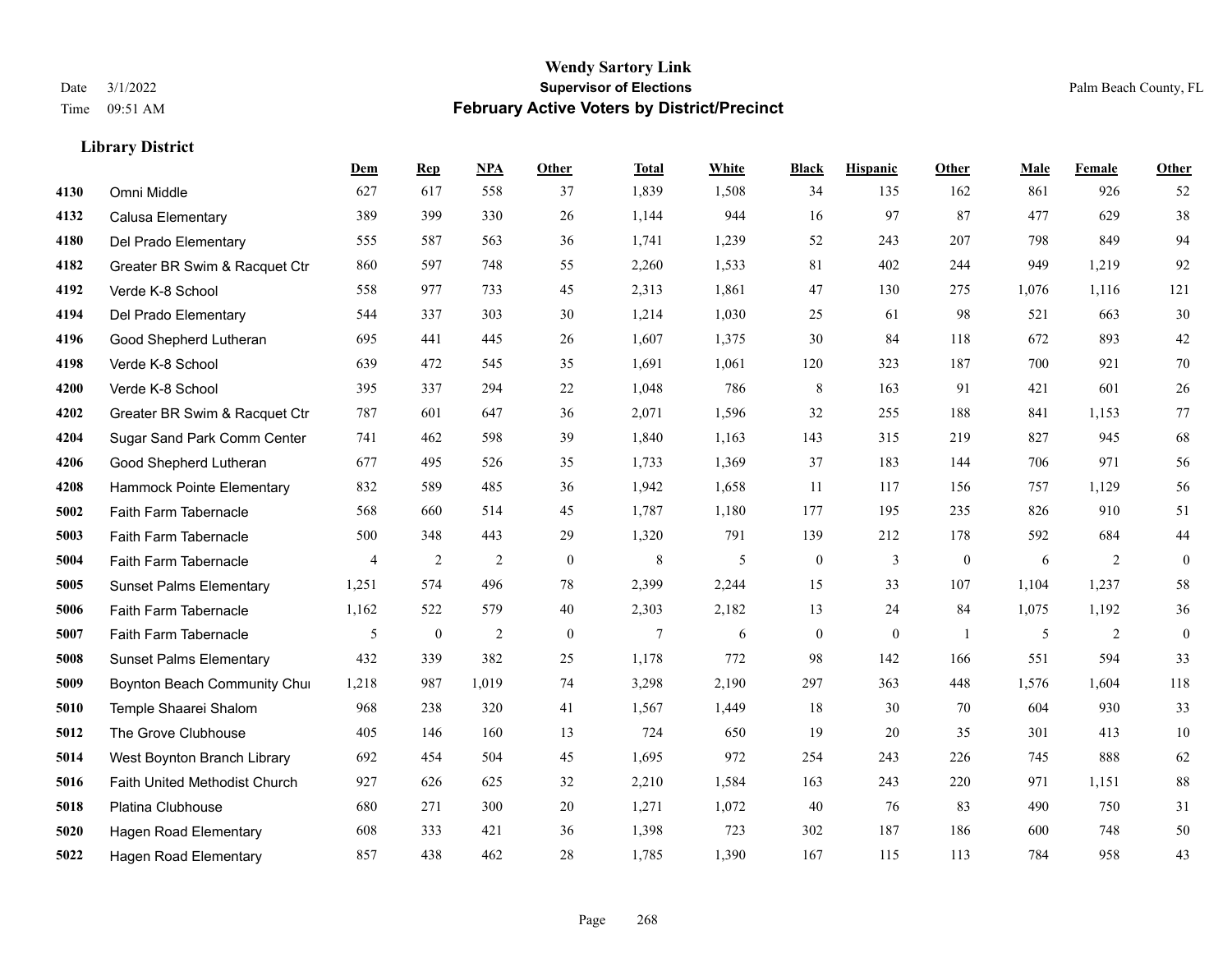|      |                               | Dem   | <b>Rep</b> | NPA   | <b>Other</b> | <b>Total</b> | White | <b>Black</b>   | <b>Hispanic</b> | <b>Other</b> | <b>Male</b> | Female | <b>Other</b> |
|------|-------------------------------|-------|------------|-------|--------------|--------------|-------|----------------|-----------------|--------------|-------------|--------|--------------|
| 5024 | Valencia Lakes HOA            | 618   | 207        | 243   | 16           | 1,084        | 1,002 | 11             | 18              | 53           | 475         | 582    | 27           |
| 5026 | Faith United Methodist Church | 938   | 427        | 535   | 52           | 1,952        | 1,140 | 450            | 205             | 157          | 839         | 1,042  | 71           |
| 5028 | South Tech Academy            | 670   | 531        | 443   | 25           | 1,669        | 1,300 | 99             | 115             | 155          | 734         | 869    | 66           |
| 5030 | West Boynton Branch Library   | 671   | 202        | 344   | 32           | 1,249        | 792   | 246            | 125             | 86           | 486         | 708    | 55           |
| 5032 | New Church                    | 294   | 132        | 139   | 14           | 579          | 499   | 19             | 26              | 35           | 249         | 315    | 15           |
| 5034 | Valencia Lakes HOA            | 788   | 304        | 317   | 17           | 1,426        | 1,312 | 22             | 22              | 70           | 612         | 786    | $28\,$       |
| 5036 | Valencia Isles Social Hall    | 803   | 239        | 268   | 17           | 1,327        | 1,251 | $\overline{c}$ | 6               | 68           | 535         | 762    | 30           |
| 5038 | The Cascades Clubhouse        | 764   | 266        | 278   | 20           | 1,328        | 1,242 | 18             | 18              | 50           | 558         | 744    | $26\,$       |
| 5040 | New Church                    | 383   | 210        | 244   | 15           | 852          | 768   | 18             | 32              | 34           | 391         | 443    | 18           |
| 5042 | South Tech Academy            | 910   | 390        | 491   | 41           | 1,832        | 1,398 | 166            | 148             | 120          | 744         | 1.034  | 54           |
| 5044 | Cascade Lakes Clubhouse       | 563   | 204        | 194   | 15           | 976          | 883   | $\tau$         | 12              | 74           | 431         | 516    | 29           |
| 5046 | Green Cay Nature Center       | 1,338 | 586        | 671   | 45           | 2,640        | 1,990 | 280            | 185             | 185          | 1,125       | 1.448  | 67           |
| 5048 | <b>Coral Lakes Clubhouse</b>  | 581   | 386        | 317   | 21           | 1,305        | 901   | 140            | 146             | 118          | 568         | 695    | $42\,$       |
| 5050 | <b>Coral Lakes Clubhouse</b>  | 1,107 | 326        | 375   | 26           | 1,834        | 1,716 | 12             | 10              | 96           | 717         | 1,072  | 45           |
| 5052 | Lake Worth Drainage District  | 656   | 443        | 470   | 33           | 1,602        | 1,227 | 92             | 128             | 155          | 689         | 852    | 61           |
| 5054 | Our Lady Queen of Peace       | 1,155 | 1,237      | 1,052 | 88           | 3,532        | 2,831 | 101            | 217             | 383          | 1,637       | 1,758  | 137          |
| 5055 | Our Lady Queen of Peace       | 305   | 143        | 155   | 12           | 615          | 543   | 6              | 38              | 28           | 273         | 325    | 17           |
| 5056 | Hagen Ranch Road Library      | 1,892 | 1,160      | 1,217 | 100          | 4,369        | 3,523 | 179            | 329             | 338          | 1,854       | 2,386  | 129          |
| 5058 | Valencia Falls Clubhouse      | 682   | 185        | 229   | 11           | 1,107        | 1,044 | 4              | 5               | 54           | 487         | 585    | 35           |
| 5060 | Hagen Ranch Road Library      | 511   | 209        | 227   | 17           | 964          | 894   | 4              | 15              | 51           | 438         | 514    | 12           |
| 5062 | Villa Borghese Clubhouse      | 451   | 233        | 161   | 15           | 860          | 786   | 11             | 26              | 37           | 377         | 463    | $20\,$       |
| 5064 | Huntington Lakes Clubhouse    | 962   | 348        | 369   | 35           | 1,714        | 1,571 | 14             | 44              | 85           | 633         | 1,049  | 32           |
| 5066 | Abbey Village Clubhouse       | 778   | 436        | 378   | 35           | 1,627        | 1,325 | 72             | 129             | 101          | 652         | 915    | 60           |
| 5068 | Camelot Village Clubhouse     | 227   | 116        | 103   | 13           | 459          | 279   | 50             | 88              | 42           | 182         | 262    | 15           |
| 5070 | Delray Villas                 | 456   | 255        | 208   | 19           | 938          | 761   | 42             | 68              | 67           | 395         | 509    | 34           |
| 5072 | Huntington Pointe Clubhouse   | 751   | 182        | 241   | 19           | 1,193        | 1,130 | 7              | 10              | 46           | 448         | 713    | 32           |
| 5074 | Coco Wood Clubhouse           | 388   | 174        | 176   | 11           | 749          | 521   | 99             | 79              | 50           | 334         | 385    | 30           |
| 5076 | Palm Greens Clubhouse         | 661   | 306        | 326   | 30           | 1,323        | 1,098 | 36             | 99              | 90           | 516         | 762    | 45           |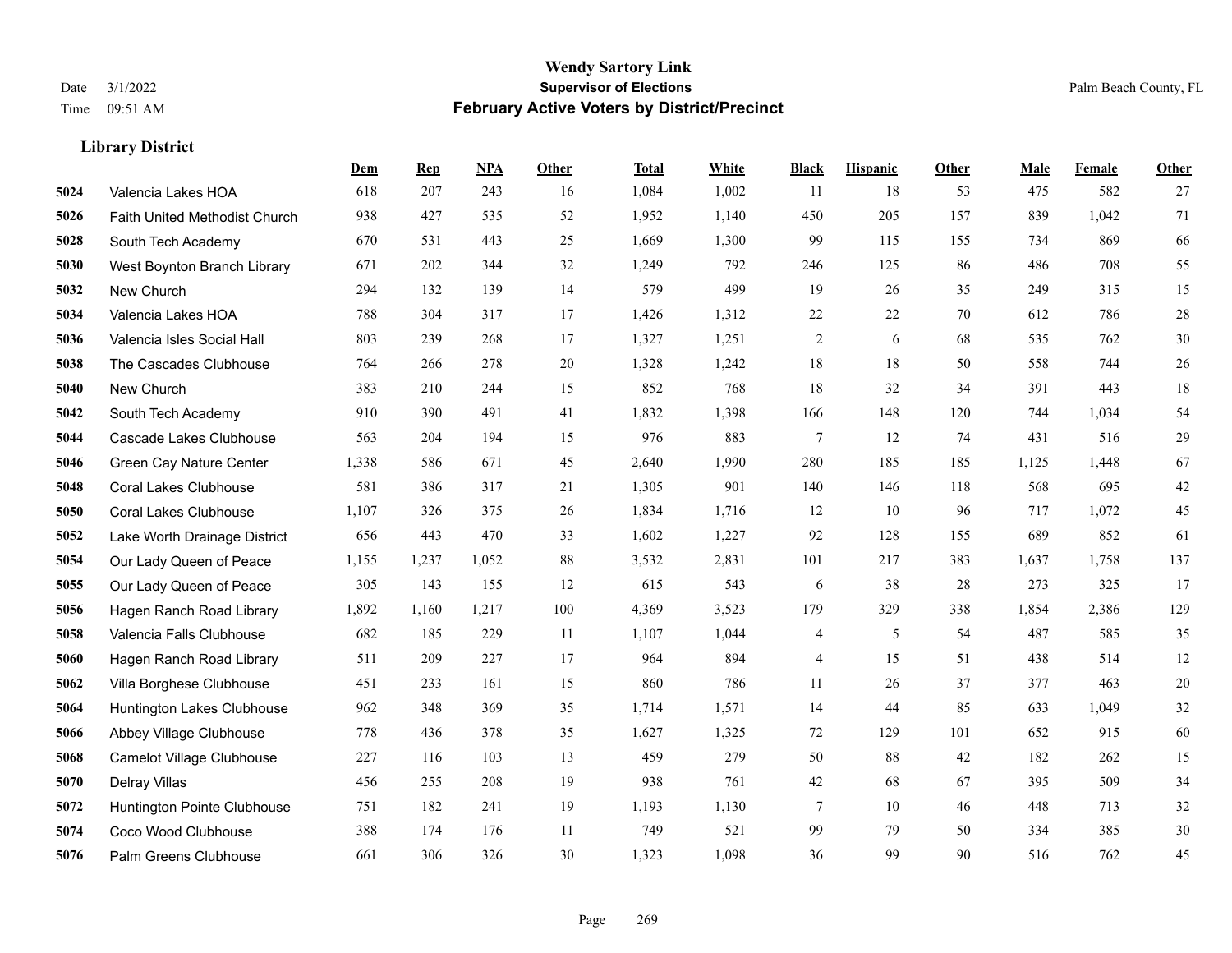|      |                                   | Dem   | <b>Rep</b> | NPA   | <b>Other</b>   | <b>Total</b> | White | <b>Black</b>     | <b>Hispanic</b> | <b>Other</b> | <b>Male</b> | <b>Female</b> | <b>Other</b>     |
|------|-----------------------------------|-------|------------|-------|----------------|--------------|-------|------------------|-----------------|--------------|-------------|---------------|------------------|
| 5078 | <b>Bethel Evangelical Baptist</b> | 703   | 396        | 410   | 39             | 1,548        | 1,154 | 121              | 167             | 106          | 620         | 891           | 37               |
| 5080 | <b>Bethel Evangelical Baptist</b> | 80    | 54         | 40    | 3              | 177          | 125   | 10               | 22              | 20           | 57          | 118           | $\overline{2}$   |
| 5082 | <b>Bethel Evangelical Baptist</b> | 638   | 372        | 410   | 25             | 1,445        | 988   | 173              | 159             | 125          | 664         | 741           | 40               |
| 5084 | <b>High Point Section II</b>      | 446   | 310        | 265   | 27             | 1,048        | 832   | 37               | 108             | 71           | 414         | 606           | $28\,$           |
| 5090 | Gleneagles CC-Strathearn Sat      | 976   | 486        | 475   | 37             | 1,974        | 1,692 | 39               | 113             | 130          | 827         | 1.099         | $48\,$           |
| 5092 | Gleneagles CC-Clunie Satellite    | 803   | 336        | 359   | 26             | 1,524        | 1,313 | 71               | 67              | 73           | 661         | 830           | 33               |
| 5094 | Kings Point Clubhouse             | 383   | 204        | 174   | 18             | 779          | 629   | 29               | 72              | 49           | 299         | 452           | $28\,$           |
| 5096 | Monaco Clubhouse                  | 902   | 533        | 490   | 42             | 1,967        | 1,526 | 95               | 197             | 149          | 796         | 1.095         | 76               |
| 5098 | Lakes of Delray Clubhouse         | 387   | 234        | 160   | 17             | 798          | 700   | 13               | 44              | 41           | 308         | 476           | 14               |
| 5100 | Kings Point Flanders              | 899   | 428        | 404   | 33             | 1,764        | 1,406 | 77               | 168             | 113          | 712         | 995           | 57               |
| 5102 | Lakes of Delray Clubhouse         | 898   | 333        | 377   | 42             | 1,650        | 1,350 | 68               | 121             | 111          | 639         | 964           | 47               |
| 5104 | <b>Kings Point Flanders</b>       | 886   | 403        | 370   | 41             | 1,700        | 1,344 | 69               | 165             | 122          | 656         | 977           | 67               |
| 5106 | Las Verdes Clubhouse              | 980   | 632        | 729   | 56             | 2,397        | 1,679 | 214              | 302             | 202          | 1,087       | 1,233         | 77               |
| 5108 | West Boca Branch Library          | 1,474 | 1,570      | 1,500 | 115            | 4,659        | 3,827 | 112              | 280             | 440          | 2,195       | 2,325         | 139              |
| 5110 | South County Civic Center         | 522   | 514        | 427   | 29             | 1,492        | 1,361 | 5                | 25              | 101          | 703         | 748           | 41               |
| 5111 | Morikami Park Elementary          | 43    | 56         | 49    | 3              | 151          | 143   | $\boldsymbol{0}$ | 2               | 6            | 70          | 81            | $\boldsymbol{0}$ |
| 5112 | Morikami Park Elementary          | 544   | 607        | 521   | $40\,$         | 1,712        | 1,490 | $20\,$           | 50              | 152          | 787         | 884           | 41               |
| 5113 | Morikami Park Elementary          | 18    | 38         | 23    | 3              | 82           | 66    | $\boldsymbol{0}$ | 6               | 10           | 34          | 41            | 7                |
| 5114 | South County Civic Center         | 249   | 196        | 201   | 11             | 657          | 540   | 9                | 29              | 79           | 295         | 334           | $28\,$           |
| 5116 | The Polo Club of Boca Raton       | 641   | 504        | 451   | 26             | 1,622        | 1,478 | $18\,$           | 26              | 100          | 698         | 876           | $48\,$           |
| 5117 | The Polo Club of Boca Raton       | 314   | 185        | 194   | 18             | 711          | 650   | $\mathbf{1}$     | 8               | 52           | 284         | 402           | 25               |
| 5118 | South County Civic Center         | 169   | 118        | 105   | 6              | 398          | 333   | 8                | 33              | 24           | 171         | 216           | 11               |
| 5119 | The Polo Club of Boca Raton       | 38    | 30         | 30    | $\overline{2}$ | 100          | 93    | $\overline{c}$   | $\overline{2}$  | 3            | 45          | 54            | $\mathbf{1}$     |
| 5122 | Delray Beach First Baptist        | 270   | 183        | 204   | 11             | 668          | 432   | 33               | 127             | 76           | 288         | 350           | 30               |
| 5124 | Delray Beach First Baptist        | 164   | 109        | 117   | $\overline{1}$ | 391          | 329   | 9                | 30              | 23           | 155         | 223           | 13               |
| 5126 | Boca Delray Clubhouse             | 252   | 119        | 119   | 11             | 501          | 453   | 8                | 15              | 25           | 206         | 285           | $10\,$           |
| 5128 | <b>Sunrise Park Elementary</b>    | 756   | 519        | 576   | 38             | 1,889        | 1,254 | 102              | 280             | 253          | 854         | 974           | 61               |
| 5130 | Coconut Cove Waterpark - Meet     | 658   | 557        | 549   | 30             | 1,794        | 1,318 | 32               | 171             | 273          | 814         | 899           | 81               |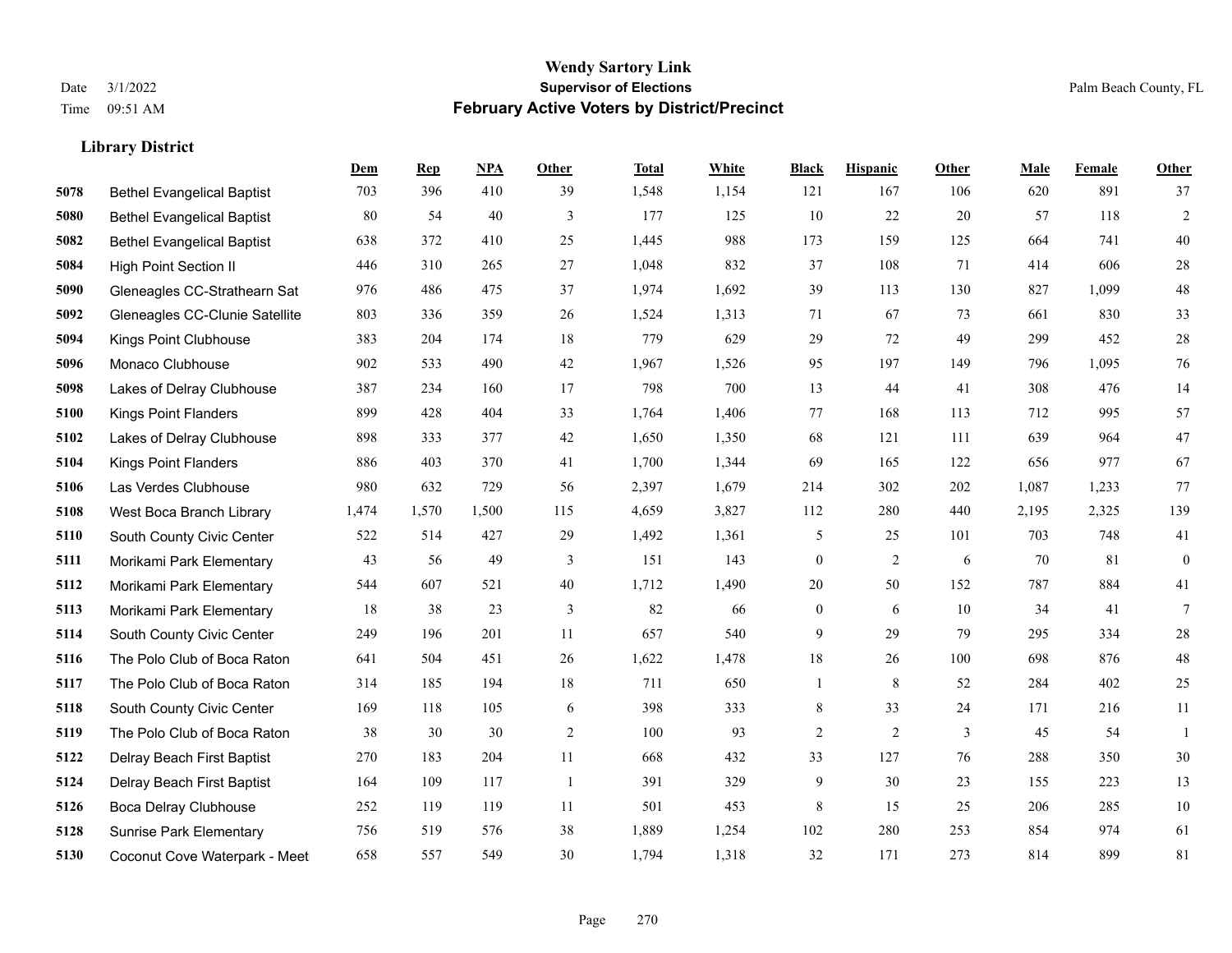**Library District**

#### **Wendy Sartory Link** Date 3/1/2022 **Supervisor of Elections** Palm Beach County, FL Time 09:51 AM **February Active Voters by District/Precinct**

# **Dem Rep NPA Other Total White Black Hispanic Other Male Female Other** Eagles Landing Middle 923 592 662 49 2,226 1,514 147 337 228 997 1,161 68 Coconut Cove Waterpark - Meet 537 473 460 31 1,501 1,069 72 232 128 714 736 51 West Boca Branch Library 852 509 701 51 2,113 1,362 129 405 217 889 1,160 64 Whispering Pines Elementary 896 574 629 44 2,143 1,424 129 311 279 934 1,134 75 Olympic Heights High 1,028 783 922 54 2,787 1,800 148 537 302 1,271 1,403 113 Whispering Pines Elementary 301 246 258 23 828 595 28 110 95 332 459 37 Whisper Walk Section B 903 462 426 32 1,823 1,436 52 218 117 685 1,091 47 Century Village West 897 524 407 45 1,873 1,444 77 187 165 693 1,109 71 Century Village West 738 378 358 28 1,502 1,198 50 131 123 569 860 73 Century Village West 677 292 291 19 1,279 994 48 148 89 450 788 41 West Boca Raton High 948 801 869 46 2,664 1,990 83 248 343 1,261 1,295 108 Daggerwing Nature Center 897 788 739 51 2,475 1,703 80 341 351 1,112 1,247 116 Southwinds Golf Course 717 499 605 32 1,853 1,255 85 268 245 793 976 84 Boca West Country Club 766 466 534 47 1,813 1,630 9 73 101 751 1,014 48 Boca West Country Club 833 475 439 34 1,781 1,675 3 29 74 687 1,048 46 Glades Presbyterian Church 770 745 657 41 2,213 1,619 70 314 210 1,049 1,084 80 Sandpiper Shores Elementary 1,012 665 690 45 2,412 1,847 75 258 232 1,092 1,241 79 Glades Road Branch Library 847 765 818 49 2,479 1,731 130 370 248 1,082 1,301 96 Glades Road Branch Library 959 609 622 39 2,229 1,667 65 278 219 858 1,314 57 Olympic Heights High 1,147 648 759 48 2,602 1,919 81 357 245 1,016 1,492 94 Del Prado Elementary 233 316 207 18 774 696 10 11 57 366 387 21 Waters Edge Elementary 858 758 820 48 2,484 1,686 126 351 321 1,146 1,220 118 Loggers Run Middle 468 351 380 17 1,216 845 48 201 122 516 639 61 Loggers Run Middle 700 546 645 44 1,935 1,067 187 412 269 861 977 97 Boca Glades Baptist Church 676 376 646 43 1,741 975 131 404 231 802 862 77 Boca Glades Baptist Church 572 300 540 36 1,448 752 128 362 206 653 730 65 Coral Sunset Elementary 901 566 736 42 2,245 1,232 243 446 324 1,033 1,105 107 Coral Sunset Elementary 1,011 431 893 40 2,375 999 358 680 338 1,012 1,237 126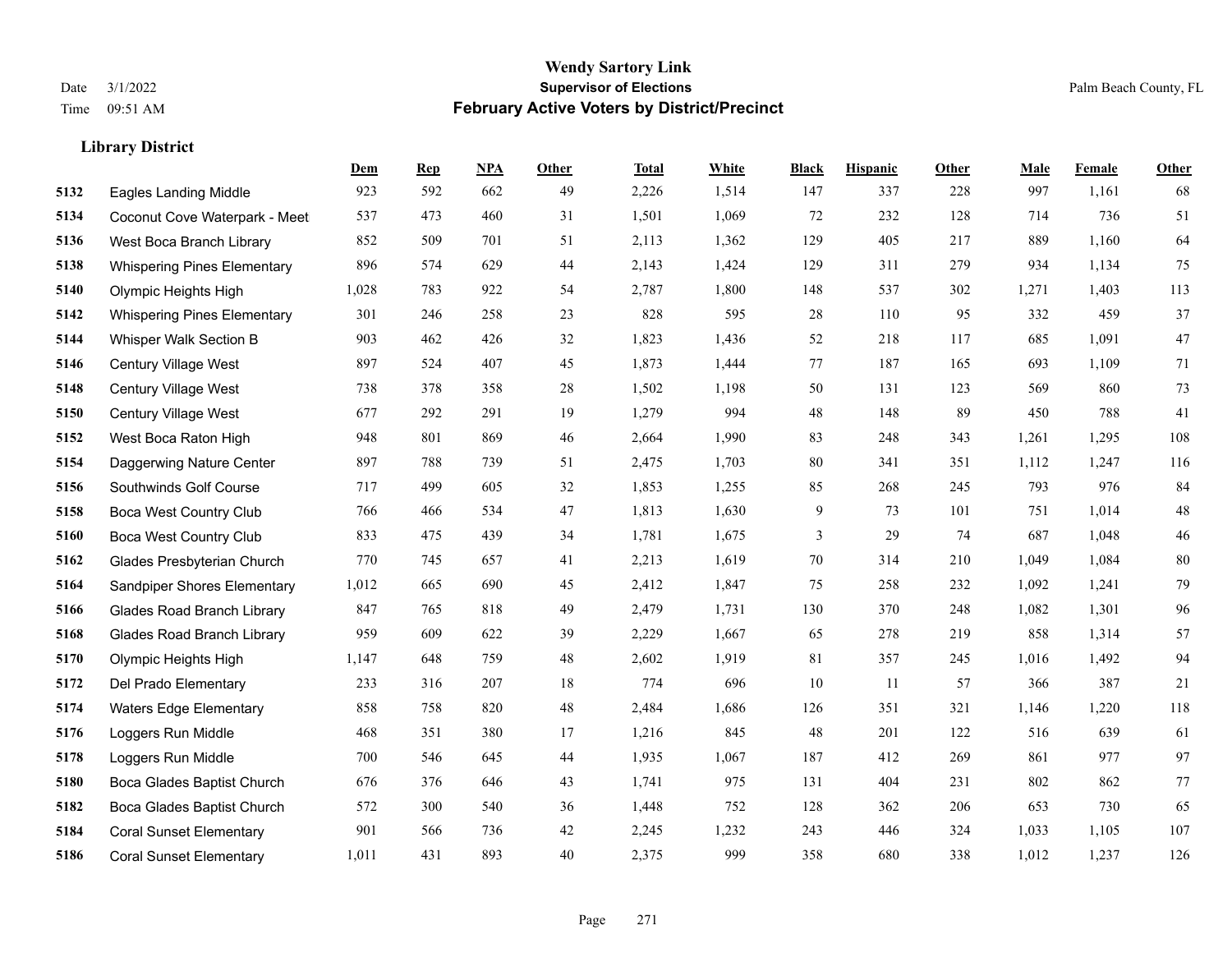**Library District**

#### **Wendy Sartory Link** Date 3/1/2022 **Supervisor of Elections** Palm Beach County, FL Time 09:51 AM **February Active Voters by District/Precinct**

# **Dem Rep NPA Other Total White Black Hispanic Other Male Female Other** Pines Of Boca Barwood 971 637 813 54 2,475 1,460 144 547 324 1,050 1,328 97 Lakes at Boca Rio Clubhouse 409 284 344 19 1,056 689 65 181 121 480 534 42 Hammock Pointe Elementary 1,068 680 938 46 2,732 1,551 210 594 377 1,176 1,436 120 Lakes Of Boca Barwood 393 255 387 21 1,056 630 50 238 138 453 549 54 Canal Point Community Center 81 101 60 2 244 102 41 86 15 110 124 10 Pahokee Recreation Center 973 176 235 5 1,389 175 910 222 82 577 759 53 Pahokee Recreation Center 998 171 276 14 1,459 124 855 383 97 646 733 80 Pahokee High 527 23 108 4 662 9 609 3 41 199 429 34 Canal Point Community Center 23 7 7 0 37 13 18 3 3 19 18 0 Belle Glade Library/Civic Ctr 177 32 63 1 273 31 147 81 14 107 154 12 Belle Glade Library/Civic Ctr 1 2 1 0 4 0 0 4 0 1 3 0 South Bay Commission Chambe 36 55 31 3 125 82 8 24 11 66 54 5 South Bay Commission Chambe 1,185 88 228 12 1,513 63 1,166 208 76 635 839 39 Glades Central High 438 78 140 8 664 83 386 158 37 304 328 32 Belle Glade Library/Civic Ctr 1,353 109 266 18 1,746 91 1,394 144 117 720 957 69 Lewis Evans Resource Center 1,687 66 276 13 2,042 30 1,771 127 114 815 1,159 68 Lewis Evans Resource Center  $\begin{array}{ccccccccccccc} & 1 & 0 & 2 & 0 & 3 & 0 & 0 & 3 & 0 & 1 & 2 & 0 \end{array}$  Belle Glade Library/Civic Ctr 748 443 329 14 1,534 402 394 651 87 720 771 43 Belle Glade Library/Civic Ctr 1 0 0 0 1 0 1 0 0 1 0 0 Belle Glade Library/Civic Ctr 8 3 13 2 26 9 0 17 0 8 16 2 Gove Elementary 666 294 273 6 1,239 306 430 405 98 534 662 43 Gove Elementary 0 4 0 4 4 0 0 0 3 1 0 Gove Elementary 393 159 208 10 770 130 153 441 46 338 400 32 South Bay Commission Chambers 0 0 0 0 0 0 0 0 0 0 0 0 Osceola Creek Middle 96 128 100 2 326 245 14 34 33 152 159 15 Osceola Creek Middle 983 1,240 1,048 66 3,337 2,135 435 497 270 1,593 1,638 106 Frontier Elementary 907 997 791 56 2,751 1,743 421 355 232 1,289 1,383 79

Acreage Branch Library 196 270 182 13 661 423 81 89 68 318 314 29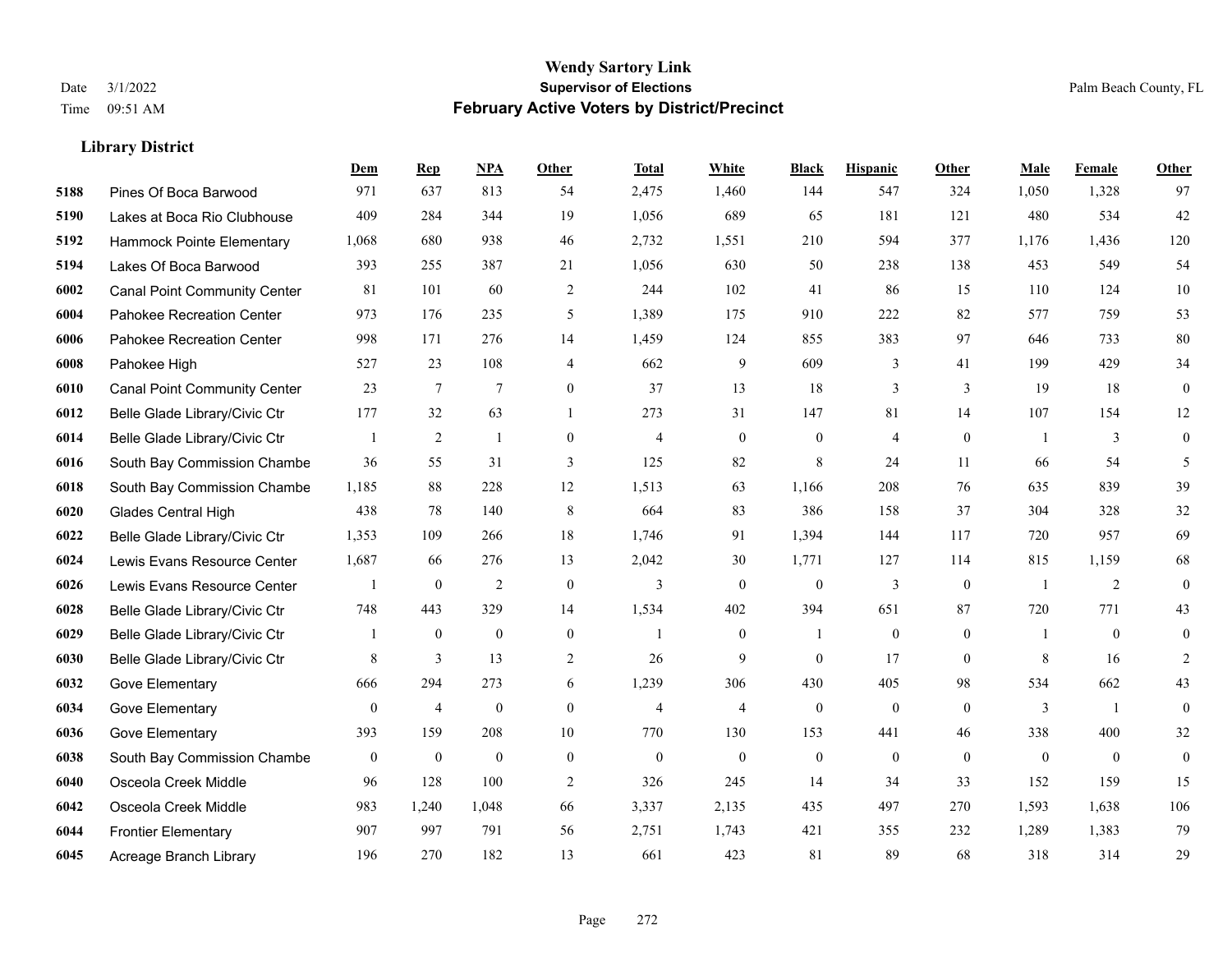|      |                                 | Dem              | <b>Rep</b>       | NPA              | Other            | <b>Total</b>   | <b>White</b>     | <b>Black</b>     | <b>Hispanic</b>  | Other          | <b>Male</b>    | <b>Female</b>  | <b>Other</b>            |
|------|---------------------------------|------------------|------------------|------------------|------------------|----------------|------------------|------------------|------------------|----------------|----------------|----------------|-------------------------|
| 6046 | Pierce Hammock Elementary       | 795              | 974              | 775              | 50               | 2,594          | 1,654            | 368              | 328              | 244            | 1,261          | 1,233          | 100                     |
| 6048 | Pierce Hammock Elementary       | $\mathbf{0}$     | $\mathbf{0}$     | $\mathbf{0}$     | $\mathbf{0}$     | $\mathbf{0}$   | $\mathbf{0}$     | $\mathbf{0}$     | $\mathbf{0}$     | $\mathbf{0}$   | $\overline{0}$ | $\mathbf{0}$   | $\mathbf{0}$            |
| 6050 | Acreage Branch Library          | 856              | 881              | 735              | 64               | 2,536          | 1,544            | 374              | 353              | 265            | 1,188          | 1,258          | 90                      |
| 6051 | <b>Cornerstone Fellowship</b>   | 605              | 750              | 562              | 53               | 1,970          | 1,257            | 210              | 292              | 211            | 916            | 983            | 71                      |
| 6052 | Seminole Ridge High             | 611              | 658              | 573              | 34               | 1,876          | 1,149            | 228              | 322              | 177            | 888            | 916            | 72                      |
| 6054 | <b>Acreage Pines Elementary</b> | $\mathbf{0}$     | $\mathbf{0}$     | $\boldsymbol{0}$ | $\boldsymbol{0}$ | $\overline{0}$ | $\boldsymbol{0}$ | $\boldsymbol{0}$ | $\boldsymbol{0}$ | $\overline{0}$ | $\overline{0}$ | $\overline{0}$ | $\boldsymbol{0}$        |
| 6056 | Pierce Hammock Elementary       | $\mathbf{0}$     | $\mathbf{0}$     | $\mathbf{0}$     | $\boldsymbol{0}$ | $\theta$       | $\mathbf{0}$     | $\theta$         | $\mathbf{0}$     | $\theta$       | $\mathbf{0}$   | $\theta$       | $\mathbf{0}$            |
| 6058 | <b>Acreage Pines Elementary</b> | 734              | 618              | 575              | 43               | 1,970          | 1,065            | 356              | 253              | 296            | 959            | 948            | 63                      |
| 6060 | Indian Trail Improvement Dist   | 890              | 969              | 810              | 57               | 2,726          | 1,689            | 345              | 412              | 280            | 1,268          | 1,360          | 98                      |
| 6062 | Sandhill Crane Golf Club        | 228              | 427              | 265              | 23               | 943            | 667              | 75               | 71               | 130            | 459            | 453            | 31                      |
| 6064 | Sandhill Crane Golf Club        | 32               | 61               | 34               | $\overline{4}$   | 131            | 107              | 6                | 12               | 6              | 65             | 62             | $\overline{\mathbf{4}}$ |
| 6072 | Seminole Ridge High             | 595              | 583              | 567              | 55               | 1,800          | 820              | 350              | 477              | 153            | 844            | 934            | 22                      |
| 6073 | Seminole Ridge High             | $\mathbf{0}$     | $\boldsymbol{0}$ | $\boldsymbol{0}$ | $\mathbf{0}$     | $\mathbf{0}$   | $\mathbf{0}$     | $\mathbf{0}$     | $\mathbf{0}$     | $\theta$       | $\overline{0}$ | $\mathbf{0}$   | $\mathbf{0}$            |
| 6076 | Western Pines Middle            | 639              | 719              | 569              | 40               | 1,967          | 1,429            | 157              | 206              | 175            | 940            | 949            | 78                      |
| 6078 | <b>Western Pines Middle</b>     | 665              | 739              | 646              | 43               | 2,093          | 1,391            | 166              | 363              | 173            | 993            | 1,043          | 57                      |
| 6080 | <b>Golden Grove Elementary</b>  | 605              | 783              | 631              | 47               | 2,066          | 1,365            | 137              | 360              | 204            | 964            | 1,019          | 83                      |
| 6082 | PBSC Loxahatchee Groves Can     | 10               | $\tau$           | 13               | $\overline{2}$   | 32             | 27               | $\boldsymbol{0}$ | 3                | 2              | 12             | 20             | $\boldsymbol{0}$        |
| 6084 | PBSC Loxahatchee Groves Can     | 308              | 480              | 395              | 49               | 1,232          | 784              | 71               | 266              | 111            | 599            | 615            | 18                      |
| 6086 | PBSC Loxahatchee Groves Can     | 255              | 415              | 238              | 20               | 928            | 687              | 90               | 83               | 68             | 420            | 482            | 26                      |
| 6088 | Seminole Ridge High             | 521              | 690              | 560              | 45               | 1,816          | 1,160            | 215              | 295              | 146            | 858            | 906            | 52                      |
| 6090 | Loxahatchee Groves Elementary   | 768              | 896              | 766              | 55               | 2,485          | 1,531            | 283              | 456              | 215            | 1,201          | 1,189          | 95                      |
| 6092 | PBSC Loxahatchee Groves Can     | 172              | 221              | 145              | 17               | 555            | 361              | 41               | 110              | 43             | 265            | 270            | $20\,$                  |
| 6094 | Palms West Presbyterian         | 654              | 937              | 671              | 40               | 2,302          | 1,831            | 79               | 210              | 182            | 1,094          | 1,135          | 73                      |
| 6096 | Palms West Presbyterian         | $\boldsymbol{0}$ | $\boldsymbol{0}$ | $\boldsymbol{0}$ | $\boldsymbol{0}$ | $\theta$       | $\boldsymbol{0}$ | $\boldsymbol{0}$ | $\boldsymbol{0}$ | $\overline{0}$ | $\overline{0}$ | $\mathbf{0}$   | $\mathbf{0}$            |
| 6098 | <b>HL Johnson Elementary</b>    | 650              | 530              | 494              | 43               | 1.717          | 954              | 310              | 273              | 180            | 777            | 901            | 39                      |
| 6100 | Madison Green Country Club      | 1,229            | 724              | 775              | 55               | 2,783          | 1,194            | 791              | 410              | 388            | 1,281          | 1,400          | $102\,$                 |
| 6102 | <b>RPB Recreation Center</b>    | 661              | 474              | 455              | 29               | 1,619          | 949              | 263              | 265              | 142            | 671            | 896            | 52                      |
| 6104 | Crestwood Middle                | 184              | 153              | 123              | 9                | 469            | 219              | 77               | 88               | 85             | 217            | 231            | 21                      |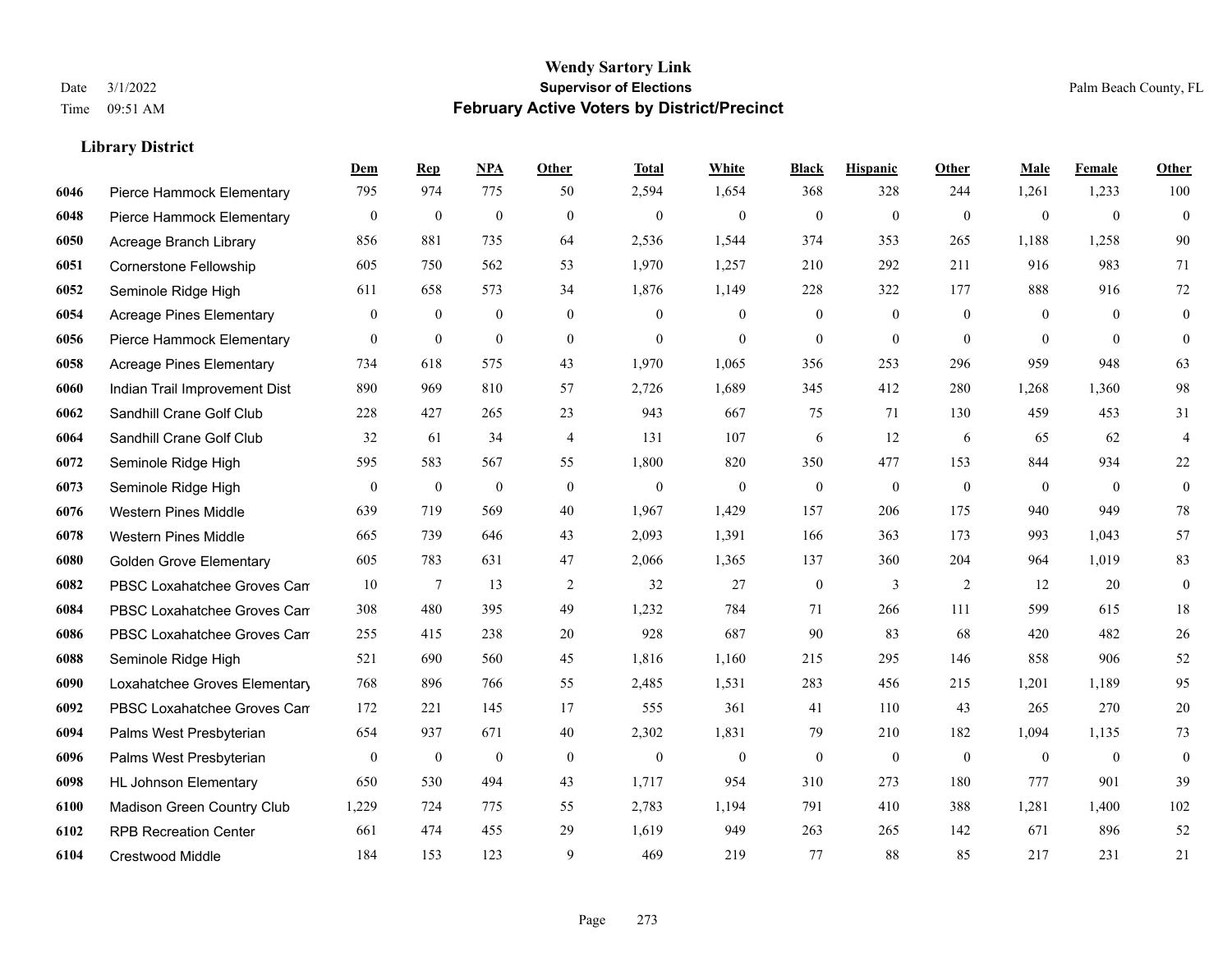|      |                                   | Dem              | <b>Rep</b>       | NPA              | <b>Other</b>   | <b>Total</b>   | <b>White</b>     | <b>Black</b>     | <b>Hispanic</b>  | <b>Other</b>   | <b>Male</b>    | <b>Female</b>  | <b>Other</b>     |
|------|-----------------------------------|------------------|------------------|------------------|----------------|----------------|------------------|------------------|------------------|----------------|----------------|----------------|------------------|
| 6106 | <b>RPB Recreation Center</b>      | 220              | 126              | 213              | 10             | 569            | 231              | 102              | 159              | 77             | 225            | 322            | 22               |
| 6108 | Calypso Bay Waterpark             | $\overline{0}$   | $\mathbf{0}$     | $\mathbf{0}$     | $\mathbf{0}$   | $\mathbf{0}$   | $\mathbf{0}$     | $\mathbf{0}$     | $\mathbf{0}$     | $\theta$       | $\mathbf{0}$   | $\theta$       | $\mathbf{0}$     |
| 6112 | <b>Crestwood Middle</b>           | 462              | 426              | 359              | 32             | 1,279          | 691              | 233              | 212              | 143            | 592            | 645            | $42\,$           |
| 6114 | Royal Palm Beach High             | 1,046            | 702              | 714              | 44             | 2,506          | 1,367            | 471              | 440              | 228            | 1,178          | 1,238          | 90               |
| 6116 | <b>HL Johnson Elementary</b>      | 705              | 421              | 497              | 57             | 1,680          | 858              | 327              | 281              | 214            | 743            | 894            | 43               |
| 6118 | <b>RPB Branch Library</b>         | 1,074            | 569              | 709              | 59             | 2,411          | 1,136            | 576              | 442              | 257            | 1,051          | 1,272          | 88               |
| 6120 | Royal Palm Beach High             | 416              | 320              | 277              | 19             | 1,032          | 493              | 203              | 159              | 177            | 488            | 519            | $25\,$           |
| 6122 | <b>RPB Cultural Center</b>        | 1,163            | 673              | 771              | 53             | 2,660          | 1,402            | 509              | 503              | 246            | 1,146          | 1,429          | 85               |
| 6124 | <b>RPB Cultural Center</b>        | 581              | 329              | 399              | 24             | 1,333          | 642              | 280              | 291              | 120            | 558            | 734            | 41               |
| 6126 | Calypso Bay Waterpark             | 686              | 308              | 504              | 31             | 1,529          | 554              | 414              | 370              | 191            | 666            | 806            | 57               |
| 6128 | Royal Palm Beach High             | 33               | 27               | 27               | 3              | 90             | 48               | 26               | 11               | 5              | 41             | 49             | $\boldsymbol{0}$ |
| 6130 | Royal Palm Beach High             | 78               | 46               | 92               | 6              | 222            | 104              | 34               | 64               | 20             | 98             | 119            | 5                |
| 6132 | Royal Palm Beach High             | 390              | 198              | 267              | 19             | 874            | 419              | 168              | 195              | 92             | 397            | 448            | 29               |
| 6134 | Christ Fellowship Church RPB      | 951              | 472              | 697              | 30             | 2,150          | 841              | 511              | 501              | 297            | 960            | 1,103          | 87               |
| 6136 | Calypso Bay Waterpark             |                  | $\bf{0}$         | $\boldsymbol{0}$ | $\overline{0}$ |                | $\boldsymbol{0}$ | 1                | $\boldsymbol{0}$ | $\overline{0}$ | $\mathbf{0}$   |                | $\boldsymbol{0}$ |
| 6138 | Royal Palm Beach High             | $\overline{0}$   | $\boldsymbol{0}$ | $\mathbf{0}$     | $\overline{0}$ | $\theta$       | $\overline{0}$   | $\boldsymbol{0}$ | $\mathbf{0}$     | $\theta$       | $\theta$       | $\theta$       | $\mathbf{0}$     |
| 6140 | Royal Palm Beach High             | 337              | 493              | 314              | 36             | 1,180          | 854              | 111              | 114              | 101            | 565            | 591            | 24               |
| 6142 | Christ Fellowship Church RPB      | $\mathbf{0}$     | $\mathbf{0}$     | $\mathbf{0}$     | $\overline{0}$ | $\theta$       | $\mathbf{0}$     | $\boldsymbol{0}$ | $\overline{0}$   | $\theta$       | $\overline{0}$ | $\overline{0}$ | $\boldsymbol{0}$ |
| 6144 | Christ Fellowship Church RPB      | $\boldsymbol{0}$ | $\bf{0}$         | $\boldsymbol{0}$ | $\overline{0}$ | $\theta$       | $\boldsymbol{0}$ | $\boldsymbol{0}$ | $\boldsymbol{0}$ | $\theta$       | $\mathbf{0}$   | $\mathbf{0}$   | $\mathbf{0}$     |
| 6146 | Christ Fellowship Church RPB      | 1                | 2                | $\mathbf{1}$     | $\overline{0}$ | $\overline{4}$ | 3                | $\boldsymbol{0}$ | $\mathbf{0}$     |                | 3              | $\mathbf{1}$   | $\mathbf{0}$     |
| 6148 | Christ Fellowship Church RPB      | $\Omega$         | $\mathbf{0}$     | $\mathbf{1}$     | $\Omega$       |                | $\mathbf{1}$     | $\mathbf{0}$     | $\theta$         | $\Omega$       | $\Omega$       |                | $\theta$         |
| 6150 | <b>Binks Forest Elementary</b>    | 25               | 40               | 39               | $\overline{4}$ | 108            | 82               | 4                | 9                | 13             | 45             | 60             | 3                |
| 6152 | <b>Binks Forest Elementary</b>    | 412              | 569              | 387              | 37             | 1,405          | 1,065            | 48               | 137              | 155            | 663            | 698            | $44\,$           |
| 6154 | <b>Wellington Landings Middle</b> | 463              | 512              | 409              | 29             | 1,413          | 1,015            | 87               | 192              | 119            | 636            | 737            | 40               |
| 6156 | <b>Binks Forest Elementary</b>    | 627              | 720              | 586              | 44             | 1,977          | 1,376            | 128              | 298              | 175            | 901            | 1,017          | 59               |
| 6158 | <b>Wellington Elementary</b>      | 782              | 942              | 556              | 40             | 2,320          | 1,703            | 135              | 315              | 167            | 1,065          | 1,182          | 73               |
| 6160 | <b>Wellington Landings Middle</b> | 661              | 588              | 571              | 43             | 1,863          | 1,210            | 166              | 338              | 149            | 873            | 937            | 53               |
| 6162 | First Baptist Church Wel          | 753              | 677              | 580              | 44             | 2,054          | 1,290            | 214              | 362              | 188            | 923            | 1,065          | 66               |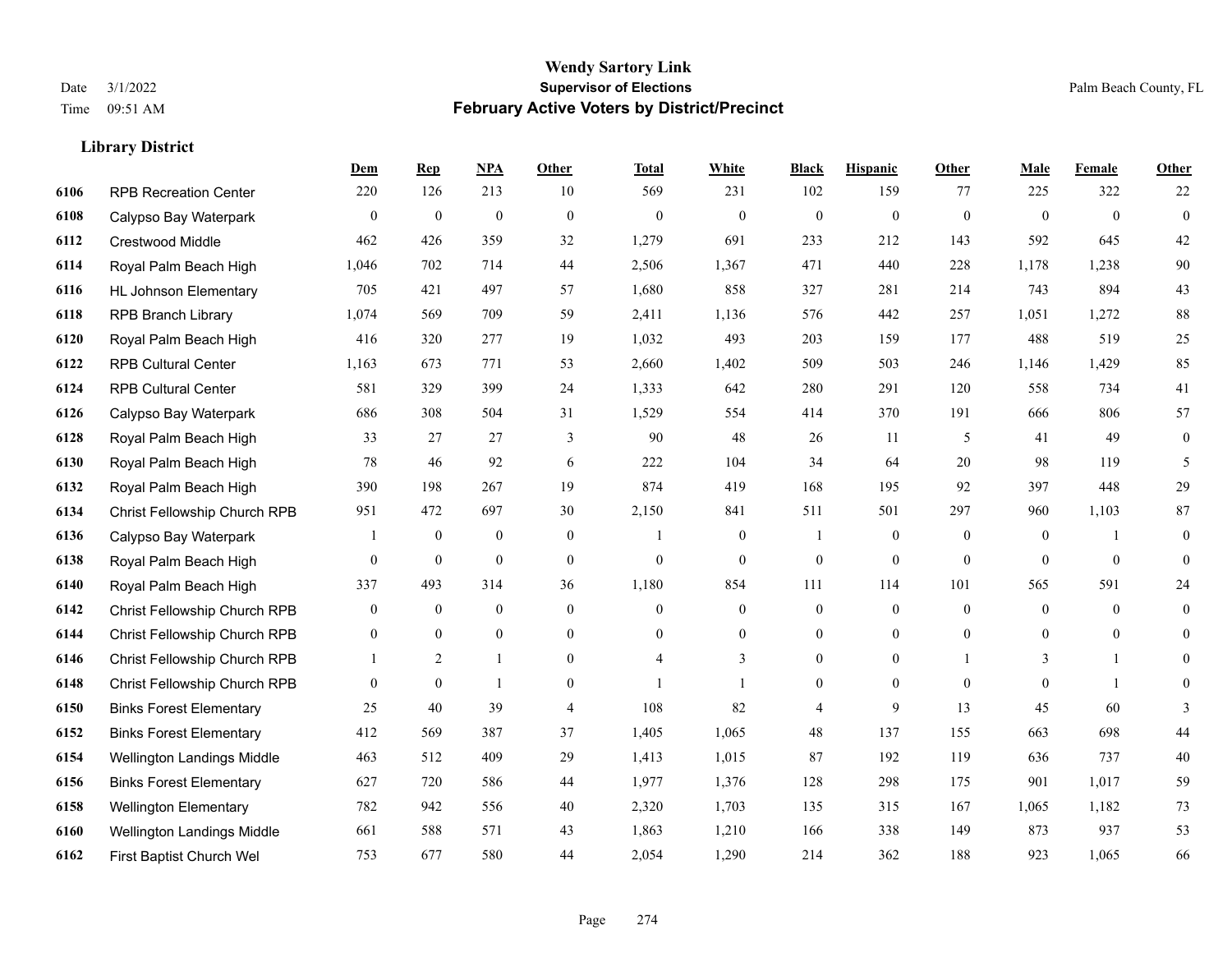**Library District**

### **Wendy Sartory Link** Date 3/1/2022 **Supervisor of Elections** Palm Beach County, FL Time 09:51 AM **February Active Voters by District/Precinct**

# **Dem Rep NPA Other Total White Black Hispanic Other Male Female Other** First Baptist Church Wel 833 808 611 59 2,311 1,551 185 381 194 1,033 1,207 71 Wellington Community Center 850 866 751 47 2,514 1,741 156 408 209 1,155 1,280 79 First Baptist Church Wel 125 175 145 9 454 348 27 41 38 208 234 12 Christ Fellowship Church RPB 0 5 2 0 7 7 0 0 0 2 5 0 Christ Fellowship Church RPB 1,299 604 862 72 2,837 998 871 650 318 1,219 1,508 110 Christ Fellowship Church RPB 27 49 33 2 111 85 7 8 11 53 55 3 Christ Fellowship Church RPB 26 17 22 3 68 28 12 22 6 31 35 2 Everglades Elementary 564 393 449 29 1,435 666 297 248 224 666 701 68 Everglades Elementary 18 48 17 2 85 64 4 14 3 40 43 2 New Horizons Elementary 293 455 325 14 1,087 797 44 119 127 466 591 30 Wellington High 660 592 535 37 1,824 1,129 249 286 160 803 965 56 Elbridge Gale Elementary 803 579 649 44 2,075 1,135 299 432 209 913 1,088 74 Wellington Village Park 222 428 318 27 995 847 18 47 83 400 546 49 Wellington Village Hall 820 452 660 47 1,979 891 364 511 213 820 1,085 74 St Peters Methodist Church 969 792 792 66 2,619 1,549 288 549 233 1,195 1,339 85 Equestrian Trails Elementary 500 293 356 17 1,166 522 299 153 192 515 595 56 Palm Beach Central High 0 0 0 0 0 0 0 0 0 0 0 0 Wellington Branch Library 522 362 366 38 1,288 708 198 274 108 554 700 34 Emerald Cove Middle 534 573 521 54 1,682 1,046 180 270 186 741 888 53 Emerald Cove Middle 108 88 96 7 299 174 58 52 15 135 158 6 Emerald Cove Middle 32 19 40 1 92 47 27 10 8 24 64 4 Palm Beach Central High 265 242 187 11 705 381 140 63 121 316 362 27 Palm Beach Central High 280 378 249 16 923 604 92 105 122 427 471 25 Buena Vida Clubhouse 316 196 183 13 708 615 24 23 46 318 373 17 Villa Olympia Clubhouse 1,556 1,081 1,325 99 4,061 1,832 704 691 834 1,915 1,959 187 Wellington Village Park 146 228 180 16 570 390 16 93 71 259 284 27 Wellington Village Park 812 778 722 49 2,361 1,488 261 290 322 1,082 1,197 82 Panther Run Elementary 230 194 175 11 610 344 97 99 70 281 309 20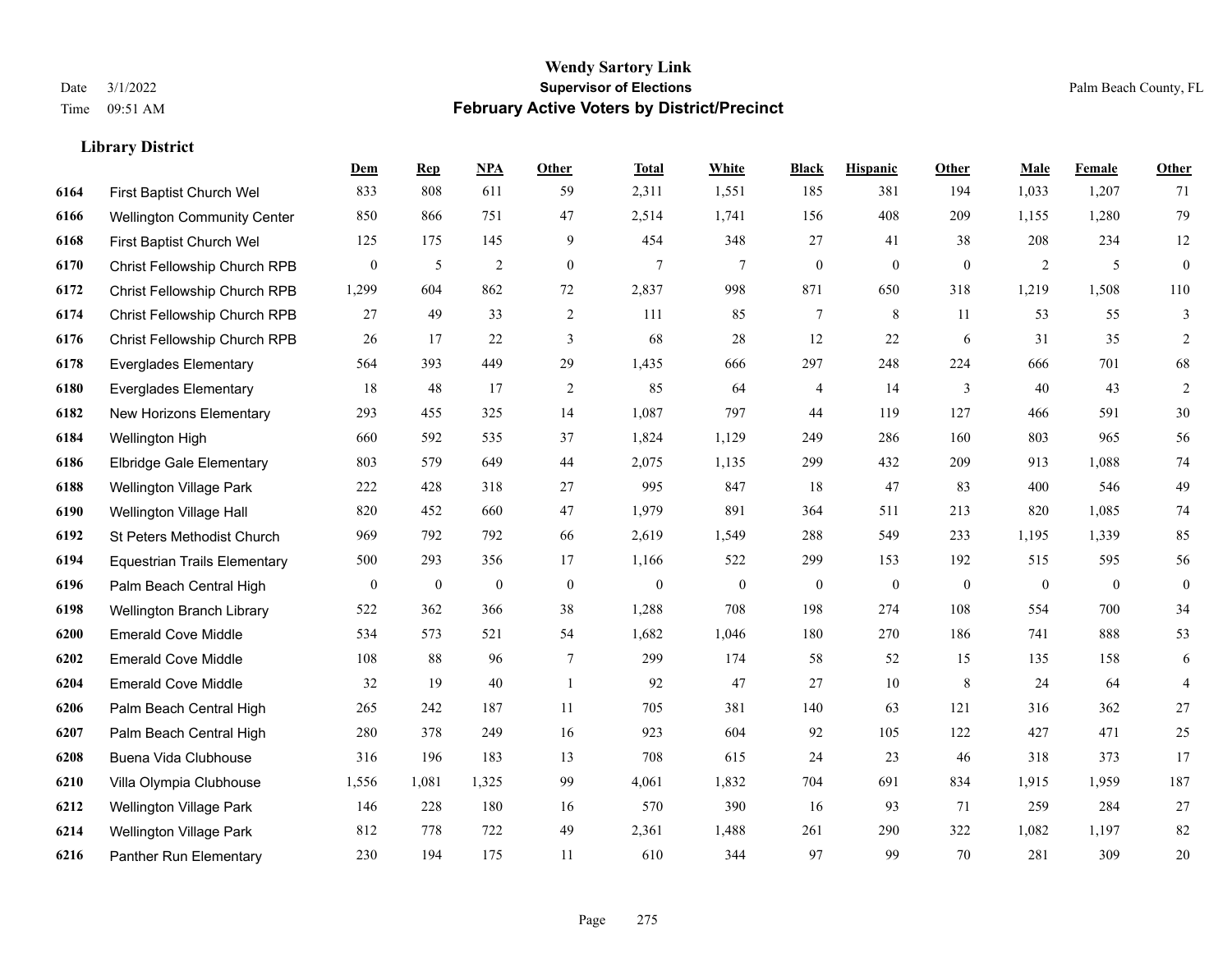|      |                                  | Dem          | <b>Rep</b>       | NPA              | <b>Other</b>   | <b>Total</b>   | <b>White</b>     | <b>Black</b>     | <b>Hispanic</b> | <b>Other</b>   | <b>Male</b>    | <b>Female</b>  | <b>Other</b>     |
|------|----------------------------------|--------------|------------------|------------------|----------------|----------------|------------------|------------------|-----------------|----------------|----------------|----------------|------------------|
| 6218 | Wellington Village Park          | $\mathbf{0}$ | $\mathbf{0}$     | $\boldsymbol{0}$ | $\theta$       | $\mathbf{0}$   | $\overline{0}$   | $\overline{0}$   | $\overline{0}$  | $\theta$       | $\theta$       | $\overline{0}$ | $\Omega$         |
| 6220 | <b>Wellington Village Park</b>   | 58           | 33               | 45               | 6              | 142            | 72               | 16               | 36              | 18             | 61             | 77             | 4                |
| 6222 | Panther Run Elementary           | $\mathbf{0}$ | $\mathbf{1}$     | $\mathbf{0}$     | $\theta$       | 1              | 1                | $\mathbf{0}$     | $\overline{0}$  | $\mathbf{0}$   | $\overline{1}$ | $\mathbf{0}$   | $\theta$         |
| 6224 | Discovery Key Elementary         | 955          | 1,120            | 687              | 58             | 2,820          | 2,094            | 181              | 331             | 214            | 1,318          | 1,420          | 82               |
| 6226 | The Isles at Wellington          | 745          | 761              | 636              | 47             | 2,189          | 1,411            | 224              | 240             | 314            | 1,032          | 1,064          | 93               |
| 6228 | Wycliffe Comm Association Bldg   | 779          | 330              | 410              | 24             | 1,543          | 1,446            | 19               | 18              | 60             | 669            | 845            | 29               |
| 6230 | Epiphany Lutheran Church         | 1,195        | 1,268            | 1,213            | 91             | 3,767          | 2,316            | 432              | 615             | 404            | 1,726          | 1,935          | 106              |
| 6232 | Panther Run Elementary           | 662          | 752              | 654              | 50             | 2,118          | 1,347            | 249              | 250             | 272            | 1,012          | 1,042          | 64               |
| 7002 | J F Kennedy Middle               | $\mathbf{0}$ | $\boldsymbol{0}$ | $\boldsymbol{0}$ | $\mathbf{0}$   | $\overline{0}$ | $\boldsymbol{0}$ | $\boldsymbol{0}$ | $\overline{0}$  | $\mathbf{0}$   | $\overline{0}$ | $\theta$       | $\mathbf{0}$     |
| 7006 | J F Kennedy Middle               | $\theta$     | $\overline{0}$   | $\mathbf{0}$     | $\mathbf{0}$   | $\Omega$       | 0                | $\mathbf{0}$     | $\overline{0}$  | $\theta$       | $\theta$       | $\Omega$       | $\Omega$         |
| 7008 | J F Kennedy Middle               | $\theta$     | $\theta$         | $\theta$         | $\theta$       | $\theta$       | $\overline{0}$   | $\Omega$         | $\Omega$        | $\theta$       | $\Omega$       | $\theta$       | $\Omega$         |
| 7016 | RB Prep Achievement Academy      |              | $\mathbf{1}$     | $\theta$         | $\Omega$       | $\overline{2}$ |                  |                  | $\overline{0}$  | $\Omega$       |                |                | $\theta$         |
| 7038 | RB Prep Achievement Academy      | $\mathbf{0}$ | $\mathbf{0}$     | $\theta$         | $\theta$       | $\theta$       | $\overline{0}$   | $\theta$         | $\overline{0}$  | $\theta$       | $\Omega$       | $\theta$       | $\Omega$         |
| 7054 | Crossroads Baptist Church        | 991          | 73               | 295              | 14             | 1,373          | 108              | 1,049            | 74              | 142            | 595            | 719            | 59               |
| 7076 | <b>Egret Lake Elementary</b>     | 2            | $\overline{2}$   |                  | $\mathbf{0}$   | 5              | 3                |                  | $\mathbf{0}$    | $\overline{1}$ | $\overline{4}$ | $\overline{1}$ | $\mathbf{0}$     |
| 7082 | Seminole Trails Elementary       | 1,047        | 332              | 499              | 34             | 1,912          | 697              | 734              | 269             | 212            | 833            | 1,000          | 79               |
| 7084 | Sharon Christian Church          | 747          | 277              | 454              | 45             | 1,523          | 618              | 452              | 286             | 167            | 632            | 837            | 54               |
| 7098 | U M Church of Palm Beaches       | 21           | 18               | 18               | $\overline{1}$ | 58             | 44               | 3                | 9               | $\overline{2}$ | 31             | 24             | 3                |
| 7110 | <b>Adult Education Center</b>    | 694          | 231              | 419              | 31             | 1,375          | 439              | 438              | 366             | 132            | 562            | 753            | 60               |
| 7112 | <b>Adult Education Center</b>    | 127          | 27               | 61               | $\tau$         | 222            | 54               | 118              | 25              | 25             | 72             | 140            | $10\,$           |
| 7114 | <b>Adult Education Center</b>    | $\theta$     | $\mathbf{0}$     | $\mathbf{0}$     | $\theta$       | $\theta$       | $\overline{0}$   | $\mathbf{0}$     | $\overline{0}$  | $\theta$       | $\theta$       | $\theta$       | $\theta$         |
| 7116 | <b>Adult Education Center</b>    | $\theta$     | $\mathbf{0}$     | $\theta$         | $\mathbf{0}$   | $\theta$       | $\overline{0}$   | $\overline{0}$   | $\mathbf{0}$    | $\theta$       | $\Omega$       | $\Omega$       | $\Omega$         |
| 7118 | <b>Adult Education Center</b>    | 31           | 31               | 39               | 7              | 108            | 82               | 3                | 18              | 5              | 52             | 49             | 7                |
| 7134 | <b>Adult Education Center</b>    | 810          | 175              | 396              | 21             | 1,402          | 303              | 666              | 288             | 145            | 623            | 713            | 66               |
| 7136 | Haverhill Town Hall              | 38           | 37               | 34               | $\overline{2}$ | 111            | 46               | 29               | 26              | 10             | 43             | 62             | 6                |
| 7138 | <b>Westgate Community Center</b> | 1,551        | 452              | 916              | 33             | 2,952          | 688              | 962              | 1,000           | 302            | 1,308          | 1,504          | 140              |
| 7140 | Haverhill Town Hall              | 170          | 78               | 100              | 6              | 354            | 109              | 127              | 79              | 39             | 166            | 166            | $22\,$           |
| 7142 | Clayton Hutcheson Hall B         | 35           | $\tau$           | 15               | $\Omega$       | 57             | 17               | 27               | 8               | 5              | 25             | 32             | $\boldsymbol{0}$ |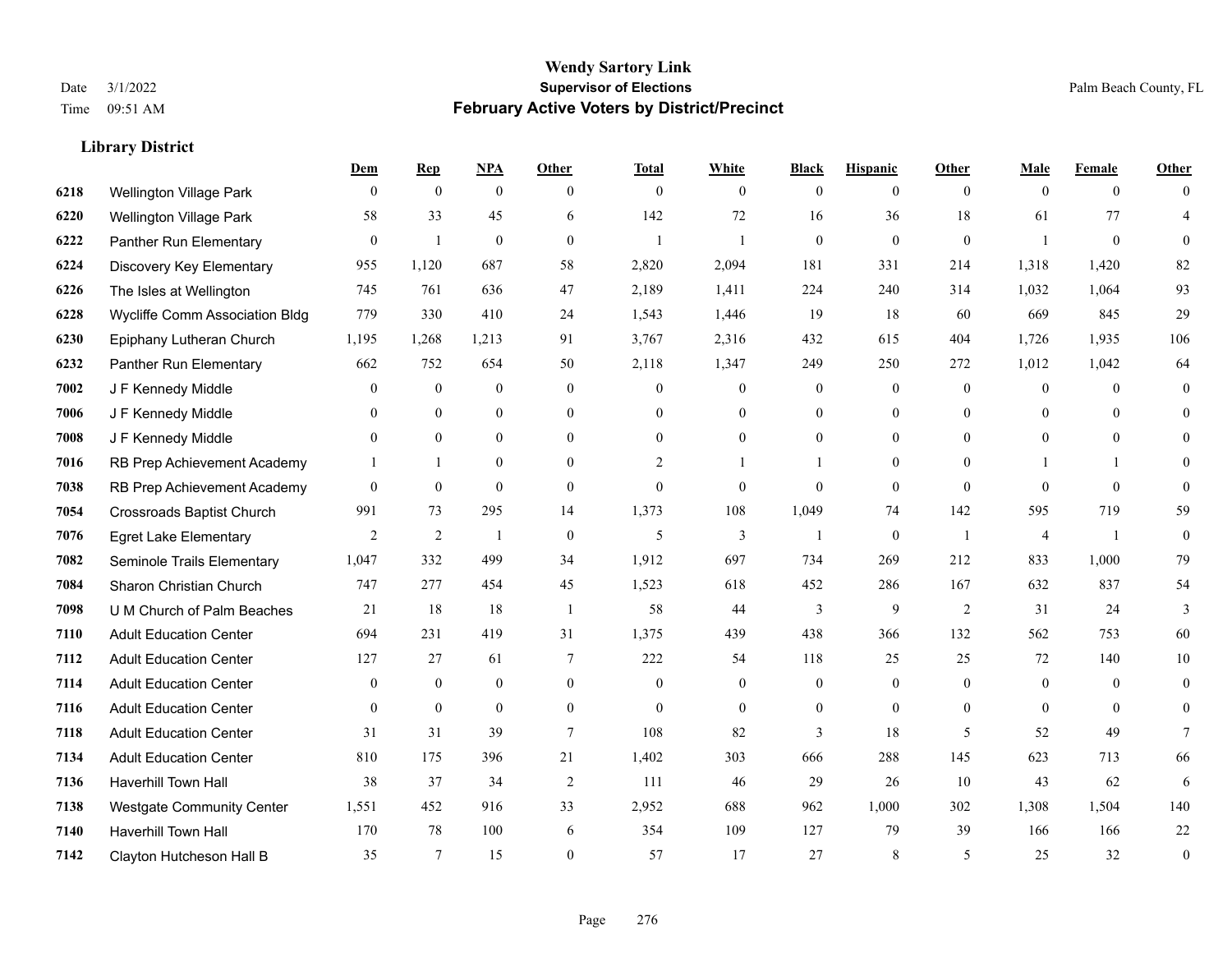|      |                                 | <u>Dem</u> | <b>Rep</b> | <b>NPA</b> | Other    | <b>Total</b> | White    | Black        | <b>Hispanic</b> | Other    | <b>Male</b> | Female       | <b>Other</b> |
|------|---------------------------------|------------|------------|------------|----------|--------------|----------|--------------|-----------------|----------|-------------|--------------|--------------|
| 7144 | Clayton Hutcheson Hall B        | 43         |            | 21         |          | 69           | 4        | 42           | 13              | 10       | 28          | 34           |              |
| 7146 | Clayton Hutcheson Hall B        | 233        | 15         | 104        |          | 355          | 26       | 220          | 83              | 26       | 127         | 210          | 18           |
| 7174 | Rolling Green Elementary        | 1,022      | 234        | 525        | 30       | 1,811        | 560      | 682          | 410             | 159      | 792         | 942          | 77           |
| 7175 | <b>Rolling Green Elementary</b> | 0          |            |            | $\Omega$ |              | $\theta$ | $\mathbf{0}$ |                 | $\Omega$ |             | $\mathbf{0}$ | $\Omega$     |
| 7176 | Hypoluxo Town Hall              | 184        | 84         | 117        |          | 394          | 221      | 82           | 63              | 28       | 168         | 216          | 10           |
| 7192 | Lakeview Baptist Church         | 18         | 10         | 10         |          | 41           | 30       |              |                 |          | 19          | 19           |              |
| 8002 | State Only                      | 129        | 100        | 110        |          | 341          | 262      | 13           | 13              | 53       | 150         | 178          | 13           |
|      | <b>Library District</b>         | 259,907    | 196,526    | 187,740    | 14,065   | 658,238      | 433,565  | 71,900       | 92,888          | 59,885   | 291,216     | 344,550      | 22,472       |
|      |                                 |            |            |            |          |              |          |              |                 |          |             |              |              |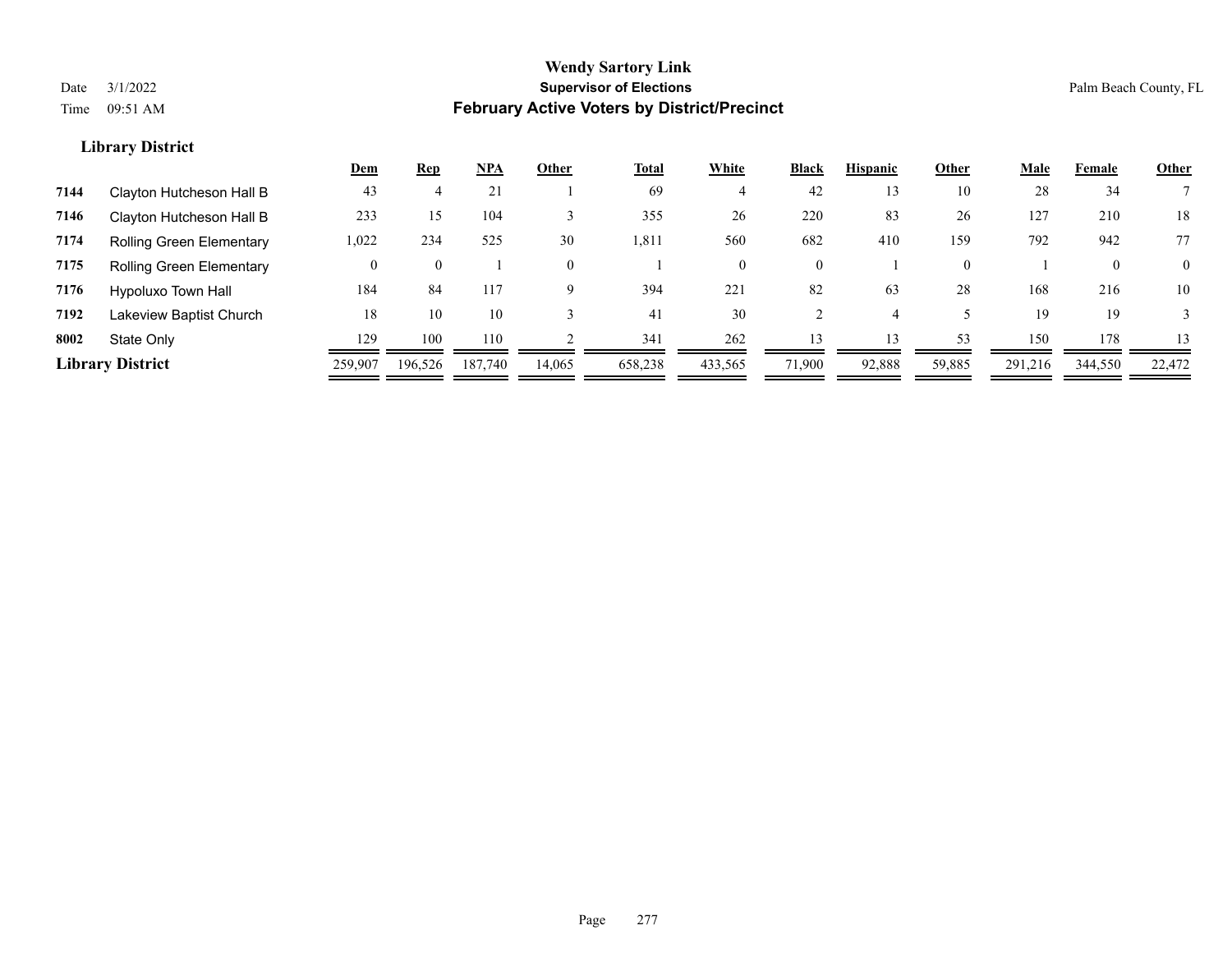### **Monterey Comm Dev Dist**

|      |                                         | Dem | Ren | <b>NPA</b> | Other | <b>Total</b> | White | <b>Black</b> | <b>Hispanic</b> | Other | Male | Female | <b>Other</b> |
|------|-----------------------------------------|-----|-----|------------|-------|--------------|-------|--------------|-----------------|-------|------|--------|--------------|
| 4053 | Crosspointe Elementary                  | 208 |     |            |       | 470          | 182   |              | QQ              | 78    | 205  | 245    | 20           |
|      | <b>Comm Dev Dist</b><br><b>Monterey</b> | 208 |     | ۰ ج ۱      |       | 470          | 182   |              | QQ              | 78    | 205  | 245    | 20           |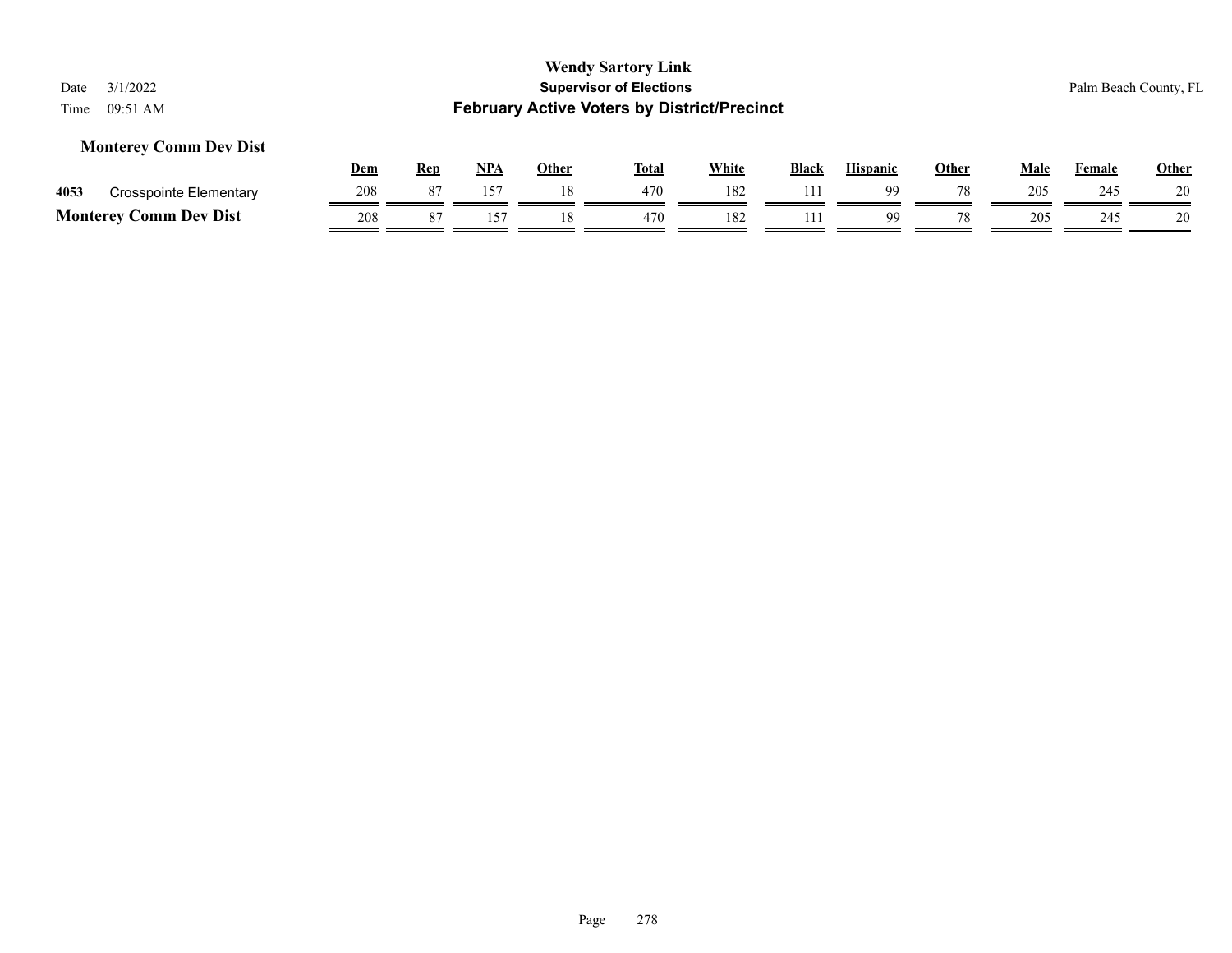| 3/1/2022<br>Date<br>09:51 AM<br>Time |            |            |            |              | <b>Wendy Sartory Link</b><br><b>Supervisor of Elections</b><br><b>February Active Voters by District/Precinct</b> |              |              |                 |              |      |               | Palm Beach County, FL |
|--------------------------------------|------------|------------|------------|--------------|-------------------------------------------------------------------------------------------------------------------|--------------|--------------|-----------------|--------------|------|---------------|-----------------------|
| <b>Marsh Harbour Comm Dev</b>        | <u>Dem</u> | <u>Rep</u> | <u>NPA</u> | <b>Other</b> | <b>Total</b>                                                                                                      | <b>White</b> | <b>Black</b> | <b>Hispanic</b> | <b>Other</b> | Male | <b>Female</b> | <b>Other</b>          |
| 7041<br>Mary McLeod Bethune Elementa | 397        | 30         | 136        |              | 570                                                                                                               | 44           | 440          | 29              | 57           | 221  | 324           | 25                    |
| <b>Marsh Harbour Comm Dev</b>        | 397        | 30         | 136        |              | 570                                                                                                               | 44           | 440          | 29              |              | 221  | 324           | 25                    |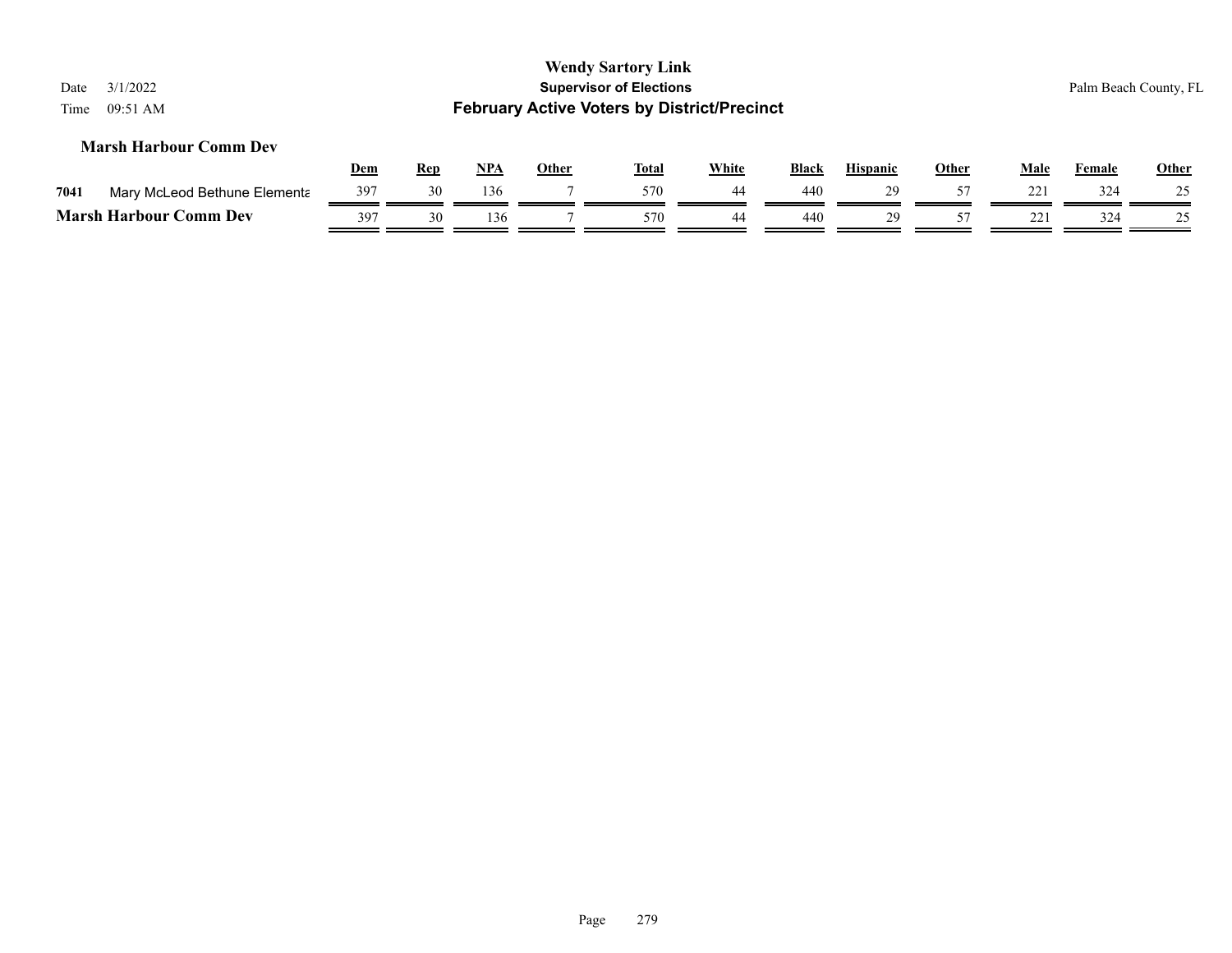|      |                                     | Dem            | <b>Rep</b>       | NPA            | <b>Other</b>   | <b>Total</b> | <b>White</b>   | <b>Black</b>     | <b>Hispanic</b>  | <b>Other</b>   | <b>Male</b>    | <b>Female</b> | <b>Other</b> |
|------|-------------------------------------|----------------|------------------|----------------|----------------|--------------|----------------|------------------|------------------|----------------|----------------|---------------|--------------|
| 1002 | <b>Canal Point Community Center</b> | $\mathbf{0}$   | $\mathbf{0}$     | $\mathbf{0}$   | $\theta$       | $\theta$     | $\overline{0}$ | $\Omega$         | $\overline{0}$   | $\theta$       | $\mathbf{0}$   | $\theta$      | $\Omega$     |
| 1006 | Journey Church of Jupiter           | $\Omega$       | $\theta$         | $\theta$       | $\theta$       | $\theta$     | $\overline{0}$ | $\theta$         | $\overline{0}$   | $\Omega$       | $\Omega$       | $\Omega$      | $\theta$     |
| 1010 | Journey Church of Jupiter           | $\theta$       | $\mathbf{0}$     | $\mathbf{0}$   | $\theta$       | $\theta$     | $\overline{0}$ | $\theta$         | $\overline{0}$   | $\Omega$       | $\theta$       | $\Omega$      | $\Omega$     |
| 1012 | Caloosa POA Meeting Room            | $\mathbf{0}$   | $\mathbf{0}$     | $\mathbf{0}$   | $\mathbf{0}$   | $\mathbf{0}$ | $\overline{0}$ | $\theta$         | $\overline{0}$   | $\theta$       | $\overline{0}$ | $\Omega$      | $\Omega$     |
| 1014 | Caloosa POA Meeting Room            | $\Omega$       | 1                | $\theta$       | $\theta$       |              |                | $\overline{0}$   | $\Omega$         | $\Omega$       | $\Omega$       | $\Omega$      |              |
| 1016 | Journey Church of Jupiter           | $\bf{0}$       | $\mathbf{0}$     | $\mathbf{0}$   | $\mathbf{0}$   | $\theta$     | 0              | $\theta$         | $\boldsymbol{0}$ | $\theta$       | $\mathbf{0}$   | $\Omega$      | $\Omega$     |
| 1020 | Caloosa POA Meeting Room            | $\theta$       | $\mathbf{0}$     | $\mathbf{0}$   | $\theta$       | $\theta$     | $\overline{0}$ | $\overline{0}$   | $\overline{0}$   | $\theta$       | $\theta$       | $\theta$      | $\Omega$     |
| 1024 | Calvary Church of Jupiter           | 7              | 6                | $\overline{7}$ | $\overline{1}$ | 21           | 21             | $\Omega$         | $\Omega$         | $\Omega$       | 11             | 10            | $\Omega$     |
| 1030 | Calvary Church of Jupiter           | 17             | 38               | 24             | $\overline{4}$ | 83           | 76             | $\theta$         | 4                | $\overline{3}$ | 41             | 39            | 3            |
| 1034 | West Jupiter Recreation Center      | 262            | 764              | 358            | 47             | 1,431        | 1,246          | 16               | 37               | 132            | 689            | 714           | $28\,$       |
| 1036 | Calvary Church of Jupiter           | $\mathbf{0}$   | $\mathbf{0}$     | $\mathbf{0}$   | $\theta$       | $\mathbf{0}$ | $\overline{0}$ | $\mathbf{0}$     | $\mathbf{0}$     | $\theta$       | $\theta$       | $\theta$      | $\mathbf{0}$ |
| 1040 | West Jupiter Recreation Center      | 263            | 458              | 358            | 32             | 1,111        | 894            | 19               | 56               | 142            | 555            | 517           | 39           |
| 1044 | Limestone Creek Elementary          | 418            | 124              | 191            | 19             | 752          | 228            | 346              | 92               | 86             | 362            | 362           | $28\,$       |
| 1046 | West Jupiter Recreation Center      | 268            | 146              | 151            | 11             | 576          | 268            | 164              | 111              | 33             | 248            | 308           | $20\,$       |
| 1048 | St Peter Catholic Church            | 378            | 466              | 286            | 28             | 1,158        | 1,037          | 4                | 39               | 78             | 436            | 695           | 27           |
| 1054 | Limestone Creek Elementary          | 693            | 1,072            | 653            | 55             | 2,473        | 2,186          | 26               | 100              | 161            | 1,158          | 1,244         | 71           |
| 1056 | West Jupiter Recreation Center      | 532            | 590              | 545            | 43             | 1,710        | 1,374          | 73               | 133              | 130            | 753            | 903           | 54           |
| 1058 | St Peter Catholic Church            | 759            | 899              | 769            | 69             | 2,496        | 2,068          | 39               | 204              | 185            | 1,093          | 1,334         | 69           |
| 1060 | West Jupiter Recreation Center      | 70             | 106              | 72             | 3              | 251          | 206            | $\boldsymbol{0}$ | 25               | 20             | 101            | 134           | 16           |
| 1062 | <b>Harvest Community Church</b>     | 606            | 1,149            | 565            | 50             | 2,370        | 2,167          | 12               | 53               | 138            | 1,154          | 1,139         | 77           |
| 1064 | Jupiter Community Center            | 75             | 127              | 64             | 3              | 269          | 245            | $\overline{0}$   | 6                | 18             | 132            | 130           | 7            |
| 1066 | Jupiter Community Center            | $\overline{0}$ | $\boldsymbol{0}$ | $\mathbf{0}$   | $\mathbf{0}$   | $\mathbf{0}$ | $\overline{0}$ | $\overline{0}$   | $\mathbf{0}$     | $\mathbf{0}$   | $\mathbf{0}$   | $\theta$      | $\theta$     |
| 1068 | Jupiter Community Center            | 572            | 758              | 613            | 48             | 1,991        | 1,648          | 26               | 195              | 122            | 932            | 999           | 60           |
| 1070 | Jupiter Community Center            | 56             | 67               | 90             | 5              | 218          | 171            | -1               | 41               | 5              | 114            | 96            | 8            |
| 1072 | Jerry Thomas Elementary             | 726            | 1.095            | 698            | 69             | 2,588        | 2,239          | 32               | 171              | 146            | 1.235          | 1,282         | 71           |
| 1074 | Independence Middle                 | 778            | 1,140            | 873            | 93             | 2,884        | 2,418          | 21               | 193              | 252            | 1,281          | 1,512         | 91           |
| 1075 | Martinique Clubhouse                | 239            | 375              | 240            | 20             | 874          | 750            | 11               | 55               | 58             | 395            | 449           | $30\,$       |
| 1076 | The Island Clubhouse                | 608            | 786              | 594            | 74             | 2,062        | 1,701          | 51               | 146              | 164            | 1,015          | 983           | 64           |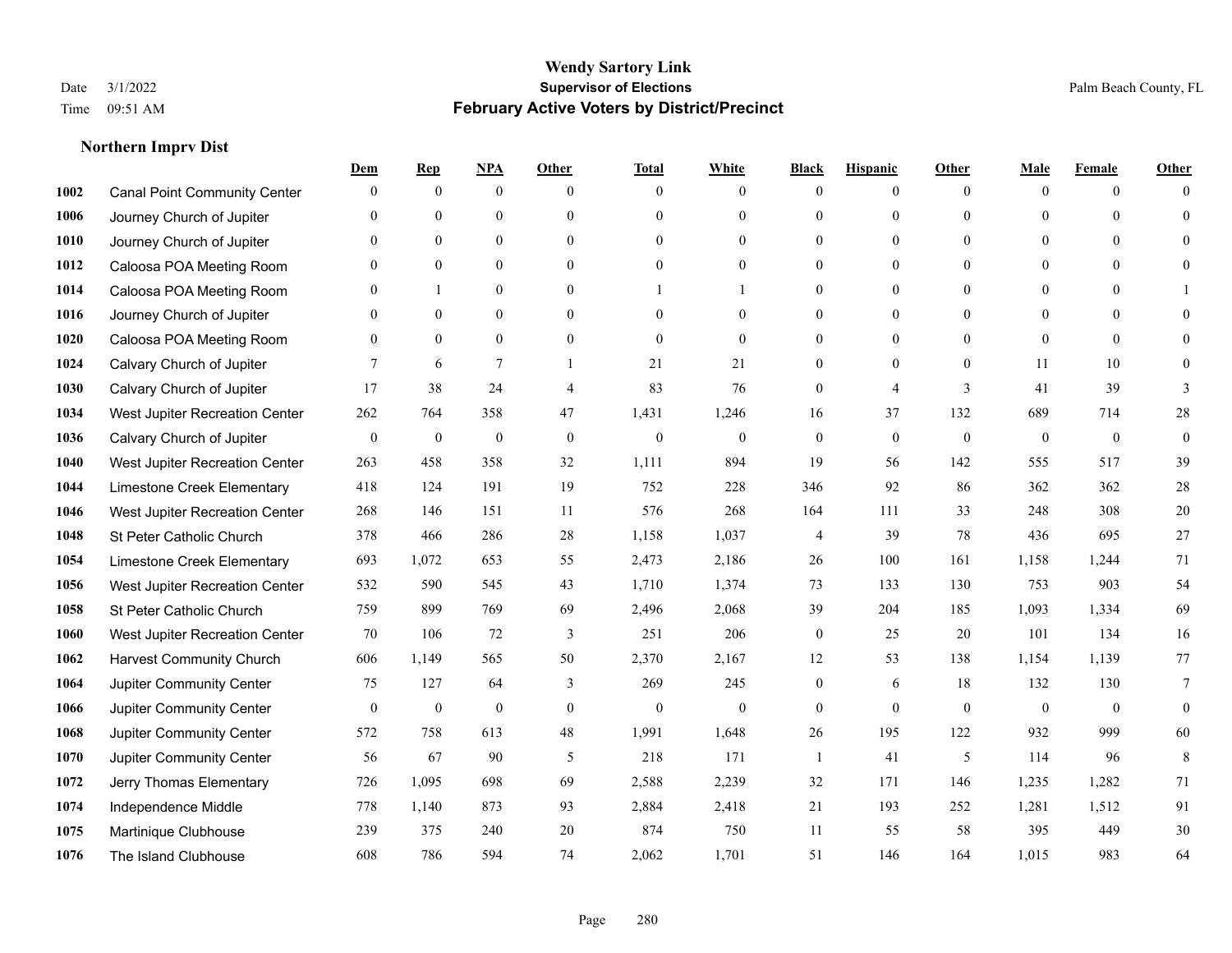**Northern Imprv Dist**

#### **Wendy Sartory Link** Date 3/1/2022 **Supervisor of Elections** Palm Beach County, FL Time 09:51 AM **February Active Voters by District/Precinct**

# **Dem Rep NPA Other Total White Black Hispanic Other Male Female Other** First Baptist Church Teq 345 887 387 22 1,641 1,536 3 42 60 792 812 37 First Baptist Church Teq 93 147 81 4 325 298 0 9 18 164 151 10 First Baptist Church Teq 72 140 86 8 306 282 1 12 11 141 156 9 First Baptist Church Teq **12** 53 10 0 75 72 1 0 2 37 37 1 First Baptist Church Teq 10 45 20 0 75 66 0 3 6 38 36 1 Jupiter High 694 917 674 65 2,350 1,884 59 198 209 1,047 1,232 71 Jupiter Branch Library 458 576 459 29 1,522 1,234 37 143 108 660 819 43 Jupiter Middle 320 498 397 39 1,254 1,062 17 76 99 591 622 41 Newhaven Clubhouse 563 723 546 60 1,892 1,626 26 103 137 842 988 62 Tequesta Council Chambers 162 250 180 22 614 520 12 43 39 237 362 15 Riverside Improvement 0 0 2 1 0 3 3 0 0 0 2 1 0 Juno Beach Town Center 43 72 53 7 175 166 0 2 7 82 89 4 Holy Spirit Lutheran **2** 4 5 2 13 13 0 0 0 6 7 0 Club at Admirals Cove 28 159 71 5 263 236 4 4 19 131 124 8 Holy Spirit Lutheran 6 23 12 0 41 34 0 2 5 18 23 0 Holy Spirit Lutheran 0 0 0 0 0 0 0 0 0 0 0 0 Caloosa POA Meeting Room 128 282 124 9 543 461 15 23 44 248 277 18 Caloosa POA Meeting Room 66 123 61 3 253 215 5 14 19 119 124 10 Mirasol Sales and Info Center 0 0 0 0 0 0 0 0 0 0 0 0 Mirasol Sales and Info Center 0 0 0 0 0 0 0 0 0 0 0 0 Eastpointe Country Club 526 683 416 38 1,663 1,553 12 28 70 748 883 32 Mirasol Sales and Info Center 547 516 464 44 1,571 1,215 54 145 157 746 780 45 Westwood Gardens HOA 347 384 340 34 1,105 854 38 120 93 451 636 18 Westwood Gardens HOA 26 62 24 2 114 100 7 2 5 54 57 3 Gardens Presbyterian 1,355 2,176 1,464 148 5,143 4,213 139 350 441 2,281 2,724 138 Evergrene Clubhouse 384 682 468 44 1,578 1,335 27 81 135 762 761 55 1194 Frenchmans Creek Real Estate 646 948 644 47 2,285 2,089 15 42 139 1,043 1,187 55

Dwight D Eisenhower Elementary 0 0 0 0 0 0 0 0 0 0 0 0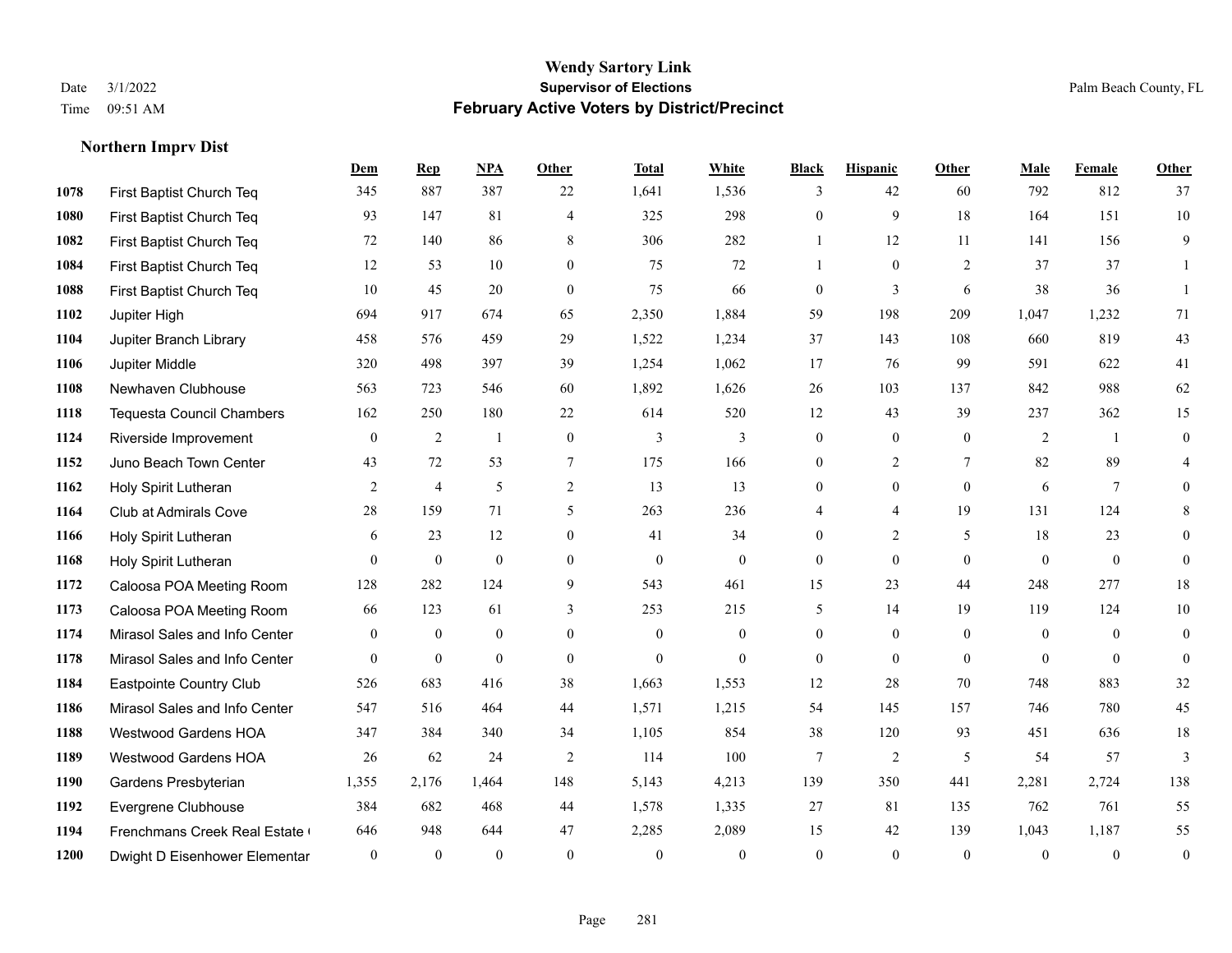|      |                                  | Dem            | <b>Rep</b>     | NPA            | <b>Other</b>   | <b>Total</b> | <b>White</b>     | <b>Black</b>     | <b>Hispanic</b> | <b>Other</b>   | <b>Male</b>    | Female         | <b>Other</b>     |
|------|----------------------------------|----------------|----------------|----------------|----------------|--------------|------------------|------------------|-----------------|----------------|----------------|----------------|------------------|
| 1206 | Holy Spirit Lutheran             | 11             | 84             | 26             | 3              | 124          | 120              | $\mathbf{0}$     | 3               | $\overline{1}$ | 59             | 64             | $\mathbf{1}$     |
| 1210 | Holy Spirit Lutheran             | 208            | 274            | 159            | $\tau$         | 648          | 577              | $\overline{2}$   | 26              | 43             | 314            | 312            | $22\,$           |
| 1212 | Juno Beach Town Center           | 44             | 65             | 53             | $\tau$         | 169          | 140              | 5                | 9               | 15             | 84             | 80             | 5                |
| 1220 | Pierce Hammock Elementary        | $\mathbf{0}$   | $\mathbf{0}$   | $\mathbf{0}$   | $\mathbf{0}$   | $\mathbf{0}$ | $\mathbf{0}$     | $\boldsymbol{0}$ | $\mathbf{0}$    | $\overline{0}$ | $\theta$       | $\theta$       | $\mathbf{0}$     |
| 1222 | Sandhill Crane Golf Club         | 34             | 58             | 33             | 3              | 128          | 91               | 12               | 11              | 14             | 64             | 63             | 1                |
| 1224 | Pierce Hammock Elementary        | $\overline{0}$ | $\mathbf{0}$   | $\mathbf{0}$   | $\mathbf{0}$   | $\mathbf{0}$ | $\boldsymbol{0}$ | $\mathbf{0}$     | $\overline{0}$  | $\overline{0}$ | $\mathbf{0}$   | $\overline{0}$ | $\mathbf{0}$     |
| 1228 | <b>Carleton Oaks Clubhouse</b>   | 146            | 201            | 126            | 5              | 478          | 347              | 25               | 49              | 57             | 232            | 233            | 13               |
| 1232 | Mirasol Sales and Info Center    | $\theta$       | $\overline{0}$ | $\theta$       | $\Omega$       | $\theta$     | $\theta$         | $\theta$         | $\theta$        | $\Omega$       | $\Omega$       | $\theta$       | $\boldsymbol{0}$ |
| 1238 | Mirasol Sales and Info Center    | 607            | 778            | 523            | 61             | 1,969        | 1,785            | 19               | 22              | 143            | 933            | 978            | 58               |
| 1240 | <b>Timber Trace Elementary</b>   | 777            | 1,084          | 636            | 57             | 2,554        | 2,204            | 54               | 153             | 143            | 1,156          | 1,326          | $72\,$           |
| 1242 | Christ Fellowship Church PBG     | 866            | 1,069          | 631            | 64             | 2,630        | 2,385            | 36               | 63              | 146            | 1,094          | 1,474          | 62               |
| 1244 | Christ Fellowship Church PBG     | 460            | 661            | 457            | 54             | 1,632        | 1,416            | 31               | 79              | 106            | 695            | 885            | $52\,$           |
| 1246 | Watson B Duncan Middle           | 818            | 916            | 714            | 67             | 2,515        | 1,999            | 73               | 200             | 243            | 1,107          | 1,337          | 71               |
| 1247 | Watson B Duncan Middle           | 35             | 195            | 66             | $\overline{9}$ | 305          | 280              | 2                | 1               | 22             | 144            | 147            | 14               |
| 1250 | Palm Beach Gardens High          | 13             | 37             | 15             | $\overline{1}$ | 66           | 58               | $\boldsymbol{0}$ | $\overline{4}$  | $\overline{4}$ | 33             | 29             | $\overline{4}$   |
| 1252 | <b>Ballen Isles Country Club</b> | 878            | 786            | 676            | 51             | 2,391        | 2,196            | 21               | 23              | 151            | 1,068          | 1,263          | 60               |
| 1254 | Northlake Nazarene Church        | 151            | 181            | 129            | $\,8\,$        | 469          | 392              | 10               | 29              | 38             | 233            | 219            | 17               |
| 1256 | North County Senior Center       | -1             | 2              | 3              | 3              | 9            | 8                | $\mathbf{1}$     | $\mathbf{0}$    | $\theta$       | 5              | $\overline{4}$ | $\mathbf{0}$     |
| 1258 | North County Senior Center       | 309            | 229            | 254            | 28             | 820          | 453              | 93               | 122             | 152            | 370            | 424            | 26               |
| 1260 | PBG City Hall Council Room       | 438            | 550            | 311            | 27             | 1,326        | 1,097            | 27               | 115             | 87             | 595            | 690            | 41               |
| 1264 | PBG City Hall Council Room       | $\overline{0}$ | $\mathbf{0}$   | $\mathbf{0}$   | $\theta$       | $\theta$     | $\overline{0}$   | $\mathbf{0}$     | $\mathbf{0}$    | $\theta$       | $\theta$       | $\theta$       | $\mathbf{0}$     |
| 1270 | PBG Community Center             | 4              | $\mathbf{0}$   | $\overline{2}$ | $\mathbf{0}$   | 6            | $\overline{2}$   | 3                | $\overline{1}$  | $\theta$       | $\overline{2}$ | 3              | $\mathbf{1}$     |
| 1274 | Palm Beach Gardens High          | 581            | 550            | 437            | 38             | 1,606        | 1,212            | 94               | 141             | 159            | 761            | 783            | 62               |
| 1276 | Palm Beach Gardens High          | 122            | 91             | 80             | 5              | 298          | 191              | 48               | 39              | 20             | 136            | 153            | 9                |
| 1280 | Pew Leadership Center            | 141            | 151            | 110            | 13             | 415          | 350              | 12               | 24              | 29             | 171            | 241            | 3                |
| 1284 | <b>Eissey Campus Theater</b>     | 777            | 811            | 773            | 65             | 2,426        | 1,917            | 89               | 209             | 211            | 1,050          | 1,303          | 73               |
| 1290 | PBG Moose Lodge 2010             | 689            | 835            | 558            | 67             | 2,149        | 1,788            | 52               | 144             | 165            | 869            | 1,219          | 61               |
| 1294 | Dwight D Eisenhower Elementar    | 27             | 82             | 22             | $\tau$         | 138          | 118              | 5                | 4               | 11             | 69             | 68             | 1                |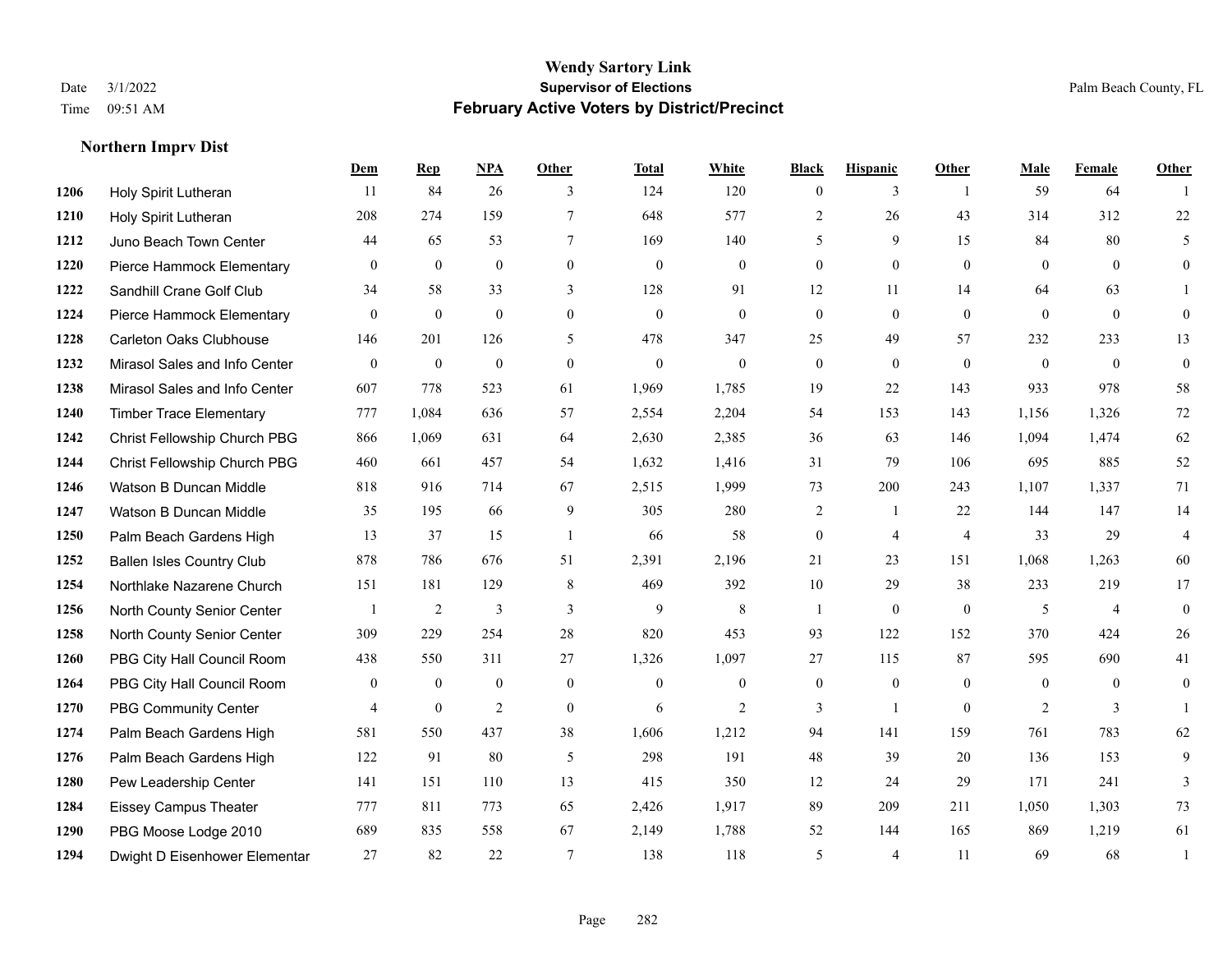|      |                                    | Dem            | <b>Rep</b>       | NPA              | <b>Other</b>   | <b>Total</b>     | <b>White</b>     | <b>Black</b>     | <b>Hispanic</b> | <b>Other</b>   | <b>Male</b>    | Female         | <b>Other</b>     |
|------|------------------------------------|----------------|------------------|------------------|----------------|------------------|------------------|------------------|-----------------|----------------|----------------|----------------|------------------|
| 1314 | <b>NPB Community Center</b>        | 47             | 116              | 62               | 10             | 235              | 209              | 3                | 8               | 15             | 96             | 128            | 11               |
| 1320 | <b>NPB Community Center</b>        | 35             | 122              | 39               | $\overline{2}$ | 198              | 173              | 3                | 9               | 13             | 106            | 88             | $\overline{4}$   |
| 1326 | Allamanda Elementary               | 187            | 221              | 162              | 17             | 587              | 498              | 7                | 31              | 51             | 254            | 319            | 14               |
| 1334 | 1st Unitarian Church NPB           | $\overline{2}$ | $\mathfrak{Z}$   | 5                | $\mathbf{1}$   | 11               | 11               | $\boldsymbol{0}$ | $\mathbf{0}$    | $\theta$       | $\overline{4}$ | $\tau$         | $\mathbf{0}$     |
| 1336 | <b>Gardens Mall Community Room</b> | 35             | 91               | 43               | $\overline{4}$ | 173              | 155              | $\boldsymbol{0}$ | 4               | 14             | 89             | 77             | 7                |
| 1340 | <b>Eissey Campus Theater</b>       | 6              | 6                | 3                | $\overline{0}$ | 15               | 13               | $\boldsymbol{0}$ | $\mathbf{1}$    | $\overline{1}$ | 7              | 8              | $\mathbf{0}$     |
| 1348 | <b>NPB Council Chambers</b>        | 34             | 124              | 33               | 9              | 200              | 188              | $\boldsymbol{0}$ | $\overline{7}$  | 5              | 101            | 93             | 6                |
| 1352 | Northlake Nazarene Church          | 669            | 867              | 618              | 52             | 2,206            | 1,574            | 156              | 190             | 286            | 992            | 1,138          | 76               |
| 1354 | <b>Grove Park Elementary</b>       | 92             | 167              | 77               | $\overline{3}$ | 339              | 284              | 11               | 21              | 23             | 158            | 171            | $10\,$           |
| 1356 | Casa Rio Clubhouse                 | 820            | 425              | 523              | 37             | 1,805            | 906              | 404              | 242             | 253            | 783            | 961            | 61               |
| 1358 | RB Prep Achievement Academy        | 15             | 5                | $\overline{3}$   | $\theta$       | 23               | 10               | 8                | $\mathbf{1}$    | $\overline{4}$ | 14             | 6              | 3                |
| 1360 | Garden Lodge 366 F&AM              | 348            | 340              | 235              | 22             | 945              | 737              | 61               | 72              | 75             | 414            | 503            | $28\,$           |
| 1362 | <b>Grove Park Elementary</b>       | 216            | 120              | 191              | $\tau$         | 534              | 265              | 49               | 164             | 56             | 238            | 278            | 18               |
| 1364 | RB Prep Achievement Academy        | 427            | 116              | 262              | 20             | 825              | 230              | 335              | 154             | 106            | 352            | 450            | $23\,$           |
| 1366 | Palm Lake Estates - The Pines      | 62             | 78               | 49               | $\overline{4}$ | 193              | 157              | 15               | $\tau$          | 14             | 91             | 97             | 5                |
| 1368 | RB Prep Achievement Academy        | $\overline{0}$ | $\boldsymbol{0}$ | $\overline{0}$   | $\overline{0}$ | $\mathbf{0}$     | $\mathbf{0}$     | $\boldsymbol{0}$ | $\mathbf{0}$    | $\mathbf{0}$   | $\mathbf{0}$   | $\mathbf{0}$   | $\mathbf{0}$     |
| 1370 | Palm Lake Estates - The Pines      | 120            | 116              | 86               | 5              | 327              | 268              | 15               | 27              | 17             | 137            | 180            | 10               |
| 1372 | Garden Lodge 366 F&AM              | 97             | 35               | 45               | 8              | 185              | 84               | 60               | 20              | 21             | 81             | 98             | 6                |
| 1374 | Pew Leadership Center              | 189            | 82               | 141              | $10\,$         | 422              | 214              | 117              | 49              | 42             | 173            | 235            | 14               |
| 1376 | Lake Park Town Hall                | $\mathbf{0}$   | $\boldsymbol{0}$ | $\theta$         | $\overline{0}$ | $\mathbf{0}$     | $\boldsymbol{0}$ | $\boldsymbol{0}$ | $\mathbf{0}$    | $\theta$       | $\mathbf{0}$   | $\overline{0}$ | $\boldsymbol{0}$ |
| 2002 | Jeaga Middle                       | 178            | 93               | 112              | 8              | 391              | 153              | 128              | 38              | 72             | 174            | 205            | 12               |
| 2004 | <b>Grassy Waters Elementary</b>    | 1,037          | 319              | 611              | 46             | 2,013            | 589              | 736              | 398             | 290            | 853            | 1,089          | 71               |
| 2006 | Jeaga Middle                       | 170            | 78               | 102              | 10             | 360              | 150              | 112              | 71              | 27             | 143            | 205            | 12               |
| 2008 | Jeaga Middle                       | $\mathbf{0}$   | $\boldsymbol{0}$ | $\boldsymbol{0}$ | $\mathbf{0}$   | $\boldsymbol{0}$ | $\boldsymbol{0}$ | $\boldsymbol{0}$ | $\mathbf{0}$    | $\mathbf{0}$   | $\mathbf{0}$   | $\mathbf{0}$   | $\boldsymbol{0}$ |
| 2010 | Cypress Lakes HOA                  | 599            | 339              | 287              | 30             | 1,255            | 848              | 211              | 99              | 97             | 478            | 741            | 36               |
| 2014 | Club Baywinds                      | 828            | 549              | 370              | 35             | 1,782            | 1,346            | 154              | 171             | 111            | 724            | 1,015          | 43               |
| 2016 | Andros Isle POA Clubhouse          | 846            | 558              | 555              | 38             | 1,997            | 1,078            | 401              | 296             | 222            | 845            | 1,086          | 66               |
| 2018 | <b>Riverwalk Clubhouse</b>         | 750            | 715              | 589              | 50             | 2,104            | 1,648            | 99               | 175             | 182            | 908            | 1,134          | 62               |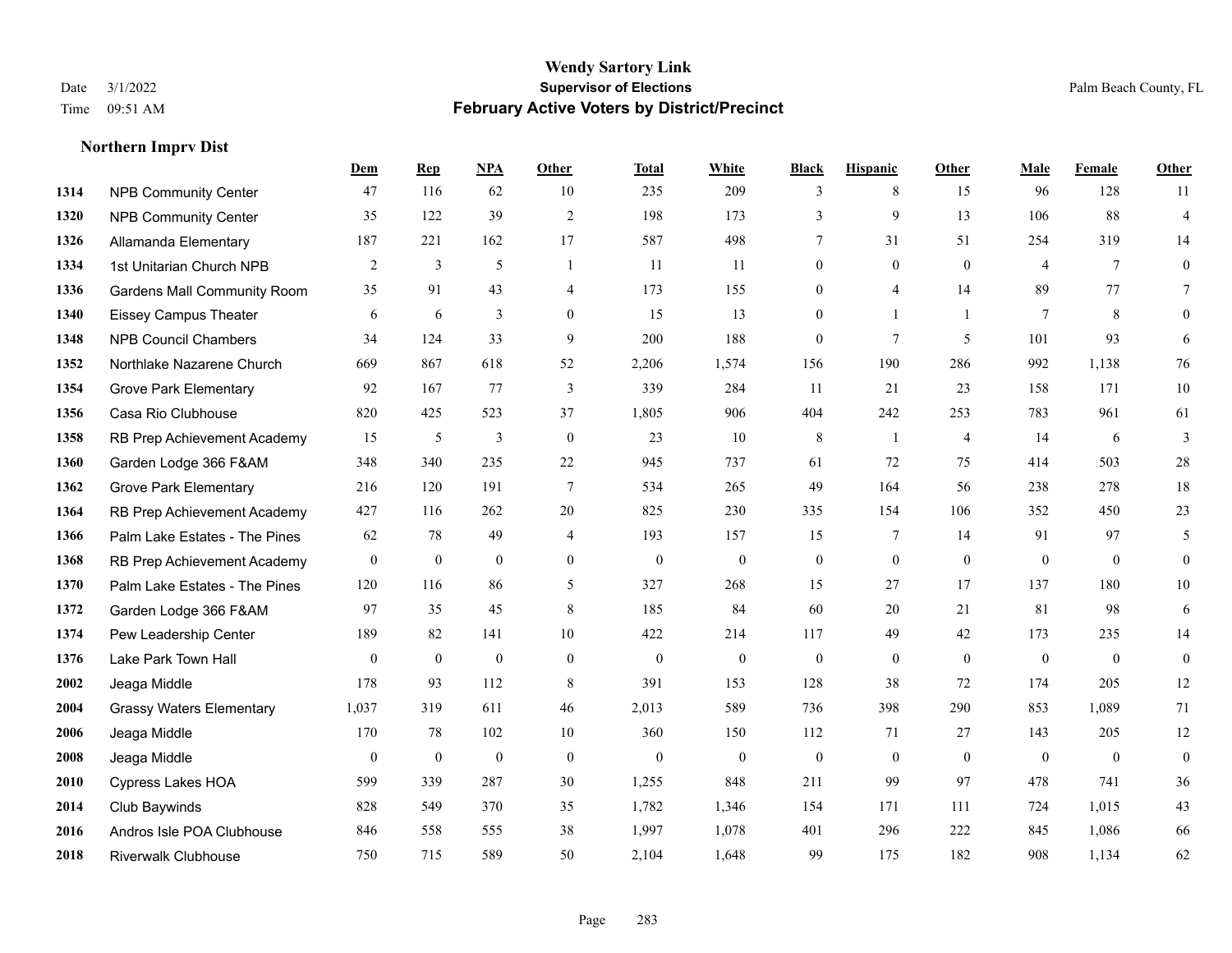|      |                                  | Dem              | <b>Rep</b>       | NPA              | <b>Other</b>   | <b>Total</b>   | <b>White</b>     | <b>Black</b>     | <b>Hispanic</b>  | <b>Other</b> | <b>Male</b>    | <b>Female</b>  | <b>Other</b>   |
|------|----------------------------------|------------------|------------------|------------------|----------------|----------------|------------------|------------------|------------------|--------------|----------------|----------------|----------------|
| 2020 | Jeaga Middle                     | 211              | 99               | 138              | 10             | 458            | 223              | 130              | 77               | 28           | 202            | 248            | 8              |
| 2021 | Jeaga Middle                     | 167              | 60               | 119              | 13             | 359            | 112              | 123              | 74               | 50           | 143            | 204            | 12             |
| 6066 | Ibis POA Admin Building          | 1,041            | 1,119            | 754              | 85             | 2,999          | 2,632            | 94               | 73               | 200          | 1,412          | 1,520          | 67             |
| 6070 | Ironhorse Country Club           | 158              | 261              | 125              | 10             | 554            | 446              | 35               | 20               | 53           | 248            | 296            | 10             |
| 6082 | PBSC Loxahatchee Groves Can      | 10               | 7                | 13               | 2              | 32             | 27               | $\overline{0}$   | 3                | 2            | 12             | 20             | $\mathbf{0}$   |
| 6084 | PBSC Loxahatchee Groves Can      | 308              | 480              | 395              | 49             | 1,232          | 784              | 71               | 266              | 111          | 599            | 615            | 18             |
| 6112 | Crestwood Middle                 | 462              | 426              | 359              | 32             | 1,279          | 691              | 233              | 212              | 143          | 592            | 645            | 42             |
| 6120 | Royal Palm Beach High            | 416              | 320              | 277              | 19             | 1,032          | 493              | 203              | 159              | 177          | 488            | 519            | 25             |
| 6126 | Calypso Bay Waterpark            | 686              | 308              | 504              | 31             | 1,529          | 554              | 414              | 370              | 191          | 666            | 806            | 57             |
| 6128 | Royal Palm Beach High            | 33               | 27               | 27               | 3              | 90             | 48               | 26               | 11               | 5            | 41             | 49             | $\mathbf{0}$   |
| 6130 | Royal Palm Beach High            | 78               | 46               | 92               | 6              | 222            | 104              | 34               | 64               | 20           | 98             | 119            | 5              |
| 6132 | Royal Palm Beach High            | 390              | 198              | 267              | 19             | 874            | 419              | 168              | 195              | 92           | 397            | 448            | 29             |
| 6134 | Christ Fellowship Church RPB     | 951              | 472              | 697              | 30             | 2,150          | 841              | 511              | 501              | 297          | 960            | 1,103          | $87\,$         |
| 7002 | J F Kennedy Middle               | $\mathbf{0}$     | $\boldsymbol{0}$ | $\boldsymbol{0}$ | $\mathbf{0}$   | $\overline{0}$ | $\mathbf{0}$     | $\boldsymbol{0}$ | $\overline{0}$   | $\mathbf{0}$ | $\overline{0}$ | $\mathbf{0}$   | $\theta$       |
| 7004 | J F Kennedy Middle               | $\theta$         | $\overline{0}$   | $\mathbf{0}$     | $\overline{0}$ | $\Omega$       | $\overline{0}$   | $\mathbf{0}$     | $\overline{0}$   | $\theta$     | $\theta$       | $\Omega$       | 0              |
| 7006 | J F Kennedy Middle               | $\theta$         | $\theta$         | $\theta$         | $\theta$       | $\Omega$       | $\Omega$         | 0                | $\theta$         | $\Omega$     | $\theta$       | $\theta$       | 0              |
| 7008 | J F Kennedy Middle               | $\theta$         | $\overline{0}$   | $\mathbf{0}$     | $\overline{0}$ | $\theta$       | $\overline{0}$   | $\mathbf{0}$     | $\overline{0}$   | $\theta$     | $\Omega$       | $\theta$       | $\Omega$       |
| 7010 | St John Lutheran Church          | 279              | 12               | 92               | 6              | 389            | 25               | 317              | 23               | 24           | 126            | 247            | 16             |
| 7014 | RB Prep Achievement Academy      | $\mathbf{0}$     | $\mathbf{0}$     | $\mathbf{0}$     | $\theta$       | $\overline{0}$ | $\overline{0}$   | $\mathbf{0}$     | $\overline{0}$   | $\theta$     | $\overline{0}$ | $\overline{0}$ | $\theta$       |
| 7016 | RB Prep Achievement Academy      |                  | $\mathbf{1}$     | $\mathbf{0}$     | $\theta$       | 2              | $\mathbf{1}$     |                  | $\overline{0}$   | $\theta$     |                |                | $\Omega$       |
| 7018 | RB Prep Achievement Academy      | $\overline{0}$   | $\theta$         | $\theta$         | $\Omega$       | $\Omega$       | $\theta$         | $\Omega$         | $\Omega$         | $\Omega$     | $\Omega$       | $\Omega$       | $\Omega$       |
| 7020 | RB Prep Achievement Academy      | $\mathbf{0}$     | $\mathbf{0}$     | $\boldsymbol{0}$ | $\theta$       | $\theta$       | $\overline{0}$   | $\theta$         | $\overline{0}$   | $\Omega$     | $\theta$       | $\Omega$       | 0              |
| 7032 | <b>Crossroads Baptist Church</b> | $\theta$         | $\mathbf{0}$     | $\mathbf{0}$     | $\theta$       | $\theta$       | $\overline{0}$   | $\theta$         | $\overline{0}$   | $\Omega$     | $\Omega$       | $\Omega$       | 0              |
| 7034 | Suncoast High                    | 1,304            | 207              | 510              | 26             | 2,047          | 357              | 1,244            | 151              | 295          | 845            | 1,126          | 76             |
| 7036 | RB Prep Achievement Academy      | $\boldsymbol{0}$ | $\boldsymbol{0}$ | 6                | $\mathbf{0}$   | 6              | $\boldsymbol{0}$ | $\boldsymbol{0}$ | $\boldsymbol{0}$ | 6            | 4              |                |                |
| 7038 | RB Prep Achievement Academy      | $\overline{0}$   | $\overline{0}$   | $\mathbf{0}$     | $\theta$       | $\theta$       | $\overline{0}$   | $\Omega$         | $\overline{0}$   | $\theta$     | $\theta$       | $\theta$       | 0              |
| 7048 | <b>Crossroads Baptist Church</b> | 279              | 9                | 97               | 10             | 395            | 9                | 329              | 29               | 28           | 132            | 246            | 17             |
| 7050 | <b>Crossroads Baptist Church</b> |                  | 2                |                  | $\Omega$       |                | 3                | $\Omega$         | $\theta$         |              | $\overline{1}$ | 3              | $\overline{0}$ |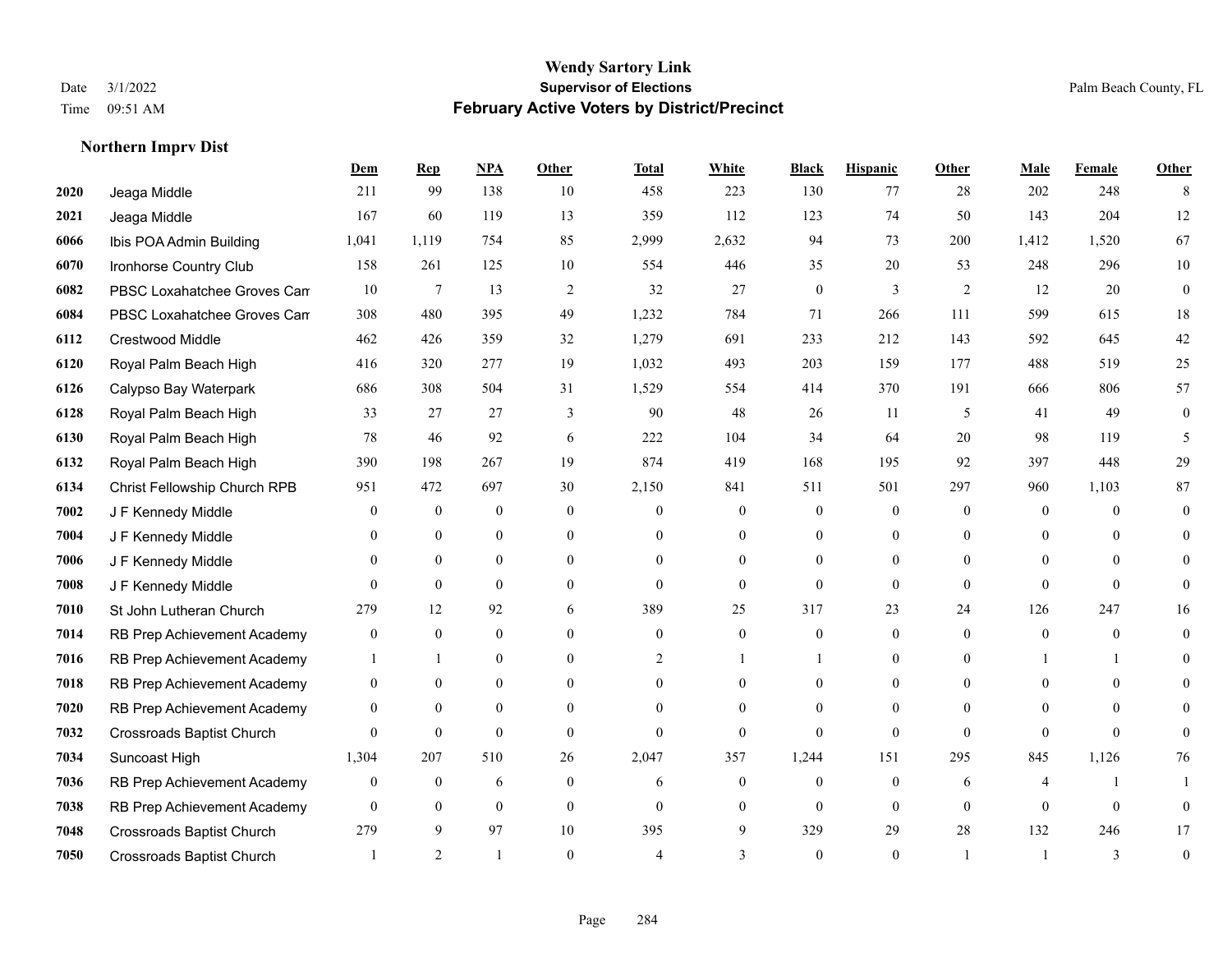|      |                                     | Dem            | <b>Rep</b>     | <b>NPA</b>       | Other          | <b>Total</b> | White          | <b>Black</b>   | <b>Hispanic</b> | Other          | Male           | Female   | Other          |
|------|-------------------------------------|----------------|----------------|------------------|----------------|--------------|----------------|----------------|-----------------|----------------|----------------|----------|----------------|
| 7054 | <b>Crossroads Baptist Church</b>    | 991            | 73             | 295              | 14             | 1,373        | 108            | 1,049          | 74              | 142            | 595            | 719      | 59             |
| 7058 | Palm Beach Lakes High               | 1,424          | 364            | 628              | 45             | 2,461        | 819            | 1,115          | 304             | 223            | 1.004          | 1,362    | 95             |
| 7072 | <b>Egret Lake Elementary</b>        | 488            | 119            | 234              | 9              | 850          | 221            | 380            | 138             | 111            | 370            | 450      | 30             |
| 7074 | <b>Egret Lake Elementary</b>        | 201            | 40             | 96               | 11             | 348          | 53             | 203            | 43              | 49             | 151            | 189      | 8              |
| 7076 | <b>Egret Lake Elementary</b>        | 2              | $\overline{c}$ |                  | $\theta$       | 5            | 3              |                | $\Omega$        |                | 4              |          | $\theta$       |
| 7080 | <b>Egret Lake Elementary</b>        | 20             | $\overline{2}$ |                  | $\theta$       | 23           | 23             | 0              | $\Omega$        | $\Omega$       | $\overline{7}$ | 16       | $\theta$       |
| 7082 | Seminole Trails Elementary          | 1,047          | 332            | 499              | 34             | 1,912        | 697            | 734            | 269             | 212            | 833            | 1,000    | 79             |
| 7084 | <b>Sharon Christian Church</b>      | 747            | 277            | 454              | 45             | 1,523        | 618            | 452            | 286             | 167            | 632            | 837      | 54             |
| 7086 | <b>Bear Lakes Middle</b>            | 37             | 19             | 14               | - 1            | 71           | 28             | 16             | 11              | 16             | 26             | 40       | 5              |
| 7088 | Whitehall Clubhouse #3              | 677            | 483            | 470              | 51             | 1,681        | 1,060          | 254            | 204             | 163            | 776            | 857      | 48             |
| 7090 | <b>Bear Lakes Middle</b>            | 1,322          | 489            | 848              | 57             | 2,716        | 1,076          | 941            | 388             | 311            | 1,186          | 1,414    | 116            |
| 7092 | Palm Beach Lakes High               | 115            | 37             | 74               | $\overline{4}$ | 230          | 84             | 67             | 22              | 57             | 105            | 112      | 13             |
| 7094 | Salvation Army Activity Hall        | 609            | 80             | 286              | 12             | 987          | 162            | 517            | 130             | 178            | 422            | 519      | 46             |
| 7096 | <b>Salvation Army Activity Hall</b> | 847            | 306            | 511              | 34             | 1,698        | 690            | 552            | 267             | 189            | 678            | 939      | 81             |
| 7098 | U M Church of Palm Beaches          | 21             | 18             | 18               |                | 58           | 44             | 3              | 9               | $\overline{2}$ | 31             | 24       | 3              |
| 7100 | U M Church of Palm Beaches          | 969            | 438            | 711              | 63             | 2,181        | 1,047          | 680            | 246             | 208            | 981            | 1,130    | 70             |
| 7112 | <b>Adult Education Center</b>       | 127            | 27             | 61               | 7              | 222          | 54             | 118            | 25              | 25             | 72             | 140      | 10             |
| 7114 | <b>Adult Education Center</b>       | $\overline{0}$ | $\overline{0}$ | $\boldsymbol{0}$ | $\theta$       | $\theta$     | $\overline{0}$ | $\overline{0}$ | 0               | $\theta$       | $\theta$       | $\theta$ | $\overline{0}$ |
| 7116 | <b>Adult Education Center</b>       | $\Omega$       | $\theta$       | $\theta$         | $\theta$       | $\Omega$     | $\theta$       | $\overline{0}$ | $\theta$        | $\Omega$       | $\Omega$       | $\Omega$ | $\Omega$       |
| 7118 | <b>Adult Education Center</b>       | 31             | 31             | 39               | $\tau$         | 108          | 82             | 3              | 18              | 5              | 52             | 49       |                |
| 7120 | U M Church of Palm Beaches          | 291            | 110            | 183              | 13             | 597          | 215            | 221            | 105             | 56             | 256            | 309      | 32             |
|      | <b>Northern Imprv Dist</b>          | 46,847         | 43,195         | 36,031           | 3,143          | 129,216      | 89,778         | 16,351         | 11,596          | 11,491         | 57,552         | 67,671   | 3,993          |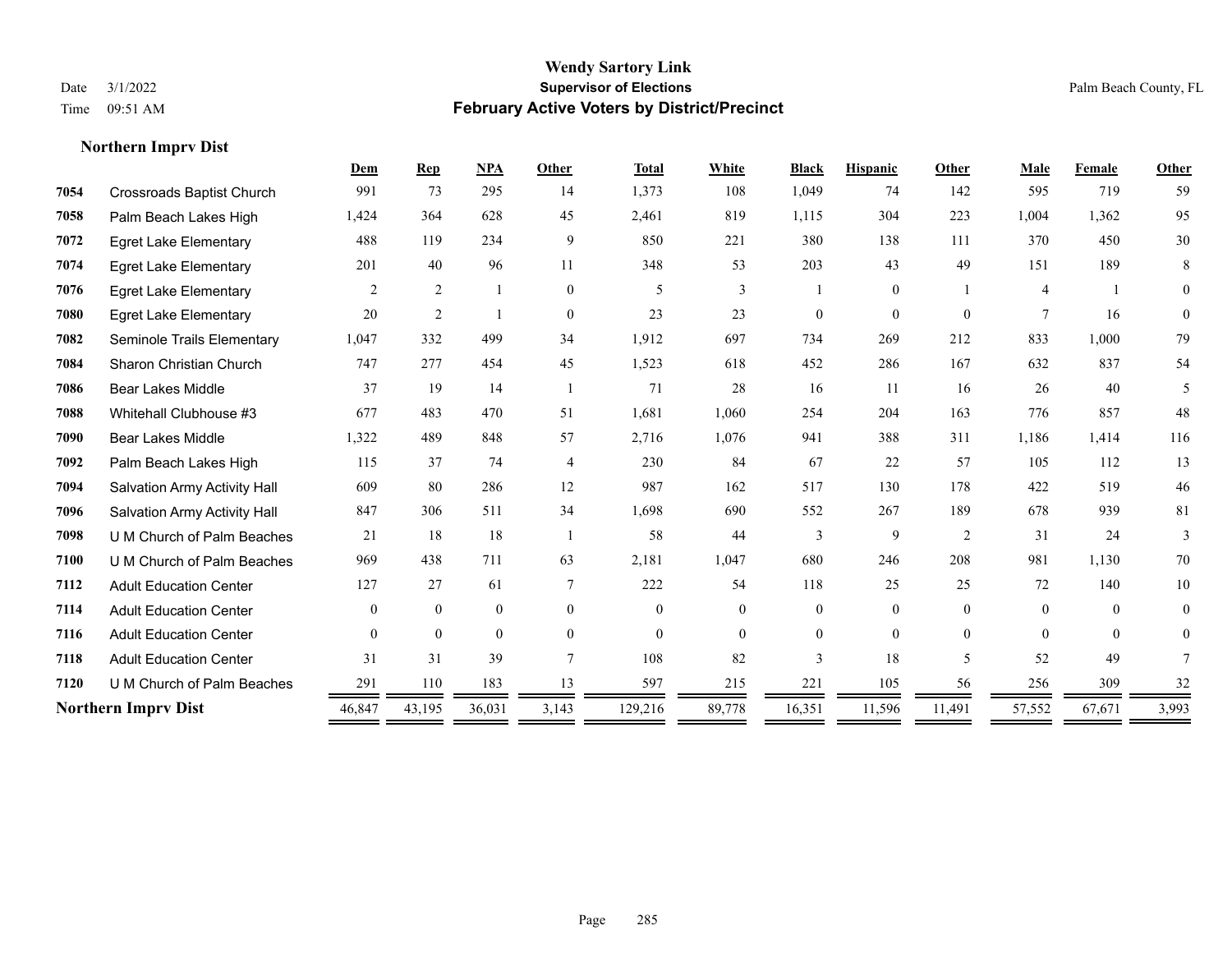### **Osprey Oaks Comm Dev**

|      |                             | Dem | Rep | <b>NPA</b> | Other | <b>Total</b> | White | <b>Black</b> | <b>Hispanic</b> | Other | Male | Female | <b>Other</b> |
|------|-----------------------------|-----|-----|------------|-------|--------------|-------|--------------|-----------------|-------|------|--------|--------------|
| 3133 | Christa McAuliffe Middle    | 17/ | 123 | 138        |       | 444          | 271   | 47           | 60              | 66    | 213  | 219    |              |
|      | <b>Osprey Oaks Comm Dev</b> | 174 |     | 138        |       | 444          | 271   |              | 60              | 66    | 213  | 219    |              |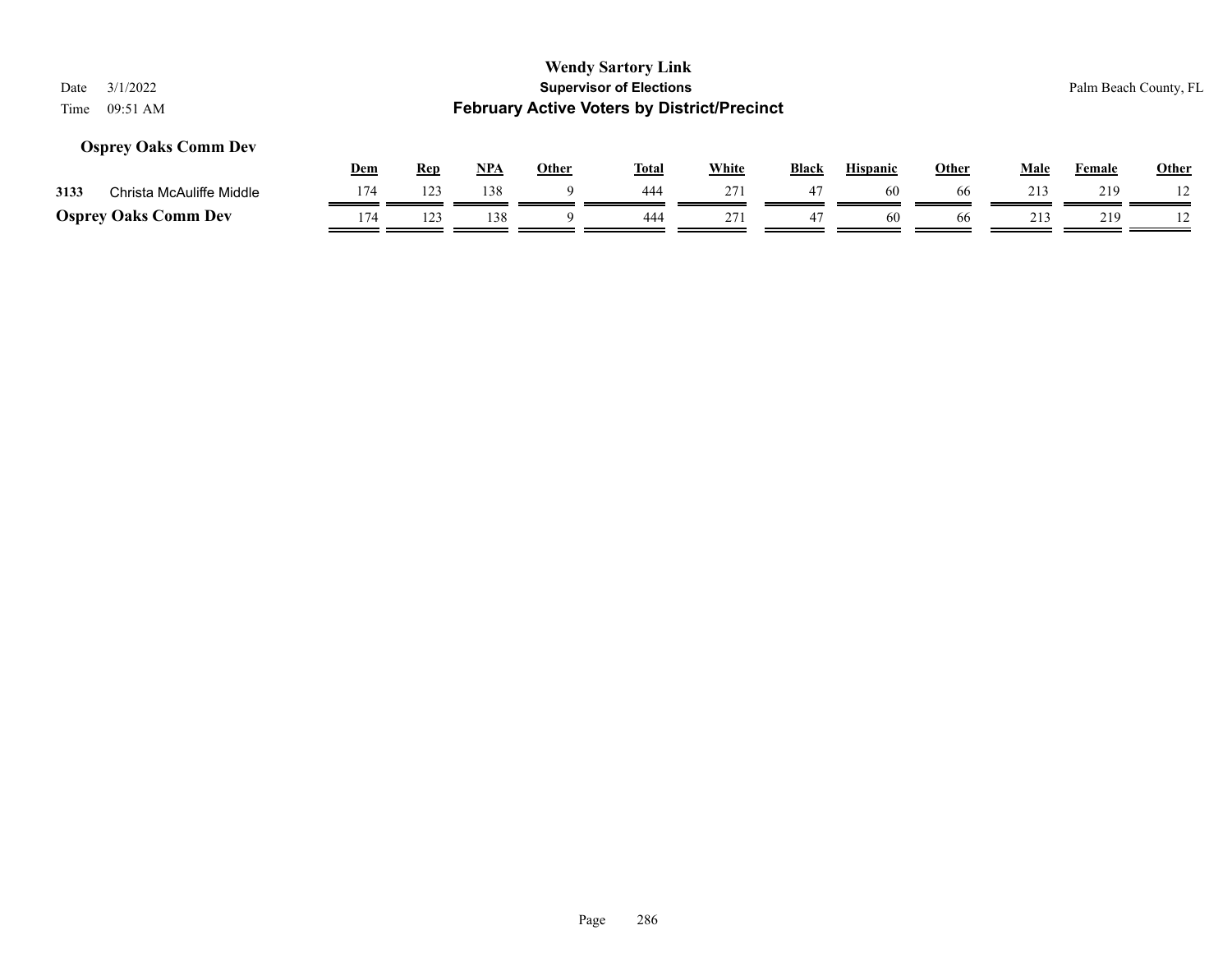### **Wendy Sartory Link** Date 3/1/2022 **Supervisor of Elections** Palm Beach County, FL Time 09:51 AM **February Active Voters by District/Precinct Dem Rep NPA Other Total White Black Hispanic Other Male Female Other Old Palm Comm Dev 1189** Westwood Gardens HOA 26 62 24 2 114 100 7 2 5 54 57 3

**1247** Watson B Duncan Middle  $\frac{35}{2} = \frac{195}{2} = \frac{66}{2} = \frac{9}{2} = \frac{305}{2} = \frac{280}{2} = \frac{2}{2} = \frac{1}{2} = \frac{22}{2} = \frac{144}{2} = \frac{147}{2} = \frac{147}{2} = \frac{147}{2} = \frac{147}{2} = \frac{147}{2} = \frac{147}{2} = \frac{147}{2} = \frac{147}{2} = \frac{147}{2} = \frac{147}{2}$ **Old Palm Comm Dev**  $\frac{61}{257} = \frac{257}{257} = \frac{90}{257} = \frac{11}{257} = \frac{419}{257} = \frac{380}{257} = \frac{9}{257} = \frac{3}{257} = \frac{27}{257} = \frac{198}{257} = \frac{204}{257} = \frac{17}{257} = \frac{1}{257} = \frac{2}{257} = \frac{1}{257} = \frac{2}{257} = \frac{1}{257} = \frac{2}{257} = \frac{1}{$ 

÷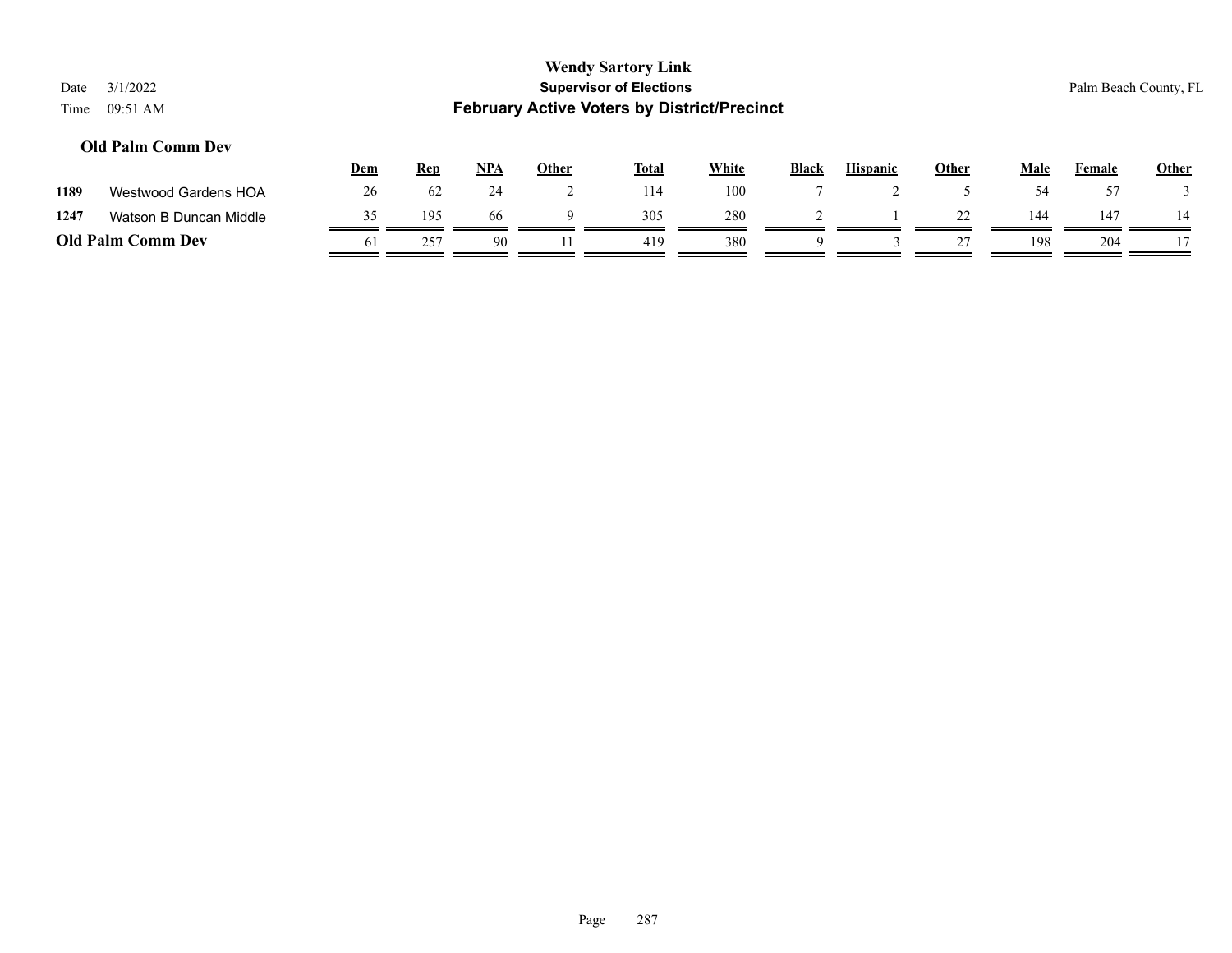#### **Plantation Comm Dev Dist**

|      |                                             | <u>Dem</u> | Rep | <b>NPA</b> | Other | <b>Total</b> | White | <b>Black</b> | <b>Hispanic</b> | Other | Male | Female | <b>Other</b> |
|------|---------------------------------------------|------------|-----|------------|-------|--------------|-------|--------------|-----------------|-------|------|--------|--------------|
| 6178 | Everglades Elementary                       | 564        | 393 | 449        |       | 435. ا       | 666   | 297          | 248             | 224   | 666  | 701    | 68           |
|      | <b>Comm Dev Dist</b><br><b>Plantation (</b> | 564        | 393 | 449        |       | :43.         | 666   | 297          | 248             | 224   | 666  | 701    | 68           |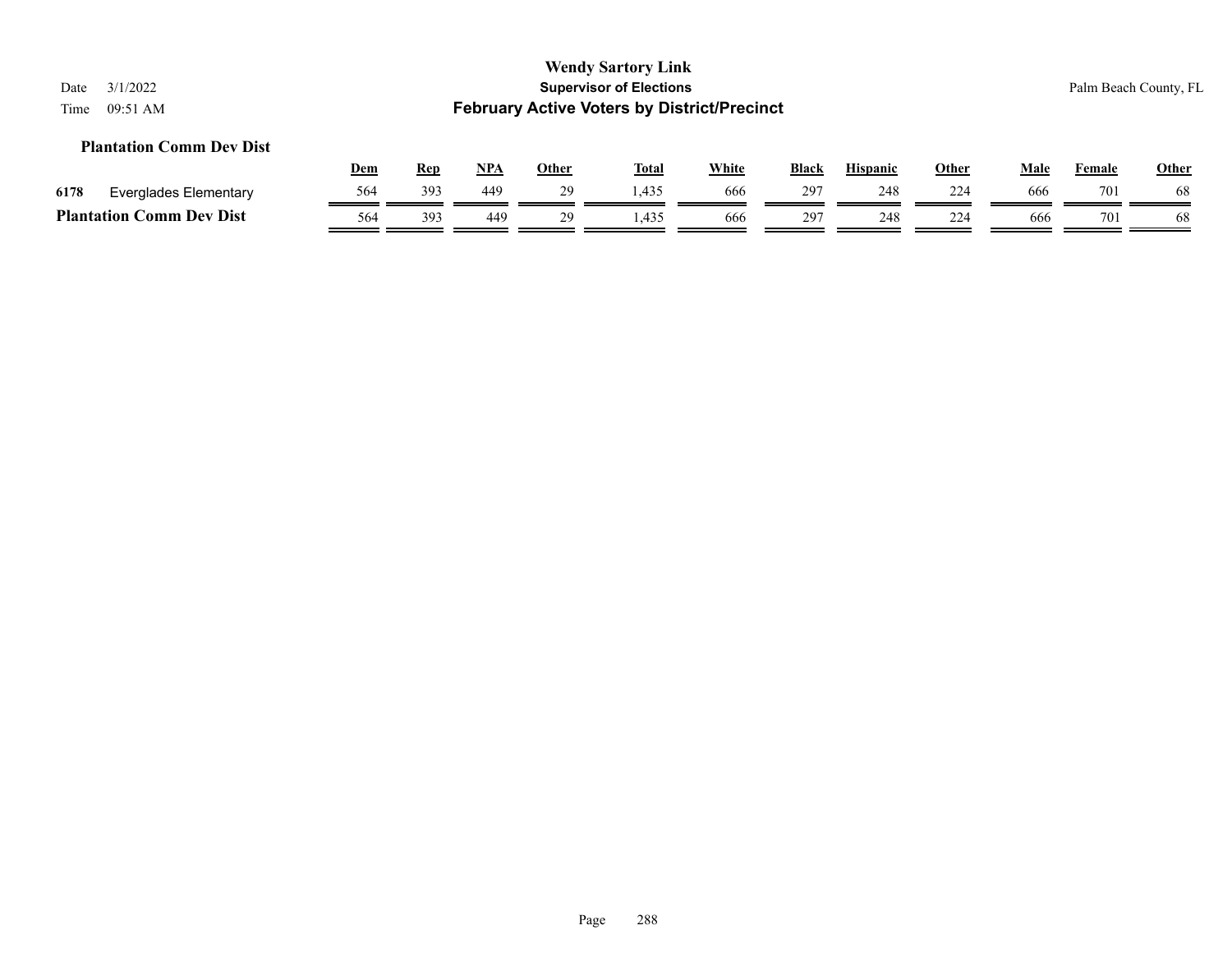**Port Of Palm Beach**

#### **Wendy Sartory Link** Date 3/1/2022 **Supervisor of Elections** Palm Beach County, FL Time 09:51 AM **February Active Voters by District/Precinct**

|      |                                  | Dem                      | <b>Rep</b>     | NPA            | Other        | <b>Total</b>     | White            | <b>Black</b>     | <b>Hispanic</b>  | Other          | Male         | Female         | Other          |
|------|----------------------------------|--------------------------|----------------|----------------|--------------|------------------|------------------|------------------|------------------|----------------|--------------|----------------|----------------|
| 1218 | Osceola Creek Middle             |                          | $\overline{0}$ | $\overline{0}$ | $\theta$     | 1                |                  | $\Omega$         | $\overline{0}$   | $\Omega$       |              | $\theta$       | $\Omega$       |
| 1220 | Pierce Hammock Elementary        | $\theta$                 | $\overline{0}$ | $\overline{0}$ | $\mathbf{0}$ | $\mathbf{0}$     | $\mathbf{0}$     | $\mathbf{0}$     | $\mathbf{0}$     | $\theta$       | $\theta$     | $\theta$       | $\theta$       |
| 1222 | Sandhill Crane Golf Club         | 34                       | 58             | 33             | 3            | 128              | 91               | 12               | 11               | 14             | 64           | 63             | -1             |
| 1224 | Pierce Hammock Elementary        | $\mathbf{0}$             | $\mathbf{0}$   | $\mathbf{0}$   | $\mathbf{0}$ | $\boldsymbol{0}$ | $\boldsymbol{0}$ | $\overline{0}$   | $\mathbf{0}$     | $\mathbf{0}$   | $\mathbf{0}$ | $\mathbf{0}$   | $\theta$       |
| 1228 | <b>Carleton Oaks Clubhouse</b>   | 146                      | 201            | 126            | 5            | 478              | 347              | 25               | 49               | 57             | 232          | 233            | 13             |
| 1230 | Christ Fellowship Church PBG     | $\theta$                 | $\overline{0}$ | 0              | $\theta$     | $\mathbf{0}$     | $\theta$         | $\overline{0}$   | $\overline{0}$   | $\Omega$       | $\theta$     | $\Omega$       | $\theta$       |
| 1232 | Mirasol Sales and Info Center    | $\Omega$                 | $\overline{0}$ | $\overline{0}$ | $\mathbf{0}$ | $\theta$         | $\mathbf{0}$     | $\theta$         | $\mathbf{0}$     | $\theta$       | $\Omega$     | $\theta$       | $\Omega$       |
| 1234 | Christ Fellowship Church PBG     | $\theta$                 | $\overline{0}$ | 0              | $\theta$     | $\theta$         | $\theta$         | $\overline{0}$   | $\overline{0}$   | $\theta$       | $\Omega$     | $\Omega$       | $\theta$       |
| 1236 | Mirasol Sales and Info Center    | $\theta$                 | $\overline{0}$ | 0              | $\theta$     | $\mathbf{0}$     | $\overline{0}$   | $\Omega$         | $\overline{0}$   | $\theta$       | $\theta$     | $\theta$       | $\theta$       |
| 1238 | Mirasol Sales and Info Center    | 607                      | 778            | 523            | 61           | 1,969            | 1,785            | 19               | 22               | 143            | 933          | 978            | 58             |
| 1240 | <b>Timber Trace Elementary</b>   | 777                      | 1,084          | 636            | 57           | 2,554            | 2,204            | 54               | 153              | 143            | 1,156        | 1,326          | 72             |
| 1242 | Christ Fellowship Church PBG     | 866                      | 1,069          | 631            | 64           | 2,630            | 2,385            | 36               | 63               | 146            | 1,094        | 1,474          | 62             |
| 1244 | Christ Fellowship Church PBG     | 460                      | 661            | 457            | 54           | 1,632            | 1,416            | 31               | 79               | 106            | 695          | 885            | 52             |
| 1246 | Watson B Duncan Middle           | 818                      | 916            | 714            | 67           | 2,515            | 1,999            | 73               | 200              | 243            | 1,107        | 1,337          | 71             |
| 1247 | Watson B Duncan Middle           | 35                       | 195            | 66             | 9            | 305              | 280              | $\overline{c}$   | -1               | 22             | 144          | 147            | 14             |
| 1248 | PBG Community Center             | 499                      | 591            | 399            | 35           | 1,524            | 1,280            | 27               | 120              | 97             | 648          | 845            | 31             |
| 1250 | Palm Beach Gardens High          | 13                       | 37             | 15             | -1           | 66               | 58               | $\boldsymbol{0}$ | $\overline{4}$   | $\overline{4}$ | 33           | 29             | $\overline{4}$ |
| 1252 | <b>Ballen Isles Country Club</b> | 878                      | 786            | 676            | 51           | 2,391            | 2,196            | 21               | 23               | 151            | 1,068        | 1,263          | 60             |
| 1254 | Northlake Nazarene Church        | 151                      | 181            | 129            | 8            | 469              | 392              | 10               | 29               | 38             | 233          | 219            | 17             |
| 1256 | North County Senior Center       | $\overline{\phantom{a}}$ | $\overline{2}$ | $\mathfrak{Z}$ | 3            | 9                | 8                | $\mathbf{1}$     | $\boldsymbol{0}$ | $\mathbf{0}$   | 5            | $\overline{4}$ | $\mathbf{0}$   |
| 1258 | North County Senior Center       | 309                      | 229            | 254            | 28           | 820              | 453              | 93               | 122              | 152            | 370          | 424            | 26             |
| 1260 | PBG City Hall Council Room       | 438                      | 550            | 311            | 27           | 1,326            | 1,097            | 27               | 115              | 87             | 595          | 690            | 41             |
| 1262 | PBG Moose Lodge 2010             |                          | $\mathbf{0}$   | $\mathbf{1}$   | $\mathbf{0}$ | $\overline{2}$   | $\overline{2}$   | $\mathbf{0}$     | $\overline{0}$   | $\theta$       |              |                | $\Omega$       |
| 1264 | PBG City Hall Council Room       | $\Omega$                 | $\mathbf{0}$   | $\theta$       | $\theta$     | $\theta$         | $\theta$         | $\Omega$         | $\theta$         | $\Omega$       | $\Omega$     | $\Omega$       | $\theta$       |
| 1266 | PBG City Hall Council Room       | 164                      | 114            | 145            | 14           | 437              | 262              | 73               | 69               | 33             | 182          | 245            | 10             |
| 1268 | <b>PBG Community Center</b>      | 103                      | 73             | 107            | 10           | 293              | 181              | 47               | 33               | 32             | 113          | 167            | 13             |
| 1270 | PBG Community Center             | $\Delta$                 | $\Omega$       | 2              | $\theta$     | 6                | 2                | 3                | $\mathbf{1}$     | $\Omega$       | 2            | 3              |                |
| 1272 | Palm Beach Gardens Elementar     | 702                      | 669            | 548            | 54           | 1,973            | 1,575            | 104              | 123              | 171            | 921          | 989            | 63             |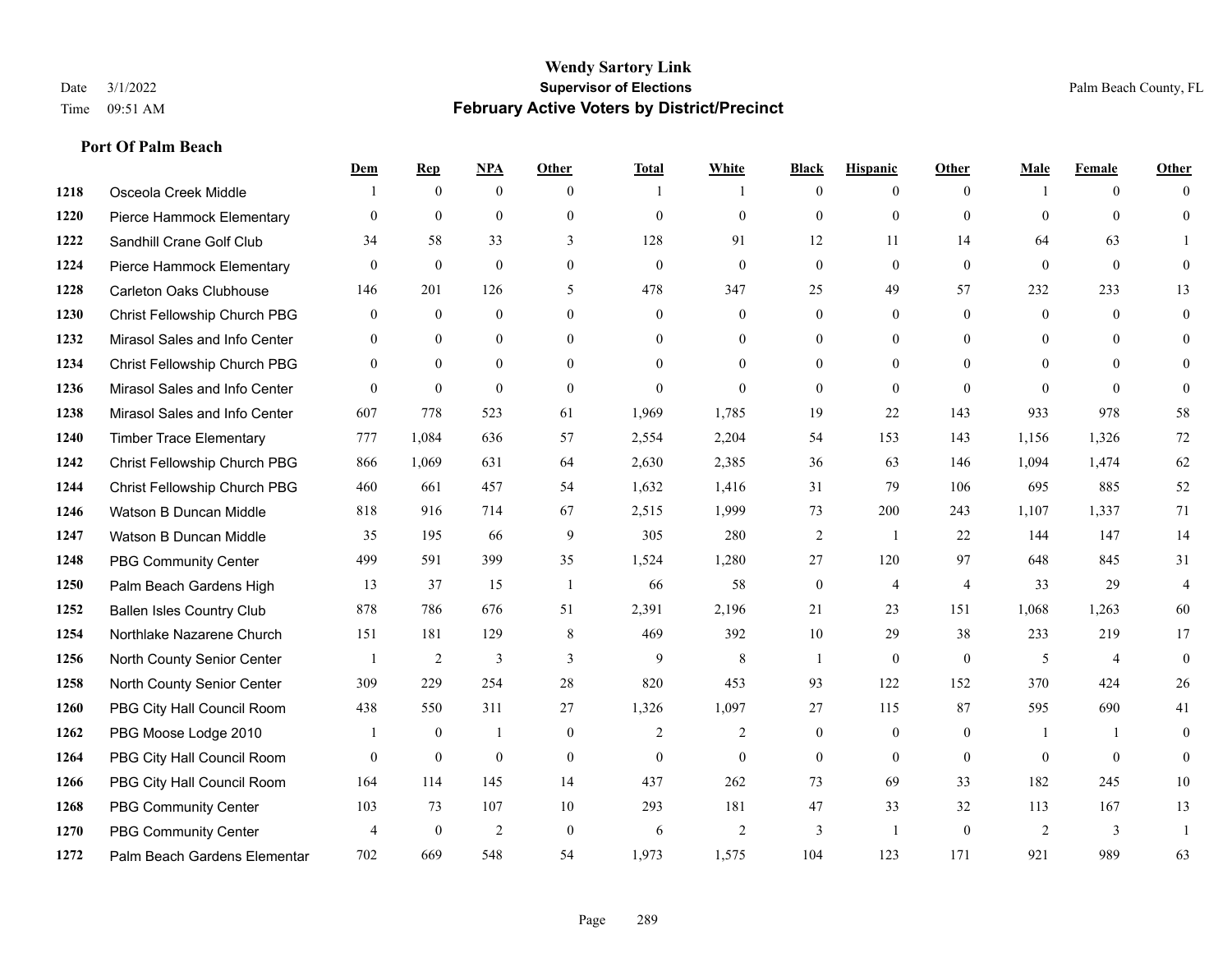|      |                                    | Dem          | <b>Rep</b>       | NPA              | <b>Other</b>    | <b>Total</b>   | <b>White</b>     | <b>Black</b>     | <b>Hispanic</b> | <b>Other</b>   | <b>Male</b>  | <b>Female</b>  | <b>Other</b>     |
|------|------------------------------------|--------------|------------------|------------------|-----------------|----------------|------------------|------------------|-----------------|----------------|--------------|----------------|------------------|
| 1274 | Palm Beach Gardens High            | 581          | 550              | 437              | 38              | 1,606          | 1,212            | 94               | 141             | 159            | 761          | 783            | 62               |
| 1276 | Palm Beach Gardens High            | 122          | 91               | 80               | 5               | 298            | 191              | 48               | 39              | 20             | 136          | 153            | 9                |
| 1278 | Garden Lodge 366 F&AM              | 364          | 185              | 273              | 19              | 841            | 407              | 193              | 139             | 102            | 368          | 440            | 33               |
| 1280 | Pew Leadership Center              | 141          | 151              | 110              | 13              | 415            | 350              | 12               | 24              | 29             | 171          | 241            | 3                |
| 1282 | Pew Leadership Center              | 78           | 49               | 58               | 6               | 191            | 138              | 13               | 18              | 22             | 96           | 82             | 13               |
| 1284 | <b>Eissey Campus Theater</b>       | 777          | 811              | 773              | 65              | 2,426          | 1,917            | 89               | 209             | 211            | 1,050        | 1,303          | 73               |
| 1286 | PBG Moose Lodge 2010               | 49           | 49               | 39               | 3               | 140            | 113              | 5                | 12              | 10             | 70           | 62             | 8                |
| 1288 | PBG Moose Lodge 2010               | 12           | 24               | 6                | $\overline{1}$  | 43             | 39               | $\mathbf{1}$     | $\mathbf{0}$    | 3              | 22           | 19             | $\overline{2}$   |
| 1290 | PBG Moose Lodge 2010               | 689          | 835              | 558              | 67              | 2,149          | 1,788            | 52               | 144             | 165            | 869          | 1,219          | 61               |
| 1291 | PBG Moose Lodge 2010               | 21           | 24               | 19               | -1              | 65             | 60               | 3                | 1               | $\overline{1}$ | 22           | 43             | $\boldsymbol{0}$ |
| 1292 | PBG Moose Lodge 2010               | 15           | 48               | 16               | 2               | 81             | 75               | $\mathbf{1}$     | $\mathbf{1}$    | $\overline{4}$ | 38           | 40             | 3                |
| 1294 | Dwight D Eisenhower Elementar      | 27           | 82               | 22               | $7\phantom{.0}$ | 138            | 118              | 5                | $\overline{4}$  | 11             | 69           | 68             | 1                |
| 1296 | Dwight D Eisenhower Elementar      | 221          | 267              | 199              | 22              | 709            | 555              | 14               | 92              | 48             | 278          | 406            | 25               |
| 1298 | PBG Moose Lodge 2010               | 37           | 34               | 22               | $\overline{2}$  | 95             | 85               | 1                | 4               | 5              | 39           | 55             | 1                |
| 1300 | <b>Cross Community Church</b>      |              | 3                | $\mathbf{1}$     | $\overline{0}$  | 5              | $\overline{4}$   | $\mathbf{0}$     | $\mathbf{0}$    | $\overline{1}$ | 2            | 3              | $\mathbf{0}$     |
| 1302 | Dwight D Eisenhower Elementar      | 38           | 54               | 36               | 3               | 131            | 111              | $\mathbf{1}$     | $\overline{7}$  | 12             | 63           | 63             | 5                |
| 1304 | <b>NPB Community Center</b>        | 207          | 265              | 186              | 27              | 685            | 588              | 12               | 43              | 42             | 350          | 307            | $28\,$           |
| 1305 | <b>NPB Community Center</b>        | $\mathbf{0}$ | $\mathbf{0}$     | $\mathbf{0}$     | $\overline{1}$  | $\overline{1}$ | 1                | $\mathbf{0}$     | $\mathbf{0}$    | $\theta$       | -1           | $\theta$       | $\mathbf{0}$     |
| 1306 | <b>Eissey Campus Theater</b>       | 10           | 22               | 29               | 3               | 64             | 54               | 2                | $\mathbf{0}$    | 8              | 33           | 31             | $\mathbf{0}$     |
| 1308 | <b>Gardens Mall Community Room</b> | 37           | 66               | 37               | 4               | 144            | 128              | 3                | 3               | 10             | 73           | 67             | 4                |
| 1310 | <b>Eissey Campus Theater</b>       |              | $\overline{2}$   | 1                | $\theta$        | $\overline{4}$ | $\overline{4}$   | $\overline{0}$   | $\mathbf{0}$    | $\theta$       | 3            | $\overline{1}$ | $\Omega$         |
| 1312 | <b>Gardens Mall Community Room</b> | 6            | 21               | 10               | $\overline{0}$  | 37             | 34               | $\overline{0}$   | $\overline{c}$  | $\overline{1}$ | 19           | 18             | $\mathbf{0}$     |
| 1314 | <b>NPB Community Center</b>        | 47           | 116              | 62               | 10              | 235            | 209              | 3                | 8               | 15             | 96           | 128            | 11               |
| 1316 | <b>NPB Community Center</b>        | 191          | 197              | 143              | 28              | 559            | 406              | 45               | 70              | 38             | 234          | 307            | 18               |
| 1318 | PBG Moose Lodge 2010               | $\mathbf{0}$ | $\boldsymbol{0}$ | $\boldsymbol{0}$ | $\mathbf{0}$    | $\theta$       | $\boldsymbol{0}$ | $\boldsymbol{0}$ | $\mathbf{0}$    | $\mathbf{0}$   | $\mathbf{0}$ | $\mathbf{0}$   | $\mathbf{0}$     |
| 1320 | <b>NPB Community Center</b>        | 35           | 122              | 39               | 2               | 198            | 173              | 3                | 9               | 13             | 106          | 88             | 4                |
| 1322 | <b>NPB Community Center</b>        | 3            | 6                | 8                | $\theta$        | 17             | 17               | $\mathbf{0}$     | $\theta$        | $\theta$       | $\tau$       | 9              |                  |
| 1324 | Allamanda Elementary               | 451          | 446              | 383              | 43              | 1,323          | 1,047            | 40               | 139             | 97             | 559          | 722            | 42               |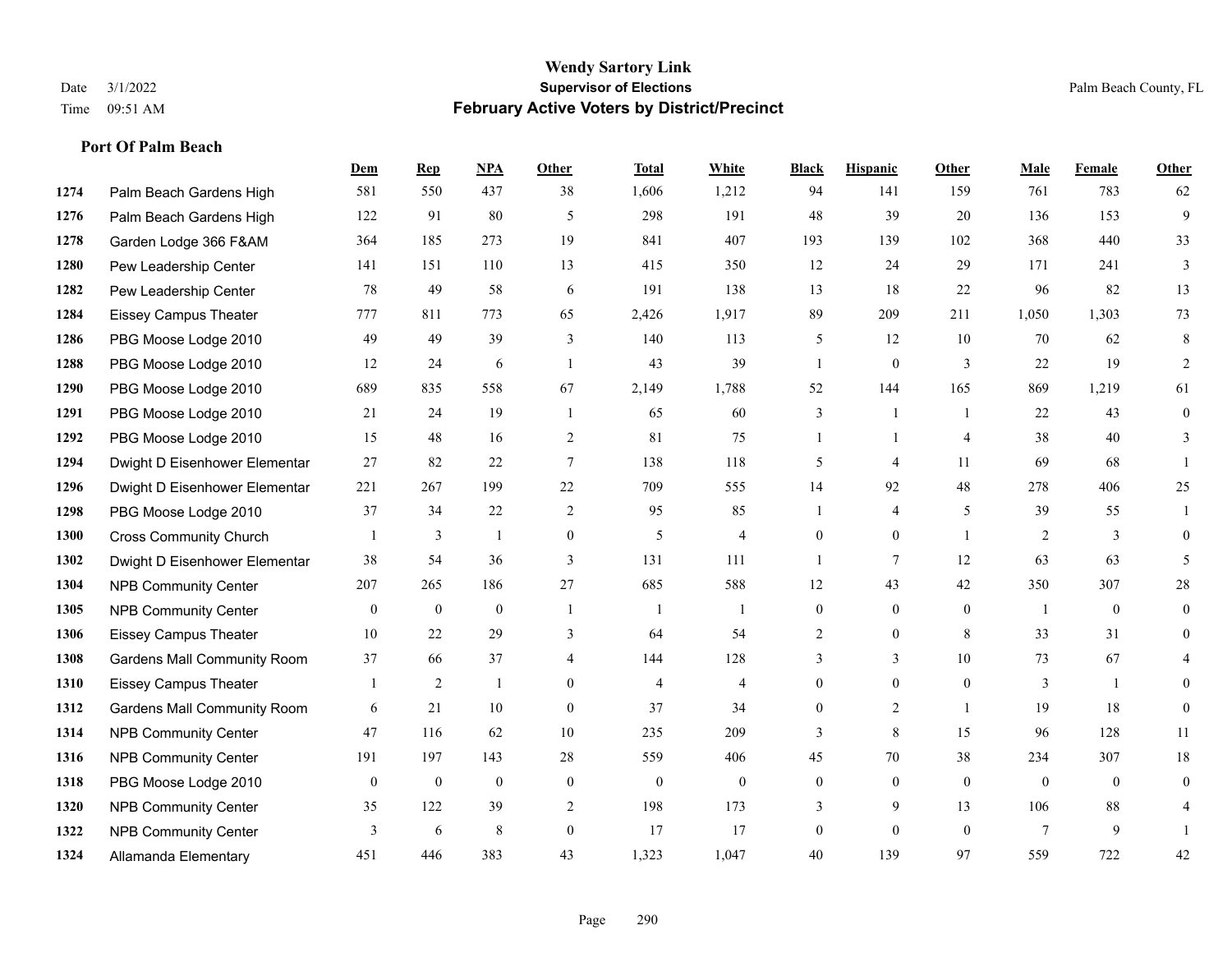**Port Of Palm Beach**

#### **Wendy Sartory Link** Date 3/1/2022 **Supervisor of Elections** Palm Beach County, FL Time 09:51 AM **February Active Voters by District/Precinct**

## **Dem Rep NPA Other Total White Black Hispanic Other Male Female Other** Allamanda Elementary 187 221 162 17 587 498 7 31 51 254 319 14 Osborne Park Activities Bldg 600 839 558 49 2,046 1,746 31 128 141 995 994 57 1st Unitarian Church NPB 36 39 42 3 120 97 9 6 8 65 52 3 1st Unitarian Church NPB 337 407 275 34 1,053 859 59 63 72 508 519 26 1st Unitarian Church NPB 2 3 5 1 11 11 0 0 0 4 7 0 Gardens Mall Community Room 35 91 43 4 173 155 0 4 14 89 77 7 Eissey Campus Theater **95** 998 110 19 622 598 1 1 1 22 276 335 11 Eissey Campus Theater 6 6 6 3 0 15 13 0 1 1 7 8 0 NPB Country Club 300 443 286 29 1,058 957 18 33 50 458 576 24 Old Port Cove 295 544 334 32 1,205 1,103 5 29 68 544 641 20 Anchorage Activities Bldg 542 932 443 42 1,959 1,797 12 62 88 913 997 49 NPB Council Chambers 34 124 33 9 200 188 0 7 5 101 93 6 Faith Lutheran Church 369 626 375 26 1,396 1,229 10 82 75 661 694 41 Northlake Nazarene Church 669 867 618 52 2,206 1,574 156 190 286 992 1,138 76 **1354 Grove Park Elementary 02 167 77 3 339 284 11 21 23 158 171 10**  Casa Rio Clubhouse 820 425 523 37 1,805 906 404 242 253 783 961 61 RB Prep Achievement Academy 15 5 3 0 23 10 8 1 4 14 6 3 Garden Lodge 366 F&AM 348 340 235 22 945 737 61 72 75 414 503 28 Grove Park Elementary 216 120 191 7 534 265 49 164 56 238 278 18 RB Prep Achievement Academy 427 116 262 20 825 230 335 154 106 352 450 23 Palm Lake Estates - The Pines 62 78 49 4 193 157 15 7 14 91 97 5 RB Prep Achievement Academy 0 0 0 0 0 0 0 0 0 0 0 0 Palm Lake Estates - The Pines 120 116 86 5 327 268 15 27 17 137 180 10 Garden Lodge 366 F&AM 97 35 45 8 185 84 60 20 21 81 98 6 Pew Leadership Center 189 82 141 10 422 214 117 49 42 173 235 14 Lake Park Town Hall 0 0 0 0 0 0 0 0 0 0 0 0 PBC Fire Rescue #68 1,023 420 534 37 2,014 829 844 111 230 940 990 84 NPB Council Chambers 176 273 156 15 620 547 10 27 36 276 327 17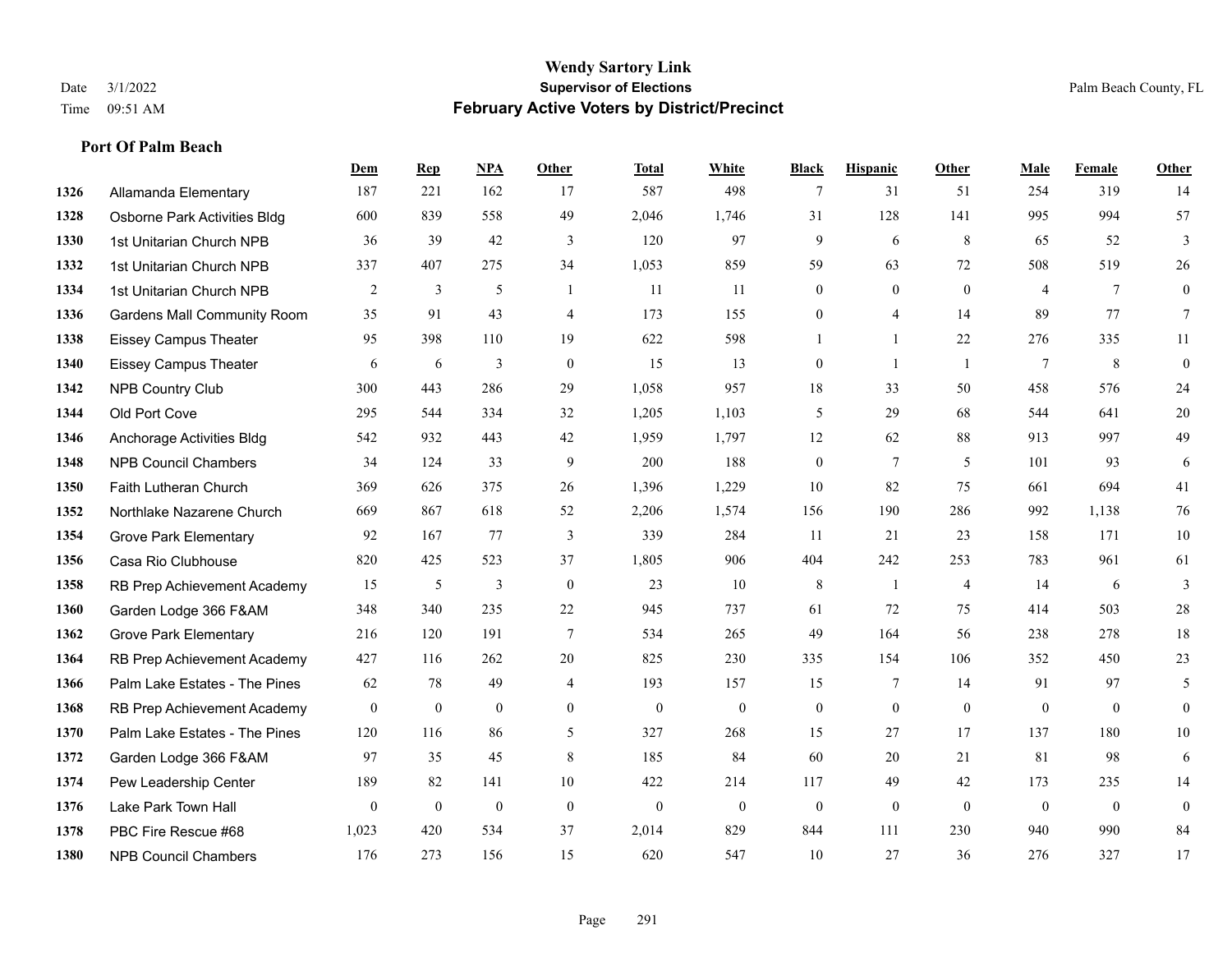|      |                                 | Dem          | <b>Rep</b>       | NPA              | <b>Other</b>   | <b>Total</b> | <b>White</b>     | <b>Black</b>     | <b>Hispanic</b> | <b>Other</b>   | <b>Male</b>    | Female         | <b>Other</b>     |
|------|---------------------------------|--------------|------------------|------------------|----------------|--------------|------------------|------------------|-----------------|----------------|----------------|----------------|------------------|
| 1382 | Lake Park Town Hall             | 273          | 357              | 265              | 29             | 924          | 763              | 35               | 58              | 68             | 423            | 479            | 22               |
| 1384 | Phil Foster Park Marine Center  | 294          | 574              | 294              | 31             | 1,193        | 1,064            | 20               | 40              | 69             | 591            | 576            | 26               |
| 1386 | Phil Foster Park Marine Center  | 595          | 1,148            | 721              | 87             | 2,551        | 2,199            | 59               | 89              | 204            | 1,180          | 1,306          | 65               |
| 1388 | Palm Beach Shores Town Hall     | 273          | 456              | 317              | 25             | 1,071        | 977              | 11               | 20              | 63             | 495            | 549            | $27\,$           |
| 1389 | Palm Beach Shores Town Hall     | $\mathbf{0}$ | $\boldsymbol{0}$ | $\boldsymbol{0}$ | $\theta$       | $\mathbf{0}$ | $\overline{0}$   | $\boldsymbol{0}$ | $\mathbf{0}$    | $\theta$       | $\mathbf{0}$   | $\mathbf{0}$   | $\boldsymbol{0}$ |
| 1390 | St Edwards Church               | 452          | 1,192            | 538              | 63             | 2,245        | 2,065            | 4                | 53              | 123            | 1,047          | 1,128          | 70               |
| 1392 | St Edwards Church               | 347          | 612              | 431              | 48             | 1,438        | 1,299            | $\overline{7}$   | 29              | 103            | 632            | 773            | 33               |
| 1394 | Morton & Barbara Mandel Cente   | 247          | 619              | 302              | 37             | 1,205        | 1,099            | 6                | 24              | 76             | 544            | 629            | 32               |
| 2002 | Jeaga Middle                    | 178          | 93               | 112              | 8              | 391          | 153              | 128              | 38              | 72             | 174            | 205            | $12\,$           |
| 2004 | <b>Grassy Waters Elementary</b> | 1,037        | 319              | 611              | 46             | 2,013        | 589              | 736              | 398             | 290            | 853            | 1.089          | 71               |
| 2006 | Jeaga Middle                    | 170          | 78               | 102              | 10             | 360          | 150              | 112              | 71              | 27             | 143            | 205            | $12\,$           |
| 2008 | Jeaga Middle                    | $\mathbf{0}$ | $\boldsymbol{0}$ | $\boldsymbol{0}$ | $\mathbf{0}$   | $\mathbf{0}$ | $\boldsymbol{0}$ | $\boldsymbol{0}$ | $\mathbf{0}$    | $\overline{0}$ | $\overline{0}$ | $\overline{0}$ | $\boldsymbol{0}$ |
| 2010 | <b>Cypress Lakes HOA</b>        | 599          | 339              | 287              | 30             | 1,255        | 848              | 211              | 99              | 97             | 478            | 741            | 36               |
| 2012 | Century Village Clubhouse       | 64           | 30               | 24               | $\overline{2}$ | 120          | 72               | 14               | 19              | 15             | 56             | 60             | $\overline{4}$   |
| 2014 | Club Baywinds                   | 828          | 549              | 370              | 35             | 1,782        | 1,346            | 154              | 171             | 111            | 724            | 1,015          | 43               |
| 2016 | Andros Isle POA Clubhouse       | 846          | 558              | 555              | 38             | 1,997        | 1,078            | 401              | 296             | 222            | 845            | 1,086          | 66               |
| 2018 | <b>Riverwalk Clubhouse</b>      | 750          | 715              | 589              | 50             | 2,104        | 1,648            | 99               | 175             | 182            | 908            | 1,134          | 62               |
| 2020 | Jeaga Middle                    | 211          | 99               | 138              | 10             | 458          | 223              | 130              | 77              | 28             | 202            | 248            | $\,8\,$          |
| 2021 | Jeaga Middle                    | 167          | 60               | 119              | 13             | 359          | 112              | 123              | 74              | 50             | 143            | 204            | 12               |
| 2022 | Century Village Clubhouse       | 795          | 407              | 341              | 37             | 1,580        | 1,014            | 226              | 209             | 131            | 627            | 902            | 51               |
| 2024 | Century Village Clubhouse       | 792          | 439              | 323              | 42             | 1,596        | 1,113            | 164              | 175             | 144            | 625            | 921            | 50               |
| 2026 | Century Village Clubhouse       | 631          | 333              | 303              | 28             | 1,295        | 800              | 199              | 199             | 97             | 510            | 732            | 53               |
| 2028 | Century Village Clubhouse       | 335          | 194              | 156              | 10             | 695          | 481              | 68               | 88              | 58             | 252            | 421            | $22\,$           |
| 2030 | <b>Benoist Farms Elementary</b> | 568          | 153              | 325              | 26             | 1,072        | 262              | 464              | 241             | 105            | 416            | 607            | 49               |
| 2032 | <b>Riverwalk Clubhouse</b>      | 54           | 28               | 32               | $\overline{4}$ | 118          | 55               | 35               | 19              | 9              | 48             | 67             | 3                |
| 2034 | <b>Riverwalk Clubhouse</b>      | 96           | 48               | 75               | 9              | 228          | 87               | 62               | 53              | 26             | 102            | 124            | $\overline{c}$   |
| 2036 | <b>Turning Points Academy</b>   | 757          | 430              | 378              | 37             | 1,602        | 937              | 295              | 261             | 109            | 597            | 961            | $44\,$           |
| 2038 | <b>Turning Points Academy</b>   | 826          | 184              | 366              | 21             | 1,397        | 497              | 634              | 155             | 111            | 486            | 870            | 41               |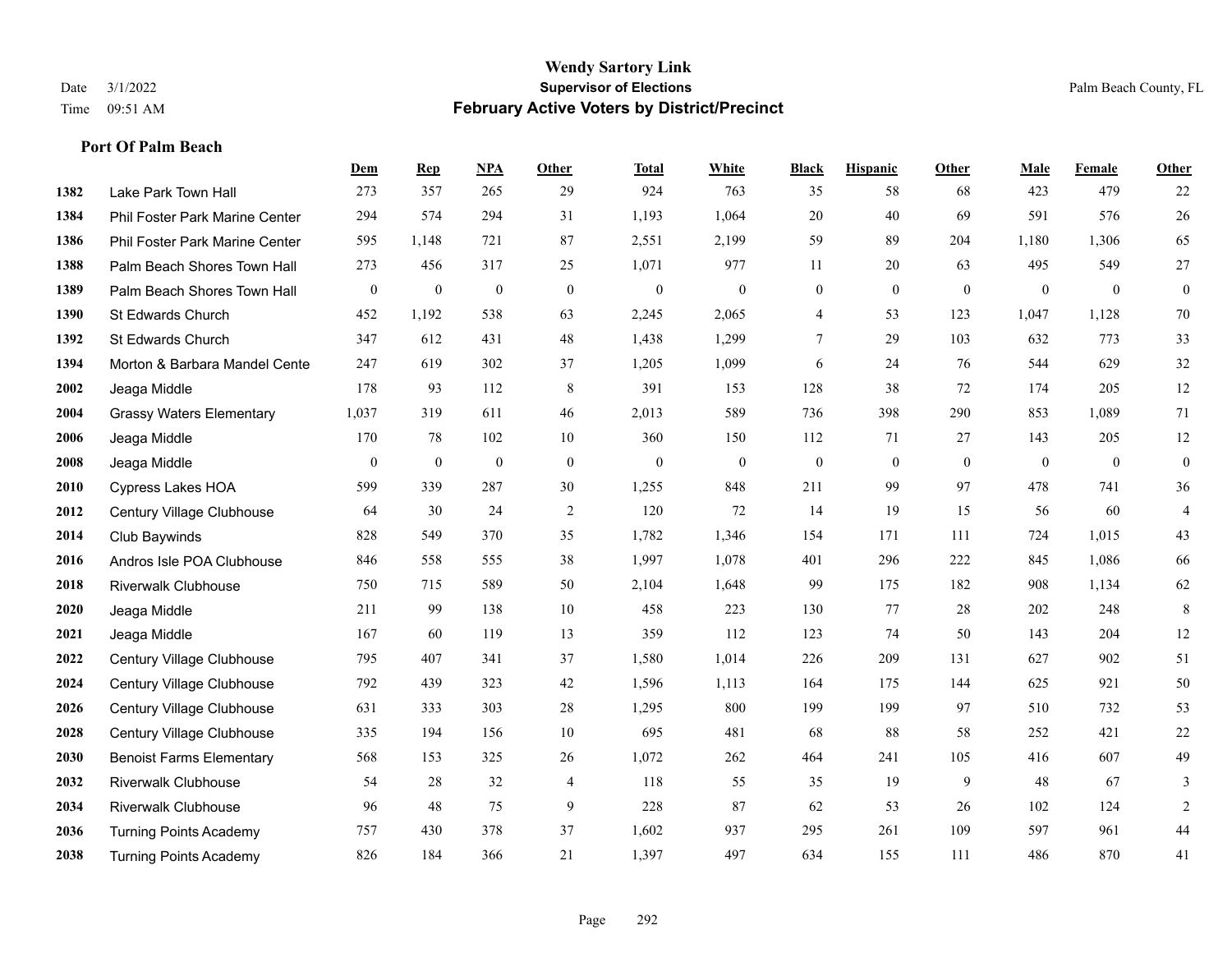|      |                                     | Dem            | <b>Rep</b>   | NPA              | <b>Other</b>     | <b>Total</b>   | <b>White</b>     | <b>Black</b>     | <b>Hispanic</b> | Other          | <b>Male</b>  | <b>Female</b>    | <b>Other</b>     |
|------|-------------------------------------|----------------|--------------|------------------|------------------|----------------|------------------|------------------|-----------------|----------------|--------------|------------------|------------------|
| 2040 | Wynnebrook Elementary               | 808            | 274          | 430              | 20               | 1,532          | 420              | 596              | 356             | 160            | 666          | 795              | 71               |
| 2041 | Wynnebrook Elementary               | 541            | 254          | 403              | 18               | 1,216          | 489              | 139              | 492             | 96             | 510          | 654              | 52               |
| 2042 | <b>Riverwalk Clubhouse</b>          | $\overline{0}$ | $\mathbf{0}$ | $\mathbf{0}$     | $\theta$         | $\theta$       | $\mathbf{0}$     | $\mathbf{0}$     | $\mathbf{0}$    | $\theta$       | $\theta$     | $\theta$         | $\boldsymbol{0}$ |
| 2044 | St Christophers Episcopal Chr       | 1,107          | 286          | 578              | 34               | 2,005          | 571              | 825              | 398             | 211            | 893          | 1,019            | 93               |
| 2046 | <b>Haverhill Town Hall</b>          | 397            | 221          | 240              | 10               | 868            | 332              | 237              | 205             | 94             | 386          | 442              | $40\,$           |
| 2048 | Elks Lodge #1352                    | 2              | 3            | $\mathbf{0}$     | $\boldsymbol{0}$ | 5              | 3                | -1               | $\mathbf{0}$    | $\overline{1}$ | 3            | $\overline{1}$   |                  |
| 2050 | Elks Lodge #1352                    | 26             | 30           | 41               | 3                | 100            | 59               | 11               | 19              | 11             | 54           | 42               | $\overline{4}$   |
| 2052 | Elks Lodge #1352                    | 559            | 146          | 280              | 20               | 1,005          | 177              | 481              | 154             | 193            | 463          | 502              | 40               |
| 2054 | Elks Lodge #1352                    | 1,283          | 332          | 730              | 27               | 2,372          | 462              | 1,005            | 608             | 297            | 1,051        | 1,215            | 106              |
| 2056 | Clayton Hutcheson Hall B            | 714            | 321          | 570              | 18               | 1,623          | 502              | 288              | 669             | 164            | 714          | 822              | 87               |
| 2058 | Clayton Hutcheson Hall B            | $\overline{c}$ | -1           | $\mathbf{1}$     | $\mathbf{0}$     | $\overline{4}$ | $\overline{4}$   | $\boldsymbol{0}$ | $\mathbf{0}$    | $\theta$       | 2            | 2                | $\boldsymbol{0}$ |
| 2060 | <b>West Gate Elementary</b>         | 384            | 225          | 344              | 14               | 967            | 313              | 71               | 496             | 87             | 467          | 452              | $48\,$           |
| 2062 | <b>Belvedere Elementary</b>         | 23             | 21           | 28               | $\mathbf{1}$     | 73             | 53               | 4                | $\,8\,$         | 8              | 43           | 30               | $\boldsymbol{0}$ |
| 2064 | <b>Belvedere Elementary</b>         | 1              | $\mathbf{0}$ | $\boldsymbol{0}$ | $\mathbf{0}$     | $\overline{1}$ | 1                | $\boldsymbol{0}$ | $\mathbf{0}$    | $\mathbf{0}$   |              | $\boldsymbol{0}$ | $\overline{0}$   |
| 2066 | <b>Howard Park Community Center</b> | 142            | 89           | 99               | 6                | 336            | 175              | 53               | 72              | 36             | 156          | 172              | 8                |
| 2068 | <b>Conniston Middle</b>             | 428            | 259          | 327              | 17               | 1,031          | 396              | 101              | 460             | 74             | 469          | 522              | 40               |
| 2070 | <b>Belvedere Elementary</b>         | 559            | 384          | 397              | 25               | 1,365          | 1,073            | 31               | 154             | 107            | 650          | 669              | 46               |
| 2072 | <b>Belvedere Elementary</b>         | 607            | 360          | 500              | 28               | 1,495          | 561              | 160              | 619             | 155            | 643          | 763              | 89               |
| 2074 | <b>Belvedere Elementary</b>         | 0              | $\mathbf{0}$ | $\boldsymbol{0}$ | $\boldsymbol{0}$ | $\mathbf{0}$   | $\boldsymbol{0}$ | $\boldsymbol{0}$ | $\mathbf{0}$    | $\mathbf{0}$   | $\mathbf{0}$ | $\overline{0}$   | $\boldsymbol{0}$ |
| 2076 | <b>Belvedere Elementary</b>         | 143            | 122          | 126              | 8                | 399            | 326              | 17               | 28              | 28             | 193          | 196              | 10               |
| 2078 | St Catherine Church                 | 442            | 547          | 365              | 30               | 1,384          | 1,151            | 39               | 88              | 106            | 626          | 707              | 51               |
| 5004 | Faith Farm Tabernacle               | 4              | 2            | $\overline{2}$   | $\boldsymbol{0}$ | 8              | $\mathfrak{S}$   | $\boldsymbol{0}$ | 3               | $\mathbf{0}$   | 6            | 2                | $\boldsymbol{0}$ |
| 6004 | Pahokee Recreation Center           | 973            | 176          | 235              | 5                | 1,389          | 175              | 910              | 222             | 82             | 577          | 759              | 53               |
| 6006 | Pahokee Recreation Center           | 998            | 171          | 276              | 14               | 1,459          | 124              | 855              | 383             | 97             | 646          | 733              | 80               |
| 6008 | Pahokee High                        | 527            | 23           | 108              | $\overline{4}$   | 662            | 9                | 609              | 3               | 41             | 199          | 429              | 34               |
| 6010 | <b>Canal Point Community Center</b> | 23             | $\tau$       | $\overline{7}$   | $\overline{0}$   | 37             | 13               | 18               | 3               | 3              | 19           | 18               | $\boldsymbol{0}$ |
| 6012 | Belle Glade Library/Civic Ctr       | 177            | 32           | 63               | 1                | 273            | 31               | 147              | 81              | 14             | 107          | 154              | 12               |
| 6014 | Belle Glade Library/Civic Ctr       |                | 2            | $\mathbf{1}$     | $\Omega$         | $\overline{4}$ | $\theta$         | $\theta$         | $\overline{4}$  | $\theta$       |              | $\overline{3}$   | $\boldsymbol{0}$ |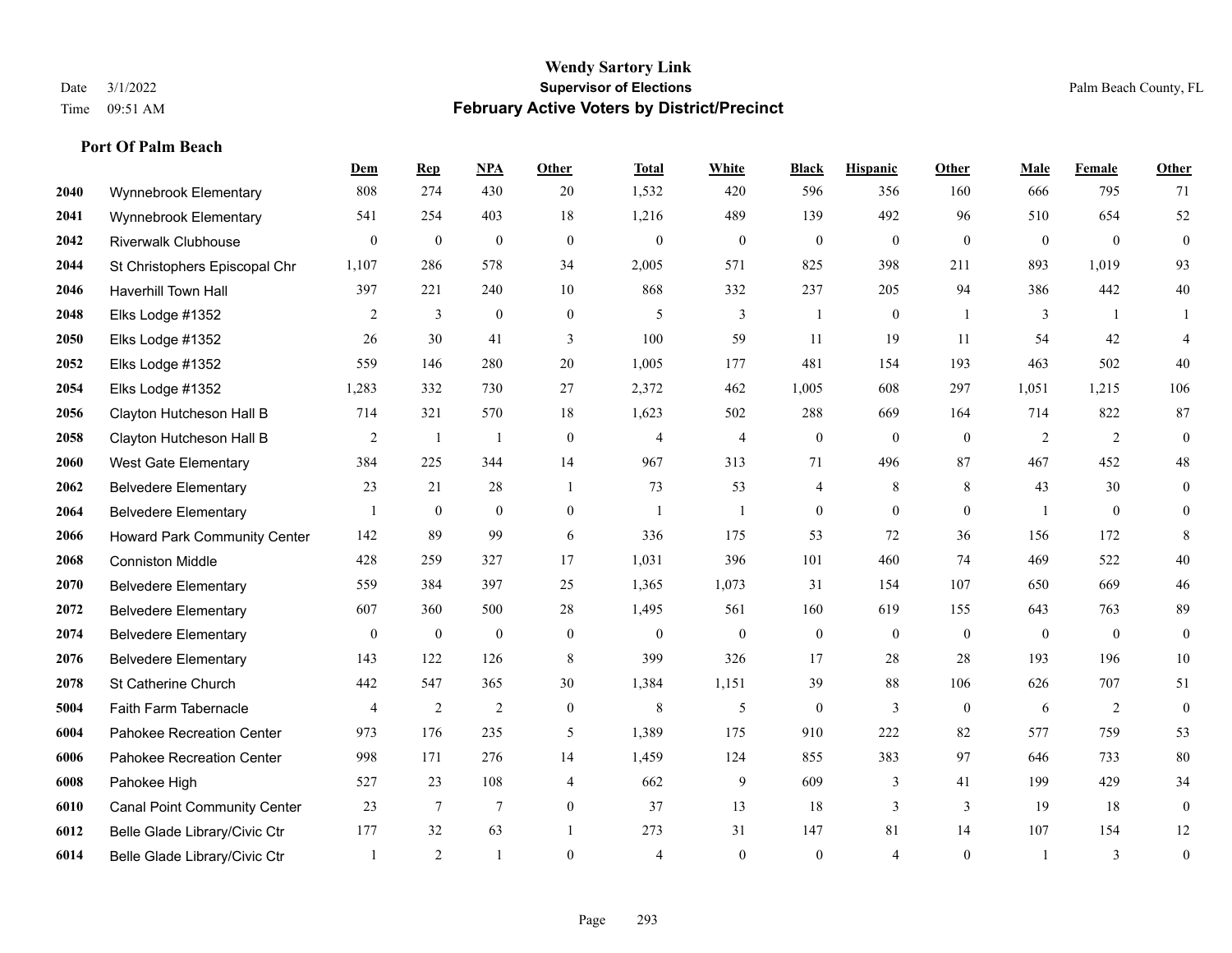|      |                                 | Dem              | <b>Rep</b>       | NPA              | <b>Other</b>   | <b>Total</b> | <b>White</b>   | <b>Black</b>     | <b>Hispanic</b>  | <b>Other</b>   | <b>Male</b>    | <b>Female</b>    | <b>Other</b>     |
|------|---------------------------------|------------------|------------------|------------------|----------------|--------------|----------------|------------------|------------------|----------------|----------------|------------------|------------------|
| 6016 | South Bay Commission Chambe     | 36               | 55               | 31               | 3              | 125          | 82             | 8                | 24               | 11             | 66             | 54               | 5                |
| 6018 | South Bay Commission Chambe     | 1,185            | 88               | 228              | 12             | 1,513        | 63             | 1.166            | 208              | 76             | 635            | 839              | 39               |
| 6020 | <b>Glades Central High</b>      | 438              | 78               | 140              | 8              | 664          | 83             | 386              | 158              | 37             | 304            | 328              | 32               |
| 6022 | Belle Glade Library/Civic Ctr   | 1,353            | 109              | 266              | 18             | 1,746        | 91             | 1,394            | 144              | 117            | 720            | 957              | 69               |
| 6024 | Lewis Evans Resource Center     | 1,687            | 66               | 276              | 13             | 2,042        | 30             | 1,771            | 127              | 114            | 815            | 1,159            | 68               |
| 6026 | Lewis Evans Resource Center     |                  | $\boldsymbol{0}$ | 2                | $\mathbf{0}$   | 3            | $\overline{0}$ | $\boldsymbol{0}$ | 3                | $\mathbf{0}$   | $\overline{1}$ | 2                | $\mathbf{0}$     |
| 6028 | Belle Glade Library/Civic Ctr   | 748              | 443              | 329              | 14             | 1,534        | 402            | 394              | 651              | 87             | 720            | 771              | 43               |
| 6029 | Belle Glade Library/Civic Ctr   | 1                | $\mathbf{0}$     | $\mathbf{0}$     | $\Omega$       | $\mathbf{1}$ | $\overline{0}$ | $\mathbf{1}$     | $\mathbf{0}$     | $\theta$       | $\mathbf{1}$   | $\theta$         | $\mathbf{0}$     |
| 6030 | Belle Glade Library/Civic Ctr   | 8                | $\mathfrak{Z}$   | 13               | $\overline{c}$ | 26           | 9              | $\boldsymbol{0}$ | 17               | $\mathbf{0}$   | 8              | 16               | 2                |
| 6032 | Gove Elementary                 | 666              | 294              | 273              | 6              | 1,239        | 306            | 430              | 405              | 98             | 534            | 662              | 43               |
| 6034 | Gove Elementary                 | $\mathbf{0}$     | $\overline{4}$   | $\boldsymbol{0}$ | $\overline{0}$ | 4            | $\overline{4}$ | $\boldsymbol{0}$ | $\mathbf{0}$     | $\theta$       | 3              | -1               | $\mathbf{0}$     |
| 6036 | Gove Elementary                 | 393              | 159              | 208              | 10             | 770          | 130            | 153              | 441              | 46             | 338            | 400              | 32               |
| 6040 | Osceola Creek Middle            | 96               | 128              | 100              | $\overline{2}$ | 326          | 245            | 14               | 34               | 33             | 152            | 159              | 15               |
| 6042 | Osceola Creek Middle            | 983              | 1,240            | 1,048            | 66             | 3,337        | 2,135          | 435              | 497              | 270            | 1,593          | 1,638            | 106              |
| 6044 | <b>Frontier Elementary</b>      | 907              | 997              | 791              | 56             | 2,751        | 1,743          | 421              | 355              | 232            | 1,289          | 1,383            | 79               |
| 6045 | Acreage Branch Library          | 196              | 270              | 182              | 13             | 661          | 423            | 81               | 89               | 68             | 318            | 314              | 29               |
| 6046 | Pierce Hammock Elementary       | 795              | 974              | 775              | 50             | 2,594        | 1,654          | 368              | 328              | 244            | 1,261          | 1,233            | 100              |
| 6048 | Pierce Hammock Elementary       | $\boldsymbol{0}$ | $\boldsymbol{0}$ | $\boldsymbol{0}$ | $\overline{0}$ | $\mathbf{0}$ | $\mathbf{0}$   | $\boldsymbol{0}$ | $\boldsymbol{0}$ | $\overline{0}$ | $\overline{0}$ | $\boldsymbol{0}$ | $\boldsymbol{0}$ |
| 6050 | Acreage Branch Library          | 856              | 881              | 735              | 64             | 2,536        | 1,544          | 374              | 353              | 265            | 1,188          | 1,258            | 90               |
| 6051 | <b>Cornerstone Fellowship</b>   | 605              | 750              | 562              | 53             | 1,970        | 1,257          | 210              | 292              | 211            | 916            | 983              | 71               |
| 6052 | Seminole Ridge High             | 611              | 658              | 573              | 34             | 1,876        | 1,149          | 228              | 322              | 177            | 888            | 916              | $72\,$           |
| 6054 | <b>Acreage Pines Elementary</b> | $\boldsymbol{0}$ | $\boldsymbol{0}$ | $\boldsymbol{0}$ | $\mathbf{0}$   | $\mathbf{0}$ | $\mathbf{0}$   | $\boldsymbol{0}$ | $\boldsymbol{0}$ | $\overline{0}$ | $\overline{0}$ | $\overline{0}$   | $\mathbf{0}$     |
| 6056 | Pierce Hammock Elementary       | $\overline{0}$   | $\mathbf{0}$     | $\mathbf{0}$     | $\overline{0}$ | $\mathbf{0}$ | $\overline{0}$ | $\mathbf{0}$     | $\mathbf{0}$     | $\theta$       | $\theta$       | $\theta$         | $\mathbf{0}$     |
| 6058 | <b>Acreage Pines Elementary</b> | 734              | 618              | 575              | 43             | 1,970        | 1,065          | 356              | 253              | 296            | 959            | 948              | 63               |
| 6060 | Indian Trail Improvement Dist   | 890              | 969              | 810              | 57             | 2,726        | 1,689          | 345              | 412              | 280            | 1,268          | 1,360            | 98               |
| 6062 | Sandhill Crane Golf Club        | 228              | 427              | 265              | 23             | 943          | 667            | 75               | 71               | 130            | 459            | 453              | 31               |
| 6064 | Sandhill Crane Golf Club        | 32               | 61               | 34               | $\overline{4}$ | 131          | 107            | 6                | 12               | 6              | 65             | 62               | $\overline{4}$   |
| 6066 | Ibis POA Admin Building         | 1,041            | 1.119            | 754              | 85             | 2,999        | 2,632          | 94               | 73               | 200            | 1,412          | 1,520            | 67               |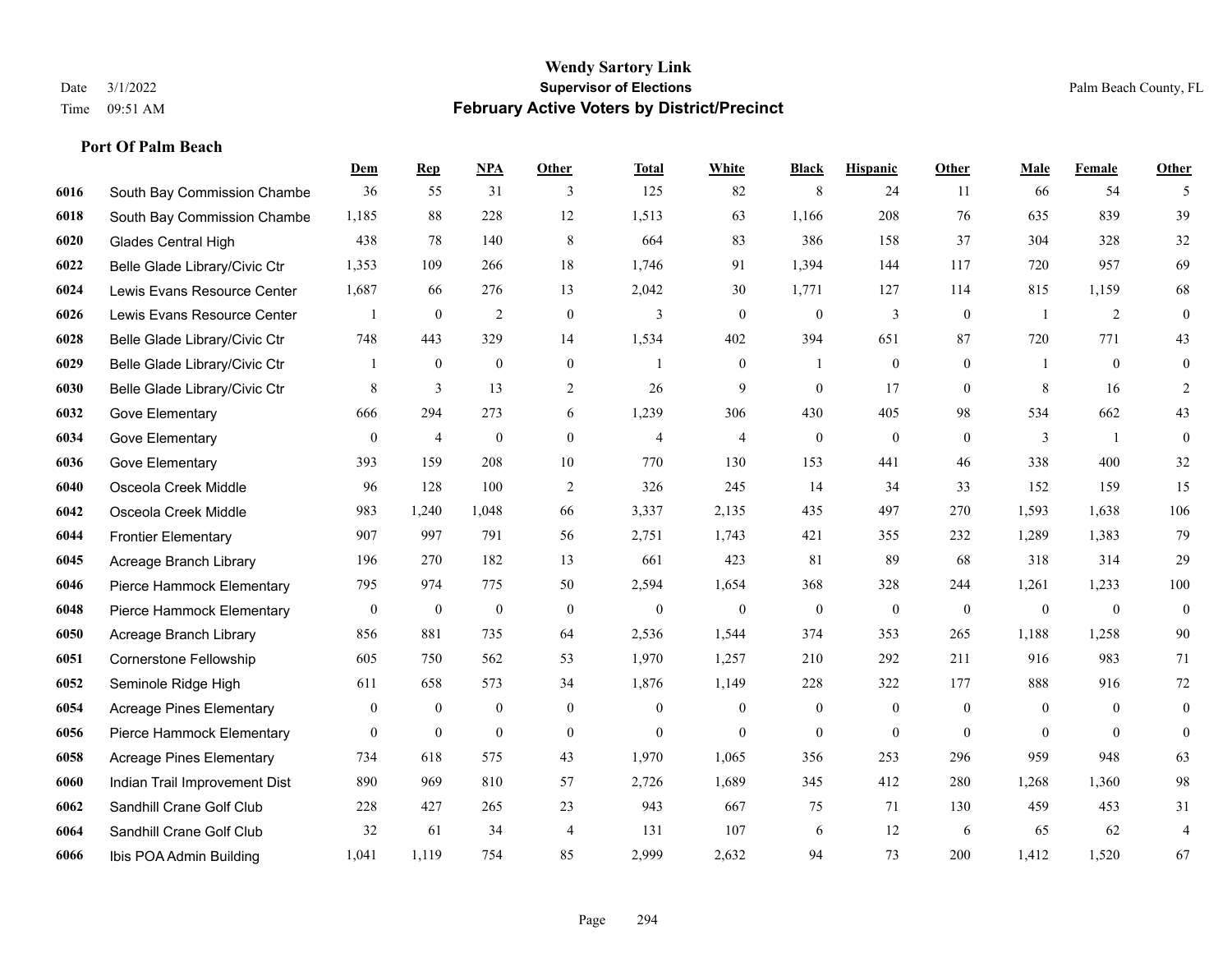|      |                                | Dem              | <b>Rep</b>       | <b>NPA</b>   | <b>Other</b> | <b>Total</b>     | White            | <b>Black</b>     | <b>Hispanic</b>  | Other        | Male           | Female         | <b>Other</b>     |
|------|--------------------------------|------------------|------------------|--------------|--------------|------------------|------------------|------------------|------------------|--------------|----------------|----------------|------------------|
| 6068 | Ibis POA Admin Building        | $\theta$         | $\mathbf{0}$     | $\mathbf{0}$ | $\Omega$     | $\theta$         | $\theta$         | $\theta$         | $\Omega$         | $\theta$     | $\theta$       | $\theta$       | $\theta$         |
| 6070 | Ironhorse Country Club         | 158              | 261              | 125          | 10           | 554              | 446              | 35               | 20               | 53           | 248            | 296            | 10               |
| 6072 | Seminole Ridge High            | 595              | 583              | 567          | 55           | 1,800            | 820              | 350              | 477              | 153          | 844            | 934            | $22\,$           |
| 6073 | Seminole Ridge High            | $\mathbf{0}$     | $\mathbf{0}$     | $\mathbf{0}$ | $\theta$     | $\mathbf{0}$     | $\theta$         | $\mathbf{0}$     | $\overline{0}$   | $\theta$     | $\theta$       | $\theta$       | $\overline{0}$   |
| 6076 | Western Pines Middle           | 639              | 719              | 569          | 40           | 1,967            | 1,429            | 157              | 206              | 175          | 940            | 949            | $78\,$           |
| 6078 | <b>Western Pines Middle</b>    | 665              | 739              | 646          | 43           | 2,093            | 1,391            | 166              | 363              | 173          | 993            | 1,043          | 57               |
| 6080 | <b>Golden Grove Elementary</b> | 605              | 783              | 631          | 47           | 2,066            | 1,365            | 137              | 360              | 204          | 964            | 1,019          | 83               |
| 6082 | PBSC Loxahatchee Groves Can    | 10               | $\tau$           | 13           | 2            | 32               | 27               | $\boldsymbol{0}$ | 3                | 2            | 12             | 20             | $\boldsymbol{0}$ |
| 6084 | PBSC Loxahatchee Groves Can    | 308              | 480              | 395          | 49           | 1,232            | 784              | 71               | 266              | 111          | 599            | 615            | 18               |
| 6086 | PBSC Loxahatchee Groves Can    | 255              | 415              | 238          | 20           | 928              | 687              | 90               | 83               | 68           | 420            | 482            | 26               |
| 6088 | Seminole Ridge High            | 521              | 690              | 560          | 45           | 1,816            | 1,160            | 215              | 295              | 146          | 858            | 906            | 52               |
| 6090 | Loxahatchee Groves Elementary  | 768              | 896              | 766          | 55           | 2,485            | 1,531            | 283              | 456              | 215          | 1,201          | 1,189          | 95               |
| 6092 | PBSC Loxahatchee Groves Can    | 172              | 221              | 145          | 17           | 555              | 361              | 41               | 110              | 43           | 265            | 270            | $20\,$           |
| 6094 | Palms West Presbyterian        | 654              | 937              | 671          | 40           | 2,302            | 1,831            | 79               | 210              | 182          | 1,094          | 1,135          | 73               |
| 6096 | Palms West Presbyterian        | $\boldsymbol{0}$ | $\boldsymbol{0}$ | $\mathbf{0}$ | $\mathbf{0}$ | $\boldsymbol{0}$ | $\boldsymbol{0}$ | $\overline{0}$   | $\boldsymbol{0}$ | $\mathbf{0}$ | $\overline{0}$ | $\overline{0}$ | $\boldsymbol{0}$ |
| 6098 | <b>HL Johnson Elementary</b>   | 650              | 530              | 494          | 43           | 1,717            | 954              | 310              | 273              | 180          | 777            | 901            | 39               |
| 6100 | Madison Green Country Club     | 1,229            | 724              | 775          | 55           | 2,783            | 1,194            | 791              | 410              | 388          | 1,281          | 1,400          | 102              |
| 6102 | <b>RPB Recreation Center</b>   | 661              | 474              | 455          | 29           | 1,619            | 949              | 263              | 265              | 142          | 671            | 896            | 52               |
| 6104 | <b>Crestwood Middle</b>        | 184              | 153              | 123          | 9            | 469              | 219              | 77               | 88               | 85           | 217            | 231            | 21               |
| 6106 | <b>RPB Recreation Center</b>   | 220              | 126              | 213          | 10           | 569              | 231              | 102              | 159              | 77           | 225            | 322            | $22\,$           |
| 6108 | Calypso Bay Waterpark          | $\mathbf{0}$     | $\mathbf{0}$     | $\mathbf{0}$ | $\theta$     | $\mathbf{0}$     | $\mathbf{0}$     | $\mathbf{0}$     | $\mathbf{0}$     | $\theta$     | $\theta$       | $\theta$       | $\overline{0}$   |
| 6112 | Crestwood Middle               | 462              | 426              | 359          | 32           | 1,279            | 691              | 233              | 212              | 143          | 592            | 645            | 42               |
| 6114 | Royal Palm Beach High          | 1,046            | 702              | 714          | 44           | 2,506            | 1,367            | 471              | 440              | 228          | 1,178          | 1,238          | 90               |
| 6116 | <b>HL Johnson Elementary</b>   | 705              | 421              | 497          | 57           | 1,680            | 858              | 327              | 281              | 214          | 743            | 894            | 43               |
| 6118 | <b>RPB Branch Library</b>      | 1,074            | 569              | 709          | 59           | 2,411            | 1,136            | 576              | 442              | 257          | 1,051          | 1,272          | $88\,$           |
| 6120 | Royal Palm Beach High          | 416              | 320              | 277          | 19           | 1,032            | 493              | 203              | 159              | 177          | 488            | 519            | 25               |
| 6122 | <b>RPB Cultural Center</b>     | 1,163            | 673              | 771          | 53           | 2,660            | 1,402            | 509              | 503              | 246          | 1,146          | 1,429          | 85               |
| 6124 | <b>RPB Cultural Center</b>     | 581              | 329              | 399          | 24           | 1,333            | 642              | 280              | 291              | 120          | 558            | 734            | 41               |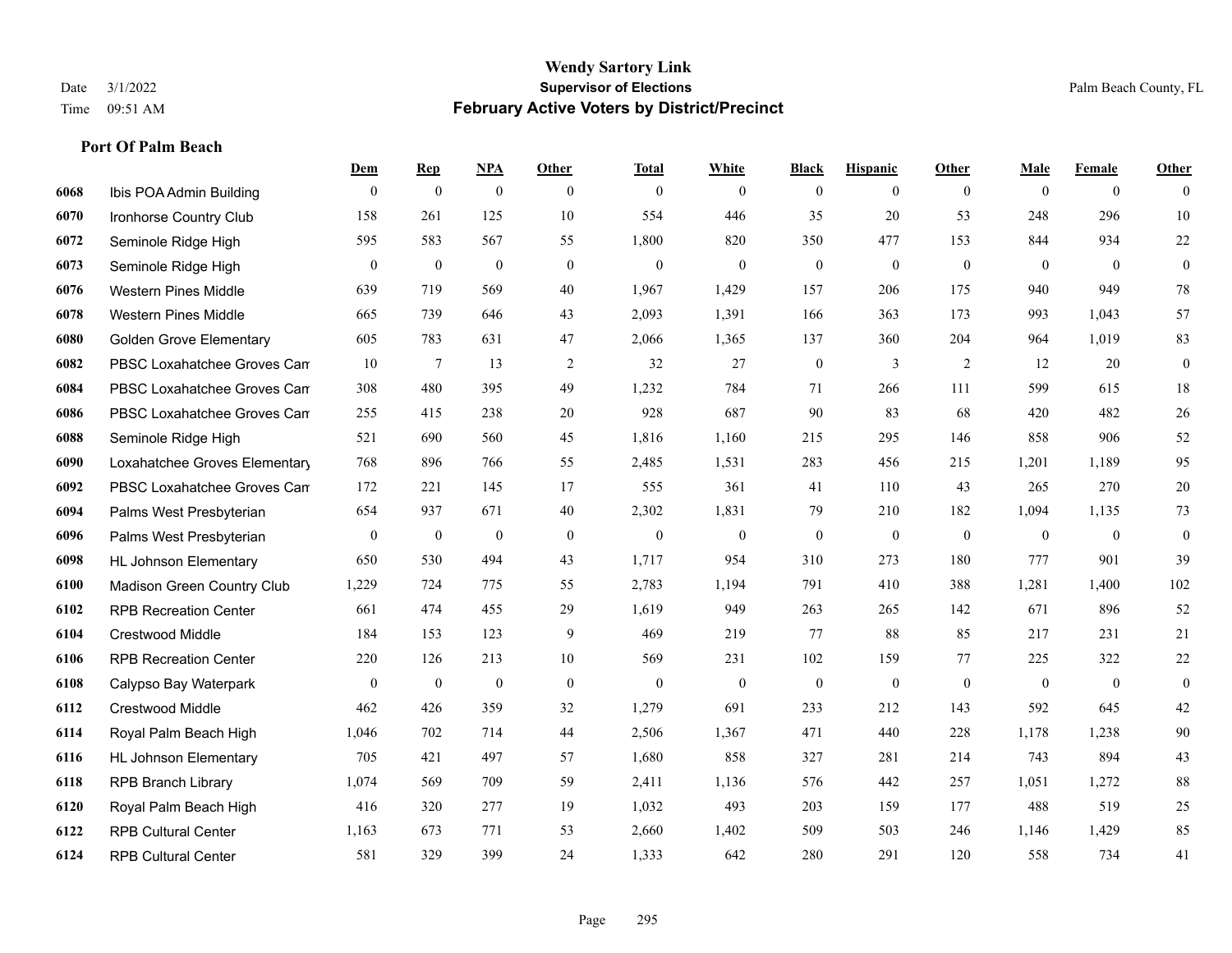|      |                                    | Dem              | <b>Rep</b>       | NPA              | <b>Other</b>     | <b>Total</b>   | <b>White</b>     | <b>Black</b>     | <b>Hispanic</b>  | <b>Other</b>   | <b>Male</b>    | Female       | <b>Other</b>     |
|------|------------------------------------|------------------|------------------|------------------|------------------|----------------|------------------|------------------|------------------|----------------|----------------|--------------|------------------|
| 6126 | Calypso Bay Waterpark              | 686              | 308              | 504              | 31               | 1,529          | 554              | 414              | 370              | 191            | 666            | 806          | 57               |
| 6128 | Royal Palm Beach High              | 33               | 27               | 27               | 3                | 90             | 48               | 26               | 11               | 5              | 41             | 49           | $\boldsymbol{0}$ |
| 6130 | Royal Palm Beach High              | 78               | 46               | 92               | 6                | 222            | 104              | 34               | 64               | 20             | 98             | 119          | 5                |
| 6132 | Royal Palm Beach High              | 390              | 198              | 267              | 19               | 874            | 419              | 168              | 195              | 92             | 397            | 448          | 29               |
| 6134 | Christ Fellowship Church RPB       | 951              | 472              | 697              | 30               | 2,150          | 841              | 511              | 501              | 297            | 960            | 1,103        | $87\,$           |
| 6136 | Calypso Bay Waterpark              |                  | $\bf{0}$         | $\boldsymbol{0}$ | $\overline{0}$   |                | $\boldsymbol{0}$ | 1                | $\boldsymbol{0}$ | $\overline{0}$ | $\overline{0}$ |              | $\mathbf{0}$     |
| 6138 | Royal Palm Beach High              | $\overline{0}$   | $\boldsymbol{0}$ | $\boldsymbol{0}$ | $\boldsymbol{0}$ | $\mathbf{0}$   | $\boldsymbol{0}$ | $\boldsymbol{0}$ | $\boldsymbol{0}$ | $\mathbf{0}$   | $\mathbf{0}$   | $\mathbf{0}$ | $\boldsymbol{0}$ |
| 6140 | Royal Palm Beach High              | 337              | 493              | 314              | 36               | 1,180          | 854              | 111              | 114              | 101            | 565            | 591          | 24               |
| 6142 | Christ Fellowship Church RPB       | $\overline{0}$   | $\boldsymbol{0}$ | $\mathbf{0}$     | $\overline{0}$   | $\theta$       | $\mathbf{0}$     | $\boldsymbol{0}$ | $\mathbf{0}$     | $\theta$       | $\overline{0}$ | $\theta$     | $\mathbf{0}$     |
| 6144 | Christ Fellowship Church RPB       | $\boldsymbol{0}$ | $\mathbf{0}$     | $\boldsymbol{0}$ | $\overline{0}$   | $\theta$       | $\boldsymbol{0}$ | $\boldsymbol{0}$ | $\mathbf{0}$     | $\overline{0}$ | $\overline{0}$ | $\mathbf{0}$ | $\mathbf{0}$     |
| 6146 | Christ Fellowship Church RPB       |                  | 2                | $\mathbf{1}$     | $\overline{0}$   | $\overline{4}$ | 3                | $\boldsymbol{0}$ | $\overline{0}$   |                | 3              |              | $\theta$         |
| 6148 | Christ Fellowship Church RPB       | $\overline{0}$   | $\mathbf{0}$     | $\mathbf{1}$     | $\overline{0}$   |                | $\mathbf{1}$     | $\boldsymbol{0}$ | $\mathbf{0}$     | $\theta$       | $\mathbf{0}$   | $\mathbf{1}$ | $\mathbf{0}$     |
| 6150 | <b>Binks Forest Elementary</b>     | 25               | 40               | 39               | 4                | 108            | 82               | 4                | 9                | 13             | 45             | 60           | 3                |
| 6152 | <b>Binks Forest Elementary</b>     | 412              | 569              | 387              | 37               | 1,405          | 1,065            | 48               | 137              | 155            | 663            | 698          | $44\,$           |
| 6154 | Wellington Landings Middle         | 463              | 512              | 409              | 29               | 1,413          | 1,015            | 87               | 192              | 119            | 636            | 737          | $40\,$           |
| 6156 | <b>Binks Forest Elementary</b>     | 627              | 720              | 586              | 44               | 1,977          | 1,376            | 128              | 298              | 175            | 901            | 1,017        | 59               |
| 6158 | <b>Wellington Elementary</b>       | 782              | 942              | 556              | 40               | 2,320          | 1,703            | 135              | 315              | 167            | 1,065          | 1,182        | 73               |
| 6160 | Wellington Landings Middle         | 661              | 588              | 571              | 43               | 1,863          | 1,210            | 166              | 338              | 149            | 873            | 937          | 53               |
| 6162 | First Baptist Church Wel           | 753              | 677              | 580              | 44               | 2,054          | 1,290            | 214              | 362              | 188            | 923            | 1,065        | 66               |
| 6164 | First Baptist Church Wel           | 833              | 808              | 611              | 59               | 2,311          | 1,551            | 185              | 381              | 194            | 1,033          | 1,207        | 71               |
| 6166 | <b>Wellington Community Center</b> | 850              | 866              | 751              | 47               | 2,514          | 1,741            | 156              | 408              | 209            | 1,155          | 1,280        | 79               |
| 6168 | First Baptist Church Wel           | 125              | 175              | 145              | 9                | 454            | 348              | 27               | 41               | 38             | 208            | 234          | 12               |
| 6170 | Christ Fellowship Church RPB       | $\mathbf{0}$     | 5                | $\overline{2}$   | $\overline{0}$   | $\overline{7}$ | $\tau$           | $\mathbf{0}$     | $\mathbf{0}$     | $\theta$       | $\overline{2}$ | 5            | $\mathbf{0}$     |
| 6172 | Christ Fellowship Church RPB       | 1,299            | 604              | 862              | $72\,$           | 2,837          | 998              | 871              | 650              | 318            | 1,219          | 1,508        | 110              |
| 6182 | New Horizons Elementary            | 293              | 455              | 325              | 14               | 1,087          | 797              | 44               | 119              | 127            | 466            | 591          | $30\,$           |
| 6184 | Wellington High                    | 660              | 592              | 535              | 37               | 1,824          | 1,129            | 249              | 286              | 160            | 803            | 965          | 56               |
| 6186 | <b>Elbridge Gale Elementary</b>    | 803              | 579              | 649              | 44               | 2,075          | 1,135            | 299              | 432              | 209            | 913            | 1,088        | $74\,$           |
| 6188 | Wellington Village Park            | 222              | 428              | 318              | 27               | 995            | 847              | 18               | 47               | 83             | 400            | 546          | 49               |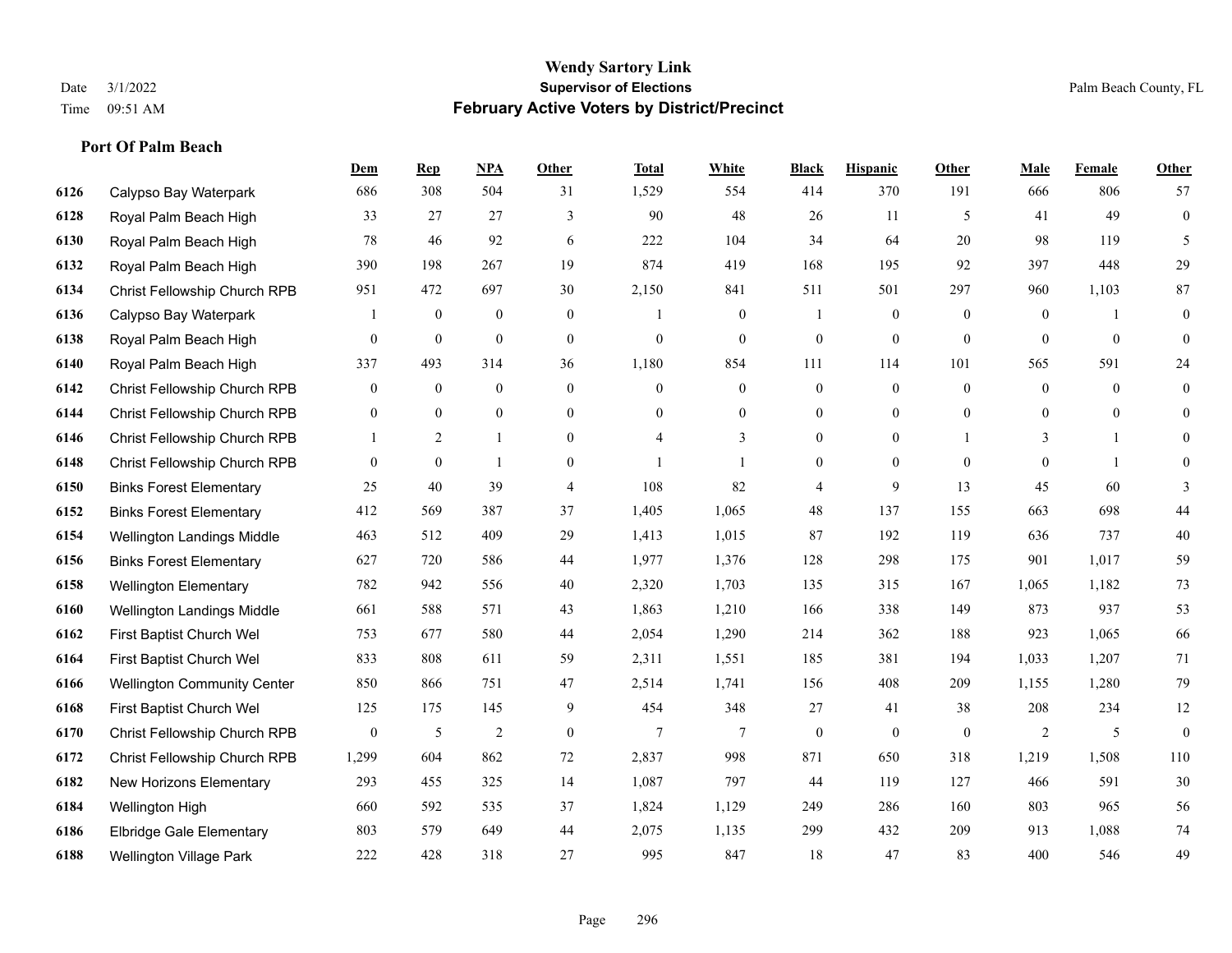|      |                                     | Dem              | <b>Rep</b>       | NPA              | <b>Other</b>   | <b>Total</b>     | <b>White</b>   | <b>Black</b>     | <b>Hispanic</b>  | Other        | <b>Male</b>      | <b>Female</b>    | <b>Other</b>   |
|------|-------------------------------------|------------------|------------------|------------------|----------------|------------------|----------------|------------------|------------------|--------------|------------------|------------------|----------------|
| 6190 | Wellington Village Hall             | 820              | 452              | 660              | 47             | 1,979            | 891            | 364              | 511              | 213          | 820              | 1,085            | 74             |
| 6192 | St Peters Methodist Church          | 969              | 792              | 792              | 66             | 2,619            | 1,549          | 288              | 549              | 233          | 1,195            | 1,339            | 85             |
| 6194 | <b>Equestrian Trails Elementary</b> | 500              | 293              | 356              | 17             | 1,166            | 522            | 299              | 153              | 192          | 515              | 595              | 56             |
| 6196 | Palm Beach Central High             | $\boldsymbol{0}$ | $\boldsymbol{0}$ | $\boldsymbol{0}$ | $\mathbf{0}$   | $\boldsymbol{0}$ | $\mathbf{0}$   | $\boldsymbol{0}$ | $\overline{0}$   | $\mathbf{0}$ | $\mathbf{0}$     | $\mathbf{0}$     | $\overline{0}$ |
| 6198 | Wellington Branch Library           | 522              | 362              | 366              | 38             | 1,288            | 708            | 198              | 274              | 108          | 554              | 700              | 34             |
| 6200 | <b>Emerald Cove Middle</b>          | 534              | 573              | 521              | 54             | 1,682            | 1,046          | 180              | 270              | 186          | 741              | 888              | 53             |
| 6212 | Wellington Village Park             | 146              | 228              | 180              | 16             | 570              | 390            | 16               | 93               | 71           | 259              | 284              | $27\,$         |
| 6214 | Wellington Village Park             | 812              | 778              | 722              | 49             | 2,361            | 1,488          | 261              | 290              | 322          | 1,082            | 1,197            | $82\,$         |
| 6216 | Panther Run Elementary              | 230              | 194              | 175              | 11             | 610              | 344            | 97               | 99               | 70           | 281              | 309              | $20\,$         |
| 6218 | <b>Wellington Village Park</b>      | $\mathbf{0}$     | $\mathbf{0}$     | $\mathbf{0}$     | $\mathbf{0}$   | $\mathbf{0}$     | $\mathbf{0}$   | $\boldsymbol{0}$ | $\overline{0}$   | $\mathbf{0}$ | $\theta$         | $\mathbf{0}$     | $\mathbf{0}$   |
| 6220 | Wellington Village Park             | 58               | 33               | 45               | 6              | 142              | 72             | 16               | 36               | 18           | 61               | 77               | 4              |
| 6222 | Panther Run Elementary              | $\mathbf{0}$     | 1                | $\mathbf{0}$     | $\mathbf{0}$   | $\mathbf{1}$     |                | $\mathbf{0}$     | $\overline{0}$   | $\mathbf{0}$ | -1               | $\theta$         | $\Omega$       |
| 6226 | The Isles at Wellington             | 745              | 761              | 636              | 47             | 2,189            | 1,411          | 224              | 240              | 314          | 1,032            | 1,064            | 93             |
| 6228 | Wycliffe Comm Association Bldg      | 779              | 330              | 410              | 24             | 1,543            | 1,446          | 19               | 18               | 60           | 669              | 845              | 29             |
| 6232 | Panther Run Elementary              | 662              | 752              | 654              | 50             | 2,118            | 1,347          | 249              | 250              | 272          | 1,012            | 1,042            | 64             |
| 7002 | J F Kennedy Middle                  | $\theta$         | $\boldsymbol{0}$ | $\mathbf{0}$     | $\theta$       | $\overline{0}$   | $\overline{0}$ | $\mathbf{0}$     | $\overline{0}$   | $\theta$     | $\overline{0}$   | $\theta$         | $\theta$       |
| 7004 | J F Kennedy Middle                  | $\theta$         | $\overline{0}$   | $\mathbf{0}$     | $\overline{0}$ | $\theta$         | $\overline{0}$ | $\theta$         | $\overline{0}$   | $\theta$     | $\Omega$         | $\theta$         | $\Omega$       |
| 7006 | J F Kennedy Middle                  | $\theta$         | $\overline{0}$   | $\mathbf{0}$     | $\overline{0}$ | $\Omega$         | $\overline{0}$ | $\overline{0}$   | $\overline{0}$   | $\theta$     | $\theta$         | $\theta$         | 0              |
| 7008 | J F Kennedy Middle                  | $\theta$         | $\mathbf{0}$     | $\mathbf{0}$     | $\theta$       | $\theta$         | $\overline{0}$ | $\mathbf{0}$     | $\mathbf{0}$     | $\theta$     | $\Omega$         | $\mathbf{0}$     | $\theta$       |
| 7010 | St John Lutheran Church             | 279              | 12               | 92               | 6              | 389              | 25             | 317              | 23               | 24           | 126              | 247              | 16             |
| 7012 | St John Lutheran Church             | 1,074            | 203              | 431              | 16             | 1,724            | 488            | 1,004            | 69               | 163          | 785              | 877              | 62             |
| 7014 | RB Prep Achievement Academy         | $\boldsymbol{0}$ | $\boldsymbol{0}$ | $\boldsymbol{0}$ | $\mathbf{0}$   | $\theta$         | $\mathbf{0}$   | 0                | $\boldsymbol{0}$ | $\mathbf{0}$ | $\boldsymbol{0}$ | $\boldsymbol{0}$ | $\mathbf{0}$   |
| 7016 | RB Prep Achievement Academy         |                  | $\mathbf{1}$     | $\mathbf{0}$     | $\mathbf{0}$   | 2                |                |                  | $\overline{0}$   | $\theta$     |                  |                  | 0              |
| 7018 | RB Prep Achievement Academy         | $\mathbf{0}$     | $\mathbf{0}$     | $\theta$         | $\theta$       | $\mathbf{0}$     | $\overline{0}$ | $\overline{0}$   | $\overline{0}$   | $\theta$     | $\Omega$         | $\theta$         | $\Omega$       |
| 7020 | RB Prep Achievement Academy         | $\mathbf{0}$     | $\boldsymbol{0}$ | $\mathbf{0}$     | $\mathbf{0}$   | $\theta$         | $\overline{0}$ | $\mathbf{0}$     | $\mathbf{0}$     | $\mathbf{0}$ | $\Omega$         | $\theta$         | $\Omega$       |
| 7022 | J F Kennedy Middle                  | 886              | 185              | 376              | 27             | 1,474            | 296            | 815              | 149              | 214          | 662              | 766              | 46             |
| 7024 | Hurst Chapel AME Church             | 1,575            | 88               | 366              | 22             | 2,051            | 158            | 1,658            | 94               | 141          | 846              | 1,139            | 66             |
| 7025 | Hurst Chapel AME Church             | 274              | 38               | 117              | $\overline{4}$ | 433              | 63             | 268              | 44               | 58           | 161              | 256              | 16             |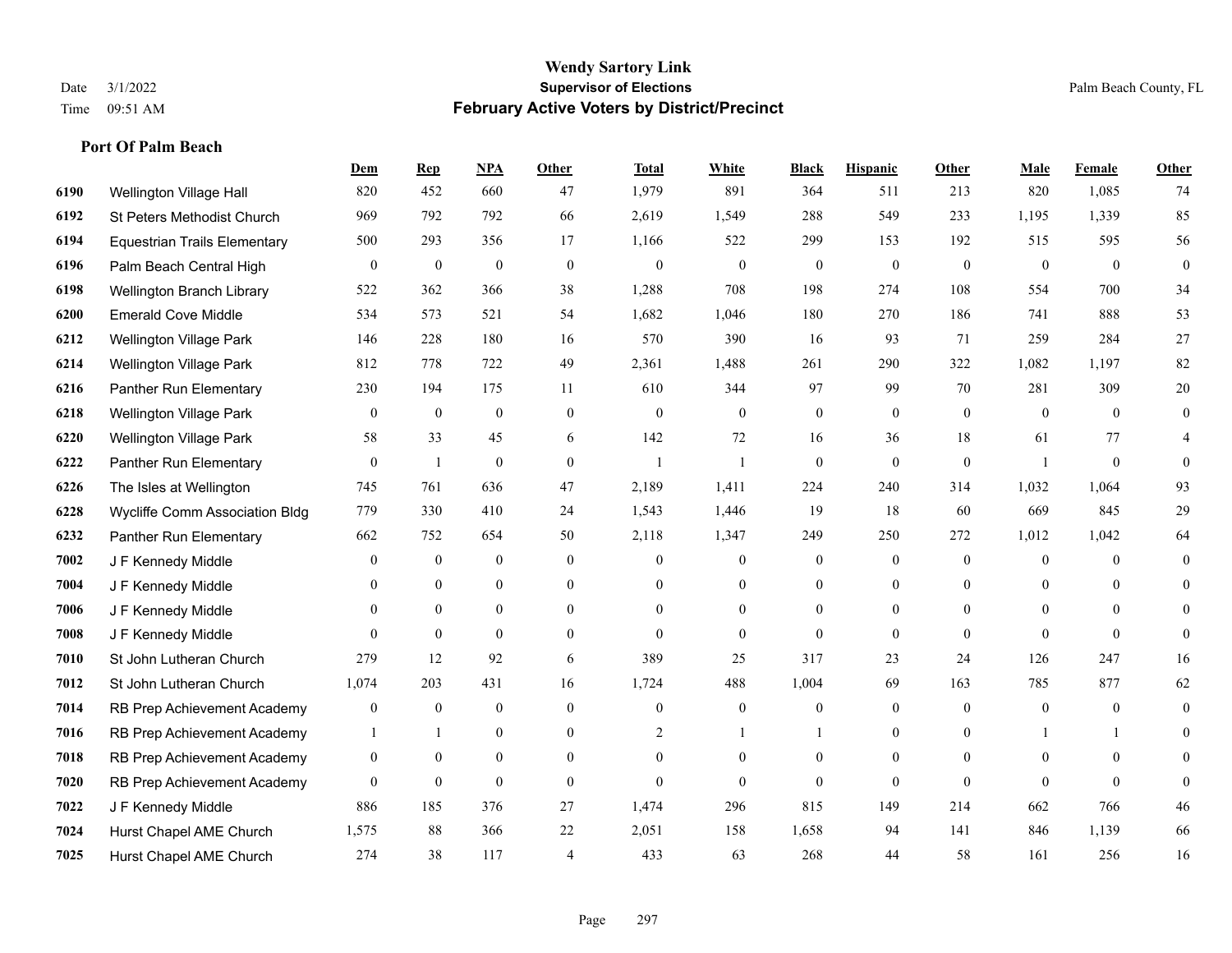|      |                                       | Dem              | <b>Rep</b>       | NPA              | <b>Other</b>   | <b>Total</b>     | <b>White</b>     | <b>Black</b>     | <b>Hispanic</b>  | Other        | <b>Male</b>    | Female       | <b>Other</b> |
|------|---------------------------------------|------------------|------------------|------------------|----------------|------------------|------------------|------------------|------------------|--------------|----------------|--------------|--------------|
| 7026 | Lindsey Davis Senior Comm Ctr         | 2,264            | 82               | 457              | 20             | 2,823            | 69               | 2,516            | 41               | 197          | 1,162          | 1,572        | 89           |
| 7028 | <b>Wells Recreation Center</b>        | 1,855            | 148              | 483              | 19             | 2,505            | 245              | 1,961            | 102              | 197          | 1,091          | 1,326        | 88           |
| 7030 | Riviera Beach Marina Event Ctr        | 198              | 320              | 174              | 22             | 714              | 571              | 48               | 47               | 48           | 365            | 330          | 19           |
| 7032 | <b>Crossroads Baptist Church</b>      | $\overline{0}$   | $\boldsymbol{0}$ | $\boldsymbol{0}$ | $\mathbf{0}$   | $\boldsymbol{0}$ | $\mathbf{0}$     | $\mathbf{0}$     | $\mathbf{0}$     | $\theta$     | $\mathbf{0}$   | $\mathbf{0}$ | $\mathbf{0}$ |
| 7034 | Suncoast High                         | 1,304            | 207              | 510              | 26             | 2,047            | 357              | 1.244            | 151              | 295          | 845            | 1,126        | 76           |
| 7036 | RB Prep Achievement Academy           | $\boldsymbol{0}$ | $\mathbf{0}$     | 6                | $\overline{0}$ | 6                | $\mathbf{0}$     | $\boldsymbol{0}$ | $\boldsymbol{0}$ | 6            | 4              |              |              |
| 7038 | RB Prep Achievement Academy           | $\overline{0}$   | $\mathbf{0}$     | $\mathbf{0}$     | $\overline{0}$ | $\theta$         | $\mathbf{0}$     | $\mathbf{0}$     | $\overline{0}$   | $\theta$     | $\theta$       | $\theta$     | $\mathbf{0}$ |
| 7040 | Mary McLeod Bethune Elementa          | 1,229            | 58               | 264              | 14             | 1,565            | 39               | 1.375            | 50               | 101          | 622            | 898          | 45           |
| 7041 | Mary McLeod Bethune Elementa          | 397              | 30               | 136              | 7              | 570              | 44               | 440              | 29               | 57           | 221            | 324          | $25\,$       |
| 7042 | Dan Calloway Complex                  | 1,713            | 72               | 409              | 22             | 2,216            | 46               | 1,948            | 48               | 174          | 909            | 1,237        | 70           |
| 7044 | <b>Wells Recreation Center</b>        | 1,383            | 90               | 391              | 17             | 1,881            | 192              | 1,475            | 67               | 147          | 780            | 1,026        | 75           |
| 7046 | Riviera Beach Marina Event Ctr        | 37               | 33               | 21               | 5              | 96               | 78               | 9                | 2                | 7            | 55             | 40           | 1            |
| 7048 | <b>Crossroads Baptist Church</b>      | 279              | 9                | 97               | 10             | 395              | 9                | 329              | 29               | 28           | 132            | 246          | 17           |
| 7050 | Crossroads Baptist Church             |                  | $\overline{2}$   | 1                | $\mathbf{0}$   | $\overline{4}$   | 3                | $\boldsymbol{0}$ | $\boldsymbol{0}$ | -1           |                | 3            | $\mathbf{0}$ |
| 7052 | <b>Crossroads Baptist Church</b>      | $\overline{0}$   | $\mathbf{0}$     | $\mathbf{0}$     | $\overline{0}$ | $\theta$         | $\overline{0}$   | $\mathbf{0}$     | $\overline{0}$   | $\theta$     | $\theta$       | $\theta$     | $\mathbf{0}$ |
| 7054 | <b>Crossroads Baptist Church</b>      | 991              | 73               | 295              | 14             | 1,373            | 108              | 1,049            | 74               | 142          | 595            | 719          | 59           |
| 7056 | <b>Crossroads Baptist Church</b>      | $\overline{0}$   | $\boldsymbol{0}$ | $\boldsymbol{0}$ | $\mathbf{0}$   | $\overline{0}$   | $\boldsymbol{0}$ | $\mathbf{0}$     | $\mathbf{0}$     | $\mathbf{0}$ | $\mathbf{0}$   | $\mathbf{0}$ | $\mathbf{0}$ |
| 7058 | Palm Beach Lakes High                 | 1,424            | 364              | 628              | 45             | 2,461            | 819              | 1,115            | 304              | 223          | 1,004          | 1,362        | 95           |
| 7060 | Ephesus Adventist Academy             | 1,156            | 63               | 244              | 18             | 1,481            | 107              | 1,209            | 52               | 113          | 605            | 825          | 51           |
| 7062 | Mangonia Park Town Hall               | 720              | 39               | 188              | $10\,$         | 957              | 78               | 773              | 40               | 66           | 389            | 540          | $28\,$       |
| 7064 | Grace Episcopal Church                | 1,319            | 167              | 452              | 35             | 1,973            | 343              | 1,282            | 136              | 212          | 849            | 1,035        | 89           |
| 7066 | Northboro Elementary                  | 1,067            | 201              | 453              | 28             | 1,749            | 471              | 919              | 181              | 178          | 799            | 876          | 74           |
| 7068 | <b>Pleasant City Community Center</b> | 965              | 246              | 520              | 37             | 1,768            | 802              | 629              | 178              | 159          | 876            | 811          | 81           |
| 7070 | Northboro Elementary                  | 454              | 400              | 382              | 35             | 1,271            | 1,009            | 67               | 86               | 109          | 586            | 650          | 35           |
| 7072 | <b>Egret Lake Elementary</b>          | 488              | 119              | 234              | 9              | 850              | 221              | 380              | 138              | 111          | 370            | 450          | 30           |
| 7074 | <b>Egret Lake Elementary</b>          | 201              | 40               | 96               | 11             | 348              | 53               | 203              | 43               | 49           | 151            | 189          | 8            |
| 7076 | <b>Egret Lake Elementary</b>          | 2                | $\overline{2}$   | $\mathbf{1}$     | $\mathbf{0}$   | 5                | 3                | -1               | $\mathbf{0}$     | -1           | $\overline{4}$ | -1           | $\mathbf{0}$ |
| 7078 | <b>Egret Lake Elementary</b>          | 340              | 104              | 161              | 18             | 623              | 421              | 108              | 52               | 42           | 243            | 361          | 19           |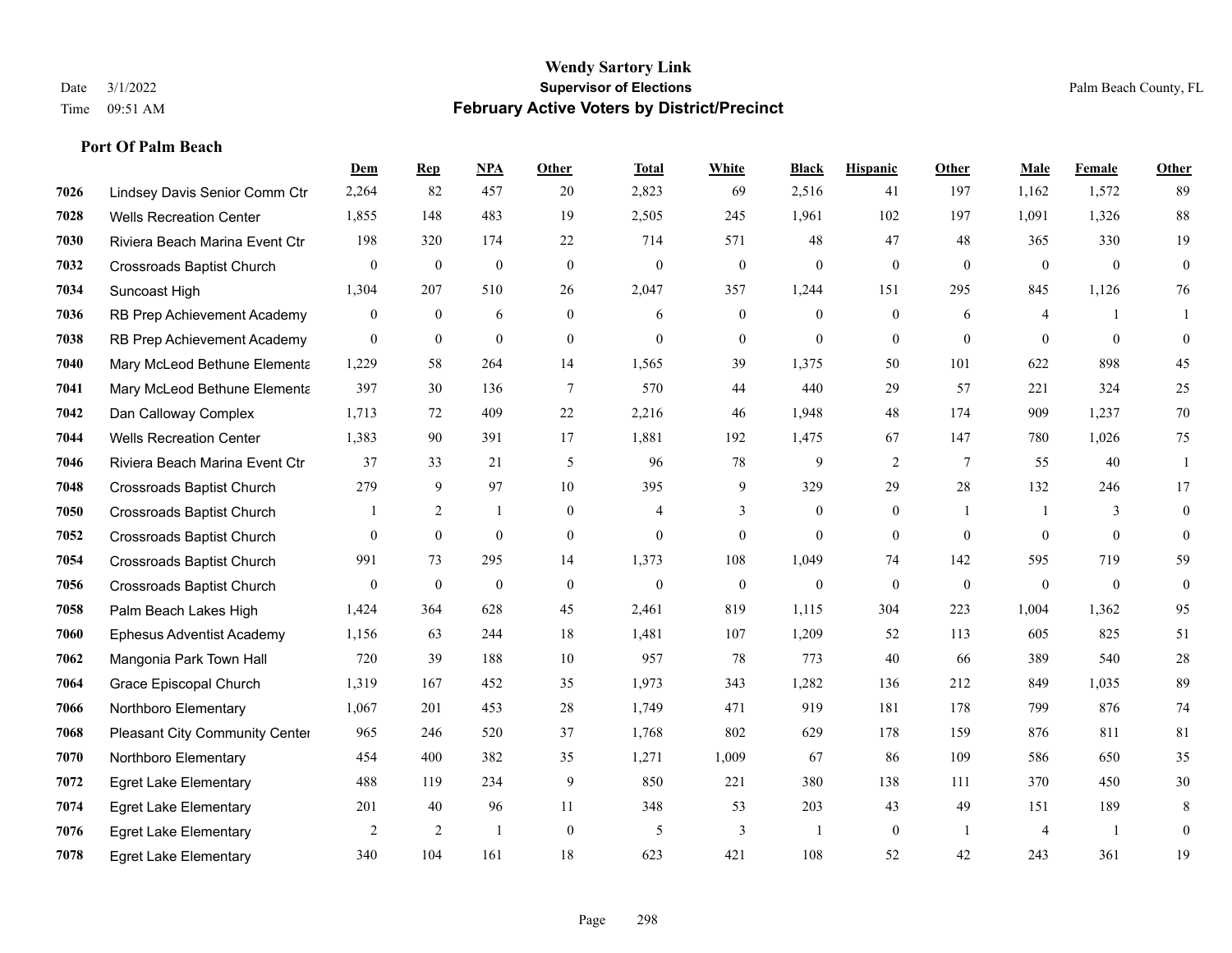|      |                                      | <b>Dem</b>     | <b>Rep</b>       | NPA              | <b>Other</b>   | <b>Total</b>   | <b>White</b>   | <b>Black</b>     | <b>Hispanic</b> | <b>Other</b> | <b>Male</b>  | <b>Female</b> | <b>Other</b>     |
|------|--------------------------------------|----------------|------------------|------------------|----------------|----------------|----------------|------------------|-----------------|--------------|--------------|---------------|------------------|
| 7080 | <b>Egret Lake Elementary</b>         | 20             | 2                | $\overline{1}$   | $\overline{0}$ | 23             | 23             | $\mathbf{0}$     | $\overline{0}$  | $\theta$     | 7            | 16            | $\theta$         |
| 7082 | Seminole Trails Elementary           | 1,047          | 332              | 499              | 34             | 1,912          | 697            | 734              | 269             | 212          | 833          | 1,000         | 79               |
| 7084 | Sharon Christian Church              | 747            | 277              | 454              | 45             | 1,523          | 618            | 452              | 286             | 167          | 632          | 837           | 54               |
| 7086 | <b>Bear Lakes Middle</b>             | 37             | 19               | 14               | -1             | 71             | 28             | 16               | 11              | 16           | 26           | 40            | 5                |
| 7088 | Whitehall Clubhouse #3               | 677            | 483              | 470              | 51             | 1,681          | 1,060          | 254              | 204             | 163          | 776          | 857           | 48               |
| 7090 | <b>Bear Lakes Middle</b>             | 1,322          | 489              | 848              | 57             | 2,716          | 1,076          | 941              | 388             | 311          | 1,186        | 1,414         | 116              |
| 7092 | Palm Beach Lakes High                | 115            | 37               | 74               | $\overline{4}$ | 230            | 84             | 67               | 22              | 57           | 105          | 112           | 13               |
| 7094 | Salvation Army Activity Hall         | 609            | 80               | 286              | 12             | 987            | 162            | 517              | 130             | 178          | 422          | 519           | 46               |
| 7096 | Salvation Army Activity Hall         | 847            | 306              | 511              | 34             | 1,698          | 690            | 552              | 267             | 189          | 678          | 939           | 81               |
| 7098 | U M Church of Palm Beaches           | 21             | 18               | 18               | -1             | 58             | 44             | 3                | 9               | 2            | 31           | 24            | 3                |
| 7100 | U M Church of Palm Beaches           | 969            | 438              | 711              | 63             | 2,181          | 1,047          | 680              | 246             | 208          | 981          | 1,130         | 70               |
| 7102 | First Christian Church               | 748            | 192              | 332              | 23             | 1,295          | 426            | 638              | 106             | 125          | 494          | 756           | 45               |
| 7104 | WPB City Fire Station #5             | 732            | 413              | 447              | 33             | 1,625          | 1,008          | 282              | 189             | 146          | 706          | 869           | 50               |
| 7106 | Roosevelt Elementary                 | 2,049          | 173              | 583              | 34             | 2,839          | 276            | 2,093            | 256             | 214          | 1,138        | 1,585         | 116              |
| 7108 | <b>Chamber of Commerce</b>           | 416            | 413              | 363              | 54             | 1,246          | 945            | 57               | 108             | 136          | 582          | 628           | $36\,$           |
| 7110 | <b>Adult Education Center</b>        | 694            | 231              | 419              | 31             | 1,375          | 439            | 438              | 366             | 132          | 562          | 753           | 60               |
| 7112 | <b>Adult Education Center</b>        | 127            | 27               | 61               | $\tau$         | 222            | 54             | 118              | 25              | 25           | 72           | 140           | $10\,$           |
| 7114 | <b>Adult Education Center</b>        | $\overline{0}$ | $\mathbf{0}$     | $\mathbf{0}$     | $\overline{0}$ | $\theta$       | $\overline{0}$ | $\boldsymbol{0}$ | $\overline{0}$  | $\theta$     | $\mathbf{0}$ | $\theta$      | $\boldsymbol{0}$ |
| 7116 | <b>Adult Education Center</b>        | $\overline{0}$ | $\mathbf{0}$     | $\mathbf{0}$     | $\overline{0}$ | $\mathbf{0}$   | $\overline{0}$ | $\mathbf{0}$     | $\mathbf{0}$    | $\theta$     | $\mathbf{0}$ | $\theta$      | $\mathbf{0}$     |
| 7118 | <b>Adult Education Center</b>        | 31             | 31               | 39               | $\tau$         | 108            | 82             | 3                | 18              | 5            | 52           | 49            | $7\phantom{.0}$  |
| 7120 | U M Church of Palm Beaches           | 291            | 110              | 183              | 13             | 597            | 215            | 221              | 105             | 56           | 256          | 309           | $32\,$           |
| 7122 | U M Church of Palm Beaches           | $\overline{0}$ | $\boldsymbol{0}$ | $\boldsymbol{0}$ | $\mathbf{0}$   | $\overline{0}$ | $\overline{0}$ | $\theta$         | $\mathbf{0}$    | $\theta$     | $\mathbf{0}$ | $\mathbf{0}$  | $\mathbf{0}$     |
| 7124 | First Christian Church               | 1,205          | 138              | 348              | 17             | 1,708          | 193            | 1,242            | 113             | 160          | 753          | 896           | 59               |
| 7126 | <b>First Christian Church</b>        | 1,508          | 514              | 801              | 84             | 2,907          | 1,126          | 1,070            | 417             | 294          | 1,211        | 1,584         | 112              |
| 7128 | <b>Westward Elementary</b>           | 1,956          | 130              | 510              | 26             | 2,622          | 168            | 2,132            | 118             | 204          | 1.056        | 1,470         | 96               |
| 7130 | Alexander W Dreyfoos SOA High        | 823            | 842              | 820              | 75             | 2,560          | 1,967          | 120              | 207             | 266          | 1,290        | 1,201         | 69               |
| 7132 | <b>WPB City Hall Flagler Gallery</b> | 667            | 715              | 613              | 71             | 2,066          | 1,633          | 92               | 147             | 194          | 1,048        | 948           | $70\,$           |
| 7134 | <b>Adult Education Center</b>        | 810            | 175              | 396              | 21             | 1,402          | 303            | 666              | 288             | 145          | 623          | 713           | 66               |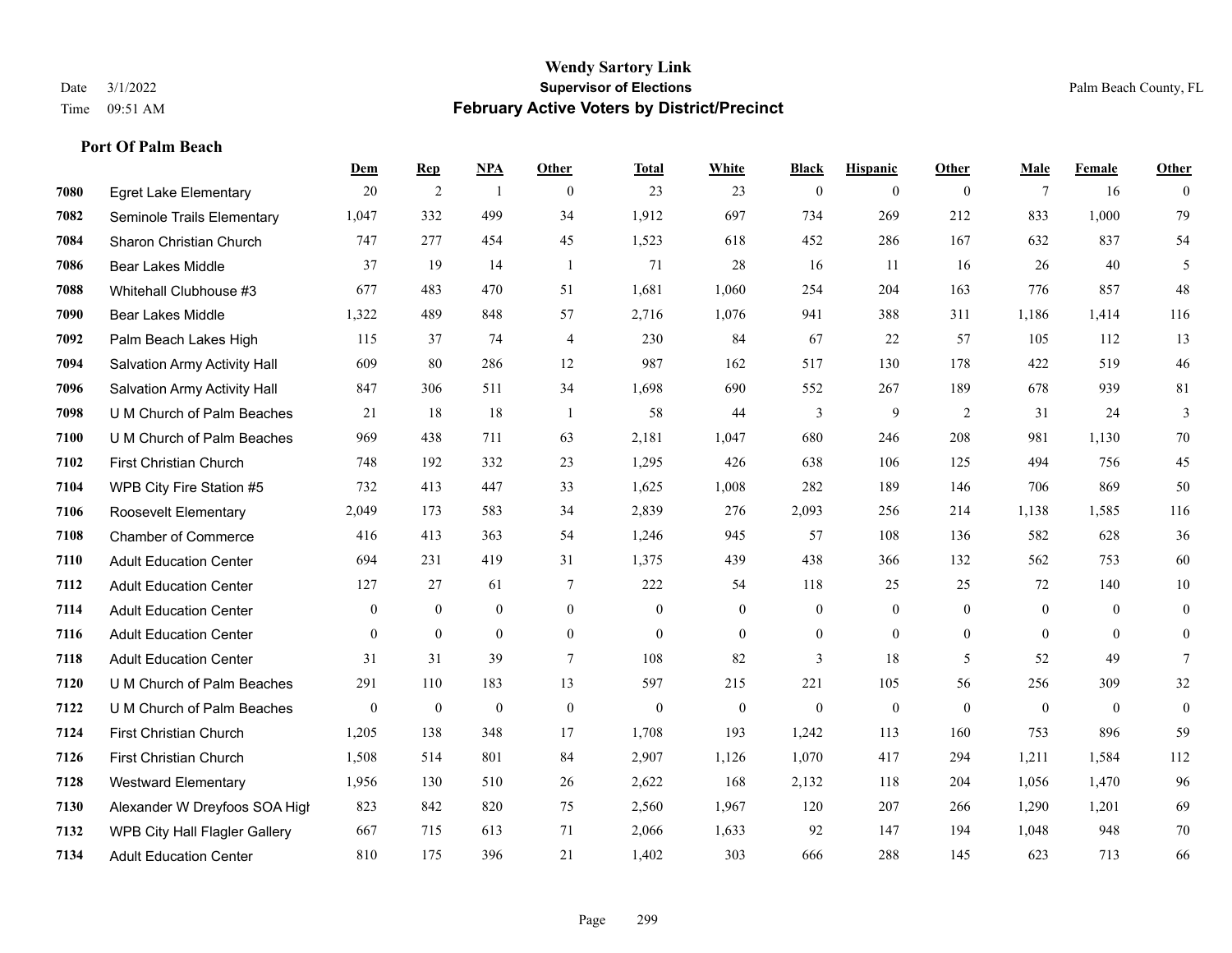|      |                                      | Dem     | <b>Rep</b> | <b>NPA</b> | Other          | Total   | White   | <b>Black</b> | <b>Hispanic</b> | Other  | Male    | Female  | Other          |
|------|--------------------------------------|---------|------------|------------|----------------|---------|---------|--------------|-----------------|--------|---------|---------|----------------|
| 7136 | <b>Haverhill Town Hall</b>           | 38      | 37         | 34         |                | 111     | 46      | 29           | 26              | 10     | 43      | 62      | 6              |
| 7138 | <b>Westgate Community Center</b>     | 1,551   | 452        | 916        | 33             | 2,952   | 688     | 962          | 1,000           | 302    | 1,308   | 1,504   | 140            |
| 7140 | <b>Haverhill Town Hall</b>           | 170     | 78         | 100        | 6              | 354     | 109     | 127          | 79              | 39     | 166     | 166     | 22             |
| 7142 | Clayton Hutcheson Hall B             | 35      |            | 15         | $\overline{0}$ | 57      | 17      | 27           | 8               |        | 25      | 32      | $\overline{0}$ |
| 7144 | Clayton Hutcheson Hall B             | 43      | 4          | 21         |                | 69      | 4       | 42           | 13              | 10     | 28      | 34      |                |
| 7146 | Clayton Hutcheson Hall B             | 233     | 15         | 104        |                | 355     | 26      | 220          | 83              | 26     | 127     | 210     | 18             |
| 7148 | Howard Park Community Center         | 95      | 35         | 56         | 8              | 194     | 103     | 38           | 29              | 24     | 99      | 87      | 8              |
| 7149 | Howard Park Community Center         | 62      | 14         | 48         |                | 126     | 20      | 51           | 34              | 21     | 57      | 57      | 12             |
| 7150 | Howard Park Community Center         | 350     | 284        | 302        | 39             | 975     | 781     | 44           | 81              | 69     | 492     | 458     | 25             |
| 7152 | <b>WPB City Hall Flagler Gallery</b> | 483     | 453        | 285        | 42             | 1,263   | 1,007   | 44           | 117             | 95     | 484     | 735     | 44             |
| 7154 | Morton & Barbara Mandel Cente        | 154     | 368        | 163        | 17             | 702     | 630     | 8            | 13              | 51     | 320     | 362     | 20             |
|      | <b>Port Of Palm Beach</b>            | 133,167 | 84,685     | 83,795     | 6,528          | 308,175 | 166,275 | 73,236       | 40,215          | 28,449 | 136,745 | 161,010 | 10,420         |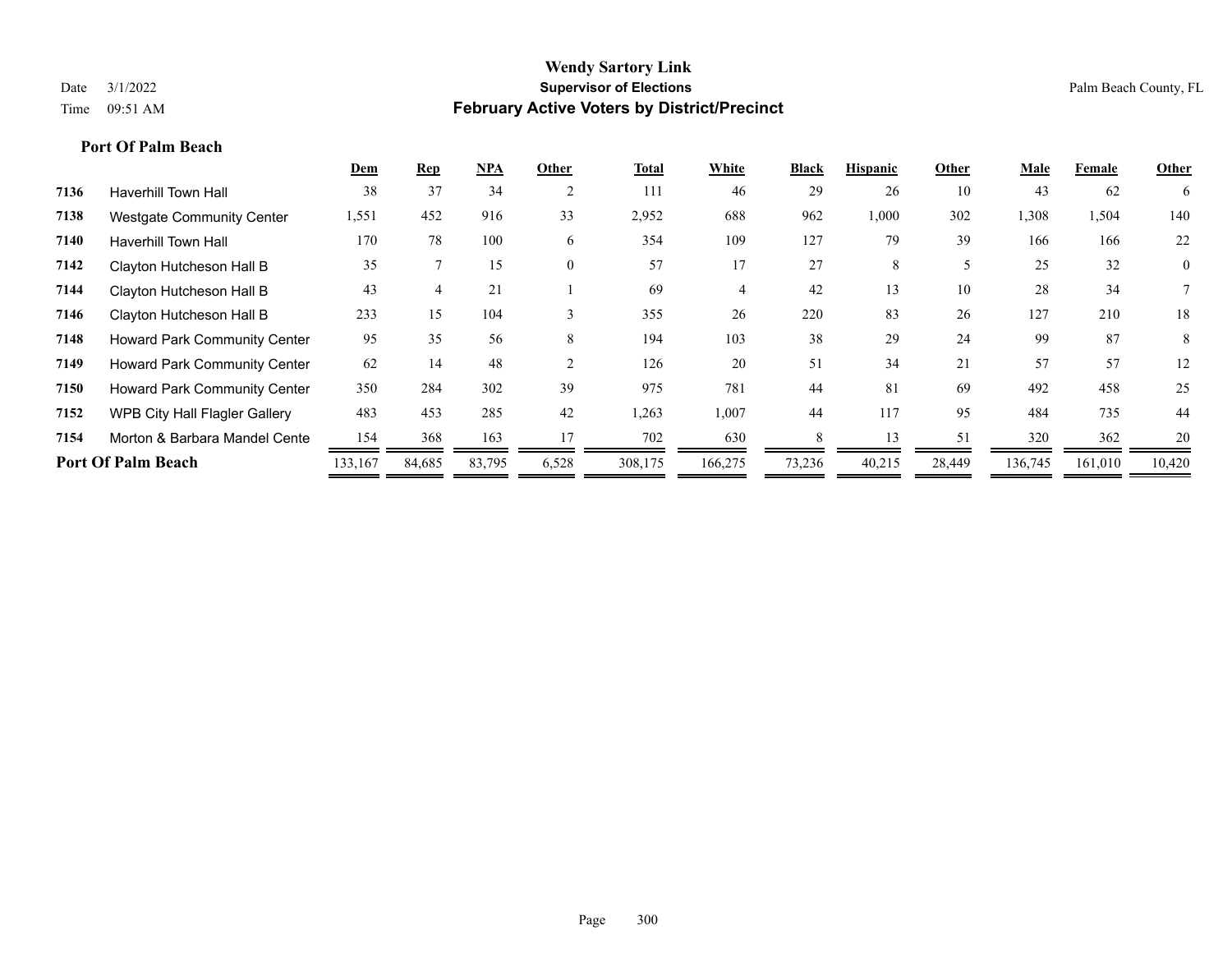| 3/1/2022<br>Date<br>09:51 AM<br>Time |            |            |     |               | <b>Wendy Sartory Link</b><br><b>Supervisor of Elections</b><br><b>February Active Voters by District/Precinct</b> |              |              |                 |              |      |        | Palm Beach County, FL |
|--------------------------------------|------------|------------|-----|---------------|-------------------------------------------------------------------------------------------------------------------|--------------|--------------|-----------------|--------------|------|--------|-----------------------|
| <b>Renaissance Comm Dev</b>          | <u>Dem</u> | <u>Rep</u> | NPA | <b>Other</b>  | <u>Total</u>                                                                                                      | <u>White</u> | <b>Black</b> | <b>Hispanic</b> | <b>Other</b> | Male | Female | Other                 |
| Christ Fellowship Church BB<br>3187  | 682        | 422        | 618 | 61            | 1,783                                                                                                             | 1,013        | 284          | 292             | 194          | 834  | 895    | 54                    |
| <b>Renaissance Comm Dev</b>          | 682        | 422        | 618 | <sup>61</sup> | 1,783                                                                                                             | 1,013        | 284          | 292             | 194          | 834  | 895    | 54                    |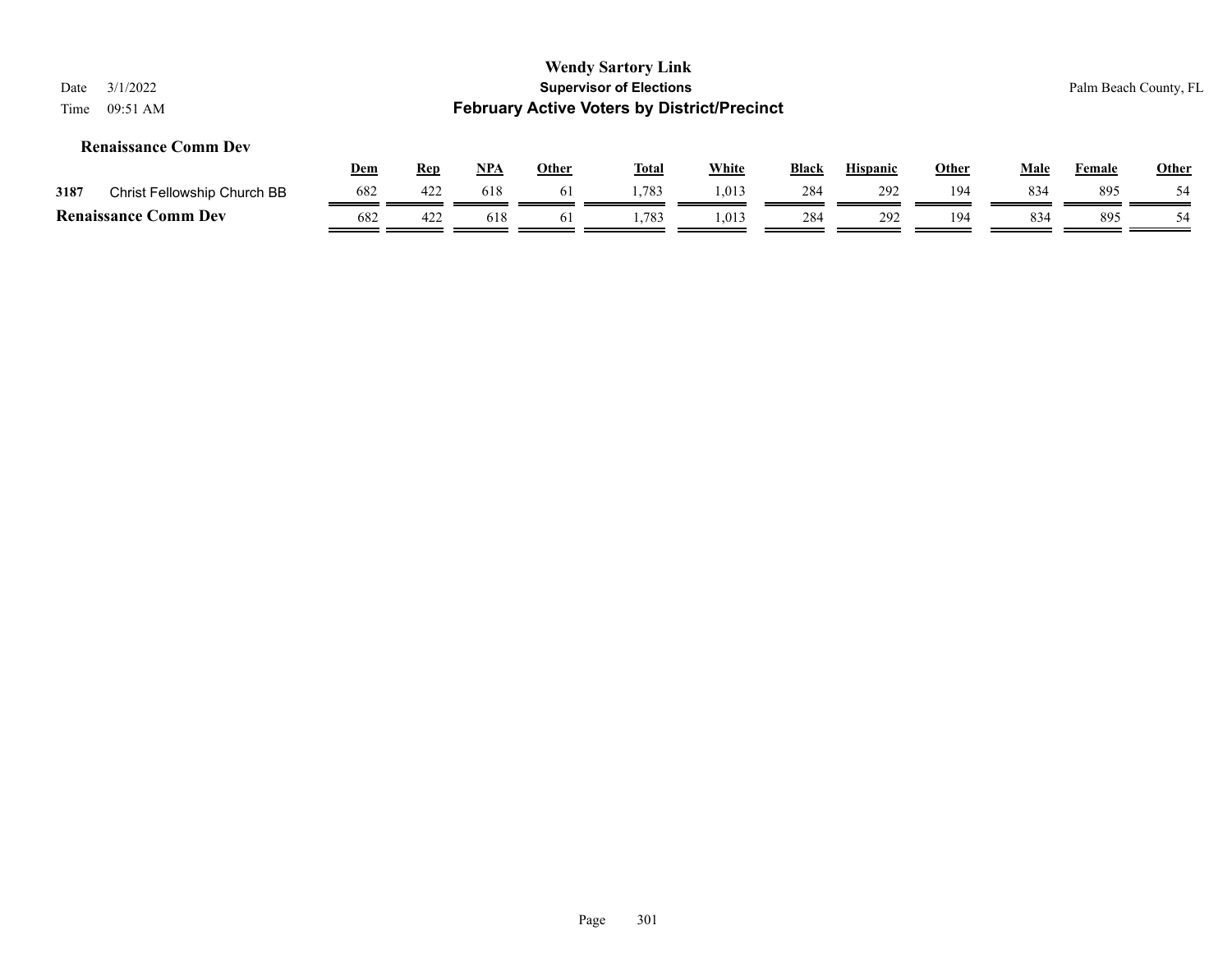#### **Sonoma Bay Comm Dev**

|      |                            | Dem | Rep | <b>NPA</b> | Other | <b>Total</b> | <b>White</b> | <b>Black</b> | <b>Hispanic</b> | Other | Male | Female | <u>Other</u> |
|------|----------------------------|-----|-----|------------|-------|--------------|--------------|--------------|-----------------|-------|------|--------|--------------|
| 7025 | Hurst Chapel AME Church    | 274 |     |            |       |              |              | 268          |                 |       | 161  | 256    |              |
|      | <b>Sonoma Bay Comm Dev</b> | 274 |     |            |       |              |              | 268          | 44              |       | 161  | 256    |              |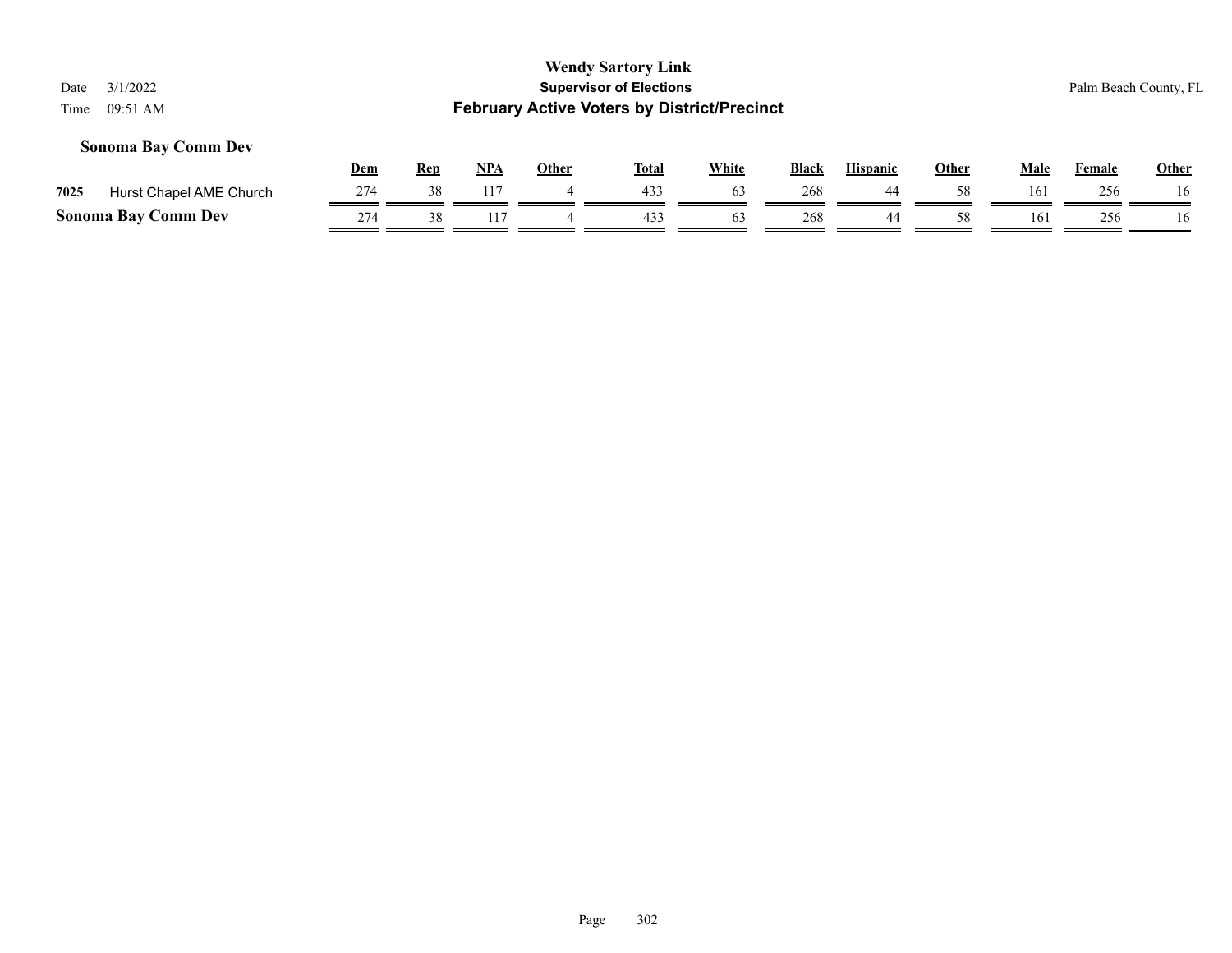#### **Seminole Imprv Dist**

|      |                            | <b>Dem</b> | <b>Rep</b> | <b>NPA</b> | <b>Other</b> | <b>Total</b> | White | <b>Black</b> | <b>Hispanic</b> | <u>Other</u> | Male | Female | <u>Other</u> |
|------|----------------------------|------------|------------|------------|--------------|--------------|-------|--------------|-----------------|--------------|------|--------|--------------|
| 6072 | Seminole Ridge High        | 595        | 583        | 567        | ss           | 1,800        | 820   | 350          | 477             | 153          | 844  | 934    | ົາ<br>∠∠     |
| 6073 | Seminole Ridge High        |            |            |            |              |              |       |              |                 |              |      |        |              |
|      | <b>Seminole Imprv Dist</b> | 595        | 583        | 567        |              | ,800         | 820   | 350          | $47^{\circ}$    | 153          | 844  | 934    | ∠∠           |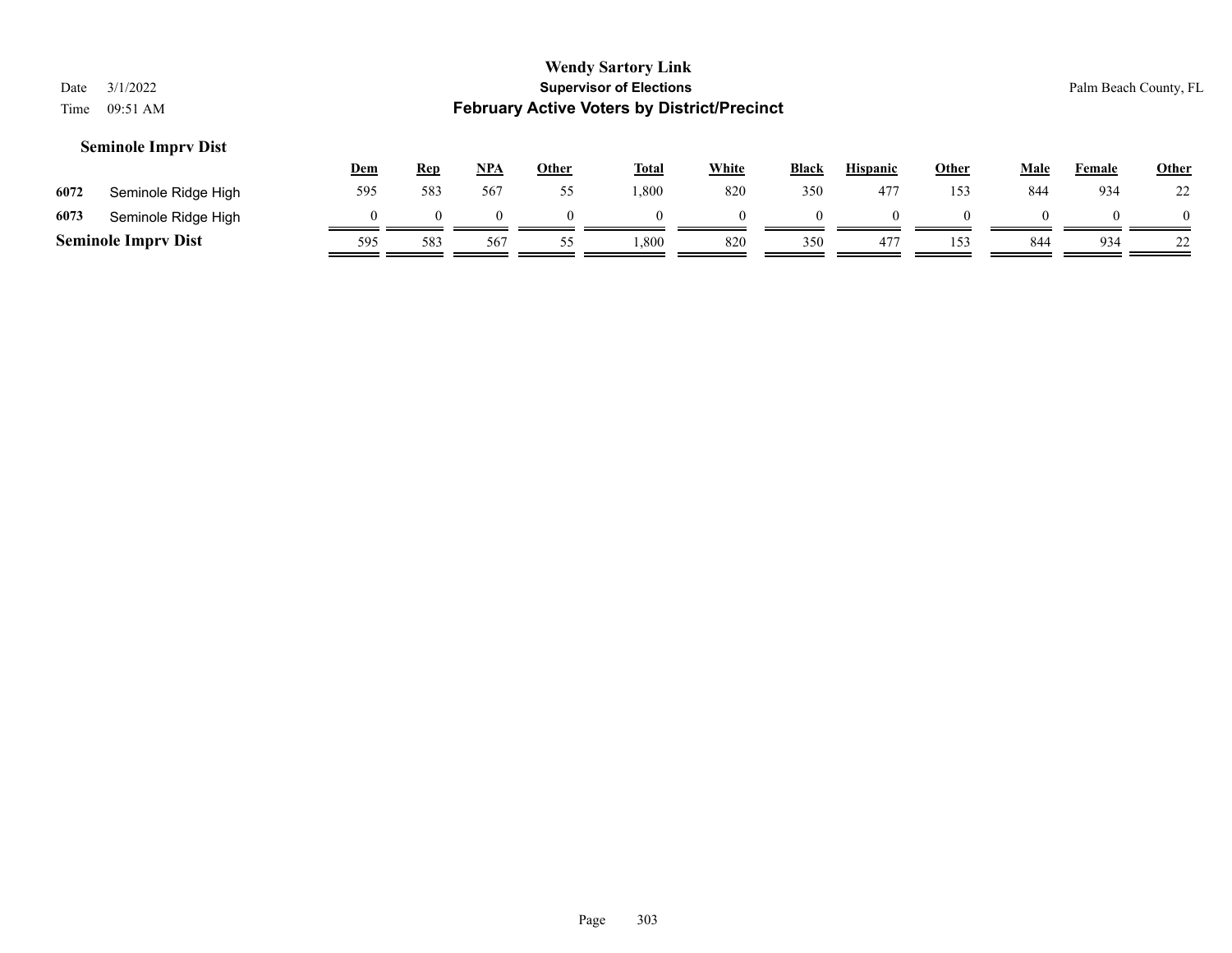#### **Terracina Comm Dev Dist**

|                            |                  | <b>Dem</b> | <b>Rep</b> | <b>NPA</b> | Other | <b>Total</b> | White | <b>Black</b> | <b>Hispanic</b> | Other | Male            | Female | <b>Other</b> |
|----------------------------|------------------|------------|------------|------------|-------|--------------|-------|--------------|-----------------|-------|-----------------|--------|--------------|
| 2052                       | Elks Lodge #1352 | 559        | 146        | 280        | 20    | .005         | 177   | 481          |                 | 193   | 46 <sub>3</sub> | 502    | 40           |
| Comm Dev Dist<br>Terracina |                  | 559        | 146        | 280        | ∠∪    | 1,005        | 177   | 481          | 154             | 193   | 463             | 502    | 40           |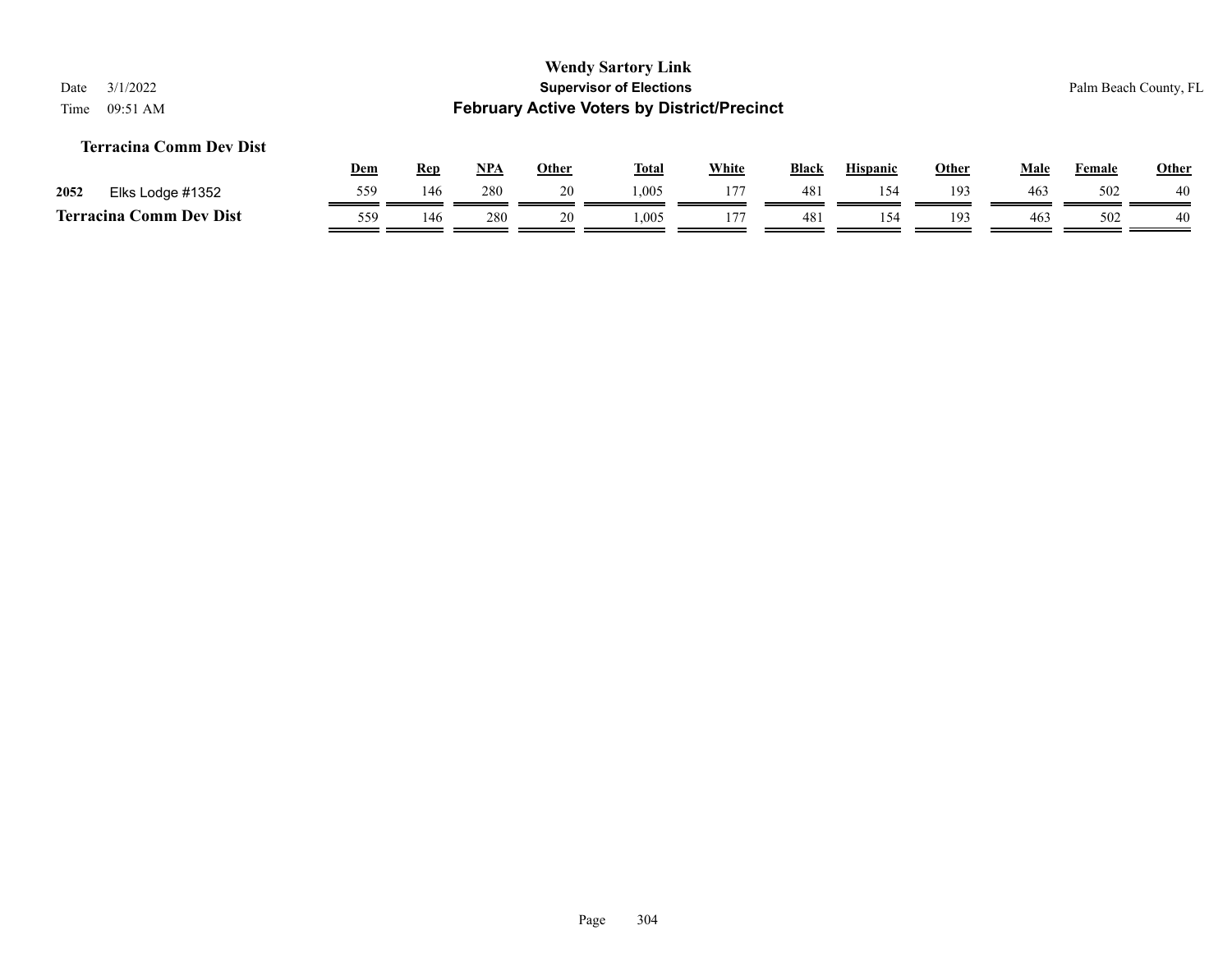#### **Thousand Comm Dev Dist**

|                               | Dem | Rep | <b>NPA</b> | Other   | <b>Total</b> | White | <b>Black</b> | <b>Hispanic</b> | Other | Male | Female | <b>Other</b> |
|-------------------------------|-----|-----|------------|---------|--------------|-------|--------------|-----------------|-------|------|--------|--------------|
| 7022<br>I F Kennedy Middle    | 886 | 185 | 376        | 27<br>- | 1.474        | 296   | 815          | 149             | 214   | 662  | 766    | 46           |
| <b>Thousand Comm Dev Dist</b> | 886 | 185 | 376        |         | ,474         | 296   | 815          | 149             | 214   | 662  | 766    | 46           |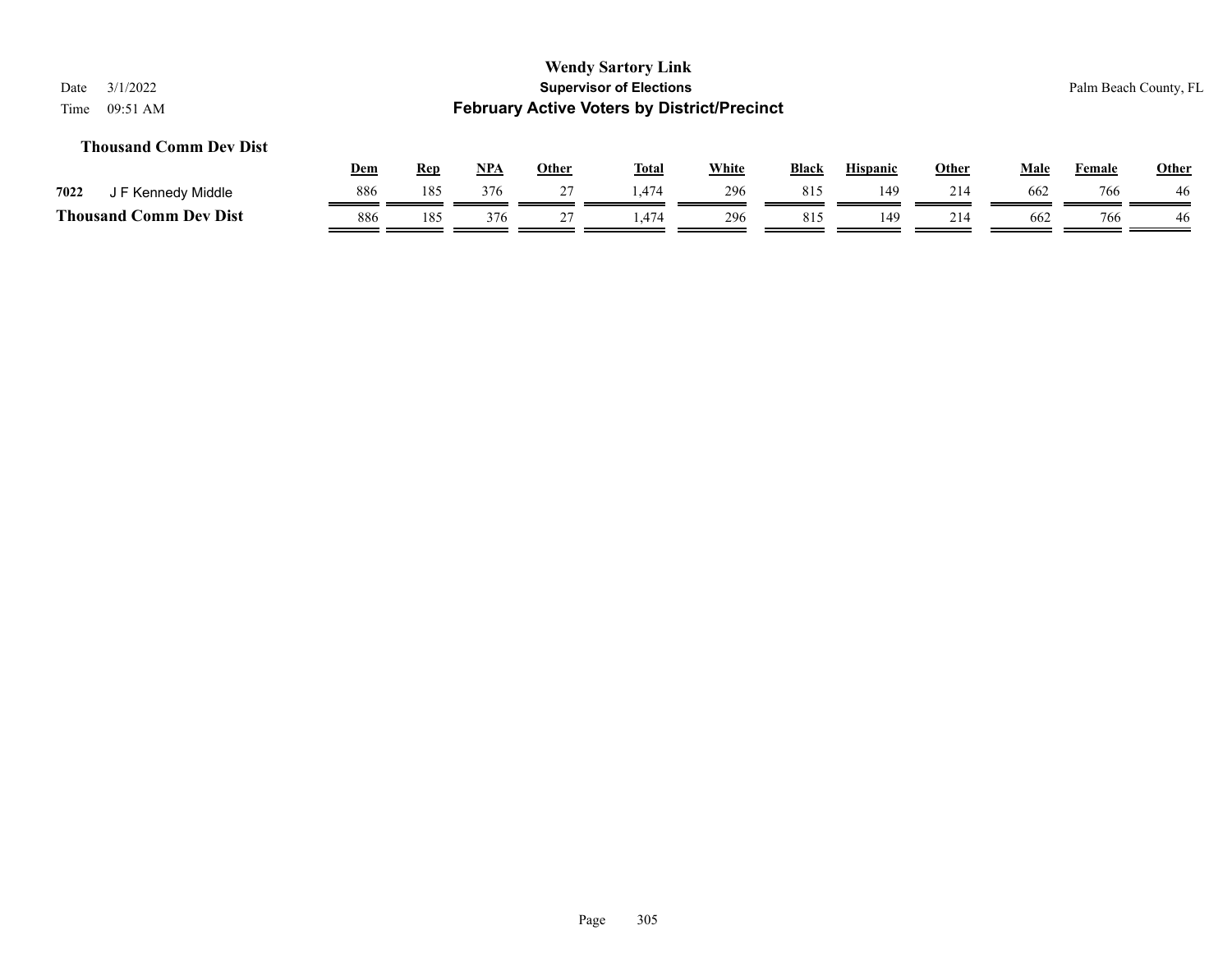#### **Vista Comm Dev Dist**

|                            | Dem | <b>Rep</b> | NPA  | Other | Tota. | White | Black | <b>Hispanic</b> | Other | Male | Female | <b>Other</b> |
|----------------------------|-----|------------|------|-------|-------|-------|-------|-----------------|-------|------|--------|--------------|
| 2021<br>Jeaga Middle       | 167 | 60         | 119  |       | 359   | 112   | 123   |                 | 50    | 143  | 204    |              |
| <b>Vista Comm Dev Dist</b> | 167 |            | ' 19 |       | 359   | 112   | 123   |                 | 50    | 143  | 204    | $\perp$      |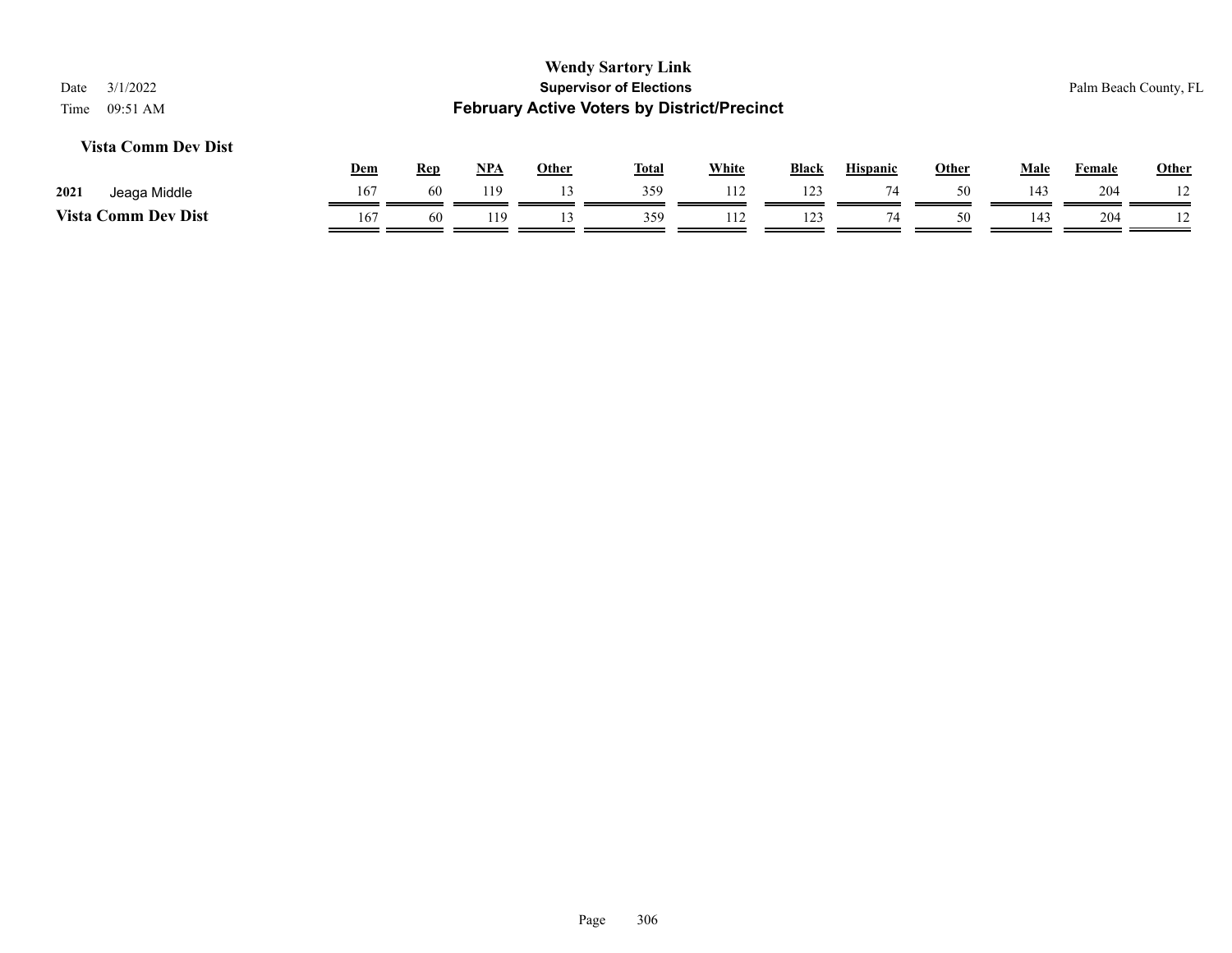#### **Winston Comm Dev Dist**

|     |                      | <b>NPA</b> | Other | <b>Total</b> | White | <b>Black</b> | <b>Hispanic</b> | Other | Male | Female | <b>Other</b>     |
|-----|----------------------|------------|-------|--------------|-------|--------------|-----------------|-------|------|--------|------------------|
| 400 | 351                  | 384        |       | .168         | 813   | 90           | 1 <sub>2</sub>  | 128   | 542  | 583    | $\Lambda$<br>45  |
| 400 | 351                  | 384        |       | .168         | -813  | 90           | 15              | 128   | 542  | 583    | $\sqrt{2}$<br>43 |
|     | American German Club |            |       |              |       |              |                 |       |      |        |                  |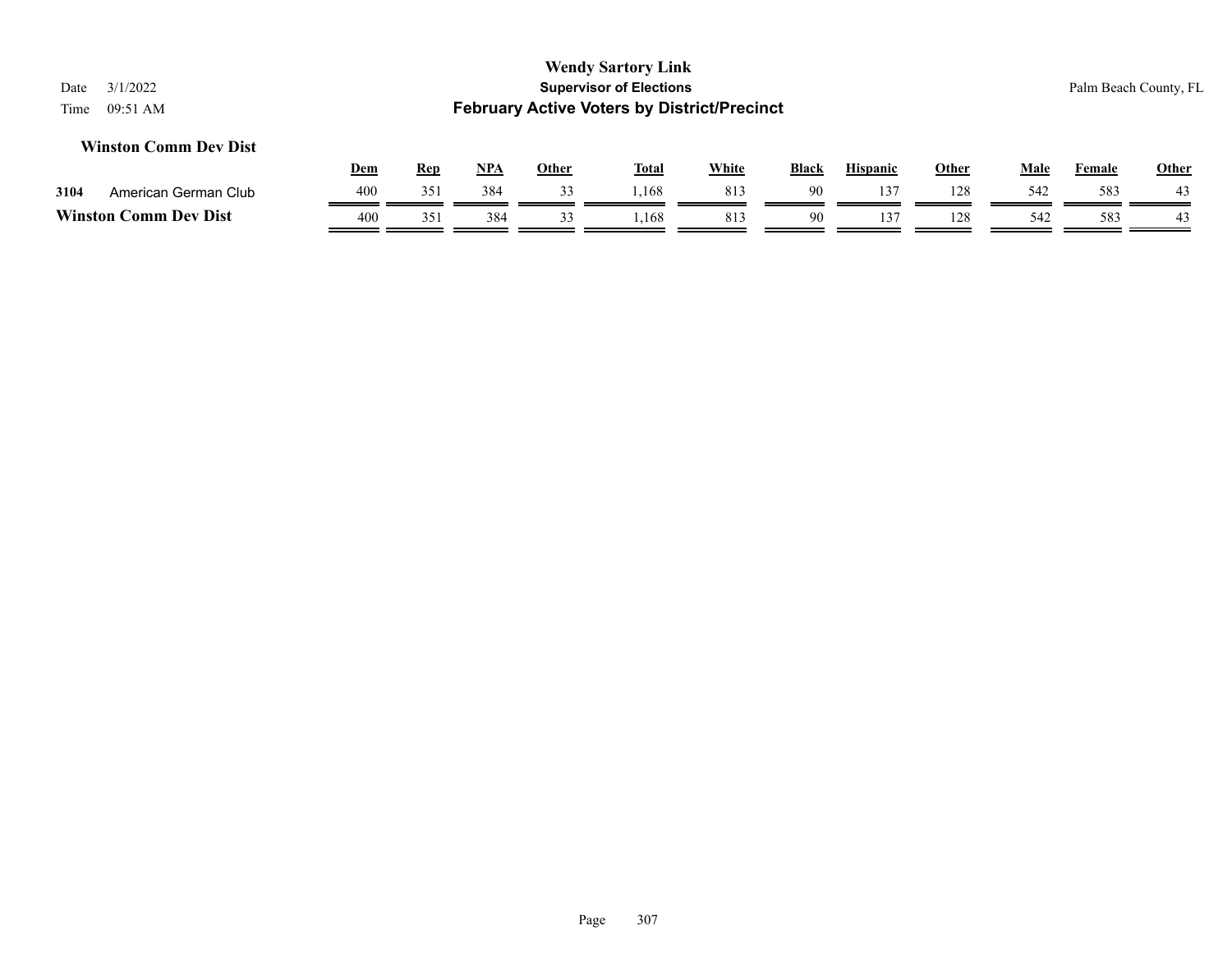#### **Wyndam Park Comm Dev**

|                             |                               | <u>Dem</u> | Rep | <b>NPA</b> | Other | <b>Total</b> | White | <b>Black</b> | <b>Hispanic</b> | Other | Male | Female | <b>Other</b> |
|-----------------------------|-------------------------------|------------|-----|------------|-------|--------------|-------|--------------|-----------------|-------|------|--------|--------------|
| 2094                        | Pine Jog Environmental Center | 364        |     | 205        | 10    | 657          | 110   | 258          | $170^{-1}$      | 119   | 273  | 356    | 28           |
| <b>Wyndam Park Comm Dev</b> |                               | 364        |     |            | 10    | $65^\circ$   | .10   | 258          | 170             | 119   | າາາ  | 356    | 28           |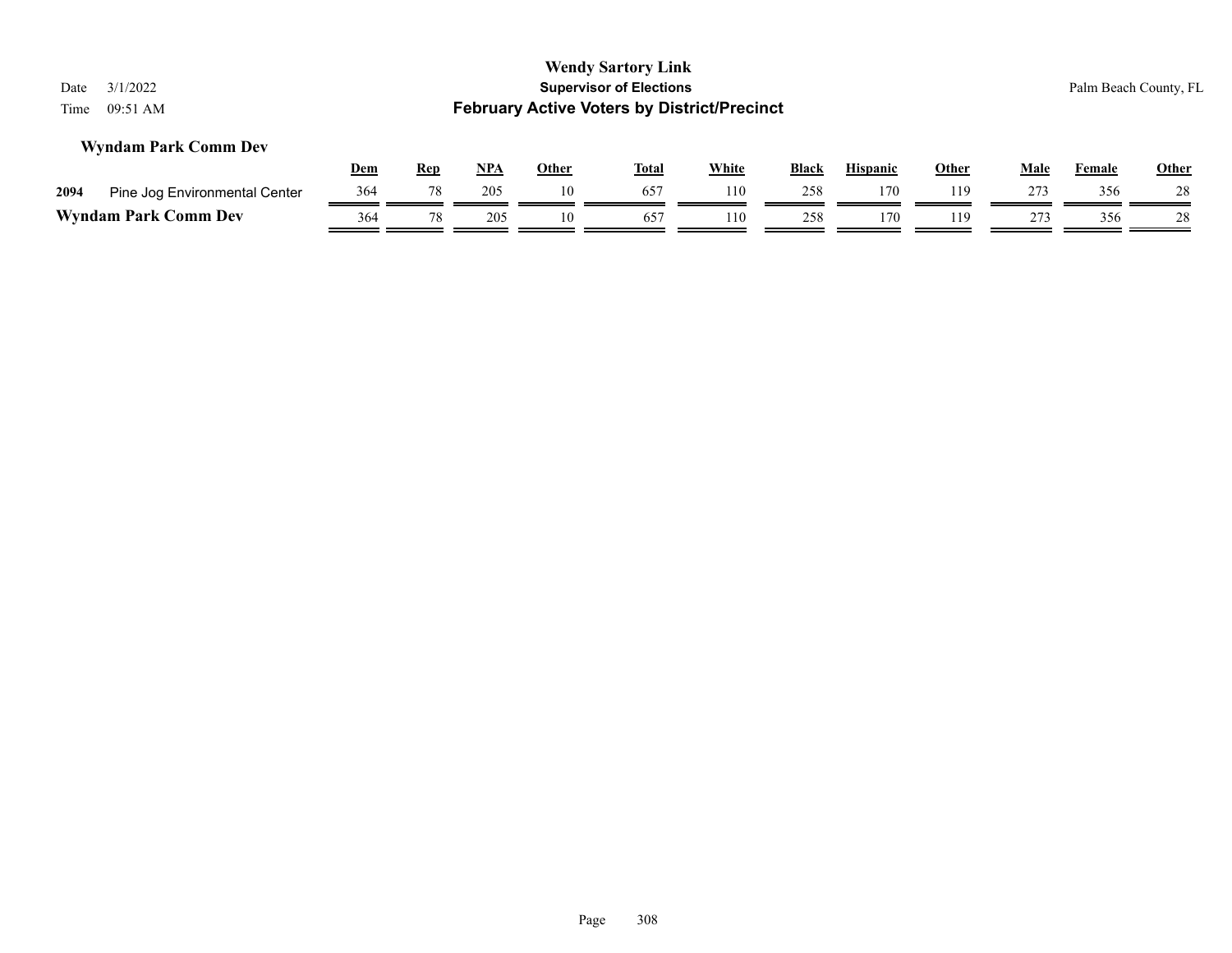| Other |
|-------|
| 46    |
| 46    |
|       |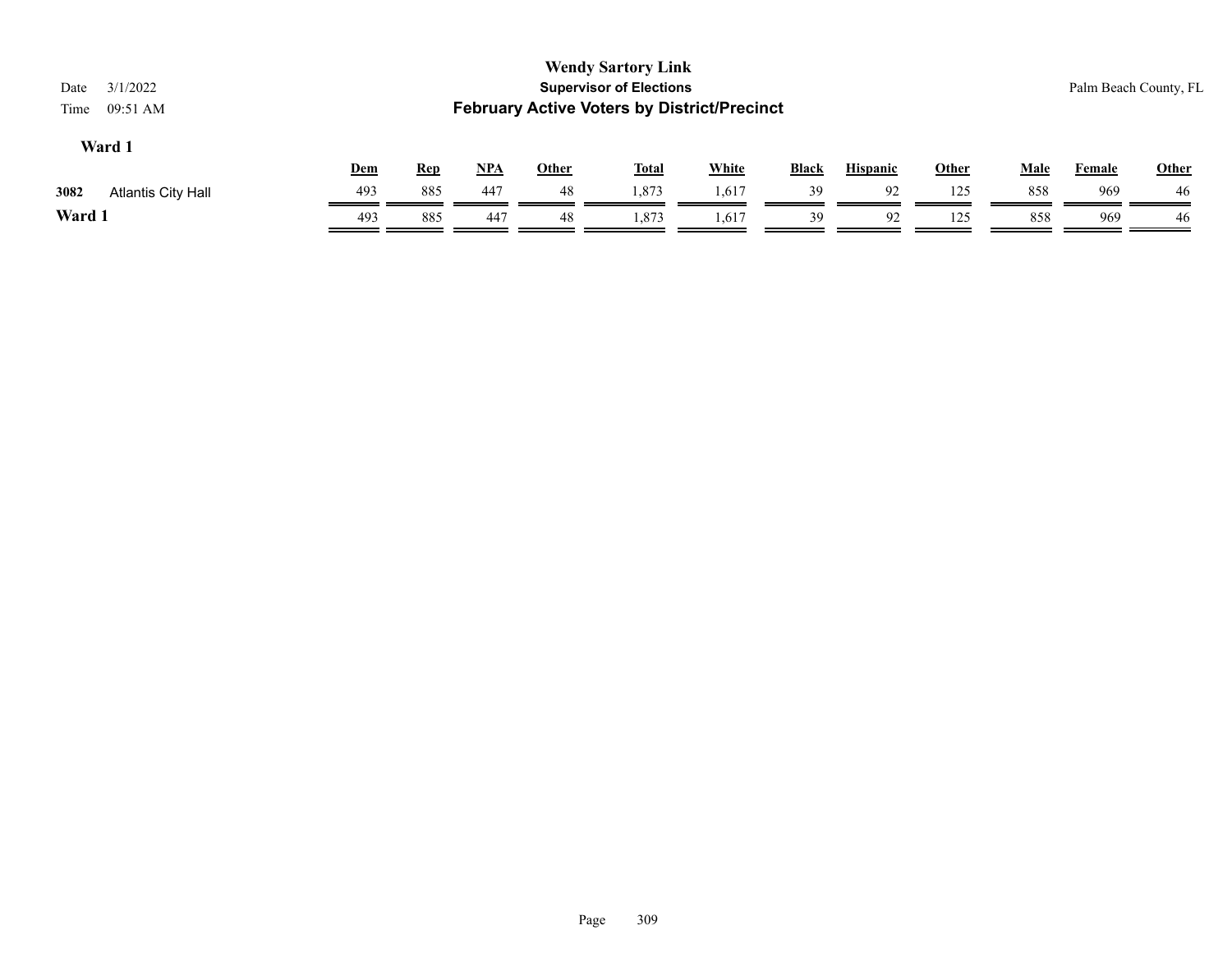**Boynton Beach Dist 1**

#### **Wendy Sartory Link** Date 3/1/2022 **Supervisor of Elections** Palm Beach County, FL Time 09:51 AM **February Active Voters by District/Precinct**

|      |                                   | Dem   | <b>Rep</b> | NPA   | Other          | Total  | White  | <b>Black</b> | <b>Hispanic</b> | Other | Male  | Female | <b>Other</b> |
|------|-----------------------------------|-------|------------|-------|----------------|--------|--------|--------------|-----------------|-------|-------|--------|--------------|
| 3185 | Christ Fellowship Church BB       | 312   | 220        | 226   | 33             | 791    | 508    | 89           | 115             | 79    | 367   | 406    | 18           |
| 3186 | Christ Fellowship Church BB       | 191   | 120        | 143   | 13             | 467    | 327    | 45           | 63              | 32    | 211   | 237    | 19           |
| 3187 | Christ Fellowship Church BB       | 682   | 422        | 618   | 61             | 1,783  | 1,013  | 284          | 292             | 194   | 834   | 895    | 54           |
| 3192 | Leisureville #1 Clubhouse         | 547   | 414        | 389   | 46             | 1,396  | 1,051  | 118          | 134             | 93    | 565   | 787    | 44           |
| 3196 | Leisureville #3 Clubhouse         | 622   | 550        | 437   | 53             | 1,662  | 1,376  | 86           | 108             | 92    | 710   | 897    | 55           |
| 3198 | <b>BB Leisureville Clubhouse</b>  | 504   | 526        | 314   | 35             | 1,379  | 1,131  | 70           | 115             | 63    | 561   | 778    | 40           |
| 3200 | Golfview Harbour Clubhouse        | 601   | 404        | 407   | 29             | 1,441  | 970    | 205          | 116             | 150   | 649   | 747    | 45           |
| 3202 | <b>Golfview Harbour Clubhouse</b> | 65    | 70         | 53    | 7              | 195    | 142    | 31           | 11              | 11    | 97    | 92     | 6            |
| 4020 | Christ Fellowship Church BB       | 35    | 27         | 36    | $\overline{4}$ | 102    | 79     | 4            | 11              | 8     | 37    | 63     | 2            |
| 4022 | Congress Middle                   | 839   | 231        | 410   | 45             | 1,525  | 536    | 670          | 166             | 153   | 632   | 832    | 61           |
| 4034 | <b>Crosspointe Elementary</b>     | 367   | 255        | 292   | 24             | 938    | 666    | 114          | 70              | 88    | 398   | 519    | 21           |
| 4050 | Hunter's Run Courtside Cafe       | 1,091 | 373        | 557   | 42             | 2,063  | 1,898  | 42           | 49              | 74    | 859   | 1,166  | 38           |
| 4052 | <b>Crosspointe Elementary</b>     | 113   | 84         | 90    | 3              | 290    | 178    | 57           | 21              | 34    | 143   | 141    | 6            |
| 4053 | <b>Crosspointe Elementary</b>     | 208   | 87         | 157   | 18             | 470    | 182    | 111          | 99              | 78    | 205   | 245    | 20           |
|      | <b>Boynton Beach Dist 1</b>       | 6,177 | 3,783      | 4,129 | 413            | 14,502 | 10,057 | 1,926        | 1,370           | 1,149 | 6,268 | 7,805  | 429          |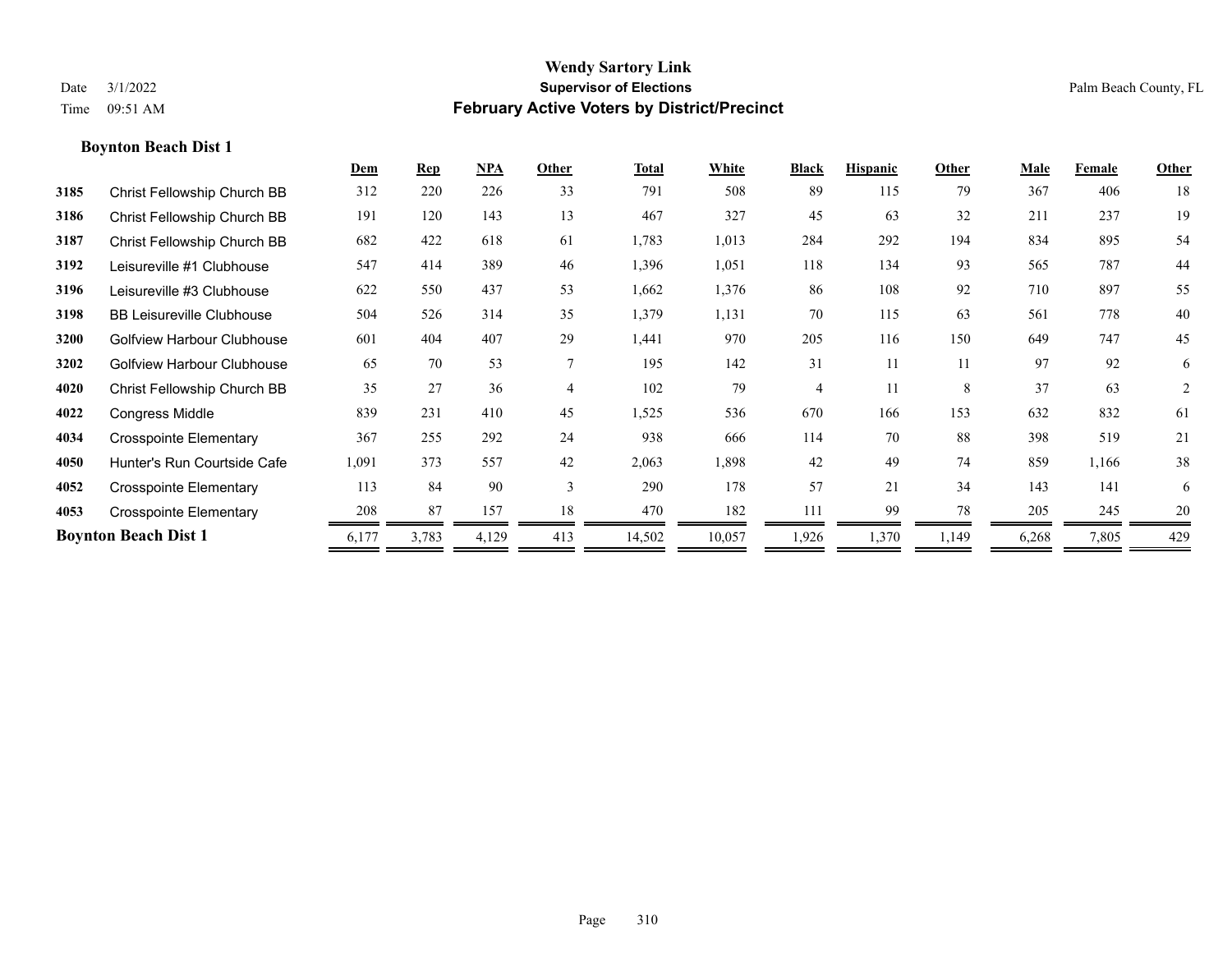#### **Boynton Beach Dist 2**

|      |                                | <u>Dem</u> | <b>Rep</b> | $NPA$    | Other    | Total  | White | <b>Black</b> | <b>Hispanic</b> | Other | Male     | Female | Other    |
|------|--------------------------------|------------|------------|----------|----------|--------|-------|--------------|-----------------|-------|----------|--------|----------|
| 3188 | Christ Fellowship Church BB    | 419        | 303        | 358      | 22       | 1,102  | 677   | 226          | 123             | 76    | 542      | 525    | 35       |
| 3190 | Imagine Schools - Chancellor   | 309        | 166        | 234      | 24       | 733    | 409   | 153          | 102             | 69    | 373      | 345    | 15       |
| 4024 | Harvey E Oyer Jr Park          | 487        | 634        | 501      | 55       | 1,677  | 1,327 | 90           | 136             | 124   | 796      | 834    | 47       |
| 7178 | Temple Beth Kodesh             | 1,525      | 193        | 597      | 30       | 2,345  | 452   | 1,332        | 358             | 203   | 1,051    | 1,187  | 107      |
| 7179 | Village Royale on the Green    | 819        | 237        | 358      | 24       | 1,438  | 590   | 584          | 145             | 119   | 620      | 760    | 58       |
| 7180 | St John Missionary Baptist Chr | 1,770      | 138        | 485      | 18       | 2,411  | 239   | 1,796        | 174             | 202   | 1,029    | 1,290  | 92       |
| 7182 | Carolyn Sims Center            | 1,482      | 68         | 372      | 13       | 1,935  | 79    | 1,627        | 86              | 143   | 798      | 1,062  | 75       |
| 7184 | St John Missionary Baptist Chr |            |            | $\Omega$ | $\Omega$ | 6      | 4     |              | $\Omega$        |       | $\Delta$ |        | $\theta$ |
|      | <b>Boynton Beach Dist 2</b>    | 6,813      | 1,743      | 2,905    | 186      | 11,647 | 3,777 | 5,809        | 1,124           | 937   | 5,213    | 6,005  | 429      |
|      |                                |            |            |          |          |        |       |              |                 |       |          |        |          |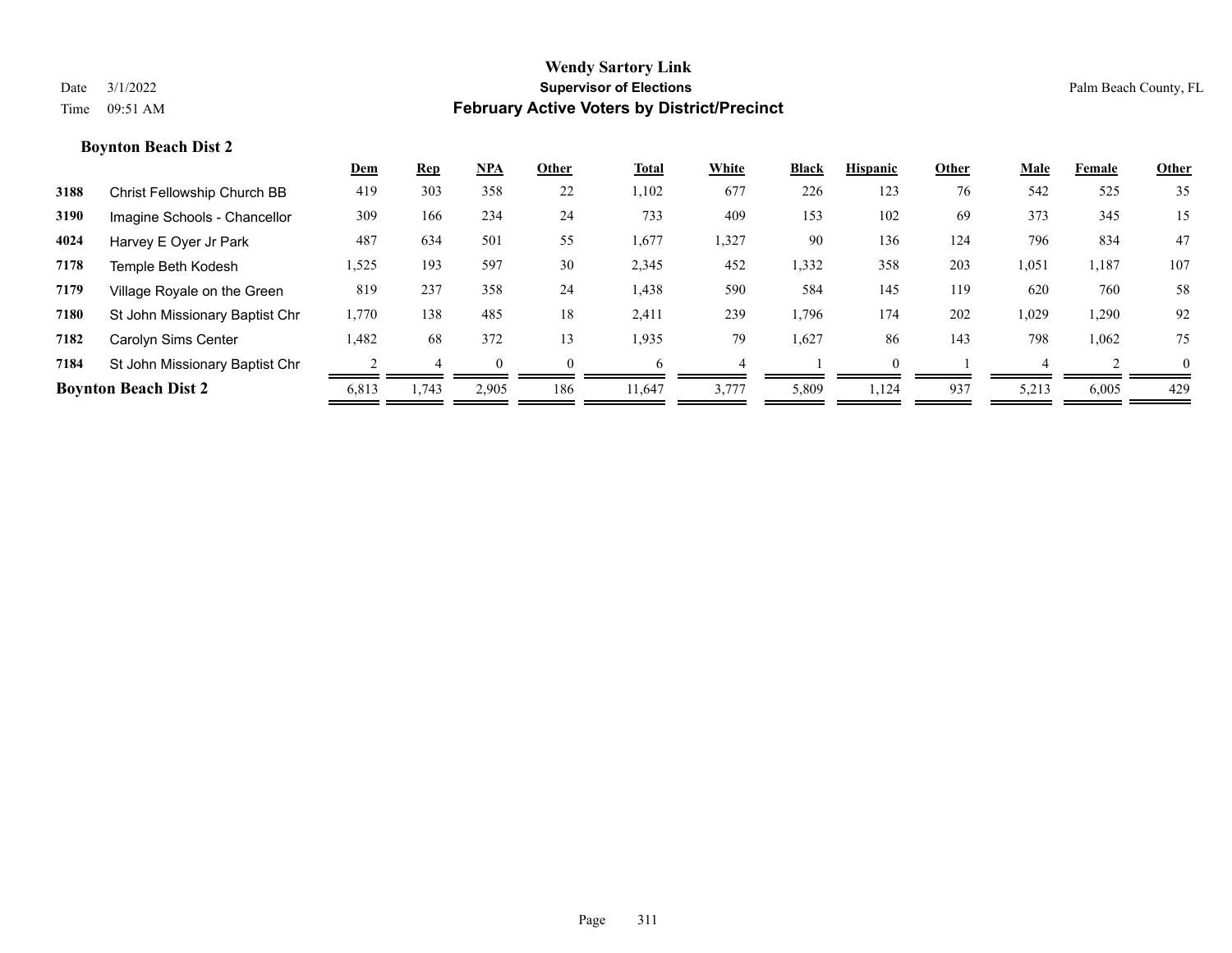#### **Boynton Beach Dist 3**

|      |                               | Dem      | <b>Rep</b> | <u>NPA</u> | Other                    | Total    | White    | <b>Black</b> | <b>Hispanic</b> | Other    | <b>Male</b> | Female   | Other          |
|------|-------------------------------|----------|------------|------------|--------------------------|----------|----------|--------------|-----------------|----------|-------------|----------|----------------|
| 3194 | Boynton Beach Fire Station #2 | 749      | 179        | 382        | 20                       | 1,330    | 463      | 556          | 168             | 143      | 587         | 690      | 53             |
| 4026 | <b>Sterling Village Aud</b>   | 499      | 550        | 483        | 55                       | 1,587    | 1,389    | 39           | 59              | 100      | 732         | 803      | 52             |
| 4036 | <b>Forest Park Elementary</b> | 288      | 448        | 277        | 26                       | 1,039    | 934      | 8            | 50              | 47       | 433         | 574      | 32             |
| 4054 | Lakeview Baptist Church       | 532      | 644        | 445        | 41                       | 1,662    | 1,379    | 76           | 101             | 106      | 767         | 843      | 52             |
| 4062 | Lakeview Baptist Church       | 42       | 77         | 38         | $\overline{\phantom{0}}$ | 162      | 133      |              | q               | 13       | 76          | 84       | 2              |
| 4066 | Seacrest Presbyterian         | $\Omega$ | $\theta$   | $\Omega$   | $\theta$                 | $\Omega$ | $\theta$ | 0            | $\theta$        | $\theta$ | $\Omega$    | $\theta$ | $\overline{0}$ |
| 4068 | Seacrest Presbyterian         | $\Omega$ | $\theta$   | $\Omega$   | $\theta$                 | $\Omega$ | $\theta$ | 0            | $\theta$        | $\Omega$ | $\Omega$    | $\theta$ | $\overline{0}$ |
| 4070 | Seacrest Presbyterian         | $\Omega$ | $\theta$   | $\Omega$   | $\theta$                 | $\Omega$ | $\theta$ | 0            | 0               | $\Omega$ |             |          | $\theta$       |
| 7186 | Boynton Beach Senior Center   | 1,465    | 426        | 744        | 58                       | 2,693    | 1,078    | 1,080        | 279             | 256      | 1,266       | 1,310    | 117            |
| 7188 | <b>Forest Park Elementary</b> | 841      | 550        | 596        | 58                       | 2,045    | 1,423    | 274          | 178             | 170      | 871         | 1,104    | 70             |
| 7190 | Seacrest Presbyterian         | 1,054    | 624        | 807        | 63                       | 2,548    | 1,593    | 458          | 251             | 246      | 1,223       | 1,230    | 95             |
|      | <b>Boynton Beach Dist 3</b>   | 5,470    | 3,498      | 3,772      | 326                      | 13,066   | 8,392    | 2,498        | 1,095           | 1,081    | 5,955       | 6,638    | 473            |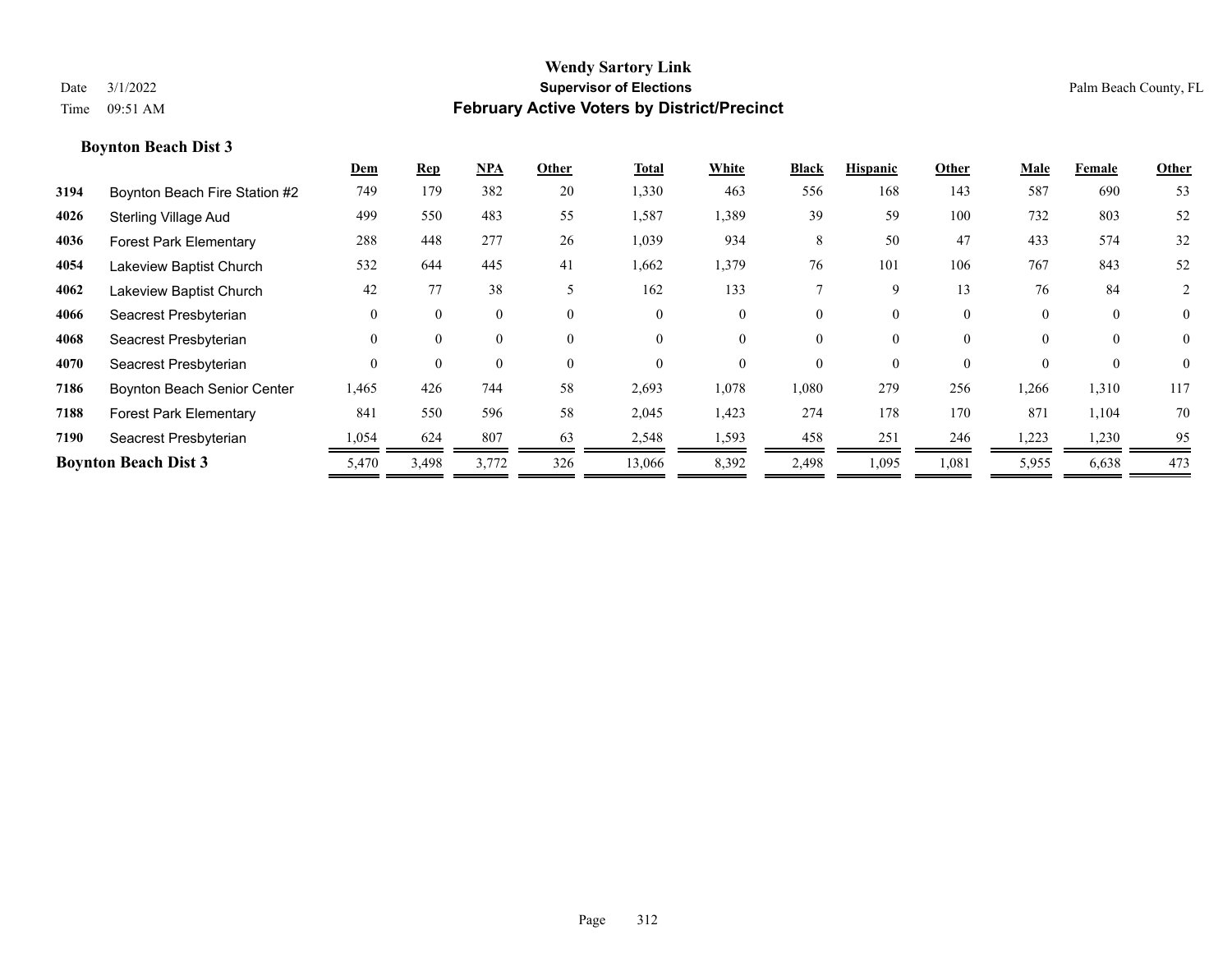# Date 3/1/2022 **Supervisor of Elections** Palm Beach County, FL

# **Wendy Sartory Link** Time 09:51 AM **February Active Voters by District/Precinct**

#### **Boynton Beach Dist 4**

|      |                                  | Dem   | <u>Rep</u> | NPA   | Other | Total  | White | <b>Black</b> | <b>Hispanic</b> | Other | Male  | Female | Other |
|------|----------------------------------|-------|------------|-------|-------|--------|-------|--------------|-----------------|-------|-------|--------|-------|
| 3136 | <b>Freedom Shores Elementary</b> | 879   | 407        | 595   | 31    | 1,912  | 832   | 553          | 271             | 256   | 852   | 986    | 74    |
| 3138 | <b>Citrus Cove Elementary</b>    | 869   | 486        | 574   | 33    | 1,962  | 1,130 | 329          | 289             | 214   | 864   | 1,015  | 83    |
| 3140 | Boynton Lakes North Clubhouse    | 416   | 188        | 280   | 16    | 900    | 424   | 222          | 123             | 131   | 402   | 467    | 31    |
| 3142 | Boynton Lakes North Clubhouse    | 364   | 164        | 228   | 19    | 775    | 430   | 136          | 137             | 72    | 315   | 431    | 29    |
| 3146 | <b>Freedom Shores Elementary</b> | 335   | 132        | 172   | 21    | 660    | 446   | 79           | 73              | 62    | 260   | 379    | 21    |
| 3164 | <b>Citrus Cove Elementary</b>    | 879   | 549        | 655   | 48    | 2,131  | 1,331 | 320          | 246             | 234   | 955   | 1,106  | 70    |
| 3168 | Boynton Beach Fire Station #3    | 901   | 475        | 676   | 36    | 2,088  | 1,193 | 377          | 296             | 222   | 889   | 1,131  | 68    |
| 3172 | Boynton Beach High               | 484   | 143        | 315   | 32    | 974    | 456   | 265          | 145             | 108   | 398   | 528    | 48    |
| 3174 | Boynton Beach Fire Station #3    | 247   | 180        | 176   | 14    | 617    | 425   | 52           | 84              | 56    | 279   | 322    | 16    |
| 3176 | Boynton Beach High               | 207   | 123        | 152   | 8     | 490    | 262   | 85           | 82              | 61    | 212   | 258    | 20    |
| 3182 | Imagine Schools - Chancellor     | 104   | 51         | 78    |       | 237    | 116   | 52           | 38              | 31    | 111   | 115    | 11    |
|      | <b>Boynton Beach Dist 4</b>      | 5,685 | 2,898      | 3,901 | 262   | 12,746 | 7,045 | 2,470        | 1,784           | 1,447 | 5,537 | 6,738  | 471   |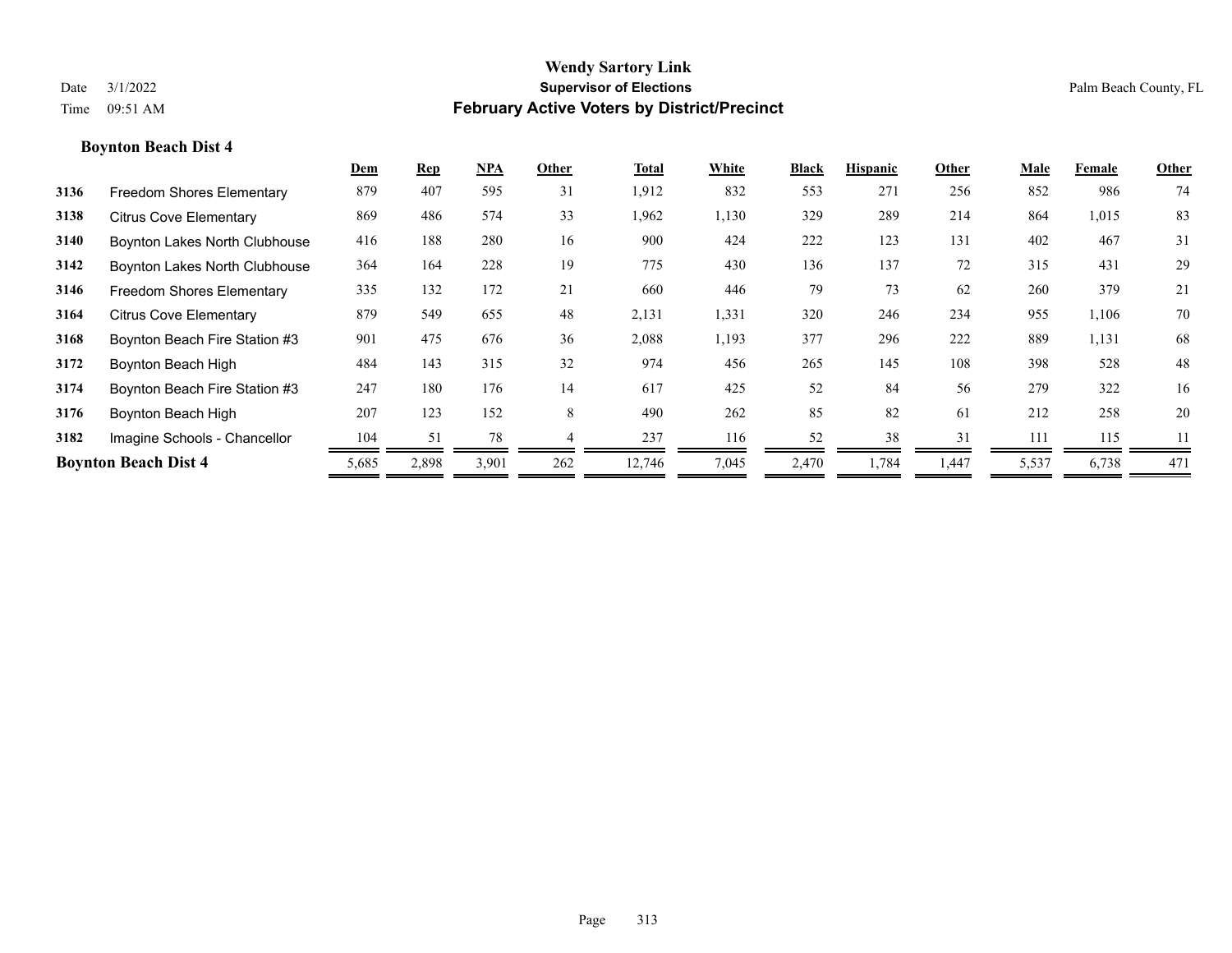|        |                               | <b>Dem</b> | <b>Rep</b>     | $NPA$          | Other        | <b>Total</b> | <b>White</b> | Black | <b>Hispanic</b> | Other    | <b>Male</b> | Female | <b>Other</b>   |
|--------|-------------------------------|------------|----------------|----------------|--------------|--------------|--------------|-------|-----------------|----------|-------------|--------|----------------|
| 6022   | Belle Glade Library/Civic Ctr | 1,353      | 109            | 266            | 18           | 1,746        | 91           | 394.  | 144             | 117      | 720         | 957    | 69             |
| 6024   | Lewis Evans Resource Center   | 687ء       | 66             | 276            |              | 2,042        | 30           | 1,771 | 127             | 114      | 815         | 1,159  | 68             |
| 6028   | Belle Glade Library/Civic Ctr | 748        | 443            | 329            | 14           | 1,534        | 402          | 394   | 651             | 87       | 720         | 771    | 43             |
| 6029   | Belle Glade Library/Civic Ctr |            | $\overline{0}$ | $\overline{0}$ | $\theta$     |              |              |       | $\overline{0}$  | $\Omega$ |             |        | $\overline{0}$ |
| 6032   | Gove Elementary               | 666        | 294            | 273            | <sub>0</sub> | 1,239        | 306          | 430   | 405             | 98       | 534         | 662    | 43             |
| 6036   | Gove Elementary               | 393        | 159            | 208            | 10           | 770          | 130          | 153   | 441             | 46       | 338         | 400    | 32             |
| Ward 1 |                               | 4,848      | 1,071          | 1,352          | 61           | 7,332        | 959          | 4,143 | 1,768           | 462      | 3,128       | 3,949  | 255            |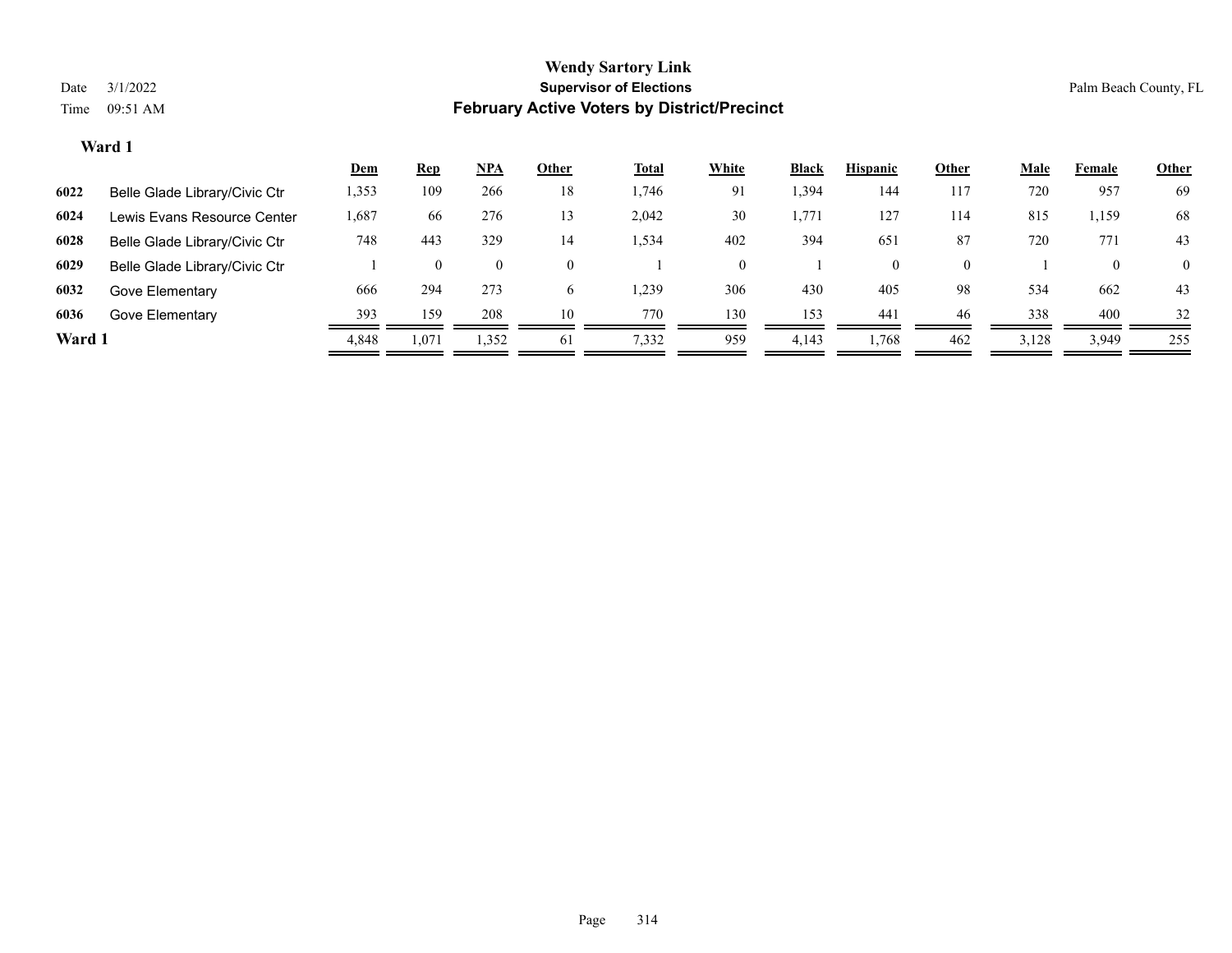|      |                                  | Dem | <b>Rep</b> | NPA | <b>Other</b> | <b>Total</b> | <b>White</b> | <b>Black</b> | <b>Hispanic</b> | <b>Other</b> | <b>Male</b> | <b>Female</b> | <b>Other</b> |
|------|----------------------------------|-----|------------|-----|--------------|--------------|--------------|--------------|-----------------|--------------|-------------|---------------|--------------|
| 4134 | Above and Beyond Community (     | 414 | 552        | 440 | 37           | 1,443        | 1,162        | 41           | 135             | 105          | 684         | 713           | 46           |
| 4136 | Above and Beyond Community (     | 642 | 627        | 593 | 48           | 1,910        | 1,429        | 48           | 220             | 213          | 820         | 1,020         | 70           |
| 4138 | <b>Ascension Catholic Church</b> | 813 | 1,195      | 914 | 71           | 2,993        | 2,334        | 164          | 242             | 253          | 1,425       | 1,476         | 92           |
| 4140 | <b>Broken Sound Club</b>         | 263 | 210        | 192 | 15           | 680          | 504          | 28           | 82              | 66           | 278         | 383           | 19           |
| 4142 | Woodfield Country Club HOA       | 846 | 772        | 751 | 55           | 2,424        | 2,175        | 12           | 67              | 170          | 1,118       | 1,214         | 92           |
| 4144 | Seasons HOA Clubhouse            | 229 | 208        | 174 | 11           | 622          | 511          | 9            | 38              | 64           | 297         | 295           | $30\,$       |
| 4146 | <b>Broken Sound Club</b>         | 534 | 378        | 351 | 17           | 1,280        | 1,175        | 11           | 31              | 63           | 575         | 675           | $30\,$       |
| 4148 | <b>Broken Sound Club</b>         | 552 | 427        | 446 | 40           | 1,465        | 1,155        | 66           | 137             | 107          | 675         | 753           | 37           |
| 4150 | Patch Reef Park Community Cer    | 573 | 569        | 643 | 65           | 1,850        | 1,420        | 66           | 167             | 197          | 873         | 931           | $46\,$       |
| 4152 | Boca Delray Lodge #171           | 619 | 651        | 662 | 50           | 1,982        | 1,451        | 78           | 228             | 225          | 900         | 1,002         | $80\,$       |
| 4154 | Ascension Catholic Church        | 414 | 423        | 347 | 33           | 1,217        | 878          | 85           | 112             | 142          | 592         | 579           | 46           |
| 4158 | Spanish River High               | 935 | 755        | 757 | 45           | 2,492        | 1,975        | 49           | 223             | 245          | 1,186       | 1,202         | 104          |
| 4160 | Greater BR Swim & Racquet Ctr    | 421 | 411        | 356 | 22           | 1,210        | 983          | 18           | 89              | 120          | 560         | 607           | 43           |
| 4162 | Patch Reef Park Community Cer    | 544 | 487        | 448 | $22\,$       | 1,501        | 1,144        | $30\,$       | 116             | 211          | 687         | 736           | $78\,$       |
| 4164 | Safe Schools Institute           | 591 | 638        | 584 | 35           | 1,848        | 1,487        | 29           | 173             | 159          | 855         | 903           | 90           |
| 4166 | FAU Arena Lobby                  | 779 | 456        | 604 | 31           | 1,870        | 1,039        | 310          | 272             | 249          | 828         | 935           | 107          |
| 4168 | JC Mitchell Elementary           | 708 | 574        | 632 | 51           | 1,965        | 1,356        | 89           | 249             | 271          | 859         | 994           | 112          |
| 4170 | Spanish River Library            | 900 | 1,048      | 872 | 54           | 2,874        | 2,237        | 99           | 262             | 276          | 1,370       | 1,411         | 93           |
| 4172 | Marine Safety Headquarters       | 666 | 691        | 615 | 62           | 2,034        | 1,777        | 15           | 106             | 136          | 911         | 1,071         | 52           |
| 4174 | Sugar Sand Park Comm Center      | 300 | 269        | 271 | 15           | 855          | 737          | 5            | 53              | 60           | 401         | 418           | $36\,$       |
| 4176 | Sugar Sand Park Comm Center      | 912 | 716        | 741 | 68           | 2,437        | 1,781        | 72           | 322             | 262          | 1,061       | 1,277         | 99           |
| 4178 | Sugar Sand Park Comm Center      | 756 | 646        | 514 | 48           | 1,964        | 1,568        | 43           | 198             | 155          | 807         | 1,097         | 60           |
| 4184 | Boca Raton Middle                | 559 | 613        | 570 | 36           | 1,778        | 1,334        | 63           | 215             | 166          | 845         | 888           | 45           |
| 4186 | The Volen Center                 | 544 | 510        | 459 | 29           | 1,542        | 1,069        | 127          | 167             | 179          | 704         | 778           | 60           |
| 4188 | Elks Lodge of Boca Raton         | 898 | 531        | 615 | 58           | 2,102        | 1,222        | 330          | 313             | 237          | 948         | 1,061         | 93           |
| 4190 | St Gregory Episcopal Church      | 737 | 1,086      | 826 | 78           | 2,727        | 2,294        | 26           | 179             | 228          | 1,340       | 1,304         | 83           |
| 4210 | Sugar Sand Park Comm Center      | 649 | 833        | 695 | 44           | 2,221        | 1,740        | 29           | 273             | 179          | 1,024       | 1,127         | 70           |
| 4212 | Center for Spiritual Living      | 631 | 799        | 613 | 42           | 2,085        | 1,734        | 35           | 173             | 143          | 985         | 1,039         | 61           |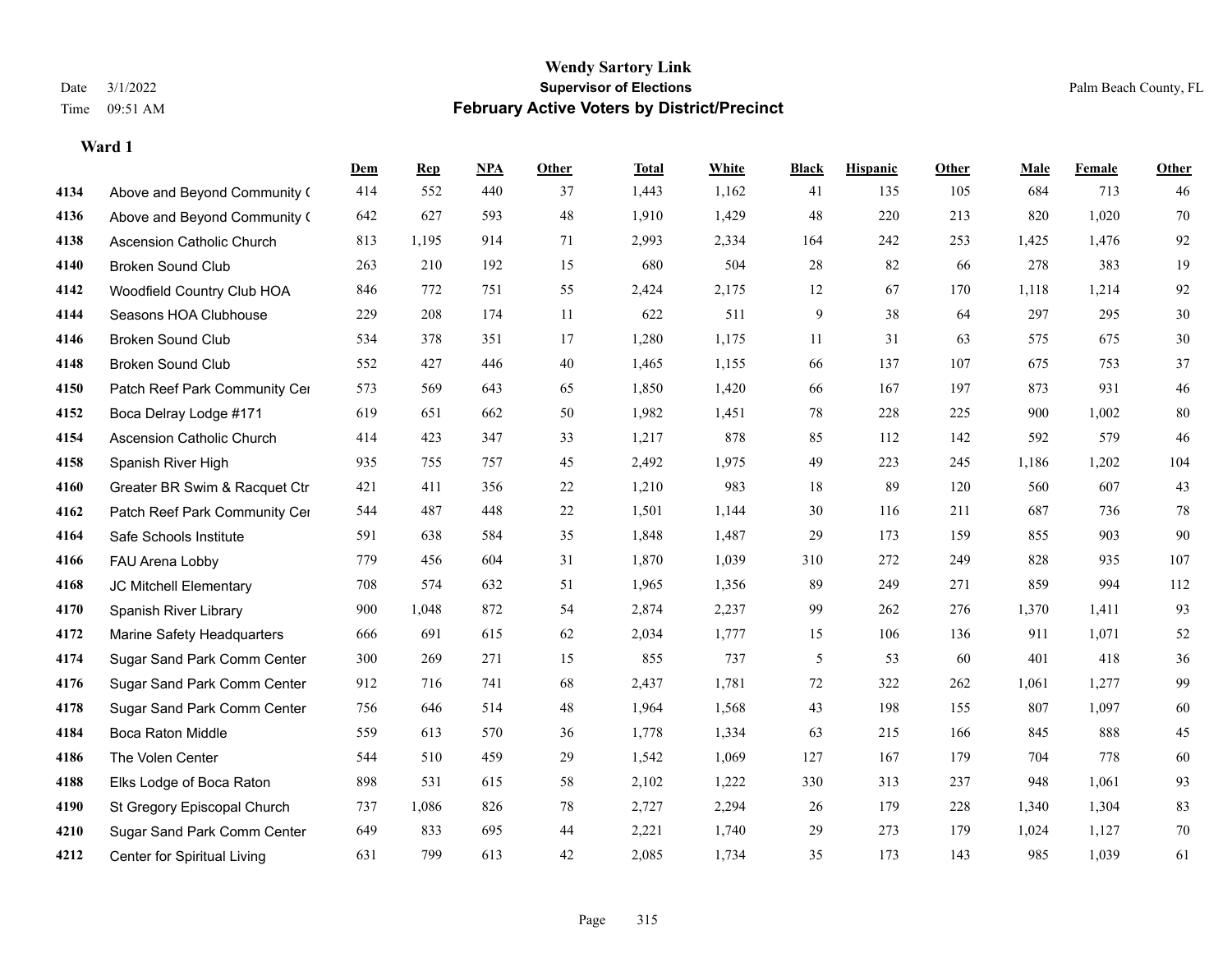|        |                                    | Dem    | <b>Rep</b> | <u>NPA</u> | Other | Total  | White  | <b>Black</b> | <b>Hispanic</b> | Other | <b>Male</b> | Female | Other |
|--------|------------------------------------|--------|------------|------------|-------|--------|--------|--------------|-----------------|-------|-------------|--------|-------|
| 4214   | Calvary Chapel Boca Raton - 4th    | 618    | 871        | 646        | 63    | 2,198  | 1,754  | 44           | 230             | 170   | 1,023       | 1,098  | 77    |
| 4216   | Calvary Chapel Boca Raton - Kir    | 667    | 1,064      | 697        | 60    | 2,488  | 2,094  | 20           | 181             | 193   | 1,184       | 1,216  | 88    |
| 4218   | <b>Grace Community Church</b>      | 447    | 862        | 540        | 54    | 1,903  | 1,574  | 34           | 143             | 152   | 887         | 936    | 80    |
| 4220   | <b>Boca Raton Community Center</b> | 453    | 401        | 474        | 45    | 1,373  | 882    | 104          | 237             | 150   | 613         | 715    | 45    |
| 4222   | Boca Raton Downtown Library        | 948    | 1,169      | 962        | 89    | 3,168  | 2,660  | 78           | 187             | 243   | 1,434       | 1,622  | 112   |
| 4224   | <b>Grace Community Church</b>      | 506    | 1,136      | 757        | 58    | 2,457  | 2,024  | 54           | 179             | 200   | 1,150       | 1,225  | 82    |
| 4226   | St Gregory Episcopal Church        | 216    | 385        | 288        | 26    | 915    | 820    | 8            | 31              | 56    | 428         | 465    | 22    |
| 4228   | <b>Boca Raton Community Center</b> | 527    | 687        | 535        | 49    | 1,798  | 1,547  | 17           | 99              | 135   | 812         | 941    | 45    |
| 4230   | Boca Raton Downtown Library        | 308    | 451        | 338        | 24    | 1,121  | 980    | 9            | 56              | 76    | 528         | 570    | 23    |
| 5115   | Spanish River High                 | 90     | 118        | 98         | 16    | 322    | 258    |              | 28              | 32    | 161         | 158    |       |
| Ward 1 |                                    | 22,209 | 24,219     | 21,020     | 1.666 | 69,114 | 54,264 | 2,349        | 6,213           | 6,288 | 31,828      | 34,835 | 2,451 |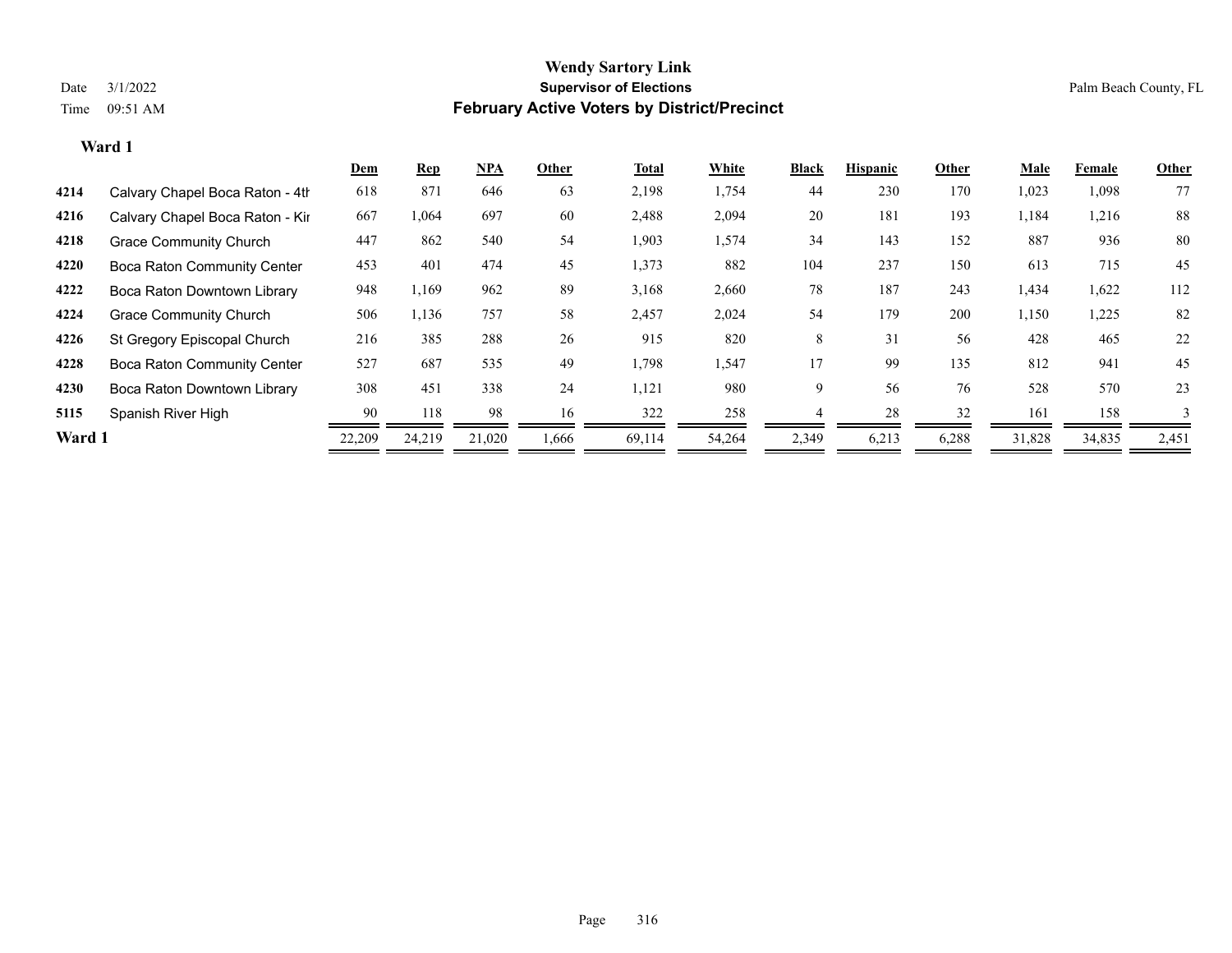| 3/1/2022<br>Date<br>09:51 AM<br>Time         |     |            |       |              | <b>Wendy Sartory Link</b><br><b>Supervisor of Elections</b><br><b>February Active Voters by District/Precinct</b> |              |              |                 |              |             |               | Palm Beach County, FL |
|----------------------------------------------|-----|------------|-------|--------------|-------------------------------------------------------------------------------------------------------------------|--------------|--------------|-----------------|--------------|-------------|---------------|-----------------------|
| Ward 1                                       | Dem | <b>Rep</b> | $NPA$ | <b>Other</b> | <b>Total</b>                                                                                                      | <b>White</b> | <b>Black</b> | <b>Hispanic</b> | <b>Other</b> | <b>Male</b> | <b>Female</b> | <b>Other</b>          |
| 4038<br><b>Briny Breezes Community Cente</b> | 87  | 142        | 92    | 4            | 325                                                                                                               | 299          | $\theta$     | 10              | 16           | 133         | 182           | 10                    |
| Ward 1                                       | 87  | 142        | 92    |              | 325                                                                                                               | 299          |              | 10              | 16           | 133         | 182           | 10                    |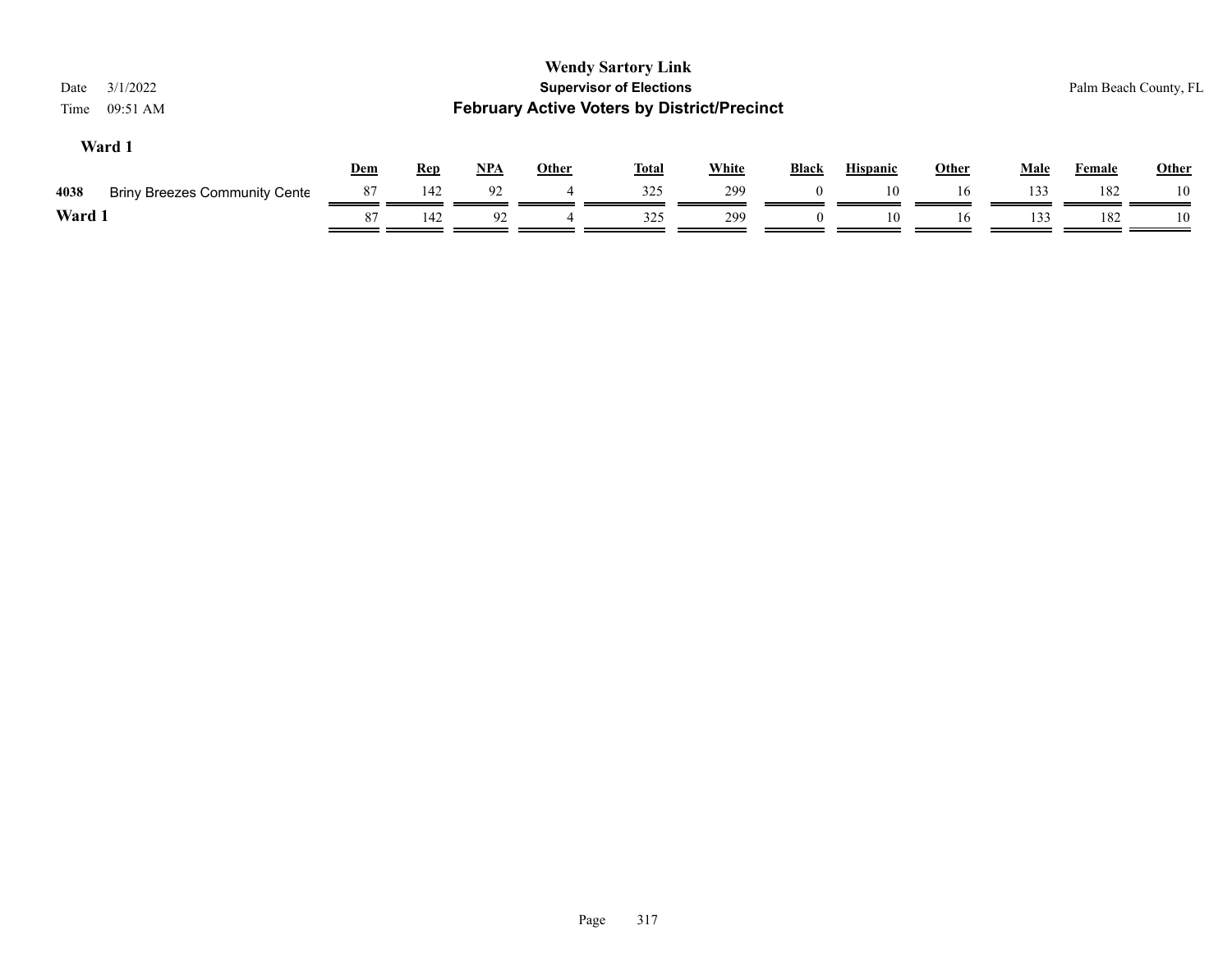| 3/1/2022<br>Date<br>09:51 AM<br>Time |     |            |            |              | <b>Wendy Sartory Link</b><br><b>Supervisor of Elections</b><br><b>February Active Voters by District/Precinct</b> |              |              |                 |              |             | Palm Beach County, FL |              |
|--------------------------------------|-----|------------|------------|--------------|-------------------------------------------------------------------------------------------------------------------|--------------|--------------|-----------------|--------------|-------------|-----------------------|--------------|
| Ward 1                               | Dem | <b>Rep</b> | <u>NPA</u> | <b>Other</b> | <b>Total</b>                                                                                                      | <b>White</b> | <b>Black</b> | <b>Hispanic</b> | <b>Other</b> | <b>Male</b> | Female                | <b>Other</b> |
| Cloud Lake Town Hall<br>2132         | 26  | 27         | 31         |              | 85                                                                                                                | 56           |              | 22              |              | 37          | 45                    |              |
| Ward 1                               | 26  | 27         | 31         |              | 85                                                                                                                | 56           |              | 22              |              | 37          | 45                    |              |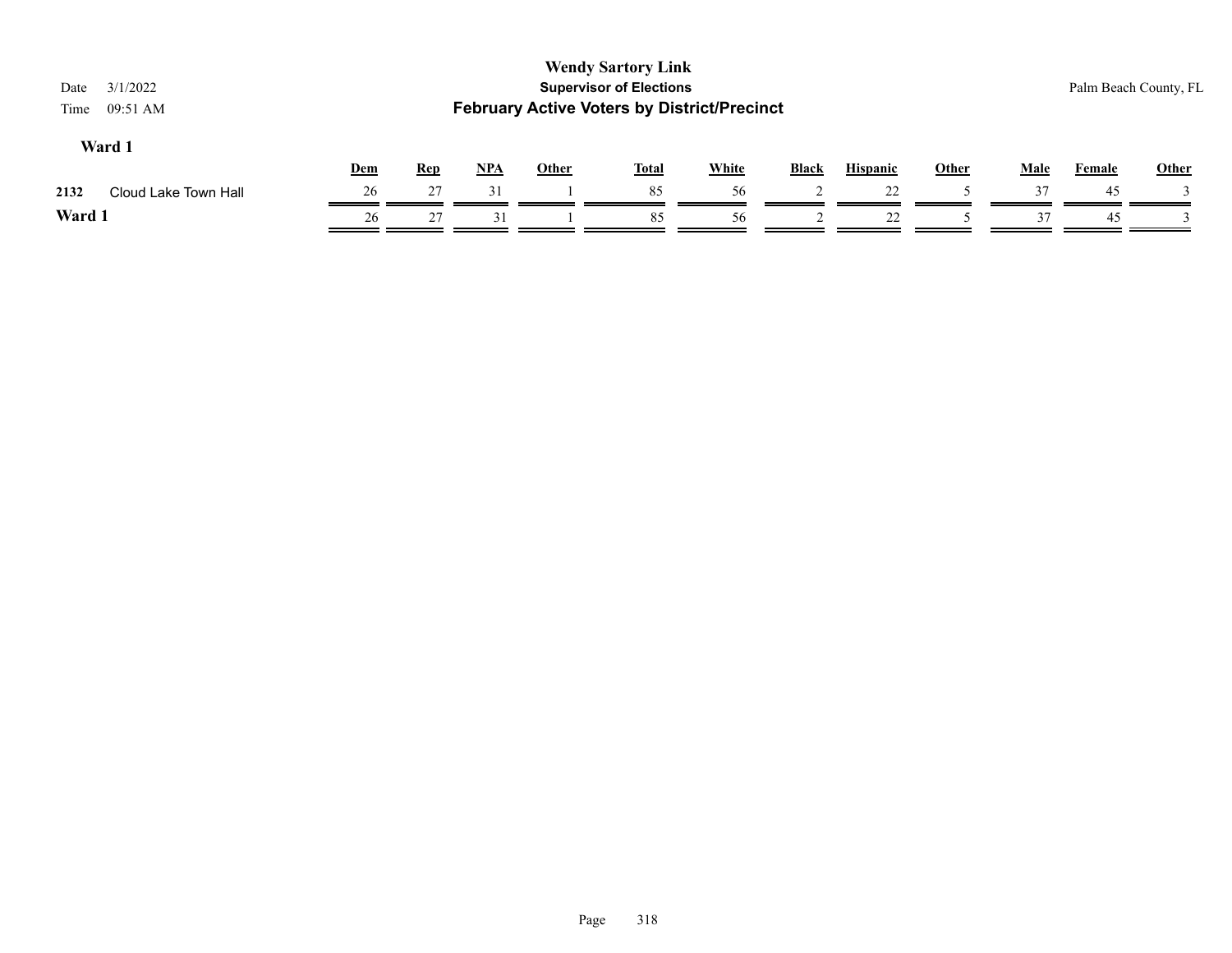**Ward 1**

#### **Wendy Sartory Link** Date 3/1/2022 **Supervisor of Elections** Palm Beach County, FL Time 09:51 AM **February Active Voters by District/Precinct**

|      |                                   | <u>Dem</u>   | <b>Rep</b>       | NPA              | <b>Other</b>     | <b>Total</b>     | <b>White</b>     | <b>Black</b>     | <b>Hispanic</b>  | <b>Other</b> | <b>Male</b>      | <b>Female</b>    | Other            |
|------|-----------------------------------|--------------|------------------|------------------|------------------|------------------|------------------|------------------|------------------|--------------|------------------|------------------|------------------|
| 4058 | Plumosa SOA Elementary            | 52           | 62               | 41               | 7                | 162              | 144              | 4                | 8                | 6            | 81               | 79               | $\overline{2}$   |
| 4074 | Plumosa SOA Elementary            | 431          | 439              | 364              | 24               | 1,258            | 1,084            | $20\,$           | 73               | 81           | 590              | 635              | 33               |
| 4076 | <b>Country Manors Clubhouse</b>   | 449          | 388              | 408              | 23               | 1,268            | 898              | 96               | 140              | 134          | 563              | 671              | 34               |
| 4086 | Banyan Creek Elementary           | 538          | 390              | 395              | 31               | 1,354            | 925              | 189              | 106              | 134          | 630              | 677              | 47               |
| 4088 | West Park Baptist Church          | 850          | 468              | 488              | 45               | 1,851            | 1,575            | 63               | 95               | 118          | 752              | 1.053            | 46               |
| 4090 | Pines of Delray North             | 268          | 174              | 159              | 16               | 617              | 496              | 40               | 44               | 37           | 240              | 351              | 26               |
| 4092 | <b>Atlantic High</b>              | $\mathbf{0}$ | $\boldsymbol{0}$ | $\boldsymbol{0}$ | $\boldsymbol{0}$ | $\boldsymbol{0}$ | $\boldsymbol{0}$ | $\boldsymbol{0}$ | $\boldsymbol{0}$ | $\bf{0}$     | $\boldsymbol{0}$ | $\boldsymbol{0}$ | $\boldsymbol{0}$ |
| 4094 | S D Spady Elementary              | 669          | 705              | 552              | 57               | 1,983            | 1,725            | $28\,$           | 95               | 135          | 946              | 969              | 68               |
| 4096 | <b>Carver Middle</b>              | 567          | 48               | 163              | 10               | 788              | 103              | 588              | 31               | 66           | 365              | 373              | 50               |
| 4098 | <b>Bethel Evangelical Baptist</b> | 989          | 755              | 659              | 69               | 2,472            | 1,890            | 186              | 218              | 178          | 1,051            | 1,352            | 69               |
| 4102 | Veterans Park Recreation Ctr      | 426          | 509              | 415              | 34               | 1,384            | 1,263            | 14               | 24               | 83           | 642              | 705              | 37               |
| 4104 | <b>Emmanuel Catholic Church</b>   | 733          | 666              | 644              | 67               | 2,110            | 1,703            | 85               | 157              | 165          | 925              | 1,116            | 69               |
| 4106 | Delray Beach Golf Club            | 400          | 412              | 359              | 35               | 1,206            | 928              | 56               | 111              | 111          | 555              | 612              | 39               |
| 4108 | Pines of Delray East              | 585          | 345              | 383              | 30               | 1,343            | 989              | 89               | 145              | 120          | 541              | 750              | 52               |
| 4110 | 505 Club                          | 376          | 436              | 313              | 30               | 1,155            | 1,050            | 11               | 30               | 64           | 508              | 618              | 29               |
| 4112 | Veterans Park Recreation Ctr      | 573          | 792              | 567              | 45               | 1,977            | 1,820            | 9                | 40               | 108          | 928              | 986              | 63               |
| 4114 | Delray Beach First Baptist        | 814          | 772              | 627              | 61               | 2,274            | 1,921            | 81               | 127              | 145          | 1,057            | 1,170            | 47               |
| 4118 | <b>Orchard View Elementary</b>    | 669          | 420              | 491              | 34               | 1,614            | 1,121            | 151              | 200              | 142          | 662              | 897              | 55               |
| 4120 | <b>Orchard View Elementary</b>    | 446          | 296              | 340              | 42               | 1,124            | 803              | 64               | 154              | 103          | 472              | 611              | 41               |
| 4122 | Delray Beach Swim and Tennis      | 715          | 431              | 494              | 36               | 1,676            | 1,171            | 195              | 153              | 157          | 724              | 891              | 61               |
| 4124 | Delray Beach Swim and Tennis      | 777          | 589              | 673              | 61               | 2,100            | 1,581            | 134              | 191              | 194          | 961              | 1,065            | 74               |
| 4126 | <b>Pine Grove Elementary</b>      | 509          | 841              | 551              | 64               | 1,965            | 1,703            | 25               | 93               | 144          | 905              | 992              | 68               |
| 5086 | <b>Carver Middle</b>              | 45           | 20               | 15               | $\overline{4}$   | 84               | 67               | 6                | 4                | 7            | 34               | 48               | 2                |
| 5088 | <b>Carver Middle</b>              | 170          | 126              | 142              | 16               | 454              | 293              | 50               | 58               | 53           | 200              | 239              | 15               |
| 5120 | Delray Beach First Baptist        | 4            | -1               | $\bf{0}$         | -1               | 6                | 6                | $\boldsymbol{0}$ | $\mathbf{0}$     | $\mathbf{0}$ | 2                | $\overline{4}$   | $\boldsymbol{0}$ |
| 7194 | Delray Beach Community Cente      | 574          | 361              | 424              | 46               | 1,405            | 1,010            | 194              | 105              | 96           | 711              | 649              | 45               |
| 7196 | <b>Atlantic High</b>              | 1,507        | 239              | 533              | 21               | 2,300            | 606              | 1,362            | 123              | 209          | 1,053            | 1,156            | 91               |
| 7198 | <b>Atlantic High</b>              | 45           | 27               | 26               | 3                | 101              | 81               | 6                | 8                | 6            | 40               | 59               | $\overline{2}$   |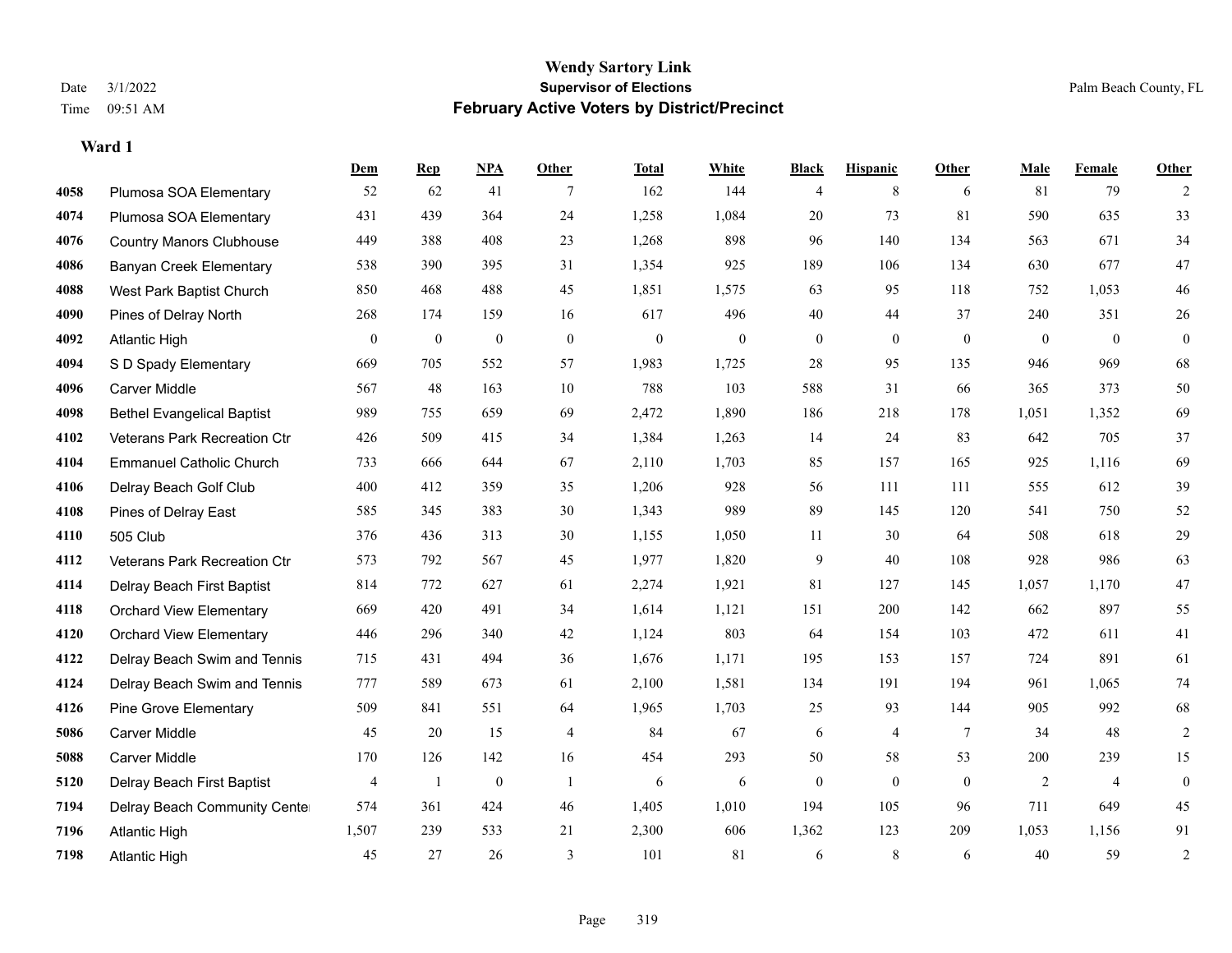|        |                               | Dem    | <b>Rep</b> | <u>NPA</u> | Other | <u>Total</u> | White  | <b>Black</b> | <b>Hispanic</b> | Other | <b>Male</b> | Female | <b>Other</b> |
|--------|-------------------------------|--------|------------|------------|-------|--------------|--------|--------------|-----------------|-------|-------------|--------|--------------|
| 7200   | Pompey Park Recreation Center | 1,326  | 242        | 449        | 24    | 2,041        | 512    | ,291         | 107             | 131   | 931         | 1,052  | 58           |
| 7202   | 505 Club                      | 641    | 398        | 444        | 40    | 1,523        | 1,095  | 229          | 71              | 128   | 799         | 677    | 47           |
| 7204   | 505 Club                      | 32     | 32         | 38         | 4     | 106          | 82     |              | 9.              | 13    | 53          | 48     |              |
| 7206   | 505 Club                      | 57     | 62         | 56         |       | 180          | 154    |              | 8               | 16    | 97          | 78     |              |
| 7208   | Atlantic High                 | 760    | 196        | 322        | 22    | 1,300        | 573    | 532          | 84              | 111   | 563         | 697    | 40           |
| 7210   | Village Academy               | 1,758  | 106        | 435        | 17    | 2,316        | 132    | 1,872        | 146             | 166   | 960         | 1,259  | 97           |
| 7212   | Delray Beach Library          | 1,318  | 241        | 481        | 30    | 2,070        | 581    | 1,195        | 118             | 176   | 1,018       | 985    | 67           |
| 7214   | Delray Beach Community Cente  | 865    | 316        | 499        | 38    | 1,718        | 812    | 546          | 209             | 151   | 819         | 832    | 67           |
| Ward 1 |                               | 20,938 | 12,305     | 12,950     | 1,092 | 47,285       | 30,897 | 9,415        | 3,285           | 3,688 | 21,378      | 24,356 | 1,551        |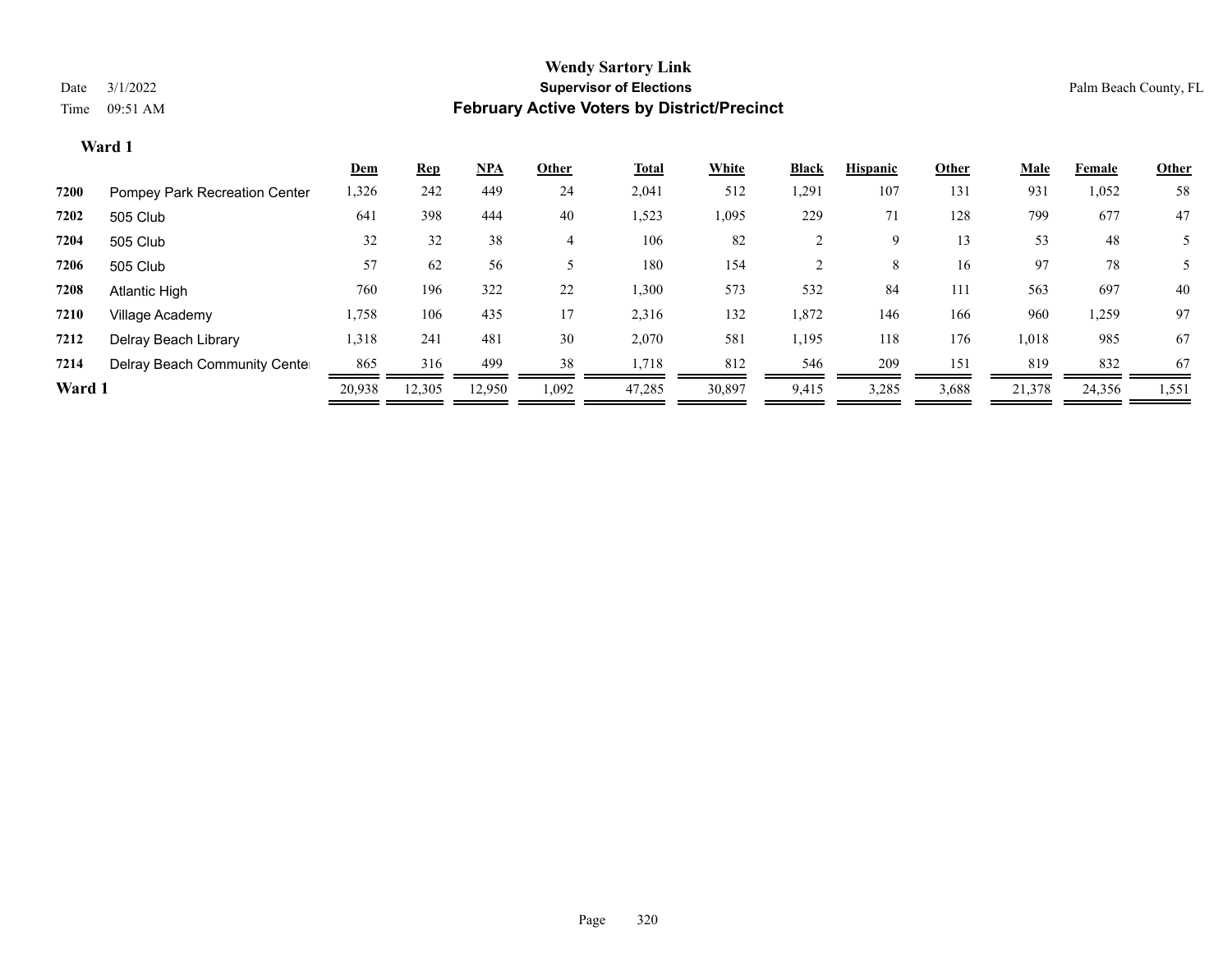|        |                                    | Dem            | <b>Rep</b>   | NPA          | Other        | <b>Total</b>     | White        | <b>Black</b>   | <b>Hispanic</b> | Other          | Male           | Female         | <b>Other</b>   |
|--------|------------------------------------|----------------|--------------|--------------|--------------|------------------|--------------|----------------|-----------------|----------------|----------------|----------------|----------------|
| 2084   | <b>Cholee Lake Elementary</b>      | 291            | 118          | 165          | 16           | 590              | 169          | 217            | 136             | 68             | 265            | 309            | 16             |
| 2086   | <b>Cholee Lake Elementary</b>      | 1,237          | 558          | 947          | 52           | 2,794            | 869          | 617            | 925             | 383            | 1,218          | 1,468          | 108            |
| 2150   | River Bridge Activities Center     | 1,095          | 532          | 707          | 58           | 2,392            | 1,152        | 500            | 497             | 243            | 993            | 1,314          | 85             |
| 2152   | Pine Ridge North II                | 1,110          | 523          | 833          | 52           | 2,518            | 1,022        | 393            | 840             | 263            | 1,011          | 1,404          | 103            |
| 2168   | First Baptist Church GA            | $\overline{0}$ | $\theta$     | $\mathbf{0}$ | $\mathbf{0}$ | $\boldsymbol{0}$ | $\mathbf{0}$ | $\overline{0}$ | $\overline{0}$  | $\overline{0}$ | $\theta$       | $\overline{0}$ | $\overline{0}$ |
| 2170   | <b>Liberty Park Elementary</b>     | 1,144          | 544          | 670          | 58           | 2,416            | 1,046        | 463            | 650             | 257            | 967            | 1,340          | 109            |
| 2174   | First Baptist Church GA            | 457            | 187          | 282          | 14           | 940              | 408          | 195            | 211             | 126            | 423            | 476            | 41             |
| 2182   | <b>Greenacres Community Center</b> | 640            | 286          | 545          | 31           | 1,502            | 526          | 143            | 687             | 146            | 597            | 818            | 87             |
| 2184   | American Polish Club               | 1,085          | 389          | 813          | 42           | 2,329            | 699          | 348            | 1,025           | 257            | 974            | 1,217          | 138            |
| 2194   | <b>LC Swain Middle</b>             | 1,092          | 371          | 745          | 42           | 2,250            | 765          | 477            | 780             | 228            | 947            | 1,198          | 105            |
| 2196   | Pine Ridge South IV Clubhouse      | 886            | 497          | 514          | 43           | 1,940            | 1,159        | 262            | 407             | 112            | 758            | 1,107          | 75             |
| 2202   | <b>LC Swain Middle</b>             | $\theta$       | 8            |              | $\theta$     | 9                | 6            | $\overline{0}$ | 3               | $\theta$       | $\overline{4}$ | 5              | $\theta$       |
| 2206   | <b>Heritage Elementary</b>         | 462            | 192          | 338          | 16           | 1,008            | 318          | 222            | 339             | 129            | 437            | 521            | 50             |
| 2212   | American Polish Club               | $\theta$       | $\mathbf{0}$ | $\mathbf{0}$ | $\theta$     | $\mathbf{0}$     | $\theta$     | $\theta$       | $\theta$        | $\overline{0}$ | $\theta$       | $\overline{0}$ | $\Omega$       |
| 2218   | <b>Tradewinds Middle</b>           | 1,265          | 313          | 661          | 40           | 2,279            | 564          | 909            | 358             | 448            | 1,001          | 1,153          | 125            |
| 3088   | <b>Tradewinds Middle</b>           | 183            | 51           | 125          | 8            | 367              | 96           | 128            | 82              | 61             | 170            | 187            | 10             |
| Ward 1 |                                    | 10,947         | 4,569        | 7,346        | 472          | 23,334           | 8,799        | 4,874          | 6,940           | 2,721          | 9,765          | 12,517         | 1,052          |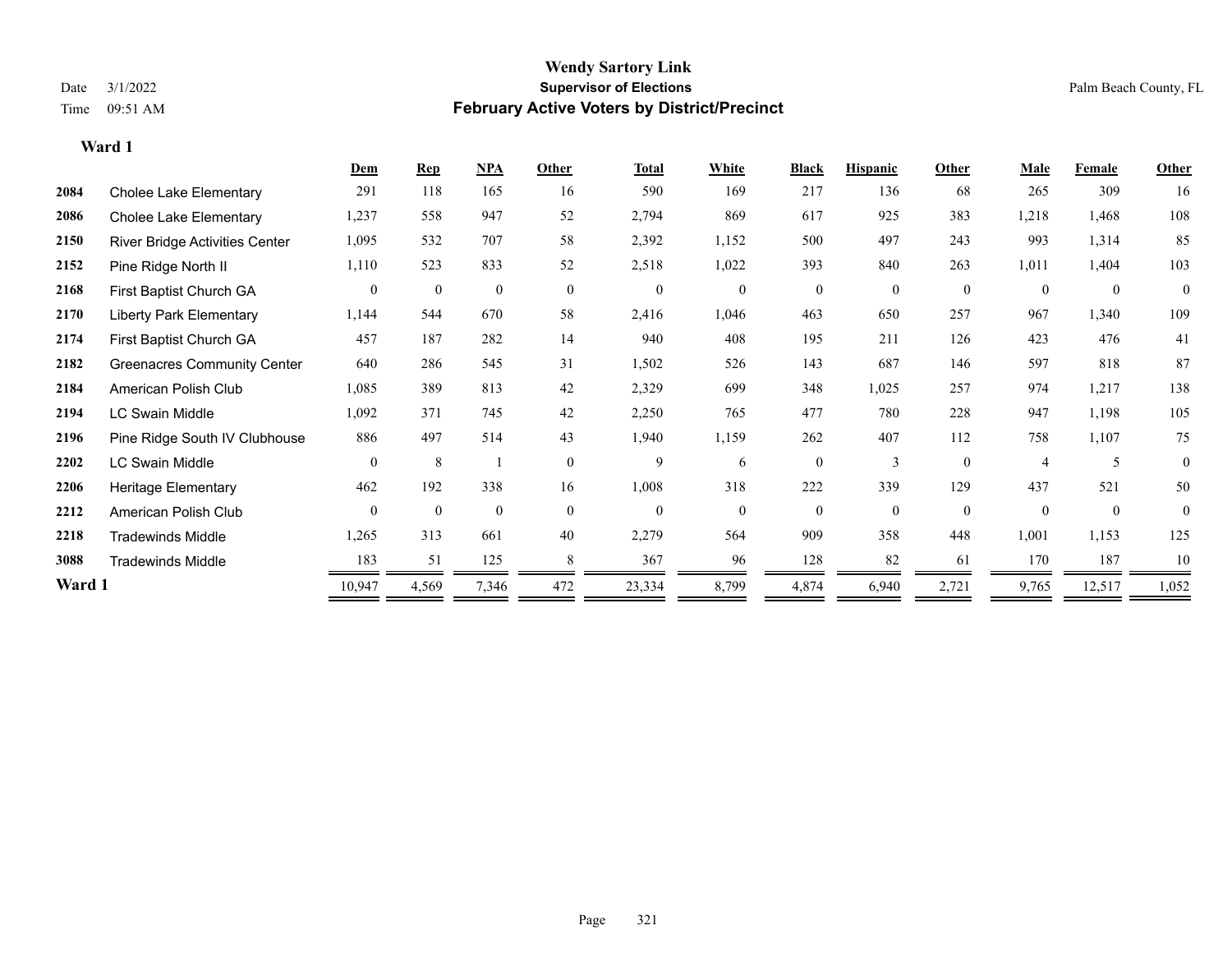| 3/1/2022<br>Date<br>09:51 AM<br>Time |     |            |     |              | <b>Wendy Sartory Link</b><br><b>Supervisor of Elections</b><br><b>February Active Voters by District/Precinct</b> |              |              |                 |       |             |               | Palm Beach County, FL |
|--------------------------------------|-----|------------|-----|--------------|-------------------------------------------------------------------------------------------------------------------|--------------|--------------|-----------------|-------|-------------|---------------|-----------------------|
| Ward 1                               | Dem | <u>Rep</u> | NPA | <b>Other</b> | <u>Total</u>                                                                                                      | <b>White</b> | <b>Black</b> | <b>Hispanic</b> | Other | <b>Male</b> | <b>Female</b> | Other                 |
| Cloud Lake Town Hall<br>2130         | 42  | 63         | 60  |              | 173                                                                                                               | 125          |              | 33              | 13    | 87          | 80            | <sub>0</sub>          |
| Ward 1                               | 42  | 63         | 60  |              | 173                                                                                                               | 125          |              | 33              | 13    | 87          | 80            |                       |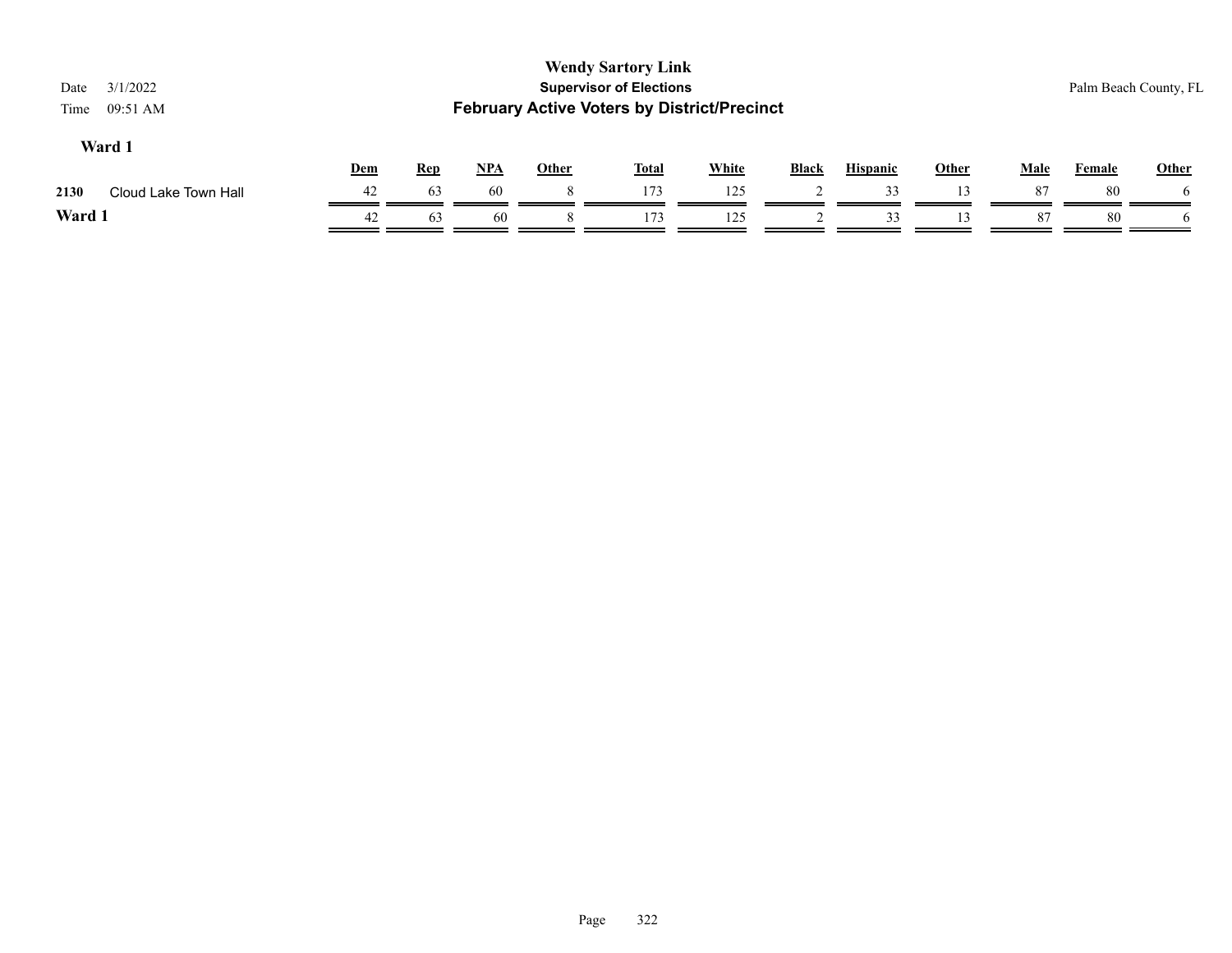| 3/1/2022<br>Date<br>09:51 AM<br>Time |     |            |     |              | <b>Wendy Sartory Link</b><br><b>Supervisor of Elections</b><br><b>February Active Voters by District/Precinct</b> |              |              |                 |              |             | Palm Beach County, FL |              |
|--------------------------------------|-----|------------|-----|--------------|-------------------------------------------------------------------------------------------------------------------|--------------|--------------|-----------------|--------------|-------------|-----------------------|--------------|
| Ward 1                               | Dem | <b>Rep</b> | NPA | <b>Other</b> | <b>Total</b>                                                                                                      | <b>White</b> | <b>Black</b> | <b>Hispanic</b> | <b>Other</b> | <b>Male</b> | Female                | <b>Other</b> |
| 4072<br><b>Gulf Stream Town Hall</b> | 185 | 459        | 215 | 23           | 882                                                                                                               | 817          |              | 23              | 38           | 429         | 433                   | 20           |
| Ward 1                               | 185 | 459        | 215 | 23           | 882                                                                                                               | 817          | 4            | 23              | 38           | 429         | 433                   | 20           |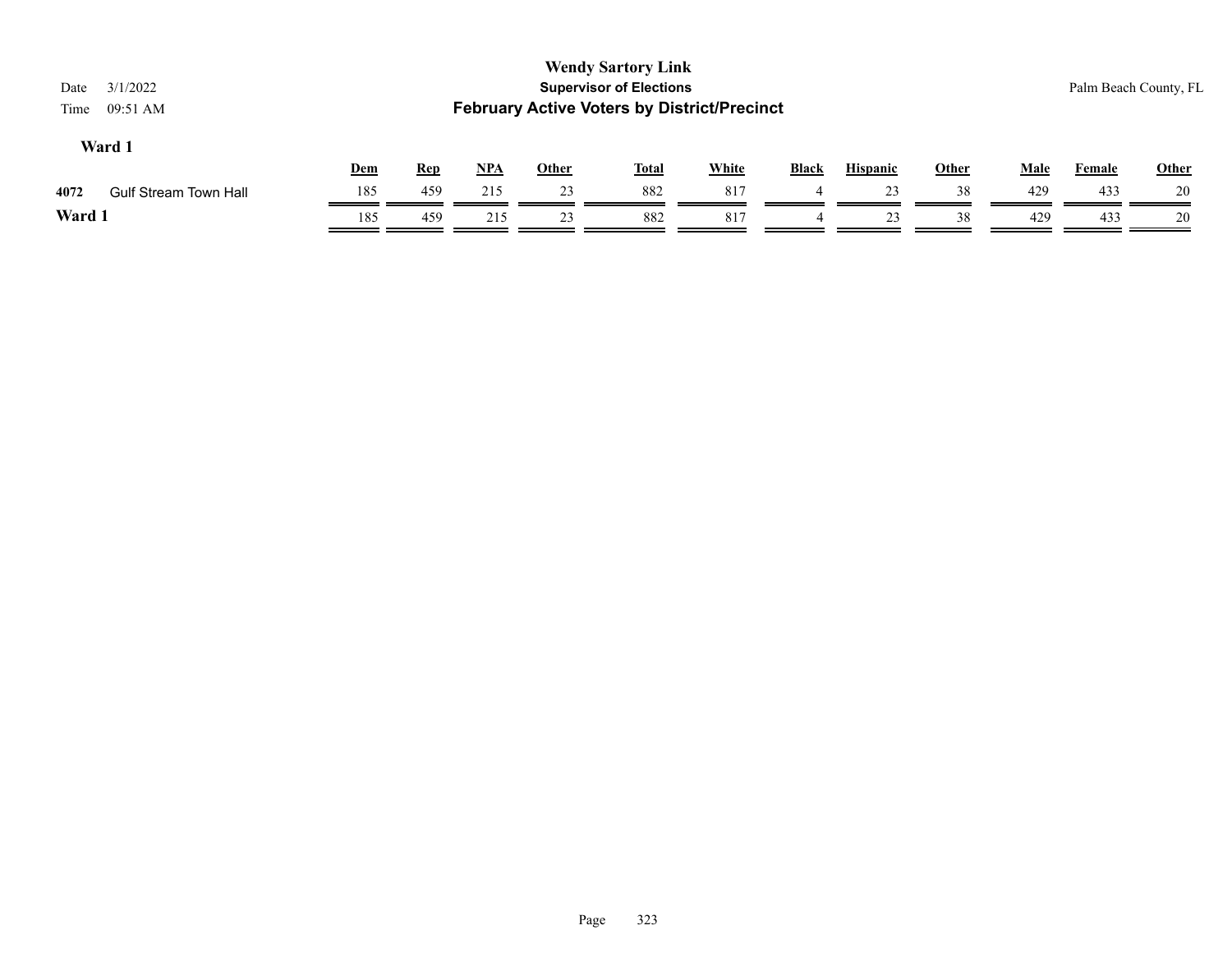| <b>Supervisor of Elections</b><br>3/1/2022<br>Date<br><b>February Active Voters by District/Precinct</b><br>09:51 AM<br>Time |                  |       |            |     |              |              |                                           |              |                 |       |             |                                 |  |
|------------------------------------------------------------------------------------------------------------------------------|------------------|-------|------------|-----|--------------|--------------|-------------------------------------------|--------------|-----------------|-------|-------------|---------------------------------|--|
|                                                                                                                              |                  |       |            |     |              |              |                                           |              |                 |       |             | <b>Other</b>                    |  |
| St Lucy Catholic Church                                                                                                      | 619              | 935   | 642        | 41  | 2,237        | 2,000        | 14                                        | 77           | 146             | 1,021 | 1,148       | 68                              |  |
| St Lucy Catholic Church                                                                                                      | 30               | 60    | 32         |     | 124          | 109          | $\overline{0}$                            | 4            | 11              | 57    | 65          |                                 |  |
| St Lucy Catholic Church                                                                                                      | 534              | 570   | 416        | 36  | 1,556        | 1,369        | 8                                         | 65           | 114             | 722   | 794         | 40                              |  |
|                                                                                                                              | 1,183            | 1,565 | 1,090      | 79  | 3,917        | 3,478        | 22                                        | 146          | 271             | 1,800 | 2,007       | 110                             |  |
|                                                                                                                              | Ward 1<br>Ward 1 | Dem   | <b>Rep</b> | NPA | <b>Other</b> | <b>Total</b> | <b>Wendy Sartory Link</b><br><b>White</b> | <b>Black</b> | <b>Hispanic</b> | Other | <b>Male</b> | Palm Beach County, FL<br>Female |  |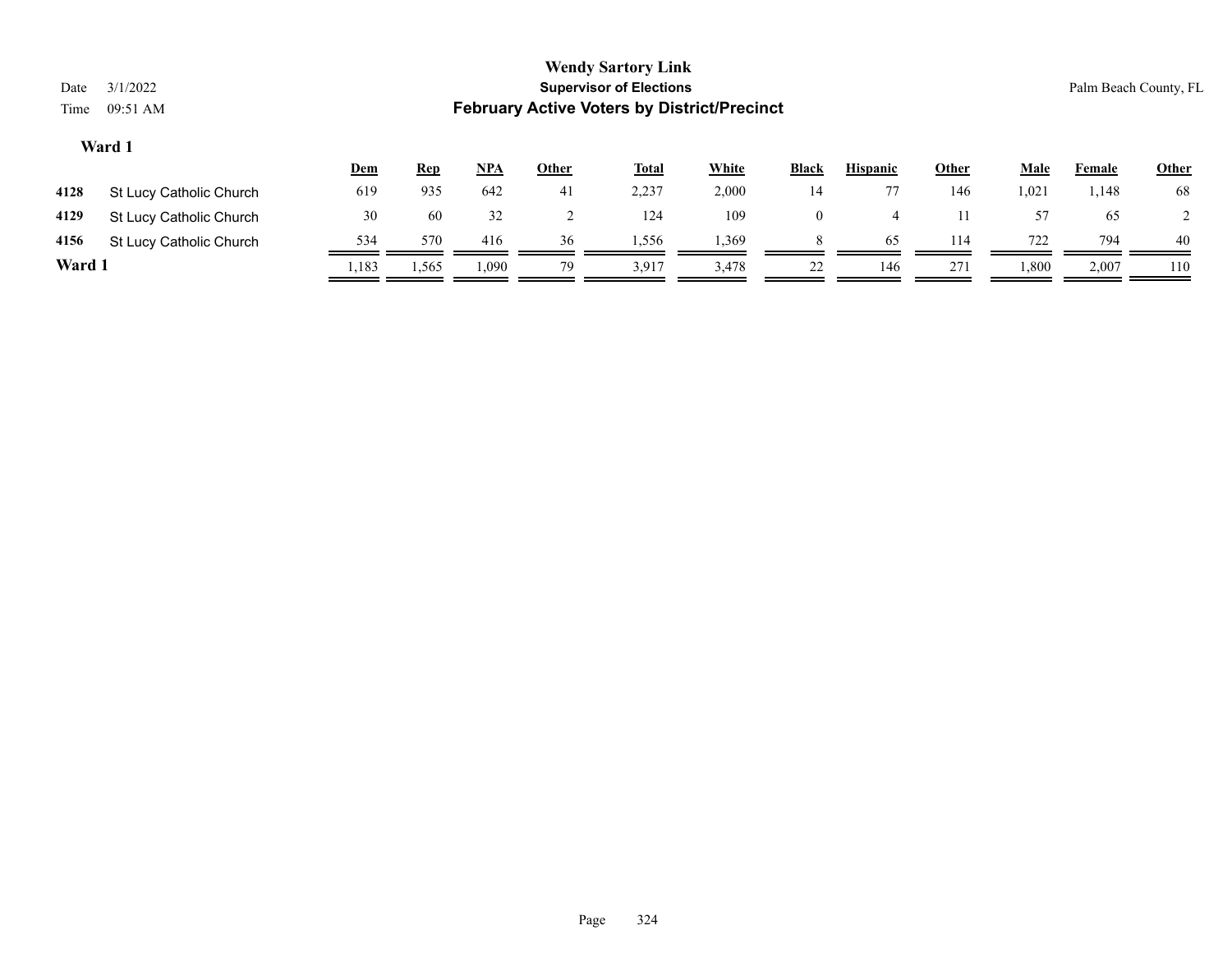| Date<br>Time | <b>Wendy Sartory Link</b><br><b>Supervisor of Elections</b><br>3/1/2022<br>Palm Beach County, FL<br><b>February Active Voters by District/Precinct</b><br>09:51 AM<br>Ward 1 |            |            |            |              |              |       |              |                 |       |             |        |              |  |
|--------------|------------------------------------------------------------------------------------------------------------------------------------------------------------------------------|------------|------------|------------|--------------|--------------|-------|--------------|-----------------|-------|-------------|--------|--------------|--|
|              |                                                                                                                                                                              |            |            |            |              |              |       |              |                 |       |             |        |              |  |
|              |                                                                                                                                                                              | <b>Dem</b> | <u>Rep</u> | <u>NPA</u> | <b>Other</b> | <u>Total</u> | White | <b>Black</b> | <b>Hispanic</b> | Other | <b>Male</b> | Female | <b>Other</b> |  |
| 2046         | <b>Haverhill Town Hall</b>                                                                                                                                                   | 397        | 221        | 240        | 10           | 868          | 332   | 237          | 205             | 94    | 386         | 442    | 40           |  |
| 7136         | <b>Haverhill Town Hall</b>                                                                                                                                                   | 38         | 37         | 34         | $\sim$<br>∠  | 111          | 46    | 29           | 26              | 10    | 43          | 62     | 6            |  |
| 7140         | <b>Haverhill Town Hall</b>                                                                                                                                                   | 170        | 78         | 100        | $\sigma$     | 354          | 109   | 127          | 79              | 39    | 166         | 166    | 22           |  |
| Ward 1       |                                                                                                                                                                              | 605        | 336        | 374        | 18           | 1,333        | 487   | 393          | 310             | 143   | 595         | 670    | 68           |  |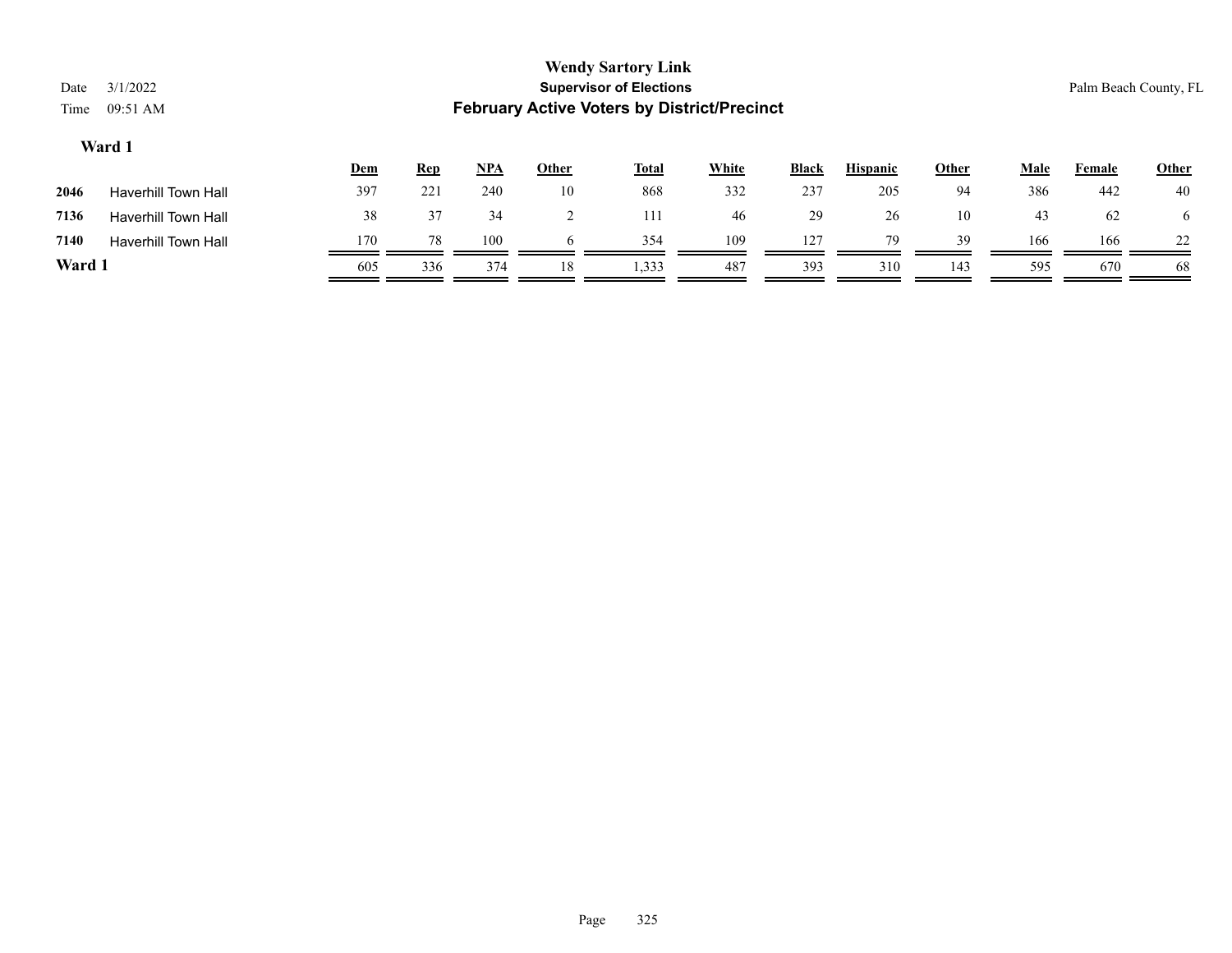| Date<br>Time | 3/1/2022<br>09:51 AM |     |            |            |              | <b>Wendy Sartory Link</b><br><b>Supervisor of Elections</b><br><b>February Active Voters by District/Precinct</b> |              |              |                 |       |             | Palm Beach County, FL |       |
|--------------|----------------------|-----|------------|------------|--------------|-------------------------------------------------------------------------------------------------------------------|--------------|--------------|-----------------|-------|-------------|-----------------------|-------|
|              | Ward 1               | Dem | <b>Rep</b> | <u>NPA</u> | <b>Other</b> | <b>Total</b>                                                                                                      | <b>White</b> | <b>Black</b> | <b>Hispanic</b> | Other | <b>Male</b> | Female                | Other |
| 4008         | Hypoluxo Town Hall   | 526 | 604        | 529        | 65           | 1,724                                                                                                             | 1,439        | 40           | 119             | 126   | 795         | 881                   | 48    |
| 7176         | Hypoluxo Town Hall   | 184 | 84         | 117        |              | 394                                                                                                               | 221          | 82           | 63              | 28    | 168         | 216                   | 10    |
| Ward 1       |                      | 710 | 688        | 646        | 74           | 2,118                                                                                                             | 1,660        | 122          | 182             | 154   | 963         | 1,097                 | 58    |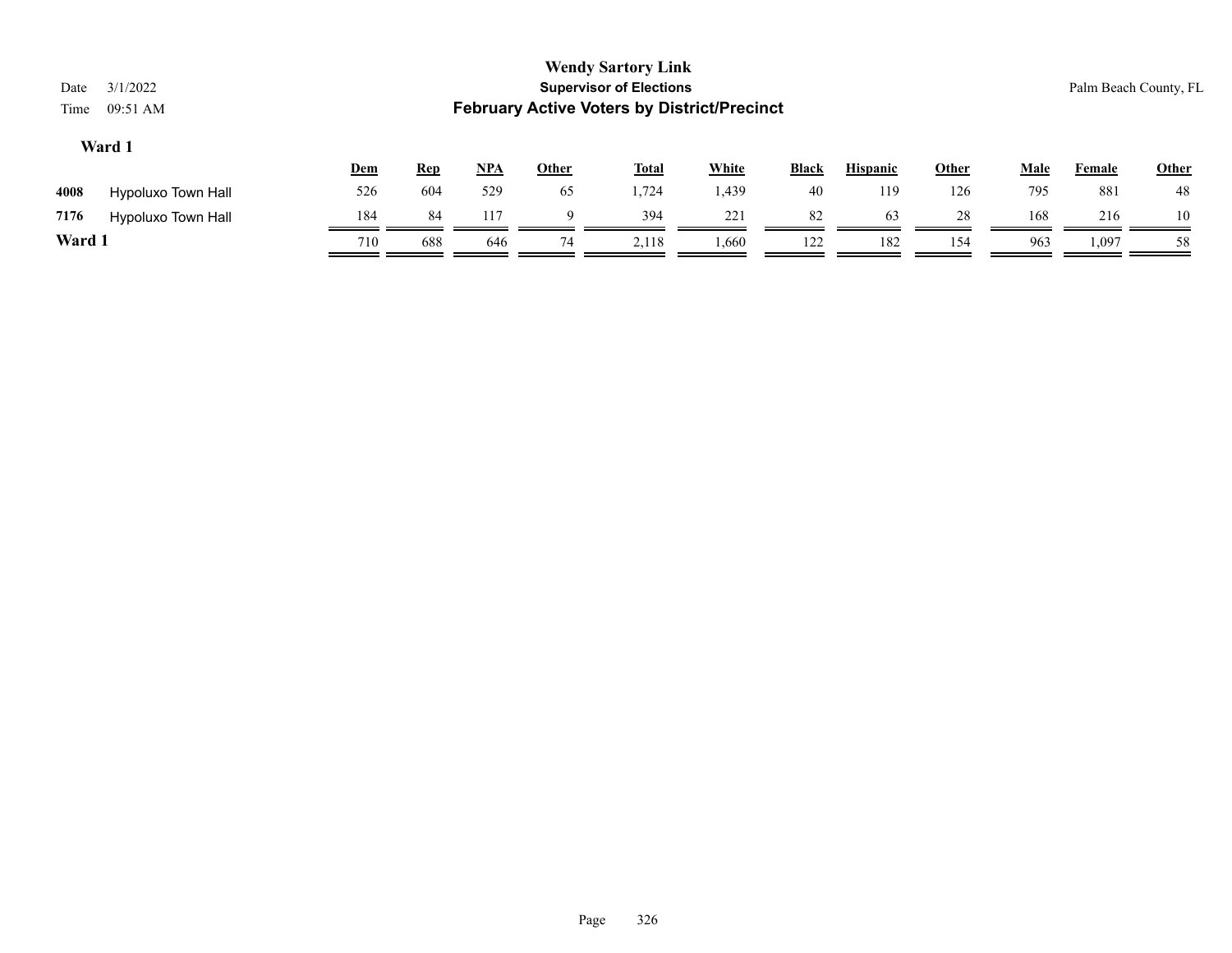|        |                        | <u>Dem</u> | <u>Rep</u> | <u>NPA</u> | <u>Other</u> | <b>Total</b> | <b>White</b> | <b>Black</b> | <b>Hispanic</b> | <u>Other</u> | <u>Male</u> | Female | <b>Other</b> |
|--------|------------------------|------------|------------|------------|--------------|--------------|--------------|--------------|-----------------|--------------|-------------|--------|--------------|
| 1152   | Juno Beach Town Center | 43         |            |            |              | 175          | 166          | $\theta$     |                 |              | 82          | 89     |              |
| 1208   | Juno Beach Town Center | 452        | -877       | 489        | 46           | 1,864        | 1,697        |              | 56              | 104          | 865         | 953    | 46           |
| 1212   | Juno Beach Town Center | 44         | 65         |            |              | 169          | 140          |              |                 | 15           | 84          | 80     |              |
| 1214   | Juno Beach Town Center | 265        | 452        | 208        | 28           | 953          | 889          |              |                 | 46           | 384         | 546    | 23           |
| Ward 1 |                        | 804        | 1,466      | 803        | 88           | 3,161        | 2,892        |              | 80              | 172          | 1,415       | 1,668  | 78           |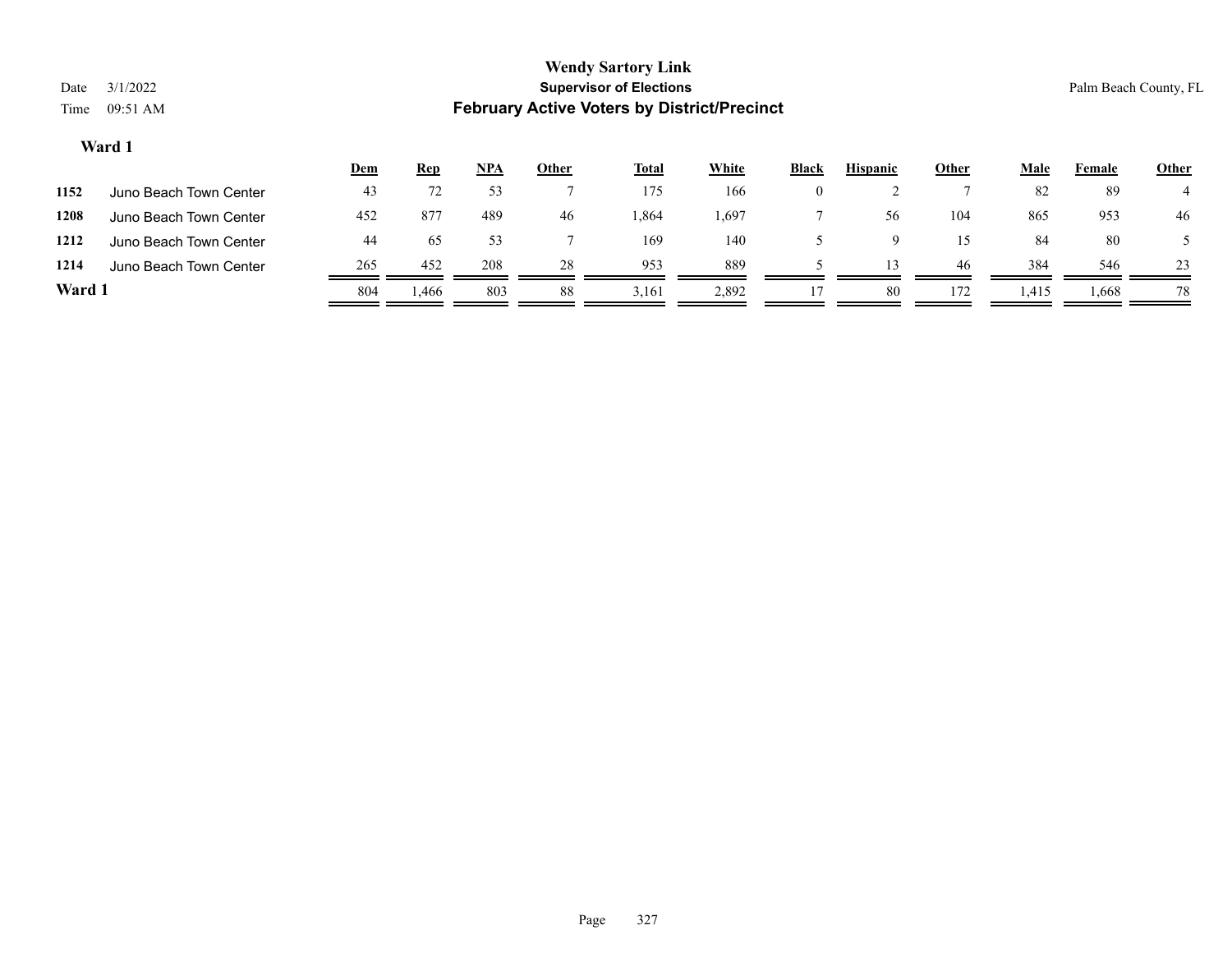| 3/1/2022<br>Date<br>09:51 AM<br>Time    |     |            |       |              | <b>Wendy Sartory Link</b><br><b>Supervisor of Elections</b><br><b>February Active Voters by District/Precinct</b> |              |              |                 |       |             | Palm Beach County, FL |              |
|-----------------------------------------|-----|------------|-------|--------------|-------------------------------------------------------------------------------------------------------------------|--------------|--------------|-----------------|-------|-------------|-----------------------|--------------|
| Ward 1                                  | Dem | <b>Rep</b> | $NPA$ | <b>Other</b> | <b>Total</b>                                                                                                      | <b>White</b> | <b>Black</b> | <b>Hispanic</b> | Other | <b>Male</b> | Female                | <b>Other</b> |
| 1128<br>Jupiter Inlet Colony Admin Bldg | 69  | 219        | -88   | 15           | 391                                                                                                               | 360          |              |                 | 26    | 176         | 207                   |              |
| Ward 1                                  | 69  | 219        | 88    | 15           | 391                                                                                                               | 360          | $\Omega$     |                 | 26    | 176         | 207                   |              |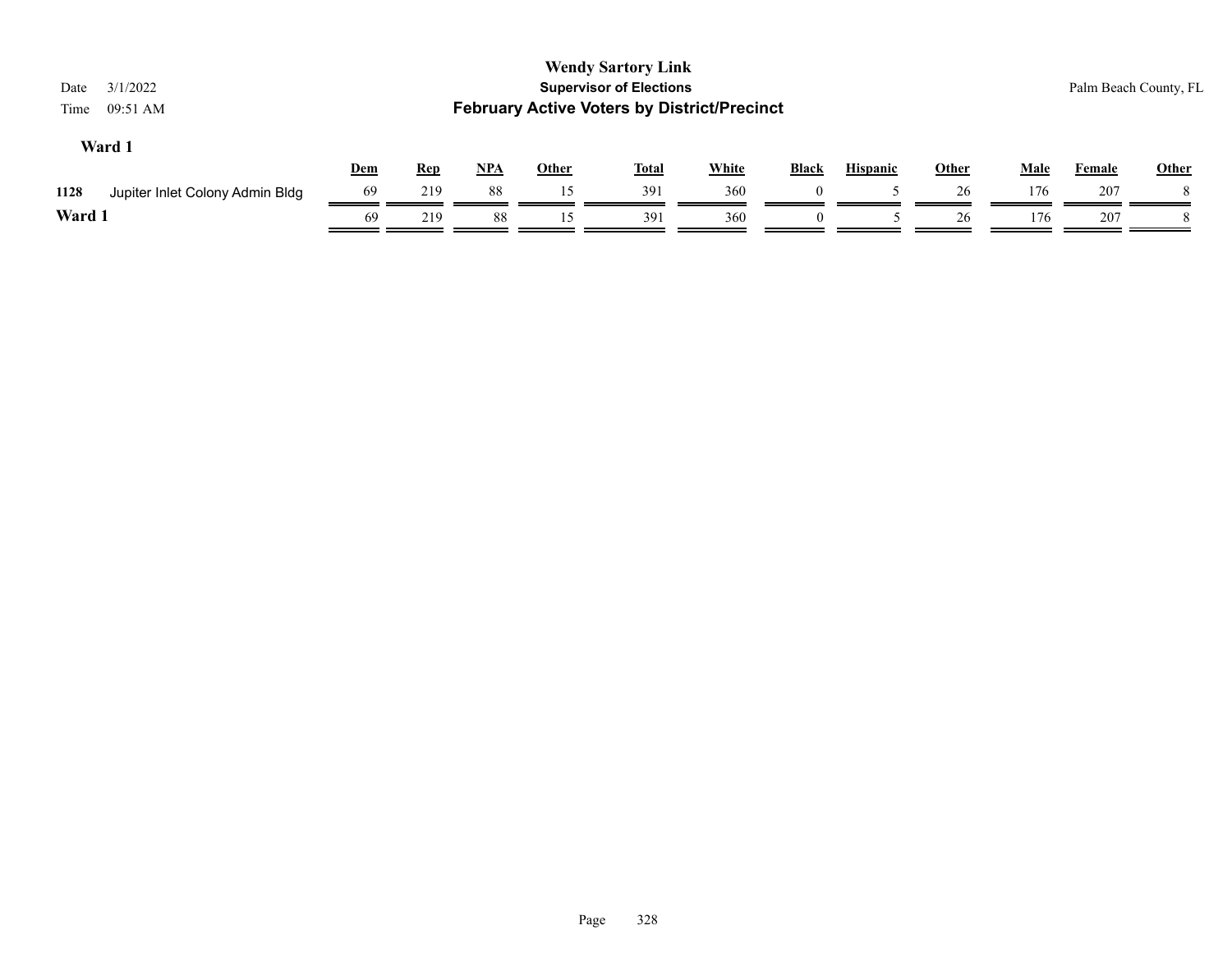|      |                                | Dem              | <b>Rep</b>       | <b>NPA</b>       | Other            | <b>Total</b>     | White            | <b>Black</b>     | <b>Hispanic</b>  | Other            | Male             | Female       | Other            |
|------|--------------------------------|------------------|------------------|------------------|------------------|------------------|------------------|------------------|------------------|------------------|------------------|--------------|------------------|
| 1034 | West Jupiter Recreation Center | 262              | 764              | 358              | 47               | 1,431            | 1,246            | 16               | 37               | 132              | 689              | 714          | 28               |
| 1040 | West Jupiter Recreation Center | 263              | 458              | 358              | 32               | 1,111            | 894              | 19               | 56               | 142              | 555              | 517          | 39               |
| 1042 | West Jupiter Recreation Center | $\boldsymbol{0}$ | $\boldsymbol{0}$ | $\boldsymbol{0}$ | $\boldsymbol{0}$ | $\boldsymbol{0}$ | $\boldsymbol{0}$ | $\boldsymbol{0}$ | $\boldsymbol{0}$ | $\mathbf{0}$     | $\boldsymbol{0}$ | $\mathbf{0}$ | $\boldsymbol{0}$ |
| 1048 | St Peter Catholic Church       | 378              | 466              | 286              | 28               | 1,158            | 1,037            | 4                | 39               | 78               | 436              | 695          | 27               |
| 1050 | <b>Lighthouse Elementary</b>   | 484              | 674              | 420              | 42               | 1,620            | 1,381            | 16               | 68               | 155              | 754              | 809          | 57               |
| 1052 | Beacon Cove Intermediate Scho  | 1,023            | 1,162            | 918              | 69               | 3,172            | 2,505            | 79               | 260              | 328              | 1,480            | 1,591        | 101              |
| 1054 | Limestone Creek Elementary     | 693              | 1,072            | 653              | 55               | 2,473            | 2,186            | 26               | 100              | 161              | 1,158            | 1,244        | 71               |
| 1056 | West Jupiter Recreation Center | 532              | 590              | 545              | 43               | 1,710            | 1,374            | 73               | 133              | 130              | 753              | 903          | 54               |
| 1058 | St Peter Catholic Church       | 759              | 899              | 769              | 69               | 2,496            | 2,068            | 39               | 204              | 185              | 1,093            | 1,334        | 69               |
| 1066 | Jupiter Community Center       | $\boldsymbol{0}$ | $\boldsymbol{0}$ | $\boldsymbol{0}$ | $\mathbf{0}$     | $\boldsymbol{0}$ | $\boldsymbol{0}$ | $\boldsymbol{0}$ | $\boldsymbol{0}$ | $\boldsymbol{0}$ | $\mathbf{0}$     | $\mathbf{0}$ | $\boldsymbol{0}$ |
| 1068 | Jupiter Community Center       | 572              | 758              | 613              | 48               | 1,991            | 1,648            | 26               | 195              | 122              | 932              | 999          | 60               |
| 1072 | Jerry Thomas Elementary        | 726              | 1,095            | 698              | 69               | 2,588            | 2,239            | 32               | 171              | 146              | 1,235            | 1,282        | 71               |
| 1074 | Independence Middle            | 778              | 1,140            | 873              | 93               | 2,884            | 2,418            | 21               | 193              | 252              | 1,281            | 1,512        | 91               |
| 1075 | Martinique Clubhouse           | 239              | 375              | 240              | 20               | 874              | 750              | 11               | 55               | 58               | 395              | 449          | $30\,$           |
| 1076 | The Island Clubhouse           | 608              | 786              | 594              | 74               | 2,062            | 1,701            | 51               | 146              | 164              | 1,015            | 983          | 64               |
| 1098 | Riverside Improvement          | 247              | 460              | 267              | 21               | 995              | 895              | 6                | 42               | 52               | 459              | 505          | 31               |
| 1100 | Jupiter Elementary             | 403              | 446              | 367              | 33               | 1,249            | 951              | 17               | 200              | 81               | 608              | 595          | $46\,$           |
| 1102 | Jupiter High                   | 694              | 917              | 674              | 65               | 2,350            | 1,884            | 59               | 198              | 209              | 1,047            | 1,232        | 71               |
| 1104 | Jupiter Branch Library         | 458              | 576              | 459              | 29               | 1,522            | 1,234            | 37               | 143              | 108              | 660              | 819          | 43               |
| 1106 | Jupiter Middle                 | 320              | 498              | 397              | 39               | 1,254            | 1,062            | 17               | 76               | 99               | 591              | 622          | 41               |
| 1108 | Newhaven Clubhouse             | 563              | 723              | 546              | 60               | 1,892            | 1,626            | 26               | 103              | 137              | 842              | 988          | 62               |
| 1124 | Riverside Improvement          | $\boldsymbol{0}$ | $\sqrt{2}$       | -1               | $\mathbf{0}$     | 3                | 3                | $\boldsymbol{0}$ | $\boldsymbol{0}$ | $\boldsymbol{0}$ | $\overline{c}$   | -1           | $\boldsymbol{0}$ |
| 1126 | PBC Fire Rescue #18            | 411              | 926              | 485              | 48               | 1,870            | 1,756            | 9                | 37               | 68               | 853              | 990          | 27               |
| 1136 | 1st UM Church of Jup-Teq       | 572              | 1,006            | 639              | 62               | 2,279            | 2,113            | 11               | 54               | 101              | 988              | 1,231        | 60               |
| 1140 | Club at Admirals Cove          | 288              | 551              | 313              | 27               | 1,179            | 1,082            | 6                | 22               | 69               | 559              | 601          | 19               |
| 1142 | 1st UM Church of Jup-Teq       | 282              | 606              | 362              | 37               | 1,287            | 1,195            | 5                | 23               | 64               | 603              | 649          | 35               |
| 1144 | 1st UM Church of Jup-Teq       | 523              | 814              | 516              | 37               | 1,890            | 1,749            | 5                | 28               | 108              | 867              | 969          | 54               |
| 1148 | Oceanview Methodist            | 378              | 566              | 395              | 44               | 1,383            | 1,267            | 5                | 31               | 80               | 601              | 742          | 40               |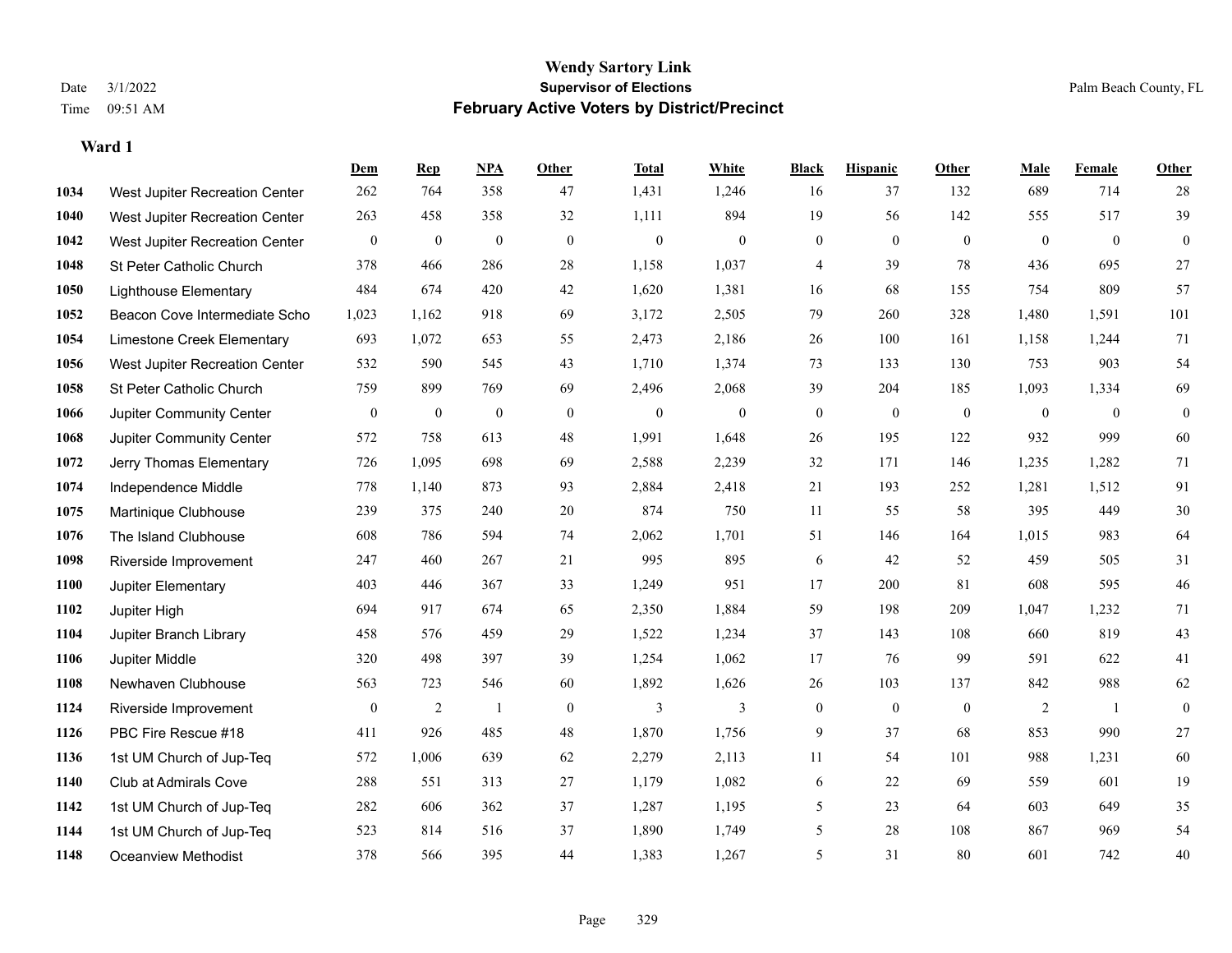| Date<br>Time | 3/1/2022<br>09:51 AM         |                |            |          |              | <b>Wendy Sartory Link</b><br><b>Supervisor of Elections</b><br><b>February Active Voters by District/Precinct</b> |                |                |                 |                |      |        | Palm Beach County, FL |
|--------------|------------------------------|----------------|------------|----------|--------------|-------------------------------------------------------------------------------------------------------------------|----------------|----------------|-----------------|----------------|------|--------|-----------------------|
|              | Ward 1                       | <u>Dem</u>     | <b>Rep</b> | $NPA$    | <u>Other</u> | <u>Total</u>                                                                                                      | <b>White</b>   | <b>Black</b>   | <b>Hispanic</b> | <b>Other</b>   | Male | Female | <u>Other</u>          |
| 1150         | Oceanview Methodist          | $\overline{0}$ | 0          | $\theta$ | 0            | $\overline{0}$                                                                                                    | $\overline{0}$ | $\overline{0}$ | $\overline{0}$  | $\overline{0}$ |      |        | $\bf{0}$              |
| 1164         | <b>Club at Admirals Cove</b> | 28             | 159        | 71       |              | 263                                                                                                               | 236            |                |                 | 19             | 131  | 124    |                       |

**Ward 1** 12,484 18,489 12,817 1,196 44,986 38,500 620 2,618 3,248 20,587 23,100 1,299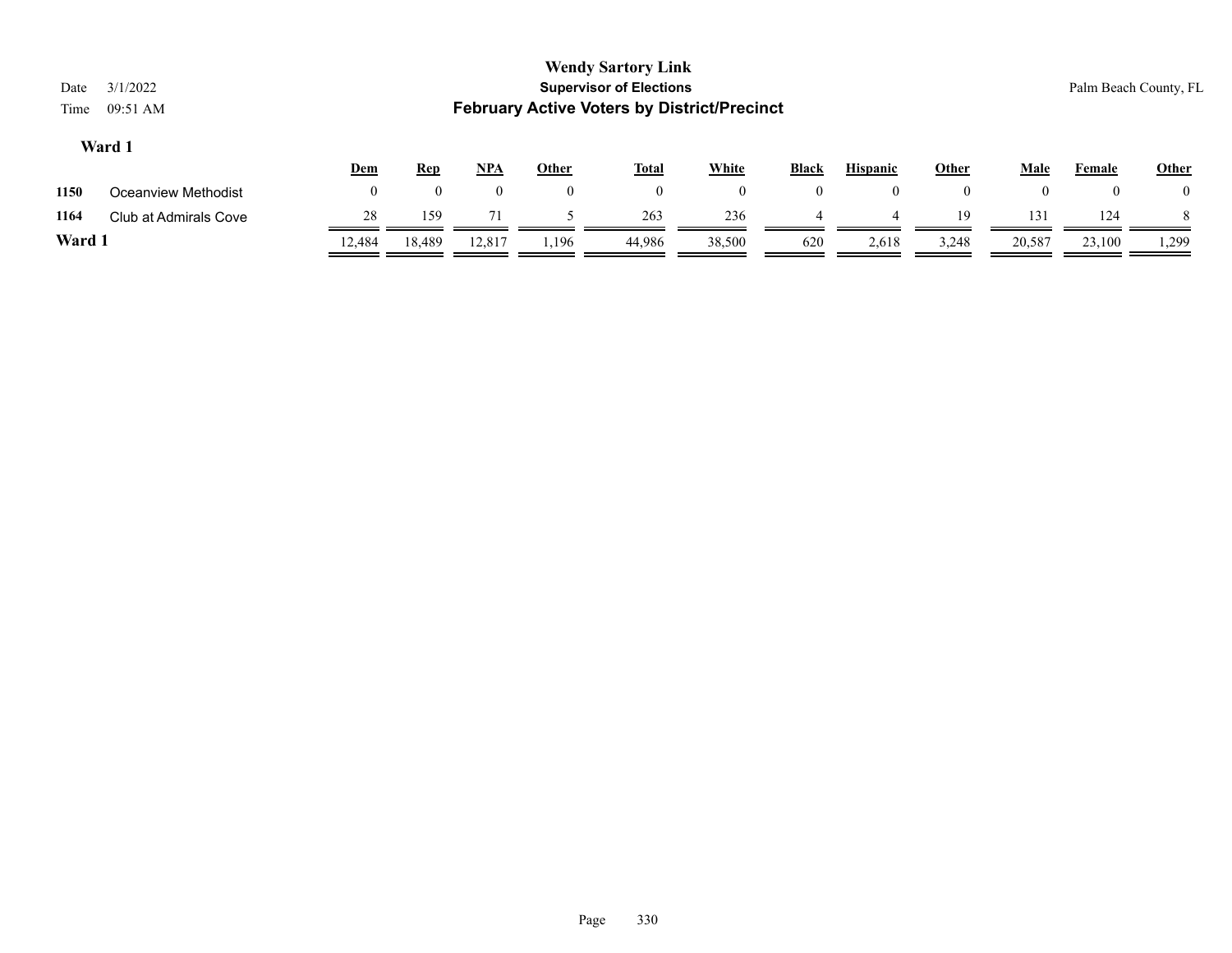|        |                           | <u>Dem</u> | <b>Rep</b> | <u>NPA</u> | <b>Other</b> | <b>Total</b> | <b>White</b> | <b>Black</b> | <b>Hispanic</b> | Other    | Male  | Female | <b>Other</b>   |
|--------|---------------------------|------------|------------|------------|--------------|--------------|--------------|--------------|-----------------|----------|-------|--------|----------------|
| 3075   | Lantana Recreation Center | 14         | Ω          |            |              | 32           | 32           |              |                 | $\Omega$ | 10    | 22     | $\overline{0}$ |
| 4002   | Lantana Recreation Center | 461        | 519        | 374        | 48           | 1,402        | 1,172        | 31           | 106             | 93       | 680   | 684    | 38             |
| 7168   | <b>Maddock Park</b>       | .499.      | 647        | 935        | 60           | 3,141        | 1.53         | 814          | 522             | 274      | 1,440 | 1,588  | 113            |
| 7170   | Lantana Town Hall         | 698        | 339        | 537        | 36           | 1,610        | 858          | 352          | 237             | 163      | 765   | 767    | 78             |
| 7172   | Lantana Recreation Center | 303        | 277        | 247        | 19           | 846          | 665          | 54           | -64             | 63       | 402   | 418    | 26             |
| Ward 1 |                           | 2,975      | 1,791      | 2,100      | 165          | 7,031        | 4,258        | 1,251        | 929             | 593      | 3,297 | 3,479  | 255            |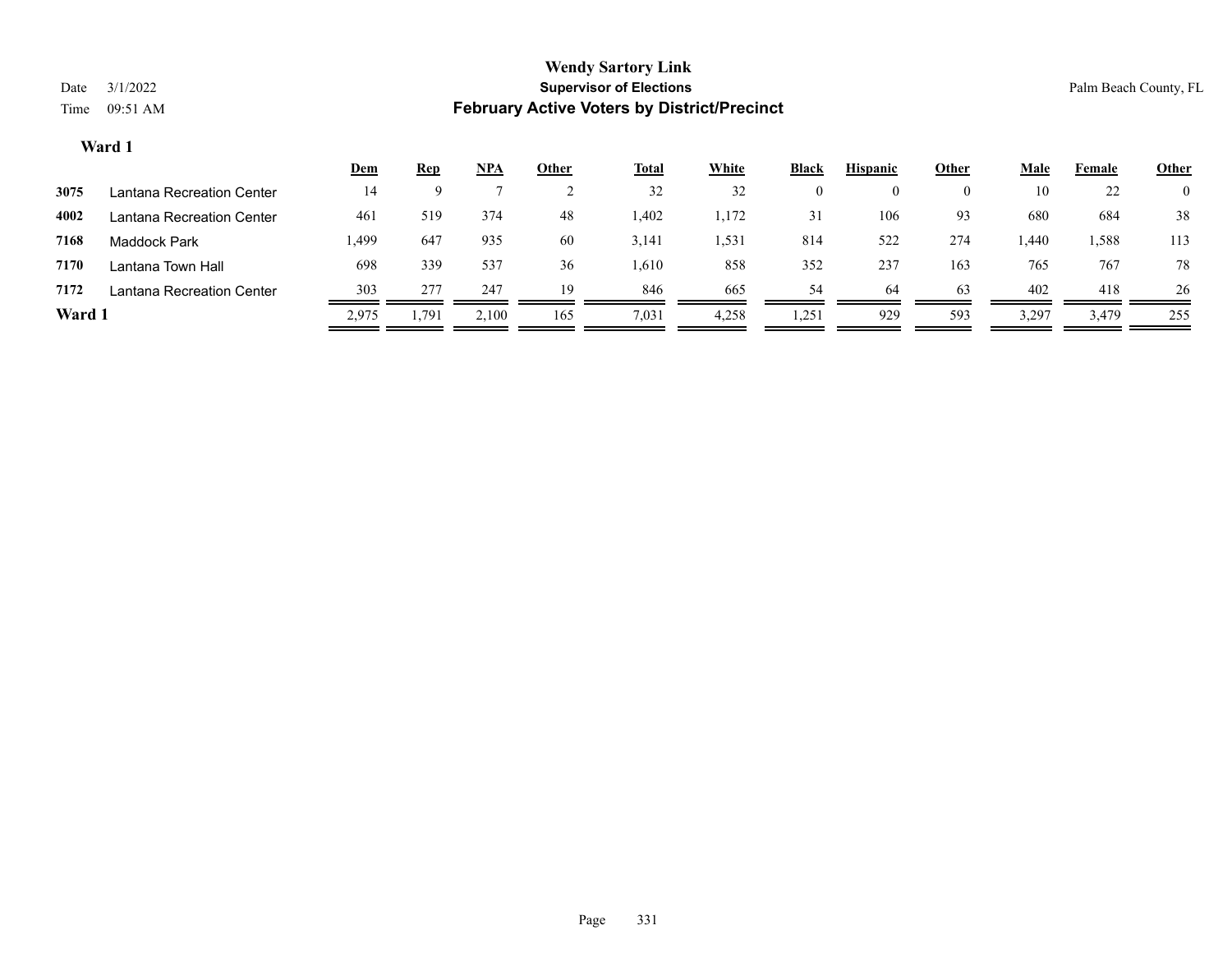| Date<br>Time | 3/1/2022<br>09:51 AM         |            |            |            |          | <b>Wendy Sartory Link</b><br><b>Supervisor of Elections</b><br><b>February Active Voters by District/Precinct</b> |                |                |                 |              |       |          | Palm Beach County, FL |
|--------------|------------------------------|------------|------------|------------|----------|-------------------------------------------------------------------------------------------------------------------|----------------|----------------|-----------------|--------------|-------|----------|-----------------------|
|              | Ward 1                       | <b>Dem</b> | <u>Rep</u> | <u>NPA</u> | Other    | <u>Total</u>                                                                                                      | <b>White</b>   | <b>Black</b>   | <b>Hispanic</b> | <b>Other</b> | Male  | Female   | <b>Other</b>          |
| 2127         | Lake Clarke Shores Town Hall |            |            |            | $\theta$ |                                                                                                                   | $\overline{0}$ | $\overline{0}$ |                 | $\Omega$     |       | $\left($ | $\theta$              |
| 3014         | Lake Clarke Shores Town Hall | 986        | 1,077      | 660        | 48       | 2,771                                                                                                             | 2,031          | 83             | 486             | 171          | 1,268 | 1,418    | 85                    |
| Ward 1       |                              | 987        | 1.077      | 661        | 48       | 2.773                                                                                                             | 2,031          | 83             | 488             | 171          | 1,270 | 1,418    | 85                    |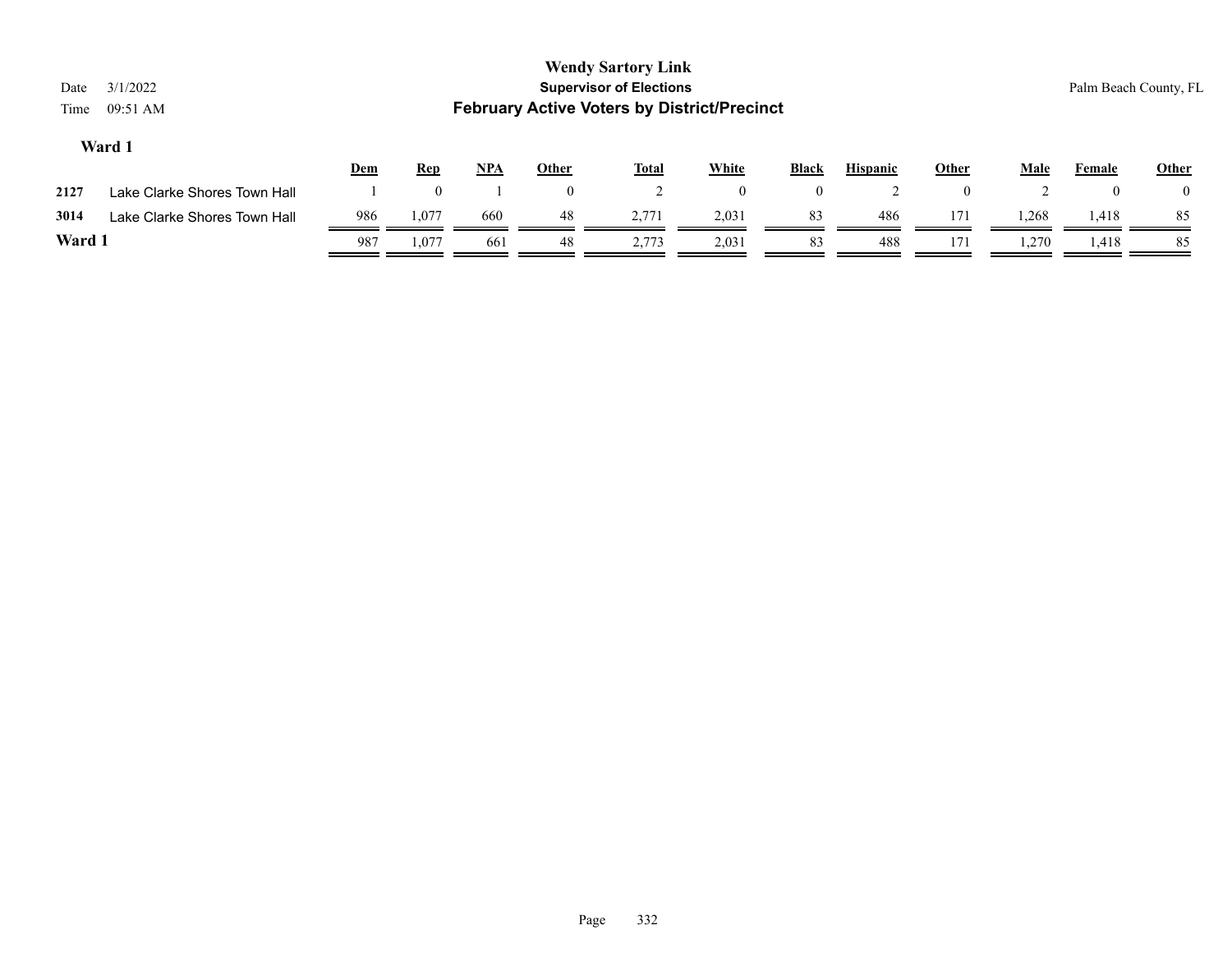| 3/1/2022<br>Date<br>09:51 AM<br>Time |     |            |            |       | <b>Wendy Sartory Link</b><br><b>Supervisor of Elections</b><br><b>February Active Voters by District/Precinct</b> |              |              |                 |       |             |               | Palm Beach County, FL |
|--------------------------------------|-----|------------|------------|-------|-------------------------------------------------------------------------------------------------------------------|--------------|--------------|-----------------|-------|-------------|---------------|-----------------------|
| Ward 1                               | Dem | <b>Rep</b> | <u>NPA</u> | Other | <u>Total</u>                                                                                                      | <b>White</b> | <b>Black</b> | <b>Hispanic</b> | Other | <b>Male</b> | <b>Female</b> | <b>Other</b>          |
| 6094<br>Palms West Presbyterian      | 654 | 937        | 671        | 40    | 2,302                                                                                                             | 1,831        | 79           | 210             | 182   | 1,094       | 1,135         | 73                    |
| Ward 1                               | 654 | 937        | 671        | 40    | 2,302                                                                                                             | 1,831        | 79           | 210             | 182   | 1,094       | 1,135         |                       |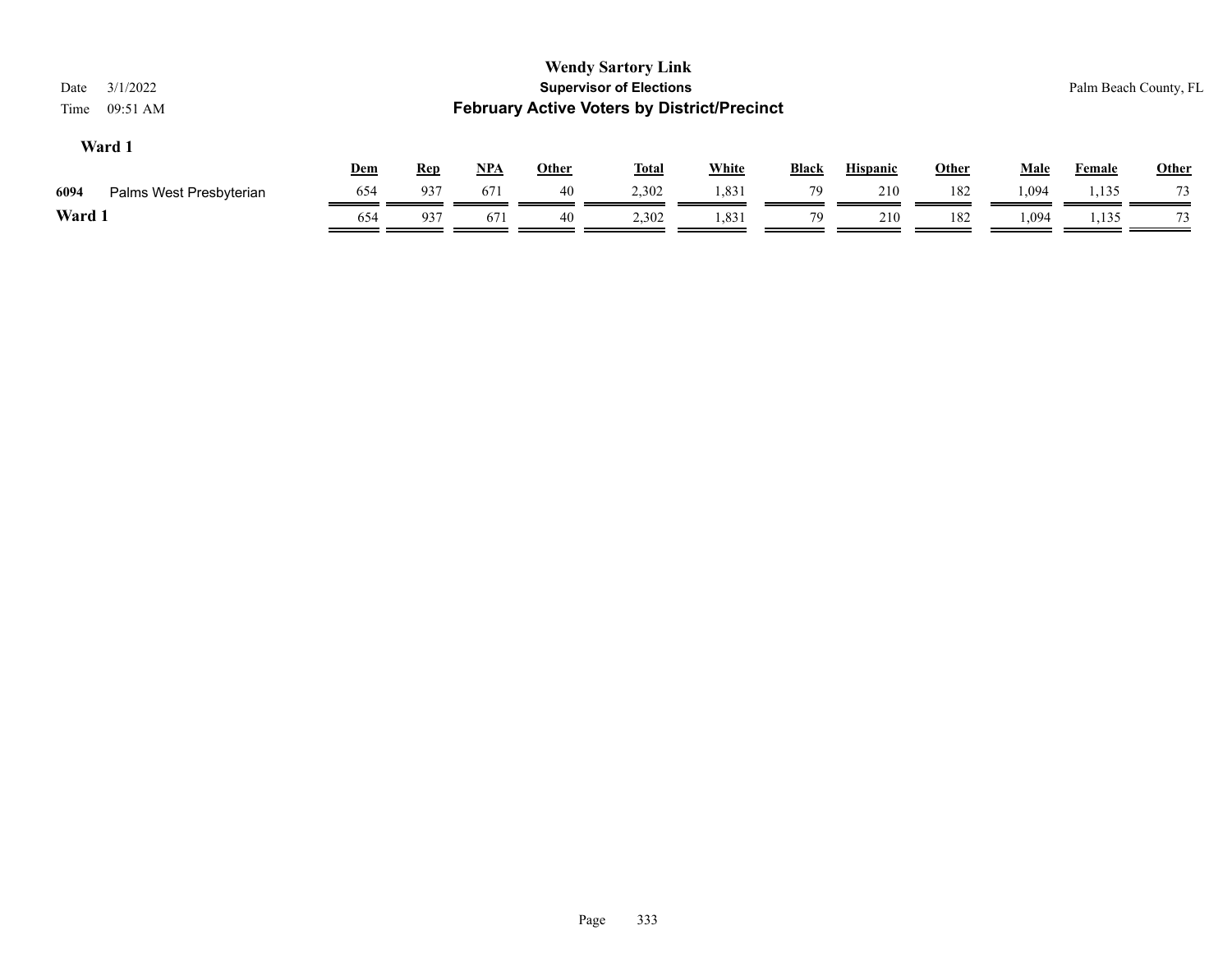|        |                         | <u>Dem</u> | <u>Rep</u> | NPA   | Other        | <u>Total</u> | White | <b>Black</b> | <b>Hispanic</b> | Other    | Male  | Female | <b>Other</b> |
|--------|-------------------------|------------|------------|-------|--------------|--------------|-------|--------------|-----------------|----------|-------|--------|--------------|
| 1376   | Lake Park Town Hall     |            |            |       | 0            |              | 0     |              |                 | $\theta$ |       |        | $\mathbf{0}$ |
| 1378   | PBC Fire Rescue #68     | 1,023      | 420        | 534   | 37           | 2,014        | 829   | 844          | 111             | 230      | 940   | 990    | 84           |
| 1382   | Lake Park Town Hall     | 273        | 357        | 265   | 29           | 924          | 763   | 35           | 58              | 68       | 423   | 479    | 22           |
| 7010   | St John Lutheran Church | 279        | 12         | 92    | <sub>0</sub> | 389          | 25    | 317          | 23              | 24       | 126   | 247    | 16           |
| 7012   | St John Lutheran Church | .074       | 203        | 431   | 16           | .,724        | 488   | .004         | 69              | 163      | 785   | 877    | 62           |
| Ward 1 |                         | 2,649      | 992        | 1,322 | 88           | 5,051        | 2,105 | 2,200        | 261             | 485      | 2,274 | 2,593  | 184          |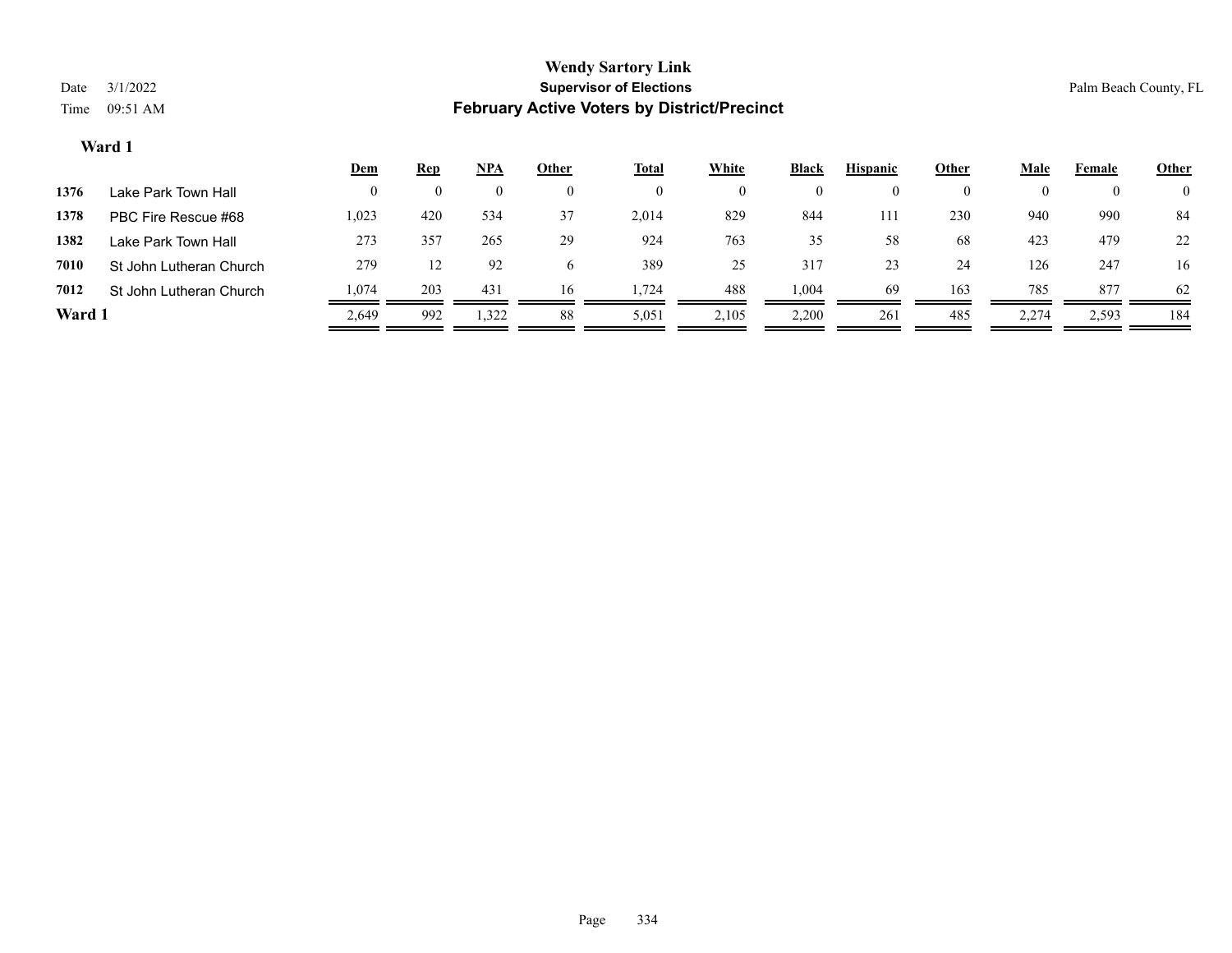#### **Wendy Sartory Link** Date 3/1/2022 **Supervisor of Elections** Palm Beach County, FL Time 09:51 AM **February Active Voters by District/Precinct**

|        |                                  | Dem      | <b>Rep</b>     | NPA   | Other        | Total          | White | <b>Black</b> | <b>Hispanic</b> | Other        | Male  | Female | Other        |
|--------|----------------------------------|----------|----------------|-------|--------------|----------------|-------|--------------|-----------------|--------------|-------|--------|--------------|
| 3034   | <b>Sunlight Community Church</b> | 157      | 102            | 81    | 6            | 346            | 187   | 40           | 99              | 20           | 156   | 180    | 10           |
| 3036   | Sunlight Community Church        | 384      | 215            | 289   | 15           | 903            | 376   | 179          | 259             | 89           | 406   | 469    | 28           |
| 3038   | <b>Sunlight Community Church</b> | 721      | 305            | 556   | 31           | 1,613          | 658   | 250          | 533             | 172          | 757   | 778    | 78           |
| 3040   | 1st Congregational Church        | 696      | 305            | 417   | 44           | 1,462          | 1,075 | 72           | 194             | 121          | 721   | 688    | 53           |
| 3042   | 1st Congregational Church        | 704      | 453            | 401   | 49           | 1,607          | 1,343 | 24           | 137             | 103          | 737   | 815    | 55           |
| 3052   | Our Savior Lutheran Church       | 404      | 110            | 252   | 13           | 779            | 216   | 217          | 276             | 70           | 367   | 375    | 37           |
| 3058   | Our Savior Lutheran Church       | $\theta$ | $\overline{0}$ | 2     | $\mathbf{0}$ | $\mathfrak{2}$ |       |              | $\overline{0}$  | $\mathbf{0}$ |       |        | $\mathbf{0}$ |
| 3060   | Our Savior Lutheran Church       | 267      | 58             | 154   | 6            | 485            | 121   | 173          | 154             | 37           | 193   | 273    | 19           |
| 3062   | Our Savior Lutheran Church       | 1,032    | 320            | 603   | 51           | 2,006          | 802   | 434          | 585             | 185          | 938   | 975    | 93           |
| 3064   | 1st Congregational Church        | 473      | 229            | 376   | 29           | 1,107          | 779   | 92           | 155             | 81           | 523   | 544    | $40\,$       |
| 3066   | Our Savior Lutheran Church       | 370      | 145            | 280   | 22           | 817            | 566   | 80           | 93              | 78           | 401   | 384    | 32           |
| 3068   | St Andrews Episcopal             | 539      | 291            | 396   | 47           | 1,273          | 1,022 | 55           | 111             | 85           | 621   | 610    | 42           |
| 3076   | Our Savior Lutheran Church       | 47       | 31             | 48    | $\mathbf{0}$ | 126            | 82    | 17           | 17              | 10           | 67    | 53     | 6            |
| 3078   | Lakeside UM Church               | 659      | 382            | 438   | 40           | 1,519          | 941   | 175          | 271             | 132          | 674   | 802    | 43           |
| 7160   | South Grade Elementary           | 922      | 229            | 476   | 24           | 1,651          | 515   | 626          | 331             | 179          | 798   | 778    | 75           |
| 7162   | <b>Osborne Community Center</b>  | 852      | 124            | 384   | 25           | 1,385          | 250   | 708          | 293             | 134          | 630   | 698    | 57           |
| 7164   | <b>Osborne Community Center</b>  | 318      | 184            | 210   | 26           | 738            | 573   | 56           | 56              | 53           | 345   | 371    | 22           |
| Ward 1 |                                  | 8,545    | 3,483          | 5,363 | 428          | 17,819         | 9,507 | 3,199        | 3,564           | 1,549        | 8,335 | 8,794  | 690          |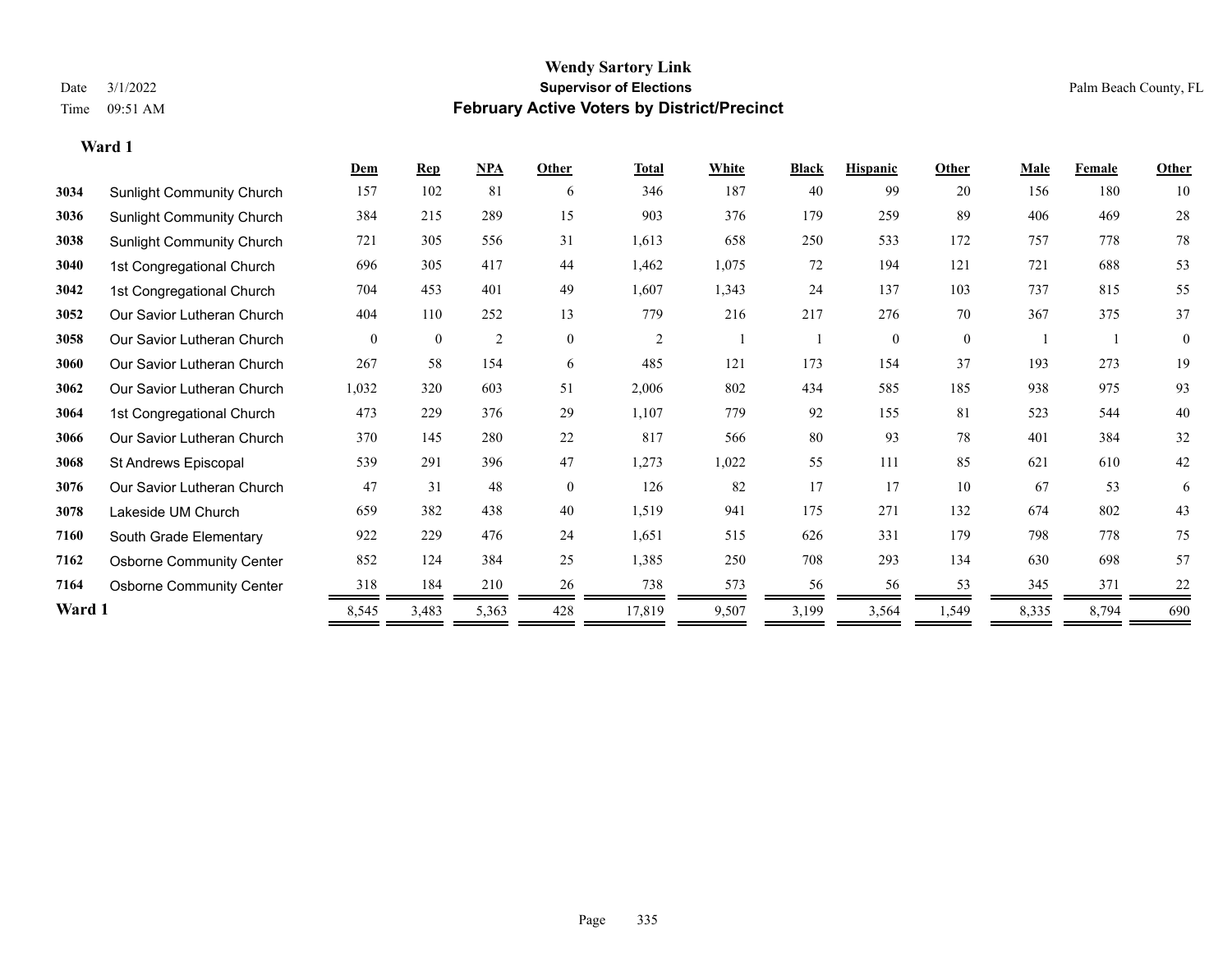| 3/1/2022<br>Date<br>09:51 AM<br>Time |     |            |            |              | <b>Wendy Sartory Link</b><br><b>Supervisor of Elections</b><br><b>February Active Voters by District/Precinct</b> |              |              |                 |       |             |               | Palm Beach County, FL |
|--------------------------------------|-----|------------|------------|--------------|-------------------------------------------------------------------------------------------------------------------|--------------|--------------|-----------------|-------|-------------|---------------|-----------------------|
| Ward 1                               | Dem | <b>Rep</b> | <u>NPA</u> | <b>Other</b> | <b>Total</b>                                                                                                      | <b>White</b> | <b>Black</b> | <b>Hispanic</b> | Other | <b>Male</b> | <b>Female</b> | <b>Other</b>          |
| 4006<br>Manalapan Town Hall          | 77  | 209        | 94         |              | 391                                                                                                               | 355          | <sub>0</sub> | O               | 24    | 195         | 185           |                       |
| Ward 1                               | 77  | 209        | 94         |              | 391                                                                                                               | 355          |              | O               | 24    | 195         | 185           |                       |
|                                      |     |            |            |              |                                                                                                                   |              |              |                 |       |             |               |                       |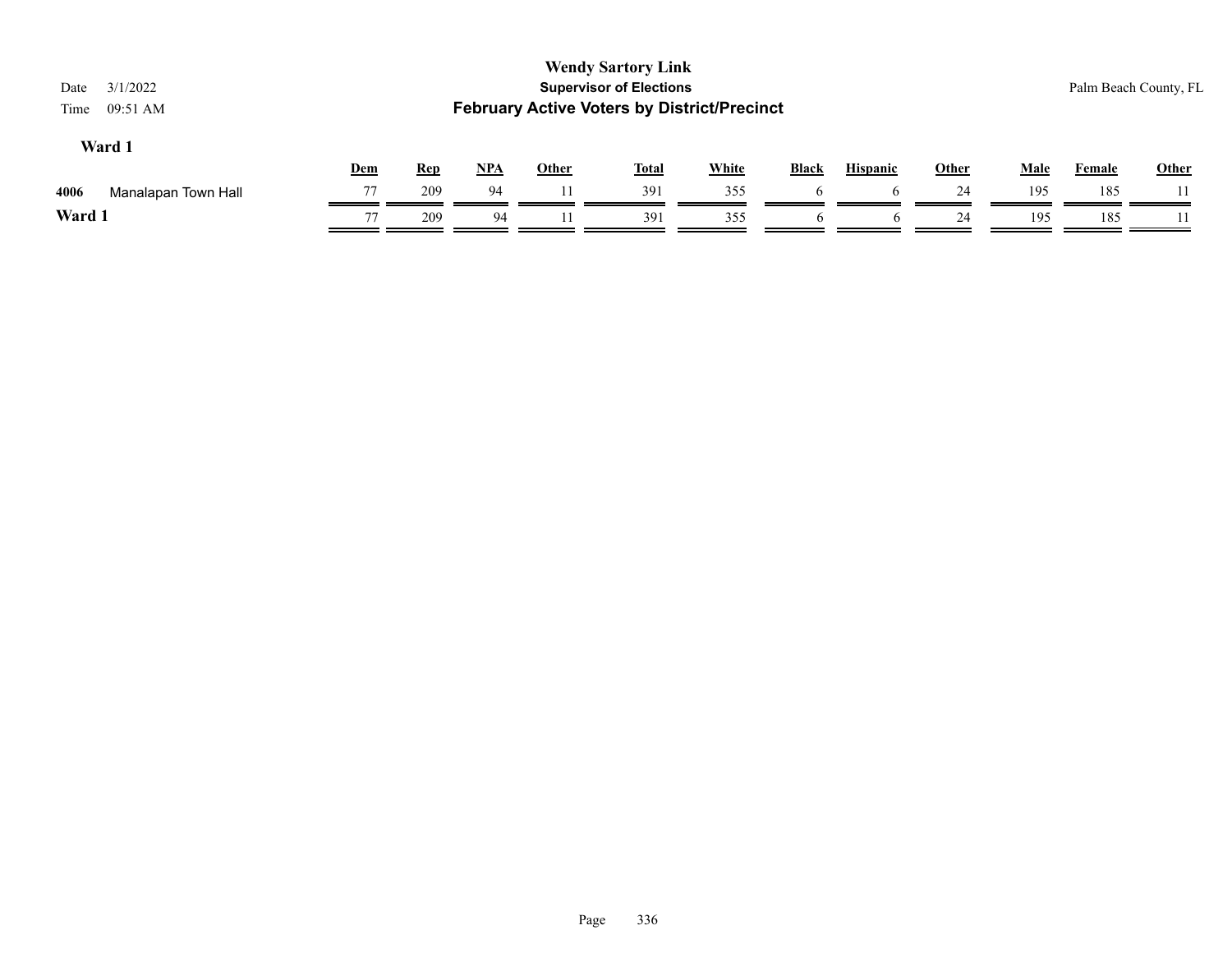| 3/1/2022<br>Date<br>09:51 AM<br>Time |     |            |            |              | <b>Wendy Sartory Link</b><br><b>Supervisor of Elections</b><br><b>February Active Voters by District/Precinct</b> |              |              |                 |              |             | Palm Beach County, FL |              |
|--------------------------------------|-----|------------|------------|--------------|-------------------------------------------------------------------------------------------------------------------|--------------|--------------|-----------------|--------------|-------------|-----------------------|--------------|
| Ward 1                               | Dem | <u>Rep</u> | <u>NPA</u> | <b>Other</b> | <b>Total</b>                                                                                                      | <b>White</b> | <b>Black</b> | <b>Hispanic</b> | <b>Other</b> | <b>Male</b> | <b>Female</b>         | <b>Other</b> |
| 7062<br>Mangonia Park Town Hall      | 720 | 39         | 188        | 10           | 957                                                                                                               | 78           | 773          | 40              | 66           | 389         | 540                   | 28           |
| Ward 1                               | 720 | 39         | 188        | 10           | 957                                                                                                               | 78           | 773          | 40              | 66           | 389         | 540                   | 28           |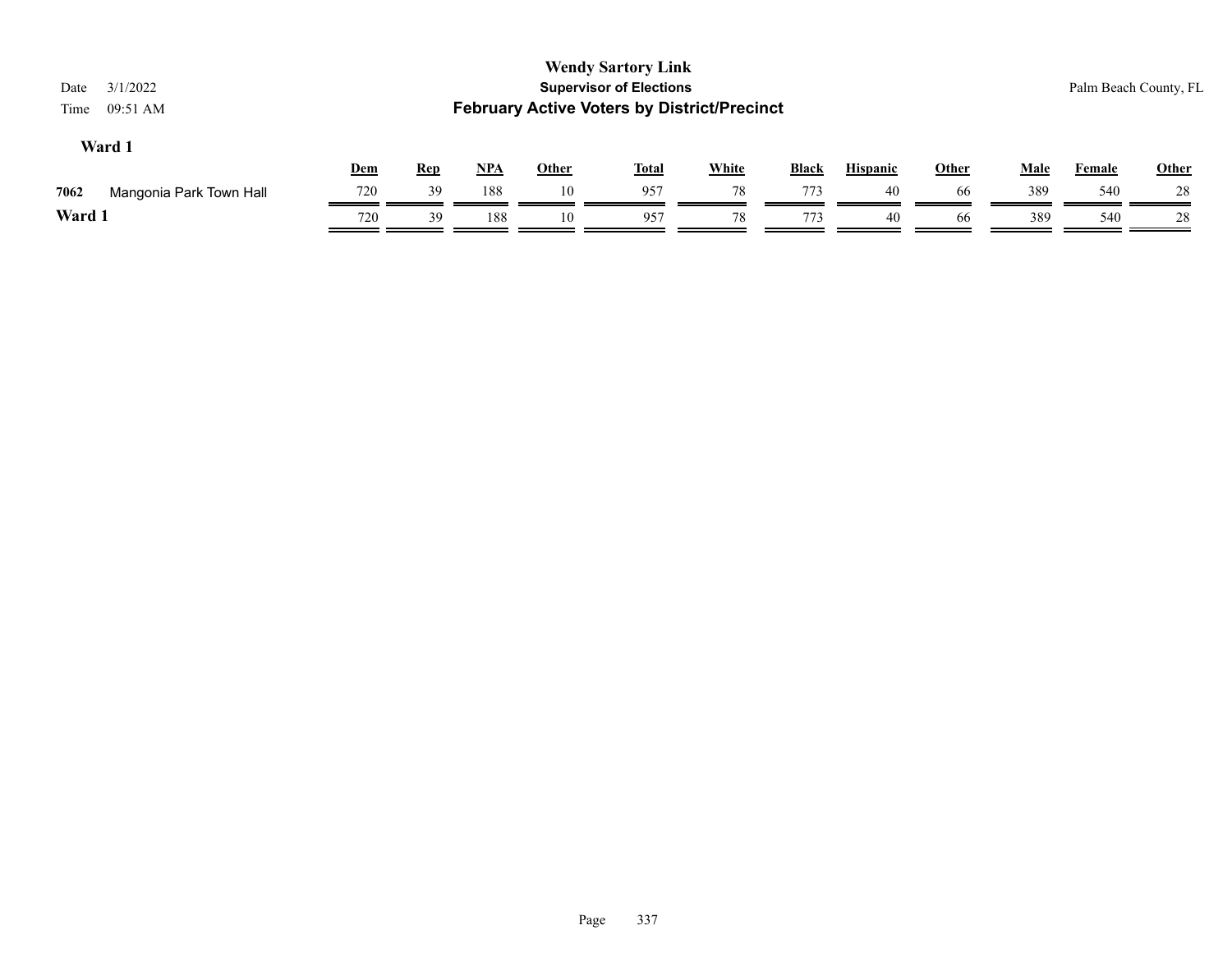|        |                              | <b>Dem</b>     | <b>Rep</b> | NPA   | Other          | <b>Total</b> | White | <b>Black</b> | <b>Hispanic</b> | Other        | <b>Male</b>    | Female | Other          |
|--------|------------------------------|----------------|------------|-------|----------------|--------------|-------|--------------|-----------------|--------------|----------------|--------|----------------|
| 1314   | <b>NPB Community Center</b>  | 47             | 116        | 62    | 10             | 235          | 209   |              | 8               | 15           | 96             | 128    | 11             |
| 1316   | <b>NPB Community Center</b>  | 191            | 197        | 143   | 28             | 559          | 406   | 45           | 70              | 38           | 234            | 307    | 18             |
| 1320   | <b>NPB Community Center</b>  | 35             | 122        | 39    | $\overline{2}$ | 198          | 173   | 3            | 9               | 13           | 106            | 88     | 4              |
| 1322   | <b>NPB Community Center</b>  | 3              | 6          | 8     | $\theta$       | 17           | 17    | $\Omega$     | $\Omega$        | $\Omega$     |                | 9      |                |
| 1328   | Osborne Park Activities Bldg | 600            | 839        | 558   | 49             | 2,046        | 1,746 | 31           | 128             | 141          | 995            | 994    | 57             |
| 1332   | 1st Unitarian Church NPB     | 337            | 407        | 275   | 34             | 1,053        | 859   | 59           | 63              | 72           | 508            | 519    | 26             |
| 1334   | 1st Unitarian Church NPB     | $\overline{2}$ | 3          | 5     |                | 11           | 11    | $\theta$     | $\theta$        | $\mathbf{0}$ | $\overline{4}$ |        | $\overline{0}$ |
| 1342   | <b>NPB Country Club</b>      | 300            | 443        | 286   | 29             | 1,058        | 957   | 18           | 33              | 50           | 458            | 576    | 24             |
| 1344   | Old Port Cove                | 295            | 544        | 334   | 32             | 1,205        | 1,103 | 5            | 29              | 68           | 544            | 641    | 20             |
| 1346   | Anchorage Activities Bldg    | 542            | 932        | 443   | 42             | 1,959        | 1,797 | 12           | 62              | 88           | 913            | 997    | 49             |
| 1348   | <b>NPB Council Chambers</b>  | 34             | 124        | 33    | 9              | 200          | 188   | $\theta$     |                 | 5            | 101            | 93     | 6              |
| 1350   | Faith Lutheran Church        | 369            | 626        | 375   | 26             | 1,396        | 1,229 | 10           | 82              | 75           | 661            | 694    | 41             |
| 1380   | <b>NPB Council Chambers</b>  | 176            | 273        | 156   | 15             | 620          | 547   | 10           | 27              | 36           | 276            | 327    | 17             |
| Ward 1 |                              | 2,931          | 4,632      | 2,717 | 277            | 10,557       | 9,242 | 196          | 518             | 601          | 4,903          | 5,380  | 274            |
|        |                              |                |            |       |                |              |       |              |                 |              |                |        |                |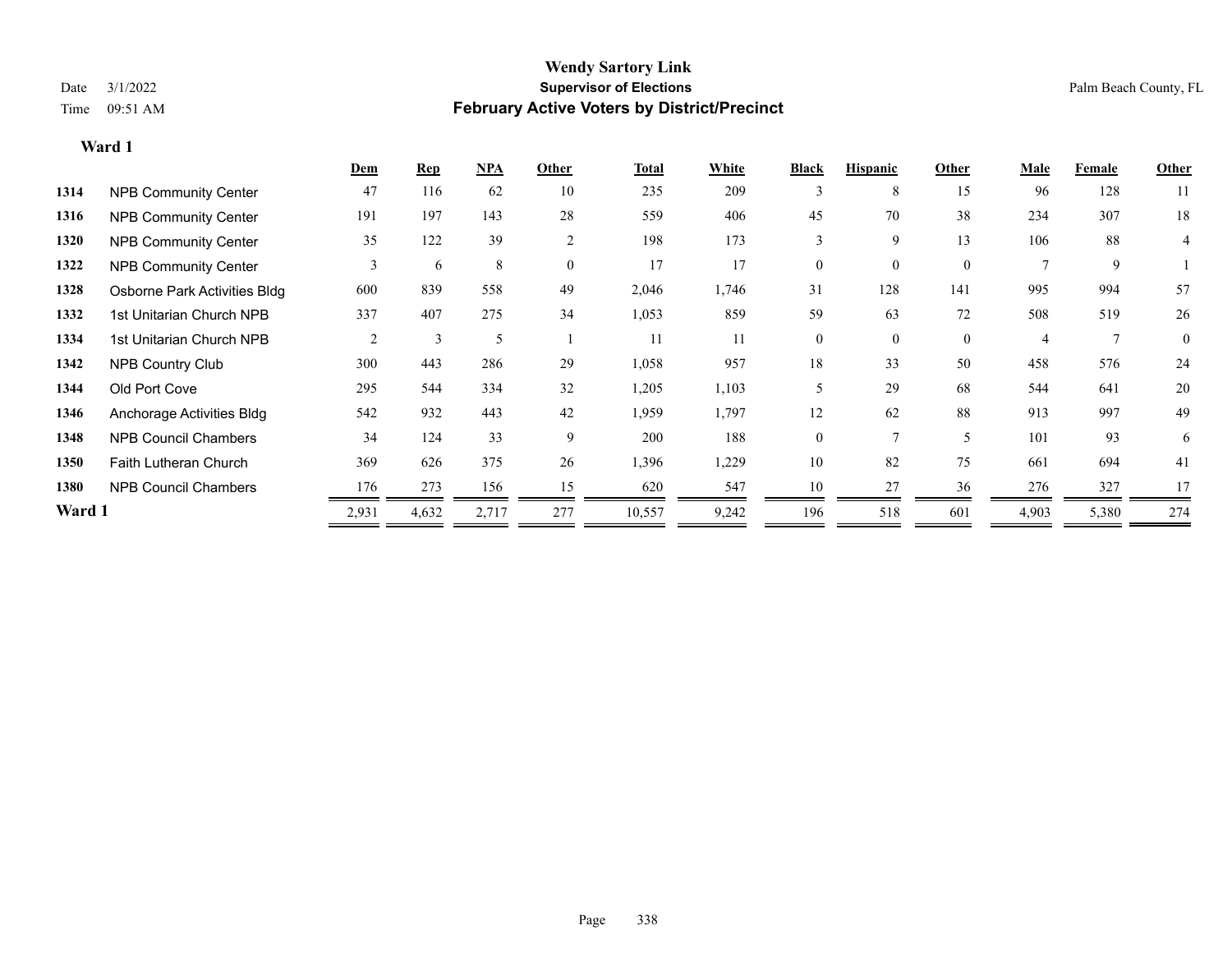| 3/1/2022<br>Date<br>09:51 AM<br>Time |     |            |       |              | <b>Wendy Sartory Link</b><br><b>Supervisor of Elections</b><br><b>February Active Voters by District/Precinct</b> |              |       |                 |              |             | Palm Beach County, FL |       |
|--------------------------------------|-----|------------|-------|--------------|-------------------------------------------------------------------------------------------------------------------|--------------|-------|-----------------|--------------|-------------|-----------------------|-------|
| Ward 1                               | Dem | <b>Rep</b> | $NPA$ | <b>Other</b> | <b>Total</b>                                                                                                      | <b>White</b> | Black | <b>Hispanic</b> | <b>Other</b> | <b>Male</b> | Female                | Other |
| 4028<br>Ocean Ridge Town Hall        | 403 | 740        | 442   | 44           | 1.629                                                                                                             | l.482        |       | 50              | 92           | 773         | 814                   | 42    |
| Ward 1                               | 403 | 740        | 442   | 44           | 1,629                                                                                                             | 1,482        |       | 50              | 92           | 773         | 814                   | 42    |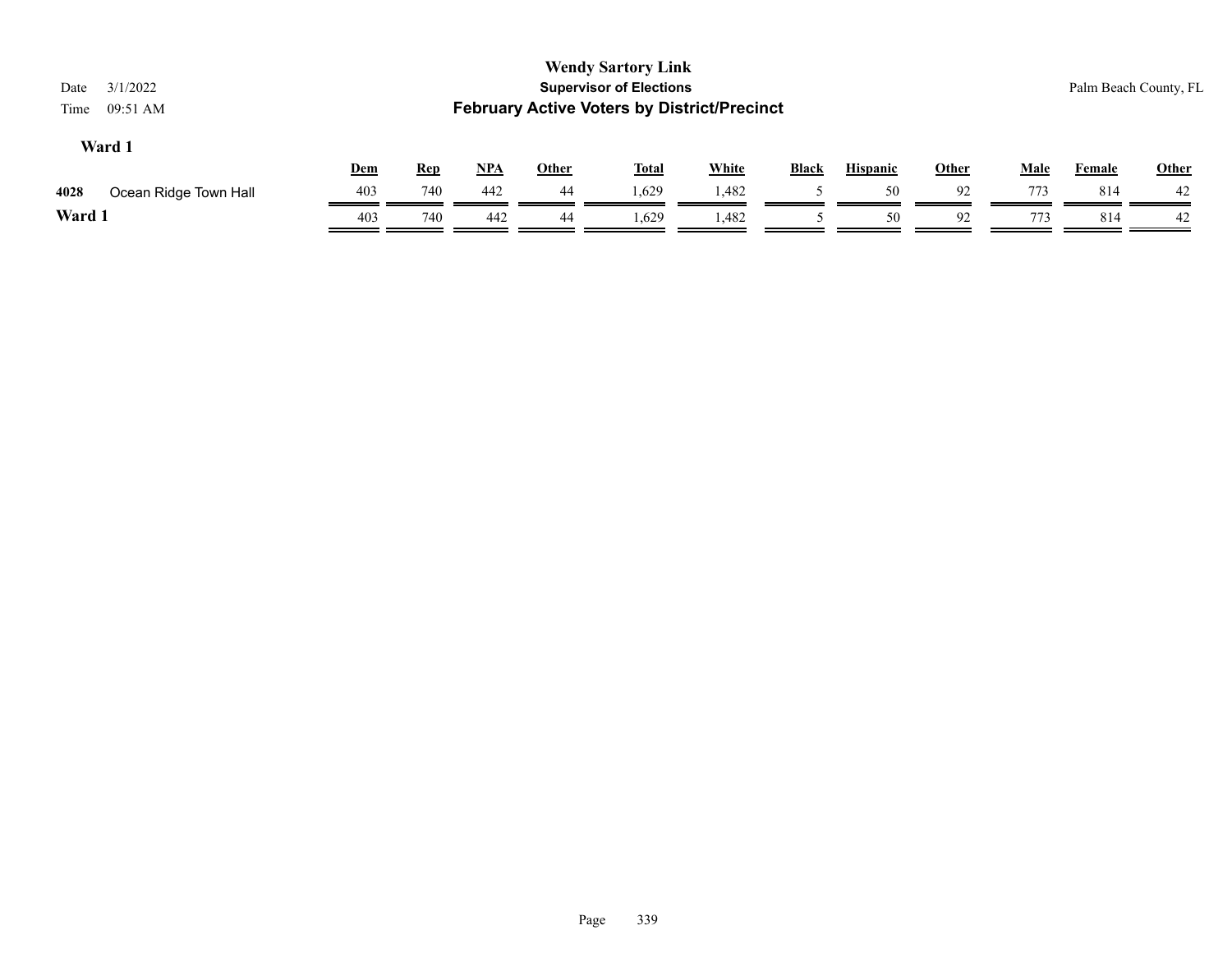| Date<br>Time | 3/1/2022<br>09:51 AM             |            |            |            |              | <b>Wendy Sartory Link</b><br><b>Supervisor of Elections</b><br><b>February Active Voters by District/Precinct</b> |              |              |                 |              |             |        | Palm Beach County, FL |
|--------------|----------------------------------|------------|------------|------------|--------------|-------------------------------------------------------------------------------------------------------------------|--------------|--------------|-----------------|--------------|-------------|--------|-----------------------|
|              | Ward 1                           | <u>Dem</u> | <b>Rep</b> | <u>NPA</u> | <b>Other</b> | <u>Total</u>                                                                                                      | <b>White</b> | <b>Black</b> | <b>Hispanic</b> | <b>Other</b> | <b>Male</b> | Female | <b>Other</b>          |
| 6004         | <b>Pahokee Recreation Center</b> | 973        | 176        | 235        |              | 1,389                                                                                                             | 175          | 910          | 222             | 82           | 577         | 759    | 53                    |
| 6006         | Pahokee Recreation Center        | 998        | 171        | 276        | 14           | 1.459                                                                                                             | 124          | 855          | 383             | 97           | 646         | 733    | 80                    |
| ______       |                                  |            |            |            |              |                                                                                                                   |              |              |                 |              |             |        |                       |

**Ward 1** 1,971 347 511 19 2,848 299 1,765 605 179 1,223 1,492 133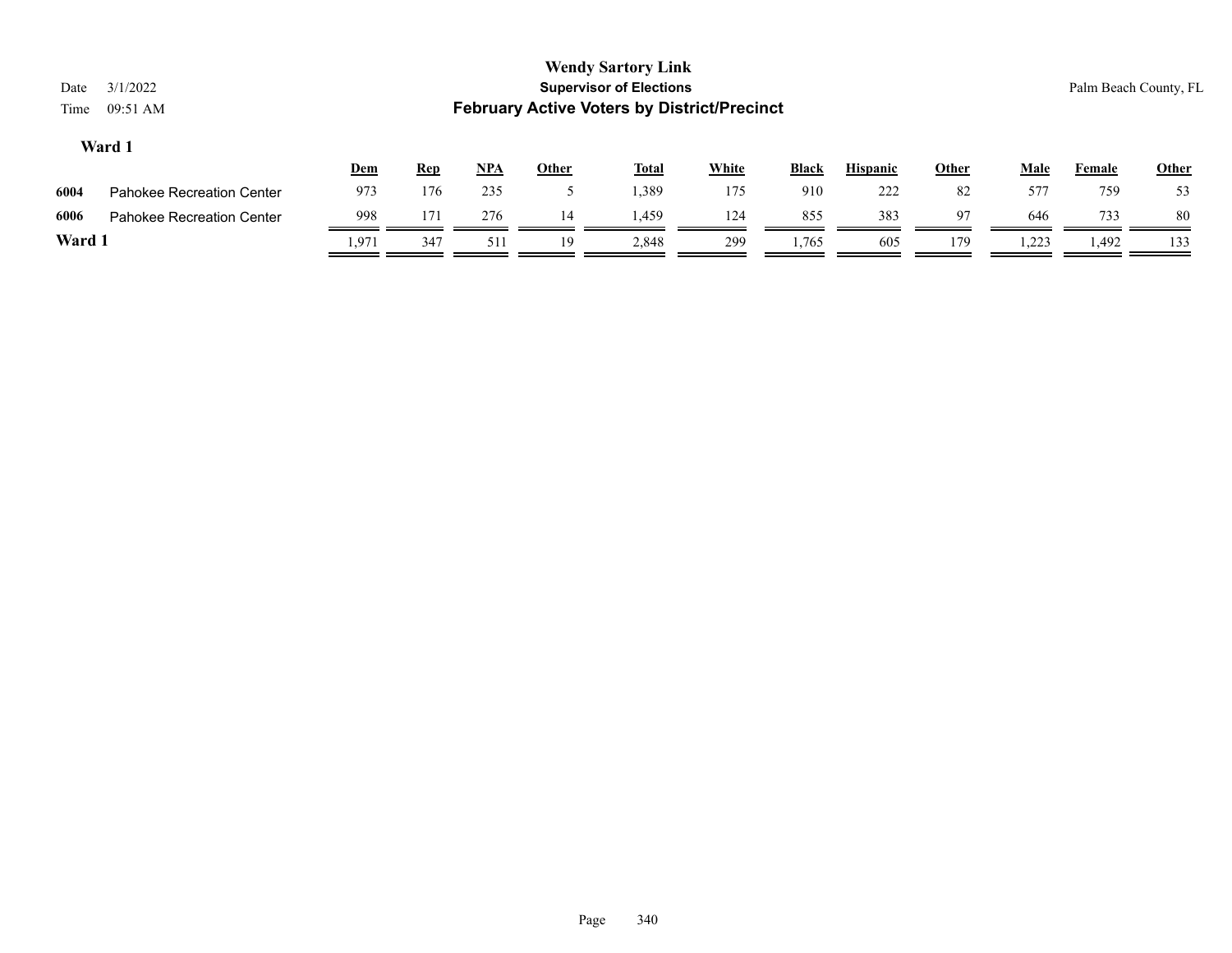|        |                               | <u>Dem</u> | <b>Rep</b> | <u>NPA</u> | Other | <b>Total</b> | White | <b>Black</b> | <b>Hispanic</b> | Other | <b>Male</b> | Female | <b>Other</b> |
|--------|-------------------------------|------------|------------|------------|-------|--------------|-------|--------------|-----------------|-------|-------------|--------|--------------|
| 1390   | St Edwards Church             | 452        | 1,192      | 538        | 63    | 2,245        | 2,065 |              | 53              | 123   | 1,047       | 1,128  | 70           |
| 1392   | St Edwards Church             | 347        | 612        | 431        | 48    | 1,438        | 1,299 |              | 29              | 103   | 632         | 773    | 33           |
| 1394   | Morton & Barbara Mandel Cente | 247        | 619        | 302        | 37    | 1,205        | 1,099 | O            | 24              | 76    | 544         | 629    | 32           |
| 7154   | Morton & Barbara Mandel Cente | 154        | 368        | 163        | 17    | 702          | 630   | 8            | 13              | 51    | 320         | 362    | 20           |
| 7156   | PB Fire Station #3            | 43         | 101        | 61         |       | 207          | 179   |              |                 | 21    | 92          | 103    | 12           |
| 7158   | PB Fire Station #3            | 539        | 488        | 421        | 53    | 1,501        | 1,345 | 20           | 3 <sup>1</sup>  | 105   | 658         | 807    | 36           |
| 7166   | PB Fire Station #3            | 324        | 398        | 306        | 28    | 1,056        | 935   |              | 32              | 87    | 458         | 570    | 28           |
| Ward 1 |                               | 2,106      | 3,778      | 2,222      | 248   | 8,354        | 7,552 | 47           | 189             | 566   | 3,751       | 4,372  | 231          |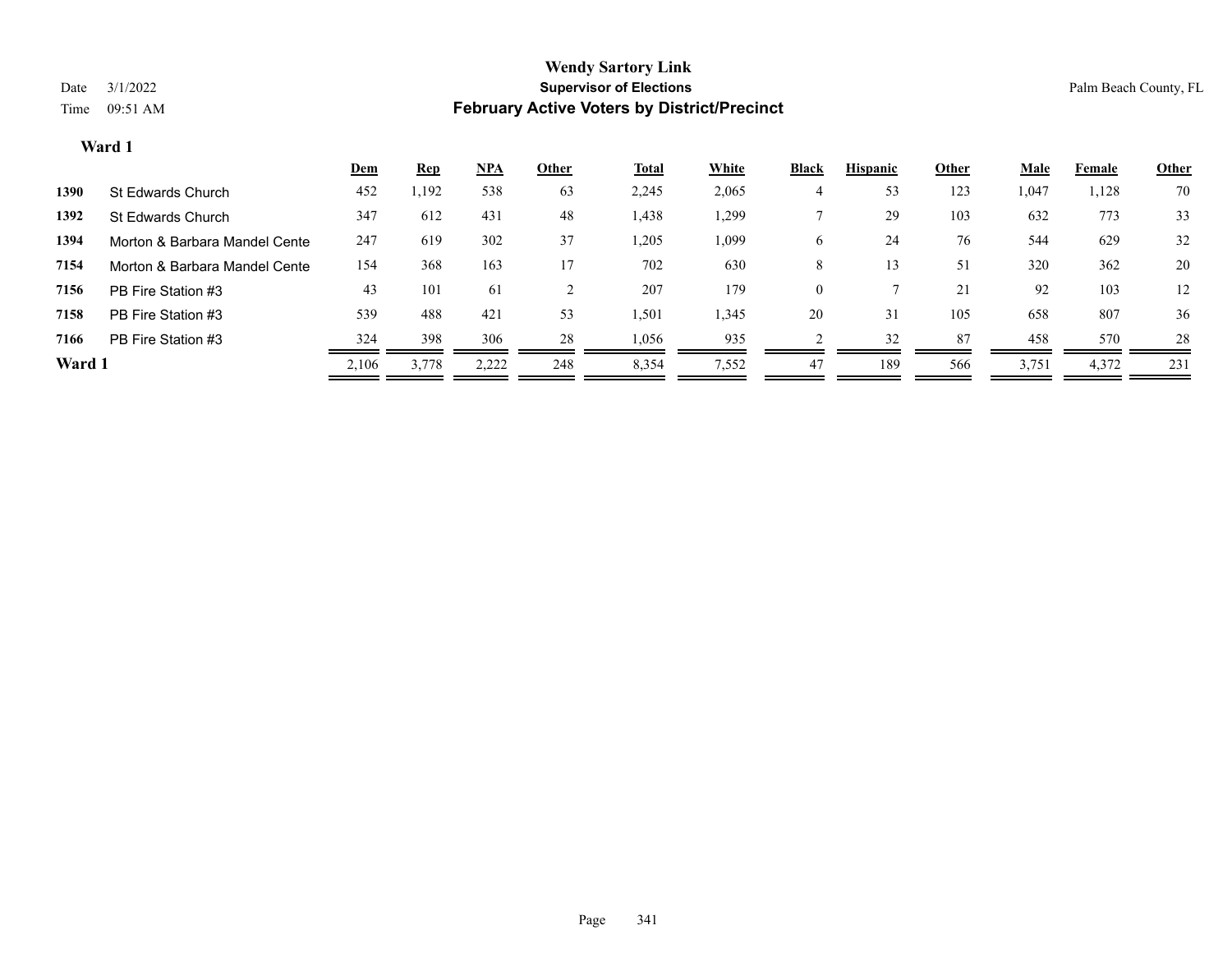|      |                                  | Dem            | <b>Rep</b>       | NPA          | <b>Other</b>   | <b>Total</b> | <b>White</b>     | <b>Black</b>     | <b>Hispanic</b>  | Other          | <b>Male</b>  | <b>Female</b> | <b>Other</b>   |
|------|----------------------------------|----------------|------------------|--------------|----------------|--------------|------------------|------------------|------------------|----------------|--------------|---------------|----------------|
| 1174 | Mirasol Sales and Info Center    | $\theta$       | $\mathbf{0}$     | $\mathbf{0}$ | $\theta$       | $\theta$     | $\overline{0}$   | $\Omega$         | $\overline{0}$   | $\theta$       | $\theta$     | $\theta$      | $\Omega$       |
| 1176 | Mirasol Sales and Info Center    | $\theta$       | $\theta$         | $\theta$     | $\theta$       | $\Omega$     | $\overline{0}$   | $\theta$         | $\overline{0}$   | $\Omega$       | $\Omega$     | $\Omega$      | $\theta$       |
| 1178 | Mirasol Sales and Info Center    | $\Omega$       | $\theta$         | $\theta$     | $\Omega$       | $\Omega$     | $\Omega$         | $\Omega$         | $\Omega$         | $\Omega$       | $\Omega$     | $\Omega$      | $\Omega$       |
| 1180 | Mirasol Sales and Info Center    | $\mathbf{0}$   | $\mathbf{0}$     | $\mathbf{0}$ | $\mathbf{0}$   | $\mathbf{0}$ | $\overline{0}$   | $\mathbf{0}$     | $\overline{0}$   | $\theta$       | $\Omega$     | $\theta$      | $\theta$       |
| 1186 | Mirasol Sales and Info Center    | 547            | 516              | 464          | 44             | 1,571        | 1,215            | 54               | 145              | 157            | 746          | 780           | 45             |
| 1188 | <b>Westwood Gardens HOA</b>      | 347            | 384              | 340          | 34             | 1,105        | 854              | 38               | 120              | 93             | 451          | 636           | 18             |
| 1189 | Westwood Gardens HOA             | 26             | 62               | 24           | $\overline{2}$ | 114          | 100              | 7                | $\overline{2}$   | 5              | 54           | 57            | $\overline{3}$ |
| 1190 | Gardens Presbyterian             | 1,355          | 2,176            | 1,464        | 148            | 5,143        | 4,213            | 139              | 350              | 441            | 2,281        | 2,724         | 138            |
| 1192 | Evergrene Clubhouse              | 384            | 682              | 468          | 44             | 1,578        | 1,335            | 27               | 81               | 135            | 762          | 761           | 55             |
| 1194 | Frenchmans Creek Real Estate     | 646            | 948              | 644          | 47             | 2,285        | 2,089            | 15               | 42               | 139            | 1,043        | 1,187         | 55             |
| 1196 | Gardens Presbyterian             | $\overline{0}$ | $\mathbf{0}$     | $\mathbf{0}$ | $\mathbf{0}$   | $\mathbf{0}$ | $\mathbf{0}$     | $\mathbf{0}$     | $\mathbf{0}$     | $\overline{0}$ | $\theta$     | $\theta$      | $\overline{0}$ |
| 1222 | Sandhill Crane Golf Club         | 34             | 58               | 33           | 3              | 128          | 91               | 12               | 11               | 14             | 64           | 63            |                |
| 1228 | <b>Carleton Oaks Clubhouse</b>   | 146            | 201              | 126          | 5              | 478          | 347              | 25               | 49               | 57             | 232          | 233           | 13             |
| 1230 | Christ Fellowship Church PBG     | $\mathbf{0}$   | $\boldsymbol{0}$ | $\mathbf{0}$ | $\mathbf{0}$   | $\mathbf{0}$ | $\boldsymbol{0}$ | $\boldsymbol{0}$ | $\boldsymbol{0}$ | $\mathbf{0}$   | $\mathbf{0}$ | $\mathbf{0}$  | $\overline{0}$ |
| 1232 | Mirasol Sales and Info Center    | $\theta$       | $\mathbf{0}$     | $\mathbf{0}$ | $\theta$       | $\theta$     | $\overline{0}$   | $\overline{0}$   | $\overline{0}$   | $\theta$       | $\theta$     | $\theta$      | $\overline{0}$ |
| 1234 | Christ Fellowship Church PBG     | $\overline{0}$ | $\mathbf{0}$     | $\theta$     | $\theta$       | $\theta$     | $\theta$         | $\Omega$         | $\Omega$         | $\Omega$       | $\theta$     | $\Omega$      | $\theta$       |
| 1236 | Mirasol Sales and Info Center    | $\theta$       | $\theta$         | $\theta$     | $\theta$       | $\theta$     | $\theta$         | $\overline{0}$   | $\theta$         | $\theta$       | $\Omega$     | $\Omega$      | $\theta$       |
| 1238 | Mirasol Sales and Info Center    | 607            | 778              | 523          | 61             | 1,969        | 1,785            | 19               | 22               | 143            | 933          | 978           | 58             |
| 1240 | <b>Timber Trace Elementary</b>   | 777            | 1,084            | 636          | 57             | 2,554        | 2,204            | 54               | 153              | 143            | 1,156        | 1,326         | $72\,$         |
| 1242 | Christ Fellowship Church PBG     | 866            | 1.069            | 631          | 64             | 2,630        | 2,385            | 36               | 63               | 146            | 1,094        | 1,474         | 62             |
| 1244 | Christ Fellowship Church PBG     | 460            | 661              | 457          | 54             | 1,632        | 1,416            | 31               | 79               | 106            | 695          | 885           | 52             |
| 1246 | Watson B Duncan Middle           | 818            | 916              | 714          | 67             | 2,515        | 1,999            | 73               | 200              | 243            | 1,107        | 1,337         | 71             |
| 1247 | Watson B Duncan Middle           | 35             | 195              | 66           | 9              | 305          | 280              | 2                | -1               | 22             | 144          | 147           | 14             |
| 1248 | <b>PBG Community Center</b>      | 499            | 591              | 399          | 35             | 1,524        | 1,280            | 27               | 120              | 97             | 648          | 845           | 31             |
| 1250 | Palm Beach Gardens High          | 13             | 37               | 15           | $\overline{1}$ | 66           | 58               | $\boldsymbol{0}$ | $\overline{4}$   | $\overline{4}$ | 33           | 29            | $\overline{4}$ |
| 1252 | <b>Ballen Isles Country Club</b> | 878            | 786              | 676          | 51             | 2,391        | 2,196            | 21               | 23               | 151            | 1,068        | 1,263         | 60             |
| 1254 | Northlake Nazarene Church        | 151            | 181              | 129          | 8              | 469          | 392              | 10               | 29               | 38             | 233          | 219           | 17             |
| 1260 | PBG City Hall Council Room       | 438            | 550              | 311          | 27             | 1,326        | 1,097            | 27               | 115              | 87             | 595          | 690           | 41             |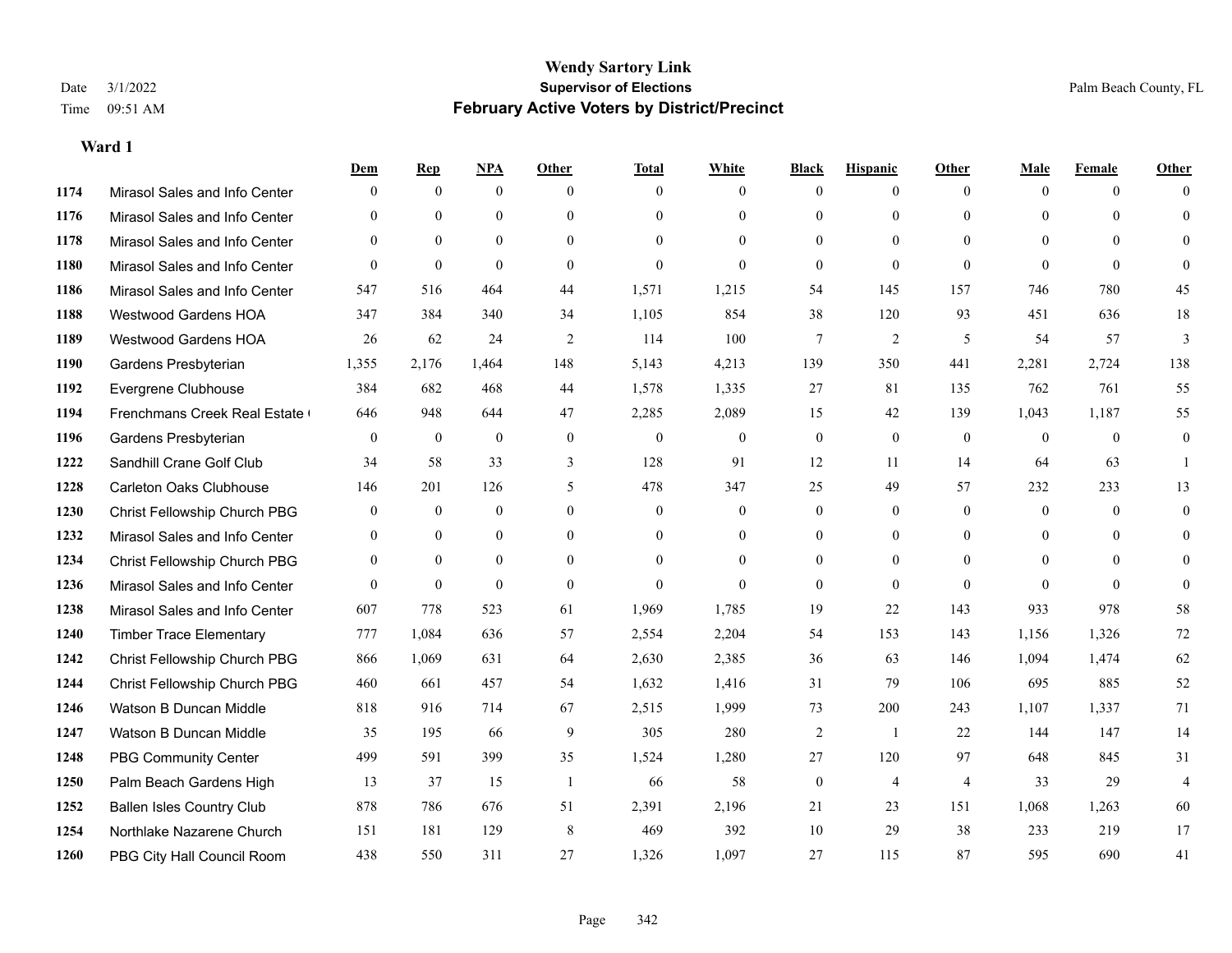|        |                               | Dem          | $\mathbf{Rep}$   | NPA            | Other        | <b>Total</b>   | White          | <b>Black</b>   | <b>Hispanic</b> | <b>Other</b>   | Male     | Female       | Other          |
|--------|-------------------------------|--------------|------------------|----------------|--------------|----------------|----------------|----------------|-----------------|----------------|----------|--------------|----------------|
| 1262   | PBG Moose Lodge 2010          |              | $\theta$         |                | $\Omega$     | 2              | $\overline{2}$ | $\Omega$       | $\theta$        | $\theta$       |          |              | $\Omega$       |
| 1264   | PBG City Hall Council Room    | $\theta$     | $\boldsymbol{0}$ | $\mathbf{0}$   | $\theta$     | $\mathbf{0}$   | $\mathbf{0}$   | $\overline{0}$ | $\overline{0}$  | $\theta$       | $\Omega$ | $\mathbf{0}$ | $\Omega$       |
| 1266   | PBG City Hall Council Room    | 164          | 114              | 145            | 14           | 437            | 262            | 73             | 69              | 33             | 182      | 245          | 10             |
| 1268   | <b>PBG Community Center</b>   | 103          | 73               | 107            | 10           | 293            | 181            | 47             | 33              | 32             | 113      | 167          | 13             |
| 1270   | PBG Community Center          | 4            | $\boldsymbol{0}$ | $\overline{2}$ | $\theta$     | 6              | $\overline{2}$ | 3              | 1               | $\theta$       | 2        | 3            |                |
| 1272   | Palm Beach Gardens Elementar  | 702          | 669              | 548            | 54           | 1,973          | 1,575          | 104            | 123             | 171            | 921      | 989          | 63             |
| 1274   | Palm Beach Gardens High       | 581          | 550              | 437            | 38           | 1,606          | 1,212          | 94             | 141             | 159            | 761      | 783          | 62             |
| 1280   | Pew Leadership Center         | 141          | 151              | 110            | 13           | 415            | 350            | 12             | 24              | 29             | 171      | 241          | $\overline{3}$ |
| 1284   | <b>Eissey Campus Theater</b>  | 777          | 811              | 773            | 65           | 2,426          | 1,917          | 89             | 209             | 211            | 1,050    | 1,303        | 73             |
| 1288   | PBG Moose Lodge 2010          | 12           | 24               | 6              | -1           | 43             | 39             |                | $\mathbf{0}$    | 3              | 22       | 19           | 2              |
| 1290   | PBG Moose Lodge 2010          | 689          | 835              | 558            | 67           | 2,149          | 1,788          | 52             | 144             | 165            | 869      | 1,219        | 61             |
| 1291   | PBG Moose Lodge 2010          | 21           | 24               | 19             | -1           | 65             | 60             | 3              |                 |                | 22       | 43           | $\theta$       |
| 1292   | PBG Moose Lodge 2010          | 15           | 48               | 16             | 2            | 81             | 75             |                |                 | $\overline{4}$ | 38       | 40           | 3              |
| 1296   | Dwight D Eisenhower Elementar | 221          | 267              | 199            | 22           | 709            | 555            | 14             | 92              | 48             | 278      | 406          | 25             |
| 1306   | <b>Eissey Campus Theater</b>  | 10           | 22               | 29             | 3            | 64             | 54             | $\overline{2}$ | $\overline{0}$  | 8              | 33       | 31           | $\theta$       |
| 1310   | <b>Eissey Campus Theater</b>  |              | 2                |                | $\theta$     | $\overline{4}$ | 4              | $\overline{0}$ | $\overline{0}$  | $\Omega$       | 3        |              | $\Omega$       |
| 1318   | PBG Moose Lodge 2010          | $\mathbf{0}$ | $\boldsymbol{0}$ | $\mathbf{0}$   | $\mathbf{0}$ | $\mathbf{0}$   | $\theta$       | $\overline{0}$ | $\mathbf{0}$    | $\theta$       | $\Omega$ | $\Omega$     | $\Omega$       |
| 1324   | Allamanda Elementary          | 451          | 446              | 383            | 43           | 1,323          | 1,047          | 40             | 139             | 97             | 559      | 722          | 42             |
| 1326   | Allamanda Elementary          | 187          | 221              | 162            | 17           | 587            | 498            | 7              | 31              | 51             | 254      | 319          | 14             |
| 1340   | <b>Eissey Campus Theater</b>  | 6            | 6                | 3              | $\theta$     | 15             | 13             | $\Omega$       | $\mathbf{1}$    | $\overline{1}$ | $\tau$   | 8            | $\theta$       |
| 1352   | Northlake Nazarene Church     | 669          | 867              | 618            | 52           | 2,206          | 1,574          | 156            | 190             | 286            | 992      | 1,138        | 76             |
| 1360   | Garden Lodge 366 F&AM         | 348          | 340              | 235            | 22           | 945            | 737            | 61             | 72              | 75             | 414      | 503          | $28\,$         |
| 1372   | Garden Lodge 366 F&AM         | 97           | 35               | 45             | 8            | 185            | 84             | 60             | 20              | 21             | 81       | 98           | 6              |
| 6062   | Sandhill Crane Golf Club      | 228          | 427              | 265            | 23           | 943            | 667            | 75             | 71              | 130            | 459      | 453          | 31             |
| 6064   | Sandhill Crane Golf Club      | 32           | 61               | 34             |              | 131            | 107            | 6              | 12              | 6              | 65       | 62           |                |
| Ward 1 |                               | 14,487       | 17,868           | 12,816         | 1,220        | 46,391         | 38,139         | 1,517          | 2,983           | 3,752          | 20,636   | 24,428       | 1,327          |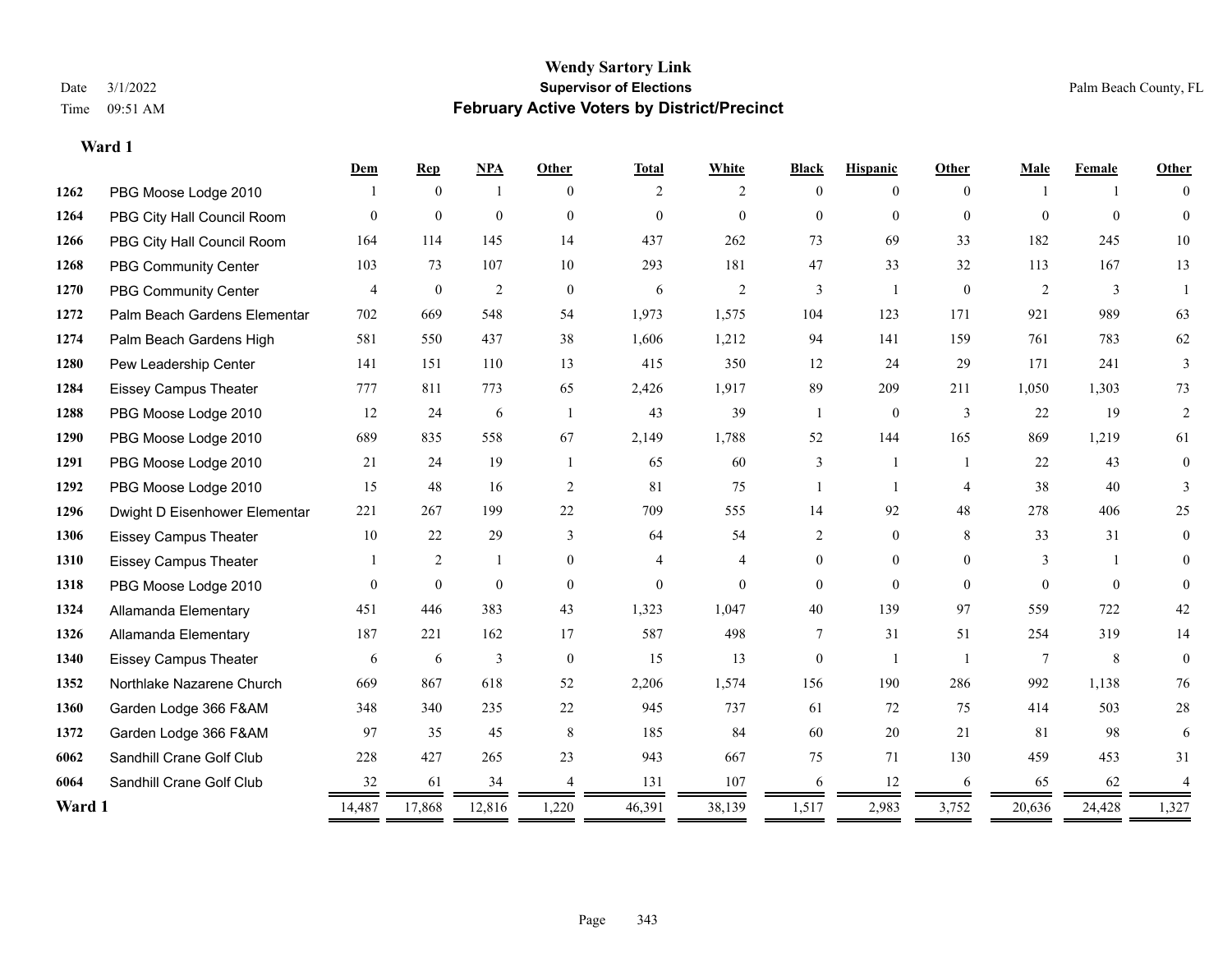| 3/1/2022<br>Date<br>09:51 AM<br>Time |            |            |       |              | <b>Wendy Sartory Link</b><br><b>Supervisor of Elections</b><br><b>February Active Voters by District/Precinct</b> |              |              |                 |       |             |               | Palm Beach County, FL |
|--------------------------------------|------------|------------|-------|--------------|-------------------------------------------------------------------------------------------------------------------|--------------|--------------|-----------------|-------|-------------|---------------|-----------------------|
| Ward 1                               | <b>Dem</b> | <u>Rep</u> | $NPA$ | <u>Other</u> | <b>Total</b>                                                                                                      | <b>White</b> | <b>Black</b> | <b>Hispanic</b> | Other | <b>Male</b> | <b>Female</b> | <b>Other</b>          |
| 1388<br>Palm Beach Shores Town Hall  | 273        | 456        | 317   | 25           | 1.071                                                                                                             | 977          |              | 20              | 63    | 495         | 549           | 27                    |
| Ward 1                               | 273        | 456        | 317   | 25           | 1,071                                                                                                             | 977          |              | 20              | 63    | 495         | 549           | 27                    |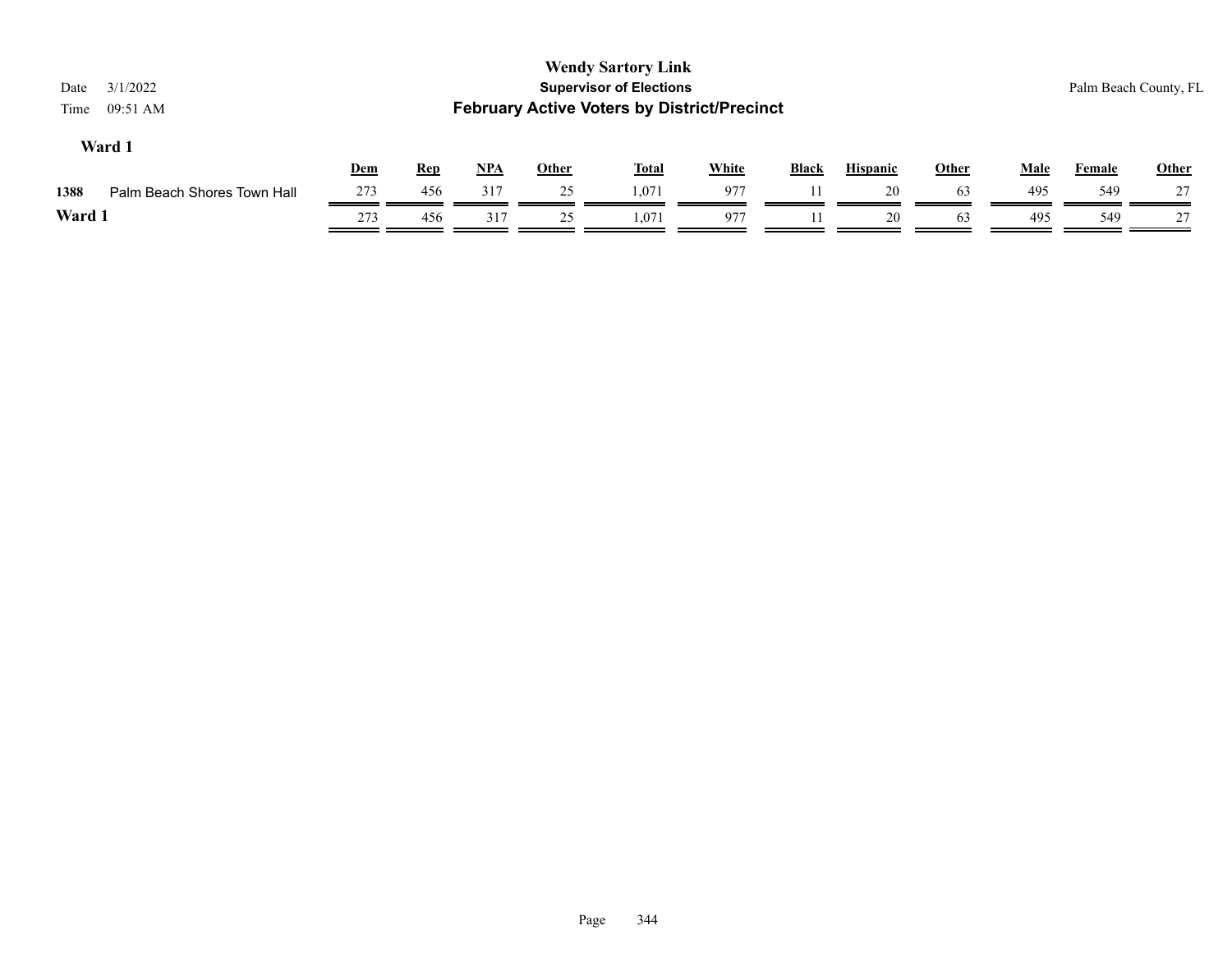|        |                           | Dem      | <b>Rep</b>     | NPA              | Other        | <b>Total</b>   | White            | <b>Black</b> | <b>Hispanic</b> | Other          | Male     | Female   | Other          |
|--------|---------------------------|----------|----------------|------------------|--------------|----------------|------------------|--------------|-----------------|----------------|----------|----------|----------------|
| 2112   | Palm Springs Middle       |          | 6              | $\overline{7}$   | $\theta$     | 20             | 15               |              |                 | $\mathcal{L}$  | 9        | 11       |                |
| 2118   | Palm Springs Middle       |          | $\Omega$       | $\mathbf{0}$     | $\Omega$     | $\Omega$       | $\theta$         | 0            | $\Omega$        | $\Omega$       | $\Omega$ | $\theta$ | $\theta$       |
| 2120   | Palm Springs Middle       | 58       | 23             | 51               |              | 133            | 33               | 12           | 59              | 29             | 51       | 71       | 11             |
| 2122   | Palm Springs Middle       |          | $\mathbf{0}$   | $\boldsymbol{0}$ | $\Omega$     |                | $\Omega$         |              | $\Omega$        | $\Omega$       |          | $\Omega$ | 0              |
| 2124   | Palm Springs Middle       |          | 4              | 8                | $\Omega$     | 17             | 8                |              | 5               |                | 8        | 9        | $\theta$       |
| 2128   | Palm Springs Middle       | $\Omega$ | $\theta$       | $\theta$         | $\theta$     | $\theta$       | $\theta$         | 0            | $\theta$        | $\Omega$       | $\Omega$ | $\theta$ | 0              |
| 3002   | Palm Springs Middle       | 821      | 335            | 573              | 52           | 1,781          | 524              | 329          | 764             | 164            | 728      | 979      | 74             |
| 3006   | Faith Presbyterian        | 990      | 604            | 709              | 35           | 2,338          | 948              | 278          | 907             | 205            | 963      | 1,275    | $100\,$        |
| 3010   | Faith Presbyterian        | 368      | 215            | 306              | 24           | 913            | 352              | 121          | 360             | 80             | 423      | 456      | 34             |
| 3018   | Palm Springs Middle       | 11       | 10             | 9                | 3            | 33             | 12               | $\mathbf{0}$ | 17              | $\overline{4}$ | 13       | 19       |                |
| 3020   | Palm Springs Village Hall | 966      | 625            | 814              | 37           | 2,442          | 978              | 172          | 1,087           | 205            | 1,077    | 1,252    | 113            |
| 3024   | Palm Springs Library      | 714      | 405            | 579              | 22           | 1,720          | 643              | 197          | 692             | 188            | 758      | 860      | 102            |
| 3026   | Palm Springs Village Hall | $\Omega$ | $\mathbf{0}$   | $\boldsymbol{0}$ | $\mathbf{0}$ | $\theta$       | $\boldsymbol{0}$ | $\theta$     | $\overline{0}$  | $\theta$       | $\theta$ | $\theta$ | $\overline{0}$ |
| 3028   | Palm Springs Village Hall | 2        |                | $\mathbf{0}$     | $\Omega$     | 3              | $\Omega$         |              | 3               |                |          |          | 0              |
| 3030   | Palm Springs Village Hall |          | $\mathbf{0}$   | $\theta$         | $\Omega$     | $\Omega$       | $\theta$         | $\theta$     | $\Omega$        | $\Omega$       | $\Omega$ | $\Omega$ | 0              |
| 3044   | Holy Redeemer Church      | 218      | 68             | 193              | 8            | 487            | 136              | 103          | 209             | 39             | 213      | 259      | 15             |
| 3048   | Holy Redeemer Church      | 592      | 220            | 478              | 24           | 1,314          | 396              | 260          | 531             | 127            | 588      | 667      | 59             |
| 3050   | Holy Redeemer Church      |          | $\overline{7}$ | $\overline{c}$   | $\theta$     | 16             | 9                | 6            |                 | $\Omega$       | 9        |          |                |
| 3071   | Holy Redeemer Church      | $\Omega$ | $\mathbf{0}$   | $\mathbf{0}$     | $\theta$     | $\overline{0}$ | $\theta$         | $\theta$     | $\Omega$        | $\Omega$       | $\Omega$ | $\theta$ | 0              |
| 3072   | Holy Redeemer Church      | 135      | 24             | 95               |              | 262            | 70               | 103          | 53              | 36             | 101      | 149      | 12             |
| Ward 1 |                           | 4,895    | 2,547          | 3,824            | 214          | 11,480         | 4,124            | 1,588        | 4,688           | 1,080          | 4,943    | 6,016    | 521            |
|        |                           |          |                |                  |              |                |                  |              |                 |                |          |          |                |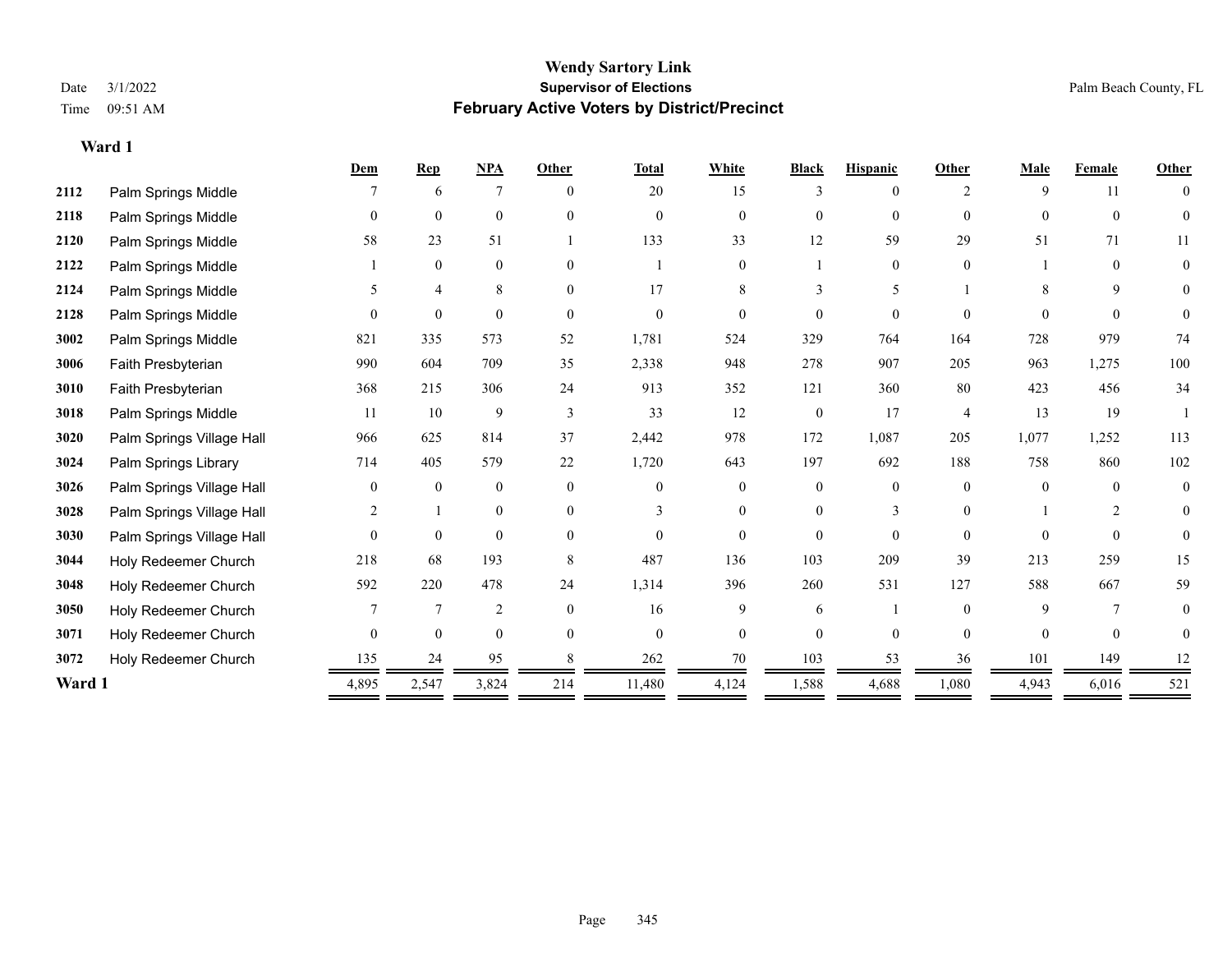#### **Wendy Sartory Link** Date 3/1/2022 **Supervisor of Elections** Palm Beach County, FL Time 09:51 AM **February Active Voters by District/Precinct**

**Dem Rep NPA Other Total White Black Hispanic Other Male Female Other**

| 1356   | Casa Rio Clubhouse                    | 820            | 425            | 523              | 37             | 1,805        | 906          | 404            | 242            | 253            | 783      | 961      | 61             |
|--------|---------------------------------------|----------------|----------------|------------------|----------------|--------------|--------------|----------------|----------------|----------------|----------|----------|----------------|
| 1358   | RB Prep Achievement Academy           | 15             | 5              | 3                | $\mathbf{0}$   | 23           | 10           | 8              |                | $\overline{4}$ | 14       | 6        | 3              |
| 1364   | RB Prep Achievement Academy           | 427            | 116            | 262              | 20             | 825          | 230          | 335            | 154            | 106            | 352      | 450      | 23             |
| 1368   | RB Prep Achievement Academy           | $\overline{0}$ | $\bf{0}$       | $\bf{0}$         | $\mathbf{0}$   | $\mathbf{0}$ | $\theta$     | $\overline{0}$ | $\theta$       | $\Omega$       | $\theta$ | $\theta$ | $\theta$       |
| 1384   | Phil Foster Park Marine Center        | 294            | 574            | 294              | 31             | 1,193        | 1,064        | 20             | 40             | 69             | 591      | 576      | 26             |
| 1386   | <b>Phil Foster Park Marine Center</b> | 595            | 1,148          | 721              | 87             | 2,551        | 2,199        | 59             | 89             | 204            | 1,180    | 1,306    | 65             |
| 7004   | J F Kennedy Middle                    | $\theta$       | $\overline{0}$ | $\boldsymbol{0}$ | $\Omega$       | $\Omega$     | $\theta$     | 0              | $\overline{0}$ | $\Omega$       | $\theta$ | $\Omega$ | $\overline{0}$ |
| 7014   | RB Prep Achievement Academy           | $\theta$       | $\overline{0}$ | $\overline{0}$   | $\theta$       | $\Omega$     | $\theta$     | 0              | $\overline{0}$ | $\Omega$       | $\theta$ | $\Omega$ | $\overline{0}$ |
| 7018   | RB Prep Achievement Academy           | $\mathbf{0}$   | $\theta$       | $\overline{0}$   | $\Omega$       | 0            | $\Omega$     | 0              | $\Omega$       | $\Omega$       | $\Omega$ | $\Omega$ | 0              |
| 7020   | RB Prep Achievement Academy           | $\theta$       | $\overline{0}$ | $\overline{0}$   | $\Omega$       | $\Omega$     | $\Omega$     | 0              | $\Omega$       | $\Omega$       | $\Omega$ | $\Omega$ | $\Omega$       |
| 7022   | J F Kennedy Middle                    | 886            | 185            | 376              | 27             | 1,474        | 296          | 815            | 149            | 214            | 662      | 766      | 46             |
| 7024   | Hurst Chapel AME Church               | 1,575          | 88             | 366              | 22             | 2,051        | 158          | 1,658          | 94             | 141            | 846      | 1,139    | 66             |
| 7025   | Hurst Chapel AME Church               | 274            | 38             | 117              | $\overline{4}$ | 433          | 63           | 268            | 44             | 58             | 161      | 256      | 16             |
| 7026   | Lindsey Davis Senior Comm Ctr         | 2,264          | 82             | 457              | 20             | 2,823        | 69           | 2,516          | 41             | 197            | 1,162    | 1,572    | 89             |
| 7028   | <b>Wells Recreation Center</b>        | 1,855          | 148            | 483              | 19             | 2,505        | 245          | 1,961          | 102            | 197            | 1,091    | 1,326    | 88             |
| 7030   | Riviera Beach Marina Event Ctr        | 198            | 320            | 174              | 22             | 714          | 571          | 48             | 47             | 48             | 365      | 330      | 19             |
| 7034   | Suncoast High                         | 1,304          | 207            | 510              | 26             | 2,047        | 357          | 1,244          | 151            | 295            | 845      | 1,126    | 76             |
| 7036   | RB Prep Achievement Academy           | $\Omega$       | $\mathbf{0}$   | 6                | $\mathbf{0}$   | 6            | $\mathbf{0}$ | $\overline{0}$ | $\theta$       | 6              |          |          |                |
| 7040   | Mary McLeod Bethune Elementa          | 1,229          | 58             | 264              | 14             | 1,565        | 39           | 1,375          | 50             | 101            | 622      | 898      | 45             |
| 7041   | Mary McLeod Bethune Elementa          | 397            | 30             | 136              | $\tau$         | 570          | 44           | 440            | 29             | 57             | 221      | 324      | 25             |
| 7042   | Dan Calloway Complex                  | 1,713          | 72             | 409              | 22             | 2,216        | 46           | 1,948          | 48             | 174            | 909      | 1,237    | 70             |
| 7044   | <b>Wells Recreation Center</b>        | 1,383          | 90             | 391              | 17             | 1,881        | 192          | 1,475          | 67             | 147            | 780      | 1,026    | 75             |
| 7046   | Riviera Beach Marina Event Ctr        | 37             | 33             | 21               |                | 96           | 78           |                |                |                | 55       | 40       |                |
| Ward 1 |                                       | 15,266         | 3,619          | 5,513            | 380            | 24,778       | 6,567        | 14,583         | 1,350          | 2,278          | 10,643   | 13,340   | 795            |
|        |                                       |                |                |                  |                |              |              |                |                |                |          |          |                |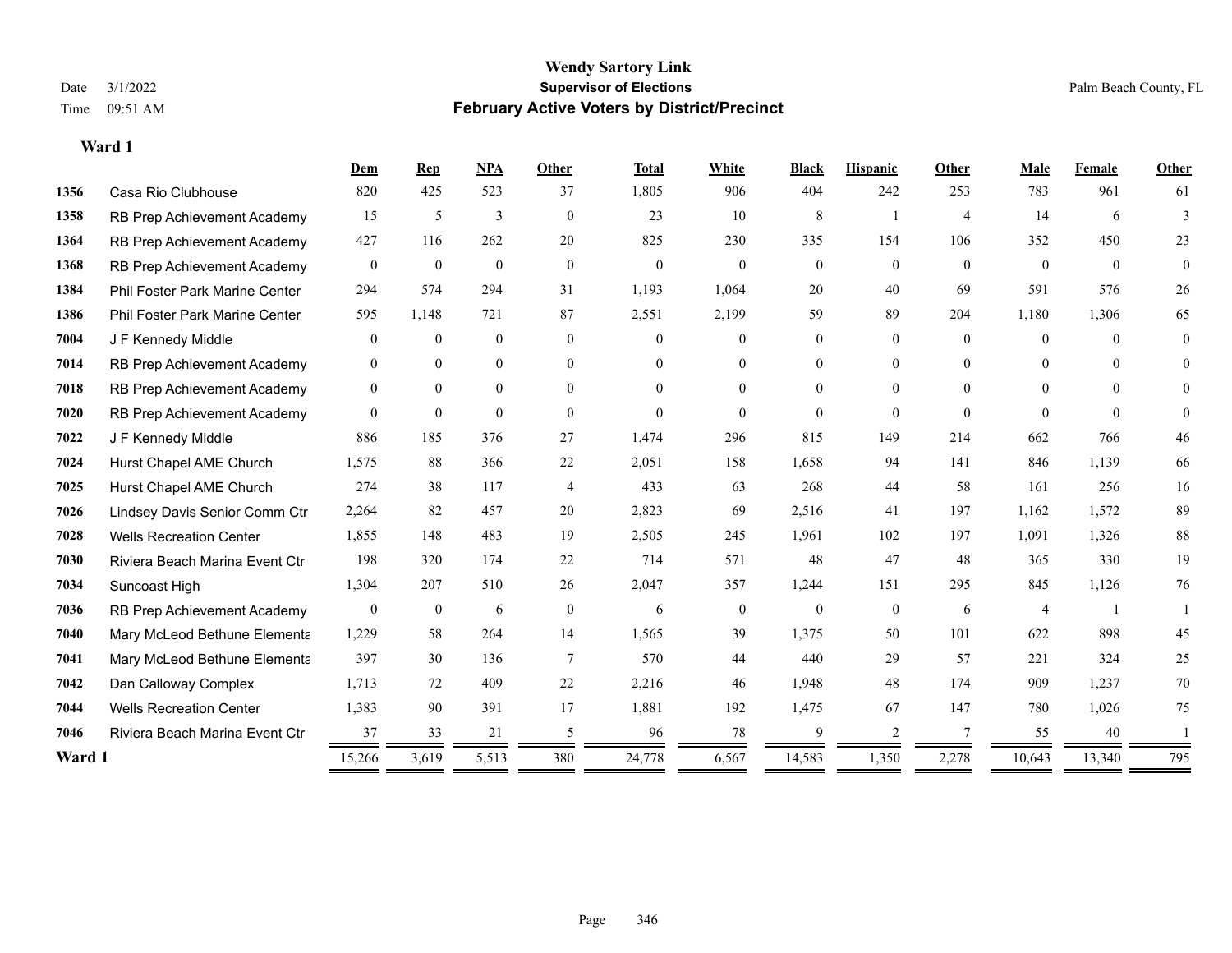|        |                              | Dem            | <b>Rep</b>     | <b>NPA</b>       | <b>Other</b>   | <b>Total</b> | White          | <b>Black</b>   | <b>Hispanic</b> | <b>Other</b> | Male           | Female         | Other          |
|--------|------------------------------|----------------|----------------|------------------|----------------|--------------|----------------|----------------|-----------------|--------------|----------------|----------------|----------------|
| 6098   | <b>HL Johnson Elementary</b> | 650            | 530            | 494              | 43             | 1,717        | 954            | 310            | 273             | 180          | 777            | 901            | 39             |
| 6100   | Madison Green Country Club   | 1,229          | 724            | 775              | 55             | 2,783        | 1,194          | 791            | 410             | 388          | 1,281          | 1,400          | 102            |
| 6102   | <b>RPB Recreation Center</b> | 661            | 474            | 455              | 29             | 1,619        | 949            | 263            | 265             | 142          | 671            | 896            | 52             |
| 6104   | <b>Crestwood Middle</b>      | 184            | 153            | 123              | 9              | 469          | 219            | 77             | 88              | 85           | 217            | 231            | 21             |
| 6106   | <b>RPB Recreation Center</b> | 220            | 126            | 213              | 10             | 569          | 231            | 102            | 159             | 77           | 225            | 322            | 22             |
| 6112   | Crestwood Middle             | 462            | 426            | 359              | 32             | 1,279        | 691            | 233            | 212             | 143          | 592            | 645            | $42\,$         |
| 6114   | Royal Palm Beach High        | 1,046          | 702            | 714              | 44             | 2,506        | 1,367          | 471            | 440             | 228          | 1,178          | 1,238          | 90             |
| 6116   | <b>HL Johnson Elementary</b> | 705            | 421            | 497              | 57             | 1,680        | 858            | 327            | 281             | 214          | 743            | 894            | 43             |
| 6118   | <b>RPB Branch Library</b>    | 1,074          | 569            | 709              | 59             | 2,411        | 1,136          | 576            | 442             | 257          | 1,051          | 1,272          | $88\,$         |
| 6120   | Royal Palm Beach High        | 416            | 320            | 277              | 19             | 1,032        | 493            | 203            | 159             | 177          | 488            | 519            | 25             |
| 6122   | <b>RPB Cultural Center</b>   | 1,163          | 673            | 771              | 53             | 2,660        | 1,402          | 509            | 503             | 246          | 1,146          | 1,429          | 85             |
| 6124   | <b>RPB Cultural Center</b>   | 581            | 329            | 399              | 24             | 1,333        | 642            | 280            | 291             | 120          | 558            | 734            | 41             |
| 6126   | Calypso Bay Waterpark        | 686            | 308            | 504              | 31             | 1,529        | 554            | 414            | 370             | 191          | 666            | 806            | 57             |
| 6128   | Royal Palm Beach High        | 33             | 27             | 27               | 3              | 90           | 48             | 26             | 11              | 5            | 41             | 49             | $\theta$       |
| 6132   | Royal Palm Beach High        | 390            | 198            | 267              | 19             | 874          | 419            | 168            | 195             | 92           | 397            | 448            | 29             |
| 6134   | Christ Fellowship Church RPB | 951            | 472            | 697              | 30             | 2,150        | 841            | 511            | 501             | 297          | 960            | 1,103          | 87             |
| 6136   | Calypso Bay Waterpark        |                | $\mathbf{0}$   | $\boldsymbol{0}$ | $\theta$       |              | $\overline{0}$ |                | $\overline{0}$  | $\theta$     | $\theta$       |                | $\theta$       |
| 6138   | Royal Palm Beach High        | $\overline{0}$ | $\mathbf{0}$   | $\boldsymbol{0}$ | $\overline{0}$ | $\theta$     | $\mathbf{0}$   | $\overline{0}$ | $\mathbf{0}$    | $\Omega$     | $\theta$       | $\overline{0}$ | $\overline{0}$ |
| 6142   | Christ Fellowship Church RPB | $\theta$       | $\overline{0}$ | $\overline{0}$   | $\theta$       | $\Omega$     | $\theta$       | $\theta$       | $\overline{0}$  | $\Omega$     | $\theta$       | $\Omega$       | $\theta$       |
| 6144   | Christ Fellowship Church RPB | $\theta$       | $\theta$       | $\theta$         | $\theta$       | $\theta$     | $\Omega$       | 0              | 0               | $\Omega$     | $\theta$       | $\Omega$       | $\theta$       |
| 6148   | Christ Fellowship Church RPB | $\Omega$       | $\theta$       | -1               | $\Omega$       |              |                | $\Omega$       | 0               | $\Omega$     | $\Omega$       |                | $\Omega$       |
| 6170   | Christ Fellowship Church RPB | $\Omega$       | 5              | $\overline{2}$   | $\theta$       | $\tau$       | 7              | 0              | 0               | $\Omega$     | $\overline{2}$ | 5              |                |
| 6172   | Christ Fellowship Church RPB | 1,299          | 604            | 862              | 72             | 2,837        | 998            | 871            | 650             | 318          | 1,219          | 1,508          | 110            |
| 6176   | Christ Fellowship Church RPB | 26             | 17             | 22               | 3              | 68           | 28             | 12             | 22              | 6            | 31             | 35             | 2              |
| Ward 1 |                              | 11,777         | 7,078          | 8,168            | 592            | 27,615       | 13,032         | 6,145          | 5,272<br>=      | 3,166        | 12,243         | 14,437         | 935            |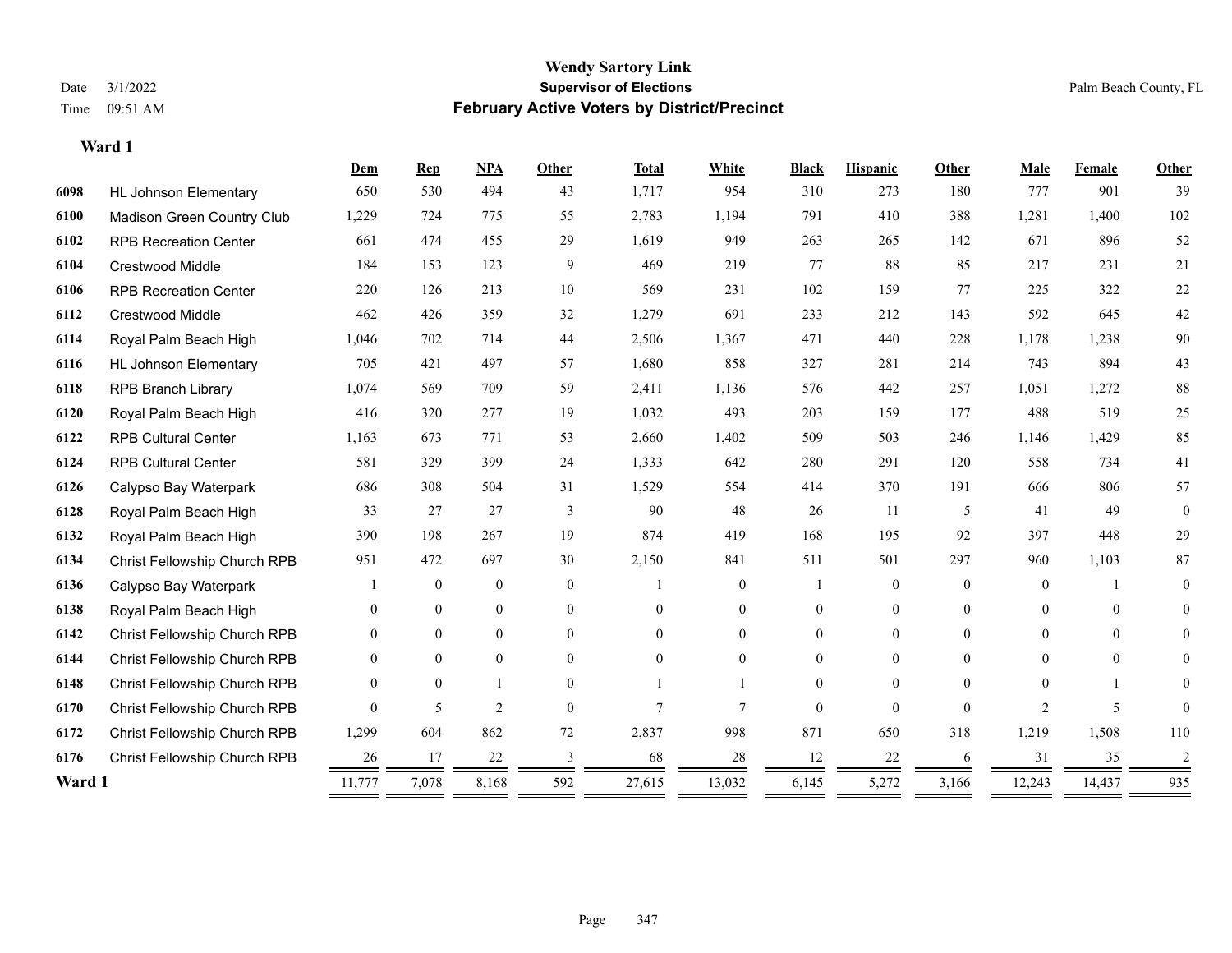| 3/1/2022<br>Date<br>09:51 AM<br>Time |       |            |            |              | <b>Wendy Sartory Link</b><br><b>Supervisor of Elections</b><br><b>February Active Voters by District/Precinct</b> |              |              |                 |              |             | Palm Beach County, FL |              |
|--------------------------------------|-------|------------|------------|--------------|-------------------------------------------------------------------------------------------------------------------|--------------|--------------|-----------------|--------------|-------------|-----------------------|--------------|
| Ward 1                               | Dem   | <b>Rep</b> | <u>NPA</u> | <b>Other</b> | <u>Total</u>                                                                                                      | <b>White</b> | <b>Black</b> | <b>Hispanic</b> | <b>Other</b> | <u>Male</u> | <b>Female</b>         | <b>Other</b> |
| 6018<br>South Bay Commission Chambe  | 1,185 | 88         | 228        | 12           | 1,513                                                                                                             | 63           | 1,166        | 208             | 76           | 635         | 839                   | 39           |
| Ward 1                               | ,185  | 88         | 228        | 12           | 1,513                                                                                                             | 63           | . 166.،      | 208             | 76           | 635         | 839                   | 39           |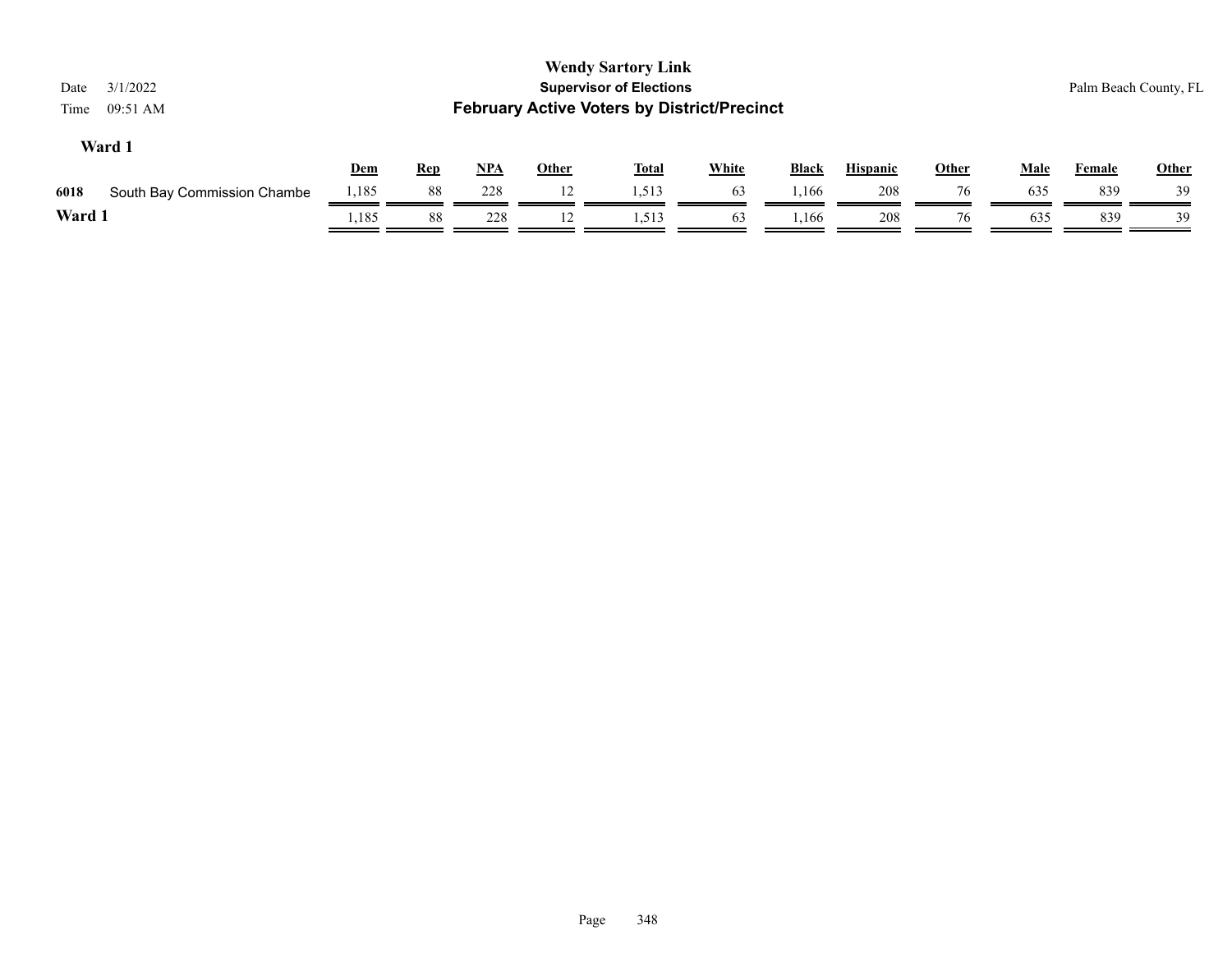| 3/1/2022<br>Date<br>09:51 AM<br>Time |     |            |       |              | <b>Wendy Sartory Link</b><br><b>Supervisor of Elections</b><br><b>February Active Voters by District/Precinct</b> |              |       |                 |              |             | Palm Beach County, FL |       |
|--------------------------------------|-----|------------|-------|--------------|-------------------------------------------------------------------------------------------------------------------|--------------|-------|-----------------|--------------|-------------|-----------------------|-------|
| Ward 1                               | Dem | <b>Rep</b> | $NPA$ | <b>Other</b> | <b>Total</b>                                                                                                      | <b>White</b> | Black | <b>Hispanic</b> | <b>Other</b> | <b>Male</b> | <b>Female</b>         | Other |
| 4004<br>South Palm Beach Town Hall   | 403 | 516        | 394   | 34           | 1.347                                                                                                             | 1,148        | 21    | 84              | -94          | 586         | 713                   | 48    |
| Ward 1                               | 403 | 516        | 394   | 34           | 1,347                                                                                                             | 1,148        | 21    | 84              | 94           | 586         | 713                   | -48   |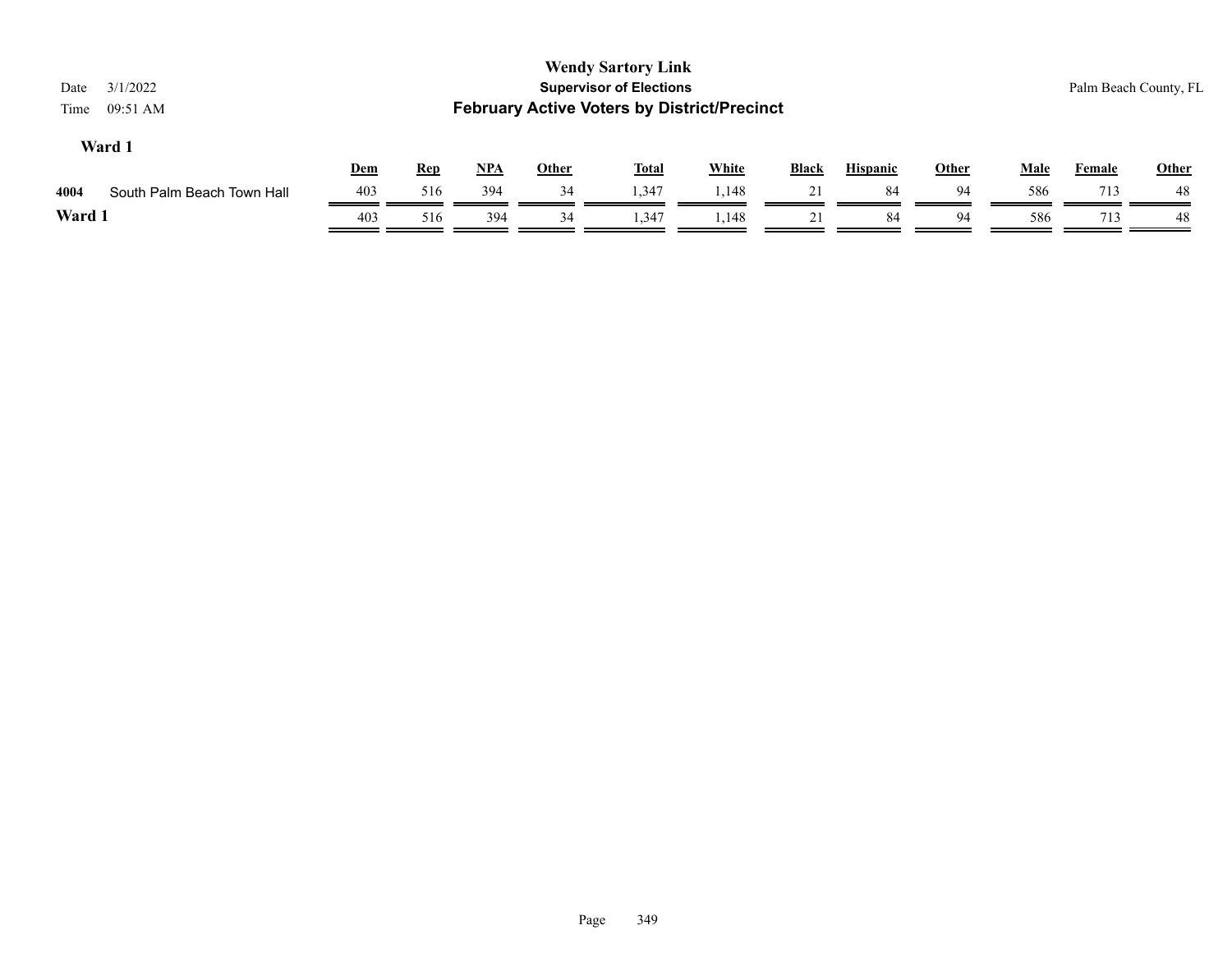|        |                                  | Dem   | <b>Rep</b> | <u>NPA</u> | Other    | <u>Total</u> | White | <b>Black</b>   | <b>Hispanic</b> | Other    | <b>Male</b> | Female   | <b>Other</b>   |
|--------|----------------------------------|-------|------------|------------|----------|--------------|-------|----------------|-----------------|----------|-------------|----------|----------------|
| 1078   | First Baptist Church Teq         | 345   | 887        | 387        | 22       | 1,641        | 1,536 |                | 42              | 60       | 792         | 812      | 37             |
| 1088   | First Baptist Church Teq         | 10    | 45         | 20         | $\Omega$ | 75           | 66    | $\overline{0}$ |                 | 6        | 38          | 36       |                |
| 1094   | First Baptist Church Teq         | 577   | 880        | 548        | 42       | 2,047        | 1,839 | 9              | 81              | 118      | 924         | 1,076    | 47             |
| 1112   | <b>Tequesta Council Chambers</b> | 21    | 82         | 46         |          | 156          | 134   | O              | 10              | 6        | 74          | 79       |                |
| 1116   | <b>Tequesta Council Chambers</b> |       |            | $\Omega$   | $\Omega$ | $\theta$     | O.    | $\theta$       | $\theta$        | $\theta$ | 0           | $\bf{0}$ | $\overline{0}$ |
| 1118   | Tequesta Council Chambers        | 162   | 250        | 180        | 22       | 614          | 520   | 12             | 43              | 39       | 237         | 362      | 15             |
| 1120   | Tequesta Council Chambers        | 72    | 242        | 110        | 16       | 440          | 408   | $\theta$       | 10              | 22       | 210         | 221      | 9              |
| Ward 1 |                                  | 1,187 | 2,386      | 1,291      | 109      | 4,973        | 4,503 | 30             | 189             | 251      | 2,275       | 2,586    | 112            |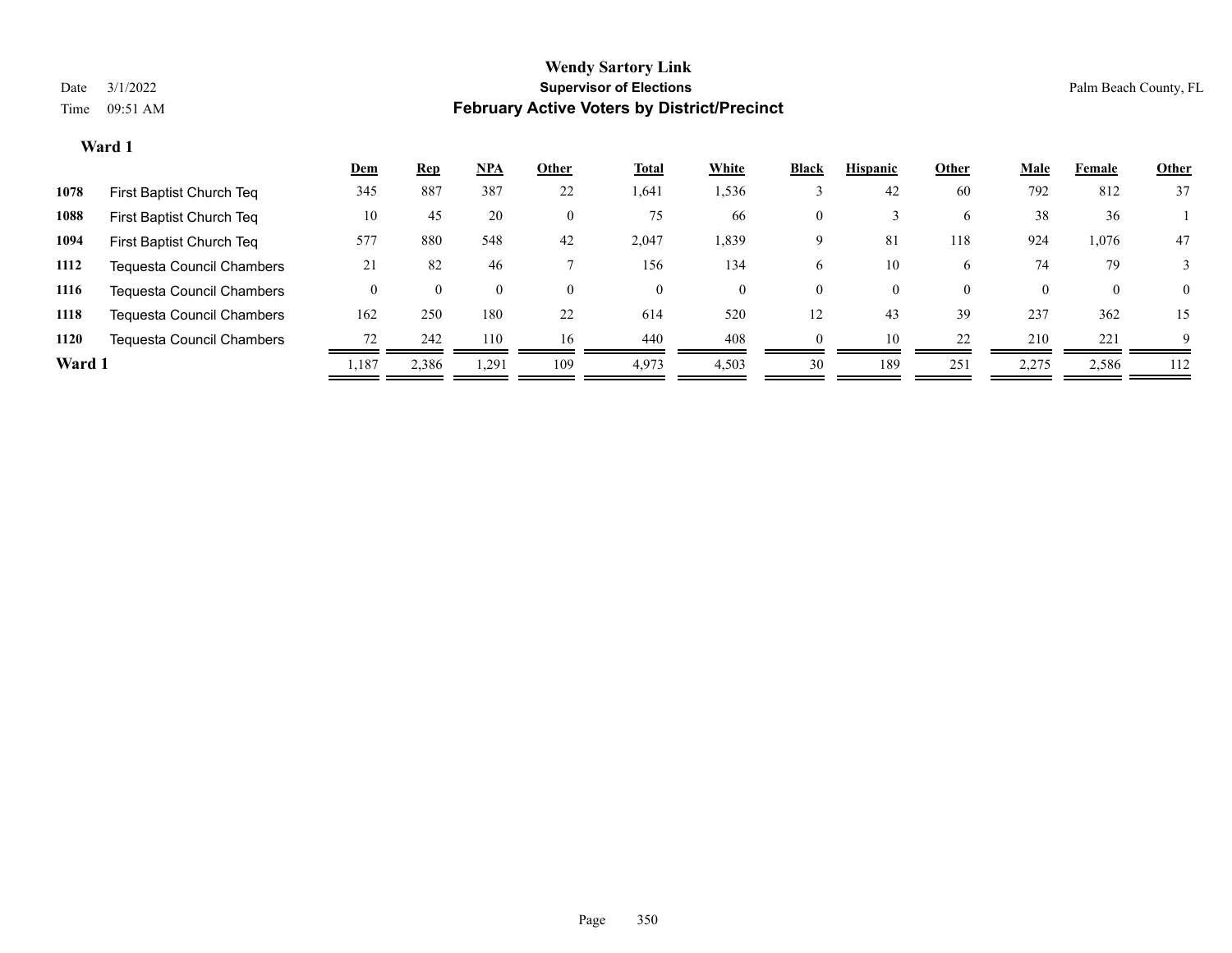| 3/1/2022<br>Date<br>09:51 AM<br>Time |     |            |       |              | <b>Wendy Sartory Link</b><br><b>Supervisor of Elections</b><br><b>February Active Voters by District/Precinct</b> |              |              |                 |              |             | Palm Beach County, FL |              |
|--------------------------------------|-----|------------|-------|--------------|-------------------------------------------------------------------------------------------------------------------|--------------|--------------|-----------------|--------------|-------------|-----------------------|--------------|
| Ward 1                               | Dem | <b>Rep</b> | $NPA$ | <b>Other</b> | <u>Total</u>                                                                                                      | <b>White</b> | <b>Black</b> | <b>Hispanic</b> | <b>Other</b> | <b>Male</b> | Female                | <b>Other</b> |
| 4030<br>Village of Golf Admin Bldg   | 37  | 181        | 52    |              | 274                                                                                                               | 268          | $\theta$     |                 |              | 130         | 142                   |              |
| Ward 1                               | 37  | 181        | 52    |              | 274                                                                                                               | 268          | $\theta$     |                 |              | 130         | 142                   |              |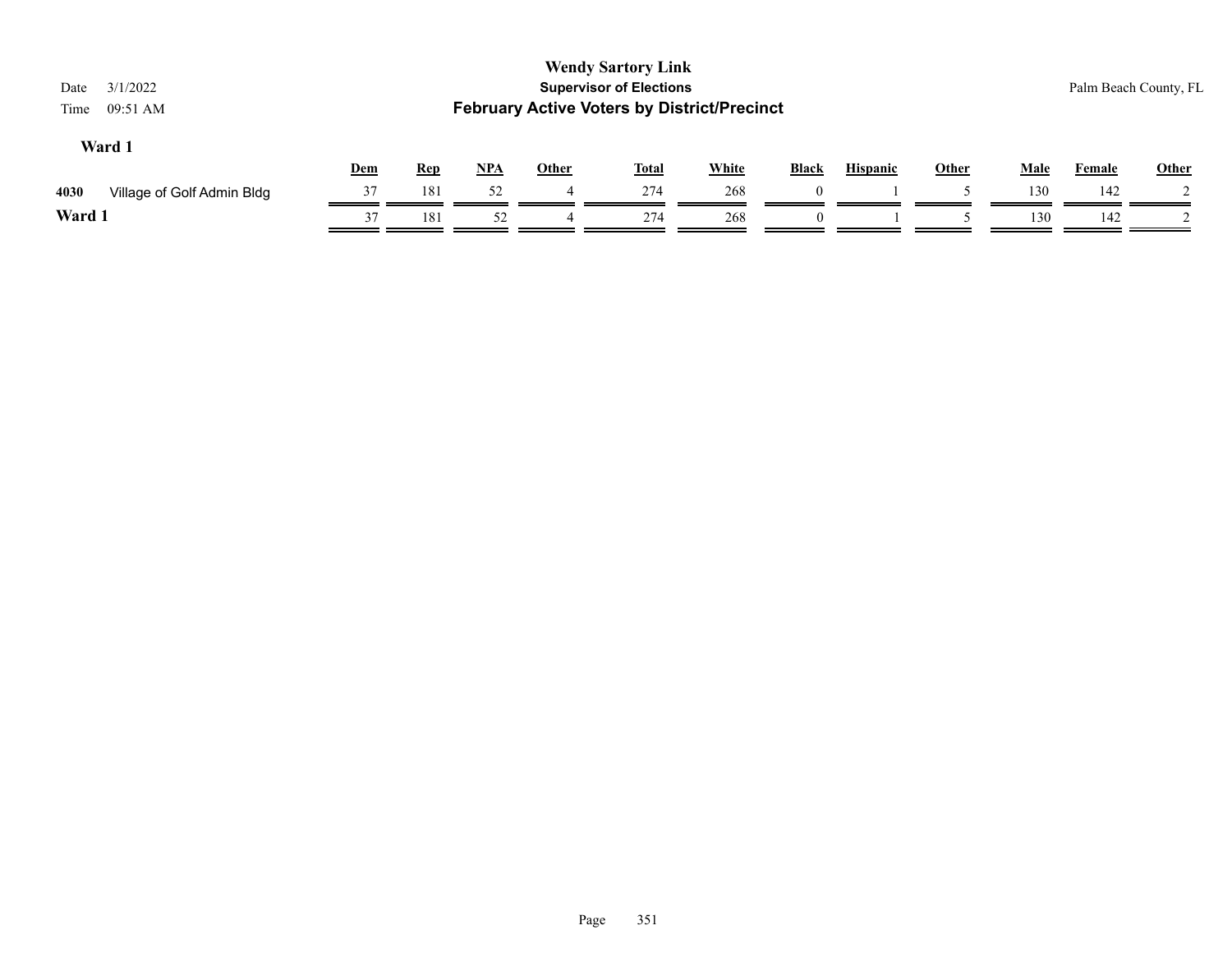|      |                                     | <b>Dem</b>     | <b>Rep</b>   | NPA              | <b>Other</b> | <b>Total</b> | <b>White</b>   | <b>Black</b>     | <b>Hispanic</b> | <b>Other</b> | <b>Male</b>  | <b>Female</b>  | <b>Other</b>   |
|------|-------------------------------------|----------------|--------------|------------------|--------------|--------------|----------------|------------------|-----------------|--------------|--------------|----------------|----------------|
| 2146 | Village Walk HOA Clubhouse          | 553            | 539          | 439              | 44           | 1,575        | 1,223          | 60               | 146             | 146          | 657          | 868            | 50             |
| 6150 | <b>Binks Forest Elementary</b>      | 25             | 40           | 39               | 4            | 108          | 82             | 4                | 9               | 13           | 45           | 60             | 3              |
| 6152 | <b>Binks Forest Elementary</b>      | 412            | 569          | 387              | 37           | 1,405        | 1,065          | 48               | 137             | 155          | 663          | 698            | 44             |
| 6154 | Wellington Landings Middle          | 463            | 512          | 409              | 29           | 1,413        | 1,015          | 87               | 192             | 119          | 636          | 737            | 40             |
| 6156 | <b>Binks Forest Elementary</b>      | 627            | 720          | 586              | 44           | 1,977        | 1,376          | 128              | 298             | 175          | 901          | 1,017          | 59             |
| 6158 | <b>Wellington Elementary</b>        | 782            | 942          | 556              | 40           | 2,320        | 1,703          | 135              | 315             | 167          | 1,065        | 1,182          | $73\,$         |
| 6160 | Wellington Landings Middle          | 661            | 588          | 571              | 43           | 1,863        | 1,210          | 166              | 338             | 149          | 873          | 937            | 53             |
| 6162 | First Baptist Church Wel            | 753            | 677          | 580              | 44           | 2,054        | 1,290          | 214              | 362             | 188          | 923          | 1,065          | 66             |
| 6164 | First Baptist Church Wel            | 833            | 808          | 611              | 59           | 2,311        | 1,551          | 185              | 381             | 194          | 1,033        | 1,207          | 71             |
| 6166 | <b>Wellington Community Center</b>  | 850            | 866          | 751              | 47           | 2,514        | 1,741          | 156              | 408             | 209          | 1,155        | 1,280          | 79             |
| 6168 | First Baptist Church Wel            | 125            | 175          | 145              | 9            | 454          | 348            | 27               | 41              | 38           | 208          | 234            | 12             |
| 6182 | New Horizons Elementary             | 293            | 455          | 325              | 14           | 1,087        | 797            | 44               | 119             | 127          | 466          | 591            | $30\,$         |
| 6184 | Wellington High                     | 660            | 592          | 535              | 37           | 1,824        | 1,129          | 249              | 286             | 160          | 803          | 965            | 56             |
| 6186 | <b>Elbridge Gale Elementary</b>     | 803            | 579          | 649              | 44           | 2,075        | 1,135          | 299              | 432             | 209          | 913          | 1,088          | $74\,$         |
| 6188 | <b>Wellington Village Park</b>      | 222            | 428          | 318              | 27           | 995          | 847            | 18               | 47              | 83           | 400          | 546            | 49             |
| 6190 | Wellington Village Hall             | 820            | 452          | 660              | 47           | 1,979        | 891            | 364              | 511             | 213          | 820          | 1,085          | $74\,$         |
| 6192 | St Peters Methodist Church          | 969            | 792          | 792              | 66           | 2,619        | 1,549          | 288              | 549             | 233          | 1,195        | 1,339          | 85             |
| 6194 | <b>Equestrian Trails Elementary</b> | 500            | 293          | 356              | 17           | 1,166        | 522            | 299              | 153             | 192          | 515          | 595            | 56             |
| 6198 | Wellington Branch Library           | 522            | 362          | 366              | 38           | 1,288        | 708            | 198              | 274             | 108          | 554          | 700            | 34             |
| 6200 | <b>Emerald Cove Middle</b>          | 534            | 573          | 521              | 54           | 1,682        | 1,046          | 180              | 270             | 186          | 741          | 888            | 53             |
| 6202 | <b>Emerald Cove Middle</b>          | 108            | 88           | 96               | $\tau$       | 299          | 174            | 58               | 52              | 15           | 135          | 158            | 6              |
| 6204 | <b>Emerald Cove Middle</b>          | 32             | 19           | 40               | -1           | 92           | 47             | 27               | 10              | 8            | 24           | 64             | $\overline{4}$ |
| 6208 | Buena Vida Clubhouse                | 316            | 196          | 183              | 13           | 708          | 615            | 24               | 23              | 46           | 318          | 373            | 17             |
| 6210 | Villa Olympia Clubhouse             | 1,556          | 1,081        | 1,325            | 99           | 4,061        | 1,832          | 704              | 691             | 834          | 1,915        | 1,959          | 187            |
| 6212 | <b>Wellington Village Park</b>      | 146            | 228          | 180              | 16           | 570          | 390            | 16               | 93              | 71           | 259          | 284            | $27\,$         |
| 6214 | <b>Wellington Village Park</b>      | 812            | 778          | 722              | 49           | 2,361        | 1,488          | 261              | 290             | 322          | 1,082        | 1,197          | $82\,$         |
| 6218 | <b>Wellington Village Park</b>      | $\overline{0}$ | $\mathbf{0}$ | $\boldsymbol{0}$ | $\mathbf{0}$ | $\theta$     | $\overline{0}$ | $\boldsymbol{0}$ | $\overline{0}$  | $\mathbf{0}$ | $\mathbf{0}$ | $\overline{0}$ | $\mathbf{0}$   |
| 6220 | <b>Wellington Village Park</b>      | 58             | 33           | 45               | 6            | 142          | 72             | 16               | 36              | 18           | 61           | 77             | 4              |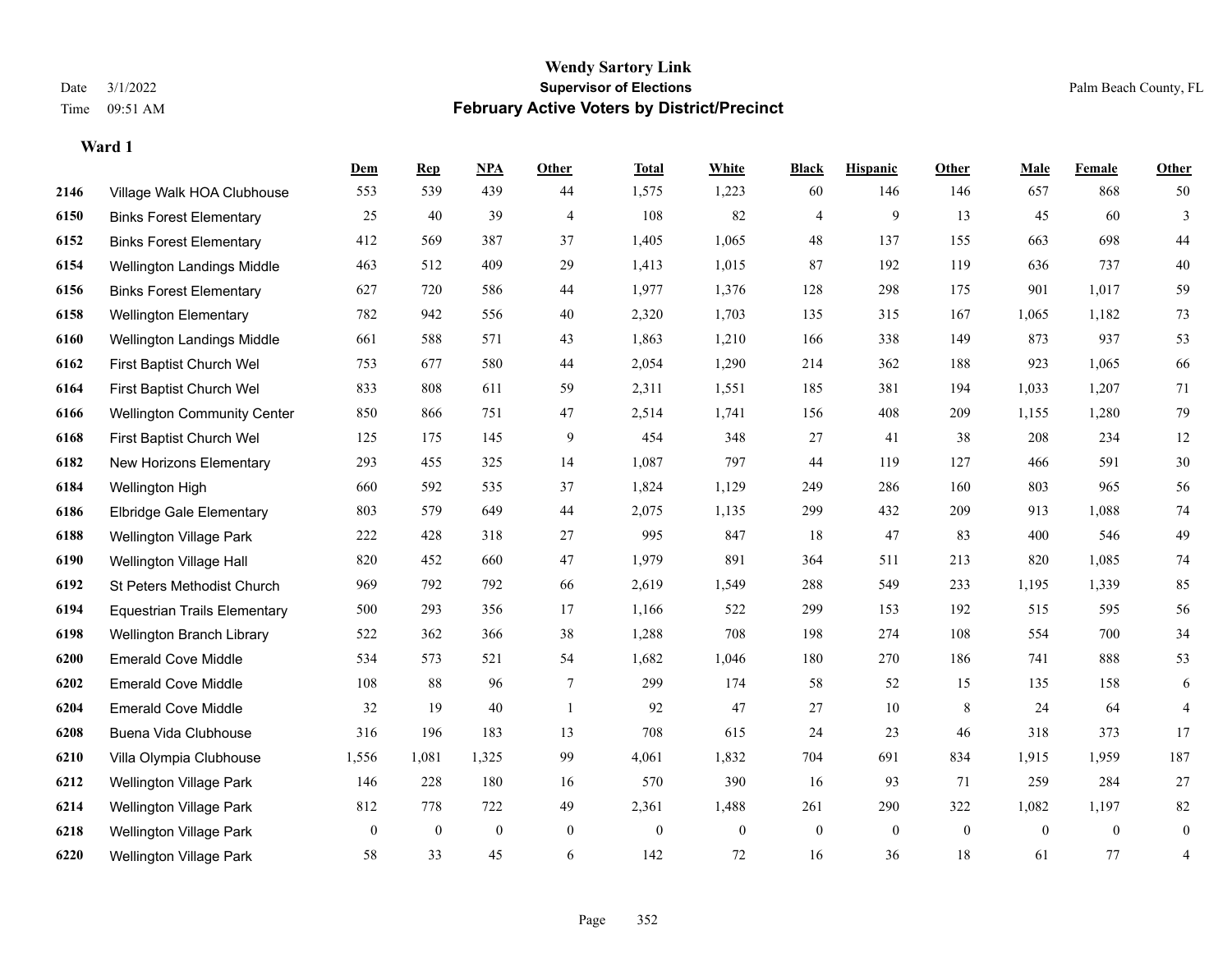| 3/1/2022<br>Date<br>09:51 AM<br>Time |                         |            |            |            |              | <b>Wendy Sartory Link</b><br><b>Supervisor of Elections</b><br><b>February Active Voters by District/Precinct</b> |              |              |                 |              |             |               | Palm Beach County, FL |
|--------------------------------------|-------------------------|------------|------------|------------|--------------|-------------------------------------------------------------------------------------------------------------------|--------------|--------------|-----------------|--------------|-------------|---------------|-----------------------|
| Ward 1                               |                         | <u>Dem</u> | <b>Rep</b> | <u>NPA</u> | <u>Other</u> | <u>Total</u>                                                                                                      | <b>White</b> | <b>Black</b> | <b>Hispanic</b> | <b>Other</b> | <u>Male</u> | <b>Female</b> | <b>Other</b>          |
| 6226                                 | The Isles at Wellington | 745        | 761        | 636        | 47           | 2.189                                                                                                             | 1,411        | 224          | 240             | 314          | 1,032       | 1,064         | 93                    |
| Ward 1                               |                         | 15,180     | 14.146     | 12.823     | 982          | 43,131                                                                                                            | 27,257       | 4.479        | 6,703           | 4,692        | 19,392      | 22,258        | 1,481                 |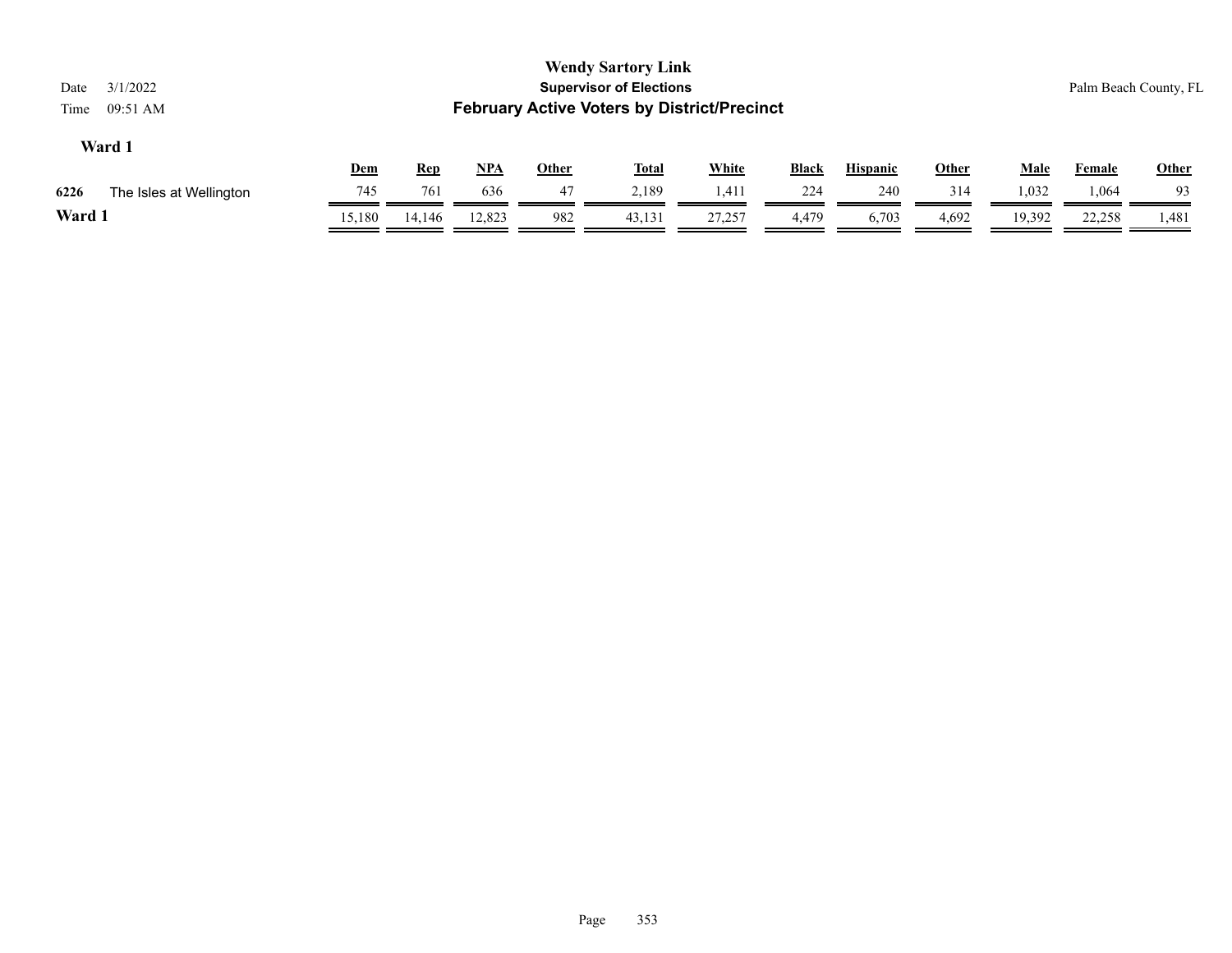| Date<br>Time | 3/1/2022<br>09:51 AM |          |            |            |              | <b>Wendy Sartory Link</b><br><b>Supervisor of Elections</b><br><b>February Active Voters by District/Precinct</b> |              |              |                 |       |             |               | Palm Beach County, FL |
|--------------|----------------------|----------|------------|------------|--------------|-------------------------------------------------------------------------------------------------------------------|--------------|--------------|-----------------|-------|-------------|---------------|-----------------------|
|              | Ward 1               | Dem      | <b>Rep</b> | <u>NPA</u> | <b>Other</b> | <b>Total</b>                                                                                                      | <b>White</b> | <b>Black</b> | <b>Hispanic</b> | Other | <b>Male</b> | <b>Female</b> | <b>Other</b>          |
| 6072         | Seminole Ridge High  | 595      | 583        | 567        | 55           | 1,800                                                                                                             | 820          | 350          | 477             | 153   | 844         | 934           | 22                    |
| 6073         | Seminole Ridge High  | $\theta$ |            | $\Omega$   | $\Omega$     | $\Omega$                                                                                                          | $\theta$     | $\Omega$     | $\Omega$        |       | $\Omega$    | $\Omega$      | $\Omega$              |
| Ward 1       |                      | 595      | 583        | 567        | 55           | 1,800                                                                                                             | 820          | 350          | 477             | 153   | 844         | 934           | 22                    |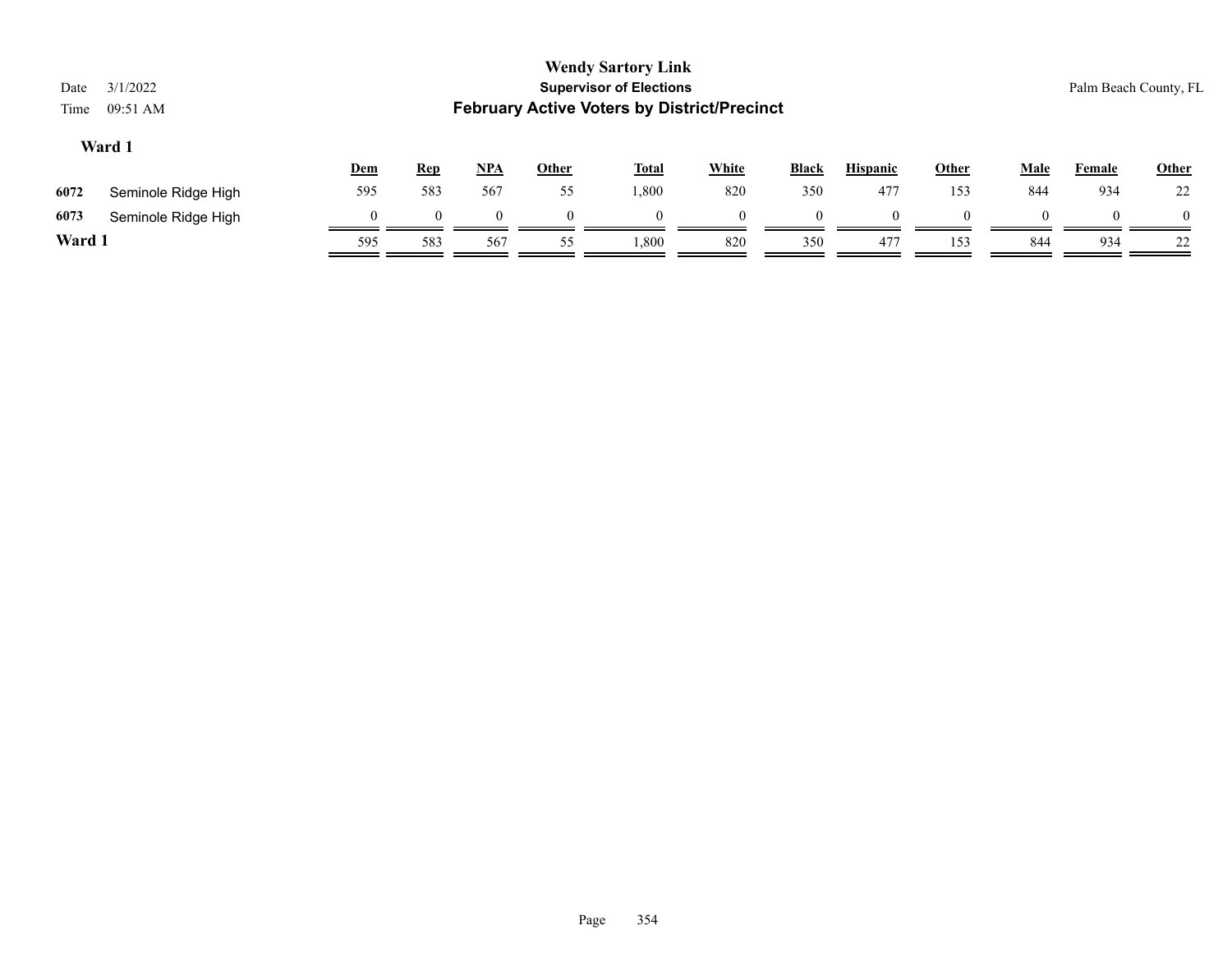#### **Wendy Sartory Link** Date 3/1/2022 **Supervisor of Elections** Palm Beach County, FL Time 09:51 AM **February Active Voters by District/Precinct**

|      |                                 | <b>Dem</b>       | <b>Rep</b>     | NPA              | <b>Other</b>     | <b>Total</b> | White            | <b>Black</b>     | <b>Hispanic</b>  | Other            | Male         | Female           | Other            |
|------|---------------------------------|------------------|----------------|------------------|------------------|--------------|------------------|------------------|------------------|------------------|--------------|------------------|------------------|
| 2002 | Jeaga Middle                    | 178              | 93             | 112              | 8                | 391          | 153              | 128              | 38               | 72               | 174          | 205              | 12               |
| 2004 | <b>Grassy Waters Elementary</b> | 1,037            | 319            | 611              | 46               | 2,013        | 589              | 736              | 398              | 290              | 853          | 1,089            | 71               |
| 2006 | Jeaga Middle                    | 170              | 78             | 102              | 10               | 360          | 150              | 112              | 71               | 27               | 143          | 205              | 12               |
| 2008 | Jeaga Middle                    | $\mathbf{0}$     | $\bf{0}$       | $\bf{0}$         | $\boldsymbol{0}$ | $\mathbf{0}$ | $\boldsymbol{0}$ | $\boldsymbol{0}$ | $\overline{0}$   | $\mathbf{0}$     | $\mathbf{0}$ | $\boldsymbol{0}$ | $\boldsymbol{0}$ |
| 2014 | Club Baywinds                   | 828              | 549            | 370              | 35               | 1,782        | 1,346            | 154              | 171              | 111              | 724          | 1,015            | 43               |
| 2016 | Andros Isle POA Clubhouse       | 846              | 558            | 555              | 38               | 1,997        | 1,078            | 401              | 296              | 222              | 845          | 1,086            | 66               |
| 2018 | <b>Riverwalk Clubhouse</b>      | 750              | 715            | 589              | 50               | 2,104        | 1,648            | 99               | 175              | 182              | 908          | 1,134            | 62               |
| 2032 | <b>Riverwalk Clubhouse</b>      | 54               | 28             | 32               | $\overline{4}$   | 118          | 55               | 35               | 19               | 9                | 48           | 67               | 3                |
| 2034 | <b>Riverwalk Clubhouse</b>      | 96               | 48             | 75               | 9                | 228          | 87               | 62               | 53               | 26               | 102          | 124              | 2                |
| 2042 | <b>Riverwalk Clubhouse</b>      | $\theta$         | $\overline{0}$ | $\overline{0}$   | $\mathbf{0}$     | $\mathbf{0}$ | $\overline{0}$   | $\mathbf{0}$     | $\overline{0}$   | $\mathbf{0}$     | $\theta$     | $\theta$         | $\overline{0}$   |
| 2062 | <b>Belvedere Elementary</b>     | 23               | 21             | 28               | $\mathbf{1}$     | 73           | 53               | 4                | 8                | 8                | 43           | 30               | $\mathbf{0}$     |
| 2064 | <b>Belvedere Elementary</b>     | -1               | $\bf{0}$       | $\overline{0}$   | $\boldsymbol{0}$ | -1           |                  | $\boldsymbol{0}$ | $\boldsymbol{0}$ | $\mathbf{0}$     |              | $\boldsymbol{0}$ | $\overline{0}$   |
| 2066 | Howard Park Community Center    | 142              | 89             | 99               | 6                | 336          | 175              | 53               | 72               | 36               | 156          | 172              | 8                |
| 2068 | <b>Conniston Middle</b>         | 428              | 259            | 327              | 17               | 1,031        | 396              | 101              | 460              | 74               | 469          | 522              | 40               |
| 2070 | <b>Belvedere Elementary</b>     | 559              | 384            | 397              | 25               | 1,365        | 1,073            | 31               | 154              | 107              | 650          | 669              | $46\,$           |
| 2072 | <b>Belvedere Elementary</b>     | 607              | 360            | 500              | 28               | 1,495        | 561              | 160              | 619              | 155              | 643          | 763              | 89               |
| 2074 | <b>Belvedere Elementary</b>     | $\boldsymbol{0}$ | $\bf{0}$       | $\boldsymbol{0}$ | $\mathbf{0}$     | $\mathbf{0}$ | $\boldsymbol{0}$ | $\mathbf{0}$     | $\boldsymbol{0}$ | $\boldsymbol{0}$ | $\mathbf{0}$ | $\mathbf{0}$     | $\boldsymbol{0}$ |
| 2076 | <b>Belvedere Elementary</b>     | 143              | 122            | 126              | 8                | 399          | 326              | 17               | 28               | 28               | 193          | 196              | 10               |
| 2078 | St Catherine Church             | 442              | 547            | 365              | 30               | 1,384        | 1,151            | 39               | 88               | 106              | 626          | 707              | 51               |
| 2134 | STEM Bldg at Cox Science Cent   | 520              | 324            | 429              | 31               | 1,304        | 486              | 62               | 640              | 116              | 592          | 657              | 55               |
| 2136 | Palmwood Lodge #303             | 659              | 457            | 575              | 41               | 1,732        | 751              | 81               | 735              | 165              | 783          | 870              | 79               |
| 2138 | Palmwood Lodge #303             | 333              | 161            | 270              | 21               | 785          | 314              | 78               | 306              | 87               | 369          | 385              | 31               |
| 2140 | South Olive Community Center    | 567              | 425            | 396              | 34               | 1,422        | 1,082            | 30               | 204              | 106              | 665          | 710              | 47               |
| 2142 | Lakeside Presbyterian Church    | 281              | 363            | 201              | 20               | 865          | 753              | 3                | 52               | 57               | 402          | 437              | $26\,$           |
| 2144 | Lakeside Presbyterian Church    | 354              | 410            | 280              | 35               | 1,079        | 895              | 20               | 84               | 80               | 495          | 552              | 32               |
| 6066 | Ibis POA Admin Building         | 1,041            | 1,119          | 754              | 85               | 2,999        | 2,632            | 94               | 73               | 200              | 1,412        | 1,520            | 67               |
| 6068 | Ibis POA Admin Building         | $\theta$         | $\mathbf{0}$   | $\overline{0}$   | $\theta$         | $\mathbf{0}$ | $\theta$         | $\mathbf{0}$     | $\Omega$         | $\theta$         | $\theta$     | $\theta$         | $\mathbf{0}$     |
| 6070 | Ironhorse Country Club          | 158              | 261            | 125              | 10               | 554          | 446              | 35               | 20               | 53               | 248          | 296              | 10               |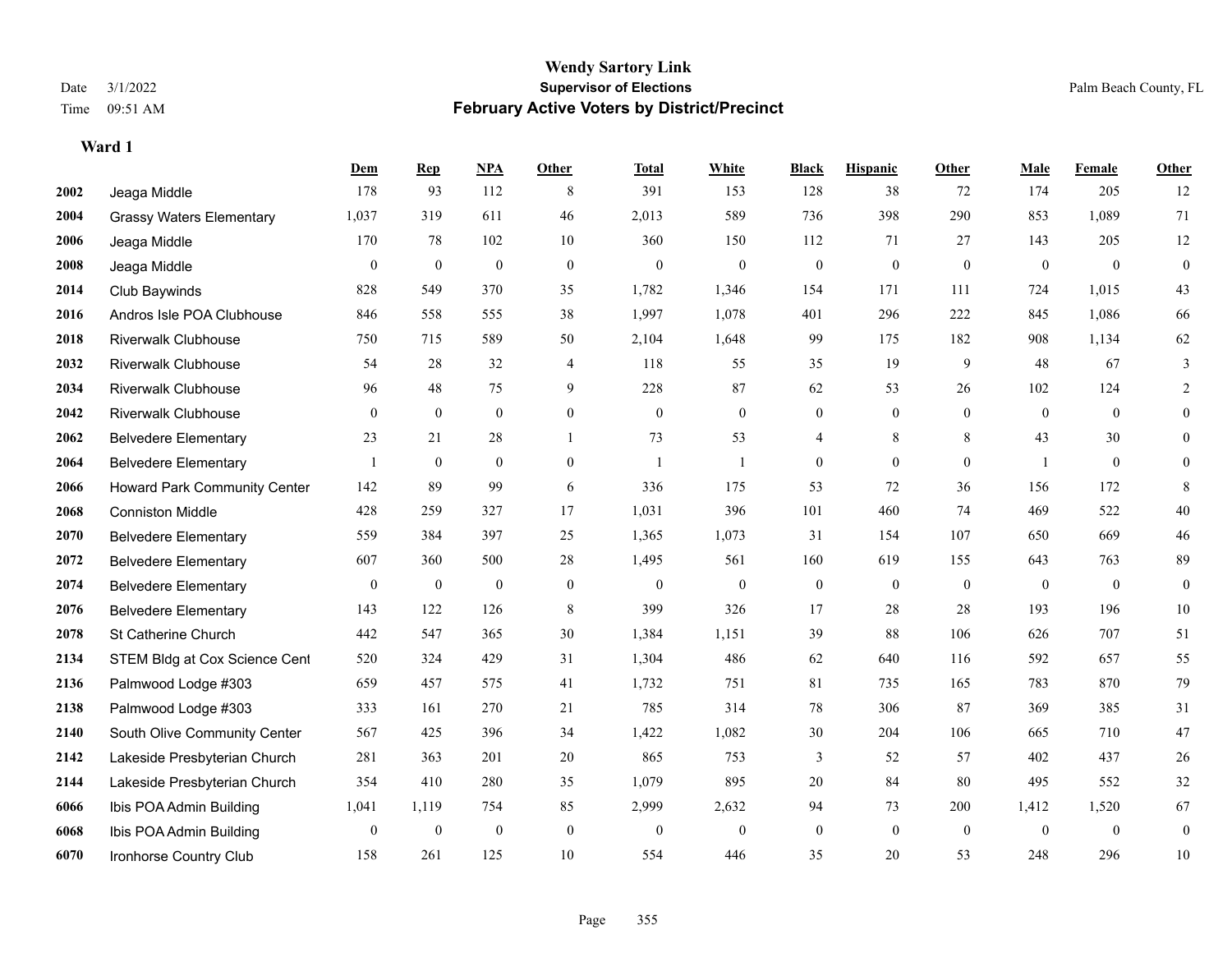#### **Wendy Sartory Link** Date 3/1/2022 **Supervisor of Elections** Palm Beach County, FL Time 09:51 AM **February Active Voters by District/Precinct**

# **Dem Rep NPA Other Total White Black Hispanic Other Male Female Other** Crossroads Baptist Church 0 0 0 0 0 0 0 0 0 0 0 0 Crossroads Baptist Church 279 9 97 10 395 9 329 29 28 132 246 17 Crossroads Baptist Church 1 2 1 0 4 3 0 1 1 3 0 Crossroads Baptist Church 0 0 0 0 0 0 0 0 0 0 0 0 Crossroads Baptist Church 0 0 0 0 0 0 0 0 0 0 0 0 Palm Beach Lakes High 1,424 364 628 45 2,461 819 1,115 304 223 1,004 1,362 95 Ephesus Adventist Academy 1,156 63 244 18 1,481 107 1,209 52 113 605 825 51 Grace Episcopal Church 1,319 167 452 35 1,973 343 1,282 136 212 849 1,035 89 Northboro Elementary 1,067 201 453 28 1,749 471 919 181 178 799 876 74 Pleasant City Community Center 965 246 520 37 1,768 802 629 178 159 876 811 81 Northboro Elementary 454 400 382 35 1,271 1,009 67 86 109 586 650 35 Egret Lake Elementary 488 119 234 9 850 221 380 138 111 370 450 30 Egret Lake Elementary 201 40 96 11 348 53 203 43 49 151 189 8 Egret Lake Elementary 340 104 161 18 623 421 108 52 42 243 361 19 Egret Lake Elementary 20 2 1 0 23 23 0 0 0 7 16 0 Bear Lakes Middle 37 19 14 1 71 28 16 11 16 26 40 5 Whitehall Clubhouse #3 677 483 470 51 1,681 1,060 254 204 163 776 857 48 Bear Lakes Middle 1,322 489 848 57 2,716 1,076 941 388 311 1,186 1,414 116 Palm Beach Lakes High 115 37 74 4 230 84 67 22 57 105 112 13 Salvation Army Activity Hall 609 80 286 12 987 162 517 130 178 422 519 46 Salvation Army Activity Hall 847 306 511 34 1,698 690 552 267 189 678 939 81 U M Church of Palm Beaches 969 438 711 63 2,181 1,047 680 246 208 981 1,130 70 First Christian Church 748 192 332 23 1,295 426 638 106 125 494 756 45 WPB City Fire Station #5 732 413 447 33 1,625 1,008 282 189 146 706 869 50 Roosevelt Elementary 2,049 173 583 34 2,839 276 2,093 256 214 1,138 1,585 116 Chamber of Commerce 416 413 363 54 1,246 945 57 108 136 582 628 36 U M Church of Palm Beaches 291 110 183 13 597 215 221 105 56 256 309 32 U M Church of Palm Beaches 0 0 0 0 0 0 0 0 0 0 0 0